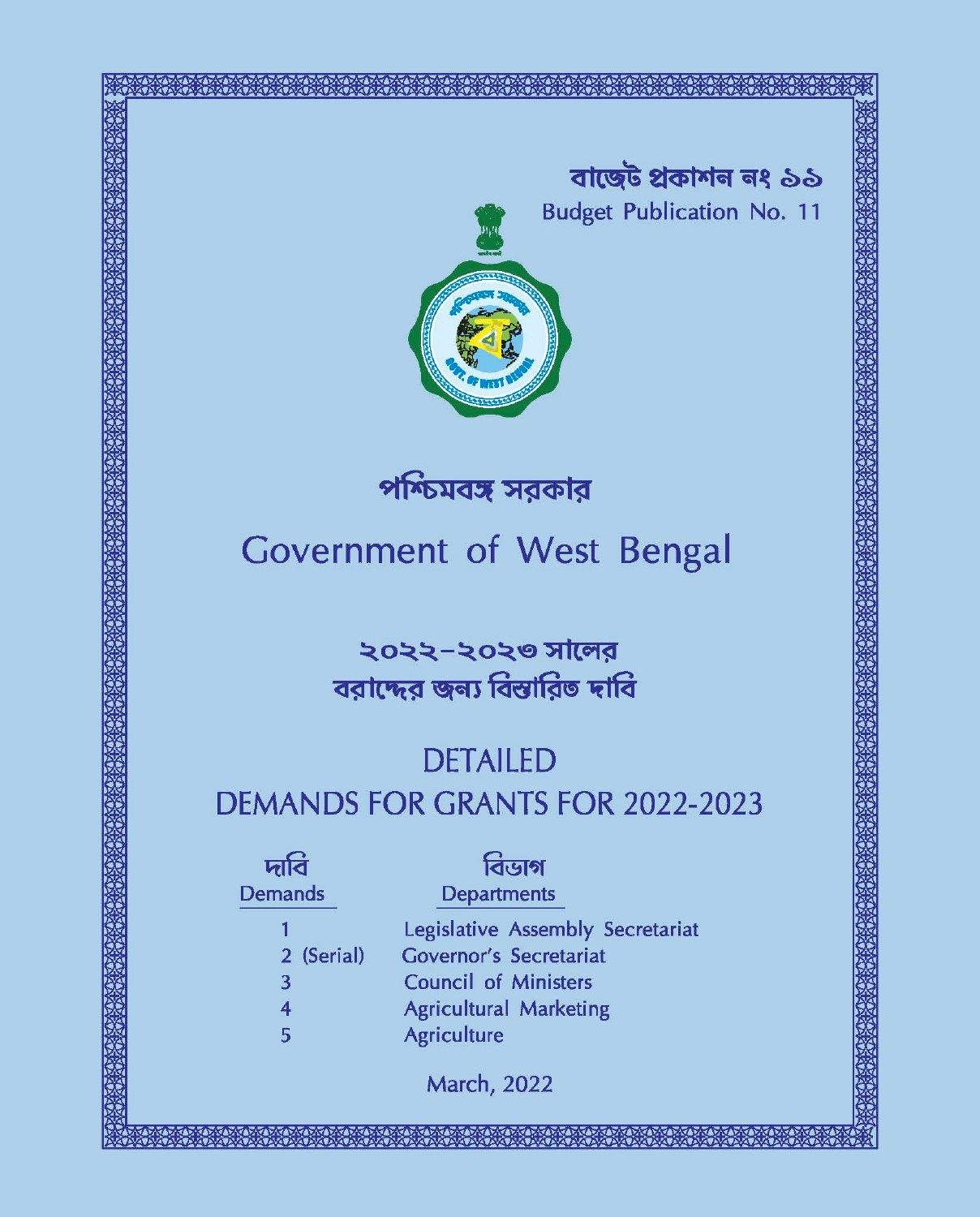### **Detailed Demands for Grants for 2022-2023**

| Demand No.<br>/ Serial No. |    | <b>Major Heads</b>                                           |   | <b>Pages</b> |
|----------------------------|----|--------------------------------------------------------------|---|--------------|
|                            | 01 | 2011 - State Legislatures                                    | . | $1-6$        |
|                            |    | 2059 - Public Works                                          | . | $7 - 8$      |
|                            |    | 4059 - Capital Outlay on Public Works                        | . | $9 - 10$     |
| Serial                     | 02 | 2012 - Governor                                              | . | $11 - 20$    |
|                            |    | 4059 - Capital Outlay on Public Works                        | . | 21-23        |
|                            | 03 | 2013 - Council of Ministers                                  |   | 24-30        |
|                            | 04 | 2401 - Crop Husbandry                                        | . | $31 - 35$    |
|                            |    | 2408 - Food, Storage and Warehousing                         | . | 36-43        |
|                            |    | 2435 - Other Agricultural Programmes                         | . | 44-55        |
|                            |    | 3451 - Secretariat-Economic Services                         | . | 56-58        |
|                            |    | 4401 - Capital Outlay on Crop Husbandry                      |   | 59-62        |
|                            |    | 4408 - Capital Outlay on Food, Storage and Warehousing       |   | 63-64        |
|                            |    | 4435 - Capital Outlay on Other Agricultural Programmes       | . | 65-70        |
|                            |    | 6435 - Loans For Other Agricultural Programmes               |   | 71-72        |
|                            | 05 | 2071 - Pensions and Other Retirement Benefits                | . | 73-74        |
|                            |    | 2235 - Social Security And Welfare                           |   | 75-79        |
|                            |    | 2236 - Nutrition                                             | . | 80-81        |
|                            |    | 2401 - Crop Husbandry                                        |   | 82-150       |
|                            |    | 2402 - Soil and Water Conservation                           | . | 151-167      |
|                            |    | 2415 - Agricultural Research and Education                   | . | 168-184      |
|                            |    | 2435 - Other Agricultural Programmes                         |   | 185-186      |
|                            |    | 2515 - Other Rural Development Programmes                    |   | 187-190      |
|                            |    | 2551 - Hill Areas                                            | . | 191-195      |
|                            |    | 2575 - Other Special Areas Programmes                        | . | 196-197      |
|                            |    | 2851 - Village and Small Industries                          | . | 198-206      |
|                            |    | 3451 - Secretariat-Economic Services                         | . | 207-210      |
|                            |    | 4401 - Capital Outlay on Crop Husbandry                      | . | 211-218      |
|                            |    | 4415 - Capital Outlay on Agricultural Research and Education | . | 219-223      |
|                            |    | 4851 - Capital Outlay on Village and Small Industries        | . | 224-227      |
|                            |    | 6401 - Loans for Crop Husbandry                              | . | 228-229      |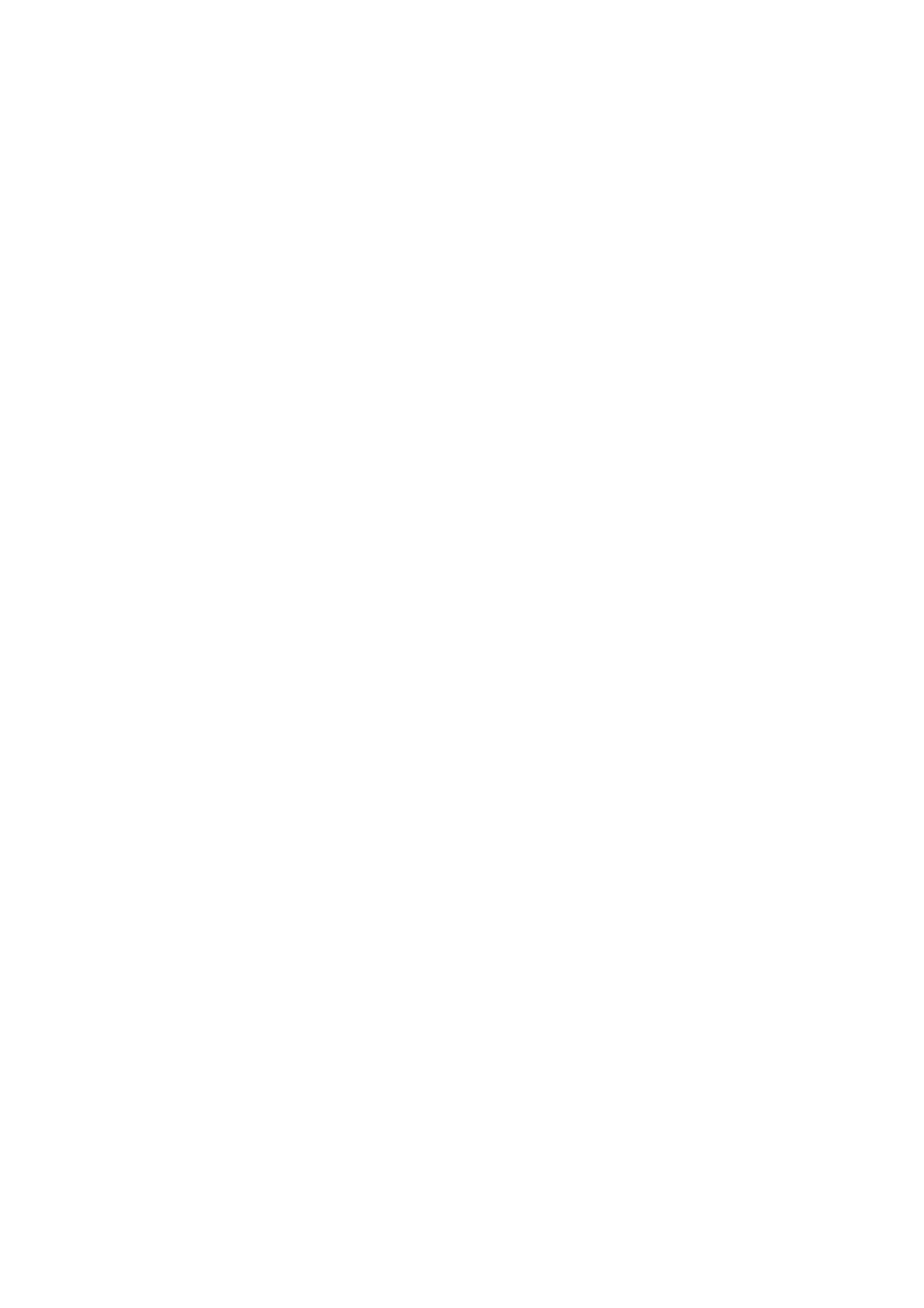#### **REVENUE EXPENDITURE**

#### **DEMAND No. 01**

#### **Legislative Assembly Secretariat**

**A. General Services - (a) Organs of State**

#### **Head of Account : 2011 - State Legislatures**

| Voted Rs. 65,98,80,000                                                             | <b>Charged Rs. 34,23,000</b> |                              |                                         |                                          | Total Rs. 66,33,03,000                  |
|------------------------------------------------------------------------------------|------------------------------|------------------------------|-----------------------------------------|------------------------------------------|-----------------------------------------|
|                                                                                    |                              |                              | Voted Rs.                               | <b>Charged Rs.</b>                       | <b>Total Rs.</b>                        |
| <b>Gross Expenditure</b><br><b>Deduct - Recoveries</b>                             |                              |                              | 65,98,80,000<br>$-81,000$               | 34,23,000<br>$-1,000$                    | 66,33,03,000<br>$-82,000$               |
| <b>Net Expenditure</b>                                                             |                              |                              |                                         | 65,97,99,000 34,22,000                   | 66,32,21,000                            |
|                                                                                    | <b>ABSTRACT ACCOUNT</b>      | <b>REVENUE EXPENDITURE</b>   |                                         |                                          |                                         |
|                                                                                    |                              | Actuals,<br>2020-2021<br>Rs. | Budget<br>Estimate,<br>2021-2022<br>Rs. | Revised<br>Estimate,<br>2021-2022<br>Rs. | Budget<br>Estimate,<br>2022-2023<br>Rs. |
| 02 - STATE LEGISLATURES<br>101- Legislative Assembly<br>Administrative Expenditure | <b>Voted</b><br>Charged      | 25,88,24,449<br>24,57,088    | 28,63,02,000<br>35,21,000               | 24,31,90,000<br>28,00,000                | 27,41,83,000<br>28,80,000               |
|                                                                                    | <b>Total - 101</b>           |                              | 26,12,81,537 28,98,23,000 24,59,90,000  |                                          | 27,70,63,000                            |
| 103- Legislative Secretariat<br>Administrative Expenditure                         | <b>Voted</b><br>Charged      | 32, 15, 06, 316<br>3,37,131  | 35,79,46,000<br>5,38,000                | 36,70,94,000<br>5,38,000                 | 38,56,97,000<br>5,43,000                |
|                                                                                    | <b>Total - 103</b>           | 32, 18, 43, 447              | 35,84,84,000                            | 36,76,32,000                             | 38,62,40,000                            |
|                                                                                    | <b>Grand Total - Gross</b>   | 58,31,24,984                 | 64,83,07,000                            | 61,36,22,000                             | 66,33,03,000                            |
|                                                                                    | Voted<br>Charged             | 58,03,30,765<br>27,94,219    | 64,42,48,000<br>40,59,000               | 61,02,84,000<br>33,38,000                | 65,98,80,000<br>34,23,000               |
| <b>Administrative Expenditure</b>                                                  |                              | 58, 31, 24, 984              | 64,83,07,000                            | 61,36,22,000                             | 66,33,03,000                            |
|                                                                                    | Voted<br>Charged             | 58,03,30,765<br>27,94,219    | 64,42,48,000<br>40,59,000               | 61,02,84,000<br>33,38,000                | 65,98,80,000<br>34,23,000               |
|                                                                                    | <b>Deduct Recoveries</b>     | $-96,844$                    | $-6,000$                                | $-72,000$                                | $-82,000$                               |
|                                                                                    | Voted<br>Charged             | $-96,844$<br>$\cdots$        | $-4,000$<br>$-2,000$                    | $-71,000$<br>$-1,000$                    | $-81,000$<br>$-1,000$                   |

----------------------------------------------------------------------------------------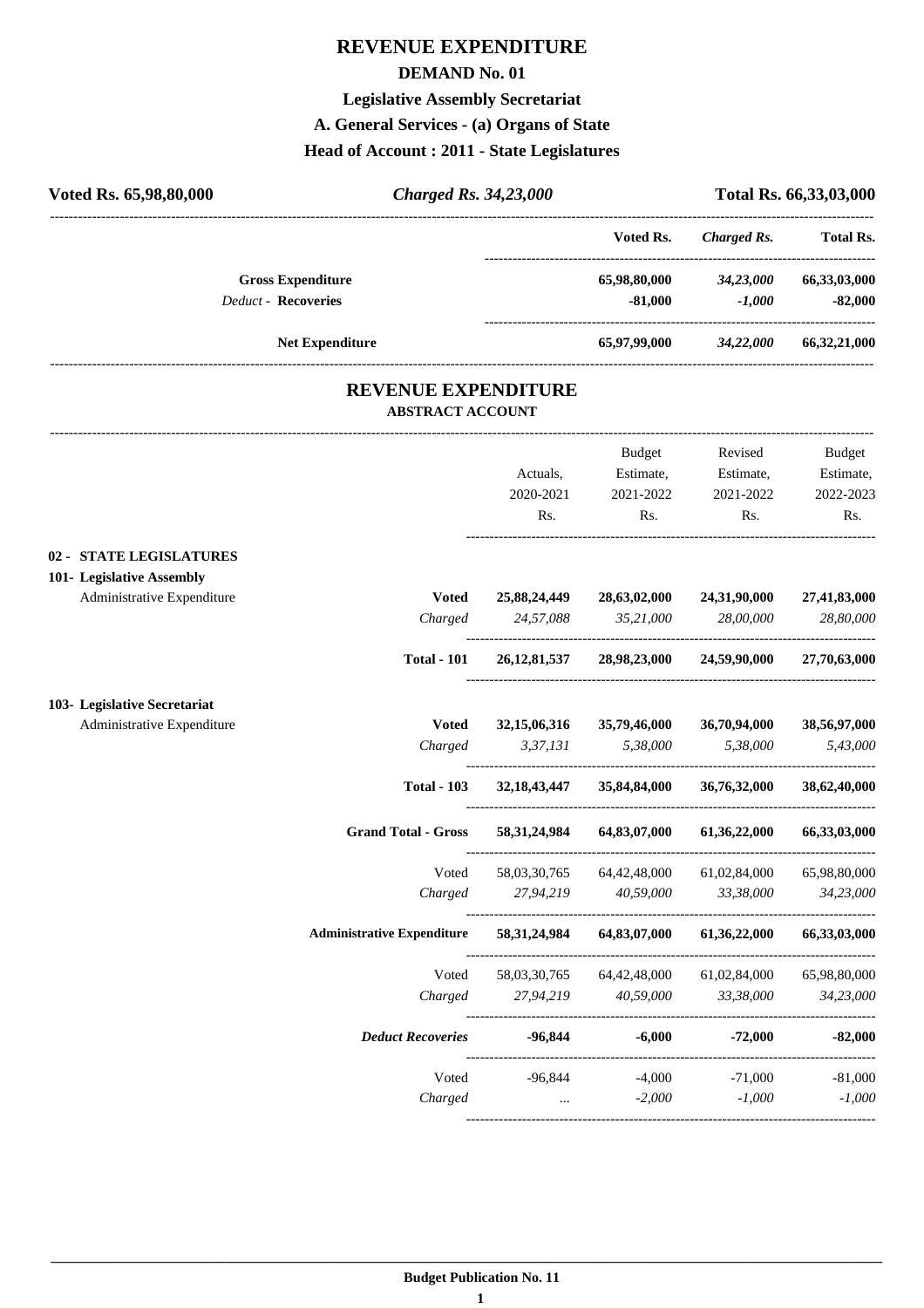#### **REVENUE EXPENDITURE ABSTRACT ACCOUNT**

|                          | Actuals.<br>2020-2021 | <b>Budget</b><br>Estimate,<br>2021-2022 | Revised<br>Estimate,<br>2021-2022 | <b>Budget</b><br>Estimate,<br>2022-2023 |
|--------------------------|-----------------------|-----------------------------------------|-----------------------------------|-----------------------------------------|
|                          | Rs.                   | Rs.                                     | Rs.                               | Rs.                                     |
| <b>Grand Total - Net</b> | 58, 30, 28, 140       | 64,83,01,000                            | 61,35,50,000                      | 66,32,21,000                            |
| Voted                    | 58,02,33,921          | 64, 42, 44, 000                         | 61,02,13,000                      | 65,97,99,000                            |
| Charged                  | 27,94,219             | 40,57,000                               | 33,37,000                         | 34,22,000                               |
|                          |                       |                                         |                                   |                                         |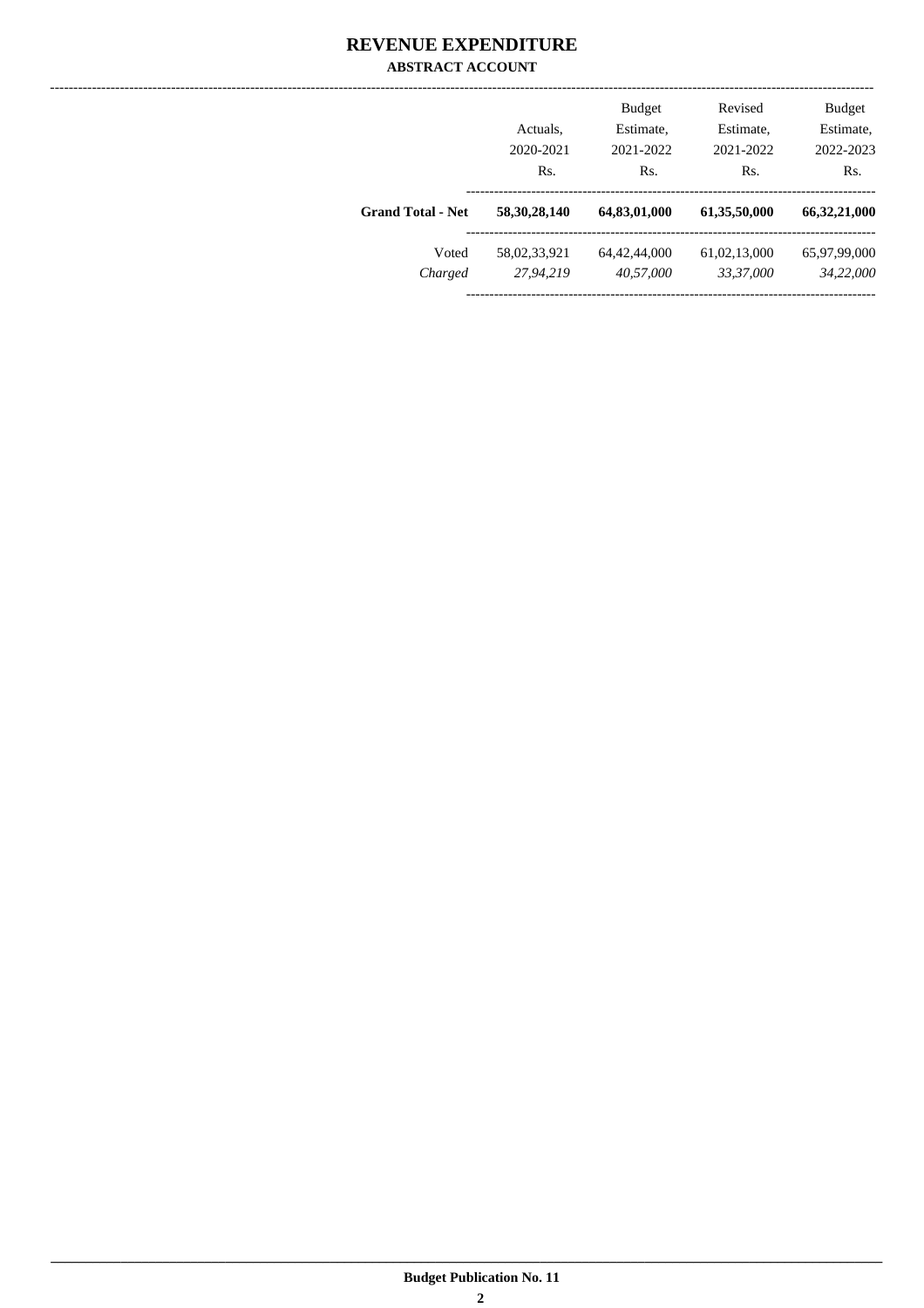|                                                                | Actuals,<br>2020-2021 | <b>Budget</b><br>Estimate,<br>2021-2022 | Revised<br>Estimate,<br>2021-2022 | <b>Budget</b><br>Estimate,<br>2022-2023 |
|----------------------------------------------------------------|-----------------------|-----------------------------------------|-----------------------------------|-----------------------------------------|
|                                                                | Rs.                   | Rs.                                     | Rs.                               | Rs.                                     |
| DETAILED ACCOUNT NO. 2011-02-101 - LEGISLATIVE ASSEMBLY        |                       |                                         |                                   |                                         |
| 02 - STATE LEGISLATURES                                        |                       |                                         |                                   |                                         |
| 101- Legislative Assembly                                      |                       |                                         |                                   |                                         |
| <b>Administrative Expenditure</b>                              |                       |                                         |                                   |                                         |
| 001- Establishment of the Members of Legislative Assembly [LA] |                       |                                         |                                   |                                         |
| 01- Salaries                                                   |                       |                                         |                                   |                                         |
| 01-Pay<br>Voted                                                | 2,90,21,484           | 8,51,68,000                             | 2,96,02,000                       | 3,04,90,000                             |
| Charged                                                        | 2,79,200              | 7,87,000                                | 2,85,000                          | 2,94,000                                |
| Voted<br>03-House Rent Allowance                               | 8,400                 | 21,000                                  | 28,12,000                         | 28,97,000                               |
| Charged                                                        | 14,000                | 75,000                                  | 27,000                            | 28,000                                  |
| Voted<br>06-Constituency Allowance                             | 1,16,03,794           | 1,01,73,000                             | 1,16,04,000                       | 1,16,04,000                             |
| Charged                                                        | 80,000                | 1,01,000                                | 80,000                            | 80,000                                  |
| 07-Other Allowances<br>Voted                                   | 2,13,78,187           | 1,41,43,000                             | 2,20,20,000                       | 2,26,81,000                             |
| Charged                                                        | 18,23,000             | 20,01,000                               | 18,78,000                         | 19,34,000                               |
| Voted<br>11-Compensatory Allowance                             | 28,95,000             | 80,72,000                               | 84,27,000                         | 86,00,000                               |
| Charged                                                        | 60,000                | 89,000                                  | 62,000                            | 63,000                                  |
| Total - 2011-02-101-001-01                                     | 6,71,63,065           | 12,06,30,000                            | 7,67,97,000                       | 7,86,71,000                             |
| Voted                                                          | 6,49,06,865           | 11,75,77,000                            | 7,44,65,000                       | 7,62,72,000                             |
| Charged                                                        | 22,56,200             | 30,53,000                               | 23,32,000                         | 23,99,000                               |
| 07- Medical Reimbursements<br>Voted                            | 1,61,78,712           | 3,43,46,000                             | 3,43,46,000                       | 3,50,33,000                             |
| Charged                                                        | 2,00,888              | 96,000                                  | 96,000                            | 98,000                                  |
| Voted<br>11- Travel Expenses                                   | 17,58,36,499          | 13,15,85,000                            | 13,15,85,000                      | 16,00,00,000                            |
| Charged                                                        |                       | 86,000                                  | 86,000                            | 88,000                                  |
| 50- Other Charges<br>Voted                                     | 19,02,373             | 27,94,000                               | 27,94,000                         | 28,78,000                               |
| Charged                                                        |                       | 2,86,000                                | 2,86,000                          | 2,95,000                                |
| <b>Total - Administrative Expenditure</b>                      | 26, 12, 81, 537       | 28,98,23,000                            | 24,59,90,000                      | 27,70,63,000                            |
| Voted                                                          | 25,88,24,449          | 28,63,02,000                            | 24,31,90,000                      | 27,41,83,000                            |
| Charged                                                        | 24,57,088             | 35,21,000                               | 28,00,000                         | 28,80,000                               |
| Total - 2011-02-101                                            | 26, 12, 81, 537       | 28,98,23,000                            | 24,59,90,000                      | 27,70,63,000                            |
| Voted                                                          | 25,88,24,449          | 28,63,02,000                            | 24,31,90,000                      | 27,41,83,000                            |
| Charged                                                        | 24,57,088             | 35,21,000                               | 28,00,000                         | 28,80,000                               |

#### **DETAILED ACCOUNT NO. 2011-02-103 - LEGISLATIVE SECRETARIAT .**

.

#### **02 - STATE LEGISLATURES**

#### **103- Legislative Secretariat**

#### **Administrative Expenditure**

001- Assembly Secretariat [LA]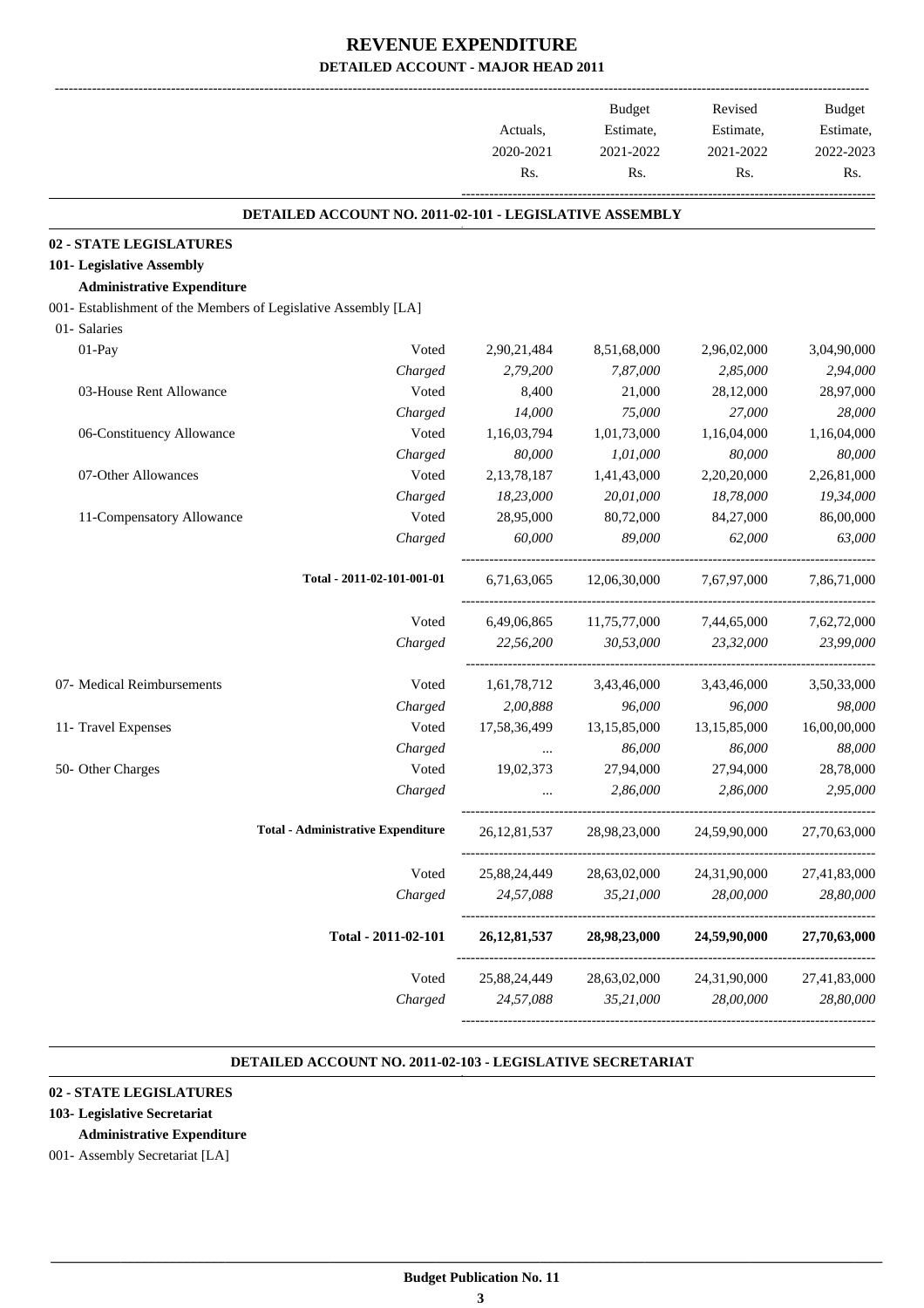|                                                                |                            |              | <b>Budget</b>                              | Revised      | Budget          |
|----------------------------------------------------------------|----------------------------|--------------|--------------------------------------------|--------------|-----------------|
|                                                                |                            | Actuals,     | Estimate,                                  | Estimate,    | Estimate,       |
|                                                                |                            | 2020-2021    | 2021-2022                                  | 2021-2022    | 2022-2023       |
|                                                                |                            | Rs.          | Rs.                                        | Rs.          | Rs.             |
| 01- Salaries                                                   |                            |              |                                            |              |                 |
| 01-Pay                                                         |                            | 25,89,01,835 | 26,48,34,000                               | 26,40,80,000 | 27,40,02,000    |
| 14-Grade Pay                                                   |                            | 1,511        | $\sim 100$ and $\sim 100$                  | 5,00,000     |                 |
| 02-Dearness Allowance                                          |                            | 25,94,438    | 79,53,000                                  | 1,05,63,000  | 1,68,20,000     |
| 03-House Rent Allowance                                        |                            | 2,50,36,281  | 2,51,83,000                                | 2,50,88,000  | 2,68,40,000     |
| 04-Ad hoc Bonus                                                |                            | 16,21,200    | 17,34,000                                  | 16,54,000    | 16,87,000       |
| 05-Interim Relief                                              |                            | 2,28,708     | 2,50,000                                   | 2,29,000     | 2,29,000        |
| 07-Other Allowances                                            |                            | 13,22,237    | 87,66,000                                  | 1,53,00,000  | 1,57,00,000     |
| 12-Medical Allowance                                           |                            | 3,52,502     | 3,33,000                                   | 3,60,000     | 3,67,000        |
|                                                                |                            |              |                                            |              |                 |
|                                                                | Total - 2011-02-103-001-01 | 29,00,58,712 | 30,90,53,000                               | 31,77,74,000 | 33,56,45,000    |
| 02- Wages                                                      |                            | 26,93,768    | 37,68,000                                  | 38,50,000    | 41,44,000       |
| 07- Medical Reimbursements                                     |                            | $\cdots$     | 33,000                                     | 33,000       | 34,000          |
| 11- Travel Expenses                                            |                            | 1,40,257     | 2,42,000                                   | 2,42,000     | 2,47,000        |
| 12- Medical Reimbursements under WBHS 2008                     |                            | 31,72,034    | 36,45,000                                  | 36,45,000    | 37,18,000       |
| 13- Office Expenses                                            |                            |              |                                            |              |                 |
| 01-Electricity                                                 | Voted                      | 56,98,539    | 1,11,71,000                                | 1,11,71,000  | 1,19,94,000     |
|                                                                | Charged                    | 49,980       | 1,29,000                                   | 1,29,000     | 1,32,000        |
| 02-Telephone                                                   | Voted                      | 5,33,544     | 6,20,000                                   | 6,20,000     | 6,32,000        |
|                                                                | Charged                    | 31,650       | 31,000                                     | 31,000       | 32,000          |
| 03-Maintenance / P.O.L. for Office Vehicles                    | Voted                      | 45, 34, 353  | 38,13,000                                  | 46,25,000    | 47,18,000       |
|                                                                | Charged                    | 2,54,336     | 3,26,000                                   | 3,26,000     | 3,26,000        |
| 04-Other Office Expenses                                       | Voted                      | 1,21,27,201  | 2,19,16,000                                | 2,19,16,000  | 2,23,54,000     |
|                                                                | Charged                    | 1,165        | 46,000                                     | 46,000       | 47,000          |
|                                                                | Total - 2011-02-103-001-13 | 2,32,30,768  | 3,80,52,000                                | 3,88,64,000  | 4,02,35,000     |
|                                                                |                            |              |                                            |              |                 |
|                                                                | Voted                      | 2,28,93,637  | 3,75,20,000                                | 3,83,32,000  | 3,96,98,000     |
|                                                                | Charged                    | 3,37,131     | 5,32,000                                   | 5,32,000     | 5,37,000        |
| 14- Rents, Rates and Taxes                                     |                            | 1,04,308     | 2,10,000                                   | 1,29,000     | 1,32,000        |
| 19- Maintenance                                                |                            | $\cdots$     | 3,15,000                                   | 3,15,000     | 3,15,000        |
| 28- Payment of Professional and Special Services               |                            |              |                                            |              |                 |
| 02-Other charges                                               |                            | 10,43,600    | 13,30,000                                  | 10,44,000    |                 |
| 50- Other Charges                                              | Charged                    | $\cdots$     | 6,000                                      | 6,000        | 6.000           |
|                                                                | Total - 2011-02-103-001    |              |                                            |              | 38,44,76,000    |
|                                                                | Voted                      |              | 32,00,46,595   35,61,15,000   36,53,24,000 |              | 38, 38, 83, 000 |
|                                                                | Charged                    |              | 3,37,131 5,37,000 5,38,000                 |              | 5,43,000        |
|                                                                |                            |              |                                            |              |                 |
| 002- Contribution to the Society to Clerks at the Table in     |                            |              |                                            |              |                 |
| Commonwealth Parliament, Palace of Westminister London<br>[LA] |                            |              |                                            |              |                 |

32- Contribution ... 31,000 ... ...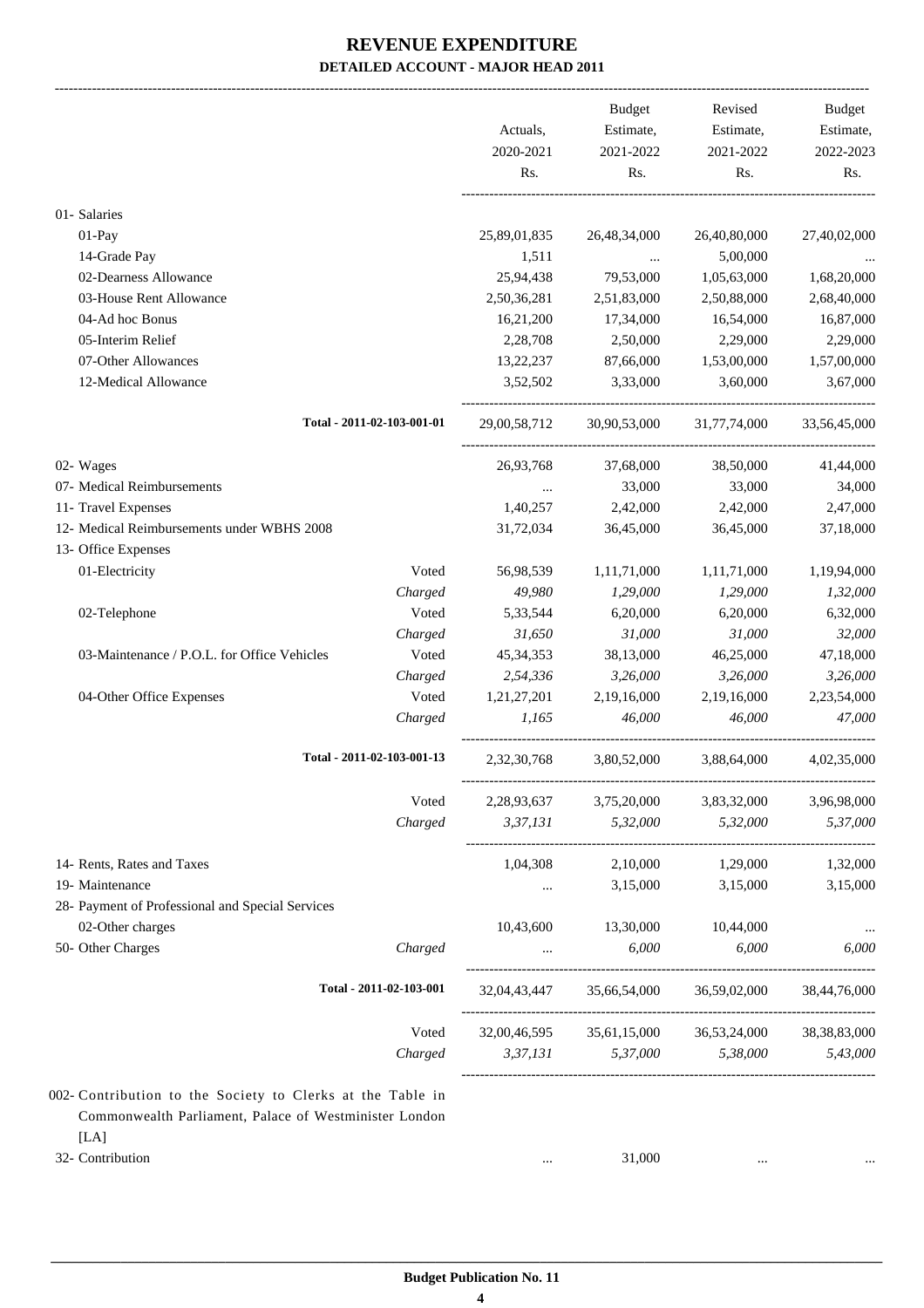|                                                                                                             | Actuals,<br>2020-2021<br>Rs. | <b>Budget</b><br>Estimate,<br>2021-2022<br>Rs. | Revised<br>Estimate,<br>2021-2022<br>Rs.                                                                                 | Budget<br>Estimate,<br>2022-2023<br>Rs. |
|-------------------------------------------------------------------------------------------------------------|------------------------------|------------------------------------------------|--------------------------------------------------------------------------------------------------------------------------|-----------------------------------------|
| Total - 2011-02-103-002                                                                                     | $\dddotsc$                   | 31,000                                         | $\dddotsc$                                                                                                               |                                         |
| 003- Contribution to the West Bengal Branch of the Commonwealth<br>Parliamentary Association [LA]           |                              |                                                |                                                                                                                          |                                         |
| 32- Contribution                                                                                            | 11,00,000                    | 11,74,000                                      | 11,11,000                                                                                                                | 11,33,000                               |
| Total - 2011-02-103-003                                                                                     | 11,00,000                    | 11,74,000                                      | 11,11,000                                                                                                                | 11,33,000                               |
| 004- Contribution towards Presiding Officers Conference [LA]<br>32- Contribution                            | 3,00,000                     | 3,09,000<br>3,03,000                           | 3,03,000<br>3,16,000<br>3,16,000<br>36,76,32,000<br>36,70,94,000<br>5,38,000<br>36,76,32,000<br>36,70,94,000<br>5,38,000 | 3,09,000                                |
| Total - 2011-02-103-004                                                                                     | 3,00,000                     | 3,09,000                                       |                                                                                                                          | 3,09,000                                |
| 005- Celebration of Platinum Jubilee of the West Bengal Legislative<br>Assembly [LA]<br>13- Office Expenses |                              |                                                |                                                                                                                          |                                         |
| 04-Other Office Expenses                                                                                    |                              | 3,16,000                                       |                                                                                                                          | 3,22,000                                |
| Total - 2011-02-103-005                                                                                     | $\ddotsc$                    | 3,16,000                                       |                                                                                                                          | 3,22,000                                |
| <b>Total - Administrative Expenditure</b>                                                                   | 32, 18, 43, 447              | 35,84,84,000                                   |                                                                                                                          | 38,62,40,000                            |
| Voted                                                                                                       | 32,15,06,316                 | 35,79,46,000                                   |                                                                                                                          | 38,56,97,000                            |
| Charged                                                                                                     | 3,37,131                     | 5,38,000                                       |                                                                                                                          | 5,43,000                                |
| Total - 2011-02-103                                                                                         | 32, 18, 43, 447              | 35,84,84,000                                   |                                                                                                                          | 38,62,40,000                            |
| Voted                                                                                                       | 32,15,06,316                 | 35,79,46,000                                   |                                                                                                                          | 38,56,97,000                            |
| Charged                                                                                                     | 3,37,131                     | 5,38,000                                       |                                                                                                                          | 5,43,000                                |

#### **DETAILED ACCOUNT NO. 2011 - DEDUCT RECOVERIES IN REDUCTION OF EXPENDITURE**

**--------------------------------------------------------------------------------------------------------------------------------------------------------------------------------**

| 02 - STATE LEGISLATURES                                       |                                   |           |          |           |           |
|---------------------------------------------------------------|-----------------------------------|-----------|----------|-----------|-----------|
| 101- Legislative Assembly                                     |                                   |           |          |           |           |
| Administrative Expenditure                                    |                                   |           |          |           |           |
| 001-Establishment of the Members of Legislative Assembly [LA] |                                   |           |          |           |           |
| 70-Deduct Recoveries                                          |                                   |           |          |           |           |
| 01-Others                                                     |                                   | $-37.123$ | $-2,000$ | $-11,000$ | -11.000   |
| $02-W.B.H.S. 2008$                                            |                                   | $\cdots$  | $\cdots$ |           | $\cdots$  |
|                                                               | Total - 101 - Deduct - Recoveries | $-37.123$ | $-2.000$ | $-11,000$ | $-11,000$ |
|                                                               |                                   |           |          |           |           |

#### **103- Legislative Secretariat**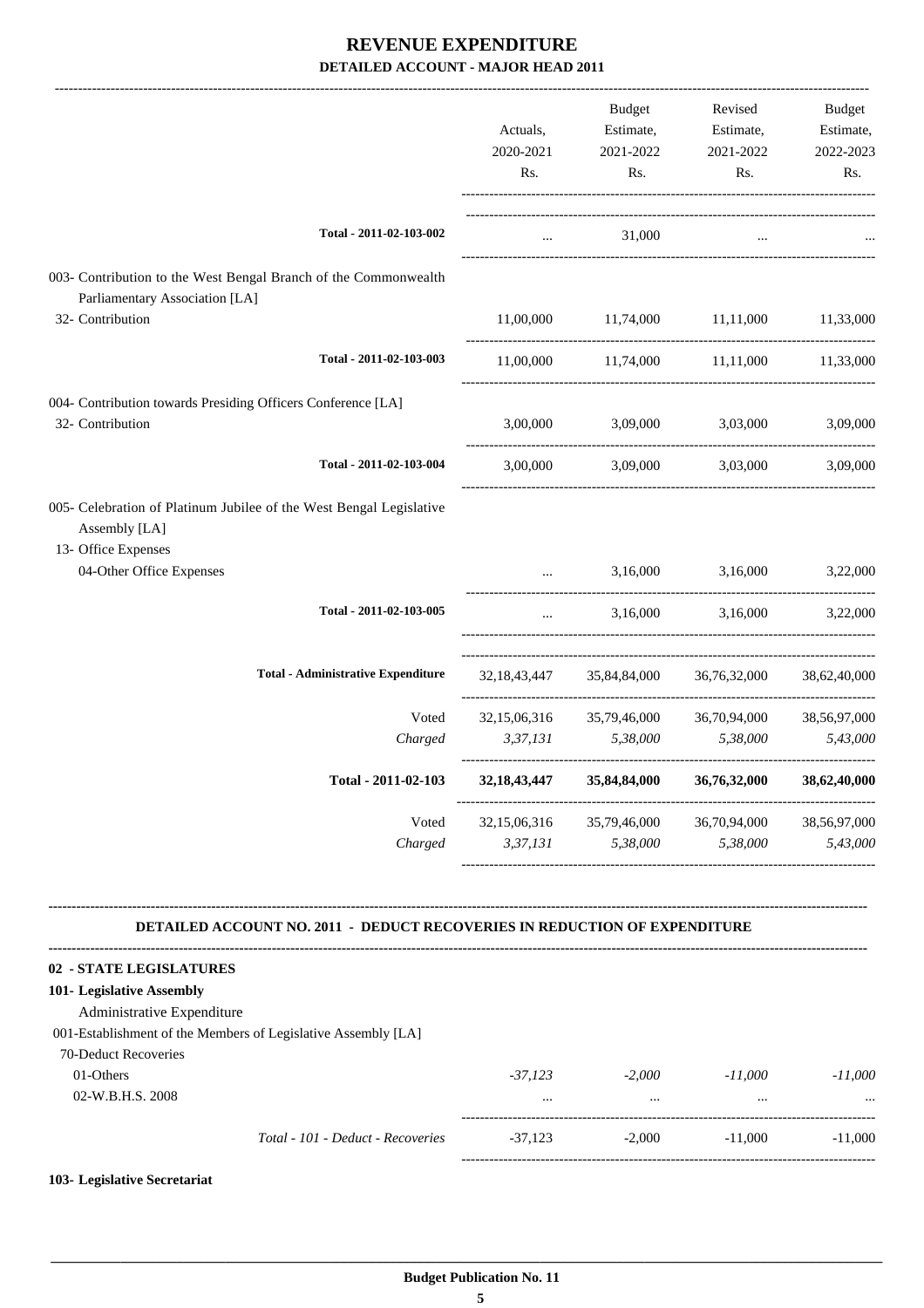|                                        |                                                                    | Actuals,<br>2020-2021 | Budget<br>Estimate,<br>2021-2022 | Revised<br>Estimate,<br>2021-2022 | <b>Budget</b><br>Estimate,<br>2022-2023 |
|----------------------------------------|--------------------------------------------------------------------|-----------------------|----------------------------------|-----------------------------------|-----------------------------------------|
|                                        |                                                                    | Rs.                   | Rs.                              | Rs.                               | Rs.                                     |
| Administrative Expenditure             |                                                                    |                       |                                  |                                   |                                         |
| 001-Assembly Secretariat [LA]          |                                                                    |                       |                                  |                                   |                                         |
| 70-Deduct Recoveries                   |                                                                    |                       |                                  |                                   |                                         |
| 01-Others                              |                                                                    | $-59,721$             | $-1,000$                         | $-40,000$                         | $-50,000$                               |
| 02-W.B.H.S. 2008                       |                                                                    | $\cdots$              | $-1,000$                         | $\cdots$                          |                                         |
| Assembly [LA]                          | 005-Celebration of Platinum Jubilee of the West Bengal Legislative |                       |                                  |                                   |                                         |
| 70-Deduct Recoveries                   |                                                                    |                       |                                  |                                   |                                         |
| 01-Others                              |                                                                    |                       | $-1,000$                         | -1,000                            | $-1,000$                                |
|                                        | Total - 103 - Deduct - Recoveries                                  | $-59,721$             | $-3,000$                         | $-41,000$                         | $-51,000$                               |
| 911- Deduct Recoveries of Overpayments |                                                                    |                       |                                  |                                   |                                         |
| Administrative Expenditure             |                                                                    |                       |                                  |                                   |                                         |
| 001-Assembly Secretariat [LA]          |                                                                    |                       |                                  |                                   |                                         |
| 70-Deduct Recoveries                   |                                                                    |                       |                                  |                                   |                                         |
| 01-Others                              |                                                                    |                       | $-1,000$                         | $-20,000$                         | $-20,000$                               |
| 02-W.B.H.S. 2008                       |                                                                    |                       |                                  |                                   |                                         |
|                                        | Total - 911 - Deduct - Recoveries                                  | $\cdots$              | $-1,000$                         | $-20,000$                         | $-20,000$                               |
|                                        | Total - 2011 - Deduct - Recoveries                                 | -96,844               |                                  | $-6,000$ $-72,000$                | $-82,000$                               |
|                                        |                                                                    |                       |                                  |                                   |                                         |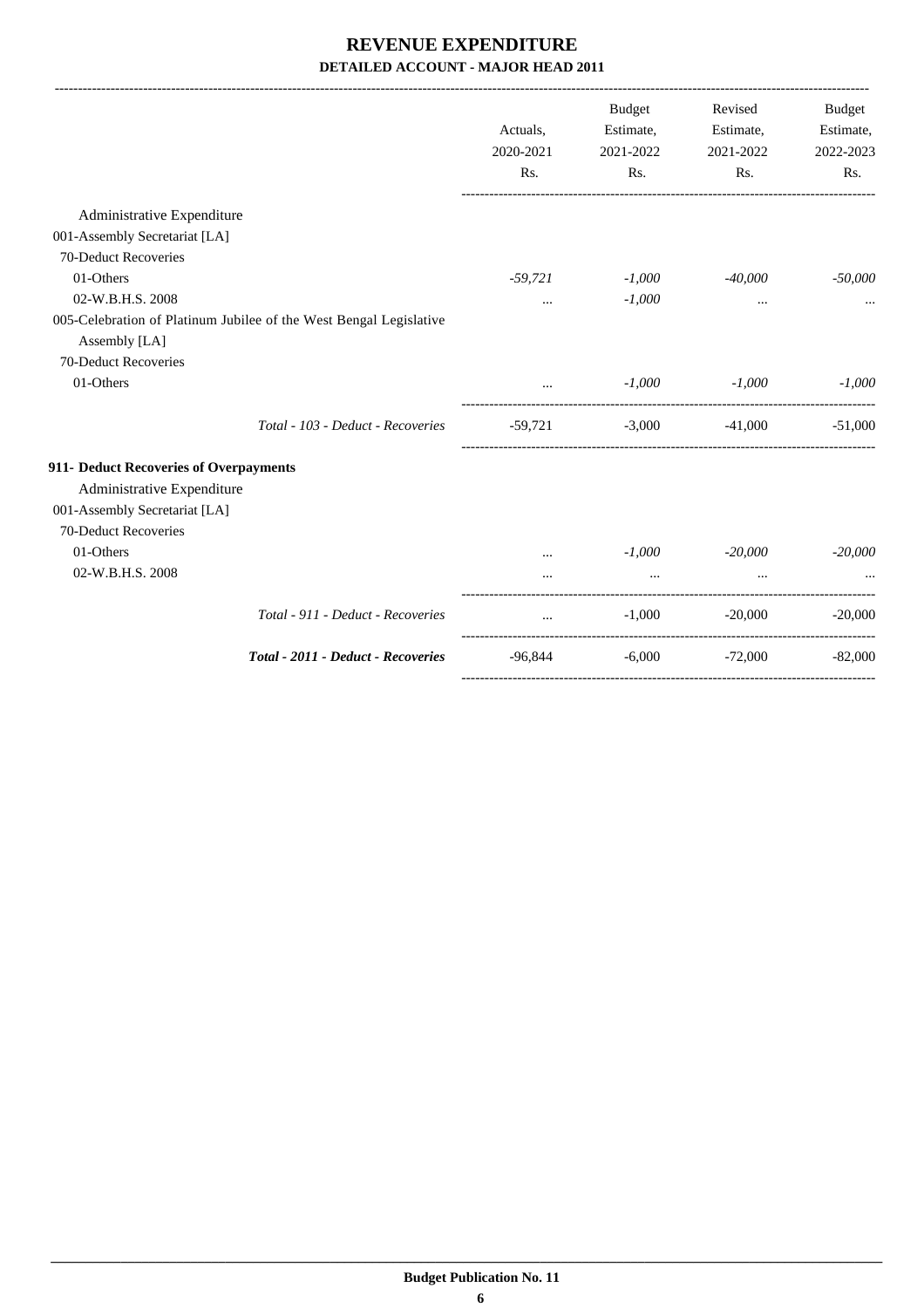#### **REVENUE EXPENDITURE**

#### **DEMAND No. 01**

#### **Legislative Assembly Secretariat**

#### **A. General Services - (d) Administrative Services**

#### **Head of Account : 2059 - Public Works**

| Voted Rs. 84,67,000                                    | <b>Charged Rs. Nil</b> |               | <b>Total Rs. 84,67,000</b> |                        |
|--------------------------------------------------------|------------------------|---------------|----------------------------|------------------------|
|                                                        |                        | Voted Rs.     | Charged Rs.                | <b>Total Rs.</b>       |
| <b>Gross Expenditure</b><br><b>Deduct - Recoveries</b> |                        | 84,67,000<br> | $\cdots$<br>               | 84,67,000<br>$\ddotsc$ |
| <b>Net Expenditure</b>                                 |                        | 84,67,000     | $\cdots$                   | 84,67,000              |

#### **REVENUE EXPENDITURE ABSTRACT ACCOUNT**

|                                                                      | Actuals,  | Budget<br>Estimate,                                             | Revised<br>Estimate, | <b>Budget</b><br>Estimate, |
|----------------------------------------------------------------------|-----------|-----------------------------------------------------------------|----------------------|----------------------------|
|                                                                      | 2020-2021 | 2021-2022                                                       | 2021-2022            | 2022-2023                  |
|                                                                      | Rs.       | Rs.                                                             | Rs.                  | Rs.                        |
| 01 - OFFICE BUILDINGS                                                |           |                                                                 |                      |                            |
| 051- Construction<br>Administrative Expenditure                      |           | 80,59,038 2,78,61,000 82,20,000 84,67,000                       |                      |                            |
|                                                                      |           |                                                                 |                      |                            |
| <b>Total - 051</b>                                                   |           | $80,59,038$ $2,78,61,000$ $82,20,000$ $84,67,000$               |                      |                            |
| <b>Grand Total - Gross</b>                                           |           | 80,59,038 2,78,61,000 82,20,000 84,67,000                       |                      |                            |
| Voted                                                                |           | 80,59,038 2,78,61,000 82,20,000                                 |                      | 84,67,000                  |
| Charged                                                              |           | the contract of the contract of the contract of the contract of |                      |                            |
| Administrative Expenditure 80,59,038 2,78,61,000 82,20,000 84,67,000 |           |                                                                 |                      |                            |
| <b>Deduct Recoveries</b>                                             | $\cdots$  | $\cdots$                                                        |                      |                            |
| <b>Grand Total - Net</b>                                             |           | $80,59,038$ $2,78,61,000$ $82,20,000$                           |                      | 84,67,000                  |
| Voted                                                                |           | 80,59,038 2,78,61,000 82,20,000                                 |                      | 84,67,000                  |
| Charged                                                              | $\cdots$  | $\cdots$                                                        | $\ddots$             |                            |
|                                                                      |           |                                                                 |                      |                            |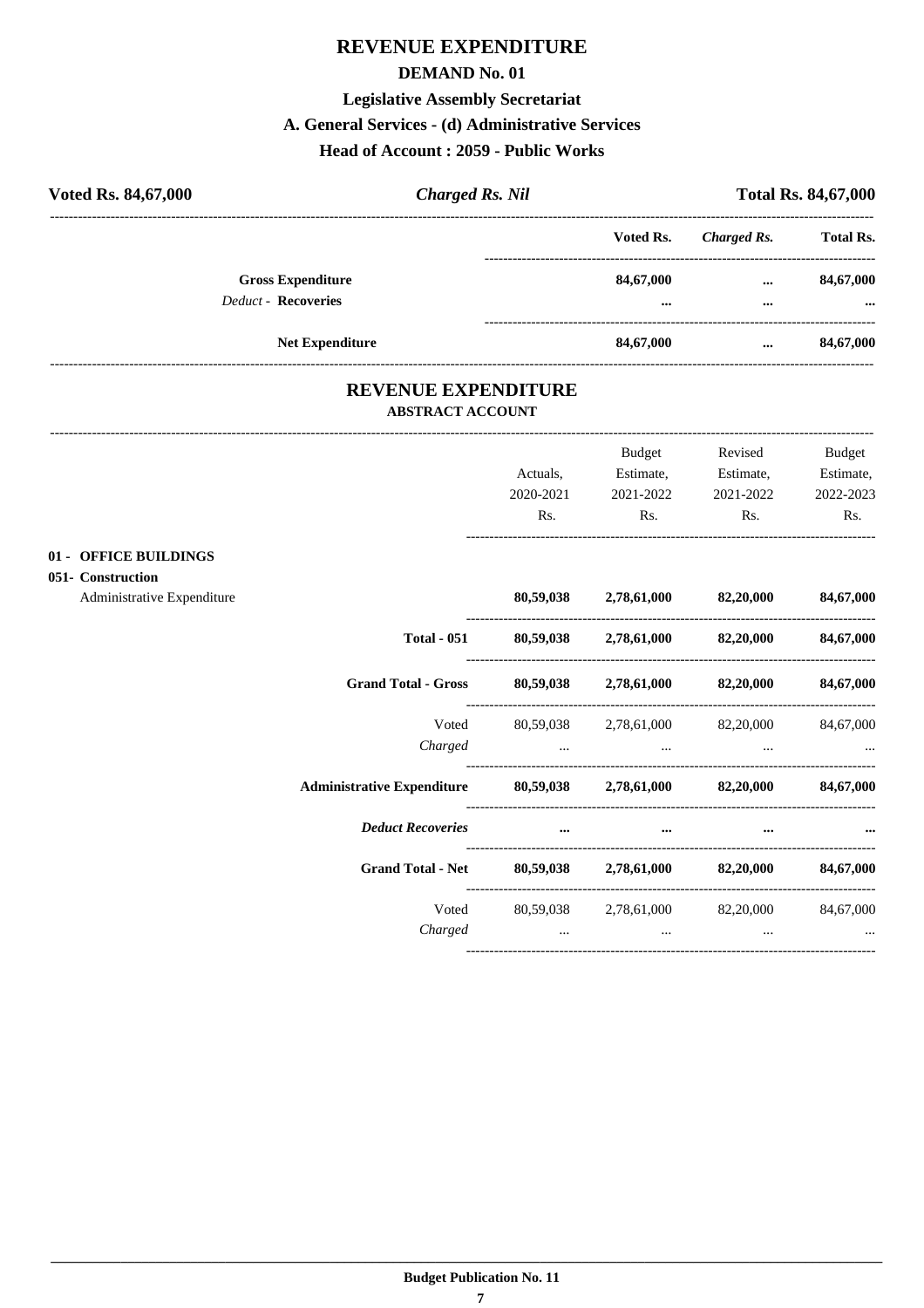|                                                                                 |                                                        | Actuals.<br>2020-2021<br>Rs. | <b>Budget</b><br>Estimate,<br>2021-2022<br>Rs. | Revised<br>Estimate,<br>2021-2022<br>Rs. | Budget<br>Estimate,<br>2022-2023<br>Rs. |
|---------------------------------------------------------------------------------|--------------------------------------------------------|------------------------------|------------------------------------------------|------------------------------------------|-----------------------------------------|
|                                                                                 | <b>DETAILED ACCOUNT NO. 2059-01-051 - CONSTRUCTION</b> |                              |                                                |                                          |                                         |
| 01 - OFFICE BUILDINGS<br>051- Construction<br><b>Administrative Expenditure</b> |                                                        |                              |                                                |                                          |                                         |
| 003- Assembly Secretariat [LA]<br>27- Minor Works/ Maintenance                  |                                                        | 80,59,038                    | 2,78,61,000                                    | 82,20,000                                | 84,67,000                               |
|                                                                                 | <b>Total - Administrative Expenditure</b>              | 80,59,038                    | 2,78,61,000                                    | 82,20,000                                | 84,67,000                               |
|                                                                                 | Total - 2059-01-051                                    | 80,59,038                    | 2,78,61,000                                    | 82,20,000                                | 84,67,000                               |
|                                                                                 | Voted<br>Charged                                       | $\cdots$                     | 80,59,038 2,78,61,000<br>$\cdots$              | 82,20,000<br>$\cdots$                    | 84,67,000                               |
|                                                                                 |                                                        |                              |                                                |                                          |                                         |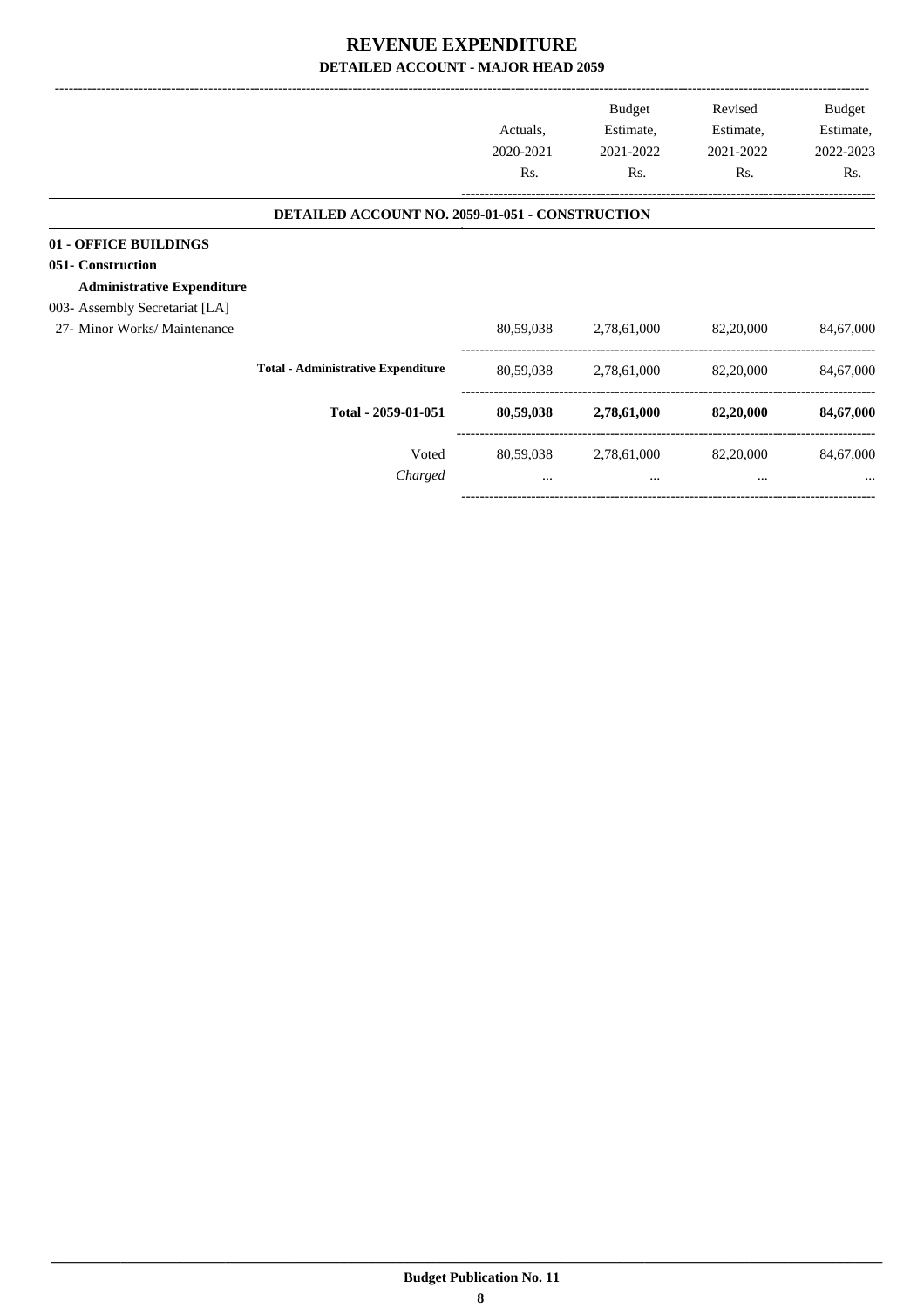### **CAPITAL EXPENDITURE**

#### **DEMAND No. 01**

#### **Legislative Assembly Secretariat**

**A. Capital Account of General Services -**

#### **Head of Account : 4059 - Capital Outlay on Public Works**

| Voted Rs. 22,00,00,000     | <b>Charged Rs. Nil</b> |              |             | Total Rs. 22,00,00,000 |
|----------------------------|------------------------|--------------|-------------|------------------------|
|                            |                        | Voted Rs.    | Charged Rs. | <b>Total Rs.</b>       |
| <b>Gross Expenditure</b>   |                        | 22,00,00,000 |             | 22,00,00,000           |
| <b>Deduct - Recoveries</b> |                        |              |             |                        |
| <b>Net Expenditure</b>     |                        | 22,00,00,000 | $\cdots$    | 22,00,00,000           |

#### **CAPITAL EXPENDITURE ABSTRACT ACCOUNT**

|                                  |                                                                 |                                        | <b>Budget</b> | Revised                                     | <b>Budget</b> |
|----------------------------------|-----------------------------------------------------------------|----------------------------------------|---------------|---------------------------------------------|---------------|
|                                  |                                                                 | Actuals,                               | Estimate,     | Estimate,                                   | Estimate,     |
|                                  |                                                                 | 2020-2021                              | 2021-2022     | 2021-2022                                   | 2022-2023     |
|                                  |                                                                 | Rs.                                    | Rs.           | Rs.                                         | Rs.           |
| 01 - OFFICE BUILDINGS            |                                                                 |                                        |               |                                             |               |
| 051- Construction                |                                                                 |                                        |               |                                             |               |
| <b>State Development Schemes</b> |                                                                 | 2,70,00,000                            |               | 21,00,00,000 11,47,09,000                   | 22,00,00,000  |
|                                  | <b>Total - 051</b>                                              |                                        |               | $2,70,00,000$ $21,00,00,000$ $11,47,09,000$ | 22,00,00,000  |
|                                  | <b>Grand Total - Gross</b>                                      | 2,70,00,000                            |               | 21,00,00,000 11,47,09,000 22,00,00,000      |               |
|                                  | Voted                                                           | 2,70,00,000                            |               | 21,00,00,000 11,47,09,000                   | 22,00,00,000  |
|                                  | Charged                                                         | the control of the control of the con- | $\cdots$      | $\cdots$                                    |               |
|                                  | State Development Schemes 2,70,00,000 21,00,00,000 11,47,09,000 |                                        |               |                                             | 22,00,00,000  |
|                                  | <b>Deduct Recoveries</b>                                        | $\cdots$                               | $\cdots$      |                                             |               |
|                                  | <b>Grand Total - Net</b>                                        | 2,70,00,000                            |               | 21,00,00,000 11,47,09,000                   | 22,00,00,000  |
|                                  | Voted                                                           | 2,70,00,000                            |               | 21,00,00,000 11,47,09,000                   | 22,00,00,000  |
|                                  | Charged                                                         | $\ddots$                               | $\ddots$      | $\cdots$                                    |               |
|                                  |                                                                 |                                        |               |                                             |               |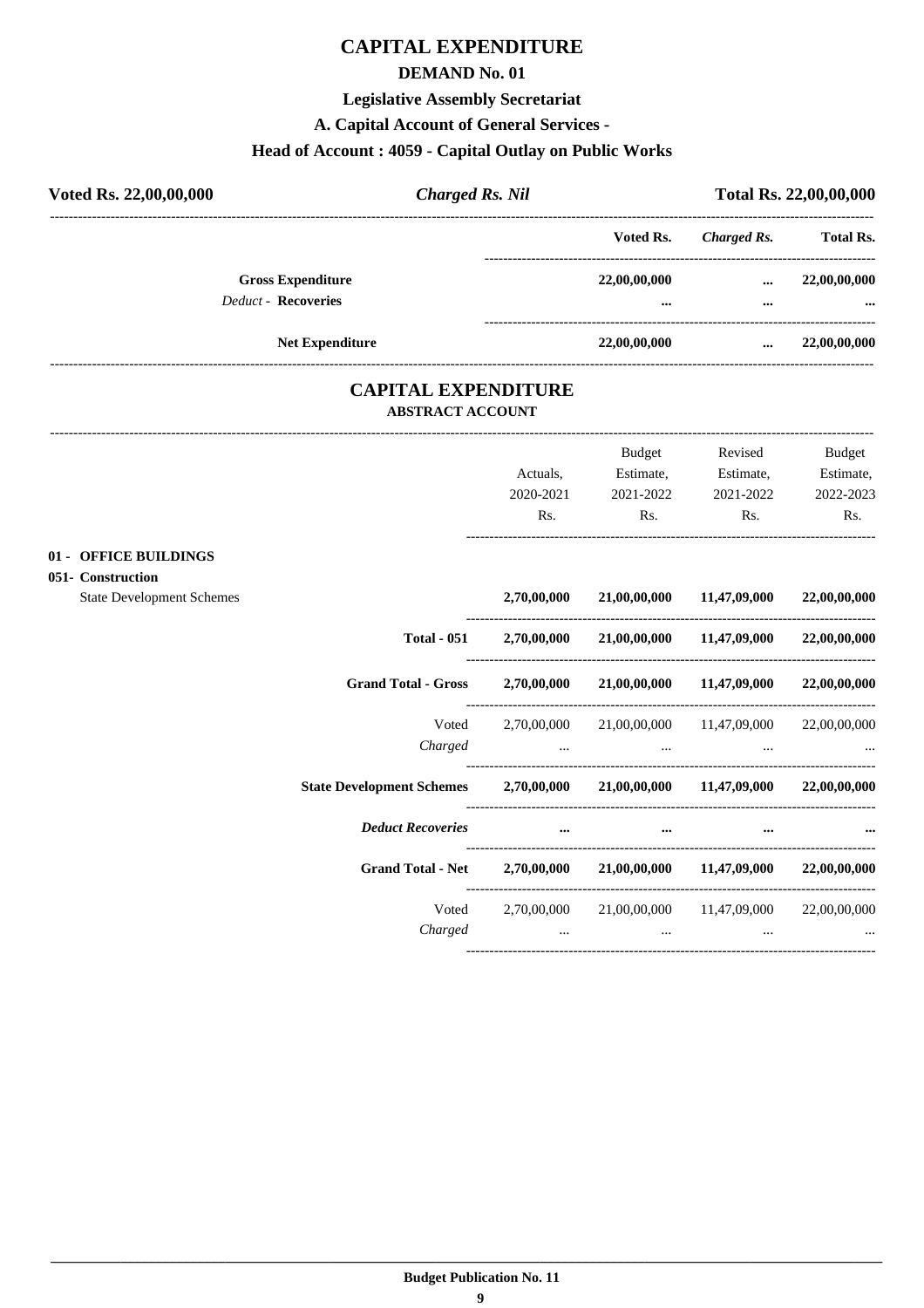#### **CAPITAL EXPENDITURE DETAILED ACCOUNT - MAJOR HEAD 4059**

|                                                 |             | Budget       | Revised      | Budget       |
|-------------------------------------------------|-------------|--------------|--------------|--------------|
|                                                 | Actuals.    | Estimate,    | Estimate,    | Estimate,    |
|                                                 | 2020-2021   | 2021-2022    | 2021-2022    | 2022-2023    |
|                                                 | Rs.         | Rs.          | Rs.          | Rs.          |
| DETAILED ACCOUNT NO. 4059-01-051 - CONSTRUCTION |             |              |              |              |
| 01 - OFFICE BUILDINGS                           |             |              |              |              |
| 051- Construction                               |             |              |              |              |
| <b>State Development Schemes</b>                |             |              |              |              |
| 058- Legislative Assembly Secretariat [LA]      |             |              |              |              |
| 51- Motor Vehicles                              |             | 1,00,00,000  | 33,33,000    | 1,05,00,000  |
| 52- Machinery and Equipment/Tools and Plants    |             | 60,00,000    | 2,87,09,000  | 63,00,000    |
| 53- Major Works / Land and Buildings            | 2,70,00,000 | 19,40,00,000 | 8,26,67,000  | 20,32,00,000 |
| <b>Total - State Development Schemes</b>        | 2,70,00,000 | 21,00,00,000 | 11,47,09,000 | 22,00,00,000 |
| Total - 4059-01-051                             | 2,70,00,000 | 21,00,00,000 | 11,47,09,000 | 22,00,00,000 |
| Voted                                           | 2,70,00,000 | 21,00,00,000 | 11,47,09,000 | 22,00,00,000 |
| Charged                                         | $\cdots$    | $\cdots$     |              |              |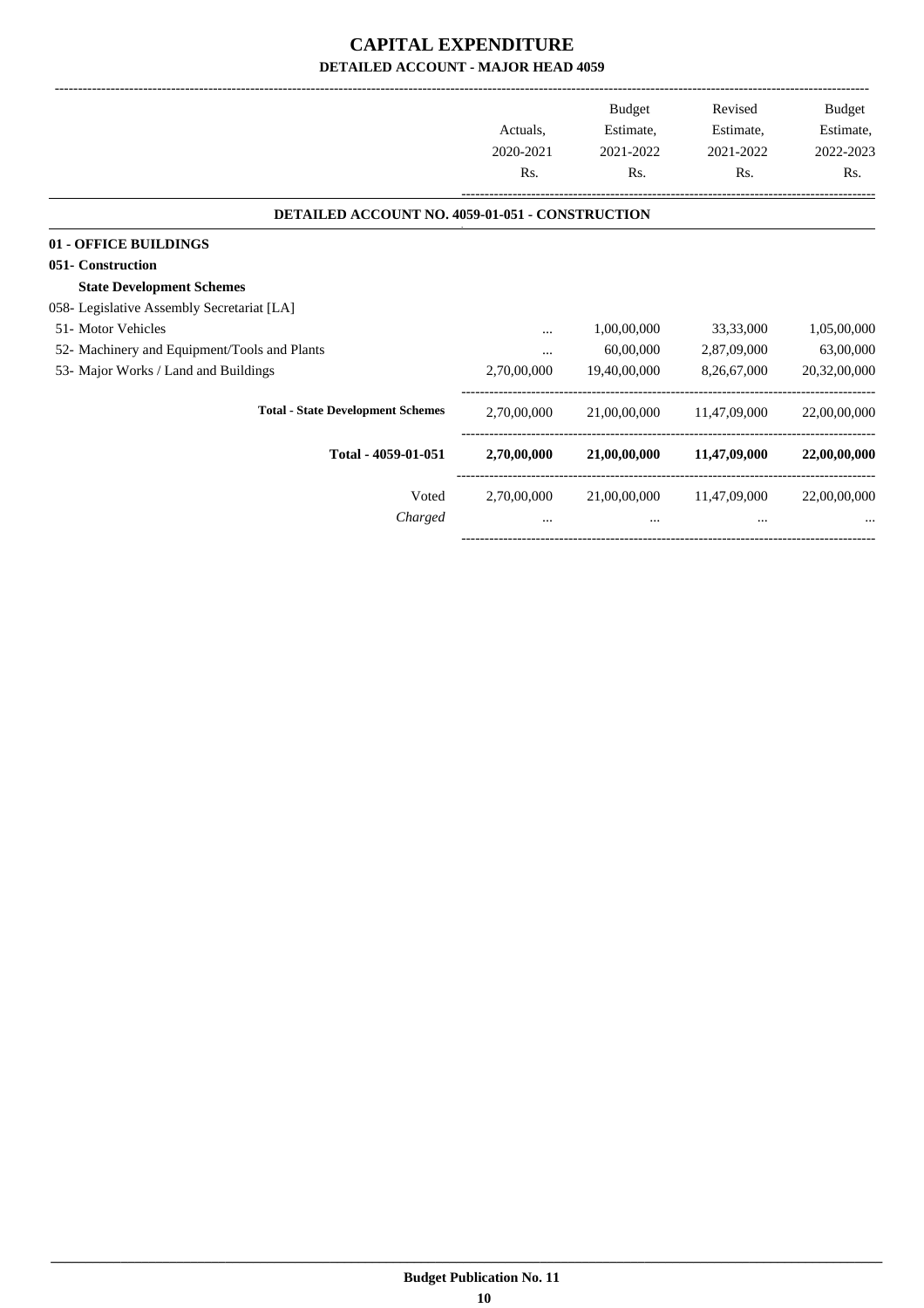#### **REVENUE EXPENDITURE**

#### **SERIAL No. 02**

#### **Governor's Secretariat**

#### **A. General Services - (a) Organs of State**

**Head of Account : 2012 - Governor**

| <b>Voted Rs. Nil</b> | Charged Rs. 20,59,37,000   |           |                           | Total Rs. 20,59,37,000 |  |
|----------------------|----------------------------|-----------|---------------------------|------------------------|--|
|                      |                            | Voted Rs. | Charged Rs.               | <b>Total Rs.</b>       |  |
|                      | <b>Gross Expenditure</b>   | $\cdots$  | 20,59,37,000 20,59,37,000 |                        |  |
|                      | <b>Deduct - Recoveries</b> | $\cdots$  | $-81,000$                 | $-81,000$              |  |
|                      | <b>Net Expenditure</b>     | $\cdots$  | 20,58,56,000              | 20,58,56,000           |  |
|                      | <b>REVENUE EXPENDITURE</b> |           |                           |                        |  |

## **ABSTRACT ACCOUNT**

| 03 - GOVERNOR<br>090- Secretariate<br>Administrative Expenditure<br><b>Voted</b><br>3,60,66,905 5,15,94,000 4,69,42,000<br>Charged<br><b>Total - 090</b><br>$3,60,66,905$ $5,15,94,000$ $4,69,42,000$<br>101- Emoluments and Allowances of the Governor<br>Administrative Expenditure<br><b>Voted</b><br>Charged<br>30,45,000<br>2,02,00,000<br>1,02,00,000<br><b>Total - 101</b><br>1,02,00,000<br>30,45,000<br>2,02,00,000<br>Administrative Expenditure<br><b>Voted</b><br>23,99,916 24,38,000 24,38,000<br>Charged<br><b>Total - 102</b><br>23,99,916<br>24,38,000 24,38,000<br>Administrative Expenditure<br><b>Voted</b><br>$\cdots$<br>5,75,12,278 7,01,17,000<br>Charged<br>8,88,11,000<br>$5,75,12,278$ $7,01,17,000$ $8,88,11,000$<br><b>Total - 103</b><br>Administrative Expenditure<br><b>Voted</b><br>86,88,830 74,23,000 79,65,000<br>Charged<br>86,88,830<br>74,23,000 79,65,000<br><b>Total - 105</b> |  | Actuals,<br>2020-2021<br>Rs. | Budget<br>Estimate,<br>2021-2022<br>Rs. | Revised<br>Estimate,<br>2021-2022<br>Rs. | <b>Budget</b><br>Estimate,<br>2022-2023<br>Rs. |
|------------------------------------------------------------------------------------------------------------------------------------------------------------------------------------------------------------------------------------------------------------------------------------------------------------------------------------------------------------------------------------------------------------------------------------------------------------------------------------------------------------------------------------------------------------------------------------------------------------------------------------------------------------------------------------------------------------------------------------------------------------------------------------------------------------------------------------------------------------------------------------------------------------------------|--|------------------------------|-----------------------------------------|------------------------------------------|------------------------------------------------|
| 102- Discretionary Grants<br>103- Household Establishment<br>105- Medical Facilities                                                                                                                                                                                                                                                                                                                                                                                                                                                                                                                                                                                                                                                                                                                                                                                                                                   |  |                              |                                         |                                          |                                                |
|                                                                                                                                                                                                                                                                                                                                                                                                                                                                                                                                                                                                                                                                                                                                                                                                                                                                                                                        |  |                              |                                         |                                          |                                                |
|                                                                                                                                                                                                                                                                                                                                                                                                                                                                                                                                                                                                                                                                                                                                                                                                                                                                                                                        |  |                              |                                         |                                          | 4,81,19,000                                    |
|                                                                                                                                                                                                                                                                                                                                                                                                                                                                                                                                                                                                                                                                                                                                                                                                                                                                                                                        |  |                              |                                         |                                          | 4,81,19,000                                    |
|                                                                                                                                                                                                                                                                                                                                                                                                                                                                                                                                                                                                                                                                                                                                                                                                                                                                                                                        |  |                              |                                         |                                          |                                                |
|                                                                                                                                                                                                                                                                                                                                                                                                                                                                                                                                                                                                                                                                                                                                                                                                                                                                                                                        |  |                              |                                         |                                          |                                                |
|                                                                                                                                                                                                                                                                                                                                                                                                                                                                                                                                                                                                                                                                                                                                                                                                                                                                                                                        |  |                              |                                         |                                          | 1,02,00,000                                    |
|                                                                                                                                                                                                                                                                                                                                                                                                                                                                                                                                                                                                                                                                                                                                                                                                                                                                                                                        |  |                              |                                         |                                          | 1,02,00,000                                    |
|                                                                                                                                                                                                                                                                                                                                                                                                                                                                                                                                                                                                                                                                                                                                                                                                                                                                                                                        |  |                              |                                         |                                          |                                                |
|                                                                                                                                                                                                                                                                                                                                                                                                                                                                                                                                                                                                                                                                                                                                                                                                                                                                                                                        |  |                              |                                         |                                          |                                                |
|                                                                                                                                                                                                                                                                                                                                                                                                                                                                                                                                                                                                                                                                                                                                                                                                                                                                                                                        |  |                              |                                         |                                          | 25,11,000                                      |
|                                                                                                                                                                                                                                                                                                                                                                                                                                                                                                                                                                                                                                                                                                                                                                                                                                                                                                                        |  |                              |                                         |                                          | 25,11,000                                      |
|                                                                                                                                                                                                                                                                                                                                                                                                                                                                                                                                                                                                                                                                                                                                                                                                                                                                                                                        |  |                              |                                         |                                          |                                                |
|                                                                                                                                                                                                                                                                                                                                                                                                                                                                                                                                                                                                                                                                                                                                                                                                                                                                                                                        |  |                              |                                         |                                          |                                                |
|                                                                                                                                                                                                                                                                                                                                                                                                                                                                                                                                                                                                                                                                                                                                                                                                                                                                                                                        |  |                              |                                         |                                          | 10,12,41,000                                   |
|                                                                                                                                                                                                                                                                                                                                                                                                                                                                                                                                                                                                                                                                                                                                                                                                                                                                                                                        |  |                              |                                         |                                          | 10,12,41,000                                   |
|                                                                                                                                                                                                                                                                                                                                                                                                                                                                                                                                                                                                                                                                                                                                                                                                                                                                                                                        |  |                              |                                         |                                          |                                                |
|                                                                                                                                                                                                                                                                                                                                                                                                                                                                                                                                                                                                                                                                                                                                                                                                                                                                                                                        |  |                              |                                         |                                          |                                                |
|                                                                                                                                                                                                                                                                                                                                                                                                                                                                                                                                                                                                                                                                                                                                                                                                                                                                                                                        |  |                              |                                         |                                          | 1,05,65,000                                    |
|                                                                                                                                                                                                                                                                                                                                                                                                                                                                                                                                                                                                                                                                                                                                                                                                                                                                                                                        |  |                              |                                         |                                          | 1,05,65,000                                    |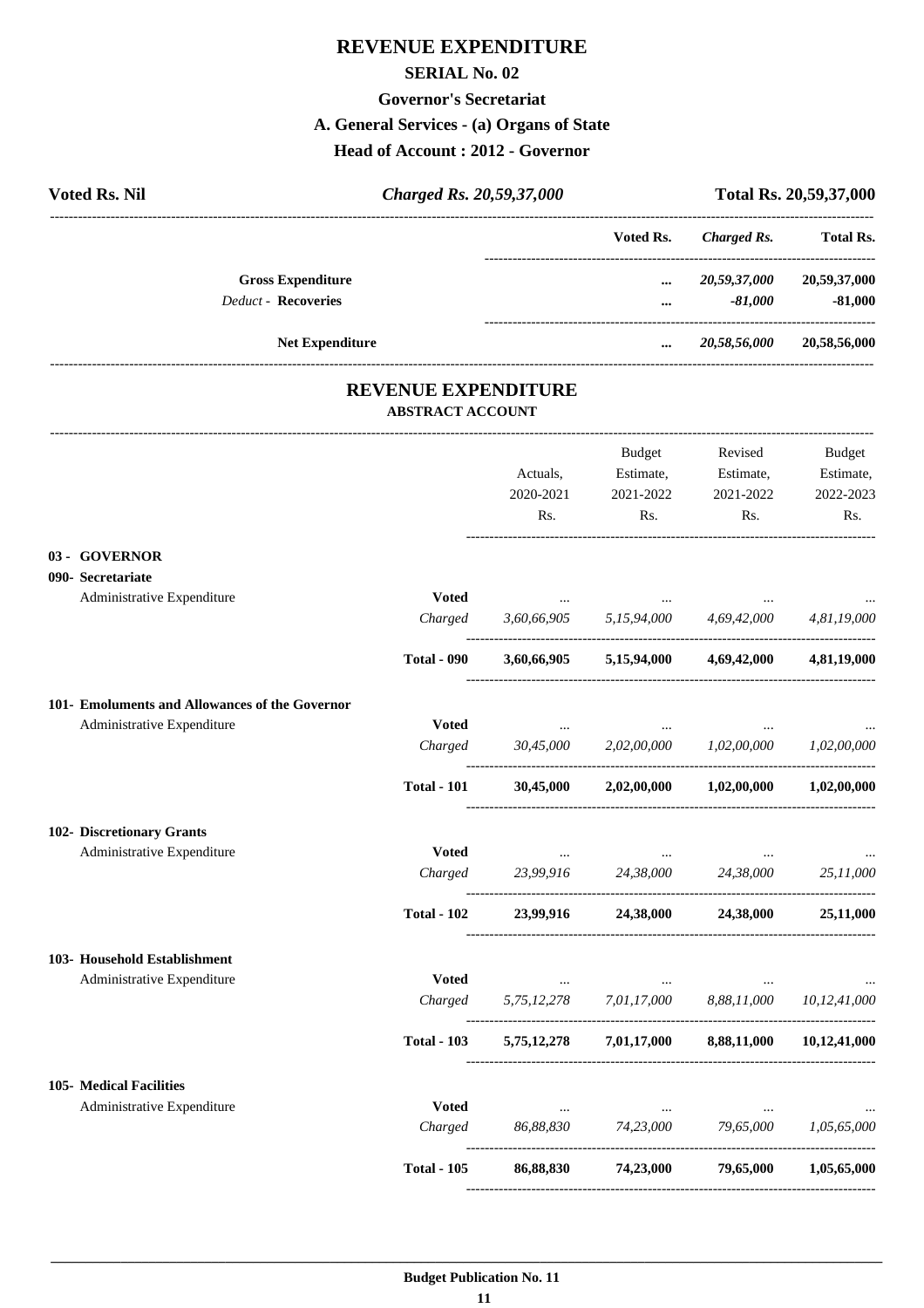#### **REVENUE EXPENDITURE ABSTRACT ACCOUNT**

|                                          |                                   | Actuals,<br>2020-2021                     | Budget<br>Estimate,<br>2021-2022 | Revised<br>Estimate,<br>2021-2022              | Budget<br>Estimate,<br>2022-2023 |
|------------------------------------------|-----------------------------------|-------------------------------------------|----------------------------------|------------------------------------------------|----------------------------------|
|                                          |                                   | Rs.                                       | Rs.                              | Rs.                                            | Rs.                              |
| 106- Entertainment Expenses              |                                   |                                           |                                  |                                                |                                  |
| Administrative Expenditure               | <b>Voted</b>                      |                                           |                                  |                                                |                                  |
|                                          | Charged                           |                                           | 30,31,616 12,60,000 60,00,000    |                                                | 70,00,000                        |
|                                          | <b>Total - 106</b>                |                                           | 30,31,616 12,60,000 60,00,000    |                                                | 70,00,000                        |
| 107- Expenditure from Contract Allowance |                                   |                                           |                                  |                                                |                                  |
| Administrative Expenditure               | <b>Voted</b>                      |                                           |                                  |                                                |                                  |
|                                          |                                   | Charged 1,16,33,499 67,87,000 1,53,00,000 |                                  |                                                | 1,53,00,000                      |
|                                          | <b>Total - 107</b>                |                                           |                                  | 1,16,33,499 67,87,000 1,53,00,000 1,53,00,000  |                                  |
| 108- Tour Expenses                       |                                   |                                           |                                  |                                                |                                  |
| Administrative Expenditure               | <b>Voted</b>                      | <b><i>Committee States</i></b>            |                                  |                                                |                                  |
|                                          | Charged                           | 30,75,449 35,20,000 50,20,000             |                                  |                                                | 60,00,000                        |
|                                          | <b>Total - 108</b>                |                                           | 30,75,449 35,20,000 50,20,000    |                                                | 60,00,000                        |
| 800- Other Expenditure                   |                                   |                                           |                                  |                                                |                                  |
| Administrative Expenditure               | <b>Voted</b>                      | $\cdots$                                  |                                  |                                                |                                  |
|                                          | Charged                           |                                           |                                  | $20,51,000$ $25,01,000$                        | 50,01,000                        |
|                                          | <b>Total - 800</b>                |                                           |                                  | $20,51,000$ $25,01,000$                        | 50,01,000                        |
|                                          | <b>Grand Total - Gross</b>        |                                           |                                  | 12,54,53,493   16,53,90,000   18,51,77,000     | 20,59,37,000                     |
|                                          | Voted                             | $\cdots$                                  |                                  |                                                |                                  |
|                                          | Charged                           |                                           | 12,54,53,493 16,53,90,000        | 18,51,77,000                                   | 20,59,37,000                     |
|                                          | <b>Administrative Expenditure</b> |                                           |                                  | 12,54,53,493   16,53,90,000   18,51,77,000     | 20,59,37,000                     |
|                                          | Voted                             | $\cdots$                                  | $\cdots$                         | $\cdots$                                       |                                  |
|                                          |                                   |                                           |                                  | Charged 12,54,53,493 16,53,90,000 18,51,77,000 | 20,59,37,000                     |
|                                          | <b>Deduct Recoveries</b>          | $-2,16,154$                               | $-13,000$                        | $-71,000$                                      | $-81,000$                        |
|                                          | Voted                             | $\ldots$                                  | $\cdots$                         | $\cdots$                                       |                                  |
|                                          |                                   | Charged -2,16,154 -13,000                 |                                  | -71,000                                        | $-81,000$                        |
|                                          | <b>Grand Total - Net</b>          |                                           |                                  | 12,52,37,339 16,53,77,000 18,51,06,000         | 20,58,56,000                     |
|                                          | Voted                             | $\cdots$                                  | $\cdots$                         | $\cdots$                                       |                                  |
|                                          |                                   |                                           |                                  | Charged 12,52,37,339 16,53,77,000 18,51,06,000 | 20,58,56,000                     |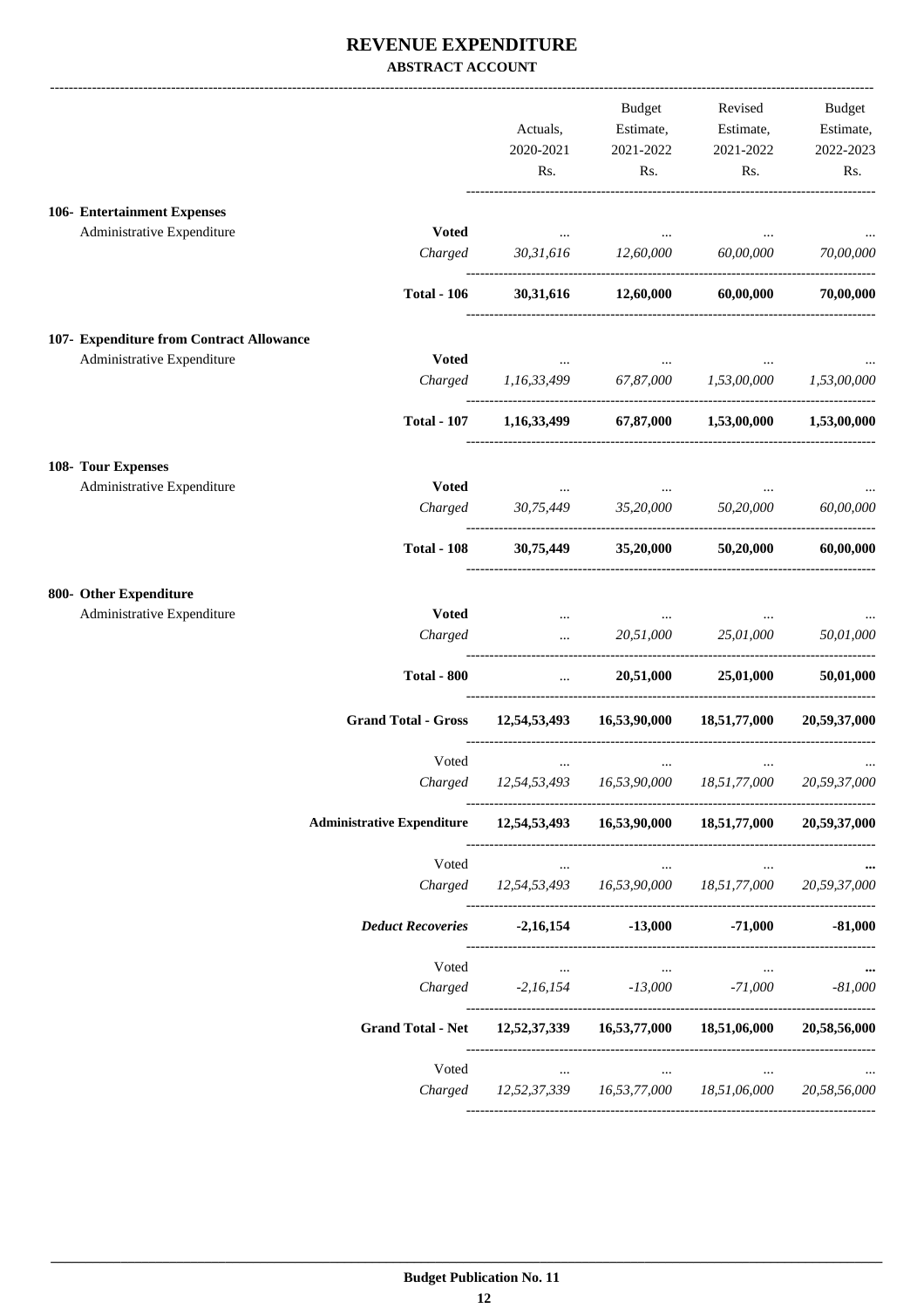|                                                  |                            | Actuals,<br>2020-2021<br>Rs.                    | <b>Budget</b><br>Estimate,<br>2021-2022<br>Rs. | Revised<br>Estimate,<br>2021-2022<br>Rs. | <b>Budget</b><br>Estimate,<br>2022-2023<br>Rs. |
|--------------------------------------------------|----------------------------|-------------------------------------------------|------------------------------------------------|------------------------------------------|------------------------------------------------|
|                                                  |                            |                                                 |                                                |                                          |                                                |
|                                                  |                            | DETAILED ACCOUNT NO. 2012-03-090 - SECRETARIATE |                                                |                                          |                                                |
| 03 - GOVERNOR                                    |                            |                                                 |                                                |                                          |                                                |
| 090- Secretariate                                |                            |                                                 |                                                |                                          |                                                |
| <b>Administrative Expenditure</b>                |                            |                                                 |                                                |                                          |                                                |
| 001- Governors Secretariat [GS]                  |                            |                                                 |                                                |                                          |                                                |
| 01- Salaries                                     |                            |                                                 |                                                |                                          |                                                |
| 01-Pay                                           | Charged                    | 2,49,28,860                                     | 3,35,01,000                                    | 2,70,00,000                              | 2,78,00,000                                    |
| 14-Grade Pay                                     | Charged                    |                                                 |                                                |                                          |                                                |
| 02-Dearness Allowance                            | Charged                    | 5,63,619                                        | 9,27,000                                       | 18,50,000                                | 19,10,000                                      |
| 03-House Rent Allowance                          | Charged                    | 19,64,947                                       | 29,36,000                                      | 31,20,000                                | 32,00,000                                      |
| 04-Ad hoc Bonus                                  | Charged                    | 1,05,000                                        | 1,15,000                                       | 1,07,000                                 | 1,09,000                                       |
| 07-Other Allowances                              | Charged                    | 27,766                                          | 4,02,000                                       | 4,02,000                                 | 4,10,000                                       |
| 11-Compensatory Allowance                        | Charged                    | 51,490                                          | 65,000                                         | 53,000                                   | 54,000                                         |
| 12-Medical Allowance                             | Charged                    | 36,500                                          | 36,000                                         | 37,000                                   | 38,000                                         |
|                                                  | Total - 2012-03-090-001-01 | 2,76,78,182                                     | 3,79,82,000                                    | 3,25,69,000                              | 3,35,21,000                                    |
| 02- Wages                                        | Charged                    | 36,98,552                                       | 32,51,000                                      | 39,27,000                                | 40,45,000                                      |
| 07- Medical Reimbursements                       | Charged                    | 65,755                                          | 53,000                                         | 2,50,000                                 | 2,75,000                                       |
| 11- Travel Expenses                              | Charged                    | 1,07,010                                        | 98,000                                         | 1,10,000                                 | 1,15,000                                       |
| 12- Medical Reimbursements under WBHS 2008       | Charged                    | 5,57,635                                        | 4,20,000                                       | 4,20,000                                 | 4,28,000                                       |
| 13- Office Expenses                              |                            |                                                 |                                                |                                          |                                                |
| 02-Telephone                                     | Charged                    | 7,95,801                                        | 7,54,000                                       | 7,54,000                                 | 7,69,000                                       |
| 04-Other Office Expenses                         | Charged                    | 18,98,668                                       | 16,37,000                                      | 16,37,000                                | 16,70,000                                      |
|                                                  | Total - 2012-03-090-001-13 | 26,94,469                                       | 23,91,000                                      | 23,91,000                                | 24,39,000                                      |
| 27- Minor Works/ Maintenance                     | Charged                    |                                                 | 60,00,000                                      | 60,00,000                                | 60,00,000                                      |
| 28- Payment of Professional and Special Services |                            |                                                 |                                                |                                          |                                                |
| 02-Other charges                                 | Charged                    | 2,36,161                                        | 3,75,000                                       | 2,36,000                                 | 2,36,000                                       |
| 77- Computerisation                              | Charged                    | 10,29,141                                       | 10,24,000                                      | 10,39,000                                | 10,60,000                                      |
| <b>Total - Administrative Expenditure</b>        |                            | 3,60,66,905                                     | 5,15,94,000                                    | 4,69,42,000                              | 4,81,19,000                                    |
|                                                  | Total - 2012-03-090        | 3,60,66,905                                     | 5,15,94,000                                    | 4,69,42,000                              | 4,81,19,000                                    |
|                                                  | Voted                      | $\cdots$                                        | $\cdots$                                       | $\cdots$                                 |                                                |
|                                                  | Charged                    | 3,60,66,905                                     | 5,15,94,000                                    | 4,69,42,000                              | 4,81,19,000                                    |

#### **DETAILED ACCOUNT NO. 2012-03-101 - EMOLUMENTS AND ALLOWANCES OF THE GOVERNOR .**

.

#### **03 - GOVERNOR**

#### **101- Emoluments and Allowances of the Governor**

#### **Administrative Expenditure**

001- Emoluments and Allowances of H.E. the Governor [GS]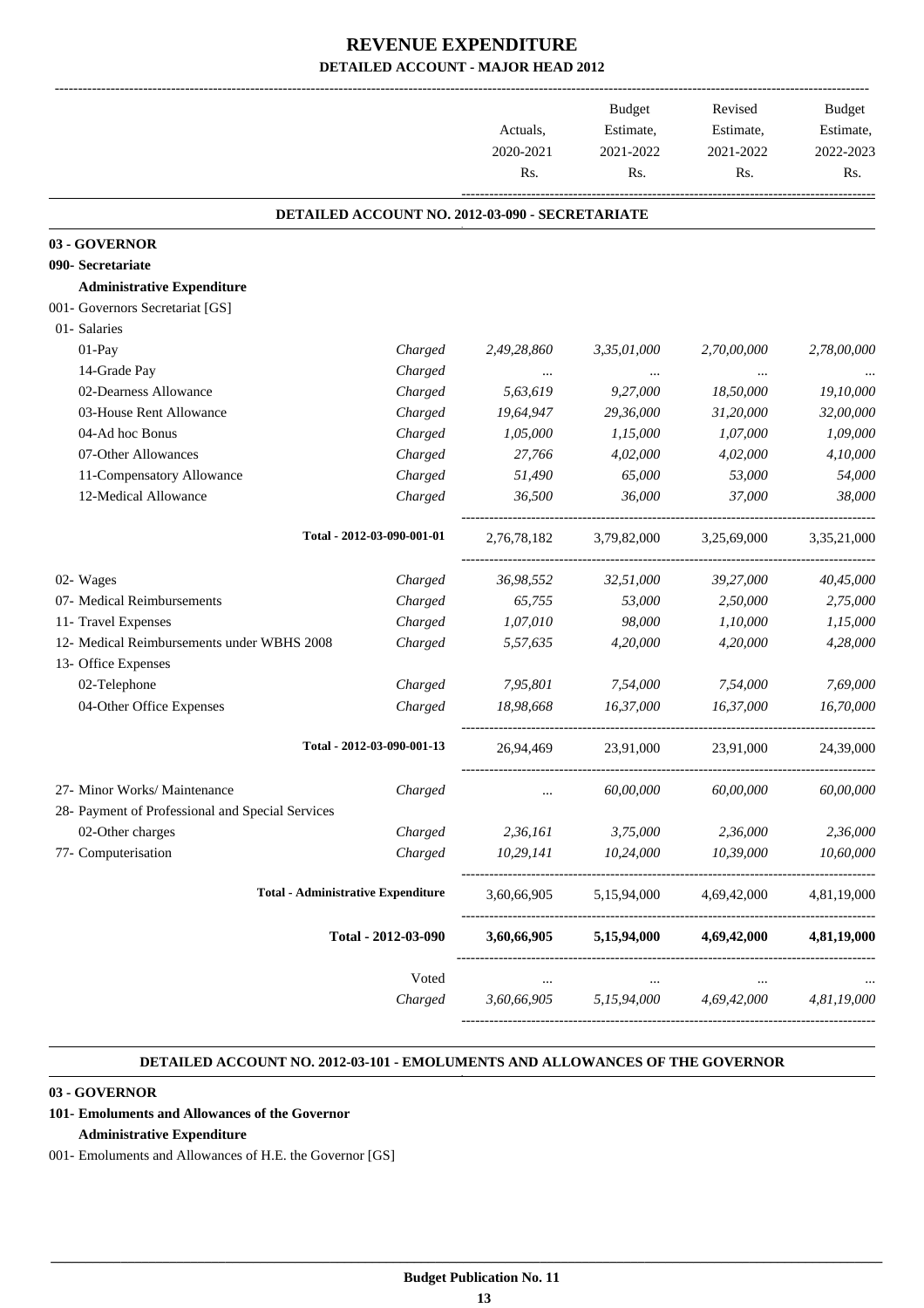|                                                                                                                                                   |                                                            | Actuals,<br>2020-2021<br>Rs. | Budget<br>Estimate,<br>2021-2022<br>Rs. | Revised<br>Estimate,<br>2021-2022<br>Rs.                                                                                                                                                                                                                                                      | Budget<br>Estimate,<br>2022-2023<br>Rs. |
|---------------------------------------------------------------------------------------------------------------------------------------------------|------------------------------------------------------------|------------------------------|-----------------------------------------|-----------------------------------------------------------------------------------------------------------------------------------------------------------------------------------------------------------------------------------------------------------------------------------------------|-----------------------------------------|
| 01- Salaries                                                                                                                                      |                                                            |                              |                                         |                                                                                                                                                                                                                                                                                               |                                         |
| 01-Pay                                                                                                                                            | Charged                                                    |                              | 30,45,000 2,02,00,000 1,02,00,000       |                                                                                                                                                                                                                                                                                               | 1,02,00,000                             |
|                                                                                                                                                   |                                                            |                              |                                         |                                                                                                                                                                                                                                                                                               |                                         |
|                                                                                                                                                   | <b>Total - Administrative Expenditure</b>                  | 30,45,000                    |                                         |                                                                                                                                                                                                                                                                                               | 1,02,00,000                             |
|                                                                                                                                                   | Total - 2012-03-101                                        |                              |                                         |                                                                                                                                                                                                                                                                                               |                                         |
|                                                                                                                                                   | Voted                                                      | $\cdots$                     | $\cdots$                                |                                                                                                                                                                                                                                                                                               |                                         |
|                                                                                                                                                   | Charged                                                    | 30,45,000                    | 2,02,00,000                             |                                                                                                                                                                                                                                                                                               | 1,02,00,000                             |
|                                                                                                                                                   | DETAILED ACCOUNT NO. 2012-03-102 - DISCRETIONARY GRANTS    |                              |                                         |                                                                                                                                                                                                                                                                                               |                                         |
| 03 - GOVERNOR<br>102- Discretionary Grants<br><b>Administrative Expenditure</b><br>001- Discretionary [GS]                                        |                                                            |                              |                                         |                                                                                                                                                                                                                                                                                               |                                         |
| 50- Other Charges                                                                                                                                 |                                                            | Charged 23,99,916 24,38,000  |                                         | 2,02,00,000 1,02,00,000<br>$30,45,000$ $2,02,00,000$ $1,02,00,000$ $1,02,00,000$<br>$\cdots$<br>1,02,00,000<br>24,38,000<br>24,38,000<br>5,40,14,000<br>60,000<br>27,89,000<br>64,73,000<br>3,48,000<br>10,77,000<br>2,25,000<br>65,000<br>6,50,51,000<br>1,20,47,000<br>1,00,000<br>5,00,000 | 25,11,000                               |
|                                                                                                                                                   | <b>Total - Administrative Expenditure</b>                  |                              | 23,99,916 24,38,000 24,38,000           |                                                                                                                                                                                                                                                                                               |                                         |
|                                                                                                                                                   | Total - 2012-03-102                                        | 23,99,916                    | 24,38,000                               |                                                                                                                                                                                                                                                                                               | 25,11,000                               |
|                                                                                                                                                   | Voted                                                      | $\cdots$                     | $\cdots$                                |                                                                                                                                                                                                                                                                                               |                                         |
|                                                                                                                                                   | Charged                                                    |                              | 23,99,916 24,38,000 24,38,000           |                                                                                                                                                                                                                                                                                               | 25,11,000                               |
|                                                                                                                                                   | DETAILED ACCOUNT NO. 2012-03-103 - HOUSEHOLD ESTABLISHMENT |                              |                                         |                                                                                                                                                                                                                                                                                               |                                         |
| 03 - GOVERNOR<br>103- Household Establishment<br><b>Administrative Expenditure</b><br>001- Governors (Household) Secretariat [GS]<br>01- Salaries |                                                            |                              |                                         |                                                                                                                                                                                                                                                                                               |                                         |
| $01-Pay$                                                                                                                                          | Charged                                                    | 3,89,35,369                  | 4,90,02,000                             |                                                                                                                                                                                                                                                                                               | 6,00,05,000                             |
| 14-Grade Pay                                                                                                                                      | Charged                                                    | $\ldots$                     | $\ldots$                                |                                                                                                                                                                                                                                                                                               | 60,000                                  |
| 02-Dearness Allowance                                                                                                                             | Charged                                                    | 5,77,949                     | 14,31,000                               |                                                                                                                                                                                                                                                                                               | 42,54,000                               |
| 03-House Rent Allowance                                                                                                                           | Charged                                                    | 24,63,600                    | 45,32,000                               |                                                                                                                                                                                                                                                                                               | 72,86,000                               |
| 04-Ad hoc Bonus                                                                                                                                   | Charged                                                    | 2,43,600                     | 2,66,000                                |                                                                                                                                                                                                                                                                                               | 3,53,000                                |
| 07-Other Allowances                                                                                                                               | Charged                                                    | 6,57,538                     | 9,12,000                                |                                                                                                                                                                                                                                                                                               | 11,97,000                               |
| 11-Compensatory Allowance                                                                                                                         | Charged                                                    | 1,59,350                     | 2,02,000                                |                                                                                                                                                                                                                                                                                               | 2,50,000                                |
| 12-Medical Allowance                                                                                                                              | Charged                                                    | 43,600                       | 58,000                                  |                                                                                                                                                                                                                                                                                               | 70,000                                  |
|                                                                                                                                                   | Total - 2012-03-103-001-01                                 | 4,30,81,006                  | 5,64,03,000                             |                                                                                                                                                                                                                                                                                               | 7,34,75,000                             |
| 02- Wages                                                                                                                                         | Charged                                                    | 86,14,097                    | 76,42,000                               |                                                                                                                                                                                                                                                                                               | 1,50,21,000                             |
| 07- Medical Reimbursements                                                                                                                        | Charged                                                    | 23,204                       | 49,000                                  |                                                                                                                                                                                                                                                                                               | 1,20,000                                |
| 11- Travel Expenses                                                                                                                               | Charged                                                    | 3,60,505                     | 2,00,000                                |                                                                                                                                                                                                                                                                                               | 6,04,000                                |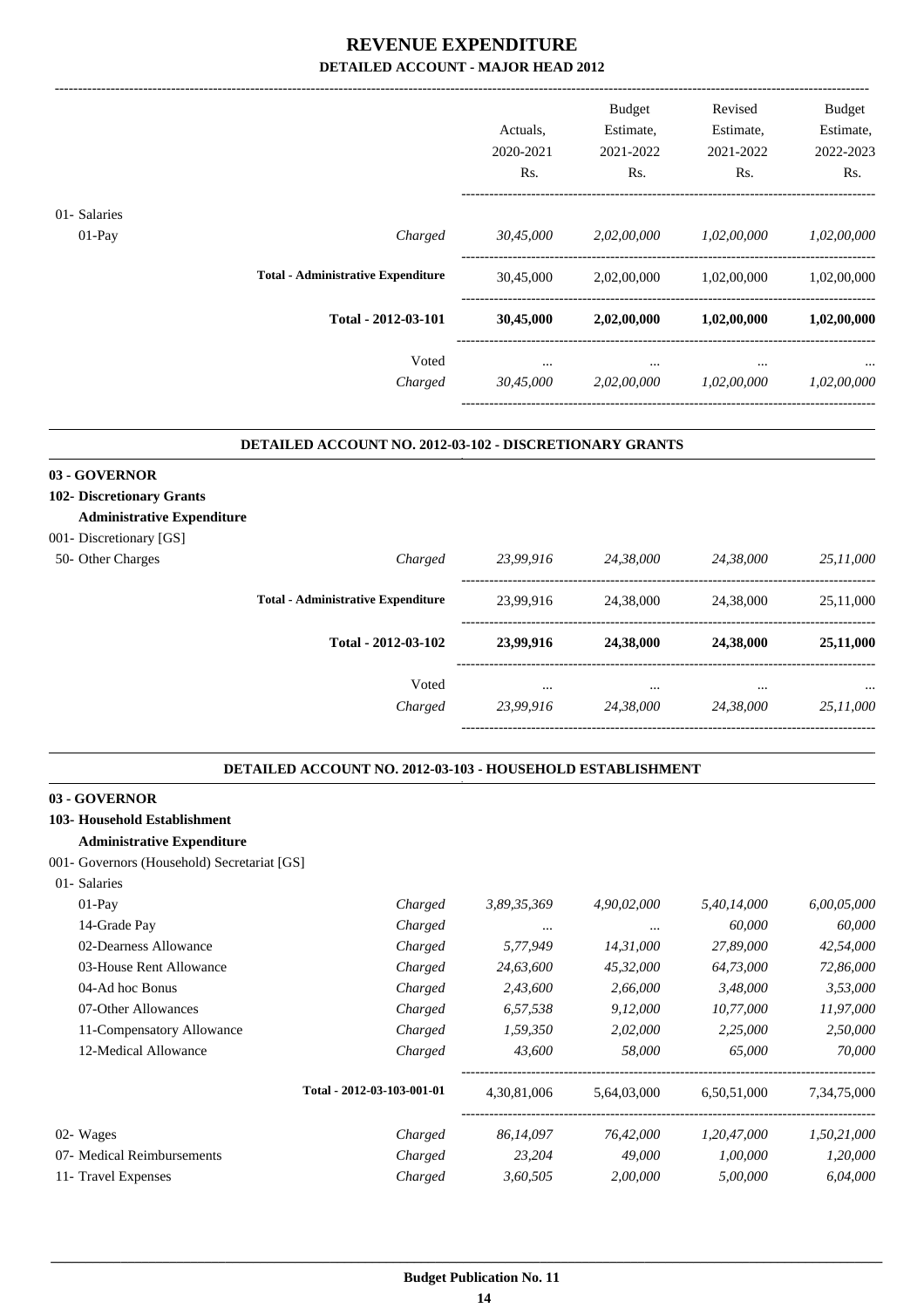|                                                            |                                           | Actuals,<br>2020-2021<br>Rs.        | <b>Budget</b><br>Estimate,<br>2021-2022<br>Rs.   | Revised<br>Estimate,<br>2021-2022<br>Rs. | Budget<br>Estimate,<br>2022-2023<br>Rs. |
|------------------------------------------------------------|-------------------------------------------|-------------------------------------|--------------------------------------------------|------------------------------------------|-----------------------------------------|
| 12- Medical Reimbursements under WBHS 2008                 | Charged                                   | 1,84,513                            | 5,71,000                                         | 6,71,000                                 | 7,82,000                                |
| 13- Office Expenses                                        |                                           |                                     |                                                  |                                          |                                         |
| 02-Telephone                                               | Charged                                   | 4,35,499                            | 2,14,000                                         | 6,14,000                                 | 7,18,000                                |
| 04-Other Office Expenses                                   | Charged                                   | 7,48,784                            | 4,96,000                                         | 10.00.000                                | 12,00,000                               |
|                                                            | Total - 2012-03-103-001-13                | 11,84,283                           | 7,10,000 16,14,000                               |                                          | 19,18,000                               |
|                                                            | Total - 2012-03-103-001                   | 5,34,47,608                         | 6,55,75,000                                      | 7,99,83,000                              | 9,19,20,000                             |
| 002- Maintenance of Furnishing of Official Residences [GS] |                                           |                                     |                                                  |                                          |                                         |
| 01- Salaries                                               |                                           |                                     |                                                  |                                          |                                         |
| 01-Pay                                                     | Charged                                   | 5,17,564                            | 14,74,000                                        | 16,28,000                                | 18,44,000                               |
| 14-Grade Pay                                               | Charged                                   | $\cdots$                            | $\ldots$                                         | $\cdots$                                 |                                         |
| 02-Dearness Allowance                                      | Charged                                   | 9,356                               | 14,000                                           | 90,000                                   | 1,00,000                                |
| 03-House Rent Allowance                                    | Charged                                   | 62,298                              | 50,000                                           | 2,16,000                                 | 2,20,000                                |
| 04-Ad hoc Bonus                                            | Charged                                   | 8,400                               | 9,000                                            | 10,000                                   | 12,000                                  |
| 07-Other Allowances                                        | Charged                                   | 2,400                               | 2,000                                            | 2,000                                    | 3,000                                   |
| 12-Medical Allowance                                       | Charged                                   |                                     | 3,000                                            | 3,000                                    | 4,000                                   |
|                                                            | Total - 2012-03-103-002-01                | 6,00,018                            | 15,52,000                                        | 19,49,000                                | 21,83,000                               |
| 07- Medical Reimbursements                                 | Charged                                   | $\cdots$                            | 7,000                                            | 8,000                                    | 9,000                                   |
| 11- Travel Expenses                                        | Charged                                   | $\cdots$                            | 12,000                                           | 15,000                                   | 20,000                                  |
| 12- Medical Reimbursements under WBHS 2008                 | Charged                                   | $\cdots$                            | 1,02,000                                         | 1,15,000                                 | 1,20,000                                |
| 13- Office Expenses                                        |                                           |                                     |                                                  |                                          |                                         |
| 04-Other Office Expenses                                   | Charged                                   | 5,68,699                            | 2,12,000                                         | 7,12,000                                 | 7,50,000                                |
| 50- Other Charges                                          | Charged                                   | 24,97,275                           | 23,28,000                                        | 50,00,000                                | 50,00,000                               |
|                                                            | Total - 2012-03-103-002                   | 36,65,992                           |                                                  | 42,13,000 77,99,000                      | 80,82,000                               |
| 003- Entertainment allowance [GS]                          |                                           |                                     |                                                  |                                          |                                         |
| 50- Other Charges                                          | Charged                                   | 3,02,742 2,04,000 5,04,000 6,10,000 |                                                  |                                          |                                         |
|                                                            | Total - 2012-03-103-003                   |                                     | 3,02,742 2,04,000 5,04,000 6,10,000              |                                          |                                         |
| 004- Renewal of Furnishings [GS]                           |                                           |                                     |                                                  |                                          |                                         |
| 50- Other Charges                                          | Charged                                   | 95,936 1,25,000 5,25,000 6,29,000   |                                                  |                                          |                                         |
|                                                            | Total - 2012-03-103-004                   |                                     | 95,936 1,25,000 5,25,000 6,29,000                |                                          |                                         |
|                                                            | <b>Total - Administrative Expenditure</b> |                                     | 5,75,12,278 7,01,17,000 8,88,11,000 10,12,41,000 |                                          |                                         |
|                                                            | Total - 2012-03-103                       |                                     | 5,75,12,278 7,01,17,000 8,88,11,000 10,12,41,000 |                                          |                                         |
|                                                            |                                           |                                     |                                                  |                                          |                                         |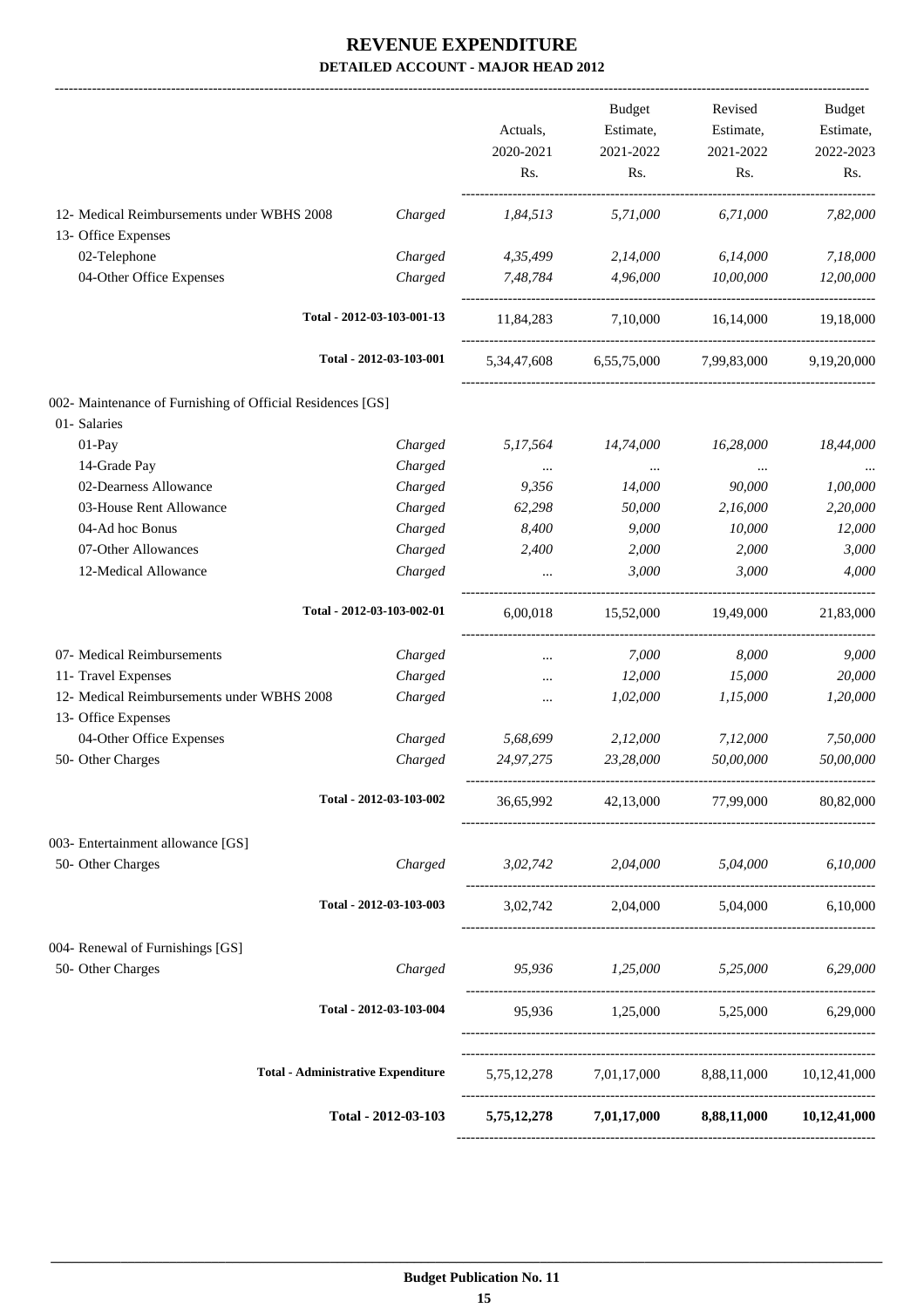| Voted<br>Charged                                      | $\cdots$  | $\cdots$<br>5,75,12,278 7,01,17,000 8,88,11,000 | $\cdots$                        |                 |
|-------------------------------------------------------|-----------|-------------------------------------------------|---------------------------------|-----------------|
|                                                       |           |                                                 |                                 | 10,12,41,000    |
|                                                       |           |                                                 |                                 |                 |
| DETAILED ACCOUNT NO. 2012-03-105 - MEDICAL FACILITIES |           |                                                 |                                 |                 |
| 03 - GOVERNOR                                         |           |                                                 |                                 |                 |
| <b>105- Medical Facilities</b>                        |           |                                                 |                                 |                 |
| <b>Administrative Expenditure</b>                     |           |                                                 |                                 |                 |
| 001- Surgeon to the Governor [GS]                     |           |                                                 |                                 |                 |
| 01- Salaries                                          |           |                                                 |                                 |                 |
| 01-Pay<br>Charged                                     | 48,52,680 | 48,63,000                                       | 48,63,000                       | 60,00,000       |
| 14-Grade Pay<br>Charged                               | 7,200     | $\cdots$                                        | 7,000                           | 7,000           |
| 02-Dearness Allowance<br>Charged                      | 39,382    | 1,46,000                                        | 1,46,000                        | 4,06,000        |
| 03-House Rent Allowance<br>Charged                    | 1,65,408  | 4,62,000                                        | 4,70,000                        | 4,84,000        |
| 04-Ad hoc Bonus<br>Charged                            | 16,800    | 18,000                                          | 25,000                          | 26,000          |
| 07-Other Allowances<br>Charged                        | 9,000     | 9,000                                           | 9,000                           | 22,000          |
| 11-Compensatory Allowance<br>Charged                  | $\cdots$  | $\cdots$                                        | $\cdots$                        |                 |
| 12-Medical Allowance<br>Charged                       | $\cdots$  | $\cdots$                                        | $\cdots$                        |                 |
| Total - 2012-03-105-001-01                            | 50,90,470 | 54,98,000                                       | 55,20,000                       | 69,45,000       |
| 02- Wages<br>Charged                                  | 10,27,180 | 6,23,000                                        | 10,91,000                       | 12,24,000       |
| 07- Medical Reimbursements<br>Charged                 | $\cdots$  | 1,02,000                                        | 1,02,000                        | 1,04,000        |
| 11- Travel Expenses<br>Charged                        | 2,06,967  | 3,58,000                                        | 3,58,000                        | 4,00,000        |
| 12- Medical Reimbursements under WBHS 2008<br>Charged | 20,580    | 1,00,000                                        | 1,00,000                        | 4,02,000        |
| 13- Office Expenses                                   |           |                                                 |                                 |                 |
| 02-Telephone<br>Charged                               | 27,593    | 28,000                                          | 28,000                          | 40,000          |
| Charged<br>04-Other Office Expenses                   | 56,829    | 66,000                                          | 66,000                          | 1,50,000        |
| Total - 2012-03-105-001-13                            |           | 84,422 94,000                                   |                                 | 94,000 1,90,000 |
| 50- Other Charges<br>Charged                          |           | 22,59,211 6,48,000 7,00,000                     |                                 | 13,00,000       |
| <b>Total - Administrative Expenditure</b>             |           | 86,88,830 74,23,000 79,65,000 1,05,65,000       |                                 |                 |
| Total - 2012-03-105                                   | 86,88,830 |                                                 | 74,23,000 79,65,000 1,05,65,000 |                 |
| Voted                                                 | $\ldots$  | $\ldots$                                        | $\cdots$                        |                 |
| Charged                                               | 86,88,830 | 74,23,000                                       | 79,65,000                       | 1,05,65,000     |

#### **DETAILED ACCOUNT NO. 2012-03-106 - ENTERTAINMENT EXPENSES .**

.

#### **03 - GOVERNOR**

- **106- Entertainment Expenses** 
	- **Administrative Expenditure**

001- Hospitality Expenses [GS]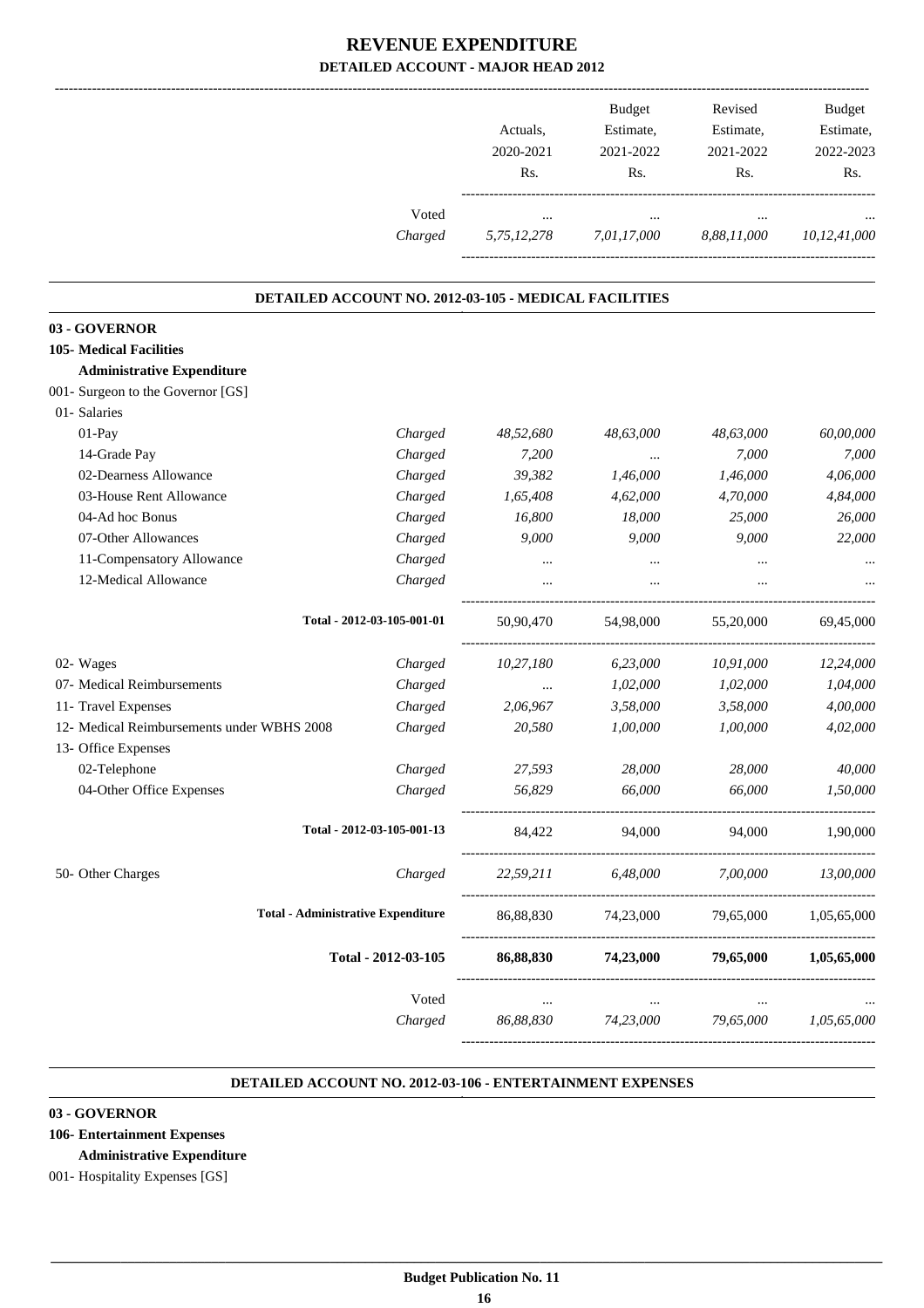|                                   |                                           | Actuals.<br>2020-2021 | <b>Budget</b><br>Estimate,<br>2021-2022 | Revised<br>Estimate,<br>2021-2022 | <b>Budget</b><br>Estimate,<br>2022-2023 |
|-----------------------------------|-------------------------------------------|-----------------------|-----------------------------------------|-----------------------------------|-----------------------------------------|
|                                   |                                           | Rs.                   | Rs.                                     | Rs.                               | R <sub>s</sub> .                        |
| 20- Other Administrative Expenses | Charged                                   | 30,31,616             | 12,60,000                               | 60,00,000                         | 70,00,000                               |
|                                   | <b>Total - Administrative Expenditure</b> | 30, 31, 616           | 12,60,000                               | 60,00,000                         | 70,00,000                               |
|                                   | Total - 2012-03-106                       | 30,31,616             | 12,60,000                               | 60,00,000                         | 70,00,000                               |
|                                   | Voted<br>Charged                          | $\cdots$<br>30,31,616 | $\cdots$<br>12,60,000                   | $\cdots$<br>60,00,000             | $\cdots$<br>70,00,000                   |
|                                   |                                           |                       |                                         |                                   |                                         |

#### **DETAILED ACCOUNT NO. 2012-03-107 - EXPENDITURE FROM CONTRACT ALLOWANCE**

.

.

| 03 - GOVERNOR                                  |                            |             |           |                                                       |             |
|------------------------------------------------|----------------------------|-------------|-----------|-------------------------------------------------------|-------------|
| 107- Expenditure from Contract Allowance       |                            |             |           |                                                       |             |
| <b>Administrative Expenditure</b>              |                            |             |           |                                                       |             |
| 001 - Expenditure from contract Allowance [GS] |                            |             |           |                                                       |             |
| 13- Office Expenses                            |                            |             |           |                                                       |             |
| 02-Telephone                                   | Charged                    | 1,02,899    | 1,20,000  | 3,00,000                                              | 3,00,000    |
| 03-Maintenance / P.O.L. for Office Vehicles    | Charged                    | 29,39,067   | 30,67,000 | 50,00,000                                             | 50,00,000   |
| 04-Other Office Expenses                       | Charged                    | 85,91,533   | 36,00,000 | 1,00,00,000                                           | 1,00,00,000 |
|                                                | Total - 2012-03-107-001-13 | 1,16,33,499 | 67,87,000 | 1,53,00,000                                           | 1,53,00,000 |
| <b>Total - Administrative Expenditure</b>      |                            | 1,16,33,499 | 67,87,000 | 1,53,00,000<br>1,53,00,000<br>$\cdots$<br>1,53,00,000 | 1,53,00,000 |
|                                                | Total - 2012-03-107        | 1,16,33,499 | 67,87,000 |                                                       | 1,53,00,000 |
|                                                | Voted                      | $\cdots$    | $\cdots$  |                                                       | $\cdots$    |
|                                                | Charged                    | 1,16,33,499 | 67,87,000 |                                                       | 1,53,00,000 |
|                                                |                            |             |           |                                                       |             |

#### **DETAILED ACCOUNT NO. 2012-03-108 - TOUR EXPENSES**

| 03 - GOVERNOR                               |                            |           |           |           |           |
|---------------------------------------------|----------------------------|-----------|-----------|-----------|-----------|
| 108- Tour Expenses                          |                            |           |           |           |           |
| <b>Administrative Expenditure</b>           |                            |           |           |           |           |
| 001- Tour Expenses [GS]                     |                            |           |           |           |           |
| 13- Office Expenses                         |                            |           |           |           |           |
| 01-Electricity                              | Charged                    | $\cdots$  | $\cdots$  | $\cdots$  | $\ddotsc$ |
| 03-Maintenance / P.O.L. for Office Vehicles | Charged                    | $\cdots$  |           | $\cdots$  |           |
| 04-Other Office Expenses                    | Charged                    | 30,75,449 | 35,20,000 | 50,20,000 | 60,00,000 |
|                                             | Total - 2012-03-108-001-13 | 30,75,449 | 35,20,000 | 50,20,000 | 60,00,000 |
| 50- Other Charges                           | Charged                    | $\cdots$  | $\cdots$  | $\cdots$  | $\ddotsc$ |
| <b>Total - Administrative Expenditure</b>   |                            | 30,75,449 | 35,20,000 | 50,20,000 | 60,00,000 |
|                                             |                            |           |           |           |           |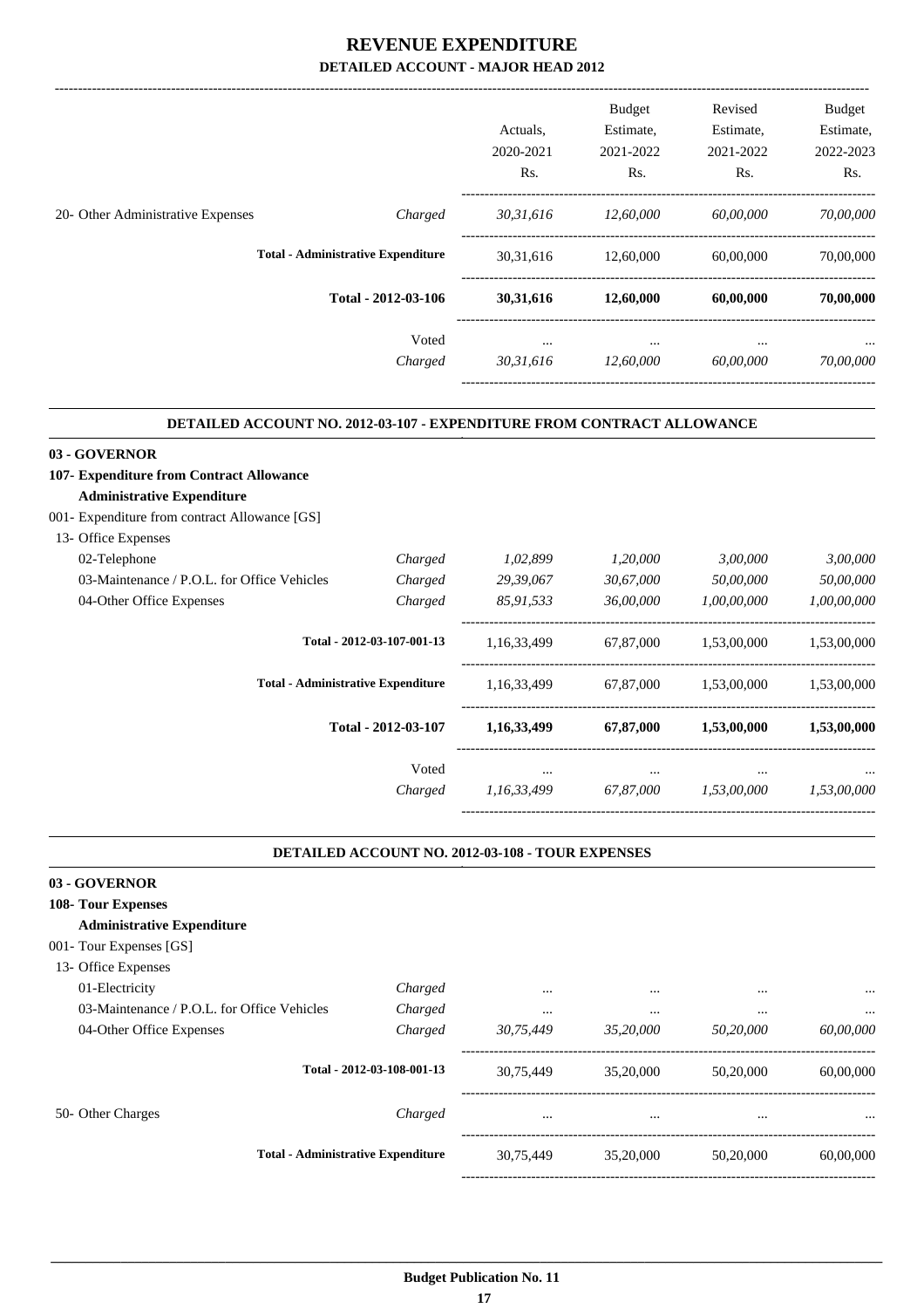|                                                                                                                                                                 |                                                                                  | Actuals,<br>2020-2021<br>Rs. | Budget<br>Estimate,<br>2021-2022<br>Rs.                        | Revised<br>Estimate,<br>2021-2022<br>Rs. | <b>Budget</b><br>Estimate,<br>2022-2023<br>Rs. |
|-----------------------------------------------------------------------------------------------------------------------------------------------------------------|----------------------------------------------------------------------------------|------------------------------|----------------------------------------------------------------|------------------------------------------|------------------------------------------------|
|                                                                                                                                                                 | Total - 2012-03-108                                                              | 30,75,449                    | 35,20,000                                                      | 50,20,000                                | 60,00,000                                      |
|                                                                                                                                                                 | Voted                                                                            | $\cdots$                     | $\cdots$                                                       |                                          |                                                |
|                                                                                                                                                                 | Charged                                                                          | 30,75,449                    | 35,20,000                                                      | 50,20,000                                | 60,00,000                                      |
|                                                                                                                                                                 | DETAILED ACCOUNT NO. 2012-03-800 - OTHER EXPENDITURE                             |                              |                                                                |                                          |                                                |
| 03 - GOVERNOR                                                                                                                                                   |                                                                                  |                              |                                                                |                                          |                                                |
| 800- Other Expenditure                                                                                                                                          |                                                                                  |                              |                                                                |                                          |                                                |
| <b>Administrative Expenditure</b>                                                                                                                               |                                                                                  |                              |                                                                |                                          |                                                |
| 001- Other Expenditure [GS]<br>27- Minor Works/ Maintenance                                                                                                     | Charged                                                                          |                              | 20,50,000                                                      | 25,00,000                                | 50,00,000                                      |
| 50- Other Charges                                                                                                                                               | Charged                                                                          | $\cdots$<br>$\cdots$         |                                                                |                                          |                                                |
|                                                                                                                                                                 | Total - 2012-03-800-001                                                          |                              |                                                                |                                          |                                                |
|                                                                                                                                                                 |                                                                                  | $\cdots$                     | 20,50,000                                                      | 25,00,000                                | 50,00,000                                      |
| 002- Furnishing of Raj Bhawans at Kolkata and Darjeeling [GS]                                                                                                   |                                                                                  |                              |                                                                |                                          |                                                |
| 50- Other Charges                                                                                                                                               | Charged                                                                          | $\cdots$                     | 1,000                                                          | 1,000                                    | 1,000                                          |
|                                                                                                                                                                 | Total - 2012-03-800-002                                                          | $\ddotsc$                    | 1,000                                                          | 1,000                                    | 1,000                                          |
|                                                                                                                                                                 | <b>Total - Administrative Expenditure</b>                                        | $\cdots$                     | 20,51,000                                                      | 25,01,000                                | 50,01,000                                      |
|                                                                                                                                                                 | Total - 2012-03-800                                                              | $\cdots$                     | 20,51,000                                                      | 25,01,000                                | 50,01,000                                      |
|                                                                                                                                                                 | Voted                                                                            |                              |                                                                |                                          |                                                |
|                                                                                                                                                                 | Charged                                                                          | $\cdots$                     | 20,51,000                                                      | 25,01,000                                | 50,01,000                                      |
|                                                                                                                                                                 | <b>DETAILED ACCOUNT NO. 2012 - DEDUCT RECOVERIES IN REDUCTION OF EXPENDITURE</b> |                              |                                                                |                                          |                                                |
| 03 - GOVERNOR                                                                                                                                                   |                                                                                  |                              |                                                                |                                          |                                                |
| 090- Secretariate                                                                                                                                               |                                                                                  |                              |                                                                |                                          |                                                |
| Administrative Expenditure                                                                                                                                      |                                                                                  |                              |                                                                |                                          |                                                |
| 001-Governors Secretariat [GS]                                                                                                                                  |                                                                                  |                              |                                                                |                                          |                                                |
| 70-Deduct Recoveries                                                                                                                                            |                                                                                  |                              |                                                                |                                          |                                                |
| 01-Others                                                                                                                                                       |                                                                                  | $-1,880$                     | -1,000                                                         | $-1,000$                                 | $-1,000$                                       |
| 02-W.B.H.S. 2008                                                                                                                                                |                                                                                  |                              | $-1,000$<br>$\mathbf{m}$ and $\mathbf{m}$ are all $\mathbf{m}$ | $-1,000$                                 | $-1,000$                                       |
|                                                                                                                                                                 | Total - 090 - Deduct - Recoveries                                                | $-1,880$                     | $-2,000$                                                       | $-2,000$                                 | $-2,000$                                       |
| 101- Emoluments and Allowances of the Governor<br>Administrative Expenditure<br>001-Emoluments and Allowances of H.E. the Governor [GS]<br>70-Deduct Recoveries |                                                                                  |                              |                                                                |                                          |                                                |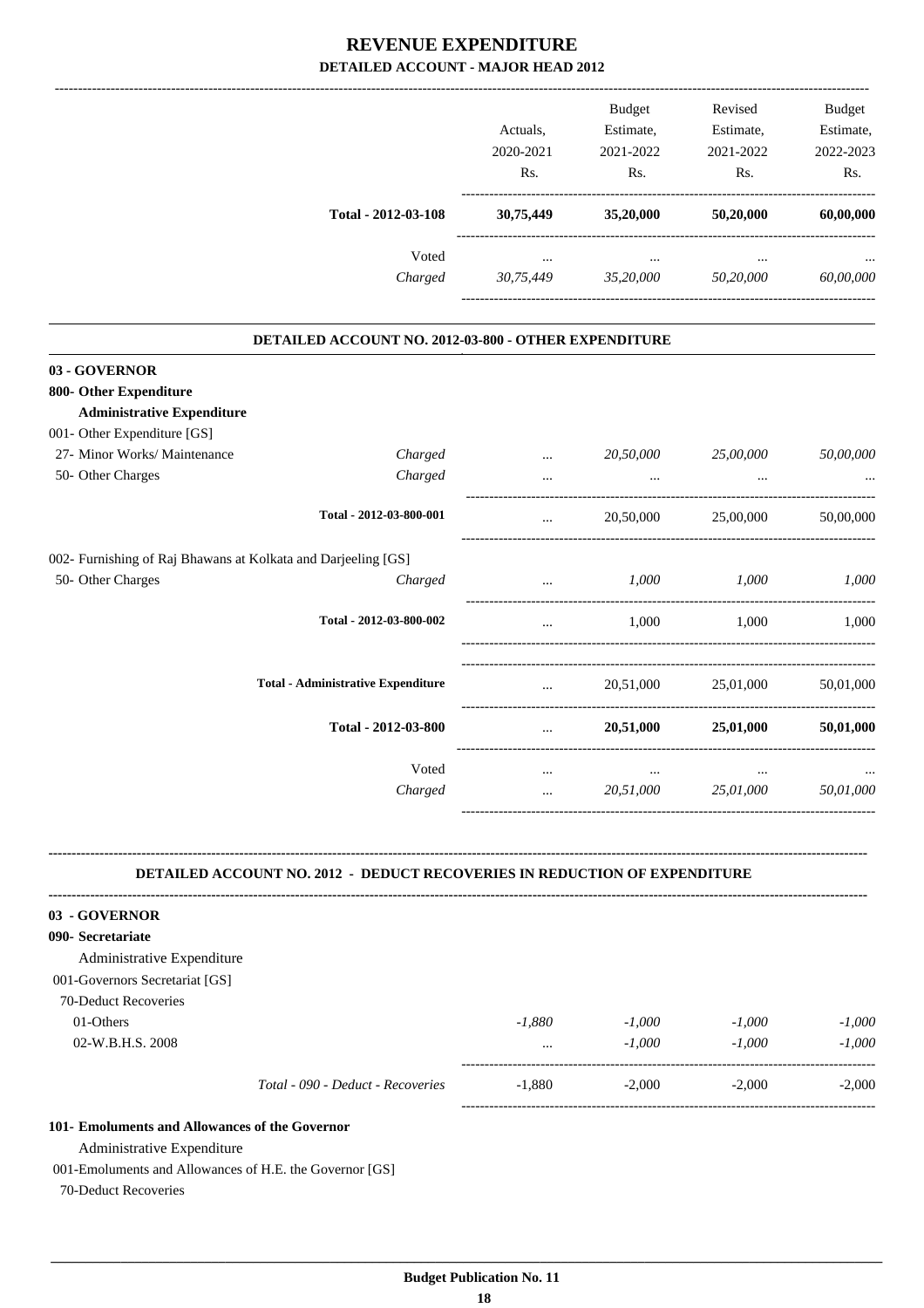-------------------------------------------------------------------------------------------------------------------------------------------------------------------------------

|                                                                    |                                   | Actuals,<br>2020-2021 | <b>Budget</b><br>Estimate,<br>2021-2022 | Revised<br>Estimate,<br>2021-2022 | <b>Budget</b><br>Estimate,<br>2022-2023 |
|--------------------------------------------------------------------|-----------------------------------|-----------------------|-----------------------------------------|-----------------------------------|-----------------------------------------|
|                                                                    |                                   | Rs.                   | Rs.                                     | Rs.                               | Rs.                                     |
| 01-Others                                                          |                                   | $\cdots$              | $-1,000$                                | $-1,000$                          | $-1,000$                                |
| 02-W.B.H.S. 2008                                                   |                                   | $\cdots$              | $-1,000$                                | $-1,000$                          | $-1,000$                                |
|                                                                    | Total - 101 - Deduct - Recoveries | $\ddotsc$             | $-2,000$                                | $-2,000$                          | $-2.000$                                |
| 103- Household Establishment                                       |                                   |                       |                                         |                                   |                                         |
| Administrative Expenditure                                         |                                   |                       |                                         |                                   |                                         |
| 001-Governors (Household) Secretariat [GS]<br>70-Deduct Recoveries |                                   |                       |                                         |                                   |                                         |
| 01-Others                                                          |                                   | $-1,97,224$           | $-1,000$                                | $-50,000$                         | $-60,000$                               |
| 02-W.B.H.S. 2008                                                   |                                   |                       | $-1,000$                                | $-1,000$                          | $-1,000$                                |
| 002-Maintenance of Furnishing of Official Residences [GS]          |                                   |                       |                                         |                                   |                                         |
| 70-Deduct Recoveries                                               |                                   |                       |                                         |                                   |                                         |
| 01-Others                                                          |                                   |                       | $-1,000$                                | $-1,000$                          | $-1,000$                                |
| 02-W.B.H.S. 2008                                                   |                                   |                       | $-1,000$                                | $-1,000$                          | $-1.000$                                |
|                                                                    | Total - 103 - Deduct - Recoveries | $-1,97,224$           | $-4,000$                                | $-53,000$                         | $-63,000$                               |
| <b>105- Medical Facilities</b>                                     |                                   |                       |                                         |                                   |                                         |
| Administrative Expenditure                                         |                                   |                       |                                         |                                   |                                         |
| 001-Surgeon to the Governor [GS]                                   |                                   |                       |                                         |                                   |                                         |
| 70-Deduct Recoveries                                               |                                   |                       |                                         |                                   |                                         |
| 01-Others                                                          |                                   | $\cdots$              | $-1,000$                                | $-1,000$                          | $-1,000$                                |
| 02-W.B.H.S. 2008                                                   |                                   |                       | $-1,000$                                | $-1,000$                          | $-1,000$                                |
|                                                                    | Total - 105 - Deduct - Recoveries |                       | $-2,000$                                | $-2,000$                          | $-2,000$                                |
| 106- Entertainment Expenses                                        |                                   |                       |                                         |                                   |                                         |
| Administrative Expenditure                                         |                                   |                       |                                         |                                   |                                         |
| 001-Hospitality Expenses [GS]                                      |                                   |                       |                                         |                                   |                                         |
| 70-Deduct Recoveries                                               |                                   |                       |                                         |                                   |                                         |
| 01-Others                                                          |                                   | $\ldots$              | $\cdots$                                | $\cdots$                          |                                         |
|                                                                    | Total - 106 - Deduct - Recoveries | $\cdots$              | $\cdots$                                | $\cdots$                          |                                         |
| 108- Tour Expenses<br>Administrative Expenditure                   |                                   |                       |                                         |                                   |                                         |
| 001-Tour Expenses [GS]                                             |                                   |                       |                                         |                                   |                                         |
| 70-Deduct Recoveries                                               |                                   |                       |                                         |                                   |                                         |
| 01-Others                                                          |                                   | -17,050               | $-1,000$                                | -10,000                           | $-10,000$                               |
|                                                                    | Total - 108 - Deduct - Recoveries | -17,050               | $-1,000$                                | $-10,000$                         | $-10,000$                               |
| 911- Deduct Recoveries of Overpayments                             |                                   |                       |                                         |                                   |                                         |
| Administrative Expenditure                                         |                                   |                       |                                         |                                   |                                         |
| 001-Governor's Secretariat [GS]                                    |                                   |                       |                                         |                                   |                                         |
| 70-Deduct Recoveries                                               |                                   |                       |                                         |                                   |                                         |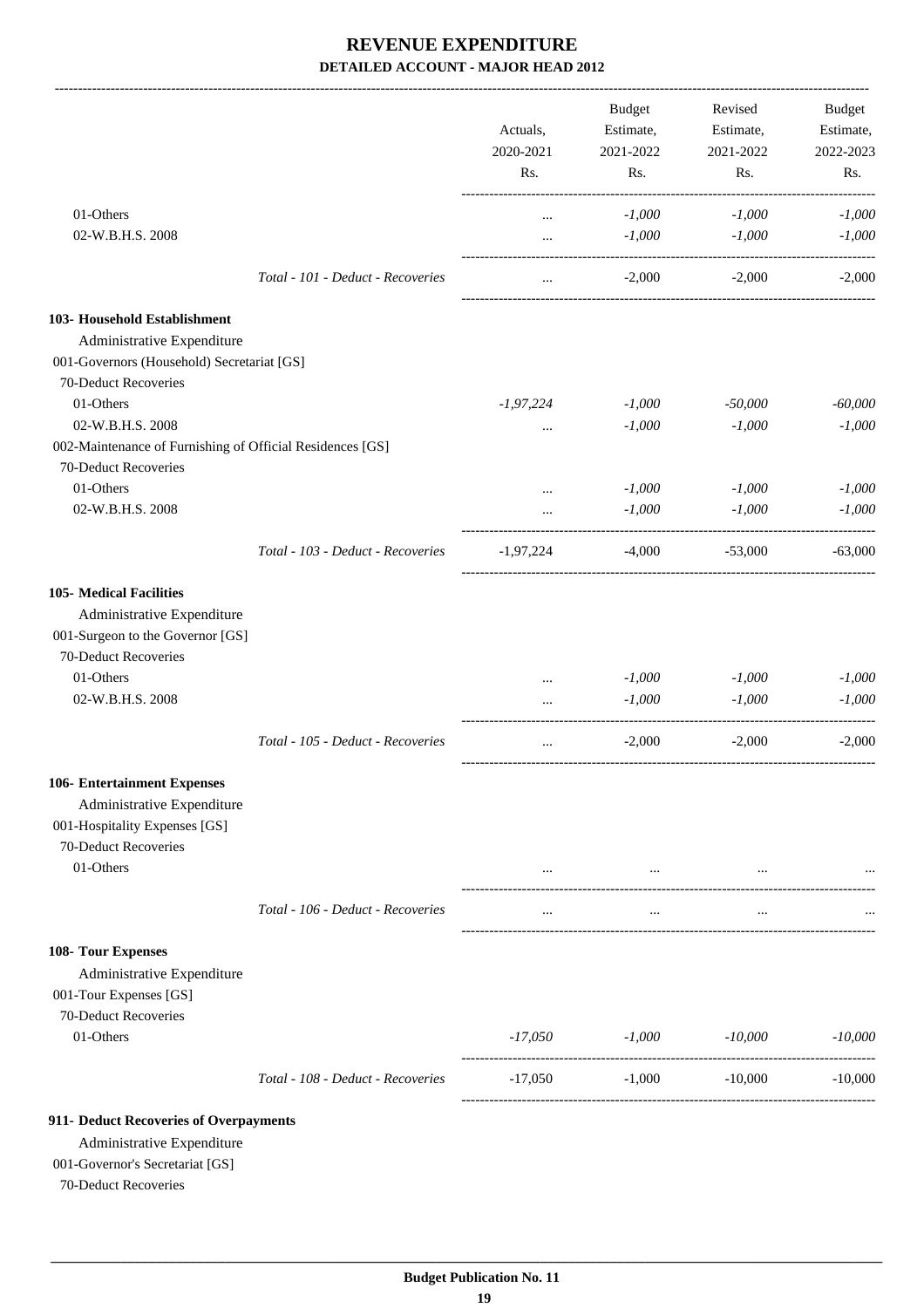|                               |                                           | Actuals.<br>2020-2021<br>Rs. | <b>Budget</b><br>Estimate,<br>2021-2022<br>Rs. | Revised<br>Estimate,<br>2021-2022<br>Rs. | Budget<br>Estimate,<br>2022-2023<br>Rs. |
|-------------------------------|-------------------------------------------|------------------------------|------------------------------------------------|------------------------------------------|-----------------------------------------|
| 01-Others<br>02-W.B.H.S. 2008 |                                           | $\cdots$<br>$\cdots$         | $-1,000$<br>$-1,000$                           | $-1,000$<br>$-1.000$                     | $-1,000$<br>$-1,000$                    |
|                               | Total - 911 - Deduct - Recoveries         | $\cdots$                     | $-2,000$                                       | $-2.000$                                 | $-2,000$                                |
|                               | <b>Total - 2012 - Deduct - Recoveries</b> | $-2,16,154$                  | $-13,000$                                      | $-71,000$                                | $-81,000$                               |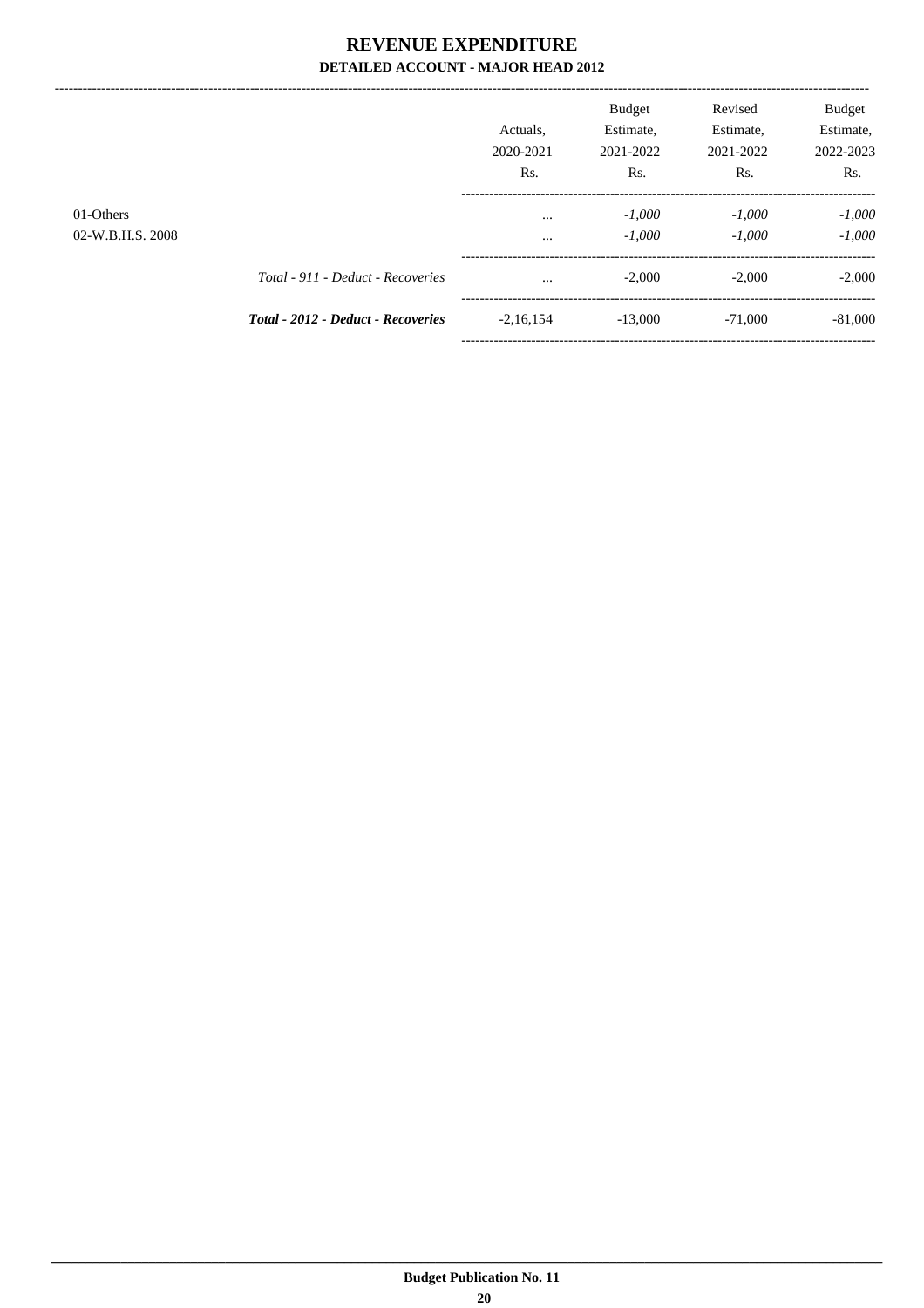### **CAPITAL EXPENDITURE**

#### **SERIAL No. 02**

#### **Governor's Secretariat**

A. Capital Account of General Services -

## Head of Account: 4059 - Capital Outlay on Public Works

| <b>Voted Rs. Nil</b>       | <b>Charged Rs. 71,40,000</b> |                         | <b>Total Rs. 71,40,000</b> |                  |  |
|----------------------------|------------------------------|-------------------------|----------------------------|------------------|--|
|                            |                              | Voted Rs.               | Charged Rs.                | <b>Total Rs.</b> |  |
| <b>Gross Expenditure</b>   |                              | $\cdots$                | 71,40,000                  | 71,40,000        |  |
| <b>Deduct - Recoveries</b> |                              | $\bullet\bullet\bullet$ | $\cdots$                   | $\cdots$         |  |
|                            | <b>Net Expenditure</b>       |                         | 71,40,000                  | 71,40,000        |  |

#### **CAPITAL EXPENDITURE ABSTRACT ACCOUNT**

|                                   |                            | Actuals,<br>2020-2021<br>Rs. | <b>Budget</b><br>Estimate,<br>2021-2022<br>Rs. | Revised<br>Estimate,<br>2021-2022<br>Rs. | <b>Budget</b><br>Estimate,<br>2022-2023<br>Rs. |
|-----------------------------------|----------------------------|------------------------------|------------------------------------------------|------------------------------------------|------------------------------------------------|
| 01 - OFFICE BUILDINGS             |                            |                              |                                                |                                          |                                                |
| 052- Machinery and Equipment      |                            |                              |                                                |                                          |                                                |
| Administrative Expenditure        | <b>Voted</b>               | $\cdots$                     |                                                |                                          |                                                |
|                                   | Charged                    | $\ddotsc$                    | 61,20,000                                      | 61,20,000                                | 61,20,000                                      |
|                                   | <b>Total - 052</b>         | $\ddotsc$                    | 61,20,000                                      | 61,20,000                                | 61,20,000                                      |
|                                   | Total - 01                 | $\cdots$                     | 61,20,000                                      | 61,20,000                                | 61,20,000                                      |
|                                   | Voted                      | $\cdots$                     | $\cdots$                                       |                                          |                                                |
|                                   | Charged                    | $\cdots$                     | 61,20,000                                      | 61,20,000                                | 61,20,000                                      |
| 80 - GENERAL                      |                            |                              |                                                |                                          |                                                |
| 001- Direction and Administration |                            |                              |                                                |                                          |                                                |
| Administrative Expenditure        | <b>Voted</b>               | $\cdots$                     | $\cdots$                                       | $\ddotsc$                                |                                                |
|                                   | Charged                    |                              | 10,20,000                                      | 10,20,000                                | 10,20,000                                      |
|                                   | <b>Total - 001</b>         | $\ddotsc$                    | 10,20,000                                      | 10,20,000                                | 10,20,000                                      |
|                                   | Total - 80                 | $\ddotsc$                    | 10,20,000                                      | 10,20,000                                | 10,20,000                                      |
|                                   | Voted                      | $\cdots$                     | $\cdots$                                       | $\ddotsc$                                |                                                |
|                                   | Charged                    | $\ddotsc$                    | 10,20,000                                      | 10,20,000                                | 10,20,000                                      |
|                                   | <b>Grand Total - Gross</b> | $\cdots$                     | 71,40,000                                      | 71,40,000                                | 71,40,000                                      |
|                                   | Voted                      | $\ldots$                     | $\ldots$                                       |                                          |                                                |
|                                   | Charged                    | $\cdots$                     | 71,40,000                                      | 71,40,000                                | 71,40,000                                      |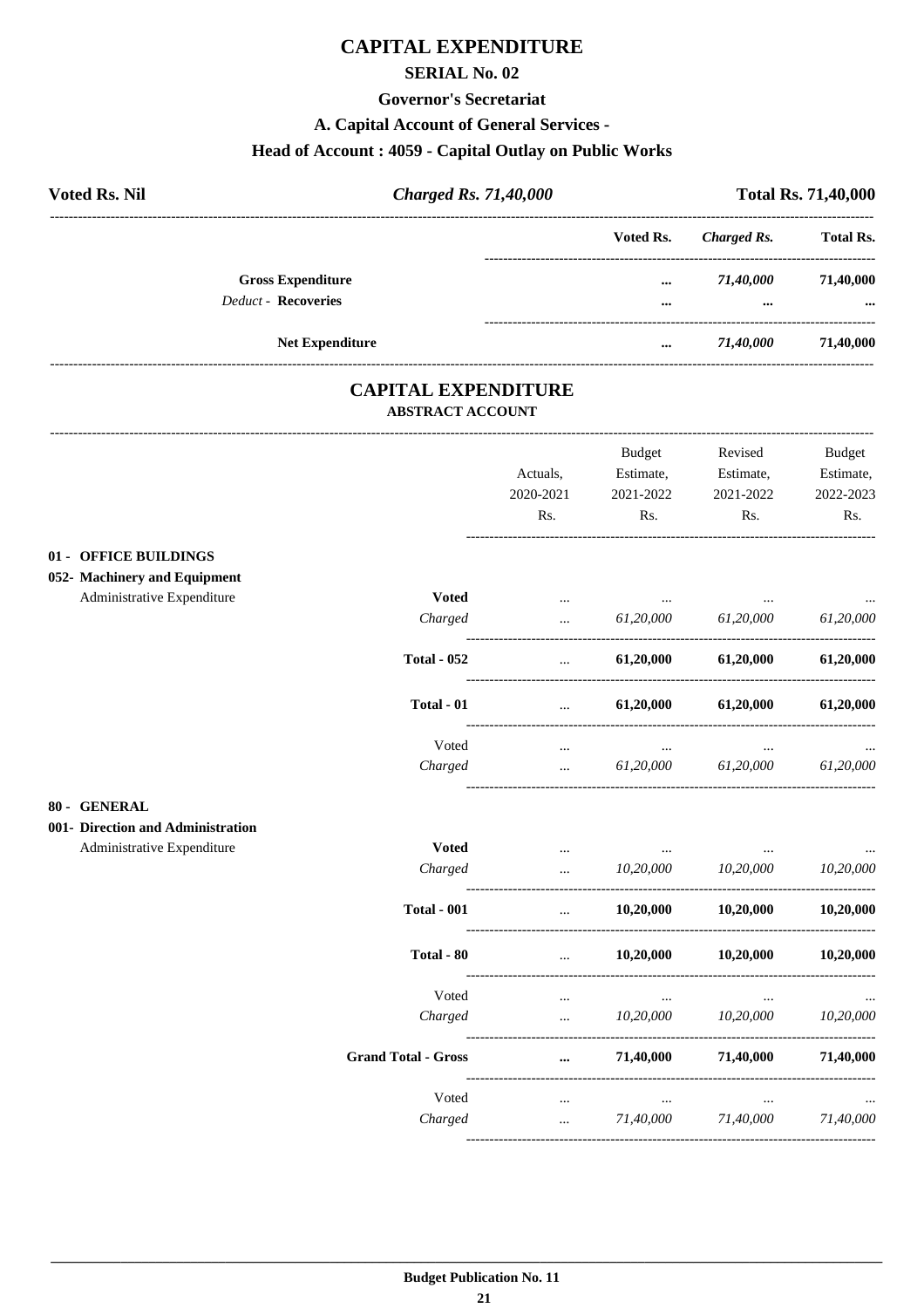#### **CAPITAL EXPENDITURE ABSTRACT ACCOUNT**

|                                   | Actuals.<br>2020-2021<br>Rs. | Budget<br>Estimate.<br>2021-2022<br>R <sub>s</sub> . | Revised<br>Estimate,<br>2021-2022<br>R <sub>s</sub> . | Budget<br>Estimate,<br>2022-2023<br>Rs. |
|-----------------------------------|------------------------------|------------------------------------------------------|-------------------------------------------------------|-----------------------------------------|
| <b>Administrative Expenditure</b> | $\cdots$                     | 71,40,000                                            | 71,40,000                                             | 71,40,000                               |
| Voted<br>Charged                  | $\cdots$<br>$\cdots$         | $\cdots$<br>71,40,000                                | $\cdots$<br>71,40,000                                 | $\cdots$<br>71,40,000                   |
| <b>Deduct Recoveries</b>          | $\cdots$                     | $\cdots$                                             | $\cdots$                                              | $\bullet \bullet \bullet$               |
| <b>Grand Total - Net</b>          | $\ddotsc$                    | 71,40,000                                            | 71,40,000                                             | 71,40,000                               |
| Voted<br>Charged                  | $\cdots$<br>$\cdots$         | $\cdots$<br>71,40,000                                | $\cdots$<br>71,40,000                                 | <br>71,40,000                           |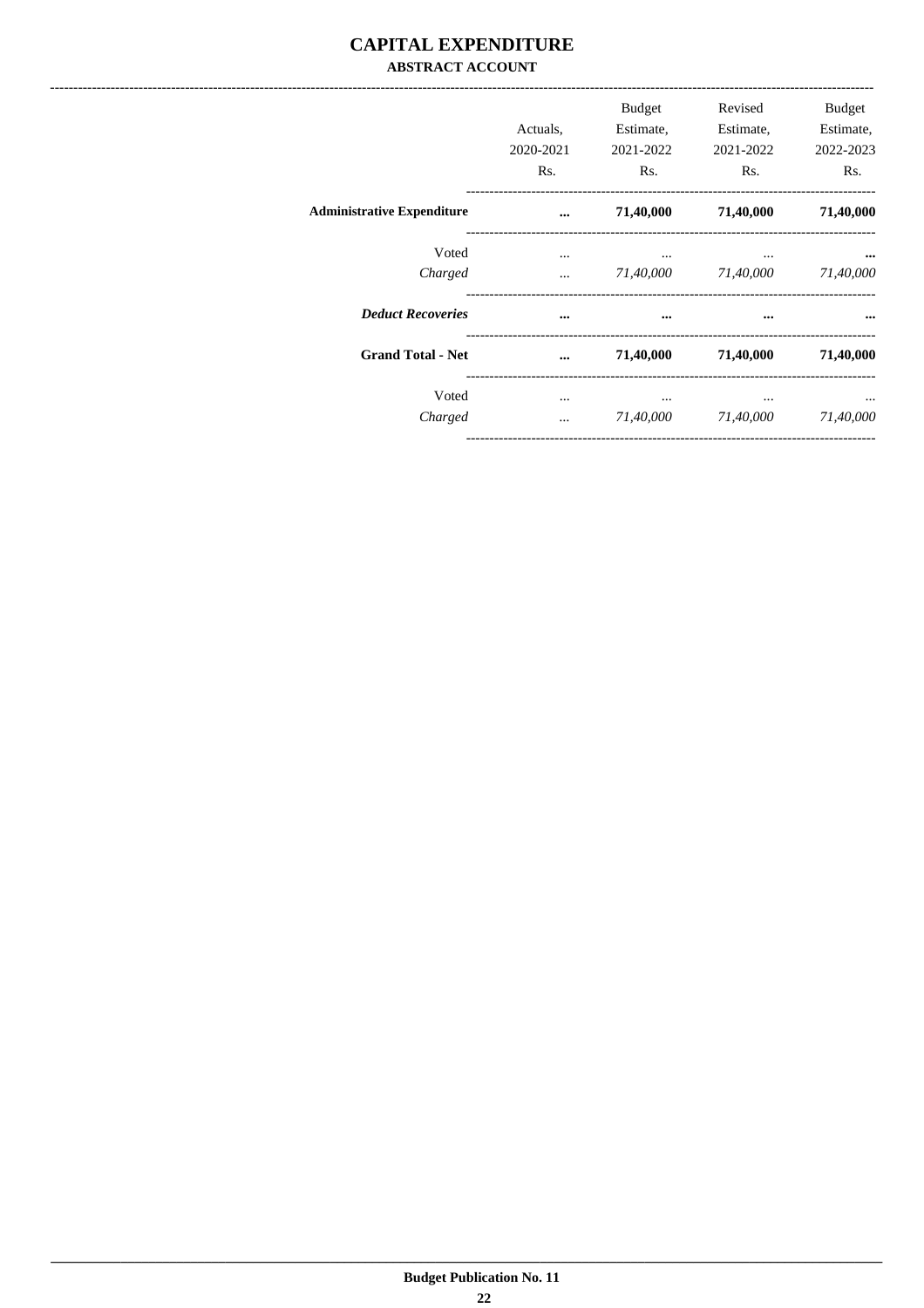#### **CAPITAL EXPENDITURE DETAILED ACCOUNT - MAJOR HEAD 4059**

|                                                                        |                                           |           | <b>Budget</b> | Revised   | <b>Budget</b> |
|------------------------------------------------------------------------|-------------------------------------------|-----------|---------------|-----------|---------------|
|                                                                        |                                           | Actuals,  | Estimate,     | Estimate, | Estimate,     |
|                                                                        |                                           | 2020-2021 | 2021-2022     | 2021-2022 | 2022-2023     |
|                                                                        |                                           | Rs.       | Rs.           | Rs.       | Rs.           |
| DETAILED ACCOUNT NO. 4059-01-052 - MACHINERY AND EQUIPMENT             |                                           |           |               |           |               |
| 01 - OFFICE BUILDINGS                                                  |                                           |           |               |           |               |
| 052- Machinery and Equipment                                           |                                           |           |               |           |               |
| <b>Administrative Expenditure</b>                                      |                                           |           |               |           |               |
| 001- Other Expenditure [GS]                                            |                                           |           |               |           |               |
| 52- Machinery and Equipment/Tools and Plants                           | Charged                                   | $\ddotsc$ | 61,20,000     | 61,20,000 | 61,20,000     |
| <b>Total - Administrative Expenditure</b>                              |                                           | $\ddotsc$ | 61,20,000     | 61,20,000 | 61,20,000     |
|                                                                        | Total - 4059-01-052                       |           | 61,20,000     | 61,20,000 | 61,20,000     |
|                                                                        | Voted                                     | $\cdots$  |               |           |               |
|                                                                        | Charged                                   |           | 61,20,000     | 61,20,000 | 61,20,000     |
| DETAILED ACCOUNT NO. 4059-80-001 - DIRECTION AND ADMINISTRATION        |                                           |           |               |           |               |
| 80 - GENERAL                                                           |                                           |           |               |           |               |
| 001- Direction and Administration<br><b>Administrative Expenditure</b> |                                           |           |               |           |               |
| 001- Governors Secretariat [GS]                                        |                                           |           |               |           |               |
| 51- Motor Vehicles                                                     | Charged                                   |           | 10,20,000     | 10,20,000 | 10,20,000     |
|                                                                        | <b>Total - Administrative Expenditure</b> |           | 10,20,000     | 10,20,000 | 10,20,000     |
|                                                                        | Total - 4059-80-001                       | $\cdots$  | 10,20,000     | 10,20,000 | 10,20,000     |
|                                                                        | Voted                                     | $\ldots$  | $\ldots$      | $\ldots$  |               |
|                                                                        | Charged                                   | $\ddotsc$ | 10,20,000     | 10,20,000 | 10,20,000     |
|                                                                        |                                           |           |               |           |               |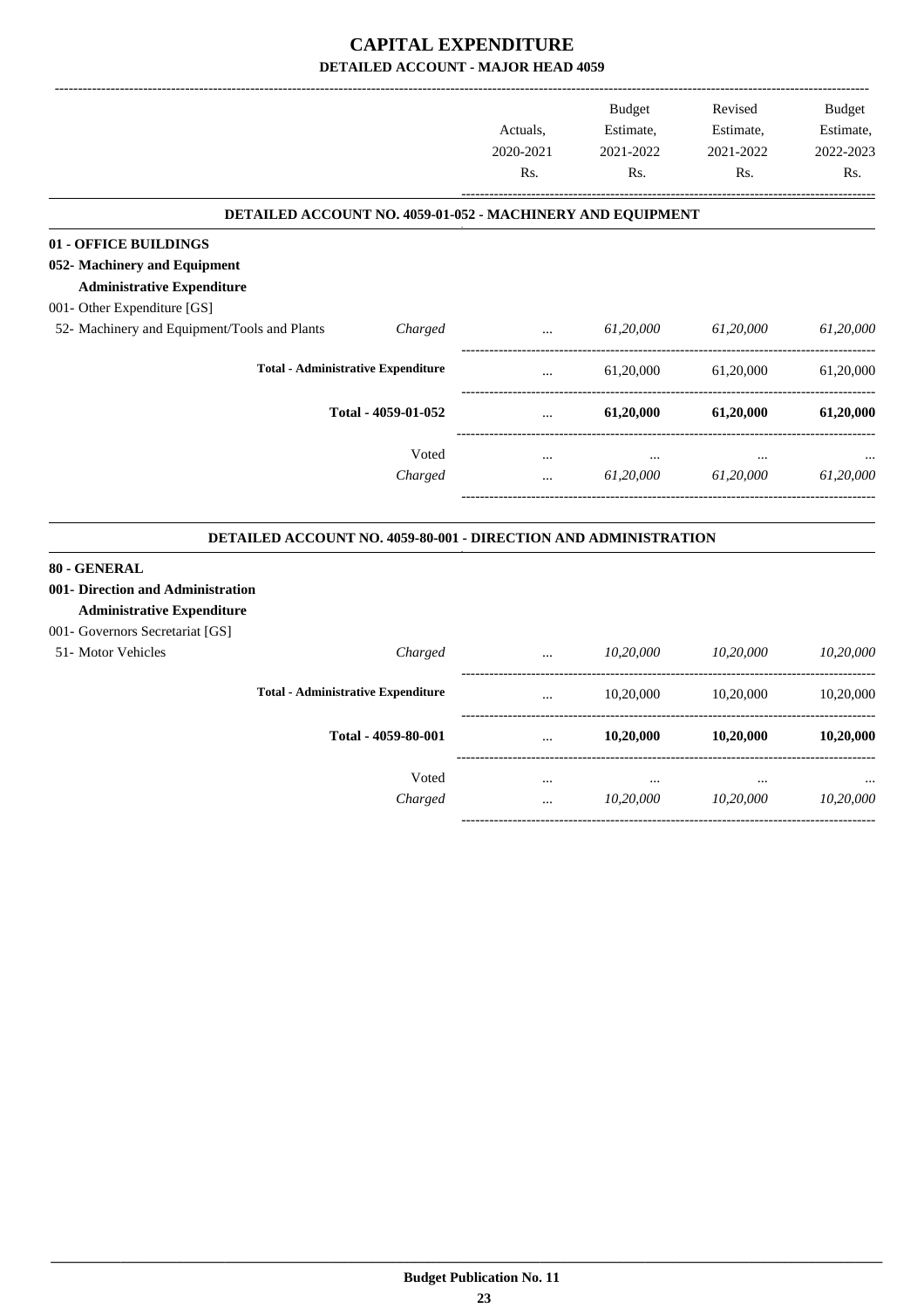## **REVENUE EXPENDITURE DEMAND No. 03 Council of Ministers [Home (C & E)] A. General Services - (a) Organs of State Head of Account : 2013 - Council of Ministers**

| Voted Rs. 46,75,17,000                                                      | <b>Charged Rs. Nil</b>                                |                              |                                                     | Total Rs. 46,75,17,000<br>--------------------------- |                                                           |
|-----------------------------------------------------------------------------|-------------------------------------------------------|------------------------------|-----------------------------------------------------|-------------------------------------------------------|-----------------------------------------------------------|
|                                                                             |                                                       |                              | Voted Rs.                                           | <b>Charged Rs.</b>                                    | <b>Total Rs.</b>                                          |
| <b>Gross Expenditure</b><br><b>Deduct - Recoveries</b>                      |                                                       |                              | 46,75,17,000<br>$-16,000$                           | --------------------------------<br>$\cdots$          | 46,75,17,000<br>$-16,000$<br>$\cdots$ . The same $\cdots$ |
| <b>Net Expenditure</b>                                                      |                                                       |                              | 46,75,01,000                                        | $\cdots$                                              | 46,75,01,000                                              |
|                                                                             | <b>REVENUE EXPENDITURE</b><br><b>ABSTRACT ACCOUNT</b> |                              |                                                     |                                                       |                                                           |
|                                                                             |                                                       |                              |                                                     |                                                       |                                                           |
|                                                                             |                                                       | Actuals,<br>2020-2021<br>Rs. | Budget<br>Estimate,<br>2021-2022<br>Rs.             | Revised<br>Estimate,<br>2021-2022<br>Rs.              | Budget<br>Estimate,<br>2022-2023<br>Rs.                   |
| 101- Salary of Ministers and Deputy Ministers<br>Administrative Expenditure |                                                       |                              | $1,04,28,653$ $2,16,75,000$ $2,16,76,000$           |                                                       | 2,16,76,000                                               |
|                                                                             | <b>Total - 101</b>                                    |                              | $1,04,28,653$ $2,16,75,000$ $2,16,76,000$           |                                                       | 2,16,76,000                                               |
| 102- Sumptuary and Other Allowances<br>Administrative Expenditure           |                                                       |                              | 4,84,21,051 4,13,22,000 4,13,22,000                 |                                                       | 4,25,62,000                                               |
|                                                                             | <b>Total - 102</b>                                    |                              | $4,84,21,051$ $4,13,22,000$ $4,13,22,000$           |                                                       | 4,25,62,000                                               |
| 104- Entertainment and Hospitality Expenses<br>Administrative Expenditure   |                                                       | $\cdots$                     |                                                     | $1,02,00,000$ $1,02,00,000$                           | 1,04,04,000                                               |
|                                                                             | <b>Total - 104</b>                                    | $\cdots$                     | 1,02,00,000                                         | 1,02,00,000                                           | 1,04,04,000                                               |
| 105- Discretionary Grant by Ministers<br>Administrative Expenditure         |                                                       | 26,26,98,000                 | 35,20,87,000                                        | 26,33,68,000                                          | 35,98,78,000                                              |
|                                                                             | <b>Total - 105</b>                                    |                              | 26,26,98,000 35,20,87,000 26,33,68,000 35,98,78,000 |                                                       |                                                           |
| 108- Tour Expenses<br>Administrative Expenditure                            |                                                       |                              | 24,28,003 44,22,000 25,00,000 44,22,000             |                                                       |                                                           |
|                                                                             | <b>Total - 108</b>                                    |                              | 24,28,003 44,22,000 25,00,000 44,22,000             |                                                       |                                                           |
| 800- Other Expenditure                                                      |                                                       |                              |                                                     |                                                       |                                                           |
| Administrative Expenditure                                                  |                                                       |                              | 1,29,16,364 1,77,73,000 2,71,78,000 2,85,75,000     |                                                       |                                                           |
|                                                                             | <b>Total - 800</b>                                    |                              | 1,29,16,364 1,77,73,000 2,71,78,000 2,85,75,000     |                                                       |                                                           |
|                                                                             |                                                       |                              |                                                     |                                                       |                                                           |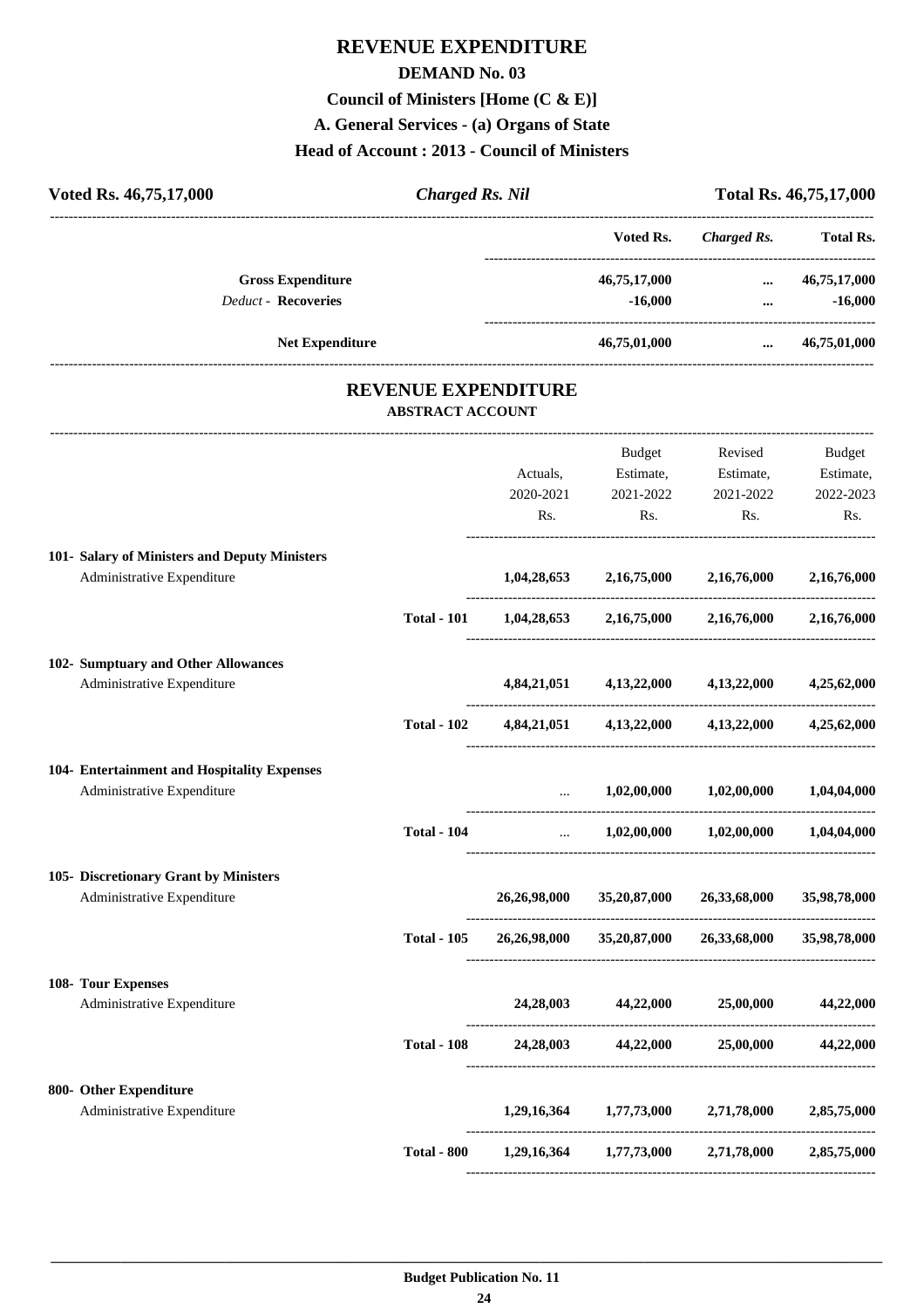#### REVENUE EXPENDITURE **ABSTRACT ACCOUNT**

|                                                      | Actuals,<br>2020-2021<br>Rs. | <b>Budget</b><br>Estimate,<br>2021-2022<br>R <sub>s</sub> . | Revised<br>Estimate,<br>2021-2022<br>Rs. | Budget<br>Estimate,<br>2022-2023<br>Rs. |
|------------------------------------------------------|------------------------------|-------------------------------------------------------------|------------------------------------------|-----------------------------------------|
| <b>Grand Total - Gross</b>                           |                              | 33,68,92,071 44,74,79,000                                   | 36,62,44,000                             | 46,75,17,000                            |
| Voted<br>Charged                                     |                              | 33,68,92,071 44,74,79,000 36,62,44,000 46,75,17,000         |                                          |                                         |
| Administrative Expenditure 33,68,92,071 44,74,79,000 |                              |                                                             | 36,62,44,000                             | 46,75,17,000                            |
| <b>Deduct Recoveries</b>                             | $-19,650$                    | $\cdots$                                                    | -17,000                                  | $-16,000$                               |
| <b>Grand Total - Net</b>                             |                              | 33,68,72,421 44,74,79,000                                   | 36,62,27,000                             | 46,75,01,000                            |
| Voted<br>Charged                                     |                              | 33,68,72,421 44,74,79,000<br>                               | 36,62,27,000<br>$\cdots$                 | 46,75,01,000                            |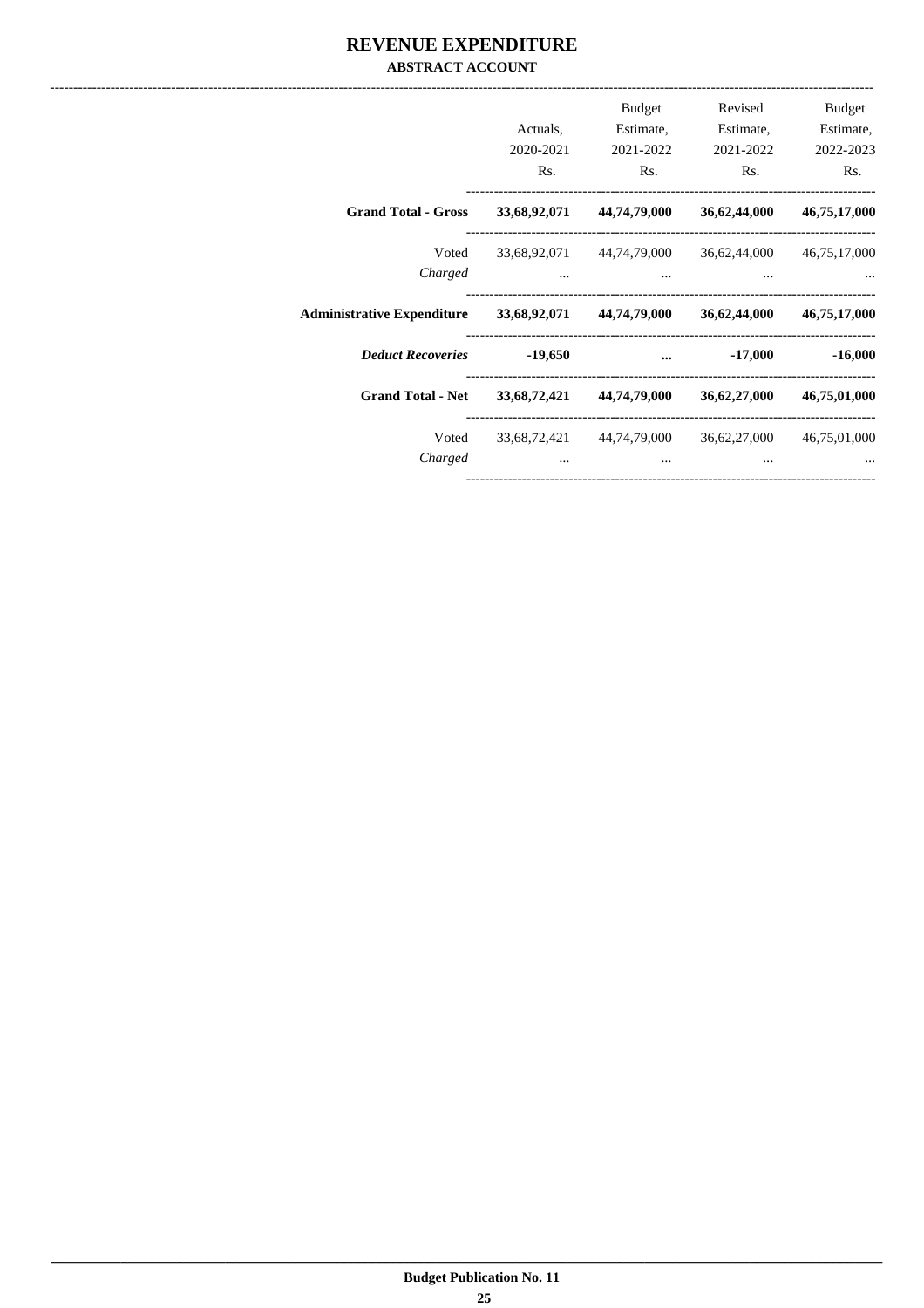|                                                                                    | Actuals,<br>2020-2021<br>Rs. | Budget<br>Estimate,<br>2021-2022<br>Rs. | Revised<br>Estimate,<br>2021-2022<br>Rs.                    | Budget<br>Estimate,<br>2022-2023<br>Rs. |
|------------------------------------------------------------------------------------|------------------------------|-----------------------------------------|-------------------------------------------------------------|-----------------------------------------|
| <b>DETAILED ACCOUNT NO. 2013-00-101 - SALARY OF MINISTERS AND DEPUTY MINISTERS</b> |                              |                                         |                                                             |                                         |
| 101- Salary of Ministers and Deputy Ministers                                      |                              |                                         |                                                             |                                         |
| <b>Administrative Expenditure</b>                                                  |                              |                                         |                                                             |                                         |
| 001- Salary of Ministers and Deputy Ministers [CL]                                 |                              |                                         |                                                             |                                         |
| 01- Salaries                                                                       |                              |                                         |                                                             |                                         |
| 01-Pay                                                                             | 61,75,046                    | 1,60,60,000                             | 1,60,60,000                                                 | 1,60,60,000                             |
| 03-House Rent Allowance                                                            | 3,48,510                     | 15,26,000                               | 15,26,000                                                   | 15,26,000                               |
| 06-Constituency Allowance                                                          | 22,31,484                    | 21,72,000                               | 21,72,000                                                   | 21,72,000                               |
| 11-Compensatory Allowance                                                          | 16,73,613                    | 19,17,000                               | 19,17,000                                                   | 19,17,000                               |
| 12-Medical Allowance                                                               |                              | $\cdots$                                | 1,000                                                       | 1,000                                   |
| Total - 2013-00-101-001-01                                                         | 1,04,28,653                  |                                         | 2,16,75,000 2,16,76,000                                     | 2,16,76,000                             |
| Total - 2013-00-101-001                                                            |                              |                                         | $1,04,28,653$ $2,16,75,000$ $2,16,76,000$ $2,16,76,000$     |                                         |
| 002- Salary of Parliamentary Secretaries [CL]                                      |                              |                                         |                                                             |                                         |
| 01- Salaries                                                                       |                              |                                         |                                                             |                                         |
| 01-Pay                                                                             |                              |                                         |                                                             |                                         |
| 03-House Rent Allowance                                                            |                              |                                         | $\cdots$                                                    |                                         |
| 06-Constituency Allowance                                                          |                              |                                         | $\ddotsc$                                                   |                                         |
| 11-Compensatory Allowance                                                          |                              |                                         |                                                             |                                         |
| 12-Medical Allowance                                                               |                              |                                         | $\ddotsc$                                                   |                                         |
| <b>Total - Administrative Expenditure</b>                                          |                              |                                         | $1.04.28.653$ $2.16.75.000$ $2.16.76.000$                   | 2.16.76.000                             |
| Total - 2013-00-101                                                                |                              |                                         | $1,04,28,653$ $2,16,75,000$ $2,16,76,000$ $2,16,76,000$     |                                         |
| Voted                                                                              | 1,04,28,653                  | 2,16,75,000                             | 2,16,76,000                                                 | 2,16,76,000                             |
| Charged                                                                            | $\cdots$                     |                                         | and the state of the state<br>$\cdots$                      |                                         |
|                                                                                    |                              |                                         |                                                             |                                         |
| DETAILED ACCOUNT NO. 2013-00-102 - SUMPTUARY AND OTHER ALLOWANCES                  |                              |                                         |                                                             |                                         |
| 102- Sumptuary and Other Allowances                                                |                              |                                         |                                                             |                                         |
| <b>Administrative Expenditure</b>                                                  |                              |                                         |                                                             |                                         |
| 001- Sumptuary and Other Allowances [CL]                                           |                              |                                         |                                                             |                                         |
| 50- Other Charges                                                                  |                              |                                         | 4,84,21,051 4,13,22,000 4,13,22,000 4,25,62,000             |                                         |
| <b>Total - Administrative Expenditure</b>                                          |                              |                                         | 4,84,21,051 4,13,22,000 4,13,22,000 4,25,62,000             |                                         |
| Total - 2013-00-102                                                                |                              |                                         | $4,84,21,051$ $4,13,22,000$ $4,13,22,000$ $4,25,62,000$     |                                         |
| Voted<br>Charged                                                                   | $\sim 10^{-10}$              | $\cdots$                                | 4,84,21,051 4,13,22,000 4,13,22,000 4,25,62,000<br>$\cdots$ |                                         |

**.**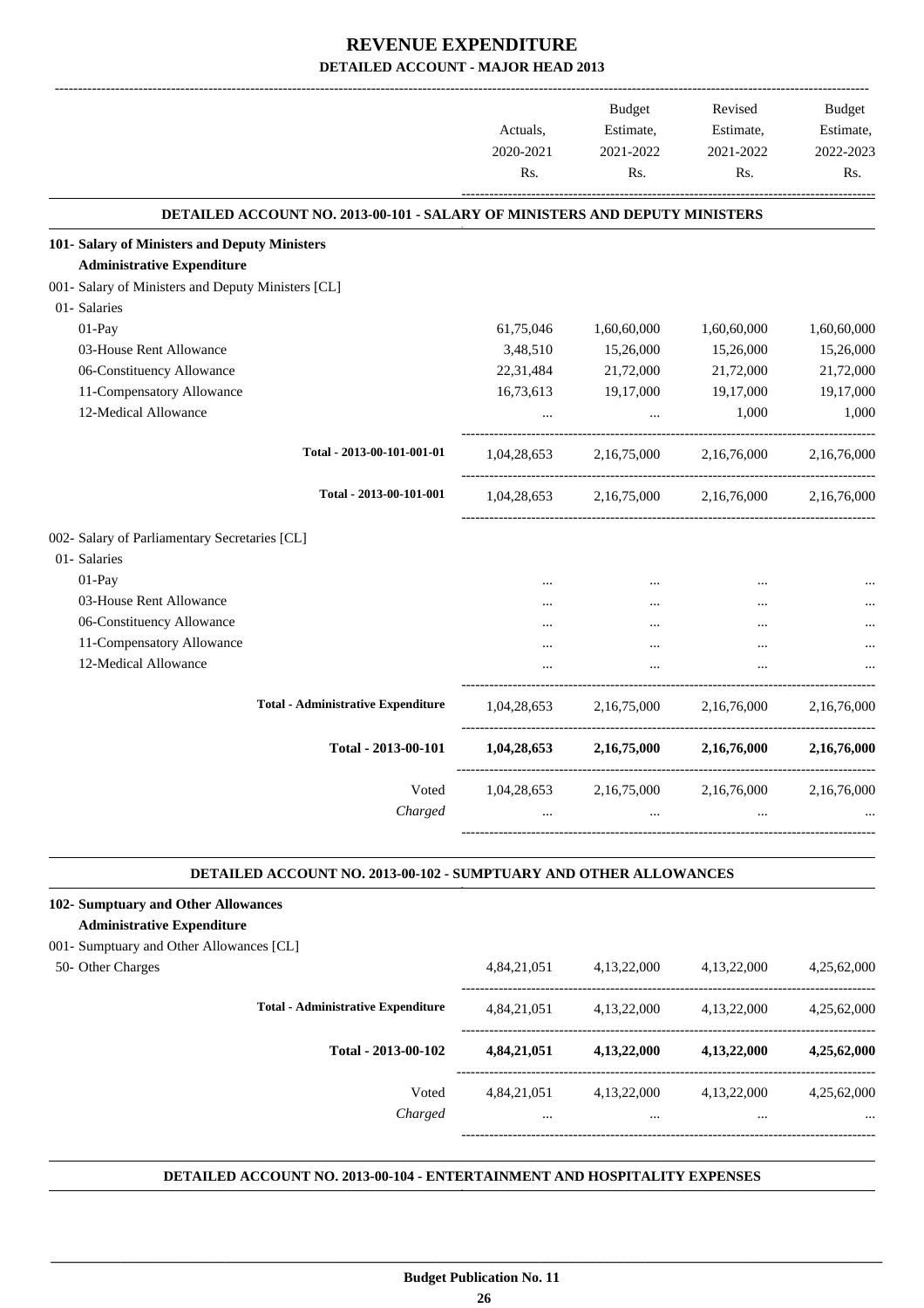|                                                                       | Actuals,<br>2020-2021<br>Rs. | Budget<br>Estimate,<br>2021-2022<br>Rs. | Revised<br>Estimate,<br>2021-2022<br>Rs.            | <b>Budget</b><br>Estimate,<br>2022-2023<br>Rs. |
|-----------------------------------------------------------------------|------------------------------|-----------------------------------------|-----------------------------------------------------|------------------------------------------------|
| 104- Entertainment and Hospitality Expenses                           |                              |                                         |                                                     |                                                |
| <b>Administrative Expenditure</b>                                     |                              |                                         |                                                     |                                                |
| 001- Entertainment of Dignitories [CL]                                |                              |                                         |                                                     |                                                |
| 20- Other Administrative Expenses                                     | $\cdots$                     | 1,02,00,000                             | 1,02,00,000                                         | 1,04,04,000                                    |
| <b>Total - Administrative Expenditure</b>                             | $\cdots$                     |                                         | $1,02,00,000$ $1,02,00,000$ $1,04,04,000$           |                                                |
| Total - 2013-00-104                                                   | $\cdots$                     | 1,02,00,000                             | $1,\!02,\!00,\!000$                                 | 1,04,04,000                                    |
| Voted                                                                 | $\cdots$                     | 1,02,00,000                             | 1,02,00,000                                         | 1,04,04,000                                    |
| Charged                                                               | $\cdots$                     | and the contract of the contract of     | $\ddots$                                            |                                                |
| DETAILED ACCOUNT NO. 2013-00-105 - DISCRETIONARY GRANT BY MINISTERS   |                              |                                         |                                                     |                                                |
| 105- Discretionary Grant by Ministers                                 |                              |                                         |                                                     |                                                |
| <b>Administrative Expenditure</b>                                     |                              |                                         |                                                     |                                                |
| 001- Contribution by Chief Minister [CL]<br>31- Grants-in-aid-GENERAL |                              |                                         |                                                     |                                                |
| 02-Other Grants                                                       | 19,57,35,000                 | 20,78,59,000                            | 19,57,35,000                                        | 23,76,92,000                                   |
| 32- Contribution                                                      | 6,69,63,000                  | 14,42,28,000                            | 6,76,33,000                                         | 12,21,86,000                                   |
| 50- Other Charges                                                     |                              |                                         |                                                     |                                                |
| <b>Total - Administrative Expenditure</b>                             | 26, 26, 98, 000              | 35,20,87,000                            | 26,33,68,000                                        | 35,98,78,000                                   |
| Total - 2013-00-105                                                   | 26,26,98,000                 | 35,20,87,000                            | 26,33,68,000                                        | 35,98,78,000                                   |
| Voted                                                                 | 26,26,98,000                 | 35,20,87,000                            | 26,33,68,000                                        | 35,98,78,000                                   |
| Charged                                                               |                              |                                         |                                                     |                                                |
| DETAILED ACCOUNT NO. 2013-00-108 - TOUR EXPENSES                      |                              |                                         |                                                     |                                                |
| 108- Tour Expenses                                                    |                              |                                         |                                                     |                                                |
| <b>Administrative Expenditure</b>                                     |                              |                                         |                                                     |                                                |
| 001- Tour Expenses [CL]                                               |                              |                                         |                                                     |                                                |
| 11- Travel Expenses                                                   |                              | 24,28,003 44,22,000                     | 25,00,000                                           | 44,22,000                                      |
| <b>Total - Administrative Expenditure</b>                             |                              | 24,28,003 44,22,000                     | 25,00,000                                           | 44,22,000                                      |
| Total - 2013-00-108                                                   | 24,28,003                    |                                         | 44,22,000 25,00,000                                 | 44,22,000                                      |
| Voted<br>Charged                                                      | $\cdots$                     | $\cdots$                                | 24,28,003 44,22,000 25,00,000 44,22,000<br>$\cdots$ |                                                |
| DETAILED ACCOUNT NO. 2013-00-800 - OTHER EXPENDITURE                  |                              |                                         |                                                     |                                                |

**800- Other Expenditure**

 **\_\_\_\_\_\_\_\_\_\_\_\_\_\_\_\_\_\_\_\_\_\_\_\_\_\_\_\_\_\_\_\_\_\_\_\_\_\_\_\_\_\_\_\_\_\_\_\_\_\_\_\_\_\_\_\_\_\_\_\_\_\_\_\_\_\_\_\_\_\_\_\_\_\_\_\_\_\_\_\_\_\_\_\_\_\_\_\_\_\_\_\_\_\_\_\_\_\_\_\_\_\_\_\_\_\_\_\_\_\_\_\_\_\_\_\_\_\_\_**

**.**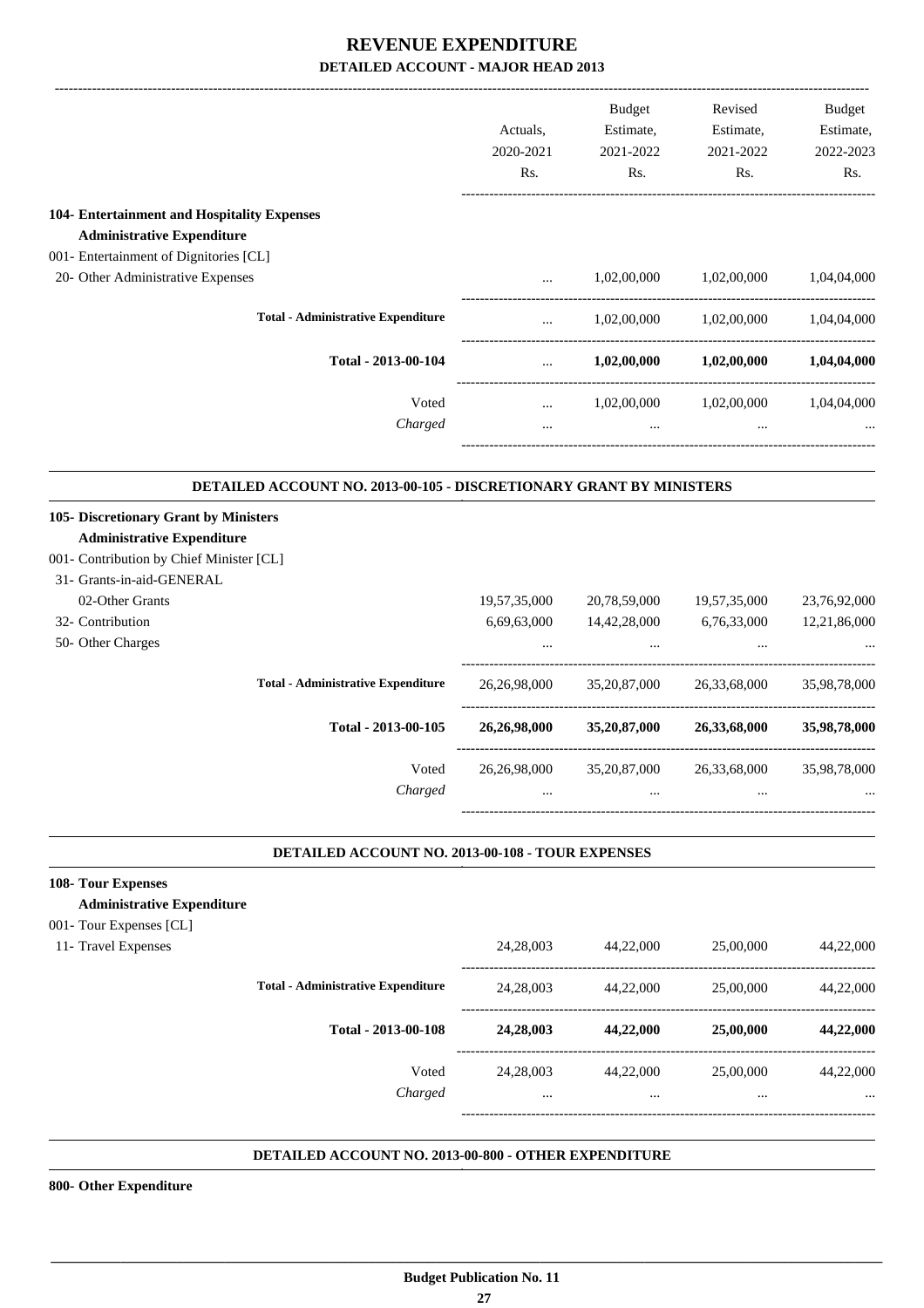|                                                                           | Actuals,<br>2020-2021<br>Rs. | Budget<br>Estimate,<br>2021-2022<br>Rs. | Revised<br>Estimate,<br>2021-2022<br>Rs.        | Budget<br>Estimate,<br>2022-2023<br>Rs. |
|---------------------------------------------------------------------------|------------------------------|-----------------------------------------|-------------------------------------------------|-----------------------------------------|
| <b>Administrative Expenditure</b>                                         |                              |                                         |                                                 |                                         |
| 001- Other Expenditure [CL]                                               |                              |                                         |                                                 |                                         |
| 07- Medical Reimbursements                                                | 66,65,681                    | 78,69,000                               | 1,80,18,000                                     | 1,85,26,000                             |
| 13- Office Expenses                                                       |                              |                                         |                                                 |                                         |
| 01-Electricity                                                            | 23,00,934                    | 24,52,000                               | 24,52,000                                       | 25,01,000                               |
| 02-Telephone                                                              | 9,39,595                     | 9,87,000                                | 9,87,000                                        | 10,07,000                               |
| 03-Maintenance / P.O.L. for Office Vehicles                               | $\ldots$                     | <b>Contract Contract</b>                | $\ldots$                                        | $\ldots$                                |
| 04-Other Office Expenses                                                  | 28,52,692                    | 61,00,000                               | 54,11,000                                       | 62,22,000                               |
| Total - 2013-00-800-001-13                                                |                              |                                         | 60,93,221 95,39,000 88,50,000 97,30,000         |                                         |
| 14- Rents, Rates and Taxes                                                | $\cdots$                     | 55,000                                  | $\cdots$                                        |                                         |
| 50- Other Charges                                                         |                              |                                         | 1,57,462 3,10,000 3,10,000 3,19,000             |                                         |
| <b>Total - Administrative Expenditure</b>                                 |                              |                                         | 1,29,16,364 1,77,73,000 2,71,78,000 2,85,75,000 |                                         |
| Total - 2013-00-800                                                       |                              |                                         | 1,29,16,364 1,77,73,000 2,71,78,000 2,85,75,000 |                                         |
| Voted<br>Charged                                                          | $\cdots$                     | $\sim 10^{-10}$                         | 1,29,16,364 1,77,73,000 2,71,78,000 2,85,75,000 |                                         |
| DETAILED ACCOUNT NO. 2013 - DEDUCT RECOVERIES IN REDUCTION OF EXPENDITURE |                              |                                         |                                                 |                                         |
| 101- Salary of Ministers and Deputy Ministers                             |                              |                                         |                                                 |                                         |
| Administrative Expenditure                                                |                              |                                         |                                                 |                                         |
| 001-Salary of Ministers and Deputy Ministers [CL]                         |                              |                                         |                                                 |                                         |
| 70-Deduct Recoveries                                                      |                              |                                         |                                                 |                                         |
| 01-Others                                                                 | $\cdots$                     | $\cdots$                                | $-1,000$                                        | $-1,000$                                |
| 02-W.B.H.S. 2008                                                          | $\cdots$                     | $\cdots$                                | $\ldots$                                        |                                         |
| 002-Salary of Parliamentary Secretaries [CL]                              |                              |                                         |                                                 |                                         |
| 70-Deduct Recoveries                                                      |                              |                                         |                                                 |                                         |
| 01-Others                                                                 |                              | $\cdots$                                | $\cdots$                                        |                                         |
| Total - 101 - Deduct - Recoveries                                         | $\cdots$                     | $\ddots$                                | $-1,000$                                        | $-1,000$                                |
| 102- Sumptuary and Other Allowances                                       |                              |                                         |                                                 |                                         |
| Administrative Expenditure                                                |                              |                                         |                                                 |                                         |
| 001-Sumptuary and Other Allowances [CL]                                   |                              |                                         |                                                 |                                         |
| 70-Deduct Recoveries                                                      |                              |                                         |                                                 |                                         |
| 01-Others                                                                 | $\cdots$                     | 1,000                                   | $-1,000$                                        | $-1,000$                                |
| Total - 102 - Deduct - Recoveries                                         | $\cdots$                     | 1,000                                   | $-1,000$                                        | $-1,000$                                |
| 104- Entertainment and Hospitality Expenses                               |                              |                                         |                                                 |                                         |

Administrative Expenditure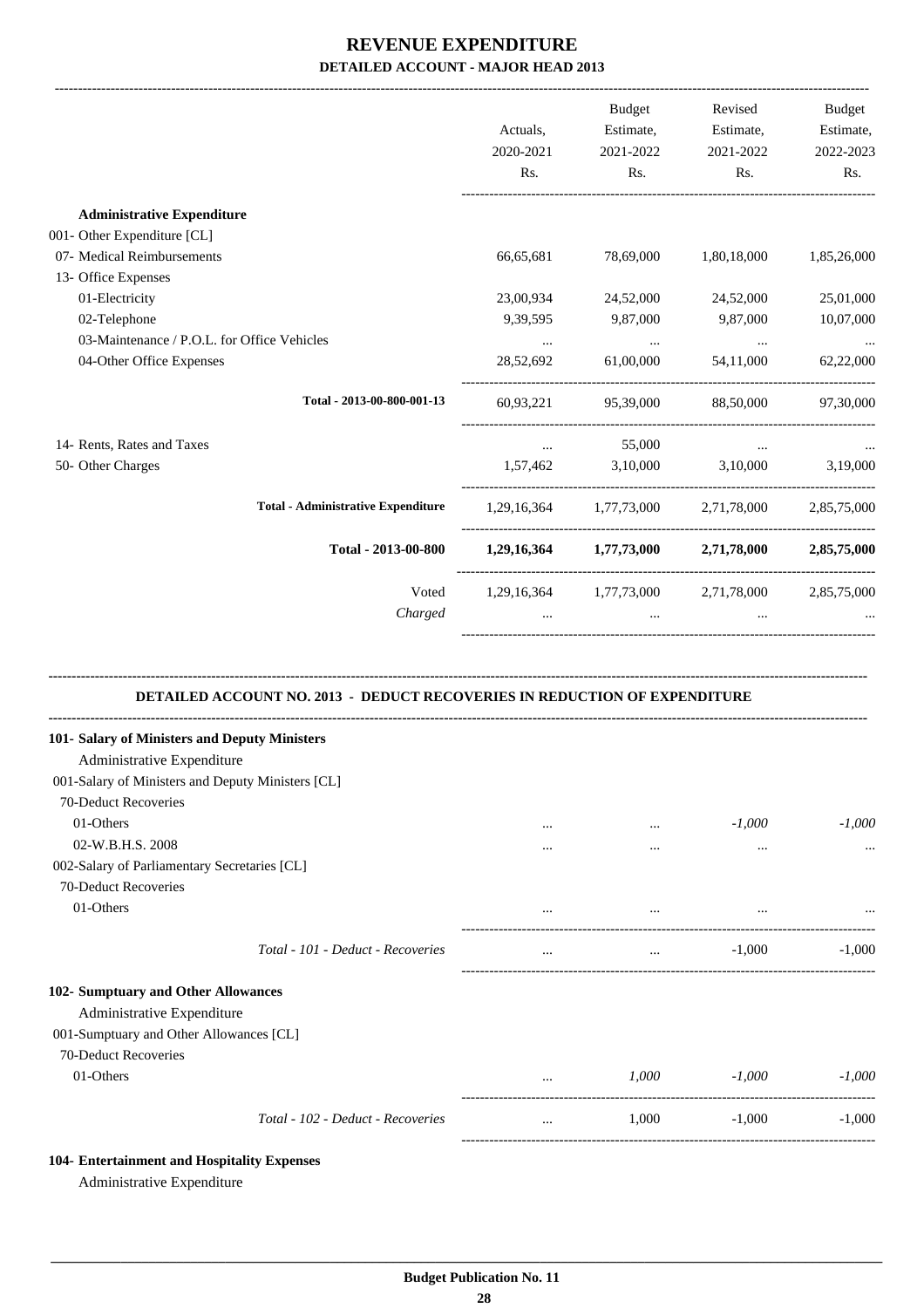|                                                       |                                   | Actuals,<br>2020-2021<br>Rs. | <b>Budget</b><br>Estimate,<br>2021-2022<br>Rs. | Revised<br>Estimate,<br>2021-2022<br>Rs. | <b>Budget</b><br>Estimate,<br>2022-2023<br>Rs. |
|-------------------------------------------------------|-----------------------------------|------------------------------|------------------------------------------------|------------------------------------------|------------------------------------------------|
|                                                       |                                   |                              |                                                |                                          |                                                |
| 001-Entertainment of Dignitories [CL]                 |                                   |                              |                                                |                                          |                                                |
| 70-Deduct Recoveries                                  |                                   |                              |                                                |                                          |                                                |
| 01-Others                                             |                                   |                              | $\cdots$                                       | $-1,000$                                 | $-1,000$                                       |
| 02-W.B.H.S. 2008                                      |                                   |                              | $\cdots$                                       | $\cdots$                                 |                                                |
|                                                       | Total - 104 - Deduct - Recoveries |                              | $\cdots$                                       | $-1,000$                                 | $-1,000$                                       |
| 105- Discretionary Grant by Ministers                 |                                   |                              |                                                |                                          |                                                |
| Administrative Expenditure                            |                                   |                              |                                                |                                          |                                                |
| 001-Contribution by Chief Minister [CL]               |                                   |                              |                                                |                                          |                                                |
| 70-Deduct Recoveries                                  |                                   |                              |                                                |                                          |                                                |
| 01-Others                                             |                                   |                              | 1,000                                          | $-1,000$                                 |                                                |
| 003-Contribution by Minister-in-Charge of Relief [CL] |                                   |                              |                                                |                                          |                                                |
| 70-Deduct Recoveries                                  |                                   |                              |                                                |                                          |                                                |
| 01-Others                                             |                                   |                              | 1,000                                          | $\cdots$                                 |                                                |
| 02-W.B.H.S. 2008                                      |                                   | $\cdots$                     | 1,000                                          | $\cdots$                                 |                                                |
|                                                       | Total - 105 - Deduct - Recoveries | $\cdots$                     | 3,000                                          | $-1,000$                                 |                                                |
|                                                       |                                   |                              |                                                |                                          |                                                |
| 108- Tour Expenses                                    |                                   |                              |                                                |                                          |                                                |
| Administrative Expenditure                            |                                   |                              |                                                |                                          |                                                |
| 001-Tour Expenses [CL]                                |                                   |                              |                                                |                                          |                                                |
| 70-Deduct Recoveries                                  |                                   |                              |                                                |                                          |                                                |
| 01-Others                                             |                                   | $\cdots$                     | 1,000                                          |                                          |                                                |
| 02-W.B.H.S. 2008                                      |                                   |                              | 1,000                                          |                                          |                                                |
|                                                       | Total - 108 - Deduct - Recoveries | $\cdots$                     | 2,000                                          | $\cdots$                                 |                                                |
| 800- Other Expenditure                                |                                   |                              |                                                |                                          |                                                |
| Administrative Expenditure                            |                                   |                              |                                                |                                          |                                                |
| 001-Other Expenditure [CL]                            |                                   |                              |                                                |                                          |                                                |
| 70-Deduct Recoveries                                  |                                   |                              |                                                |                                          |                                                |
| 01-Others                                             |                                   | $\ldots$                     | $-1,000$                                       | $-1,000$                                 | $-1,000$                                       |
| 02-W.B.H.S. 2008                                      |                                   | $\cdots$                     | $-1,000$                                       | $\cdots$                                 | $\ddotsc$                                      |
|                                                       | Total - 800 - Deduct - Recoveries | $\cdots$                     | $-2,000$                                       | $-1,000$                                 | $-1,000$                                       |
| 911- Deduct Recoveries of Overpayments                |                                   |                              |                                                |                                          |                                                |
| Administrative Expenditure                            |                                   |                              |                                                |                                          |                                                |
| 001-Other Expenditure [CL]                            |                                   |                              |                                                |                                          |                                                |
| 70-Deduct Recoveries                                  |                                   |                              |                                                |                                          |                                                |
| 01-Others                                             |                                   | $-19,650$                    | $-1,000$                                       | $-10,000$                                | $-10,000$                                      |
| 02-W.B.H.S. 2008                                      |                                   | $\cdots$                     | $-1,000$                                       | $\cdots$                                 | $\cdots$                                       |
| 002-Salary of Parliamantary Secretaries [CL]          |                                   |                              |                                                |                                          |                                                |
| 70-Deduct Recoveries                                  |                                   |                              |                                                |                                          |                                                |
| 01-Others                                             |                                   | $\cdots$                     | $-1,000$                                       | $-1,000$                                 | $-1,000$                                       |
| 003-Contribution by Minister-in-Charge of Relief [CL] |                                   |                              |                                                |                                          |                                                |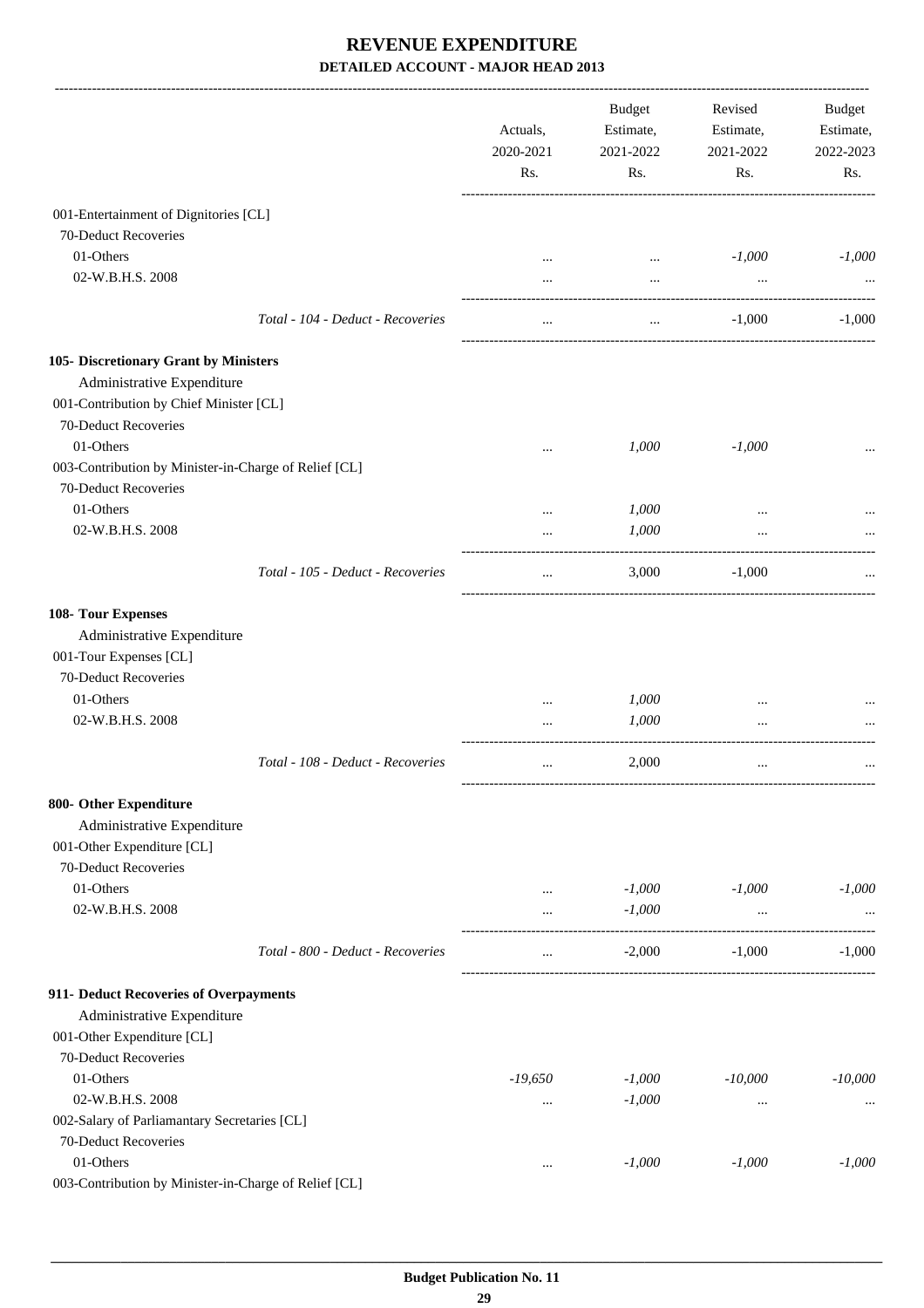|                                   |                                    | Actuals.<br>2020-2021<br>Rs. | <b>Budget</b><br>Estimate,<br>2021-2022<br>Rs. | Revised<br>Estimate,<br>2021-2022<br>Rs. | <b>Budget</b><br>Estimate,<br>2022-2023<br>Rs. |
|-----------------------------------|------------------------------------|------------------------------|------------------------------------------------|------------------------------------------|------------------------------------------------|
| 70-Deduct Recoveries<br>01-Others |                                    | $\cdots$                     | $-1,000$                                       | $-1.000$                                 | $-1,000$                                       |
|                                   | Total - 911 - Deduct - Recoveries  | $-19,650$                    | $-4,000$                                       | $-12,000$                                | $-12,000$                                      |
|                                   | Total - 2013 - Deduct - Recoveries | $-19,650$                    | $\cdots$                                       | $-17,000$                                | $-16,000$                                      |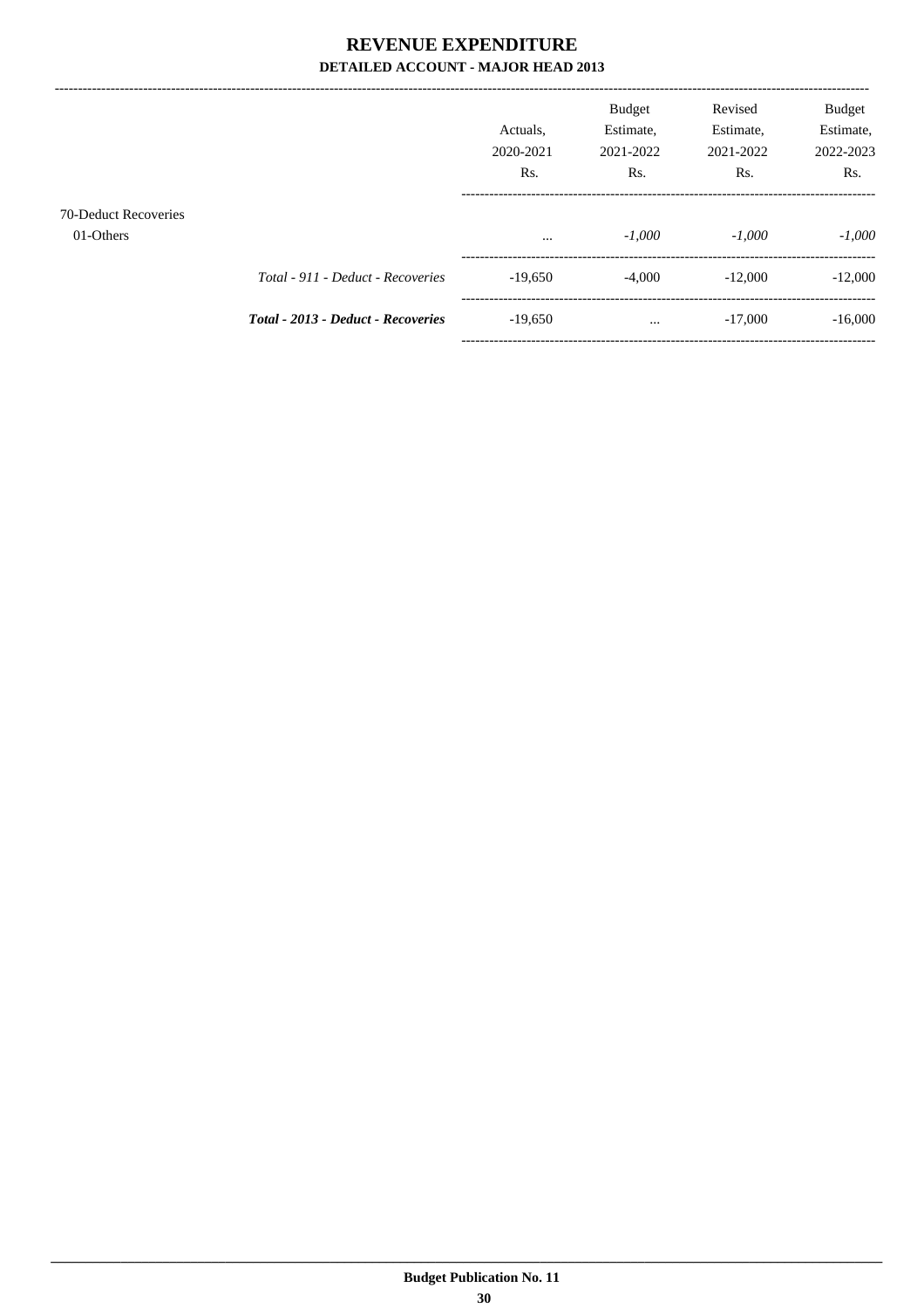### **REVENUE EXPENDITURE**

#### **DEMAND No. 04**

#### **Agricultural Marketing Department**

#### **C - Economic Services - (a) Agriculture and Allied Activities**

**Head of Account : 2401 - Crop Husbandry**

| Voted Rs. 53,00,00,000                                 | <b>Charged Rs. Nil</b> |                  | Total Rs. 53,00,00,000 |                  |  |
|--------------------------------------------------------|------------------------|------------------|------------------------|------------------|--|
|                                                        |                        | Voted Rs.        | Charged Rs.            | <b>Total Rs.</b> |  |
| <b>Gross Expenditure</b><br><b>Deduct - Recoveries</b> |                        | 53,00,00,000<br> | $\cdots$<br>$\cdots$   | 53,00,00,000<br> |  |
| <b>Net Expenditure</b>                                 |                        | 53,00,00,000     | $\cdots$               | 53,00,00,000     |  |
|                                                        |                        |                  |                        |                  |  |

#### **REVENUE EXPENDITURE ABSTRACT ACCOUNT**

---------------------------------------------------------------------------------------------------------------------------------------------------------------------------------

|                                                            |                    |             | <b>Budget</b> | Revised                                                       | <b>Budget</b> |
|------------------------------------------------------------|--------------------|-------------|---------------|---------------------------------------------------------------|---------------|
|                                                            |                    | Actuals,    | Estimate,     | Estimate,                                                     | Estimate,     |
|                                                            |                    | 2020-2021   | 2021-2022     | 2021-2022                                                     | 2022-2023     |
|                                                            |                    | Rs.         | Rs.           | Rs.                                                           | Rs.           |
| 789- Special Component Plan for Scheduled Castes           |                    |             |               |                                                               |               |
| <b>State Development Schemes</b>                           |                    | $\cdots$    | 4,57,00,000   | 1,75,00,000                                                   | 3,00,00,000   |
| <b>State Development Schemes (Central Assistance)</b>      |                    | 1,50,00,000 | 9,05,00,000   | 2,82,15,000                                                   | 13,00,00,000  |
|                                                            | <b>Total - 789</b> | 1,50,00,000 |               | $13,62,00,000$ $4,57,15,000$                                  | 16,00,00,000  |
| 796- Tribal Areas Sub-Plan                                 |                    |             |               |                                                               |               |
| <b>State Development Schemes</b>                           |                    | $\ddotsc$   | 4,12,00,000   | 70,00,000                                                     | 3,00,00,000   |
| State Development Schemes (Central Assistance)             |                    | $\ddotsc$   | 4,80,00,000   | 1,50,00,000                                                   | 12,00,00,000  |
|                                                            | <b>Total - 796</b> | $\ddotsc$   | 8,92,00,000   | 2,20,00,000                                                   | 15,00,00,000  |
| 800- Other Expenditure                                     |                    |             |               |                                                               |               |
| <b>State Development Schemes</b>                           |                    |             | 7,57,00,000   | 2,00,00,000                                                   | 4,00,00,000   |
| State Development Schemes (Central Assistance)             |                    | 1,00,00,000 | 12,60,00,000  | 7,20,00,000                                                   | 18,00,00,000  |
|                                                            | <b>Total - 800</b> | 1,00,00,000 | 20,17,00,000  | 9,20,00,000                                                   | 22,00,00,000  |
| <b>Grand Total - Gross</b>                                 |                    | 2,50,00,000 | 42,71,00,000  | 15,97,15,000                                                  | 53,00,00,000  |
|                                                            | Voted              | 2,50,00,000 |               | 42,71,00,000 15,97,15,000                                     | 53,00,00,000  |
|                                                            | Charged            |             |               | $\mathbf{r}$ and $\mathbf{r}$ are all the set of $\mathbf{r}$ |               |
| <b>State Development Schemes</b>                           |                    | $\cdots$    |               | $16,26,00,000$ $4,45,00,000$                                  | 10,00,00,000  |
| State Development Schemes (Central Assistance) 2,50,00,000 |                    |             |               | 26,45,00,000 11,52,15,000                                     | 43,00,00,000  |
| <b>Deduct Recoveries</b>                                   |                    | $\cdots$    |               |                                                               |               |
|                                                            |                    |             |               |                                                               |               |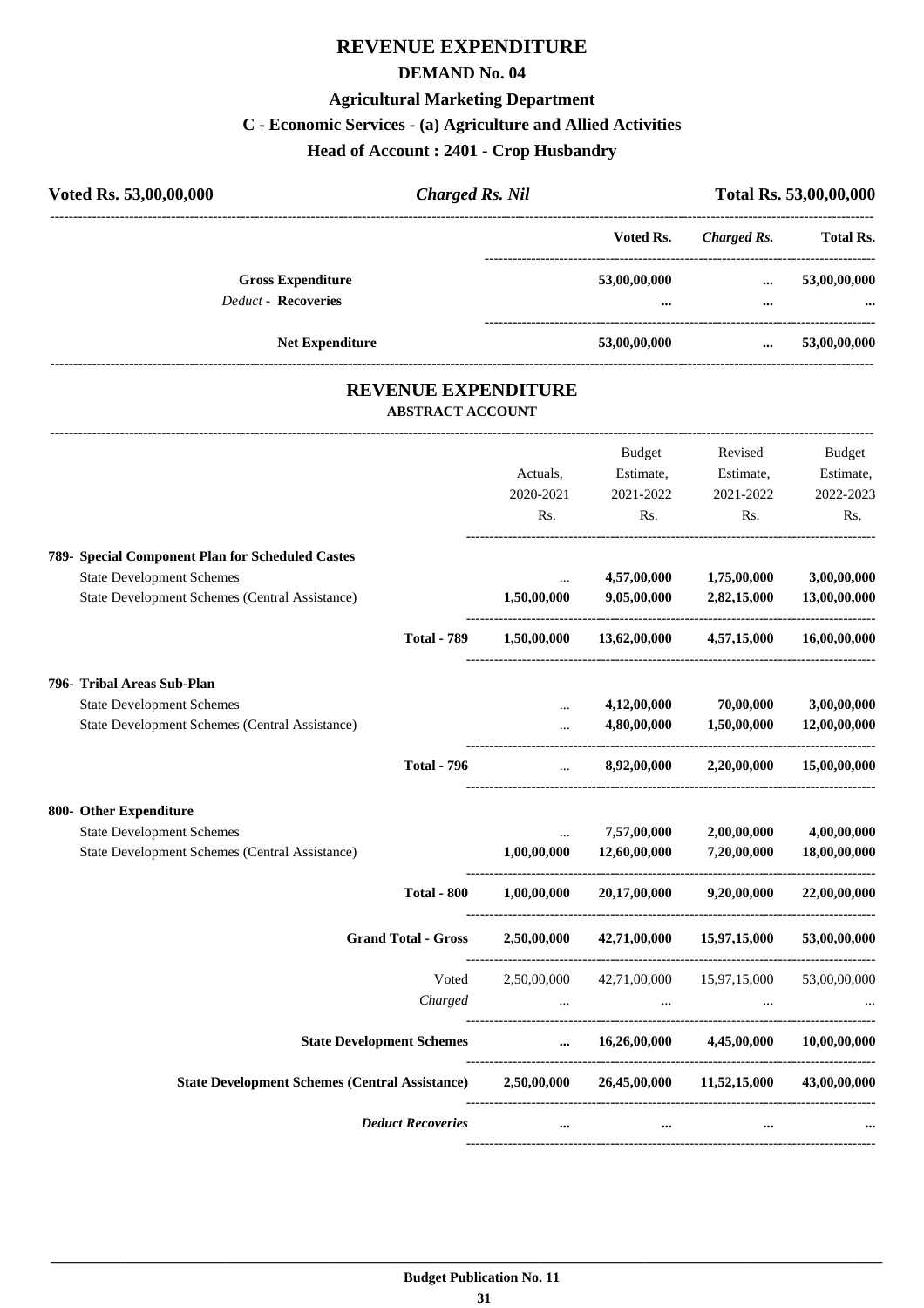#### **REVENUE EXPENDITURE ABSTRACT ACCOUNT**

|                          | Actuals,<br>2020-2021 | <b>Budget</b><br>Estimate,<br>2021-2022 | Revised<br>Estimate,<br>2021-2022 | <b>Budget</b><br>Estimate,<br>2022-2023 |
|--------------------------|-----------------------|-----------------------------------------|-----------------------------------|-----------------------------------------|
|                          | Rs.                   | Rs.                                     | Rs.                               | Rs.                                     |
| <b>Grand Total - Net</b> | 2,50,00,000           | 42,71,00,000                            | 15,97,15,000                      | 53,00,00,000                            |
| Voted                    | 2,50,00,000           | 42,71,00,000                            | 15,97,15,000                      | 53,00,00,000                            |
| Charged                  | $\cdots$              |                                         | $\cdots$                          | $\cdots$                                |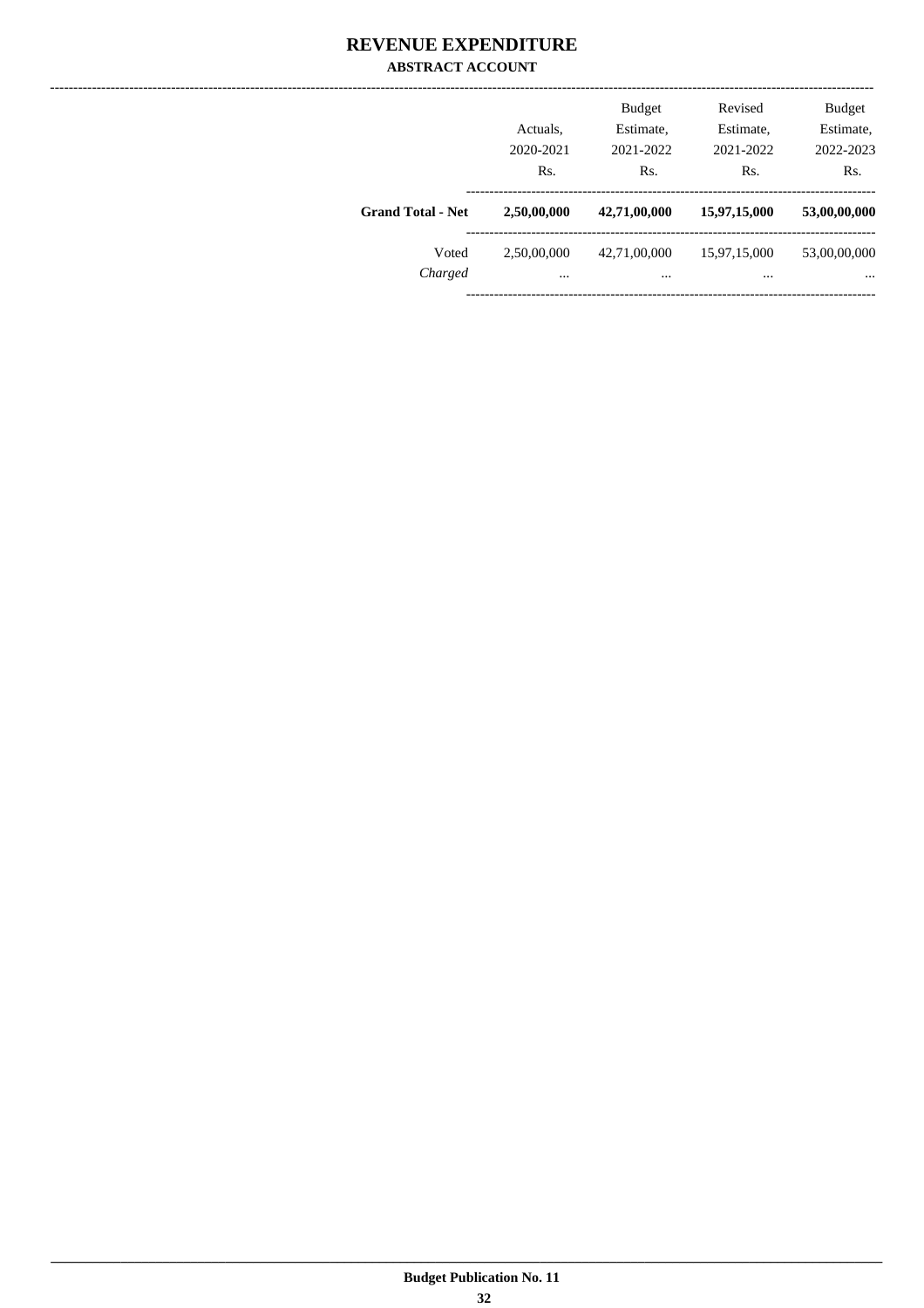|                                                                                | Actuals,<br>2020-2021<br>Rs. | Budget<br>Estimate,<br>2021-2022<br>Rs. | Revised<br>Estimate,<br>2021-2022<br>Rs. | <b>Budget</b><br>Estimate,<br>2022-2023<br>Rs. |
|--------------------------------------------------------------------------------|------------------------------|-----------------------------------------|------------------------------------------|------------------------------------------------|
| DETAILED ACCOUNT NO. 2401-00-789 - SPECIAL COMPONENT PLAN FOR SCHEDULED CASTES |                              |                                         |                                          |                                                |
| 789- Special Component Plan for Scheduled Castes                               |                              |                                         |                                          |                                                |
| <b>State Development Schemes</b>                                               |                              |                                         |                                          |                                                |
| 093- Rastriya Krishi Vikash Yojana (RKVY) (State Share) (RKVY)                 |                              |                                         |                                          |                                                |
| [AM]                                                                           |                              |                                         |                                          |                                                |
| 31- Grants-in-aid-GENERAL                                                      |                              |                                         |                                          |                                                |
| 02-Other Grants                                                                | $\cdots$                     | 4,57,00,000                             | 1,75,00,000                              | 3,00,00,000                                    |
| <b>Total - State Development Schemes</b>                                       | $\cdots$                     |                                         | 4,57,00,000 1,75,00,000                  | 3,00,00,000                                    |
| <b>State Development Schemes (Central Assistance)</b>                          |                              |                                         |                                          |                                                |
| 092- Rastriya Krishi Vikash Yojana (RKVY) (Central Share) (RKVY)               |                              |                                         |                                          |                                                |
| [AM]                                                                           |                              |                                         |                                          |                                                |
| 31- Grants-in-aid-GENERAL                                                      |                              |                                         |                                          |                                                |
| 02-Other Grants                                                                | 1.50.00.000                  | 9,05,00,000                             | 2.82,15,000                              | 13,00,00,000                                   |
|                                                                                |                              |                                         |                                          |                                                |
| <b>Total - State Development Schemes (Central Assistance)</b>                  | 1,50,00,000                  | 9,05,00,000                             | 2,82,15,000                              | 13,00,00,000                                   |
| Total - 2401-00-789                                                            |                              | $1,50,00,000$ $13,62,00,000$            | 4,57,15,000                              | 16,00,00,000                                   |
| Voted                                                                          | 1,50,00,000                  | 13,62,00,000                            | 4,57,15,000                              | 16,00,00,000                                   |
| Charged                                                                        |                              | $\cdots$                                |                                          |                                                |
| DETAILED ACCOUNT NO. 2401-00-796 - TRIBAL AREAS SUB-PLAN                       |                              |                                         |                                          |                                                |
| 796- Tribal Areas Sub-Plan                                                     |                              |                                         |                                          |                                                |
| <b>State Development Schemes</b>                                               |                              |                                         |                                          |                                                |
| 079- Rastriya Krishi Vikash Yojana (RKVY) (State Share) (RKVY)                 |                              |                                         |                                          |                                                |
| [AM]<br>31- Grants-in-aid-GENERAL                                              |                              |                                         |                                          |                                                |
| 02-Other Grants                                                                |                              | 4,12,00,000                             | 70,00,000                                | 3,00,00,000                                    |
|                                                                                | $\cdots$                     |                                         |                                          |                                                |
| <b>Total - State Development Schemes</b>                                       | $\cdots$                     |                                         | 4,12,00,000 70,00,000                    | 3,00,00,000                                    |
| <b>State Development Schemes (Central Assistance)</b>                          |                              |                                         |                                          |                                                |
| 078- Rastriya Krishi Vikash Yojana (RKVY) (Central Share) (RKVY)               |                              |                                         |                                          |                                                |
| [AM]                                                                           |                              |                                         |                                          |                                                |
| 31- Grants-in-aid-GENERAL                                                      |                              |                                         |                                          |                                                |
| 02-Other Grants                                                                |                              | 4,80,00,000                             | 1,50,00,000                              | 12,00,00,000                                   |
| <b>Total - State Development Schemes (Central Assistance)</b>                  |                              |                                         | 4,80,00,000 1,50,00,000                  | 12,00,00,000                                   |
|                                                                                | $\cdots$                     |                                         |                                          |                                                |
| Total - 2401-00-796                                                            | $\cdots$                     | 8,92,00,000                             | 2,20,00,000                              | 15,00,00,000                                   |
|                                                                                |                              |                                         |                                          |                                                |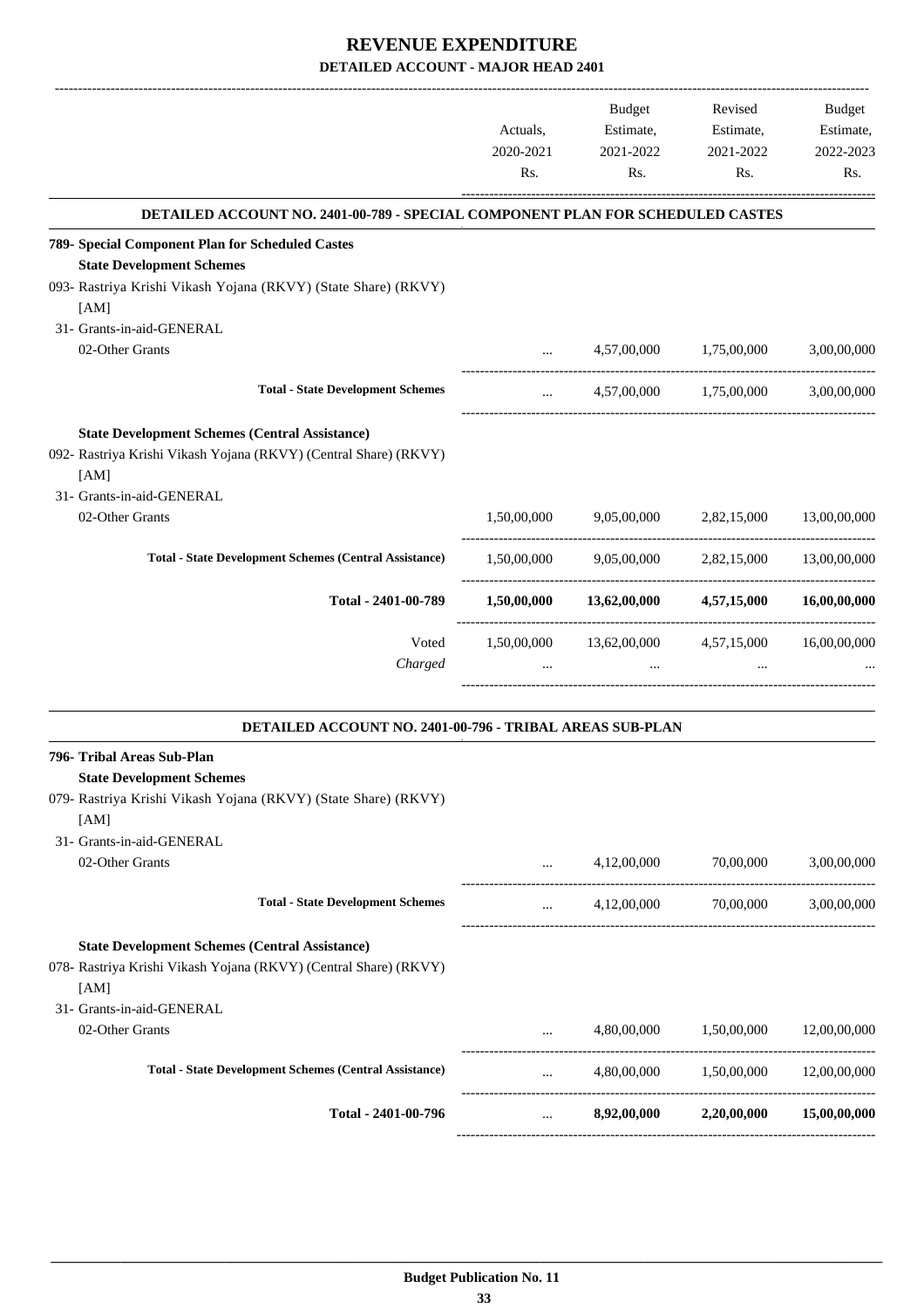|                                                                                                                                                                | Actuals,<br>2020-2021<br>Rs. | Budget<br>Estimate,<br>2021-2022<br>Rs.                   | Revised<br>Estimate,<br>2021-2022<br>Rs. | Budget<br>Estimate,<br>2022-2023<br>Rs. |
|----------------------------------------------------------------------------------------------------------------------------------------------------------------|------------------------------|-----------------------------------------------------------|------------------------------------------|-----------------------------------------|
| Voted                                                                                                                                                          | $\cdots$                     | 8,92,00,000                                               | 2,20,00,000                              | 15,00,00,000                            |
| Charged                                                                                                                                                        | $\cdots$                     | $\cdots$                                                  | $\cdots$                                 |                                         |
| DETAILED ACCOUNT NO. 2401-00-800 - OTHER EXPENDITURE                                                                                                           |                              |                                                           |                                          |                                         |
| 800- Other Expenditure                                                                                                                                         |                              |                                                           |                                          |                                         |
| <b>State Development Schemes</b>                                                                                                                               |                              |                                                           |                                          |                                         |
| 024- Rastriya Krishi Vikash Yojana (RKVY) (State Share) (RKVY)                                                                                                 |                              |                                                           |                                          |                                         |
| [AM]<br>31- Grants-in-aid-GENERAL                                                                                                                              |                              |                                                           |                                          |                                         |
| 02-Other Grants                                                                                                                                                | $\cdots$                     | 7,57,00,000                                               | 2,00,00,000                              | 4,00,00,000                             |
|                                                                                                                                                                |                              |                                                           |                                          |                                         |
| <b>Total - State Development Schemes</b>                                                                                                                       | $\ddotsc$                    |                                                           | 7,57,00,000 2,00,00,000                  | 4,00,00,000                             |
| <b>State Development Schemes (Central Assistance)</b><br>009- Rastriya Krishi Vikash Yojana (RKVY) (Central Share) (RKVY)<br>[AM]<br>31- Grants-in-aid-GENERAL |                              |                                                           |                                          |                                         |
| 02-Other Grants                                                                                                                                                | 1,00,00,000                  | 12,10,00,000                                              | 7,00,00,000                              | 17,00,00,000                            |
| 50- Other Charges                                                                                                                                              | $\cdots$                     | 50,00,000                                                 | 20,00,000                                | 1,00,00,000                             |
| <b>Total - State Development Schemes (Central Assistance)</b>                                                                                                  | 1,00,00,000                  |                                                           | 12,60,00,000 7,20,00,000 18,00,00,000    |                                         |
| Total - 2401-00-800                                                                                                                                            |                              | $1,00,00,000$ $20,17,00,000$ $9,20,00,000$ $22,00,00,000$ |                                          |                                         |
|                                                                                                                                                                |                              |                                                           |                                          |                                         |
| Voted<br>Charged                                                                                                                                               | 1,00,00,000<br>$\cdots$      | 20,17,00,000<br>$\cdots$                                  | 9,20,00,000<br>$\cdots$                  | 22,00,00,000                            |
| <b>DETAILED ACCOUNT NO. 2401 - DEDUCT RECOVERIES IN REDUCTION OF EXPENDITURE</b>                                                                               |                              |                                                           |                                          |                                         |
|                                                                                                                                                                |                              |                                                           |                                          |                                         |
| 800- Other Expenditure                                                                                                                                         |                              |                                                           |                                          |                                         |
| <b>State Development Schemes</b><br>035-Refund of Unutilised Fund of CSS Schemes (State Share)<br>(CSSREFUND) [AM]                                             |                              |                                                           |                                          |                                         |
| 70-Deduct Recoveries                                                                                                                                           |                              |                                                           |                                          |                                         |
| 01-Others                                                                                                                                                      | $\cdots$                     |                                                           |                                          |                                         |
| State Development Schemes (Central Assistance)                                                                                                                 |                              |                                                           |                                          |                                         |
| 009-Rastriya Krishi Vikash Yojana (RKVY) (Central Share) (RKVY)<br>[AM]                                                                                        |                              |                                                           |                                          |                                         |
| 70-Deduct Recoveries                                                                                                                                           |                              |                                                           |                                          |                                         |
| 01-Others                                                                                                                                                      | $\cdots$                     | $\cdots$                                                  |                                          |                                         |
| 034-Refund of Unutilised Fund of CSS Schemes (Central Share)<br>(CSSREFUND) [AM]                                                                               |                              |                                                           |                                          |                                         |
| 70-Deduct Recoveries                                                                                                                                           |                              |                                                           |                                          |                                         |
| 01-Others                                                                                                                                                      | $\cdots$                     | $\cdots$                                                  | $\cdots$                                 |                                         |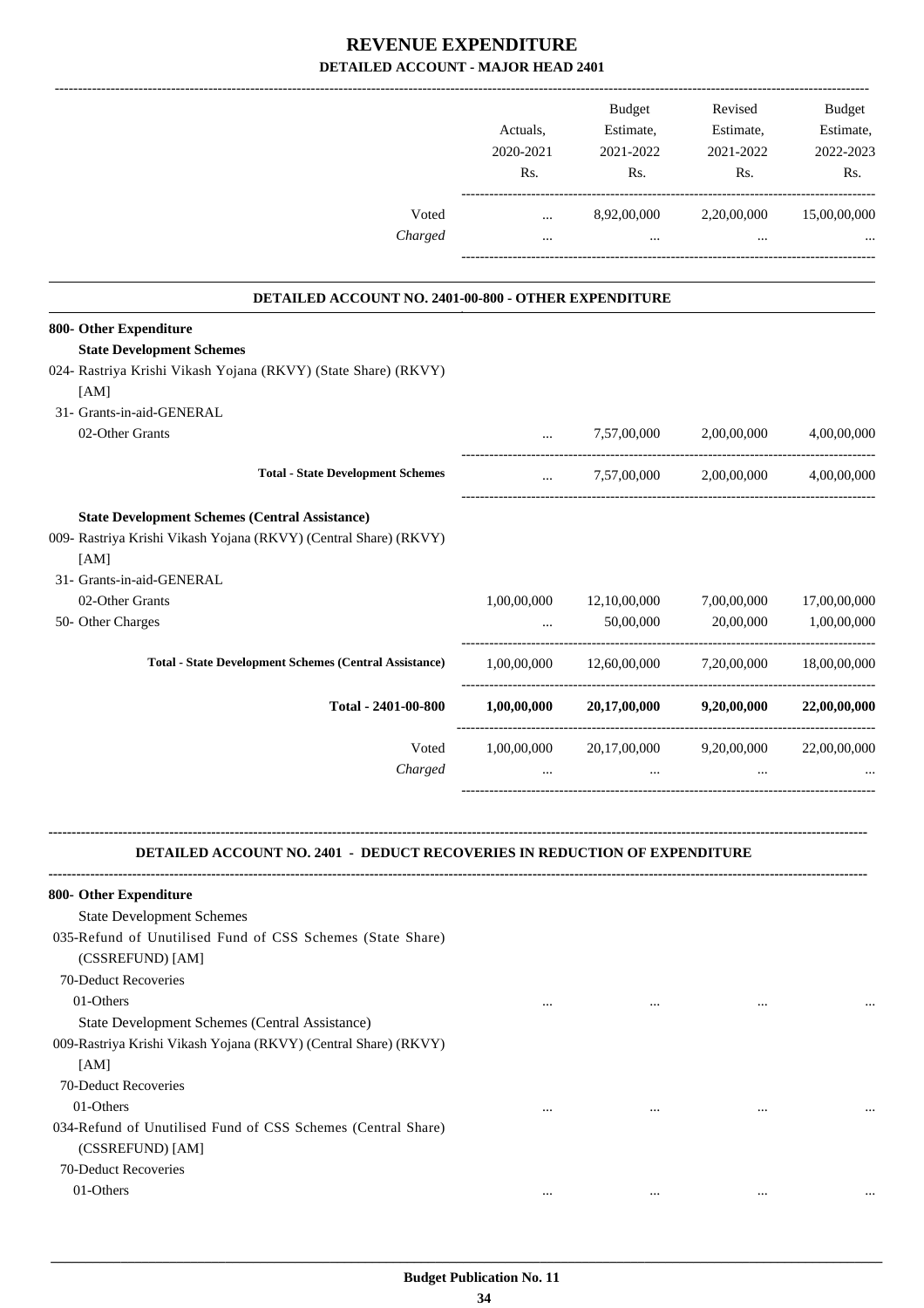|                                    | Actuals.<br>2020-2021<br>Rs. | Budget<br>Estimate,<br>2021-2022<br>Rs. | Revised<br>Estimate,<br>2021-2022<br>R <sub>s</sub> . | <b>Budget</b><br>Estimate,<br>2022-2023<br>R <sub>s</sub> . |
|------------------------------------|------------------------------|-----------------------------------------|-------------------------------------------------------|-------------------------------------------------------------|
| Total - 800 - Deduct - Recoveries  | $\cdots$                     | $\cdots$                                |                                                       |                                                             |
| Total - 2401 - Deduct - Recoveries | $\cdots$                     | $\cdots$                                |                                                       | $\cdots$                                                    |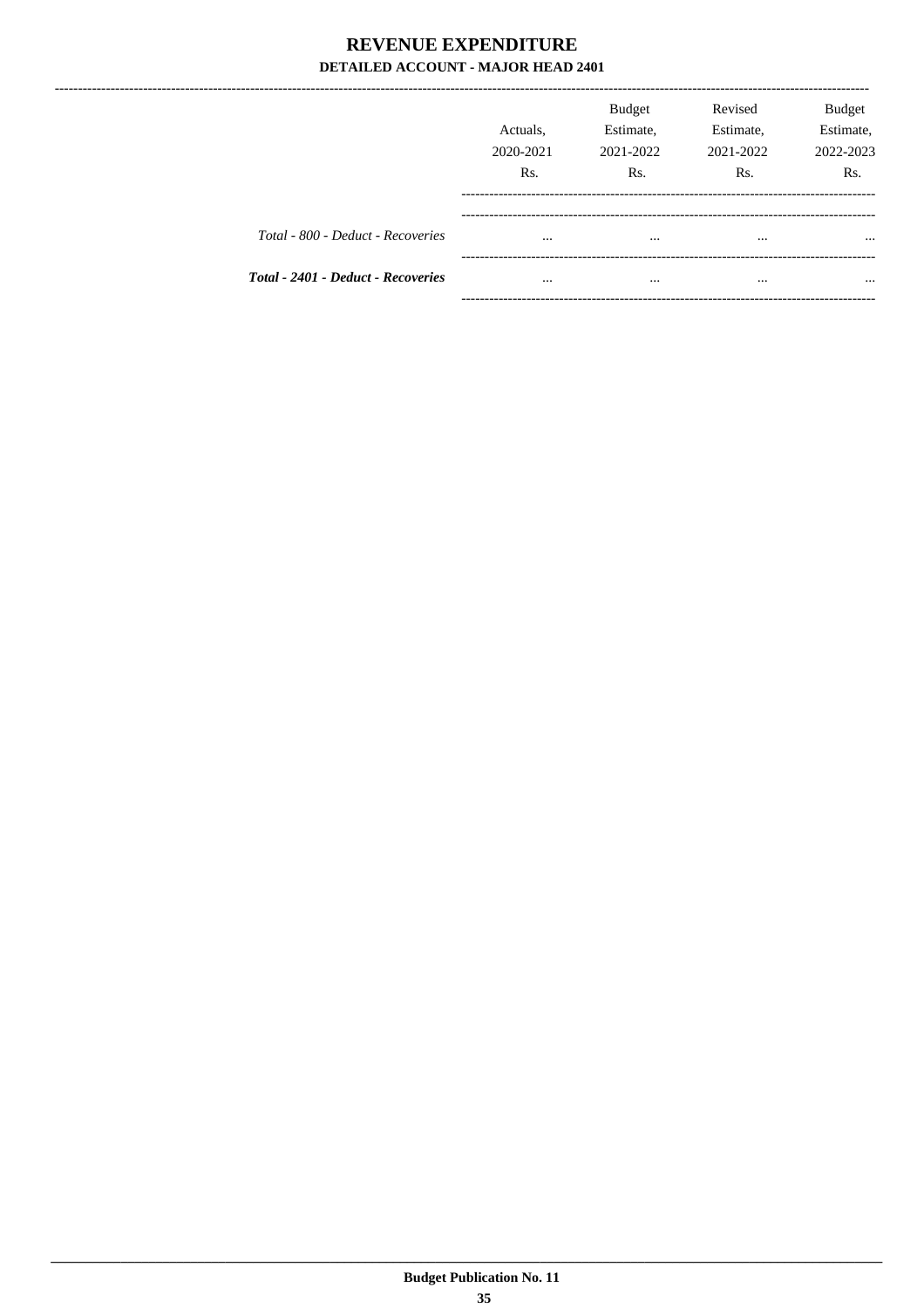# **REVENUE EXPENDITURE**

#### **DEMAND No. 04**

# **Agricultural Marketing Department**

# **C - Economic Services - (a) Agriculture and Allied Activities**

**Head of Account : 2408 - Food, Storage and Warehousing** 

| Voted Rs. 14,48,28,000                                          | <b>Charged Rs. Nil</b>                                |               |                    | Total Rs. 14,48,28,000 |
|-----------------------------------------------------------------|-------------------------------------------------------|---------------|--------------------|------------------------|
|                                                                 |                                                       | Voted Rs.     | <b>Charged Rs.</b> | <b>Total Rs.</b>       |
| <b>Gross Expenditure</b>                                        |                                                       | 14,48,28,000  | $\cdots$           | 14,48,28,000           |
| <b>Deduct - Recoveries</b>                                      |                                                       | $-1,000$      | $\cdots$           | $-1,000$               |
| <b>Net Expenditure</b>                                          |                                                       | 14,48,27,000  | $\cdots$           | 14,48,27,000           |
|                                                                 | <b>REVENUE EXPENDITURE</b><br><b>ABSTRACT ACCOUNT</b> |               |                    |                        |
|                                                                 |                                                       | <b>Budget</b> | Revised            | Budget                 |
|                                                                 | Actuals,                                              | Estimate,     | Estimate,          | Estimate,              |
|                                                                 | 2020-2021                                             | 2021-2022     | 2021-2022          | 2022-2023              |
|                                                                 | Rs.                                                   | Rs.           | Rs.                | Rs.                    |
| 02 - STORAGE AND WAREHOUSING                                    |                                                       |               |                    |                        |
| 001- Direction and Administration<br>Administrative Expenditure | 2,71,12,600                                           | 3,42,58,000   | 3,30,28,000        | 3,39,96,000            |

|                                                  |                    |                          | Budget                                  | Revised                                                   | <b>Budget</b>    |
|--------------------------------------------------|--------------------|--------------------------|-----------------------------------------|-----------------------------------------------------------|------------------|
|                                                  |                    | Actuals,                 | Estimate,                               | Estimate,                                                 | Estimate,        |
|                                                  |                    | 2020-2021                | 2021-2022                               | 2021-2022                                                 | 2022-2023        |
|                                                  |                    | Rs.                      | Rs.                                     | Rs.                                                       | R <sub>s</sub> . |
| 02 - STORAGE AND WAREHOUSING                     |                    |                          |                                         |                                                           |                  |
| 001- Direction and Administration                |                    |                          |                                         |                                                           |                  |
| Administrative Expenditure                       |                    |                          | 2,71,12,600 3,42,58,000 3,30,28,000     |                                                           | 3,39,96,000      |
| <b>State Development Schemes</b>                 |                    |                          | 35,97,091 5,00,00,000 1,66,67,000       |                                                           | 5,25,00,000      |
|                                                  | <b>Total - 001</b> |                          |                                         | $3,07,09,691$ $8,42,58,000$ $4,96,95,000$                 | 8,64,96,000      |
| 003- Training                                    |                    |                          |                                         |                                                           |                  |
| Administrative Expenditure                       |                    |                          | 17,80,311 21,92,000 22,50,000           |                                                           | 23,32,000        |
| <b>State Development Schemes</b>                 |                    |                          | $32,63,451$ $3,00,00,000$ $1,00,00,000$ |                                                           | 2,70,00,000      |
|                                                  | <b>Total - 003</b> |                          |                                         | $50,43,762$ $3,21,92,000$ $1,22,50,000$                   | 2,93,32,000      |
| 789- Special Component Plan for Scheduled Castes |                    |                          |                                         |                                                           |                  |
| <b>State Development Schemes</b>                 |                    |                          | $19,58,071$ $4,00,00,000$ $66,67,000$   |                                                           | 2,10,00,000      |
|                                                  | <b>Total - 789</b> |                          |                                         | $19,58,071$ $4,00,00,000$ $66,67,000$ $2,10,00,000$       |                  |
| 796- Tribal Areas Sub-Plan                       |                    |                          |                                         |                                                           |                  |
| <b>State Development Schemes</b>                 |                    |                          | $\dots$ 1,00,00,000                     | $\mathbf{r}$ and $\mathbf{r}$ are the set of $\mathbf{r}$ |                  |
|                                                  | <b>Total - 796</b> | <b>Contract Contract</b> | 1,00,00,000                             | $\cdots$                                                  |                  |
| 800- Other Expenditure                           |                    |                          |                                         |                                                           |                  |
| <b>State Development Schemes</b>                 |                    |                          |                                         | $12,50,000$ $4,00,00,000$ $33,33,000$ $80,00,000$         |                  |
|                                                  | <b>Total - 800</b> | 12,50,000                |                                         | $4,00,00,000$ $33,33,000$                                 | 80,00,000        |
|                                                  |                    |                          |                                         |                                                           |                  |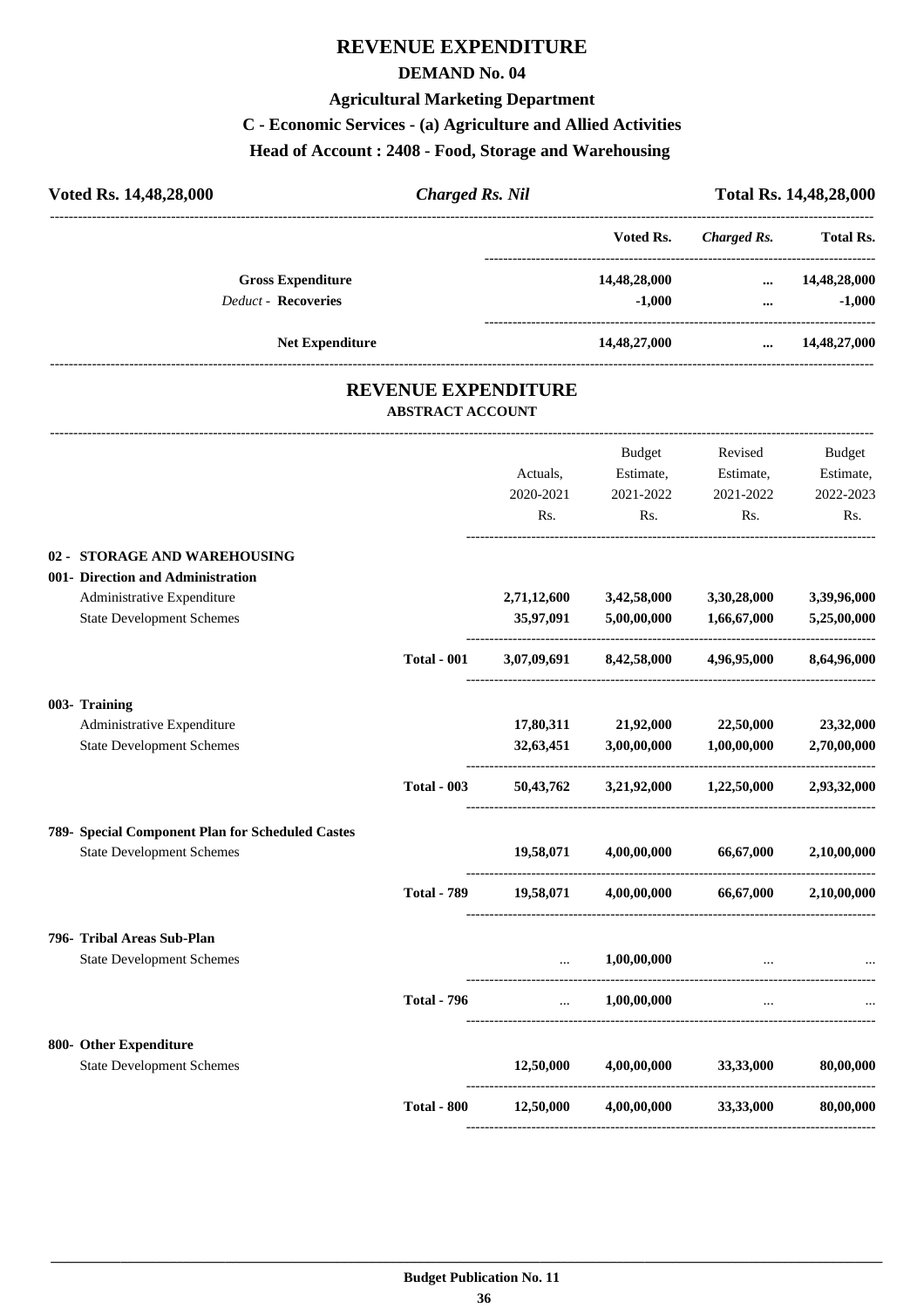#### **REVENUE EXPENDITURE ABSTRACT ACCOUNT**

|                                                                     |                                                                                                                                                                                                                                      | Budget                                                  | Revised                  | Budget       |
|---------------------------------------------------------------------|--------------------------------------------------------------------------------------------------------------------------------------------------------------------------------------------------------------------------------------|---------------------------------------------------------|--------------------------|--------------|
|                                                                     | Actuals,                                                                                                                                                                                                                             | Estimate,                                               | Estimate,                | Estimate,    |
|                                                                     | 2020-2021                                                                                                                                                                                                                            | 2021-2022                                               | 2021-2022                | 2022-2023    |
|                                                                     | Rs.                                                                                                                                                                                                                                  | Rs.                                                     | Rs.                      | Rs.          |
| <b>Grand Total - Gross</b>                                          | 3,89,61,524                                                                                                                                                                                                                          |                                                         | 20,64,50,000 7,19,45,000 | 14,48,28,000 |
|                                                                     |                                                                                                                                                                                                                                      | Voted 3,89,61,524 20,64,50,000 7,19,45,000 14,48,28,000 |                          |              |
| Charged                                                             | <u>and the community of the community of the community of the community of the community of the community of the community of the community of the community of the community of the community of the community of the community</u> | and the contract of the contract of                     |                          |              |
| Administrative Expenditure 2,88,92,911 3,64,50,000 3,52,78,000      |                                                                                                                                                                                                                                      |                                                         |                          | 3,63,28,000  |
| State Development Schemes 1,00,68,613 17,00,00,000 3,66,67,000      |                                                                                                                                                                                                                                      |                                                         |                          | 10,85,00,000 |
| <i>Deduct Recoveries</i> -21,94,683 -7,000                          |                                                                                                                                                                                                                                      |                                                         | $-1,000$                 | $-1,000$     |
| Grand Total - Net 3,67,66,841 20,64,43,000 7,19,44,000 14,48,27,000 |                                                                                                                                                                                                                                      |                                                         |                          |              |
|                                                                     |                                                                                                                                                                                                                                      | Voted 3,67,66,841 20,64,43,000 7,19,44,000 14,48,27,000 |                          |              |
| Charged                                                             | $\cdots$                                                                                                                                                                                                                             | $\cdots$                                                |                          |              |
|                                                                     |                                                                                                                                                                                                                                      |                                                         |                          |              |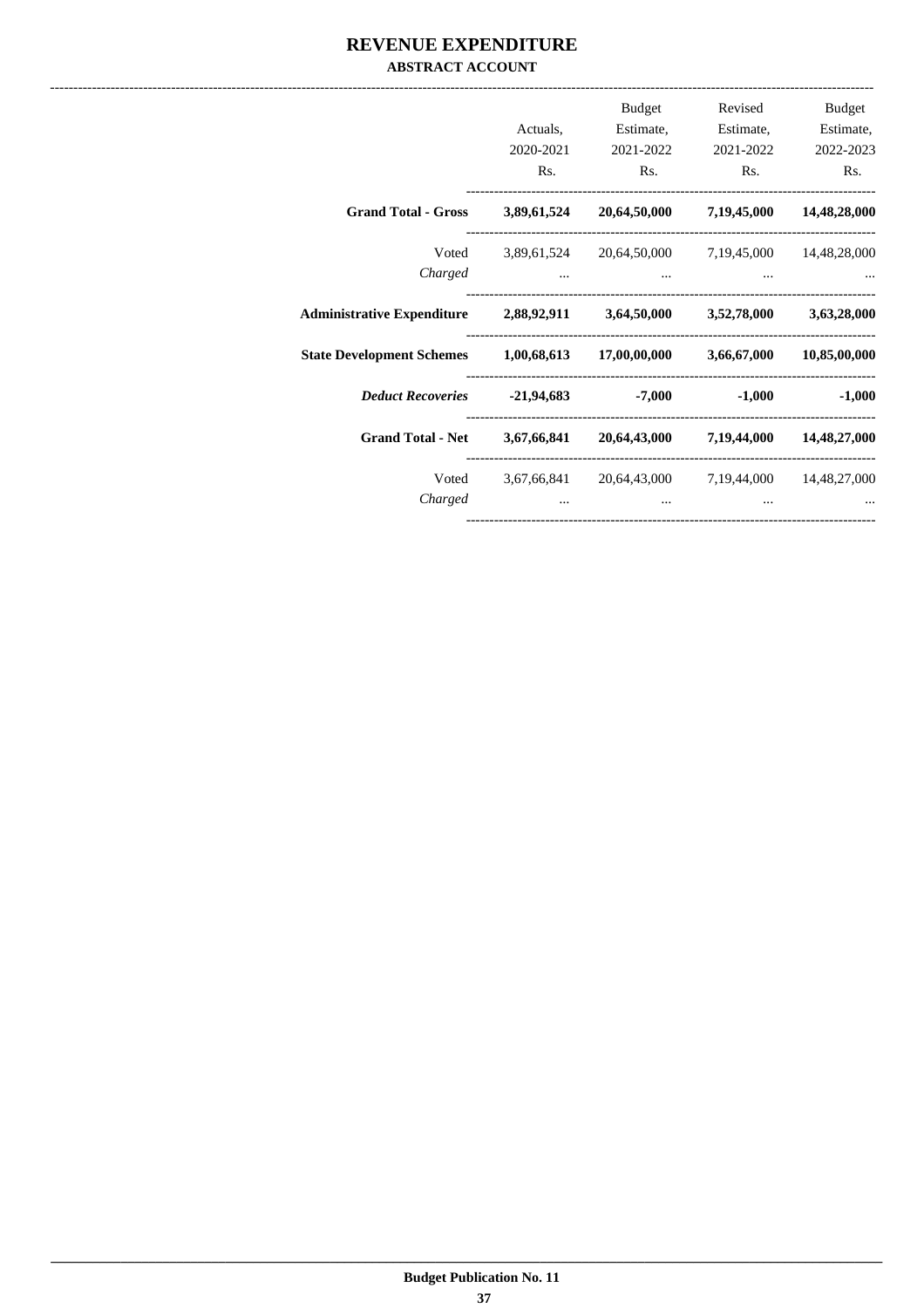-------------------------------------------------------------------------------------------------------------------------------------------------------------------------------

| Rs.<br>Rs.<br>Rs.<br>Rs.<br><b>DETAILED ACCOUNT NO. 2408-02-001 - DIRECTION AND ADMINISTRATION</b><br>02 - STORAGE AND WAREHOUSING<br>001- Direction and Administration<br><b>Administrative Expenditure</b><br>002- Scheme for Processing and Preservation of Fruits and Vegetables<br>[AM]<br>01- Salaries<br>01-Pay<br>2,10,00,000<br>2,16,30,000<br>1,72,23,600<br>2,15,00,000<br>14-Grade Pay<br>$\cdots$<br>$\cdots$<br>$\cdots$<br>02-Dearness Allowance<br>77,535<br>5,90,000<br>5,50,000<br>5,67,000<br>03-House Rent Allowance<br>19,08,284<br>30,00,000<br>20,71,000<br>20,10,000<br>04-Ad hoc Bonus<br>63,000<br>66,000<br>66,000<br>66,000<br>07-Other Allowances<br>15,500<br>9,000<br>20,000<br>21,000<br>12-Medical Allowance<br>35,000<br>53,000<br>40,000<br>41,000<br>Total - 2408-02-001-002-01<br>2,36,86,000<br>1,93,22,919<br>2,52,18,000<br>02- Wages<br>56,69,494<br>65,15,000<br>66,00,000<br>07- Medical Reimbursements<br>$\ddots$<br>$\cdots$<br>$\ldots$<br>11- Travel Expenses<br>39,620<br>1,10,000<br>1,10,000<br>12- Medical Reimbursements under WBHS 2008<br>1,62,455<br>93,000<br>2,50,000<br>13- Office Expenses<br>01-Electricity<br>1,33,000<br>65,152<br>1,33,000<br>02-Telephone<br>2,25,440<br>2,45,000<br>2,45,000<br>04-Other Office Expenses<br>12, 12, 477<br>13,88,000<br>13,88,000<br>Total - 2408-02-001-002-13<br>15,03,069<br>17,66,000<br>17,66,000<br>14- Rents, Rates and Taxes<br>1,95,750<br>2,35,000<br>2,35,000<br>50- Other Charges<br>1,23,563<br>1,56,000<br>1,56,000<br>77- Computerisation<br>39,230<br>40,000<br>1,00,000<br>98- Training<br>56,500<br>1,25,000<br>1,25,000<br><b>Total - Administrative Expenditure</b><br>2,71,12,600<br>3,42,58,000<br>3,30,28,000<br><b>State Development Schemes</b><br>001- Scheme for Processing and Preservation of Fruits and Vegetables<br>[AM]<br>31- Grants-in-aid-GENERAL<br>02-Other Grants<br>2,00,00,000<br>66,67,000<br><br>50- Other Charges<br>35,97,091<br>3,00,00,000<br>1,00,00,000<br><b>Total - State Development Schemes</b><br>35,97,091<br>5,00,00,000<br>1,66,67,000<br>4,96,95,000<br>Total - 2408-02-001<br>3,07,09,691<br>8,42,58,000 | Actuals,<br>2020-2021 | <b>Budget</b><br>Estimate,<br>2021-2022 | Revised<br>Estimate,<br>2021-2022 | <b>Budget</b><br>Estimate,<br>2022-2023 |
|-----------------------------------------------------------------------------------------------------------------------------------------------------------------------------------------------------------------------------------------------------------------------------------------------------------------------------------------------------------------------------------------------------------------------------------------------------------------------------------------------------------------------------------------------------------------------------------------------------------------------------------------------------------------------------------------------------------------------------------------------------------------------------------------------------------------------------------------------------------------------------------------------------------------------------------------------------------------------------------------------------------------------------------------------------------------------------------------------------------------------------------------------------------------------------------------------------------------------------------------------------------------------------------------------------------------------------------------------------------------------------------------------------------------------------------------------------------------------------------------------------------------------------------------------------------------------------------------------------------------------------------------------------------------------------------------------------------------------------------------------------------------------------------------------------------------------------------------------------------------------------------------------------------------------------------------------------------------------------------------------------------------------------------------------------------------------------------------------------------------------------------------------------------------------|-----------------------|-----------------------------------------|-----------------------------------|-----------------------------------------|
|                                                                                                                                                                                                                                                                                                                                                                                                                                                                                                                                                                                                                                                                                                                                                                                                                                                                                                                                                                                                                                                                                                                                                                                                                                                                                                                                                                                                                                                                                                                                                                                                                                                                                                                                                                                                                                                                                                                                                                                                                                                                                                                                                                       |                       |                                         |                                   |                                         |
|                                                                                                                                                                                                                                                                                                                                                                                                                                                                                                                                                                                                                                                                                                                                                                                                                                                                                                                                                                                                                                                                                                                                                                                                                                                                                                                                                                                                                                                                                                                                                                                                                                                                                                                                                                                                                                                                                                                                                                                                                                                                                                                                                                       |                       |                                         |                                   |                                         |
|                                                                                                                                                                                                                                                                                                                                                                                                                                                                                                                                                                                                                                                                                                                                                                                                                                                                                                                                                                                                                                                                                                                                                                                                                                                                                                                                                                                                                                                                                                                                                                                                                                                                                                                                                                                                                                                                                                                                                                                                                                                                                                                                                                       |                       |                                         |                                   |                                         |
|                                                                                                                                                                                                                                                                                                                                                                                                                                                                                                                                                                                                                                                                                                                                                                                                                                                                                                                                                                                                                                                                                                                                                                                                                                                                                                                                                                                                                                                                                                                                                                                                                                                                                                                                                                                                                                                                                                                                                                                                                                                                                                                                                                       |                       |                                         |                                   |                                         |
|                                                                                                                                                                                                                                                                                                                                                                                                                                                                                                                                                                                                                                                                                                                                                                                                                                                                                                                                                                                                                                                                                                                                                                                                                                                                                                                                                                                                                                                                                                                                                                                                                                                                                                                                                                                                                                                                                                                                                                                                                                                                                                                                                                       |                       |                                         |                                   |                                         |
|                                                                                                                                                                                                                                                                                                                                                                                                                                                                                                                                                                                                                                                                                                                                                                                                                                                                                                                                                                                                                                                                                                                                                                                                                                                                                                                                                                                                                                                                                                                                                                                                                                                                                                                                                                                                                                                                                                                                                                                                                                                                                                                                                                       |                       |                                         |                                   |                                         |
|                                                                                                                                                                                                                                                                                                                                                                                                                                                                                                                                                                                                                                                                                                                                                                                                                                                                                                                                                                                                                                                                                                                                                                                                                                                                                                                                                                                                                                                                                                                                                                                                                                                                                                                                                                                                                                                                                                                                                                                                                                                                                                                                                                       |                       |                                         |                                   |                                         |
|                                                                                                                                                                                                                                                                                                                                                                                                                                                                                                                                                                                                                                                                                                                                                                                                                                                                                                                                                                                                                                                                                                                                                                                                                                                                                                                                                                                                                                                                                                                                                                                                                                                                                                                                                                                                                                                                                                                                                                                                                                                                                                                                                                       |                       |                                         |                                   |                                         |
|                                                                                                                                                                                                                                                                                                                                                                                                                                                                                                                                                                                                                                                                                                                                                                                                                                                                                                                                                                                                                                                                                                                                                                                                                                                                                                                                                                                                                                                                                                                                                                                                                                                                                                                                                                                                                                                                                                                                                                                                                                                                                                                                                                       |                       |                                         |                                   |                                         |
|                                                                                                                                                                                                                                                                                                                                                                                                                                                                                                                                                                                                                                                                                                                                                                                                                                                                                                                                                                                                                                                                                                                                                                                                                                                                                                                                                                                                                                                                                                                                                                                                                                                                                                                                                                                                                                                                                                                                                                                                                                                                                                                                                                       |                       |                                         |                                   |                                         |
|                                                                                                                                                                                                                                                                                                                                                                                                                                                                                                                                                                                                                                                                                                                                                                                                                                                                                                                                                                                                                                                                                                                                                                                                                                                                                                                                                                                                                                                                                                                                                                                                                                                                                                                                                                                                                                                                                                                                                                                                                                                                                                                                                                       |                       |                                         |                                   |                                         |
|                                                                                                                                                                                                                                                                                                                                                                                                                                                                                                                                                                                                                                                                                                                                                                                                                                                                                                                                                                                                                                                                                                                                                                                                                                                                                                                                                                                                                                                                                                                                                                                                                                                                                                                                                                                                                                                                                                                                                                                                                                                                                                                                                                       |                       |                                         |                                   |                                         |
|                                                                                                                                                                                                                                                                                                                                                                                                                                                                                                                                                                                                                                                                                                                                                                                                                                                                                                                                                                                                                                                                                                                                                                                                                                                                                                                                                                                                                                                                                                                                                                                                                                                                                                                                                                                                                                                                                                                                                                                                                                                                                                                                                                       |                       |                                         |                                   |                                         |
|                                                                                                                                                                                                                                                                                                                                                                                                                                                                                                                                                                                                                                                                                                                                                                                                                                                                                                                                                                                                                                                                                                                                                                                                                                                                                                                                                                                                                                                                                                                                                                                                                                                                                                                                                                                                                                                                                                                                                                                                                                                                                                                                                                       |                       |                                         |                                   |                                         |
|                                                                                                                                                                                                                                                                                                                                                                                                                                                                                                                                                                                                                                                                                                                                                                                                                                                                                                                                                                                                                                                                                                                                                                                                                                                                                                                                                                                                                                                                                                                                                                                                                                                                                                                                                                                                                                                                                                                                                                                                                                                                                                                                                                       |                       |                                         |                                   |                                         |
|                                                                                                                                                                                                                                                                                                                                                                                                                                                                                                                                                                                                                                                                                                                                                                                                                                                                                                                                                                                                                                                                                                                                                                                                                                                                                                                                                                                                                                                                                                                                                                                                                                                                                                                                                                                                                                                                                                                                                                                                                                                                                                                                                                       |                       |                                         |                                   | 2,43,96,000                             |
|                                                                                                                                                                                                                                                                                                                                                                                                                                                                                                                                                                                                                                                                                                                                                                                                                                                                                                                                                                                                                                                                                                                                                                                                                                                                                                                                                                                                                                                                                                                                                                                                                                                                                                                                                                                                                                                                                                                                                                                                                                                                                                                                                                       |                       |                                         |                                   | 67,98,000                               |
|                                                                                                                                                                                                                                                                                                                                                                                                                                                                                                                                                                                                                                                                                                                                                                                                                                                                                                                                                                                                                                                                                                                                                                                                                                                                                                                                                                                                                                                                                                                                                                                                                                                                                                                                                                                                                                                                                                                                                                                                                                                                                                                                                                       |                       |                                         |                                   |                                         |
|                                                                                                                                                                                                                                                                                                                                                                                                                                                                                                                                                                                                                                                                                                                                                                                                                                                                                                                                                                                                                                                                                                                                                                                                                                                                                                                                                                                                                                                                                                                                                                                                                                                                                                                                                                                                                                                                                                                                                                                                                                                                                                                                                                       |                       |                                         |                                   | 1,12,000                                |
|                                                                                                                                                                                                                                                                                                                                                                                                                                                                                                                                                                                                                                                                                                                                                                                                                                                                                                                                                                                                                                                                                                                                                                                                                                                                                                                                                                                                                                                                                                                                                                                                                                                                                                                                                                                                                                                                                                                                                                                                                                                                                                                                                                       |                       |                                         |                                   | 2,55,000                                |
|                                                                                                                                                                                                                                                                                                                                                                                                                                                                                                                                                                                                                                                                                                                                                                                                                                                                                                                                                                                                                                                                                                                                                                                                                                                                                                                                                                                                                                                                                                                                                                                                                                                                                                                                                                                                                                                                                                                                                                                                                                                                                                                                                                       |                       |                                         |                                   |                                         |
|                                                                                                                                                                                                                                                                                                                                                                                                                                                                                                                                                                                                                                                                                                                                                                                                                                                                                                                                                                                                                                                                                                                                                                                                                                                                                                                                                                                                                                                                                                                                                                                                                                                                                                                                                                                                                                                                                                                                                                                                                                                                                                                                                                       |                       |                                         |                                   | 1,36,000                                |
|                                                                                                                                                                                                                                                                                                                                                                                                                                                                                                                                                                                                                                                                                                                                                                                                                                                                                                                                                                                                                                                                                                                                                                                                                                                                                                                                                                                                                                                                                                                                                                                                                                                                                                                                                                                                                                                                                                                                                                                                                                                                                                                                                                       |                       |                                         |                                   | 2,50,000                                |
|                                                                                                                                                                                                                                                                                                                                                                                                                                                                                                                                                                                                                                                                                                                                                                                                                                                                                                                                                                                                                                                                                                                                                                                                                                                                                                                                                                                                                                                                                                                                                                                                                                                                                                                                                                                                                                                                                                                                                                                                                                                                                                                                                                       |                       |                                         |                                   | 14,16,000                               |
|                                                                                                                                                                                                                                                                                                                                                                                                                                                                                                                                                                                                                                                                                                                                                                                                                                                                                                                                                                                                                                                                                                                                                                                                                                                                                                                                                                                                                                                                                                                                                                                                                                                                                                                                                                                                                                                                                                                                                                                                                                                                                                                                                                       |                       |                                         |                                   | 18,02,000                               |
|                                                                                                                                                                                                                                                                                                                                                                                                                                                                                                                                                                                                                                                                                                                                                                                                                                                                                                                                                                                                                                                                                                                                                                                                                                                                                                                                                                                                                                                                                                                                                                                                                                                                                                                                                                                                                                                                                                                                                                                                                                                                                                                                                                       |                       |                                         |                                   | 2,37,000                                |
|                                                                                                                                                                                                                                                                                                                                                                                                                                                                                                                                                                                                                                                                                                                                                                                                                                                                                                                                                                                                                                                                                                                                                                                                                                                                                                                                                                                                                                                                                                                                                                                                                                                                                                                                                                                                                                                                                                                                                                                                                                                                                                                                                                       |                       |                                         |                                   | 1,61,000                                |
|                                                                                                                                                                                                                                                                                                                                                                                                                                                                                                                                                                                                                                                                                                                                                                                                                                                                                                                                                                                                                                                                                                                                                                                                                                                                                                                                                                                                                                                                                                                                                                                                                                                                                                                                                                                                                                                                                                                                                                                                                                                                                                                                                                       |                       |                                         |                                   | 1,10,000                                |
|                                                                                                                                                                                                                                                                                                                                                                                                                                                                                                                                                                                                                                                                                                                                                                                                                                                                                                                                                                                                                                                                                                                                                                                                                                                                                                                                                                                                                                                                                                                                                                                                                                                                                                                                                                                                                                                                                                                                                                                                                                                                                                                                                                       |                       |                                         |                                   | 1,25,000                                |
|                                                                                                                                                                                                                                                                                                                                                                                                                                                                                                                                                                                                                                                                                                                                                                                                                                                                                                                                                                                                                                                                                                                                                                                                                                                                                                                                                                                                                                                                                                                                                                                                                                                                                                                                                                                                                                                                                                                                                                                                                                                                                                                                                                       |                       |                                         |                                   | 3,39,96,000                             |
|                                                                                                                                                                                                                                                                                                                                                                                                                                                                                                                                                                                                                                                                                                                                                                                                                                                                                                                                                                                                                                                                                                                                                                                                                                                                                                                                                                                                                                                                                                                                                                                                                                                                                                                                                                                                                                                                                                                                                                                                                                                                                                                                                                       |                       |                                         |                                   |                                         |
|                                                                                                                                                                                                                                                                                                                                                                                                                                                                                                                                                                                                                                                                                                                                                                                                                                                                                                                                                                                                                                                                                                                                                                                                                                                                                                                                                                                                                                                                                                                                                                                                                                                                                                                                                                                                                                                                                                                                                                                                                                                                                                                                                                       |                       |                                         |                                   |                                         |
|                                                                                                                                                                                                                                                                                                                                                                                                                                                                                                                                                                                                                                                                                                                                                                                                                                                                                                                                                                                                                                                                                                                                                                                                                                                                                                                                                                                                                                                                                                                                                                                                                                                                                                                                                                                                                                                                                                                                                                                                                                                                                                                                                                       |                       |                                         |                                   |                                         |
|                                                                                                                                                                                                                                                                                                                                                                                                                                                                                                                                                                                                                                                                                                                                                                                                                                                                                                                                                                                                                                                                                                                                                                                                                                                                                                                                                                                                                                                                                                                                                                                                                                                                                                                                                                                                                                                                                                                                                                                                                                                                                                                                                                       |                       |                                         |                                   | 2,10,00,000                             |
|                                                                                                                                                                                                                                                                                                                                                                                                                                                                                                                                                                                                                                                                                                                                                                                                                                                                                                                                                                                                                                                                                                                                                                                                                                                                                                                                                                                                                                                                                                                                                                                                                                                                                                                                                                                                                                                                                                                                                                                                                                                                                                                                                                       |                       |                                         |                                   | 3,15,00,000                             |
|                                                                                                                                                                                                                                                                                                                                                                                                                                                                                                                                                                                                                                                                                                                                                                                                                                                                                                                                                                                                                                                                                                                                                                                                                                                                                                                                                                                                                                                                                                                                                                                                                                                                                                                                                                                                                                                                                                                                                                                                                                                                                                                                                                       |                       |                                         |                                   | 5,25,00,000                             |
|                                                                                                                                                                                                                                                                                                                                                                                                                                                                                                                                                                                                                                                                                                                                                                                                                                                                                                                                                                                                                                                                                                                                                                                                                                                                                                                                                                                                                                                                                                                                                                                                                                                                                                                                                                                                                                                                                                                                                                                                                                                                                                                                                                       |                       |                                         |                                   | 8,64,96,000                             |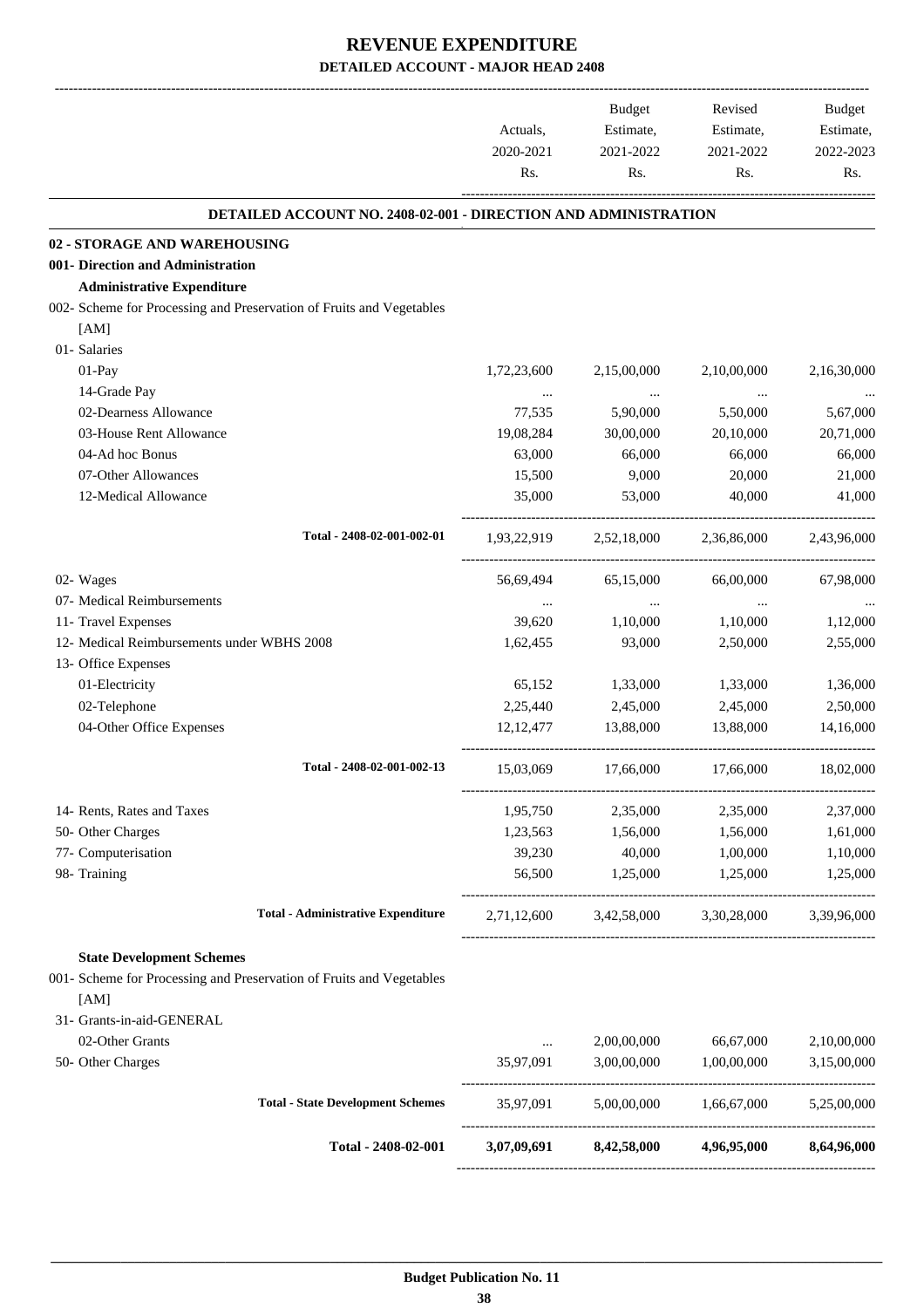|                                                              | Actuals,<br>2020-2021<br>Rs. | Budget<br>Estimate,<br>2021-2022<br>Rs. | Revised<br>Estimate,<br>2021-2022<br>Rs.              | Budget<br>Estimate,<br>2022-2023<br>Rs. |
|--------------------------------------------------------------|------------------------------|-----------------------------------------|-------------------------------------------------------|-----------------------------------------|
| Voted<br>Charged                                             | 3,07,09,691<br>$\cdots$      | 8,42,58,000<br>$\sim$ $\sim$            | 4,96,95,000<br>$\cdots$                               | 8,64,96,000                             |
| DETAILED ACCOUNT NO. 2408-02-003 - TRAINING                  |                              |                                         |                                                       |                                         |
| 02 - STORAGE AND WAREHOUSING                                 |                              |                                         |                                                       |                                         |
| 003- Training                                                |                              |                                         |                                                       |                                         |
| <b>Administrative Expenditure</b>                            |                              |                                         |                                                       |                                         |
| 002- Training-cum-Production Centres for Fruit Products [AM] |                              |                                         |                                                       |                                         |
| 01- Salaries                                                 |                              |                                         |                                                       |                                         |
| 01-Pay                                                       | 9,96,000                     | 10,27,000                               | 10,27,000                                             | 10,58,000                               |
| 14-Grade Pay                                                 | $\ldots$                     | $\cdots$                                | $\ldots$                                              |                                         |
| 02-Dearness Allowance                                        | 5,028                        | 31,000                                  | 41,000                                                | 63,000                                  |
| 03-House Rent Allowance                                      | 72,000                       | 98,000                                  | 97,000                                                | 99,000                                  |
| 04-Ad hoc Bonus                                              | 4,200                        | 5,000                                   | 5,000                                                 | 5,000                                   |
| 07-Other Allowances                                          | 3,600                        | 1,000                                   | 5,000                                                 | 6,000                                   |
| 12-Medical Allowance                                         | 6,000                        | 3,000                                   | 10,000                                                | 11,000                                  |
| Total - 2408-02-003-002-01                                   | 10,86,828                    | 11,65,000                               | 11,85,000                                             | 12,42,000                               |
| 02- Wages                                                    | 1,78,200                     | 2,77,000                                | 2,77,000                                              | 2,86,000                                |
| 11- Travel Expenses                                          | 20,116                       | 63,000                                  | 63,000                                                | 64,000                                  |
| 12- Medical Reimbursements under WBHS 2008                   | $\cdots$                     | 12,000                                  | 50,000                                                | 51,000                                  |
| 13- Office Expenses                                          |                              |                                         |                                                       |                                         |
| 01-Electricity                                               | 16,375                       | 21,000                                  | 21,000                                                | 21,000                                  |
| 02-Telephone                                                 | 18,692                       | 59,000                                  | 59,000                                                | 60,000                                  |
| 04-Other Office Expenses                                     | 1,87,617                     | 2,35,000                                | 2,35,000                                              | 2,40,000                                |
| Total - 2408-02-003-002-13                                   |                              |                                         | 2,22,684 3,15,000 3,15,000 3,21,000                   |                                         |
| 14- Rents, Rates and Taxes                                   | 1,53,200                     | 1,80,000                                | 1,80,000                                              | 1,84,000                                |
| 50- Other Charges                                            |                              |                                         | 94,283 1,20,000 1,20,000                              | 1,24,000                                |
| 98- Training                                                 | 25,000                       | 60,000                                  | 60,000                                                | 60,000                                  |
| <b>Total - Administrative Expenditure</b>                    |                              |                                         | 17,80,311 21,92,000 22,50,000 23,32,000               |                                         |
| <b>State Development Schemes</b>                             |                              |                                         |                                                       |                                         |
| 001- Farmers Training in Post-Harvest Technology [AM]        |                              |                                         |                                                       |                                         |
| 50- Other Charges                                            |                              | 32,63,451 3,00,00,000                   | 1,00,00,000                                           | 2,70,00,000                             |
| <b>Total - State Development Schemes</b>                     |                              |                                         | 32,63,451 3,00,00,000 1,00,00,000 2,70,00,000         |                                         |
| Total - 2408-02-003                                          |                              |                                         | $50,43,762$ $3,21,92,000$ $1,22,50,000$ $2,93,32,000$ |                                         |
| Voted                                                        |                              |                                         | 50,43,762 3,21,92,000 1,22,50,000 2,93,32,000         |                                         |
| Charged                                                      | $\cdots$                     | $\cdots$                                |                                                       |                                         |
|                                                              |                              |                                         |                                                       |                                         |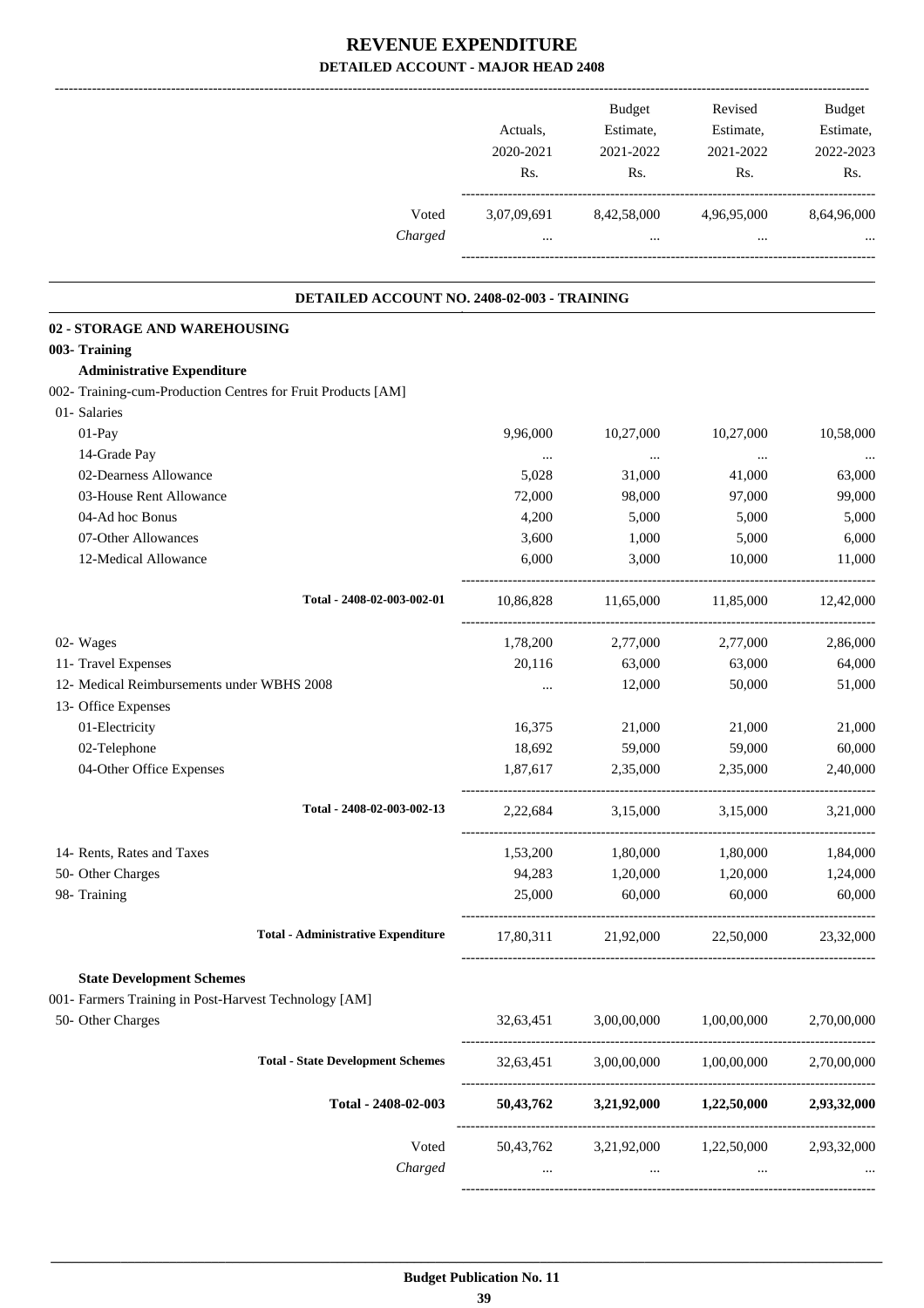|           | Budget      | Revised   | Budget                                                                                                                                                                                        |
|-----------|-------------|-----------|-----------------------------------------------------------------------------------------------------------------------------------------------------------------------------------------------|
| Actuals,  | Estimate,   | Estimate, | Estimate,                                                                                                                                                                                     |
| 2020-2021 | 2021-2022   | 2021-2022 | 2022-2023                                                                                                                                                                                     |
| Rs.       | Rs.         | Rs.       | Rs.                                                                                                                                                                                           |
|           |             |           |                                                                                                                                                                                               |
|           |             |           |                                                                                                                                                                                               |
|           |             |           |                                                                                                                                                                                               |
|           |             |           |                                                                                                                                                                                               |
|           | 2,00,00,000 | 66,67,000 | 2,10,00,000                                                                                                                                                                                   |
|           |             |           |                                                                                                                                                                                               |
|           |             |           |                                                                                                                                                                                               |
|           |             |           |                                                                                                                                                                                               |
|           |             |           |                                                                                                                                                                                               |
|           |             |           |                                                                                                                                                                                               |
| $\cdots$  | 2,00,00,000 |           |                                                                                                                                                                                               |
| $\cdots$  | 2,00,00,000 | $\cdots$  |                                                                                                                                                                                               |
|           |             |           | 66,67,000 2,10,00,000                                                                                                                                                                         |
|           |             |           | 2,10,00,000                                                                                                                                                                                   |
|           | $\cdots$    |           |                                                                                                                                                                                               |
|           |             | 19,58,071 | DETAILED ACCOUNT NO. 2408-02-789 - SPECIAL COMPONENT PLAN FOR SCHEDULED CASTES<br>19,58,071 2,00,00,000 66,67,000 2,10,00,000<br>$19,58,071$ $4,00,00,000$<br>19,58,071 4,00,00,000 66,67,000 |

#### **02 - STORAGE AND WAREHOUSING**

#### **796- Tribal Areas Sub-Plan**

#### **State Development Schemes**

- 001- Subsidy to small Farms for Construction and Improvement of
- Storage Structure (AFAGO) [AM]

| 33- Subsidies      |                                          |          |             |          |           |
|--------------------|------------------------------------------|----------|-------------|----------|-----------|
| 05-Other Subsidies |                                          | $\cdots$ | 1,00,00,000 | $\cdots$ | $\cdots$  |
|                    | <b>Total - State Development Schemes</b> | $\cdots$ | 1,00,00,000 |          | $\cdots$  |
|                    | Total - 2408-02-796                      |          | 1,00,00,000 | $\cdots$ | $\ddotsc$ |
|                    | Voted                                    |          | 1,00,00,000 | $\cdots$ | $\ddotsc$ |
|                    | Charged                                  |          |             | $\cdots$ | $\cdots$  |
|                    |                                          |          |             |          |           |

**.**

#### **DETAILED ACCOUNT NO. 2408-02-800 - OTHER EXPENDITURE .**

.

#### **02 - STORAGE AND WAREHOUSING**

#### **800- Other Expenditure**

#### **State Development Schemes**

011- Strengthening and Supervision of Cold Storages [AM]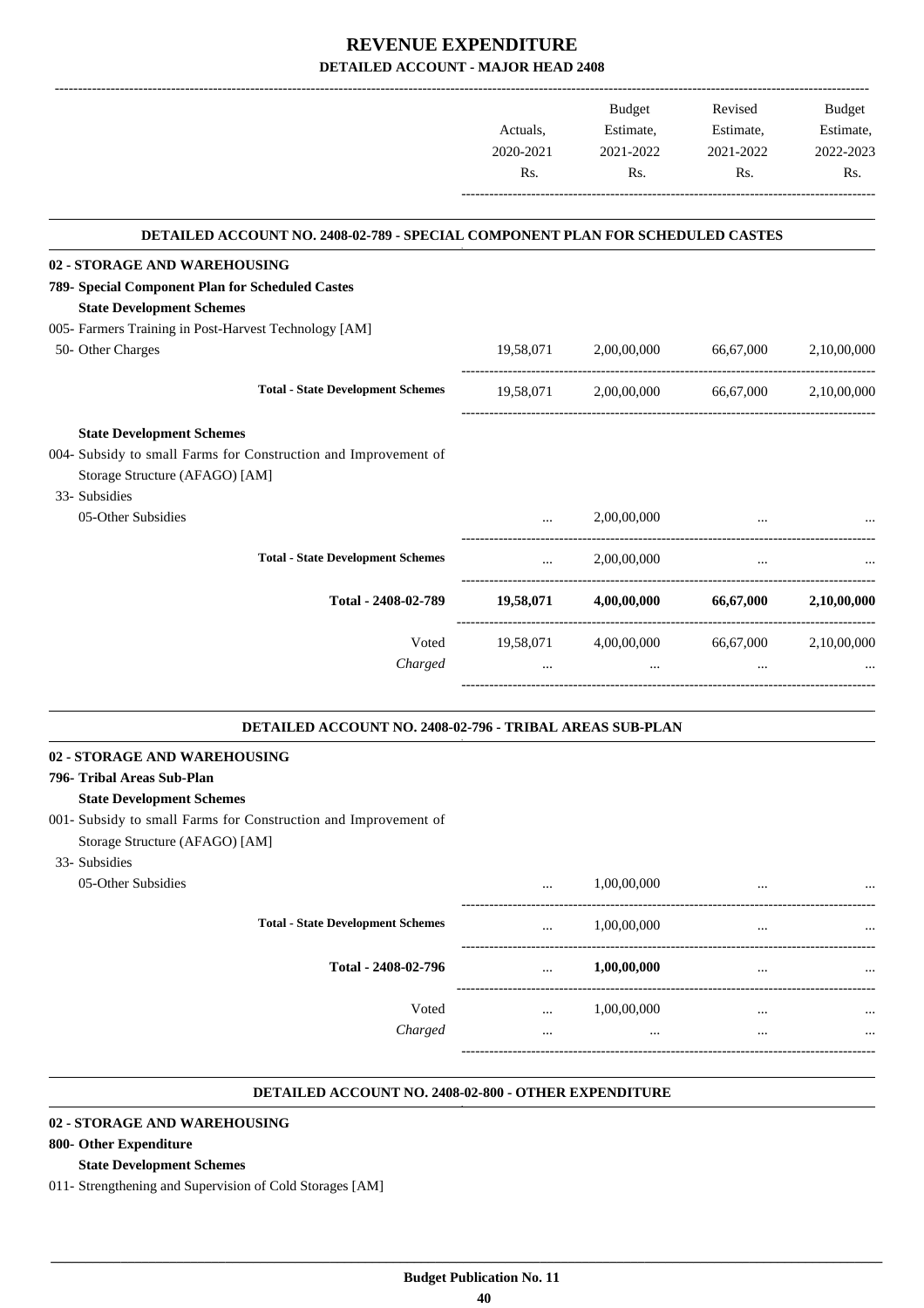|                                                                                                                                                                                      | Actuals,<br>2020-2021<br>Rs. | Budget<br>Estimate,<br>2021-2022<br>Rs.           | Revised<br>Estimate,<br>2021-2022<br>Rs. | Budget<br>Estimate,<br>2022-2023<br>Rs. |
|--------------------------------------------------------------------------------------------------------------------------------------------------------------------------------------|------------------------------|---------------------------------------------------|------------------------------------------|-----------------------------------------|
| 50- Other Charges                                                                                                                                                                    |                              | 12,50,000 1,00,00,000 33,33,000                   |                                          | 80,00,000                               |
| <b>Total - State Development Schemes</b>                                                                                                                                             |                              | $12,50,000$ $1,00,00,000$ $33,33,000$             |                                          | 80,00,000                               |
| <b>State Development Schemes</b>                                                                                                                                                     |                              |                                                   |                                          |                                         |
| 003- Subsidy to small Farms for Construction and Improvement of<br>Storage Structure (AFAGO) [AM]<br>33- Subsidies                                                                   |                              |                                                   |                                          |                                         |
| 05-Other Subsidies                                                                                                                                                                   | $\cdots$                     | 3,00,00,000                                       | $\cdots$                                 |                                         |
| <b>Total - State Development Schemes</b>                                                                                                                                             | $\cdots$                     | 3,00,00,000                                       | $\cdots$                                 |                                         |
| Total - 2408-02-800 $12,50,000$ $4,00,00,000$ $33,33,000$                                                                                                                            |                              |                                                   |                                          | 80,00,000                               |
| Voted<br>Charged                                                                                                                                                                     | $\cdots$                     | $12,50,000$ $4,00,00,000$ $33,33,000$<br>$\ddots$ | $\cdots$                                 | 80,00,000                               |
| <b>DETAILED ACCOUNT NO. 2408 - DEDUCT RECOVERIES IN REDUCTION OF EXPENDITURE</b><br>02 - STORAGE AND WAREHOUSING<br>001- Direction and Administration                                |                              |                                                   |                                          |                                         |
| Administrative Expenditure<br>002-Scheme for Processing and Preservation of Fruits and Vegetables<br>[AM]<br>70-Deduct Recoveries<br>01-Others                                       | $\cdots$                     | $-1,000$                                          | $-1,000$                                 | $-1,000$                                |
| 02-W.B.H.S. 2008                                                                                                                                                                     | $\cdots$                     | $-1,000$                                          | $\cdots$                                 |                                         |
| Total - 001 - Deduct - Recoveries<br>003- Training<br>Administrative Expenditure<br>002-Training-cum-Production Centres for Fruit Products [AM]<br>70-Deduct Recoveries<br>01-Others | $\cdots$<br>                 | $-2,000$<br>$-1,000$                              | $-1,000$<br>$\cdots$                     |                                         |
| 02-W.B.H.S. 2008<br><b>State Development Schemes</b><br>001-Farmers Training in Post-Harvest Technology [AM]<br>70-Deduct Recoveries                                                 | $\cdots$                     | $-1,000$                                          | $\cdots$                                 | $-1,000$<br>$\cdots$                    |
| 01-Others<br>02-W.B.H.S. 2008                                                                                                                                                        | <br>                         | $\cdots$<br>$\cdots$                              | $\cdots$<br>$\cdots$                     | $\cdots$                                |

**789- Special Component Plan for Scheduled Castes**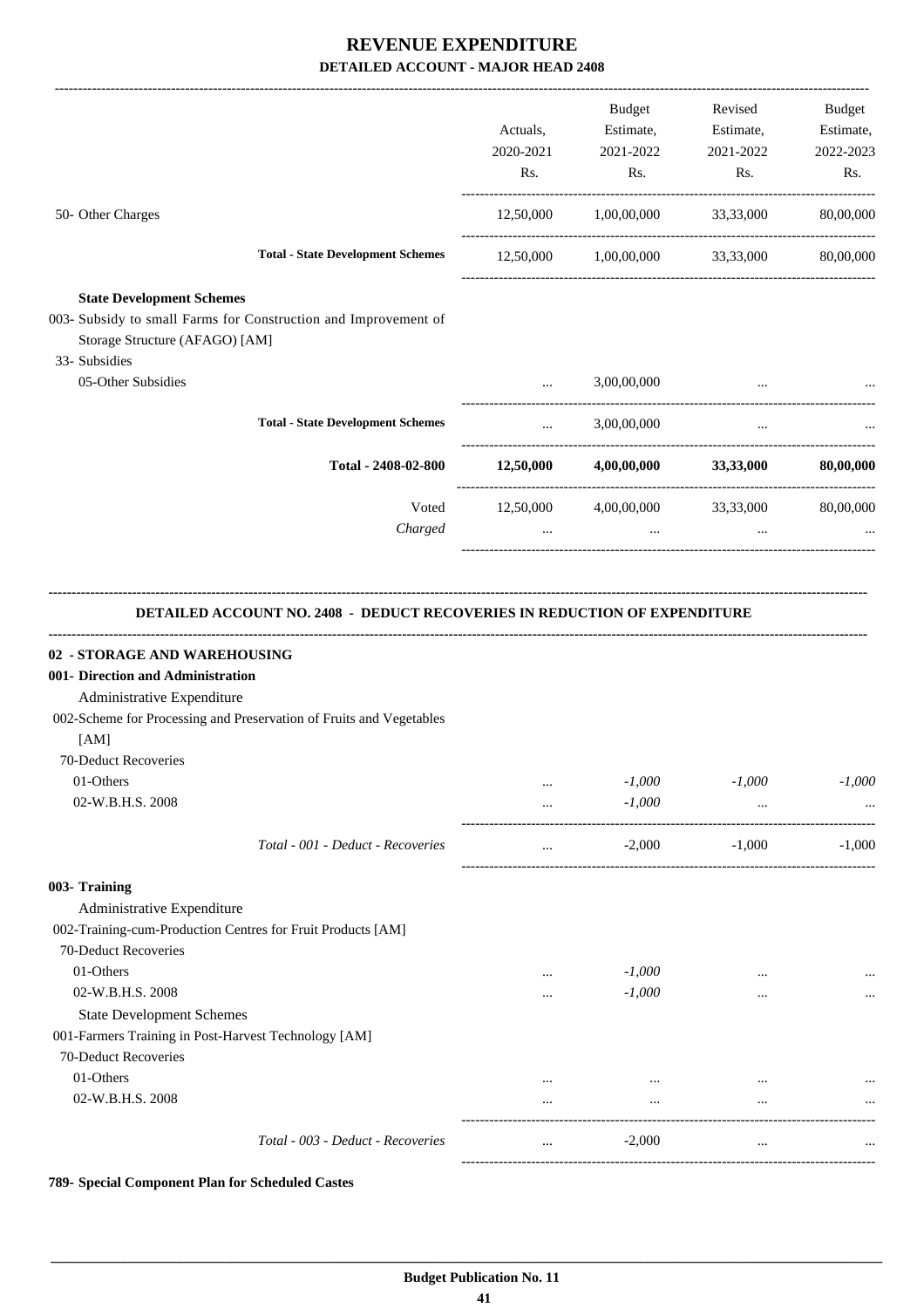|                                                                                                  | Actuals,<br>2020-2021<br>Rs. | Budget<br>Estimate,<br>2021-2022<br>Rs. | Revised<br>Estimate,<br>2021-2022<br>Rs. | <b>Budget</b><br>Estimate,<br>2022-2023<br>Rs. |
|--------------------------------------------------------------------------------------------------|------------------------------|-----------------------------------------|------------------------------------------|------------------------------------------------|
|                                                                                                  |                              |                                         |                                          |                                                |
| <b>State Development Schemes</b>                                                                 |                              |                                         |                                          |                                                |
| 005-Farmers Training in Post-Harvest Technology [AM]<br>70-Deduct Recoveries                     |                              |                                         |                                          |                                                |
| 01-Others                                                                                        |                              |                                         |                                          |                                                |
|                                                                                                  | $-48,715$                    |                                         |                                          |                                                |
| 02-W.B.H.S. 2008                                                                                 | $\cdots$                     |                                         | $\cdots$                                 |                                                |
| <b>State Development Schemes</b>                                                                 |                              |                                         |                                          |                                                |
| 004-Subsidy to small Farms for Construction and Improvement of<br>Storage Structure (AFAGO) [AM] |                              |                                         |                                          |                                                |
| 70-Deduct Recoveries                                                                             |                              |                                         |                                          |                                                |
| 01-Others                                                                                        |                              |                                         | $\ddotsc$                                |                                                |
| 02-W.B.H.S. 2008                                                                                 |                              | $\cdots$                                | $\ddotsc$                                |                                                |
| Total - 789 - Deduct - Recoveries                                                                | $-48,715$                    | $\cdots$                                | $\cdots$                                 |                                                |
| 796- Tribal Areas Sub-Plan                                                                       |                              |                                         |                                          |                                                |
| <b>State Development Schemes</b>                                                                 |                              |                                         |                                          |                                                |
| 001-Subsidy to small Farms for Construction and Improvement of<br>Storage Structure (AFAGO) [AM] |                              |                                         |                                          |                                                |
| 70-Deduct Recoveries                                                                             |                              |                                         |                                          |                                                |
| 01-Others                                                                                        | $\cdots$                     |                                         |                                          |                                                |
| 02-W.B.H.S. 2008                                                                                 | $\cdots$                     | $\cdots$                                | $\cdots$                                 |                                                |
| Total - 796 - Deduct - Recoveries                                                                | $\cdots$                     | $\cdots$                                | $\cdots$                                 |                                                |
| 800- Other Expenditure                                                                           |                              |                                         |                                          |                                                |
| <b>State Development Schemes</b>                                                                 |                              |                                         |                                          |                                                |
| 011-Strengthening and Supervision of Cold Storages [AM]                                          |                              |                                         |                                          |                                                |
| 70-Deduct Recoveries                                                                             |                              |                                         |                                          |                                                |
| 01-Others                                                                                        | $\cdots$                     | $\cdots$                                | $\ddotsc$                                |                                                |
| 02-W.B.H.S. 2008                                                                                 | $\cdots$                     | $\cdots$                                |                                          |                                                |
| <b>State Development Schemes</b>                                                                 |                              |                                         |                                          |                                                |
| 003-Subsidy to small Farms for Construction and Improvement of                                   |                              |                                         |                                          |                                                |
| Storage Structure (AFAGO) [AM]                                                                   |                              |                                         |                                          |                                                |
| 70-Deduct Recoveries                                                                             |                              |                                         |                                          |                                                |
| 01-Others                                                                                        |                              | $\cdots$                                |                                          |                                                |
| 02-W.B.H.S. 2008                                                                                 | $\cdots$                     | $\cdots$                                | $\ddotsc$                                |                                                |
| Total - 800 - Deduct - Recoveries                                                                |                              | $\cdots$                                | $\cdots$                                 |                                                |
| 911- Deduct Recoveries of Overpayments                                                           |                              |                                         |                                          |                                                |
| Administrative Expenditure                                                                       |                              |                                         |                                          |                                                |
| 002-Scheme for processing and preservation of fruits and Vegetables                              |                              |                                         |                                          |                                                |
| [AM]                                                                                             |                              |                                         |                                          |                                                |
| 70-Deduct Recoveries                                                                             |                              |                                         |                                          |                                                |
| 01-Others                                                                                        |                              | $-1,000$                                | $\cdots$                                 |                                                |
| 02-W.B.H.S. 2008                                                                                 |                              | $-1,000$                                | $\cdots$                                 | $\cdots$                                       |
| 005-Deduct-Recoveries of Overpayments [AM]                                                       |                              |                                         |                                          |                                                |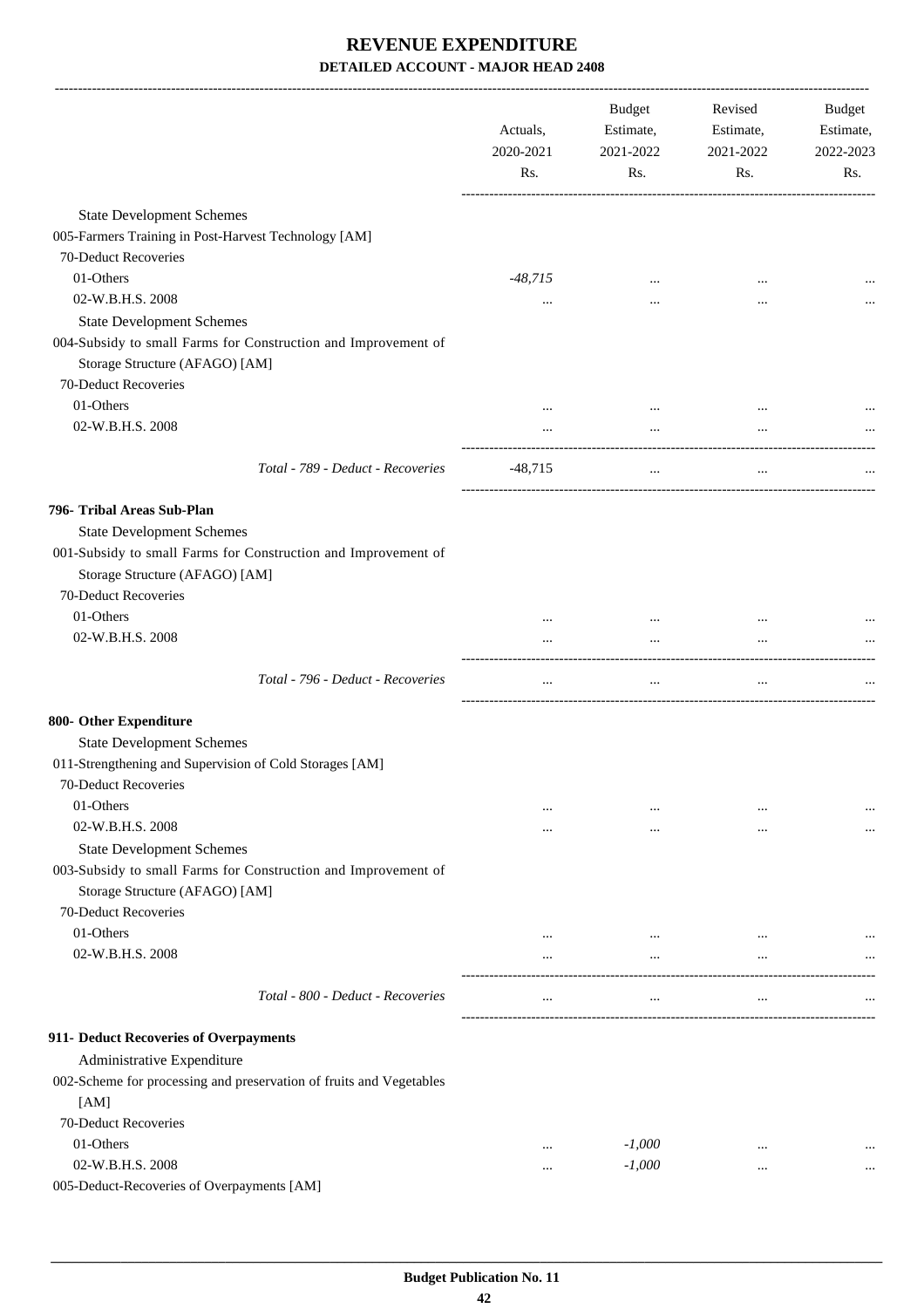|                                                                | Actuals.<br>2020-2021<br>Rs. | Budget<br>Estimate,<br>2021-2022<br>Rs. | Revised<br>Estimate,<br>2021-2022<br>Rs. | <b>Budget</b><br>Estimate,<br>2022-2023<br>Rs. |
|----------------------------------------------------------------|------------------------------|-----------------------------------------|------------------------------------------|------------------------------------------------|
| 70-Deduct Recoveries                                           |                              |                                         |                                          |                                                |
| 01-Others                                                      | $-5,65,655$                  | $-1,000$                                | $\cdots$                                 |                                                |
| <b>State Development Schemes</b>                               |                              |                                         |                                          |                                                |
| 001-Deduct-Recoveries of Overpayments [AM]                     |                              |                                         |                                          |                                                |
| 70-Deduct Recoveries                                           |                              |                                         |                                          |                                                |
| 01-Others                                                      | $-15,80,313$                 | $\cdots$                                | $\cdots$                                 |                                                |
| 02-W.B.H.S. 2008                                               | $\cdots$                     | $\cdots$                                | $\cdots$                                 |                                                |
| 003-Subsidy to Small Farms for Construction and Improvement of |                              |                                         |                                          |                                                |
| Storage Structure [AM]                                         |                              |                                         |                                          |                                                |
| 70-Deduct Recoveries                                           |                              |                                         |                                          |                                                |
| 01-Others                                                      |                              |                                         | $\cdots$                                 |                                                |
| 004-Subsidy to Small Farms for Construction and Improvement of |                              |                                         |                                          |                                                |
| Storage Structure [AM]                                         |                              |                                         |                                          |                                                |
| 70-Deduct Recoveries                                           |                              |                                         |                                          |                                                |
| 01-Others                                                      |                              |                                         | $\cdots$                                 |                                                |
| 02-W.B.H.S. 2008                                               |                              | $\cdots$                                |                                          |                                                |
| Total - 911 - Deduct - Recoveries                              | $-21,45,968$                 | $-3,000$                                | $\cdots$                                 |                                                |
| Total - 2408 - Deduct - Recoveries                             | -21,94,683                   | $-7,000$                                | $-1,000$                                 | $-1,000$                                       |
|                                                                |                              |                                         |                                          |                                                |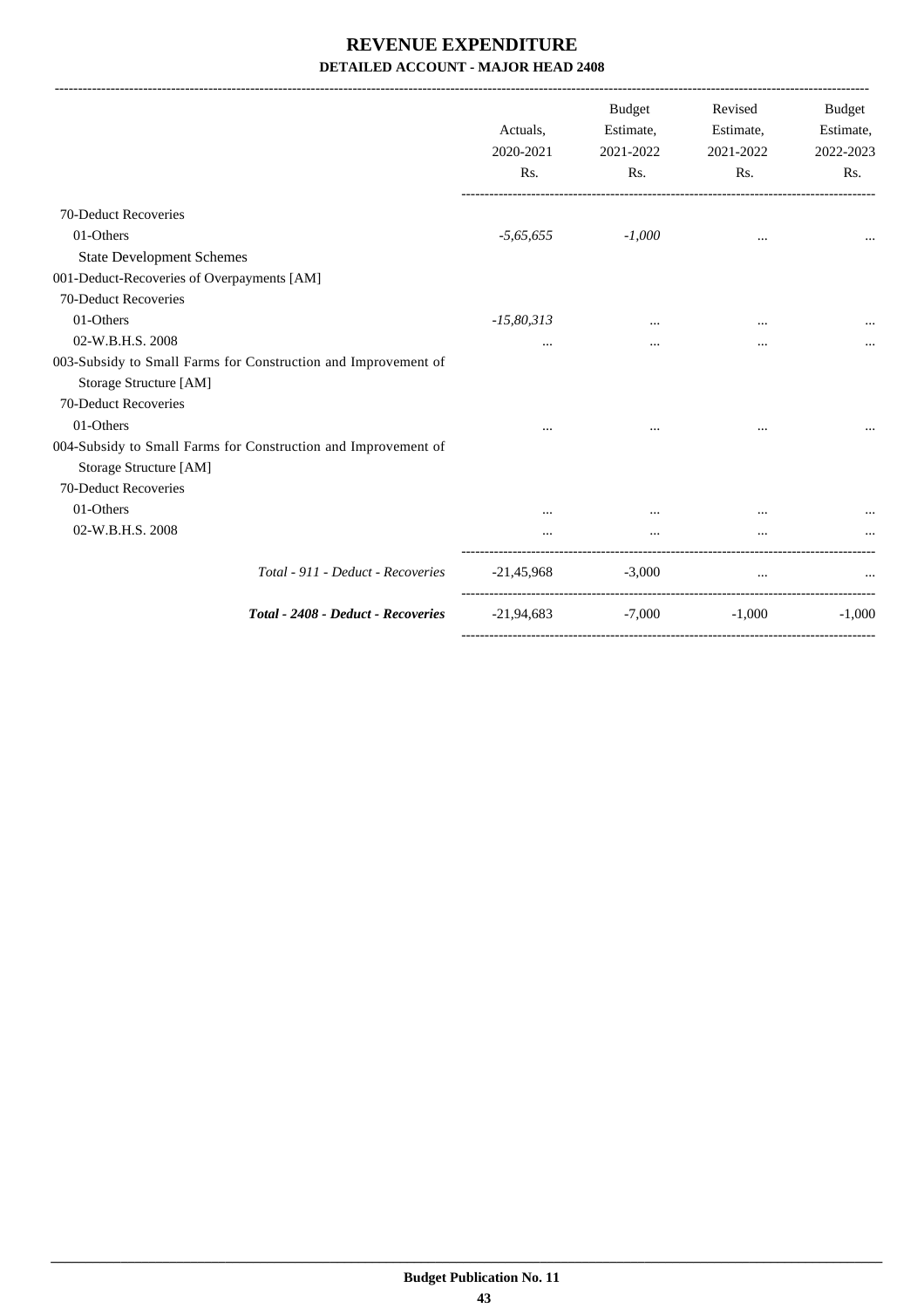# **REVENUE EXPENDITURE**

#### **DEMAND No. 04**

# **Agricultural Marketing Department**

# **C - Economic Services - (a) Agriculture and Allied Activities**

**Head of Account : 2435 - Other Agricultural Programmes**

|                    |             |                                                                                        |                           | Total Rs. 43,38,97,000                                                                                             |
|--------------------|-------------|----------------------------------------------------------------------------------------|---------------------------|--------------------------------------------------------------------------------------------------------------------|
|                    |             | Voted Rs.                                                                              |                           | <b>Total Rs.</b>                                                                                                   |
|                    |             |                                                                                        |                           | $\dots$ 43,38,97,000                                                                                               |
|                    |             |                                                                                        | $\cdots$                  |                                                                                                                    |
|                    |             | 43,38,97,000                                                                           |                           | $\dots$ 43,38,97,000                                                                                               |
|                    |             |                                                                                        |                           |                                                                                                                    |
|                    |             | Budget                                                                                 | Revised                   | Budget                                                                                                             |
|                    | Actuals,    | Estimate,                                                                              | Estimate,                 | Estimate,                                                                                                          |
|                    | 2020-2021   | 2021-2022                                                                              | 2021-2022                 | 2022-2023                                                                                                          |
|                    |             | Rs.                                                                                    |                           | Rs.                                                                                                                |
|                    |             |                                                                                        |                           |                                                                                                                    |
|                    |             |                                                                                        |                           | 15,81,40,000                                                                                                       |
|                    | 81, 87, 724 | 9,50,00,000                                                                            |                           | 9,07,80,000                                                                                                        |
|                    |             |                                                                                        |                           |                                                                                                                    |
| <b>Total - 101</b> |             |                                                                                        |                           | 24,89,20,000                                                                                                       |
|                    |             | <b>Charged Rs. Nil</b><br><b>REVENUE EXPENDITURE</b><br><b>ABSTRACT ACCOUNT</b><br>Rs. | 13,47,44,231 15,82,55,000 | <b>Charged Rs.</b><br>43,38,97,000<br>Rs.<br>15,36,14,000<br>3,24,77,000<br>14,29,31,955 25,32,55,000 18,60,91,000 |

| 101- Marketing Facilities                                      |                    |                                    |                         |                                                                                                                |                         |
|----------------------------------------------------------------|--------------------|------------------------------------|-------------------------|----------------------------------------------------------------------------------------------------------------|-------------------------|
| Administrative Expenditure                                     |                    | 13,47,44,231                       | 15,82,55,000            | 15,36,14,000                                                                                                   | 15,81,40,000            |
| <b>State Development Schemes</b>                               |                    | 81,87,724                          | 9,50,00,000 3,24,77,000 |                                                                                                                | 9,07,80,000             |
| Central Sector Scheme                                          |                    |                                    |                         |                                                                                                                |                         |
|                                                                | <b>Total - 101</b> |                                    |                         | 14,29,31,955 25,32,55,000 18,60,91,000 24,89,20,000                                                            |                         |
| 102- Grading and Quality Control Facilities                    |                    |                                    |                         |                                                                                                                |                         |
| Administrative Expenditure                                     |                    |                                    |                         | 79,24,724 1,24,33,000 1,13,91,000 1,17,27,000                                                                  |                         |
| <b>State Development Schemes</b>                               |                    |                                    |                         | $15,00,000$ $5,00,000$ $15,75,000$                                                                             |                         |
|                                                                | <b>Total - 102</b> |                                    |                         | 79,24,724 1,39,33,000 1,18,91,000 1,33,02,000                                                                  |                         |
| 190- Assistance to Public Sector and Other Undertakings        |                    |                                    |                         |                                                                                                                |                         |
| <b>State Development Schemes</b>                               |                    | $\mathbf{11.1}$ and $\mathbf{1.1}$ | 2,00,00,000             | <b>Contract Contract Contract Contract</b>                                                                     | 75,00,000               |
|                                                                | <b>Total - 190</b> |                                    | $\ldots$ 2,00,00,000    |                                                                                                                | $\ldots$ 75,00,000      |
| 196- Assistance to Zilla Parishads / District Level Panchayats |                    |                                    |                         |                                                                                                                |                         |
| <b>State Development Schemes</b>                               |                    |                                    | 2,00,00,000             | المستخدم المستخدم المستخدم المستخدم المستخدم المستخدم المستخدم المستخدم المستخدم المستخدم المستخدم المستخدم ال |                         |
|                                                                | <b>Total - 196</b> |                                    | $\ldots$ 2,00,00,000    |                                                                                                                |                         |
| 789- Special Component Plan for Scheduled Castes               |                    |                                    |                         |                                                                                                                |                         |
| <b>State Development Schemes</b>                               |                    |                                    |                         | 31,72,443 4,65,00,000 1,21,66,000 4,35,75,000                                                                  |                         |
|                                                                | <b>Total - 789</b> | 31,72,443                          | 4,65,00,000             |                                                                                                                | 1,21,66,000 4,35,75,000 |
| 796- Tribal Areas Sub-Plan                                     |                    |                                    |                         |                                                                                                                |                         |
| <b>State Development Schemes</b>                               |                    | $\cdots$                           | 1,50,00,000             | 33,33,000                                                                                                      | 1,35,00,000             |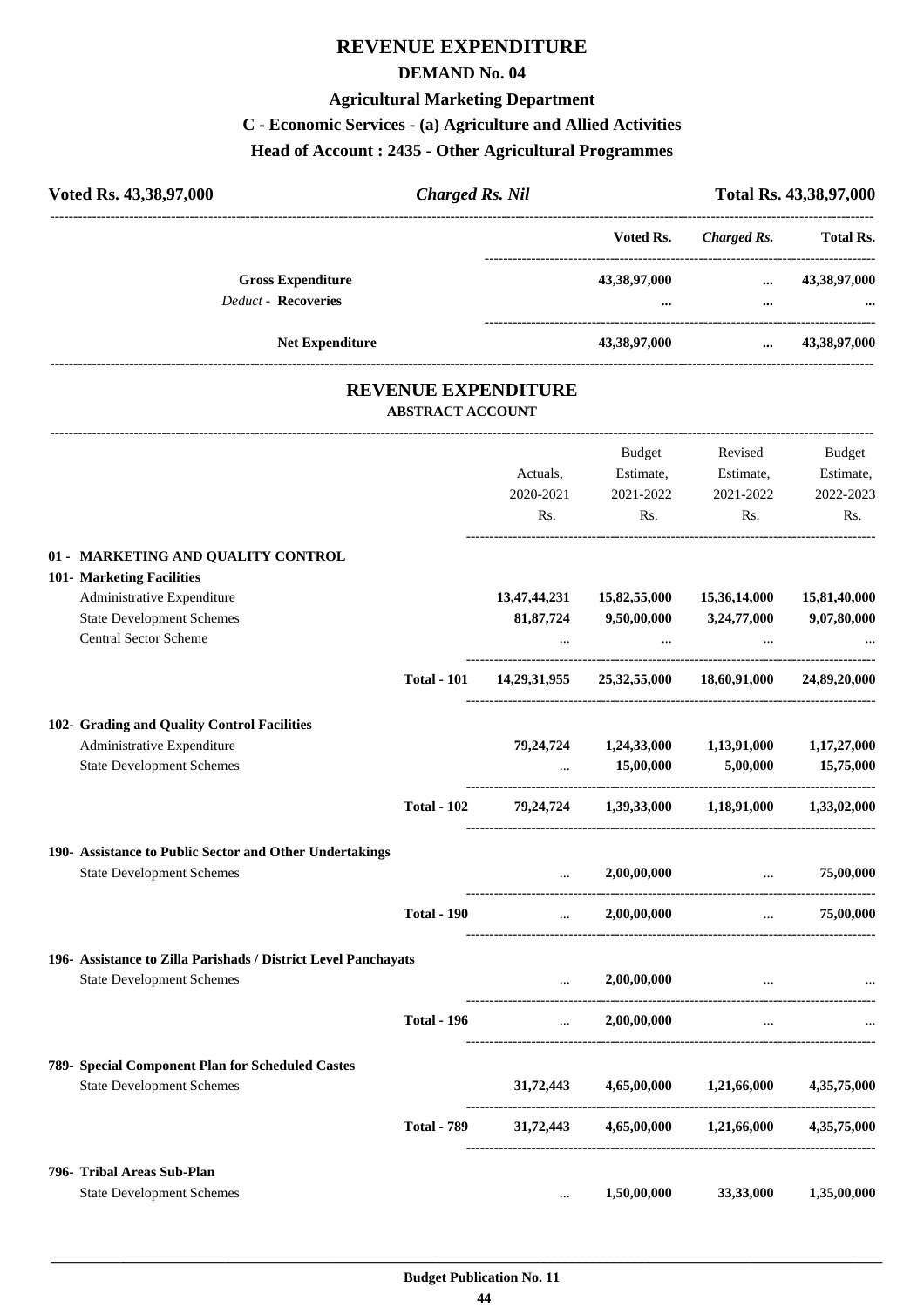#### REVENUE EXPENDITURE **ABSTRACT ACCOUNT**

|                                                            |                                                                                |                                                                 | Budget         | Revised                                                                                                                                                                                                                                                                                     | <b>Budget</b> |
|------------------------------------------------------------|--------------------------------------------------------------------------------|-----------------------------------------------------------------|----------------|---------------------------------------------------------------------------------------------------------------------------------------------------------------------------------------------------------------------------------------------------------------------------------------------|---------------|
|                                                            |                                                                                | Actuals,                                                        | Estimate,      | Estimate,                                                                                                                                                                                                                                                                                   | Estimate,     |
|                                                            |                                                                                | 2020-2021                                                       | 2021-2022      | 2021-2022                                                                                                                                                                                                                                                                                   | 2022-2023     |
|                                                            |                                                                                | Rs.                                                             | $\mathbf{Rs.}$ | $\mathbf{Rs.}$                                                                                                                                                                                                                                                                              | Rs.           |
|                                                            |                                                                                |                                                                 |                | Total - 796  1,50,00,000 33,33,000 1,35,00,000                                                                                                                                                                                                                                              |               |
| 800- Other Expenditure<br><b>State Development Schemes</b> |                                                                                |                                                                 |                | 5,94,82,581 10,20,00,000 3,40,01,000 10,71,00,000                                                                                                                                                                                                                                           |               |
|                                                            |                                                                                |                                                                 |                |                                                                                                                                                                                                                                                                                             |               |
|                                                            | <b>Total - 800</b>                                                             |                                                                 |                | 5,94,82,581 10,20,00,000 3,40,01,000 10,71,00,000                                                                                                                                                                                                                                           |               |
|                                                            | <b>Grand Total - Gross</b>                                                     |                                                                 |                | 21, 35, 11, 703 47, 06, 88, 000 24, 74, 82, 000 43, 38, 97, 000                                                                                                                                                                                                                             |               |
|                                                            |                                                                                |                                                                 |                | Voted 21,35,11,703 47,06,88,000 24,74,82,000 43,38,97,000                                                                                                                                                                                                                                   |               |
|                                                            |                                                                                | Charged                                                         |                | the contract of the contract of the contract of                                                                                                                                                                                                                                             |               |
|                                                            | Administrative Expenditure 14,26,68,955 17,06,88,000 16,50,05,000 16,98,67,000 |                                                                 |                |                                                                                                                                                                                                                                                                                             |               |
|                                                            | State Development Schemes 7,08,42,748 30,00,00,000 8,24,77,000 26,40,30,000    |                                                                 |                |                                                                                                                                                                                                                                                                                             |               |
|                                                            | <i>Deduct Recoveries</i> -73,60,053 -1,20,000                                  |                                                                 |                | $\cdots$                                                                                                                                                                                                                                                                                    |               |
|                                                            | <b>Grand Total - Net</b>                                                       |                                                                 |                | 20,61,51,650 47,05,68,000 24,74,82,000 43,38,97,000                                                                                                                                                                                                                                         |               |
|                                                            | Voted<br>Charged                                                               | $\mathbf{r}$ and $\mathbf{r}$ and $\mathbf{r}$ are $\mathbf{r}$ | $\mathbf{r}$   | 20,61,51,650 47,05,68,000 24,74,82,000 43,38,97,000<br><u>and the contract of the contract of the contract of the contract of the contract of the contract of the contract of the contract of the contract of the contract of the contract of the contract of the contract of the contr</u> |               |
|                                                            |                                                                                |                                                                 |                |                                                                                                                                                                                                                                                                                             |               |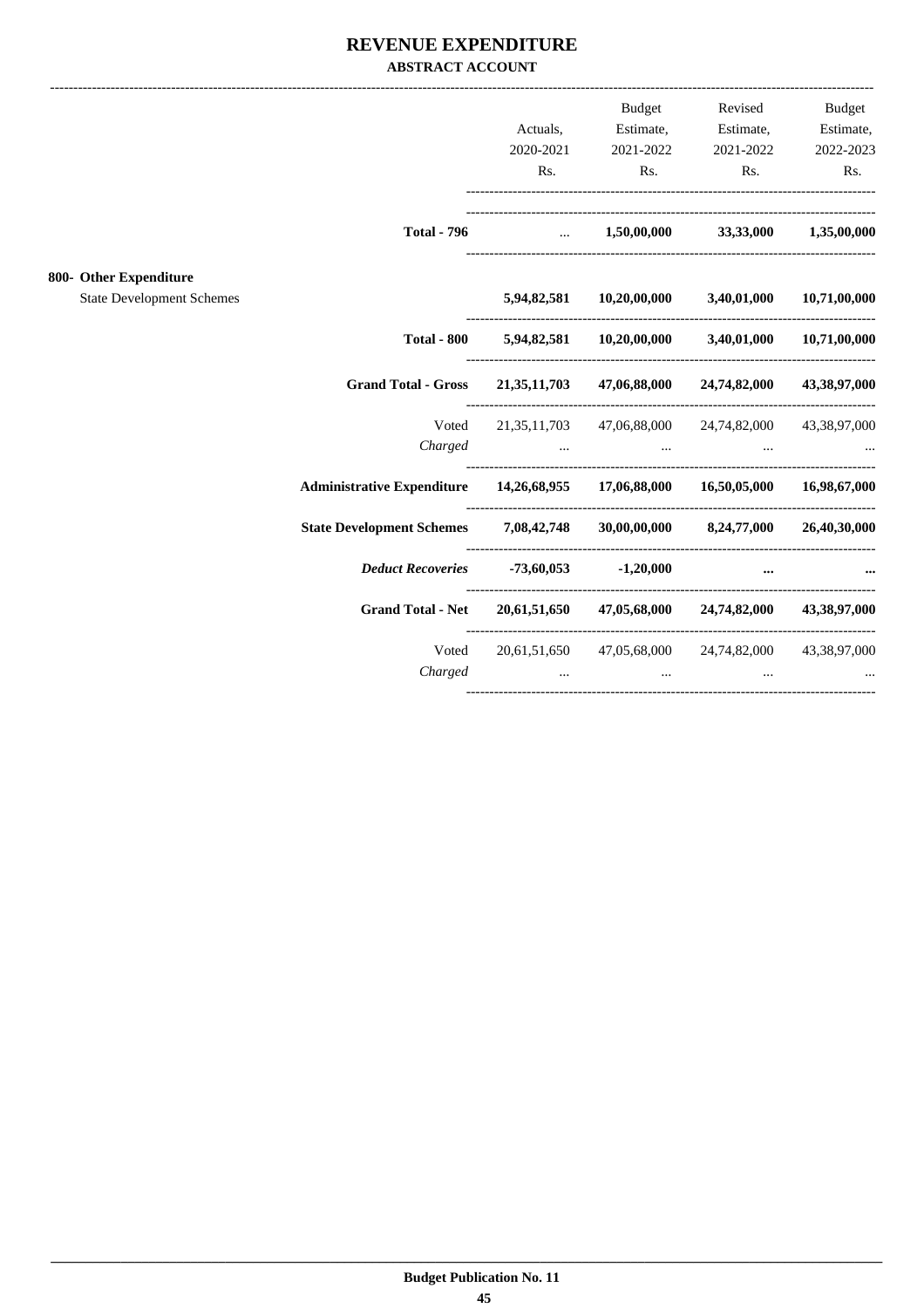|                                                                                                             | Actuals.<br>2020-2021<br>Rs. | <b>Budget</b><br>Estimate,<br>2021-2022<br>Rs. | Revised<br>Estimate,<br>2021-2022<br>Rs. | <b>Budget</b><br>Estimate,<br>2022-2023<br>Rs. |
|-------------------------------------------------------------------------------------------------------------|------------------------------|------------------------------------------------|------------------------------------------|------------------------------------------------|
| <b>DETAILED ACCOUNT NO. 2435-01-101 - MARKETING FACILITIES</b>                                              |                              |                                                |                                          |                                                |
| 01 - MARKETING AND QUALITY CONTROL                                                                          |                              |                                                |                                          |                                                |
| 101- Marketing Facilities                                                                                   |                              |                                                |                                          |                                                |
| <b>Administrative Expenditure</b>                                                                           |                              |                                                |                                          |                                                |
| 001- Marketing Department [AM]                                                                              |                              |                                                |                                          |                                                |
| 01- Salaries                                                                                                |                              |                                                |                                          |                                                |
| 01-Pay                                                                                                      | 7,82,13,126                  | 8,70,00,000                                    | 8,50,00,000                              | 8,75,50,000                                    |
| 14-Grade Pay                                                                                                | $\cdots$                     | $\cdots$                                       | $\cdots$                                 |                                                |
| 02-Dearness Allowance                                                                                       | 3,79,547                     | 25,60,000                                      | 24,60,000                                | 25,34,000                                      |
| 03-House Rent Allowance                                                                                     | 84, 38, 458                  | 1,05,00,000                                    | 88,00,000                                | 90,64,000                                      |
| 04-Ad hoc Bonus                                                                                             | 3,94,800                     | 4,21,000                                       | 4,10,000                                 | 4,10,000                                       |
| 07-Other Allowances                                                                                         | 12,600                       | 2,80,000                                       | 50,000                                   | 50,000                                         |
| 12-Medical Allowance                                                                                        | 3,17,239                     | 3,19,000                                       | 3,24,000                                 | 3,30,000                                       |
| Total - 2435-01-101-001-01                                                                                  | 8,77,55,770                  | 10,10,80,000                                   | 9,70,44,000                              | 9.99.38.000                                    |
| 02- Wages                                                                                                   | 64, 61, 551                  | 63,10,000                                      | 85,00,000                                | 87,55,000                                      |
| 07- Medical Reimbursements                                                                                  | $\cdots$                     | $\cdots$                                       | $\cdots$                                 |                                                |
| 11- Travel Expenses                                                                                         | 2,95,471                     | 5,20,000                                       | 5,20,000                                 | 5,30,000                                       |
| 12- Medical Reimbursements under WBHS 2008                                                                  | 10,76,337                    | 10,70,000                                      | 12,00,000                                | 12,24,000                                      |
| 13- Office Expenses                                                                                         |                              |                                                |                                          |                                                |
| 01-Electricity                                                                                              | 2,48,479                     | 3,79,000                                       | 3,79,000                                 | 3,87,000                                       |
| 02-Telephone                                                                                                | 3,68,804                     | 3,63,000                                       | 3,63,000                                 | 3,70,000                                       |
| 03-Maintenance / P.O.L. for Office Vehicles                                                                 | 1,60,000                     | 2,05,000                                       | 2,50,000                                 | 2,58,000                                       |
| 04-Other Office Expenses                                                                                    | 4.91.279                     | 6,26,000                                       | 6,26,000                                 | 6,39,000                                       |
| Total - 2435-01-101-001-13                                                                                  | 12,68,562                    | 15,73,000                                      | 16,18,000                                | 16,54,000                                      |
| 14- Rents, Rates and Taxes                                                                                  | 12,87,406                    | 15,32,000                                      | 15,30,000                                | 15,40,000                                      |
| 16- Publications                                                                                            | 34,936                       | 71,000                                         | 71,000                                   | 72,000                                         |
| 19- Maintenance                                                                                             | $\cdots$                     | $\ldots$                                       | $\cdots$                                 |                                                |
| 21- Materials and Supplies/Stores and Equipment                                                             |                              |                                                |                                          |                                                |
| 04-Others                                                                                                   | 1,64,010                     | 56,000                                         | 2,00,000                                 | 2,10,000                                       |
| 24- P.O.L.(Police, Ambulance etc.)                                                                          | 87,297                       | 1,56,000                                       | 1,56,000                                 | 1,60,000                                       |
| 31- Grants-in-aid-GENERAL                                                                                   |                              |                                                |                                          |                                                |
| 02-Other Grants                                                                                             | $\cdots$                     | 84,000                                         | 84,000                                   | 84,000                                         |
| 50- Other Charges                                                                                           | 9,35,185                     | 10,20,000                                      | 10,20,000                                | 10,51,000                                      |
| 77- Computerisation                                                                                         | 66,000                       | 66,000                                         | 1,00,000                                 | 1,10,000                                       |
| 98- Training                                                                                                | 5,000                        | 15,000                                         | 15,000                                   | 15,000                                         |
| Total - 2435-01-101-001                                                                                     |                              |                                                | 9,94,37,525 11,35,53,000 11,20,58,000    | 11,53,43,000                                   |
| 002- Strengthening of Staff of the Marketing Branch of Directorate of<br>Agriculture - [AM]<br>01- Salaries |                              |                                                |                                          |                                                |
| $01-Pay$                                                                                                    | 2,01,79,103                  | 2,27,69,000                                    | 2,10,00,000                              | 2,16,30,000                                    |
| 14-Grade Pay                                                                                                | $\cdots$                     | $\cdots$                                       | $\cdots$                                 |                                                |
|                                                                                                             |                              |                                                |                                          |                                                |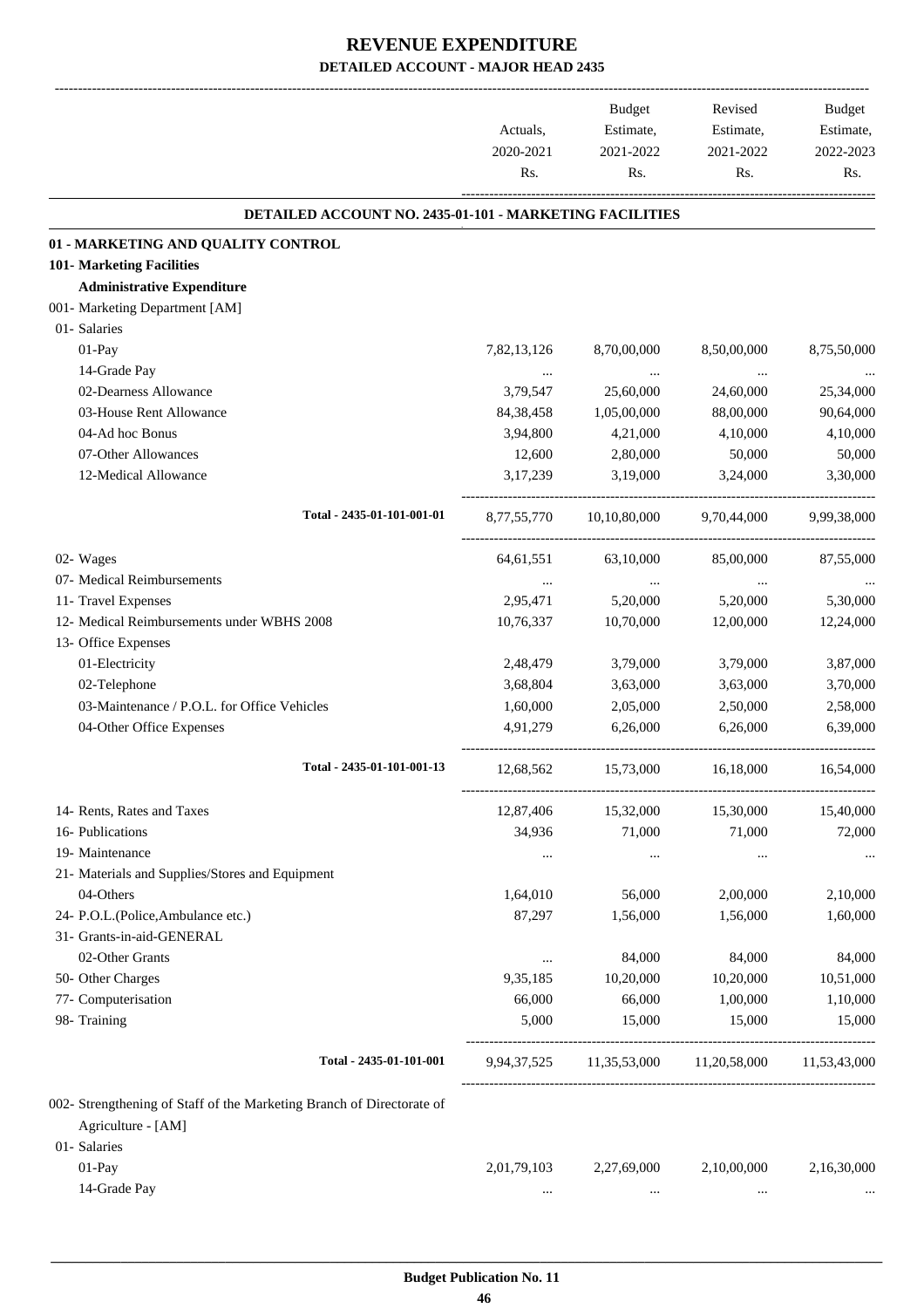-------------------------------------------------------------------------------------------------------------------------------------------------------------------------------

|                                                                   | Actuals,                                       | <b>Budget</b><br>Estimate,                      | Revised<br>Estimate,                | Budget<br>Estimate, |
|-------------------------------------------------------------------|------------------------------------------------|-------------------------------------------------|-------------------------------------|---------------------|
|                                                                   | 2020-2021<br>Rs.                               | 2021-2022<br>Rs.                                | 2021-2022<br>Rs.                    | 2022-2023<br>Rs.    |
| 02-Dearness Allowance                                             |                                                | 1,04,427 6,83,000                               | 6,78,000                            | 6,99,000            |
| 03-House Rent Allowance                                           | 22,16,472                                      | 21,63,000                                       | 25,00,000                           | 25,75,000           |
| 04-Ad hoc Bonus                                                   | 16,800                                         | 27,000                                          | 27,000                              | 27,000              |
| 07-Other Allowances                                               | 14.034                                         | 89,000                                          | 50,000                              | 50,000              |
| 12-Medical Allowance                                              | 34,000                                         | 32,000                                          | 50,000                              | 50,000              |
| Total - 2435-01-101-002-01                                        |                                                | 2,25,64,836 2,57,63,000 2,43,05,000 2,50,31,000 |                                     |                     |
| 02- Wages                                                         |                                                | 4,13,964 6,89,000                               | 7,00,000                            | 7,21,000            |
| 07- Medical Reimbursements                                        | $\sim 10^{-10}$ m $^{-1}$                      | <b>Contract Contract</b>                        | and the state of the                | $\ldots$            |
| 11- Travel Expenses                                               | 54,351                                         | 1,00,000                                        | 1,00,000                            | 1,02,000            |
| 12- Medical Reimbursements under WBHS 2008<br>13- Office Expenses | 10,332                                         | 55,000                                          | 55,000                              | 56,000              |
| 01-Electricity                                                    | 2,07,569                                       | 79,000                                          | 79,000                              | 81,000              |
| 02-Telephone                                                      | 1,04,168                                       | 1,20,000                                        | 1,20,000                            | 1,22,000            |
| 03-Maintenance / P.O.L. for Office Vehicles                       | 73,477                                         | 72,000                                          | 1,00,000                            | 1,03,000            |
| 04-Other Office Expenses                                          | 3,71,674                                       | 4,59,000                                        | 4,59,000                            | 4,68,000            |
| Total - 2435-01-101-002-13                                        |                                                | 7,56,888 7,30,000 7,58,000 7,74,000             |                                     |                     |
| 14- Rents, Rates and Taxes                                        |                                                | 2,71,892 3,48,000                               | 3,90,000                            | 3,98,000            |
| 16- Publications                                                  | $\mathbf{r}$ and $\mathbf{r}$ and $\mathbf{r}$ | 52,000                                          | 52,000                              | 53,000              |
| 24- P.O.L.(Police, Ambulance etc.)                                |                                                | 33,764 69,000                                   | 69,000                              | 71,000              |
| 50- Other Charges                                                 | 2,87,398                                       | 3,63,000                                        | 3,63,000                            | 3,74,000            |
| 77- Computerisation                                               | 34,899                                         | 35,000                                          | 1,00,000                            | 1,10,000            |
| Total - 2435-01-101-002                                           |                                                | 2,44,28,324 2,82,04,000 2,68,92,000 2,76,90,000 |                                     |                     |
| 003- Improvement and Extension of Market intelligence [AM]        |                                                |                                                 |                                     |                     |
| 01- Salaries                                                      |                                                |                                                 |                                     |                     |
| $01-Pay$                                                          | 80,70,554                                      | 1,30,07,000                                     | 1,10,00,000                         | 1,13,30,000         |
| 14-Grade Pay                                                      | $\ldots$                                       | $\cdots$                                        | $\cdots$                            | $\ldots$            |
| 02-Dearness Allowance                                             | 36,474                                         | 2,73,000                                        | 2,65,000                            | 2,73,000            |
| 03-House Rent Allowance                                           | 8,34,264                                       | 8,65,000                                        | 8,65,000                            | 8,91,000            |
| 04-Ad hoc Bonus<br>07-Other Allowances                            | 16,800<br>960                                  | 18,000                                          | 18,000                              | 18,000              |
|                                                                   |                                                | 1,000<br>5,000                                  | 2,000<br>5,000                      | 3,000<br>6,000      |
| 11-Compensatory Allowance<br>12-Medical Allowance                 | $\cdots$<br>6,000                              | 9,000                                           | 15,000                              | 16,000              |
| Total - 2435-01-101-003-01                                        | 89,65,052                                      |                                                 | 1,41,78,000 1,21,70,000 1,25,37,000 |                     |
|                                                                   | 7,67,008                                       | 9,45,000                                        | 9,45,000                            |                     |
| 02- Wages<br>07- Medical Reimbursements                           |                                                |                                                 |                                     | 9,74,000            |
| 11- Travel Expenses                                               | $\ldots$<br>26,201                             | $\sim 100$ km s $^{-1}$<br>63,000               | $\ldots$<br>63,000                  | $\cdots$<br>64,000  |
| 12- Medical Reimbursements under WBHS 2008                        |                                                |                                                 |                                     |                     |
| 13- Office Expenses                                               | $\cdots$                                       | $\cdots$                                        | $\cdots$                            | $\cdots$            |
| 01-Electricity                                                    | 1,62,414                                       | 69,000                                          | 1,60,000                            | 1,64,000            |
|                                                                   |                                                |                                                 |                                     |                     |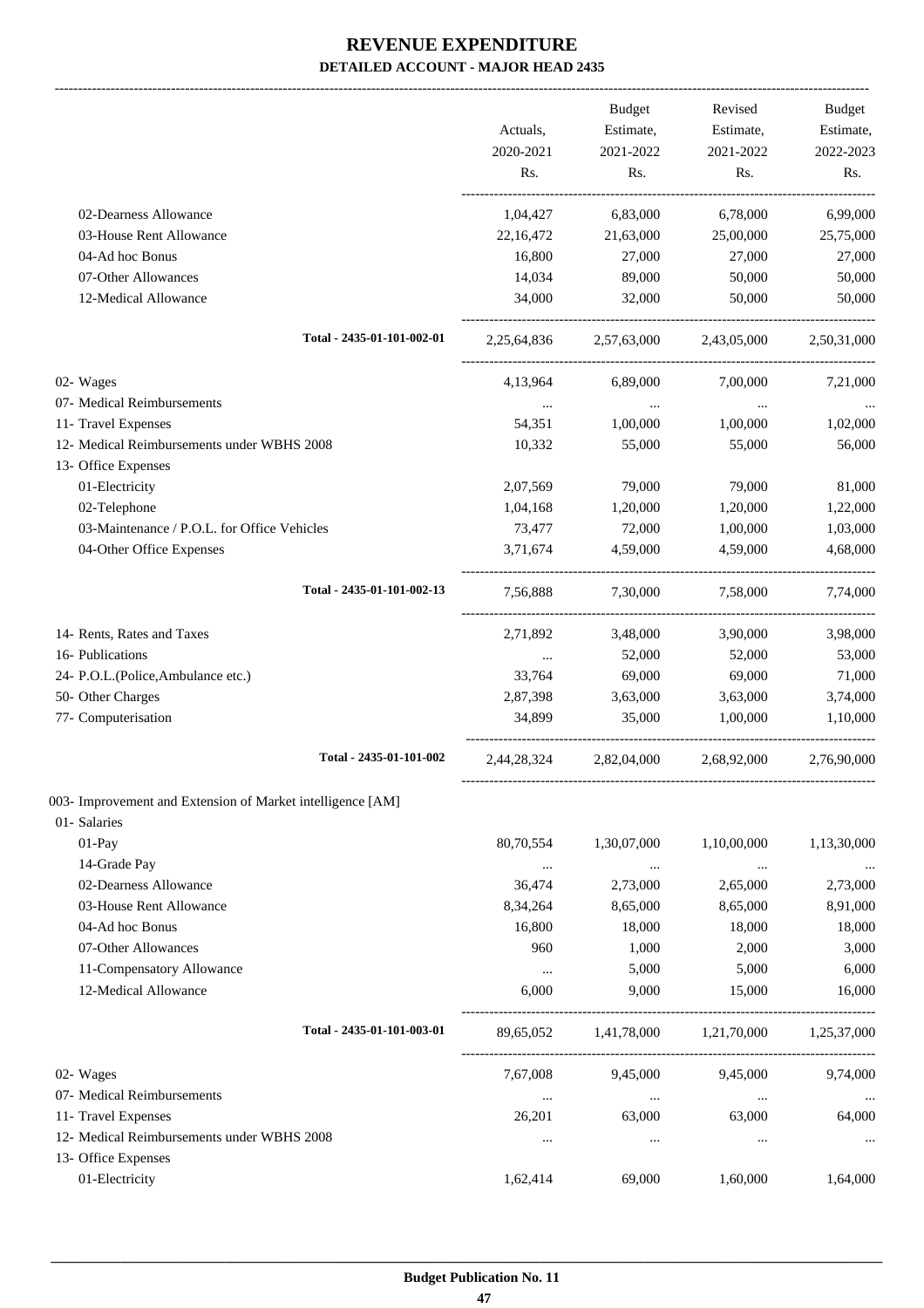-------------------------------------------------------------------------------------------------------------------------------------------------------------------------------

|                                                                                                                        | Actuals,<br>2020-2021<br>Rs.                       | <b>Budget</b><br>Estimate,<br>2021-2022<br>Rs.      | Revised<br>Estimate,<br>2021-2022<br>Rs. | Budget<br>Estimate,<br>2022-2023<br>Rs. |
|------------------------------------------------------------------------------------------------------------------------|----------------------------------------------------|-----------------------------------------------------|------------------------------------------|-----------------------------------------|
|                                                                                                                        |                                                    |                                                     |                                          |                                         |
| 02-Telephone                                                                                                           | 33,383                                             | 72,000                                              | 72,000                                   | 73,000                                  |
| 03-Maintenance / P.O.L. for Office Vehicles<br>04-Other Office Expenses                                                | 24,266<br>3,02,614                                 | 27,000<br>3,82,000                                  | 50,000<br>3,82,000                       | 52,000<br>3,90,000                      |
| Total - 2435-01-101-003-13                                                                                             | 5,22,677                                           | 5,50,000                                            | 6,64,000                                 | 6,79,000                                |
| 14- Rents, Rates and Taxes                                                                                             | 98,244                                             | 99,000                                              | 1,20,000                                 | 1,23,000                                |
| 16- Publications                                                                                                       | 28,667                                             | 82,000                                              | 82,000                                   | 84,000                                  |
| 50- Other Charges                                                                                                      | 4,14,838                                           | 5,20,000                                            | 5,20,000                                 | 5,36,000                                |
| 77- Computerisation                                                                                                    | 55,695                                             | 61,000                                              | 1,00,000                                 | 1,10,000                                |
| Total - 2435-01-101-003                                                                                                |                                                    | 1,08,78,382 1,64,98,000 1,46,64,000 1,51,07,000     |                                          |                                         |
| <b>Total - Administrative Expenditure</b>                                                                              |                                                    | 13,47,44,231 15,82,55,000 15,36,14,000 15,81,40,000 |                                          |                                         |
| <b>State Development Schemes</b><br>005- Scheme for Development of Farm to Market link Roads [AM]<br>50- Other Charges |                                                    | 56,84,655 5,00,00,000 1,66,67,000 4,90,30,000       |                                          |                                         |
| Total - 2435-01-101-005                                                                                                | 56,84,655                                          |                                                     | 5,00,00,000 1,66,67,000 4,90,30,000      |                                         |
| 006- Development of Rural and Primary Markets - [AM]<br>50- Other Charges                                              |                                                    | 24,56,897 1,00,00,000 33,33,000                     |                                          | 1,05,00,000                             |
| Total - 2435-01-101-006                                                                                                |                                                    | 24,56,897 1,00,00,000 33,33,000 1,05,00,000         |                                          |                                         |
| 017- Training of Marketing Officials and Others [AM]                                                                   |                                                    |                                                     |                                          |                                         |
| 98- Training                                                                                                           | 46,172                                             | 50,00,000                                           | 16,67,000                                | 52,50,000                               |
| Total - 2435-01-101-017                                                                                                | 46,172                                             |                                                     | 50,00,000 16,67,000                      | 52,50,000                               |
| 018- Subsidy for Marketing of Potatos produced in West Bengal<br>[AM]<br>33- Subsidies                                 |                                                    |                                                     |                                          |                                         |
| 05-Other Subsidies                                                                                                     | $\cdots$                                           |                                                     | 2,00,00,000 78,10,000                    | 1,80,00,000                             |
| Total - 2435-01-101-018                                                                                                | $\mathbf{1}$ , and $\mathbf{1}$ , and $\mathbf{1}$ |                                                     | 2,00,00,000 78,10,000 1,80,00,000        |                                         |
| 019- Marketing of Vegetables produced in West Bengal [AM]<br>33- Subsidies                                             |                                                    |                                                     |                                          |                                         |
| 05-Other Subsidies                                                                                                     | $\cdots$                                           | 1,00,00,000                                         | 30,00,000                                | 80,00,000                               |
| Total - 2435-01-101-019                                                                                                |                                                    | 1,00,00,000                                         | 30,00,000                                | 80,00,000                               |
|                                                                                                                        |                                                    |                                                     |                                          |                                         |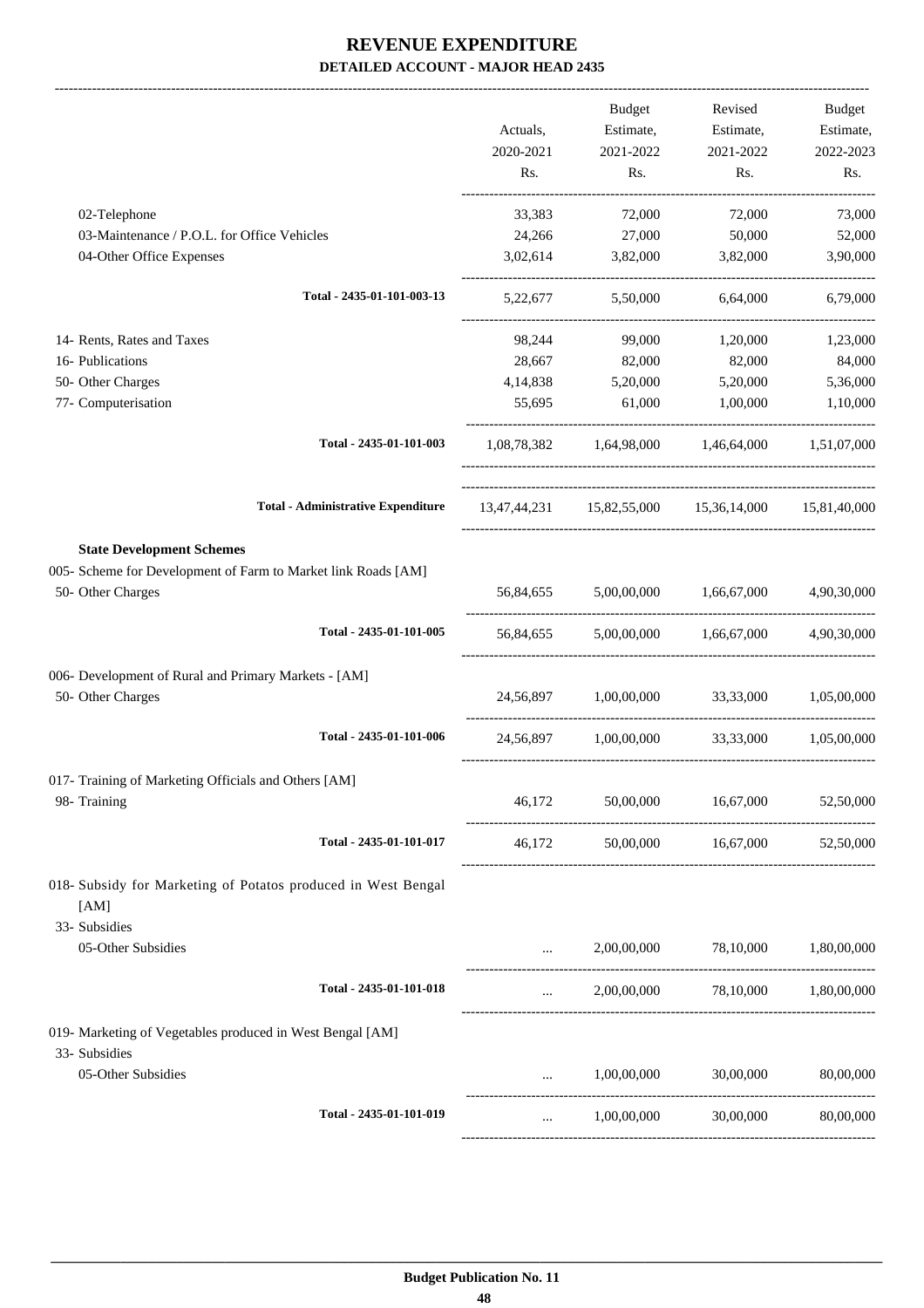|                                          | Actuals.         | <b>Budget</b><br>Estimate, | Revised<br>Estimate, | <b>Budget</b><br>Estimate, |
|------------------------------------------|------------------|----------------------------|----------------------|----------------------------|
|                                          | 2020-2021        | 2021-2022                  | 2021-2022            | 2022-2023                  |
|                                          | R <sub>s</sub> . | R <sub>s</sub> .           | Rs.                  | Rs.                        |
|                                          |                  |                            |                      |                            |
| <b>Total - State Development Schemes</b> | 81,87,724        | 9,50,00,000                | 3,24,77,000          | 9,07,80,000                |
| Total - 2435-01-101                      | 14,29,31,955     | 25, 32, 55, 000            | 18,60,91,000         | 24,89,20,000               |
| Voted                                    | 14, 29, 31, 955  | 25,32,55,000               | 18,60,91,000         | 24,89,20,000               |
| Charged                                  | $\cdots$         |                            | $\cdots$             | $\cdots$                   |
|                                          |                  |                            |                      |                            |

.

#### **DETAILED ACCOUNT NO. 2435-01-102 - GRADING AND QUALITY CONTROL FACILITIES**

| 01 - MARKETING AND QUALITY CONTROL                   |           |                            |                                               |           |
|------------------------------------------------------|-----------|----------------------------|-----------------------------------------------|-----------|
| 102- Grading and Quality Control Facilities          |           |                            |                                               |           |
| <b>Administrative Expenditure</b>                    |           |                            |                                               |           |
| 001- Agricultural Marketing and Quality Control [AM] |           |                            |                                               |           |
| 01- Salaries                                         |           |                            |                                               |           |
| $01-Pay$                                             | 58,28,810 | 87,06,000                  | 78,00,000                                     | 80,34,000 |
| 14-Grade Pay                                         | $\cdots$  | $\cdots$                   | $\ddots$                                      |           |
| 02-Dearness Allowance                                | 26,886    | 5,37,000                   | 5,00,000                                      | 5,15,000  |
| 03-House Rent Allowance                              | 5,32,105  | 10,51,000                  | 8,90,000                                      | 9,17,000  |
| 04-Ad hoc Bonus                                      | 25,200    | 44,000                     | 44,000                                        | 44,000    |
| 07-Other Allowances                                  | 5,700     | 8,000                      | 20,000                                        | 21,000    |
| 12-Medical Allowance                                 | 14.500    | 26,000                     | 26,000                                        | 27,000    |
| Total - 2435-01-102-001-01                           |           | 64,33,201 1,03,72,000      | 92,80,000                                     | 95,58,000 |
| 02- Wages                                            |           | 8,44,186 11,79,000         | 12,00,000                                     | 12,36,000 |
| 07- Medical Reimbursements                           | $\cdots$  | $\cdots$                   | $\ddots$                                      |           |
| 11- Travel Expenses                                  | 45.699    | 94,000                     | 94,000                                        | 96,000    |
| 12- Medical Reimbursements under WBHS 2008           | 7,484     | 25,000                     | 25,000                                        | 26,000    |
| 13- Office Expenses                                  |           |                            |                                               |           |
| 01-Electricity                                       | 30,695    | 62,000                     | 62,000                                        | 63,000    |
| 02-Telephone                                         | 44,224    | 34,000                     | 34,000                                        | 35,000    |
| 03-Maintenance / P.O.L. for Office Vehicles          | 47,514    | 52,000                     | 60,000                                        | 62,000    |
| 04-Other Office Expenses                             | 95,821    | 1,21,000                   | 1,21,000                                      | 1,23,000  |
| Total - 2435-01-102-001-13                           |           | 2,18,254 2,69,000 2,77,000 |                                               | 2,83,000  |
| 14- Rents, Rates and Taxes                           | 1,99,040  | 2,69,000                   | 2,90,000                                      | 2,96,000  |
| 50- Other Charges                                    | 1,76,860  | 2,25,000                   | 2,25,000                                      | 2,32,000  |
| <b>Total - Administrative Expenditure</b>            |           |                            | 79,24,724 1,24,33,000 1,13,91,000 1,17,27,000 |           |
| <b>State Development Schemes</b>                     |           |                            |                                               |           |
| 002- Scheme for Training in Grading of Jute [AM]     |           |                            |                                               |           |
| 50- Other Charges                                    | $\ddotsc$ | 15,00,000                  | 5,00,000                                      | 15,75,000 |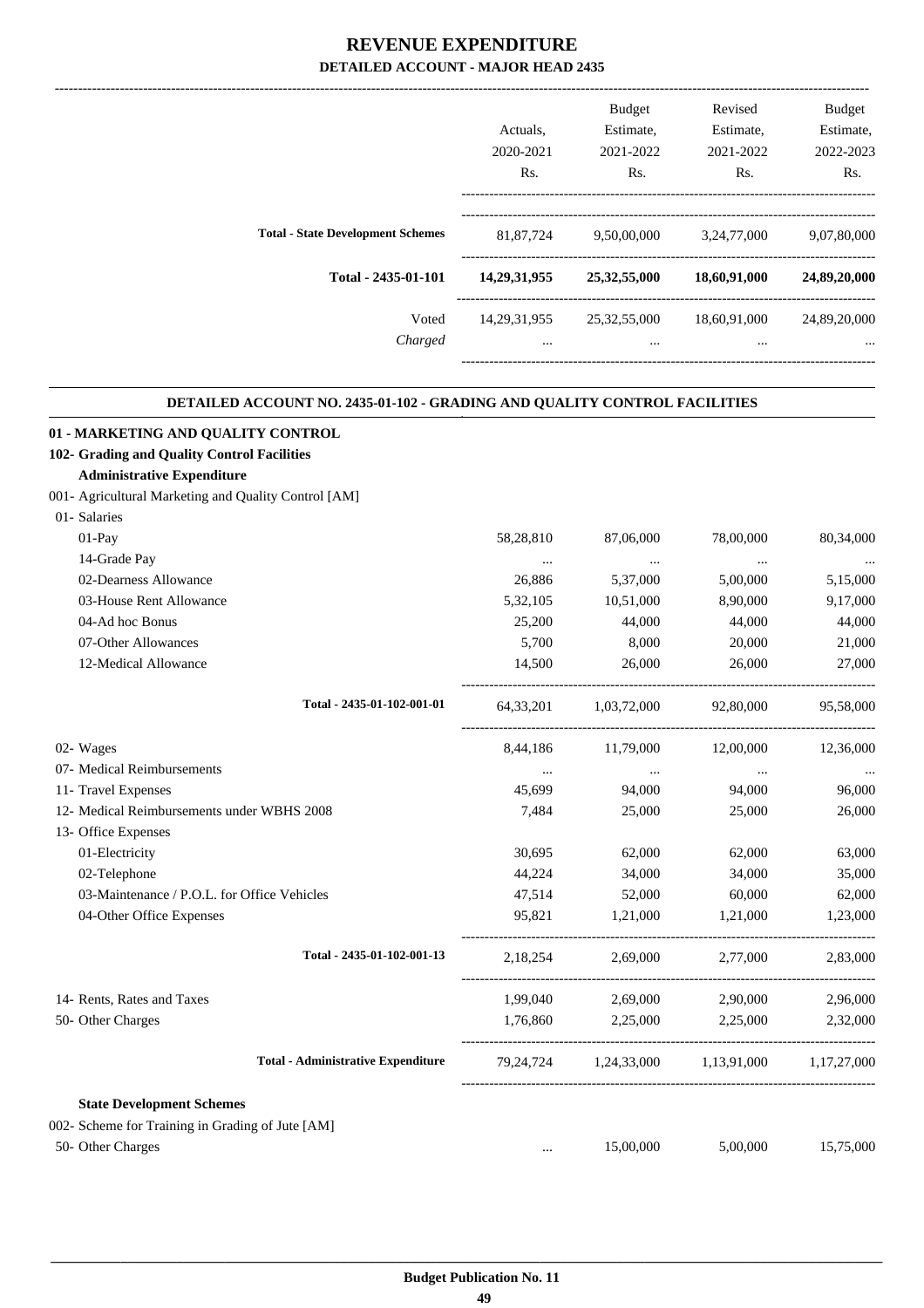|                                          | Actuals.    | <b>Budget</b><br>Estimate, | Revised<br>Estimate, | <b>Budget</b><br>Estimate, |
|------------------------------------------|-------------|----------------------------|----------------------|----------------------------|
|                                          | 2020-2021   | 2021-2022                  | 2021-2022            | 2022-2023                  |
|                                          | Rs.         | Rs.                        | Rs.                  | Rs.                        |
| <b>Total - State Development Schemes</b> | $\cdots$    | 15,00,000                  | 5,00,000             | 15,75,000                  |
| Total - 2435-01-102                      | 79,24,724   | 1,39,33,000                | 1,18,91,000          | 1,33,02,000                |
| Voted                                    | 79, 24, 724 | 1,39,33,000                | 1,18,91,000          | 1,33,02,000                |
| Charged                                  |             | $\cdots$                   |                      | $\cdots$                   |
|                                          |             |                            |                      |                            |

.

.

.

#### **DETAILED ACCOUNT NO. 2435-01-190 - ASSISTANCE TO PUBLIC SECTOR AND OTHER UNDERTAKINGS**

| 01 - MARKETING AND QUALITY CONTROL                      |          |             |          |           |
|---------------------------------------------------------|----------|-------------|----------|-----------|
| 190- Assistance to Public Sector and Other Undertakings |          |             |          |           |
| <b>State Development Schemes</b>                        |          |             |          |           |
| 002- Subsidy to Bullock Cart Users [AM]                 |          |             |          |           |
| 33- Subsidies                                           |          |             |          |           |
| 05-Other Subsidies                                      | $\cdots$ | 2,00,00,000 | $\cdots$ | 75,00,000 |
| <b>Total - State Development Schemes</b>                | $\cdots$ | 2,00,00,000 | $\cdots$ | 75,00,000 |
| Total - 2435-01-190                                     | $\cdots$ | 2,00,00,000 | $\cdots$ | 75,00,000 |
| Voted                                                   | $\cdots$ | 2,00,00,000 | $\cdots$ | 75,00,000 |
| Charged                                                 |          | $\cdots$    | $\cdots$ | $\cdots$  |
|                                                         |          |             |          |           |

#### **DETAILED ACCOUNT NO. 2435-01-196 - ASSISTANCE TO ZILLA PARISHADS / DISTRICT LEVEL PANCHAYATS .**

#### **01 - MARKETING AND QUALITY CONTROL**

| 196- Assistance to Zilla Parishads / District Level Panchayats       |          |             |          |          |
|----------------------------------------------------------------------|----------|-------------|----------|----------|
| <b>State Development Schemes</b>                                     |          |             |          |          |
| 001- Lump Provision for Gtants to Zilla Parishad/Urban Local Bodies. |          |             |          |          |
| $(GLB)$ [AM]                                                         |          |             |          |          |
| 31- Grants-in-aid-GENERAL                                            |          |             |          |          |
| 02-Other Grants                                                      | $\cdots$ | 50,00,000   | $\cdots$ | $\cdots$ |
| 35- Grants for creation of Capital Assets                            | $\cdots$ | 1,50,00,000 | $\cdots$ | $\cdots$ |
| <b>Total - State Development Schemes</b>                             | $\cdots$ | 2,00,00,000 | $\cdots$ | $\cdots$ |
| Total - 2435-01-196                                                  | $\cdots$ | 2,00,00,000 | $\cdots$ | $\cdots$ |
| Voted                                                                | $\cdots$ | 2,00,00,000 | $\cdots$ | $\cdots$ |
| Charged                                                              | $\cdots$ | $\cdots$    | $\cdots$ | $\cdots$ |
|                                                                      |          |             |          |          |

#### **DETAILED ACCOUNT NO. 2435-01-789 - SPECIAL COMPONENT PLAN FOR SCHEDULED CASTES .**

**01 - MARKETING AND QUALITY CONTROL**

**789- Special Component Plan for Scheduled Castes**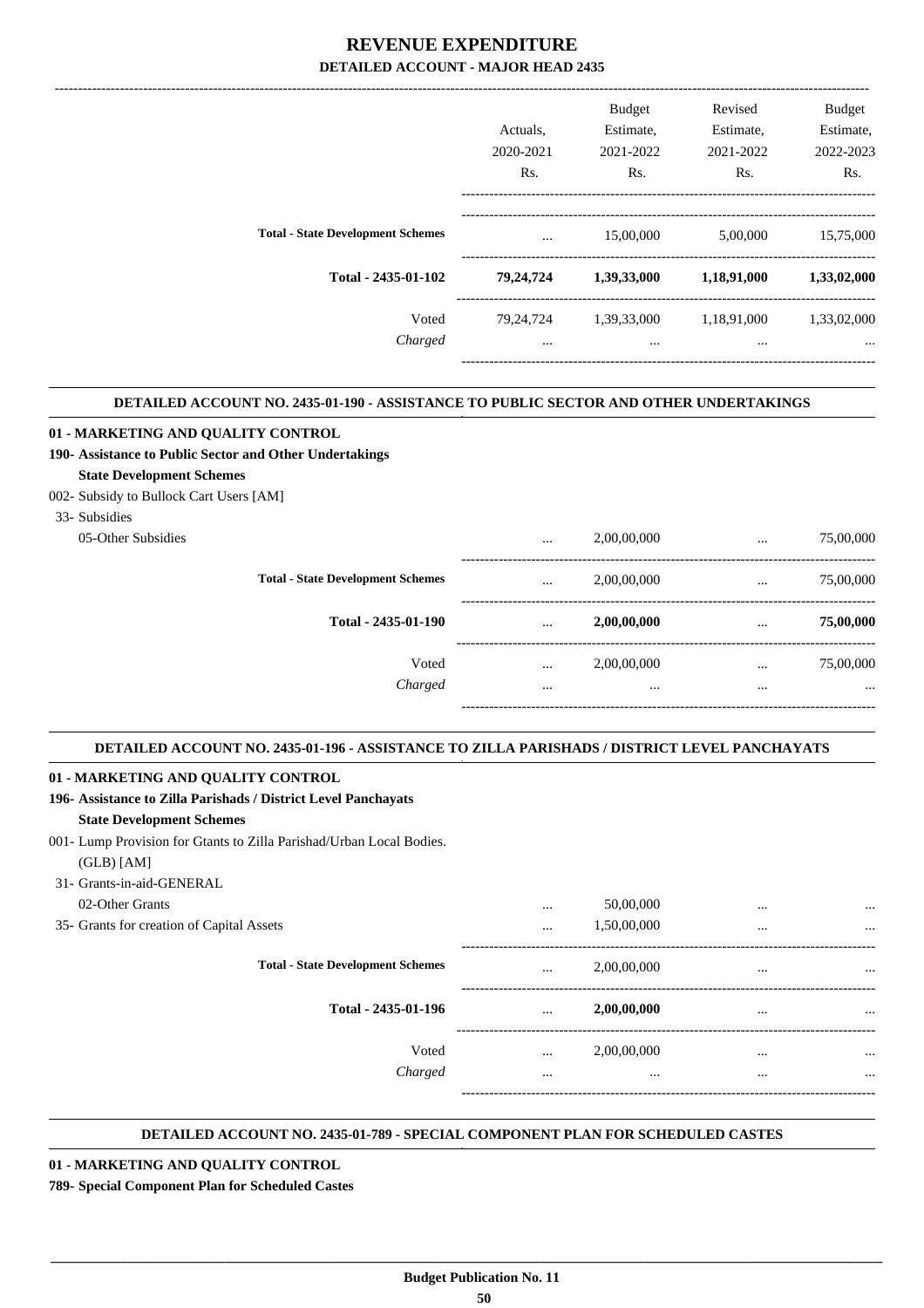|                                                                         |                                                          | Actuals,<br>2020-2021<br>Rs. | Budget<br>Estimate,<br>2021-2022<br>Rs.       | Revised<br>Estimate,<br>2021-2022<br>Rs. | Budget<br>Estimate,<br>2022-2023<br>Rs. |
|-------------------------------------------------------------------------|----------------------------------------------------------|------------------------------|-----------------------------------------------|------------------------------------------|-----------------------------------------|
| <b>State Development Schemes</b>                                        |                                                          |                              |                                               |                                          |                                         |
| 001- Scheme for Development of Farm to Market Link Roads [AM]           |                                                          |                              |                                               |                                          |                                         |
| 27- Minor Works/ Maintenance                                            |                                                          | $\cdots$                     | 1,50,00,000                                   | 50,00,000                                | 1,57,50,000                             |
| 50- Other Charges                                                       |                                                          | 22,94,867                    | 1,00,00,000                                   | 33,33,000                                | 1,05,00,000                             |
|                                                                         | Total - 2435-01-789-001                                  |                              | 22,94,867 2,50,00,000 83,33,000 2,62,50,000   |                                          |                                         |
| 002- Development of Rural and Primary Markets [AM]<br>50- Other Charges |                                                          |                              | 8,77,576 1,00,00,000 33,33,000                |                                          | 1,05,00,000                             |
|                                                                         | Total - 2435-01-789-002                                  |                              | 8,77,576 1,00,00,000 33,33,000 1,05,00,000    |                                          |                                         |
| 005- Scheme for training in Grading of Jute. [AM]                       |                                                          |                              |                                               |                                          |                                         |
| 50- Other Charges                                                       |                                                          | $\ddotsc$                    | 15,00,000 5,00,000 15,75,000                  |                                          |                                         |
|                                                                         | Total - 2435-01-789-005                                  | $\cdots$                     |                                               | 15,00,000 5,00,000 15,75,000             |                                         |
| 006- Subsidy to Bullock cart users [AM]                                 |                                                          |                              |                                               |                                          |                                         |
| 33- Subsidies<br>05-Other Subsidies                                     |                                                          | $\cdots$                     | 1,00,00,000                                   | <b>Section</b> of the state              | 52,50,000                               |
|                                                                         |                                                          |                              |                                               |                                          |                                         |
|                                                                         | Total - 2435-01-789-006                                  | $\cdots$                     | 1,00,00,000                                   |                                          | $\ldots$ 52,50,000                      |
|                                                                         | <b>Total - State Development Schemes</b>                 |                              | 31,72,443 4,65,00,000 1,21,66,000 4,35,75,000 |                                          |                                         |
|                                                                         | Total - 2435-01-789                                      | 31,72,443                    |                                               | 4,65,00,000 1,21,66,000                  | 4,35,75,000                             |
|                                                                         | Voted<br>Charged                                         | 31,72,443<br>$\cdots$        | 4,65,00,000<br>$\cdots$                       | 1,21,66,000                              | 4, 35, 75, 000                          |
|                                                                         | DETAILED ACCOUNT NO. 2435-01-796 - TRIBAL AREAS SUB-PLAN |                              |                                               |                                          |                                         |
| 01 - MARKETING AND QUALITY CONTROL                                      |                                                          |                              |                                               |                                          |                                         |
| 796- Tribal Areas Sub-Plan<br><b>State Development Schemes</b>          |                                                          |                              |                                               |                                          |                                         |
| 002- Scheme for Development of Farm to Market Link Roads [AM]           |                                                          |                              |                                               |                                          |                                         |
| 50- Other Charges                                                       |                                                          |                              | 1,00,00,000                                   | 33,33,000                                | 1,05,00,000                             |
|                                                                         | Total - 2435-01-796-002                                  | $\cdots$                     | 1,00,00,000                                   | 33,33,000                                | 1,05,00,000                             |
| 004- Subsidy to Bullock Cart Users [AM]<br>33- Subsidies                |                                                          |                              |                                               |                                          |                                         |
| 05-Other Subsidies                                                      |                                                          |                              | 50,00,000                                     | $\mathbf{r}$ and $\mathbf{r}$            | 30,00,000                               |
|                                                                         | Total - 2435-01-796-004                                  |                              | 50,00,000                                     | <b>Sales Committee</b>                   | 30,00,000                               |
|                                                                         |                                                          |                              |                                               |                                          |                                         |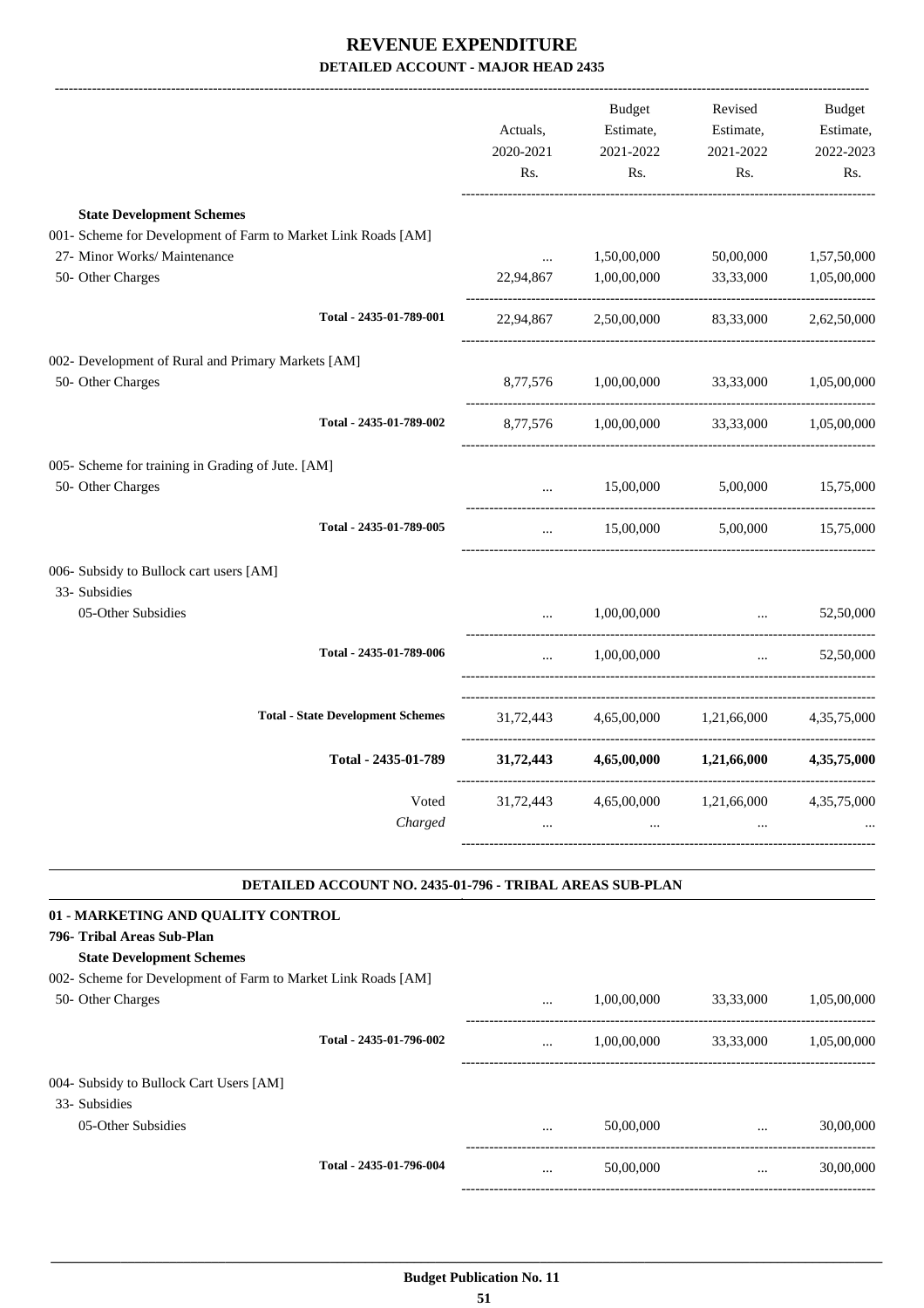|                                          |           | <b>Budget</b> | Revised   | <b>Budget</b> |
|------------------------------------------|-----------|---------------|-----------|---------------|
|                                          | Actuals.  | Estimate,     | Estimate, | Estimate,     |
|                                          | 2020-2021 | 2021-2022     | 2021-2022 | 2022-2023     |
|                                          | Rs.       | Rs.           | Rs.       | Rs.           |
| <b>Total - State Development Schemes</b> | $\cdots$  | 1,50,00,000   | 33,33,000 | 1,35,00,000   |
| Total - 2435-01-796                      | $\cdots$  | 1,50,00,000   | 33,33,000 | 1,35,00,000   |
| Voted                                    | $\cdots$  | 1,50,00,000   | 33,33,000 | 1,35,00,000   |
| Charged                                  | $\cdots$  | $\cdots$      | $\cdots$  |               |
|                                          |           |               |           |               |

.

| <b>DETAILED ACCOUNT NO. 2435-01-800 - OTHER EXPENDITURE</b>                                       |             |                                                                                                                          |             |              |
|---------------------------------------------------------------------------------------------------|-------------|--------------------------------------------------------------------------------------------------------------------------|-------------|--------------|
| 01 - MARKETING AND QUALITY CONTROL                                                                |             |                                                                                                                          |             |              |
| 800- Other Expenditure                                                                            |             |                                                                                                                          |             |              |
| <b>State Development Schemes</b>                                                                  |             |                                                                                                                          |             |              |
| 002- Scheme for Export Promotion of Agricultural commmodities-                                    |             |                                                                                                                          |             |              |
| [AM]                                                                                              |             |                                                                                                                          |             |              |
| 50- Other Charges                                                                                 | $\ddotsc$   | 50,00,000                                                                                                                | 16,67,000   | 52,50,000    |
| Total - 2435-01-800-002                                                                           | $\cdots$    | 50,00,000                                                                                                                | 16,67,000   | 52,50,000    |
| 006- Scheme for Introduction of Pledge Finance through Regulated<br>Market Committee [AM]         |             |                                                                                                                          |             |              |
| 50- Other Charges                                                                                 | $\sim$      | 5,00,000                                                                                                                 | 1,67,000    | 5,25,000     |
| Total - 2435-01-800-006                                                                           | $\ddotsc$   | 5,00,000                                                                                                                 | 1,67,000    | 5,25,000     |
| 008- Agricultural Marketing Information , Publicity and Exhibition<br>farm produce marketing [AM] |             |                                                                                                                          |             |              |
| 26- Advertising and Publicity Expenses                                                            | 1,05,36,825 | 3,65,00,000                                                                                                              | 1,21,67,000 | 3,83,25,000  |
| 31- Grants-in-aid-GENERAL                                                                         |             |                                                                                                                          |             |              |
| 02-Other Grants                                                                                   | 4,89,45,756 | 5,00,00,000                                                                                                              | 1,66,67,000 | 5,25,00,000  |
| 50- Other Charges                                                                                 | $\cdots$    | 1,00,00,000                                                                                                              | 33,33,000   | 1,05,00,000  |
| Total - 2435-01-800-008                                                                           |             | 5,94,82,581 9,65,00,000 3,21,67,000 10,13,25,000                                                                         |             |              |
| 012- Subsidy for Marketing of Potatoes produced in West Bengal<br>[AM]<br>33- Subsidies           |             |                                                                                                                          |             |              |
| 05-Other Subsidies                                                                                |             |                                                                                                                          |             |              |
| <b>Total - State Development Schemes</b>                                                          |             | $5{,}94{,}82{,}581 \qquad \  \  10{,}20{,}00{,}000 \qquad \quad \  3{,}40{,}01{,}000 \qquad \quad \  10{,}71{,}00{,}000$ |             |              |
| Total - 2435-01-800                                                                               |             | 5,94,82,581 10,20,00,000 3,40,01,000                                                                                     |             | 10,71,00,000 |
| Voted<br>Charged                                                                                  |             | 5,94,82,581 10,20,00,000                                                                                                 | 3,40,01,000 | 10,71,00,000 |
|                                                                                                   |             |                                                                                                                          |             |              |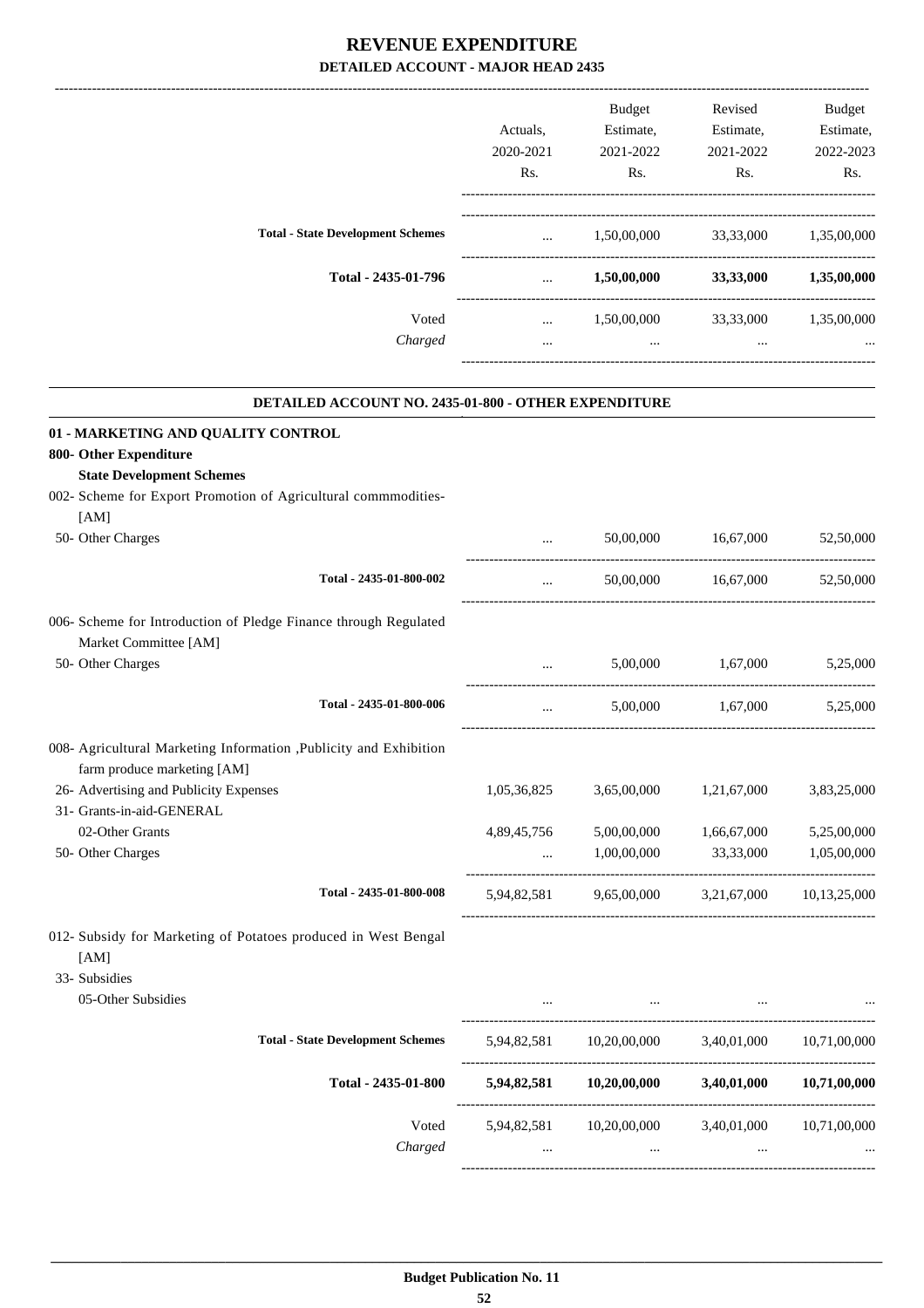|           | Budget    | Revised   | <b>Budget</b> |
|-----------|-----------|-----------|---------------|
| Actuals.  | Estimate, | Estimate, | Estimate,     |
| 2020-2021 | 2021-2022 | 2021-2022 | 2022-2023     |
| Rs.       | Rs.       | Rs        | Rs.           |
|           |           |           |               |
|           |           |           |               |

#### **DETAILED ACCOUNT NO. 2435 - DEDUCT RECOVERIES IN REDUCTION OF EXPENDITURE**

| 01 - MARKETING AND QUALITY CONTROL                      |                                                                      |           |          |           |          |
|---------------------------------------------------------|----------------------------------------------------------------------|-----------|----------|-----------|----------|
| 101- Marketing Facilities                               |                                                                      |           |          |           |          |
| Administrative Expenditure                              |                                                                      |           |          |           |          |
| 001-Marketing Department [AM]                           |                                                                      |           |          |           |          |
| 70-Deduct Recoveries                                    |                                                                      |           |          |           |          |
| 01-Others                                               |                                                                      | $-13,736$ | $-1,000$ | $\ddotsc$ |          |
| 02-W.B.H.S. 2008                                        |                                                                      | $\cdots$  | $-1,000$ |           |          |
|                                                         | 002-Strengthening of Staff of the Marketing Branch of Directorate of |           |          |           |          |
| Agriculture - [AM]                                      |                                                                      |           |          |           |          |
| 70-Deduct Recoveries                                    |                                                                      |           |          |           |          |
| 01-Others                                               |                                                                      | $\cdots$  | $-1,000$ |           |          |
| 02-W.B.H.S. 2008                                        |                                                                      | $\cdots$  | $-1,000$ |           |          |
|                                                         | 003-Improvement and Extension of Market intelligence [AM]            |           |          |           |          |
| 70-Deduct Recoveries                                    |                                                                      |           |          |           |          |
| 01-Others                                               |                                                                      | $\cdots$  | $-1,000$ | $\cdots$  |          |
| 02-W.B.H.S. 2008                                        |                                                                      | $\cdots$  | $-1,000$ |           | $\cdots$ |
| <b>State Development Schemes</b>                        |                                                                      |           |          |           |          |
|                                                         | 005-Scheme for Development of Farm to Market link Roads [AM]         |           |          |           |          |
| 70-Deduct Recoveries                                    |                                                                      |           |          |           |          |
| 01-Others                                               |                                                                      |           |          |           |          |
|                                                         | 020-Improvement and Extension of Market intelligence [AM]            |           |          |           |          |
| 70-Deduct Recoveries                                    |                                                                      |           |          |           |          |
| 01-Others                                               |                                                                      | $\cdots$  | $\cdots$ | $\cdots$  |          |
| 02-W.B.H.S. 2008                                        |                                                                      |           |          |           | $\cdots$ |
|                                                         | 021-Strengthening of Staff of the Marketing Branch of the            |           |          |           |          |
| Directorate of Agriculture [AM]                         |                                                                      |           |          |           |          |
| 70-Deduct Recoveries                                    |                                                                      |           |          |           |          |
| 01-Others                                               |                                                                      |           | $\cdots$ |           |          |
| 02-W.B.H.S. 2008                                        |                                                                      | $\cdots$  | $\cdots$ | $\cdots$  |          |
|                                                         | Total - 101 - Deduct - Recoveries                                    | $-13,736$ | $-6.000$ | $\ddotsc$ |          |
| 102- Grading and Quality Control Facilities             |                                                                      |           |          |           |          |
| Administrative Expenditure                              |                                                                      |           |          |           |          |
| 001-Agricultural Marketing and Quality Control [AM]     |                                                                      |           |          |           |          |
| 70-Deduct Recoveries                                    |                                                                      |           |          |           |          |
| 01-Others                                               |                                                                      | $\ldots$  | $-1,000$ |           |          |
| 02-W.B.H.S. 2008                                        |                                                                      | $\cdots$  | $-1,000$ | $\cdots$  |          |
|                                                         |                                                                      |           |          |           |          |
|                                                         | Total - 102 - Deduct - Recoveries                                    | $\cdots$  | $-2,000$ | $\ldots$  |          |
| 190- Assistance to Public Sector and Other Undertakings |                                                                      |           |          |           |          |

State Development Schemes

002-Subsidy to Bullock Cart Users [AM]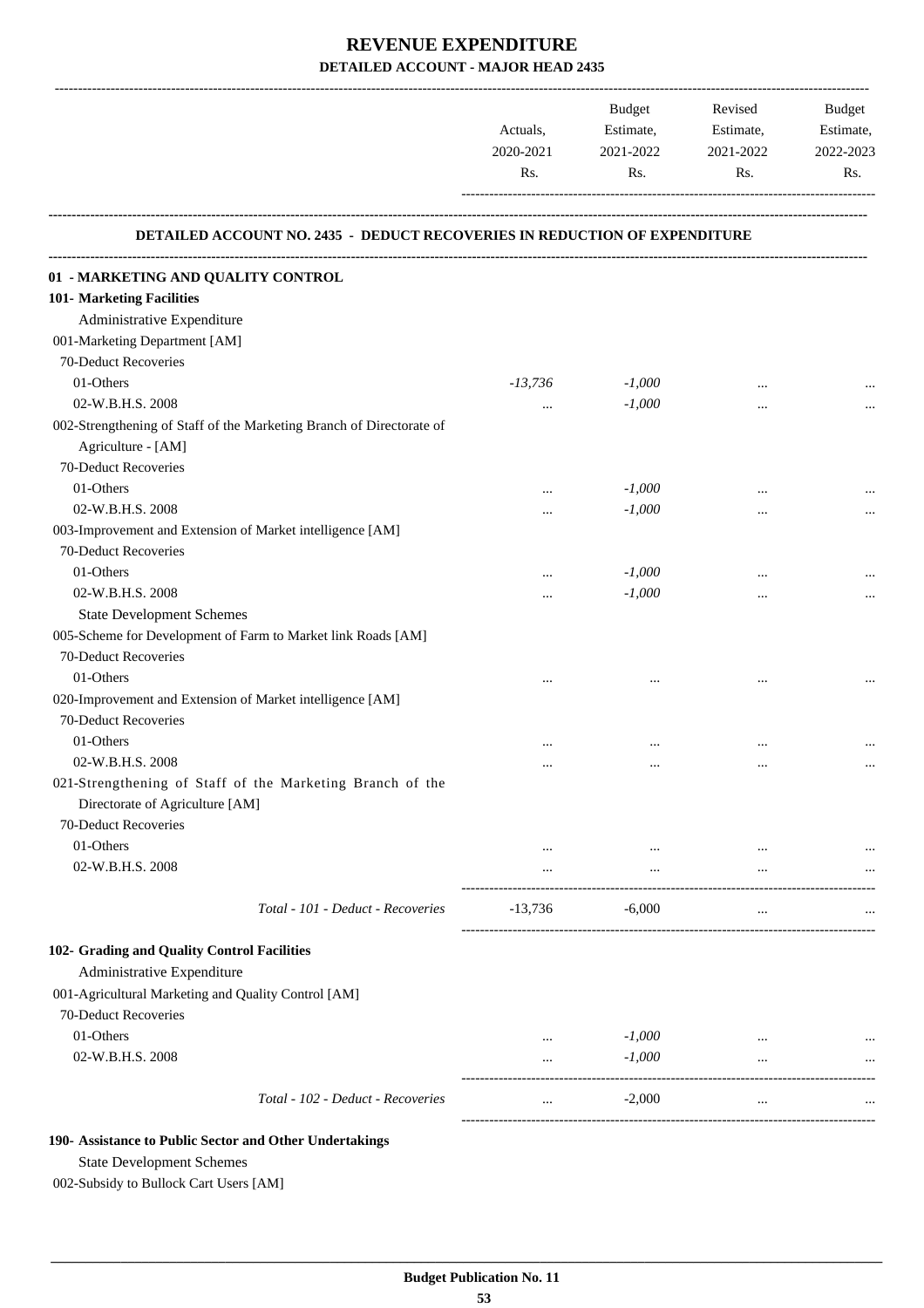|                                                                                                                                                                                | Actuals,<br>2020-2021<br>Rs. | Budget<br>Estimate,<br>2021-2022<br>Rs. | Revised<br>Estimate,<br>2021-2022<br>Rs. | <b>Budget</b><br>Estimate,<br>2022-2023<br>Rs. |
|--------------------------------------------------------------------------------------------------------------------------------------------------------------------------------|------------------------------|-----------------------------------------|------------------------------------------|------------------------------------------------|
| 70-Deduct Recoveries                                                                                                                                                           |                              |                                         |                                          |                                                |
| 01-Others                                                                                                                                                                      | $\cdots$                     | $\cdots$                                | $\cdots$                                 |                                                |
| Total - 190 - Deduct - Recoveries                                                                                                                                              | $\cdots$                     | $\cdots$                                | $\cdots$                                 |                                                |
| 789- Special Component Plan for Scheduled Castes<br><b>State Development Schemes</b><br>001-Scheme for Development of Farm to Market Link Roads [AM]                           |                              |                                         |                                          |                                                |
| 70-Deduct Recoveries<br>01-Others                                                                                                                                              |                              |                                         |                                          |                                                |
| 002-Development of Rural and Primary Markets [AM]<br>70-Deduct Recoveries<br>01-Others                                                                                         | $\cdots$                     | $\cdots$                                |                                          |                                                |
|                                                                                                                                                                                | $\cdots$                     | $\cdots$                                | $\cdots$                                 |                                                |
| Total - 789 - Deduct - Recoveries                                                                                                                                              | $\cdots$                     | $\cdots$                                | $\cdots$                                 |                                                |
| 796- Tribal Areas Sub-Plan<br><b>State Development Schemes</b><br>002-Scheme for Development of Farm to Market Link Roads [AM]<br>70-Deduct Recoveries                         |                              |                                         |                                          |                                                |
| 01-Others<br>004-Subsidy to Bullock Cart Users [AM]<br>70-Deduct Recoveries<br>01-Others                                                                                       | $\cdots$<br>                 |                                         |                                          |                                                |
| 02-W.B.H.S. 2008                                                                                                                                                               |                              |                                         |                                          |                                                |
| Total - 796 - Deduct - Recoveries                                                                                                                                              | $\cdots$                     | $\cdots$                                | $\ddotsc$                                |                                                |
| 800- Other Expenditure<br><b>State Development Schemes</b><br>006-Scheme for Introduction of Pledge Finance through Regulated<br>Market Committee [AM]<br>70-Deduct Recoveries |                              |                                         |                                          |                                                |
| 01-Others                                                                                                                                                                      | $\cdots$                     | $\cdots$                                |                                          |                                                |
| 02-W.B.H.S. 2008<br>008-Agricultural Marketing Information , Publicity and Exhibition<br>farm produce marketing [AM]<br>70-Deduct Recoveries                                   |                              | $\cdots$                                |                                          |                                                |
| 01-Others                                                                                                                                                                      | $\cdots$                     | $\cdots$                                | $\cdots$                                 |                                                |
| Total - 800 - Deduct - Recoveries                                                                                                                                              | $\cdots$                     | $\cdots$                                | $\cdots$                                 |                                                |
| 911- Deduct Recoveries of Overpayments<br>Administrative Expenditure<br>001-Marketing Department [AM]<br>70-Deduct Recoveries                                                  |                              |                                         |                                          |                                                |
| 01-Others                                                                                                                                                                      | $-31,062$                    | $-1,00,000$                             | $\cdots$                                 |                                                |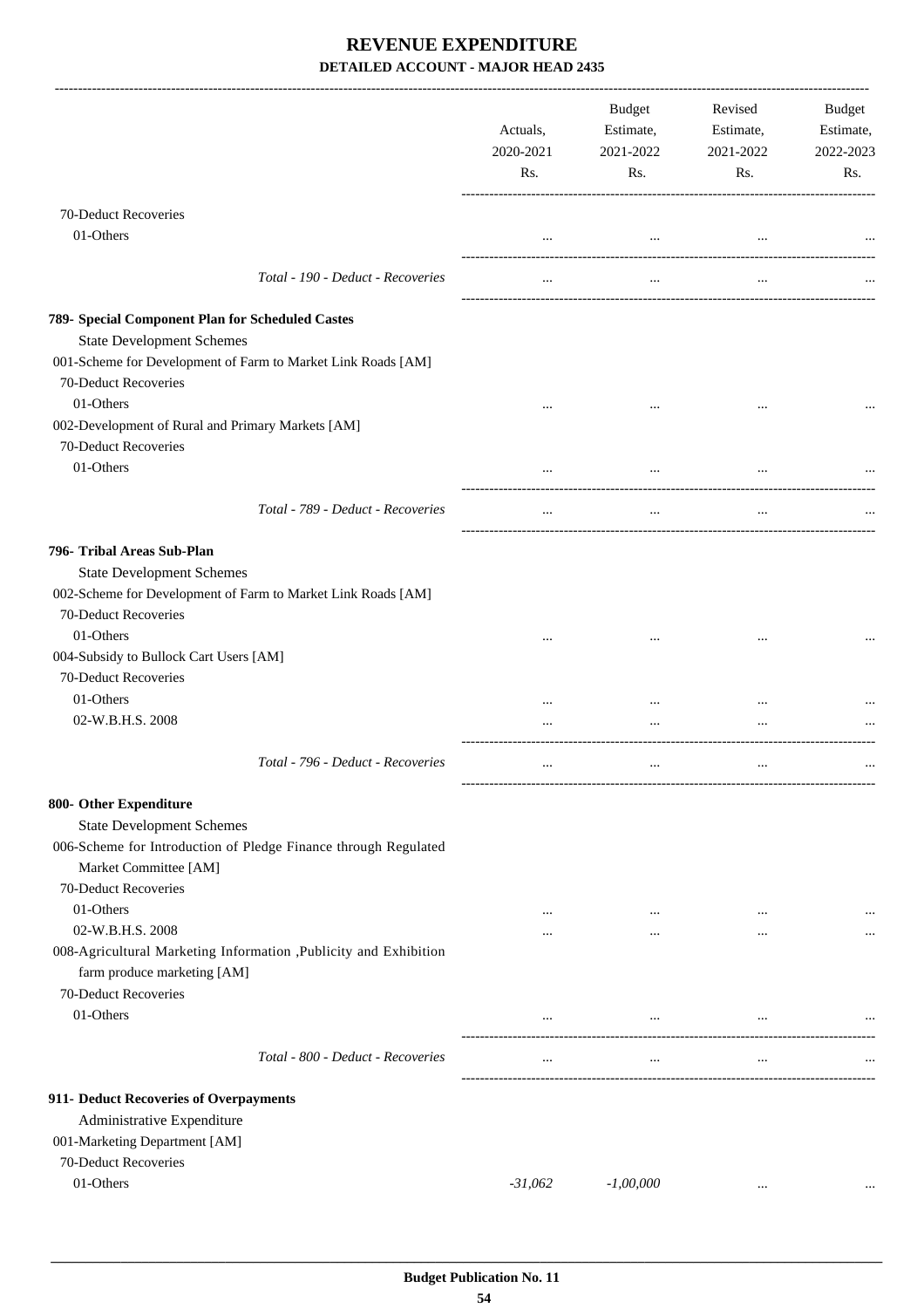|                                                                                                 | Actuals,<br>2020-2021<br>Rs. | Budget<br>Revised<br>Estimate,<br>Estimate,<br>2021-2022<br>2021-2022 |          | Budget<br>Estimate,<br>2022-2023 |
|-------------------------------------------------------------------------------------------------|------------------------------|-----------------------------------------------------------------------|----------|----------------------------------|
|                                                                                                 |                              | Rs.                                                                   | Rs.      | Rs.                              |
| 02-W.B.H.S. 2008                                                                                | $\cdots$                     |                                                                       |          |                                  |
| 002-Strengthening of staff of the Marketing Branch of Directoratate<br>of Agriculture [AM] [AM] |                              |                                                                       |          |                                  |
| 70-Deduct Recoveries                                                                            |                              |                                                                       |          |                                  |
| 01-Others                                                                                       |                              | $-10,000$                                                             |          |                                  |
| 02-W.B.H.S. 2008                                                                                |                              |                                                                       |          |                                  |
| 015-Receipt of over payments [AM]                                                               |                              |                                                                       |          |                                  |
| 70-Deduct Recoveries                                                                            |                              |                                                                       |          |                                  |
| 01-Others                                                                                       | $-2,19,906$                  | $-1,000$                                                              |          |                                  |
| 016-Agricultural Marketing Information Publicity and Exhibition<br>farm produce marketing [AM]  |                              |                                                                       |          |                                  |
| 70-Deduct Recoveries                                                                            |                              |                                                                       |          |                                  |
| 01-Others                                                                                       |                              | $-1,000$                                                              |          |                                  |
| <b>State Development Schemes</b>                                                                |                              |                                                                       |          |                                  |
| 004-Subsidy for Marketing of Non-perishable Agriculture Products                                |                              |                                                                       |          |                                  |
| [AM]                                                                                            |                              |                                                                       |          |                                  |
| 70-Deduct Recoveries                                                                            |                              |                                                                       |          |                                  |
| 01-Others                                                                                       |                              |                                                                       |          |                                  |
| 005-Scheme for Development of Farm to Market link Roads [AM]                                    |                              |                                                                       |          |                                  |
| 70-Deduct Recoveries                                                                            |                              |                                                                       |          |                                  |
| 01-Others                                                                                       | $-57,98,368$                 |                                                                       |          |                                  |
| 006-Development of Rural and Primary Markets - [AM]                                             |                              |                                                                       |          |                                  |
| 70-Deduct Recoveries                                                                            |                              |                                                                       |          |                                  |
| 01-Others                                                                                       |                              |                                                                       |          |                                  |
| 007-Refund of unutilised funds under various Schemes [AM]                                       |                              |                                                                       |          |                                  |
| 70-Deduct Recoveries                                                                            |                              |                                                                       |          |                                  |
| 01-Others                                                                                       | $-12,02,669$                 |                                                                       |          |                                  |
| 017-Deduct-Recoveries of overpayment for Training of Marketing<br>Officials and Others [AM]     |                              |                                                                       |          |                                  |
| 70-Deduct Recoveries                                                                            |                              |                                                                       |          |                                  |
| 01-Others                                                                                       | $-94,312$                    | $\cdots$                                                              | $\cdots$ |                                  |
| Total - 911 - Deduct - Recoveries                                                               | $-73,46,317$                 | $-1,12,000$                                                           |          |                                  |
| Total - 2435 - Deduct - Recoveries                                                              | ------------<br>$-73,60,053$ | $-1,20,000$                                                           | $\cdots$ |                                  |
|                                                                                                 |                              |                                                                       |          |                                  |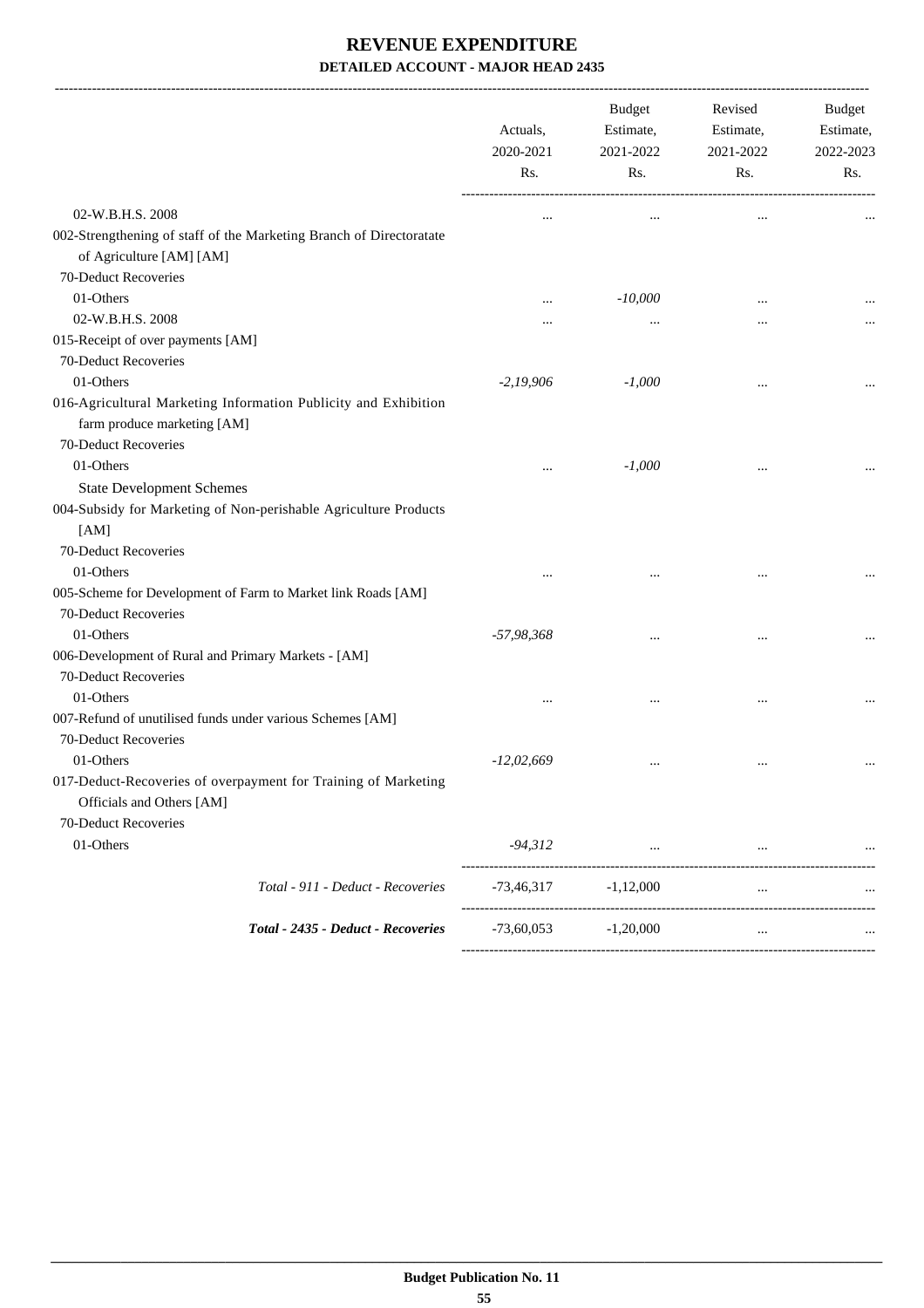# **REVENUE EXPENDITURE**

#### **DEMAND No. 04**

#### **Agricultural Marketing Department**

**C - Economic Services - (j) General Economic Services**

#### **Head of Account : 3451 - Secretariat-Economic Services**

| Voted Rs. 2,90,82,000 |                                                        | <b>Charged Rs. Nil</b> |                         |             |                         |
|-----------------------|--------------------------------------------------------|------------------------|-------------------------|-------------|-------------------------|
|                       |                                                        |                        | Voted Rs.               | Charged Rs. | <b>Total Rs.</b>        |
|                       | <b>Gross Expenditure</b><br><b>Deduct - Recoveries</b> |                        | 2,90,82,000<br>$\cdots$ | <br>        | 2,90,82,000<br>$\cdots$ |
|                       | <b>Net Expenditure</b>                                 |                        | 2,90,82,000             |             | 2,90,82,000             |

#### **REVENUE EXPENDITURE ABSTRACT ACCOUNT**

---------------------------------------------------------------------------------------------------------------------------------------------------------------------------------

|                            |                                                                            | Actuals,<br>2020-2021                                                                                                                                                                                                          | Budget<br>Estimate,<br>2021-2022                                                                    | Revised<br>Estimate,<br>2021-2022 | <b>Budget</b><br>Estimate,<br>2022-2023 |
|----------------------------|----------------------------------------------------------------------------|--------------------------------------------------------------------------------------------------------------------------------------------------------------------------------------------------------------------------------|-----------------------------------------------------------------------------------------------------|-----------------------------------|-----------------------------------------|
|                            |                                                                            | Rs.                                                                                                                                                                                                                            | $\mathbf{Rs.}$                                                                                      | $\mathbf{Rs.}$                    | Rs.                                     |
| 090- Secretariate          |                                                                            |                                                                                                                                                                                                                                |                                                                                                     |                                   |                                         |
| Administrative Expenditure |                                                                            |                                                                                                                                                                                                                                | 2,22,88,997 3,02,26,000 2,82,52,000 2,90,82,000                                                     |                                   |                                         |
|                            |                                                                            |                                                                                                                                                                                                                                | Total - 090 2,22,88,997 3,02,26,000 2,82,52,000 2,90,82,000                                         |                                   |                                         |
|                            | Grand Total - Gross 2,22,88,997 3,02,26,000 2,82,52,000 2,90,82,000        |                                                                                                                                                                                                                                |                                                                                                     |                                   |                                         |
|                            |                                                                            |                                                                                                                                                                                                                                | Voted 2,22,88,997 3,02,26,000 2,82,52,000 2,90,82,000                                               |                                   |                                         |
|                            |                                                                            |                                                                                                                                                                                                                                |                                                                                                     |                                   |                                         |
|                            | Administrative Expenditure 2,22,88,997 3,02,26,000 2,82,52,000 2,90,82,000 |                                                                                                                                                                                                                                |                                                                                                     |                                   |                                         |
|                            | Deduct Recoveries  2,000                                                   |                                                                                                                                                                                                                                |                                                                                                     | $\cdots$                          |                                         |
|                            | Grand Total - Net 2,22,88,997 3,02,24,000 2,82,52,000 2,90,82,000          |                                                                                                                                                                                                                                |                                                                                                     |                                   |                                         |
|                            |                                                                            |                                                                                                                                                                                                                                | Voted 2,22,88,997 3,02,24,000 2,82,52,000 2,90,82,000                                               |                                   |                                         |
|                            | Charged                                                                    | and the contract of the contract of the contract of the contract of the contract of the contract of the contract of the contract of the contract of the contract of the contract of the contract of the contract of the contra | the contract of the contract of the contract of the contract of the contract of the contract of the |                                   |                                         |
|                            |                                                                            |                                                                                                                                                                                                                                |                                                                                                     |                                   |                                         |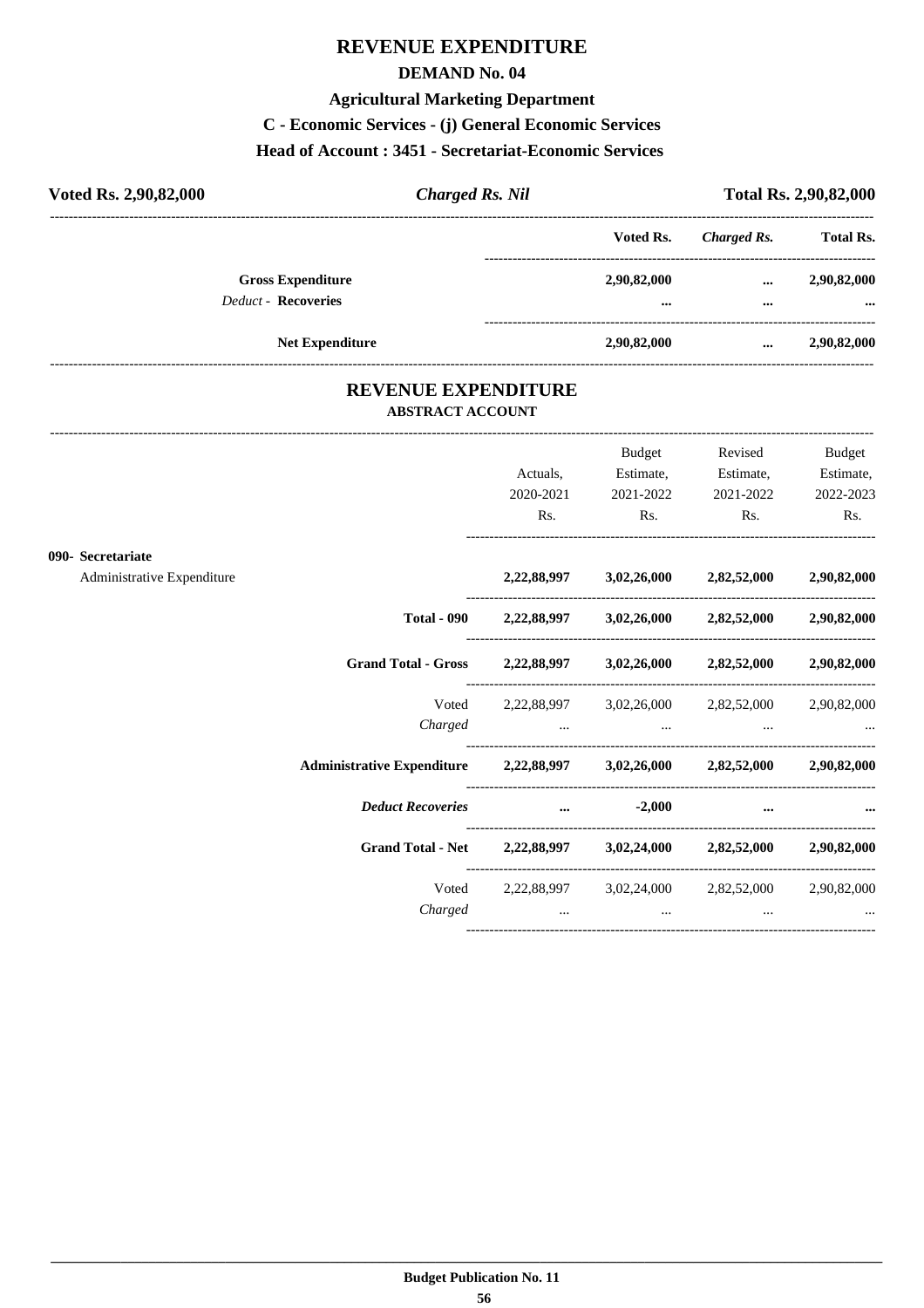|                                                  |             | <b>Budget</b> | Revised                 | Budget      |
|--------------------------------------------------|-------------|---------------|-------------------------|-------------|
|                                                  | Actuals,    | Estimate,     | Estimate,               | Estimate,   |
|                                                  | 2020-2021   | 2021-2022     | 2021-2022               | 2022-2023   |
|                                                  | Rs.         | Rs.           | Rs.                     | Rs.         |
| DETAILED ACCOUNT NO. 3451-00-090 - SECRETARIATE  |             |               |                         |             |
| 090- Secretariate                                |             |               |                         |             |
| <b>Administrative Expenditure</b>                |             |               |                         |             |
| 027- Agricultural Marketing Department [AM]      |             |               |                         |             |
| 01- Salaries                                     |             |               |                         |             |
| 01-Pay                                           | 1,80,61,695 | 2,45,00,000   | 2,20,00,000             | 2,26,60,000 |
| 14-Grade Pay                                     | 1,200       | $\cdots$      | $\ldots$                |             |
| 02-Dearness Allowance                            | 1,19,986    | 6,59,000      | 6,40,000                | 6,60,000    |
| 03-House Rent Allowance                          | 15,64,117   | 20,88,000     | 20,80,000               | 21,43,000   |
| 04-Ad hoc Bonus                                  | 63,000      | 70,000        | 70,000                  | 70,000      |
| 07-Other Allowances                              | 18,090      | 1,05,000      | 80,000                  | 83,000      |
| 12-Medical Allowance                             | 21,300      | 20,000        | 25,000                  | 26,000      |
| Total - 3451-00-090-027-01                       | 1,98,49,388 |               | 2,74,42,000 2,48,95,000 | 2,56,42,000 |
| 02- Wages                                        | 6,32,800    | 6,67,000      | 10,00,000               | 10,30,000   |
| 07- Medical Reimbursements                       |             | 95,000        | 95,000                  | 97,000      |
| 11- Travel Expenses                              |             | 58,000        | 58,000                  | 59,000      |
| 12- Medical Reimbursements under WBHS 2008       |             | 1,35,000      | 1,35,000                | 1,38,000    |
| 13- Office Expenses                              |             |               |                         |             |
| 01-Electricity                                   |             | $\cdots$      | $\cdots$                |             |
| 02-Telephone                                     | 1,21,260    | 1,56,000      | 1,56,000                | 1,59,000    |
| 03-Maintenance / P.O.L. for Office Vehicles      | 9,09,774    | 7,60,000      | 10,00,000               | 10,30,000   |
| 04-Other Office Expenses                         | 5,55,988    | 6,80,000      | 6.80,000                | 6,94,000    |
| Total - 3451-00-090-027-13                       | 15,87,022   | 15,96,000     | 18,36,000               | 18,83,000   |
| 28- Payment of Professional and Special Services |             |               |                         |             |
| 02-Other charges                                 | 2,19,787    | 2,33,000      | 2,33,000                | 2,33,000    |
| <b>Total - Administrative Expenditure</b>        | 2,22,88,997 | 3,02,26,000   | 2,82,52,000             | 2,90,82,000 |
| Total - 3451-00-090                              | 2,22,88,997 | 3,02,26,000   | 2,82,52,000             | 2,90,82,000 |
| Voted                                            | 2,22,88,997 | 3,02,26,000   | 2,82,52,000             | 2,90,82,000 |
| Charged                                          |             |               |                         |             |

#### **DETAILED ACCOUNT NO. 3451 - DEDUCT RECOVERIES IN REDUCTION OF EXPENDITURE**

**--------------------------------------------------------------------------------------------------------------------------------------------------------------------------------**

| $\cdots$ | <br> | $\cdots$ |
|----------|------|----------|
|          | <br> | $\cdots$ |
|          |      |          |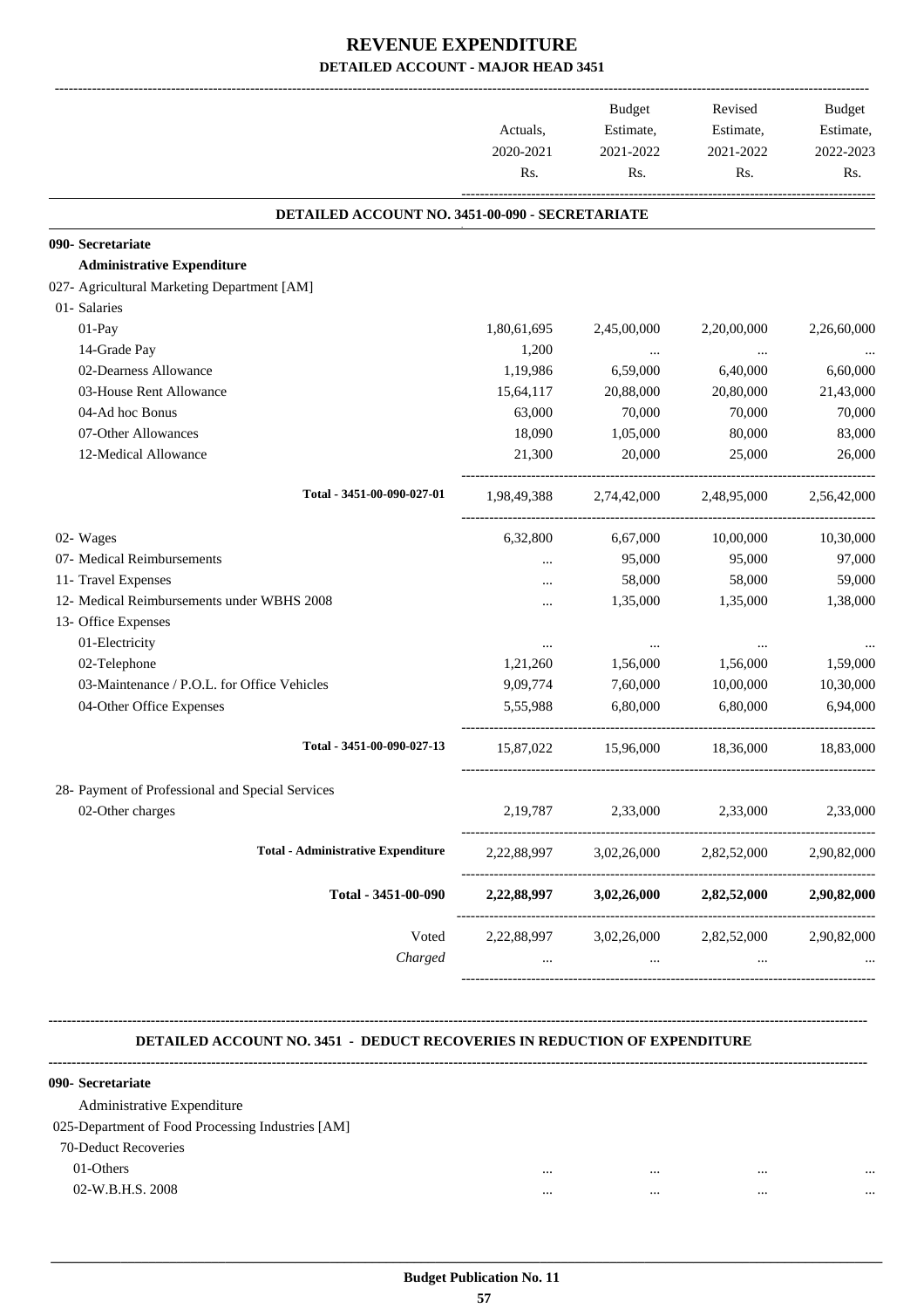|                                            | Actuals.<br>2020-2021<br>Rs. | <b>Budget</b><br>Estimate,<br>2021-2022<br>Rs. | Revised<br>Estimate,<br>2021-2022<br>Rs. | <b>Budget</b><br>Estimate,<br>2022-2023<br>Rs. |
|--------------------------------------------|------------------------------|------------------------------------------------|------------------------------------------|------------------------------------------------|
| 027-Agricultural Marketing Department [AM] |                              |                                                |                                          |                                                |
| 70-Deduct Recoveries                       |                              |                                                |                                          |                                                |
| 01-Others                                  | $\cdots$                     | $-1,000$                                       | $\cdots$                                 | $\cdots$                                       |
| 02-W.B.H.S. 2008                           | $\cdots$                     | $-1,000$                                       | $\cdots$                                 | $\cdots$                                       |
| Total - 090 - Deduct - Recoveries          | $\cdots$                     | $-2,000$                                       | $\cdots$                                 | $\cdots$                                       |
| Total - 3451 - Deduct - Recoveries         | $\cdots$<br>---------------  | $-2,000$                                       | $\cdots$                                 | $\cdots$                                       |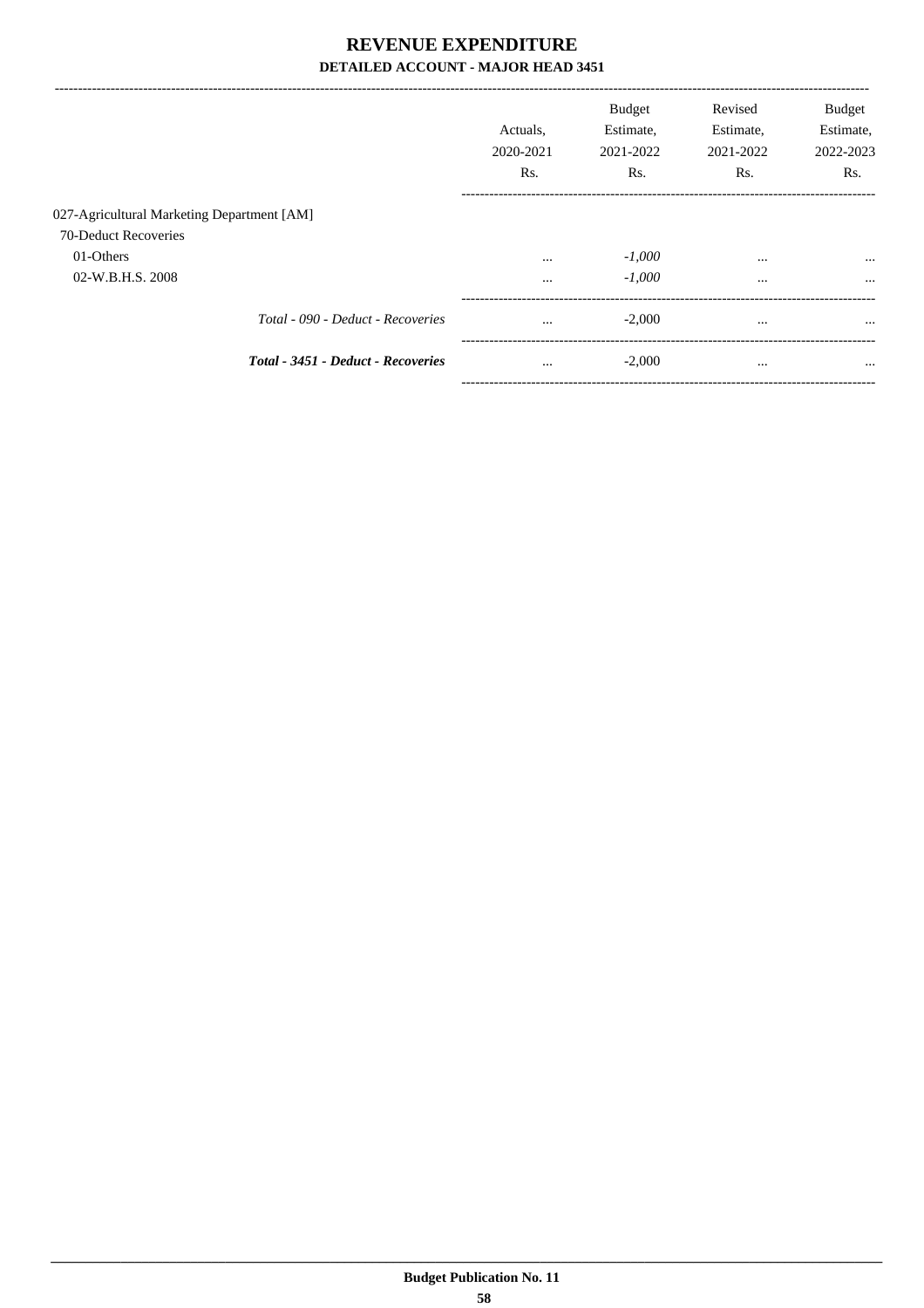# **CAPITAL EXPENDITURE**

#### **DEMAND No. 04**

#### **Agricultural Marketing Department**

#### **C. Capital Accounts of Economic Services - (a) Capital Account of Agriculture and Allied Activities**

**Head of Account : 4401 - Capital Outlay on Crop Husbandry**

| Voted Rs. 112,00,00,000<br><b>Charged Rs. Nil</b>      |  |                           | Total Rs. 112,00,00,000 |                           |  |
|--------------------------------------------------------|--|---------------------------|-------------------------|---------------------------|--|
|                                                        |  | Voted Rs.                 | Charged Rs.             | <b>Total Rs.</b>          |  |
| <b>Gross Expenditure</b><br><b>Deduct - Recoveries</b> |  | 112,00,00,000<br>$\cdots$ | $\ddotsc$<br>$\cdots$   | 112,00,00,000<br>$\cdots$ |  |
| <b>Net Expenditure</b>                                 |  | 112,00,00,000             | $\cdots$                | 112,00,00,000             |  |

#### **CAPITAL EXPENDITURE ABSTRACT ACCOUNT**

---------------------------------------------------------------------------------------------------------------------------------------------------------------------------------

|                                                                                           |                    | Actuals,                   | <b>Budget</b><br>Estimate,   | Revised<br>Estimate,       | <b>Budget</b><br>Estimate,   |
|-------------------------------------------------------------------------------------------|--------------------|----------------------------|------------------------------|----------------------------|------------------------------|
|                                                                                           |                    | 2020-2021<br>Rs.           | 2021-2022<br>Rs.             | 2021-2022<br>Rs.           | 2022-2023<br>Rs.             |
| 104- Agricultural Farms                                                                   |                    |                            |                              |                            |                              |
| <b>State Development Schemes</b><br><b>State Development Schemes (Central Assistance)</b> |                    | 3,26,00,000<br>3,86,00,000 | 20,47,00,000<br>36,50,00,000 | 5,00,00,000<br>8,00,00,000 | 12,00,00,000<br>50,00,00,000 |
|                                                                                           | <b>Total - 104</b> | 7,12,00,000                | 56,97,00,000                 | 13,00,00,000               | 62,00,00,000                 |
| 789- Special Component Plan for Scheduled Castes                                          |                    |                            |                              |                            |                              |
| <b>State Development Schemes</b>                                                          |                    | 2,21,00,000                | 9,62,00,000                  | 2,40,00,000                | 9,00,00,000                  |
| State Development Schemes (Central Assistance)                                            |                    | 1,81,00,000                | 16,30,00,000                 | 6,00,00,000                | 22,00,00,000                 |
|                                                                                           | <b>Total - 789</b> | 4,02,00,000                | 25,92,00,000                 | 8,40,00,000                | 31,00,00,000                 |
| 796- Tribal Areas Sub-Plan                                                                |                    |                            |                              |                            |                              |
| <b>State Development Schemes</b>                                                          |                    | 53,00,000                  | 10,31,00,000                 | 1,50,00,000                | 9,00,00,000                  |
| <b>State Development Schemes (Central Assistance)</b>                                     |                    | 80,00,000                  | 5,75,00,000                  | 2,50,00,000                | 10,00,00,000                 |
|                                                                                           | <b>Total - 796</b> | 1,33,00,000                | 16,06,00,000                 | 4,00,00,000                | 19,00,00,000                 |
| <b>Grand Total - Gross</b>                                                                |                    | 12,47,00,000               | 98,95,00,000                 | 25,40,00,000               | 112,00,00,000                |
|                                                                                           | Voted              | 12,47,00,000               | 98,95,00,000                 |                            | 25,40,00,000 112,00,00,000   |
|                                                                                           | Charged            |                            |                              |                            |                              |
| <b>State Development Schemes</b>                                                          |                    | 6,00,00,000                | 40,40,00,000                 | 8,90,00,000                | 30,00,00,000                 |
| <b>State Development Schemes (Central Assistance)</b>                                     |                    | 6,47,00,000                |                              | 58,55,00,000 16,50,00,000  | 82,00,00,000                 |
| <b>Deduct Recoveries</b>                                                                  |                    | $\cdots$                   |                              | $\cdots$                   |                              |
|                                                                                           |                    |                            |                              |                            |                              |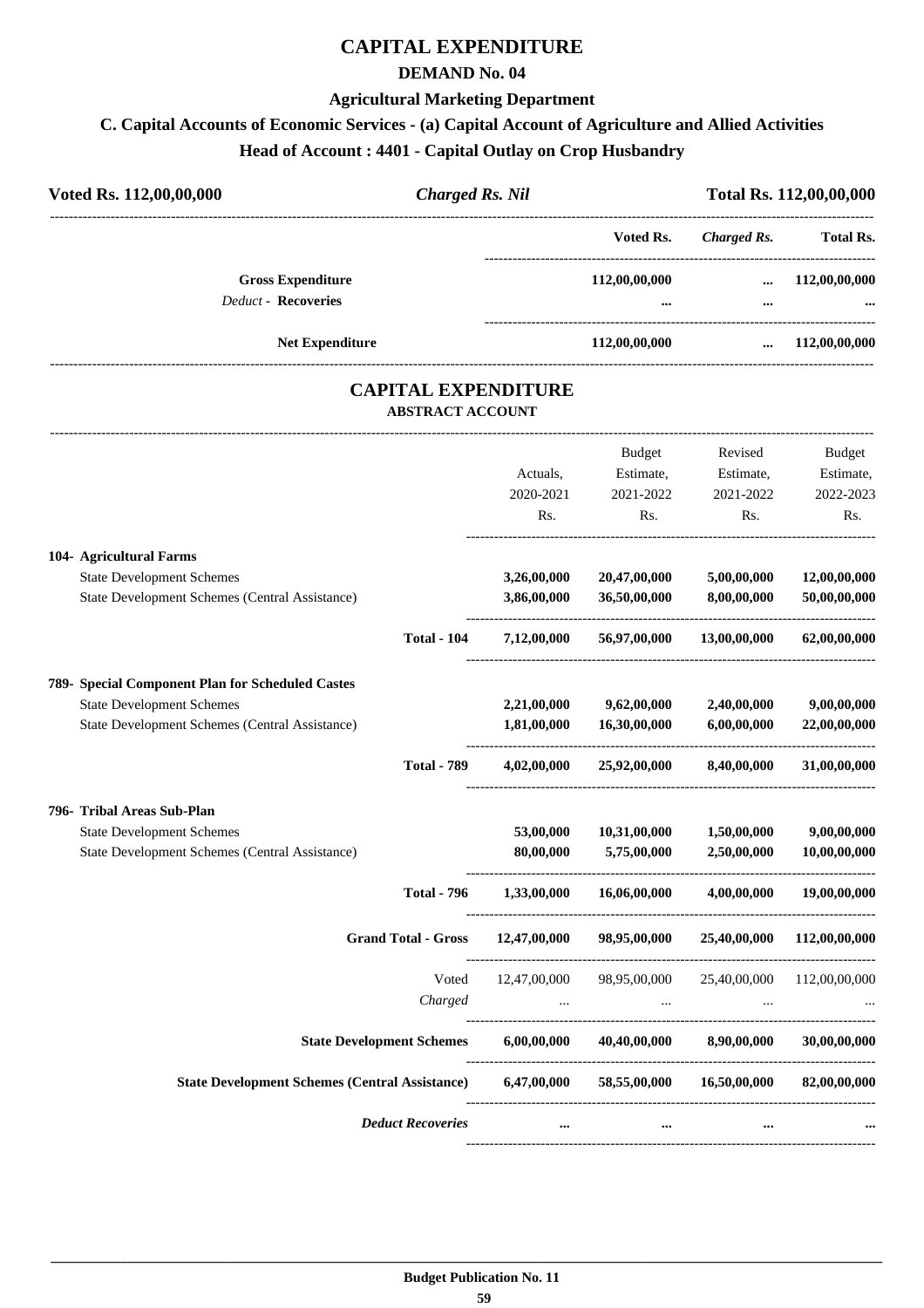#### **CAPITAL EXPENDITURE ABSTRACT ACCOUNT**

|                          | Actuals.<br>2020-2021<br>Rs. | Revised<br><b>Budget</b><br>Estimate,<br>Estimate,<br>2021-2022<br>2021-2022<br>Rs.<br>Rs. |                          | <b>Budget</b><br>Estimate,<br>2022-2023<br>Rs. |
|--------------------------|------------------------------|--------------------------------------------------------------------------------------------|--------------------------|------------------------------------------------|
| <b>Grand Total - Net</b> | 12,47,00,000                 | 98,95,00,000                                                                               | 25,40,00,000             | 112,00,00,000                                  |
| Voted<br>Charged         | 12,47,00,000<br>$\cdots$     | 98,95,00,000<br>$\cdots$                                                                   | 25,40,00,000<br>$\cdots$ | 112,00,00,000<br>$\cdots$                      |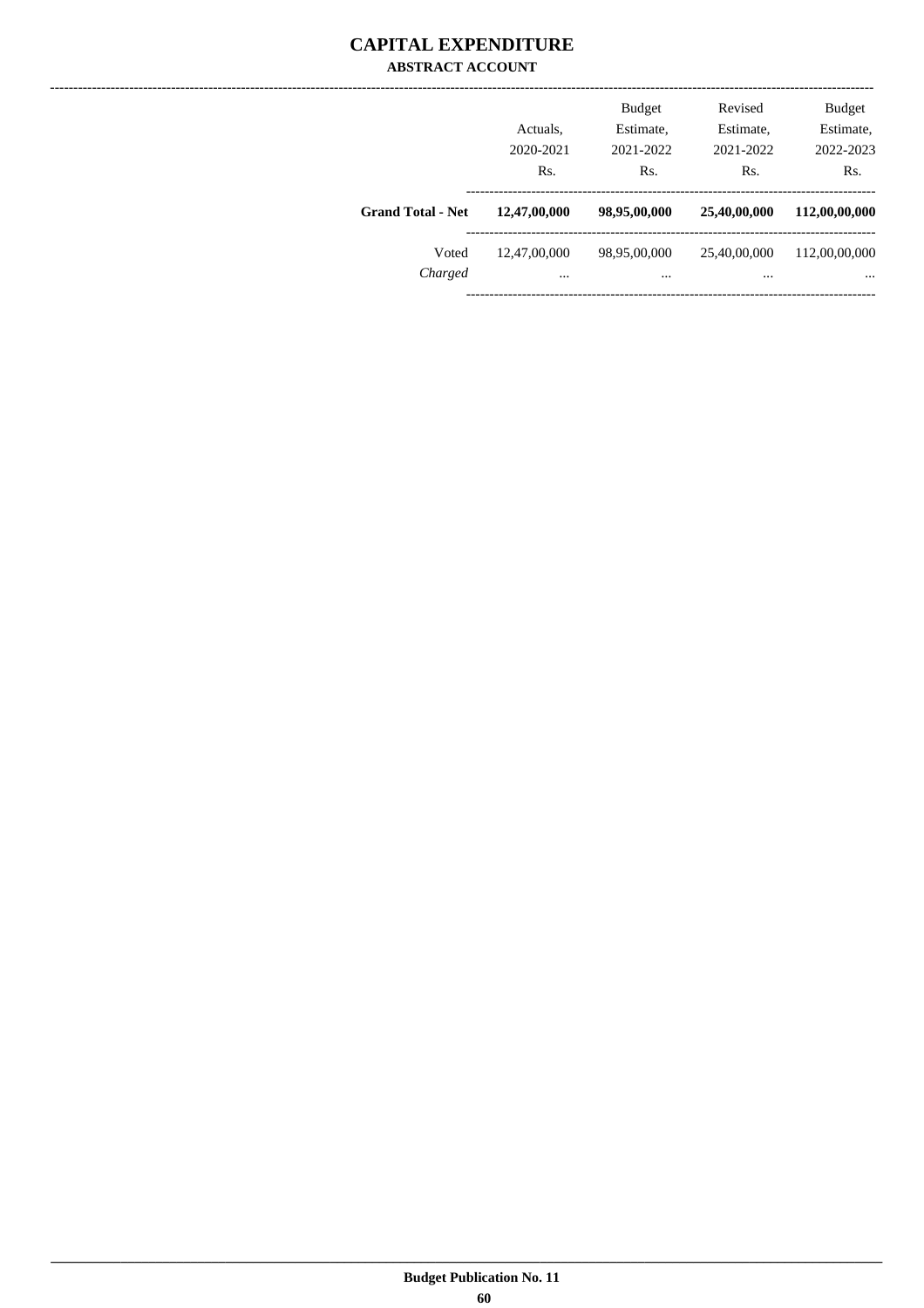|                                                                                                                                                        |                       | Budget<br>Estimate,                                            | Revised<br>Estimate,                  | Budget<br>Estimate, |
|--------------------------------------------------------------------------------------------------------------------------------------------------------|-----------------------|----------------------------------------------------------------|---------------------------------------|---------------------|
|                                                                                                                                                        | Actuals,<br>2020-2021 | 2021-2022                                                      | 2021-2022                             | 2022-2023           |
|                                                                                                                                                        | Rs.                   | Rs.                                                            | Rs.                                   | Rs.                 |
| DETAILED ACCOUNT NO. 4401-00-104 - AGRICULTURAL FARMS                                                                                                  |                       |                                                                |                                       |                     |
| 104- Agricultural Farms                                                                                                                                |                       |                                                                |                                       |                     |
| <b>State Development Schemes</b><br>013- Rastriya Krishi Vikash Yojana (RKVY) (State Share) (RKVY)<br>[AM]                                             |                       |                                                                |                                       |                     |
| 53- Major Works / Land and Buildings                                                                                                                   | 3,26,00,000           |                                                                | 20,47,00,000 5,00,00,000 12,00,00,000 |                     |
| <b>Total - State Development Schemes</b>                                                                                                               | 3,26,00,000           | 20,47,00,000                                                   | 5,00,00,000                           | 12,00,00,000        |
| <b>State Development Schemes (Central Assistance)</b><br>003- Rastriya Krishi Vikash Yojana (RKVY) (Central Share) (RKVY)<br>[AM]                      |                       |                                                                |                                       |                     |
| 53- Major Works / Land and Buildings                                                                                                                   | 3,86,00,000           | 36,50,00,000                                                   | 8,00,00,000                           | 50,00,00,000        |
| <b>Total - State Development Schemes (Central Assistance)</b>                                                                                          | 3,86,00,000           | 36,50,00,000                                                   | 8,00,00,000                           | 50,00,00,000        |
| Total - 4401-00-104                                                                                                                                    | 7,12,00,000           | 56,97,00,000                                                   | 13,00,00,000                          | 62,00,00,000        |
| Voted                                                                                                                                                  | 7,12,00,000           | 56,97,00,000                                                   | 13,00,00,000                          | 62,00,00,000        |
| Charged                                                                                                                                                |                       |                                                                |                                       |                     |
| DETAILED ACCOUNT NO. 4401-00-789 - SPECIAL COMPONENT PLAN FOR SCHEDULED CASTES                                                                         |                       |                                                                |                                       |                     |
| 789- Special Component Plan for Scheduled Castes<br><b>State Development Schemes</b><br>006- Rastriya Krishi Vikash Yojana (RKVY) (State Share) (RKVY) |                       |                                                                |                                       |                     |
| [AM]<br>53- Major Works / Land and Buildings                                                                                                           | 2,21,00,000           | 9,62,00,000                                                    | 2,40,00,000                           | 9,00,00,000         |
| <b>Total - State Development Schemes</b>                                                                                                               |                       | 2,21,00,000 9,62,00,000 2,40,00,000 9,00,00,000                |                                       |                     |
| <b>State Development Schemes (Central Assistance)</b><br>005- Rastriya Krishi Vikash Yojana (RKVY) (Central Share) (RKVY)<br>[AM]                      |                       |                                                                |                                       |                     |
| 53- Major Works / Land and Buildings                                                                                                                   | 1,81,00,000           | 16,30,00,000                                                   | 6,00,00,000                           | 22,00,00,000        |
| <b>Total - State Development Schemes (Central Assistance)</b>                                                                                          |                       | 1,81,00,000  16,30,00,000  6,00,00,000                         |                                       | 22,00,00,000        |
| Total - 4401-00-789                                                                                                                                    | 4,02,00,000           |                                                                | 25,92,00,000 8,40,00,000              | 31,00,00,000        |
| Voted<br>Charged                                                                                                                                       |                       | 4,02,00,000 25,92,00,000 8,40,00,000 31,00,00,000<br>$\ddotsc$ |                                       |                     |
|                                                                                                                                                        |                       |                                                                |                                       |                     |

#### **DETAILED ACCOUNT NO. 4401-00-796 - TRIBAL AREAS SUB-PLAN .**

**796- Tribal Areas Sub-Plan**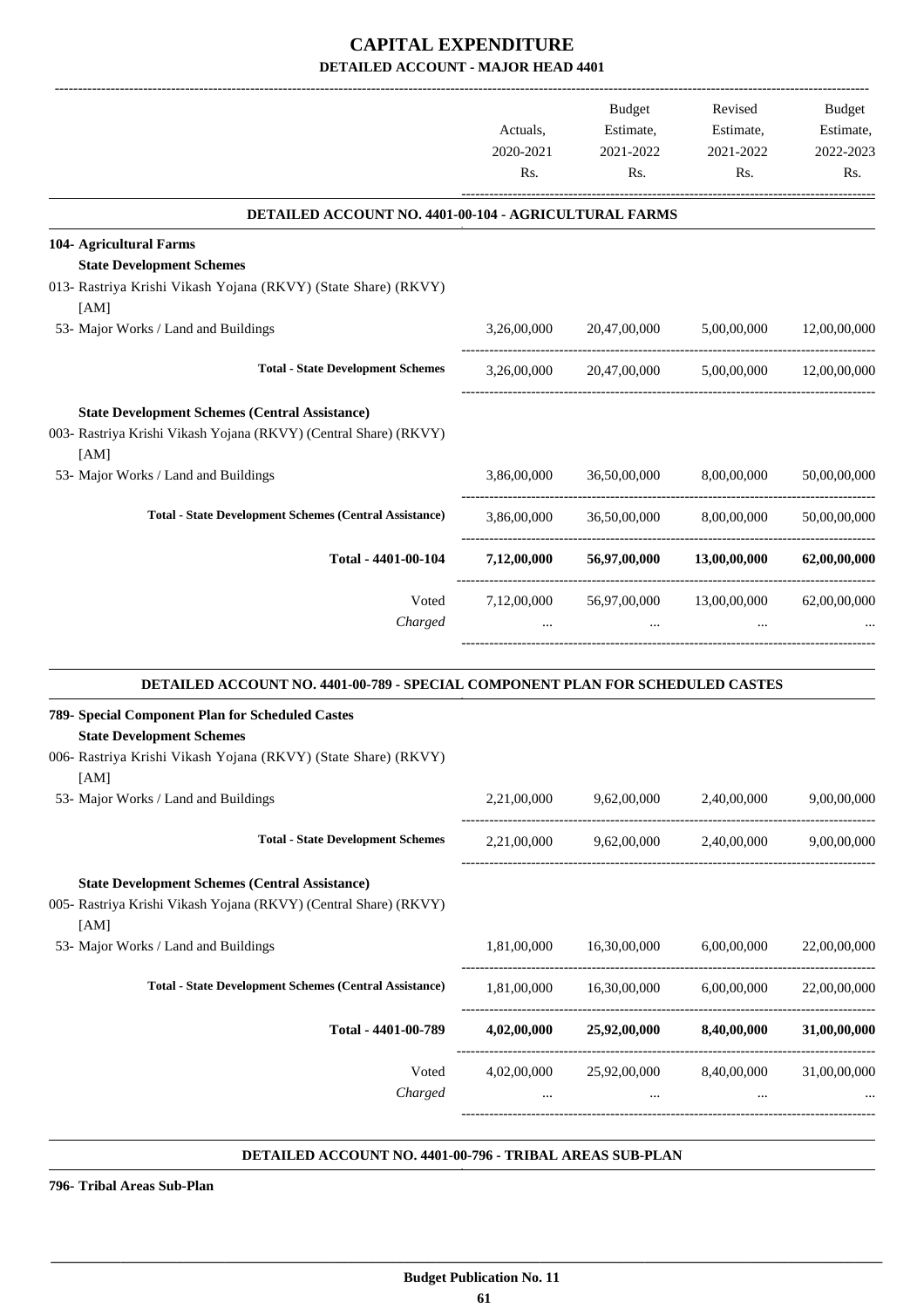|                                                                                                                                                                         | Actuals,<br>2020-2021<br>Rs. | Budget<br>Estimate,<br>2021-2022<br>Rs.                | Revised<br>Estimate,<br>2021-2022<br>Rs. | Budget<br>Estimate,<br>2022-2023<br>Rs. |
|-------------------------------------------------------------------------------------------------------------------------------------------------------------------------|------------------------------|--------------------------------------------------------|------------------------------------------|-----------------------------------------|
| <b>State Development Schemes</b><br>006- Rastriya Krishi Vikash Yojana (RKVY) (State Share) (RKVY)<br>[AM]                                                              |                              |                                                        |                                          |                                         |
| 53- Major Works / Land and Buildings                                                                                                                                    | 53,00,000                    | 10,31,00,000 1,50,00,000                               |                                          | 9,00,00,000                             |
| <b>Total - State Development Schemes</b>                                                                                                                                |                              | $53,00,000$ $10,31,00,000$ $1,50,00,000$ $9,00,00,000$ |                                          |                                         |
| <b>State Development Schemes (Central Assistance)</b><br>005- Rastriya Krishi Vikash Yojana (RKVY) (Central Share) (RKVY)<br>[AM]                                       |                              |                                                        |                                          |                                         |
| 53- Major Works / Land and Buildings                                                                                                                                    |                              | 80,00,000 5,75,00,000                                  | 2,50,00,000                              | 10,00,00,000                            |
| <b>Total - State Development Schemes (Central Assistance)</b>                                                                                                           |                              | 80,00,000 5,75,00,000 2,50,00,000                      |                                          | 10,00,00,000                            |
| Total - 4401-00-796                                                                                                                                                     |                              | $1,33,00,000$ $16,06,00,000$ $4,00,00,000$             |                                          | 19,00,00,000                            |
| Voted<br>Charged                                                                                                                                                        | 1,33,00,000                  | 16,06,00,000                                           | 4,00,00,000                              | 19,00,00,000                            |
| <b>DETAILED ACCOUNT NO. 4401 - DEDUCT RECOVERIES IN REDUCTION OF EXPENDITURE</b>                                                                                        |                              |                                                        |                                          |                                         |
| 800- Other Expenditure<br><b>State Development Schemes</b><br>017-Refund of Unutilized Fund of CSS Schemes (State Share)<br>(CSSREFUND) [AM]<br>70-Deduct Recoveries    |                              |                                                        |                                          |                                         |
| 01-Others<br>State Development Schemes (Central Assistance)<br>010-Refund of Unutilised Fund of CSS Schemes (Central Share)<br>(CSSREFUND) [AM]<br>70-Deduct Recoveries | $\cdots$                     |                                                        | $\cdots$                                 |                                         |
| 01-Others                                                                                                                                                               |                              | $\cdots$                                               |                                          |                                         |
| Total - 800 - Deduct - Recoveries                                                                                                                                       | $\cdots$                     | $\ldots$                                               | $\ldots$                                 |                                         |
| Total - 4401 - Deduct - Recoveries                                                                                                                                      | $\cdots$                     | $\cdots$                                               | $\cdots$                                 |                                         |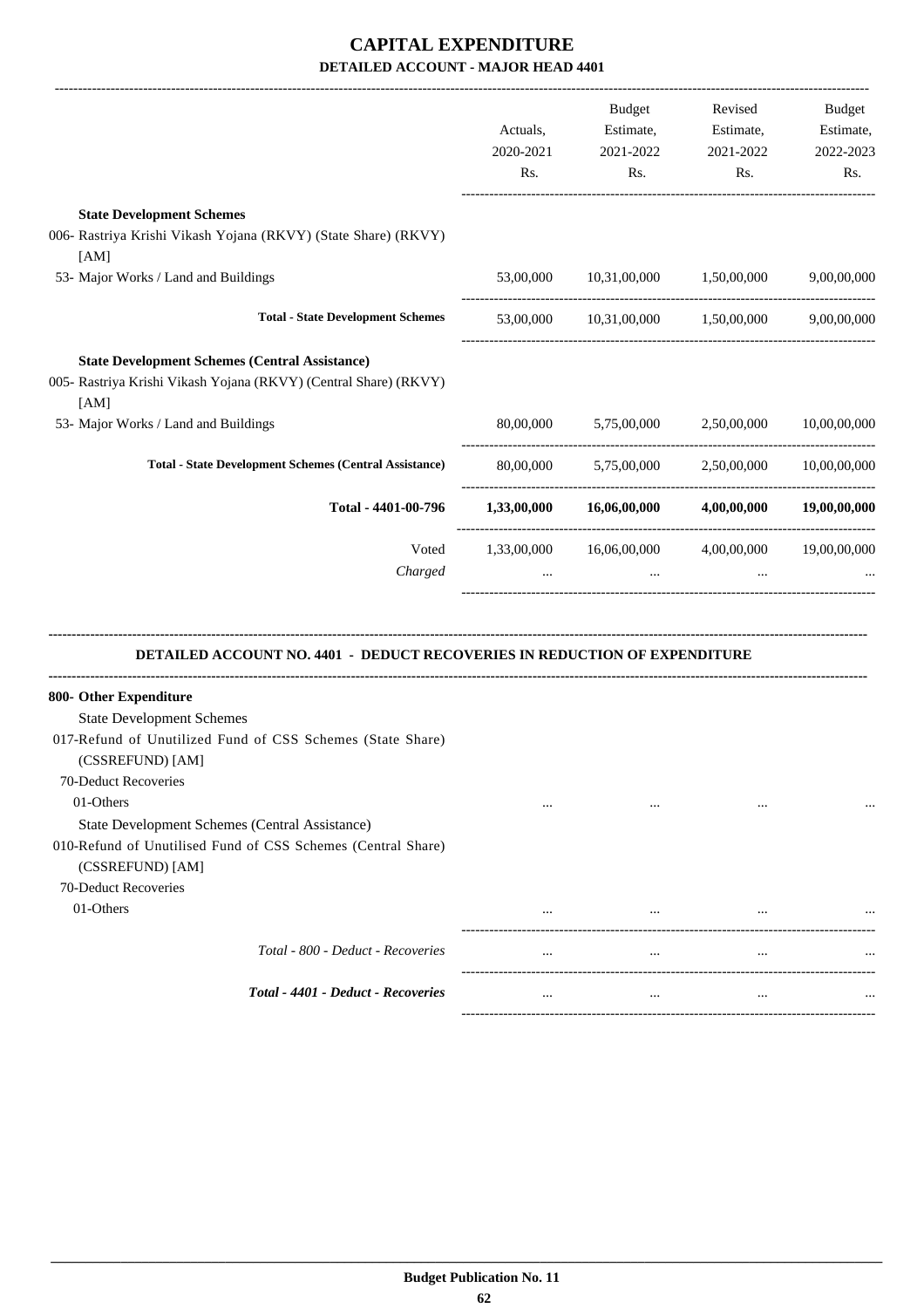# **CAPITAL EXPENDITURE**

#### **DEMAND No. 04**

#### **Agricultural Marketing Department**

#### C. Capital Accounts of Economic Services - (a) Capital Account of Agriculture and Allied Activities

# Head of Account: 4408 - Capital Outlay on Food, Storage and Warehousing

| <b>Voted Rs. Nil</b> |                            | <b>Charged Rs. Nil</b> |           |             | <b>Total Rs. Nil</b> |
|----------------------|----------------------------|------------------------|-----------|-------------|----------------------|
|                      |                            |                        | Voted Rs. | Charged Rs. | <b>Total Rs.</b>     |
|                      | <b>Gross Expenditure</b>   |                        | $\cdots$  | $\cdots$    | $\cdots$             |
|                      | <b>Deduct - Recoveries</b> |                        | $\cdots$  | $\cdots$    | $\cdots$             |
|                      |                            |                        |           |             |                      |
|                      | <b>Net Expenditure</b>     |                        | $\cdots$  | $\cdots$    | $\cdots$             |

#### **CAPITAL EXPENDITURE ABSTRACT ACCOUNT**

|                                                                                                 | Actuals.<br>2020-2021<br>Rs. | <b>Budget</b><br>Estimate,<br>2021-2022<br>Rs.   | Revised<br>Estimate,<br>2021-2022<br>Rs. | <b>Budget</b><br>Estimate,<br>2022-2023<br>Rs. |
|-------------------------------------------------------------------------------------------------|------------------------------|--------------------------------------------------|------------------------------------------|------------------------------------------------|
| 02 - STORAGE AND WAREHOUSING<br>001- Direction and Administration<br>Administrative Expenditure | $\cdots$                     | 54,000                                           |                                          |                                                |
| <b>Total - 001</b>                                                                              | $\cdots$                     | 54,000                                           |                                          |                                                |
| <b>Grand Total - Gross</b>                                                                      | $\cdots$                     | 54,000                                           | $\cdots$                                 | $\cdots$                                       |
| Voted<br>Charged                                                                                | $\cdots$<br>$\cdots$         | 54,000<br>$\cdots$                               | $\cdots$<br>$\cdots$                     | $\cdots$                                       |
| <b>Administrative Expenditure</b>                                                               | $\cdots$                     | --------------------------------------<br>54,000 | $\cdots$                                 | $\ddotsc$                                      |
| <b>Deduct Recoveries</b>                                                                        | $\cdots$                     | $\cdots$                                         | $\cdots$                                 | $\cdots$                                       |
| <b>Grand Total - Net</b>                                                                        | $\cdots$                     | 54,000                                           | $\cdots$                                 | $\cdots$                                       |
| Voted<br>Charged                                                                                | $\cdots$<br>$\cdots$         | 54,000<br>$\cdots$                               | $\cdots$<br>$\cdots$                     | $\cdots$<br>$\cdots$                           |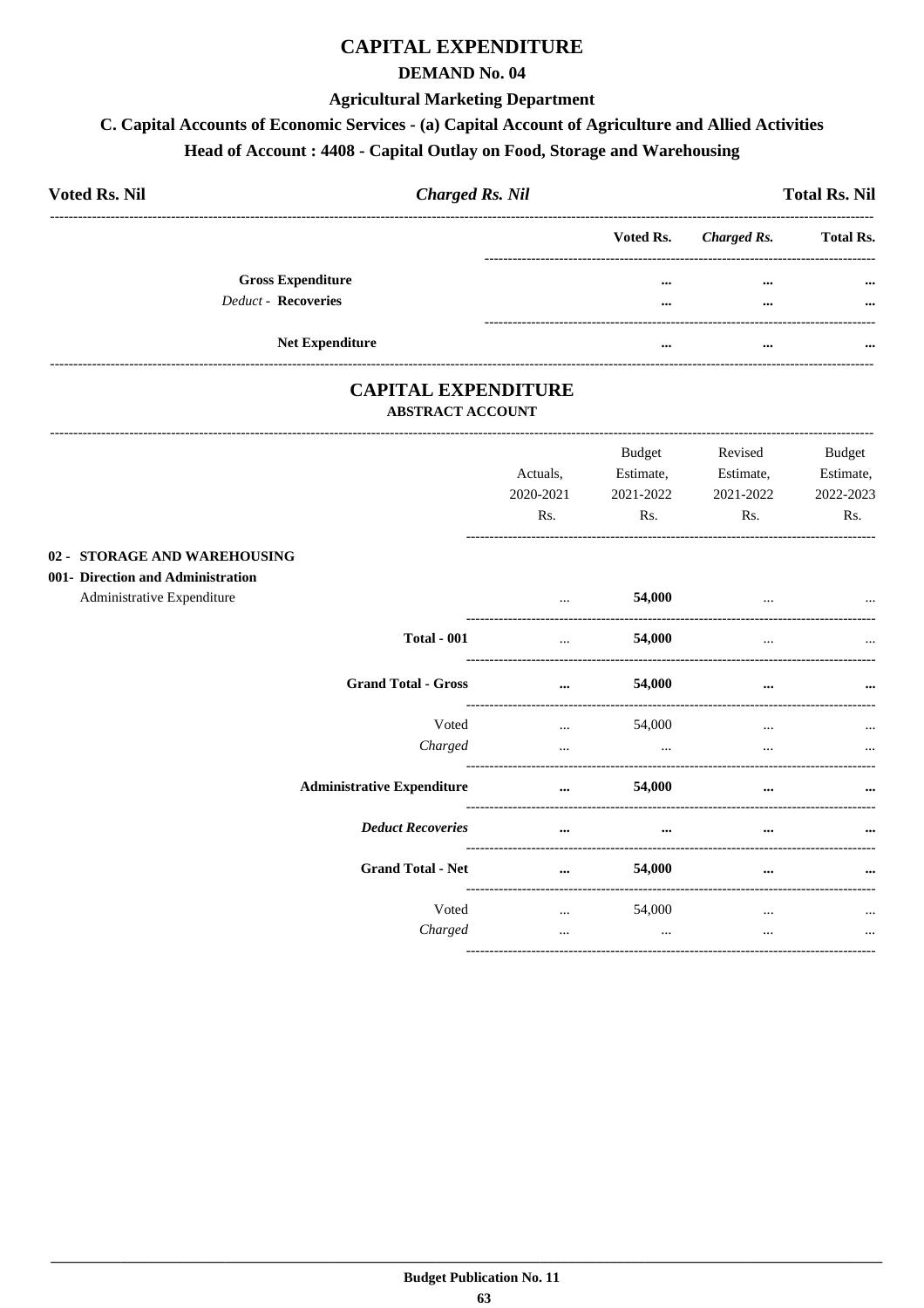|                                                                 | Actuals,  | <b>Budget</b><br>Estimate, | Revised<br>Estimate, | Budget<br>Estimate, |
|-----------------------------------------------------------------|-----------|----------------------------|----------------------|---------------------|
|                                                                 | 2020-2021 | 2021-2022                  | 2021-2022            | 2022-2023           |
|                                                                 | Rs.       | Rs.                        | Rs.                  | Rs.                 |
| DETAILED ACCOUNT NO. 4408-02-001 - DIRECTION AND ADMINISTRATION |           |                            |                      |                     |
| 02 - STORAGE AND WAREHOUSING                                    |           |                            |                      |                     |
| 001- Direction and Administration                               |           |                            |                      |                     |
| <b>Administrative Expenditure</b>                               |           |                            |                      |                     |
| 001- Procurement of Machinery, Equipment etc. [AM]              |           |                            |                      |                     |
| 52- Machinery and Equipment/Tools and Plants                    | $\cdots$  | 54,000                     | $\cdots$             |                     |
| <b>Total - Administrative Expenditure</b>                       |           | 54,000                     | $\cdots$             | $\cdots$            |
| Total - 4408-02-001                                             |           | 54,000                     | $\cdots$             |                     |
| Voted                                                           | $\cdots$  | 54,000                     | $\cdots$             | $\cdots$            |
| Charged                                                         | $\cdots$  | $\cdots$                   |                      |                     |
|                                                                 |           |                            |                      |                     |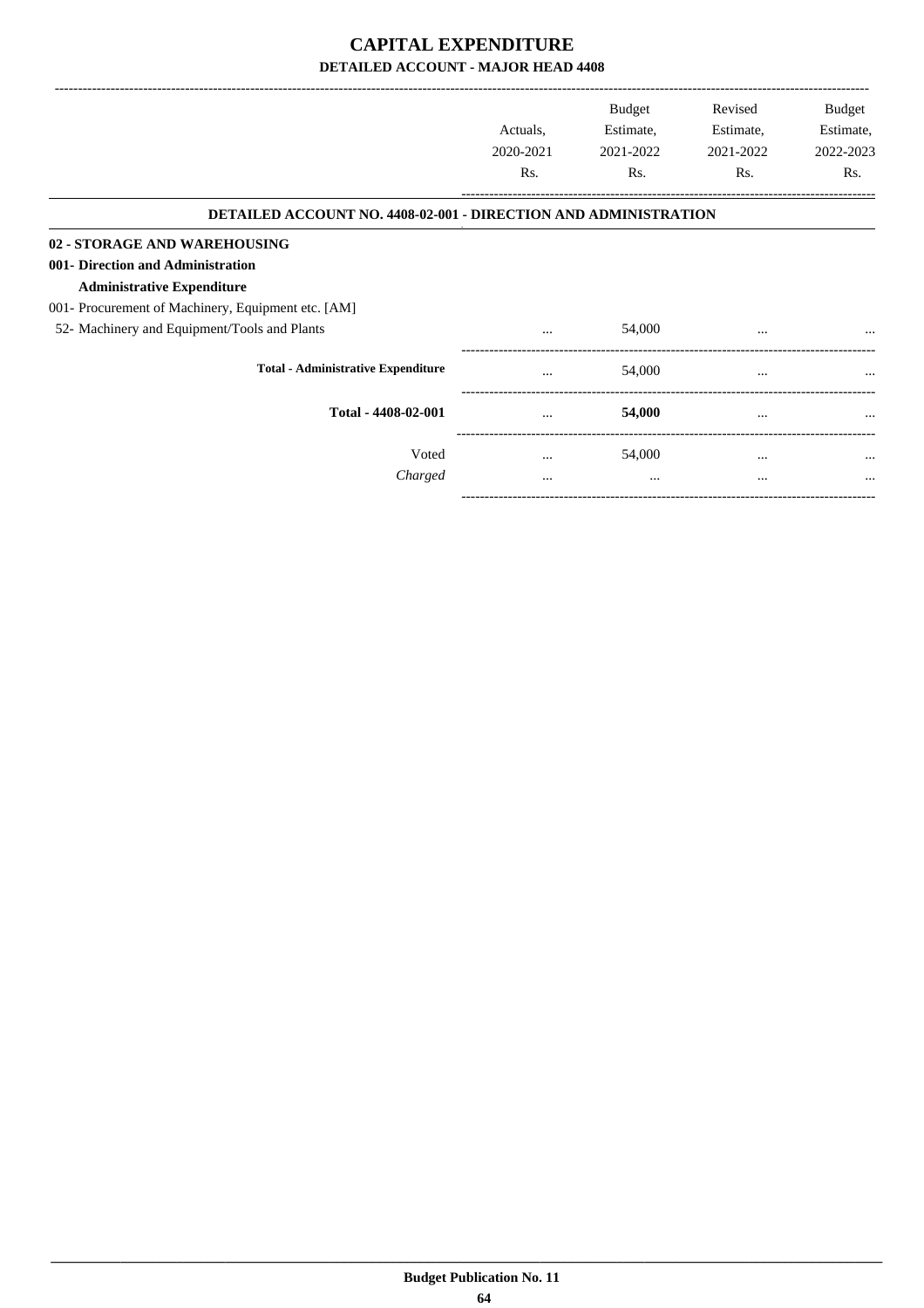# **CAPITAL EXPENDITURE**

#### **DEMAND No. 04**

#### **Agricultural Marketing Department**

# **C. Capital Accounts of Economic Services - (a) Capital Account of Agriculture and Allied Activities Head of Account : 4435 - Capital Outlay on Other Agricultural Programmes**

| Voted Rs. 177,51,70,000                                       |         | <b>Charged Rs. Nil</b>     |                                                       |              | Total Rs. 177,51,70,000    |
|---------------------------------------------------------------|---------|----------------------------|-------------------------------------------------------|--------------|----------------------------|
|                                                               |         |                            | Voted Rs.                                             | Charged Rs.  | Total Rs.                  |
| <b>Gross Expenditure</b>                                      |         |                            | 177,51,70,000                                         |              | $\ldots$ 177,51,70,000     |
| <b>Deduct - Recoveries</b>                                    |         |                            |                                                       | $\cdots$     |                            |
| <b>Net Expenditure</b>                                        |         |                            | 177,51,70,000                                         |              | $\dots$ 177,51,70,000      |
|                                                               |         | <b>CAPITAL EXPENDITURE</b> |                                                       |              |                            |
|                                                               |         | <b>ABSTRACT ACCOUNT</b>    |                                                       |              |                            |
|                                                               |         |                            | Budget                                                | Revised      | Budget                     |
|                                                               |         | Actuals,                   | Estimate,                                             | Estimate,    | Estimate,                  |
|                                                               |         | 2020-2021                  | 2021-2022                                             | 2021-2022    | 2022-2023                  |
|                                                               |         | $\mathbf{Rs.}$             | Rs.                                                   | Rs.          | Rs.                        |
| 01 - MARKETING AND QUALITY CONTROL                            |         |                            |                                                       |              |                            |
| 101- Marketing Facilities<br><b>State Development Schemes</b> |         |                            | 20,53,47,853 132,54,00,000 44,18,00,000 134,66,70,000 |              |                            |
| <b>Total - 101</b>                                            |         |                            | 20,53,47,853 132,54,00,000                            |              | 44,18,00,000 134,66,70,000 |
|                                                               |         |                            |                                                       |              |                            |
| 190- Investment in Public Sector and Other Undertakings       |         |                            |                                                       |              |                            |
| <b>State Development Schemes</b>                              |         |                            |                                                       |              |                            |
| <b>Total - 190</b>                                            |         | $\cdots$                   | $\cdots$                                              | $\cdots$     |                            |
| 789- Special Component Plan for Scheduled Castes              |         |                            |                                                       |              |                            |
| <b>State Development Schemes</b>                              |         | 5,01,27,215                | 31,00,00,000                                          | 10,33,33,000 | 29,25,00,000               |
| <b>Total - 789</b>                                            |         | 5,01,27,215                | 31,00,00,000                                          | 10,33,33,000 | 29,25,00,000               |
| 796- Tribal Areas Sub-Plan                                    |         |                            |                                                       |              |                            |
| <b>State Development Schemes</b>                              |         | 1,47,60,433                | 16,00,00,000                                          | 5,33,33,000  | 13,60,00,000               |
| <b>Total - 796</b>                                            |         | 1,47,60,433                | 16,00,00,000                                          | 5,33,33,000  | 13,60,00,000               |
| <b>Grand Total - Gross</b>                                    |         | 27,02,35,501               | 179,54,00,000                                         | 59,84,66,000 | 177,51,70,000              |
|                                                               | Voted   |                            | 27,02,35,501 179,54,00,000 59,84,66,000 177,51,70,000 |              |                            |
|                                                               | Charged |                            | and the state of the state of the                     | $\cdots$     |                            |
| <b>State Development Schemes</b>                              |         |                            | 27,02,35,501 179,54,00,000 59,84,66,000 177,51,70,000 |              |                            |
| <b>Deduct Recoveries</b>                                      |         | $-8,65,73,223$             | $-1,000$                                              | $\cdots$     |                            |
|                                                               |         |                            |                                                       |              |                            |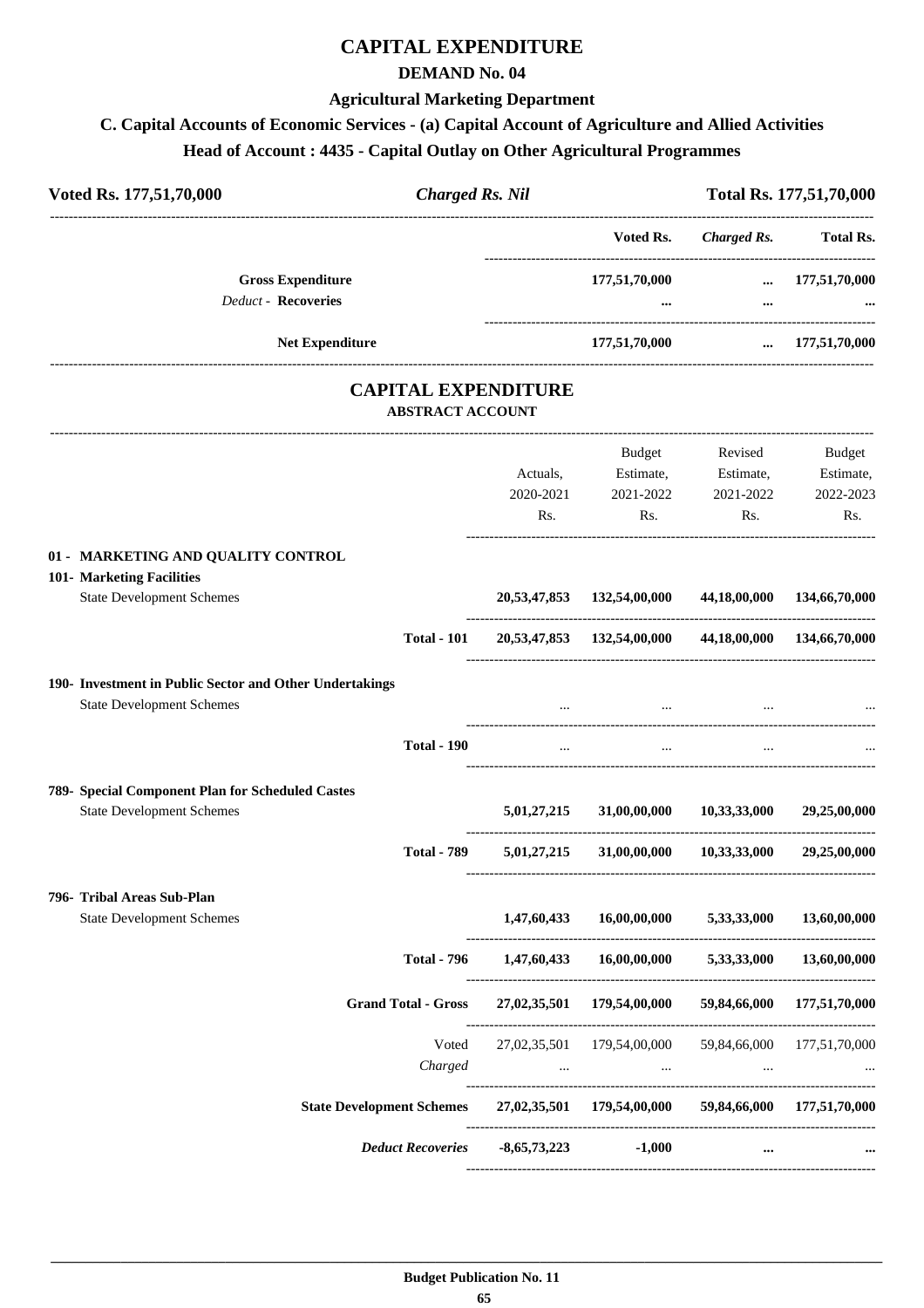#### **CAPITAL EXPENDITURE ABSTRACT ACCOUNT**

|                          | <b>Budget</b><br>Estimate,<br>Actuals,<br>2021-2022<br>2020-2021<br>Rs.<br>Rs. |                   | Revised<br>Estimate,<br>2021-2022<br>Rs. | <b>Budget</b><br>Estimate,<br>2022-2023<br>Rs. |  |
|--------------------------|--------------------------------------------------------------------------------|-------------------|------------------------------------------|------------------------------------------------|--|
| <b>Grand Total - Net</b> | 18, 36, 62, 278                                                                | 179,53,99,000     | 59,84,66,000                             | 177,51,70,000                                  |  |
| Voted<br>Charged         | 18, 36, 62, 278<br>$\cdots$                                                    | 179,53,99,000<br> | 59,84,66,000<br>                         | 177,51,70,000<br>$\cdots$                      |  |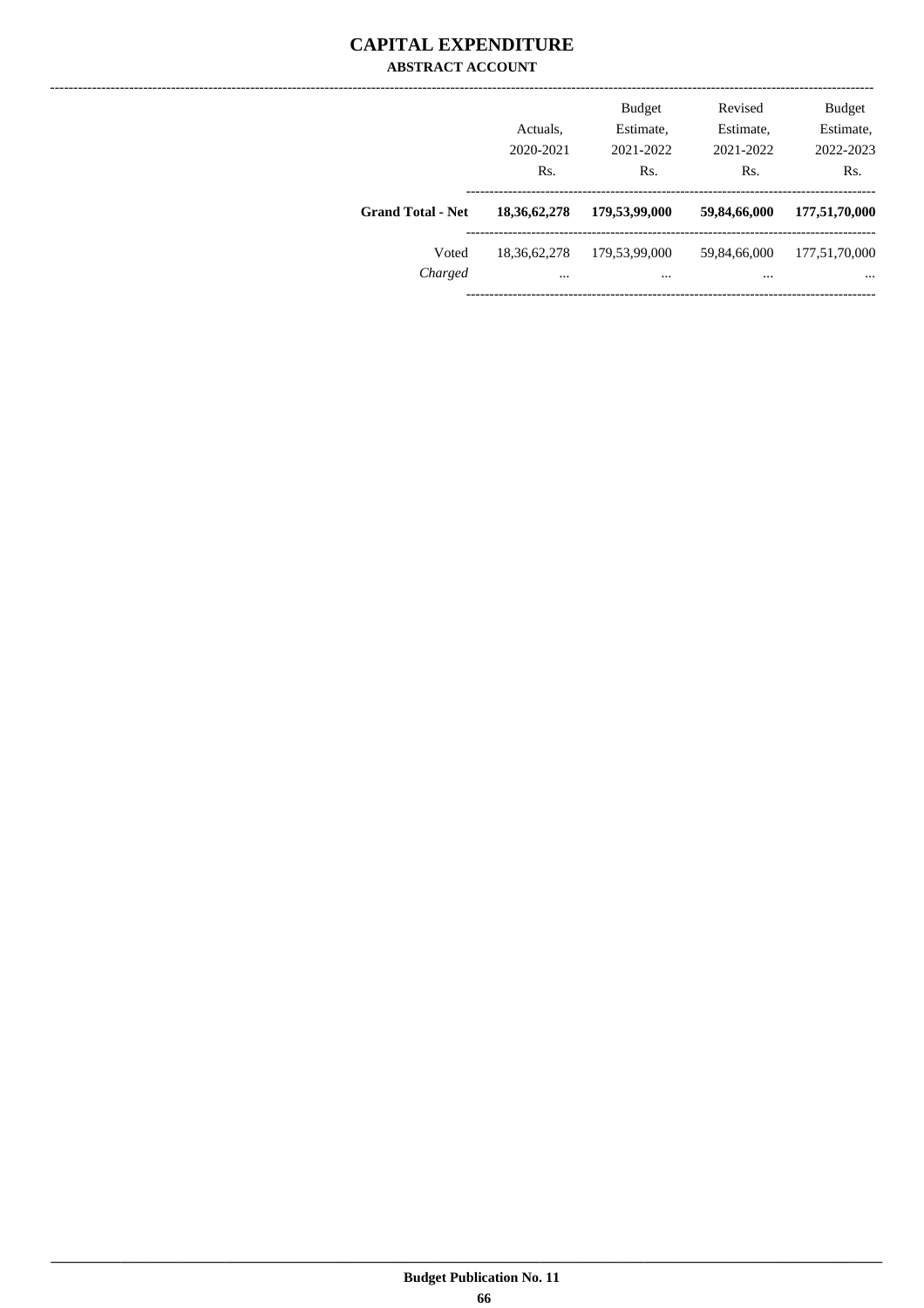|                                                                                                                                   | Actuals,<br>2020-2021<br>Rs. | Budget<br>Estimate,<br>2021-2022<br>Rs.                  | Revised<br>Estimate,<br>2021-2022<br>Rs. | Budget<br>Estimate,<br>2022-2023<br>Rs. |
|-----------------------------------------------------------------------------------------------------------------------------------|------------------------------|----------------------------------------------------------|------------------------------------------|-----------------------------------------|
| DETAILED ACCOUNT NO. 4435-01-101 - MARKETING FACILITIES                                                                           |                              |                                                          |                                          |                                         |
| 01 - MARKETING AND QUALITY CONTROL                                                                                                |                              |                                                          |                                          |                                         |
| 101- Marketing Facilities                                                                                                         |                              |                                                          |                                          |                                         |
| <b>State Development Schemes</b>                                                                                                  |                              |                                                          |                                          |                                         |
| 005- Development of Regulated Markets [AM]                                                                                        |                              |                                                          |                                          |                                         |
| 60- Other Capital Expenditure                                                                                                     |                              | 5,64,18,093 42,54,00,000 14,18,00,000 44,66,70,000       |                                          |                                         |
| Total - 4435-01-101-005                                                                                                           |                              | 5,64,18,093 42,54,00,000 14,18,00,000 44,66,70,000       |                                          |                                         |
| 012- Construction of Market Link Road and Other Marketing<br>Infrastructure [AM]                                                  |                              |                                                          |                                          |                                         |
| 53- Major Works / Land and Buildings                                                                                              |                              | 12,22,00,521 80,00,00,000 26,66,67,000                   |                                          | 84,00,00,000                            |
| Total - 4435-01-101-012                                                                                                           | 12,22,00,521                 |                                                          | 80,00,00,000 26,66,67,000                | 84,00,00,000                            |
| <b>Total - State Development Schemes</b>                                                                                          |                              | 17,86,18,614  122,54,00,000  40,84,67,000  128,66,70,000 |                                          |                                         |
| <b>State Development Schemes</b>                                                                                                  |                              |                                                          |                                          |                                         |
| 007- Infrastructural facilities for Agricultural Marketing Programme<br>under RIDF (RIDF) [AM]                                    |                              |                                                          |                                          |                                         |
| 53- Major Works / Land and Buildings                                                                                              |                              | 2,67,29,239 10,00,00,000 3,33,33,000                     |                                          | 6,00,00,000                             |
| <b>Total - State Development Schemes</b>                                                                                          |                              | 2,67,29,239 10,00,00,000 3,33,33,000                     |                                          | 6.00.00.000                             |
| Total - 4435-01-101                                                                                                               |                              | 20,53,47,853 132,54,00,000 44,18,00,000 134,66,70,000    |                                          |                                         |
| Voted<br>Charged                                                                                                                  | 20,53,47,853                 | 132,54,00,000<br>$\cdots$                                | 44,18,00,000                             | 134,66,70,000                           |
| DETAILED ACCOUNT NO. 4435-01-190 - INVESTMENT IN PUBLIC SECTOR AND OTHER UNDERTAKINGS                                             |                              |                                                          |                                          |                                         |
|                                                                                                                                   |                              |                                                          |                                          |                                         |
| 01 - MARKETING AND QUALITY CONTROL<br>190- Investment in Public Sector and Other Undertakings<br><b>State Development Schemes</b> |                              |                                                          |                                          |                                         |

007- Share Capital to Paschimbanga Agri-Marketing Corporation [AM]

54- Investment

| Total - 4435-01-190 | <br><br><br> | <br><br>$\cdots$<br>$\cdots$ |
|---------------------|--------------|------------------------------|
| Voted               | <br>         | <br>                         |
| Charged             | <br>         | <br>$\cdots$                 |

.

#### **DETAILED ACCOUNT NO. 4435-01-789 - SPECIAL COMPONENT PLAN FOR SCHEDULED CASTES .**

 **\_\_\_\_\_\_\_\_\_\_\_\_\_\_\_\_\_\_\_\_\_\_\_\_\_\_\_\_\_\_\_\_\_\_\_\_\_\_\_\_\_\_\_\_\_\_\_\_\_\_\_\_\_\_\_\_\_\_\_\_\_\_\_\_\_\_\_\_\_\_\_\_\_\_\_\_\_\_\_\_\_\_\_\_\_\_\_\_\_\_\_\_\_\_\_\_\_\_\_\_\_\_\_\_\_\_\_\_\_\_\_\_\_\_\_\_\_\_\_**

**01 - MARKETING AND QUALITY CONTROL**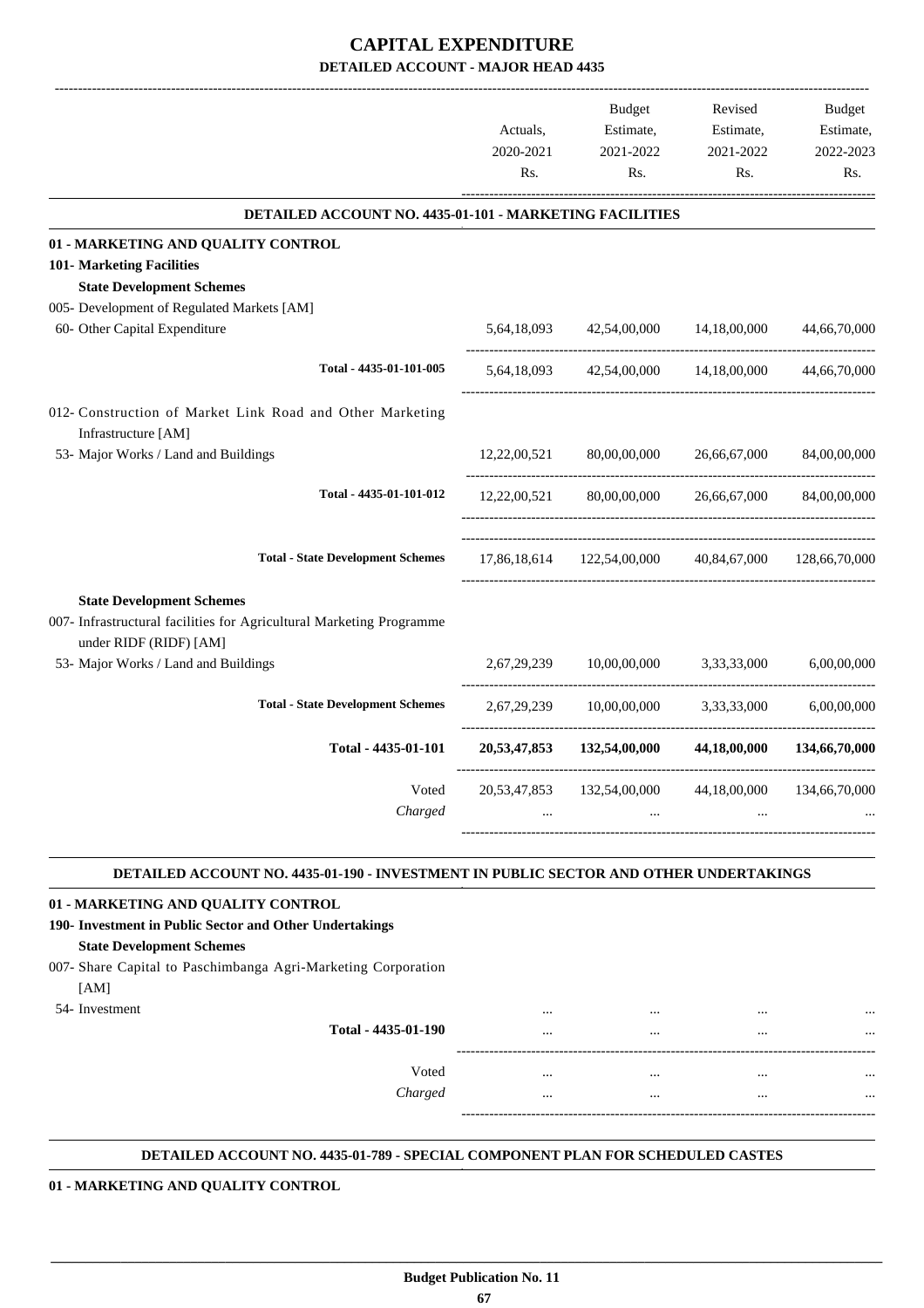|                                                                                                | Actuals,<br>2020-2021<br>Rs. | Budget<br>Estimate,<br>2021-2022<br>Rs. | Revised<br>Estimate,<br>2021-2022<br>Rs.                | Budget<br>Estimate,<br>2022-2023<br>Rs. |
|------------------------------------------------------------------------------------------------|------------------------------|-----------------------------------------|---------------------------------------------------------|-----------------------------------------|
| 789- Special Component Plan for Scheduled Castes                                               |                              |                                         |                                                         |                                         |
| <b>State Development Schemes</b>                                                               |                              |                                         |                                                         |                                         |
| 002- Development of Regulated markets [AM]                                                     |                              |                                         |                                                         |                                         |
| 60- Other Capital Expenditure                                                                  |                              | 3,72,49,186 25,00,00,000                | 8,33,33,000                                             | 26,25,00,000                            |
| Total - 4435-01-789-002                                                                        |                              |                                         | 3,72,49,186 25,00,00,000 8,33,33,000 26,25,00,000       |                                         |
| 004- Annual Macro Management Mode Work Plan on Agriculture                                     |                              |                                         |                                                         |                                         |
| Marketing Development Work [AM]                                                                |                              |                                         |                                                         |                                         |
| 53- Major Works / Land and Buildings                                                           |                              |                                         |                                                         |                                         |
| <b>Total - State Development Schemes</b>                                                       |                              |                                         | 3,72,49,186 25,00,00,000 8,33,33,000                    | 26,25,00,000                            |
| <b>State Development Schemes</b>                                                               |                              |                                         |                                                         |                                         |
| 003- Infrastructural facilities for Agricultural Marketing Programme<br>under RIDF (RIDF) [AM] |                              |                                         |                                                         |                                         |
| 53- Major Works / Land and Buildings                                                           | 1,28,78,029                  | 6,00,00,000                             | 2,00,00,000                                             | 3,00,00,000                             |
| <b>Total - State Development Schemes</b>                                                       | 1,28,78,029                  | 6,00,00,000                             | 2,00,00,000                                             | 3,00,00,000                             |
| Total - 4435-01-789                                                                            |                              |                                         | 5,01,27,215 31,00,00,000 10,33,33,000 29,25,00,000      |                                         |
| Voted                                                                                          | 5,01,27,215                  |                                         | 31,00,00,000 10,33,33,000                               | 29,25,00,000                            |
| Charged                                                                                        |                              | $\cdots$                                |                                                         |                                         |
| DETAILED ACCOUNT NO. 4435-01-796 - TRIBAL AREAS SUB-PLAN                                       |                              |                                         |                                                         |                                         |
| 01 - MARKETING AND QUALITY CONTROL                                                             |                              |                                         |                                                         |                                         |
| 796- Tribal Areas Sub-Plan                                                                     |                              |                                         |                                                         |                                         |
| <b>State Development Schemes</b>                                                               |                              |                                         |                                                         |                                         |
| 001- Market Development [AM]                                                                   |                              |                                         |                                                         |                                         |
| 60- Other Capital Expenditure                                                                  |                              |                                         | $47,28,888$ $12,00,00,000$ $4,00,00,000$ $12,60,00,000$ |                                         |
| <b>Total - State Development Schemes</b>                                                       |                              |                                         | 47,28,888 12,00,00,000 4,00,00,000 12,60,00,000         |                                         |
| <b>State Development Schemes</b>                                                               |                              |                                         |                                                         |                                         |
| 002- Infrastructural facilities for Agricultural Marketing Programme<br>under RIDF (RIDF) [AM] |                              |                                         |                                                         |                                         |
| 53- Major Works / Land and Buildings                                                           |                              |                                         | $1,00,31,545$ $4,00,00,000$ $1,33,33,000$ $1,00,00,000$ |                                         |
| <b>Total - State Development Schemes</b>                                                       |                              |                                         | 1,00,31,545 4,00,00,000 1,33,33,000 1,00,00,000         |                                         |

**Total - 4435-01-796 1,47,60,433 16,00,00,000 5,33,33,000 13,60,00,000**

Voted 1,47,60,433 16,00,00,000 5,33,33,000 13,60,00,000 *Charged* ... ... ... ...

------------------------------------------------------------------------------------------

-----------------------------------------------------------------------------------------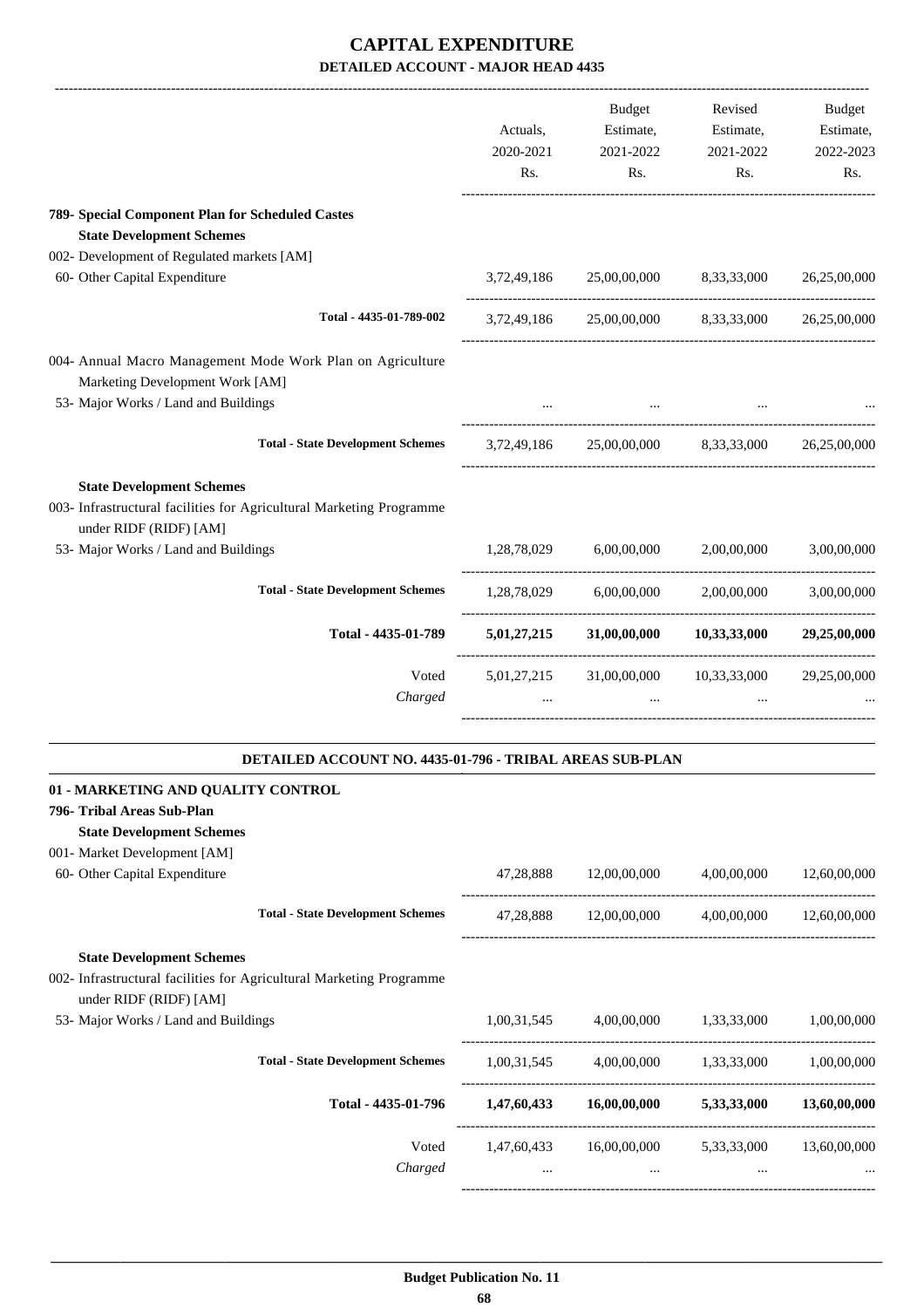-------------------------------------------------------------------------------------------------------------------------------------------------------------------------------

|                                                                                  | Actuals,<br>2020-2021<br>Rs. | <b>Budget</b><br>Estimate,<br>2021-2022<br>Rs. | Revised<br>Estimate,<br>2021-2022<br>Rs. | <b>Budget</b><br>Estimate,<br>2022-2023<br>Rs. |
|----------------------------------------------------------------------------------|------------------------------|------------------------------------------------|------------------------------------------|------------------------------------------------|
| <b>DETAILED ACCOUNT NO. 4435 - DEDUCT RECOVERIES IN REDUCTION OF EXPENDITURE</b> |                              |                                                |                                          |                                                |
| 01 - MARKETING AND QUALITY CONTROL                                               |                              |                                                |                                          |                                                |
| 101- Marketing Facilities                                                        |                              |                                                |                                          |                                                |
| <b>State Development Schemes</b>                                                 |                              |                                                |                                          |                                                |
| 900-Development of Regulated Markets [AM]                                        |                              |                                                |                                          |                                                |
| 70-Deduct Recoveries                                                             |                              |                                                |                                          |                                                |
| 01-Others                                                                        | $-4,54,45,955$               | $\cdots$                                       |                                          |                                                |
| 901-Deduct Receipts and Recoveries on Capital Account [AM]                       |                              |                                                |                                          |                                                |
| 70-Deduct Recoveries                                                             |                              |                                                |                                          |                                                |
| 01-Others                                                                        |                              |                                                | $\ddotsc$                                |                                                |
| 02-W.B.H.S. 2008                                                                 | $\cdots$                     |                                                |                                          |                                                |
| 911-Deduct Recoveries of Overpayments on Annual Macro                            |                              |                                                |                                          |                                                |
| Management Mode work plan on Agricullture Marketing<br>Development work [AM]     |                              |                                                |                                          |                                                |
| 70-Deduct Recoveries                                                             |                              |                                                |                                          |                                                |
| 01-Others                                                                        |                              |                                                |                                          |                                                |
| Total - 101 - Deduct - Recoveries                                                | -4,54,45,955                 | $\cdots$                                       | $\cdots$                                 |                                                |
|                                                                                  |                              |                                                |                                          |                                                |
| 789- Special Component Plan for Scheduled Castes                                 |                              |                                                |                                          |                                                |
| <b>State Development Schemes</b>                                                 |                              |                                                |                                          |                                                |
| 900-Development of Regulated markets [AM]<br>70-Deduct Recoveries                |                              |                                                |                                          |                                                |
| 01-Others                                                                        |                              |                                                |                                          |                                                |
| 901-Deduct Receipts and Recoveries on Capital Account [AM]                       | $-3,38,95,812$               |                                                |                                          |                                                |
| 70-Deduct Recoveries                                                             |                              |                                                |                                          |                                                |
| 01-Others                                                                        |                              |                                                |                                          |                                                |
| 02-W.B.H.S. 2008                                                                 | $\cdots$                     | $\cdots$<br>$\cdots$                           | $\cdots$<br>$\cdots$                     |                                                |
|                                                                                  | $\cdots$                     |                                                |                                          | $\ldots$                                       |
| Total - 789 - Deduct - Recoveries                                                | $-3,38,95,812$               | $\cdots$                                       | $\cdots$                                 |                                                |
| 796- Tribal Areas Sub-Plan                                                       |                              |                                                |                                          |                                                |
| Administrative Expenditure                                                       |                              |                                                |                                          |                                                |
| 008-Deduct- Receipts and Recoveries on Capital Account [AM]                      |                              |                                                |                                          |                                                |
| 70-Deduct Recoveries                                                             |                              |                                                |                                          |                                                |
| 01-Others                                                                        | $\cdots$                     | $-1,000$                                       | $\cdots$                                 |                                                |
| 02-W.B.H.S. 2008                                                                 |                              | $\cdots$                                       | $\cdots$                                 | $\cdots$                                       |
| <b>State Development Schemes</b>                                                 |                              |                                                |                                          |                                                |
| 900-Market Development [AM]                                                      |                              |                                                |                                          |                                                |
| 70-Deduct Recoveries                                                             |                              |                                                |                                          |                                                |
| 01-Others                                                                        | $-72,31,456$                 | $\cdots$                                       | $\cdots$                                 |                                                |
| 901-Deduct Receipts and Recoveries on Capital Account [AM]                       |                              |                                                |                                          |                                                |
| 70-Deduct Recoveries                                                             |                              |                                                |                                          |                                                |
| 01-Others                                                                        |                              | $\cdots$                                       | $\cdots$                                 |                                                |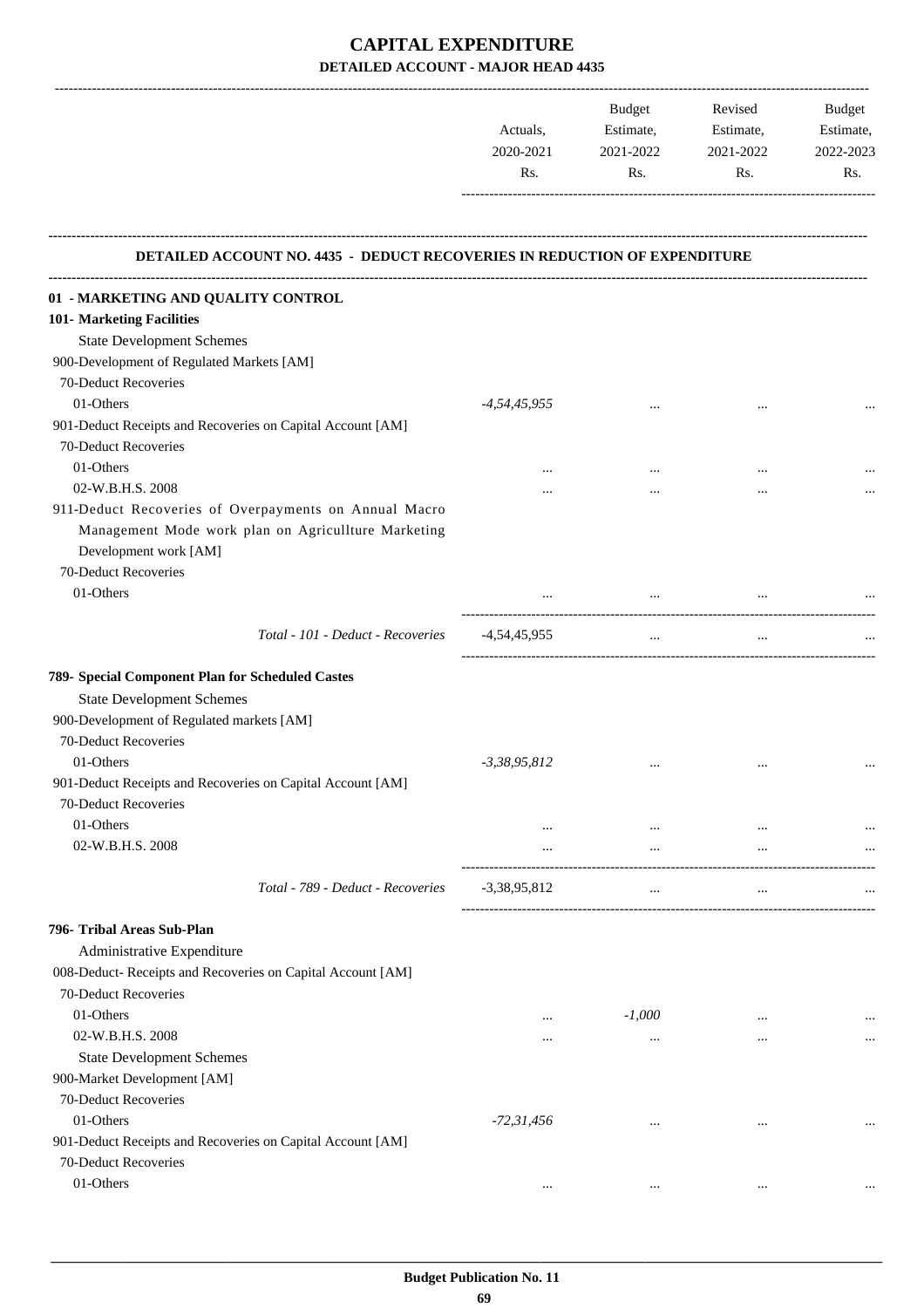## **CAPITAL EXPENDITURE DETAILED ACCOUNT - MAJOR HEAD 4435**

|                                                                                                                                                                                                                                            | Actuals,<br>2020-2021<br>Rs. | <b>Budget</b><br>Estimate,<br>2021-2022<br>Rs. | Revised<br>Estimate,<br>2021-2022<br>Rs. | Budget<br>Estimate,<br>2022-2023<br>Rs. |
|--------------------------------------------------------------------------------------------------------------------------------------------------------------------------------------------------------------------------------------------|------------------------------|------------------------------------------------|------------------------------------------|-----------------------------------------|
| 02-W.B.H.S. 2008                                                                                                                                                                                                                           | $\cdots$                     | $\cdots$                                       | $\cdots$                                 |                                         |
| Total - 796 - Deduct - Recoveries                                                                                                                                                                                                          | -72,31,456                   | $-1.000$                                       | $\cdots$                                 |                                         |
| 911- Deduct Recoveries of Overpayments<br><b>State Development Schemes</b><br>001-Deduct Recoveries of overpayments on Annual Macro<br>Management Mode work Plan on Agriculture Marketing<br>Development work [AM]<br>70-Deduct Recoveries |                              |                                                |                                          |                                         |
| 01-Others                                                                                                                                                                                                                                  |                              | $\cdots$                                       |                                          |                                         |
| Total - 911 - Deduct - Recoveries                                                                                                                                                                                                          | $\cdots$                     | $\cdots$                                       | $\cdots$                                 |                                         |
| Total - 4435 - Deduct - Recoveries                                                                                                                                                                                                         | $-8,65,73,223$               | $-1,000$                                       | $\cdots$                                 |                                         |
|                                                                                                                                                                                                                                            |                              |                                                |                                          |                                         |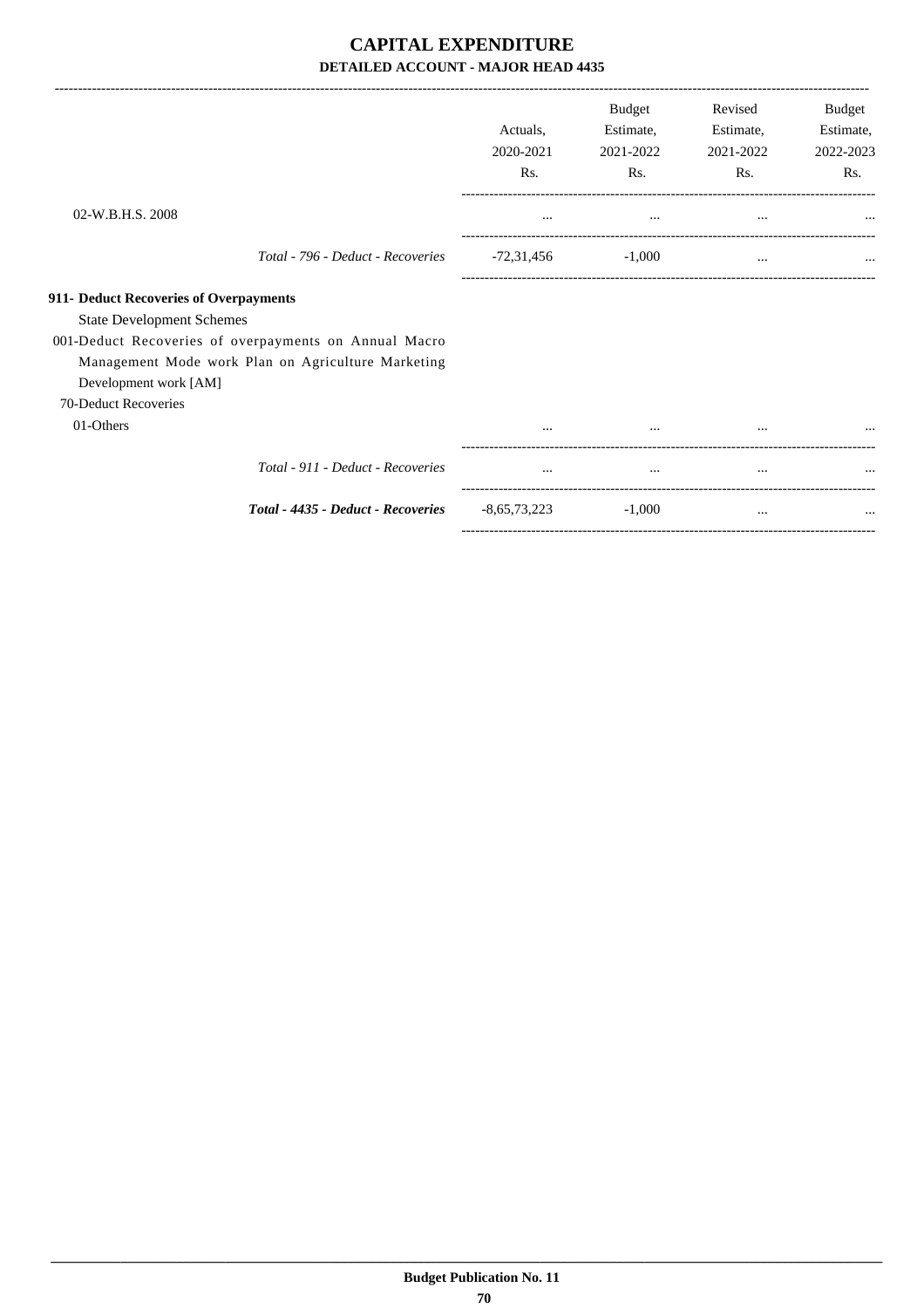## **LOAN EXPENDITURE**

#### **DEMAND No. 04**

#### **Agricultural Marketing Department**

F. Loans and Advances -

#### Head of Account: 6435 - Loans For Other Agricultural Programmes

| <b>Voted Rs. Nil</b>       | <b>Charged Rs. Nil</b> |                       | <b>Total Rs. Nil</b> |
|----------------------------|------------------------|-----------------------|----------------------|
|                            |                        | Voted Rs. Charged Rs. | <b>Total Rs.</b>     |
| <b>Gross Expenditure</b>   |                        | $\cdots$<br>$\cdots$  | $\cdots$             |
| <b>Deduct - Recoveries</b> |                        | $\cdots$<br>$\cdots$  | $\cdots$             |
| <b>Net Expenditure</b>     |                        | <br>$\cdots$          |                      |

# **LOAN EXPENDITURE**

-----------------------------------

#### **ABSTRACT ACCOUNT**

|                                                                                                     | Actuals,<br>2020-2021<br>Rs. | <b>Budget</b><br>Estimate,<br>2021-2022<br>Rs. | Revised<br>Estimate,<br>2021-2022<br>Rs. | <b>Budget</b><br>Estimate,<br>2022-2023<br>Rs. |
|-----------------------------------------------------------------------------------------------------|------------------------------|------------------------------------------------|------------------------------------------|------------------------------------------------|
| 01 - MARKETING AND QUALITY CONTROL<br>101- Marketing Facilities<br><b>State Development Schemes</b> |                              | $\cdots$                                       |                                          |                                                |
| <b>Total - 101</b>                                                                                  |                              | $\cdots$                                       | $\cdots$                                 | $\cdots$                                       |
| <b>Grand Total - Gross</b>                                                                          | $\cdots$                     | $\cdots$                                       | $\cdots$                                 | $\cdots$                                       |
| Voted<br>Charged                                                                                    | $\cdots$<br>$\cdots$         | $\cdots$<br>$\cdots$                           | $\cdots$<br>                             | $\cdots$<br>$\cdots$                           |
| <b>State Development Schemes</b>                                                                    | $\cdots$                     | $\cdots$                                       | $\cdots$                                 |                                                |
| <b>Deduct Recoveries</b>                                                                            | $\cdots$                     | $\cdots$                                       | $\cdots$                                 |                                                |
| <b>Grand Total - Net</b>                                                                            | $\cdots$                     | $\cdots$                                       | $\cdots$                                 | $\cdots$                                       |
| Voted<br>Charged                                                                                    | $\cdots$<br>$\cdots$         | $\cdots$<br>$\cdots$                           | $\cdots$<br>$\cdots$                     | $\cdots$<br>$\cdots$                           |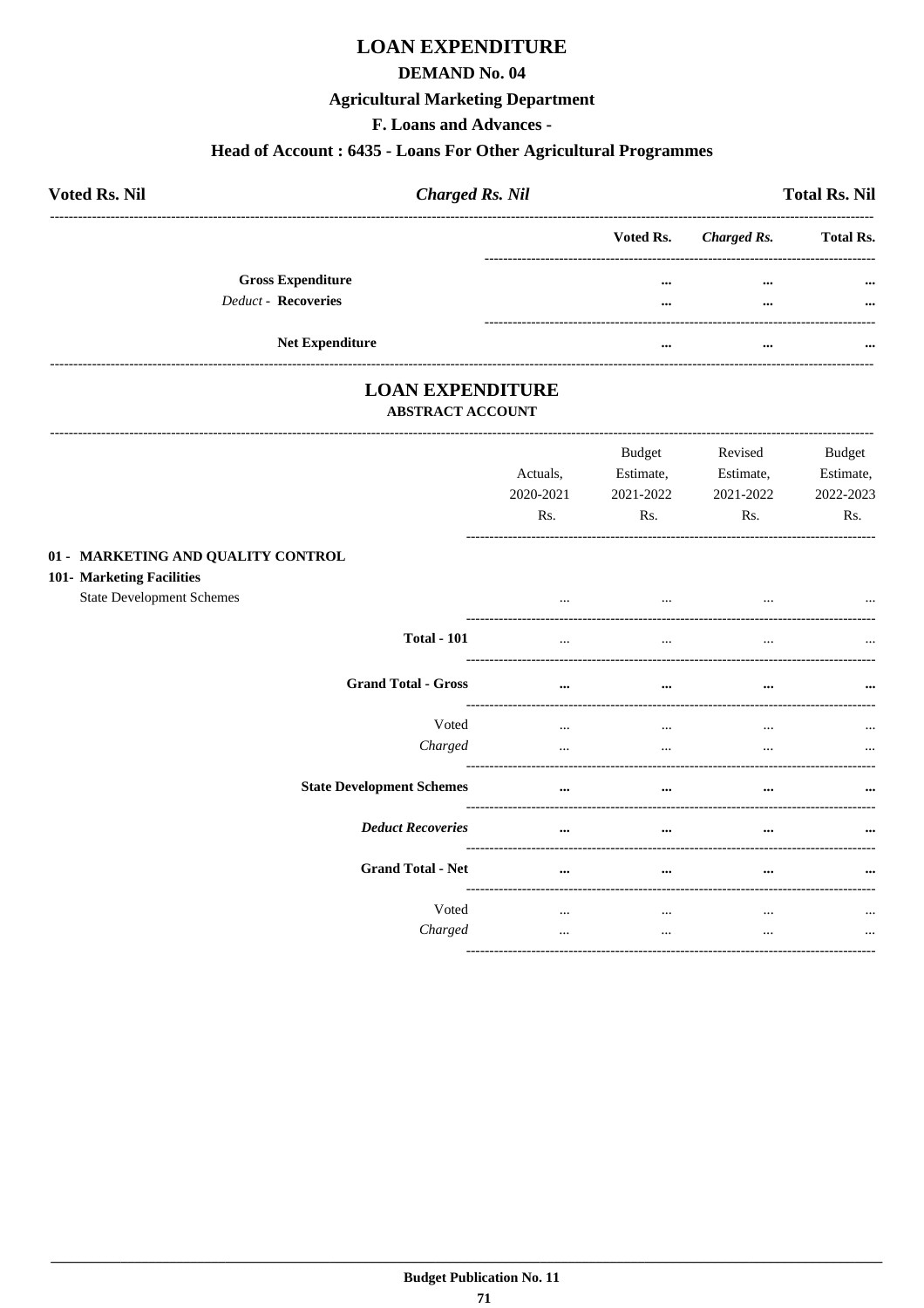|                                                                  | Actuals.<br>2020-2021<br>Rs. | <b>Budget</b><br>Estimate,<br>2021-2022<br>R <sub>s</sub> . | Revised<br>Estimate,<br>2021-2022<br>Rs. | <b>Budget</b><br>Estimate,<br>2022-2023<br>Rs. |
|------------------------------------------------------------------|------------------------------|-------------------------------------------------------------|------------------------------------------|------------------------------------------------|
|                                                                  |                              |                                                             |                                          |                                                |
| <b>DETAILED ACCOUNT NO. 6435-01-101 - MARKETING FACILITIES</b>   |                              |                                                             |                                          |                                                |
| 01 - MARKETING AND QUALITY CONTROL                               |                              |                                                             |                                          |                                                |
| 101- Marketing Facilities                                        |                              |                                                             |                                          |                                                |
| <b>State Development Schemes</b>                                 |                              |                                                             |                                          |                                                |
| 001 - Loans to Paschimbanga Agri Marketing Corporation Ltd. [AM] |                              |                                                             |                                          |                                                |
| 55- Loans and Advances                                           | $\cdots$                     | $\cdots$                                                    | $\cdots$                                 | $\cdots$                                       |
| Total - 6435-01-101                                              |                              | $\cdots$                                                    | $\cdots$                                 | $\cdots$                                       |
|                                                                  |                              |                                                             |                                          |                                                |
| Voted                                                            | $\cdots$                     | $\cdots$                                                    | $\cdots$                                 | $\cdots$                                       |
| Charged                                                          | $\cdots$                     | $\cdots$                                                    | $\cdots$                                 | $\cdots$                                       |

-----------------------------------------------------------------------------------------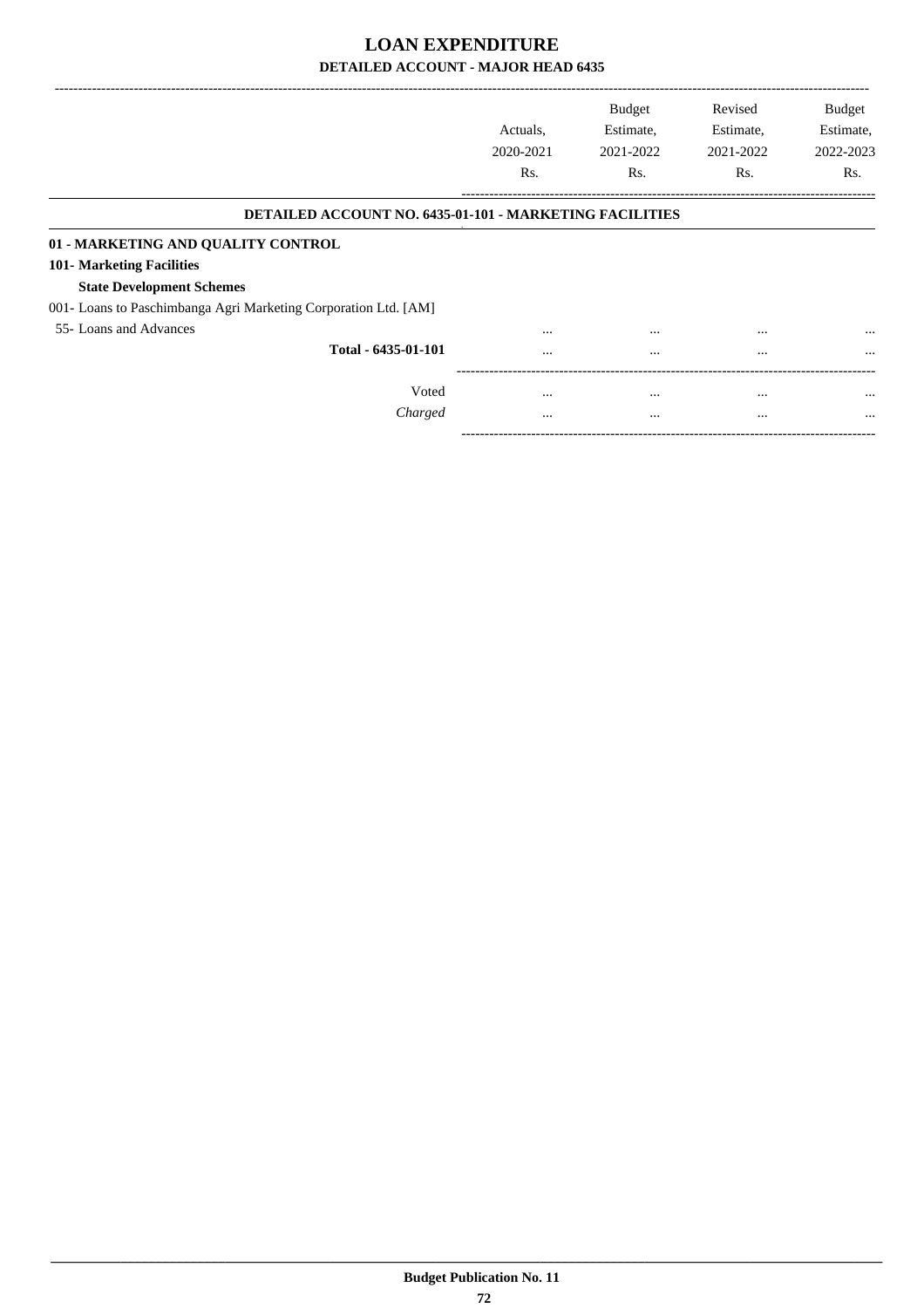## **REVENUE EXPENDITURE**

#### **DEMAND No. 05**

#### **Agriculture Department**

#### A. General Services - (e) Pensions and Miscellaneous General Services

#### Head of Account: 2071 - Pensions and Other Retirement Benefits

| <b>Voted Rs. Nil</b>       | <b>Charged Rs. Nil</b> |          |                       | <b>Total Rs. Nil</b> |
|----------------------------|------------------------|----------|-----------------------|----------------------|
|                            |                        |          | Voted Rs. Charged Rs. | <b>Total Rs.</b>     |
| <b>Gross Expenditure</b>   |                        | $\cdots$ | $\cdots$              | $\cdots$             |
| <b>Deduct - Recoveries</b> |                        |          | $\cdots$              | $\cdots$             |
| <b>Net Expenditure</b>     |                        | $\cdots$ | $\cdots$              | $\cdots$             |

#### REVENUE EXPENDITURE **ABSTRACT ACCOUNT**

|                            | Actuals,<br>2020-2021<br>Rs. | Budget<br>Estimate,<br>2021-2022<br>Rs. | Revised<br>Estimate,<br>2021-2022<br>Rs. | <b>Budget</b><br>Estimate,<br>2022-2023<br>Rs. |
|----------------------------|------------------------------|-----------------------------------------|------------------------------------------|------------------------------------------------|
| <b>Grand Total - Gross</b> | $\cdots$                     | $\cdots$                                | $\cdots$                                 | $\cdots$                                       |
| Voted<br>Charged           | $\cdots$<br>$\cdots$         | $\cdots$<br>$\cdots$                    | $\cdots$<br>$\cdots$                     | $\cdots$<br>$\cdots$                           |
| <b>Deduct Recoveries</b>   | $\ddotsc$                    | $\cdots$                                |                                          |                                                |
| <b>Grand Total - Net</b>   | $\cdots$                     | $\cdots$                                | $\cdots$                                 | $\cdots$                                       |
| Voted<br>Charged           | $\cdots$                     | $\cdots$<br>$\cdots$                    | <br>$\ddotsc$                            |                                                |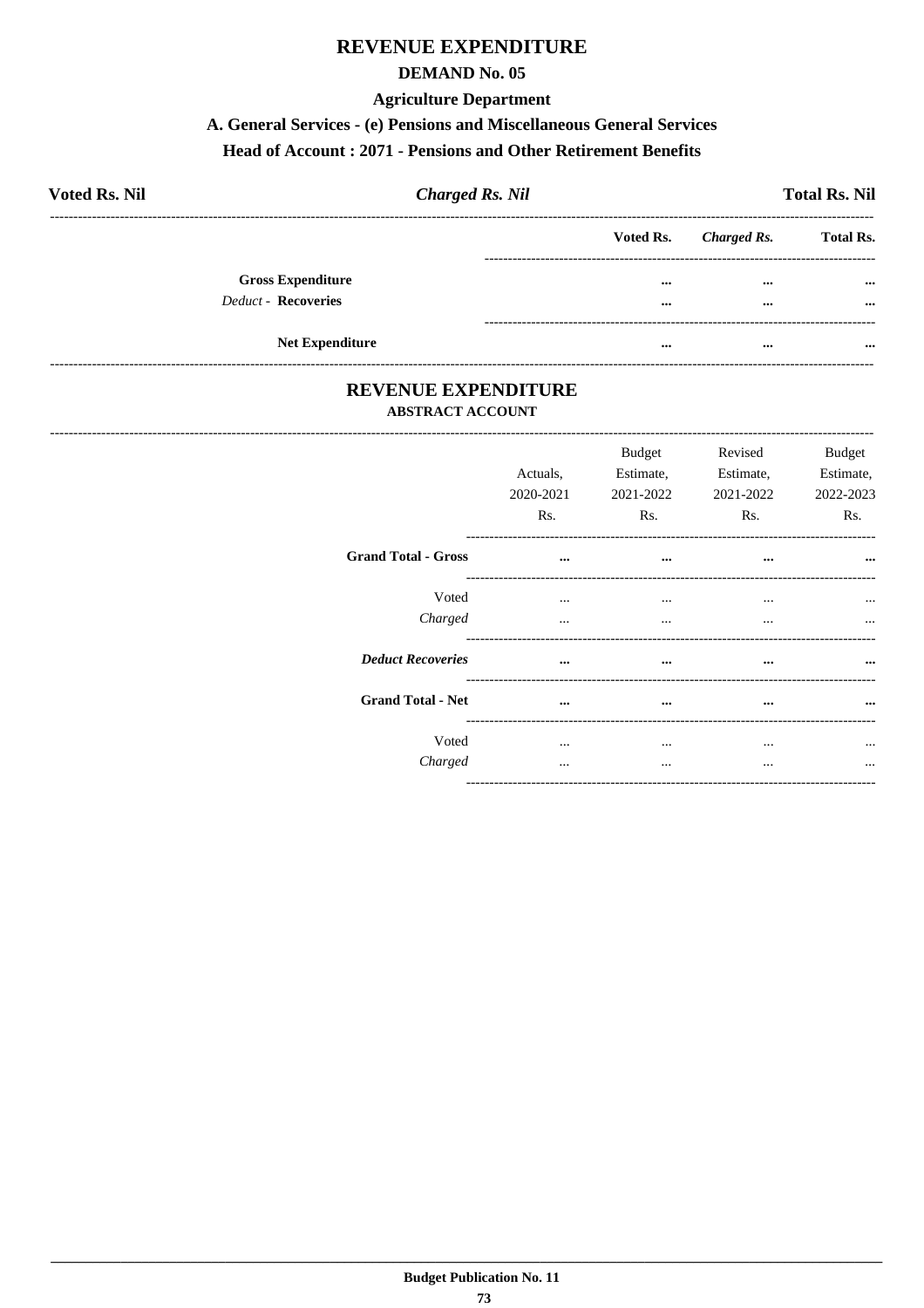|                                                                                  |                  | <b>Budget</b> | Revised   | <b>Budget</b> |
|----------------------------------------------------------------------------------|------------------|---------------|-----------|---------------|
|                                                                                  | Actuals,         | Estimate,     | Estimate, | Estimate,     |
|                                                                                  | 2020-2021        | 2021-2022     | 2021-2022 | 2022-2023     |
|                                                                                  | R <sub>s</sub> . | Rs.           | Rs.       | Rs.           |
| <b>DETAILED ACCOUNT NO. 2071 - DEDUCT RECOVERIES IN REDUCTION OF EXPENDITURE</b> |                  |               |           |               |
| 01 - CIVIL                                                                       |                  |               |           |               |
| 900- Deduct-Recoveries Adjustable in Reduction of Expenditure                    |                  |               |           |               |
| Administrative Expenditure                                                       |                  |               |           |               |
| 005-Other Pensions [AG]                                                          |                  |               |           |               |
| 70-Deduct Recoveries                                                             |                  |               |           |               |
| 01-Others                                                                        | $\cdots$         | $\cdots$      | $\cdots$  | $\cdots$      |
| 02-W.B.H.S. 2008                                                                 | $\cdots$         | $\cdots$      | $\cdots$  |               |
| Total - 900 - Deduct - Recoveries                                                | $\cdots$         | $\cdots$      | $\cdots$  | $\ddotsc$     |
| Total - 2071 - Deduct - Recoveries                                               | $\cdots$         | $\cdots$      | $\cdots$  | $\cdots$      |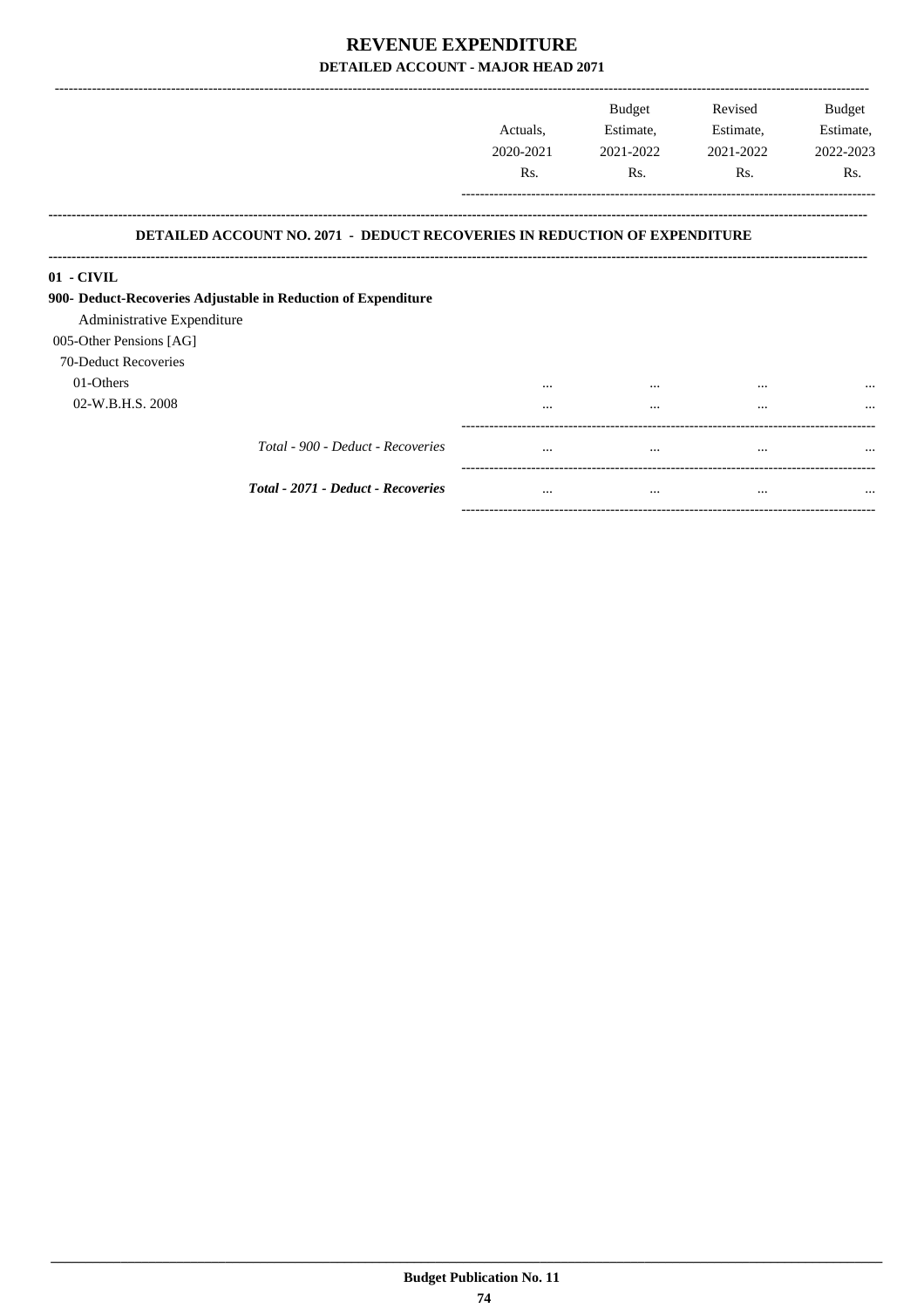## **REVENUE EXPENDITURE**

#### **DEMAND No. 05**

#### **Agriculture Department**

**B - Social Services - (g) Social Welfare and Nutrition**

#### **Head of Account : 2235 - Social Security And Welfare**

| Voted Rs. 717,00,00,000                                             |                    | <b>Charged Rs. Nil</b>                                |                                                                                                              |                    | Total Rs. 717,00,00,000 |
|---------------------------------------------------------------------|--------------------|-------------------------------------------------------|--------------------------------------------------------------------------------------------------------------|--------------------|-------------------------|
|                                                                     |                    |                                                       | Voted Rs.                                                                                                    | <b>Charged Rs.</b> | <b>Total Rs.</b>        |
| <b>Gross Expenditure</b>                                            |                    |                                                       | 717,00,00,000                                                                                                | $\cdots$           | 717,00,00,000           |
| Deduct - Recoveries                                                 |                    |                                                       |                                                                                                              |                    |                         |
| <b>Net Expenditure</b>                                              |                    |                                                       | -----------------------------------<br>717,00,00,000                                                         | $\cdots$           | 717,00,00,000           |
|                                                                     |                    | <b>REVENUE EXPENDITURE</b><br><b>ABSTRACT ACCOUNT</b> |                                                                                                              |                    |                         |
|                                                                     |                    |                                                       | Budget                                                                                                       | Revised            | <b>Budget</b>           |
|                                                                     |                    | Actuals,                                              | Estimate,                                                                                                    | Estimate,          | Estimate,               |
|                                                                     |                    | 2020-2021                                             | 2021-2022                                                                                                    | 2021-2022          | 2022-2023               |
|                                                                     |                    | Rs.                                                   | Rs.                                                                                                          | Rs.                | Rs.                     |
| <b>SOCIAL WELFARE</b><br>$02 -$                                     |                    |                                                       |                                                                                                              |                    |                         |
| 200- Other Programmes                                               |                    |                                                       |                                                                                                              |                    |                         |
| <b>State Development Schemes</b>                                    |                    | 59,32,86,666                                          | 250,00,00,000                                                                                                | 473,68,00,000      | 500,00,00,000           |
|                                                                     | <b>Total - 200</b> |                                                       | 59,32,86,666 250,00,00,000 473,68,00,000                                                                     |                    | 500,00,00,000           |
|                                                                     | Total - 02         |                                                       | 59,32,86,666 250,00,00,000                                                                                   | 473,68,00,000      | 500,00,00,000           |
| 60 - OTHER SOCIAL SECURITY AND WELFARE                              |                    |                                                       |                                                                                                              |                    |                         |
| <b>PROGRAMMES</b>                                                   |                    |                                                       |                                                                                                              |                    |                         |
| 102- Pensions under Social Security Schemes                         |                    |                                                       |                                                                                                              |                    |                         |
| Administrative Expenditure<br><b>State Development Schemes</b>      |                    | $\ddotsc$                                             | 86,61,80,488 126,00,00,000 124,50,86,000                                                                     |                    | 217,00,00,000           |
| <b>Total - 102</b>                                                  |                    | 86,61,80,488                                          | 126,00,00,000                                                                                                | 124,50,86,000      | 217,00,00,000           |
|                                                                     | Total - 60         |                                                       | 86,61,80,488 126,00,00,000 124,50,86,000                                                                     |                    | 217,00,00,000           |
| <b>Grand Total - Gross</b>                                          |                    |                                                       | 145,94,67,154 376,00,00,000 598,18,86,000                                                                    |                    | 717,00,00,000           |
|                                                                     | Voted              |                                                       | 145,94,67,154 376,00,00,000 598,18,86,000 717,00,00,000                                                      |                    |                         |
|                                                                     | Charged            |                                                       | and the control of the control of the control of the control of the control of the control of the control of | $\cdots$           |                         |
| <b>Administrative Expenditure</b>                                   |                    |                                                       | <b>Section Advisory</b><br>$\cdots$                                                                          | $\cdots$           |                         |
| State Development Schemes 145,94,67,154 376,00,00,000 598,18,86,000 |                    |                                                       |                                                                                                              |                    | 717,00,00,000           |
| <b>Deduct Recoveries</b>                                            |                    | -75,34,296                                            |                                                                                                              | $\cdots$           | $\cdots$                |

----------------------------------------------------------------------------------------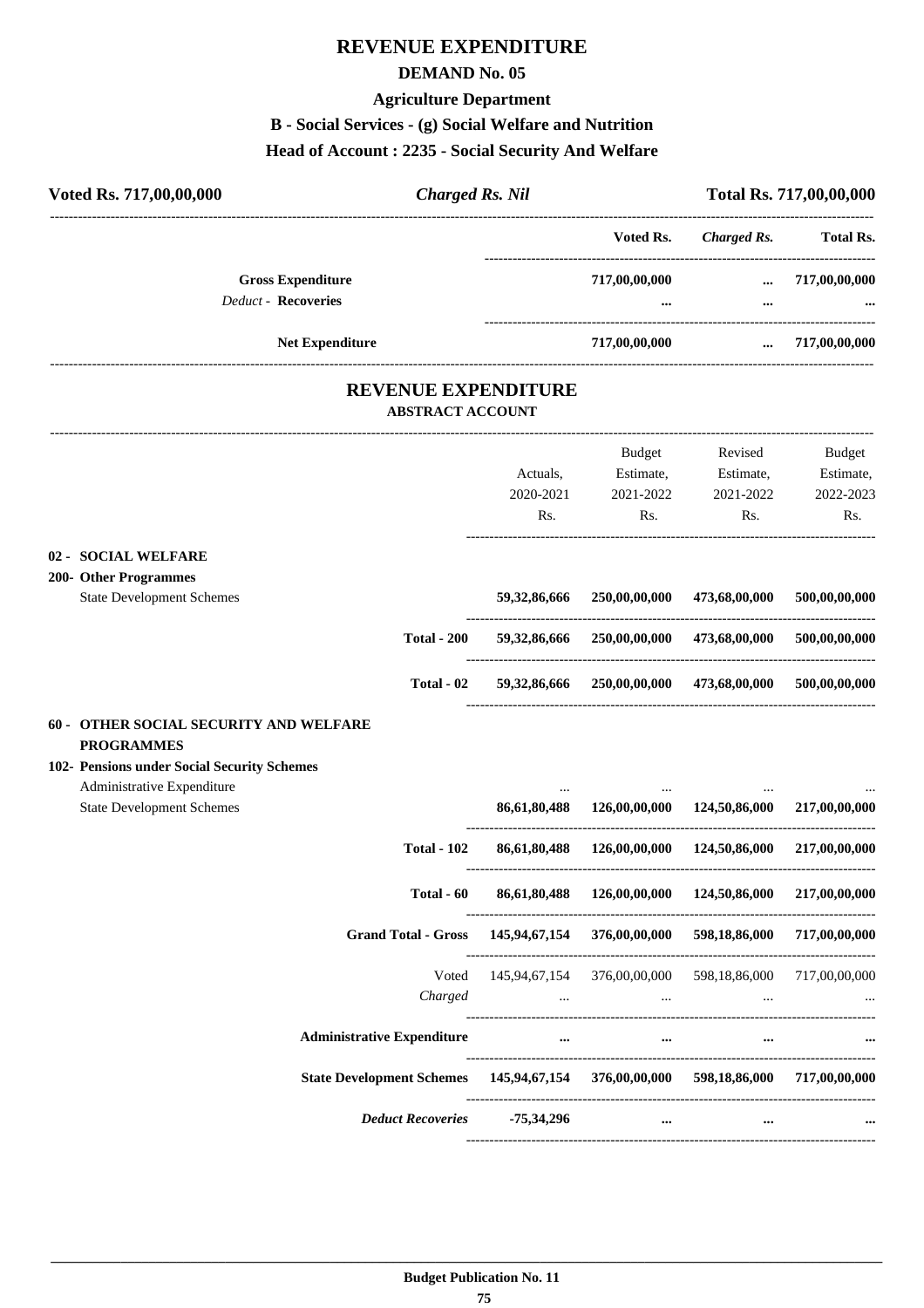|                          | Actuals,<br>2020-2021<br>Rs. | <b>Budget</b><br>Estimate,<br>2021-2022<br>Rs. | Revised<br>Estimate,<br>2021-2022<br>Rs. | <b>Budget</b><br>Estimate,<br>2022-2023<br>Rs. |
|--------------------------|------------------------------|------------------------------------------------|------------------------------------------|------------------------------------------------|
| <b>Grand Total - Net</b> | 145, 19, 32, 858             | 376,00,00,000                                  | 598,18,86,000                            | 717,00,00,000                                  |
| Voted<br>Charged         | 145, 19, 32, 858<br>$\cdots$ | 376,00,00,000<br>                              | 598,18,86,000<br>                        | 717,00,00,000<br>$\cdots$                      |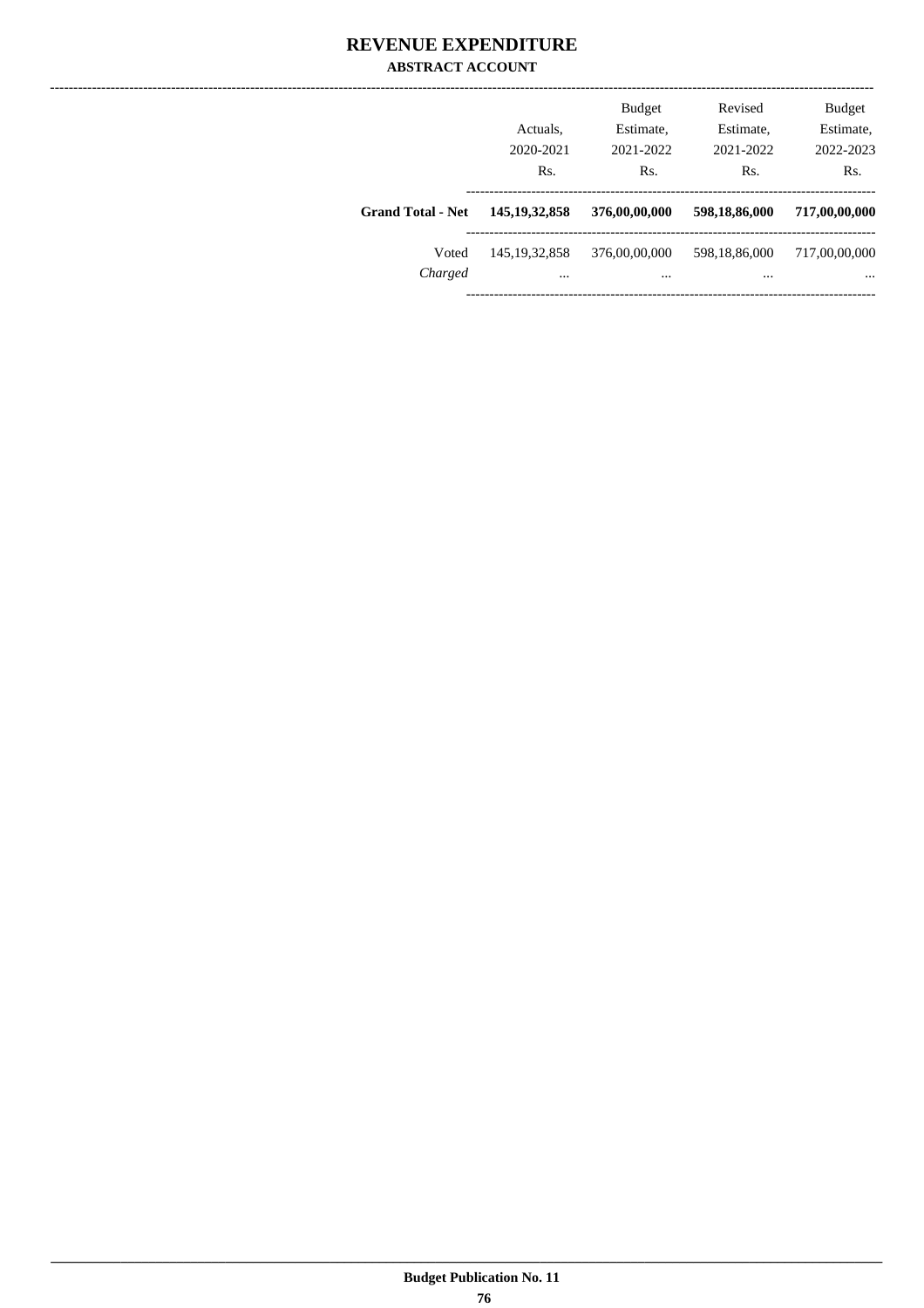-------------------------------------------------------------------------------------------------------------------------------------------------------------------------------

|                                                                                  | Actuals,<br>2020-2021<br>Rs. | <b>Budget</b><br>Estimate,<br>2021-2022<br>Rs. | Revised<br>Estimate,<br>2021-2022<br>Rs. | <b>Budget</b><br>Estimate,<br>2022-2023<br>Rs. |
|----------------------------------------------------------------------------------|------------------------------|------------------------------------------------|------------------------------------------|------------------------------------------------|
| DETAILED ACCOUNT NO. 2235-02-200 - OTHER PROGRAMMES                              |                              |                                                |                                          |                                                |
| 02 - SOCIAL WELFARE                                                              |                              |                                                |                                          |                                                |
| <b>200- Other Programmes</b>                                                     |                              |                                                |                                          |                                                |
| <b>State Development Schemes</b>                                                 |                              |                                                |                                          |                                                |
| 036- One Time Grant to the Family of Deceased Farmer under                       |                              |                                                |                                          |                                                |
| Krishak Bondhu [AG]                                                              |                              |                                                |                                          |                                                |
| 31- Grants-in-aid-GENERAL                                                        |                              |                                                |                                          |                                                |
| 02-Other Grants                                                                  | 59, 32, 86, 666              | 250,00,00,000                                  | 473,68,00,000                            | 500,00,00,000                                  |
| <b>Total - State Development Schemes</b>                                         | 59, 32, 86, 666              | 250,00,00,000                                  | 473,68,00,000                            | 500,00,00,000                                  |
| Total - 2235-02-200                                                              | 59,32,86,666                 | 250,00,00,000                                  | 473,68,00,000                            | 500,00,00,000                                  |
| Voted                                                                            | 59,32,86,666                 | 250,00,00,000                                  | 473,68,00,000                            | 500,00,00,000                                  |
| Charged                                                                          | $\cdots$                     | $\cdots$                                       | $\cdots$                                 |                                                |
|                                                                                  |                              |                                                |                                          |                                                |
| <b>DETAILED ACCOUNT NO. 2235-60-102 - PENSIONS UNDER SOCIAL SECURITY SCHEMES</b> |                              |                                                |                                          |                                                |
| 60 - OTHER SOCIAL SECURITY AND WELFARE                                           |                              |                                                |                                          |                                                |
| <b>PROGRAMMES</b>                                                                |                              |                                                |                                          |                                                |
| 102- Pensions under Social Security Schemes                                      |                              |                                                |                                          |                                                |
| <b>Administrative Expenditure</b>                                                |                              |                                                |                                          |                                                |
| 002- Old Age Pension to Marginal Farmers, Share croppers and                     |                              |                                                |                                          |                                                |
| Agricultural Labourers [AG]                                                      |                              |                                                |                                          |                                                |
| 04- Pension/Gratuities                                                           |                              |                                                |                                          |                                                |
| 13- Office Expenses                                                              |                              |                                                |                                          |                                                |
| 04-Other Office Expenses                                                         |                              |                                                |                                          | $\ddotsc$                                      |
| 31- Grants-in-aid-GENERAL                                                        |                              |                                                |                                          |                                                |
| 02-Other Grants                                                                  |                              |                                                |                                          |                                                |
| 50- Other Charges                                                                |                              |                                                |                                          |                                                |
| <b>State Development Schemes</b>                                                 |                              |                                                |                                          |                                                |
| 017- Old Age Pension Scheme for Farmers under Jai Bangla                         |                              |                                                |                                          |                                                |
| (JAIBANGLA) [AG]                                                                 |                              |                                                |                                          |                                                |
| 31- Grants-in-aid-GENERAL                                                        |                              |                                                |                                          |                                                |
| 02-Other Grants                                                                  | 86,61,80,488                 | 126,00,00,000                                  | 124,50,86,000                            | 217,00,00,000                                  |
| <b>Total - State Development Schemes</b>                                         | 86,61,80,488                 | 126,00,00,000                                  | 124,50,86,000                            | 217,00,00,000                                  |
| Total - 2235-60-102                                                              | 86,61,80,488                 | 126,00,00,000                                  | 124,50,86,000                            | 217,00,00,000                                  |
| Voted                                                                            | 86,61,80,488                 | 126,00,00,000                                  | 124,50,86,000                            | 217,00,00,000                                  |
| Charged                                                                          |                              | $\cdots$                                       |                                          |                                                |
|                                                                                  |                              |                                                |                                          |                                                |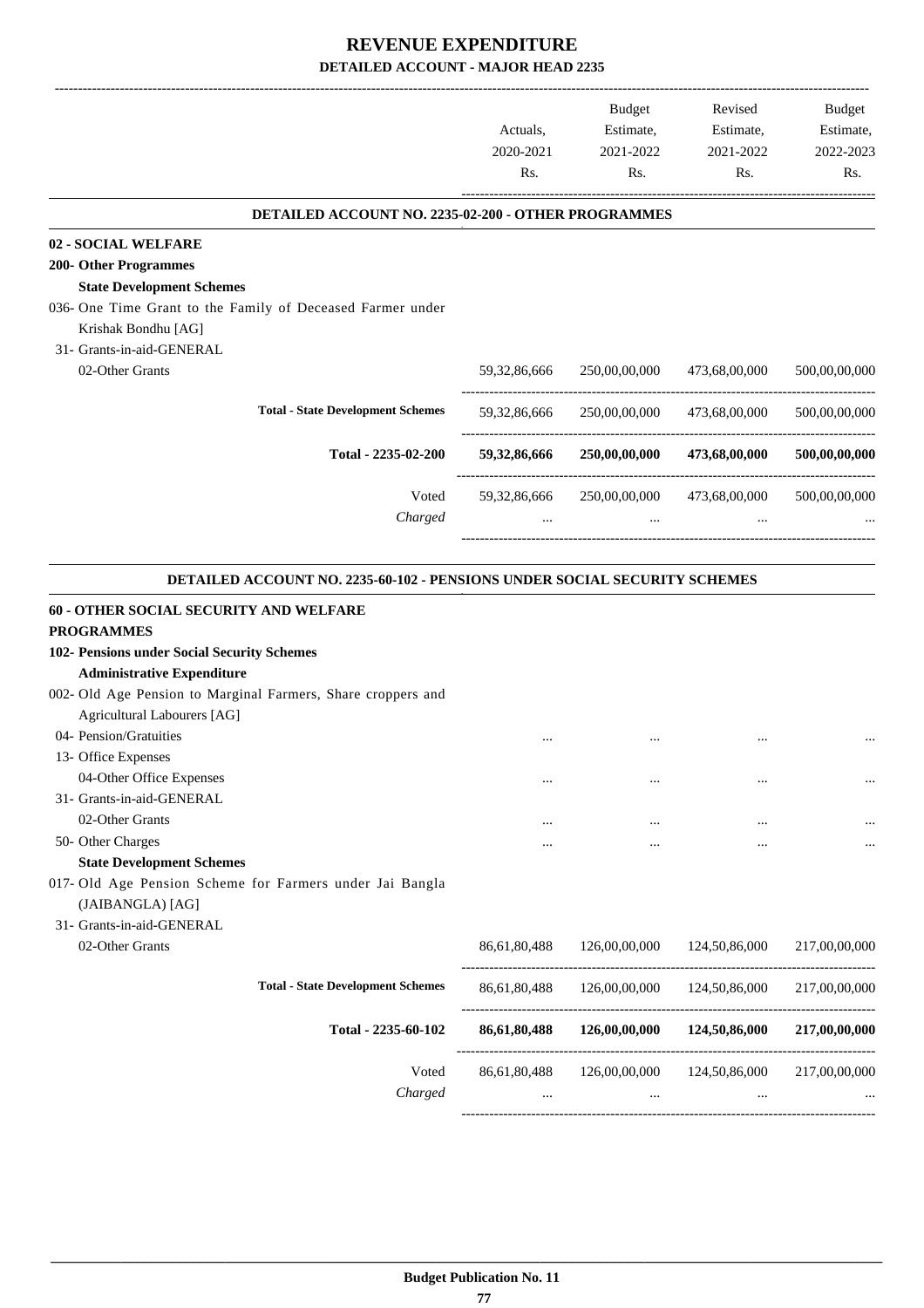|                                                                           | Actuals,<br>2020-2021<br>Rs. | Budget<br>Estimate,<br>2021-2022<br>Rs. | Revised<br>Estimate,<br>2021-2022<br>Rs. | Budget<br>Estimate,<br>2022-2023<br>Rs. |
|---------------------------------------------------------------------------|------------------------------|-----------------------------------------|------------------------------------------|-----------------------------------------|
| DETAILED ACCOUNT NO. 2235 - DEDUCT RECOVERIES IN REDUCTION OF EXPENDITURE |                              |                                         |                                          |                                         |
| 02 - SOCIAL WELFARE                                                       |                              |                                         |                                          |                                         |
| 200- Other Programmes                                                     |                              |                                         |                                          |                                         |
| <b>State Development Schemes</b>                                          |                              |                                         |                                          |                                         |
| 036-One Time Grant to the Family of Deceased Farmer under                 |                              |                                         |                                          |                                         |
| Krishak Bondhu [AG]                                                       |                              |                                         |                                          |                                         |
| 70-Deduct Recoveries                                                      |                              |                                         |                                          |                                         |
| 01-Others                                                                 | $-11,01,000$                 | and the company of the company of       |                                          |                                         |
|                                                                           |                              |                                         |                                          |                                         |
| Total - 200 - Deduct - Recoveries                                         | $-11,01,000$                 | $\mathbf{1}$                            | $\cdots$                                 |                                         |
| 911- Deduct Recoveries of Overpayments                                    |                              |                                         |                                          |                                         |
| <b>State Development Schemes</b>                                          |                              |                                         |                                          |                                         |
| 036-One Time Grant to the Family of Deceased Farmer under                 |                              |                                         |                                          |                                         |
| Krishak Bondhu [AG]                                                       |                              |                                         |                                          |                                         |
| 70-Deduct Recoveries                                                      |                              |                                         |                                          |                                         |
| 01-Others                                                                 | $-60,07,194$                 | $\sim$ $\sim$                           |                                          |                                         |
|                                                                           |                              |                                         |                                          |                                         |
| Total - 911 - Deduct - Recoveries                                         | $-60,07,194$                 | $\cdots$                                | $\ldots$                                 |                                         |
| 60- OTHER SOCIAL SECURITY AND WELFARE                                     |                              |                                         |                                          |                                         |
| <b>PROGRAMMES</b>                                                         |                              |                                         |                                          |                                         |
| 102- Pensions under Social Security Schemes                               |                              |                                         |                                          |                                         |
| Administrative Expenditure                                                |                              |                                         |                                          |                                         |
| 002-Old Age Pension to Marginal Farmers, Share croppers and               |                              |                                         |                                          |                                         |
| Agricultural Labourers [AG]                                               |                              |                                         |                                          |                                         |
| 70-Deduct Recoveries                                                      |                              |                                         |                                          |                                         |
| 01-Others                                                                 | $\cdots$                     | $\cdots$                                | $\cdots$                                 |                                         |
| 02-W.B.H.S. 2008                                                          | $-4,22,102$                  | $\cdots$                                | $\cdots$                                 |                                         |
| <b>State Development Schemes</b>                                          |                              |                                         |                                          |                                         |
| 017-Old Age Pension Scheme for Farmers under Jai Bangla                   |                              |                                         |                                          |                                         |
| (JAIBANGLA) [AG]                                                          |                              |                                         |                                          |                                         |
| 70-Deduct Recoveries                                                      |                              |                                         |                                          |                                         |
| 01-Others                                                                 | $-4,000$                     | $\cdots$                                |                                          |                                         |
| Total - 102 - Deduct - Recoveries                                         | $-4,26,102$                  | $\cdots$                                | $\cdots$                                 |                                         |
| 911- Deduct Recoveries of Overpayments                                    |                              |                                         |                                          |                                         |
| Administrative Expenditure                                                |                              |                                         |                                          |                                         |
| 002-Grantof Old Age Pension to Marginal Farmers, Sharecroppers            |                              |                                         |                                          |                                         |
| and Agricultural Labourers [AG]                                           |                              |                                         |                                          |                                         |
| 70-Deduct Recoveries                                                      |                              |                                         |                                          |                                         |
| 01-Others                                                                 | $\cdots$                     | $\cdots$                                | $\ddotsc$                                |                                         |
| 02-W.B.H.S. 2008                                                          | $\cdots$                     | $\cdots$                                |                                          |                                         |
|                                                                           |                              |                                         |                                          |                                         |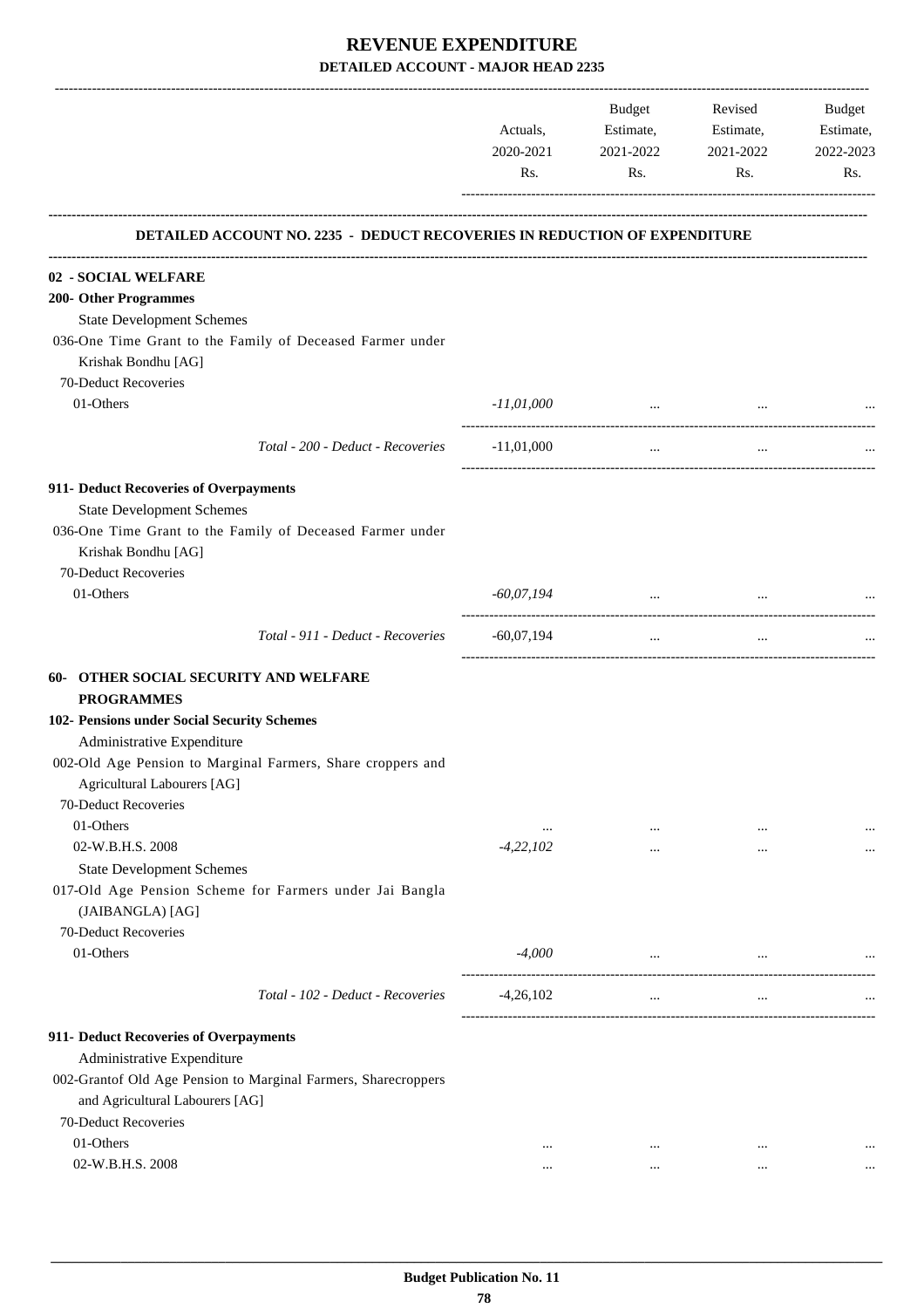|                                    | Actuals,<br>2020-2021<br>R <sub>s</sub> . | <b>Budget</b><br>Estimate,<br>2021-2022<br>R <sub>s</sub> . | Revised<br>Estimate,<br>2021-2022<br>R <sub>s</sub> . | Budget<br>Estimate,<br>2022-2023<br>Rs. |
|------------------------------------|-------------------------------------------|-------------------------------------------------------------|-------------------------------------------------------|-----------------------------------------|
| Total - 911 - Deduct - Recoveries  | $\cdots$                                  | $\cdots$                                                    | $\cdots$                                              | $\cdots$                                |
| Total - 2235 - Deduct - Recoveries | $-75,34,296$                              | $\cdots$                                                    |                                                       | $\cdots$                                |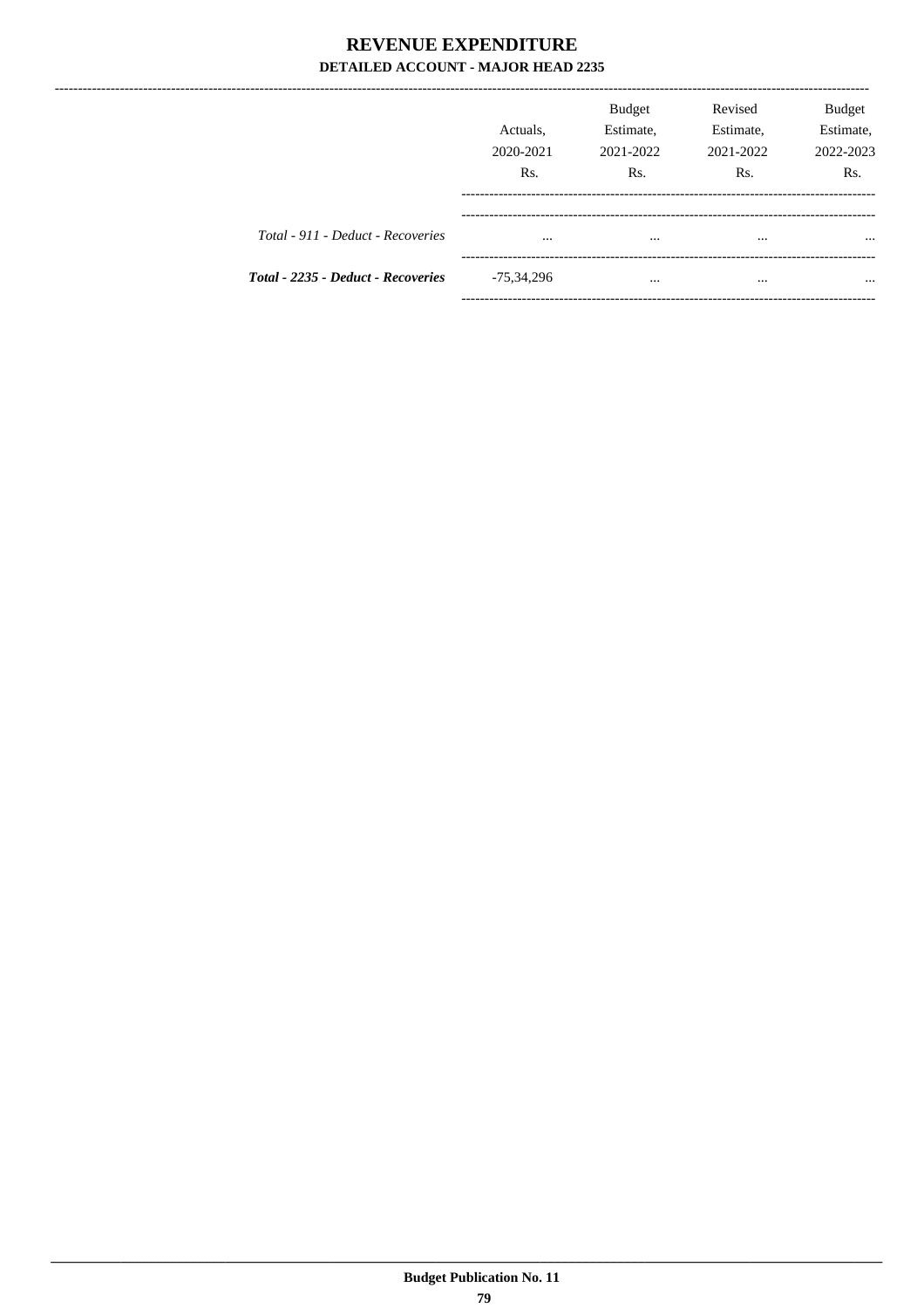## **REVENUE EXPENDITURE**

#### **DEMAND No. 05**

#### **Agriculture Department**

#### **B - Social Services - (g) Social Welfare and Nutrition**

#### **Head of Account : 2236 - Nutrition**

| <b>Voted Rs. 9,44,000</b><br><b>Charged Rs. Nil</b> |  |           |             | <b>Total Rs. 9,44,000</b> |  |
|-----------------------------------------------------|--|-----------|-------------|---------------------------|--|
|                                                     |  | Voted Rs. | Charged Rs. | <b>Total Rs.</b>          |  |
| <b>Gross Expenditure</b>                            |  | 9,44,000  | $\cdots$    | 9,44,000                  |  |
| <b>Deduct - Recoveries</b>                          |  | $-40,000$ | $\cdots$    | $-40,000$                 |  |
| <b>Net Expenditure</b>                              |  | 9,04,000  | $\cdots$    | 9,04,000                  |  |

#### **REVENUE EXPENDITURE ABSTRACT ACCOUNT**

|                                                    |           | Budget                     | Revised                             | <b>Budget</b> |
|----------------------------------------------------|-----------|----------------------------|-------------------------------------|---------------|
|                                                    | Actuals,  | Estimate,                  | Estimate,                           | Estimate,     |
|                                                    | 2020-2021 | 2021-2022                  | 2021-2022                           | 2022-2023     |
|                                                    | Rs.       | Rs.                        | Rs.                                 | Rs.           |
| 02 - DISTRIBUTION OF NUTRITIOUS FOOD AND BEVERAGES |           |                            |                                     |               |
| 101- Special Nutrition Programme                   |           |                            |                                     |               |
| Administrative Expenditure                         | 9,26,701  |                            | 9,94,000 9,06,000                   | 9,44,000      |
| <b>Total - 101</b>                                 |           | 9,26,701 9,94,000 9,06,000 |                                     | 9,44,000      |
| <b>Grand Total - Gross</b>                         |           |                            | 9,26,701 9,94,000 9,06,000 9,44,000 |               |
| Voted                                              | 9,26,701  |                            | 9,94,000 9,06,000                   | 9,44,000      |
| Charged                                            | $\cdots$  | $\cdots$                   |                                     |               |
| <b>Administrative Expenditure</b>                  |           |                            | 9,26,701 9,94,000 9,06,000 9,44,000 |               |
| <b>Deduct Recoveries</b>                           | $-38,676$ | $-1,000$                   | $-40,000$                           | $-40,000$     |
| <b>Grand Total - Net</b>                           | 8,88,025  | 9,93,000                   | 8,66,000                            | 9,04,000      |
| Voted                                              | 8,88,025  |                            | 9,93,000 8,66,000                   | 9,04,000      |
| Charged                                            | $\cdots$  | $\cdots$                   | $\cdots$                            |               |
|                                                    |           |                            |                                     |               |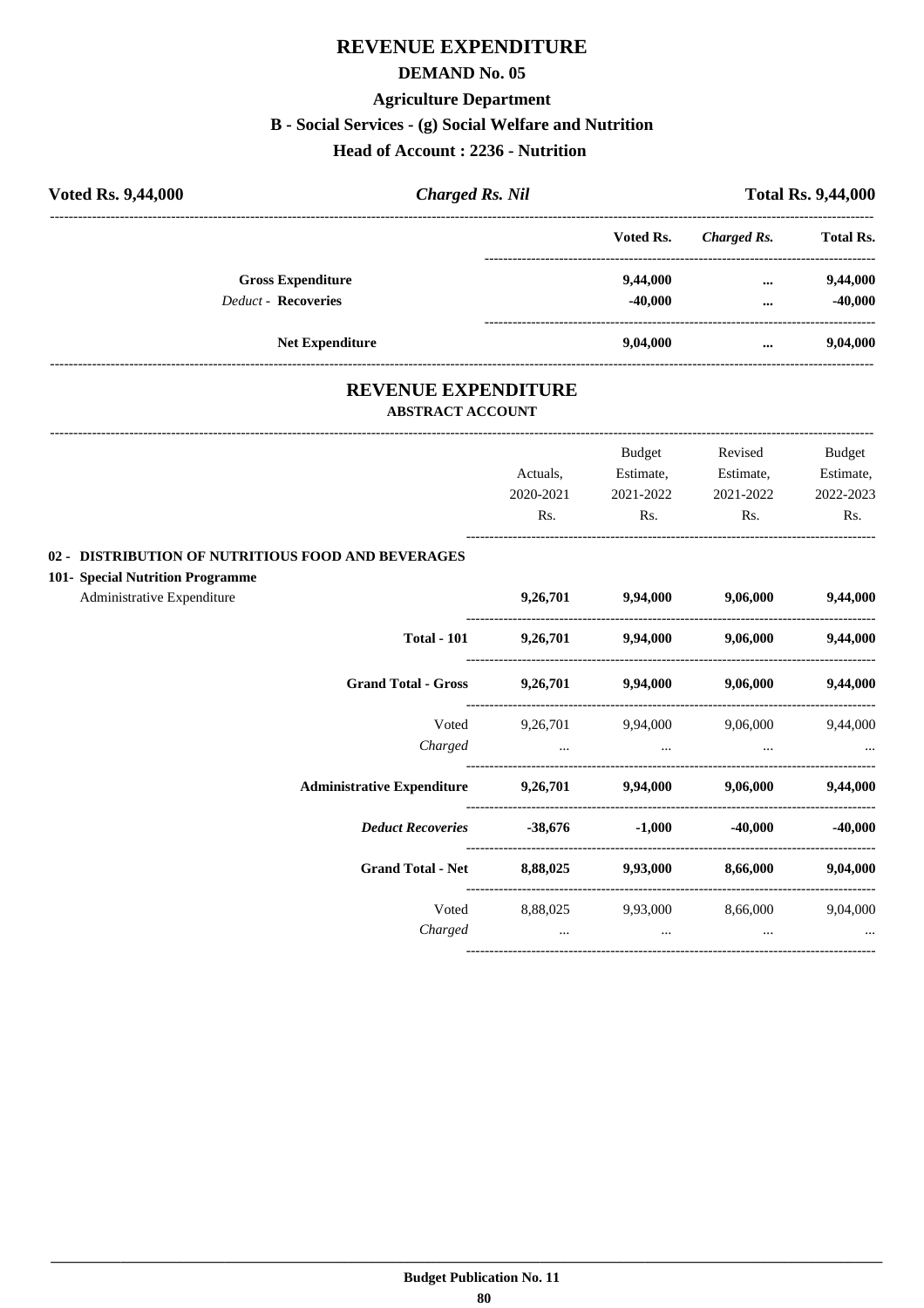|                                                                |                       |                        | <b>Budget</b>          | Revised                |  | <b>Budget</b> |
|----------------------------------------------------------------|-----------------------|------------------------|------------------------|------------------------|--|---------------|
|                                                                | Actuals,<br>2020-2021 | Estimate,<br>2021-2022 | Estimate,<br>2021-2022 | Estimate,<br>2022-2023 |  |               |
|                                                                | Rs.                   | Rs.                    | Rs.                    | Rs.                    |  |               |
| DETAILED ACCOUNT NO. 2236-02-101 - SPECIAL NUTRITION PROGRAMME |                       |                        |                        |                        |  |               |
| 02 - DISTRIBUTION OF NUTRITIOUS FOOD AND                       |                       |                        |                        |                        |  |               |
| <b>BEVERAGES</b>                                               |                       |                        |                        |                        |  |               |
| 101- Special Nutrition Programme                               |                       |                        |                        |                        |  |               |
| <b>Administrative Expenditure</b>                              |                       |                        |                        |                        |  |               |
| 002- Applied Nutrition Programme [AG]                          |                       |                        |                        |                        |  |               |
| 01- Salaries                                                   |                       |                        |                        |                        |  |               |
| $01-Pay$                                                       | 8,22,020              | 8,68,000               | 7,71,000               | 7,95,000               |  |               |
| 14-Grade Pay                                                   | $\cdots$              | $\cdots$               | $\cdots$               |                        |  |               |
| 02-Dearness Allowance                                          | 3,786                 | 26,000                 | 30,000                 | 40,000                 |  |               |
| 03-House Rent Allowance                                        | 98,643                | 83,000                 | 1,00,000               | 1,03,000               |  |               |
| 04-Ad hoc Bonus                                                | $\ldots$              | $\cdots$               | $\ldots$               |                        |  |               |
| 07-Other Allowances                                            |                       |                        |                        |                        |  |               |
| Total - 2236-02-101-002-01                                     | 9,24,449              | 9,77,000               | 9,01,000               | 9,38,000               |  |               |
| 07- Medical Reimbursements                                     | $\cdots$              | $\cdots$               | $\cdots$               |                        |  |               |
| 11- Travel Expenses                                            |                       | $\ddotsc$              | $\ddotsc$              |                        |  |               |
| 12- Medical Reimbursements under WBHS 2008                     |                       |                        |                        |                        |  |               |
| 13- Office Expenses                                            |                       |                        |                        |                        |  |               |
| 04-Other Office Expenses                                       | 2,252                 | 17,000                 | 5,000                  | 6,000                  |  |               |
| 50- Other Charges                                              |                       |                        |                        |                        |  |               |
| <b>Total - Administrative Expenditure</b>                      | 9,26,701              | 9,94,000               | 9,06,000               | 9,44,000               |  |               |
| Total - 2236-02-101                                            | 9,26,701              | 9,94,000               | 9,06,000               | 9,44,000               |  |               |
| Voted                                                          | 9,26,701              | 9,94,000               | 9,06,000               | 9,44,000               |  |               |
| Charged                                                        |                       | $\mathcal{L}$          |                        |                        |  |               |

#### **DETAILED ACCOUNT NO. 2236 - DEDUCT RECOVERIES IN REDUCTION OF EXPENDITURE**

**--------------------------------------------------------------------------------------------------------------------------------------------------------------------------------**

| 02 - DISTRIBUTION OF NUTRITIOUS FOOD AND BEVERAGES |           |          |           |           |
|----------------------------------------------------|-----------|----------|-----------|-----------|
| 101- Special Nutrition Programme                   |           |          |           |           |
| Administrative Expenditure                         |           |          |           |           |
| 002-Applied Nutrition Programme [AG]               |           |          |           |           |
| 70-Deduct Recoveries                               |           |          |           |           |
| 01-Others                                          | -38.676   | $-1.000$ | $-40,000$ | $-40,000$ |
| 02-W.B.H.S. 2008                                   | $\cdots$  | $\cdots$ | $\cdots$  | $\cdots$  |
| Total - 101 - Deduct - Recoveries                  | $-38.676$ | $-1.000$ | $-40,000$ | $-40,000$ |
| Total - 2236 - Deduct - Recoveries                 | $-38.676$ | $-1,000$ | $-40,000$ | $-40,000$ |
|                                                    |           |          |           |           |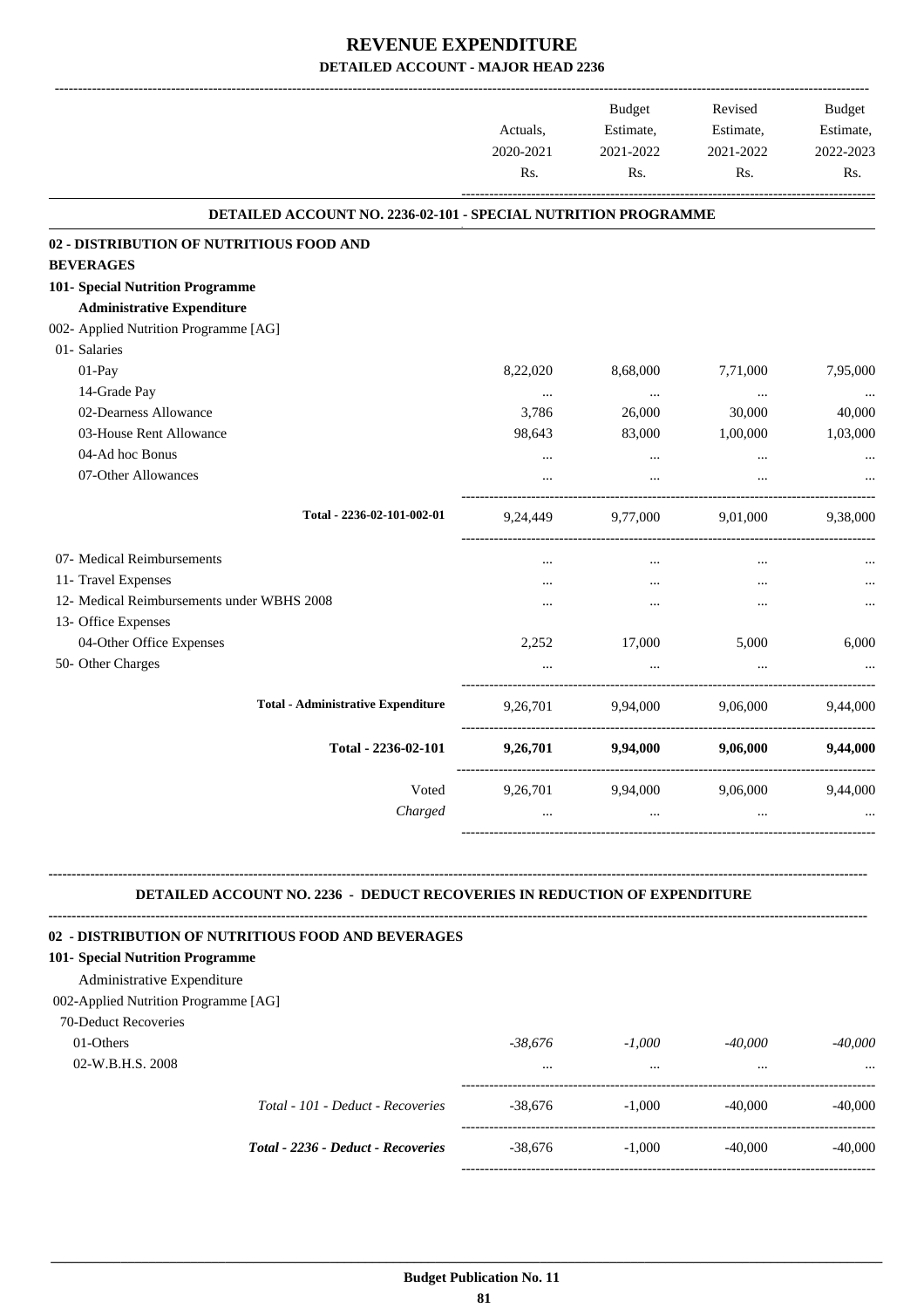## **REVENUE EXPENDITURE**

#### **DEMAND No. 05**

## **Agriculture Department**

## **C - Economic Services - (a) Agriculture and Allied Activities**

**Head of Account : 2401 - Crop Husbandry**

| Voted Rs. 7700,35,83,000                               | <b>Charged Rs. Nil</b>                                |                 |                                                                        |                                                | Total Rs. 7700,35,83,000 |  |
|--------------------------------------------------------|-------------------------------------------------------|-----------------|------------------------------------------------------------------------|------------------------------------------------|--------------------------|--|
|                                                        |                                                       |                 |                                                                        | Voted Rs. Charged Rs. Total Rs.                |                          |  |
| <b>Gross Expenditure</b><br><b>Deduct - Recoveries</b> |                                                       |                 |                                                                        | 7700,35,83,000  7700,35,83,000<br>$-37,03,000$ | $-37,03,000$             |  |
| <b>Net Expenditure</b>                                 |                                                       |                 |                                                                        | 7699,98,80,000  7699,98,80,000                 |                          |  |
|                                                        | <b>REVENUE EXPENDITURE</b><br><b>ABSTRACT ACCOUNT</b> |                 |                                                                        |                                                |                          |  |
|                                                        |                                                       |                 |                                                                        | Budget Revised                                 | Budget                   |  |
|                                                        |                                                       | Actuals,        | Estimate, Estimate,                                                    |                                                | Estimate,                |  |
|                                                        |                                                       |                 | 2020-2021 2021-2022                                                    | 2021-2022                                      | 2022-2023                |  |
|                                                        |                                                       |                 | Rs.                                                                    | $\mathbf{Rs.}$                                 | Rs.<br>$\mathbf{Rs.}$    |  |
| 001- Direction and Administration                      |                                                       |                 |                                                                        |                                                |                          |  |
| Administrative Expenditure                             |                                                       |                 | 186, 15, 43, 867 202, 93, 10, 000 185, 09, 12, 000 190, 56, 87, 000    |                                                |                          |  |
| <b>State Development Schemes</b>                       |                                                       | $\cdots$        | and the contract of the contract of                                    |                                                |                          |  |
|                                                        |                                                       |                 | Total - 001 186,15,43,867 202,93,10,000 185,09,12,000 190,56,87,000    |                                                |                          |  |
| 102- Food Grain Crops                                  |                                                       |                 |                                                                        |                                                |                          |  |
| <b>State Development Schemes</b>                       |                                                       |                 | 447,50,15,226 1728,80,00,000 1183,90,00,000 1400,24,00,000             |                                                |                          |  |
|                                                        |                                                       |                 | Total - 102 447,50,15,226 1728,80,00,000 1183,90,00,000 1400,24,00,000 |                                                |                          |  |
| 103-Seeds                                              |                                                       |                 |                                                                        |                                                |                          |  |
| Administrative Expenditure                             |                                                       | 15,80,41,281    | 18,42,03,000                                                           | 16,41,57,000                                   | 16,28,30,000             |  |
| <b>State Development Schemes</b>                       |                                                       | 49,57,103       | 26,90,00,000                                                           | 6,99,27,000                                    | 18,02,50,000             |  |
| Central Sector Scheme                                  |                                                       |                 |                                                                        |                                                |                          |  |
|                                                        | <b>Total - 103</b>                                    | 16,29,98,384    |                                                                        | 45,32,03,000 23,40,84,000                      | 34,30,80,000             |  |
| 104- Agricultural Farms                                |                                                       |                 |                                                                        |                                                |                          |  |
| Administrative Expenditure                             |                                                       | 76, 11, 25, 662 | 88,93,15,000                                                           | 74,83,39,000                                   | 77,03,53,000             |  |
| <b>State Development Schemes</b>                       |                                                       |                 | $\cdots$                                                               | $\cdots$                                       | 50,00,000                |  |
| State Development Schemes (Central Assistance)         |                                                       | $\cdots$        | $\cdots$                                                               | $\ldots$                                       | 1,00,00,000              |  |
|                                                        | <b>Total - 104</b>                                    | 76,11,25,662    |                                                                        | 88,93,15,000 74,83,39,000                      | 78,53,53,000             |  |
| 105- Manures and Fertilisers                           |                                                       |                 |                                                                        |                                                |                          |  |
| Administrative Expenditure                             |                                                       | 9,26,39,362     | 10,46,60,000                                                           | 9,57,98,000                                    | 9,86,52,000              |  |
| <b>State Development Schemes</b>                       |                                                       | 4,18,08,059     | 58,80,00,000                                                           | 6,07,86,000                                    | 58,48,50,000             |  |
| State Development Schemes (Central Assistance)         |                                                       | 5,99,08,897     | 4,50,00,000                                                            | 1,31,41,000                                    |                          |  |
| Central Sector Scheme                                  |                                                       |                 | $\cdots$                                                               | $\cdots$                                       |                          |  |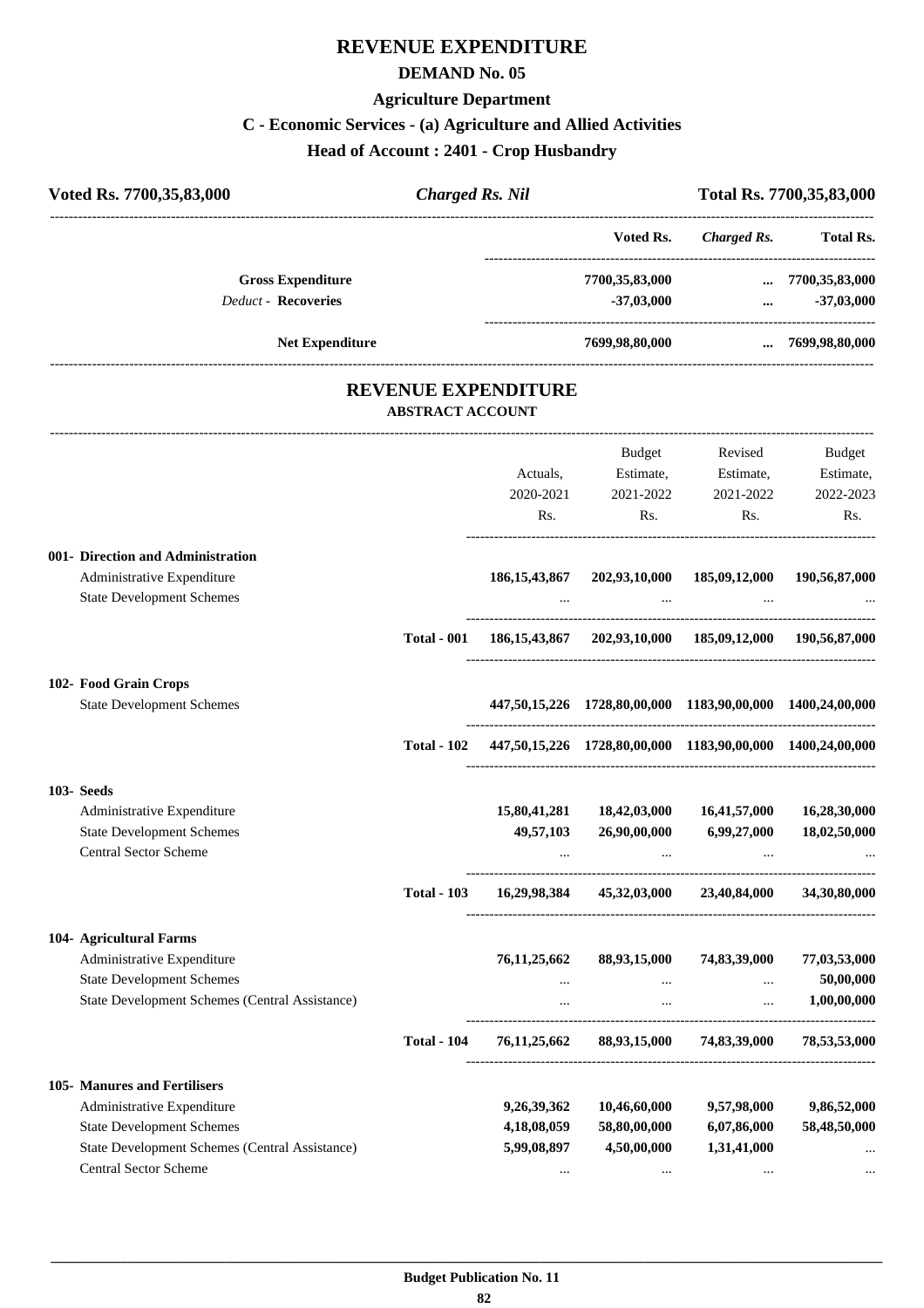|                                                                                    |                    |                                                                       | Budget                                                  | Revised                                             | Budget                        |
|------------------------------------------------------------------------------------|--------------------|-----------------------------------------------------------------------|---------------------------------------------------------|-----------------------------------------------------|-------------------------------|
|                                                                                    |                    | Actuals,                                                              | Estimate,                                               | Estimate,                                           | Estimate,                     |
|                                                                                    |                    | 2020-2021                                                             | 2021-2022                                               | 2021-2022                                           | 2022-2023                     |
|                                                                                    |                    | Rs.                                                                   | Rs.                                                     | Rs.                                                 | Rs.                           |
|                                                                                    | <b>Total - 105</b> |                                                                       | 19,43,56,318 73,76,60,000 16,97,25,000                  |                                                     | 68,35,02,000                  |
| 107- Plant Protection                                                              |                    |                                                                       |                                                         |                                                     |                               |
| Administrative Expenditure                                                         |                    | 20,83,20,212                                                          | 21,81,43,000                                            | 21,06,31,000                                        | 21,69,10,000                  |
| <b>State Development Schemes</b><br><b>Central Sector Scheme</b>                   |                    | $\cdots$<br>$\cdots$                                                  | $1{,}70{,}00{,}000$<br>$\cdots$                         | 56,67,000<br>$\ddots$                               | 1,78,50,000                   |
|                                                                                    | <b>Total - 107</b> | 20,83,20,212                                                          | 23,51,43,000                                            | 21,62,98,000                                        | 23,47,60,000                  |
|                                                                                    |                    |                                                                       |                                                         |                                                     |                               |
| 108- Commercial Crops<br>Administrative Expenditure                                |                    | 11,58,50,771                                                          | 13,26,28,000                                            | 12,12,24,000                                        | 12,48,57,000                  |
| <b>State Development Schemes</b>                                                   |                    | 43,53,12,197                                                          | 31,28,70,000                                            | 15,00,29,000                                        | 32,53,50,000                  |
| State Development Schemes (Central Assistance)<br><b>Central Sector Scheme</b>     |                    | 65, 19, 26, 193                                                       | 32,45,00,000                                            | 15,04,44,000                                        | 60,00,00,000                  |
|                                                                                    |                    |                                                                       |                                                         |                                                     |                               |
|                                                                                    | <b>Total - 108</b> | 120,30,89,161                                                         | 76,99,98,000                                            |                                                     | 42,16,97,000 105,02,07,000    |
| 109- Extension and Farmers Training                                                |                    |                                                                       |                                                         |                                                     |                               |
| Administrative Expenditure                                                         |                    | 35,55,85,177                                                          | 40,04,75,000                                            | 37,58,39,000                                        | 38,69,75,000                  |
| <b>State Development Schemes</b><br>State Development Schemes (Central Assistance) |                    | 54, 26, 91, 923<br>52,81,16,350                                       | 310,88,00,000<br>142,00,00,000                          | 112,04,82,000<br>58,88,53,000                       | 232,40,40,000<br>69,10,00,000 |
| <b>Central Sector Scheme</b>                                                       |                    |                                                                       |                                                         |                                                     |                               |
|                                                                                    | <b>Total - 109</b> |                                                                       | 142,63,93,450 492,92,75,000 208,51,74,000 340,20,15,000 |                                                     |                               |
| 110- Crop Insurance                                                                |                    |                                                                       |                                                         |                                                     |                               |
| Administrative Expenditure<br><b>State Development Schemes</b>                     |                    | 1148,88,56,299                                                        |                                                         | 973,94,00,000 912,48,46,000 1022,63,70,000          |                               |
|                                                                                    |                    | Total - 110 1148,88,56,299 973,94,00,000 912,48,46,000 1022,63,70,000 |                                                         |                                                     |                               |
| 111- Agricultural Economics and Statistics                                         |                    |                                                                       |                                                         |                                                     |                               |
| Administrative Expenditure                                                         |                    | 10,82,66,520                                                          | 13, 13, 73, 000                                         | 11,42,31,000                                        | 11,76,22,000                  |
| <b>State Development Schemes</b>                                                   |                    | 8,35,666                                                              | 5,00,00,000                                             | 1,66,67,000                                         | 5,25,00,000                   |
| State Development Schemes (Central Assistance)<br><b>Central Sector Scheme</b>     |                    | 1,65,80,237                                                           | 2,30,00,000                                             | $\cdots$<br>$\cdots$                                | 2,41,51,000                   |
|                                                                                    | <b>Total - 111</b> |                                                                       | 12,56,82,423 20,43,73,000                               |                                                     | 13,08,98,000 19,42,73,000     |
| 113- Agricultural Engineering                                                      |                    |                                                                       |                                                         |                                                     |                               |
| Administrative Expenditure                                                         |                    | 38,69,503                                                             | 57,90,000                                               | 32,93,000                                           | 33,93,000                     |
| <b>State Development Schemes</b>                                                   |                    | 45,98,81,717                                                          | 80,55,20,000                                            | 34,32,90,000                                        | 84,96,23,000                  |
| State Development Schemes (Central Assistance)                                     |                    | 39, 45, 87, 192                                                       | 9,15,00,000                                             | 15,25,00,000<br>----------------------------------- | 34,04,60,000                  |
|                                                                                    | <b>Total - 113</b> | 85, 83, 38, 412                                                       | 90,28,10,000                                            | 49,90,83,000                                        | 119,34,76,000                 |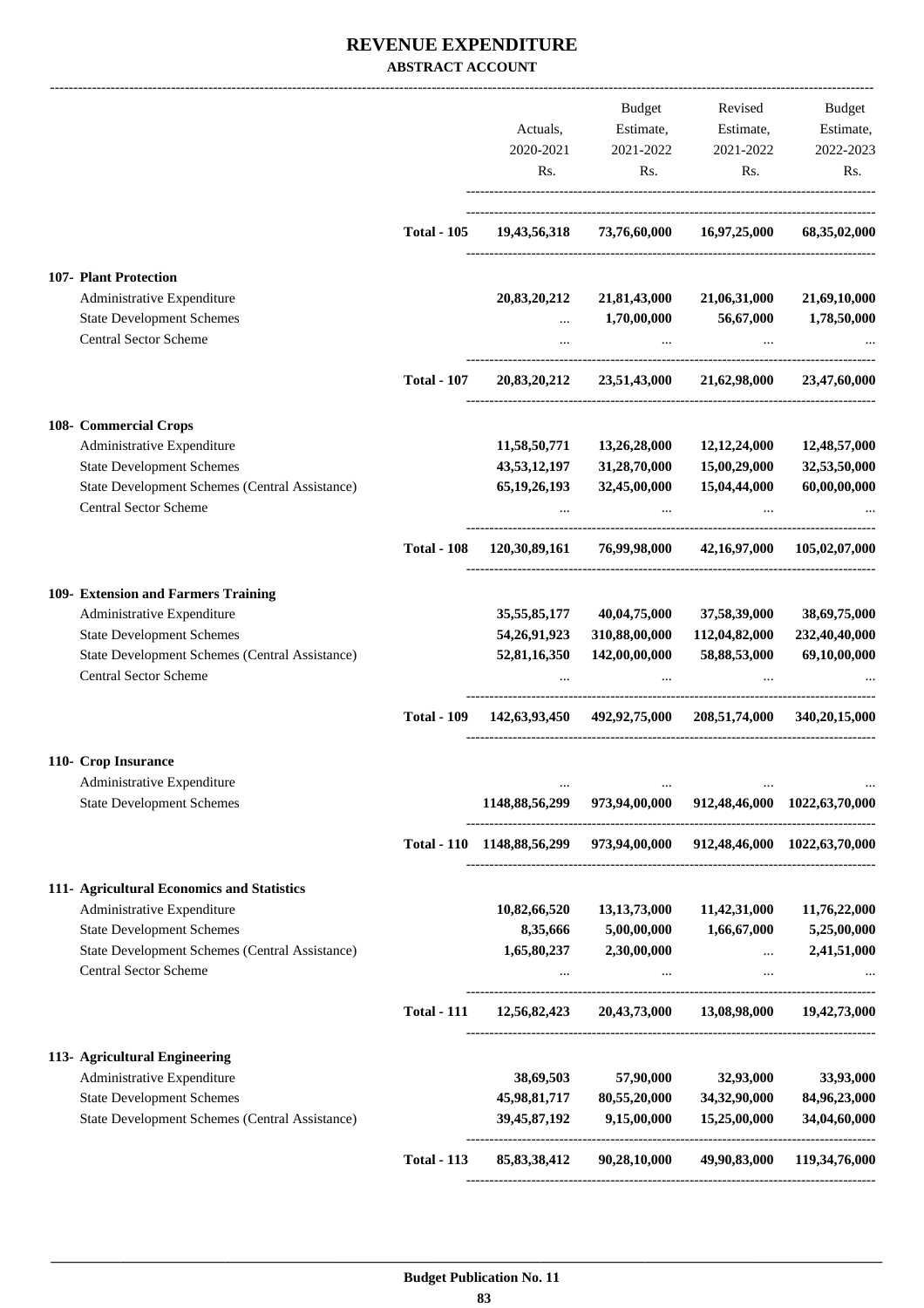|                                                                                       |                    |              | Budget                                                                                                              | Revised                                                                         | Budget        |
|---------------------------------------------------------------------------------------|--------------------|--------------|---------------------------------------------------------------------------------------------------------------------|---------------------------------------------------------------------------------|---------------|
|                                                                                       |                    | Actuals,     | Estimate,                                                                                                           | Estimate,                                                                       | Estimate,     |
|                                                                                       |                    | 2020-2021    | 2021-2022                                                                                                           | 2021-2022                                                                       | 2022-2023     |
|                                                                                       |                    | Rs.          | Rs.                                                                                                                 | Rs.                                                                             | Rs.           |
|                                                                                       |                    |              |                                                                                                                     |                                                                                 |               |
| 114- Development of Oilseeds<br><b>State Development Schemes</b>                      |                    |              |                                                                                                                     |                                                                                 | 10,00,00,000  |
| State Development Schemes (Central Assistance)                                        |                    |              |                                                                                                                     |                                                                                 | 18,00,00,000  |
|                                                                                       |                    |              | $\cdots$                                                                                                            | $\cdots$                                                                        |               |
|                                                                                       | <b>Total - 114</b> | $\ddots$     | $\sim$                                                                                                              | $\cdots$                                                                        | 28,00,00,000  |
| 115- Scheme of Small/Marginal farmers and agricultural labour                         |                    |              |                                                                                                                     |                                                                                 |               |
| <b>State Development Schemes</b>                                                      |                    | 5,00,00,000  | 22,16,00,000                                                                                                        | 10,13,33,000                                                                    | 23,26,80,000  |
|                                                                                       | <b>Total - 115</b> | 5,00,00,000  | 22,16,00,000                                                                                                        | 10,13,33,000                                                                    | 23,26,80,000  |
| 119- Horticulture and Vegetable Crops                                                 |                    |              |                                                                                                                     |                                                                                 |               |
| <b>State Development Schemes</b>                                                      |                    | 18,89,99,999 | 4,00,00,000                                                                                                         | 12,75,56,000                                                                    | 13,00,00,000  |
| State Development Schemes (Central Assistance)                                        |                    | 28,35,00,000 | 6,60,00,000                                                                                                         | 19, 13, 33, 000                                                                 | 36,00,00,000  |
|                                                                                       | <b>Total - 119</b> | 47,24,99,999 | 10,60,00,000                                                                                                        | 31,88,89,000                                                                    | 49,00,00,000  |
| 789- Special Component Plan for Scheduled Castes                                      |                    |              |                                                                                                                     |                                                                                 |               |
| Administrative Expenditure                                                            |                    |              |                                                                                                                     |                                                                                 |               |
| <b>State Development Schemes</b>                                                      |                    |              |                                                                                                                     | 46,02,53,238 2997,21,60,000 2201,25,25,000 3047,56,53,000                       |               |
| State Development Schemes (Central Assistance)                                        |                    | 56,82,71,175 | 33,69,00,000                                                                                                        | 51,71,17,000                                                                    | 62,06,50,000  |
|                                                                                       | <b>Total - 789</b> |              |                                                                                                                     | 102,85,24,413 3030,90,60,000 2252,96,42,000 3109,63,03,000                      |               |
| 796- Tribal Areas Sub-Plan                                                            |                    |              |                                                                                                                     |                                                                                 |               |
| <b>State Development Schemes</b>                                                      |                    | 17,02,89,161 | 797,24,50,000                                                                                                       | 511, 10, 53, 000                                                                | 832,76,22,000 |
| State Development Schemes (Central Assistance)                                        |                    | 13,83,74,637 | 22,26,00,000                                                                                                        | 10,68,92,000                                                                    | 49,13,05,000  |
|                                                                                       | <b>Total - 796</b> |              |                                                                                                                     | 30,86,63,798 819,50,50,000 521,79,45,000 881,89,27,000                          |               |
| 800- Other Expenditure                                                                |                    |              |                                                                                                                     |                                                                                 |               |
| Administrative Expenditure                                                            |                    |              |                                                                                                                     |                                                                                 |               |
| <b>State Development Schemes</b>                                                      |                    |              |                                                                                                                     | 5,55,91,761 150,10,00,000 44,66,67,000 206,40,50,000                            |               |
| State Development Schemes (Central Assistance)<br><b>Central Sector Scheme</b>        |                    |              | 5,00,000                                                                                                            | $\cdots$                                                                        | 5,00,000      |
|                                                                                       |                    | $\cdots$     | $\cdots$                                                                                                            | $\cdots$                                                                        |               |
|                                                                                       | <b>Total - 800</b> |              |                                                                                                                     | 5,55,91,761 150,15,00,000 44,66,67,000 206,45,50,000                            |               |
|                                                                                       |                    |              |                                                                                                                     | Grand Total - Gross 2468,09,99,385 7851,16,97,000 5593,45,32,000 7700,35,83,000 |               |
|                                                                                       |                    |              |                                                                                                                     | Voted 2468,09,99,385 7851,16,97,000 5593,45,32,000 7700,35,83,000               |               |
|                                                                                       | Charged            |              | and the contract of the contract of the contract of the contract of the contract of the contract of the contract of |                                                                                 |               |
| Administrative Expenditure 366,52,42,355 409,58,97,000 368,44,24,000 378,72,79,000    |                    |              |                                                                                                                     |                                                                                 |               |
| State Development Schemes 1837,44,92,349 7188,58,00,000 5052,98,28,000 6989,82,38,000 |                    |              |                                                                                                                     |                                                                                 |               |
|                                                                                       |                    |              |                                                                                                                     |                                                                                 |               |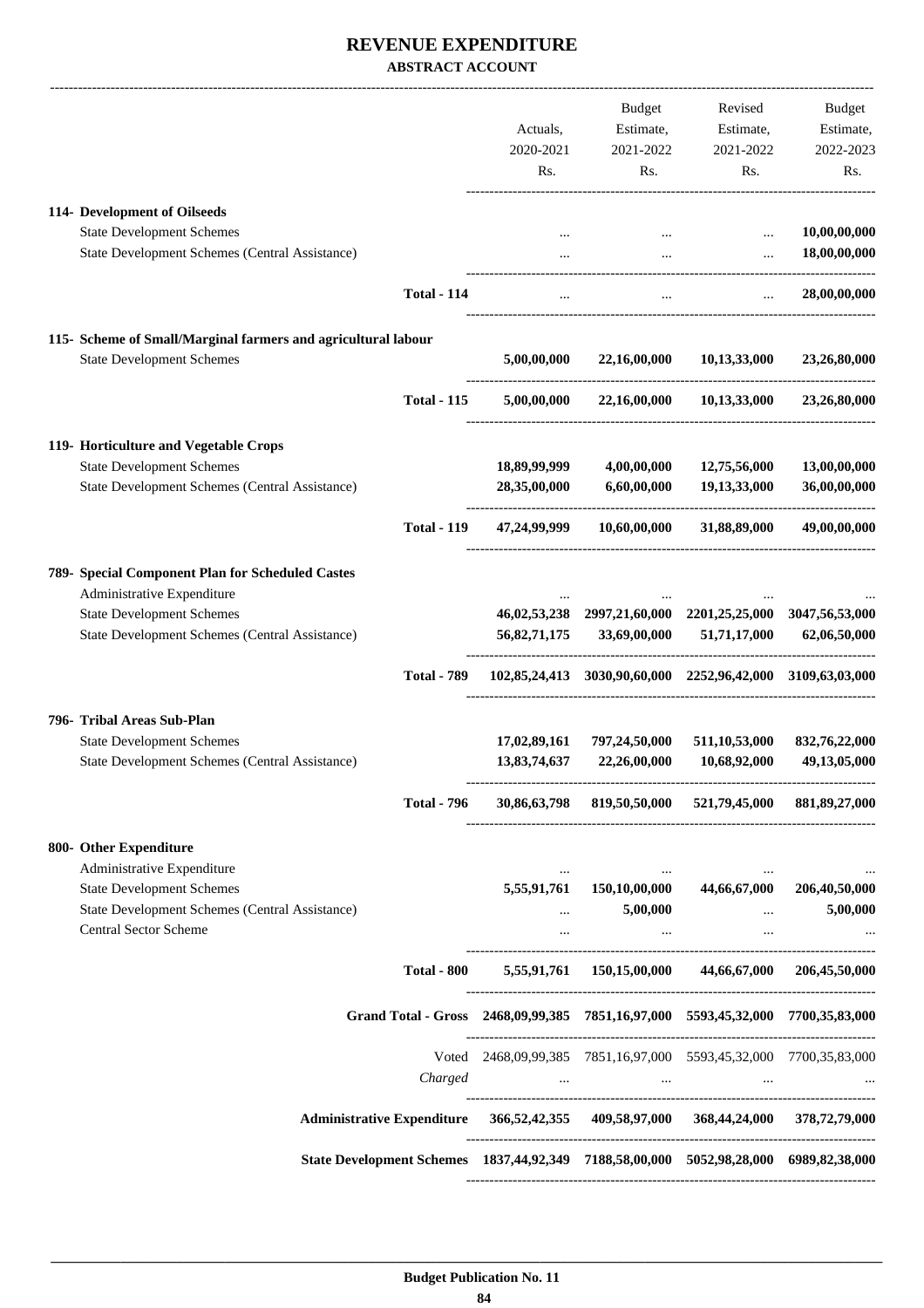|                                                       |                  | <b>Budget</b>                 | Revised         | <b>Budget</b>  |
|-------------------------------------------------------|------------------|-------------------------------|-----------------|----------------|
|                                                       | Actuals.         | Estimate.                     | Estimate,       | Estimate,      |
|                                                       | 2020-2021        | 2021-2022                     | 2021-2022       | 2022-2023      |
|                                                       | Rs.              | Rs.                           | Rs.             | Rs.            |
| <b>State Development Schemes (Central Assistance)</b> | 264, 12, 64, 681 | 253,00,00,000                 | 172,02,80,000   | 331,80,66,000  |
| <b>Deduct Recoveries</b>                              | $-3,15,22,533$   | $-1,09,000$                   | $-27,59,22,000$ | $-37,03,000$   |
| Grand Total - Net 2464,94,76,852 7851,15,88,000       |                  |                               | 5565,86,10,000  | 7699,98,80,000 |
| Voted                                                 |                  | 2464,94,76,852 7851,15,88,000 | 5565,86,10,000  | 7699,98,80,000 |
| Charged                                               | $\cdots$         | $\cdots$                      | $\cdots$        | $\cdots$       |
|                                                       |                  |                               |                 |                |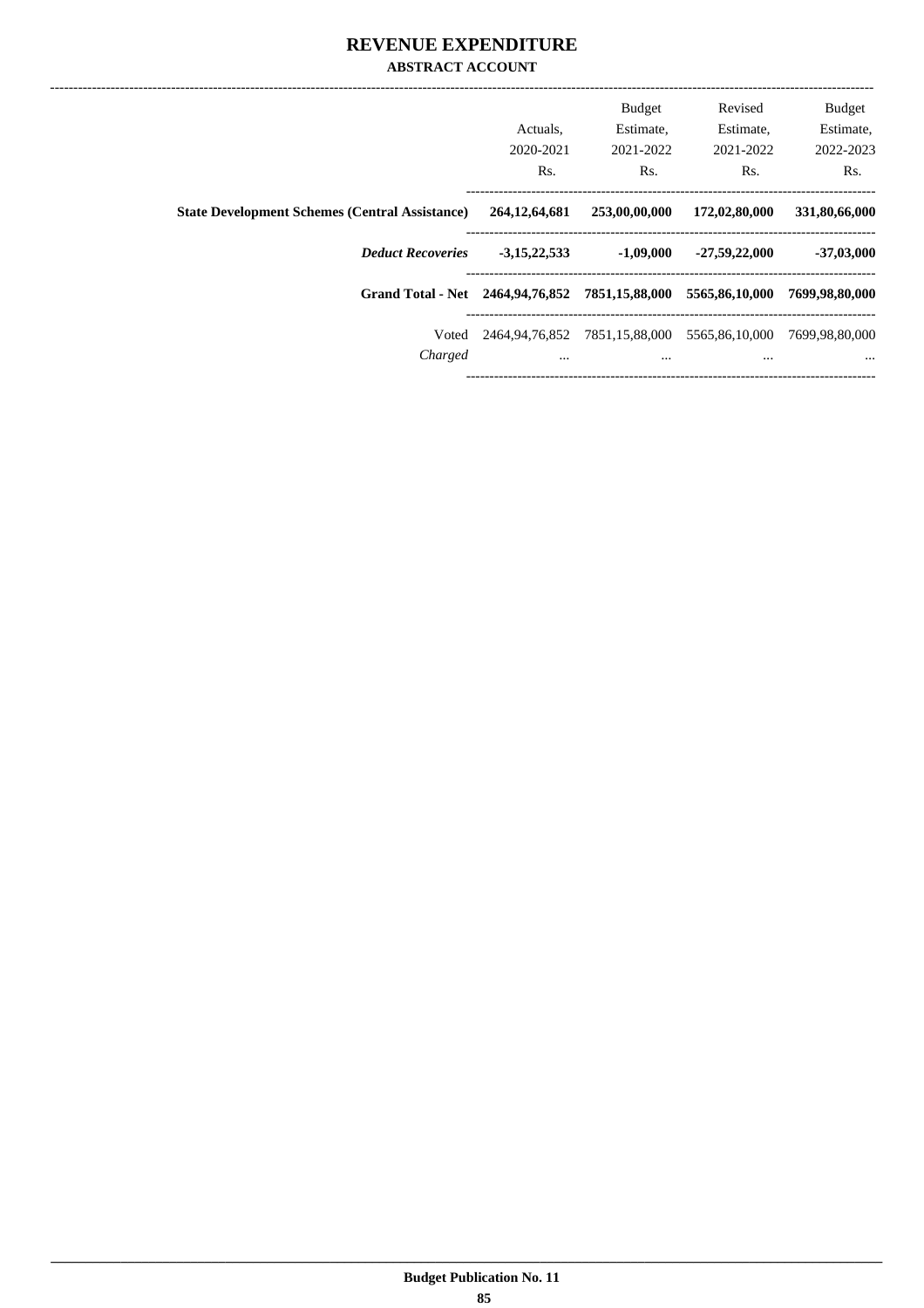|                                                                        | Actuals,<br>2020-2021<br>Rs. | Budget<br>Estimate,<br>2021-2022<br>Rs. | Revised<br>Estimate,<br>2021-2022<br>Rs.            | Budget<br>Estimate,<br>2022-2023<br>Rs. |
|------------------------------------------------------------------------|------------------------------|-----------------------------------------|-----------------------------------------------------|-----------------------------------------|
| <b>DETAILED ACCOUNT NO. 2401-00-001 - DIRECTION AND ADMINISTRATION</b> |                              |                                         |                                                     |                                         |
| 001- Direction and Administration                                      |                              |                                         |                                                     |                                         |
| <b>Administrative Expenditure</b>                                      |                              |                                         |                                                     |                                         |
| 001- Direction [AG]                                                    |                              |                                         |                                                     |                                         |
| 01- Salaries                                                           |                              |                                         |                                                     |                                         |
| 01-Pay                                                                 | 31,68,43,626                 | 36, 30, 12, 000                         | 29,30,48,000                                        | 30,18,40,000                            |
| 14-Grade Pay                                                           |                              |                                         | 1,00,000                                            |                                         |
| 02-Dearness Allowance                                                  | 18,85,791                    | 1,08,91,000                             | 87,91,000                                           | 90,55,000                               |
| 03-House Rent Allowance                                                | 3,34,83,006                  | 3,44,87,000                             | 3,10,00,000                                         | 3,19,30,000                             |
| 04-Ad hoc Bonus                                                        | 8,86,200                     | 8,90,000                                | 9,04,000                                            | 9,22,000                                |
| 07-Other Allowances                                                    | 4,33,624                     | 6,30,000                                | 4,42,000                                            | 4,51,000                                |
| 11-Compensatory Allowance                                              |                              | 65,000                                  | $\cdots$                                            |                                         |
| 12-Medical Allowance                                                   | 7,09,435                     | 8,09,000                                | 6,50,000                                            | 6,57,000                                |
| Total - 2401-00-001-001-01                                             | 35,42,41,682                 | 41,07,84,000                            | 33,49,35,000                                        | 34,48,55,000                            |
| 02- Wages                                                              | 84,79,046                    | 87,54,000                               | 91,98,000                                           | 94,74,000                               |
| 07- Medical Reimbursements                                             | $\cdots$                     | $\cdots$                                | $\cdots$                                            |                                         |
| 11- Travel Expenses                                                    | 1,43,069                     | 2,20,000                                | 1,50,000                                            | 2,24,000                                |
| 12- Medical Reimbursements under WBHS 2008                             | 7,76,419                     | 19,13,000                               | 25,00,000                                           | 25,00,000                               |
| 13- Office Expenses                                                    |                              |                                         |                                                     |                                         |
| 01-Electricity                                                         | 23, 25, 280                  | 24,36,000                               | 26,32,000                                           | 26,59,000                               |
| 02-Telephone                                                           | 3,84,260                     | 7,20,000                                | 4,00,000                                            | 4,08,000                                |
| 03-Maintenance / P.O.L. for Office Vehicles                            | 17,62,525                    | 20,39,000                               | 19,50,000                                           | 19,89,000                               |
| 04-Other Office Expenses                                               | 3,74,555                     | 7,56,000                                | 6,00,000                                            | 6,12,000                                |
| Total - 2401-00-001-001-13                                             | 48,46,620                    | 59,51,000                               | 55,82,000                                           | 56,68,000                               |
| 14- Rents, Rates and Taxes                                             | 2,35,246                     | 4,40,000                                | 3,00,000                                            | 3,06,000                                |
| 19- Maintenance                                                        | 66,606                       | 1,32,000                                | 80,000                                              | 82,000                                  |
| 21- Materials and Supplies/Stores and Equipment                        |                              |                                         |                                                     |                                         |
| 04-Others                                                              |                              |                                         |                                                     |                                         |
| 28- Payment of Professional and Special Services                       |                              |                                         |                                                     |                                         |
| 02-Other charges                                                       | $\cdots$                     |                                         |                                                     |                                         |
| 50- Other Charges                                                      | 6,91,815                     | 12,65,000                               | 8,50,000                                            | 8,67,000                                |
| Total - 2401-00-001-001                                                |                              |                                         | 36,94,80,503 42,94,59,000 35,35,95,000 36,39,76,000 |                                         |
| 002- Superintendance [AG]                                              |                              |                                         |                                                     |                                         |
| 01- Salaries                                                           |                              |                                         |                                                     |                                         |
| 01-Pay                                                                 | 40,04,37,979                 | 41,42,08,000                            | 39, 34, 44, 000                                     | 40,52,48,000                            |
| 14-Grade Pay                                                           | $\cdots$                     |                                         | $\cdots$                                            |                                         |
| 02-Dearness Allowance                                                  | 19,94,902                    | 1,24,27,000                             | 1,20,00,000                                         | 1,23,60,000                             |
| 03-House Rent Allowance                                                | 4, 13, 39, 951               | 3,93,50,000                             | 4,05,00,000                                         | 4,17,15,000                             |
| 04-Ad hoc Bonus                                                        | 8,14,800                     | 8,70,000                                | 8,40,000                                            | 8,48,000                                |
| 07-Other Allowances                                                    | 1,93,774                     | 3,10,000                                | 2,90,000                                            | 2,96,000                                |
| 11-Compensatory Allowance                                              | $\cdots$                     | $\cdots$                                | $\cdots$                                            |                                         |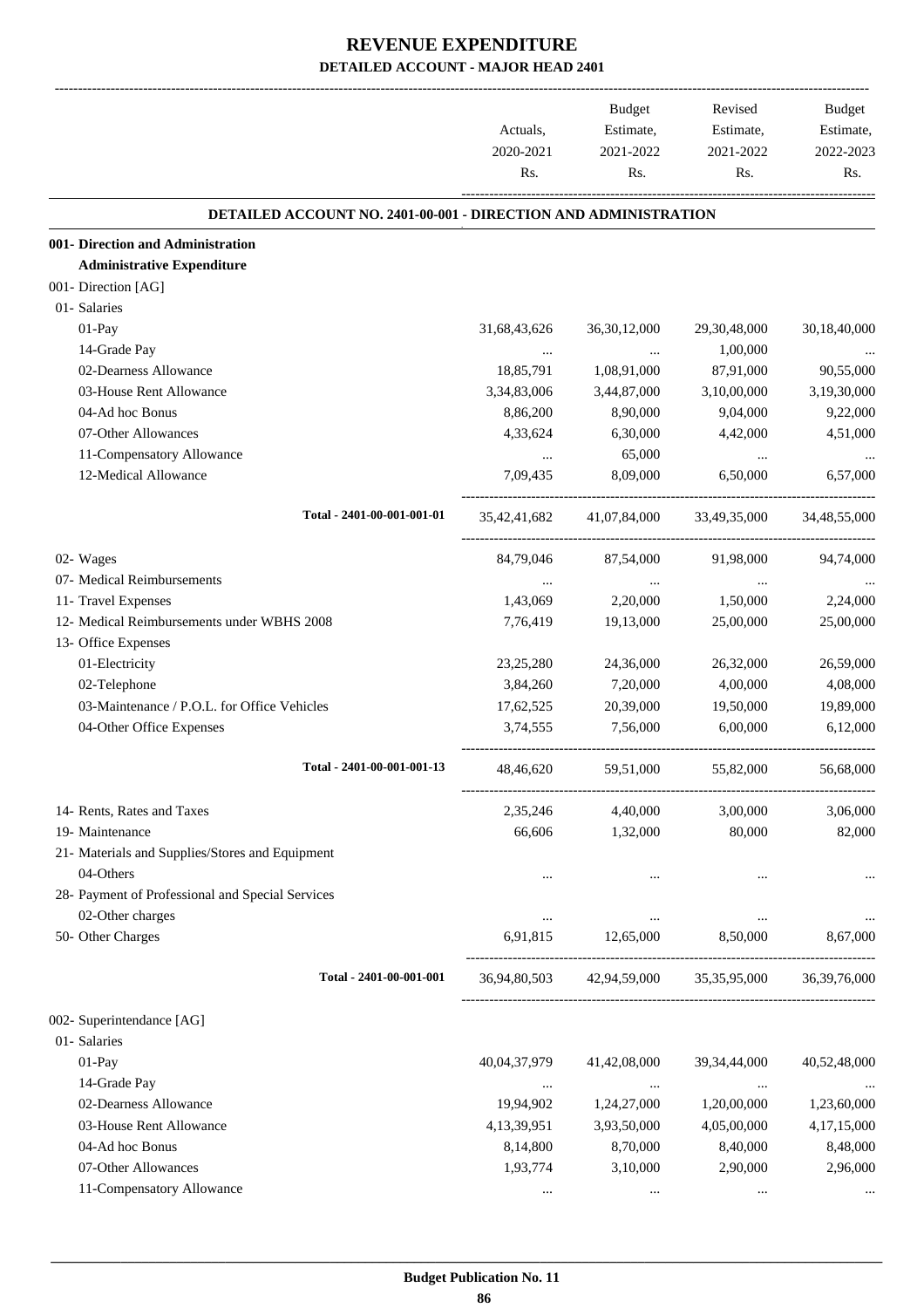-------------------------------------------------------------------------------------------------------------------------------------------------------------------------------

|                                                              | Actuals,         | Budget<br>Estimate,                                   | Revised<br>Estimate,                                | <b>Budget</b><br>Estimate, |
|--------------------------------------------------------------|------------------|-------------------------------------------------------|-----------------------------------------------------|----------------------------|
|                                                              | 2020-2021<br>Rs. | 2021-2022<br>Rs.                                      | 2021-2022<br>Rs.                                    | 2022-2023<br>Rs.           |
| 12-Medical Allowance                                         |                  |                                                       | 8,97,522 9,01,000 8,50,000 8,59,000                 |                            |
| Total - 2401-00-001-002-01                                   |                  |                                                       | 44,56,78,928 46,80,66,000 44,79,24,000 46,13,26,000 |                            |
| 02- Wages                                                    | 2,36,44,027      |                                                       | 2,41,40,000 2,36,00,000 2,43,08,000                 |                            |
| 07- Medical Reimbursements                                   |                  | <b>Section</b> 1997                                   |                                                     |                            |
| 11- Travel Expenses                                          |                  |                                                       | $1,06,577$ $2,10,000$ $1,20,000$                    | 2,14,000                   |
| 12- Medical Reimbursements under WBHS 2008                   | 15,65,932        | 25,50,000                                             | 20,00,000                                           | 20,40,000                  |
| 13- Office Expenses                                          |                  |                                                       |                                                     |                            |
| 01-Electricity                                               | 61,87,374        | 49,00,000                                             | 49,00,000                                           | 49,98,000                  |
| 02-Telephone                                                 | 10,39,151        | 12,88,000                                             | 11,20,000                                           | 11,43,000                  |
| 03-Maintenance / P.O.L. for Office Vehicles                  |                  | 6,45,020 5,10,000                                     | 5,00,000                                            | 5,10,000                   |
| 04-Other Office Expenses                                     | 2,48,022         | 4,40,000                                              | 3,50,000                                            | 3,57,000                   |
| Total - 2401-00-001-002-13                                   |                  | 81,19,567 71,38,000                                   | 68,70,000                                           | 70,08,000                  |
| 14- Rents, Rates and Taxes                                   |                  | 9,52,424 8,20,000                                     | 8,20,000                                            | 8,37,000                   |
| 19- Maintenance                                              | 21,000           | 43,000                                                | 40,000                                              | 41,000                     |
| 27- Minor Works/ Maintenance                                 |                  | 42,000                                                | 20,000                                              | 21,000                     |
| 50- Other Charges                                            |                  | 3,51,118 5,93,000 4,20,000                            |                                                     | 4,29,000                   |
| Total - 2401-00-001-002                                      |                  |                                                       | 48,04,39,573 50,36,02,000 48,18,14,000 49,62,24,000 |                            |
| 003- Strengthening of the Directorate Organisation including |                  |                                                       |                                                     |                            |
| Agricultural Extension and Administra- tion [AG]             |                  |                                                       |                                                     |                            |
| 01- Salaries                                                 |                  |                                                       |                                                     |                            |
| 01-Pay                                                       |                  | 7,39,97,201 8,49,96,000                               | 7,06,48,000                                         | 7,27,68,000                |
| 14-Grade Pay                                                 | $\cdots$         | $\cdots$                                              | $\cdots$                                            |                            |
| 02-Dearness Allowance                                        | 3,70,561         | 25,50,000                                             | 21,23,000                                           | 21,87,000                  |
| 03-House Rent Allowance                                      | 82,93,596        | 80,75,000                                             | 78,34,000                                           | 80,70,000                  |
| 04-Ad hoc Bonus                                              | 5,88,000         | 6,55,000                                              | 6,00,000                                            | 6,12,000                   |
| 07-Other Allowances                                          | 3,60,317         | 4,14,000                                              | 4,70,000                                            | 4,80,000                   |
| 12-Medical Allowance                                         | 5,86,874         | 6,04,000                                              | 5,70,000                                            | 5,76,000                   |
| Total - 2401-00-001-003-01                                   | 8,41,96,549      | --------------------------------------<br>9,72,94,000 | 8,22,45,000                                         | 8,46,93,000                |
| 02- Wages                                                    | $\cdots$         | $\cdots$                                              | $\cdots$                                            |                            |
| 07- Medical Reimbursements                                   | $\cdots$         | $\cdots$                                              | $\cdots$                                            | $\cdots$                   |
| 11- Travel Expenses                                          | 14,935           | 22,000                                                | 15,000                                              | 16,000                     |
| 12- Medical Reimbursements under WBHS 2008                   | 1,70,058         | 6,30,000                                              | 4,00,000                                            | 4,08,000                   |
| 13- Office Expenses                                          |                  |                                                       |                                                     |                            |
| 01-Electricity                                               | 8, 19, 735       | 8,40,000                                              | 8,40,000                                            | 8,57,000                   |
| 02-Telephone                                                 | 1,76,374         | 2,86,000                                              | 2,50,000                                            | 2,55,000                   |
| 03-Maintenance / P.O.L. for Office Vehicles                  | 53,046           | 69,000                                                | 69,000                                              | 71,000                     |
| 04-Other Office Expenses                                     | 2,01,637         | 3,30,000                                              | 2,00,000                                            | 2,04,000                   |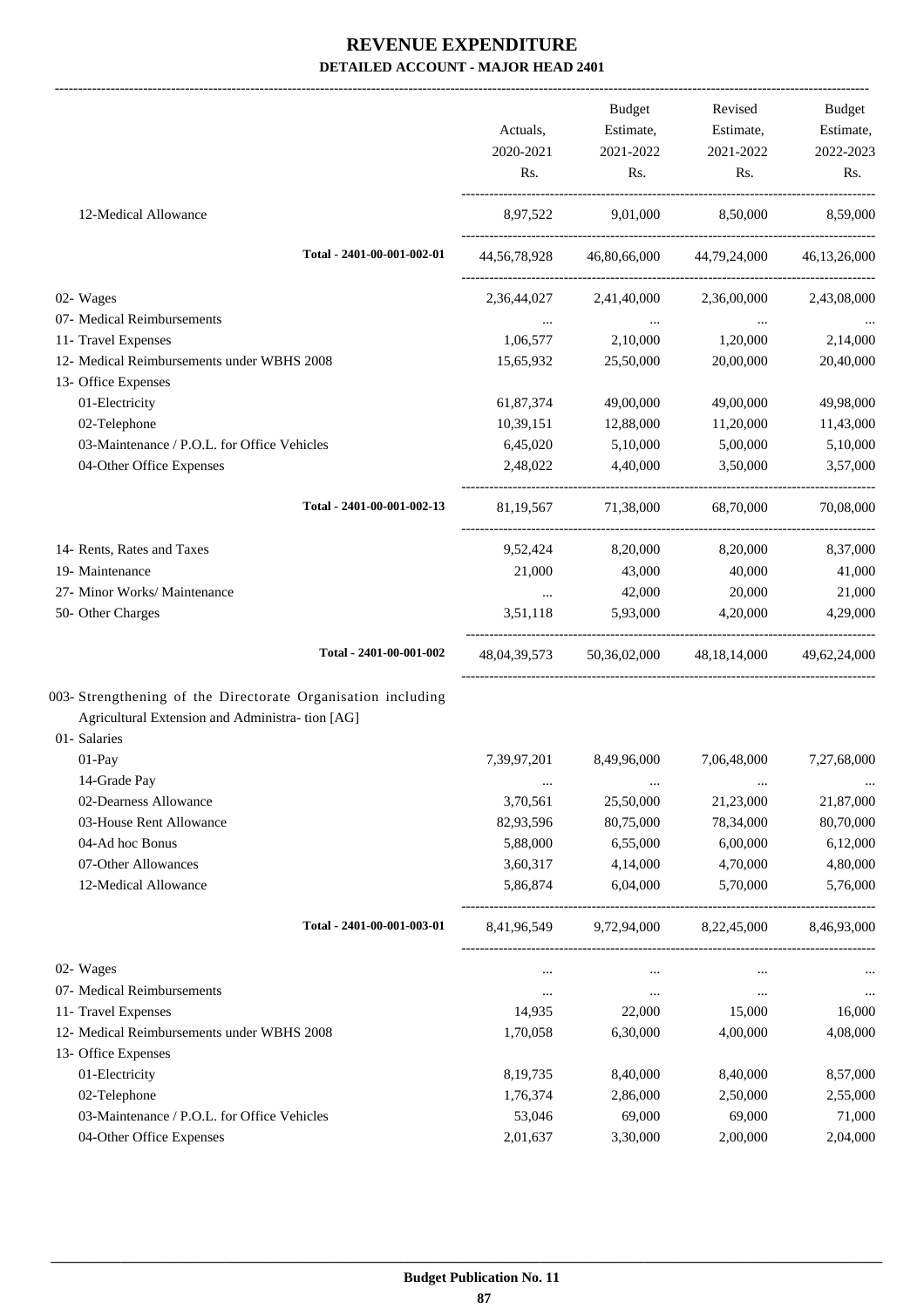|                                                         | Actuals,        | <b>Budget</b><br>Estimate,                       | Revised<br>Estimate, | Budget<br>Estimate, |
|---------------------------------------------------------|-----------------|--------------------------------------------------|----------------------|---------------------|
|                                                         | 2020-2021       | 2021-2022                                        | 2021-2022            | 2022-2023           |
|                                                         | Rs.             | Rs.                                              | Rs.                  | Rs.                 |
| Total - 2401-00-001-003-13                              |                 | 12,50,792 15,25,000 13,59,000 13,87,000          |                      |                     |
| 14- Rents, Rates and Taxes                              | 26,94,595       | 15,00,000                                        | 15,00,000            | 15,30,000           |
| 19- Maintenance                                         | 18,000          | 32,000                                           | 18,000               | 19,000              |
| 50- Other Charges                                       | 3,37,430        | 6,17,000                                         | 4,80,000             | 4,90,000            |
|                                                         |                 |                                                  |                      |                     |
| Total - 2401-00-001-003                                 |                 | 8,86,82,359 10,16,20,000 8,60,17,000 8,85,43,000 |                      |                     |
| 004- Transport for Agriculture [AG]                     |                 |                                                  |                      |                     |
| 01- Salaries                                            |                 |                                                  |                      |                     |
| 01-Pay                                                  | 16,77,200       | 17,22,000                                        | 17,24,000            | 17,76,000           |
| 14-Grade Pay                                            | $\cdots$        | $\cdots$                                         | $\ldots$             |                     |
| 02-Dearness Allowance                                   | 8,490           | 52,000                                           | 60,000               | 62,000              |
| 03-House Rent Allowance                                 | 2,01,744        | 1,64,000                                         | 2,20,000             | 2,27,000            |
| 04-Ad hoc Bonus                                         | 12,600          | 13,000                                           | 20,000               | 21,000              |
| 07-Other Allowances                                     | 840             | 1,000                                            | 2,000                | 3,000               |
| 12-Medical Allowance                                    |                 |                                                  |                      |                     |
| Total - 2401-00-001-004-01                              | 19,00,874       | 19,52,000                                        | 20,26,000            | 20,89,000           |
| 07- Medical Reimbursements                              | $\cdots$        | $\ldots$                                         | $\cdots$             |                     |
| 11- Travel Expenses                                     | $\ldots$        | 3,000                                            | $\cdots$             |                     |
| 12- Medical Reimbursements under WBHS 2008              | 4,384           | $\cdots$                                         | $\cdots$             |                     |
| 13- Office Expenses                                     |                 |                                                  |                      |                     |
| 01-Electricity                                          | 47,646          | 87,000                                           | 1,21,000             | 1,23,000            |
| 02-Telephone                                            | 7,971           | 50,000                                           | 50,000               | 51,000              |
| 03-Maintenance / P.O.L. for Office Vehicles             | 42,884          | 80,000                                           | 44,000               | 45,000              |
| 04-Other Office Expenses                                | 40,000          | 83,000                                           | 50,000               | 51,000              |
| Total - 2401-00-001-004-13                              | 1,38,501        |                                                  | 3,00,000 2,65,000    | 2,70,000            |
| 14- Rents, Rates and Taxes                              | 19,105          | 45,000                                           | 45,000               | 46,000              |
| 19- Maintenance                                         | 48,932          | 84,000                                           | 60,000               | 62,000              |
| 27- Minor Works/ Maintenance                            | 2,000           | 5,000                                            | 2,000                | 2,000               |
| 50- Other Charges                                       | 36,000          | 74,000                                           | 69,000               | 71,000              |
| Total - 2401-00-001-004                                 |                 | 21,49,796 24,63,000 24,67,000                    |                      | 25,40,000           |
| 005- World Bank Project on Agricultural Development --  |                 |                                                  |                      |                     |
| Improvement of Agricultural Extension and Research [AG] |                 |                                                  |                      |                     |
| 01- Salaries                                            |                 |                                                  |                      |                     |
| 01-Pay                                                  | 77, 12, 13, 345 | 82, 33, 48, 000                                  | 75,58,79,000         | 77,85,56,000        |
| 14-Grade Pay                                            | $\cdots$        | $\cdots$                                         | $\ldots$             |                     |
| 02-Dearness Allowance                                   | 38,56,629       | 2,38,01,000                                      | 2,30,00,000          | 2,36,90,000         |
| 03-House Rent Allowance                                 | 8,20,02,163     | 7,53,69,000                                      | 8,03,89,000          | 8,28,01,000         |
| 04-Ad hoc Bonus                                         | 42,83,800       | 45,00,000                                        | 43,69,000            | 44,56,000           |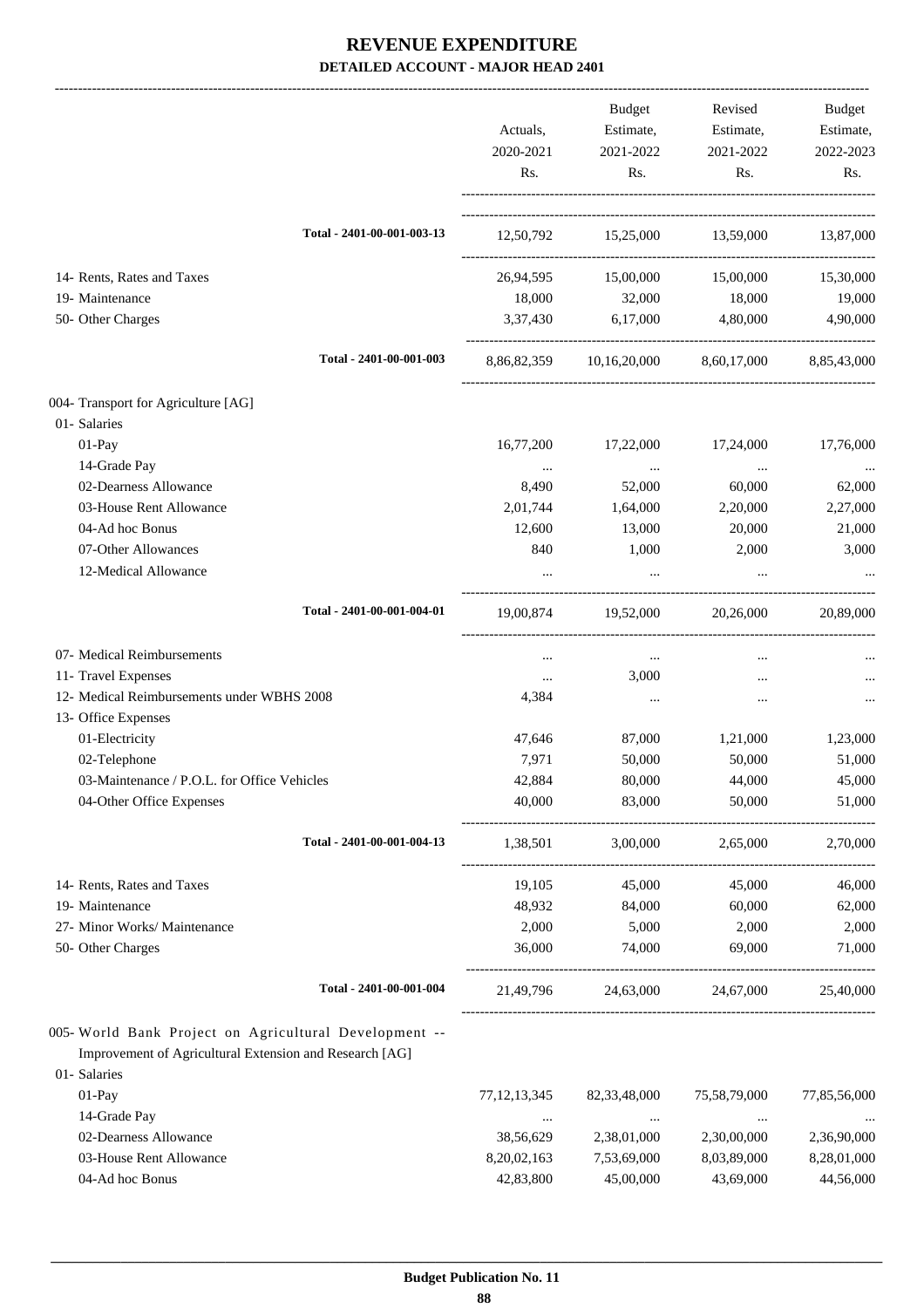-------------------------------------------------------------------------------------------------------------------------------------------------------------------------------

|                                                 | Actuals,<br>2020-2021<br>Rs. | <b>Budget</b><br>Estimate,<br>2021-2022<br>Rs. | Revised<br>Estimate,<br>2021-2022<br>Rs. | <b>Budget</b><br>Estimate,<br>2022-2023<br>Rs. |
|-------------------------------------------------|------------------------------|------------------------------------------------|------------------------------------------|------------------------------------------------|
| 07-Other Allowances<br>12-Medical Allowance     | 11,43,038<br>37,43,867       | 20,50,000<br>38,20,000                         | 16,00,000<br>35,00,000                   | 16,32,000<br>35,35,000                         |
| Total - 2401-00-001-005-01                      | 86,62,42,842                 | 93,28,88,000                                   | 86, 87, 37, 000                          | 89,46,70,000                                   |
| 02- Wages                                       | 3, 35, 73, 051               | 3,42,90,000                                    | 3,44,00,000                              | 3,54,32,000                                    |
| 07- Medical Reimbursements                      |                              | 2,000                                          | 2,000                                    | 2,000                                          |
| 11- Travel Expenses                             | 2,66,856                     | 7,00,000                                       | 2,70,000                                 | 2,73,000                                       |
| 12- Medical Reimbursements under WBHS 2008      | 25,78,678                    | 24,09,000                                      | 26,00,000                                | 26,52,000                                      |
| 13- Office Expenses                             |                              |                                                |                                          |                                                |
| 01-Electricity                                  | 51,40,892                    | 51,00,000                                      | 51,00,000                                | 52,02,000                                      |
| 02-Telephone                                    | 8,84,289                     | 10,30,000                                      | 8,50,000                                 | 8,67,000                                       |
| 03-Maintenance / P.O.L. for Office Vehicles     | 12,76,532                    | 10,30,000                                      | 8,00,000                                 | 8,16,000                                       |
| 04-Other Office Expenses                        | 12,32,963                    | 18,50,000                                      | 8,00,000                                 | 8,16,000                                       |
| Total - 2401-00-001-005-13                      | 85, 34, 676                  | 90.10.000                                      | 75,50,000                                | 77,01,000                                      |
| 14- Rents, Rates and Taxes                      | 17, 12, 372                  | 18,20,000                                      | 18,20,000                                | 18,57,000                                      |
| 19- Maintenance                                 | 1,46,248                     | 2,65,000                                       | 2,00,000                                 | 2,04,000                                       |
| 21- Materials and Supplies/Stores and Equipment |                              |                                                |                                          |                                                |
| 03-Other Hospital Consumables                   | $\cdots$                     | $\cdots$                                       |                                          |                                                |
| 04-Others                                       | $\cdots$                     | $\cdots$                                       | $\cdots$                                 |                                                |
| 26- Advertising and Publicity Expenses          | 10,570                       | 29,000                                         | 20,000                                   | 20,000                                         |
| 31- Grants-in-aid-GENERAL                       |                              |                                                |                                          |                                                |
| 02-Other Grants                                 | 5,80,000                     | 11,72,000                                      | 6,20,000                                 | 6,33,000                                       |
| 36- Grants-in-aid-Salaries                      | 35,54,246                    | 63,85,000                                      | 50,00,000                                | 51,00,000                                      |
| 50- Other Charges                               | 35,92,097                    | 31,96,000                                      | 30,00,000                                | 30,60,000                                      |
| 78- Outsourcing of Services                     | $\ddotsc$                    | $\cdots$                                       | 28,00,000                                | 28,00,000                                      |
| Total - 2401-00-001-005                         | 92,07,91,636                 | 99,21,66,000                                   | 92,70,19,000                             | 95,44,04,000                                   |
| <b>Total - Administrative Expenditure</b>       | 186, 15, 43, 867             | 202,93,10,000                                  | 185,09,12,000                            | 190, 56, 87, 000                               |
| Total - 2401-00-001                             | 186, 15, 43, 867             | 202,93,10,000                                  | 185,09,12,000                            | 190,56,87,000                                  |
| Voted<br>Charged                                | 186, 15, 43, 867             | 202,93,10,000                                  | 185,09,12,000 190,56,87,000              |                                                |

#### **DETAILED ACCOUNT NO. 2401-00-102 - FOOD GRAIN CROPS .**

.

| 102- Food Grain Crops                         |                |                |                |                |
|-----------------------------------------------|----------------|----------------|----------------|----------------|
| <b>State Development Schemes</b>              |                |                |                |                |
| 001- Financial Support to Krishak Bandhu [AG] |                |                |                |                |
| 31- Grants-in-aid-GENERAL                     |                |                |                |                |
| 02-Other Grants                               | 441,37,00,000  | 1592,00,00,000 | 1138,30,00,000 | 1256,60,00,000 |
| 50- Other Charges                             | 6, 13, 15, 226 | 136,80,00,000  | 45,60,00,000   | 143,64,00,000  |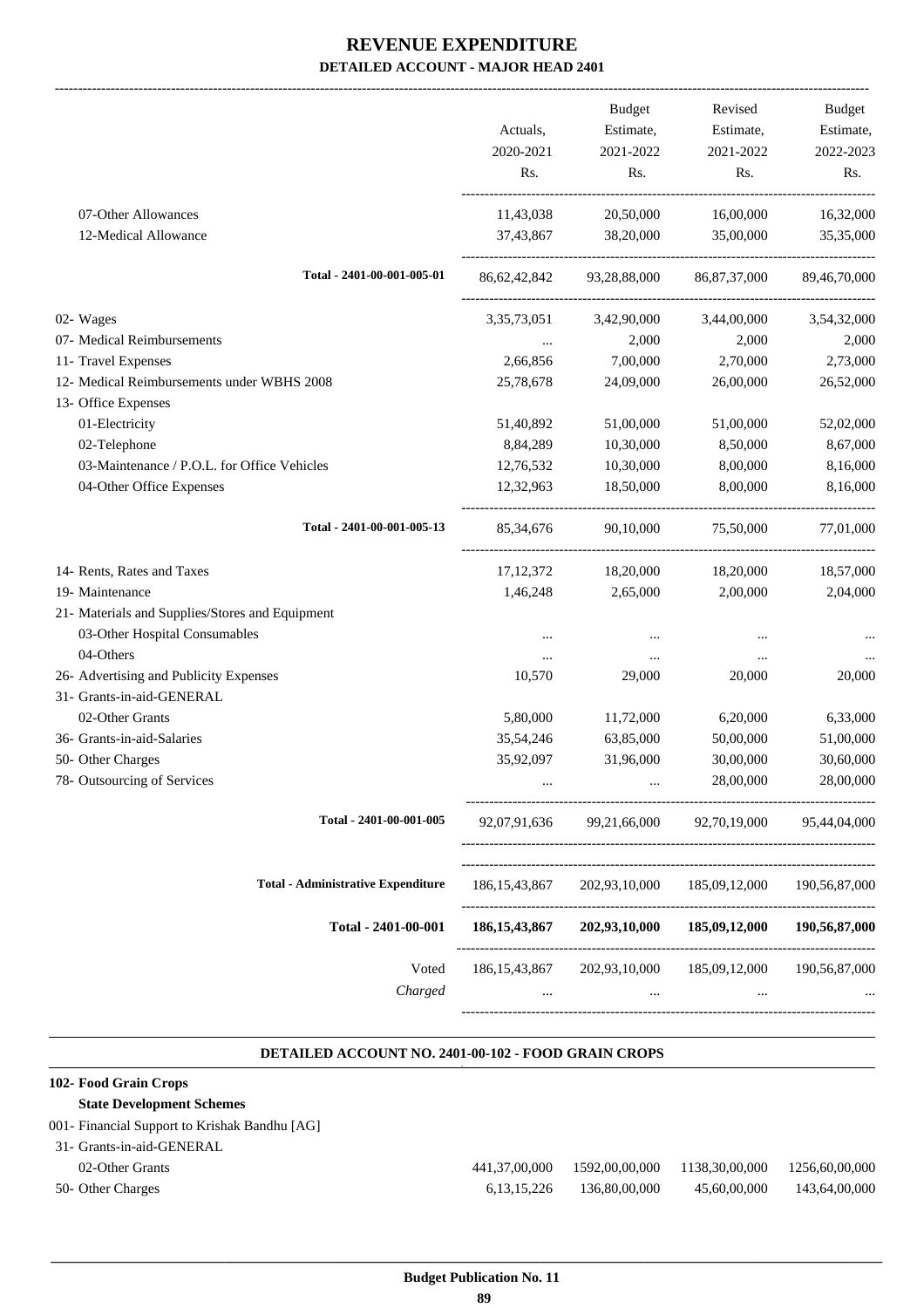|                                          | Actuals.<br>2020-2021<br>R <sub>s</sub> . | <b>Budget</b><br>Estimate,<br>2021-2022<br>Rs. | Revised<br>Estimate,<br>2021-2022<br>Rs. | <b>Budget</b><br>Estimate.<br>2022-2023<br>Rs. |
|------------------------------------------|-------------------------------------------|------------------------------------------------|------------------------------------------|------------------------------------------------|
| <b>Total - State Development Schemes</b> | 447, 50, 15, 226                          | 1728,80,00,000                                 | 1183,90,00,000                           | 1400,24,00,000                                 |
| Total - 2401-00-102                      | 447,50,15,226                             | 1728,80,00,000                                 | 1183,90,00,000                           | 1400,24,00,000                                 |
| Voted<br>Charged                         | 447, 50, 15, 226<br>$\cdots$              | 1728,80,00,000<br>$\cdots$                     | 1183,90,00,000<br>$\cdots$               | 1400,24,00,000<br>$\cdots$                     |

.

#### **DETAILED ACCOUNT NO. 2401-00-103 - SEEDS .**

| 103-Seeds                                                       |                |               |                         |             |
|-----------------------------------------------------------------|----------------|---------------|-------------------------|-------------|
| <b>Administrative Expenditure</b>                               |                |               |                         |             |
| 001- Establishment of Seed Farms and Seed Stores including Seed |                |               |                         |             |
| Certification Agencies. [AG]                                    |                |               |                         |             |
| 01- Salaries                                                    |                |               |                         |             |
| 01-Pay                                                          | 6, 37, 62, 768 | 6,73,90,000   | 6,31,84,000             | 6,50,80,000 |
| 14-Grade Pay                                                    | 3,051          | $\cdots$      | 3,000                   | 3,000       |
| 02-Dearness Allowance                                           | 3,31,181       | 20,22,000     | 19,00,000               | 19,57,000   |
| 03-House Rent Allowance                                         | 65,71,807      | 64,03,000     | 65,37,000               | 67,34,000   |
| 04-Ad hoc Bonus                                                 | 2,47,800       | 2,97,000      | 2,53,000                | 2,58,000    |
| 07-Other Allowances                                             | 1,04,610       | 1,83,000      | 1,50,000                | 1,53,000    |
| 12-Medical Allowance                                            | 2,97,468       | 2,66,000      | 2,80,000                | 2,83,000    |
| Total - 2401-00-103-001-01                                      | 7, 13, 18, 685 |               | 7,65,61,000 7,23,07,000 | 7,44,68,000 |
| 02- Wages                                                       | 25,57,656      | 25,13,000     | 26,00,000               | 26,78,000   |
| 07- Medical Reimbursements                                      | $\sim$         | $\sim$ $\sim$ | $\sim$                  |             |
| 11- Travel Expenses                                             | 50,532         | 2,00,000      | 1,00,000                | 1,01,000    |
| 12- Medical Reimbursements under WBHS 2008                      | 1,81,927       | 1,20,000      | 1,20,000                | 1,22,000    |
| 13- Office Expenses                                             |                |               |                         |             |
| 01-Electricity                                                  | 4,01,427       | 4,55,000      | 4,00,000                | 4,04,000    |
| 02-Telephone                                                    | 54,359         | 83,000        | 60,000                  | 62,000      |
| 03-Maintenance / P.O.L. for Office Vehicles                     | 22,100         | 66,000        | 60,000                  | 62,000      |
| 04-Other Office Expenses                                        | 93,635         | 1,54,000      | 1,20,000                | 1,23,000    |
| Total - 2401-00-103-001-13                                      | 5,71,521       | 7,58,000      | 6,40,000                | 6,51,000    |
| 14- Rents, Rates and Taxes                                      | 852            | 20,000        | 20,000                  | 21,000      |
| 19- Maintenance                                                 | 21,500         | 38,000        | 22,000                  | 23,000      |
| 21- Materials and Supplies/Stores and Equipment                 |                |               |                         |             |
| 04-Others                                                       | 8,000          | 15,000        | 15,000                  | 15,000      |
| 27- Minor Works/ Maintenance                                    | 6,000          | 11,000        | 6,000                   | 6,000       |
| 50- Other Charges                                               | 1,99,250       | 4,18,000      | 2,70,000                | 2,76,000    |
| Total - 2401-00-103-001                                         | 7.49.15.923    |               | 8,06,54,000 7,61,00,000 | 7,83,61,000 |
|                                                                 |                |               |                         |             |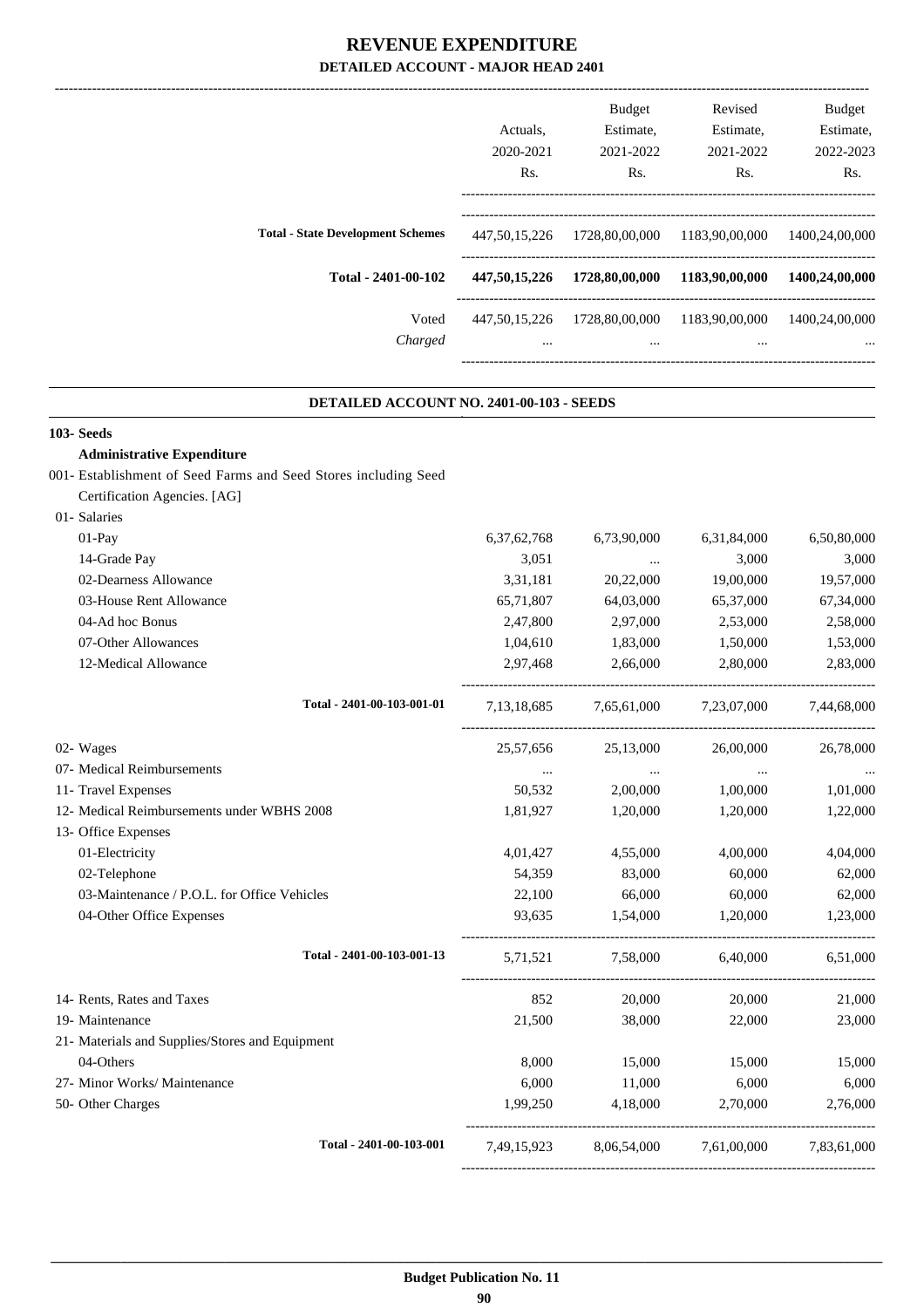|                                                                    | Actuals,<br>2020-2021<br>Rs. | <b>Budget</b><br>Estimate,<br>2021-2022<br>Rs. | Revised<br>Estimate,<br>2021-2022<br>Rs. | <b>Budget</b><br>Estimate,<br>2022-2023<br>Rs. |
|--------------------------------------------------------------------|------------------------------|------------------------------------------------|------------------------------------------|------------------------------------------------|
| 002- Establishemnt of Jute Seed Multiplication Farms at Bhajanghat |                              |                                                |                                          |                                                |
| and Goaltore [AG]                                                  |                              |                                                |                                          |                                                |
| 01- Salaries                                                       |                              |                                                |                                          |                                                |
| 01-Pay                                                             | 3,27,44,036                  | 4, 10, 47, 000                                 | 2,75,55,000                              | 2,83,82,000                                    |
| 14-Grade Pay                                                       |                              | $\ldots$                                       | $\cdots$                                 |                                                |
| 02-Dearness Allowance                                              | 1,47,987                     | 12,32,000                                      | 8,23,000                                 | 8,48,000                                       |
| 03-House Rent Allowance                                            | 39, 20, 776                  | 39,00,000                                      | 32,72,000                                | 33,71,000                                      |
| 04-Ad hoc Bonus                                                    | 2,68,800                     | 3,75,000                                       | 2,74,000                                 | 2,79,000                                       |
| 07-Other Allowances                                                | 3,600                        | 10,000                                         | 10,000                                   | 11,000                                         |
| 12-Medical Allowance                                               | 4,10,500                     | 4,58,000                                       | 3,50,000                                 | 3,54,000                                       |
| Total - 2401-00-103-002-01                                         | 3.74.95.699                  | 4,70,22,000                                    | 3,22,84,000                              | 3,32,45,000                                    |
| 02- Wages                                                          | 1,29,16,771                  | 2,02,68,000                                    | 1,37,16,000                              | 1,41,27,000                                    |
| 07- Medical Reimbursements                                         | $\cdots$                     | $\ldots$                                       | $\cdots$                                 |                                                |
| 11- Travel Expenses                                                | 21,270                       | 50,000                                         | 20,000                                   | 21,000                                         |
| 12- Medical Reimbursements under WBHS 2008                         | 59,979                       | 15,000                                         | 15,000                                   | 15,000                                         |
| 13- Office Expenses                                                |                              |                                                |                                          |                                                |
| 01-Electricity                                                     | 3,08,197                     | 3,67,000                                       | 3,67,000                                 | 3,74,000                                       |
| 02-Telephone                                                       | $\cdots$                     | 4,000                                          | $\cdots$                                 |                                                |
| 03-Maintenance / P.O.L. for Office Vehicles                        | 22,050                       | 75,000                                         | 50,000                                   | 51,000                                         |
| 04-Other Office Expenses                                           | 35,000                       | 61,000                                         | 50,000                                   | 51,000                                         |
| Total - 2401-00-103-002-13                                         | 3,65,247                     | 5,07,000                                       | 4,67,000                                 | 4,76,000                                       |
| 14- Rents, Rates and Taxes                                         | 15,984                       | 32,000                                         | 30,000                                   | 31,000                                         |
| 19- Maintenance                                                    | 20,000                       | 47,000                                         | 20,000                                   | 21,000                                         |
| 21- Materials and Supplies/Stores and Equipment                    |                              |                                                |                                          |                                                |
| 04-Others                                                          | 1,87,171                     | 2,80,000                                       | 2,30,000                                 | 2,35,000                                       |
| 27- Minor Works/ Maintenance                                       | 14,270                       | 40,000                                         | 15,000                                   | 15,000                                         |
| 50- Other Charges                                                  | 3,46,061                     | 6,90,000                                       | 4,50,000                                 | 4,59,000                                       |
| 99- Employees Provident Fund                                       | 7,98,682                     | 10,00,000                                      | 70,00,000                                | 10,00,000                                      |
| Total - 2401-00-103-002                                            |                              | 5,22,41,134 6,99,51,000                        | 5,42,47,000                              | 4,96,45,000                                    |
| 003- Development of Seed Testing Laboratories. [AG]                |                              |                                                |                                          |                                                |
| 01- Salaries                                                       |                              |                                                |                                          |                                                |
| 01-Pay                                                             | 2,50,97,100                  | 2,63,76,000                                    | 2,66,00,000                              | 2,73,98,000                                    |
| 14-Grade Pay                                                       | $\ldots$                     | $\sim$ $\sim$                                  | $\ldots$                                 |                                                |
| 02-Dearness Allowance                                              | 1,33,476                     | 7,92,000                                       | 8,50,000                                 | 8,76,000                                       |
| 03-House Rent Allowance                                            | 23,36,168                    | 25,06,000                                      | 24,00,000                                | 24,72,000                                      |
| 04-Ad hoc Bonus                                                    | 37,800                       | 40,000                                         | 39,000                                   | 40,000                                         |
| 07-Other Allowances                                                | 11,000                       | 1,03,000                                       | 30,000                                   | 31,000                                         |
| 12-Medical Allowance                                               | 9,500                        | 9,000                                          | 17,000                                   | 18,000                                         |
| Total - 2401-00-103-003-01                                         | 2,76,25,044                  | 2,98,26,000                                    | 2,99,36,000                              | 3,08,35,000                                    |
|                                                                    |                              |                                                |                                          |                                                |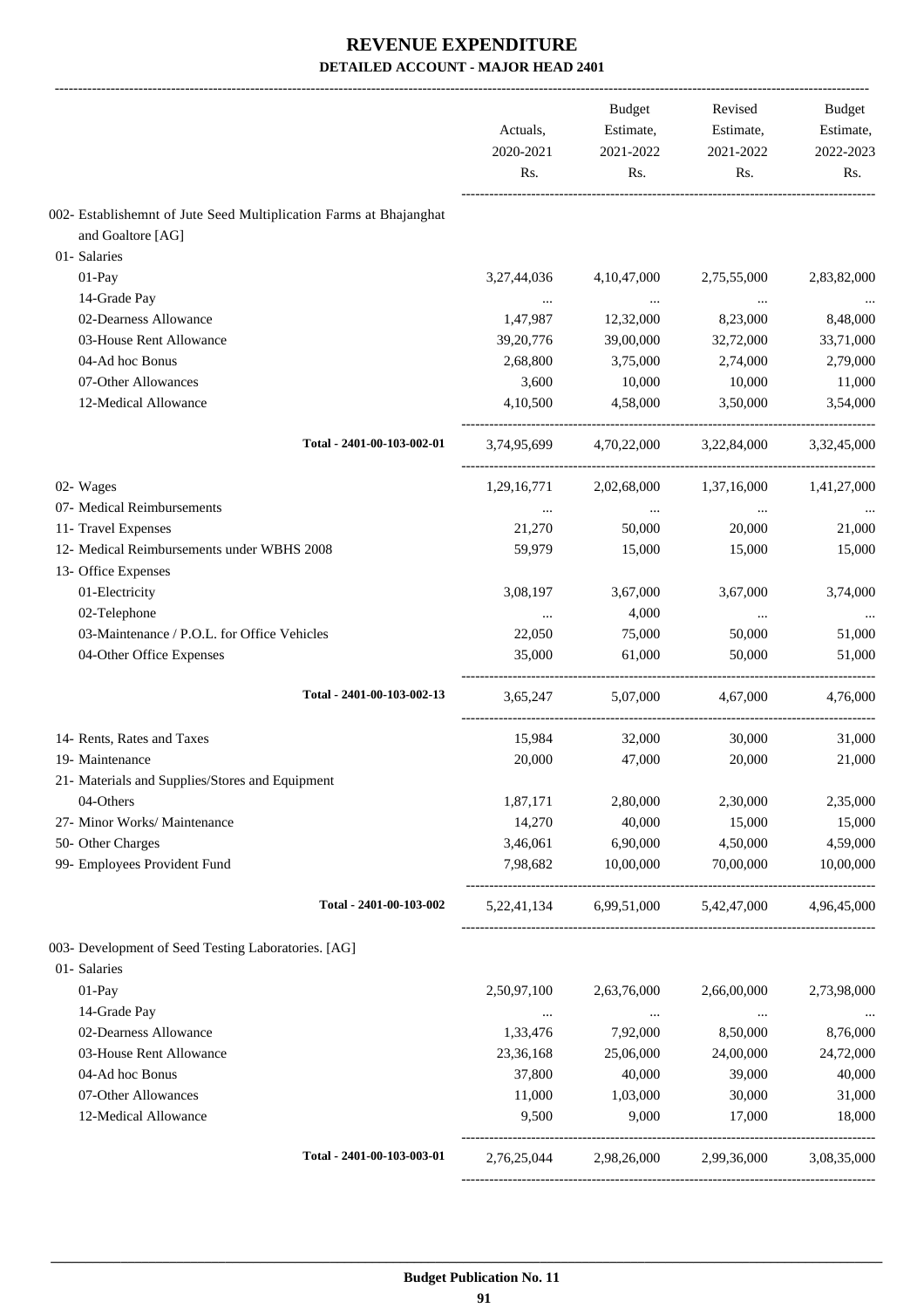|                                                                                              |           | Budget            | Revised                                             | Budget               |
|----------------------------------------------------------------------------------------------|-----------|-------------------|-----------------------------------------------------|----------------------|
|                                                                                              | Actuals,  | Estimate,         | Estimate,                                           | Estimate,            |
|                                                                                              | 2020-2021 | 2021-2022         | 2021-2022                                           | 2022-2023            |
|                                                                                              | Rs.       | Rs.               | Rs.                                                 | Rs.                  |
| 02- Wages                                                                                    | 16,31,010 | 17,17,000         | 19,40,000                                           | 19,99,000            |
| 07- Medical Reimbursements                                                                   | $\cdots$  | $\ldots$          | $\cdots$                                            |                      |
| 11- Travel Expenses                                                                          | 59,364    | 1,16,000          | 80,000                                              | 81,000               |
| 12- Medical Reimbursements under WBHS 2008                                                   | 32,338    | 95,000            | 1,16,000                                            | 1,19,000             |
| 13- Office Expenses                                                                          |           |                   |                                                     |                      |
| 01-Electricity                                                                               | 1,01,320  | 1,37,000          | 1,37,000                                            | 1,40,000             |
| 02-Telephone                                                                                 | 55,636    | 75,000            | 60,000                                              | 62,000               |
| 03-Maintenance / P.O.L. for Office Vehicles                                                  | 9,194     | 15,000            | 10,000                                              | 11,000               |
| 04-Other Office Expenses                                                                     | 25,029    | 55,000            | 50,000                                              | 51,000               |
| Total - 2401-00-103-003-13                                                                   |           |                   | 1,91,179 2,82,000 2,57,000                          | 2,64,000             |
| 19- Maintenance                                                                              | 25,227    | 47,000            | 26,000                                              | 27,000               |
| 50- Other Charges                                                                            |           | 1,46,410 3,01,000 | 2,00,000                                            | 2,04,000             |
|                                                                                              |           |                   |                                                     |                      |
| Total - 2401-00-103-003                                                                      |           |                   | 2,97,10,572 3,23,84,000 3,25,55,000 3,35,29,000     |                      |
| 007- Modernisation and Development of Agricultural Seed Farm                                 |           |                   |                                                     |                      |
| [AG]                                                                                         |           |                   |                                                     |                      |
| 01- Salaries                                                                                 |           |                   |                                                     |                      |
| 01-Pay                                                                                       | 10,43,200 | 10,72,000         | 10,80,000                                           | 11,13,000            |
| 14-Grade Pay                                                                                 | $\cdots$  | $\ldots$          | $\cdots$                                            |                      |
| 02-Dearness Allowance                                                                        | 5,268     | 33,000            | 35,000                                              | 37,000               |
| 03-House Rent Allowance                                                                      | 1,25,184  | 1,02,000          | 1,40,000                                            | 1,45,000             |
| 04-Ad hoc Bonus                                                                              |           | $\cdots$          | $\cdots$                                            |                      |
| 07-Other Allowances                                                                          |           |                   |                                                     |                      |
| 12-Medical Allowance                                                                         |           |                   |                                                     |                      |
| Total - 2401-00-103-007-01                                                                   | 11,73,652 |                   | 12,07,000 12,55,000 12,95,000                       |                      |
| 07- Medical Reimbursements                                                                   |           |                   |                                                     |                      |
| 11- Travel Expenses                                                                          | $\cdots$  | $\cdots$<br>7,000 | $\cdots$                                            |                      |
| 12- Medical Reimbursements under WBHS 2008                                                   | $\cdots$  | $\ldots$          | $\cdots$<br>$\cdots$                                | $\cdots$<br>$\cdots$ |
|                                                                                              |           |                   |                                                     |                      |
| Total - 2401-00-103-007                                                                      |           |                   | $11,73,652$ $12,14,000$ $12,55,000$ $12,95,000$     |                      |
| <b>Total - Administrative Expenditure</b>                                                    |           |                   | 15,80,41,281 18,42,03,000 16,41,57,000 16,28,30,000 |                      |
|                                                                                              |           |                   |                                                     |                      |
| <b>State Development Schemes</b><br>012- Grants to PRIs for Production of Quality Seeds [AG] |           |                   |                                                     |                      |
| 31- Grants-in-aid-GENERAL                                                                    |           |                   |                                                     |                      |
| 02-Other Grants                                                                              | $\cdots$  |                   | $10,00,000$ $3,33,000$ $10,50,000$                  |                      |
| Total - 2401-00-103-012                                                                      | $\cdots$  |                   | 10,00,000 3,33,000                                  | 10,50,000            |
|                                                                                              |           |                   |                                                     |                      |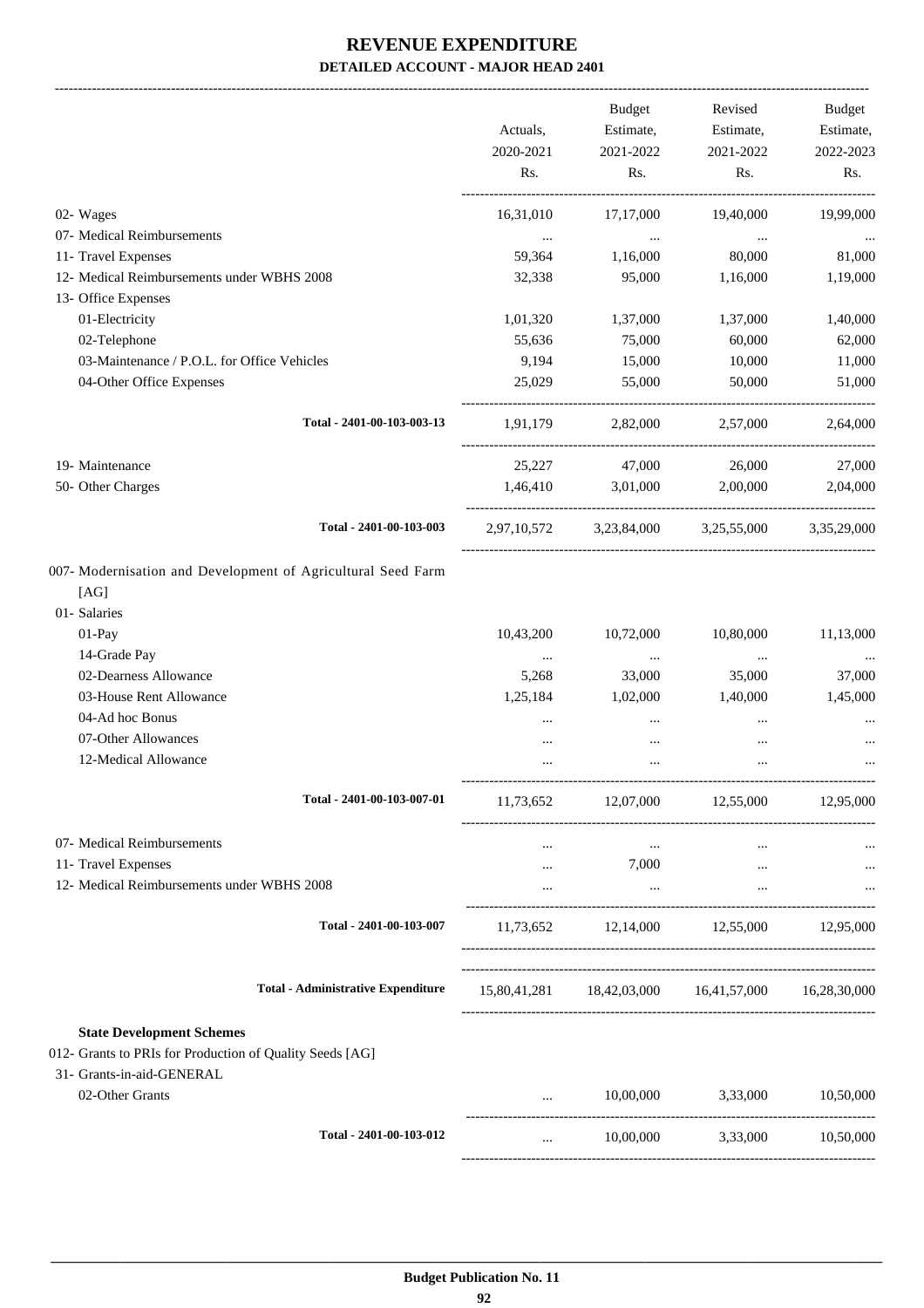|                                                                      | Actuals,       | Budget<br>Estimate, | Revised<br>Estimate,                   | Budget<br>Estimate, |
|----------------------------------------------------------------------|----------------|---------------------|----------------------------------------|---------------------|
|                                                                      | 2020-2021      | 2021-2022           | 2021-2022                              | 2022-2023           |
|                                                                      | Rs.            | Rs.                 | Rs.                                    | Rs.                 |
| 015- Modernisation and Development of Agricultural Seed Farm<br>[AG] |                |                     |                                        |                     |
| 50- Other Charges                                                    | 28,61,732      | 6,00,00,000         | 2,00,00,000                            | 2,30,00,000         |
| Total - 2401-00-103-015                                              |                |                     | 28,61,732 6,00,00,000 2,00,00,000      | 2,30,00,000         |
| 016- Strengthing of State Seed Certification Agencies [AG]           |                |                     |                                        |                     |
| 12- Medical Reimbursements under WBHS 2008                           |                |                     |                                        |                     |
| 33- Subsidies                                                        |                |                     |                                        |                     |
| 05-Other Subsidies                                                   | $\cdots$       | 6,00,00,000         |                                        |                     |
| 50- Other Charges                                                    | 20,95,371      | 40,00,000           | 15,94,000                              | 50,00,000           |
| Total - 2401-00-103-016                                              | 20,95,371      | 6,40,00,000         | 15,94,000                              | 50,00,000           |
| 017- Development of Seed Testing Laboratories [AG]                   |                |                     |                                        |                     |
| 50- Other Charges                                                    | $\cdots$       |                     | 14,40,00,000 4,80,00,000 15,12,00,000  |                     |
| Total - 2401-00-103-017                                              |                |                     | 14,40,00,000 4,80,00,000 15,12,00,000  |                     |
| <b>Total - State Development Schemes</b>                             |                |                     | 49,57,103 26,90,00,000 6,99,27,000     | 18,02,50,000        |
| Total - 2401-00-103                                                  | 16,29,98,384   | 45,32,03,000        | 23,40,84,000                           | 34,30,80,000        |
| Voted                                                                |                |                     | 16,29,98,384 45,32,03,000 23,40,84,000 | 34,30,80,000        |
| Charged                                                              | $\overline{a}$ | $\cdots$            | $\ddotsc$                              |                     |
|                                                                      |                |                     |                                        |                     |

#### **DETAILED ACCOUNT NO. 2401-00-104 - AGRICULTURAL FARMS .**

.

| 104- Agricultural Farms                    |                 |              |              |                 |
|--------------------------------------------|-----------------|--------------|--------------|-----------------|
| <b>Administrative Expenditure</b>          |                 |              |              |                 |
| 001- Experimental Farms [AG]               |                 |              |              |                 |
| 01- Salaries                               |                 |              |              |                 |
| $01-Pay$                                   | 51,73,96,412    | 61,45,27,000 | 48,40,03,000 | 49,85,24,000    |
| 14-Grade Pay                               | 19,875          | $\cdots$     | 20,000       | 20,000          |
| 02-Dearness Allowance                      | 26,96,597       | 1,81,36,000  | 1,48,18,000  | 1,52,63,000     |
| 03-House Rent Allowance                    | 6,00,37,419     | 5,74,31,000  | 5,61,01,000  | 5,77,85,000     |
| 04-Ad hoc Bonus                            | 50,90,822       | 65,03,000    | 51,93,000    | 52,97,000       |
| 07-Other Allowances                        | 5, 19, 593      | 5,25,000     | 5,25,000     | 5,36,000        |
| 12-Medical Allowance                       | 61,85,256       | 65,80,000    | 58,00,000    | 58,58,000       |
| Total - 2401-00-104-001-01                 | 59, 19, 45, 974 | 70,37,02,000 | 56,64,60,000 | 58, 32, 83, 000 |
| 02- Wages                                  | 15,28,75,787    | 16,43,04,000 | 16,23,39,000 | 16,72,09,000    |
| 07- Medical Reimbursements                 | $\cdots$        | 1,00,000     | 1,00,000     | 1,02,000        |
| 11- Travel Expenses                        | 37,456          | 1,75,000     | 80,000       | 81,000          |
| 12- Medical Reimbursements under WBHS 2008 | 1,65,303        | 4,10,000     | 5,00,000     | 5,10,000        |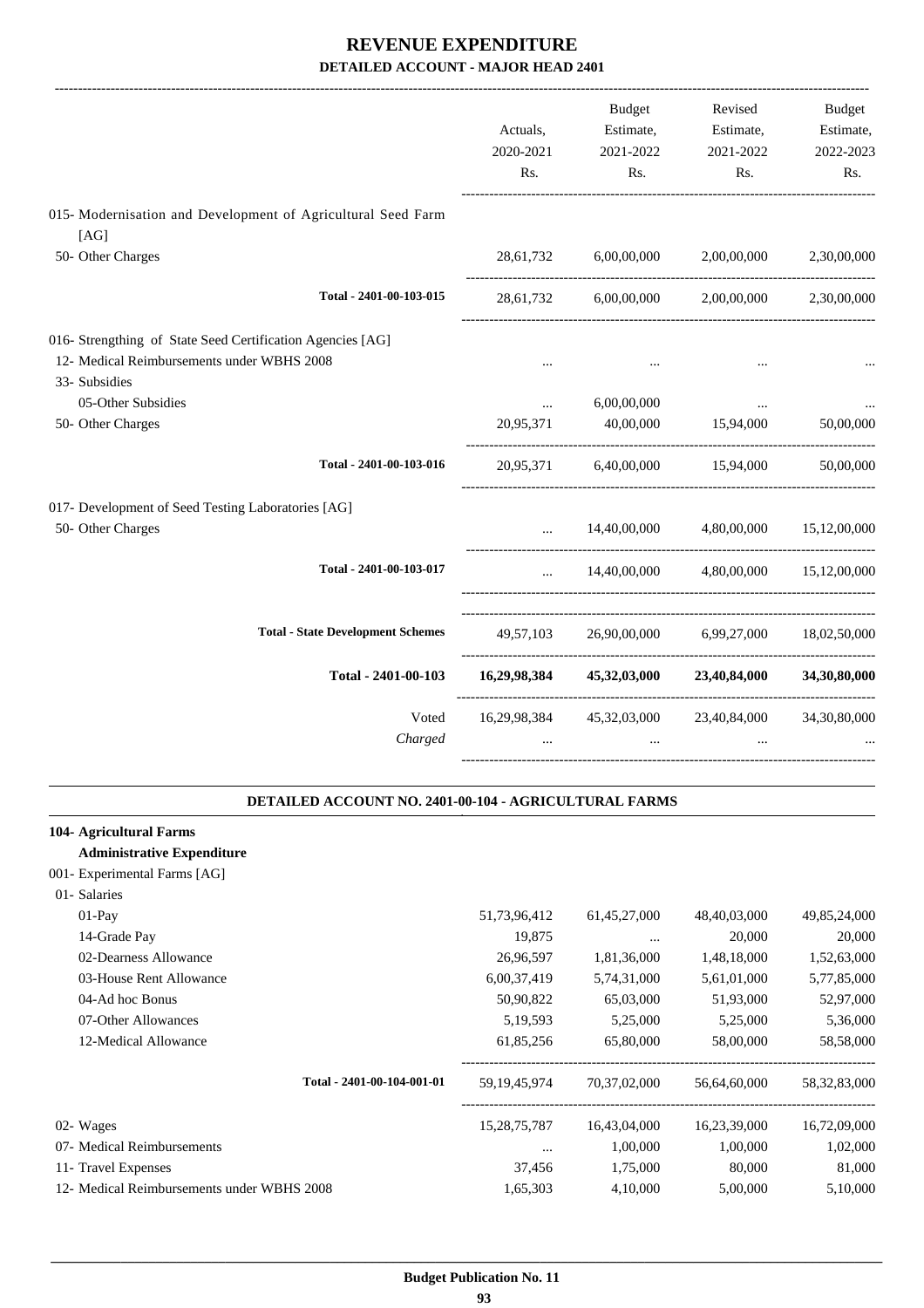|                                                                                                          |                              | Budget                   | Revised                   | Budget       |
|----------------------------------------------------------------------------------------------------------|------------------------------|--------------------------|---------------------------|--------------|
|                                                                                                          | Actuals,                     | Estimate,                | Estimate,                 | Estimate,    |
|                                                                                                          | 2020-2021                    | 2021-2022                | 2021-2022                 | 2022-2023    |
|                                                                                                          | Rs.                          | Rs.                      | Rs.                       | Rs.          |
| 13- Office Expenses                                                                                      |                              |                          |                           |              |
| 01-Electricity                                                                                           | 47,52,544                    | 52,10,000                | 50,00,000                 | 50,50,000    |
| 02-Telephone                                                                                             | 1,28,048                     | 1,55,000                 | 1,31,000                  | 1,34,000     |
| 03-Maintenance / P.O.L. for Office Vehicles                                                              | 4,13,430                     | 8,70,000                 | 7,80,000                  | 7,96,000     |
| 04-Other Office Expenses                                                                                 | 5,75,768                     | 10,30,000                | 8,00,000                  | 8,16,000     |
| Total - 2401-00-104-001-13                                                                               | 58,69,790                    | 72,65,000                | 67,11,000                 | 67,96,000    |
| 14- Rents, Rates and Taxes                                                                               | 15,94,689                    | 17,88,000                | 17,50,000                 | 17,85,000    |
| 19- Maintenance                                                                                          | 48,353                       | 91,000                   | 49,000                    | 50,000       |
| 21- Materials and Supplies/Stores and Equipment<br>04-Others                                             |                              |                          |                           |              |
| 27- Minor Works/ Maintenance                                                                             | $\cdots$<br>4,28,161         | $\cdots$<br>6,80,000     | $\ddotsc$<br>3,50,000     | 3,57,000     |
| 50- Other Charges                                                                                        | 74,84,820                    | 98,00,000                | 90,00,000                 | 91,80,000    |
| 99- Employees Provident Fund                                                                             | 6,75,329                     | 10,00,000                | 10,00,000                 | 10,00,000    |
| <b>Total - Administrative Expenditure</b>                                                                | 76, 11, 25, 662              |                          | 88,93,15,000 74,83,39,000 | 77,03,53,000 |
| <b>State Development Schemes</b><br>003- Paramparagat Krishi Vikas Yojana (State Share) (OCASPS)<br>[AG] |                              |                          |                           |              |
| 50- Other Charges                                                                                        |                              | $\ddotsc$                |                           | 50,00,000    |
| <b>Total - State Development Schemes</b>                                                                 | $\ldots$                     | $\ldots$                 | $\ddots$                  | 50,00,000    |
| <b>State Development Schemes (Central Assistance)</b>                                                    |                              |                          |                           |              |
| 002- Paramparagat Krishi Vikas Yojana (Central Share) (OCASPS)<br>[AG]                                   |                              |                          |                           |              |
| 50- Other Charges                                                                                        |                              |                          |                           | 1,00,00,000  |
| <b>Total - State Development Schemes (Central Assistance)</b>                                            |                              | $\cdots$                 |                           | 1,00,00,000  |
| Total - 2401-00-104                                                                                      | 76, 11, 25, 662              | 88,93,15,000             | 74,83,39,000              | 78,53,53,000 |
| Voted<br>Charged                                                                                         | 76, 11, 25, 662<br>$\ddotsc$ | 88,93,15,000<br>$\cdots$ | 74,83,39,000<br>$\ddotsc$ | 78,53,53,000 |
|                                                                                                          |                              |                          |                           |              |

#### **DETAILED ACCOUNT NO. 2401-00-105 - MANURES AND FERTILISERS .**

| 105- Manures and Fertilisers      |           |             |             |             |
|-----------------------------------|-----------|-------------|-------------|-------------|
| <b>Administrative Expenditure</b> |           |             |             |             |
| 001- Rural Compost [AG]           |           |             |             |             |
| 01- Salaries                      |           |             |             |             |
| $01-Pav$                          | 99.67.500 | 1,09,31,000 | 1,10,00,000 | 1,13,30,000 |
| 14-Grade Pay                      | $\cdots$  | $\cdots$    | $\cdots$    | $\cdots$    |
| 02-Dearness Allowance             | 48.795    | 3.28,000    | 3.10.000    | 3,20,000    |
| 03-House Rent Allowance           | 10,90,396 | 10,39,000   | 10,70,000   | 11,03,000   |
|                                   |           |             |             |             |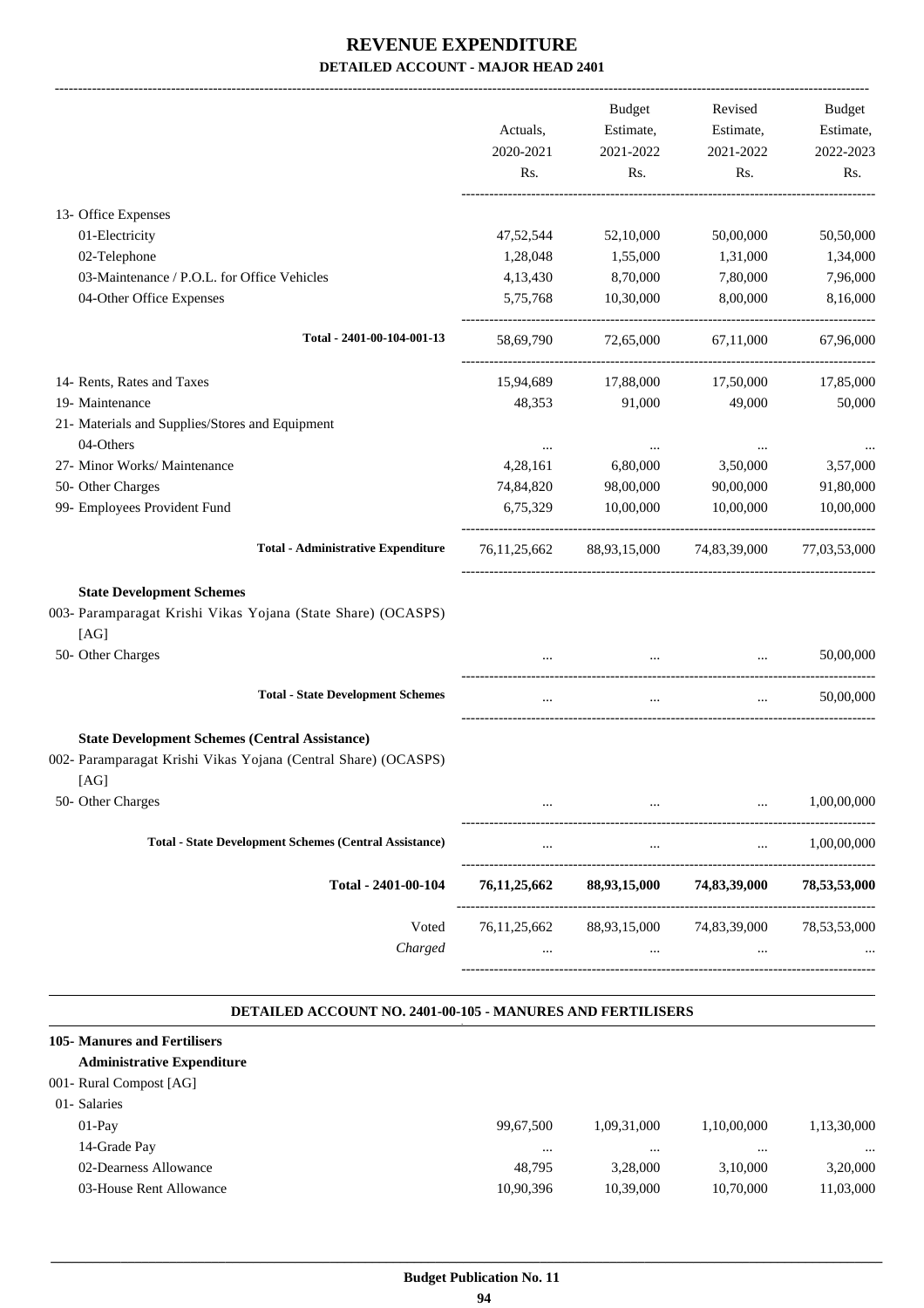|                                                                                 |             | Budget                     | Revised                                                 | Budget      |
|---------------------------------------------------------------------------------|-------------|----------------------------|---------------------------------------------------------|-------------|
|                                                                                 | Actuals,    | Estimate,                  | Estimate,                                               | Estimate,   |
|                                                                                 | 2020-2021   | 2021-2022                  | 2021-2022                                               | 2022-2023   |
|                                                                                 | Rs.         | Rs.                        | Rs.                                                     | Rs.         |
| 04-Ad hoc Bonus                                                                 | $\cdots$    | $\cdots$                   | $\cdots$                                                |             |
| 07-Other Allowances                                                             | $\cdots$    | 50,000                     | 20,000                                                  | 21,000      |
| 12-Medical Allowance                                                            | 19,500      | 21,000                     | 21,000                                                  | 22,000      |
| Total - 2401-00-105-001-01                                                      |             |                            | $1,11,26,191$ $1,23,69,000$ $1,24,21,000$ $1,27,96,000$ |             |
| 07- Medical Reimbursements                                                      | $\cdots$    | $\cdots$                   |                                                         |             |
| 11- Travel Expenses                                                             | $\cdots$    | 14,000                     | $\ldots$                                                |             |
| 12- Medical Reimbursements under WBHS 2008                                      | 5,000       | 15,000                     | 3,30,000                                                | 3,37,000    |
| 13- Office Expenses                                                             |             |                            |                                                         |             |
| 03-Maintenance / P.O.L. for Office Vehicles                                     | 15,886      | 30,000                     | 20,000                                                  | 21,000      |
| 04-Other Office Expenses                                                        | 24,876      | 41,000                     | 30,000                                                  | 31,000      |
| Total - 2401-00-105-001-13                                                      | 40.762      | 71,000                     | 50,000                                                  | 52,000      |
| 50- Other Charges                                                               | 15,779      | 33,000                     | 31,000                                                  | 32,000      |
| Total - 2401-00-105-001                                                         |             |                            | 1,11,87,732 1,25,02,000 1,28,32,000 1,32,17,000         |             |
| 002- Extension of Soil Testing Services and Laboratories in West<br>Bengal [AG] |             |                            |                                                         |             |
| 01- Salaries                                                                    |             |                            |                                                         |             |
| 01-Pay                                                                          | 3,12,61,800 | 3,40,23,000                | 2,98,57,000                                             | 3,07,53,000 |
| 14-Grade Pay                                                                    | $\cdots$    | $\cdots$                   | $\ldots$                                                |             |
| 02-Dearness Allowance                                                           | 1,50,330    | 10,21,000                  | 14,13,000                                               | 14,56,000   |
| 03-House Rent Allowance                                                         | 28,61,088   | 32,33,000                  | 28,00,000                                               | 28,84,000   |
| 04-Ad hoc Bonus                                                                 | 96,600      | 1,20,000                   | 99,000                                                  | 1,01,000    |
| 07-Other Allowances                                                             | 10,855      | 67,000                     | 50,000                                                  | 51,000      |
| 12-Medical Allowance                                                            | 55,500      | 81,000                     | 55,000                                                  | 56,000      |
| Total - 2401-00-105-002-01                                                      |             |                            | 3,44,36,173 3,85,45,000 3,42,74,000 3,53,01,000         |             |
| 02- Wages                                                                       | 21,73,360   | 27,58,000                  | 23,08,000                                               | 23,77,000   |
| 07- Medical Reimbursements                                                      | $\cdots$    | $\cdots$                   | $\cdots$                                                | $\cdots$    |
| 11- Travel Expenses                                                             | 8,011       | 85,000                     | 30,000                                                  | 31,000      |
| 12- Medical Reimbursements under WBHS 2008                                      | 66,907      | 1,20,000                   | 1,90,000                                                | 1,94,000    |
| 13- Office Expenses                                                             |             |                            |                                                         |             |
| 01-Electricity                                                                  | 2,75,153    | 4,10,000                   | 3,50,000                                                | 3,54,000    |
| 02-Telephone                                                                    | 1,62,741    | 1,75,000                   | 1,68,000                                                | 1,72,000    |
| 03-Maintenance / P.O.L. for Office Vehicles                                     | 4,666       | 36,000                     | 10,000                                                  | 11,000      |
| 04-Other Office Expenses                                                        | 54,466      | 1,05,000                   | 75,000                                                  | 77,000      |
| Total - 2401-00-105-002-13                                                      |             | 4,97,026 7,26,000 6,03,000 |                                                         | 6,14,000    |
| 19- Maintenance                                                                 | 39,178      | 91,000                     | 50,000                                                  | 51,000      |
| 21- Materials and Supplies/Stores and Equipment                                 |             |                            |                                                         |             |
| 04-Others                                                                       | 39,388      | 85,000                     | 65,000                                                  | 67,000      |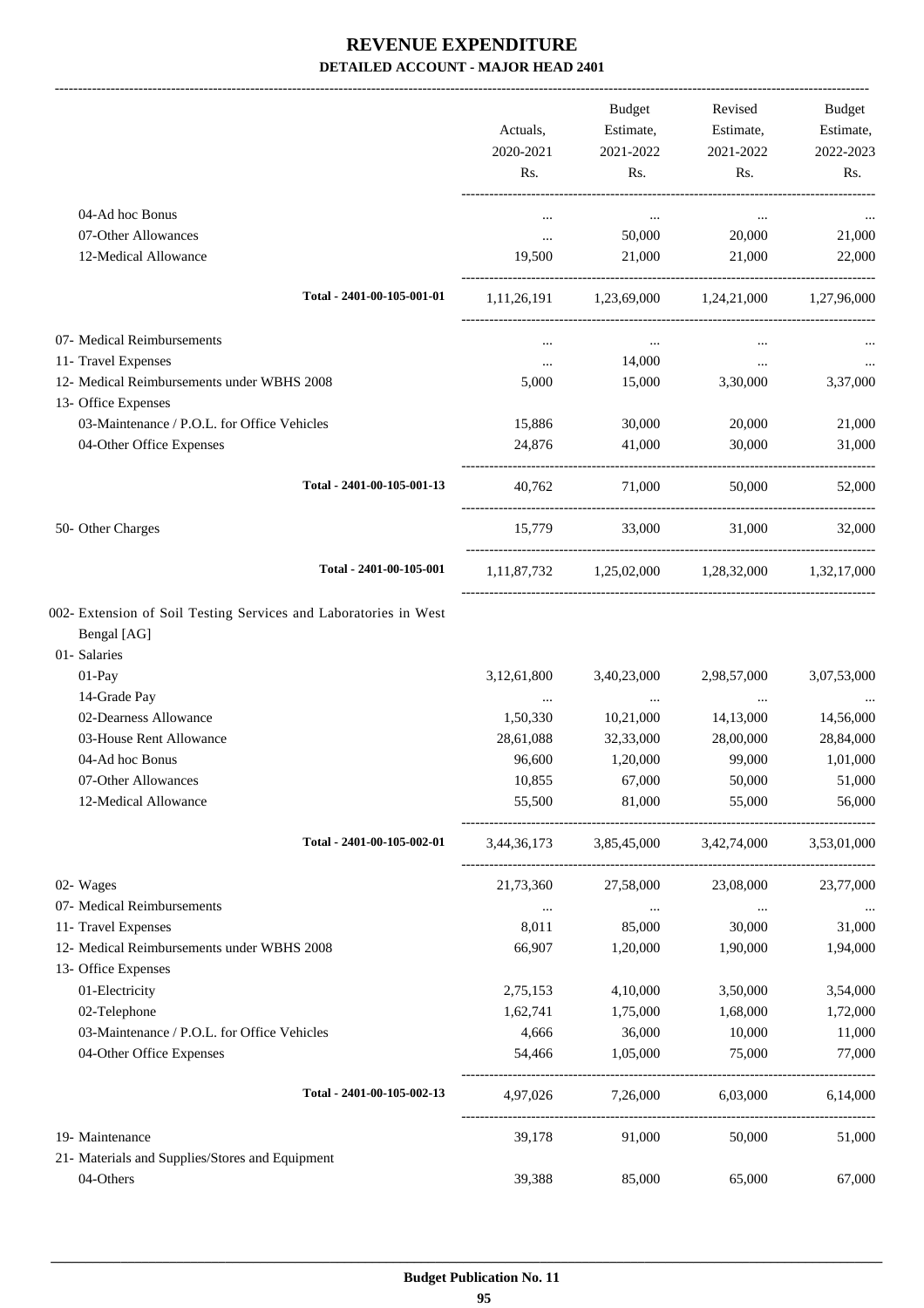|                                                               |             | Budget         | Revised                                         | Budget      |
|---------------------------------------------------------------|-------------|----------------|-------------------------------------------------|-------------|
|                                                               | Actuals,    | Estimate,      | Estimate,                                       | Estimate,   |
|                                                               | 2020-2021   | 2021-2022      | 2021-2022                                       | 2022-2023   |
|                                                               | Rs.         | Rs.            | Rs.                                             | Rs.         |
| 50- Other Charges                                             | 1,79,988    |                | 3,60,000 3,20,000 3,27,000                      |             |
| Total - 2401-00-105-002                                       |             |                | 3,74,40,031 4,27,70,000 3,78,40,000 3,89,62,000 |             |
| 003- Fertiliser Promotion Programme- [AG]                     |             |                |                                                 |             |
| 01- Salaries                                                  |             |                |                                                 |             |
| 01-Pay                                                        | 2,07,48,323 | 2, 19, 12, 000 | 2,00,00,000                                     | 2,06,00,000 |
| 14-Grade Pay                                                  | 1,933       | $\cdots$       | 2,000                                           | 2,000       |
| 02-Dearness Allowance                                         | 2,10,500    | 6,58,000       | 6,50,000                                        | 6,70,000    |
| 03-House Rent Allowance                                       | 18,39,549   | 20,82,000      | 19,70,000                                       | 20,30,000   |
| 04-Ad hoc Bonus                                               | 29,400      | 40,000         | 40,000                                          | 41,000      |
| 07-Other Allowances                                           | 960         | 60,000         | 50,000                                          | 51,000      |
| 12-Medical Allowance                                          | 31,000      | 45,000         | 35,000                                          | 36,000      |
| Total - 2401-00-105-003-01                                    |             |                | 2,28,61,665 2,47,97,000 2,27,47,000 2,34,30,000 |             |
| 07- Medical Reimbursements                                    | $\cdots$    | $\ldots$       | $\cdots$                                        |             |
| 11- Travel Expenses                                           | 990         | 25,000         | 12,000                                          | 13,000      |
| 12- Medical Reimbursements under WBHS 2008                    | $\cdots$    | 10,000         | 10,000                                          | 10,000      |
| 13- Office Expenses                                           |             |                |                                                 |             |
| 03-Maintenance / P.O.L. for Office Vehicles                   | $\cdots$    | 9,000          | $\cdots$                                        |             |
| 04-Other Office Expenses                                      | 14,850      | 29,000         | 20,000                                          | 21,000      |
| Total - 2401-00-105-003-13                                    | 14,850      | 38,000         | 20,000                                          | 21,000      |
| 50- Other Charges                                             | 42.616      | 73,000         | 60,000                                          | 62,000      |
| Total - 2401-00-105-003                                       |             |                | 2,29,20,121 2,49,43,000 2,28,49,000 2,35,36,000 |             |
| 004- Production and Distribution of Organic Manures Including |             |                |                                                 |             |
| Grants-in-Aid to Municipalities [AG]                          |             |                |                                                 |             |
| 13- Office Expenses                                           |             |                |                                                 |             |
| 04-Other Office Expenses                                      | $\cdots$    | $\cdots$       |                                                 |             |
| 31- Grants-in-aid-GENERAL                                     |             |                |                                                 |             |
| 02-Other Grants                                               |             | 4,000          |                                                 |             |
| Total - 2401-00-105-004                                       | $\ldots$    | 4,000          | $\ldots$                                        |             |
| 005- manures [AG]                                             |             |                |                                                 |             |
| 50- Other Charges                                             | $\cdots$    | $\cdots$       |                                                 |             |
| 006- Development of Qualitty Control of Imputs [AG]           |             |                |                                                 |             |
| 01- Salaries                                                  |             |                |                                                 |             |
| 01-Pay                                                        | 1,01,86,600 | 1,16,16,000    | 1,01,00,000                                     | 1,04,03,000 |
| 14-Grade Pay                                                  | $\cdots$    | $\ldots$       | $\cdots$                                        |             |
| 02-Dearness Allowance                                         | 50,832      | 3,49,000       | 3,10,000                                        | 3,20,000    |
| 03-House Rent Allowance                                       | 8,03,592    | 11,04,000      | 8,50,000                                        | 8,76,000    |
| 04-Ad hoc Bonus                                               | 21,000      | 22,000         | 21,000                                          | 21,000      |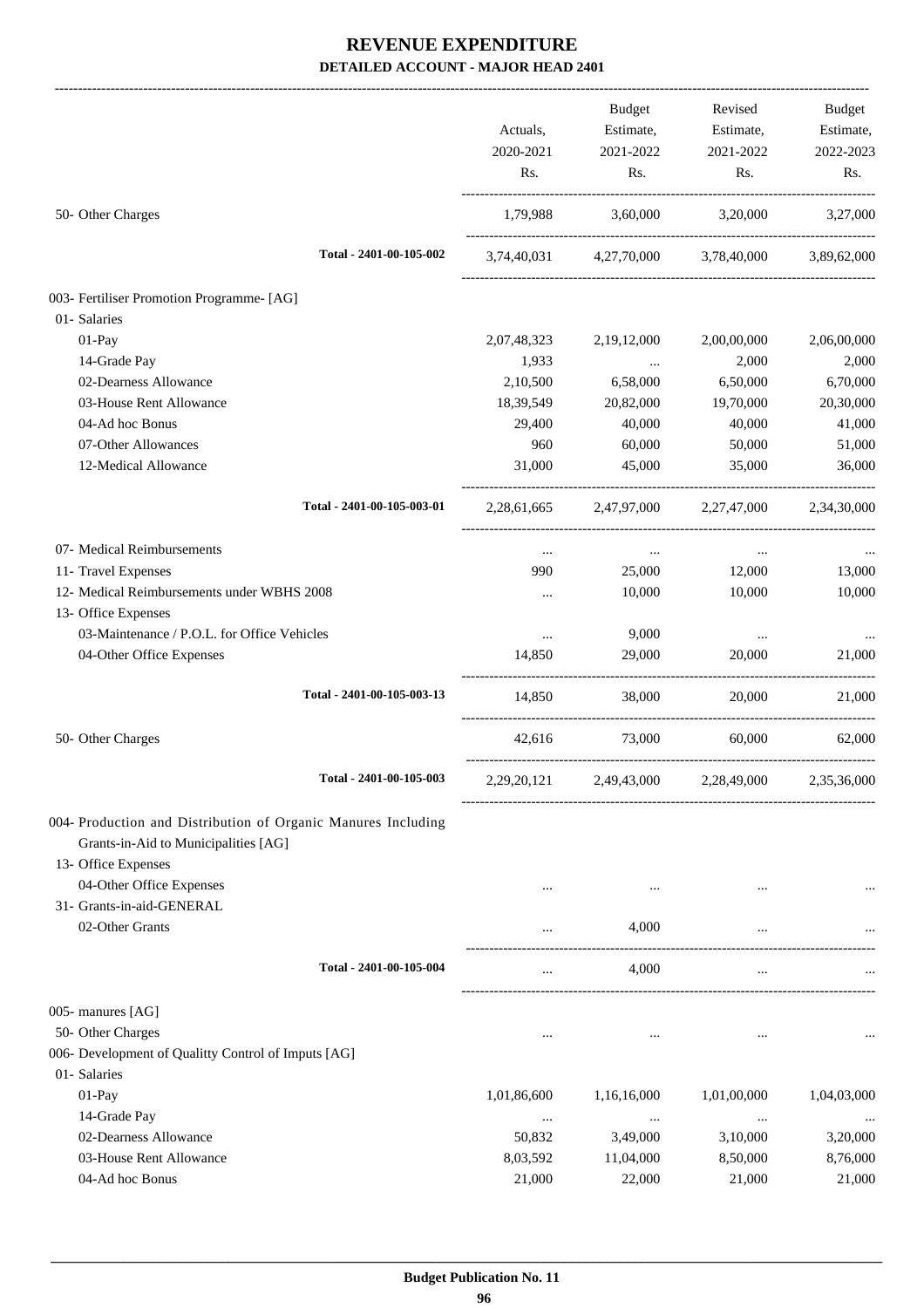| <b>Budget</b><br>Revised<br><b>Budget</b><br>Actuals,<br>Estimate,<br>Estimate,<br>Estimate,<br>2020-2021<br>2021-2022<br>2021-2022<br>Rs.<br>Rs.<br>Rs.<br>Rs.<br>07-Other Allowances<br>5,000<br>$\cdots$<br>$\cdots$<br>12-Medical Allowance<br>11,500<br>18,000<br>12,000<br>Total - 2401-00-105-006-01<br>$1,10,73,524$ $1,31,14,000$ $1,12,93,000$ $1,16,33,000$<br>02- Wages<br>18,40,544<br>19,96,000<br>19,54,000<br>07- Medical Reimbursements<br>$\cdots$<br>$\cdots$<br>$\cdots$<br>11- Travel Expenses<br>4,312<br>33,000<br>10,000<br>12- Medical Reimbursements under WBHS 2008<br>15,271<br>32,000<br>32,000<br>13- Office Expenses<br>01-Electricity<br>10,82,910<br>12,45,000<br>12,45,000<br>02-Telephone<br>43,179<br>59,000<br>45,000<br>03-Maintenance / P.O.L. for Office Vehicles<br>$\cdots$<br>$\cdots$<br>$\cdots$<br>04-Other Office Expenses<br>21.136<br>41,000<br>30,000<br>Total - 2401-00-105-006-13<br>13,45,000<br>13,20,000<br>11,47,225<br>14- Rents, Rates and Taxes<br>$\cdots$<br>$\cdots$<br>$\cdots$<br>19- Maintenance<br>70,000<br>45,576<br>91,000<br>21- Materials and Supplies/Stores and Equipment<br>04-Others<br>70,000<br>37,478<br>40,000<br>50- Other Charges<br>3,75,414<br>7,17,000<br>5,50,000<br>Total - 2401-00-105-006<br>1,45,39,344 1,73,98,000 1,52,69,000 1,57,11,000<br>01- Salaries<br>36,82,000<br>01-Pay<br>37,80,000<br>38,00,000<br>14-Grade Pay<br>$\cdots$<br>$\cdots$<br>$\cdots$<br>02-Dearness Allowance<br>18,612<br>1,20,000<br>1,14,000<br>03-House Rent Allowance<br>4,16,016<br>3,60,000<br>4,80,000<br>04-Ad hoc Bonus<br>$\sim 100$ and $\sim 100$<br>$\cdots$<br>$\cdots$<br>07-Other Allowances<br>5,000<br>$\cdots$<br>$\cdots$<br>12-Medical Allowance<br>12,000<br>15,000<br>15,000<br>Total - 2401-00-105-007-01<br>42,74,000<br>44,15,000<br>41,28,628<br>02- Wages<br>$\cdots$<br>$\ldots$<br>$\cdots$<br>07- Medical Reimbursements<br>$\ldots$<br>$\sim 100$ and $\sim 100$<br>$\ldots$<br>11,000 10,000<br>11- Travel Expenses<br>4,350<br>12- Medical Reimbursements under WBHS 2008<br>$\cdots$<br>$\cdots$<br>Total - 2401-00-105-007<br>42,85,000 44,25,000<br>41,32,978<br>01- Salaries<br>01-Pay<br>18,49,596<br>22,99,000<br>18,92,000 |                                                  |  |           |
|-------------------------------------------------------------------------------------------------------------------------------------------------------------------------------------------------------------------------------------------------------------------------------------------------------------------------------------------------------------------------------------------------------------------------------------------------------------------------------------------------------------------------------------------------------------------------------------------------------------------------------------------------------------------------------------------------------------------------------------------------------------------------------------------------------------------------------------------------------------------------------------------------------------------------------------------------------------------------------------------------------------------------------------------------------------------------------------------------------------------------------------------------------------------------------------------------------------------------------------------------------------------------------------------------------------------------------------------------------------------------------------------------------------------------------------------------------------------------------------------------------------------------------------------------------------------------------------------------------------------------------------------------------------------------------------------------------------------------------------------------------------------------------------------------------------------------------------------------------------------------------------------------------------------------------------------------------------------------------------------------------------------------------------------------------------------------------------------------------------------------------------------------------------------------------------------------------------------------------------------|--------------------------------------------------|--|-----------|
|                                                                                                                                                                                                                                                                                                                                                                                                                                                                                                                                                                                                                                                                                                                                                                                                                                                                                                                                                                                                                                                                                                                                                                                                                                                                                                                                                                                                                                                                                                                                                                                                                                                                                                                                                                                                                                                                                                                                                                                                                                                                                                                                                                                                                                           |                                                  |  |           |
|                                                                                                                                                                                                                                                                                                                                                                                                                                                                                                                                                                                                                                                                                                                                                                                                                                                                                                                                                                                                                                                                                                                                                                                                                                                                                                                                                                                                                                                                                                                                                                                                                                                                                                                                                                                                                                                                                                                                                                                                                                                                                                                                                                                                                                           |                                                  |  |           |
|                                                                                                                                                                                                                                                                                                                                                                                                                                                                                                                                                                                                                                                                                                                                                                                                                                                                                                                                                                                                                                                                                                                                                                                                                                                                                                                                                                                                                                                                                                                                                                                                                                                                                                                                                                                                                                                                                                                                                                                                                                                                                                                                                                                                                                           |                                                  |  | 2022-2023 |
|                                                                                                                                                                                                                                                                                                                                                                                                                                                                                                                                                                                                                                                                                                                                                                                                                                                                                                                                                                                                                                                                                                                                                                                                                                                                                                                                                                                                                                                                                                                                                                                                                                                                                                                                                                                                                                                                                                                                                                                                                                                                                                                                                                                                                                           |                                                  |  |           |
|                                                                                                                                                                                                                                                                                                                                                                                                                                                                                                                                                                                                                                                                                                                                                                                                                                                                                                                                                                                                                                                                                                                                                                                                                                                                                                                                                                                                                                                                                                                                                                                                                                                                                                                                                                                                                                                                                                                                                                                                                                                                                                                                                                                                                                           |                                                  |  |           |
|                                                                                                                                                                                                                                                                                                                                                                                                                                                                                                                                                                                                                                                                                                                                                                                                                                                                                                                                                                                                                                                                                                                                                                                                                                                                                                                                                                                                                                                                                                                                                                                                                                                                                                                                                                                                                                                                                                                                                                                                                                                                                                                                                                                                                                           |                                                  |  | 13,000    |
|                                                                                                                                                                                                                                                                                                                                                                                                                                                                                                                                                                                                                                                                                                                                                                                                                                                                                                                                                                                                                                                                                                                                                                                                                                                                                                                                                                                                                                                                                                                                                                                                                                                                                                                                                                                                                                                                                                                                                                                                                                                                                                                                                                                                                                           |                                                  |  |           |
|                                                                                                                                                                                                                                                                                                                                                                                                                                                                                                                                                                                                                                                                                                                                                                                                                                                                                                                                                                                                                                                                                                                                                                                                                                                                                                                                                                                                                                                                                                                                                                                                                                                                                                                                                                                                                                                                                                                                                                                                                                                                                                                                                                                                                                           |                                                  |  |           |
|                                                                                                                                                                                                                                                                                                                                                                                                                                                                                                                                                                                                                                                                                                                                                                                                                                                                                                                                                                                                                                                                                                                                                                                                                                                                                                                                                                                                                                                                                                                                                                                                                                                                                                                                                                                                                                                                                                                                                                                                                                                                                                                                                                                                                                           |                                                  |  | 20,13,000 |
|                                                                                                                                                                                                                                                                                                                                                                                                                                                                                                                                                                                                                                                                                                                                                                                                                                                                                                                                                                                                                                                                                                                                                                                                                                                                                                                                                                                                                                                                                                                                                                                                                                                                                                                                                                                                                                                                                                                                                                                                                                                                                                                                                                                                                                           |                                                  |  |           |
|                                                                                                                                                                                                                                                                                                                                                                                                                                                                                                                                                                                                                                                                                                                                                                                                                                                                                                                                                                                                                                                                                                                                                                                                                                                                                                                                                                                                                                                                                                                                                                                                                                                                                                                                                                                                                                                                                                                                                                                                                                                                                                                                                                                                                                           |                                                  |  | 11,000    |
|                                                                                                                                                                                                                                                                                                                                                                                                                                                                                                                                                                                                                                                                                                                                                                                                                                                                                                                                                                                                                                                                                                                                                                                                                                                                                                                                                                                                                                                                                                                                                                                                                                                                                                                                                                                                                                                                                                                                                                                                                                                                                                                                                                                                                                           |                                                  |  | 33,000    |
|                                                                                                                                                                                                                                                                                                                                                                                                                                                                                                                                                                                                                                                                                                                                                                                                                                                                                                                                                                                                                                                                                                                                                                                                                                                                                                                                                                                                                                                                                                                                                                                                                                                                                                                                                                                                                                                                                                                                                                                                                                                                                                                                                                                                                                           |                                                  |  |           |
|                                                                                                                                                                                                                                                                                                                                                                                                                                                                                                                                                                                                                                                                                                                                                                                                                                                                                                                                                                                                                                                                                                                                                                                                                                                                                                                                                                                                                                                                                                                                                                                                                                                                                                                                                                                                                                                                                                                                                                                                                                                                                                                                                                                                                                           |                                                  |  | 12,70,000 |
|                                                                                                                                                                                                                                                                                                                                                                                                                                                                                                                                                                                                                                                                                                                                                                                                                                                                                                                                                                                                                                                                                                                                                                                                                                                                                                                                                                                                                                                                                                                                                                                                                                                                                                                                                                                                                                                                                                                                                                                                                                                                                                                                                                                                                                           |                                                  |  | 46,000    |
|                                                                                                                                                                                                                                                                                                                                                                                                                                                                                                                                                                                                                                                                                                                                                                                                                                                                                                                                                                                                                                                                                                                                                                                                                                                                                                                                                                                                                                                                                                                                                                                                                                                                                                                                                                                                                                                                                                                                                                                                                                                                                                                                                                                                                                           |                                                  |  |           |
|                                                                                                                                                                                                                                                                                                                                                                                                                                                                                                                                                                                                                                                                                                                                                                                                                                                                                                                                                                                                                                                                                                                                                                                                                                                                                                                                                                                                                                                                                                                                                                                                                                                                                                                                                                                                                                                                                                                                                                                                                                                                                                                                                                                                                                           |                                                  |  | 31,000    |
|                                                                                                                                                                                                                                                                                                                                                                                                                                                                                                                                                                                                                                                                                                                                                                                                                                                                                                                                                                                                                                                                                                                                                                                                                                                                                                                                                                                                                                                                                                                                                                                                                                                                                                                                                                                                                                                                                                                                                                                                                                                                                                                                                                                                                                           |                                                  |  | 13,47,000 |
|                                                                                                                                                                                                                                                                                                                                                                                                                                                                                                                                                                                                                                                                                                                                                                                                                                                                                                                                                                                                                                                                                                                                                                                                                                                                                                                                                                                                                                                                                                                                                                                                                                                                                                                                                                                                                                                                                                                                                                                                                                                                                                                                                                                                                                           |                                                  |  |           |
|                                                                                                                                                                                                                                                                                                                                                                                                                                                                                                                                                                                                                                                                                                                                                                                                                                                                                                                                                                                                                                                                                                                                                                                                                                                                                                                                                                                                                                                                                                                                                                                                                                                                                                                                                                                                                                                                                                                                                                                                                                                                                                                                                                                                                                           |                                                  |  | 72,000    |
|                                                                                                                                                                                                                                                                                                                                                                                                                                                                                                                                                                                                                                                                                                                                                                                                                                                                                                                                                                                                                                                                                                                                                                                                                                                                                                                                                                                                                                                                                                                                                                                                                                                                                                                                                                                                                                                                                                                                                                                                                                                                                                                                                                                                                                           |                                                  |  |           |
|                                                                                                                                                                                                                                                                                                                                                                                                                                                                                                                                                                                                                                                                                                                                                                                                                                                                                                                                                                                                                                                                                                                                                                                                                                                                                                                                                                                                                                                                                                                                                                                                                                                                                                                                                                                                                                                                                                                                                                                                                                                                                                                                                                                                                                           |                                                  |  | 41,000    |
|                                                                                                                                                                                                                                                                                                                                                                                                                                                                                                                                                                                                                                                                                                                                                                                                                                                                                                                                                                                                                                                                                                                                                                                                                                                                                                                                                                                                                                                                                                                                                                                                                                                                                                                                                                                                                                                                                                                                                                                                                                                                                                                                                                                                                                           |                                                  |  | 5,61,000  |
|                                                                                                                                                                                                                                                                                                                                                                                                                                                                                                                                                                                                                                                                                                                                                                                                                                                                                                                                                                                                                                                                                                                                                                                                                                                                                                                                                                                                                                                                                                                                                                                                                                                                                                                                                                                                                                                                                                                                                                                                                                                                                                                                                                                                                                           |                                                  |  |           |
|                                                                                                                                                                                                                                                                                                                                                                                                                                                                                                                                                                                                                                                                                                                                                                                                                                                                                                                                                                                                                                                                                                                                                                                                                                                                                                                                                                                                                                                                                                                                                                                                                                                                                                                                                                                                                                                                                                                                                                                                                                                                                                                                                                                                                                           | 007- Distribution of Soil Conditioners (AG) [AG] |  |           |
|                                                                                                                                                                                                                                                                                                                                                                                                                                                                                                                                                                                                                                                                                                                                                                                                                                                                                                                                                                                                                                                                                                                                                                                                                                                                                                                                                                                                                                                                                                                                                                                                                                                                                                                                                                                                                                                                                                                                                                                                                                                                                                                                                                                                                                           |                                                  |  |           |
|                                                                                                                                                                                                                                                                                                                                                                                                                                                                                                                                                                                                                                                                                                                                                                                                                                                                                                                                                                                                                                                                                                                                                                                                                                                                                                                                                                                                                                                                                                                                                                                                                                                                                                                                                                                                                                                                                                                                                                                                                                                                                                                                                                                                                                           |                                                  |  | 39,14,000 |
|                                                                                                                                                                                                                                                                                                                                                                                                                                                                                                                                                                                                                                                                                                                                                                                                                                                                                                                                                                                                                                                                                                                                                                                                                                                                                                                                                                                                                                                                                                                                                                                                                                                                                                                                                                                                                                                                                                                                                                                                                                                                                                                                                                                                                                           |                                                  |  | $\cdots$  |
|                                                                                                                                                                                                                                                                                                                                                                                                                                                                                                                                                                                                                                                                                                                                                                                                                                                                                                                                                                                                                                                                                                                                                                                                                                                                                                                                                                                                                                                                                                                                                                                                                                                                                                                                                                                                                                                                                                                                                                                                                                                                                                                                                                                                                                           |                                                  |  | 1,24,000  |
|                                                                                                                                                                                                                                                                                                                                                                                                                                                                                                                                                                                                                                                                                                                                                                                                                                                                                                                                                                                                                                                                                                                                                                                                                                                                                                                                                                                                                                                                                                                                                                                                                                                                                                                                                                                                                                                                                                                                                                                                                                                                                                                                                                                                                                           |                                                  |  | 4,95,000  |
|                                                                                                                                                                                                                                                                                                                                                                                                                                                                                                                                                                                                                                                                                                                                                                                                                                                                                                                                                                                                                                                                                                                                                                                                                                                                                                                                                                                                                                                                                                                                                                                                                                                                                                                                                                                                                                                                                                                                                                                                                                                                                                                                                                                                                                           |                                                  |  |           |
|                                                                                                                                                                                                                                                                                                                                                                                                                                                                                                                                                                                                                                                                                                                                                                                                                                                                                                                                                                                                                                                                                                                                                                                                                                                                                                                                                                                                                                                                                                                                                                                                                                                                                                                                                                                                                                                                                                                                                                                                                                                                                                                                                                                                                                           |                                                  |  | $\cdots$  |
|                                                                                                                                                                                                                                                                                                                                                                                                                                                                                                                                                                                                                                                                                                                                                                                                                                                                                                                                                                                                                                                                                                                                                                                                                                                                                                                                                                                                                                                                                                                                                                                                                                                                                                                                                                                                                                                                                                                                                                                                                                                                                                                                                                                                                                           |                                                  |  | 16,000    |
|                                                                                                                                                                                                                                                                                                                                                                                                                                                                                                                                                                                                                                                                                                                                                                                                                                                                                                                                                                                                                                                                                                                                                                                                                                                                                                                                                                                                                                                                                                                                                                                                                                                                                                                                                                                                                                                                                                                                                                                                                                                                                                                                                                                                                                           |                                                  |  | 45,49,000 |
|                                                                                                                                                                                                                                                                                                                                                                                                                                                                                                                                                                                                                                                                                                                                                                                                                                                                                                                                                                                                                                                                                                                                                                                                                                                                                                                                                                                                                                                                                                                                                                                                                                                                                                                                                                                                                                                                                                                                                                                                                                                                                                                                                                                                                                           |                                                  |  |           |
|                                                                                                                                                                                                                                                                                                                                                                                                                                                                                                                                                                                                                                                                                                                                                                                                                                                                                                                                                                                                                                                                                                                                                                                                                                                                                                                                                                                                                                                                                                                                                                                                                                                                                                                                                                                                                                                                                                                                                                                                                                                                                                                                                                                                                                           |                                                  |  | $\ldots$  |
|                                                                                                                                                                                                                                                                                                                                                                                                                                                                                                                                                                                                                                                                                                                                                                                                                                                                                                                                                                                                                                                                                                                                                                                                                                                                                                                                                                                                                                                                                                                                                                                                                                                                                                                                                                                                                                                                                                                                                                                                                                                                                                                                                                                                                                           |                                                  |  | 11,000    |
|                                                                                                                                                                                                                                                                                                                                                                                                                                                                                                                                                                                                                                                                                                                                                                                                                                                                                                                                                                                                                                                                                                                                                                                                                                                                                                                                                                                                                                                                                                                                                                                                                                                                                                                                                                                                                                                                                                                                                                                                                                                                                                                                                                                                                                           |                                                  |  |           |
|                                                                                                                                                                                                                                                                                                                                                                                                                                                                                                                                                                                                                                                                                                                                                                                                                                                                                                                                                                                                                                                                                                                                                                                                                                                                                                                                                                                                                                                                                                                                                                                                                                                                                                                                                                                                                                                                                                                                                                                                                                                                                                                                                                                                                                           |                                                  |  | 45,60,000 |
|                                                                                                                                                                                                                                                                                                                                                                                                                                                                                                                                                                                                                                                                                                                                                                                                                                                                                                                                                                                                                                                                                                                                                                                                                                                                                                                                                                                                                                                                                                                                                                                                                                                                                                                                                                                                                                                                                                                                                                                                                                                                                                                                                                                                                                           | 022- Distribution of Chemical Fertilisers- [AG]  |  |           |
|                                                                                                                                                                                                                                                                                                                                                                                                                                                                                                                                                                                                                                                                                                                                                                                                                                                                                                                                                                                                                                                                                                                                                                                                                                                                                                                                                                                                                                                                                                                                                                                                                                                                                                                                                                                                                                                                                                                                                                                                                                                                                                                                                                                                                                           |                                                  |  |           |
|                                                                                                                                                                                                                                                                                                                                                                                                                                                                                                                                                                                                                                                                                                                                                                                                                                                                                                                                                                                                                                                                                                                                                                                                                                                                                                                                                                                                                                                                                                                                                                                                                                                                                                                                                                                                                                                                                                                                                                                                                                                                                                                                                                                                                                           |                                                  |  | 19,49,000 |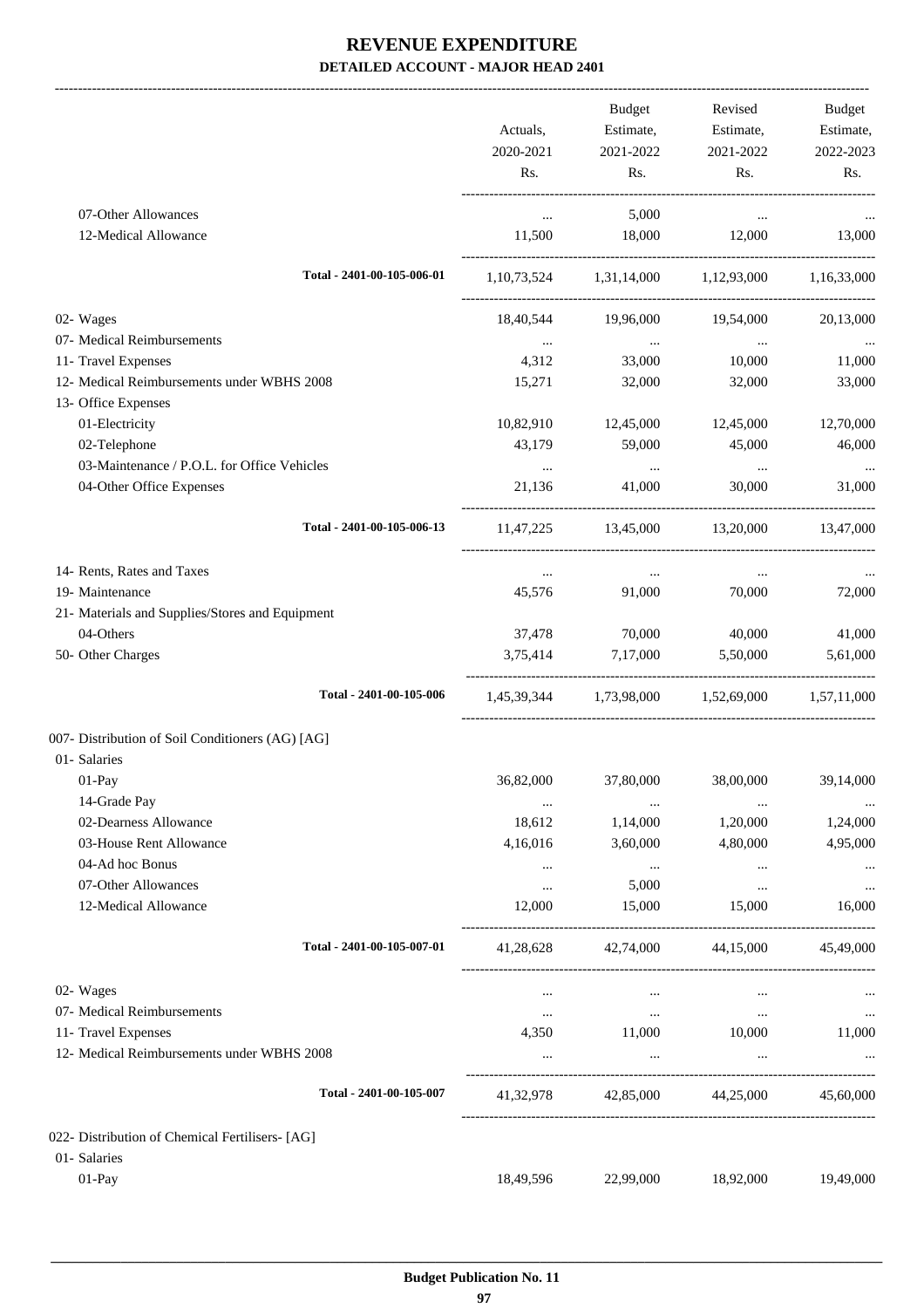|                                                                                                                      | Actuals,<br>2020-2021<br>Rs. | Budget<br>Estimate,<br>2021-2022<br>Rs. | Revised<br>Estimate,<br>2021-2022<br>Rs.                        | Budget<br>Estimate,<br>2022-2023<br>Rs. |
|----------------------------------------------------------------------------------------------------------------------|------------------------------|-----------------------------------------|-----------------------------------------------------------------|-----------------------------------------|
| 14-Grade Pay                                                                                                         |                              |                                         |                                                                 |                                         |
| 02-Dearness Allowance                                                                                                | $\cdots$<br>2,49,786         | $\cdots$<br>69,000                      | $\cdots$<br>3,07,000                                            | 3,17,000                                |
| 03-House Rent Allowance                                                                                              | 2,32,692                     | 2,19,000                                | 2,38,000                                                        | 2,46,000                                |
| 04-Ad hoc Bonus                                                                                                      | 8,400                        | 16,000                                  | 16,000                                                          | 17,000                                  |
| 05-Interim Relief                                                                                                    |                              |                                         |                                                                 |                                         |
| 07-Other Allowances                                                                                                  |                              |                                         |                                                                 |                                         |
| 12-Medical Allowance                                                                                                 |                              | $\cdots$                                | $\cdots$                                                        |                                         |
| Total - 2401-00-105-022-01                                                                                           | 23,40,474                    | 26,03,000                               | 24,53,000                                                       | 25,29,000                               |
| 07- Medical Reimbursements                                                                                           | $\cdots$                     | $\ldots$                                | $\cdots$                                                        |                                         |
| 11- Travel Expenses                                                                                                  | $\cdots$                     | 8,000                                   | $\cdots$                                                        |                                         |
| 12- Medical Reimbursements under WBHS 2008                                                                           | 15,591                       | 25,000                                  | 25,000                                                          | 26,000                                  |
| 13- Office Expenses                                                                                                  |                              |                                         |                                                                 |                                         |
| 01-Electricity                                                                                                       | $\ldots$                     | $\cdots$                                | $\cdots$                                                        |                                         |
| 02-Telephone                                                                                                         | 16,396                       | 23,000                                  | 20,000                                                          | 21,000                                  |
| 03-Maintenance / P.O.L. for Office Vehicles                                                                          | 1,107                        | 6,000                                   | 2,000                                                           | 3,000                                   |
| 04-Other Office Expenses                                                                                             | 15,535                       | 33,000                                  | 25,000                                                          | 26,000                                  |
| Total - 2401-00-105-022-13                                                                                           | 33,038                       | 62,000                                  | 47.000                                                          | 50,000                                  |
| 14- Rents, Rates and Taxes                                                                                           | 10,000                       | 20,000                                  | 20,000                                                          | 21,000                                  |
| 19- Maintenance                                                                                                      | 5,380                        | 8,000                                   | 8,000                                                           | 9,000                                   |
| 50- Other Charges                                                                                                    | 14,673                       | 32,000                                  | 30,000                                                          | 31,000                                  |
| Total - 2401-00-105-022                                                                                              | 24, 19, 156                  | 27,58,000                               | 25,83,000                                                       | 26,66,000                               |
| <b>Total - Administrative Expenditure</b>                                                                            | 9,26,39,362                  | 10,46,60,000 9,57,98,000                |                                                                 | 9,86,52,000                             |
|                                                                                                                      |                              |                                         |                                                                 |                                         |
| <b>State Development Schemes</b><br>012- Infrastructure Development of Soil and Fertilisers Testing<br>Facility [AG] |                              |                                         |                                                                 |                                         |
| 50- Other Charges                                                                                                    |                              |                                         | 3,60,00,000 1,20,00,000                                         | 3,78,00,000                             |
| Total - 2401-00-105-012                                                                                              | $\cdots$                     |                                         | 3,60,00,000 1,20,00,000                                         | 3,78,00,000                             |
| 013- Secondary Freight subsidies in the fertilizer business [AG]<br>33- Subsidies                                    |                              |                                         |                                                                 |                                         |
| 05-Other Subsidies                                                                                                   | $\cdots$                     | 10,00,000                               | $\mathbf{r}$ and $\mathbf{r}$ and $\mathbf{r}$ and $\mathbf{r}$ | 10,50,000                               |
| Total - 2401-00-105-013                                                                                              | $\cdots$                     | 10,00,000                               | $\mathbf{1}$ and $\mathbf{1}$ and $\mathbf{1}$                  | 10,50,000                               |
| 032- Renewable Plant Nutrient Resources for Organic Manures [AG]                                                     |                              |                                         |                                                                 |                                         |
| 50- Other Charges                                                                                                    | $\cdots$                     | 12,00,00,000                            | 4,00,00,000                                                     | 12,60,00,000                            |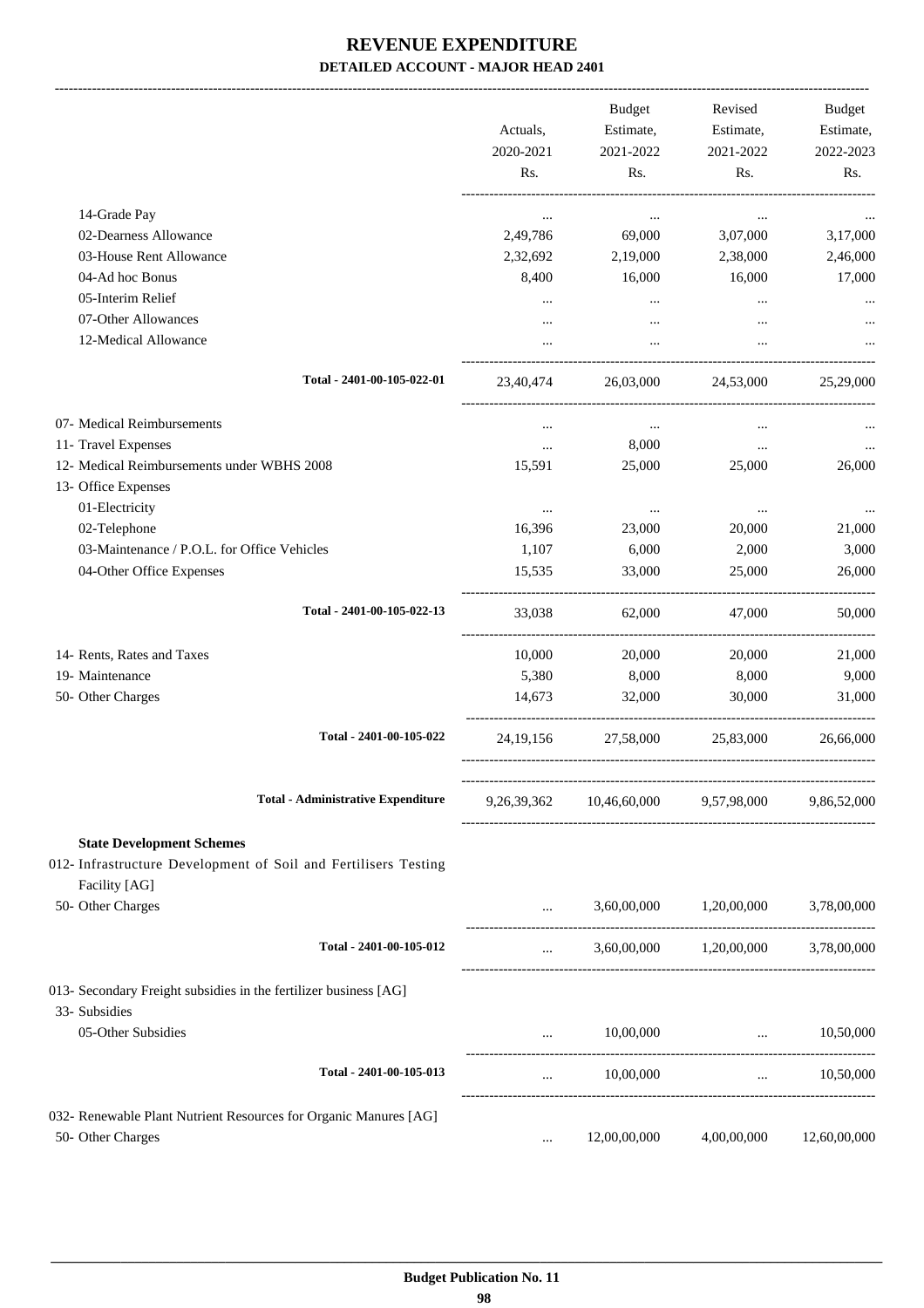|                                                                                      |               | Budget                                              | Revised               | Budget                |
|--------------------------------------------------------------------------------------|---------------|-----------------------------------------------------|-----------------------|-----------------------|
|                                                                                      | Actuals,      | Estimate,                                           | Estimate,             | Estimate,             |
|                                                                                      | 2020-2021     | 2021-2022                                           | 2021-2022             | 2022-2023             |
|                                                                                      | Rs.           | Rs.                                                 | Rs.                   | Rs.                   |
| Total - 2401-00-105-032                                                              |               | $\ldots$ 12,00,00,000 4,00,00,000 12,60,00,000      |                       |                       |
|                                                                                      |               |                                                     |                       |                       |
| <b>Total - State Development Schemes</b>                                             |               | $15,70,00,000$ $5,20,00,000$ $16,48,50,000$         |                       |                       |
| <b>State Development Schemes</b>                                                     |               |                                                     |                       |                       |
| 015- Soil Testing and Universalisation of Soil Helath Card (OCASPS)<br>[AG]          |               |                                                     |                       |                       |
| 50- Other Charges                                                                    | $\sim$ $\sim$ | 40,00,00,000                                        | $\ldots$ 42,00,00,000 |                       |
| Total - 2401-00-105-015                                                              | $\cdots$      | 40,00,00,000                                        |                       | $\ldots$ 42,00,00,000 |
| 016- National Mission on Sustainable Agriculture (State Share)<br>(OCASPS) [AG]      |               |                                                     |                       |                       |
| 31- Grants-in-aid-GENERAL                                                            |               |                                                     |                       |                       |
| 02-Other Grants                                                                      | $\cdots$      | 10,00,000                                           |                       |                       |
| 50- Other Charges                                                                    | 4,18,08,059   |                                                     | 3,00,00,000 87,86,000 |                       |
| Total - 2401-00-105-016                                                              |               | 4,18,08,059 3,10,00,000 87,86,000                   |                       |                       |
| 019- National e-Governance Plan-Agriculture[NeGP-A] (State Share)<br>(OCASPS) [AG]   |               |                                                     |                       |                       |
| 31- Grants-in-aid-GENERAL                                                            |               |                                                     |                       |                       |
| 02-Other Grants                                                                      |               |                                                     |                       |                       |
| <b>Total - State Development Schemes</b>                                             |               | 4,18,08,059 43,10,00,000                            | 87,86,000             | 42,00,00,000          |
| <b>State Development Schemes (Central Assistance)</b>                                |               |                                                     |                       |                       |
| 017- National Mission on Sustainable Agriculture (Central Share)                     |               |                                                     |                       |                       |
| (OCASPS) [AG]                                                                        |               |                                                     |                       |                       |
| 31- Grants-in-aid-GENERAL                                                            |               |                                                     |                       |                       |
| 02-Other Grants<br>50- Other Charges                                                 |               |                                                     |                       |                       |
|                                                                                      |               | 5,99,08,897 4,50,00,000 1,31,41,000                 |                       |                       |
| Total - 2401-00-105-017                                                              |               | 5,99,08,897 4,50,00,000 1,31,41,000                 |                       |                       |
| 018- National e-Governance Plan-Agriculture[NeGP-A] (Central<br>Share) (OCASPS) [AG] |               |                                                     |                       |                       |
| 31- Grants-in-aid-GENERAL                                                            |               |                                                     |                       |                       |
| 02-Other Grants                                                                      |               | the contract of the contract of the contract of     |                       |                       |
| <b>Total - State Development Schemes (Central Assistance)</b>                        |               | 5,99,08,897 4,50,00,000 1,31,41,000                 |                       |                       |
| Total - 2401-00-105                                                                  |               | 19,43,56,318 73,76,60,000 16,97,25,000 68,35,02,000 |                       |                       |
|                                                                                      |               |                                                     |                       |                       |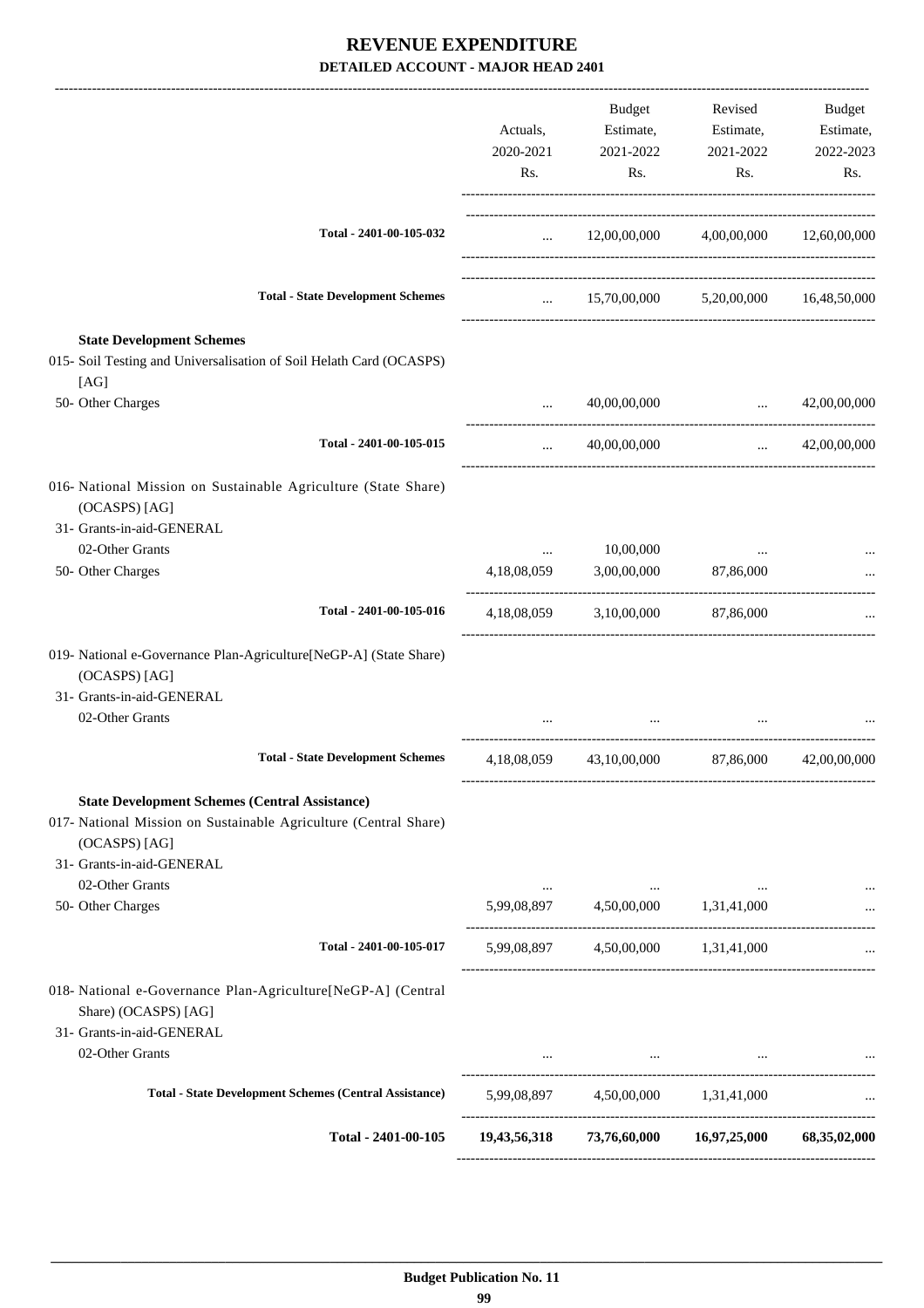|                                                                    |                  | Actuals,<br>2020-2021<br>Rs. | Budget<br>Estimate,<br>2021-2022<br>Rs.         | Revised<br>Estimate,<br>2021-2022<br>Rs.            | Budget<br>Estimate,<br>2022-2023<br>Rs. |
|--------------------------------------------------------------------|------------------|------------------------------|-------------------------------------------------|-----------------------------------------------------|-----------------------------------------|
|                                                                    | Voted<br>Charged | $\cdots$                     | 19,43,56,318 73,76,60,000<br><b>See College</b> | 16,97,25,000<br>$\cdots$                            | 68, 35, 02, 000                         |
| DETAILED ACCOUNT NO. 2401-00-107 - PLANT PROTECTION                |                  |                              |                                                 |                                                     |                                         |
| 107- Plant Protection                                              |                  |                              |                                                 |                                                     |                                         |
| <b>Administrative Expenditure</b>                                  |                  |                              |                                                 |                                                     |                                         |
| 001- Plant Protection Including Control of Wild Animals as well as |                  |                              |                                                 |                                                     |                                         |
| Quality Control of Pesticides [AG]                                 |                  |                              |                                                 |                                                     |                                         |
| 01- Salaries                                                       |                  |                              |                                                 |                                                     |                                         |
| 01-Pay                                                             |                  | 18,41,41,230                 | 19,05,62,000                                    | 18,30,00,000                                        | 18,84,90,000                            |
| 14-Grade Pay                                                       |                  | 1,547                        | $\cdots$                                        | 2,000                                               | 2,000                                   |
| 02-Dearness Allowance                                              |                  | 8,97,366                     | 57,17,000                                       | 51,80,000                                           | 53,36,000                               |
| 03-House Rent Allowance                                            |                  | 1,99,77,548                  | 1,81,04,000                                     | 1,83,00,000                                         | 1,88,49,000                             |
| 04-Ad hoc Bonus                                                    |                  | 75,600                       | 84,000                                          | 86,000                                              | 87,000                                  |
| 07-Other Allowances                                                |                  | 67,598                       | 2,15,000                                        | 1,00,000                                            | 1,02,000                                |
| 11-Compensatory Allowance                                          |                  | $\cdots$                     | $\cdots$                                        | $\ldots$                                            | $\ddots$                                |
| 12-Medical Allowance                                               |                  | 3,36,500                     | 3,46,000                                        | 3,20,000                                            | 3,24,000                                |
| Total - 2401-00-107-001-01                                         |                  |                              |                                                 | 20,54,97,389 21,50,28,000 20,69,88,000 21,31,90,000 |                                         |
| 02- Wages                                                          |                  | 5,33,070                     | 5,55,000                                        | 5,57,000                                            | 5,74,000                                |
| 07- Medical Reimbursements                                         |                  | $\cdots$                     | $\cdots$                                        | $\cdots$                                            | $\cdots$                                |
| 11- Travel Expenses                                                |                  | 65,751                       | 1,13,000                                        | 50,000                                              | 51,000                                  |
| 12- Medical Reimbursements under WBHS 2008                         |                  | 10,22,448                    | 3,93,000                                        | 15,00,000                                           | 15,30,000                               |
| 13- Office Expenses                                                |                  |                              |                                                 |                                                     |                                         |
| 01-Electricity                                                     |                  | 4,37,452                     | 7,43,000                                        | 5,10,000                                            | 5,16,000                                |
| 02-Telephone                                                       |                  | 12,881                       | 43,000                                          | 16,000                                              | 17,000                                  |
| 03-Maintenance / P.O.L. for Office Vehicles                        |                  | 79,436                       | 1,25,000                                        | 1,10,000                                            | 1,13,000                                |
| 04-Other Office Expenses                                           |                  | 2,02,288                     | 3,30,000                                        | 2,50,000                                            | 2,55,000                                |
| Total - 2401-00-107-001-13                                         |                  |                              | 7,32,057 12,41,000 8,86,000                     |                                                     | 9,01,000                                |
| 14- Rents, Rates and Taxes                                         |                  | 43,594                       | 60,000                                          | 60,000                                              | 62,000                                  |
| 16- Publications                                                   |                  | $\ldots$                     | $\ldots$                                        | $\cdots$                                            | $\ddots$                                |
| 19- Maintenance                                                    |                  | 53,987                       | 83,000                                          | 40,000                                              | 41,000                                  |
| 21- Materials and Supplies/Stores and Equipment                    |                  |                              |                                                 |                                                     |                                         |
| 03-Other Hospital Consumables                                      |                  | $\cdots$                     | $\cdots$                                        | $\cdots$                                            |                                         |
| 04-Others                                                          |                  | $\cdots$                     | $\ldots$                                        | $\ldots$                                            | $\ddots$                                |
| 50- Other Charges                                                  |                  |                              |                                                 | 3,71,916 6,70,000 5,50,000 5,61,000                 |                                         |
| <b>Total - Administrative Expenditure</b>                          |                  |                              |                                                 | 20,83,20,212 21,81,43,000 21,06,31,000 21,69,10,000 |                                         |
| <b>State Development Schemes</b>                                   |                  |                              |                                                 |                                                     |                                         |
| 005- Bio-control Laboratory [AG]                                   |                  |                              |                                                 |                                                     |                                         |
| 50- Other Charges                                                  |                  | $\cdots$                     | 50,00,000                                       | 16,67,000                                           | 52,50,000                               |
|                                                                    |                  |                              |                                                 |                                                     |                                         |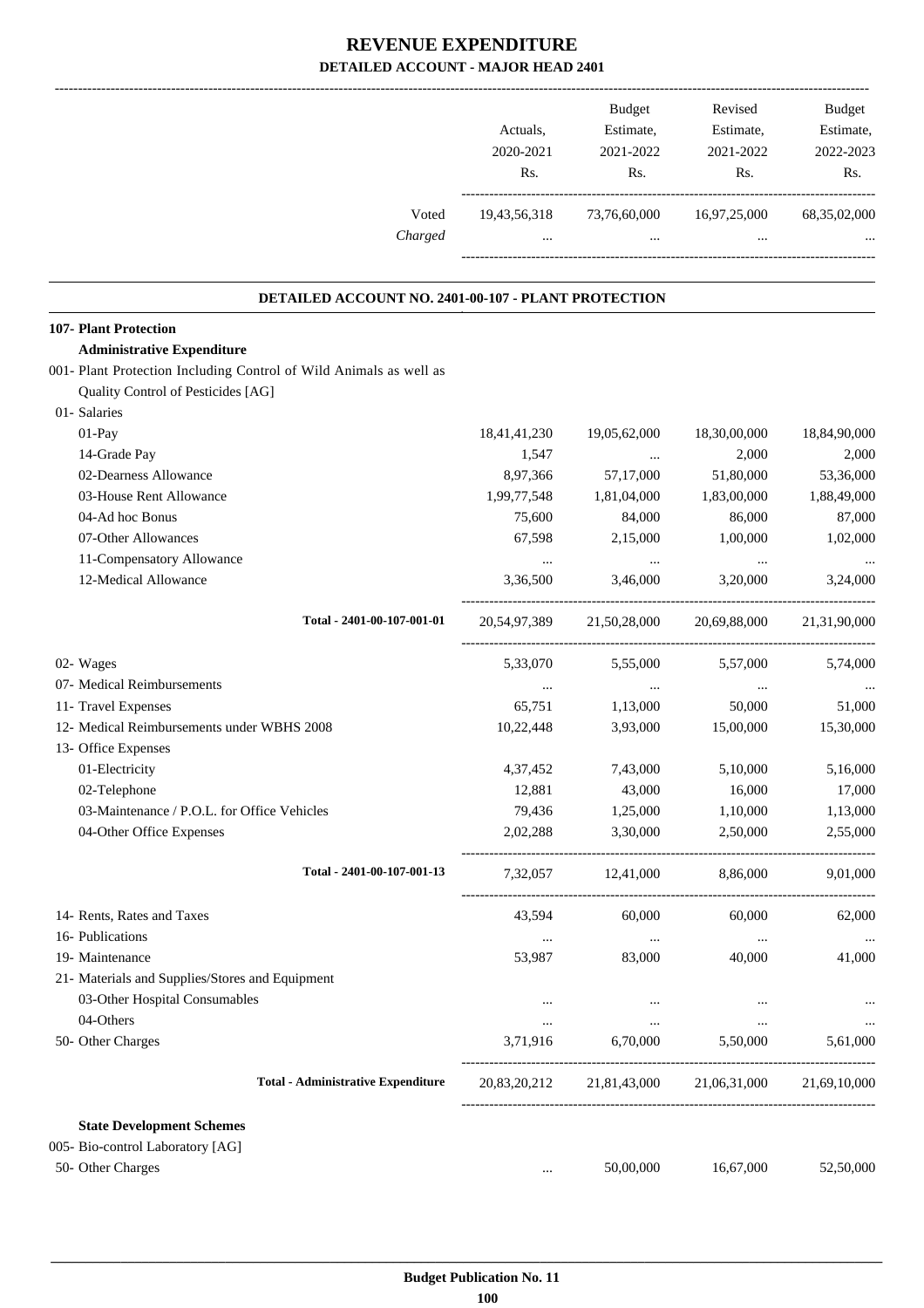|                                                                                                                          | Actuals,<br>2020-2021<br>Rs.    | Budget<br>Estimate,<br>2021-2022<br>Rs. | Revised<br>Estimate,<br>2021-2022<br>Rs. | <b>Budget</b><br>Estimate,<br>2022-2023<br>Rs. |
|--------------------------------------------------------------------------------------------------------------------------|---------------------------------|-----------------------------------------|------------------------------------------|------------------------------------------------|
| Total - 2401-00-107-005                                                                                                  | $\mathbf{r}$                    |                                         | 50,00,000 16,67,000                      | 52,50,000                                      |
| 008- Bio-Village Demonstration Camp [AG]<br>50- Other Charges                                                            | $\cdots$                        | 1,20,00,000                             | 40,00,000                                | 1,26,00,000                                    |
| Total - 2401-00-107-008                                                                                                  | $\cdots$                        | 1,20,00,000                             | 40,00,000                                | 1,26,00,000                                    |
| <b>Total - State Development Schemes</b>                                                                                 | $\mathbf{r}$ and $\mathbf{r}$   | 1,70,00,000                             |                                          | 56,67,000 1,78,50,000                          |
| Total - 2401-00-107                                                                                                      |                                 |                                         | 20,83,20,212 23,51,43,000 21,62,98,000   | 23,47,60,000                                   |
| Voted<br>Charged                                                                                                         | 20,83,20,212<br>$\cdots$        | 23,51,43,000<br>$\cdots$                | 21,62,98,000<br>$\cdots$                 | 23,47,60,000                                   |
| DETAILED ACCOUNT NO. 2401-00-108 - COMMERCIAL CROPS                                                                      |                                 |                                         |                                          |                                                |
| 108- Commercial Crops<br><b>Administrative Expenditure</b><br>002- Potato-seed Certification Centre [AG]<br>01- Salaries |                                 |                                         |                                          |                                                |
| 01-Pay<br>14-Grade Pay                                                                                                   | 20,40,300<br>$\cdots$           | 20,38,000<br>$\cdots$                   | 23,00,000<br>$\cdots$                    | 23,69,000                                      |
| 02-Dearness Allowance<br>03-House Rent Allowance<br>04-Ad hoc Bonus<br>07-Other Allowances                               | 11,136<br>2,44,836<br>$\ddotsc$ | 62,000<br>1,94,000                      | 70,000<br>3,00,000<br>$\ddotsc$          | 73,000<br>3,09,000                             |
| Total - 2401-00-108-002-01                                                                                               | 22,96,272                       | 22,94,000                               | 26,70,000                                | 27,51,000                                      |
| 07- Medical Reimbursements<br>11- Travel Expenses                                                                        | $\cdots$<br>$\cdots$            | $\ldots$<br>$\cdots$                    | $\cdots$<br>$\cdots$                     | $\ldots$                                       |
| 12- Medical Reimbursements under WBHS 2008<br>13- Office Expenses                                                        | 10,000                          | 65,000                                  | 50,000                                   | 51,000                                         |
| 02-Telephone<br>03-Maintenance / P.O.L. for Office Vehicles                                                              | 18,516<br>$\cdots$              | 33,000<br>$\sim 100$ and $\sim 100$     | 25,000<br>$\cdots$                       | 26,000                                         |
| 04-Other Office Expenses                                                                                                 | 12,873                          | 27,000                                  | 27,000                                   | $\ldots$<br>28,000                             |
| Total - 2401-00-108-002-13                                                                                               | 31,389                          | 60,000                                  | 52,000                                   | 54,000                                         |
| 50- Other Charges                                                                                                        | 10,780                          | 22,000                                  | 21,000                                   | 22,000                                         |
| Total - 2401-00-108-002                                                                                                  |                                 |                                         | 23,48,441 24,41,000 27,93,000            | 28,78,000                                      |

003- Jute Development [AG]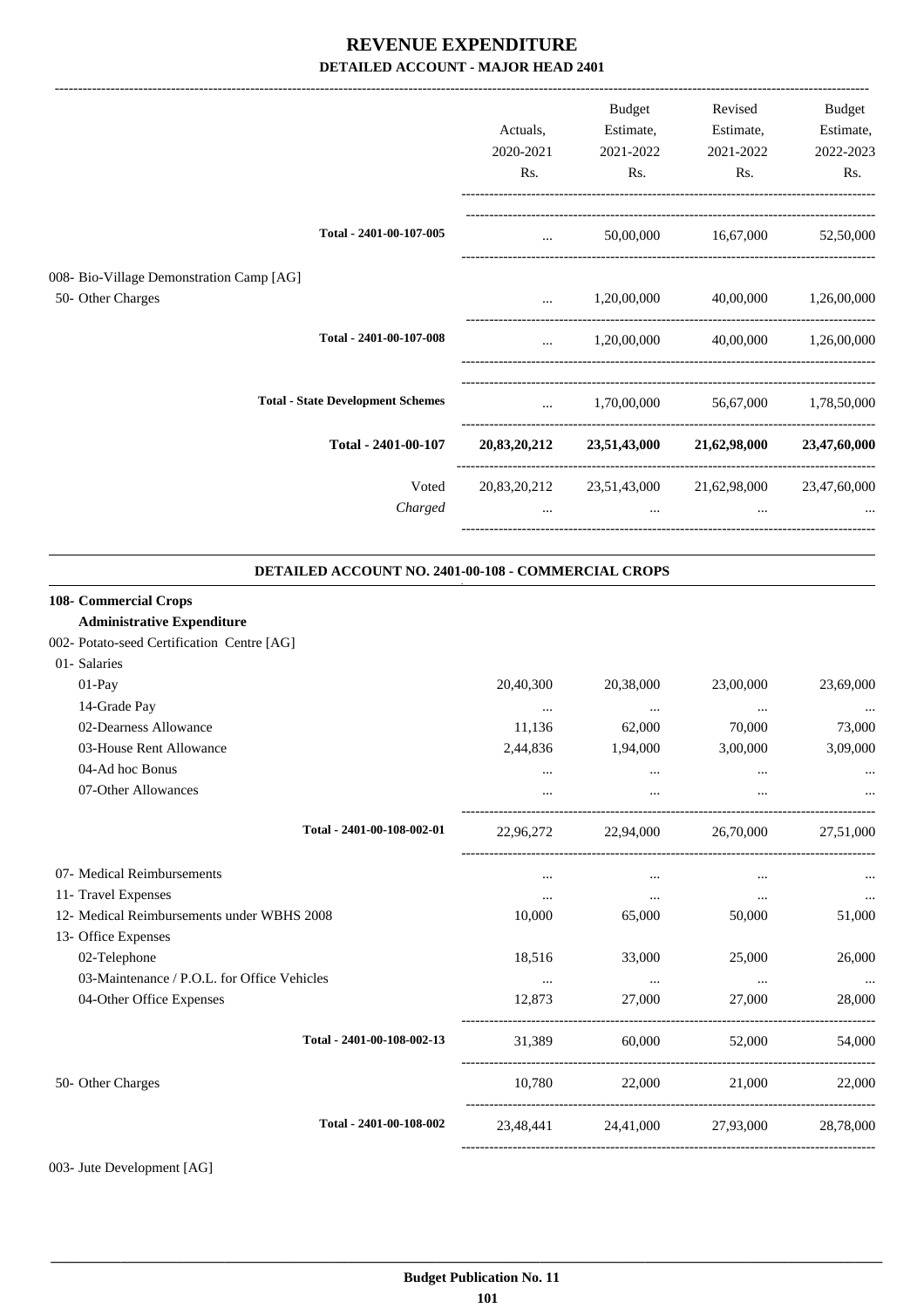|                                                                         | Actuals,<br>2020-2021 | Budget<br>Estimate,<br>2021-2022    | Revised<br>Estimate,<br>2021-2022   | Budget<br>Estimate,<br>2022-2023 |
|-------------------------------------------------------------------------|-----------------------|-------------------------------------|-------------------------------------|----------------------------------|
|                                                                         | Rs.                   | Rs.                                 | Rs.                                 | Rs.                              |
| 01- Salaries                                                            |                       |                                     |                                     |                                  |
| 01-Pay                                                                  | 5,58,49,978           | 5,99,11,000                         | 5,70,00,000                         | 5,87,10,000                      |
| 14-Grade Pay                                                            |                       | $\sim 100$ and                      | $\cdots$                            |                                  |
| 02-Dearness Allowance                                                   | 2,83,329              | 17,98,000                           | 17,60,000                           | 18,13,000                        |
| 03-House Rent Allowance                                                 | 59,42,074             | 56,92,000                           | 62,00,000                           | 63,86,000                        |
| 04-Ad hoc Bonus                                                         | 42,000                | 56,000                              | 54,000                              | 55,000                           |
| 07-Other Allowances                                                     | 14,310                | 1,65,000                            | 50,000                              | 51,000                           |
| 12-Medical Allowance                                                    | 96,500                | 1,08,000                            | 1,10,000                            | 1,12,000                         |
| Total - 2401-00-108-003-01                                              | 6, 22, 28, 191        |                                     | 6,77,30,000 6,51,74,000 6,71,27,000 |                                  |
| 02- Wages                                                               | 3,79,352              | 3,84,000                            | 4,03,000                            | 4,15,000                         |
| 07- Medical Reimbursements                                              |                       |                                     |                                     |                                  |
| 11- Travel Expenses                                                     | $\ldots$<br>19,785    | $\ldots$<br>52,000                  | $\ldots$<br>20,000                  | 21,000                           |
| 12- Medical Reimbursements under WBHS 2008                              |                       |                                     |                                     |                                  |
|                                                                         | 1,16,832              | 1,70,000                            | 1,00,000                            | 1,02,000                         |
| 13- Office Expenses                                                     |                       |                                     |                                     |                                  |
| 01-Electricity                                                          | 56,778                | 1,84,000                            | 70,000                              | 71,000                           |
| 02-Telephone                                                            | 31,254                | 78,000                              | 40,000                              | 41,000                           |
| 03-Maintenance / P.O.L. for Office Vehicles<br>04-Other Office Expenses | 17,574<br>54,824      | 62,000<br>1,15,000                  | 45,000<br>85,000                    | 46,000<br>87,000                 |
|                                                                         |                       |                                     |                                     |                                  |
| Total - 2401-00-108-003-13                                              | 1,60,430              | 4,39,000                            | 2,40,000                            | 2,45,000                         |
| 19- Maintenance                                                         | 1,699                 | 9,000                               | 5,000                               | 6,000                            |
| 50- Other Charges                                                       | 4,54,136              | 8,75,000                            | 7,00,000                            | 7,14,000                         |
| Total - 2401-00-108-003                                                 |                       | 6,33,60,425 6,96,59,000 6,66,42,000 |                                     | 6,86,30,000                      |
| 005- Areca Nut Development [AG]                                         |                       |                                     |                                     |                                  |
| 01- Salaries                                                            |                       |                                     |                                     |                                  |
| 01-Pay                                                                  | 16,83,200             | 17,39,000                           | 17,75,000                           | 18,29,000                        |
| 14-Grade Pay                                                            | $\cdots$              | $\cdots$                            | $\ddotsc$                           |                                  |
| 02-Dearness Allowance                                                   | 8,496                 | 53,000                              | 52,000                              | 54,000                           |
| 03-House Rent Allowance                                                 | 2,01,984              | 1,66,000                            | 2,10,000                            | 2,17,000                         |
| 04-Ad hoc Bonus                                                         | 16,800                | 20,000                              | 17,000                              | 17,000                           |
| 07-Other Allowances                                                     | 2,400                 | 20,000                              | 10,000                              | 11,000                           |
| 12-Medical Allowance                                                    | 24,000                | 30,000                              | 30,000                              | 31,000                           |
| Total - 2401-00-108-005-01                                              | 19,36,880             | 20,28,000                           | 20,94,000                           | 21,59,000                        |
| 07- Medical Reimbursements                                              |                       | $\cdots$                            |                                     |                                  |
| 12- Medical Reimbursements under WBHS 2008                              |                       | $\cdots$                            | $\cdots$                            |                                  |
| 13- Office Expenses                                                     |                       |                                     |                                     |                                  |
| 01-Electricity                                                          | $\cdots$              | 10,000                              | 10,000                              | 10,000                           |
| 50- Other Charges                                                       | 14,875                | 30,000                              | 20,000                              | 21,000                           |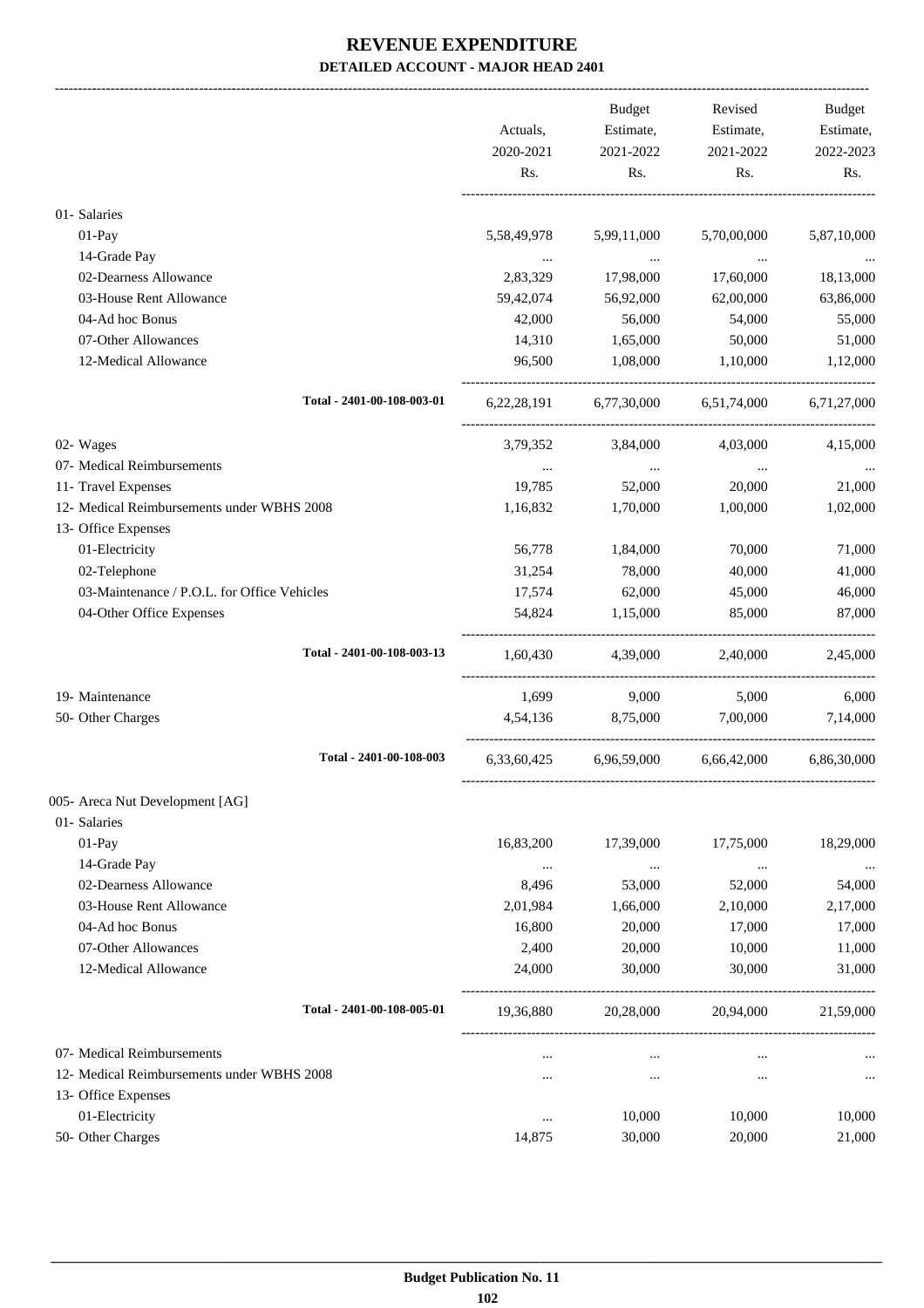|                                                   | Actuals,<br>2020-2021 | Budget<br>Estimate,<br>2021-2022                | Revised<br>Estimate,<br>2021-2022 | Budget<br>Estimate,<br>2022-2023 |
|---------------------------------------------------|-----------------------|-------------------------------------------------|-----------------------------------|----------------------------------|
|                                                   | Rs.                   | Rs.                                             | Rs.                               | Rs.                              |
| Total - 2401-00-108-005                           | 19,51,755             |                                                 | 20,68,000 21,24,000 21,90,000     |                                  |
| 007- Oilseed Development including Sunflower [AG] |                       |                                                 |                                   |                                  |
| 01- Salaries                                      |                       |                                                 |                                   |                                  |
| $01-Pay$                                          | 35,68,800             | 36,66,000                                       | 32,00,000                         | 32,96,000                        |
| 14-Grade Pay                                      | $\cdots$              | $\ldots$                                        | $\cdots$                          | $\cdots$                         |
| 02-Dearness Allowance                             | 18,018                | 1,10,000                                        | 85,000                            | 88,000                           |
| 03-House Rent Allowance                           | 3,67,296              | 3,49,000                                        | 3,10,000                          | 3,20,000                         |
| 04-Ad hoc Bonus                                   | 8,400                 | 10,000                                          | 12,000                            | 13,000                           |
| 07-Other Allowances                               | $\cdots$              | $\sim$ 100 $\mu$                                | $\cdots$                          | $\cdots$                         |
| 12-Medical Allowance                              | 3,500                 | 10,000                                          | 4.000                             | 4,000                            |
| Total - 2401-00-108-007-01                        |                       | 39,66,014 41,45,000                             |                                   | 36,11,000 37,21,000              |
| 02- Wages                                         | $\cdots$              | $\cdots$                                        | $\cdots$                          |                                  |
| 07- Medical Reimbursements                        | $\cdots$              | $\cdots$                                        |                                   |                                  |
| 11- Travel Expenses                               |                       | 5,000                                           | $\cdots$                          |                                  |
| 12- Medical Reimbursements under WBHS 2008        |                       | 5,000                                           | 5,000                             | 5,000                            |
| 13- Office Expenses                               |                       |                                                 |                                   |                                  |
| 01-Electricity                                    | $\cdots$              | 1,65,000                                        | 2,15,000                          | 2,18,000                         |
| 02-Telephone                                      | $\cdots$              | 8,000                                           | $\ddotsc$                         | $\ldots$                         |
| 03-Maintenance / P.O.L. for Office Vehicles       | 26,907                | 39,000                                          | 30,000                            | 31,000                           |
| 04-Other Office Expenses                          | 9,889                 | 20,000                                          | 15,000                            | 16,000                           |
| Total - 2401-00-108-007-13                        | 36,796                |                                                 | 2,32,000 2,60,000                 | 2,65,000                         |
| 19- Maintenance                                   | 5,670                 | 12,000 7,000                                    |                                   | 8,000                            |
| 50- Other Charges                                 | 10,000                | 33,000                                          | 20,000                            | 21,000                           |
| Total - 2401-00-108-007                           |                       | 40,18,480 44,32,000 39,03,000 40,20,000         |                                   |                                  |
| 008- Sugarcane Development [AG]                   |                       |                                                 |                                   |                                  |
| 01- Salaries                                      |                       |                                                 |                                   |                                  |
| 01-Pay                                            | 1,32,39,509           | 1,50,23,000                                     | 1,35,04,000                       | 1,39,09,000                      |
| 14-Grade Pay                                      | $\cdots$              | $\ldots$                                        | $\ldots$                          | $\cdots$                         |
| 02-Dearness Allowance                             | 68,556                | 4,51,000                                        | 4,20,000                          | 4,33,000                         |
| 03-House Rent Allowance                           | 10,31,605             | 14,28,000                                       | 9,60,000                          | 9,89,000                         |
| 04-Ad hoc Bonus                                   | 25,200                | 32,000                                          | 40,000                            | 44,000                           |
| 07-Other Allowances                               | 38,477                | 18,000                                          | 10,000                            | 11,000                           |
| 12-Medical Allowance                              | 24,000                | 27,000                                          | 25,000                            | 26,000                           |
| Total - 2401-00-108-008-01                        |                       | 1,44,27,347 1,69,79,000 1,49,59,000 1,54,12,000 |                                   |                                  |
| 11- Travel Expenses                               | 3,427                 | 11,000                                          | 5,000                             | 6,000                            |
| 12- Medical Reimbursements under WBHS 2008        | $\cdots$              | 29,000                                          | 76,000                            | 78,000                           |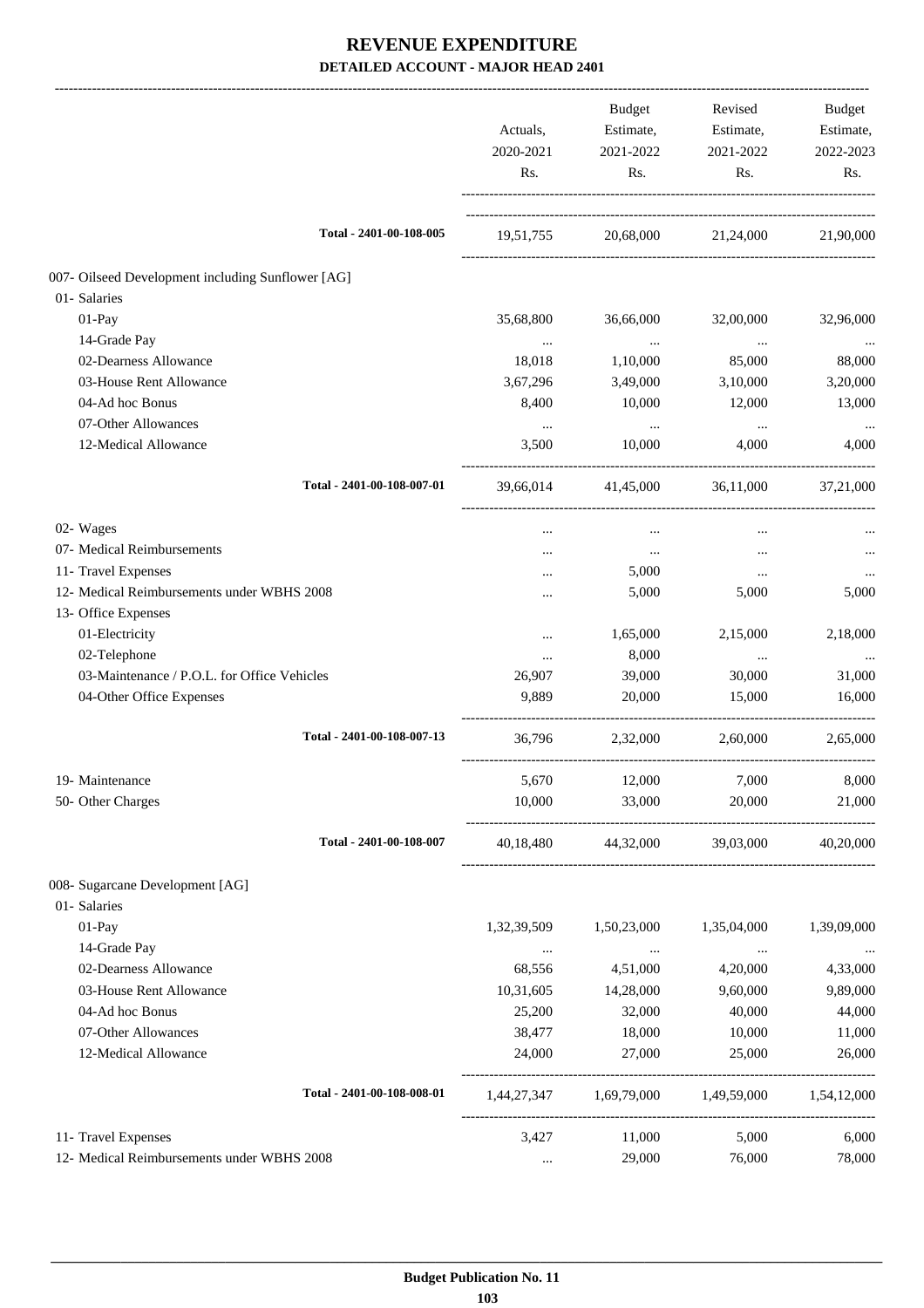|                                                          |                  | <b>Budget</b>    | Revised          | Budget           |
|----------------------------------------------------------|------------------|------------------|------------------|------------------|
|                                                          | Actuals,         | Estimate,        | Estimate,        | Estimate,        |
|                                                          | 2020-2021<br>Rs. | 2021-2022<br>Rs. | 2021-2022<br>Rs. | 2022-2023<br>Rs. |
|                                                          |                  |                  |                  |                  |
| 13- Office Expenses                                      |                  |                  |                  |                  |
| 01-Electricity                                           | 27,919           | 47,000           | 46,000           | 47,000           |
| 02-Telephone                                             | 13,850           | 27,000           | 20,000           | 21,000           |
| 03-Maintenance / P.O.L. for Office Vehicles              | 990              | 9,000            | 7,000            | 8,000            |
| 04-Other Office Expenses                                 | 55,995           | 1,06,000         | 90,000           | 92,000           |
| Total - 2401-00-108-008-13                               | 98,754           | 1,89,000         | 1,63,000         | 1,68,000         |
| 14- Rents, Rates and Taxes                               | 35,129           | 75,000           | 68,000           | 70,000           |
| 16- Publications                                         | $\cdots$         | $\cdots$         | $\cdots$         |                  |
| 19- Maintenance                                          | 9,996            | 32,000           | 20,000           | 21,000           |
| 31- Grants-in-aid-GENERAL                                |                  |                  |                  |                  |
| 02-Other Grants                                          | $\cdots$         | $\cdots$         | $\cdots$         |                  |
| 50- Other Charges                                        | 1,77,309         | 1,60,000         | 1.55.000         | 1,59,000         |
| Total - 2401-00-108-008                                  | 1,47,51,962      | 1,74,75,000      | 1,54,46,000      | 1,59,14,000      |
| 013- Sisal Plantation Scheme Operation & Management [AG] |                  |                  |                  |                  |
| 01- Salaries                                             |                  |                  |                  |                  |
| 01-Pay                                                   | 81,97,920        | 1,06,90,000      | 80,00,000        | 82,40,000        |
| 14-Grade Pay                                             | $\cdots$         | $\cdots$         | $\ddotsc$        |                  |
| 02-Dearness Allowance                                    | 88,860           | 3,21,000         | 2,40,000         | 2,48,000         |
| 03-House Rent Allowance                                  | 8,74,716         | 10,16,000        | 7,10,000         | 7,32,000         |
| 04-Ad hoc Bonus                                          | 75,600           | 1,08,000         | 1,00,000         | 1,01,000         |
| 07-Other Allowances                                      | $\cdots$         | $\ldots$         | $\cdots$         |                  |
| 12-Medical Allowance                                     | 77,100           | 82,000           | 75,000           | 76,000           |
| Total - 2401-00-108-013-01                               | 93,14,196        | 1,22,17,000      | 91,25,000        | 93,97,000        |
| 02- Wages                                                | 3,17,400         | 5,35,000         | 2,00,000         | 2,06,000         |
| 07- Medical Reimbursements                               | $\cdots$         | 20,000           | 20,000           | 20,000           |
| 11- Travel Expenses                                      | $\cdots$         | 18,000           | $\cdots$         | $\cdots$         |
| 12- Medical Reimbursements under WBHS 2008               | 64,984           | 2,20,000         | 2,37,000         | 2,42,000         |
| 13- Office Expenses                                      |                  |                  |                  |                  |
| 01-Electricity                                           | 10,583           | 89,000           | 35,000           | 36,000           |
| 02-Telephone                                             | $\cdots$         | 23,000           | $\cdots$         | $\cdots$         |
| 03-Maintenance / P.O.L. for Office Vehicles              | 7,000            | 14,000           | 10,000           | 11,000           |
| 04-Other Office Expenses                                 | 11,000           | 22,000           | 20,000           | 21,000           |
| Total - 2401-00-108-013-13                               | 28,583           | 1,48,000         | 65,000           | 68,000           |
| 14- Rents, Rates and Taxes                               | $\cdots$         | 10,000           | $\cdots$         |                  |
| 19- Maintenance                                          | 6,450            | 16,000           | 14,000           | 15,000           |
| 21- Materials and Supplies/Stores and Equipment          |                  |                  |                  |                  |
| 04-Others                                                | 4,950            | $\cdots$         | $\cdots$         | $\cdots$         |
| 27- Minor Works/ Maintenance                             | 22,000           | 43,000           | 22,000           | 23,000           |
| 50- Other Charges                                        | 17,999           | 34,000           | 30,000           | 31,000           |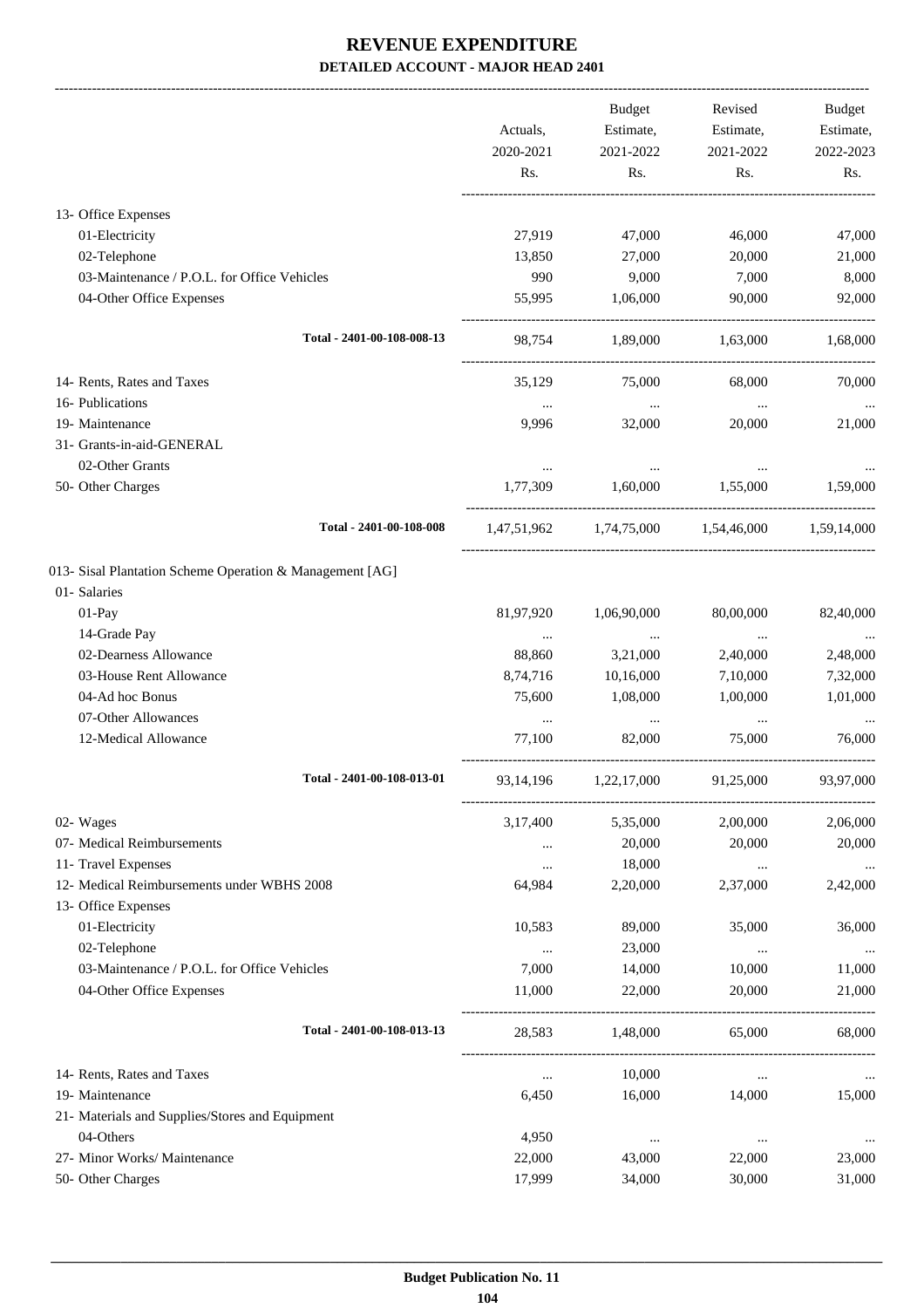|                                                  | Actuals,    | Budget<br>Estimate,                         | Revised<br>Estimate,                        | Budget<br>Estimate, |
|--------------------------------------------------|-------------|---------------------------------------------|---------------------------------------------|---------------------|
|                                                  | 2020-2021   | 2021-2022                                   | 2021-2022                                   | 2022-2023           |
|                                                  | Rs.         | Rs.                                         | Rs.                                         | Rs.                 |
| 99- Employees Provident Fund                     | $\cdots$    | $\cdots$                                    | $\ldots$                                    |                     |
| Total - 2401-00-108-013                          |             | 97,76,562 1,32,61,000 97,13,000 1,00,02,000 |                                             |                     |
| 014- Development of Tobacco [AG]                 |             |                                             |                                             |                     |
| 01- Salaries                                     |             |                                             |                                             |                     |
| 01-Pay                                           | 17,30,000   | 35,22,000                                   | 18,00,000                                   | 18,54,000           |
| 14-Grade Pay                                     | $\cdots$    | $\cdots$                                    | $\ldots$                                    |                     |
| 02-Dearness Allowance                            | 8,736       | 1,06,000                                    | 60,000                                      | $\cdots$<br>62,000  |
| 03-House Rent Allowance                          | 2,07,600    | 3,35,000                                    | 2,30,000                                    | 2,37,000            |
| 04-Ad hoc Bonus                                  | 4,200       | 8,000                                       | 4,000                                       | 4,000               |
| 07-Other Allowances                              | $\cdots$    | $\ldots$                                    | $\ldots$                                    |                     |
| 12-Medical Allowance                             | 18,000      | 18,000                                      | 18,000                                      | 19,000              |
| Total - 2401-00-108-014-01                       |             | 19,68,536 39,89,000                         | 21,12,000                                   | 21,76,000           |
| 02- Wages                                        | $\cdots$    | $\cdots$                                    | $\cdots$                                    |                     |
| 07- Medical Reimbursements                       |             | $\cdots$                                    | $\cdots$                                    |                     |
| 12- Medical Reimbursements under WBHS 2008       | $\cdots$    | $\cdots$                                    | $\cdots$                                    | $\cdots$            |
| 27- Minor Works/ Maintenance                     | $\cdots$    | 12,000                                      | 12,000                                      | 12,000              |
| 50- Other Charges                                | 34,185      | 1,31,000                                    | 90,000                                      | 92,000              |
| Total - 2401-00-108-014                          |             | 20,02,721 41,32,000 22,14,000               |                                             | 22,80,000           |
| 015- Development of Coton and Fibre Crops [AG]   |             |                                             |                                             |                     |
| 01- Salaries                                     |             |                                             |                                             |                     |
| 01-Pay                                           | 60,25,200   | 61,87,000                                   | 62,00,000                                   | 63,86,000           |
| 14-Grade Pay                                     |             |                                             |                                             | $\cdots$            |
| 02-Dearness Allowance                            | 30,420      | 1,86,000                                    | 2,00,000                                    | 2,06,000            |
| 03-House Rent Allowance                          | 4,82,640    | 5,88,000                                    | 5,00,000                                    | 5,15,000            |
| 04-Ad hoc Bonus                                  | 4,200       | 8,000                                       | 10,000                                      | 11,000              |
| 07-Other Allowances                              | $\cdots$    | $\ldots$                                    | $\ldots$                                    | $\ldots$            |
| 12-Medical Allowance                             | 6,000       | 12,000                                      | 10,000                                      | 11,000              |
| Total - 2401-00-108-015-01                       | 65,48,460   | 69,81,000                                   | 69,20,000                                   | 71,29,000           |
| 11- Travel Expenses                              | $\cdots$    | $\ldots$                                    | $\cdots$                                    |                     |
| 12- Medical Reimbursements under WBHS 2008       |             |                                             | 24,000<br><b>Contract Contract Contract</b> | 25,000              |
| Total - 2401-00-108-015                          |             | 65,48,460 69,81,000 69,44,000 71,54,000     |                                             |                     |
| 037- National Oil seed and Oil Palm Mission [AG] |             |                                             |                                             |                     |
| 01- Salaries                                     |             |                                             |                                             |                     |
| 01-Pay                                           | 1,03,21,242 | 1,08,25,000                                 | 1,04,20,000                                 | 1,07,33,000         |
| 14-Grade Pay                                     | $\cdots$    | $\cdots$                                    | $\cdots$                                    | $\cdots$            |
| 02-Dearness Allowance                            | 47,097      | 3,25,000                                    | 3,00,000                                    | 3,09,000            |
| 03-House Rent Allowance                          | 7,22,826    | 10,29,000                                   | 7,00,000                                    | 7,21,000            |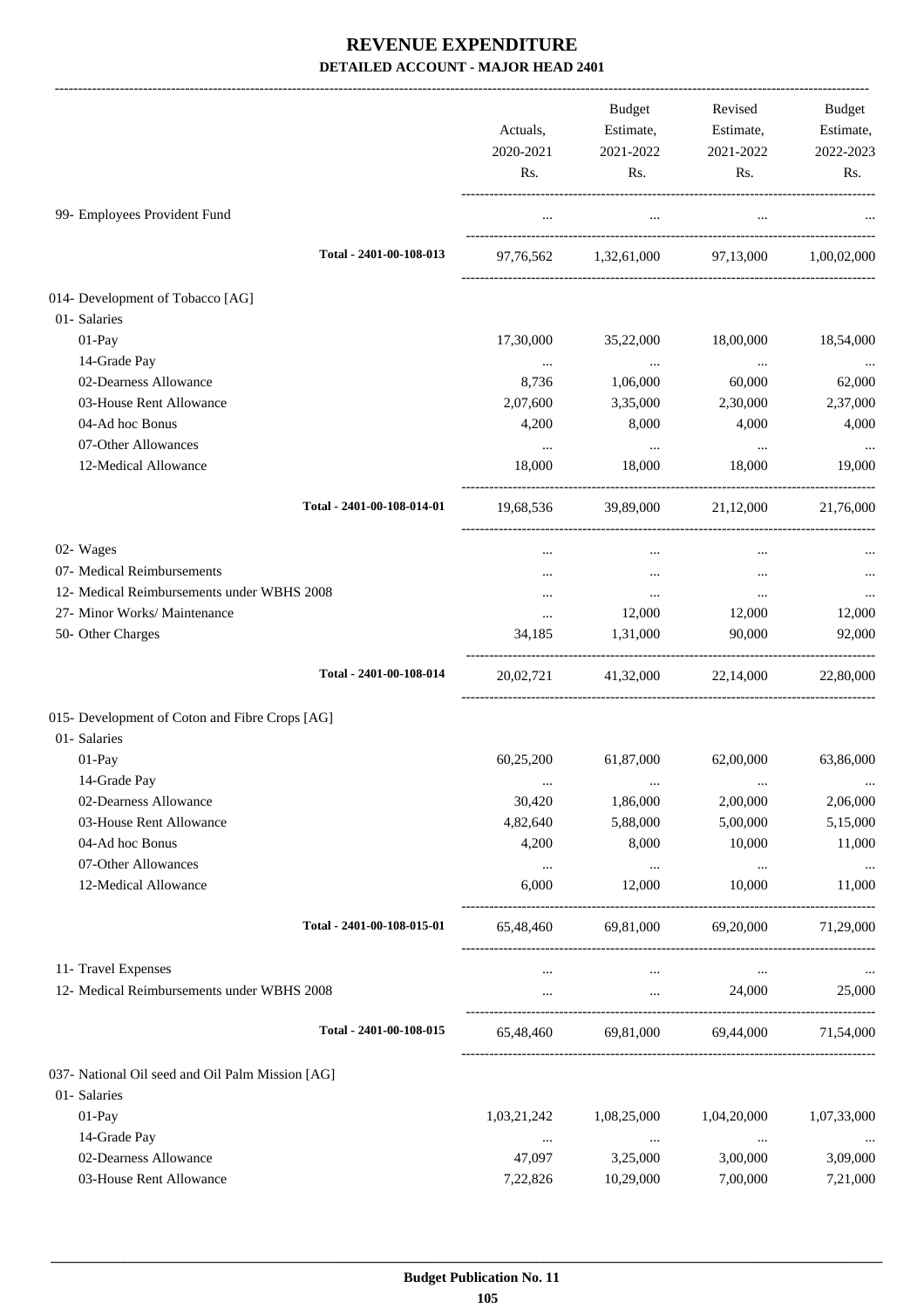|                                                                     | Actuals,<br>2020-2021<br>Rs. | Budget<br>Estimate,<br>2021-2022<br>Rs. | Revised<br>Estimate,<br>2021-2022<br>Rs.            | Budget<br>Estimate,<br>2022-2023<br>Rs. |
|---------------------------------------------------------------------|------------------------------|-----------------------------------------|-----------------------------------------------------|-----------------------------------------|
| 04-Ad hoc Bonus                                                     | $\cdots$                     | $\cdots$                                | $\cdots$                                            |                                         |
| 07-Other Allowances                                                 | 800                          |                                         | 25,000<br>and the state of the                      | 26,000                                  |
| 12-Medical Allowance                                                | $\ddotsc$                    | $\cdots$                                | $\cdots$                                            |                                         |
| Total - 2401-00-108-037-01                                          |                              |                                         | 1,10,91,965 1,21,79,000 1,14,45,000 1,17,89,000     |                                         |
| 02- Wages                                                           | $\cdots$                     | <b>Section</b>                          | $\cdots$                                            |                                         |
| Total - 2401-00-108-037                                             |                              |                                         | 1,10,91,965 1,21,79,000 1,14,45,000 1,17,89,000     |                                         |
| 053- Management [AG]                                                |                              |                                         |                                                     |                                         |
| 11- Travel Expenses                                                 |                              |                                         |                                                     |                                         |
| 13- Office Expenses                                                 |                              |                                         |                                                     |                                         |
| 01-Electricity                                                      |                              |                                         |                                                     |                                         |
| 02-Telephone                                                        | $\cdots$                     | $\cdots$                                | $\ddots$                                            |                                         |
| <b>Total - Administrative Expenditure</b>                           |                              |                                         | 11,58,50,771 13,26,28,000 12,12,24,000 12,48,57,000 |                                         |
| <b>State Development Schemes</b>                                    |                              |                                         |                                                     |                                         |
| 011- Development of Cotton and Fibre Crops [AG]                     |                              |                                         |                                                     |                                         |
| 50- Other Charges<br>012- Intensive Jute Development Programme [AG] | $\cdots$                     |                                         |                                                     |                                         |
| 50- Other Charges                                                   |                              |                                         | 4,04,324 2,40,00,000 80,00,000 2,52,00,000          |                                         |
|                                                                     |                              |                                         |                                                     |                                         |
| Total - 2401-00-108-012                                             | 4,04,324                     | 2,40,00,000                             | 80,00,000                                           | 2,52,00,000                             |
| 032- Cotton Development Mission. [AG]                               |                              |                                         |                                                     |                                         |
| 50- Other Charges                                                   | 2,50,000                     | 12,00,000                               | 4,00,000                                            | 12,60,000                               |
| Total - 2401-00-108-032                                             |                              |                                         | 2,50,000 12,00,000 4,00,000 12,60,000               |                                         |
| 033- Mini Mission under Jute Technology Mission [AG]                |                              |                                         |                                                     |                                         |
| 50- Other Charges                                                   | $\cdots$                     | $\cdots$                                | $\cdots$                                            | $\cdots$                                |
| 048- Sugarcane and Sugarbeet Developement [AG]                      |                              |                                         |                                                     |                                         |
| 50- Other Charges                                                   | $\cdots$                     |                                         | 2,40,00,000 80,00,000 2,52,00,000                   |                                         |
| Total - 2401-00-108-048                                             | $\cdots$                     |                                         | 2,40,00,000 80,00,000 2,52,00,000                   |                                         |
| 057- Potato Development Scheme [AG]                                 |                              |                                         |                                                     |                                         |
| 50- Other Charges                                                   | and the state                |                                         | $10,00,00,000$ $3,33,33,000$ $10,50,00,000$         |                                         |
| Total - 2401-00-108-057                                             |                              |                                         | $10,00,00,000$ $3,33,33,000$ $10,50,00,000$         |                                         |
| <b>Total - State Development Schemes</b>                            |                              |                                         | 6,54,324 14,92,00,000 4,97,33,000 15,66,60,000      |                                         |
|                                                                     |                              |                                         |                                                     |                                         |

**State Development Schemes**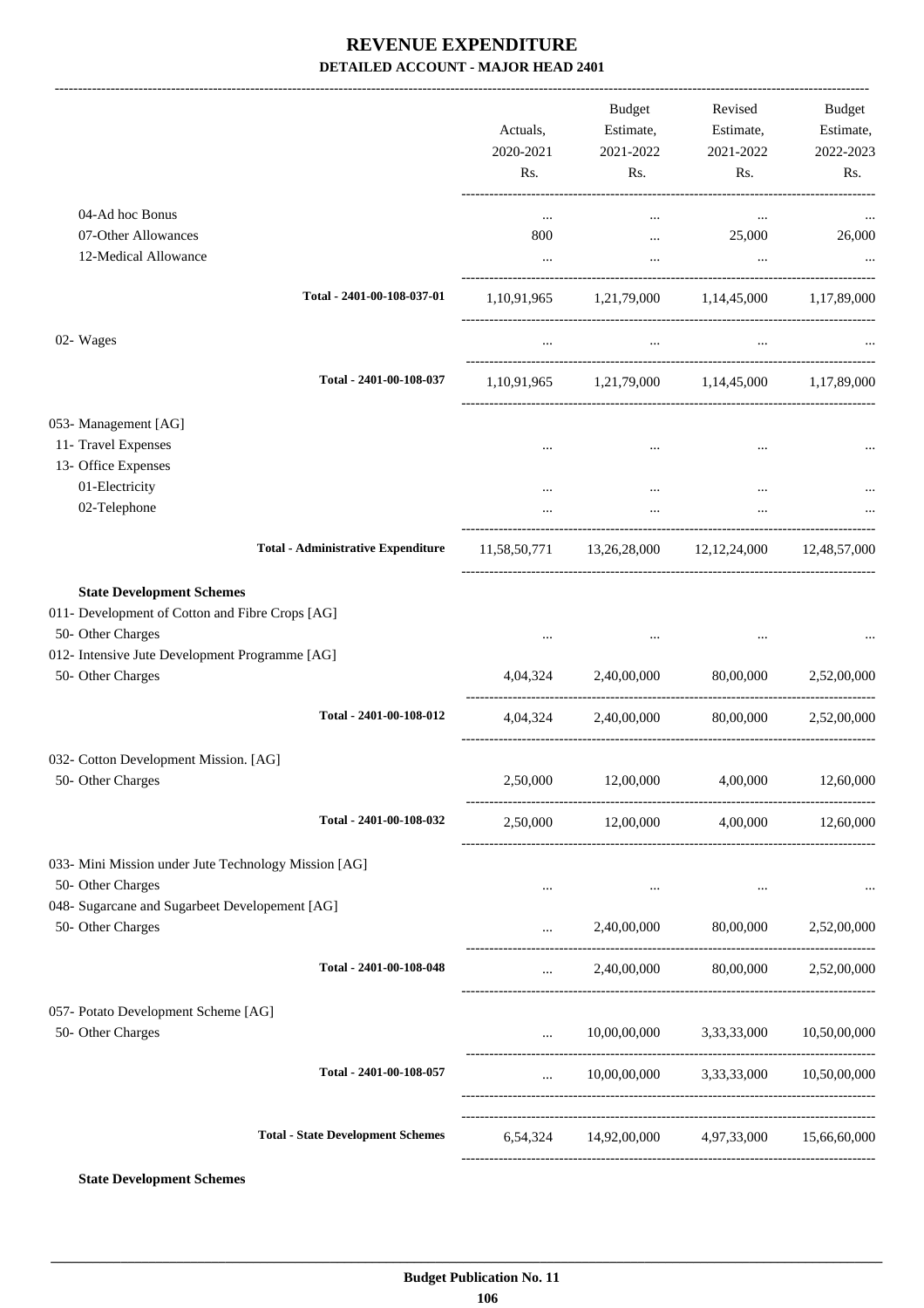|                                                                                                         | Actuals,<br>2020-2021<br>Rs. | Budget<br>Estimate,<br>2021-2022<br>Rs. | Revised<br>Estimate,<br>2021-2022<br>Rs.            | Budget<br>Estimate,<br>2022-2023<br>Rs. |
|---------------------------------------------------------------------------------------------------------|------------------------------|-----------------------------------------|-----------------------------------------------------|-----------------------------------------|
| 031- Integrated Scheme for Oilseeds, Pulses, Oil Palm and Maize<br>(ISOPOM) (State Share) (OCASPS) [AG] |                              |                                         |                                                     |                                         |
| 31- Grants-in-aid-GENERAL                                                                               |                              |                                         |                                                     |                                         |
| 02-Other Grants                                                                                         | $\cdots$                     | 58,00,000                               | $\cdots$                                            | 60,90,000                               |
| 50- Other Charges                                                                                       | $\cdots$                     | 1,20,00,000                             | and the state                                       | 1,26,00,000                             |
| Total - 2401-00-108-031                                                                                 | $\cdots$                     | 1,78,00,000                             |                                                     | $\ldots$ 1,86,90,000                    |
| 034- National Food Security Mission (State Share) (OCASPS) [AG]<br>31- Grants-in-aid-GENERAL            |                              |                                         |                                                     |                                         |
| 02-Other Grants                                                                                         |                              |                                         | 43,38,32,000 13,19,50,000 10,02,96,000 15,00,00,000 |                                         |
| Total - 2401-00-108-034                                                                                 |                              |                                         | 43,38,32,000 13,19,50,000 10,02,96,000 15,00,00,000 |                                         |
| 039- Paramparagat Krishi Vikas Yojona (PKVY) under NMSA (State<br>Share) (OCASPS) [AG]                  |                              |                                         |                                                     |                                         |
| 50- Other Charges                                                                                       |                              | 8,25,873 1,39,20,000                    | $\cdots$                                            |                                         |
| Total - 2401-00-108-039                                                                                 |                              | 8,25,873 1,39,20,000                    | $\cdots$                                            |                                         |
| <b>Total - State Development Schemes</b>                                                                |                              |                                         | 43,46,57,873 16,36,70,000 10,02,96,000 16,86,90,000 |                                         |
| <b>State Development Schemes (Central Assistance)</b>                                                   |                              |                                         |                                                     |                                         |
| 035- National Food Security Mission (Central Share) (OCASPS)<br>[AG]                                    |                              |                                         |                                                     |                                         |
| 31- Grants-in-aid-GENERAL                                                                               |                              |                                         |                                                     |                                         |
| 02-Other Grants                                                                                         | 65,07,48,000                 |                                         | 19,40,00,000  15,04,44,000  60,00,00,000            |                                         |
| Total - 2401-00-108-035                                                                                 |                              |                                         | 65,07,48,000 19,40,00,000 15,04,44,000 60,00,00,000 |                                         |
| 036- National Oilseed and oil Palm Mission (Central Share)<br>(OCASPS) [AG]                             |                              |                                         |                                                     |                                         |
| 31- Grants-in-aid-GENERAL                                                                               |                              |                                         |                                                     |                                         |
| 02-Other Grants                                                                                         |                              | 12,10,00,000                            |                                                     |                                         |
| 50- Other Charges                                                                                       | $\cdots$                     | 20,00,000                               | $\cdots$                                            |                                         |
| Total - 2401-00-108-036                                                                                 | $\cdots$                     | 12,30,00,000                            | $\cdots$                                            |                                         |
| 040- Paramparagat Krishi Vikas Yojona (PKVY) under NMSA<br>(Central Share) (OCASPS) [AG]                |                              |                                         |                                                     |                                         |
| 50- Other Charges                                                                                       |                              | 11,78,193 75,00,000                     |                                                     |                                         |
| Total - 2401-00-108-040                                                                                 | 11,78,193                    | 75,00,000                               | $\cdots$                                            |                                         |
|                                                                                                         |                              |                                         |                                                     |                                         |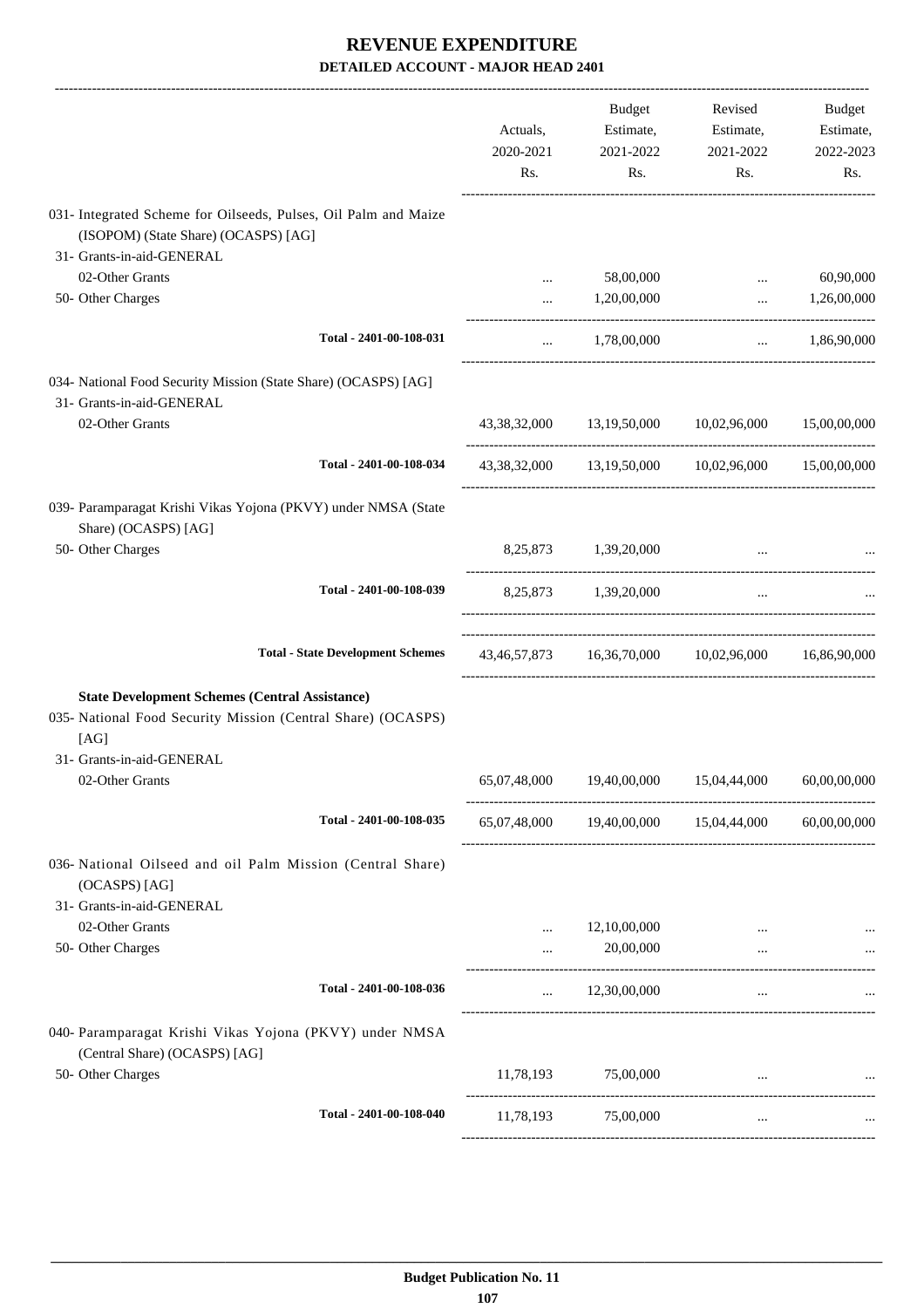|                  | <b>Budget</b>                                                                                                                     | Revised                | <b>Budget</b><br>Estimate, |
|------------------|-----------------------------------------------------------------------------------------------------------------------------------|------------------------|----------------------------|
|                  |                                                                                                                                   |                        | 2022-2023                  |
| Rs.              | Rs.                                                                                                                               | Rs.                    | Rs.                        |
| 65, 19, 26, 193  | 32,45,00,000                                                                                                                      | 15,04,44,000           | 60,00,00,000               |
| 120,30,89,161    | 76,99,98,000                                                                                                                      | 42,16,97,000           | 105,02,07,000              |
| 120, 30, 89, 161 | 76,99,98,000                                                                                                                      | 42,16,97,000           | 105,02,07,000              |
| $\cdots$         | $\cdots$                                                                                                                          | $\cdots$               | $\cdots$                   |
|                  | Actuals.<br>2020-2021<br><b>Total - State Development Schemes (Central Assistance)</b><br>Total - 2401-00-108<br>Voted<br>Charged | Estimate,<br>2021-2022 | Estimate,<br>2021-2022     |

.

### **DETAILED ACCOUNT NO. 2401-00-109 - EXTENSION AND FARMERS TRAINING**

| 109- Extension and Farmers Training                                  |             |                         |             |                       |
|----------------------------------------------------------------------|-------------|-------------------------|-------------|-----------------------|
| <b>Administrative Expenditure</b>                                    |             |                         |             |                       |
| 002- Agricultural Information and Publicity (Farm Advisory Services) |             |                         |             |                       |
| [AG]                                                                 |             |                         |             |                       |
| 01- Salaries                                                         |             |                         |             |                       |
| $01-Pay$                                                             | 98,21,600   | 1,10,95,000             | 84,00,000   | 86,52,000             |
| 14-Grade Pay                                                         | $\cdots$    | $\cdots$                | $\cdots$    |                       |
| 02-Dearness Allowance                                                | 43,926      | 3,33,000                | 2,70,000    | 2,79,000              |
| 03-House Rent Allowance                                              | 9,57,732    | 10,55,000               | 8,50,000    | 8,76,000              |
| 04-Ad hoc Bonus                                                      | 42,000      | 48,000                  | 48,000      | 49,000                |
| 07-Other Allowances                                                  | 7,200       | 12,000                  | 12,000      | 13,000                |
| 12-Medical Allowance                                                 | 12,000      | 15,000                  | 15,000      | 16,000                |
| Total - 2401-00-109-002-01                                           | 1,08,84,458 | 1,25,58,000             | 95,95,000   | 98,85,000             |
| 02- Wages                                                            | $\cdots$    | $\cdots$                | $\cdots$    |                       |
| 07- Medical Reimbursements                                           | $\cdots$    | $\cdots$                | $\cdots$    |                       |
| 11- Travel Expenses                                                  | $\cdots$    | $\cdots$                | $\cdots$    |                       |
| 12- Medical Reimbursements under WBHS 2008                           | 53,399      | 1,58,000                | 90,000      | 92,000                |
| 13- Office Expenses                                                  |             |                         |             |                       |
| 01-Electricity                                                       | $\cdots$    | $\cdots$                | $\cdots$    |                       |
| 02-Telephone                                                         | $\cdots$    | 2,000                   | $\cdots$    |                       |
| 03-Maintenance / P.O.L. for Office Vehicles                          | $\cdots$    | $\cdots$                | $\cdots$    |                       |
| 04-Other Office Expenses                                             | 45,890      | 1,20,000                | 90,000      | 92,000                |
| Total - 2401-00-109-002-13                                           | 45,890      | 1,22,000                | 90,000      | 92,000                |
| 50- Other Charges                                                    | 1,16,318    | 2,71,000                | 2,05,000    | 2,10,000              |
| Total - 2401-00-109-002                                              |             | 1,11,00,065 1,31,09,000 |             | 99,80,000 1,02,79,000 |
| 003- Upgrading of Agricultural Training Centres [AG]                 |             |                         |             |                       |
| 01- Salaries                                                         |             |                         |             |                       |
| 01-Pay                                                               | 1,10,24,620 | 1,20,88,000             | 1,28,80,000 | 1,32,67,000           |
| 14-Grade Pay                                                         |             |                         |             |                       |
| 02-Dearness Allowance                                                | 56,064      | 3,63,000                | 4,00,000    | 4,12,000              |
| 03-House Rent Allowance                                              | 10,18,275   | 11,49,000               | 10,60,000   | 10,92,000             |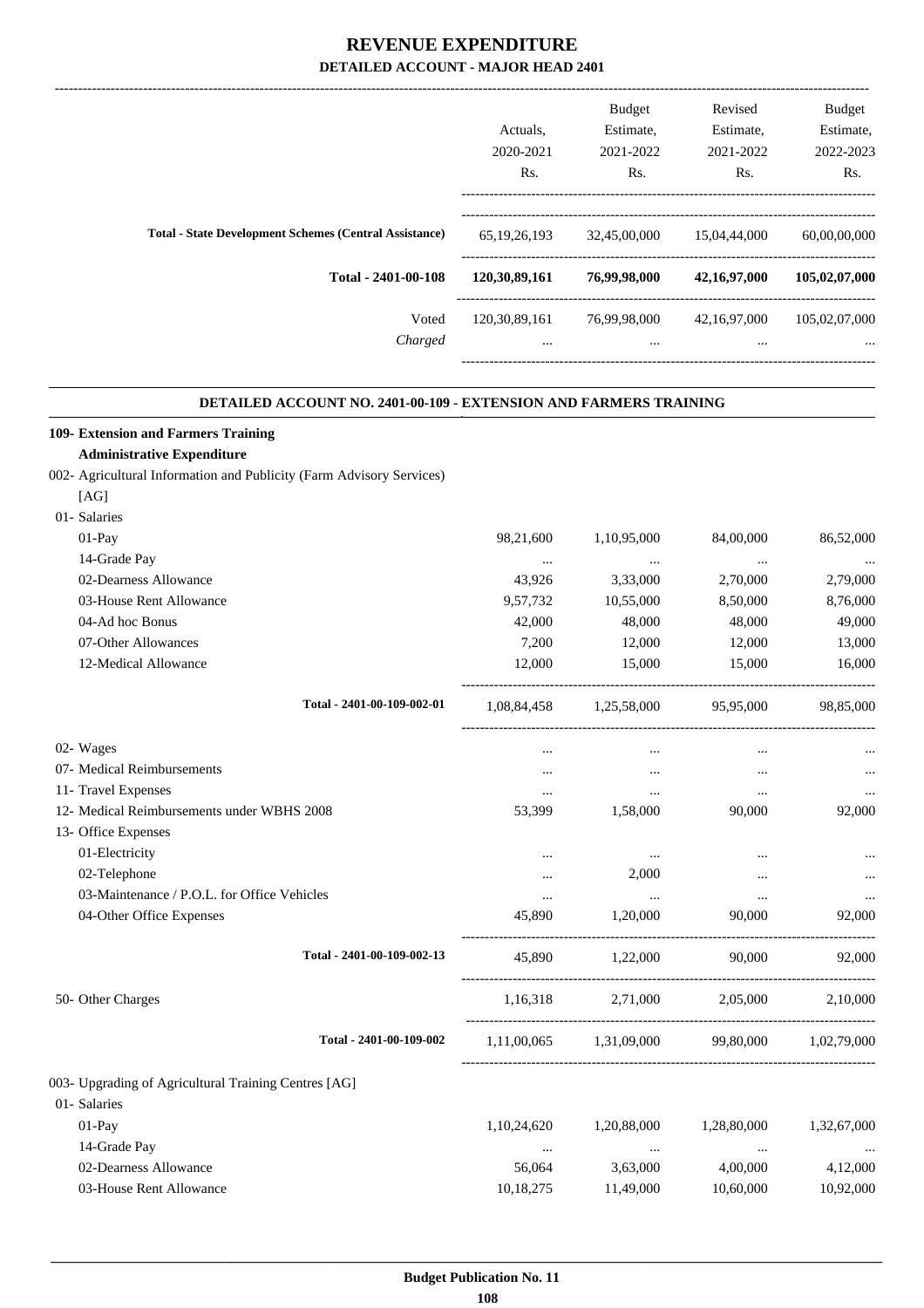-------------------------------------------------------------------------------------------------------------------------------------------------------------------------------

|                                                 | Actuals,<br>2020-2021 | <b>Budget</b><br>Estimate,<br>2021-2022 | Revised<br>Estimate,<br>2021-2022                      | <b>Budget</b><br>Estimate,<br>2022-2023 |
|-------------------------------------------------|-----------------------|-----------------------------------------|--------------------------------------------------------|-----------------------------------------|
|                                                 | Rs.                   | Rs.                                     | Rs.                                                    | Rs.                                     |
| 04-Ad hoc Bonus                                 | 8,400                 | 12,000                                  | 12,000                                                 | 13,000                                  |
| 07-Other Allowances                             | $\cdots$              | 27,000                                  | $\ldots$                                               |                                         |
| 12-Medical Allowance                            | 15,630                | 18,000                                  | 15,000                                                 | 16,000                                  |
| Total - 2401-00-109-003-01                      | 1,21,22,989           | 1,36,57,000                             | 1,43,67,000                                            | 1,48,00,000                             |
| 02- Wages                                       | $\cdots$              | $\cdots$                                | $\cdots$                                               |                                         |
| 07- Medical Reimbursements                      | $\cdots$              | $\cdots$                                | $\ldots$                                               | $\cdots$                                |
| 11- Travel Expenses                             | 7,930                 | 36,000                                  | 15,000                                                 | 16,000                                  |
| 12- Medical Reimbursements under WBHS 2008      | 3,500                 | 95,000                                  | 50,000                                                 | 51,000                                  |
| 13- Office Expenses                             |                       |                                         |                                                        |                                         |
| 01-Electricity                                  | 69,519                | 1,41,000                                | 75,000                                                 | 76,000                                  |
| 02-Telephone                                    | 2,312                 | 5,000                                   | 5,000                                                  | 5,000                                   |
| 03-Maintenance / P.O.L. for Office Vehicles     | 8,979                 | 20,000                                  | 15,000                                                 | 16,000                                  |
| 04-Other Office Expenses                        | 16,761                | 33,000                                  | 25,000                                                 | 26,000                                  |
| Total - 2401-00-109-003-13                      | 97,571                | 1,99,000                                | 1,20,000                                               | 1,23,000                                |
| 14- Rents, Rates and Taxes                      | $\cdots$              | $\cdots$                                | $\cdots$                                               |                                         |
| 19- Maintenance                                 | 2,700                 | 9,000                                   | 8,000                                                  | 9,000                                   |
| 21- Materials and Supplies/Stores and Equipment |                       |                                         |                                                        |                                         |
| 04-Others                                       | $\cdots$              | $\cdots$                                | $\cdots$                                               |                                         |
| 27- Minor Works/ Maintenance                    | 21,310                | 53,000                                  | 22,000                                                 | 23,000                                  |
| 31- Grants-in-aid-GENERAL                       |                       |                                         |                                                        |                                         |
| 02-Other Grants                                 | 88,000                | 1,80,000                                | 78,000                                                 | 80,000                                  |
| 34- Scholarships and Stipends                   | $\cdots$              | $\cdots$                                | $\cdots$                                               |                                         |
| 36- Grants-in-aid-Salaries                      | 31,36,964             | 29,77,000                               | 32,47,000                                              | 34,01,000                               |
| 50- Other Charges                               | 65,150                | 1,29,000                                | 1,10,000                                               | 1,13,000                                |
| Total - 2401-00-109-003                         |                       |                                         | 1,55,46,114 1,73,35,000 1,80,17,000 1,86,16,000        |                                         |
| 004- Intensive Agricultural Programme [AG]      |                       |                                         |                                                        |                                         |
| 01- Salaries                                    |                       |                                         |                                                        |                                         |
| 01-Pay                                          | 14,65,49,397          | 16,30,73,000                            | 14,95,00,000                                           | 15,39,85,000                            |
| 14-Grade Pay                                    | $\cdots$              | <b>Contractor</b>                       | <b>Contract</b>                                        |                                         |
| 02-Dearness Allowance                           | 7,12,002              | 48,93,000                               | 45,00,000                                              | 46,35,000                               |
| 03-House Rent Allowance                         | 1,51,99,900           | 1,54,92,000                             | 1,69,00,000                                            | 1,74,07,000                             |
| 04-Ad hoc Bonus                                 | 3,27,600              | 3,50,000                                | 3,50,000                                               | 3,54,000                                |
| 07-Other Allowances                             | 2,15,382              | 3,60,000                                | 1,80,000                                               | 1,84,000                                |
| 12-Medical Allowance                            | 4,00,145              | 4,23,000                                | 4,00,000                                               | 4,04,000                                |
| Total - 2401-00-109-004-01                      |                       |                                         | 16,34,04,426  18,45,91,000  17,18,30,000  17,69,69,000 |                                         |
| 02- Wages                                       |                       | 3,72,306 4,49,000                       | 3,95,000                                               | 4,07,000                                |
| 07- Medical Reimbursements                      | $\ldots$              | $\ldots$                                | $\ldots$                                               |                                         |
| 11- Travel Expenses                             | 22,492                | 55,000                                  | 25,000                                                 | 26,000                                  |
| 12- Medical Reimbursements under WBHS 2008      | 2,39,887              | 5,63,000                                | 5,00,000                                               | 5,10,000                                |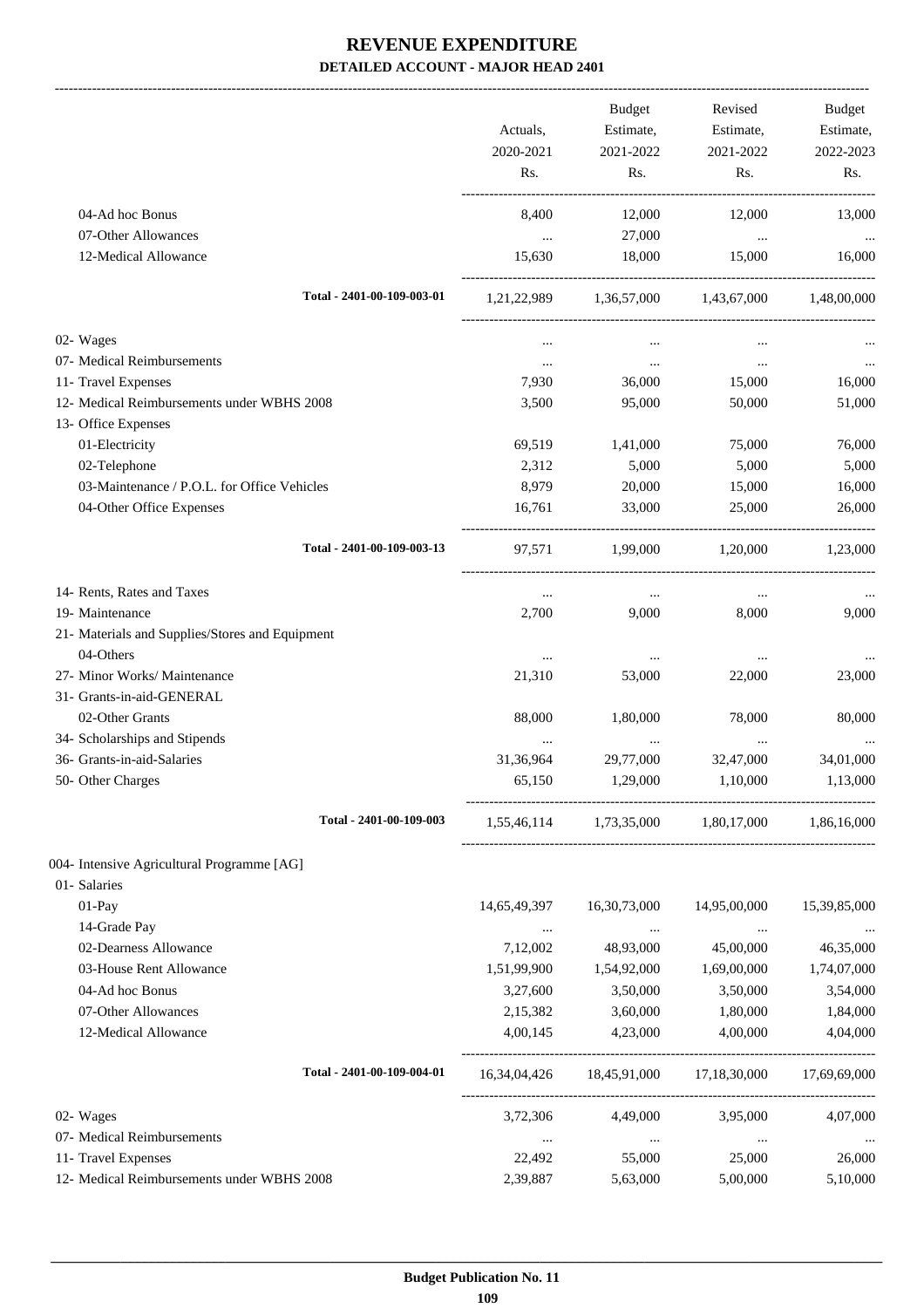|                                                 |              | <b>Budget</b> | Revised                                         | Budget       |
|-------------------------------------------------|--------------|---------------|-------------------------------------------------|--------------|
|                                                 | Actuals,     | Estimate,     | Estimate,                                       | Estimate,    |
|                                                 | 2020-2021    | 2021-2022     | 2021-2022                                       | 2022-2023    |
|                                                 | Rs.          | Rs.           | Rs.                                             | Rs.          |
| 13- Office Expenses                             |              |               |                                                 |              |
| 01-Electricity                                  | 1,97,663     | 2,32,000      | 2,00,000                                        | 2,02,000     |
| 02-Telephone                                    | 32,371       | 66,000        | 38,000                                          | 39,000       |
| 03-Maintenance / P.O.L. for Office Vehicles     | 1,29,853     | 2,69,000      | 2,10,000                                        | 2,15,000     |
| 04-Other Office Expenses                        | 58,836       | 1,14,000      | 1,00,000                                        | 1,02,000     |
| Total - 2401-00-109-004-13                      | 4, 18, 723   | 6,81,000      | 5,48,000                                        | 5,58,000     |
|                                                 |              |               |                                                 |              |
| 14- Rents, Rates and Taxes                      | 22,685       | 40,000        | 34,000                                          | 35,000       |
| 21- Materials and Supplies/Stores and Equipment |              |               |                                                 |              |
| 04-Others                                       | $\cdots$     | $\cdots$      |                                                 |              |
| 26- Advertising and Publicity Expenses          | $\cdots$     | 8,000         | $\cdots$                                        |              |
| 50- Other Charges                               | 2,28,039     | 4,72,000      | 3,00,000                                        | 3.50,000     |
| Total - 2401-00-109-004                         | 16,47,08,558 |               | 18,68,59,000 17,36,32,000                       | 17,88,55,000 |
| 005- Multicrops and Other Demonstrations [AG]   |              |               |                                                 |              |
| 01- Salaries                                    |              |               |                                                 |              |
| 01-Pay                                          | 2,59,60,200  | 2,68,50,000   | 2,57,00,000                                     | 2,64,71,000  |
| 14-Grade Pay                                    | $\cdots$     | $\cdots$      | $\cdots$                                        |              |
| 02-Dearness Allowance                           | 1,29,159     | 8,06,000      | 7,90,000                                        | 8,14,000     |
| 03-House Rent Allowance                         | 20,61,644    | 25,51,000     | 20,00,000                                       | 20,60,000    |
| 04-Ad hoc Bonus                                 | $\cdots$     | $\ldots$      | $\cdots$                                        |              |
| 07-Other Allowances                             | 15,480       | 1,40,000      | 16,000                                          | 17,000       |
| 11-Compensatory Allowance                       | $\cdots$     | $\cdots$      | $\cdots$                                        |              |
| 12-Medical Allowance                            | 10,000       | 15,000        | 15,000                                          | 16,000       |
| Total - 2401-00-109-005-01                      | 2,81,76,483  | 3,03,62,000   | 2,85,21,000                                     | 2,93,78,000  |
| 02- Wages                                       | 3,24,558     | 21,48,000     | 3,45,000                                        | 3,55,000     |
| 07- Medical Reimbursements                      | $\cdots$     | 6,000         | 6,000                                           | 6,000        |
| 11- Travel Expenses                             | 10.140       | 35,000        | 15,000                                          | 16,000       |
| 12- Medical Reimbursements under WBHS 2008      | $\ldots$     | 1,10,000      | 80,000                                          | 82,000       |
| 13- Office Expenses                             |              |               |                                                 |              |
| 01-Electricity                                  | $\cdots$     | 11,000        | $\cdots$                                        | $\cdots$     |
| 02-Telephone                                    | $\cdots$     | 22,000        | 20,000                                          | 21,000       |
| 03-Maintenance / P.O.L. for Office Vehicles     | 27,025       | 61,000        | 28,000                                          | 29,000       |
| 04-Other Office Expenses                        | 16,945       | 42,000        | 30,000                                          | 31,000       |
| Total - 2401-00-109-005-13                      | 43,970       | 1,36,000      | 78,000                                          | 81,000       |
| 14- Rents, Rates and Taxes                      | 12,803       | 45,000        | 40,000                                          | 41,000       |
| 19- Maintenance                                 | 2,000        | 5,000         | 5,000                                           | 6,000        |
| 50- Other Charges                               | 1,00,216     | 2,07,000      | 90,000                                          | 92,000       |
| Total - 2401-00-109-005                         |              |               | 2,86,70,170 3,30,54,000 2,91,80,000 3,00,57,000 |              |
|                                                 |              |               |                                                 |              |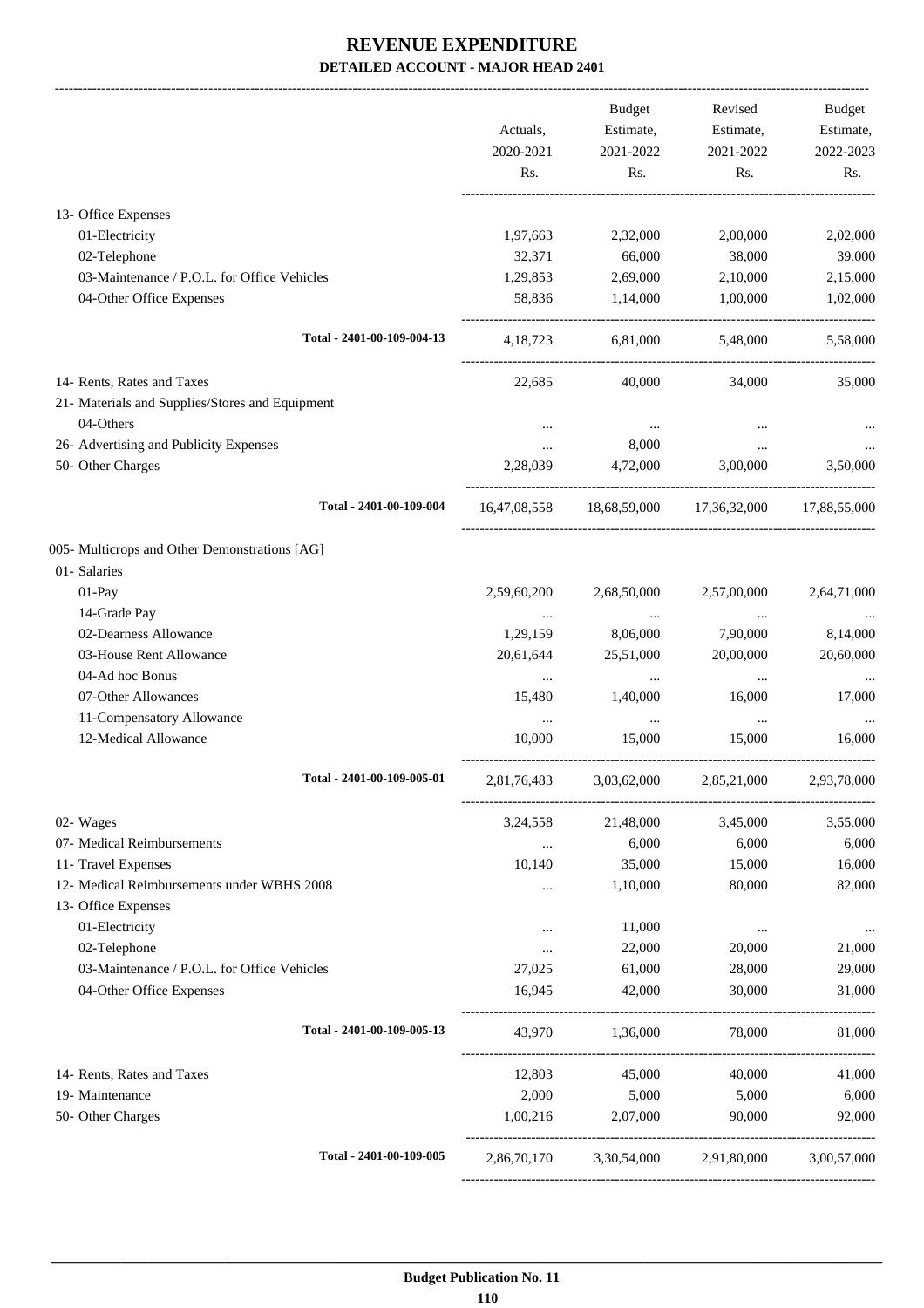|                                                                      | Actuals,<br>2020-2021<br>Rs. | <b>Budget</b><br>Estimate,<br>2021-2022<br>Rs. | Revised<br>Estimate,<br>2021-2022<br>Rs. | Budget<br>Estimate,<br>2022-2023<br>Rs. |
|----------------------------------------------------------------------|------------------------------|------------------------------------------------|------------------------------------------|-----------------------------------------|
| 006- Agricultural Training Centres Including Farmer's Training- [AG] |                              |                                                |                                          |                                         |
| 01- Salaries                                                         |                              |                                                |                                          |                                         |
| 01-Pay                                                               | 10,40,98,187                 | 10,65,80,000                                   | 10,50,80,000                             | 10,82,33,000                            |
| 14-Grade Pay                                                         |                              | $\ldots$                                       |                                          |                                         |
| 02-Dearness Allowance                                                | 7,21,379                     | 31,98,000                                      | 35,00,000                                | 36,05,000                               |
| 03-House Rent Allowance                                              | 97,05,026                    | 1,01,26,000                                    | 97,50,000                                | 1,00,43,000                             |
| 04-Ad hoc Bonus                                                      | 2,60,400                     | 2,80,000                                       | 2,80,000                                 | 2,83,000                                |
| 07-Other Allowances                                                  | 63,695                       | 1,30,000                                       | 70,000                                   | 72,000                                  |
| 12-Medical Allowance                                                 | 2,83,200                     | 2,96,000                                       | 2,70,000                                 | 2,73,000                                |
| Total - 2401-00-109-006-01                                           |                              |                                                | 11,51,31,887 12,06,10,000 11,89,50,000   | 12,25,09,000                            |
| 02- Wages                                                            | 20,22,815                    | 22,13,000                                      | 21,48,000                                | 22,12,000                               |
| 07- Medical Reimbursements                                           | $\cdots$                     | $\cdots$                                       | $\ldots$                                 |                                         |
| 11- Travel Expenses                                                  | 7,119                        | 65,000                                         | 20,000                                   | 21,000                                  |
| 12- Medical Reimbursements under WBHS 2008                           | 2,50,508                     | 2,10,000                                       | 2,70,000                                 | 2,76,000                                |
| 13- Office Expenses                                                  |                              |                                                |                                          |                                         |
| 01-Electricity                                                       | 9,71,059                     | 15,00,000                                      | 10,00,000                                | 10,10,000                               |
| 02-Telephone                                                         | 39,667                       | 53,000                                         | 42,000                                   | 43,000                                  |
| 03-Maintenance / P.O.L. for Office Vehicles                          | 72,885                       | 1,68,000                                       | 80,000                                   | 82,000                                  |
| 04-Other Office Expenses                                             | 99,868                       | 2,00,000                                       | 1,70,000                                 | 1,74,000                                |
| Total - 2401-00-109-006-13                                           | 11,83,479                    | 19,21,000                                      | 12,92,000                                | 13,09,000                               |
| 14- Rents, Rates and Taxes                                           | 79,113                       | 2,10,000                                       | 2,00,000                                 | 2,04,000                                |
| 19- Maintenance                                                      | 15,765                       | 43,000                                         | 30,000                                   | 31,000                                  |
| 21- Materials and Supplies/Stores and Equipment                      |                              |                                                |                                          |                                         |
| 03-Other Hospital Consumables                                        |                              |                                                |                                          |                                         |
| 04-Others                                                            |                              |                                                |                                          |                                         |
| 27- Minor Works/ Maintenance                                         | 51,602                       | 1,05,000                                       | 40,000                                   | 41,000                                  |
| 31- Grants-in-aid-GENERAL                                            |                              |                                                |                                          |                                         |
| 02-Other Grants                                                      | 7,60,000                     | 15,34,000                                      | 10,00,000                                | 10,20,000                               |
| 34- Scholarships and Stipends                                        | $\cdots$                     | 90,000                                         | 90,000                                   | 92,000                                  |
| 36- Grants-in-aid-Salaries                                           | 68,77,140                    | 1,00,75,000                                    | 1,10,00,000                              | 1,12,00,000                             |
| 50- Other Charges                                                    | 4,81,616                     | 8,87,000                                       | 7,00,000                                 | 7,14,000                                |
| 78- Outsourcing of Services                                          | 12,03,859                    | 18,93,000                                      | 14,00,000                                | 14,00,000                               |
| 99- Employees Provident Fund                                         | 32,982                       | 70,000                                         | 70,000                                   | 70,000                                  |
| Total - 2401-00-109-006                                              | 12,80,97,885                 |                                                | 13,99,26,000 13,72,10,000                | 14,10,99,000                            |
| 007- Training -cum-Development Project Workshop [AG]                 |                              |                                                |                                          |                                         |
| 01- Salaries                                                         |                              |                                                |                                          |                                         |
| 01-Pay                                                               | 43,59,136                    | 46,50,000                                      | 44,00,000                                | 45,32,000                               |
| 14-Grade Pay                                                         | $\cdots$                     | $\ldots$                                       | $\cdots$                                 | $\cdots$                                |
| 02-Dearness Allowance                                                | 23,262                       | 1,40,000                                       | 1,45,000                                 | 1,50,000                                |
| 03-House Rent Allowance                                              | 3,74,440                     | 4,42,000                                       | 3,80,000                                 | 3,92,000                                |
| 04-Ad hoc Bonus                                                      | 21,000                       | 32,000                                         | 30,000                                   | 31,000                                  |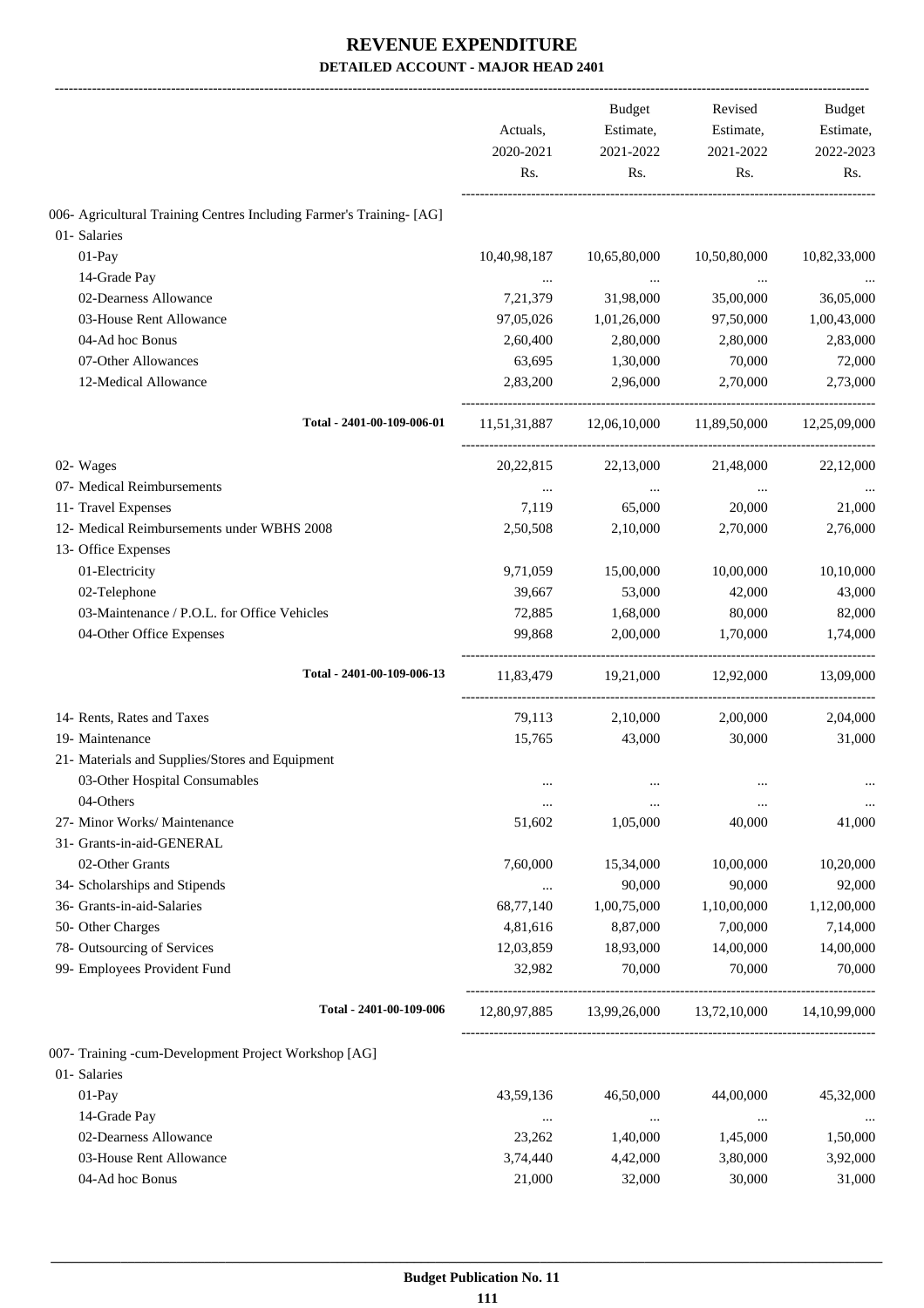|                                                                                                                                    | Actuals,<br>2020-2021 | Budget<br>Estimate,<br>2021-2022 | Revised<br>Estimate,<br>2021-2022 | Budget<br>Estimate,<br>2022-2023 |
|------------------------------------------------------------------------------------------------------------------------------------|-----------------------|----------------------------------|-----------------------------------|----------------------------------|
|                                                                                                                                    | Rs.                   | Rs.                              | Rs.                               | Rs.                              |
| 07-Other Allowances                                                                                                                | 2,400                 | 7,000                            | 7,000                             | 8,000                            |
| 12-Medical Allowance                                                                                                               | 16,351                | 20,000                           | 30,000                            | 31,000                           |
| Total - 2401-00-109-007-01                                                                                                         | 47,96,589             |                                  | 52,91,000 49,92,000               | 51,44,000                        |
| 02- Wages                                                                                                                          |                       |                                  |                                   |                                  |
| 07- Medical Reimbursements                                                                                                         | $\cdots$              | $\cdots$                         | $\cdots$                          |                                  |
| 11- Travel Expenses                                                                                                                | $\cdots$              | 12,000                           | $\cdots$                          |                                  |
| 12- Medical Reimbursements under WBHS 2008                                                                                         | 14,614                | 25,000                           | 25,000                            | 26,000                           |
| 13- Office Expenses                                                                                                                |                       |                                  |                                   |                                  |
| 01-Electricity                                                                                                                     | $\cdots$              | $\cdots$                         | $\cdots$                          |                                  |
| 02-Telephone                                                                                                                       | $\cdots$              | 3,000                            | $\cdots$                          |                                  |
| 03-Maintenance / P.O.L. for Office Vehicles                                                                                        | 5,148                 | 20,000                           | 5,000                             | 5,000                            |
| 04-Other Office Expenses                                                                                                           | 13,960                | 35,000                           | 30,000                            | 31,000                           |
| Total - 2401-00-109-007-13                                                                                                         | 19,108                | 58,000                           | 35,000                            | 36,000                           |
| 31- Grants-in-aid-GENERAL                                                                                                          |                       |                                  |                                   |                                  |
| 02-Other Grants                                                                                                                    | 12,25,000             | 14,72,000                        | 13,00,000                         | 13,26,000                        |
| 36- Grants-in-aid-Salaries                                                                                                         | 13,89,074             | 32,91,000                        | 14,38,000                         | 15,06,000                        |
| 50- Other Charges                                                                                                                  | 18,000                | 43,000                           | 30,000                            | 31,000                           |
| Total - 2401-00-109-007                                                                                                            |                       | 74,62,385 1,01,92,000            | 78,20,000                         | 80,69,000                        |
| 035- Agricultural Demonstration and Training [AG]<br>02- Wages                                                                     |                       |                                  |                                   |                                  |
| <b>Total - Administrative Expenditure</b>                                                                                          | 35, 55, 85, 177       |                                  | 40,04,75,000 37,58,39,000         | 38,69,75,000                     |
| <b>State Development Schemes</b>                                                                                                   |                       |                                  |                                   |                                  |
| 015- Agricultural Information Publicity - Cum- Demonstration Camp<br>[AG]                                                          |                       |                                  |                                   |                                  |
| 26- Advertising and Publicity Expenses                                                                                             | 2,78,07,522           | 6,00,00,000                      | 2,51,72,000                       | 5,00,00,000                      |
| 50- Other Charges                                                                                                                  | 1,74,01,078           | 54,00,00,000                     | 18,00,00,000                      | 2,48,00,000                      |
| Total - 2401-00-109-015                                                                                                            | 4,52,08,600           | 60,00,00,000                     | 20,51,72,000                      | 7,48,00,000                      |
| 024- Distribution of Improved High Yeilding/Hybrid Varieties of<br>Seeds and other imputs through Demonstration programme.<br>[AG] |                       |                                  |                                   |                                  |
| 50- Other Charges                                                                                                                  | 7,45,09,675           | 50,00,00,000                     | 16,66,67,000                      | 54,00,00,000                     |
| Total - 2401-00-109-024                                                                                                            | 7,45,09,675           |                                  | 50,00,00,000 16,66,67,000         | 54,00,00,000                     |
| 026- Scheme for Modernisation of Departmental Press [AG]                                                                           |                       |                                  |                                   |                                  |
| 50- Other Charges                                                                                                                  | $\cdots$              | 10,00,000                        | 3,33,000                          | 10,50,000                        |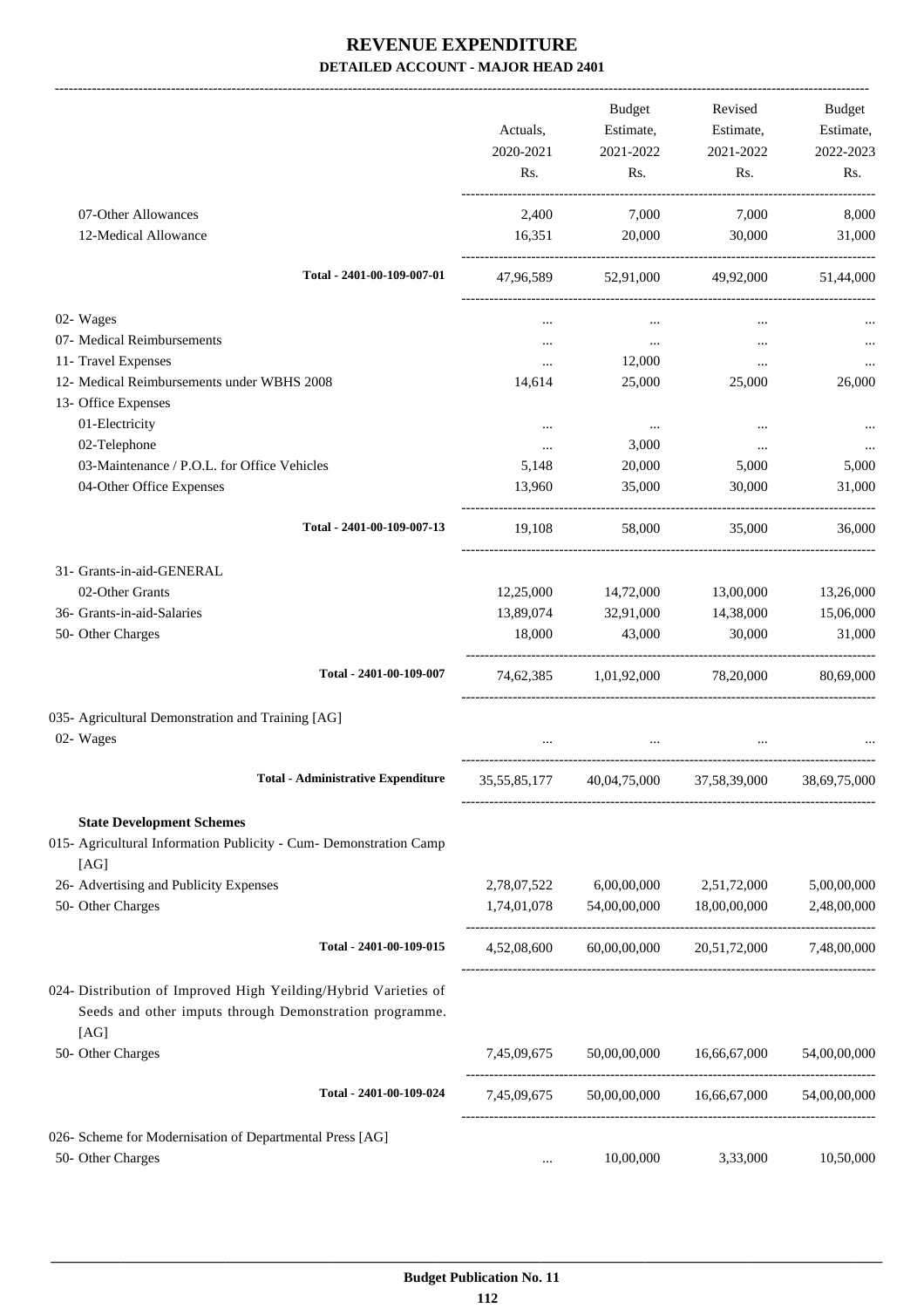|                                                                                                            |                                          | Actuals,<br>2020-2021<br>Rs. | Budget<br>Estimate,<br>2021-2022<br>Rs.             | Revised<br>Estimate,<br>2021-2022<br>Rs.              | Budget<br>Estimate,<br>2022-2023<br>Rs. |
|------------------------------------------------------------------------------------------------------------|------------------------------------------|------------------------------|-----------------------------------------------------|-------------------------------------------------------|-----------------------------------------|
|                                                                                                            | Total - 2401-00-109-026                  | $\ddots$                     |                                                     | 10,00,000 3,33,000 10,50,000                          |                                         |
| 027- Support to State Extension Programme for Extension Refroms<br>(ATMA) [AG]                             |                                          |                              |                                                     |                                                       |                                         |
| 31- Grants-in-aid-GENERAL                                                                                  |                                          |                              |                                                     |                                                       |                                         |
| 02-Other Grants                                                                                            |                                          | $\cdots$                     |                                                     | 1,02,00,000 34,00,000 1,07,10,000                     |                                         |
|                                                                                                            | Total - 2401-00-109-027                  | $\cdots$                     |                                                     | 1,02,00,000 34,00,000 1,07,10,000                     |                                         |
| 028- Diversified Cropping Programme under Dryland/Rainfed<br>Condition [AG]                                |                                          |                              |                                                     |                                                       |                                         |
| 24- P.O.L.(Police, Ambulance etc.)<br>50- Other Charges                                                    |                                          |                              | 3,22,70,057 8,40,00,000<br>1,18,57,659 90,00,00,000 | 2,80,00,000<br>30,00,00,000                           | 8,82,00,000<br>94,50,00,000             |
|                                                                                                            | Total - 2401-00-109-028                  |                              |                                                     | 4,41,27,716 98,40,00,000 32,80,00,000 103,32,00,000   |                                         |
| 029- Farmers Study Tour/Training [AG]                                                                      |                                          |                              |                                                     |                                                       |                                         |
| 50- Other Charges                                                                                          |                                          | $\cdots$                     |                                                     | 18,00,000 6,00,000 18,90,000                          |                                         |
|                                                                                                            | Total - 2401-00-109-029                  | $\cdots$                     |                                                     | 18,00,000 6,00,000 18,90,000                          |                                         |
| 030- Agricultural Training on Farm Women [AG]                                                              |                                          |                              |                                                     |                                                       |                                         |
| 50- Other Charges                                                                                          |                                          | $\mathbf{r}$                 | 18,00,000                                           | 6,00,000                                              | 18,90,000                               |
|                                                                                                            | Total - 2401-00-109-030                  |                              |                                                     | 18,00,000 6,00,000 18,90,000                          |                                         |
| 033- Strenthening of Functionary System in Agriculture for Capacity<br>Building [AG]                       |                                          |                              |                                                     |                                                       |                                         |
| 50- Other Charges                                                                                          |                                          | $\cdots$                     |                                                     | 6,00,00,000 2,00,00,000                               | 6,30,00,000                             |
|                                                                                                            | Total - 2401-00-109-033                  | $\cdots$                     |                                                     | $6,00,00,000$ $2,00,00,000$ $6,30,00,000$             |                                         |
|                                                                                                            | <b>Total - State Development Schemes</b> |                              |                                                     | 16,38,45,991 215,88,00,000 72,47,72,000 172,65,40,000 |                                         |
| <b>State Development Schemes</b><br>032- Rastriya Krishi Vikash Yojana (RKVY) (State Share) (RKVY)<br>[AG] |                                          |                              |                                                     |                                                       |                                         |
| 31- Grants-in-aid-GENERAL                                                                                  |                                          |                              |                                                     |                                                       |                                         |
| 02-Other Grants<br>50- Other Charges                                                                       |                                          | 1,45,00,000                  | 8,00,00,000<br>36,43,45,932 87,00,00,000            | 38,67,000<br>39,18,43,000                             | 8,40,00,000<br>51,35,00,000             |
|                                                                                                            | <b>Total - State Development Schemes</b> | 37,88,45,932                 |                                                     | 95,00,00,000 39,57,10,000                             | 59,75,00,000                            |
|                                                                                                            |                                          |                              |                                                     |                                                       |                                         |

**State Development Schemes (Central Assistance)**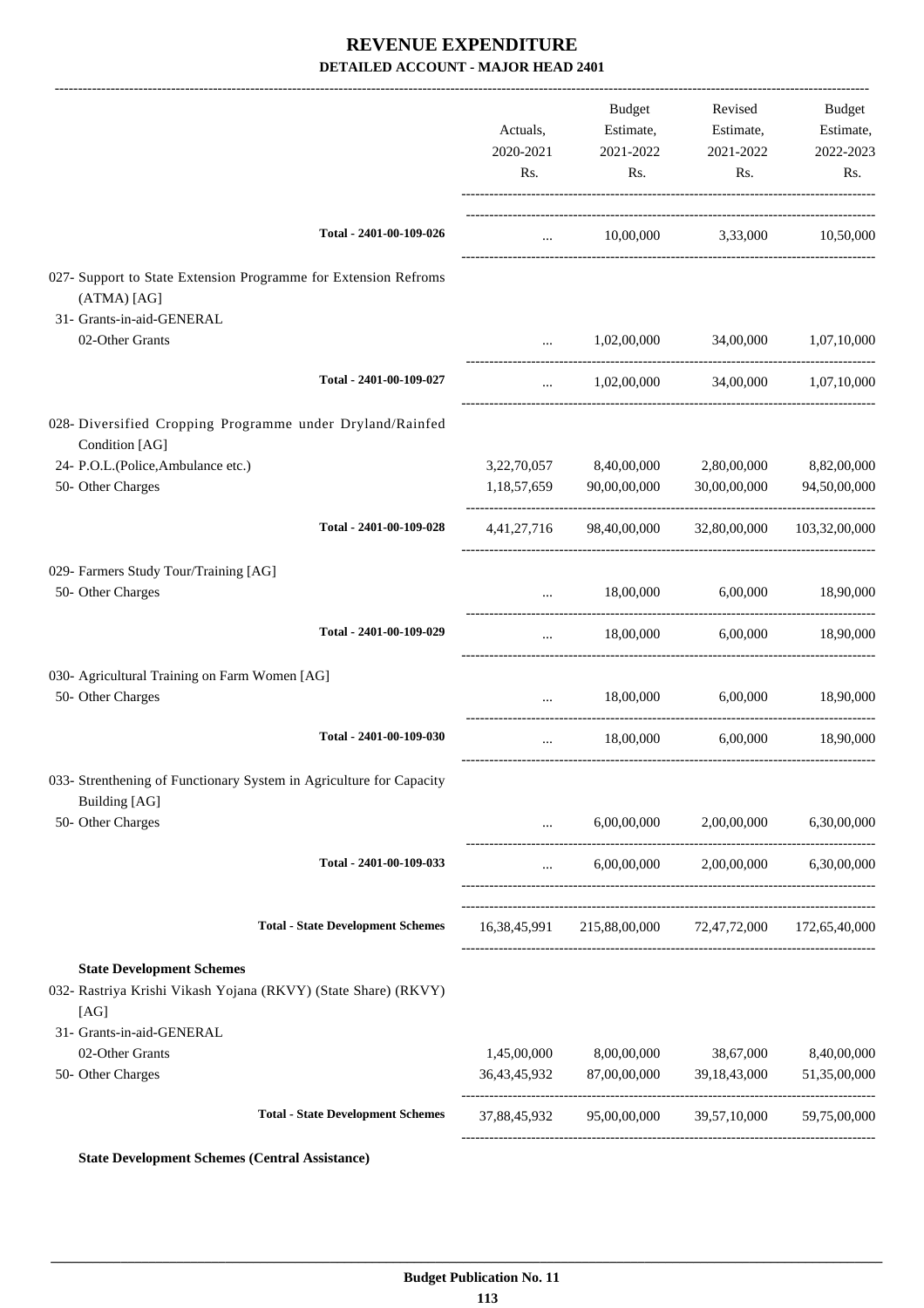|                                                                                                              | Actuals,<br>2020-2021<br>Rs. | <b>Budget</b><br>Estimate,<br>2021-2022<br>Rs. | Revised<br>Estimate,<br>2021-2022<br>Rs. | Budget<br>Estimate,<br>2022-2023<br>Rs. |
|--------------------------------------------------------------------------------------------------------------|------------------------------|------------------------------------------------|------------------------------------------|-----------------------------------------|
| 031- Rastriya Krishi Vikash Yojana (RKVY) (Central Share) (RKVY)<br>[AG]                                     |                              |                                                |                                          |                                         |
| 31- Grants-in-aid-GENERAL                                                                                    |                              |                                                |                                          |                                         |
| 02-Other Grants                                                                                              | 2,24,00,000                  | 12,00,00,000                                   | 52,00,000                                | 12,60,00,000                            |
| 50- Other Charges                                                                                            | 50, 57, 16, 350              | 130,00,00,000                                  | 58, 36, 53, 000                          | 56,50,00,000                            |
| <b>Total - State Development Schemes (Central Assistance)</b>                                                | 52,81,16,350                 | 142,00,00,000                                  | 58,88,53,000                             | 69,10,00,000                            |
| Total - 2401-00-109                                                                                          | 142,63,93,450                | 492,92,75,000                                  | 208,51,74,000                            | 340,20,15,000                           |
| Voted<br>Charged                                                                                             |                              | 142,63,93,450 492,92,75,000<br>$\cdots$        | 208,51,74,000                            | 340, 20, 15, 000                        |
|                                                                                                              |                              |                                                |                                          |                                         |
| DETAILED ACCOUNT NO. 2401-00-110 - CROP INSURANCE<br>110- Crop Insurance<br><b>State Development Schemes</b> |                              |                                                |                                          |                                         |
| 001- Crop Insurance Scheme [AG]                                                                              |                              |                                                |                                          |                                         |
| 13- Office Expenses                                                                                          |                              |                                                |                                          |                                         |
| 03-Maintenance / P.O.L. for Office Vehicles                                                                  | 2,23,013                     | 10,00,000                                      | 3,33,000                                 | 10,50,000                               |
| 28- Payment of Professional and Special Services                                                             |                              |                                                |                                          |                                         |
| 02-Other charges                                                                                             | 41, 35, 528                  | 1,00,00,000                                    | 33,33,000                                | 1,05,00,000                             |
| 31- Grants-in-aid-GENERAL                                                                                    |                              |                                                |                                          |                                         |
| 02-Other Grants                                                                                              | 423,04,82,125                | 7,84,00,000                                    | 10,45,13,000                             | 8,23,20,000                             |
| 33- Subsidies                                                                                                |                              |                                                |                                          |                                         |
| 05-Other Subsidies<br>50- Other Charges                                                                      | 720,95,06,116<br>4,45,09,517 | 960,00,00,000<br>5,00,00,000                   | 900,00,00,000<br>1,66,67,000             | 1008,00,00,000<br>5,25,00,000           |
| <b>Total - State Development Schemes</b>                                                                     | 1148,88,56,299               | 973,94,00,000                                  | 912,48,46,000                            | 1022,63,70,000                          |
| Total - 2401-00-110                                                                                          | 1148,88,56,299               | 973,94,00,000                                  | 912,48,46,000                            | 1022,63,70,000                          |

#### **DETAILED ACCOUNT NO. 2401-00-111 - AGRICULTURAL ECONOMICS AND STATISTICS .**

### **111- Agricultural Economics and Statistics**

### **Administrative Expenditure**

### 003- Establishment of an Evaluation Unit including Evaluation of Minikit Demonstration and H.Y. Varieties Programme- [AG]

|                         | 16,08,300 | 18,60,000 | 8,00,000 | 8,24,000 |
|-------------------------|-----------|-----------|----------|----------|
| 14-Grade Pay            | $\cdots$  | $\cdots$  | $\cdots$ | $\cdots$ |
| 02-Dearness Allowance   | 5.697     | 56,000    | 60,000   | 62,000   |
| 03-House Rent Allowance | 1.25.412  | 1.77.000  | 90,000   | 93,000   |
|                         |           |           |          |          |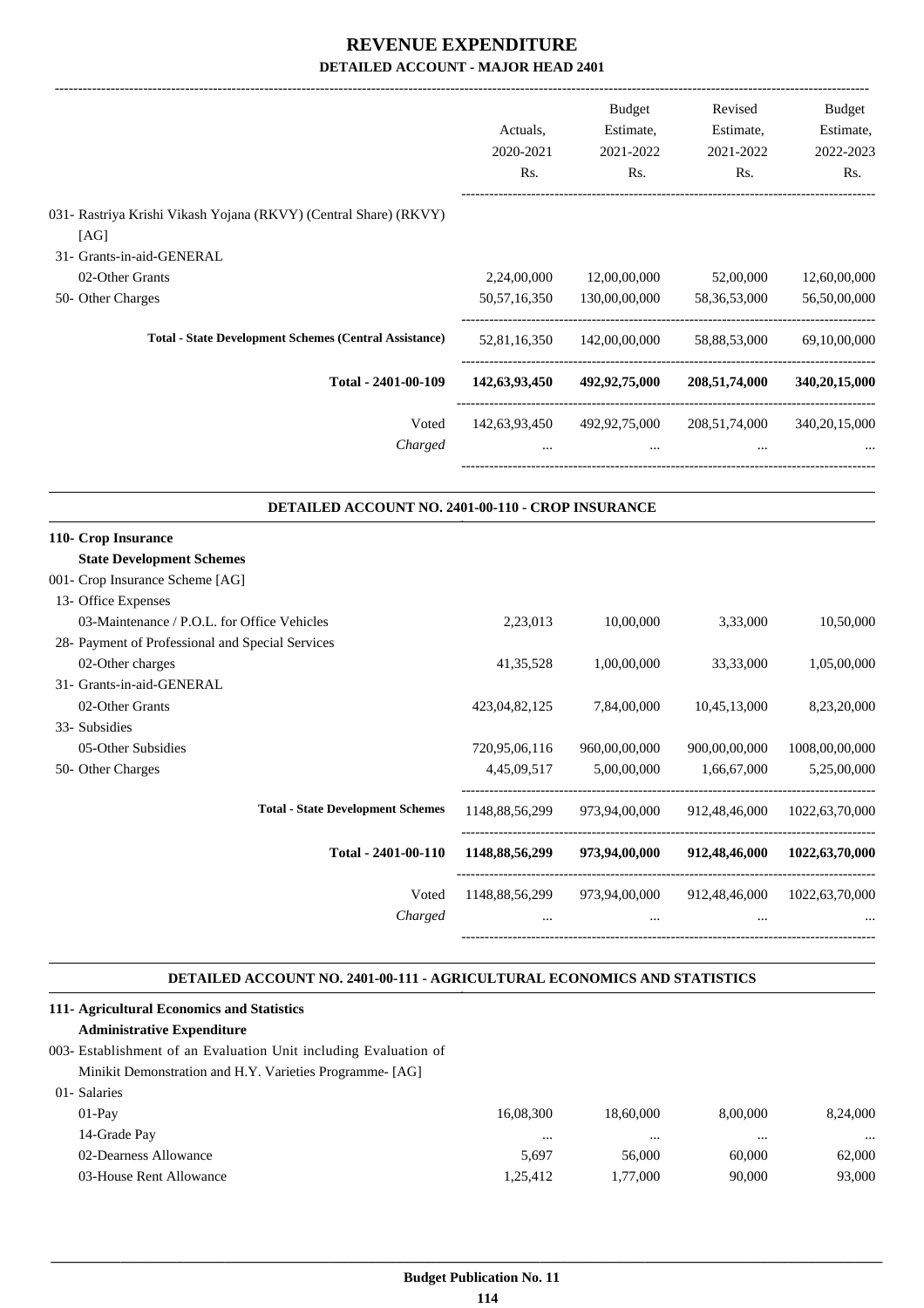|                                                                   | Actuals,<br>2020-2021<br>Rs. | Budget<br>Estimate,<br>2021-2022<br>Rs.         | Revised<br>Estimate,<br>2021-2022<br>Rs. | Budget<br>Estimate,<br>2022-2023<br>Rs. |
|-------------------------------------------------------------------|------------------------------|-------------------------------------------------|------------------------------------------|-----------------------------------------|
| 04-Ad hoc Bonus                                                   | $\cdots$                     | $\cdots$                                        | $\ldots$                                 |                                         |
| 07-Other Allowances                                               | 17,010                       | 15,000                                          | 15,000                                   | 16,000                                  |
| 12-Medical Allowance                                              | $\ddotsc$                    | 20,000                                          | 10,000                                   | 11,000                                  |
| Total - 2401-00-111-003-01                                        | 17,56,419                    | 21,28,000 9,75,000 10,06,000                    |                                          |                                         |
| 07- Medical Reimbursements                                        |                              | $\cdots$                                        | $\cdots$                                 |                                         |
| 11- Travel Expenses                                               | $\cdots$                     | $\cdots$                                        | $\cdots$                                 |                                         |
| 12- Medical Reimbursements under WBHS 2008                        |                              | $\cdots$                                        | $\cdots$                                 |                                         |
| 13- Office Expenses                                               |                              |                                                 |                                          |                                         |
| 01-Electricity                                                    | 34,030                       | 47,000                                          | 60,000                                   | 61,000                                  |
| 02-Telephone                                                      | 28,989                       | 43,000                                          | 50,000                                   | 51,000                                  |
| 03-Maintenance / P.O.L. for Office Vehicles                       | 11,609                       | 30,000                                          | 12,000                                   | 12,000                                  |
| 04-Other Office Expenses                                          | 32,916                       | 66,000                                          | 45,000                                   | 46,000                                  |
| Total - 2401-00-111-003-13                                        | 1,07,544                     | 1,86,000                                        | 1,67,000                                 | 1,70,000                                |
| 50- Other Charges                                                 |                              | 4,746 7,000 7,000                               |                                          | 7,000                                   |
| Total - 2401-00-111-003                                           | 18,68,709                    |                                                 | 23,21,000 11,49,000 11,83,000            |                                         |
| 004- Farm Management Studies- [AG]                                |                              |                                                 |                                          |                                         |
| 01- Salaries                                                      |                              |                                                 |                                          |                                         |
| $01-Pay$                                                          | 4,49,37,536                  | 4,99,97,000                                     | 4,82,00,000                              | 4,96,46,000                             |
| 14-Grade Pay                                                      | 800                          | $\cdots$                                        | 2,000                                    | 1,000                                   |
| 02-Dearness Allowance                                             | 2,39,009                     | 15,00,000                                       | 15,00,000                                | 15,45,000                               |
| 03-House Rent Allowance                                           | 45,98,749                    | 47,50,000                                       | 52,00,000                                | 53,56,000                               |
| 04-Ad hoc Bonus                                                   | 25,200                       | 40,000                                          | 40,000                                   | 41,000                                  |
| 07-Other Allowances                                               | 94,852                       | 1,00,000                                        | 1,00,000                                 | 1,02,000                                |
| 11-Compensatory Allowance<br>12-Medical Allowance                 | 1,20,000<br>68,500           | 1,50,000<br>71,000                              | 1,60,000<br>75,000                       | 1,64,000<br>76,000                      |
| Total - 2401-00-111-004-01                                        |                              | 5,00,84,646 5,66,08,000 5,52,77,000 5,69,31,000 |                                          |                                         |
|                                                                   |                              |                                                 |                                          |                                         |
| 02- Wages                                                         | 5,64,558                     | 6,02,000                                        | 5,00,000                                 | 5,15,000                                |
| 07- Medical Reimbursements                                        | $\cdots$                     | 10,000                                          | 10,000                                   | 10,000                                  |
| 11- Travel Expenses                                               | 26,330                       | 76,000                                          | 30,000                                   | 31,000                                  |
| 12- Medical Reimbursements under WBHS 2008<br>13- Office Expenses | 3,67,565                     | 5,30,000                                        | 3,80,000                                 | 3,88,000                                |
| 01-Electricity                                                    | 23,371                       | 40,000                                          | 29,000                                   | 30,000                                  |
| 02-Telephone                                                      | 1,31,853                     | 1,27,000                                        | 1,27,000                                 | 1,30,000                                |
| 03-Maintenance / P.O.L. for Office Vehicles                       | 24,756                       | 53,000                                          | 30,000                                   | 31,000                                  |
| 04-Other Office Expenses                                          | 1,45,885                     | 2,89,000                                        | 2,50,000                                 | 2,55,000                                |
| Total - 2401-00-111-004-13                                        | 3,25,865                     | 5,09,000                                        | 4,36,000                                 | 4,46,000                                |
| 14- Rents, Rates and Taxes                                        | 23,328                       | 1,55,000                                        | 1,00,000                                 | 1,02,000                                |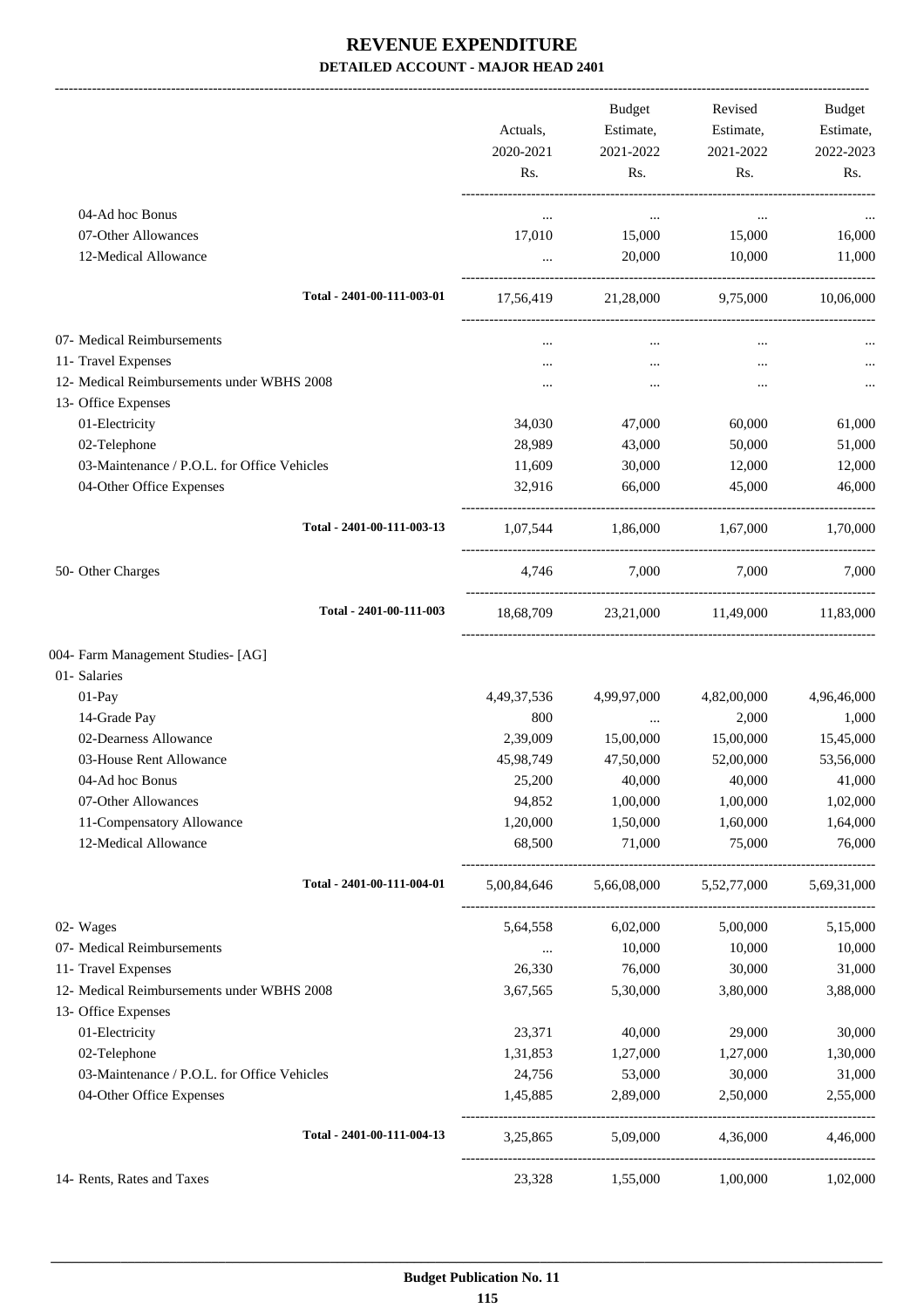|                                                                        | Actuals,<br>2020-2021 | Budget<br>Estimate,<br>2021-2022 | Revised<br>Estimate,<br>2021-2022               | Budget<br>Estimate,<br>2022-2023 |
|------------------------------------------------------------------------|-----------------------|----------------------------------|-------------------------------------------------|----------------------------------|
|                                                                        | Rs.                   | Rs.                              | Rs.                                             | Rs.                              |
| 50- Other Charges                                                      |                       | 1,10,991 2,15,000                | 1,80,000                                        | 1,84,000                         |
| Total - 2401-00-111-004                                                |                       |                                  | 5,15,03,283 5,87,05,000 5,69,13,000             | 5,86,07,000                      |
| 005- Collection of Agricultural Statistics (Plot to Plot Survey)- [AG] |                       |                                  |                                                 |                                  |
| 01- Salaries                                                           |                       |                                  |                                                 |                                  |
| 01-Pay                                                                 | 92,58,600             | 1,09,58,000                      | 88,79,000                                       | 91,46,000                        |
| 14-Grade Pay                                                           | $\cdots$              | $\cdots$                         | $\cdots$                                        |                                  |
| 02-Dearness Allowance                                                  | 38,184                | 3,29,000                         | 2,80,000                                        | 2,89,000                         |
| 03-House Rent Allowance                                                | 10,26,240             | 10,42,000                        | 10,66,000                                       | 10,98,000                        |
| 04-Ad hoc Bonus                                                        | 25,200                | 32,000                           | 30,000                                          | 31,000                           |
| 07-Other Allowances                                                    | $\cdots$              | 65,000                           |                                                 |                                  |
| 12-Medical Allowance                                                   | 36,000                | 42,000                           | $\cdots$<br>42,000                              | 43,000                           |
| Total - 2401-00-111-005-01                                             |                       |                                  | 1,03,84,224 1,24,68,000 1,02,97,000 1,06,07,000 |                                  |
| 02- Wages                                                              | 38,42,640             | 40,40,000                        | 54,00,000                                       | 55,62,000                        |
| 07- Medical Reimbursements                                             | $\cdots$              | 10,000                           | 10,000                                          | 10,000                           |
| 11- Travel Expenses                                                    | 2,996                 | 10,000                           | 5,000                                           | 6,000                            |
| 12- Medical Reimbursements under WBHS 2008                             | $\cdots$              | 65,000                           | 30,000                                          | 31,000                           |
| 13- Office Expenses                                                    |                       |                                  |                                                 |                                  |
| 01-Electricity                                                         | 44,101                | 60,000                           | 50,000                                          | 51,000                           |
| 02-Telephone                                                           | 1,11,253              | 1,13,000                         | 1,13,000                                        | 1,15,000                         |
| 03-Maintenance / P.O.L. for Office Vehicles                            | 22,933                | 54,000                           | 23,000                                          | 23,000                           |
| 04-Other Office Expenses                                               | 39,595                | 75,000                           | 65,000                                          | 67,000                           |
| Total - 2401-00-111-005-13                                             | 2,17,882              | 3,02,000                         | 2,51,000                                        | 2,56,000                         |
| 14- Rents, Rates and Taxes                                             | 60,379                | 3,40,000                         | 2,50,000                                        | 2,55,000                         |
| 50- Other Charges                                                      | 32,596                | 67,000                           | 55,000                                          | 57,000                           |
| Total - 2401-00-111-005                                                |                       |                                  | 1,45,40,717 1,73,02,000 1,62,98,000 1,67,84,000 |                                  |
| 006- Improvement and Extension of Collection of Meteo- rological       |                       |                                  |                                                 |                                  |
| Data in West Bengal- [AG]                                              |                       |                                  |                                                 |                                  |
| 01- Salaries                                                           |                       |                                  |                                                 |                                  |
| 01-Pay                                                                 | 1,69,42,600           | 1,97,70,000                      | 1,72,14,000                                     | 1,77,31,000                      |
| 14-Grade Pay                                                           | $\cdots$              | $\cdots$                         | $\ddotsc$                                       |                                  |
| 02-Dearness Allowance                                                  | 88,092                | 5,94,000                         | 5,50,000                                        | 5,67,000                         |
| 03-House Rent Allowance                                                | 16,88,052             | 18,79,000                        | 17,20,000                                       | 17,72,000                        |
| 04-Ad hoc Bonus                                                        | 46,200                | 52,000                           | 50,000                                          | 51,000                           |
| 07-Other Allowances                                                    | 32,400                | 40,000                           | 33,000                                          | 34,000                           |
| 12-Medical Allowance                                                   | 54,000                | 58,000                           | 55,000                                          | 56,000                           |
| Total - 2401-00-111-006-01                                             |                       |                                  | 1,88,51,344 2,23,93,000 1,96,22,000             | 2,02,11,000                      |
| 02- Wages                                                              | 1,48,450              | 2,10,000                         | 1,58,000                                        | 1,63,000                         |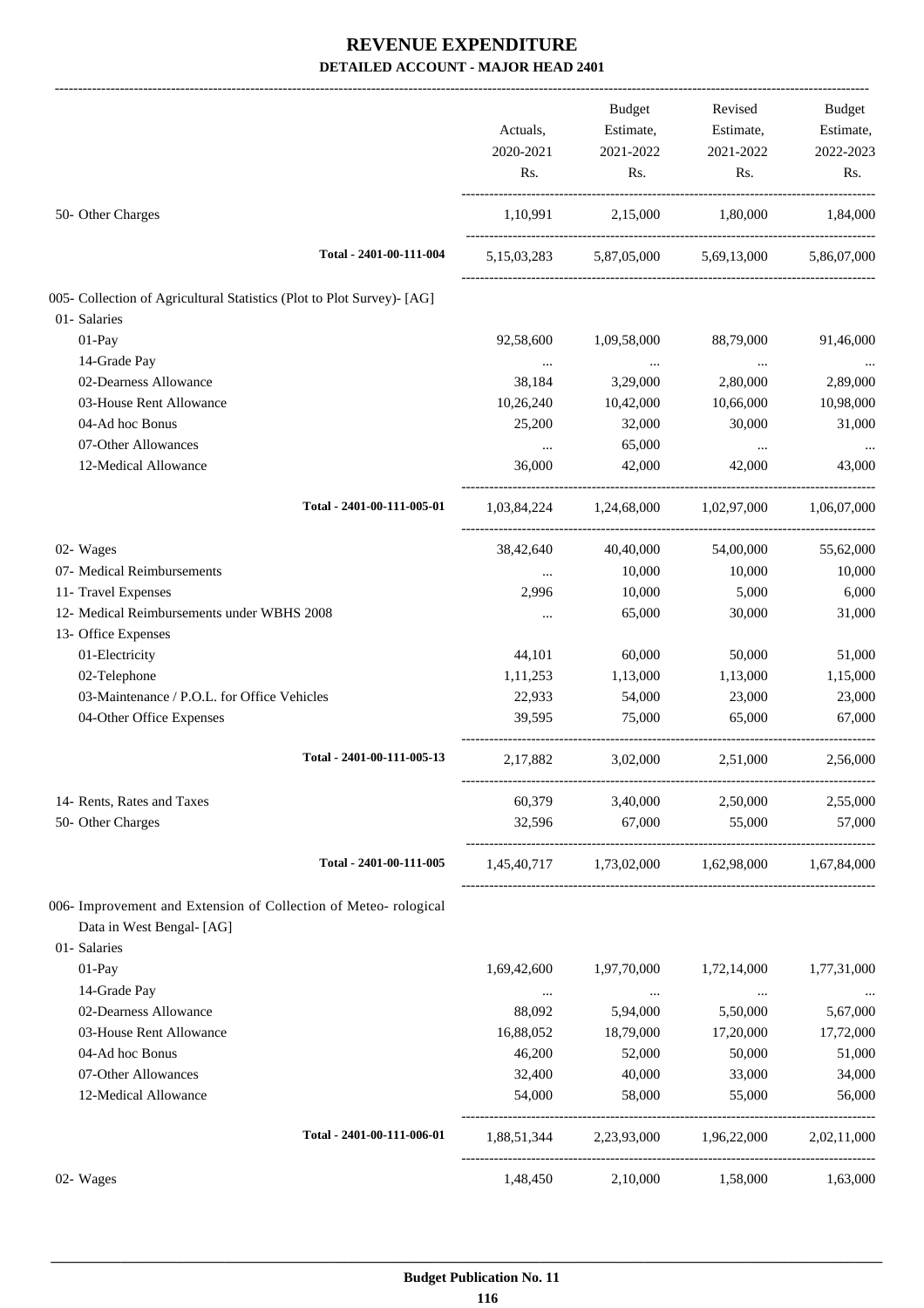-------------------------------------------------------------------------------------------------------------------------------------------------------------------------------

|                                                                                                                                                | Actuals,<br>2020-2021<br>Rs. | <b>Budget</b><br>Estimate,<br>2021-2022<br>Rs. | Revised<br>Estimate,<br>2021-2022<br>Rs. | <b>Budget</b><br>Estimate,<br>2022-2023<br>Rs. |
|------------------------------------------------------------------------------------------------------------------------------------------------|------------------------------|------------------------------------------------|------------------------------------------|------------------------------------------------|
| 07- Medical Reimbursements                                                                                                                     | $\ddotsc$                    | $\cdots$                                       | $\cdots$                                 |                                                |
| 11- Travel Expenses                                                                                                                            | 23,738                       | 52,000                                         | 25,000                                   | 26,000                                         |
| 12- Medical Reimbursements under WBHS 2008                                                                                                     | 11,600                       | 62,000                                         | 35,000                                   | 36,000                                         |
| 13- Office Expenses                                                                                                                            |                              |                                                |                                          |                                                |
| 01-Electricity                                                                                                                                 | 1,121                        | 22,000                                         | 10,000                                   | 11,000                                         |
| 02-Telephone                                                                                                                                   | 2,16,659                     | 1,09,000                                       | 1,09,000                                 | 1,11,000                                       |
| 03-Maintenance / P.O.L. for Office Vehicles                                                                                                    | 55,295                       | 1,09,000                                       | 56,000                                   | 57,000                                         |
| 04-Other Office Expenses                                                                                                                       | 61,766                       | 1,00,000                                       | 80,000                                   | 82,000                                         |
| Total - 2401-00-111-006-13                                                                                                                     | 3,34,841                     | 3,40,000                                       | 2,55,000                                 | 2.61.000                                       |
| 14- Rents, Rates and Taxes                                                                                                                     | 11,000                       | 21,000                                         | 20,000                                   | 21,000                                         |
| 16- Publications                                                                                                                               | 6,998                        | 7,000                                          | 7,000                                    | 7,000                                          |
| 19- Maintenance                                                                                                                                | 1,04,594                     | 1,82,000                                       | 1,60,000                                 | 1,64,000                                       |
| 27- Minor Works/ Maintenance                                                                                                                   | 1,22,543                     | 2,20,000                                       | 1,00,000                                 | 1,02,000                                       |
| 50- Other Charges                                                                                                                              | 1,75,068                     | 3,33,000                                       | 2,50,000                                 | 2,55,000                                       |
| Total - 2401-00-111-006                                                                                                                        | 1,97,90,176                  | 2,38,20,000                                    | 2,06,32,000                              | 2,12,46,000                                    |
| 008- West Bengal Agricultural Extension and Research Project -<br>Creation of a Monitoring and Evaluation Cell- [AG]<br>01- Salaries<br>01-Pay | 1,53,89,100                  | 1,96,45,000                                    | 1,27,55,000                              | 1,31,38,000                                    |
| 14-Grade Pay                                                                                                                                   | $\ldots$                     | $\cdots$                                       | $\cdots$                                 |                                                |
| 02-Dearness Allowance<br>03-House Rent Allowance                                                                                               | 65,832                       | 5,90,000                                       | 4,10,000                                 | 4,23,000                                       |
| 04-Ad hoc Bonus                                                                                                                                | 17,73,864                    | 18,67,000                                      | 15,50,000                                | 15,97,000                                      |
| 07-Other Allowances                                                                                                                            | 46,200<br>3,600              | 56,000<br>29,000                               | 50,000<br>20,000                         | 51,000<br>21,000                               |
| 12-Medical Allowance                                                                                                                           | 66,000                       | 70,000                                         | 75,000                                   | 76,000                                         |
| Total - 2401-00-111-008-01                                                                                                                     | 1,73,44,596                  |                                                | 2,22,57,000 1,48,60,000                  | 1,53,06,000                                    |
| 07- Medical Reimbursements                                                                                                                     | $\cdots$                     | $\cdots$                                       | $\cdots$                                 |                                                |
| 11- Travel Expenses                                                                                                                            | 22,295                       | 1,05,000                                       | 27,000                                   | 28,000                                         |
| 12- Medical Reimbursements under WBHS 2008                                                                                                     | 4,630                        | 28,000                                         | 10,000                                   | 11,000                                         |
| 13- Office Expenses                                                                                                                            |                              |                                                |                                          |                                                |
| 01-Electricity                                                                                                                                 | 48,373                       | 54,000                                         | 50,000                                   | 51,000                                         |
| 02-Telephone                                                                                                                                   | 1,13,095                     | 1,02,000                                       | 1,08,000                                 | 1,11,000                                       |
| 03-Maintenance / P.O.L. for Office Vehicles                                                                                                    | $\cdots$                     | 22,000                                         | $\cdots$                                 |                                                |
| 04-Other Office Expenses                                                                                                                       | 51,494                       | 97,000                                         | 80,000                                   | 82,000                                         |
| Total - 2401-00-111-008-13                                                                                                                     | 2,12,962                     | 2,75,000                                       | 2,38,000                                 | 2,44,000                                       |
| 14- Rents, Rates and Taxes                                                                                                                     | 10,48,073                    | 27,00,000                                      | 20,00,000                                | 20,40,000                                      |
| 16- Publications                                                                                                                               | $\ldots$                     | 42,000                                         | 10,000                                   | 11,000                                         |
| 50- Other Charges                                                                                                                              | 25,976                       | 56,000                                         | 40,000                                   | 41,000                                         |
|                                                                                                                                                |                              |                                                |                                          |                                                |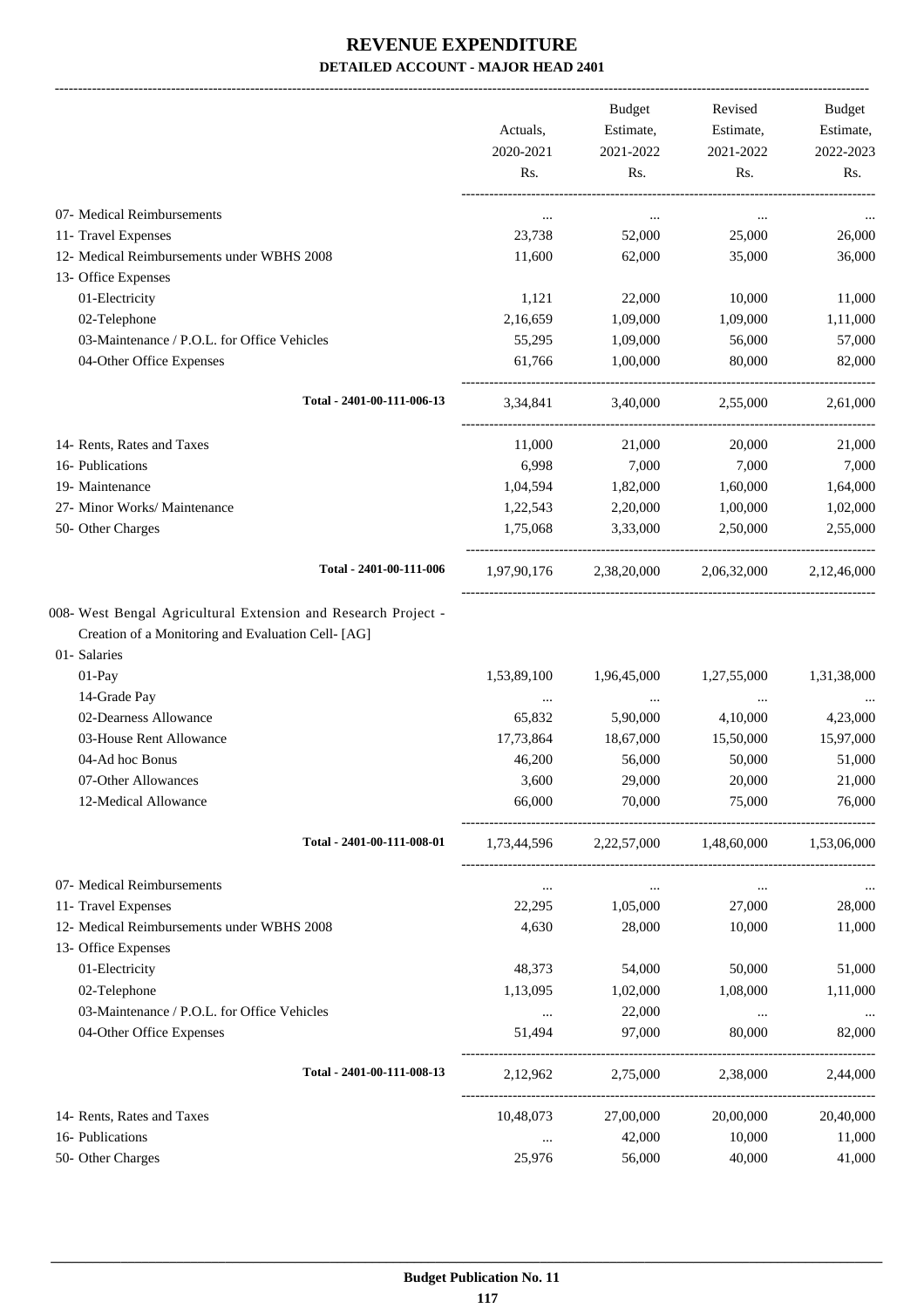|                                                                 | Actuals,<br>2020-2021<br>Rs. | Budget<br>Estimate,<br>2021-2022<br>Rs.             | Revised<br>Estimate,<br>2021-2022<br>Rs. | Budget<br>Estimate,<br>2022-2023<br>Rs. |
|-----------------------------------------------------------------|------------------------------|-----------------------------------------------------|------------------------------------------|-----------------------------------------|
| Total - 2401-00-111-008                                         | 1,86,58,532                  |                                                     | 2,54,63,000 1,71,85,000 1,76,81,000      |                                         |
| 020- Establishment of Statistical Unit [AG]                     |                              |                                                     |                                          |                                         |
| 01- Salaries                                                    |                              |                                                     |                                          |                                         |
| 01-Pay                                                          | 16,11,000                    | 29,98,000                                           | 15,50,000                                | 15,97,000                               |
| 14-Grade Pay                                                    | $\ldots$                     | $\cdots$                                            | $\ldots$                                 | $\cdots$                                |
| 02-Dearness Allowance                                           | 7,524                        | 90,000                                              | 60,000                                   | 62,000                                  |
| 03-House Rent Allowance                                         | 1,80,444                     | 2,85,000                                            | 2,00,000                                 | 2,06,000                                |
| 04-Ad hoc Bonus                                                 | 8,400                        | 16,000                                              | 9,000                                    | 9,000                                   |
| 07-Other Allowances                                             | 900                          | 9,000                                               | 1,000                                    | 1,000                                   |
| 12-Medical Allowance                                            | 6,000                        | 8,000                                               | 8,000                                    | 9.000                                   |
| Total - 2401-00-111-020-01                                      | 18, 14, 268                  | 34,06,000                                           | 18,28,000                                | 18,84,000                               |
| 02- Wages                                                       | $\cdots$                     | $\ldots$                                            | $\cdots$                                 |                                         |
| 11- Travel Expenses                                             |                              | 8,000                                               | $\cdots$                                 |                                         |
| 12- Medical Reimbursements under WBHS 2008                      | $\cdots$                     | 10,000                                              | 10,000                                   | 10,000                                  |
| 13- Office Expenses                                             |                              |                                                     |                                          |                                         |
| 01-Electricity                                                  | 25,735                       | 69,000                                              | 50,000                                   | 51,000                                  |
| 02-Telephone                                                    | 22,631                       | 62,000                                              | 36,000                                   | 37,000                                  |
| 03-Maintenance / P.O.L. for Office Vehicles                     | $\cdots$                     | 23,000                                              | 10,000                                   | 11,000                                  |
| 04-Other Office Expenses                                        | 36,469                       | 1,20,000                                            | 80,000                                   | 82,000                                  |
| Total - 2401-00-111-020-13                                      | 84,835                       | 2,74,000                                            | 1,76,000                                 | 1,81,000                                |
| 14- Rents, Rates and Taxes                                      |                              | 40,000                                              | 20,000                                   | 25,000                                  |
| 50- Other Charges                                               | 6,000                        | 24,000                                              | 20,000                                   | 21,000                                  |
| Total - 2401-00-111-020                                         |                              | 19,05,103 37,62,000 20,54,000                       |                                          | 21,21,000                               |
| <b>Total - Administrative Expenditure</b>                       |                              | 10,82,66,520 13,13,73,000 11,42,31,000 11,76,22,000 |                                          |                                         |
| <b>State Development Schemes</b>                                |                              |                                                     |                                          |                                         |
| 013- Scheme for Development of Agricultural Meteorological      |                              |                                                     |                                          |                                         |
| Network of the State [AG]                                       |                              |                                                     |                                          |                                         |
| 50- Other Charges                                               |                              | 8,35,666 5,00,00,000 1,66,67,000 5,25,00,000        |                                          |                                         |
| <b>Total - State Development Schemes</b>                        |                              | 8,35,666 5,00,00,000 1,66,67,000 5,25,00,000        |                                          |                                         |
| <b>State Development Schemes (Central Assistance)</b>           |                              |                                                     |                                          |                                         |
| 002- Improvement of Agricultural Statistics (IAS) (OCASPS) [AG] |                              |                                                     |                                          |                                         |
| 01- Salaries                                                    |                              |                                                     |                                          |                                         |
| 01-Pay                                                          | 1,28,04,800                  | 65,00,000                                           | $\cdots$                                 | 68,25,000                               |
| 14-Grade Pay                                                    |                              | 10,00,000                                           |                                          | 10,50,000                               |
| 02-Dearness Allowance                                           | 56,769                       | 70,00,000                                           | $\ddotsc$                                | 73,50,000                               |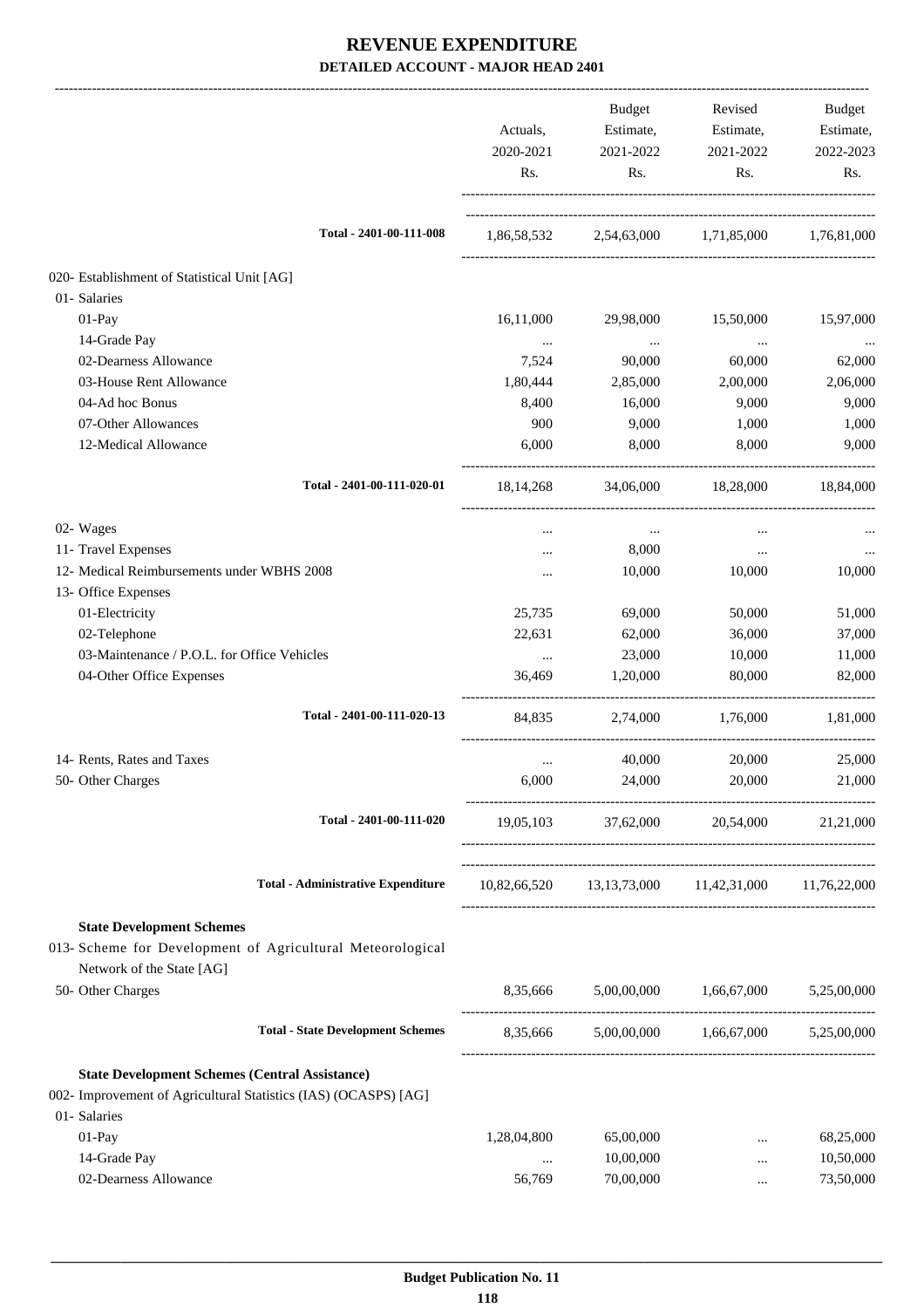|                                                                                                    | Actuals,<br>2020-2021<br>Rs. | Budget<br>Estimate,<br>2021-2022<br>Rs. | Revised<br>Estimate,<br>2021-2022<br>Rs.                                     | Budget<br>Estimate,<br>2022-2023<br>Rs.                    |
|----------------------------------------------------------------------------------------------------|------------------------------|-----------------------------------------|------------------------------------------------------------------------------|------------------------------------------------------------|
| 03-House Rent Allowance                                                                            | 12,53,808                    | 10,00,000                               | $\cdots$                                                                     | 10,50,000                                                  |
| 04-Ad hoc Bonus                                                                                    | 54,600                       | 10,000                                  | $\cdots$                                                                     | 11,000                                                     |
| 05-Interim Relief                                                                                  | $\ldots$                     | $\sim 100$ and $\sim 100$               | $\cdots$                                                                     | $\cdots$                                                   |
| 07-Other Allowances                                                                                | 31,800                       | 23,000                                  | $\cdots$                                                                     | 24,000                                                     |
| 12-Medical Allowance                                                                               | 46,000                       | 50,000                                  | $\cdots$                                                                     | 53,000                                                     |
| Total - 2401-00-111-002-01                                                                         |                              | 1,42,47,777 1,55,83,000                 | $\mathbf{L}$ , and $\mathbf{L}$ and $\mathbf{L}$                             | 1,63,63,000                                                |
| 02- Wages                                                                                          | 21,94,453                    | 6,00,000                                | $\cdots$                                                                     | 6,30,000                                                   |
| 07- Medical Reimbursements                                                                         | $\cdots$                     | $\cdots$                                | $\cdots$                                                                     |                                                            |
| 11- Travel Expenses                                                                                | $\cdots$                     | 1,00,000                                | $\cdots$                                                                     | 1,05,000                                                   |
| 12- Medical Reimbursements under WBHS 2008                                                         | 87,388                       | 1,00,000                                | $\cdots$                                                                     | 1,05,000                                                   |
| 13- Office Expenses                                                                                |                              |                                         |                                                                              |                                                            |
| 01-Electricity                                                                                     | 17,334                       | 1,00,000                                | $\cdots$                                                                     | 1,05,000                                                   |
| 02-Telephone                                                                                       | 33,285                       | 1,00,000                                | $\cdots$                                                                     | 1,05,000                                                   |
| 03-Maintenance / P.O.L. for Office Vehicles                                                        | $\cdots$                     | 13,00,000                               | $\cdots$                                                                     | 13,65,000                                                  |
| 04-Other Office Expenses                                                                           |                              | 2,00,000                                | $\cdots$                                                                     | 2,10,000                                                   |
| Total - 2401-00-111-002-13                                                                         | 50,619                       | 17,00,000                               | <b>Second Contract</b>                                                       | 17,85,000                                                  |
| 16- Publications                                                                                   | $\cdots$                     | 15,00,000                               | $\mathbf{r}$                                                                 | 15,75,000                                                  |
| 50- Other Charges                                                                                  |                              | 4,17,000                                |                                                                              | 4,38,000<br>$\mathbf{r}$ and $\mathbf{r}$ and $\mathbf{r}$ |
| Total - 2401-00-111-002                                                                            | 1,65,80,237                  | 2,00,00,000                             | $\mathbf{r}$                                                                 | 2,10,01,000                                                |
| 014- Improvement of Agricultural Statistics (IAS) (Central Share)<br>(OCASPS) [AG]<br>01- Salaries |                              |                                         |                                                                              |                                                            |
| 01-Pay                                                                                             |                              | 5,00,000                                | $\cdots$                                                                     | 5,25,000                                                   |
| 14-Grade Pay                                                                                       |                              | 5,00,000                                |                                                                              | 5,25,000                                                   |
| 02-Dearness Allowance                                                                              | .                            | 5,00,000                                | $\cdots$                                                                     | 5,25,000                                                   |
| 03-House Rent Allowance                                                                            | .                            | 5,00,000                                | $\ddotsc$                                                                    | 5,25,000                                                   |
| 07-Other Allowances                                                                                |                              | 5,00,000                                | $\cdots$                                                                     | 5,25,000                                                   |
| 12-Medical Allowance                                                                               |                              | 5,00,000                                |                                                                              | 5,25,000                                                   |
| Total - 2401-00-111-014-01                                                                         | $\cdots$                     | 30,00,000                               | $\ddots$                                                                     | 31,50,000                                                  |
| Total - 2401-00-111-014                                                                            | $\cdots$                     | 30,00,000                               | $\mathbf{1}$ and $\mathbf{1}$ are $\mathbf{1}$ . The set of the $\mathbf{1}$ | 31,50,000                                                  |
| <b>Total - State Development Schemes (Central Assistance)</b>                                      | 1,65,80,237                  | 2,30,00,000                             | $\mathbf{r}$ and $\mathbf{r}$ and $\mathbf{r}$                               | 2,41,51,000                                                |
| Total - 2401-00-111                                                                                | 12,56,82,423                 |                                         | 20,43,73,000 13,08,98,000                                                    | 19,42,73,000                                               |
| Voted                                                                                              | 12,56,82,423                 | 20,43,73,000                            | 13,08,98,000                                                                 | 19,42,73,000                                               |
| Charged                                                                                            | $\cdots$                     | $\cdots$                                | $\cdots$                                                                     |                                                            |
|                                                                                                    |                              |                                         |                                                                              |                                                            |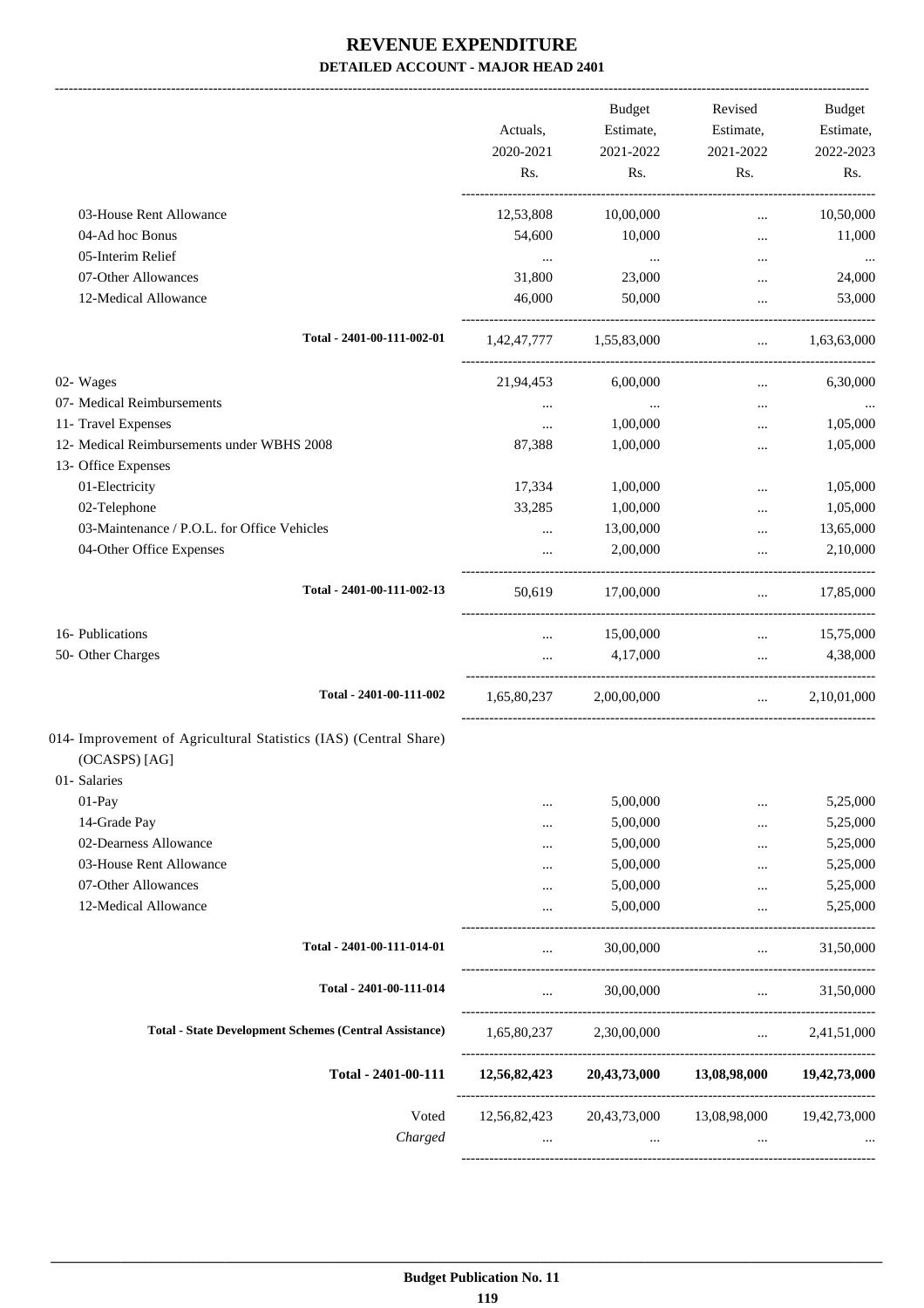|                                                                         | Actuals,<br>2020-2021<br>Rs. | Budget<br>Estimate,<br>2021-2022<br>Rs. | Revised<br>Estimate,<br>2021-2022<br>Rs.            | Budget<br>Estimate,<br>2022-2023<br>Rs. |
|-------------------------------------------------------------------------|------------------------------|-----------------------------------------|-----------------------------------------------------|-----------------------------------------|
| DETAILED ACCOUNT NO. 2401-00-113 - AGRICULTURAL ENGINEERING             |                              |                                         |                                                     |                                         |
| 113- Agricultural Engineering                                           |                              |                                         |                                                     |                                         |
| <b>Administrative Expenditure</b>                                       |                              |                                         |                                                     |                                         |
| 017- Improved Agricultural Implements [AG]                              |                              |                                         |                                                     |                                         |
| 01- Salaries                                                            |                              |                                         |                                                     |                                         |
| 01-Pay                                                                  | 33,76,900                    | 49,23,000                               | 27,00,000                                           | 27,81,000                               |
| 14-Grade Pay                                                            | $\cdots$                     | $\ldots$                                | $\ldots$                                            |                                         |
| 02-Dearness Allowance                                                   | 11,016                       | 1,48,000                                | 90,000                                              | 93,000                                  |
| 03-House Rent Allowance                                                 | 3,69,840                     | 4,68,000                                | 2,90,000                                            | 2,99,000                                |
| 04-Ad hoc Bonus                                                         | 16,800                       | 24,000                                  | 20,000                                              | 21,000                                  |
| 07-Other Allowances                                                     | $\cdots$                     | 5,000                                   | 5,000                                               | 6,000                                   |
| 12-Medical Allowance                                                    | 6,000                        | 12,000                                  | 7,000                                               | 8,000                                   |
| Total - 2401-00-113-017-01                                              | 37,80,556                    | 55,80,000                               | 31,12,000                                           | 32,08,000                               |
| 02- Wages                                                               |                              |                                         |                                                     |                                         |
| 07- Medical Reimbursements                                              |                              | $\cdots$                                |                                                     |                                         |
| 11- Travel Expenses                                                     |                              | 13,000                                  |                                                     |                                         |
| 12- Medical Reimbursements under WBHS 2008                              |                              | 6,000                                   | 6,000                                               | 6,000                                   |
| 13- Office Expenses                                                     |                              |                                         |                                                     |                                         |
| 01-Electricity                                                          | 38,171                       | 76,000                                  | 85,000                                              | 86,000                                  |
| 02-Telephone                                                            | $\cdots$                     | $\ldots$                                | $\cdots$                                            |                                         |
|                                                                         | 12,134                       | 30,000                                  | 20,000                                              | 21,000                                  |
| 03-Maintenance / P.O.L. for Office Vehicles<br>04-Other Office Expenses | 12,376                       | 26,000                                  | 20,000                                              | 21,000                                  |
| Total - 2401-00-113-017-13                                              | 62,681                       | 1,32,000                                | 1,25,000                                            | 1,28,000                                |
| 50- Other Charges                                                       | 26,266                       | 59,000                                  | 50,000                                              | 51,000                                  |
| <b>Total - Administrative Expenditure</b>                               |                              |                                         | 38,69,503 57,90,000 32,93,000 33,93,000             |                                         |
| <b>State Development Schemes</b>                                        |                              |                                         |                                                     |                                         |
| 002- Scheme for Introduction and Popularisation of Improved             |                              |                                         |                                                     |                                         |
| Implements and Water Lifts [AG]                                         |                              |                                         |                                                     |                                         |
| 31- Grants-in-aid-GENERAL                                               |                              |                                         |                                                     |                                         |
| 02-Other Grants                                                         |                              |                                         |                                                     |                                         |
| 004- Farm Mechanization including one time assistance to farmers for    |                              |                                         |                                                     |                                         |
| electrification of Agri pump sets [AG]                                  |                              |                                         |                                                     |                                         |
| 33- Subsidies                                                           |                              |                                         |                                                     |                                         |
| 05-Other Subsidies                                                      | $\cdots$                     | 10,00,000                               | 5,46,67,000                                         | 10,50,000                               |
| 50- Other Charges                                                       | 19,87,55,042                 | 72,00,00,000 18,66,67,000               |                                                     | 75,60,00,000                            |
| Total - 2401-00-113-004                                                 |                              |                                         | 19,87,55,042 72,10,00,000 24,13,34,000 75,70,50,000 |                                         |
| 018- Integrated Sub-Mission Agriculltural Mechanization (SMAM)          |                              |                                         |                                                     |                                         |
| [AG]                                                                    |                              |                                         |                                                     |                                         |
| 50- Other Charges                                                       | $\cdots$                     | 10,00,000                               | 3,33,000                                            | 10,50,000                               |
|                                                                         |                              |                                         |                                                     |                                         |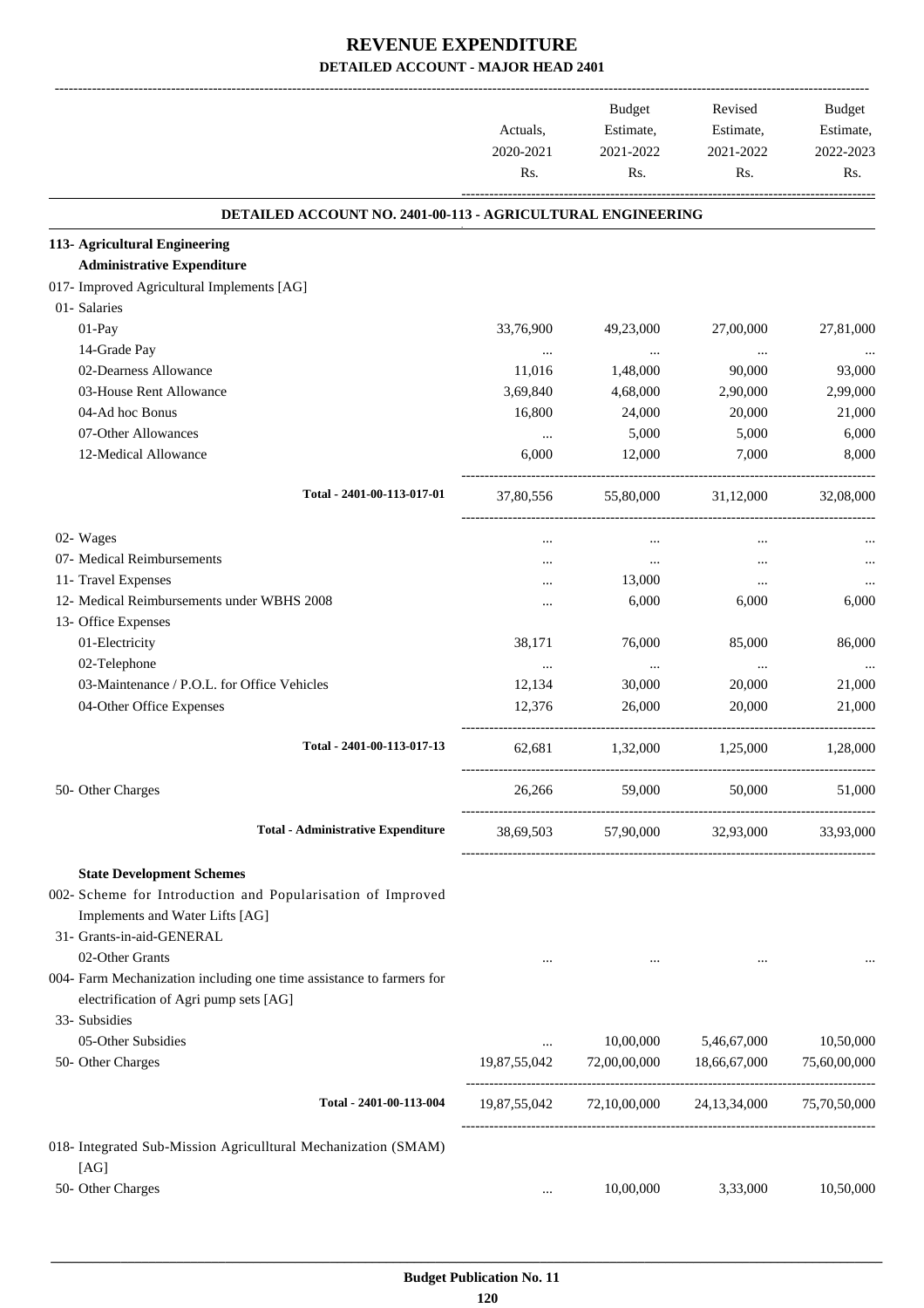|                                                                                                                                                                                                           | Actuals,<br>2020-2021<br>Rs.                                    | Budget<br>Estimate,<br>2021-2022<br>Rs. | Revised<br>Estimate,<br>2021-2022<br>Rs.            | Budget<br>Estimate,<br>2022-2023<br>Rs. |
|-----------------------------------------------------------------------------------------------------------------------------------------------------------------------------------------------------------|-----------------------------------------------------------------|-----------------------------------------|-----------------------------------------------------|-----------------------------------------|
| Total - 2401-00-113-018                                                                                                                                                                                   | $\mathbf{1}$ and $\mathbf{1}$ and $\mathbf{1}$ and $\mathbf{1}$ |                                         | 10,00,000 3,33,000 10,50,000                        |                                         |
| <b>Total - State Development Schemes</b>                                                                                                                                                                  |                                                                 |                                         | 19,87,55,042 72,20,00,000 24,16,67,000 75,81,00,000 |                                         |
| <b>State Development Schemes</b><br>005- National Mission on Agriculture Extension and Technology<br>(State Share) (OCASPS) [AG]<br>31- Grants-in-aid-GENERAL                                             |                                                                 |                                         |                                                     |                                         |
| 02-Other Grants                                                                                                                                                                                           |                                                                 | 22.92.49.334 5.00.00.000                | 7,85,56,000                                         | 8,00,00,000                             |
| Total - 2401-00-113-005                                                                                                                                                                                   |                                                                 |                                         | 22,92,49,334 5,00,00,000 7,85,56,000                | 8,00,00,000                             |
| 007- Sub-Mission on Agricultural Mechanization (SMAM) (State<br>Share) (OCASPS) [AG]                                                                                                                      |                                                                 |                                         |                                                     |                                         |
| 35- Grants for creation of Capital Assets                                                                                                                                                                 | $\cdots$                                                        | 10,00,000                               | $\cdots$                                            | 10,00,000                               |
| 50- Other Charges                                                                                                                                                                                         | 3,18,77,341                                                     |                                         | 2,72,60,000 2,30,67,000                             | 50,00,000                               |
| Total - 2401-00-113-007                                                                                                                                                                                   |                                                                 |                                         | 3,18,77,341 2,82,60,000 2,30,67,000                 | 60,00,000                               |
| 011- Sub Mission on Seeds and Planting Material (SMSP) under<br>National Mission on Agriculture Extension & Technology<br>(NMAET) (State Share) (OCASPS) [AG]<br>31- Grants-in-aid-GENERAL                |                                                                 |                                         |                                                     |                                         |
| 02-Other Grants                                                                                                                                                                                           |                                                                 | 40,60,000                               |                                                     | 42,63,000                               |
| 50- Other Charges                                                                                                                                                                                         | $\ddotsc$                                                       | 12,00,000                               | $\ddotsc$                                           | 12,60,000                               |
| Total - 2401-00-113-011                                                                                                                                                                                   | $\cdots$                                                        | 52,60,000                               | <b>Section Contract</b>                             | 55,23,000                               |
| <b>Total - State Development Schemes</b>                                                                                                                                                                  |                                                                 |                                         | 26,11,26,675 8,35,20,000 10,16,23,000 9,15,23,000   |                                         |
| <b>State Development Schemes (Central Assistance)</b><br>001- Promotion and strengthening of agricultural mechanisation<br>through training, testing and demonstration (OCASPS) [AG]<br>50- Other Charges | $\cdots$                                                        | 5,00,000                                | <b>Section</b> 1999                                 | 1,50,00,000                             |
| Total - 2401-00-113-001                                                                                                                                                                                   | $\cdots$                                                        | 5,00,000                                |                                                     | $\ldots$ 1.50,00,000                    |
| 003- Sub-Mission on Agricultural Mechanization(SMAM) (Central<br>Share) (OCASPS) [AG]                                                                                                                     |                                                                 |                                         |                                                     |                                         |
| 50- Other Charges                                                                                                                                                                                         |                                                                 |                                         | 4,47,13,192 1,54,00,000 3,46,67,000 2,00,00,000     |                                         |
| Total - 2401-00-113-003                                                                                                                                                                                   |                                                                 |                                         | 4,47,13,192 1,54,00,000 3,46,67,000                 | 2,00,00,000                             |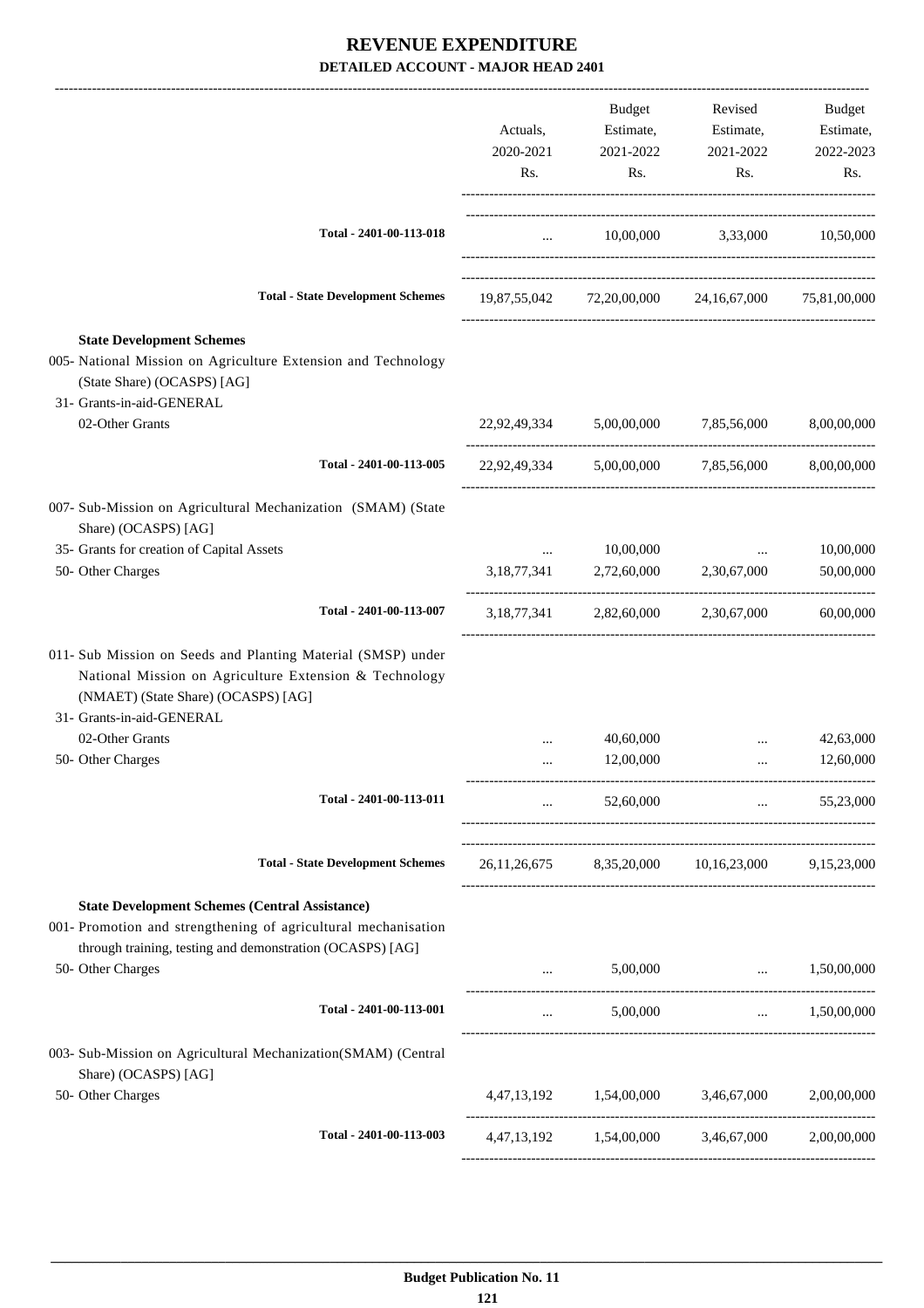|                                                                                                                                                                                              | Actuals,<br>2020-2021<br>Rs.    | Budget<br>Estimate,<br>2021-2022<br>Rs.              | Revised<br>Estimate,<br>2021-2022<br>Rs.                               | Budget<br>Estimate,<br>2022-2023<br>Rs.            |
|----------------------------------------------------------------------------------------------------------------------------------------------------------------------------------------------|---------------------------------|------------------------------------------------------|------------------------------------------------------------------------|----------------------------------------------------|
| 006- National Mission on Agriculture Extension and Technology<br>(Central Share) (OCASPS) [AG]                                                                                               |                                 |                                                      |                                                                        |                                                    |
| 31- Grants-in-aid-GENERAL                                                                                                                                                                    |                                 |                                                      |                                                                        |                                                    |
| 02-Other Grants                                                                                                                                                                              | 34, 38, 74, 000                 |                                                      | 3,52,00,000 11,78,33,000                                               | 20,00,00,000                                       |
| 50- Other Charges                                                                                                                                                                            |                                 |                                                      | and the state of the state<br>$\cdots$                                 |                                                    |
| Total - 2401-00-113-006                                                                                                                                                                      |                                 | 34, 38, 74, 000 3, 52, 00, 000 11, 78, 33, 000       |                                                                        | 20,00,00,000                                       |
| 008- Sub Mission on Agricultural Extension (SMAE) under National<br>Mission on Agriculture Extension & Technology (NMAET)<br>(Central Share) (OCASPS) [AG]<br>31- Grants-in-aid-GENERAL      |                                 |                                                      |                                                                        |                                                    |
| 02-Other Grants                                                                                                                                                                              |                                 | 3,52,00,000                                          | $\mathbf{r}$ , and the state of $\mathbf{r}$                           | 10,00,00,000                                       |
| Total - 2401-00-113-008                                                                                                                                                                      | $\cdots$                        | 3,52,00,000                                          | $\mathbf{r}$ and $\mathbf{r}$                                          | 10,00,00,000                                       |
| 010- Sub Mission on Seeds and Planting Material (SMSP) under<br>National Mission on Agriculture Extension & Technology<br>(NMAET) (Central Share) (OCASPS) [AG]<br>31- Grants-in-aid-GENERAL |                                 |                                                      |                                                                        |                                                    |
| 02-Other Grants                                                                                                                                                                              | $\cdots$                        | 22,00,000                                            | $\cdots$                                                               | 23,10,000                                          |
| 35- Grants for creation of Capital Assets                                                                                                                                                    | 60,00,000                       | 10,00,000                                            | $\cdots$                                                               | 10,50,000                                          |
| 50- Other Charges                                                                                                                                                                            | $\ddotsc$                       | 20,00,000                                            | $\ddotsc$                                                              | 21,00,000                                          |
| Total - 2401-00-113-010                                                                                                                                                                      | 60,00,000                       | 52,00,000                                            | $\sim 10^{-10}$                                                        | 54,60,000                                          |
| Total - State Development Schemes (Central Assistance) 39,45,87,192 9,15,00,000 15,25,00,000 34,04,60,000                                                                                    |                                 |                                                      |                                                                        |                                                    |
| Total - 2401-00-113                                                                                                                                                                          | 85,83,38,412                    | 90,28,10,000                                         | 49,90,83,000                                                           | 119,34,76,000                                      |
| Voted<br>Charged                                                                                                                                                                             | $\mathbf{a}$ , and $\mathbf{a}$ | 85,83,38,412 90,28,10,000<br>_______________________ | <b>The Committee Committee</b><br>$\cdots$<br>------------------------ | 49,90,83,000 119,34,76,000<br>-------------------- |
| <b>DETAILED ACCOUNT NO. 2401-00-114 - DEVELOPMENT OF OILSEEDS</b>                                                                                                                            |                                 |                                                      |                                                                        |                                                    |
| 114- Development of Oilseeds<br><b>State Development Schemes</b><br>002- National Food Security Mission (Oil Seeds)(State Share)<br>(OCASPS) [AG]<br>31- Grants-in-aid-GENERAL               |                                 |                                                      |                                                                        |                                                    |

| . Crams-m-ald-Crepter AL - ا د |  |
|--------------------------------|--|
| 02-Other Grants                |  |

|                   | <b>Total - State Development Schemes</b> |          | <br>         | 10,00,00,000 |
|-------------------|------------------------------------------|----------|--------------|--------------|
| 50- Other Charges |                                          | $\cdots$ | <br>$\cdots$ | 2,00,00,000  |
| 02-Other Grants   |                                          | $\cdots$ | <br>         | 8,00,00,000  |

**State Development Schemes (Central Assistance)**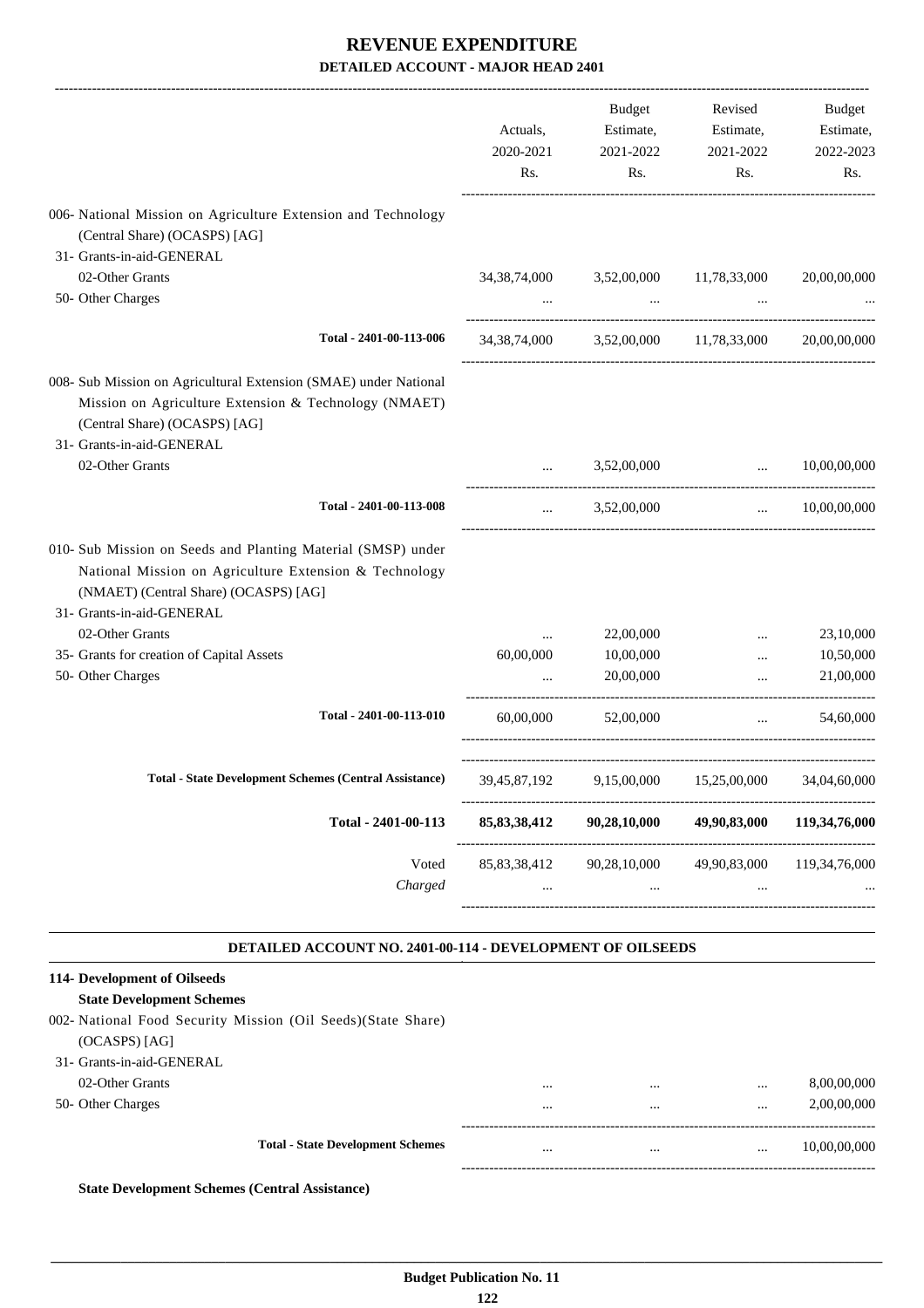|                                                                                                               | Actuals,<br>2020-2021<br>Rs. | <b>Budget</b><br>Estimate,<br>2021-2022<br>Rs. | Revised<br>Estimate,<br>2021-2022<br>Rs. | Budget<br>Estimate,<br>2022-2023<br>Rs. |
|---------------------------------------------------------------------------------------------------------------|------------------------------|------------------------------------------------|------------------------------------------|-----------------------------------------|
| 001- National Food Security Mission (Oil Seeds) (Central Share)<br>(OCASPS) [AG]<br>31- Grants-in-aid-GENERAL |                              |                                                |                                          |                                         |
| 02-Other Grants                                                                                               | $\cdots$                     | $\cdots$                                       | $\cdots$                                 | 15,00,00,000                            |
| 50- Other Charges                                                                                             | $\cdots$                     | $\cdots$                                       | $\cdots$                                 | 3,00,00,000                             |
| <b>Total - State Development Schemes (Central Assistance)</b>                                                 | $\cdots$                     | $\cdots$                                       | $\cdots$                                 | 18,00,00,000                            |
| Total - 2401-00-114                                                                                           | $\cdots$                     | $\cdots$                                       |                                          | 28,00,00,000                            |
| Voted                                                                                                         | $\cdots$                     | $\cdots$                                       | $\cdots$                                 | 28,00,00,000                            |
| Charged                                                                                                       | $\cdots$                     | $\cdots$                                       | $\cdots$                                 | $\cdots$                                |
|                                                                                                               |                              |                                                |                                          |                                         |

#### **DETAILED ACCOUNT NO. 2401-00-115 - SCHEME OF SMALL/MARGINAL FARMERS AND AGRICULTURAL LABOUR .**

| 115- Scheme of Small/Marginal farmers and agricultural labour<br><b>State Development Schemes</b><br>001 - Bangla Krishi Sech Yojana [AG]<br>33- Subsidies |             |              |              |              |
|------------------------------------------------------------------------------------------------------------------------------------------------------------|-------------|--------------|--------------|--------------|
| 05-Other Subsidies                                                                                                                                         | 5,00,00,000 | 22,16,00,000 | 10,13,33,000 | 23,26,80,000 |
| <b>Total - State Development Schemes</b>                                                                                                                   | 5,00,00,000 | 22,16,00,000 | 10.13.33.000 | 23,26,80,000 |
| Total - 2401-00-115                                                                                                                                        | 5,00,00,000 | 22,16,00,000 | 10,13,33,000 | 23,26,80,000 |
| Voted                                                                                                                                                      | 5,00,00,000 | 22,16,00,000 | 10.13.33.000 | 23,26,80,000 |
| Charged                                                                                                                                                    | $\cdots$    | $\cdots$     | $\cdots$     | $\cdots$     |

### **DETAILED ACCOUNT NO. 2401-00-119 - HORTICULTURE AND VEGETABLE CROPS**

.

| 119- Horticulture and Vegetable Crops                         |              |             |              |             |
|---------------------------------------------------------------|--------------|-------------|--------------|-------------|
| <b>State Development Schemes</b>                              |              |             |              |             |
| 053- Per Drop More Crop under Pradhan Mantri Krishi Sinchayee |              |             |              |             |
| Yojana (PMKSY) (State Share) (OCASPS) [AG]                    |              |             |              |             |
| 31- Grants-in-aid-GENERAL                                     |              |             |              |             |
| 02-Other Grants                                               | 18,89,99,999 | 4,00,00,000 | 12,75,56,000 | 8,00,00,000 |
| 33- Subsidies                                                 |              |             |              |             |
| 05-Other Subsidies                                            | $\cdots$     | $\cdots$    | $\cdots$     | $\cdots$    |
| Total - 2401-00-119-053                                       | 18,89,99,999 | 4,00,00,000 | 12,75,56,000 | 8,00,00,000 |
| 080- National Food Security Mission (Oil Seeds) (State Share) |              |             |              |             |
| (OCASPS) [AG]                                                 |              |             |              |             |
| 31- Grants-in-aid-GENERAL                                     |              |             |              |             |
| 02-Other Grants                                               | $\cdots$     |             | $\cdots$     | 3,00,00,000 |
| 50- Other Charges                                             | $\cdots$     | $\cdots$    | $\cdots$     | 2,00,00,000 |
|                                                               |              |             |              |             |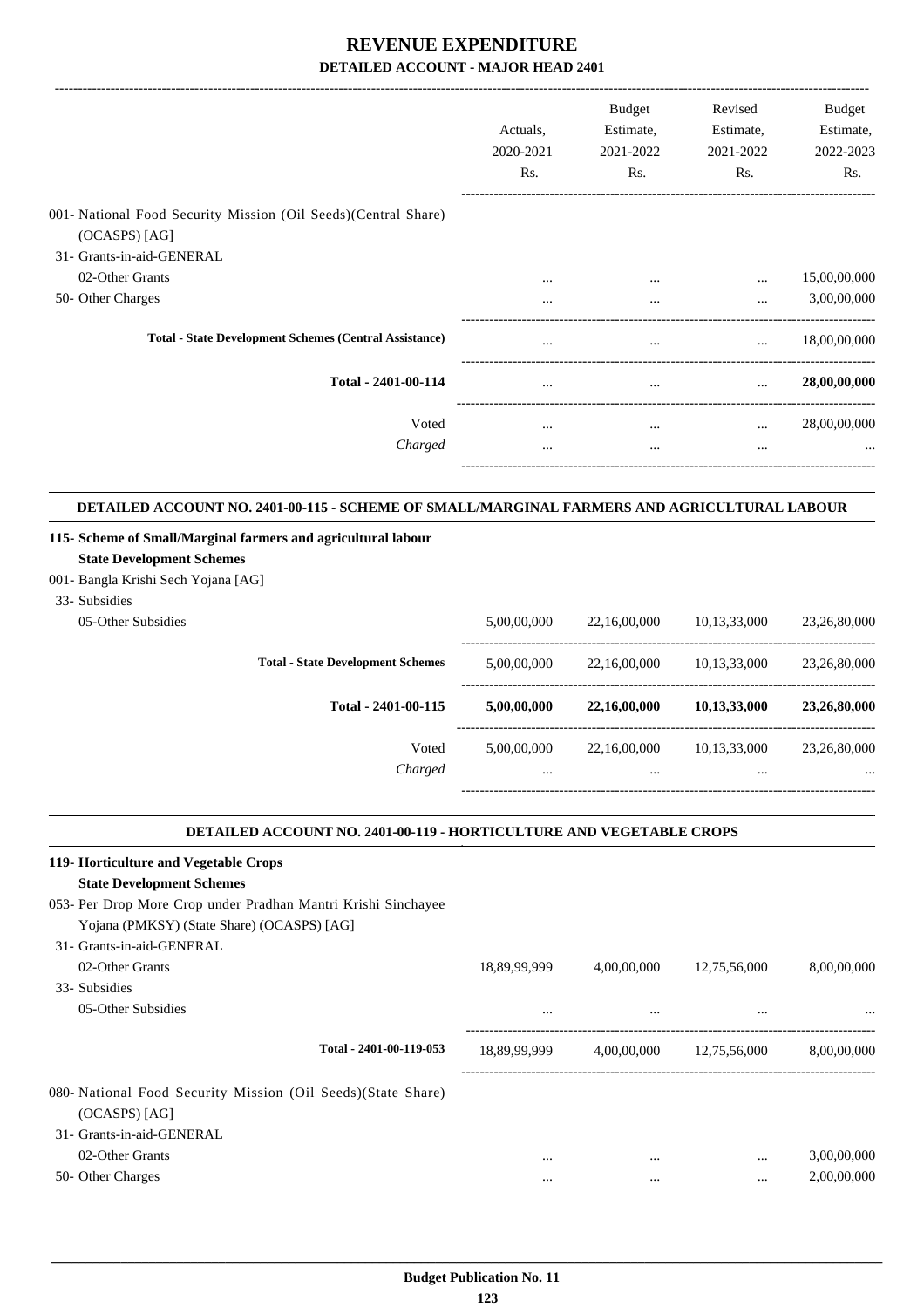|                                                                                                                                                                                                     | Actuals,<br>2020-2021<br>Rs. | Budget<br>Estimate,<br>2021-2022<br>Rs. | Revised<br>Estimate,<br>2021-2022<br>Rs.           | Budget<br>Estimate,<br>2022-2023<br>Rs. |
|-----------------------------------------------------------------------------------------------------------------------------------------------------------------------------------------------------|------------------------------|-----------------------------------------|----------------------------------------------------|-----------------------------------------|
| Total - 2401-00-119-080                                                                                                                                                                             | $\cdots$                     |                                         | and the state of the state of the state of         | 5,00,00,000                             |
| 082- National Food Security Mission (Oil Seeds)(State Share)<br>(OCASPS) [AG]                                                                                                                       |                              |                                         |                                                    |                                         |
| 50- Other Charges                                                                                                                                                                                   |                              |                                         |                                                    |                                         |
| <b>Total - State Development Schemes</b>                                                                                                                                                            |                              |                                         | 18,89,99,999 4,00,00,000 12,75,56,000 13,00,00,000 |                                         |
|                                                                                                                                                                                                     |                              |                                         |                                                    |                                         |
| <b>State Development Schemes (Central Assistance)</b><br>052- Per Drop More Crop under Pradhan Mantri Krishi Sinchayee<br>Yojana (PMKSY) (Central Share) (OCASPS) [AG]<br>31- Grants-in-aid-GENERAL |                              |                                         |                                                    |                                         |
| 02-Other Grants                                                                                                                                                                                     |                              |                                         | 28,35,00,000 6,60,00,000 19,13,33,000 26,00,00,000 |                                         |
| Total - 2401-00-119-052                                                                                                                                                                             | 28,35,00,000                 |                                         | 6,60,00,000 19,13,33,000                           | 26,00,00,000                            |
| 079- National Food Security Mission (Oil Seeds)(Central Share)<br>(OCASPS) [AG]<br>31- Grants-in-aid-GENERAL                                                                                        |                              |                                         |                                                    |                                         |
| 02-Other Grants                                                                                                                                                                                     |                              |                                         | $\cdots$                                           | 8,00,00,000                             |
| 50- Other Charges                                                                                                                                                                                   |                              | $\ddots$                                | $\cdots$                                           | 2,00,00,000                             |
| Total - 2401-00-119-079                                                                                                                                                                             | $\cdots$                     | $\cdots$                                | $\cdots$                                           | 10,00,00,000                            |
| 081- National Food Security Mission (Oil Seeds)(Central Share)<br>(OCASPS) [AG]                                                                                                                     |                              |                                         |                                                    |                                         |
| 50- Other Charges                                                                                                                                                                                   |                              |                                         |                                                    |                                         |
| <b>Total - State Development Schemes (Central Assistance)</b>                                                                                                                                       | 28,35,00,000                 |                                         | 6,60,00,000 19,13,33,000                           | 36,00,00,000                            |
| Total - 2401-00-119                                                                                                                                                                                 | 47,24,99,999                 | 10,60,00,000                            | 31,88,89,000                                       | 49,00,00,000                            |
| Voted<br>Charged                                                                                                                                                                                    | $\cdots$                     | $\ddots$                                | 47,24,99,999 10,60,00,000 31,88,89,000<br>$\cdots$ | 49,00,00,000                            |
| DETAILED ACCOUNT NO. 2401-00-789 - SPECIAL COMPONENT PLAN FOR SCHEDULED CASTES                                                                                                                      |                              |                                         |                                                    |                                         |
| 789- Special Component Plan for Scheduled Castes                                                                                                                                                    |                              |                                         |                                                    |                                         |
| <b>State Development Schemes</b><br>005- Oil Seed Production Programme [AG]                                                                                                                         |                              |                                         |                                                    |                                         |
| 50- Other Charges                                                                                                                                                                                   |                              |                                         | 10,00,000 3,33,000                                 | 10,50,000                               |
| Total - 2401-00-789-005                                                                                                                                                                             |                              |                                         | 10,00,000 3,33,000                                 | 10,50,000                               |
| 009- Development of Cotton and Other Fibre Crops [AG]<br>50- Other Charges                                                                                                                          | $\cdots$                     | $\cdots$                                | $\cdots$                                           |                                         |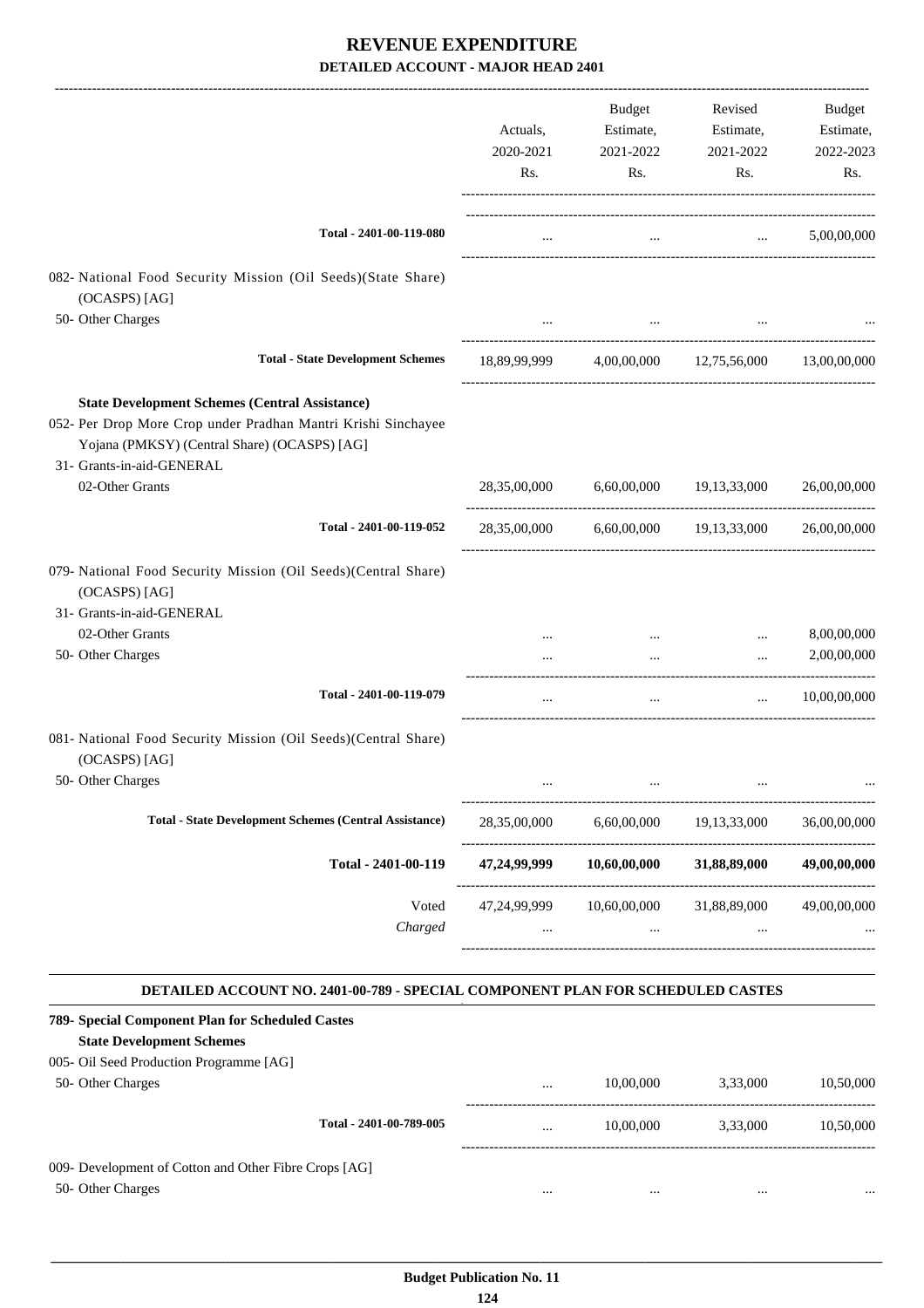|                                                                                                                                                        |                         | Actuals,<br>2020-2021<br>Rs. | <b>Budget</b><br>Estimate,<br>2021-2022<br>Rs. | Revised<br>Estimate,<br>2021-2022<br>Rs.         | Budget<br>Estimate,<br>2022-2023<br>Rs. |
|--------------------------------------------------------------------------------------------------------------------------------------------------------|-------------------------|------------------------------|------------------------------------------------|--------------------------------------------------|-----------------------------------------|
| 016- Integrated programme for Cereal Development [AG]<br>50- Other Charges                                                                             |                         | $\cdots$                     | 10,00,000                                      | 3,33,000                                         | 10,50,000                               |
|                                                                                                                                                        | Total - 2401-00-789-016 | $\cdots$                     |                                                | 10,00,000 3,33,000 10,50,000                     |                                         |
| 021- Distribution of Improved , High Yeilding/Hybrid Varieties of<br>Seeds and other inputs through Demonstration programme. [AG]<br>50- Other Charges |                         |                              | 7,08,48,797 40,00,00,000 13,33,33,000          |                                                  | 48,00,00,000                            |
|                                                                                                                                                        | Total - 2401-00-789-021 |                              |                                                | 7,08,48,797 40,00,00,000 13,33,33,000            | 48,00,00,000                            |
| 025- Annual Macro Management Mode Work Plan on Agriculture<br>Development Works [AG]                                                                   |                         |                              |                                                |                                                  |                                         |
| 50- Other Charges                                                                                                                                      |                         |                              | 10,00,000                                      | 3,33,000                                         | 10,50,000                               |
|                                                                                                                                                        | Total - 2401-00-789-025 | $\cdots$                     |                                                | 10,00,000 3,33,000                               | 10,50,000                               |
| 044- Cotton Development Mission. [AG]<br>50- Other Charges                                                                                             |                         |                              | 2,50,000 12,00,000                             | 4,00,000                                         | 12,60,000                               |
|                                                                                                                                                        | Total - 2401-00-789-044 |                              | 2,50,000 12,00,000                             |                                                  | 4,00,000 12,60,000                      |
| 045- Bio-Village Demonstration Camp [AG]<br>50- Other Charges                                                                                          |                         | $\mathbf{r}$                 | 1,20,00,000                                    | 40,00,000                                        | 1,26,00,000                             |
|                                                                                                                                                        | Total - 2401-00-789-045 | $\cdots$                     | 1,20,00,000                                    |                                                  | 40,00,000 1,26,00,000                   |
| 046- Diversified Cropping Programme under Dryland / Rainfed<br>Condition [AG]                                                                          |                         |                              |                                                |                                                  |                                         |
| 50- Other Charges                                                                                                                                      |                         |                              |                                                | 39,50,436 55,00,00,000 18,33,33,000 48,34,00,000 |                                         |
|                                                                                                                                                        | Total - 2401-00-789-046 |                              |                                                | 39,50,436 55,00,00,000 18,33,33,000 48,34,00,000 |                                         |
| 047- Farmers Training Tour / Training [AG]<br>50- Other Charges                                                                                        |                         |                              |                                                | $18,00,000$ $6,00,000$ $18,90,000$               |                                         |
|                                                                                                                                                        | Total - 2401-00-789-047 | $\cdots$                     |                                                | 18,00,000 6,00,000 18,90,000                     |                                         |
| 048- Agricultural Training on Farm Women [AG]<br>50- Other Charges                                                                                     |                         | $\cdots$                     | 18,00,000                                      |                                                  | 6,00,000 18,90,000                      |
|                                                                                                                                                        | Total - 2401-00-789-048 | $\cdots$                     |                                                | 18,00,000 6,00,000 18,90,000                     |                                         |
| 049- Grants to PRIs for Production of Quality Seeds [AG]<br>31- Grants-in-aid-GENERAL                                                                  |                         |                              |                                                |                                                  |                                         |
| 02-Other Grants                                                                                                                                        |                         | $\cdots$                     | 10,00,000                                      | 3,33,000                                         | 10,50,000                               |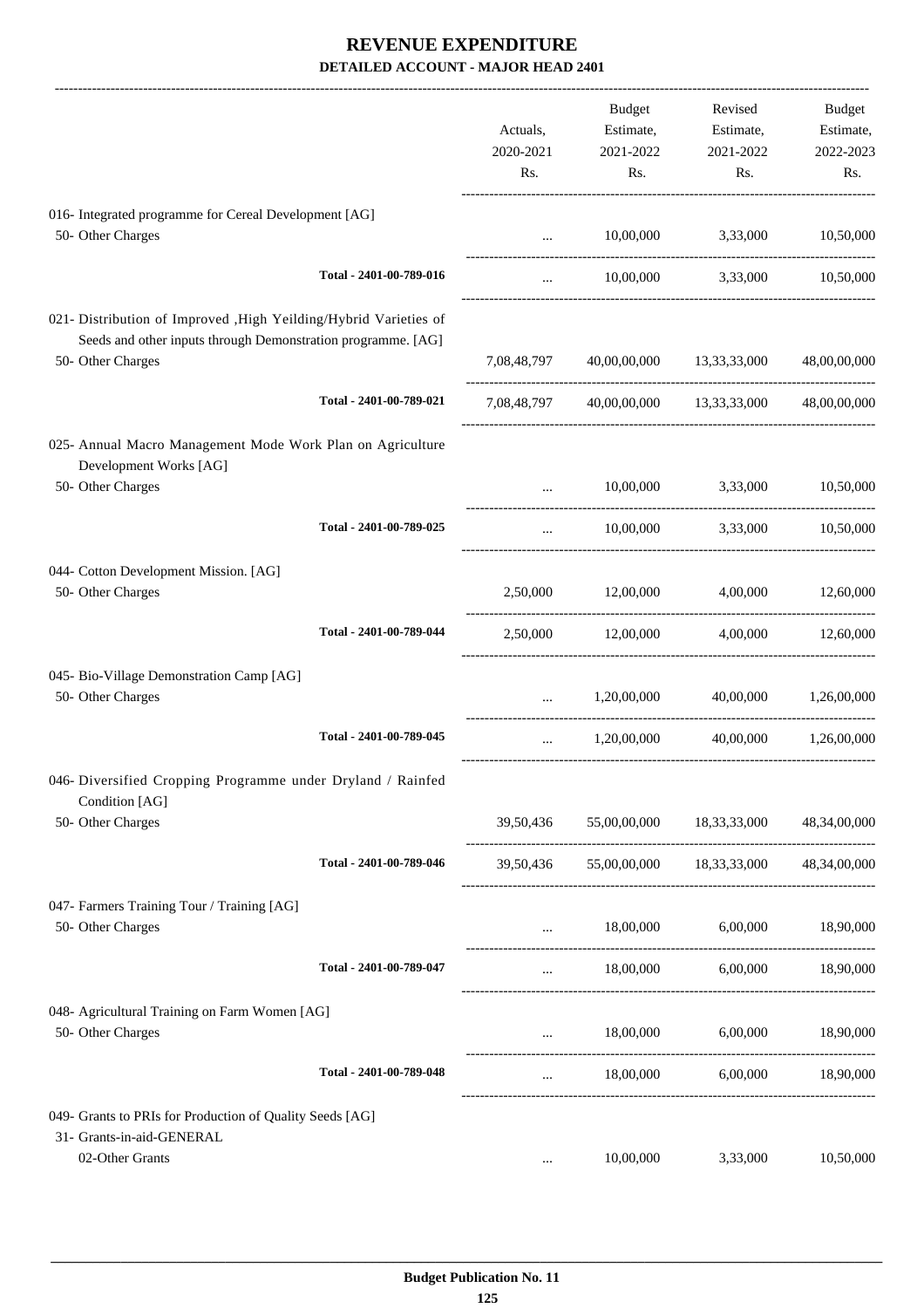|                                                                                                                                                                                             |             | Budget                                             | Revised                                                   | Budget                     |
|---------------------------------------------------------------------------------------------------------------------------------------------------------------------------------------------|-------------|----------------------------------------------------|-----------------------------------------------------------|----------------------------|
|                                                                                                                                                                                             | Actuals,    | Estimate,                                          | Estimate,                                                 | Estimate,                  |
|                                                                                                                                                                                             | 2020-2021   | 2021-2022                                          | 2021-2022                                                 | 2022-2023                  |
|                                                                                                                                                                                             | Rs.         | Rs.                                                | Rs.                                                       | Rs.                        |
| Total - 2401-00-789-049                                                                                                                                                                     |             |                                                    | 10,00,000 3,33,000 10,50,000                              |                            |
|                                                                                                                                                                                             |             | $\mathbf{1}$ , and $\mathbf{1}$ , and $\mathbf{1}$ |                                                           |                            |
| 105- Financial Support to "Krishak bandhu" (SCP) [AG]<br>31- Grants-in-aid-GENERAL                                                                                                          |             |                                                    |                                                           |                            |
| 02-Other Grants                                                                                                                                                                             |             |                                                    | 2860,00,00,000 2132,05,00,000 2903,00,00,000              |                            |
| Total - 2401-00-789-105                                                                                                                                                                     | $\cdots$    |                                                    | 2860,00,00,000 2132,05,00,000 2903,00,00,000              |                            |
| 106- Bangla Krishi Sech Yojana [AG]                                                                                                                                                         |             |                                                    |                                                           |                            |
| 33- Subsidies                                                                                                                                                                               |             |                                                    |                                                           |                            |
| 05-Other Subsidies                                                                                                                                                                          |             |                                                    | 2,50,00,000 15,00,00,000 2,13,33,000 15,75,00,000         |                            |
| Total - 2401-00-789-106                                                                                                                                                                     |             |                                                    | 2,50,00,000 15,00,00,000 2,13,33,000 15,75,00,000         |                            |
| <b>Total - State Development Schemes</b>                                                                                                                                                    |             |                                                    | 10,00,49,233 2972,08,00,000 2166,54,31,000 3017,27,40,000 |                            |
| <b>State Development Schemes</b><br>043- Integrated Scheme for Oilseeds, Pulses, Oil Palm and Maize<br>(ISOPOM) (State Share) (OCASPS) [AG]<br>31- Grants-in-aid-GENERAL<br>02-Other Grants |             | 58,00,000                                          |                                                           | 60,90,000                  |
| 50- Other Charges                                                                                                                                                                           | $\cdots$    | 1,20,00,000                                        | $\cdots$                                                  | 1,26,00,000                |
| Total - 2401-00-789-043                                                                                                                                                                     | $\cdots$    | 1,78,00,000                                        | -----------------------------------<br>$\cdots$           | 1,86,90,000                |
| 059- National Food Security Mission (State Share) (OCASPS) [AG]<br>31- Grants-in-aid-GENERAL                                                                                                |             |                                                    | ------------------------------------                      |                            |
| 02-Other Grants                                                                                                                                                                             |             |                                                    | 14,09,41,999 4,00,00,000 3,22,63,000 5,00,00,000          |                            |
| Total - 2401-00-789-059                                                                                                                                                                     |             |                                                    | 14,09,41,999 4,00,00,000 3,22,63,000 5,00,00,000          |                            |
| 064- Sub-Mission on Agricultural Mechanization (SMAM) (State<br>Share) (OCASPS) [AG]                                                                                                        |             |                                                    |                                                           |                            |
| 50- Other Charges                                                                                                                                                                           |             | 1,64,40,692   1,56,60,000                          | $\mathbf{r}$                                              | 50,00,000                  |
| Total - 2401-00-789-064                                                                                                                                                                     |             | 1,64,40,692 1,56,60,000                            |                                                           | 50,00,000<br>and the state |
| 065- National Mission on Agriculture Extension and Technology<br>(State Share) (OCASPS) [AG]<br>31- Grants-in-aid-GENERAL                                                                   |             |                                                    |                                                           |                            |
| 02-Other Grants                                                                                                                                                                             |             |                                                    | 7,87,00,000 5,80,00,000 2,61,11,000 3,00,00,000           |                            |
| Total - 2401-00-789-065                                                                                                                                                                     | 7,87,00,000 | 5,80,00,000                                        | 2,61,11,000                                               | 3,00,00,000                |
|                                                                                                                                                                                             |             |                                                    |                                                           |                            |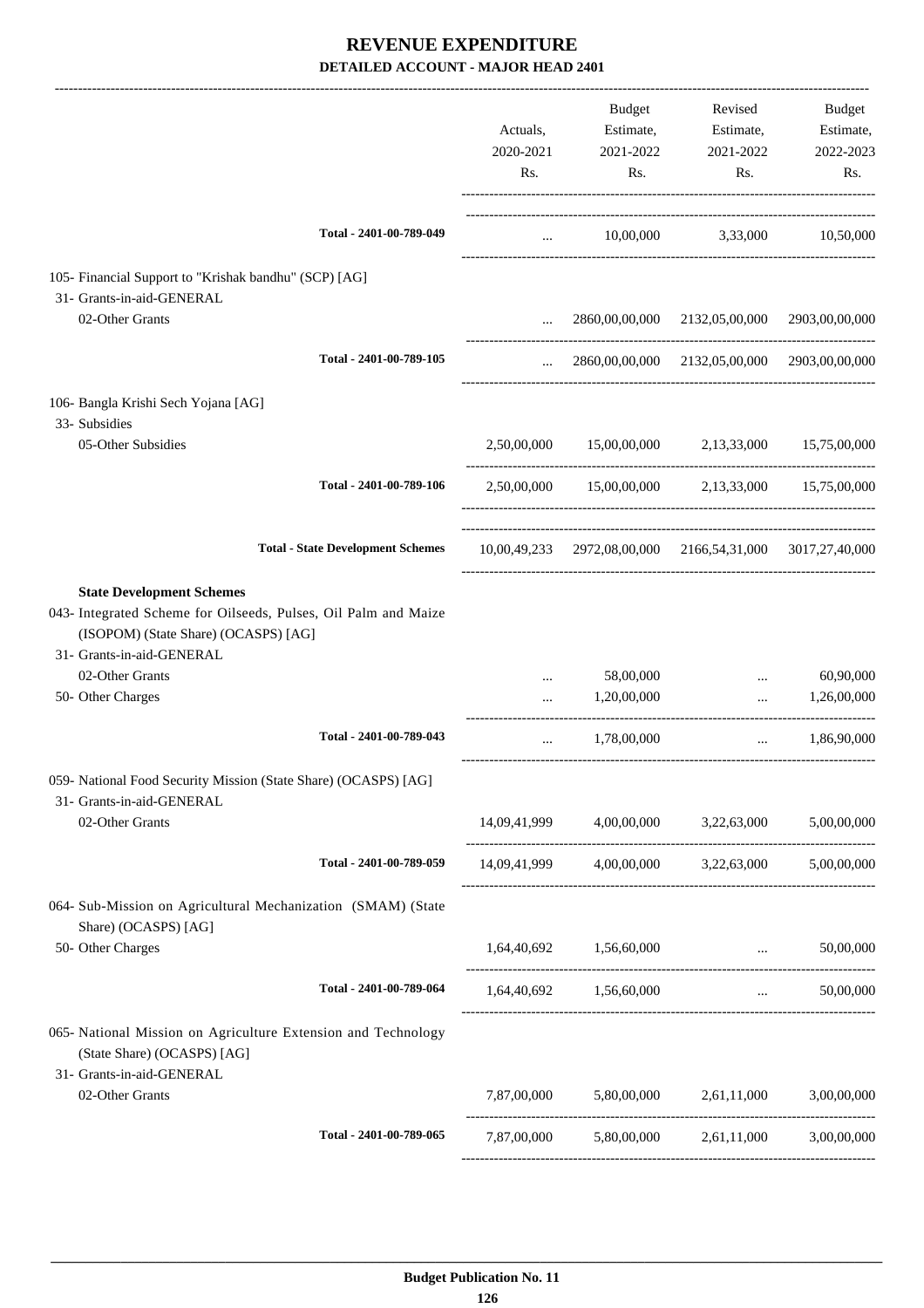|                                                                                                                                                                                            | Actuals,<br>2020-2021<br>Rs. | Budget<br>Estimate,<br>2021-2022<br>Rs. | Revised<br>Estimate,<br>2021-2022<br>Rs.                | Budget<br>Estimate,<br>2022-2023<br>Rs. |
|--------------------------------------------------------------------------------------------------------------------------------------------------------------------------------------------|------------------------------|-----------------------------------------|---------------------------------------------------------|-----------------------------------------|
| 071- Sub Mission on Seeds and Planting Material (SMSP) under<br>National Mission on Agriculture Extension & Technology<br>(NMAET) (State Share) (OCASPS) [AG]<br>31- Grants-in-aid-GENERAL |                              |                                         |                                                         |                                         |
| 02-Other Grants                                                                                                                                                                            | $\cdots$                     | 40,60,000                               | $\cdots$                                                | 42,63,000                               |
| 50- Other Charges                                                                                                                                                                          |                              | 12,00,000                               | $\ddotsc$                                               | 12,60,000                               |
| Total - 2401-00-789-071                                                                                                                                                                    | $\cdots$                     | 52,60,000                               | $\ddotsc$                                               | 55,23,000                               |
| 074- Rastriya Krishi Vikash Yojana (RKVY) (State Share) (RKVY)<br>[AG]<br>31- Grants-in-aid-GENERAL                                                                                        |                              |                                         |                                                         |                                         |
| 02-Other Grants<br>50- Other Charges                                                                                                                                                       |                              | 4,41,67,937 9,40,00,000 24,20,25,000    |                                                         | 9,87,00,000                             |
| Total - 2401-00-789-074                                                                                                                                                                    |                              |                                         | 4,41,67,937 9,40,00,000 24,20,25,000 9,87,00,000        |                                         |
| 075- National Mission on Sustainable Agriculture (State Share)<br>(OCASPS) [AG]<br>31- Grants-in-aid-GENERAL                                                                               |                              |                                         |                                                         |                                         |
| 02-Other Grants                                                                                                                                                                            | $\cdots$                     | 10,00,000                               |                                                         |                                         |
| 50- Other Charges                                                                                                                                                                          | 1,47,59,319                  | 50,00,000                               | 29,62,000                                               |                                         |
| Total - 2401-00-789-075                                                                                                                                                                    | 1,47,59,319                  | 60,00,000                               | 29,62,000                                               |                                         |
| 079- Paramparagat Krishi Vikas Yojona (PKVY) under NMSA (State<br>Share) (OCASPS) [AG]                                                                                                     |                              |                                         |                                                         |                                         |
| 50- Other Charges                                                                                                                                                                          | 3,94,058                     | 46,40,000                               |                                                         |                                         |
| Total - 2401-00-789-079                                                                                                                                                                    |                              | 3,94,058 46,40,000                      | $\cdots$                                                |                                         |
| 083- Per Drop More Crop under Pradhan Mantri Krishi Sinchayee<br>Yojana (PMKSY) (State Share) (OCASPS) [AG]<br>31- Grants-in-aid-GENERAL                                                   |                              |                                         |                                                         |                                         |
| 02-Other Grants                                                                                                                                                                            | 6,48,00,000                  | 1,00,00,000                             | 4,37,33,000                                             | 4,00,00,000                             |
| 33- Subsidies                                                                                                                                                                              |                              |                                         |                                                         |                                         |
| 05-Other Subsidies                                                                                                                                                                         | $\cdots$                     | $\ldots$                                | $\ldots$                                                |                                         |
| Total - 2401-00-789-083                                                                                                                                                                    |                              |                                         | $6,48,00,000$ $1,00,00,000$ $4,37,33,000$ $4,00,00,000$ |                                         |
| 108- Paramparagat Krishi Vikas Yojana (State Share) (OCASPS)<br>[AG]                                                                                                                       |                              |                                         |                                                         |                                         |
| 50- Other Charges                                                                                                                                                                          | $\cdots$                     |                                         | the contract of the contract of the contract of the     | 50,00,000                               |
| Total - 2401-00-789-108                                                                                                                                                                    | $\cdots$                     | $\cdots$                                | $\cdots$                                                | 50,00,000                               |
|                                                                                                                                                                                            |                              |                                         |                                                         |                                         |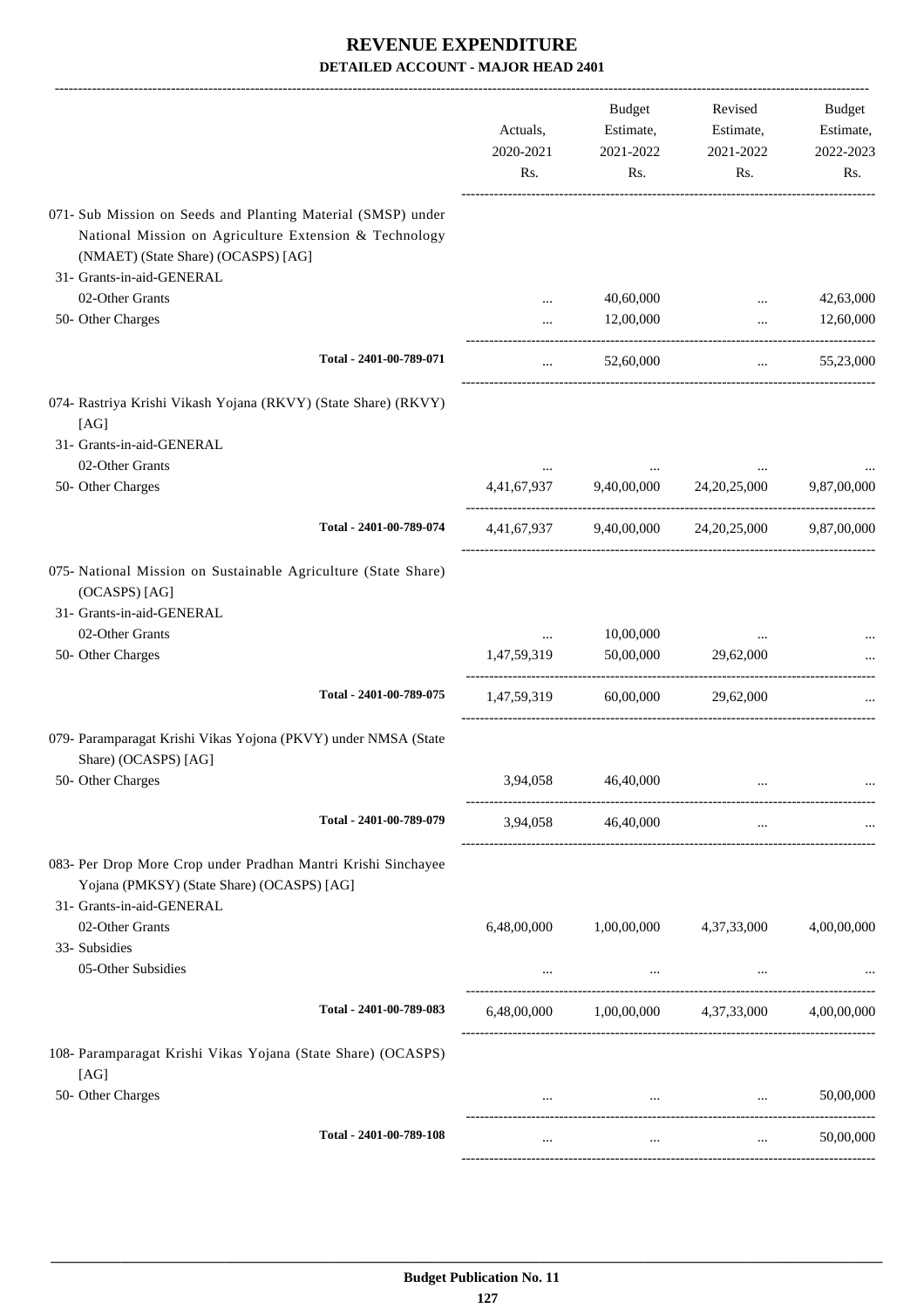|                                                                                                                                                 | Actuals,<br>2020-2021<br>Rs. | Budget<br>Estimate,<br>2021-2022<br>Rs. | Revised<br>Estimate,<br>2021-2022<br>Rs.       | Budget<br>Estimate,<br>2022-2023<br>Rs. |
|-------------------------------------------------------------------------------------------------------------------------------------------------|------------------------------|-----------------------------------------|------------------------------------------------|-----------------------------------------|
| 110- National Food Security Mission (Oil Seeds) (State Share)                                                                                   |                              |                                         |                                                |                                         |
| (OCASPS) [AG]                                                                                                                                   |                              |                                         |                                                |                                         |
| 31- Grants-in-aid-GENERAL                                                                                                                       |                              |                                         |                                                |                                         |
| 02-Other Grants                                                                                                                                 |                              |                                         | $\ddotsc$                                      | 3,00,00,000                             |
| 50- Other Charges                                                                                                                               |                              | $\cdots$                                | $\cdots$                                       | 2,00,00,000                             |
| Total - 2401-00-789-110                                                                                                                         | $\cdots$                     | $\cdots$                                | $\mathbf{r}$ and $\mathbf{r}$ and $\mathbf{r}$ | 5,00,00,000                             |
| 112- National Food Security Mission (Oil Seeds) (State Share)<br>(OCASPS) [AG]                                                                  |                              |                                         |                                                |                                         |
| 50- Other Charges                                                                                                                               |                              | $\sim 10^{-11}$                         |                                                |                                         |
| <b>Total - State Development Schemes</b>                                                                                                        |                              |                                         | 36,02,04,005 25,13,60,000 34,70,94,000         | 30,29,13,000                            |
| <b>State Development Schemes (Central Assistance)</b><br>001- Sub Mission on Agricultural Mechanization (SMAM) (Central<br>Share) (OCASPS) [AG] |                              |                                         |                                                |                                         |
| 50- Other Charges                                                                                                                               |                              | 2,66,25,253 88,00,000                   | and the control of the control of              | 92,40,000                               |
| Total - 2401-00-789-001                                                                                                                         |                              | 2,66,25,253 88,00,000                   |                                                | $\ldots$ 92,40,000                      |
| 060- National Food Security Mission (Central Share) (OCASPS)<br>[AG]                                                                            |                              |                                         |                                                |                                         |
| 31- Grants-in-aid-GENERAL                                                                                                                       |                              |                                         |                                                |                                         |
| 02-Other Grants                                                                                                                                 | 21, 14, 13, 000              | 7,00,00,000                             | 4,83,95,000                                    | 15,00,00,000                            |
| Total - 2401-00-789-060                                                                                                                         | 21, 14, 13, 000              | 7,00,00,000                             | 4,83,95,000                                    | 15,00,00,000                            |
| 061- National Oilseed and oil Palm Mission (Central Share)<br>(OCASPS) [AG]                                                                     |                              |                                         |                                                |                                         |
| 31- Grants-in-aid-GENERAL                                                                                                                       |                              |                                         |                                                |                                         |
| 02-Other Grants                                                                                                                                 |                              | 5,00,00,000                             |                                                |                                         |
| 50- Other Charges                                                                                                                               |                              | 20,00,000                               |                                                |                                         |
| Total - 2401-00-789-061                                                                                                                         | $\cdots$                     | 5,20,00,000                             | $\cdots$                                       |                                         |
| 062- National Mission on Sustainable Agriculture (Central Share)<br>(OCASPS) [AG]                                                               |                              |                                         |                                                |                                         |
| 31- Grants-in-aid-GENERAL                                                                                                                       |                              |                                         |                                                |                                         |
| 02-Other Grants<br>50- Other Charges                                                                                                            | $\cdots$<br>2, 11, 52, 677   | 5,00,000<br>1,00,00,000                 | 44,59,000                                      |                                         |
|                                                                                                                                                 |                              |                                         |                                                |                                         |
| Total - 2401-00-789-062                                                                                                                         | 2, 11, 52, 677               | 1,05,00,000                             | 44,59,000                                      |                                         |
| 066- National Mission on Agriculture Extension and Technology                                                                                   |                              |                                         |                                                |                                         |

(Central Share) (OCASPS) [AG]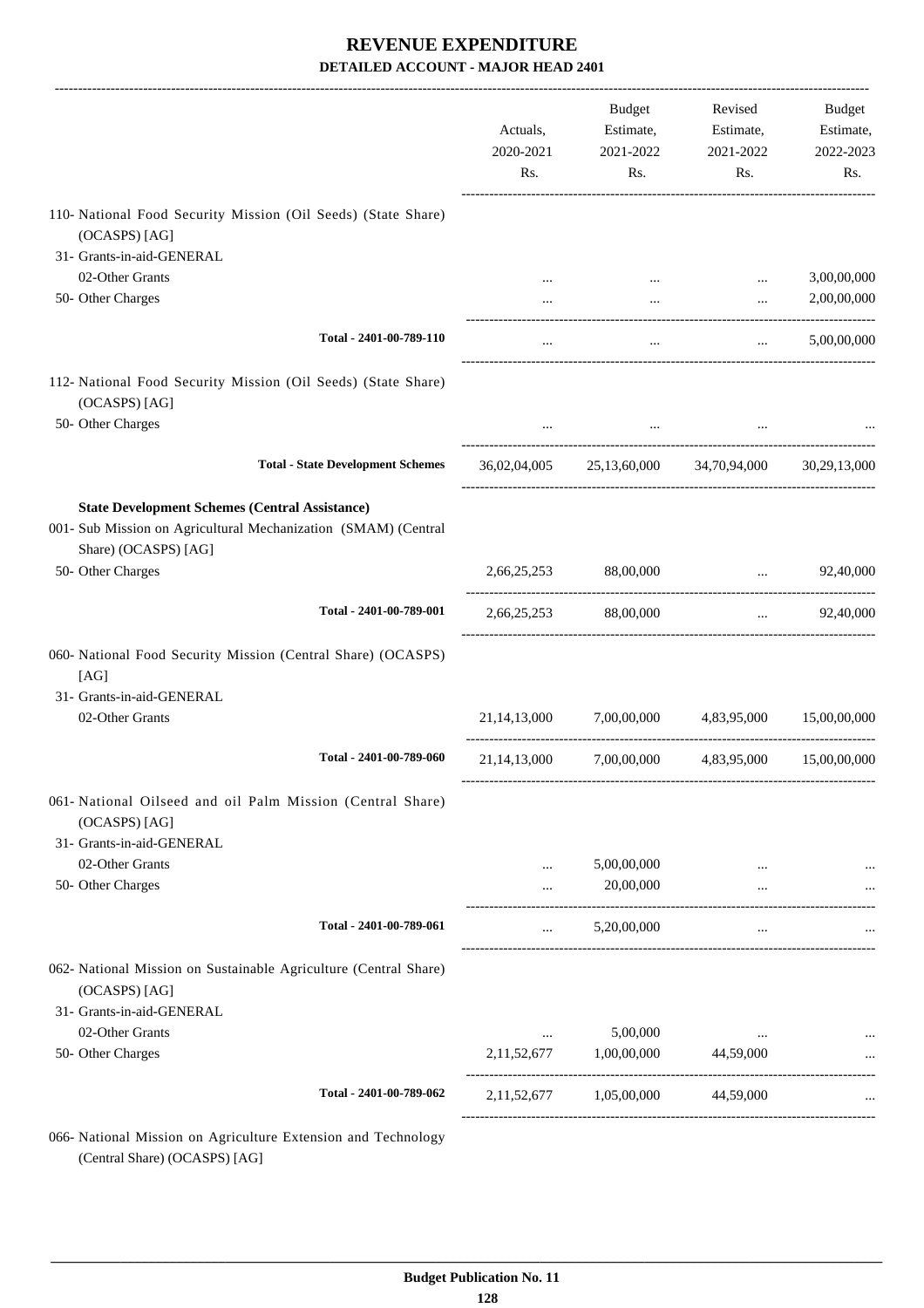|                                                                                                                                                                                              | Actuals,<br>2020-2021<br>Rs. | Budget<br>Estimate,<br>2021-2022<br>Rs. | Revised<br>Estimate,<br>2021-2022<br>Rs.           | Budget<br>Estimate,<br>2022-2023<br>Rs. |
|----------------------------------------------------------------------------------------------------------------------------------------------------------------------------------------------|------------------------------|-----------------------------------------|----------------------------------------------------|-----------------------------------------|
| 31- Grants-in-aid-GENERAL                                                                                                                                                                    |                              |                                         |                                                    |                                         |
| 02-Other Grants                                                                                                                                                                              | 11,80,50,000                 | 2,20,00,000                             | 3,91,67,000                                        | 10,00,00,000                            |
| 50- Other Charges                                                                                                                                                                            | $\cdots$                     | 5,00,000                                | $\ddots$                                           | 1,00,00,000                             |
| Total - 2401-00-789-066                                                                                                                                                                      |                              |                                         | 11,80,50,000 2,25,00,000 3,91,67,000 11,00,00,000  |                                         |
| 067- Rastriya Krishi Vikash Yojana (RKVY) (Central Share) (RKVY)<br>[AG]                                                                                                                     |                              |                                         |                                                    |                                         |
| 31- Grants-in-aid-GENERAL                                                                                                                                                                    |                              |                                         |                                                    |                                         |
| 02-Other Grants<br>50- Other Charges                                                                                                                                                         |                              | 8,66,62,344 14,00,00,000 35,94,96,000   |                                                    | 14,70,00,000                            |
| Total - 2401-00-789-067                                                                                                                                                                      |                              |                                         | 8,66,62,344 14,00,00,000 35,94,96,000 14,70,00,000 |                                         |
| 070- Sub Mission on Seeds and Planting Material (SMSP) under<br>National Mission on Agriculture Extension & Technology<br>(NMAET) (Central Share) (OCASPS) [AG]<br>31- Grants-in-aid-GENERAL |                              |                                         |                                                    |                                         |
| 02-Other Grants                                                                                                                                                                              | $\cdots$                     | 22,00,000                               | $\cdots$                                           | 23,10,000                               |
| 35- Grants for creation of Capital Assets                                                                                                                                                    | 60,00,000                    | $\cdots$                                | $\cdots$                                           |                                         |
| 50- Other Charges                                                                                                                                                                            |                              | 20,00,000                               | $\cdots$                                           | 21,00,000                               |
| Total - 2401-00-789-070                                                                                                                                                                      | 60,00,000                    | 42,00,000                               | $\cdots$                                           | 44,10,000                               |
| 080- Paramparagat Krishi Vikas Yojona (PKVY) under NMSA<br>(Central Share) (OCASPS) [AG]                                                                                                     |                              |                                         |                                                    |                                         |
| 50- Other Charges                                                                                                                                                                            | 11,67,901                    | 25,00,000                               |                                                    |                                         |
| Total - 2401-00-789-080                                                                                                                                                                      | 11,67,901                    | 25,00,000                               | $\cdots$                                           |                                         |
| 082- Per Drop More Crop under Pradhan Mantri Krishi Sinchayee<br>Yojana (PMKSY) (Central Share) (OCASPS) [AG]<br>31- Grants-in-aid-GENERAL                                                   |                              |                                         |                                                    |                                         |
| 02-Other Grants                                                                                                                                                                              |                              |                                         | 9,72,00,000 2,64,00,000 6,56,00,000 9,00,00,000    |                                         |
| Total - 2401-00-789-082                                                                                                                                                                      |                              |                                         | 9,72,00,000 2,64,00,000 6,56,00,000 9,00,00,000    |                                         |
| 107- Paramparagat Krishi Vikas Yojana (Central Share) (OCASPS)<br>[AG]                                                                                                                       |                              |                                         |                                                    |                                         |
| 50- Other Charges                                                                                                                                                                            |                              |                                         | the contract of the contract of the contract of    | 1,00,00,000                             |
| Total - 2401-00-789-107                                                                                                                                                                      |                              | $\sim 100$ km s $^{-1}$                 |                                                    | $\ldots$ 1,00,00,000                    |
| 109- National Food Security Mission (Oil Seeds) (Central Share)<br>(OCASPS) [AG]                                                                                                             |                              |                                         |                                                    |                                         |
| 31- Grants-in-aid-GENERAL                                                                                                                                                                    |                              |                                         |                                                    |                                         |
| 02-Other Grants                                                                                                                                                                              | $\cdots$                     | $\cdots$                                | $\cdots$                                           | 8,00,00,000                             |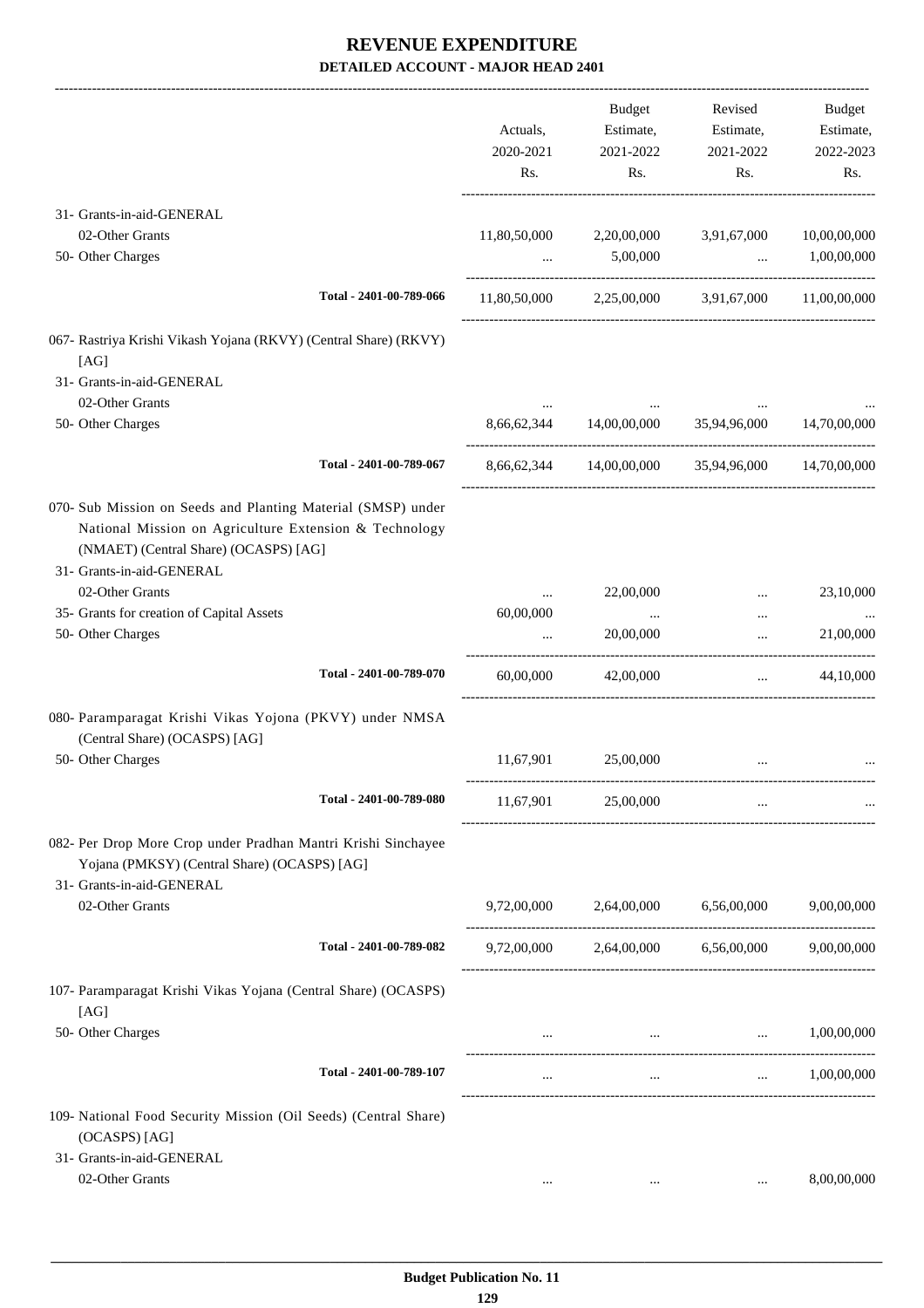|                                                                                                                                                                                                                         | Actuals,<br>2020-2021<br>Rs. | Budget<br>Estimate,<br>2021-2022<br>Rs. | Revised<br>Estimate,<br>2021-2022<br>Rs.                               | Budget<br>Estimate,<br>2022-2023<br>Rs. |
|-------------------------------------------------------------------------------------------------------------------------------------------------------------------------------------------------------------------------|------------------------------|-----------------------------------------|------------------------------------------------------------------------|-----------------------------------------|
| 50- Other Charges                                                                                                                                                                                                       |                              |                                         |                                                                        | 2,00,00,000                             |
|                                                                                                                                                                                                                         | $\cdots$                     | $\ldots$                                | $\mathbf{r}$ , $\mathbf{r}$ , $\mathbf{r}$                             |                                         |
| Total - 2401-00-789-109                                                                                                                                                                                                 |                              | $\cdots$                                | $\mathbf{r}$                                                           | 10,00,00,000                            |
| 111- National Food Security Mission (Oil Seeds) (Central Share)<br>(OCASPS) [AG]<br>50- Other Charges                                                                                                                   |                              |                                         |                                                                        |                                         |
|                                                                                                                                                                                                                         | $\cdots$                     | $\cdots$                                |                                                                        |                                         |
| <b>Total - State Development Schemes (Central Assistance)</b>                                                                                                                                                           |                              |                                         | 56,82,71,175 33,69,00,000 51,71,17,000 62,06,50,000                    |                                         |
| Total - 2401-00-789                                                                                                                                                                                                     |                              |                                         | 102,85,24,413 3030,90,60,000 2252,96,42,000 3109,63,03,000             |                                         |
| Voted<br>Charged                                                                                                                                                                                                        |                              | $\cdots$                                | 102,85,24,413 3030,90,60,000 2252,96,42,000 3109,63,03,000<br>$\cdots$ |                                         |
| DETAILED ACCOUNT NO. 2401-00-796 - TRIBAL AREAS SUB-PLAN                                                                                                                                                                |                              |                                         |                                                                        |                                         |
| 796- Tribal Areas Sub-Plan<br><b>State Development Schemes</b><br>023- Distribution of improved high yeilding/hybrid varaieties of<br>seeds and other inputs through Demonstration programme. [AG]<br>50- Other Charges | 5, 32, 37, 365               |                                         | 40,00,00,000 13,33,33,000                                              | 48,00,00,000                            |
| Total - 2401-00-796-023                                                                                                                                                                                                 |                              |                                         | 5,32,37,365 40,00,00,000 13,33,33,000 48,00,00,000                     |                                         |
| 030- Annual Macro Management Mode Work Plan on Agricultural<br>Development Work [AG]<br>50- Other Charges                                                                                                               |                              | 10,00,000                               | 3,33,000                                                               | 10,50,000                               |
| Total - 2401-00-796-030                                                                                                                                                                                                 |                              |                                         | 10,00,000 3,33,000 10,50,000                                           |                                         |
| 035- Cotton Development Mission. [AG]<br>50- Other Charges                                                                                                                                                              |                              | 2,50,000 12,00,000                      | 4,00,000                                                               | 12,60,000                               |
| Total - 2401-00-796-035                                                                                                                                                                                                 |                              |                                         | 2,50,000 12,00,000 4,00,000 12,60,000                                  |                                         |
| 036- Development of Cotton and other Fibre Crops [AG]<br>50- Other Charges                                                                                                                                              | $\cdots$                     | $\cdots$                                | $\ldots$                                                               |                                         |
| 037- Bio-Village Demonstration Camp [AG]<br>50- Other Charges                                                                                                                                                           |                              | 1,20,00,000                             | 40,00,000 1,48,00,000                                                  |                                         |
| Total - 2401-00-796-037                                                                                                                                                                                                 | $\cdots$                     |                                         | 1,20,00,000 40,00,000 1,48,00,000                                      |                                         |
| 038- Diversified Cropping Programme under Dryland / Rainfed<br>condition [AG]                                                                                                                                           |                              |                                         |                                                                        |                                         |
| 50- Other Charges                                                                                                                                                                                                       | 38,26,750                    | 55,00,00,000                            | 18, 33, 33, 000                                                        | 48,34,00,000                            |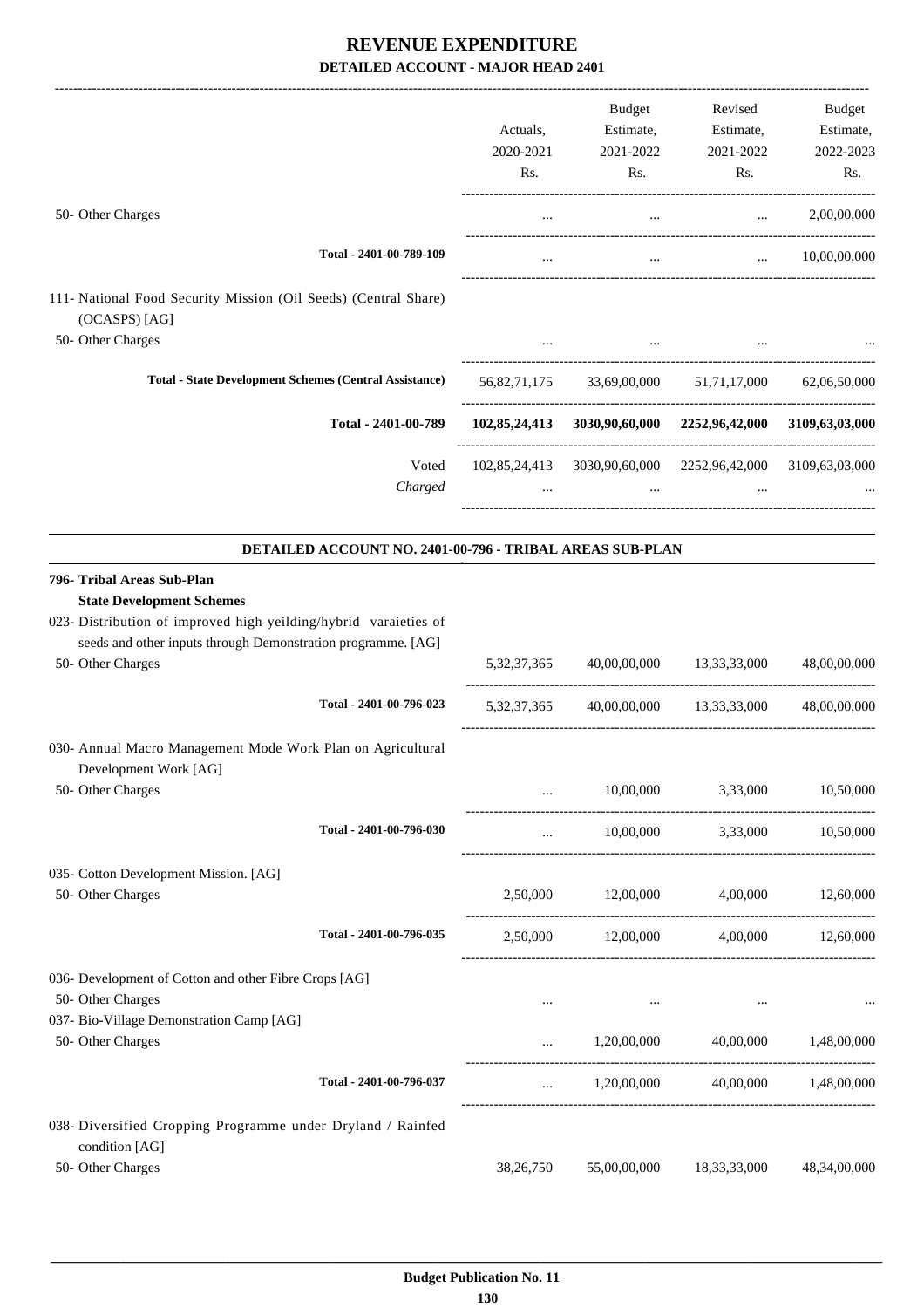|                                                                                                                                             |                                          | Actuals,<br>2020-2021<br>Rs. | Budget<br>Estimate,<br>2021-2022<br>Rs.            | Revised<br>Estimate,<br>2021-2022<br>Rs.                                 | Budget<br>Estimate,<br>2022-2023<br>Rs. |
|---------------------------------------------------------------------------------------------------------------------------------------------|------------------------------------------|------------------------------|----------------------------------------------------|--------------------------------------------------------------------------|-----------------------------------------|
|                                                                                                                                             | Total - 2401-00-796-038                  |                              |                                                    | 38,26,750 55,00,00,000 18,33,33,000 48,34,00,000                         |                                         |
| 039- Farmers Study Tour / Training [AG]<br>50- Other Charges                                                                                |                                          | $\cdots$                     | 18,00,000                                          | 6,00,000 18,90,000                                                       |                                         |
|                                                                                                                                             | Total - 2401-00-796-039                  | $\cdots$                     |                                                    | 18,00,000 6,00,000 18,90,000                                             |                                         |
| 040- Agricultural Training on Farm Women [AG]<br>50- Other Charges                                                                          |                                          |                              |                                                    | $18,00,000$ $6,00,000$ $18,90,000$                                       |                                         |
|                                                                                                                                             | Total - 2401-00-796-040                  | $\cdots$                     |                                                    | 18,00,000 6,00,000 18,90,000                                             |                                         |
| 041- Grants to PRIs for Production of Quality Seeds [AG]<br>31- Grants-in-aid-GENERAL<br>02-Other Grants                                    |                                          |                              | $\mathbf{1}$ , and $\mathbf{1}$ , and $\mathbf{1}$ | 10,00,000 3,33,000 10,50,000                                             |                                         |
|                                                                                                                                             | Total - 2401-00-796-041                  | $\cdots$                     |                                                    | 10,00,000 3,33,000 10,50,000                                             |                                         |
| 086- Financial Support to "Krishak bandhu" (TSP) [AG]<br>31- Grants-in-aid-GENERAL<br>02-Other Grants                                       | Total - 2401-00-796-086                  | $\cdots$                     | 668,00,00,000                                      | 668,00,00,000 471,00,00,000 690,40,00,000<br>471,00,00,000 690,40,00,000 |                                         |
| 087- Bangla Krishi Sech Yojana [AG]                                                                                                         |                                          |                              |                                                    |                                                                          |                                         |
| 33- Subsidies<br>05-Other Subsidies                                                                                                         |                                          |                              |                                                    | 2,50,00,000 15,00,00,000 1,06,67,000 15,75,00,000                        |                                         |
|                                                                                                                                             | Total - 2401-00-796-087                  | 2,50,00,000                  |                                                    | 15,00,00,000 1,06,67,000 15,75,00,000                                    |                                         |
|                                                                                                                                             | <b>Total - State Development Schemes</b> |                              |                                                    | 8,23,14,115 779,88,00,000 504,35,99,000 804,68,40,000                    |                                         |
| <b>State Development Schemes</b><br>034- Integrated Scheme for Oilseeds, Pulses, Oil Palm and Maize<br>(ISOPOM) (State Share) (OCASPS) [AG] |                                          |                              |                                                    |                                                                          |                                         |
| 31- Grants-in-aid-GENERAL<br>02-Other Grants                                                                                                |                                          |                              | 58,00,000                                          | $\cdots$                                                                 | 60,90,000                               |
| 50- Other Charges                                                                                                                           |                                          |                              | 1,20,00,000                                        | $\cdots$                                                                 | 1,26,00,000                             |
|                                                                                                                                             | Total - 2401-00-796-034                  | $\cdots$                     | 1,78,00,000                                        |                                                                          | $\ldots$ 1,86,90,000                    |
| 045- National Food Security Mission (State Share) (OCASPS) [AG]                                                                             |                                          |                              |                                                    |                                                                          |                                         |
| 31- Grants-in-aid-GENERAL<br>02-Other Grants                                                                                                |                                          | 3,40,35,334                  | 1,00,00,000                                        | 77,15,000                                                                | 5,00,00,000                             |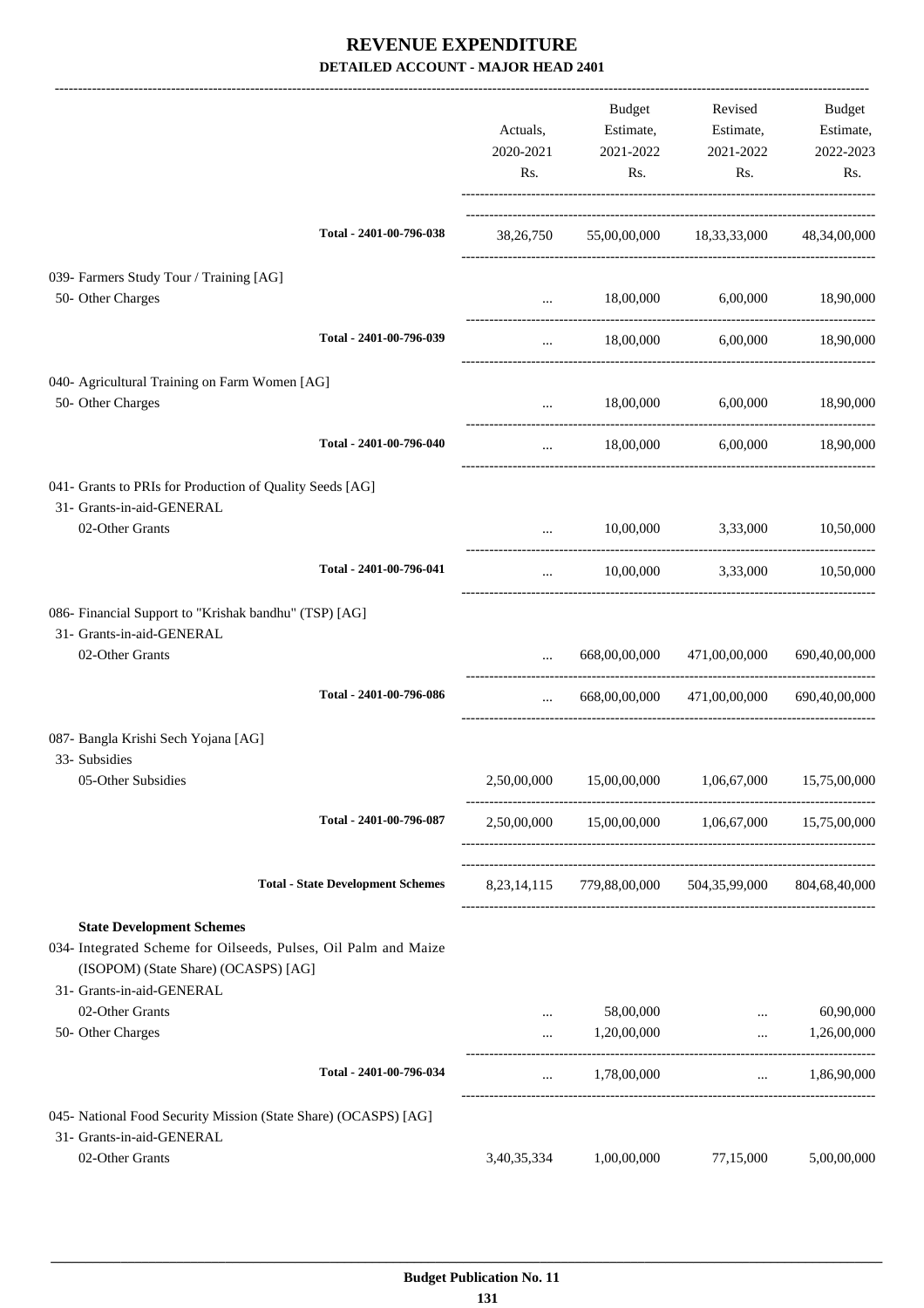|                                                                                                                                                                                                               | Actuals,<br>2020-2021<br>Rs. |          | Budget<br>Estimate,<br>2021-2022<br>Rs.       | Revised<br>Estimate,<br>2021-2022<br>Rs. | Budget<br>Estimate,<br>2022-2023<br>Rs. |
|---------------------------------------------------------------------------------------------------------------------------------------------------------------------------------------------------------------|------------------------------|----------|-----------------------------------------------|------------------------------------------|-----------------------------------------|
| Total - 2401-00-796-045                                                                                                                                                                                       |                              |          | 3,40,35,334 1,00,00,000 77,15,000             |                                          | 5,00,00,000                             |
| 050- Sub-Mission on Agricultural Mechanization (SMAM) (State<br>Share) (OCASPS) [AG]                                                                                                                          |                              |          |                                               |                                          |                                         |
| 50- Other Charges                                                                                                                                                                                             | 44,43,367                    |          | 40,60,000                                     |                                          | 50,00,000<br><b>Section Contracts</b>   |
| Total - 2401-00-796-050                                                                                                                                                                                       |                              |          | 44,43,367 40,60,000                           | $\cdots$                                 | 50,00,000                               |
| 052- Rastriya Krishi Vikash Yojana (RKVY) (State Share) (RKVY)<br>[AG]                                                                                                                                        |                              |          |                                               |                                          |                                         |
| 31- Grants-in-aid-GENERAL<br>02-Other Grants                                                                                                                                                                  |                              | $\cdots$ | 2,70,00,000                                   | $\ddots$                                 | 2,83,50,000                             |
| 50- Other Charges                                                                                                                                                                                             | 1,05,99,769                  |          |                                               | 6,70,00,000 4,15,83,000                  | 7,03,50,000                             |
| Total - 2401-00-796-052                                                                                                                                                                                       | 1,05,99,769                  |          |                                               | 9,40,00,000 4,15,83,000                  | 9,87,00,000                             |
| 056- Sub Mission on Seeds and Planting Material (SMSP) under<br>National Mission on Agriculture Extension & Technology<br>(NMAET) (State Share) (OCASPS) [AG]<br>31- Grants-in-aid-GENERAL<br>02-Other Grants |                              | $\cdots$ | 20,30,000                                     | $\cdots$                                 | 21,32,000                               |
| 50- Other Charges                                                                                                                                                                                             |                              | $\cdots$ | 12,00,000                                     | $\cdots$                                 | 12,60,000                               |
| Total - 2401-00-796-056                                                                                                                                                                                       |                              | $\cdots$ | 32,30,000                                     | $\cdots$                                 | 33,92,000                               |
| 059- National Mission on Sustainable Agriculture (State Share)<br>(OCASPS) [AG]<br>31- Grants-in-aid-GENERAL                                                                                                  |                              |          |                                               |                                          |                                         |
| 02-Other Grants                                                                                                                                                                                               |                              |          | 10,00,000                                     |                                          |                                         |
| 50- Other Charges                                                                                                                                                                                             | 38,60,910                    |          | 20,00,000                                     | 7,79,000                                 |                                         |
| Total - 2401-00-796-059                                                                                                                                                                                       | 38,60,910                    |          | 30,00,000                                     | 7,79,000                                 |                                         |
| 062- National Mission on Agriculture Extension & Technology<br>(NMAET) (State Share) (OCASPS) [AG]<br>31- Grants-in-aid-GENERAL                                                                               |                              |          |                                               |                                          |                                         |
| 02-Other Grants                                                                                                                                                                                               |                              |          | 1,88,06,666 3,42,20,000 64,44,000 3,00,00,000 |                                          |                                         |
| Total - 2401-00-796-062                                                                                                                                                                                       |                              |          | 1,88,06,666 3,42,20,000 64,44,000 3,00,00,000 |                                          |                                         |
| 065- Paramparagat Krishi Vikas Yojona (PKVY) under NMSA (State<br>Share) (OCASPS) [AG]                                                                                                                        |                              |          |                                               |                                          |                                         |
| 50- Other Charges                                                                                                                                                                                             |                              | 29,000   | 23,20,000                                     | <b>Section</b>                           |                                         |
| Total - 2401-00-796-065                                                                                                                                                                                       |                              | 29,000   | 23,20,000                                     | $\cdots$                                 |                                         |
|                                                                                                                                                                                                               |                              |          |                                               |                                          |                                         |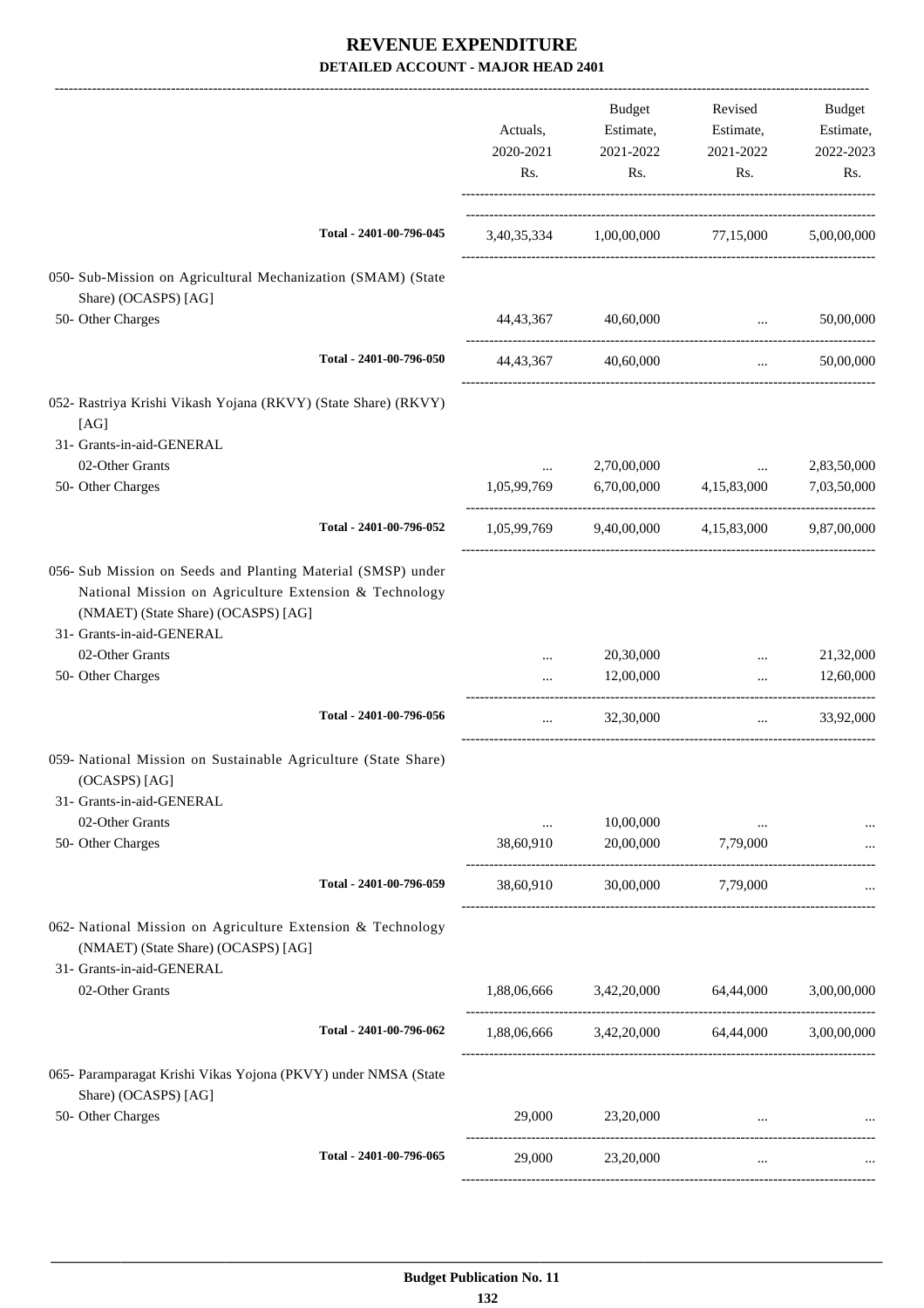|                                                                                                                                                 | Actuals,<br>2020-2021<br>Rs. | Budget<br>Estimate,<br>2021-2022<br>Rs.         | Revised<br>Estimate,<br>2021-2022<br>Rs. | Budget<br>Estimate,<br>2022-2023<br>Rs. |
|-------------------------------------------------------------------------------------------------------------------------------------------------|------------------------------|-------------------------------------------------|------------------------------------------|-----------------------------------------|
| 069- Per Drop More Crop under Pradhan Mantri Krishi Sinchayee<br>Yojana (PMKSY) (State Share) (OCASPS) [AG]                                     |                              |                                                 |                                          |                                         |
| 31- Grants-in-aid-GENERAL                                                                                                                       |                              |                                                 |                                          |                                         |
| 02-Other Grants<br>33- Subsidies                                                                                                                | 1,62,00,000                  | 50,20,000                                       | 1,09,33,000                              | 2,00,00,000                             |
| 05-Other Subsidies                                                                                                                              |                              |                                                 |                                          |                                         |
| Total - 2401-00-796-069                                                                                                                         | 1,62,00,000                  |                                                 | 50,20,000 1,09,33,000                    | 2,00,00,000                             |
| 089- Paramparagat Krishi Vikas Yojana (State Share) (OCASPS)                                                                                    |                              |                                                 |                                          |                                         |
| [AG]<br>50- Other Charges                                                                                                                       |                              | $\mathbf{r}$ , $\mathbf{r}$                     | <b>Sales Control</b>                     | 50,00,000                               |
| Total - 2401-00-796-089                                                                                                                         |                              | $\cdots$                                        | $\cdots$                                 | 50,00,000                               |
| 091- National Food Security Mission (Oil Seeds) (State Share)<br>(OCASPS) [AG]<br>31- Grants-in-aid-GENERAL                                     |                              |                                                 |                                          |                                         |
| 02-Other Grants                                                                                                                                 |                              |                                                 | $\cdots$                                 | 3,00,00,000                             |
| 50- Other Charges                                                                                                                               |                              | $\cdots$                                        |                                          | 2,00,00,000                             |
| Total - 2401-00-796-091                                                                                                                         | $\cdots$                     | $\cdots$                                        | $\mathbf{r}$ and $\mathbf{r}$            | 5,00,00,000                             |
| 093- National Food Security Mission (Oil Seeds) (State Share)<br>(OCASPS) [AG]                                                                  |                              |                                                 |                                          |                                         |
| 50- Other Charges                                                                                                                               |                              |                                                 |                                          |                                         |
| <b>Total - State Development Schemes</b>                                                                                                        | 8,79,75,046                  |                                                 | 17,36,50,000 6,74,54,000                 | 28,07,82,000                            |
| <b>State Development Schemes (Central Assistance)</b><br>001- Sub Mission on Agricultural Mechanization (SMAM) (Central<br>Share) (OCASPS) [AG] |                              |                                                 |                                          |                                         |
| 50- Other Charges                                                                                                                               |                              | 64,46,731 22,00,000                             | $\ldots$ 2,00,00,000                     |                                         |
| Total - 2401-00-796-001                                                                                                                         |                              | 64,46,731 22,00,000                             |                                          | $\ldots$ 2,00,00,000                    |
| 046- National Food Security Mission (Central Share) (OCASPS)<br>[AG]                                                                            |                              |                                                 |                                          |                                         |
| 31- Grants-in-aid-GENERAL<br>02-Other Grants                                                                                                    |                              | 5,10,53,000 1,90,00,000 1,15,72,000 5,00,00,000 |                                          |                                         |
| Total - 2401-00-796-046                                                                                                                         |                              | 5,10,53,000 1,90,00,000 1,15,72,000 5,00,00,000 |                                          |                                         |
| 047- National Oilseed and oil Palm Mission (Central Share)<br>(OCASPS) [AG]                                                                     |                              |                                                 |                                          |                                         |
| 31- Grants-in-aid-GENERAL                                                                                                                       |                              |                                                 |                                          |                                         |
| 02-Other Grants                                                                                                                                 | $\cdots$                     | 3,00,00,000                                     | $\cdots$                                 |                                         |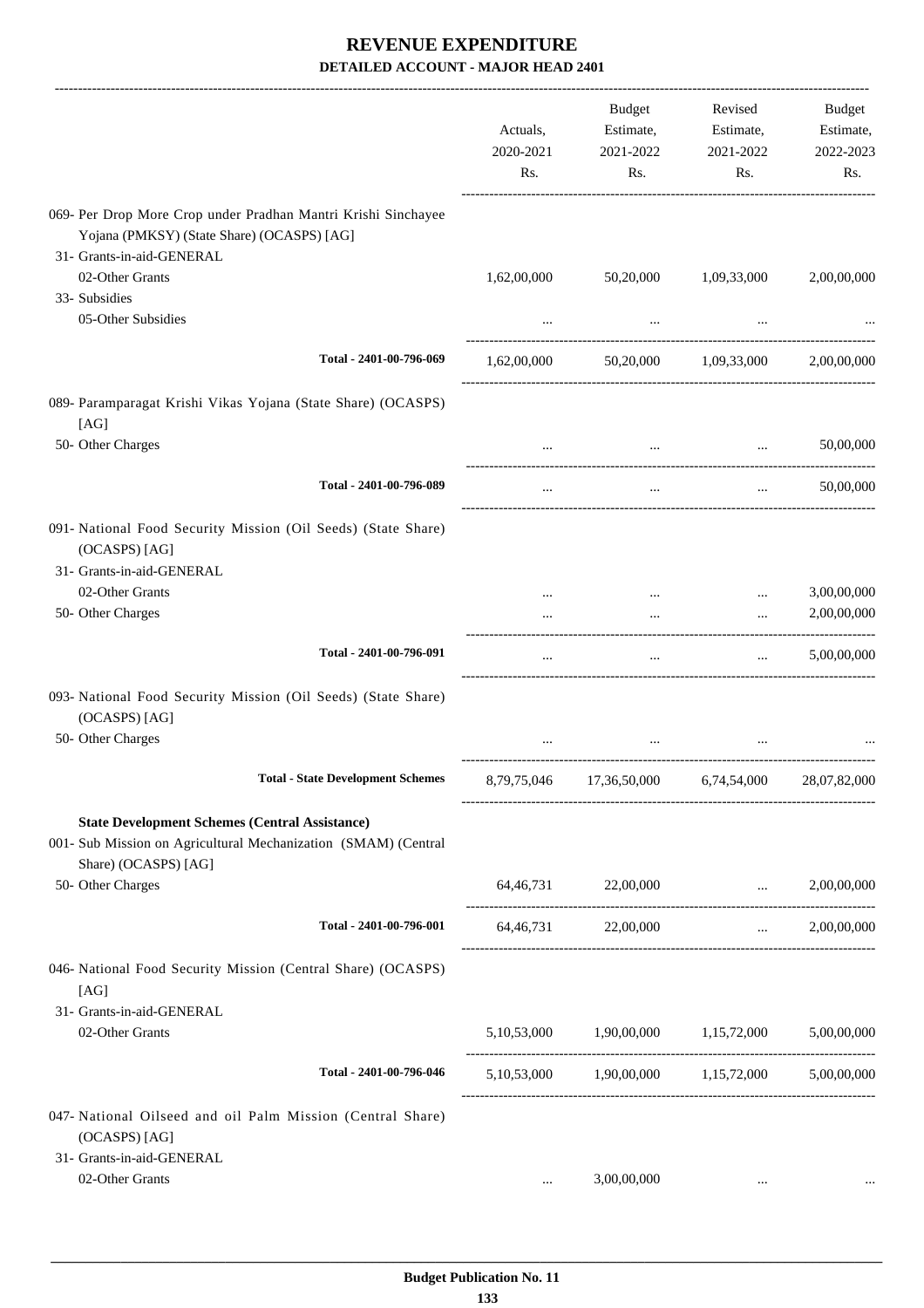|                                                                                                                                                                                              |             | Budget                                            | Revised                        | Budget               |
|----------------------------------------------------------------------------------------------------------------------------------------------------------------------------------------------|-------------|---------------------------------------------------|--------------------------------|----------------------|
|                                                                                                                                                                                              | Actuals,    | Estimate,                                         | Estimate,                      | Estimate,            |
|                                                                                                                                                                                              | 2020-2021   | 2021-2022                                         | 2021-2022                      | 2022-2023            |
|                                                                                                                                                                                              | Rs.         | Rs.                                               | Rs.                            | Rs.                  |
| 50- Other Charges                                                                                                                                                                            | $\cdots$    | 20,00,000                                         | $\cdots$                       |                      |
| Total - 2401-00-796-047                                                                                                                                                                      | $\cdots$    | 3,20,00,000                                       | $\cdots$                       |                      |
| 048- National Mission on Sustainable Agriculture (Central Share)                                                                                                                             |             |                                                   |                                |                      |
| (OCASPS) [AG]                                                                                                                                                                                |             |                                                   |                                |                      |
| 31- Grants-in-aid-GENERAL                                                                                                                                                                    |             |                                                   |                                |                      |
| 02-Other Grants                                                                                                                                                                              | $\cdots$    | 5,00,000                                          |                                |                      |
| 50- Other Charges                                                                                                                                                                            | 60,19,350   | 40,00,000                                         | 11,45,000                      |                      |
| Total - 2401-00-796-048                                                                                                                                                                      | 60,19,350   |                                                   | 45,00,000 11,45,000            |                      |
| 051- Rastriya Krishi Vikash Yojana (RKVY) (Central Share) (RKVY)                                                                                                                             |             |                                                   |                                |                      |
| [AG]<br>31- Grants-in-aid-GENERAL                                                                                                                                                            |             |                                                   |                                |                      |
|                                                                                                                                                                                              |             |                                                   |                                |                      |
| 02-Other Grants<br>50- Other Charges                                                                                                                                                         |             | 1,61,83,236 14,00,00,000 6,81,08,000 14,70,00,000 |                                |                      |
|                                                                                                                                                                                              |             |                                                   |                                |                      |
| Total - 2401-00-796-051                                                                                                                                                                      |             | 1,61,83,236 14,00,00,000 6,81,08,000 14,70,00,000 |                                |                      |
| 055- Sub Mission on Seeds and Planting Material (SMSP) under<br>National Mission on Agriculture Extension & Technology<br>(NMAET) (Central Share) (OCASPS) [AG]<br>31- Grants-in-aid-GENERAL |             |                                                   |                                |                      |
| 02-Other Grants                                                                                                                                                                              | $\cdots$    | 11,00,000                                         | $\cdots$                       | 11,55,000            |
| 35- Grants for creation of Capital Assets                                                                                                                                                    | 60,00,000   | 10,00,000                                         |                                | 10,50,000            |
| 50- Other Charges                                                                                                                                                                            | $\cdots$    | 20,00,000                                         | $\cdots$                       | 21,00,000            |
| Total - 2401-00-796-055                                                                                                                                                                      | 60,00,000   | 41,00,000                                         | $\sim 10^{-10}$                | 43,05,000            |
| 063- National Mission on Agriculture Extension & Technology<br>(NMAET) (Central Share) (OCASPS) [AG]<br>31- Grants-in-aid-GENERAL                                                            |             |                                                   |                                |                      |
| 02-Other Grants                                                                                                                                                                              |             | 2,82,10,000 83,00,000                             | 96,67,000 10,00,00,000         |                      |
| 50- Other Charges                                                                                                                                                                            |             | $\ldots$ 5,00,000                                 |                                | $\ldots$ 1,00,00,000 |
| Total - 2401-00-796-063                                                                                                                                                                      | 2,82,10,000 | 88,00,000 96,67,000 11,00,00,000                  |                                |                      |
| 066- Paramparagat Krishi Vikas Yojona (PKVY) under NMSA<br>(Central Share) (OCASPS) [AG]                                                                                                     |             |                                                   |                                |                      |
| 50- Other Charges                                                                                                                                                                            |             | 1,62,320 10,00,000                                | and the company of the company |                      |
| Total - 2401-00-796-066                                                                                                                                                                      |             | 1,62,320 10,00,000                                | $\cdots$                       |                      |
| 068- Per Drop More Crop under Pradhan Mantri Krishi Sinchayee                                                                                                                                |             |                                                   |                                |                      |

Yojana (PMKSY) (Central Share) (OCASPS) [AG]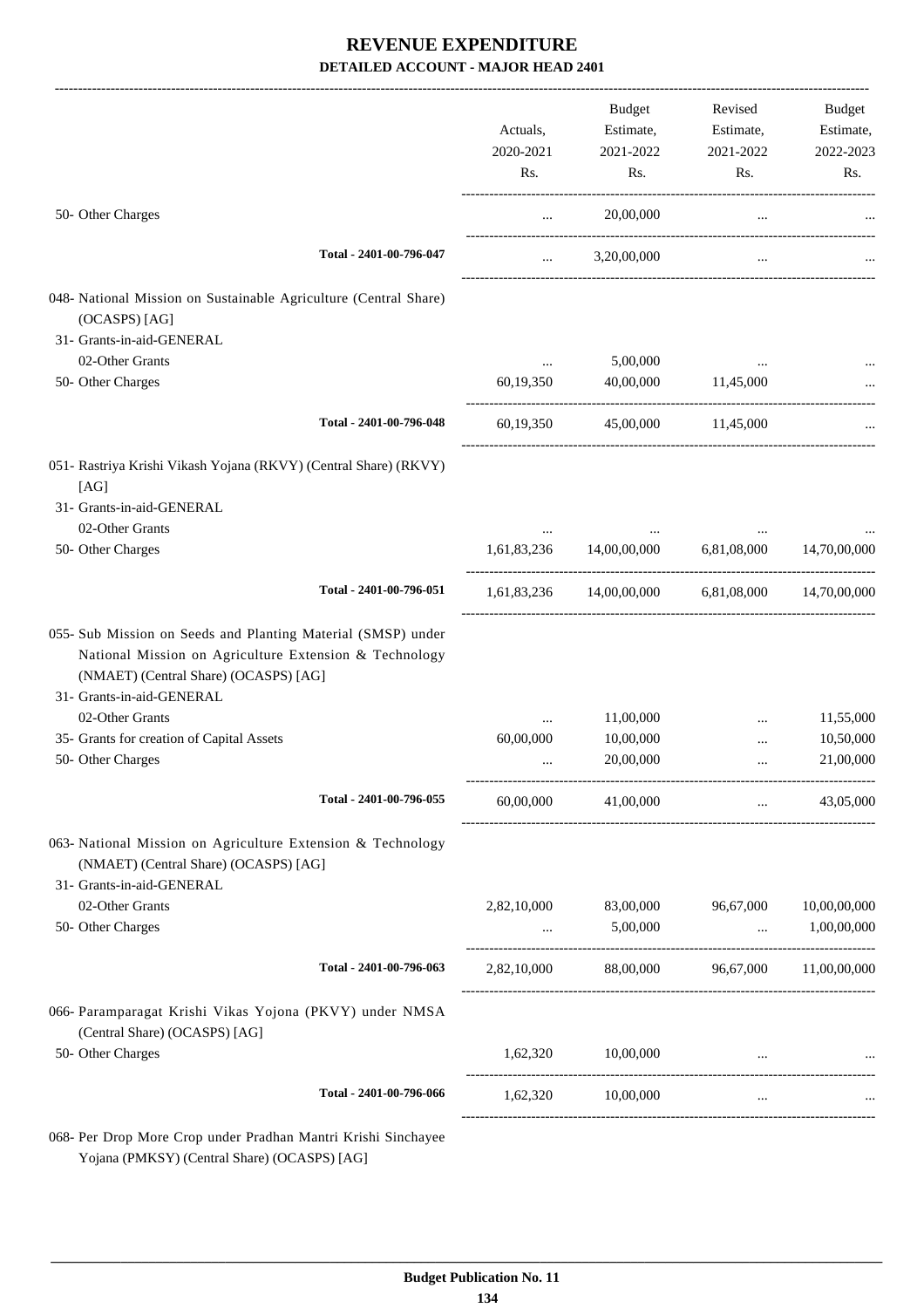|                                                                                                                                  | Actuals,<br>2020-2021<br>Rs. | Budget<br>Estimate,<br>2021-2022<br>Rs.                      | Revised<br>Estimate,<br>2021-2022<br>Rs. | Budget<br>Estimate,<br>2022-2023<br>Rs. |
|----------------------------------------------------------------------------------------------------------------------------------|------------------------------|--------------------------------------------------------------|------------------------------------------|-----------------------------------------|
| 31- Grants-in-aid-GENERAL                                                                                                        |                              |                                                              |                                          |                                         |
| 02-Other Grants                                                                                                                  | 2,43,00,000                  | 1,10,00,000 1,64,00,000                                      |                                          | 5,00,00,000                             |
| Total - 2401-00-796-068                                                                                                          |                              | 2,43,00,000 1,10,00,000 1,64,00,000                          |                                          | 5,00,00,000                             |
| 088- Paramparagat Krishi Vikas Yojana (Central Share) (OCASPS)<br>[AG]                                                           |                              |                                                              |                                          |                                         |
| 50- Other Charges                                                                                                                | $\cdots$                     | $\mathbf{a}$ , and $\mathbf{b}$                              | $\ddots$                                 | 1,00,00,000                             |
| Total - 2401-00-796-088                                                                                                          | $\cdots$                     | $\cdots$                                                     | $\ldots$ 1,00,00,000                     |                                         |
| 090- National Food Security Mission (Oil Seeds) (Central Share)<br>(OCASPS) [AG]<br>31- Grants-in-aid-GENERAL<br>02-Other Grants |                              | $\cdots$                                                     | $\cdots$                                 | 8,00,00,000                             |
| 50- Other Charges                                                                                                                | $\cdots$                     | $\cdots$                                                     | $\cdots$                                 | 2,00,00,000                             |
| Total - 2401-00-796-090                                                                                                          | $\cdots$                     | $\cdots$                                                     | $\mathbf{r}$ , and $\mathbf{r}$          | 10,00,00,000                            |
| 092- National Food Security Mission (Oil Seeds) (Central Share)<br>(OCASPS) [AG]<br>50- Other Charges                            |                              |                                                              |                                          |                                         |
| <b>Total - State Development Schemes (Central Assistance)</b>                                                                    |                              | 13,83,74,637 22,26,00,000 10,68,92,000 49,13,05,000          |                                          |                                         |
| Total - 2401-00-796                                                                                                              |                              | 30,86,63,798 819,50,50,000 521,79,45,000 881,89,27,000       |                                          |                                         |
| Charged                                                                                                                          |                              | Voted 30,86,63,798 819,50,50,000 521,79,45,000 881,89,27,000 |                                          |                                         |
| DETAILED ACCOUNT NO. 2401-00-800 - OTHER EXPENDITURE                                                                             |                              |                                                              |                                          |                                         |

| 006- Annual Macro Management Mode Work Plan on Agricultural   |                |              |              |               |
|---------------------------------------------------------------|----------------|--------------|--------------|---------------|
| Development Work [AG]                                         |                |              |              |               |
| 50- Other Charges                                             | $\cdots$       | $\cdots$     | $\cdots$     | $\cdots$      |
| 007- e-Governance in agriculture [AG]                         |                |              |              |               |
| 50- Other Charges                                             | 2, 19, 21, 997 | 6.00.00.000  | 2,00,00,000  | 6.30.00.000   |
| Total - 2401-00-800-007                                       | 2, 19, 21, 997 | 6,00,00,000  | 2,00,00,000  | 6.30.00.000   |
| 008- Assistance to Farmers in case of Natural Calamities [AG] |                |              |              |               |
| 31- Grants-in-aid-GENERAL                                     |                |              |              |               |
| 02-Other Grants                                               | $\cdots$       | 72,00,00,000 | $\cdots$     | 200,00,00,000 |
| 50- Other Charges                                             | 3,36,69,764    | 72,00,00,000 | 42,66,67,000 | $\cdots$      |
|                                                               |                |              |              |               |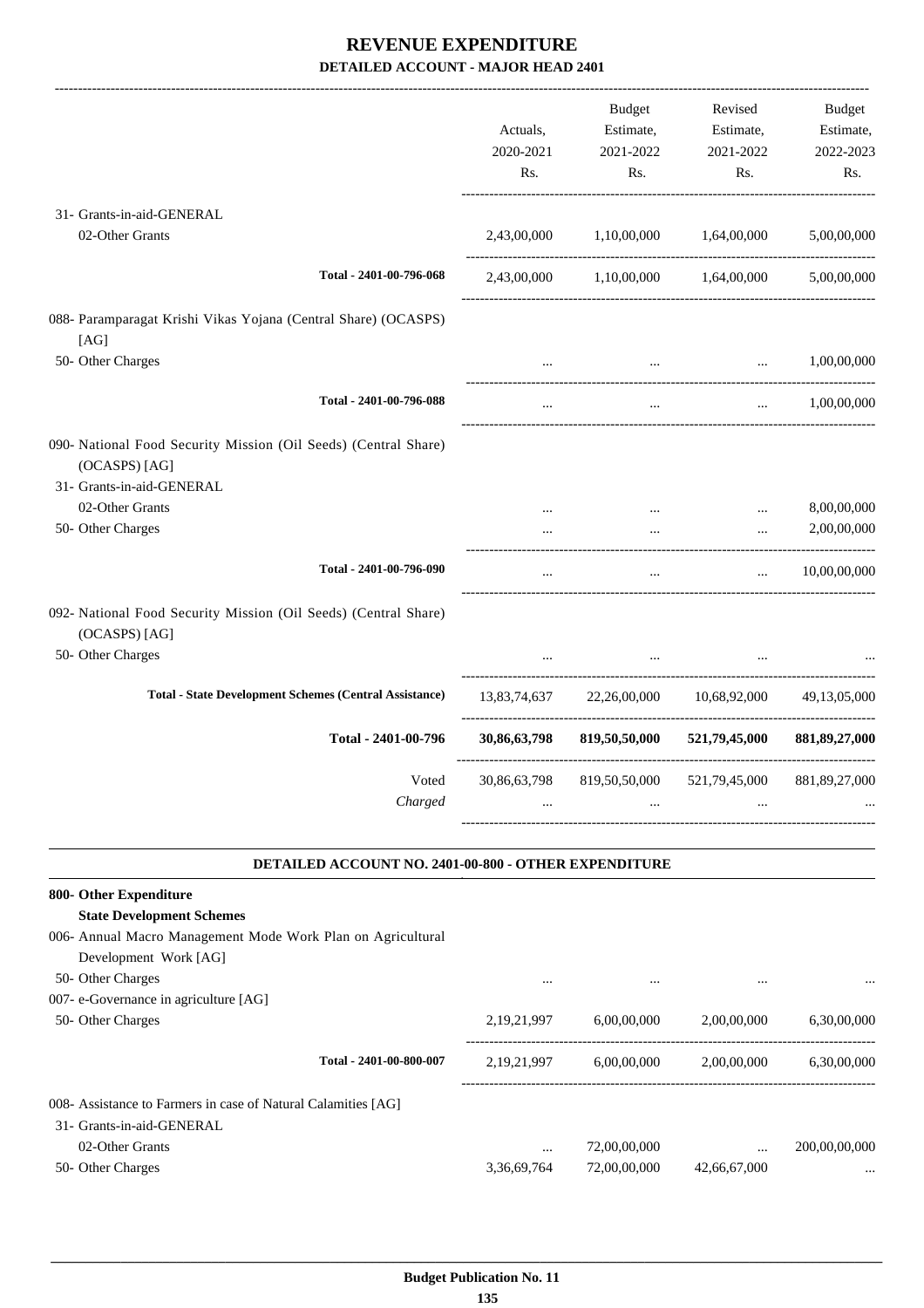|                                                                                                                                   | Actuals,<br>2020-2021<br>Rs.    | <b>Budget</b><br>Estimate,<br>2021-2022<br>Rs.       | Revised<br>Estimate,<br>2021-2022<br>Rs.   | Budget<br>Estimate,<br>2022-2023<br>Rs. |
|-----------------------------------------------------------------------------------------------------------------------------------|---------------------------------|------------------------------------------------------|--------------------------------------------|-----------------------------------------|
| Total - 2401-00-800-008                                                                                                           |                                 | 3,36,69,764 144,00,00,000 42,66,67,000               |                                            | 200,00,00,000                           |
| <b>Total - State Development Schemes</b>                                                                                          |                                 | 5,55,91,761 150,00,00,000 44,66,67,000 206,30,00,000 |                                            |                                         |
| <b>State Development Schemes</b><br>030- Rastriya Krishi Vikash Yojana (RKVY) (State Share) (RKVY)<br>[AG]                        |                                 |                                                      |                                            |                                         |
| 31- Grants-in-aid-GENERAL<br>02-Other Grants                                                                                      | $\cdots$                        | 10,00,000                                            | and the contract of the contract of the    | 10,50,000                               |
|                                                                                                                                   |                                 |                                                      | ----------------------------------         |                                         |
| <b>Total - State Development Schemes</b>                                                                                          | $\cdots$                        | 10,00,000                                            |                                            | $\ldots$ 10,50,000                      |
| <b>State Development Schemes (Central Assistance)</b><br>029- Rastriya Krishi Vikash Yojana (RKVY) (Central Share) (RKVY)<br>[AG] |                                 |                                                      |                                            |                                         |
| 31- Grants-in-aid-GENERAL<br>02-Other Grants                                                                                      |                                 | 5,00,000                                             | <b>Contract Contract Contract Contract</b> | 5,00,000                                |
|                                                                                                                                   |                                 |                                                      | ------------------------------------       |                                         |
| <b>Total - State Development Schemes (Central Assistance)</b>                                                                     | $\mathbf{r}$ , and $\mathbf{r}$ | 5,00,000                                             |                                            | 5,00,000<br><b>Second Committee</b>     |
| Total - 2401-00-800                                                                                                               |                                 | 5,55,91,761 150,15,00,000 44,66,67,000               |                                            | 206,45,50,000                           |
| Voted<br>Charged                                                                                                                  |                                 | 5,55,91,761 150,15,00,000 44,66,67,000               |                                            | 206,45,50,000                           |
| <b>DETAILED ACCOUNT NO. 2401 - DEDUCT RECOVERIES IN REDUCTION OF EXPENDITURE</b>                                                  |                                 |                                                      |                                            |                                         |
| 001- Direction and Administration                                                                                                 |                                 |                                                      |                                            |                                         |
| Administrative Expenditure                                                                                                        |                                 |                                                      |                                            |                                         |
| 001-Direction [AG]                                                                                                                |                                 |                                                      |                                            |                                         |
| 70-Deduct Recoveries                                                                                                              |                                 |                                                      |                                            |                                         |
| 01-Others                                                                                                                         | $\cdots$                        | $-10,000$                                            | $-10,000$                                  | $-10,000$                               |
| 02-W.B.H.S. 2008                                                                                                                  | .                               | $\cdots$                                             | $\cdots$                                   | $\ddotsc$                               |
| 002-Superintendance [AG]                                                                                                          |                                 |                                                      |                                            |                                         |
| 70-Deduct Recoveries                                                                                                              |                                 |                                                      |                                            |                                         |
| 01-Others                                                                                                                         | $-1,29,000$                     | $-1,000$                                             | $-1,50,000$                                | $-1,50,000$                             |
| 02-W.B.H.S. 2008                                                                                                                  |                                 | $-1,000$                                             | $\cdots$                                   |                                         |
| 003-Strengthening of the Directorate Organisation including                                                                       |                                 |                                                      |                                            |                                         |
| Agricultural Extension and Administra- tion [AG]                                                                                  |                                 |                                                      |                                            |                                         |
| 70-Deduct Recoveries                                                                                                              |                                 |                                                      |                                            |                                         |
| 01-Others                                                                                                                         | $-55,352$                       | $-1,000$                                             | $-50,000$                                  | $-50,000$                               |
| 02-W.B.H.S. 2008                                                                                                                  | $\ldots$                        | $-1,000$                                             | $\cdots$                                   |                                         |

004-Transport for Agriculture [AG]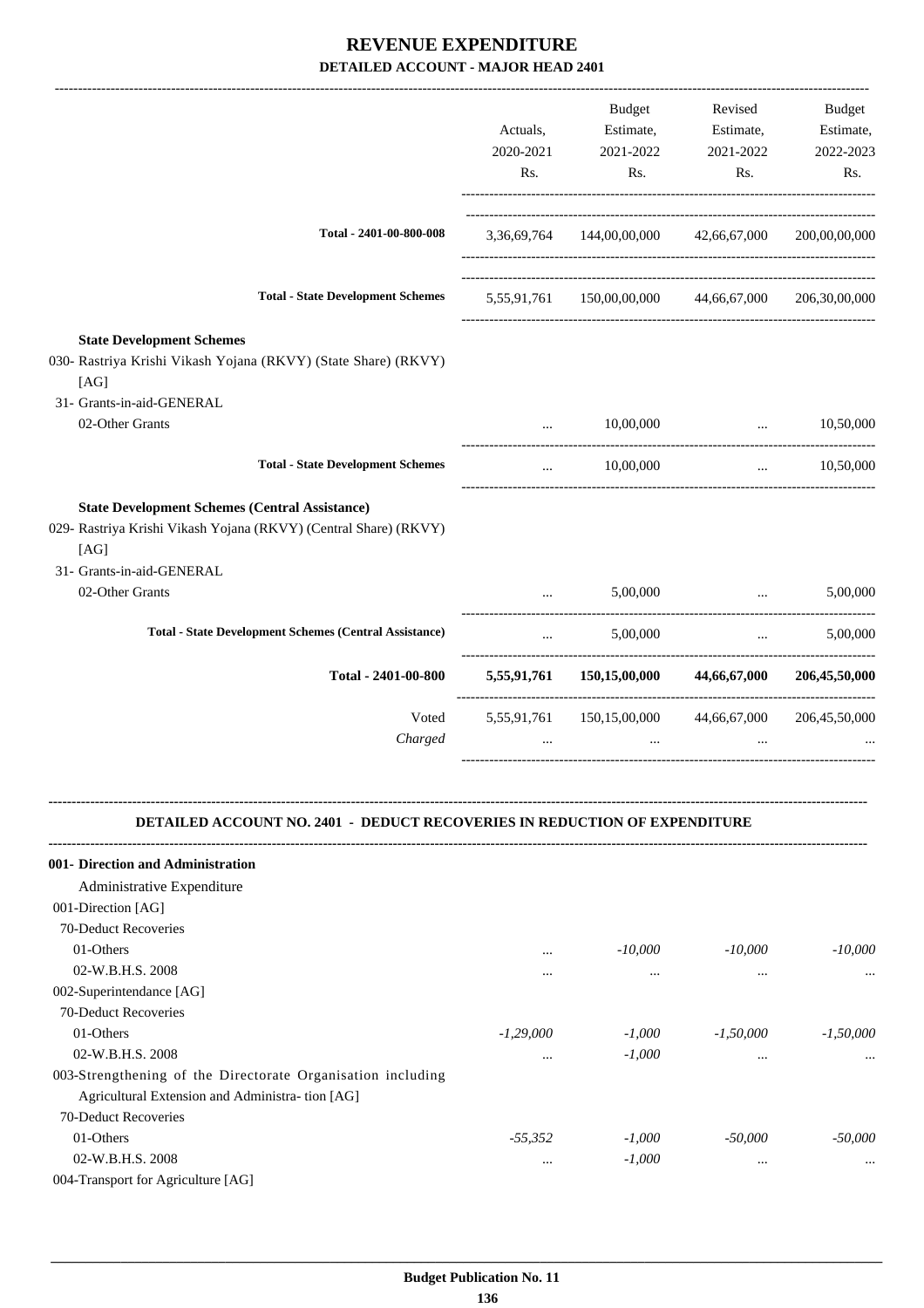|                                                                                                                                          | Actuals,<br>2020-2021<br>Rs. | <b>Budget</b><br>Estimate,<br>2021-2022<br>Rs. | Revised<br>Estimate,<br>2021-2022<br>Rs. | Budget<br>Estimate,<br>2022-2023<br>Rs. |
|------------------------------------------------------------------------------------------------------------------------------------------|------------------------------|------------------------------------------------|------------------------------------------|-----------------------------------------|
| 70-Deduct Recoveries                                                                                                                     |                              |                                                |                                          |                                         |
| 01-Others                                                                                                                                | $\cdots$                     | $-1,000$                                       | $-1,000$                                 | $-1,000$                                |
| 02-W.B.H.S. 2008                                                                                                                         | .                            | $-1,000$                                       | $\cdots$                                 |                                         |
| 005-World Bank Project on Agricultural Development --<br>Improvement of Agricultural Extension and Research [AG]<br>70-Deduct Recoveries |                              |                                                |                                          |                                         |
| 01-Others                                                                                                                                |                              | $-1,000$                                       | $-1,000$                                 | $-1,000$                                |
| 02-W.B.H.S. 2008                                                                                                                         |                              | $-1,000$                                       |                                          |                                         |
| <b>State Development Schemes</b>                                                                                                         |                              |                                                |                                          |                                         |
| 008-Strengthening and reorganisation of Agricultural extension and<br>Administration [AG]                                                |                              |                                                |                                          |                                         |
| 70-Deduct Recoveries                                                                                                                     |                              |                                                |                                          |                                         |
| 01-Others                                                                                                                                |                              |                                                |                                          |                                         |
| 02-W.B.H.S. 2008                                                                                                                         |                              |                                                |                                          |                                         |
| Total - 001 - Deduct - Recoveries                                                                                                        | $-1,84,352$                  | $-18,000$                                      | $-2,12,000$                              | $-2,12,000$                             |
| 103- Seeds                                                                                                                               |                              |                                                |                                          |                                         |
| Administrative Expenditure                                                                                                               |                              |                                                |                                          |                                         |
| 001-Establishment of Seed Farms and Seed Stores including Seed<br>Certification Agencies. [AG]                                           |                              |                                                |                                          |                                         |
| 70-Deduct Recoveries                                                                                                                     |                              |                                                |                                          |                                         |
| 01-Others                                                                                                                                |                              | $-1,000$                                       | $-1,000$                                 | $-1,000$                                |
| 02-W.B.H.S. 2008                                                                                                                         |                              | $-1,000$                                       |                                          |                                         |
| 002-Establishemnt of Jute Seed Multiplication Farms at Bhajanghat<br>and Goaltore [AG]                                                   |                              |                                                |                                          |                                         |
| 70-Deduct Recoveries                                                                                                                     |                              |                                                |                                          |                                         |
| 01-Others                                                                                                                                | $\cdots$                     | $\text{-}1,\!000$                              | $-1,000$                                 | $-1,000$                                |
| 02-W.B.H.S. 2008                                                                                                                         |                              | $-1,000$                                       | $\ddotsc$                                |                                         |
| 003-Development of Seed Testing Laboratories. [AG]<br>70-Deduct Recoveries                                                               |                              |                                                |                                          |                                         |
| 01-Others                                                                                                                                |                              | $-1,000$                                       | $-1,000$                                 | $-1,000$                                |
| 02-W.B.H.S. 2008                                                                                                                         |                              | $-1,000$                                       |                                          |                                         |
| 007-Modernisation and Development of Agricultural Seed Farm<br>[AG]                                                                      |                              |                                                | $\cdots$                                 | $\cdots$                                |
| 70-Deduct Recoveries                                                                                                                     |                              |                                                |                                          |                                         |
| 01-Others                                                                                                                                |                              | $-1,000$                                       | $-1,000$                                 | $-1,000$                                |
| 02-W.B.H.S. 2008                                                                                                                         | $\ddotsc$                    | $-1,000$                                       | $\cdots$                                 | $\cdots$                                |
| 018-Establishment of a Seed Processing Plant [AG]                                                                                        |                              |                                                |                                          |                                         |
| 70-Deduct Recoveries                                                                                                                     |                              |                                                |                                          |                                         |
| 01-Others                                                                                                                                | $\ddotsc$                    | $\cdots$                                       |                                          |                                         |
| 02-W.B.H.S. 2008                                                                                                                         |                              |                                                | $\cdots$                                 | $\cdots$                                |
| <b>State Development Schemes</b>                                                                                                         |                              |                                                |                                          |                                         |
| 015-Modernisation and Development of Agricultural Seed Farm<br>[AG]                                                                      |                              |                                                |                                          |                                         |
| 70-Deduct Recoveries                                                                                                                     |                              |                                                |                                          |                                         |
| 01-Others                                                                                                                                | $\cdots$                     | $\cdots$                                       | $\ldots$                                 |                                         |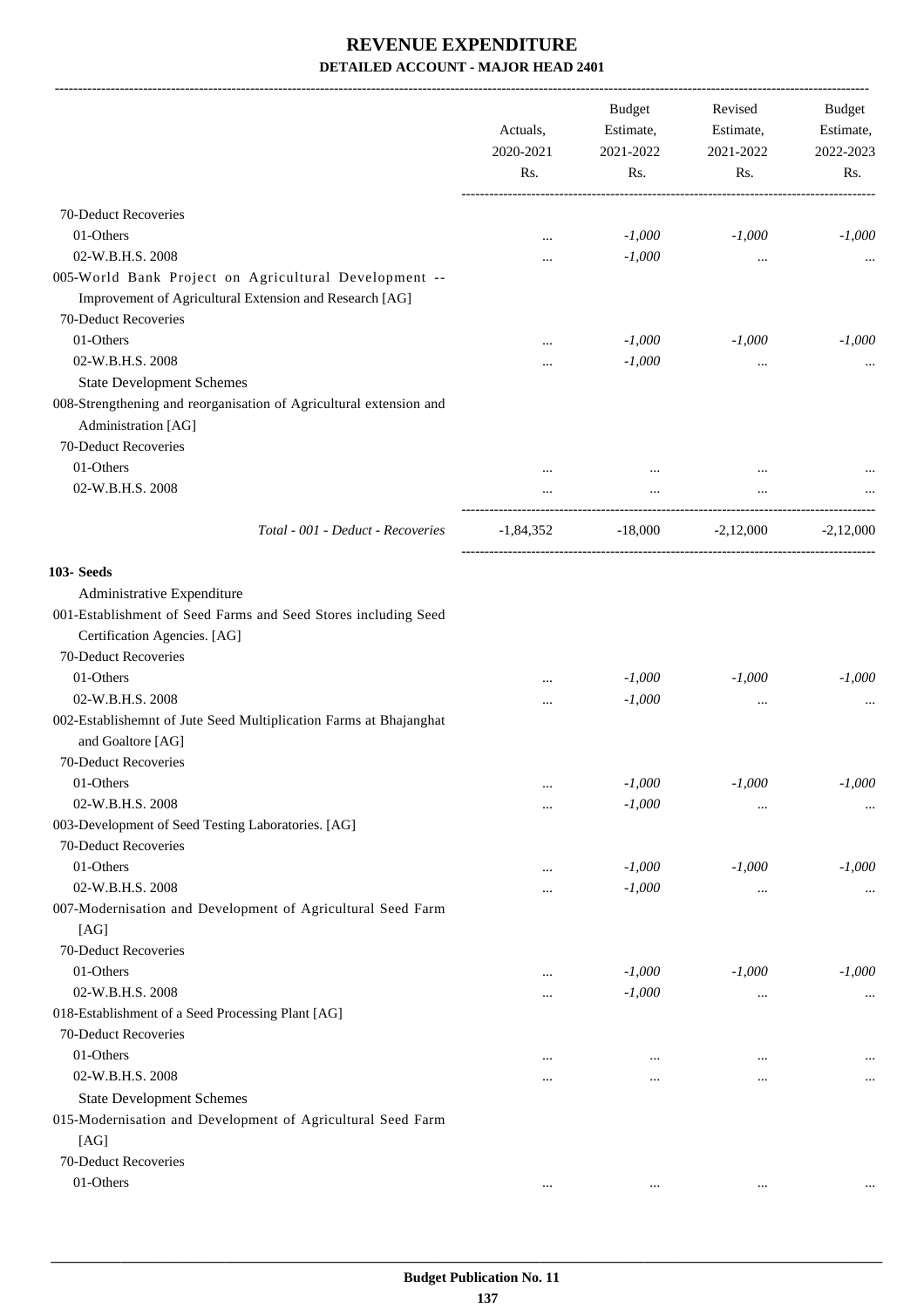|                                                                        |                                                                 | Actuals,<br>2020-2021<br>Rs. | Budget<br>Estimate,<br>2021-2022<br>Rs. | Revised<br>Estimate,<br>2021-2022<br>Rs. | Budget<br>Estimate,<br>2022-2023<br>Rs. |
|------------------------------------------------------------------------|-----------------------------------------------------------------|------------------------------|-----------------------------------------|------------------------------------------|-----------------------------------------|
| 02-W.B.H.S. 2008                                                       |                                                                 |                              |                                         |                                          |                                         |
| 70-Deduct Recoveries                                                   | 016-Strengthing of State Seed Certification Agencies [AG]       |                              | $\cdots$                                | $\cdots$                                 |                                         |
| 01-Others                                                              |                                                                 |                              |                                         |                                          |                                         |
| 02-W.B.H.S. 2008                                                       |                                                                 |                              | $\cdots$<br>$\cdots$                    | $\cdots$                                 |                                         |
|                                                                        | Total - 103 - Deduct - Recoveries                               | $\cdots$                     | $-8,000$                                | -4,000                                   | $-4,000$                                |
|                                                                        |                                                                 |                              |                                         |                                          |                                         |
| 104- Agricultural Farms                                                |                                                                 |                              |                                         |                                          |                                         |
| Administrative Expenditure                                             |                                                                 |                              |                                         |                                          |                                         |
| 001-Experimental Farms [AG]                                            |                                                                 |                              |                                         |                                          |                                         |
| 70-Deduct Recoveries                                                   |                                                                 |                              |                                         |                                          |                                         |
| 01-Others                                                              |                                                                 | -1,77,692                    | -10,000                                 | $-2,00,000$                              | $-2,00,000$                             |
| 02-W.B.H.S. 2008                                                       |                                                                 | $\ddotsc$                    | $-1,000$                                | $\ddotsc$                                |                                         |
|                                                                        | Total - 104 - Deduct - Recoveries                               | -1,77,692                    | $-11,000$                               | $-2,00,000$                              | $-2,00,000$                             |
| 105- Manures and Fertilisers                                           |                                                                 |                              |                                         |                                          |                                         |
| Administrative Expenditure                                             |                                                                 |                              |                                         |                                          |                                         |
| 001-Rural Compost [AG]                                                 |                                                                 |                              |                                         |                                          |                                         |
| 70-Deduct Recoveries                                                   |                                                                 |                              |                                         |                                          |                                         |
| 01-Others                                                              |                                                                 |                              | $-1,000$                                | $-1,000$                                 | $-1,000$                                |
| 02-W.B.H.S. 2008                                                       |                                                                 |                              | $-1,000$                                |                                          |                                         |
|                                                                        | 002-Extension of Soil Testing Services and Laboratories in West |                              |                                         |                                          |                                         |
| Bengal [AG]                                                            |                                                                 |                              |                                         |                                          |                                         |
| 70-Deduct Recoveries                                                   |                                                                 |                              |                                         |                                          |                                         |
| 01-Others                                                              |                                                                 |                              | $-1,000$                                | $-1.000$                                 | $-1,000$                                |
| 02-W.B.H.S. 2008                                                       |                                                                 | $\cdots$                     | $-1,000$                                | $\ldots$                                 | $\cdots$                                |
| 003-Fertiliser Promotion Programme- [AG]                               |                                                                 |                              |                                         |                                          |                                         |
| 70-Deduct Recoveries                                                   |                                                                 |                              |                                         |                                          |                                         |
| 01-Others                                                              |                                                                 |                              | $-1,000$                                | $-1,000$                                 | $-1,000$                                |
| 02-W.B.H.S. 2008                                                       |                                                                 |                              | $-1,000$                                | $\cdots$                                 | $\cdots$                                |
|                                                                        | 004-Production and Distribution of Organic Manures Including    |                              |                                         |                                          |                                         |
| Grants-in-Aid to Municipalities [AG]                                   |                                                                 |                              |                                         |                                          |                                         |
| 70-Deduct Recoveries                                                   |                                                                 |                              |                                         |                                          |                                         |
| 01-Others                                                              |                                                                 | $\cdots$                     | $\cdots$                                |                                          |                                         |
| 02-W.B.H.S. 2008                                                       |                                                                 | $\cdots$                     | $\cdots$                                | $\ddotsc$                                | $\cdots$                                |
| 006-Development of Qualitty Control of Imputs [AG]                     |                                                                 |                              |                                         |                                          |                                         |
| 70-Deduct Recoveries                                                   |                                                                 |                              |                                         |                                          |                                         |
| 01-Others                                                              |                                                                 |                              | $-1,000$                                | $-1,000$                                 | $-1,000$                                |
| 02-W.B.H.S. 2008                                                       |                                                                 |                              | $-1,000$                                | $\ldots$                                 | $\cdots$                                |
| 007-Distribution of Soil Conditioners (AG) [AG]                        |                                                                 |                              |                                         |                                          |                                         |
| 70-Deduct Recoveries                                                   |                                                                 |                              |                                         |                                          |                                         |
| 01-Others                                                              |                                                                 |                              | $-1,000$                                | $-1,000$                                 | $-1,000$                                |
| 02-W.B.H.S. 2008                                                       |                                                                 | $\cdots$                     | $\cdots$                                | $\ddotsc$                                | $\cdots$                                |
| 022-Distribution of Chemical Fertilisers- [AG]<br>70-Deduct Recoveries |                                                                 |                              |                                         |                                          |                                         |
|                                                                        |                                                                 |                              |                                         |                                          |                                         |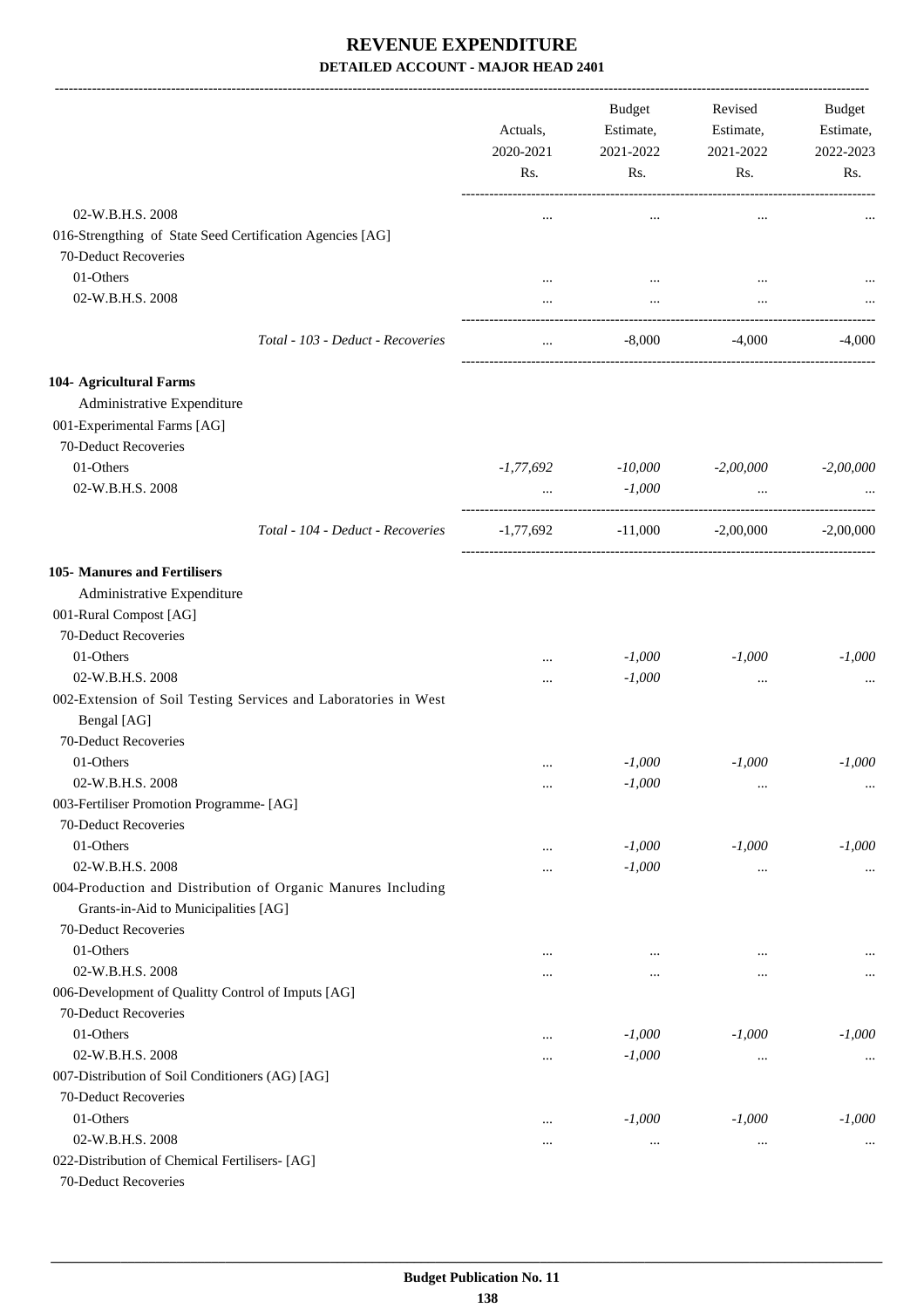-------------------------------------------------------------------------------------------------------------------------------------------------------------------------------

|                                                                           | Actuals,<br>2020-2021<br>Rs. | <b>Budget</b><br>Estimate,<br>2021-2022<br>Rs. | Revised<br>Estimate,<br>2021-2022<br>Rs. | <b>Budget</b><br>Estimate,<br>2022-2023<br>Rs. |
|---------------------------------------------------------------------------|------------------------------|------------------------------------------------|------------------------------------------|------------------------------------------------|
| 01-Others                                                                 |                              | $-1,000$                                       | $-1,000$                                 | $-1,000$                                       |
| 02-W.B.H.S. 2008                                                          |                              | $-1,000$                                       |                                          |                                                |
| <b>State Development Schemes</b>                                          |                              |                                                |                                          |                                                |
| 023-Distribution of Soil Conditioners [AG]                                |                              |                                                |                                          |                                                |
| 70-Deduct Recoveries                                                      |                              |                                                |                                          |                                                |
| 01-Others                                                                 |                              |                                                |                                          |                                                |
| 02-W.B.H.S. 2008                                                          | $\cdots$                     |                                                |                                          |                                                |
| 029-Production and Distribution of Organic Manures [AG]                   |                              | $\cdots$                                       |                                          |                                                |
| 70-Deduct Recoveries                                                      |                              |                                                |                                          |                                                |
| 01-Others                                                                 |                              |                                                |                                          |                                                |
|                                                                           | $\cdots$                     | $\cdots$                                       |                                          |                                                |
| 02-W.B.H.S. 2008                                                          |                              | $\cdots$                                       |                                          |                                                |
| 031-Development of Quality Control of Inputs [AG]<br>70-Deduct Recoveries |                              |                                                |                                          |                                                |
| 01-Others                                                                 | $\cdots$                     | $\cdots$                                       | $\cdots$                                 |                                                |
| 02-W.B.H.S. 2008                                                          |                              |                                                |                                          |                                                |
|                                                                           |                              |                                                |                                          |                                                |
| Total - 105 - Deduct - Recoveries                                         | $\cdots$                     | $-11,000$                                      | $-6,000$                                 | $-6,000$                                       |
| 107- Plant Protection                                                     |                              |                                                |                                          |                                                |
| Administrative Expenditure                                                |                              |                                                |                                          |                                                |
| 001-Plant Protection Including Control of Wild Animals as well as         |                              |                                                |                                          |                                                |
| Quality Control of Pesticides [AG]                                        |                              |                                                |                                          |                                                |
| 70-Deduct Recoveries                                                      |                              |                                                |                                          |                                                |
| 01-Others                                                                 |                              | $-1,000$                                       | $-1,000$                                 | $-1,000$                                       |
| 02-W.B.H.S. 2008                                                          |                              | $-1,000$                                       |                                          |                                                |
| <b>State Development Schemes</b>                                          |                              |                                                |                                          |                                                |
| 011-Scheme for Strengthening of State Plant Protection Organisation       |                              |                                                |                                          |                                                |
| including Quality Control of Pesticides [AG]                              |                              |                                                |                                          |                                                |
| 70-Deduct Recoveries                                                      |                              |                                                |                                          |                                                |
| 01-Others                                                                 |                              |                                                |                                          |                                                |
| 02-W.B.H.S. 2008                                                          | $\cdots$                     | $\cdots$                                       |                                          |                                                |
|                                                                           | $\cdots$                     | $\cdots$                                       |                                          |                                                |
| Total - 107 - Deduct - Recoveries                                         | $\cdots$                     | $-2,000$                                       | $-1,000$                                 | $-1,000$                                       |
| 108- Commercial Crops                                                     |                              |                                                |                                          |                                                |
| Administrative Expenditure                                                |                              |                                                |                                          |                                                |
| 002-Potato-seed Certification Centre [AG]                                 |                              |                                                |                                          |                                                |
| 70-Deduct Recoveries                                                      |                              |                                                |                                          |                                                |
| 01-Others                                                                 |                              | $-1,000$                                       | $-1,000$                                 | $-1,000$                                       |
| 02-W.B.H.S. 2008                                                          | $\cdots$                     | $\cdots$                                       | $\cdots$                                 | $\cdots$                                       |
| 003-Jute Development [AG]                                                 |                              |                                                |                                          |                                                |
| 70-Deduct Recoveries                                                      |                              |                                                |                                          |                                                |
| 01-Others                                                                 |                              | $-1,000$                                       | $-1,000$                                 | $-1,000$                                       |
| 02-W.B.H.S. 2008                                                          |                              | $-1,000$                                       | $\cdots$                                 |                                                |
| 005-Areca Nut Development [AG]                                            |                              |                                                |                                          |                                                |
| 70-Deduct Recoveries                                                      |                              |                                                |                                          |                                                |
| 01-Others                                                                 | $\cdots$                     | $-1,000$                                       | $-1,000$                                 | $-1,000$                                       |
|                                                                           |                              |                                                |                                          |                                                |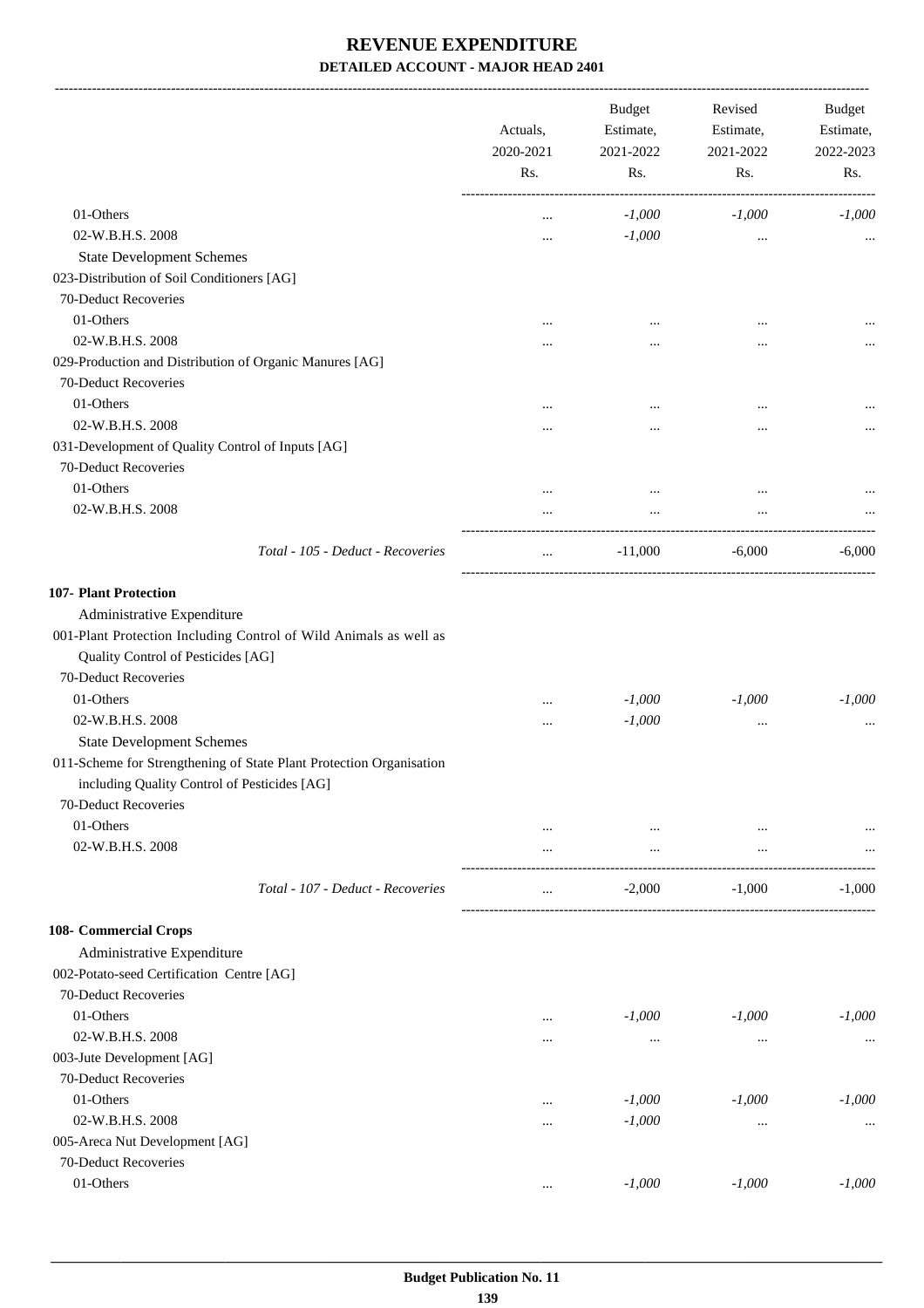-------------------------------------------------------------------------------------------------------------------------------------------------------------------------------

|                                                         | Actuals,<br>2020-2021<br>Rs. | <b>Budget</b><br>Estimate,<br>2021-2022 | Revised<br>Estimate,<br>2021-2022<br>Rs. | <b>Budget</b><br>Estimate,<br>2022-2023<br>Rs. |
|---------------------------------------------------------|------------------------------|-----------------------------------------|------------------------------------------|------------------------------------------------|
|                                                         |                              | Rs.                                     |                                          |                                                |
| 02-W.B.H.S. 2008                                        |                              | $-1,000$                                | $\cdots$                                 | $\cdots$                                       |
| 007-Oilseed Development including Sunflower [AG]        |                              |                                         |                                          |                                                |
| 70-Deduct Recoveries                                    |                              |                                         |                                          |                                                |
| 01-Others                                               |                              | $-1,000$                                | $-1,000$                                 | $-1,000$                                       |
| 02-W.B.H.S. 2008                                        |                              | $-1,000$                                | $\cdots$                                 | $\cdots$                                       |
| 008-Sugarcane Development [AG]                          |                              |                                         |                                          |                                                |
| 70-Deduct Recoveries                                    |                              |                                         |                                          |                                                |
| 01-Others                                               | $\cdots$                     | $-1,000$                                | $-1,000$                                 | $-1,000$                                       |
| 02-W.B.H.S. 2008                                        |                              | $-1,000$                                | $\cdots$                                 | $\cdots$                                       |
| 013-Sisal Plantation Scheme Operation & Management [AG] |                              |                                         |                                          |                                                |
| 70-Deduct Recoveries                                    |                              |                                         |                                          |                                                |
| 01-Others                                               |                              | $-1,000$                                | $-1,000$                                 | $-1,000$                                       |
| 02-W.B.H.S. 2008                                        |                              | $-1,000$                                | $\cdots$                                 | $\cdots$                                       |
| 014-Development of Tobacco [AG]                         |                              |                                         |                                          |                                                |
| 70-Deduct Recoveries                                    |                              |                                         |                                          |                                                |
| 01-Others                                               |                              | $-1,000$                                | $-1,000$                                 | $-1,000$                                       |
| 02-W.B.H.S. 2008                                        | $\cdots$                     | $-1,000$                                | $\cdots$                                 | $\cdots$                                       |
| 015-Development of Coton and Fibre Crops [AG]           |                              |                                         |                                          |                                                |
| 70-Deduct Recoveries                                    |                              |                                         |                                          |                                                |
| 01-Others                                               |                              | $-1,000$                                | $-1,000$                                 | $-1,000$                                       |
| 02-W.B.H.S. 2008                                        |                              | $-1,000$                                |                                          | $\ddotsc$                                      |
| 053-Management [AG]                                     |                              |                                         | $\cdots$                                 |                                                |
| 70-Deduct Recoveries                                    |                              |                                         |                                          |                                                |
| 01-Others                                               |                              |                                         |                                          |                                                |
| 02-W.B.H.S. 2008                                        | $\cdots$                     | $\cdots$                                | $\cdots$                                 |                                                |
|                                                         |                              | $\cdots$                                | $\cdots$                                 | $\cdots$                                       |
| <b>State Development Schemes</b>                        |                              |                                         |                                          |                                                |
| 011-Development of Cotton and Fibre Crops [AG]          |                              |                                         |                                          |                                                |
| 70-Deduct Recoveries                                    |                              |                                         |                                          |                                                |
| 01-Others                                               |                              | $\ddotsc$                               | $\cdots$                                 |                                                |
| 02-W.B.H.S. 2008                                        |                              |                                         | $\cdots$                                 | $\cdots$                                       |
| 012-Intensive Jute Development Programme [AG]           |                              |                                         |                                          |                                                |
| 70-Deduct Recoveries                                    |                              |                                         |                                          |                                                |
| 01-Others                                               |                              | $\ddotsc$                               | $\cdots$                                 |                                                |
| 02-W.B.H.S. 2008                                        |                              |                                         | $\cdots$                                 | $\cdots$                                       |
| 048-Sugarcane and Sugarbeet Developement [AG]           |                              |                                         |                                          |                                                |
| 70-Deduct Recoveries                                    |                              |                                         |                                          |                                                |
| 01-Others                                               | $\ddotsc$                    | $\cdots$                                | $\cdots$                                 |                                                |
| 02-W.B.H.S. 2008                                        |                              | $\cdots$                                | $\cdots$                                 | $\cdots$                                       |
| 054-Development of Tobacco [AG]                         |                              |                                         |                                          |                                                |
| 70-Deduct Recoveries                                    |                              |                                         |                                          |                                                |
| 01-Others                                               | $\cdots$                     | $\ddotsc$                               | $\cdots$                                 |                                                |
| 02-W.B.H.S. 2008                                        |                              | $\cdots$                                | $\cdots$                                 | $\cdots$                                       |
| 055-National Pulses Development Project [AG]            |                              |                                         |                                          |                                                |
| 70-Deduct Recoveries                                    |                              |                                         |                                          |                                                |
| 01-Others                                               | $\ddotsc$                    | $\cdots$                                | $\cdots$                                 |                                                |
| 02-W.B.H.S. 2008                                        | $\cdots$                     | $\cdots$                                | $\cdots$                                 | $\cdots$                                       |
| 056-Oilseed Production Programme [AG]                   |                              |                                         |                                          |                                                |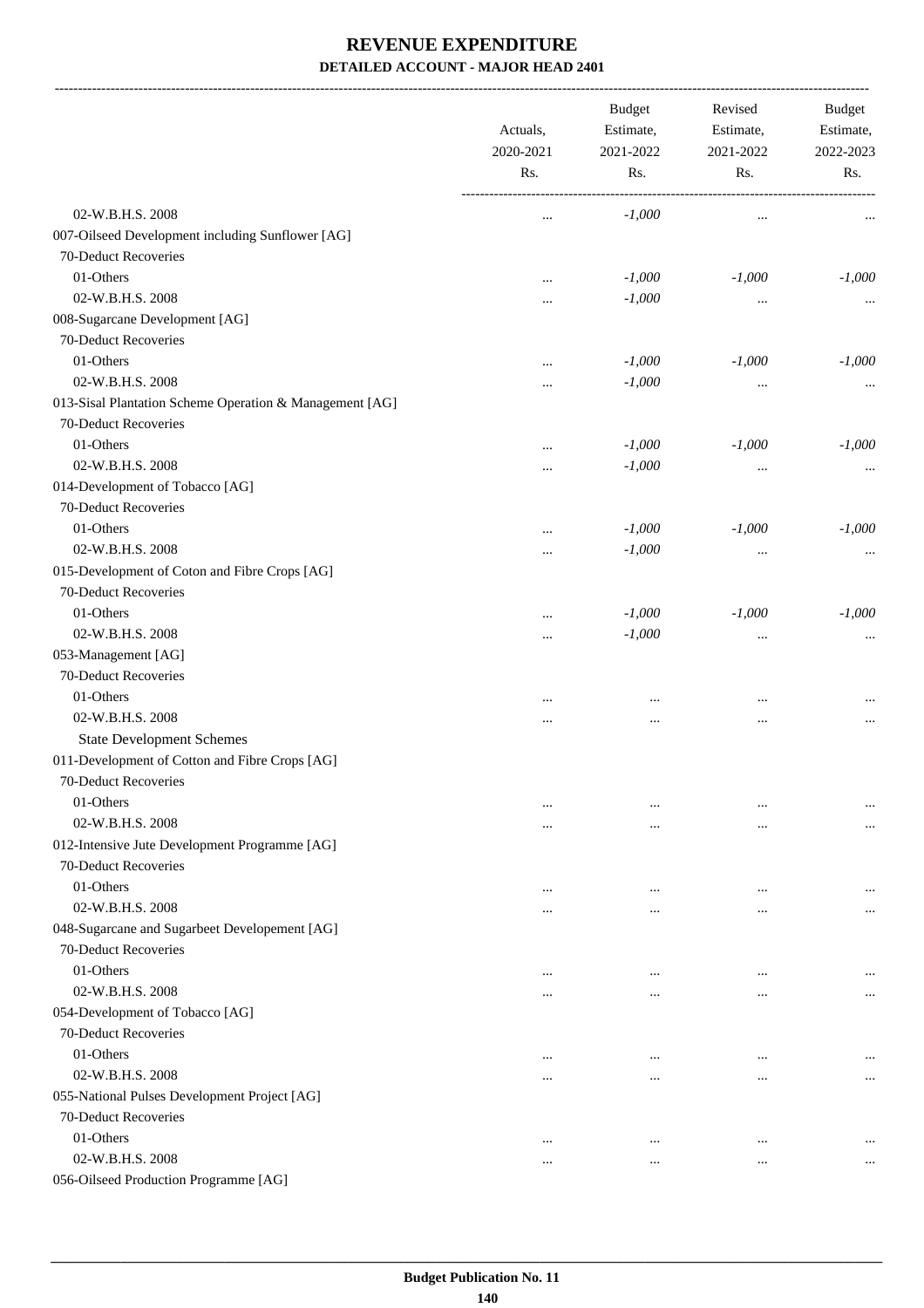|                                                                                                                              | Actuals,<br>2020-2021 | Budget<br>Estimate,<br>2021-2022 | Revised<br>Estimate,<br>2021-2022 | Budget<br>Estimate,<br>2022-2023 |
|------------------------------------------------------------------------------------------------------------------------------|-----------------------|----------------------------------|-----------------------------------|----------------------------------|
|                                                                                                                              | Rs.                   | Rs.                              | Rs.                               | Rs.                              |
| 70-Deduct Recoveries                                                                                                         |                       |                                  |                                   |                                  |
| 01-Others                                                                                                                    | $\cdots$              | $\cdots$                         | $\cdots$                          |                                  |
| 02-W.B.H.S. 2008                                                                                                             | .                     |                                  | $\ddotsc$                         |                                  |
| <b>State Development Schemes</b>                                                                                             |                       |                                  |                                   |                                  |
| 031-Integrated Scheme for Oilseeds, Pulses, Oil Palm and Maize<br>(ISOPOM) (State Share) (OCASPS) [AG]                       |                       |                                  |                                   |                                  |
| 70-Deduct Recoveries                                                                                                         |                       |                                  |                                   |                                  |
| 01-Others                                                                                                                    |                       | $\cdots$                         |                                   |                                  |
| 02-W.B.H.S. 2008                                                                                                             |                       |                                  |                                   |                                  |
| State Development Schemes (Central Assistance)<br>036-National Oilseed and oil Palm Mission (Central Share)<br>(OCASPS) [AG] |                       |                                  |                                   |                                  |
| 70-Deduct Recoveries                                                                                                         |                       |                                  |                                   |                                  |
| 01-Others                                                                                                                    |                       | $\cdots$                         |                                   |                                  |
| Total - 108 - Deduct - Recoveries                                                                                            | $\cdots$              | $-15,000$                        | $-8,000$                          | $-8,000$                         |
| 109- Extension and Farmers Training                                                                                          |                       |                                  |                                   |                                  |
| Administrative Expenditure                                                                                                   |                       |                                  |                                   |                                  |
| 002-Agricultural Information and Publicity (Farm Advisory Services)<br>[AG]                                                  |                       |                                  |                                   |                                  |
| 70-Deduct Recoveries                                                                                                         |                       |                                  |                                   |                                  |
| 01-Others                                                                                                                    |                       | $-1,000$                         | $-1,000$                          | $-1,000$                         |
| 02-W.B.H.S. 2008                                                                                                             |                       | $-1,000$                         | $\cdots$                          |                                  |
| 003-Upgrading of Agricultural Training Centres [AG]                                                                          |                       |                                  |                                   |                                  |
| 70-Deduct Recoveries                                                                                                         |                       |                                  |                                   |                                  |
| 01-Others                                                                                                                    | $-49,500$             | $-1,000$                         | $-50,000$                         | $-50,000$                        |
| 02-W.B.H.S. 2008                                                                                                             | $\cdots$              | $-1,000$                         | $\ldots$                          | $\ldots$                         |
| 004-Intensive Agricultural Programme [AG]                                                                                    |                       |                                  |                                   |                                  |
| 70-Deduct Recoveries                                                                                                         |                       |                                  |                                   |                                  |
| 01-Others                                                                                                                    | $-10,420$             | $-1,000$                         | $-20,000$                         | $-20,000$                        |
| 02-W.B.H.S. 2008                                                                                                             |                       | $-1,000$                         | $\cdots$                          | $\cdots$                         |
| 005-Multicrops and Other Demonstrations [AG]                                                                                 |                       |                                  |                                   |                                  |
| 70-Deduct Recoveries                                                                                                         |                       |                                  |                                   |                                  |
| 01-Others                                                                                                                    |                       | $-1,000$                         | $-1,000$                          | $-1,000$                         |
| 02-W.B.H.S. 2008<br>006-Agricultural Training Centres Including Farmer's Training- [AG]<br>70-Deduct Recoveries              |                       | $-1,000$                         | $\cdots$                          | $\cdots$                         |
| 01-Others                                                                                                                    | $-1, 14, 921$         | $-1,000$                         | $-1,50,000$                       | $-1,50,000$                      |
| 02-W.B.H.S. 2008                                                                                                             |                       | $-1,000$                         |                                   |                                  |
| 007-Training -cum-Development Project Workshop [AG]                                                                          |                       |                                  | $\cdots$                          |                                  |
| 70-Deduct Recoveries                                                                                                         |                       |                                  |                                   |                                  |
| 01-Others                                                                                                                    |                       | $-1,000$                         | $-1,000$                          | $-1,000$                         |
| 02-W.B.H.S. 2008                                                                                                             |                       | $-1,000$                         | $\cdots$                          | $\cdots$                         |
| 035-Agricultural Demonstration and Training [AG]                                                                             |                       |                                  |                                   |                                  |
| 70-Deduct Recoveries                                                                                                         |                       |                                  |                                   |                                  |
| 01-Others                                                                                                                    | $\ldots$              | $\ldots$                         | $\ldots$                          | $\ldots$                         |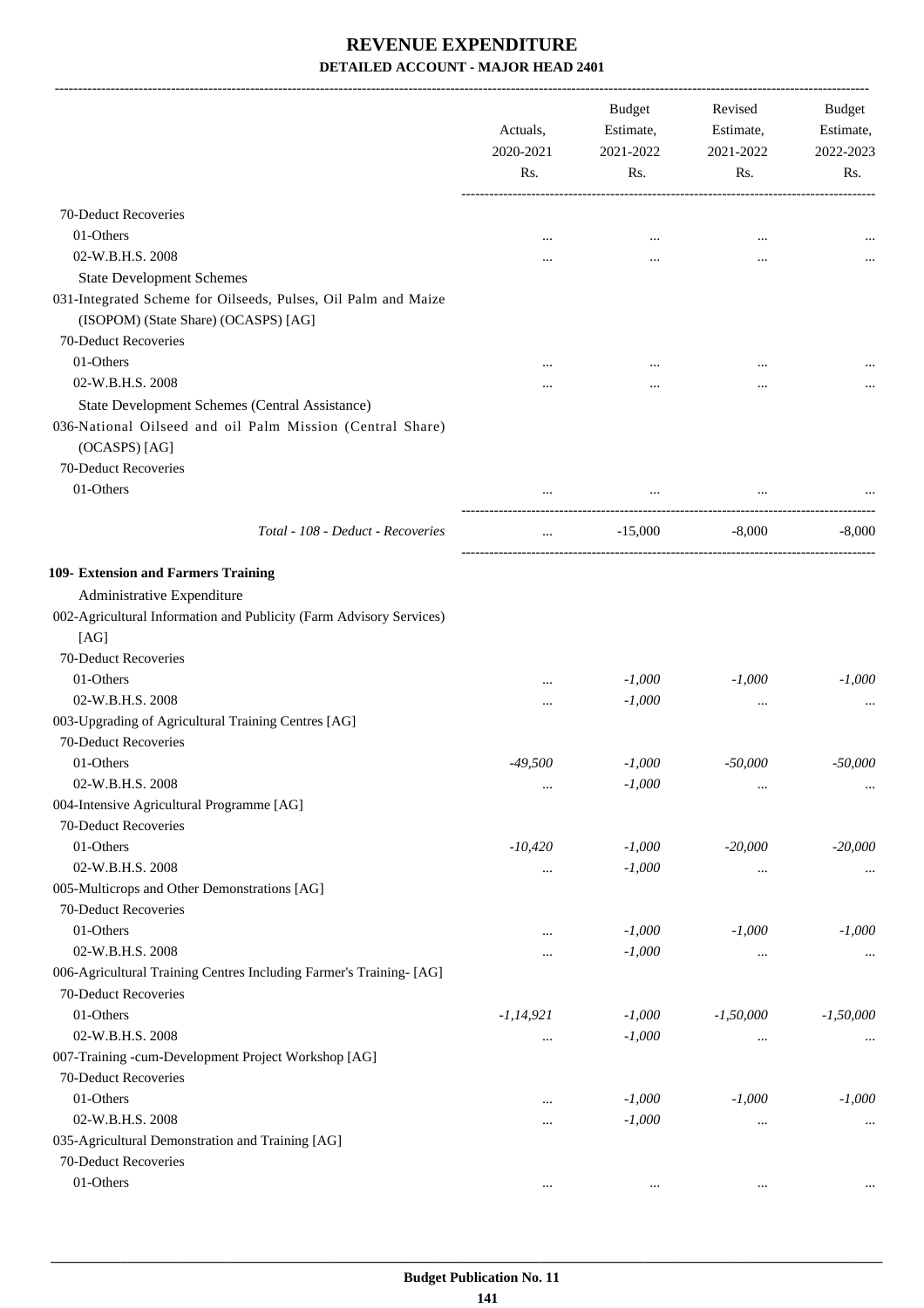|                                                                                                                           | Actuals,<br>2020-2021<br>Rs. | Budget<br>Estimate,<br>2021-2022<br>Rs. | Revised<br>Estimate,<br>2021-2022<br>Rs.  | Budget<br>Estimate,<br>2022-2023<br>Rs. |
|---------------------------------------------------------------------------------------------------------------------------|------------------------------|-----------------------------------------|-------------------------------------------|-----------------------------------------|
| 02-W.B.H.S. 2008                                                                                                          | $\ddotsc$                    | $\cdots$                                | $\cdots$                                  |                                         |
| <b>State Development Schemes</b>                                                                                          |                              |                                         |                                           |                                         |
| 008-Agricultural Information ,Publicity and Exhibition (Farm<br>Advisory Services) [AG]                                   |                              |                                         |                                           |                                         |
| 70-Deduct Recoveries                                                                                                      |                              |                                         |                                           |                                         |
| 01-Others                                                                                                                 |                              |                                         |                                           |                                         |
| 02-W.B.H.S. 2008                                                                                                          | .                            |                                         |                                           |                                         |
| 015-Agricultural Information Publicity - Cum- Demonstration Camp                                                          |                              |                                         |                                           |                                         |
| [AG]                                                                                                                      |                              |                                         |                                           |                                         |
| 70-Deduct Recoveries                                                                                                      |                              |                                         |                                           |                                         |
| 01-Others                                                                                                                 |                              |                                         |                                           |                                         |
| 025-Agricultural Training Centre including Farmers Study Tour.<br>[AG]                                                    |                              |                                         |                                           |                                         |
| 70-Deduct Recoveries                                                                                                      |                              |                                         |                                           |                                         |
| 01-Others                                                                                                                 |                              |                                         |                                           |                                         |
| 02-W.B.H.S. 2008                                                                                                          |                              |                                         |                                           |                                         |
| 027-Support to State Extension Programme for Extension Refroms<br>(ATMA) [AG]                                             |                              |                                         |                                           |                                         |
| 70-Deduct Recoveries                                                                                                      |                              |                                         |                                           |                                         |
| 02-W.B.H.S. 2008                                                                                                          |                              |                                         |                                           |                                         |
| 029-Farmers Study Tour/Training [AG]                                                                                      |                              |                                         |                                           |                                         |
| 70-Deduct Recoveries                                                                                                      |                              |                                         |                                           |                                         |
| 01-Others                                                                                                                 |                              | $\cdots$                                | $\ddotsc$                                 |                                         |
| 02-W.B.H.S. 2008                                                                                                          | .                            |                                         |                                           |                                         |
| 030-Agricultural Training on Farm Women [AG]                                                                              |                              |                                         |                                           |                                         |
| 70-Deduct Recoveries                                                                                                      |                              |                                         |                                           |                                         |
| 01-Others                                                                                                                 | $\cdots$                     | $\cdots$                                | $\cdots$                                  |                                         |
| <b>State Development Schemes</b>                                                                                          |                              |                                         |                                           |                                         |
| 032-Rastriya Krishi Vikash Yojana (RKVY) (State Share) (RKVY)<br>[AG]                                                     |                              |                                         |                                           |                                         |
| 70-Deduct Recoveries                                                                                                      |                              |                                         |                                           |                                         |
| 01-Others                                                                                                                 | $\cdots$                     | $\cdots$                                | $\cdots$                                  |                                         |
| State Development Schemes (Central Assistance)<br>031-Rastriya Krishi Vikash Yojana (RKVY) (Central Share) (RKVY)<br>[AG] |                              |                                         |                                           |                                         |
| 70-Deduct Recoveries                                                                                                      |                              |                                         |                                           |                                         |
| 01-Others                                                                                                                 | $\cdots$                     |                                         | and the state of the state of<br>$\cdots$ |                                         |
| Total - 109 - Deduct - Recoveries                                                                                         |                              | $-1,74,841$ $-12,000$ $-2,23,000$       |                                           | $-2,23,000$                             |
| 110- Crop Insurance                                                                                                       |                              |                                         |                                           |                                         |
| Administrative Expenditure                                                                                                |                              |                                         |                                           |                                         |
| 004-Crop Insurance Scheme [AG]                                                                                            |                              |                                         |                                           |                                         |
| 70-Deduct Recoveries                                                                                                      |                              |                                         |                                           |                                         |
| 01-Others                                                                                                                 | $\cdots$                     | $\cdots$                                |                                           |                                         |
| 02-W.B.H.S. 2008                                                                                                          | $\cdots$                     | $\cdots$                                | $\cdots$                                  |                                         |
| <b>State Development Schemes</b>                                                                                          |                              |                                         |                                           |                                         |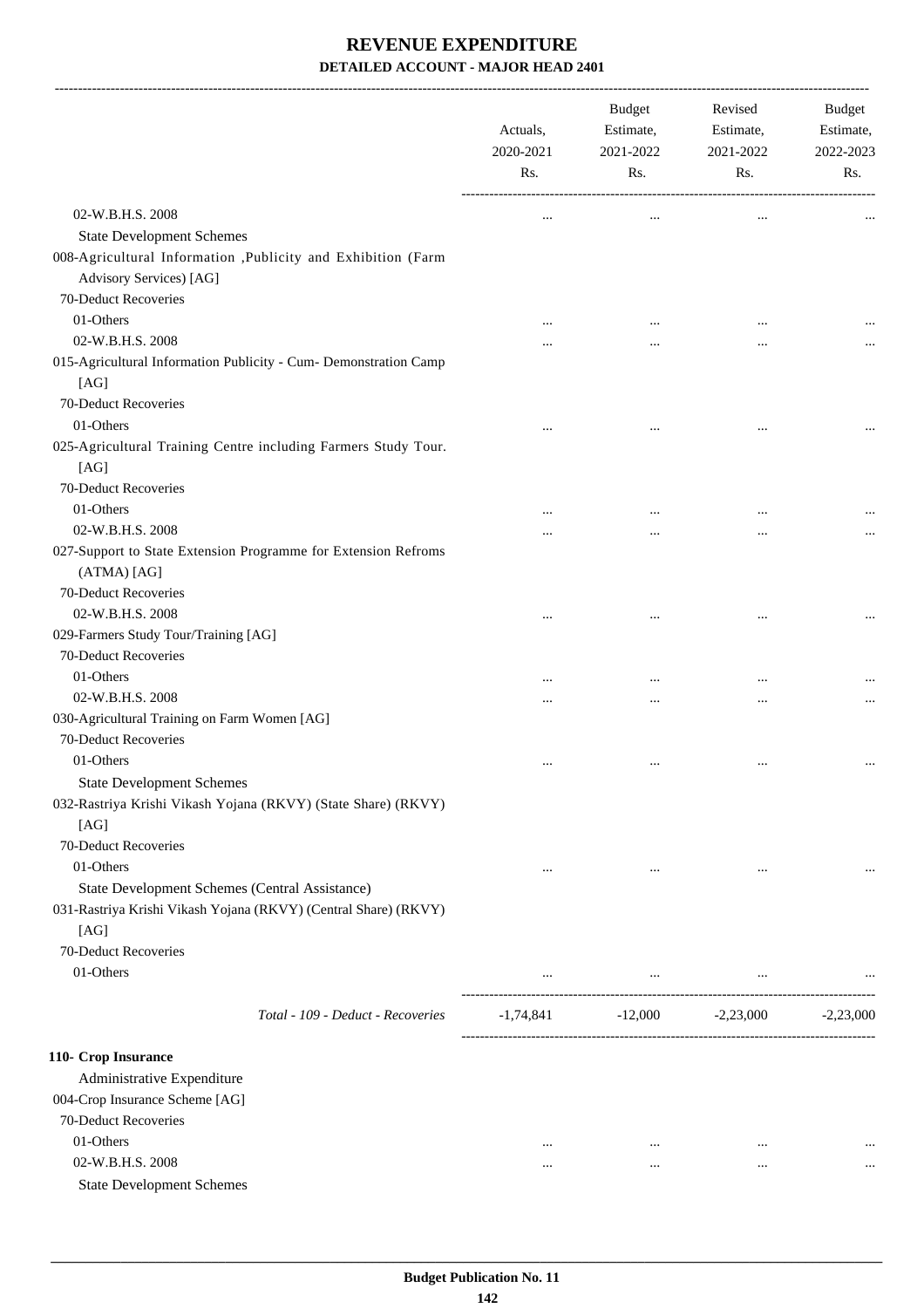|                                                                                                                             | Actuals,<br>2020-2021 | <b>Budget</b><br>Estimate,<br>2021-2022 | Revised<br>Estimate,<br>2021-2022 | Budget<br>Estimate,<br>2022-2023 |
|-----------------------------------------------------------------------------------------------------------------------------|-----------------------|-----------------------------------------|-----------------------------------|----------------------------------|
|                                                                                                                             | Rs.                   | Rs.                                     | Rs.                               | Rs.                              |
| 001-Crop Insurance Scheme [AG]                                                                                              |                       |                                         |                                   |                                  |
| 70-Deduct Recoveries                                                                                                        |                       |                                         |                                   |                                  |
| 01-Others                                                                                                                   |                       |                                         |                                   |                                  |
| 02-W.B.H.S. 2008                                                                                                            |                       | <br>                                    | $\ddotsc$                         |                                  |
| Total - 110 - Deduct - Recoveries                                                                                           |                       |                                         |                                   |                                  |
| 111- Agricultural Economics and Statistics                                                                                  |                       |                                         |                                   |                                  |
| Administrative Expenditure                                                                                                  |                       |                                         |                                   |                                  |
| 003-Establishment of an Evaluation Unit including Evaluation of<br>Minikit Demonstration and H.Y. Varieties Programme- [AG] |                       |                                         |                                   |                                  |
| 70-Deduct Recoveries                                                                                                        |                       |                                         |                                   |                                  |
| 01-Others                                                                                                                   |                       | $-1,000$                                | $-1,000$                          | $-1,000$                         |
| 02-W.B.H.S. 2008                                                                                                            |                       | $\cdots$                                | $\cdots$                          |                                  |
| 004-Farm Management Studies- [AG]                                                                                           |                       |                                         |                                   |                                  |
| 70-Deduct Recoveries                                                                                                        |                       |                                         |                                   |                                  |
| 01-Others                                                                                                                   |                       | $-1,000$                                | $-1,000$                          | $-1,000$                         |
| 02-W.B.H.S. 2008                                                                                                            |                       | $-1,000$                                | $\cdots$                          |                                  |
| 005-Collection of Agricultural Statistics (Plot to Plot Survey)- [AG]                                                       |                       |                                         |                                   |                                  |
| 70-Deduct Recoveries                                                                                                        |                       |                                         |                                   |                                  |
| 01-Others                                                                                                                   | $\cdots$              | $-1,000$                                | $-1,000$                          | $-1,000$                         |
| 02-W.B.H.S. 2008                                                                                                            |                       | $-1,000$                                | $\cdots$                          |                                  |
| 006-Improvement and Extension of Collection of Meteo-rological<br>Data in West Bengal- [AG]                                 |                       |                                         |                                   |                                  |
| 70-Deduct Recoveries                                                                                                        |                       |                                         |                                   |                                  |
| 01-Others                                                                                                                   |                       | $-1,000$                                | $-1,000$                          | $-1,000$                         |
| 02-W.B.H.S. 2008                                                                                                            | $\cdots$              | $-1,000$                                | $\cdots$                          |                                  |
| 008-West Bengal Agricultural Extension and Research Project -                                                               |                       |                                         |                                   |                                  |
| Creation of a Monitoring and Evaluation Cell- [AG]                                                                          |                       |                                         |                                   |                                  |
| 70-Deduct Recoveries                                                                                                        |                       |                                         |                                   |                                  |
| 01-Others                                                                                                                   | $\cdots$              | $-1,000$                                | $-1,000$                          | $-1,000$                         |
| 02-W.B.H.S. 2008                                                                                                            |                       | $-1,000$                                | $\ldots$                          |                                  |
| 019-Crop Survey [AG]                                                                                                        |                       |                                         |                                   |                                  |
| 70-Deduct Recoveries                                                                                                        |                       |                                         |                                   |                                  |
| 01-Others                                                                                                                   | $\ddotsc$             | $\cdots$                                | $\ddotsc$                         |                                  |
| 02-W.B.H.S. 2008                                                                                                            |                       |                                         | $\ddotsc$                         |                                  |
| 020-Establishment of Statistical Unit [AG]                                                                                  |                       |                                         |                                   |                                  |
| 70-Deduct Recoveries                                                                                                        |                       |                                         |                                   |                                  |
| 01-Others                                                                                                                   | $\ddotsc$             | $-1,000$                                | $-1,000$                          | $-1,000$                         |
| 02-W.B.H.S. 2008                                                                                                            |                       | $-1,000$                                | $\cdots$                          | $\cdots$                         |
| 023-Co-ordinated Scheme for Sample Survey for Metho- dological                                                              |                       |                                         |                                   |                                  |
| Investigation into H.Y.V. Programme- [AG]                                                                                   |                       |                                         |                                   |                                  |
| 70-Deduct Recoveries                                                                                                        |                       |                                         |                                   |                                  |
| 01-Others                                                                                                                   | $\ddotsc$             | $\ddotsc$                               | $\ddotsc$                         |                                  |
| 02-W.B.H.S. 2008                                                                                                            | $\ddotsc$             | $\ddotsc$                               | $\ddotsc$                         | $\cdots$                         |
| <b>State Development Schemes</b>                                                                                            |                       |                                         |                                   |                                  |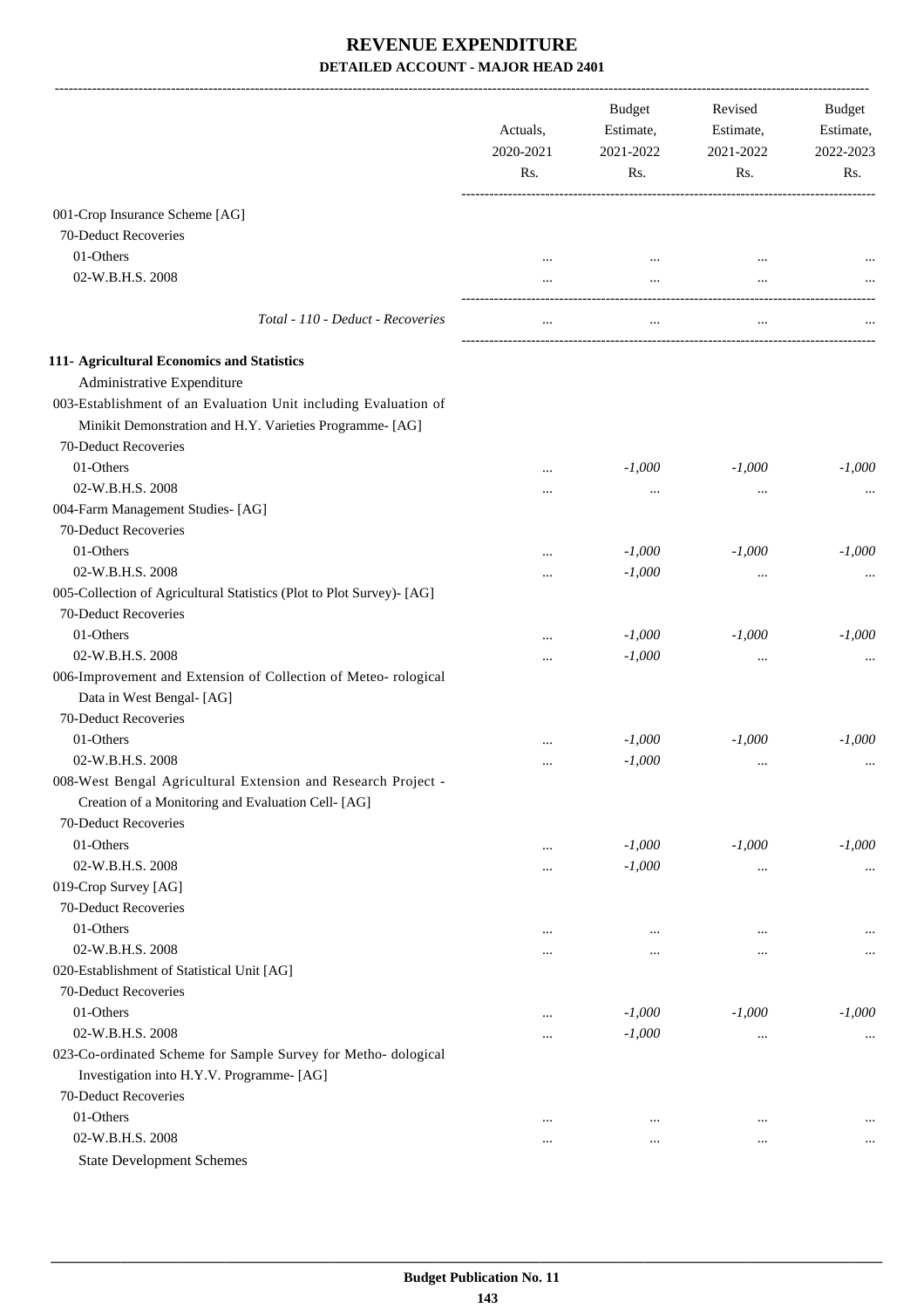|                                                                                                        | Actuals,<br>2020-2021<br>Rs. | Budget<br>Estimate,<br>2021-2022<br>Rs. | Revised<br>Estimate,<br>2021-2022<br>Rs. | Budget<br>Estimate,<br>2022-2023<br>Rs. |
|--------------------------------------------------------------------------------------------------------|------------------------------|-----------------------------------------|------------------------------------------|-----------------------------------------|
| 007-Scheme for Development of Agricultural Meteorological Studies                                      |                              |                                         |                                          |                                         |
| in West Bengal [AG]                                                                                    |                              |                                         |                                          |                                         |
| 70-Deduct Recoveries                                                                                   |                              |                                         |                                          |                                         |
| 01-Others                                                                                              | $\cdots$                     | $\cdots$                                | $\ddotsc$                                |                                         |
| 02-W.B.H.S. 2008                                                                                       |                              |                                         | $\cdots$                                 |                                         |
| 013-Scheme for Development of Agricultural Meteorological<br>Network of the State [AG]                 |                              |                                         |                                          |                                         |
| 70-Deduct Recoveries                                                                                   |                              |                                         |                                          |                                         |
| 01-Others                                                                                              | $\cdots$                     |                                         | $\ddotsc$                                |                                         |
| 016-Evaluation of Minikit Demonstration Programme [AG]<br>70-Deduct Recoveries                         |                              |                                         |                                          |                                         |
| 01-Others                                                                                              | $\cdots$                     | $\cdots$                                | $\ddotsc$                                |                                         |
| 02-W.B.H.S. 2008                                                                                       |                              |                                         | $\cdots$                                 |                                         |
| 022-Scheme for Establishment of an Agency for Reporting<br>Agricultural Statistics in West Bengal [AG] |                              |                                         |                                          |                                         |
| 70-Deduct Recoveries                                                                                   |                              |                                         |                                          |                                         |
| 01-Others                                                                                              |                              |                                         |                                          |                                         |
| 02-W.B.H.S. 2008                                                                                       | .                            |                                         | $\ddotsc$                                |                                         |
| State Development Schemes (Central Assistance)                                                         |                              |                                         |                                          |                                         |
| 014-Improvement of Agricultural Statistics (IAS) (Central Share)<br>(OCASPS) [AG]                      |                              |                                         |                                          |                                         |
| 70-Deduct Recoveries                                                                                   |                              |                                         |                                          |                                         |
| 01-Others                                                                                              |                              |                                         |                                          |                                         |
| <b>Central Sector Scheme</b>                                                                           |                              |                                         |                                          |                                         |
| 018-Agricultural Census [AG]                                                                           |                              |                                         |                                          |                                         |
| 70-Deduct Recoveries                                                                                   |                              |                                         |                                          |                                         |
| 01-Others                                                                                              | $\cdots$                     | $\cdots$                                |                                          |                                         |
| 02-W.B.H.S. 2008                                                                                       | $\cdots$                     |                                         |                                          |                                         |
| Total - 111 - Deduct - Recoveries                                                                      | $\cdots$                     | $-11,000$                               | $-6,000$                                 | $-6,000$                                |
| 113- Agricultural Engineering                                                                          |                              |                                         |                                          |                                         |
| Administrative Expenditure                                                                             |                              |                                         |                                          |                                         |
| 015-Mechanised Farm Cultivation [AG]                                                                   |                              |                                         |                                          |                                         |
| 70-Deduct Recoveries                                                                                   |                              |                                         |                                          |                                         |
| 01-Others                                                                                              | $\cdots$                     | $\cdots$                                | $\cdots$                                 |                                         |
| 02-W.B.H.S. 2008                                                                                       |                              | $\cdots$                                | $\cdots$                                 | $\cdots$                                |
| 017-Improved Agricultural Implements [AG]                                                              |                              |                                         |                                          |                                         |
| 70-Deduct Recoveries                                                                                   |                              |                                         |                                          |                                         |
| 01-Others                                                                                              |                              | $-1,000$                                | $-1,000$                                 | $-1,000$                                |
| 02-W.B.H.S. 2008                                                                                       |                              | $-1,000$                                | $\cdots$                                 | $\cdots$                                |
| 019-Training on Operators of Pumps , Tractors, Etc. [AG]                                               |                              |                                         |                                          |                                         |
| 70-Deduct Recoveries                                                                                   |                              |                                         |                                          |                                         |
| 01-Others                                                                                              |                              | $\cdots$                                | $\ddotsc$                                |                                         |
| 02-W.B.H.S. 2008                                                                                       |                              | $\cdots$                                |                                          | $\cdots$                                |
| State Development Schemes (Central Assistance)                                                         |                              |                                         |                                          |                                         |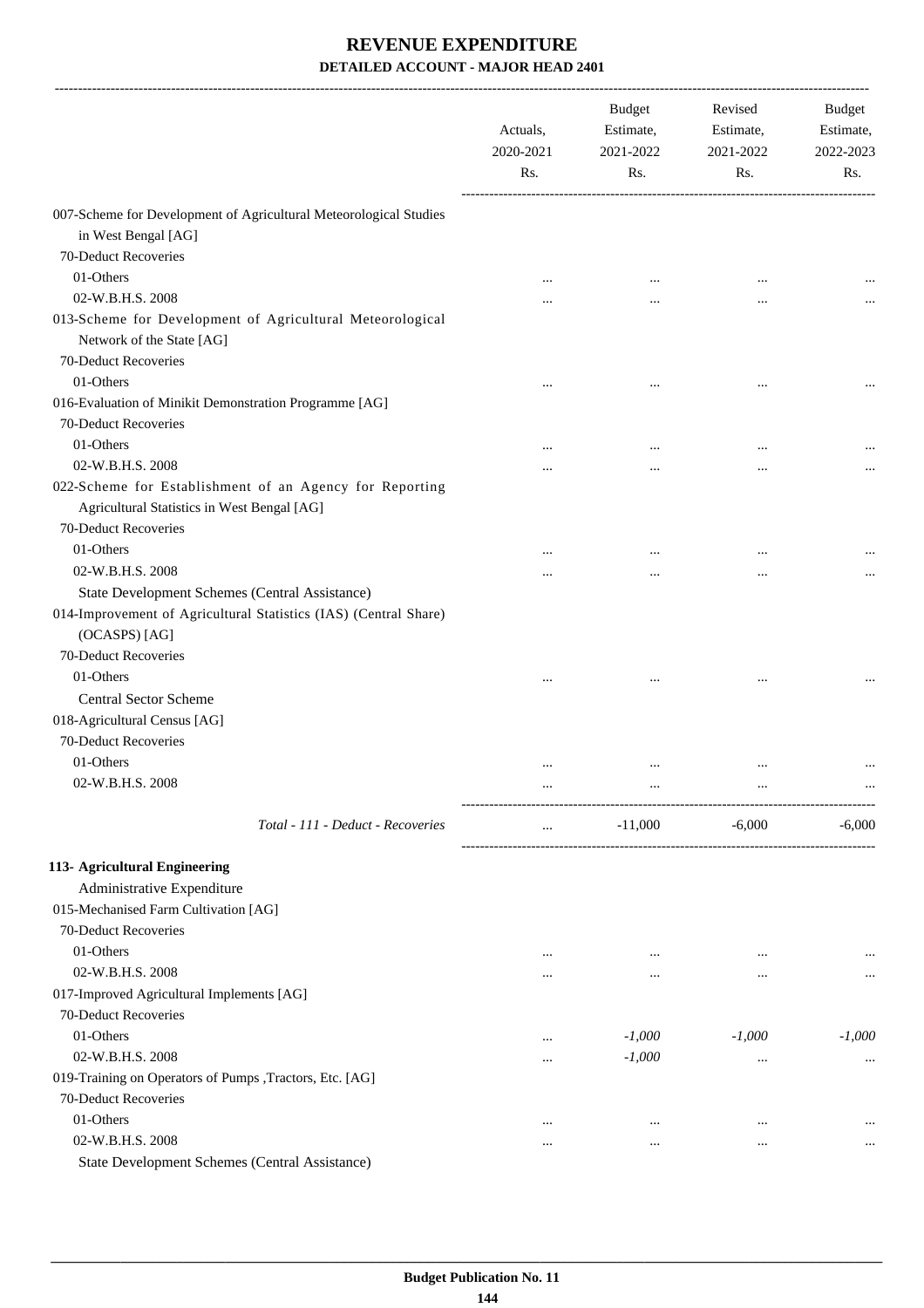|                                                                                                                                  | Actuals,<br>2020-2021<br>Rs. | <b>Budget</b><br>Estimate,<br>2021-2022<br>Rs. | Revised<br>Estimate,<br>2021-2022<br>Rs. | Budget<br>Estimate,<br>2022-2023<br>Rs. |
|----------------------------------------------------------------------------------------------------------------------------------|------------------------------|------------------------------------------------|------------------------------------------|-----------------------------------------|
| 001-Promotion and strengthening of agricultural mechanisation<br>through training, testing and demonstration (OCASPS) [AG]       |                              |                                                |                                          |                                         |
| 70-Deduct Recoveries                                                                                                             |                              |                                                |                                          |                                         |
| 01-Others                                                                                                                        | $\cdots$                     | $\cdots$                                       |                                          |                                         |
| 02-W.B.H.S. 2008                                                                                                                 |                              | $\cdots$                                       |                                          |                                         |
| Total - 113 - Deduct - Recoveries                                                                                                | $\cdots$                     | $-2,000$                                       | $-1,000$                                 | $-1,000$                                |
| 789- Special Component Plan for Scheduled Castes                                                                                 |                              |                                                |                                          |                                         |
| <b>State Development Schemes</b>                                                                                                 |                              |                                                |                                          |                                         |
| 020-Agricultural Training Centre Including Farmers Study Tours.<br>[AG]                                                          |                              |                                                |                                          |                                         |
| 70-Deduct Recoveries                                                                                                             |                              |                                                |                                          |                                         |
| 01-Others                                                                                                                        |                              |                                                |                                          |                                         |
| 02-W.B.H.S. 2008                                                                                                                 |                              |                                                |                                          |                                         |
| 021-Distribution of Improved , High Yeilding/Hybrid Varieties of<br>Seeds and other inputs through Demonstration programme. [AG] |                              |                                                |                                          |                                         |
| 70-Deduct Recoveries                                                                                                             |                              |                                                |                                          |                                         |
| 01-Others                                                                                                                        |                              |                                                |                                          |                                         |
| 025-Annual Macro Management Mode Work Plan on Agriculture<br>Development Works [AG]                                              |                              |                                                |                                          |                                         |
| 70-Deduct Recoveries                                                                                                             |                              |                                                |                                          |                                         |
| 01-Others                                                                                                                        |                              | $\cdots$                                       |                                          |                                         |
| 02-W.B.H.S. 2008                                                                                                                 |                              |                                                |                                          |                                         |
| 047-Farmers Training Tour / Training [AG]                                                                                        |                              |                                                |                                          |                                         |
| 70-Deduct Recoveries                                                                                                             |                              |                                                |                                          |                                         |
| 01-Others                                                                                                                        |                              |                                                | $\ddotsc$                                |                                         |
| 02-W.B.H.S. 2008                                                                                                                 | $\cdots$                     | $\cdots$                                       | $\cdots$                                 | $\cdots$                                |
| <b>State Development Schemes</b>                                                                                                 |                              |                                                |                                          |                                         |
| 043-Integrated Scheme for Oilseeds, Pulses, Oil Palm and Maize<br>(ISOPOM) (State Share) (OCASPS) [AG]                           |                              |                                                |                                          |                                         |
| 70-Deduct Recoveries                                                                                                             |                              |                                                |                                          |                                         |
| 01-Others                                                                                                                        | $\cdots$                     | $\ldots$                                       | $\cdots$                                 |                                         |
| Total - 789 - Deduct - Recoveries                                                                                                | $\cdots$                     | $\cdots$                                       | $\cdots$                                 |                                         |
| 796- Tribal Areas Sub-Plan                                                                                                       |                              |                                                |                                          |                                         |
| <b>State Development Schemes</b>                                                                                                 |                              |                                                |                                          |                                         |
| 023-Distribution of improved high yeilding/hybrid varaieties of                                                                  |                              |                                                |                                          |                                         |
| seeds and other inputs through Demonstration programme. [AG]                                                                     |                              |                                                |                                          |                                         |
| 70-Deduct Recoveries                                                                                                             |                              |                                                |                                          |                                         |
| 01-Others                                                                                                                        |                              | $\cdots$                                       | $\ddotsc$                                |                                         |
| 030-Annual Macro Management Mode Work Plan on Agricultural                                                                       |                              |                                                |                                          |                                         |
| Development Work [AG]                                                                                                            |                              |                                                |                                          |                                         |
| 70-Deduct Recoveries                                                                                                             |                              |                                                |                                          |                                         |
| 01-Others                                                                                                                        | $\ddotsc$                    | $\cdots$                                       | $\ddotsc$                                |                                         |
| 02-W.B.H.S. 2008                                                                                                                 | $\cdots$                     | $\cdots$                                       | $\cdots$                                 |                                         |
|                                                                                                                                  |                              |                                                |                                          |                                         |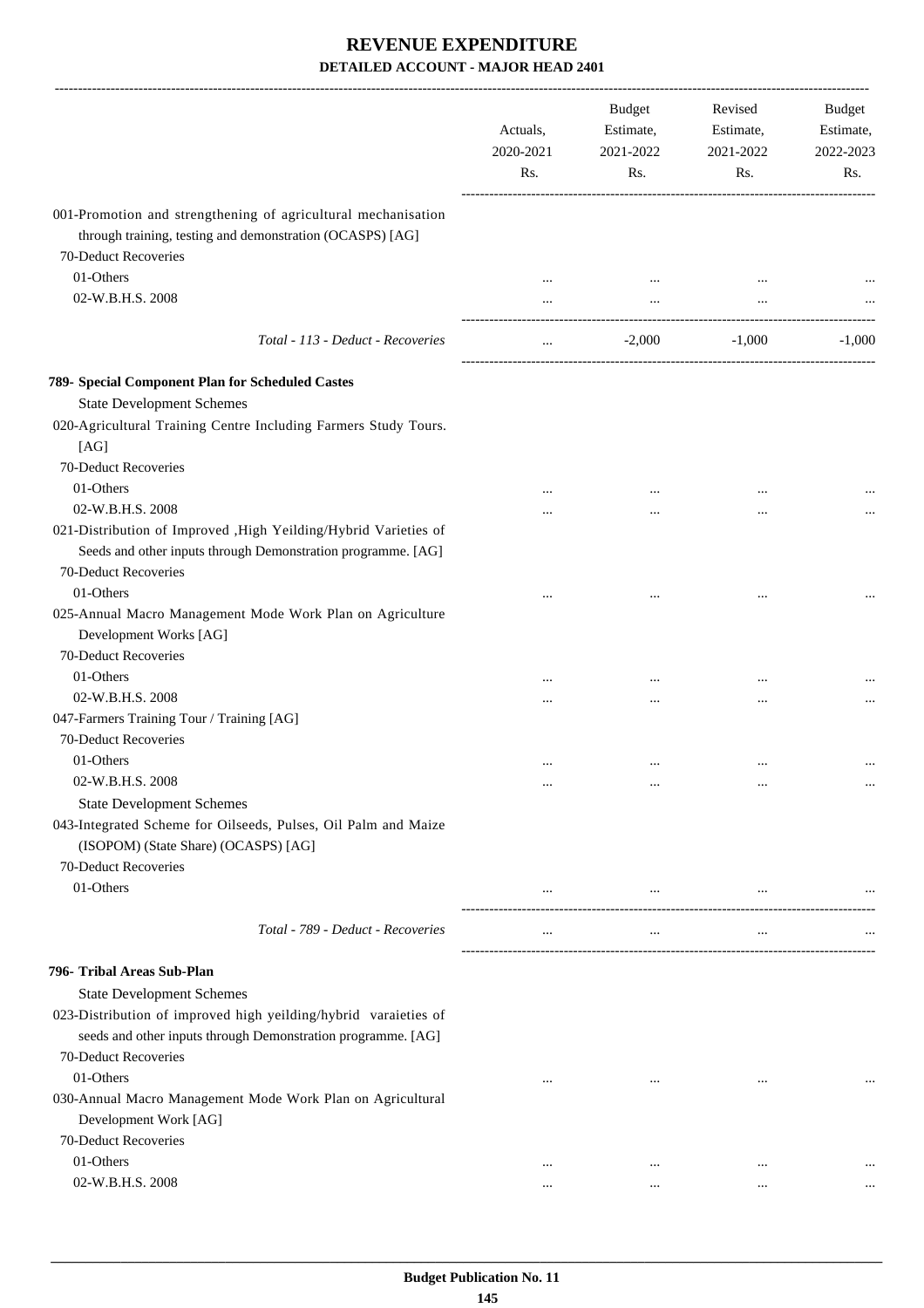|                                                                                                                       | Actuals,<br>2020-2021<br>Rs. | Budget<br>Estimate,<br>2021-2022<br>Rs. | Revised<br>Estimate,<br>2021-2022<br>Rs. | Budget<br>Estimate,<br>2022-2023<br>Rs. |
|-----------------------------------------------------------------------------------------------------------------------|------------------------------|-----------------------------------------|------------------------------------------|-----------------------------------------|
| 036-Development of Cotton and other Fibre Crops [AG]                                                                  |                              |                                         |                                          |                                         |
| 70-Deduct Recoveries                                                                                                  |                              |                                         |                                          |                                         |
| 01-Others                                                                                                             |                              | $\cdots$                                | $\cdots$                                 |                                         |
| 037-Bio-Village Demonstration Camp [AG]                                                                               |                              |                                         |                                          |                                         |
| 70-Deduct Recoveries                                                                                                  |                              |                                         |                                          |                                         |
| 01-Others                                                                                                             | $\cdots$                     | $\cdots$                                | $\cdots$                                 |                                         |
| 038-Diversified Cropping Programme under Dryland / Rainfed<br>condition [AG]                                          |                              |                                         |                                          |                                         |
| 70-Deduct Recoveries                                                                                                  |                              |                                         |                                          |                                         |
| 01-Others                                                                                                             |                              |                                         |                                          |                                         |
| <b>State Development Schemes</b>                                                                                      |                              |                                         |                                          |                                         |
| 034-Integrated Scheme for Oilseeds, Pulses, Oil Palm and Maize<br>(ISOPOM) (State Share) (OCASPS) [AG]                |                              |                                         |                                          |                                         |
| 70-Deduct Recoveries                                                                                                  |                              |                                         |                                          |                                         |
| 01-Others                                                                                                             |                              |                                         |                                          |                                         |
| State Development Schemes (Central Assistance)<br>046-National Food Security Mission (Central Share) (OCASPS)<br>[AG] |                              |                                         |                                          |                                         |
| 70-Deduct Recoveries                                                                                                  |                              |                                         |                                          |                                         |
| 01-Others                                                                                                             |                              |                                         |                                          |                                         |
| Total - 796 - Deduct - Recoveries                                                                                     | $\cdots$                     | $\cdots$                                | $\cdots$                                 |                                         |
| 800- Other Expenditure                                                                                                |                              |                                         |                                          |                                         |
| Administrative Expenditure                                                                                            |                              |                                         |                                          |                                         |
| 003-Scheme for Development of Small Farmers and Marginal                                                              |                              |                                         |                                          |                                         |
| Farmers and Agricultural Labourers [AG]                                                                               |                              |                                         |                                          |                                         |
| 70-Deduct Recoveries                                                                                                  |                              |                                         |                                          |                                         |
| 01-Others                                                                                                             |                              | $\cdots$                                |                                          |                                         |
| 02-W.B.H.S. 2008                                                                                                      |                              | $\cdots$                                | $\cdots$                                 | $\cdots$                                |
| <b>State Development Schemes</b>                                                                                      |                              |                                         |                                          |                                         |
| 006-Annual Macro Management Mode Work Plan on Agricultural<br>Development Work [AG]                                   |                              |                                         |                                          |                                         |
| 70-Deduct Recoveries                                                                                                  |                              |                                         |                                          |                                         |
| 01-Others                                                                                                             | $\cdots$                     | $\cdots$                                | $\cdots$                                 | $\cdots$                                |
| 02-W.B.H.S. 2008                                                                                                      | $\cdots$                     | $\cdots$                                | $\cdots$                                 | $\cdots$                                |
| 007-e-Governance in agriculture [AG]                                                                                  |                              |                                         |                                          |                                         |
| 70-Deduct Recoveries                                                                                                  |                              |                                         |                                          |                                         |
| 01-Others                                                                                                             | $\cdots$                     | $\cdots$                                | $\cdots$                                 | $\cdots$                                |
| <b>State Development Schemes</b>                                                                                      |                              |                                         |                                          |                                         |
| 009-Additional Central Assistance Scheme under Rastriya Krishi                                                        |                              |                                         |                                          |                                         |
| Vikash Yojana [Am] (GLB) [AG]                                                                                         |                              |                                         |                                          |                                         |
| 70-Deduct Recoveries                                                                                                  |                              |                                         |                                          |                                         |
| 01-Others                                                                                                             |                              | $\cdots$                                |                                          |                                         |
| 02-W.B.H.S. 2008                                                                                                      |                              |                                         |                                          | $\cdots$                                |
| <b>State Development Schemes</b>                                                                                      |                              |                                         |                                          |                                         |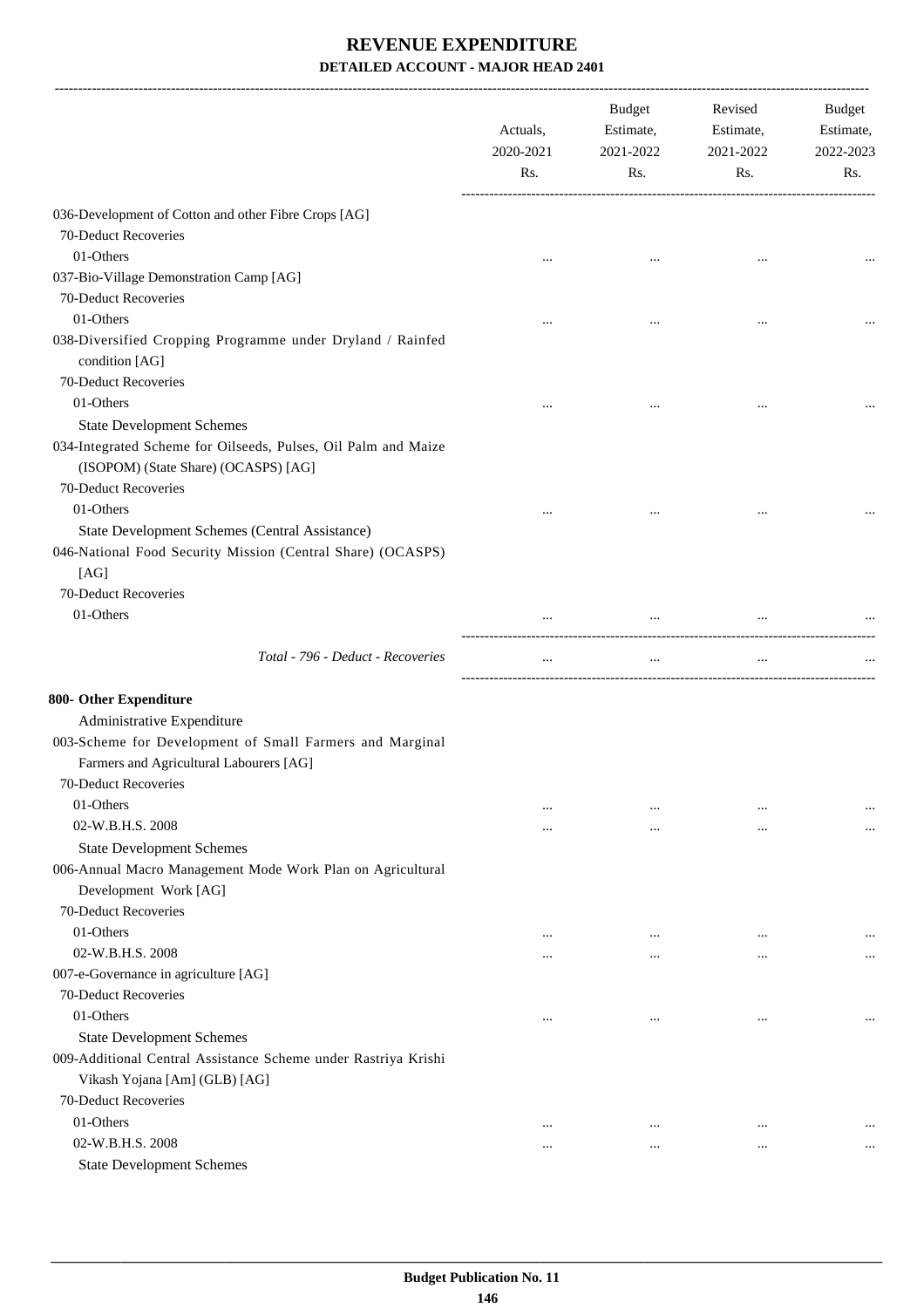|                                                                 | Actuals,<br>2020-2021<br>Rs. | Budget<br>Estimate,<br>2021-2022<br>Rs. | Revised<br>Estimate,<br>2021-2022<br>Rs. | Budget<br>Estimate,<br>2022-2023<br>Rs. |
|-----------------------------------------------------------------|------------------------------|-----------------------------------------|------------------------------------------|-----------------------------------------|
| 037-Refund of Unutilised Fund of CSS Schemes (State Share)      |                              |                                         |                                          |                                         |
| (CSSREFUND) [AG]                                                |                              |                                         |                                          |                                         |
| 70-Deduct Recoveries                                            |                              |                                         |                                          |                                         |
| 01-Others                                                       |                              |                                         |                                          |                                         |
| <b>State Development Schemes (Central Assistance)</b>           |                              |                                         |                                          |                                         |
| 036-Refund of Unutilised Fund of CSS Schemes (Central Share)    |                              |                                         |                                          |                                         |
| (CSSREFUND) [AG]                                                |                              |                                         |                                          |                                         |
| 70-Deduct Recoveries                                            |                              |                                         |                                          |                                         |
| 01-Others                                                       |                              | $\cdots$                                |                                          |                                         |
|                                                                 |                              |                                         |                                          |                                         |
| Total - 800 - Deduct - Recoveries                               | $\cdots$                     | $\cdots$                                | $\cdots$                                 |                                         |
| 911- Deduct Recoveries of Overpayments                          |                              |                                         |                                          |                                         |
| Administrative Expenditure                                      |                              |                                         |                                          |                                         |
| 001-Direction [AG]                                              |                              |                                         |                                          |                                         |
| 70-Deduct Recoveries                                            |                              |                                         |                                          |                                         |
| 01-Others                                                       | $-1,25,892$                  |                                         |                                          |                                         |
| 002-Superintendance [AG]                                        |                              |                                         |                                          |                                         |
| 70-Deduct Recoveries                                            |                              |                                         |                                          |                                         |
| 01-Others                                                       |                              | $-5,000$                                | $-5,000$                                 | $-5,000$                                |
| 02-W.B.H.S. 2008                                                |                              | $\cdots$                                |                                          |                                         |
| 004-[AG]                                                        |                              |                                         |                                          |                                         |
| 70-Deduct Recoveries                                            |                              |                                         |                                          |                                         |
| 01-Others                                                       | $-19,728$                    | $-1,000$                                | $-25,000$                                | $-25,000$                               |
| 005-World Bank Project on Agricultural Devolopment -Improvement |                              |                                         |                                          |                                         |
| of Agricultural Extension and Research [AG]                     |                              |                                         |                                          |                                         |
| 70-Deduct Recoveries                                            |                              |                                         |                                          |                                         |
| 01-Others                                                       | $\cdots$                     | $-1,000$                                | $-1,000$                                 | $\text{-}1,000$                         |
| 02-W.B.H.S. 2008                                                |                              | $\cdots$                                | $\ddotsc$                                | $\cdots$                                |
| 008-Sugarcane Devolopment[AG] [AG]                              |                              |                                         |                                          |                                         |
| 70-Deduct Recoveries                                            |                              |                                         |                                          |                                         |
| 01-Others                                                       | $-20,37,105$                 | $-1,000$                                | $-16,75,65,000$                          | $-10,00,000$                            |
| 02-W.B.H.S. 2008                                                |                              | $\cdots$                                | $\cdots$                                 |                                         |
| 026-Bio-Village Demonstration Camp [AG]                         |                              |                                         |                                          |                                         |
| 70-Deduct Recoveries                                            |                              |                                         |                                          |                                         |
| 01-Others                                                       |                              | $-1,000$                                | $-1,000$                                 | $-1,000$                                |
| 027-Farm Management Studies [AG]                                |                              |                                         |                                          |                                         |
| 70-Deduct Recoveries                                            |                              |                                         |                                          |                                         |
| 01-Others                                                       | $\cdots$                     | $-1,000$                                | $-1,000$                                 | $-1,000$                                |
| 056-Direction [AG]                                              |                              |                                         |                                          |                                         |
| 70-Deduct Recoveries                                            |                              |                                         |                                          |                                         |
| 01-Others                                                       |                              | $-1,000$                                | $-1,000$                                 | $-1,000$                                |
| 02-W.B.H.S. 2008                                                | $\cdots$                     | $\cdots$                                | $\cdots$                                 | $\cdots$                                |
| 058-Strengthening of the Directorate Organisation including     |                              |                                         |                                          |                                         |
| Agricultural Extension and Administration [AG]                  |                              |                                         |                                          |                                         |
| 70-Deduct Recoveries                                            |                              |                                         |                                          |                                         |
| 01-Others                                                       | $\ldots$                     | $-1,000$                                | $-1,000$                                 | $-1,000$                                |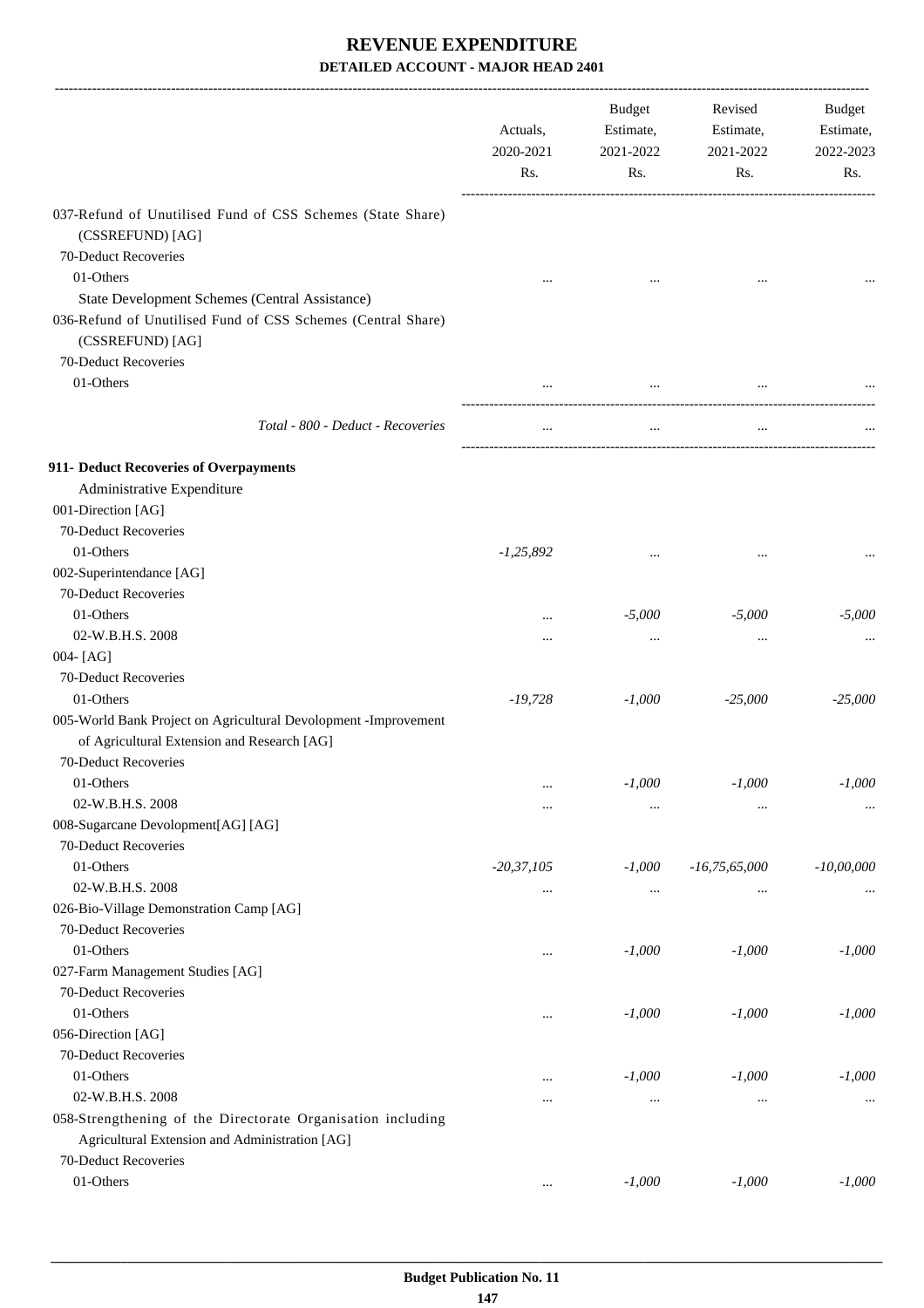-------------------------------------------------------------------------------------------------------------------------------------------------------------------------------

|                                                            | Actuals,<br>2020-2021<br>Rs. | <b>Budget</b><br>Estimate,<br>2021-2022<br>Rs. | Revised<br>Estimate,<br>2021-2022<br>Rs. | <b>Budget</b><br>Estimate,<br>2022-2023<br>Rs. |
|------------------------------------------------------------|------------------------------|------------------------------------------------|------------------------------------------|------------------------------------------------|
| 02-W.B.H.S. 2008                                           | $\ddotsc$                    | $\cdots$                                       | $\cdots$                                 |                                                |
| 060-Development of Qulity Control of Inputs[AG] [AG]       |                              |                                                |                                          |                                                |
| 70-Deduct Recoveries                                       |                              |                                                |                                          |                                                |
| 01-Others                                                  |                              | $-1,000$                                       | $-1,000$                                 | $-1,000$                                       |
| 062-Sisal Plantation Scheme Operation & Management [AG]    |                              |                                                |                                          |                                                |
| 70-Deduct Recoveries                                       |                              |                                                |                                          |                                                |
| 01-Others                                                  |                              | $-1,000$                                       | $-1,000$                                 | $-1,000$                                       |
| 063-Development of Cotton and Fibre Crops[AG] [AG]         |                              |                                                |                                          |                                                |
| 70-Deduct Recoveries                                       |                              |                                                |                                          |                                                |
| 01-Others                                                  |                              | $-1,000$                                       | $-1,000$                                 | $-1,000$                                       |
| 064-Scheme for [AG]                                        |                              |                                                |                                          |                                                |
| 70-Deduct Recoveries                                       |                              |                                                |                                          |                                                |
| 01-Others                                                  |                              | $-1,000$                                       | $-1,000$                                 | $-1,000$                                       |
| 065-Annual Micro Management Mode Work Plan on Agriculture  |                              |                                                |                                          |                                                |
| Development Works [AG]                                     |                              |                                                |                                          |                                                |
| 70-Deduct Recoveries                                       |                              |                                                |                                          |                                                |
| 01-Others                                                  | $\cdots$                     | $-1,000$                                       | $-1,000$                                 | $-1,000$                                       |
| 066-Agricultural Demonstration and Training [AG]           |                              |                                                |                                          |                                                |
| 70-Deduct Recoveries                                       |                              |                                                |                                          |                                                |
| 01-Others                                                  |                              | $-1,000$                                       | $-1,000$                                 | $-1,000$                                       |
| 068-Crop Survey [AG]                                       |                              |                                                |                                          |                                                |
| 70-Deduct Recoveries                                       |                              |                                                |                                          |                                                |
| 01-Others                                                  | $-42,50,000$                 | $\cdots$                                       | $-20,00,000$                             | $-20,00,000$                                   |
| 069-National Horticulture Including Micro Irrigation [AG]  |                              |                                                |                                          |                                                |
| 70-Deduct Recoveries                                       |                              |                                                |                                          |                                                |
| 01-Others                                                  | $\cdots$                     | $-1,000$                                       | $-1,000$                                 | $-1,000$                                       |
| <b>State Development Schemes</b>                           |                              |                                                |                                          |                                                |
| 003-Modernisation of Horticulture Farms [AG]               |                              |                                                |                                          |                                                |
| 70-Deduct Recoveries                                       |                              |                                                |                                          |                                                |
| 01-Others                                                  | $-27,66,245$                 | $\cdots$                                       | $\ddotsc$                                |                                                |
| 006-Annual Macro Management Mode Work Plan on Agricultural |                              |                                                |                                          |                                                |
| Devolopment Work [AG]                                      |                              |                                                |                                          |                                                |
| 70-Deduct Recoveries                                       |                              |                                                |                                          |                                                |
| 01-Others                                                  | $\cdots$                     | $\cdots$                                       | $\ddotsc$                                |                                                |
| 02-W.B.H.S. 2008                                           | $\cdots$                     | $\cdots$                                       | $\cdots$                                 | $\cdots$                                       |
| 007--e-Goverance in Agriculture[AG] [AG]                   |                              |                                                |                                          |                                                |
| 70-Deduct Recoveries                                       |                              |                                                |                                          |                                                |
| 01-Others                                                  | $\cdots$                     | $\cdots$                                       | $\ddotsc$                                |                                                |
| 012-Scheme on Packaging and Grading for Women Self-Help    |                              |                                                |                                          |                                                |
| Groups [AG]                                                |                              |                                                |                                          |                                                |
| 70-Deduct Recoveries                                       |                              |                                                |                                          |                                                |
| 01-Others                                                  |                              |                                                | $\ddotsc$                                |                                                |
| 013-Scheme for Development of Agricultural Meteorological  |                              |                                                |                                          |                                                |
| Network of the State [AG]                                  |                              |                                                |                                          |                                                |
| 70-Deduct Recoveries                                       |                              |                                                |                                          |                                                |
| 01-Others                                                  | $\ddotsc$                    | $\cdots$                                       | $\cdots$                                 |                                                |
|                                                            |                              |                                                |                                          |                                                |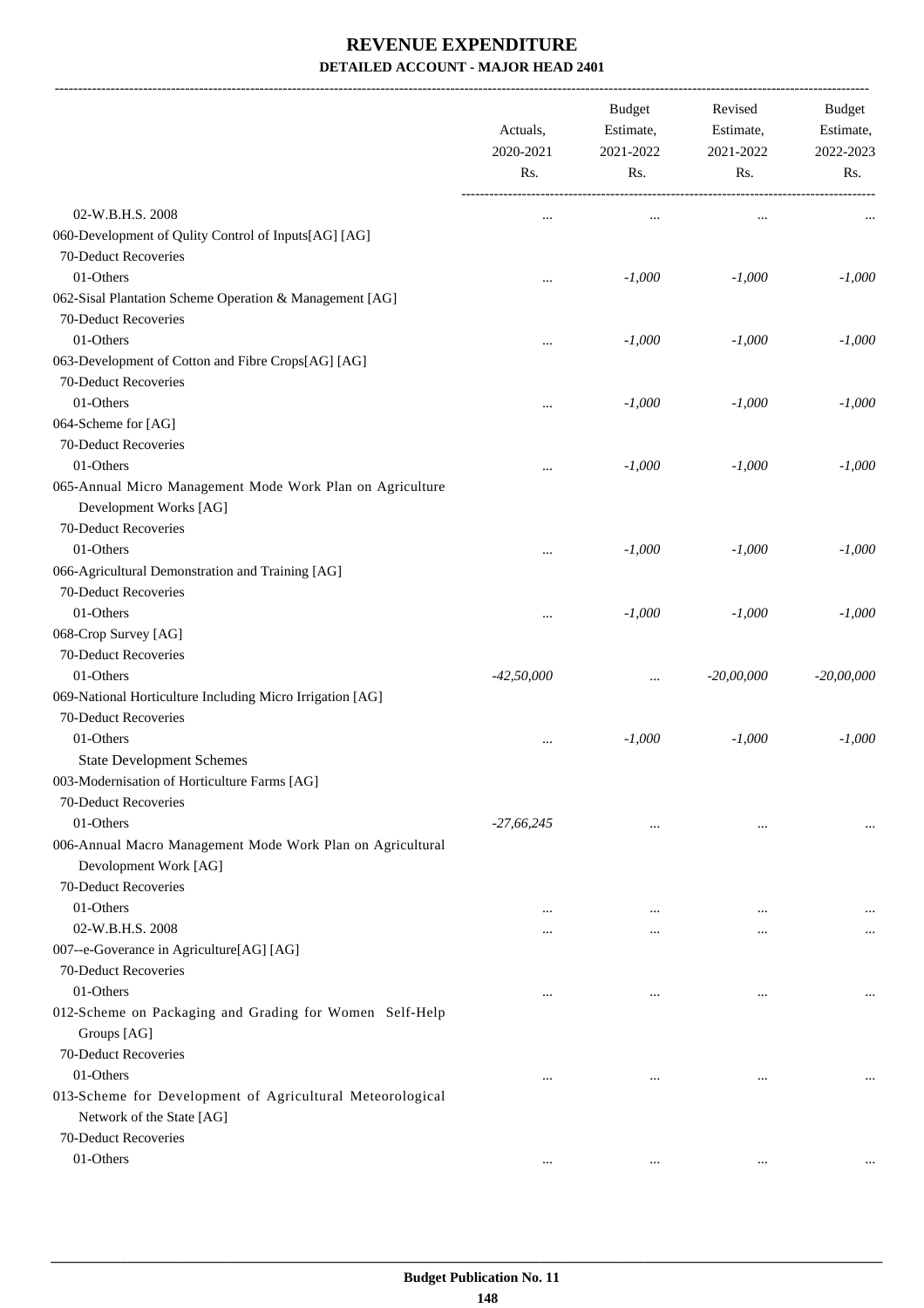|                                                                                            | Actuals,<br>2020-2021<br>Rs. | <b>Budget</b><br>Estimate,<br>2021-2022<br>Rs. | Revised<br>Estimate,<br>2021-2022<br>Rs. | Budget<br>Estimate,<br>2022-2023<br>Rs. |
|--------------------------------------------------------------------------------------------|------------------------------|------------------------------------------------|------------------------------------------|-----------------------------------------|
| 015-Agricultural Information Publicity-Cum Demonstration                                   |                              |                                                |                                          |                                         |
| Camp[AG] [AG]                                                                              |                              |                                                |                                          |                                         |
| 70-Deduct Recoveries                                                                       |                              |                                                |                                          |                                         |
| 01-Others                                                                                  |                              |                                                |                                          |                                         |
| 024-Agricultural Traing Centre including Farmers Study Tour [AG]                           |                              |                                                |                                          |                                         |
| 70-Deduct Recoveries                                                                       |                              |                                                |                                          |                                         |
| 01-Others                                                                                  | $-1,35,80,097$               | $\ddotsc$                                      | $\ddotsc$                                |                                         |
| 02-W.B.H.S. 2008                                                                           |                              |                                                |                                          |                                         |
| 025-Agricultural Training Centre including Farmers Study Tour [AG]<br>70-Deduct Recoveries |                              |                                                |                                          |                                         |
| 01-Others                                                                                  |                              | $\ddotsc$                                      | $\ddotsc$                                |                                         |
| 02-W.B.H.S. 2008                                                                           |                              | $\cdots$                                       |                                          |                                         |
| 029-Farmers Study Tour/Training[AG] [AG]                                                   |                              |                                                |                                          |                                         |
| 70-Deduct Recoveries                                                                       |                              |                                                |                                          |                                         |
| 01-Others                                                                                  |                              | $\cdots$                                       |                                          |                                         |
| 02-W.B.H.S. 2008                                                                           |                              |                                                |                                          |                                         |
| 030-Annual Macro ManagementMode Work Plan on Agriculture<br>Development Work [AG]          |                              |                                                |                                          |                                         |
| 70-Deduct Recoveries                                                                       |                              |                                                |                                          |                                         |
| 01-Others                                                                                  |                              | $\ddotsc$                                      |                                          |                                         |
| 02-W.B.H.S. 2008                                                                           | $\cdots$                     | $\cdots$                                       | $\ddotsc$                                |                                         |
| 031-National Pulses DevelopmentProject [AG]                                                |                              |                                                |                                          |                                         |
| 70-Deduct Recoveries                                                                       |                              |                                                |                                          |                                         |
| 01-Others                                                                                  | $-72,881$                    | $\ddotsc$                                      |                                          |                                         |
| 02-W.B.H.S. 2008                                                                           | $\ddotsc$                    | $\ddotsc$                                      | $\ddotsc$                                |                                         |
| 033-Mini Mission under Jute Technology Mission [AG]                                        |                              |                                                |                                          |                                         |
| 70-Deduct Recoveries                                                                       |                              |                                                |                                          |                                         |
| 01-Others                                                                                  | $\cdots$                     | $\ldots$                                       | $\cdots$                                 | $\cdots$                                |
| 034-Integrated Scheme for Oilseeds, Pulses, Oilpalm and Maize [AG]                         |                              |                                                |                                          |                                         |
| 70-Deduct Recoveries                                                                       |                              |                                                |                                          |                                         |
| 01-Others                                                                                  | $\ddotsc$                    | $\ddotsc$                                      | $\cdots$                                 | $\cdots$                                |
| 039-Farmers Study Tour/Training[AG] [AG]                                                   |                              |                                                |                                          |                                         |
| 70-Deduct Recoveries                                                                       |                              |                                                |                                          |                                         |
| 01-Others                                                                                  | $\ddotsc$                    | $\ddotsc$                                      | $\ddotsc$                                | $\cdots$                                |
| 02-W.B.H.S. 2008                                                                           |                              | $\ddotsc$                                      | $\ddotsc$                                | $\cdots$                                |
| 047-Farmers Training Tour/Training[AG] [AG]                                                |                              |                                                |                                          |                                         |
| 70-Deduct Recoveries                                                                       |                              |                                                |                                          |                                         |
| 01-Others                                                                                  | $\cdots$                     | $\cdots$                                       |                                          |                                         |
| 02-W.B.H.S. 2008                                                                           | $\cdots$                     | $\cdots$                                       | $\cdots$                                 | $\cdots$                                |
| 054-Refund of unutilised funds under various Schemes [AG]                                  |                              |                                                |                                          |                                         |
| 70-Deduct Recoveries                                                                       |                              |                                                |                                          |                                         |
| 01-Others                                                                                  | $-80, 80, 681$               | $\cdots$                                       | $-10, 56, 54, 000$                       | $\cdots$                                |
| 067-Subsidised Sale of Quality Seeds [AG]                                                  |                              |                                                |                                          |                                         |
| 70-Deduct Recoveries                                                                       |                              |                                                |                                          |                                         |
| 01-Others                                                                                  | $\cdots$                     | $\cdots$                                       | $\cdots$                                 |                                         |
| <b>State Development Schemes</b>                                                           |                              |                                                |                                          |                                         |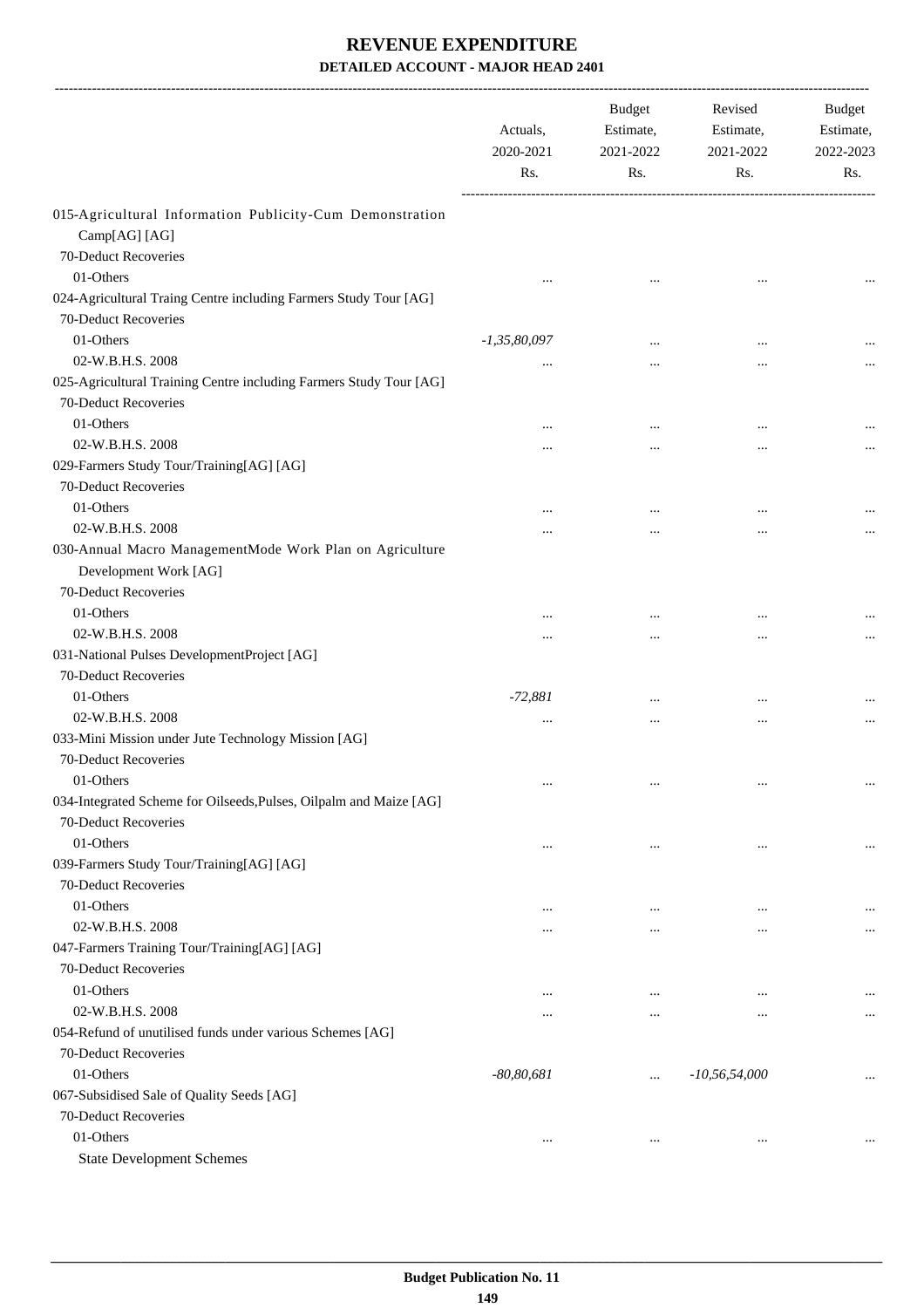|                                                                            | Actuals.<br>2020-2021<br>Rs. | <b>Budget</b><br>Estimate,<br>2021-2022<br>Rs. | Revised<br>Estimate,<br>2021-2022<br>Rs.              | <b>Budget</b><br>Estimate,<br>2022-2023<br>Rs. |
|----------------------------------------------------------------------------|------------------------------|------------------------------------------------|-------------------------------------------------------|------------------------------------------------|
| 014-Additional Central Assistance Scheme under RKVY (GLB)                  |                              |                                                |                                                       |                                                |
| [AG]                                                                       |                              |                                                |                                                       |                                                |
| 70-Deduct Recoveries                                                       |                              |                                                |                                                       |                                                |
| 01-Others                                                                  | $-53,019$                    |                                                | $\cdots$                                              |                                                |
| 02-W.B.H.S. 2008                                                           | $\cdots$                     | $\cdots$                                       | $\cdots$                                              |                                                |
| <b>State Development Schemes</b>                                           |                              |                                                |                                                       |                                                |
| 050-Sub-Mission on Agricultural Mechanization (SMAM) (State                |                              |                                                |                                                       |                                                |
| Share) (OCASPS) [AG]                                                       |                              |                                                |                                                       |                                                |
| 70-Deduct Recoveries                                                       |                              |                                                |                                                       |                                                |
| 01-Others                                                                  |                              |                                                |                                                       |                                                |
| State Development Schemes (Central Assistance)                             |                              |                                                |                                                       |                                                |
| 036-National Oilseed and oil Palm Mission (Central Share)<br>(OCASPS) [AG] |                              |                                                |                                                       |                                                |
| 70-Deduct Recoveries                                                       |                              |                                                |                                                       |                                                |
| 01-Others                                                                  |                              |                                                |                                                       |                                                |
| Total - 911 - Deduct - Recoveries                                          |                              |                                                | $-3,09,85,648$ $-19,000$ $-27,52,61,000$ $-30,42,000$ |                                                |
| Total - 2401 - Deduct - Recoveries                                         | $-3,15,22,533$               |                                                | $-1,09,000$ $-27,59,22,000$ $-37,03,000$              |                                                |
|                                                                            |                              |                                                |                                                       |                                                |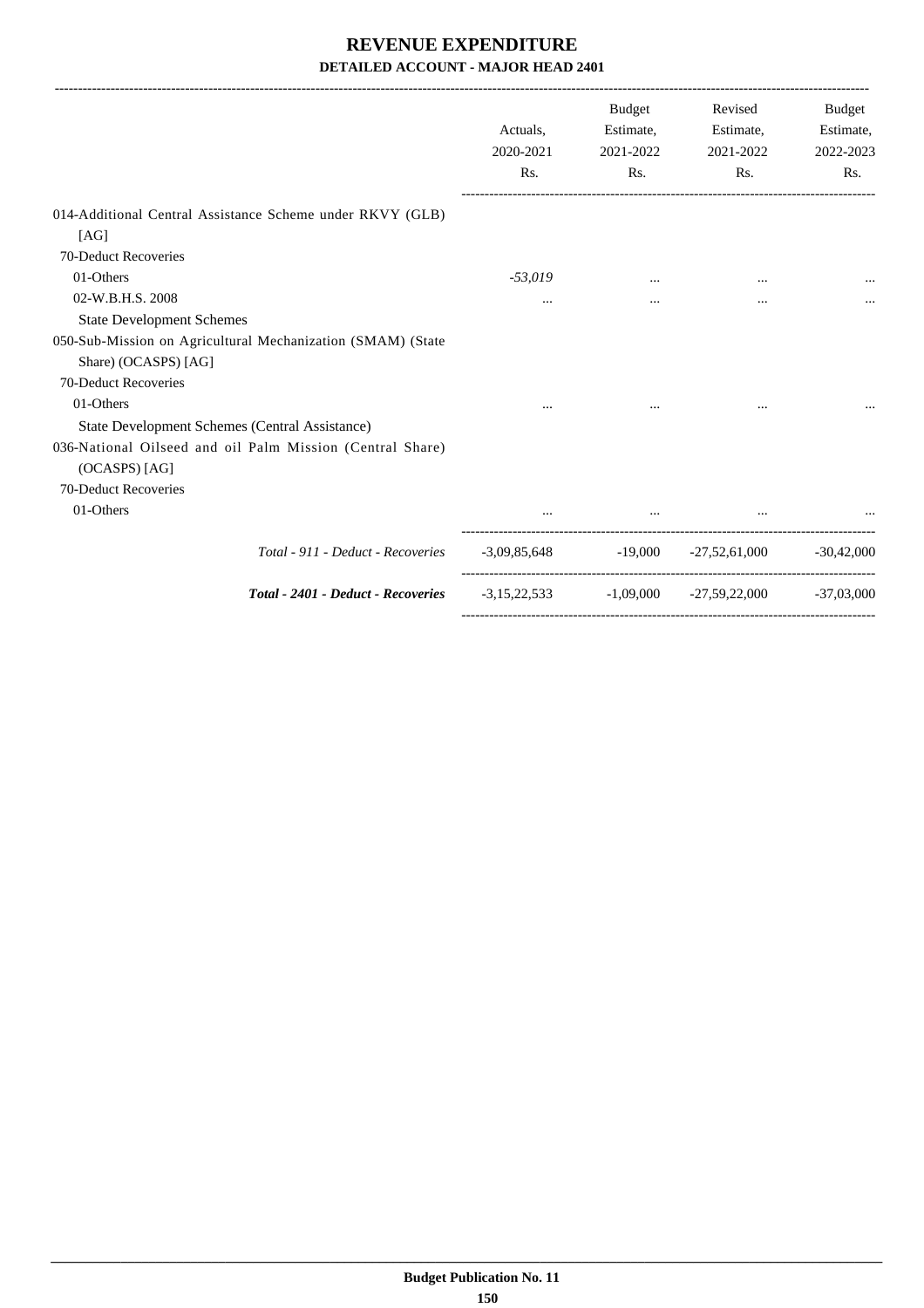#### **REVENUE EXPENDITURE**

#### **DEMAND No. 05**

#### **Agriculture Department**

#### **C - Economic Services - (a) Agriculture and Allied Activities**

**Head of Account : 2402 - Soil and Water Conservation**

| Voted Rs. 182,83,52,000           | <b>Charged Rs. Nil</b>                                |           |                  |             | Total Rs. 182, 83, 52, 000 |
|-----------------------------------|-------------------------------------------------------|-----------|------------------|-------------|----------------------------|
|                                   |                                                       |           | Voted Rs.        | Charged Rs. | <b>Total Rs.</b>           |
| <b>Gross Expenditure</b>          |                                                       |           | 182, 83, 52, 000 | $\cdots$    | 182, 83, 52, 000           |
| <b>Deduct - Recoveries</b>        |                                                       |           | $-2,21,000$      | $\cdots$    | $-2,21,000$                |
| <b>Net Expenditure</b>            |                                                       |           | 182,81,31,000    |             | 182,81,31,000              |
|                                   | <b>REVENUE EXPENDITURE</b><br><b>ABSTRACT ACCOUNT</b> |           |                  |             |                            |
|                                   |                                                       |           | Budget           | Revised     | Budget                     |
|                                   |                                                       | Actuals,  | Estimate,        | Estimate,   | Estimate,                  |
|                                   |                                                       | 2020-2021 | 2021-2022        | 2021-2022   | 2022-2023                  |
|                                   |                                                       | Rs.       | Rs.              | Rs.         | Rs.                        |
| 001- Direction and Administration |                                                       |           |                  |             |                            |
| Administrative Expenditure        |                                                       | 58,78,857 | 64,88,000        | 61,24,000   | 63,12,000                  |
| <b>State Development Schemes</b>  |                                                       | $\cdots$  | $\cdots$         | $\cdots$    | $\cdots$                   |

----------------------------------------------------------------------------------------

----------------------------------------------------------------------------------------

----------------------------------------------------------------------------------------

**Total - 789 7,48,78,229 39,60,00,000 12,00,00,000 73,30,00,000**

|                                                  | <b>Total - 001</b> | 58,78,857       | 64,88,000    | 61,24,000    | 63,12,000       |
|--------------------------------------------------|--------------------|-----------------|--------------|--------------|-----------------|
| 101- Soil Survey and Testing                     |                    |                 |              |              |                 |
| Administrative Expenditure                       |                    | 4,99,97,579     | 5,95,62,000  | 5,45,07,000  | 5,61,28,000     |
| <b>State Development Schemes</b>                 |                    | 70,86,474       | 2,40,00,000  | 80,00,000    | 2,52,00,000     |
|                                                  | <b>Total - 101</b> | 5,70,84,053     | 8,35,62,000  | 6,25,07,000  | 8,13,28,000     |
| <b>102- Soil Conservation</b>                    |                    |                 |              |              |                 |
| Administrative Expenditure                       |                    | 18, 13, 64, 187 | 19,55,29,000 | 18,65,34,000 | 19,20,52,000    |
| <b>State Development Schemes</b>                 |                    | 2,49,98,729     | 17,00,00,000 | 6,47,77,000  | 28,10,00,000    |
| State Development Schemes (Central Assistance)   |                    | $\cdots$        | 8,80,00,000  |              | 51,00,00,000    |
|                                                  | <b>Total - 102</b> | 20,63,62,916    | 45,35,29,000 | 25,13,11,000 | 98, 30, 52, 000 |
| 109- Extension and Training                      |                    |                 |              |              |                 |
| Administrative Expenditure                       |                    | 92,03,702       | 1,16,48,000  | 93,74,000    | 96,60,000       |
| <b>State Development Schemes</b>                 |                    | $\cdots$        |              |              |                 |
|                                                  | <b>Total - 109</b> | 92,03,702       | 1,16,48,000  | 93,74,000    | 96,60,000       |
| 789- Special Component Plan for Scheduled Castes |                    |                 |              |              |                 |
| <b>State Development Schemes</b>                 |                    | 7,48,78,229     | 37,00,00,000 | 12.00.00.000 | 46,30,00,000    |

State Development Schemes (Central Assistance) ... **2,60,00,000** ... **27,00,00,000** ... **27,00,000**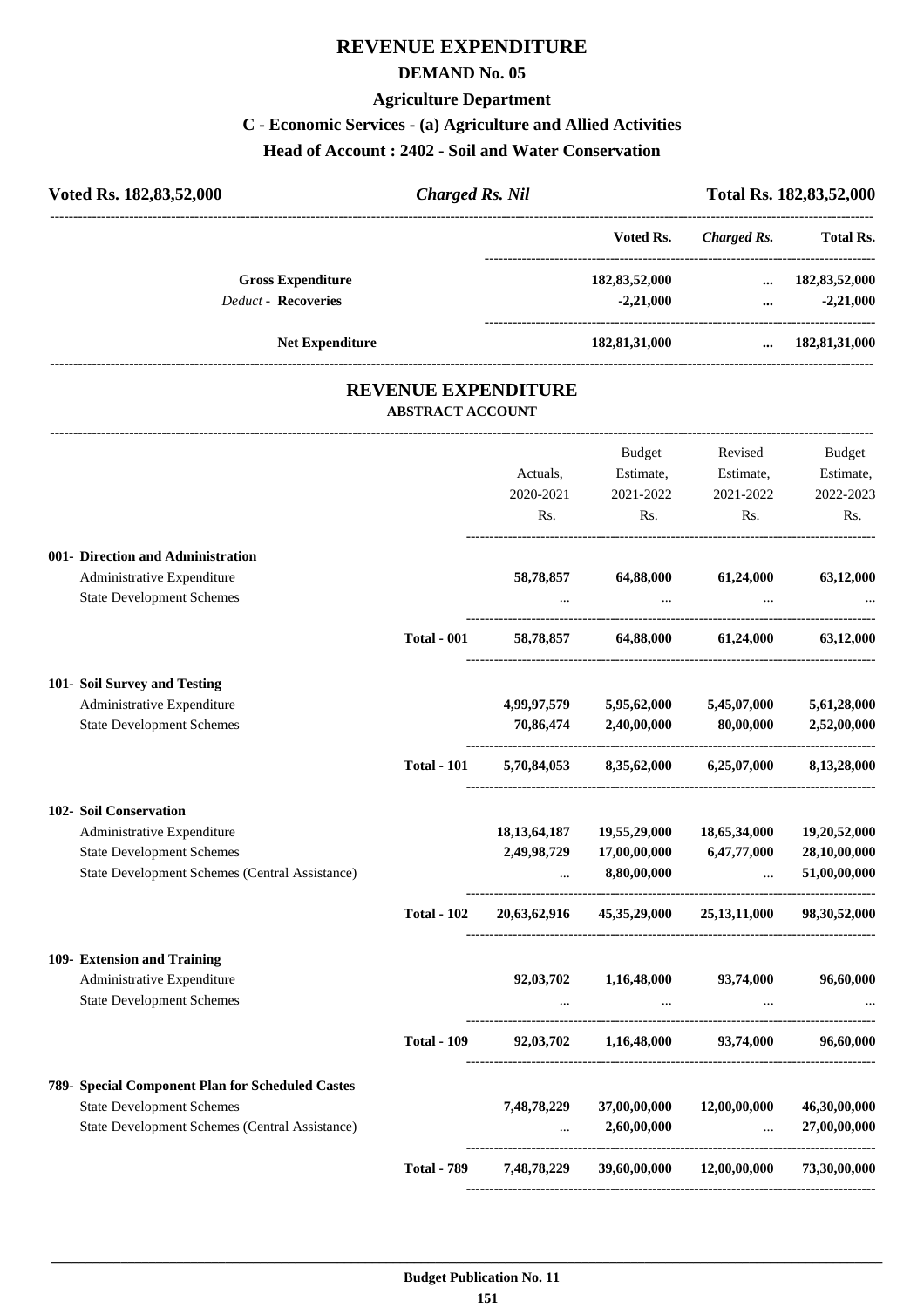#### **REVENUE EXPENDITURE ABSTRACT ACCOUNT**

|                                                                                            | Actuals,<br>2020-2021                                                 | <b>Budget</b><br>2021-2022                                                                                          | Estimate, Estimate, Estimate,<br>2021-2022                      | Revised Budget<br>2022-2023 |
|--------------------------------------------------------------------------------------------|-----------------------------------------------------------------------|---------------------------------------------------------------------------------------------------------------------|-----------------------------------------------------------------|-----------------------------|
|                                                                                            | Rs.                                                                   |                                                                                                                     | Rs. Rs.                                                         | Rs.                         |
| 796- Tribal Areas Sub-Plan                                                                 |                                                                       |                                                                                                                     |                                                                 |                             |
| <b>State Development Schemes</b>                                                           |                                                                       | and the contract of the contract of the contract of the contract of the contract of the contract of the contract of |                                                                 | 50,00,000                   |
| State Development Schemes (Central Assistance)                                             |                                                                       |                                                                                                                     | $\dots$ $1,00,00,000$                                           |                             |
| <b>Total - 796</b>                                                                         | $\cdots$                                                              |                                                                                                                     | $\mathbf{r}$ and $\mathbf{r}$ are the set of $\mathbf{r}$       | $\dots$ 1,50,00,000         |
| Grand Total - Gross 35,34,07,757 95,12,27,000 44,93,16,000 182,83,52,000                   |                                                                       |                                                                                                                     |                                                                 |                             |
| Voted                                                                                      |                                                                       | 35,34,07,757 95,12,27,000 44,93,16,000 182,83,52,000                                                                |                                                                 |                             |
| Charged                                                                                    |                                                                       | the contract of the contract of the contract of the contract of the contract of the contract of the                 |                                                                 |                             |
| Administrative Expenditure 24,64,44,325 27,32,27,000 25,65,39,000 26,41,52,000             |                                                                       |                                                                                                                     |                                                                 |                             |
| State Development Schemes 10,69,63,432 56,40,00,000 19,27,77,000 77,42,00,000              |                                                                       |                                                                                                                     |                                                                 |                             |
| State Development Schemes (Central Assistance) $\ldots$ 11,40,00,000 $\ldots$ 79,00,00,000 |                                                                       |                                                                                                                     |                                                                 |                             |
|                                                                                            | Deduct Recoveries 1,55,979 -22,000 -2,21,000 -2,21,000                |                                                                                                                     |                                                                 |                             |
| <b>Grand Total - Net</b>                                                                   |                                                                       | 35, 32, 51, 778 95, 12, 05, 000 44, 90, 95, 000 182, 81, 31, 000                                                    |                                                                 |                             |
|                                                                                            | Voted 35,32,51,778 95,12,05,000 44,90,95,000 182,81,31,000<br>Charged |                                                                                                                     | $\mathbf{r}$ and $\mathbf{r}$ and $\mathbf{r}$ and $\mathbf{r}$ |                             |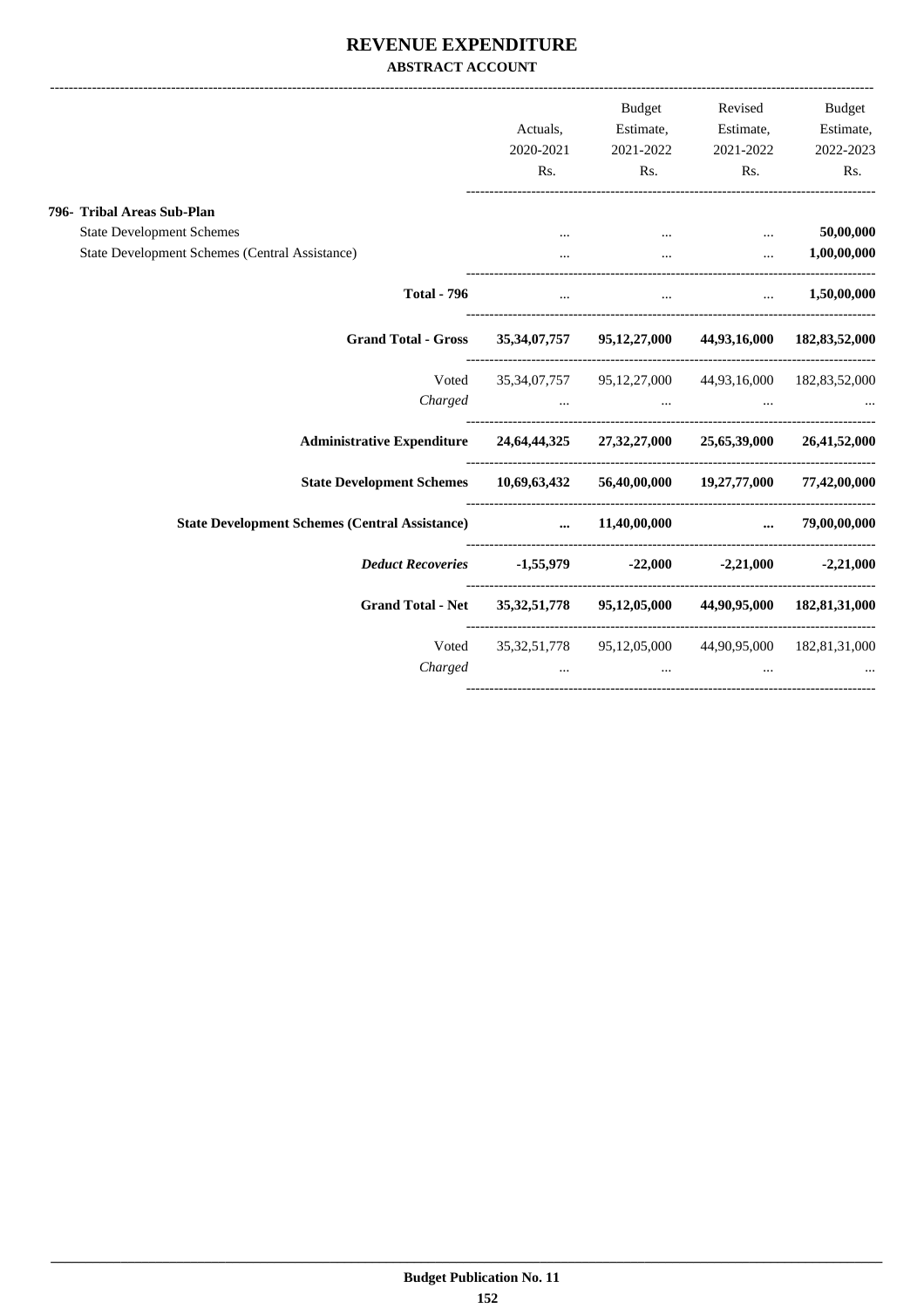|                                                                 | Actuals,<br>2020-2021 | Budget<br>Estimate,<br>2021-2022 | Revised<br>Estimate,<br>2021-2022 | Budget<br>Estimate,<br>2022-2023 |
|-----------------------------------------------------------------|-----------------------|----------------------------------|-----------------------------------|----------------------------------|
|                                                                 | Rs.                   | Rs.                              | Rs.                               | Rs.                              |
| DETAILED ACCOUNT NO. 2402-00-001 - DIRECTION AND ADMINISTRATION |                       |                                  |                                   |                                  |
| 001- Direction and Administration                               |                       |                                  |                                   |                                  |
| <b>Administrative Expenditure</b>                               |                       |                                  |                                   |                                  |
| 001- Strengthening of Soil Conservation Organisation [AG]       |                       |                                  |                                   |                                  |
| 01- Salaries                                                    |                       |                                  |                                   |                                  |
| 01-Pay                                                          | 52,06,100             | 54,34,000                        | 51,50,000                         | 53,05,000                        |
| 14-Grade Pay                                                    | $\cdots$              | $\cdots$                         | $\ldots$                          |                                  |
| 02-Dearness Allowance                                           | 26,562                | 1,64,000                         | 1,60,000                          | 1,65,000                         |
| 03-House Rent Allowance<br>04-Ad hoc Bonus                      | 4,66,869              | 5,17,000                         | 5,20,000                          | 5,36,000                         |
| 07-Other Allowances                                             | $\cdots$<br>1,680     | $\ldots$<br>5,000                | $\cdots$<br>5,000                 | 6,000                            |
| 12-Medical Allowance                                            | 5,500                 | 10,000                           | 10,000                            | 11,000                           |
|                                                                 |                       |                                  |                                   |                                  |
| Total - 2402-00-001-001-01                                      | 57,06,711             | 61,30,000                        | 58,45,000                         | 60,23,000                        |
| 07- Medical Reimbursements                                      | $\cdots$              | 12,000                           | 12,000                            | 12,000                           |
| 11- Travel Expenses                                             | $\cdots$              | $\ldots$                         | $\cdots$                          |                                  |
| 12- Medical Reimbursements under WBHS 2008                      | 18,720                | 55,000                           | 40,000                            | 41,000                           |
| 13- Office Expenses                                             |                       |                                  |                                   |                                  |
| 01-Electricity                                                  | 24,495                | 38,000                           | 27,000                            | 28,000                           |
| 02-Telephone                                                    | 39,451                | 40,000                           | 40,000                            | 41,000                           |
| 03-Maintenance / P.O.L. for Office Vehicles                     | 1,950                 | 17,000                           | 5,000                             | 6,000                            |
| 04-Other Office Expenses                                        | 46.363                | 87,000                           | 70,000                            | 72,000                           |
| Total - 2402-00-001-001-13                                      | 1,12,259              | 1,82,000                         | 1,42,000                          | 1,47,000                         |
| 14- Rents, Rates and Taxes                                      | 1,254                 | 11,000                           | 10,000                            | 11,000                           |
| 19- Maintenance                                                 | 3,500                 | 15,000                           | 10,000                            | 11,000                           |
| 50- Other Charges                                               | 36,413                | 83,000                           | 65,000                            | 67,000                           |
| <b>Total - Administrative Expenditure</b>                       | 58,78,857             | 64,88,000                        | 61,24,000                         | 63,12,000                        |
| Total - 2402-00-001                                             | 58,78,857             | 64,88,000                        | 61,24,000                         | 63,12,000                        |
| Voted                                                           | 58,78,857             | 64,88,000                        | 61,24,000                         | 63,12,000                        |
| Charged                                                         |                       |                                  |                                   |                                  |

#### **DETAILED ACCOUNT NO. 2402-00-101 - SOIL SURVEY AND TESTING .**

.

| 101- Soil Survey and Testing                  |          |          |          |          |
|-----------------------------------------------|----------|----------|----------|----------|
| <b>Administrative Expenditure</b>             |          |          |          |          |
| 001- Detailed Soil Survey of West Bengal [AG] |          |          |          |          |
| 01- Salaries                                  |          |          |          |          |
| $01-Pav$                                      | $\cdots$ | 7,20,000 | 7.20.000 | 7.20.000 |
| 14-Grade Pay                                  |          |          |          |          |
| 02-Dearness Allowance                         |          | 22,000   | 20,000   | 21,000   |
|                                               |          |          |          |          |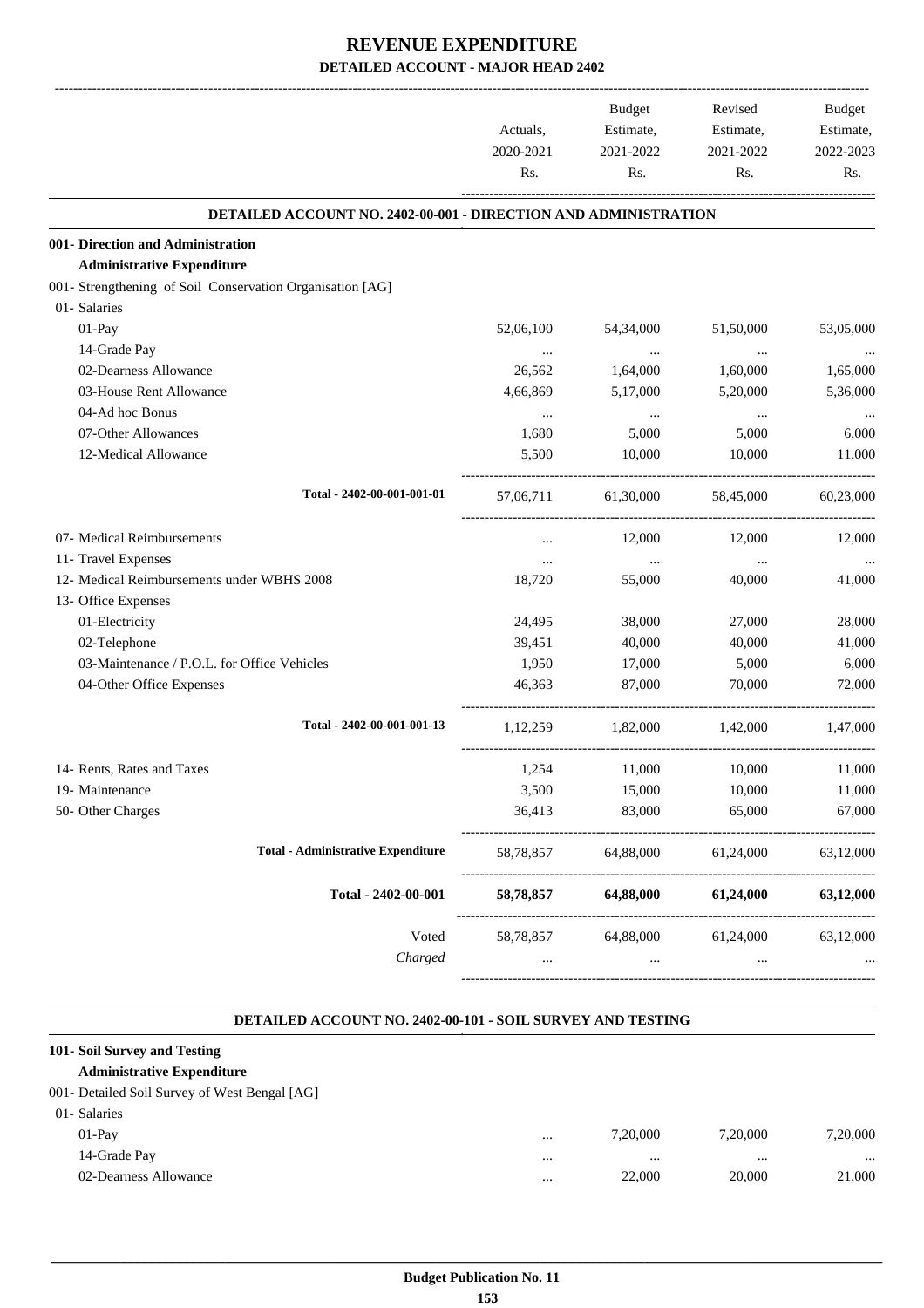|                                                                  |             | Budget      | Revised     | Budget             |
|------------------------------------------------------------------|-------------|-------------|-------------|--------------------|
|                                                                  | Actuals,    | Estimate,   | Estimate,   | Estimate,          |
|                                                                  | 2020-2021   | 2021-2022   | 2021-2022   | 2022-2023          |
|                                                                  | Rs.         | Rs.         | Rs.         | Rs.                |
| 03-House Rent Allowance                                          | $\cdots$    | 69,000      | 50,000      | 52,000             |
| 04-Ad hoc Bonus                                                  |             | 4,000       | $\cdots$    | $\cdots$           |
| 07-Other Allowances                                              |             | 5,000       | 3,000       | 4,000              |
| 12-Medical Allowance                                             |             | $\cdots$    |             |                    |
| Total - 2402-00-101-001-01                                       |             | 8,20,000    | 7,93,000    | 7,97,000           |
| 02- Wages                                                        | $\cdots$    | $\cdots$    | $\cdots$    |                    |
| 07- Medical Reimbursements                                       | $\cdots$    | $\cdots$    |             |                    |
| 11- Travel Expenses                                              |             | 1,000       | $\cdots$    |                    |
| 12- Medical Reimbursements under WBHS 2008                       | $\cdots$    | 2,000       | 2,000       | 2,000              |
| 13- Office Expenses                                              |             |             |             |                    |
| 01-Electricity                                                   | 963         | 3,000       | 3,000       | 3,000              |
| 02-Telephone                                                     | 11,799      | 29,000      | 25,000      | 26,000             |
| 03-Maintenance / P.O.L. for Office Vehicles                      | $\cdots$    | $\cdots$    | $\ddots$    |                    |
| 04-Other Office Expenses                                         | 8,000       | 16,000      | 16,000      | $\ldots$<br>17,000 |
| Total - 2402-00-101-001-13                                       | 20,762      | 48,000      | 44,000      | 46,000             |
| 21- Materials and Supplies/Stores and Equipment                  |             |             |             |                    |
| 04-Others                                                        | $\cdots$    | $\cdots$    | $\cdots$    |                    |
| 50- Other Charges                                                | 11,953      | 24,000      | 20,000      | 21,000             |
| Total - 2402-00-101-001                                          | 32,715      | 8,95,000    | 8,59,000    | 8,66,000           |
| 004- Integrated Scheme for Re-organisation and Extension of Soil |             |             |             |                    |
| Survey in West Bengal [AG]                                       |             |             |             |                    |
| 01- Salaries                                                     |             |             |             |                    |
| 01-Pay                                                           | 2,54,71,600 | 2,57,76,000 | 2,62,79,000 | 2,70,68,000        |
| 14-Grade Pay                                                     | $\cdots$    | $\cdots$    | $\ldots$    |                    |
| 02-Dearness Allowance                                            | 1,30,659    | 7,74,000    | 8,00,000    | 8,24,000           |
| 03-House Rent Allowance                                          | 21,97,620   | 24,49,000   | 22,80,000   | 23,49,000          |
| 04-Ad hoc Bonus                                                  | 12,600      | 20,000      | 20,000      | 21,000             |
| 07-Other Allowances                                              | $\cdots$    | 1,03,000    | 20,000      | 21,000             |
| 12-Medical Allowance                                             | 48,500      | 51,000      | 65,000      | 66,000             |
| Total - 2402-00-101-004-01                                       | 2,78,60,979 | 2,91,73,000 | 2,94,64,000 | 3,03,49,000        |
| 02- Wages                                                        | 3,80,400    | 4,05,000    | 4,04,000    | 4,16,000           |
| 07- Medical Reimbursements                                       | $\cdots$    | $\ldots$    | $\ldots$    | $\cdots$           |
| 11- Travel Expenses                                              | 6,887       | 34,000      | 15,000      | 16,000             |
| 12- Medical Reimbursements under WBHS 2008                       | $\cdots$    | 88,000      | 40,000      | 41,000             |
| 13- Office Expenses                                              |             |             |             |                    |
| 01-Electricity                                                   | 69,141      | 1,05,000    | 90,000      | 91,000             |
| 02-Telephone                                                     | 28,380      | 35,000      | 32,000      | 33,000             |
| 03-Maintenance / P.O.L. for Office Vehicles                      | 4,000       | 32,000      | 20,000      | 21,000             |
| 04-Other Office Expenses                                         | 32,946      | 70,000      | 63,000      | 65,000             |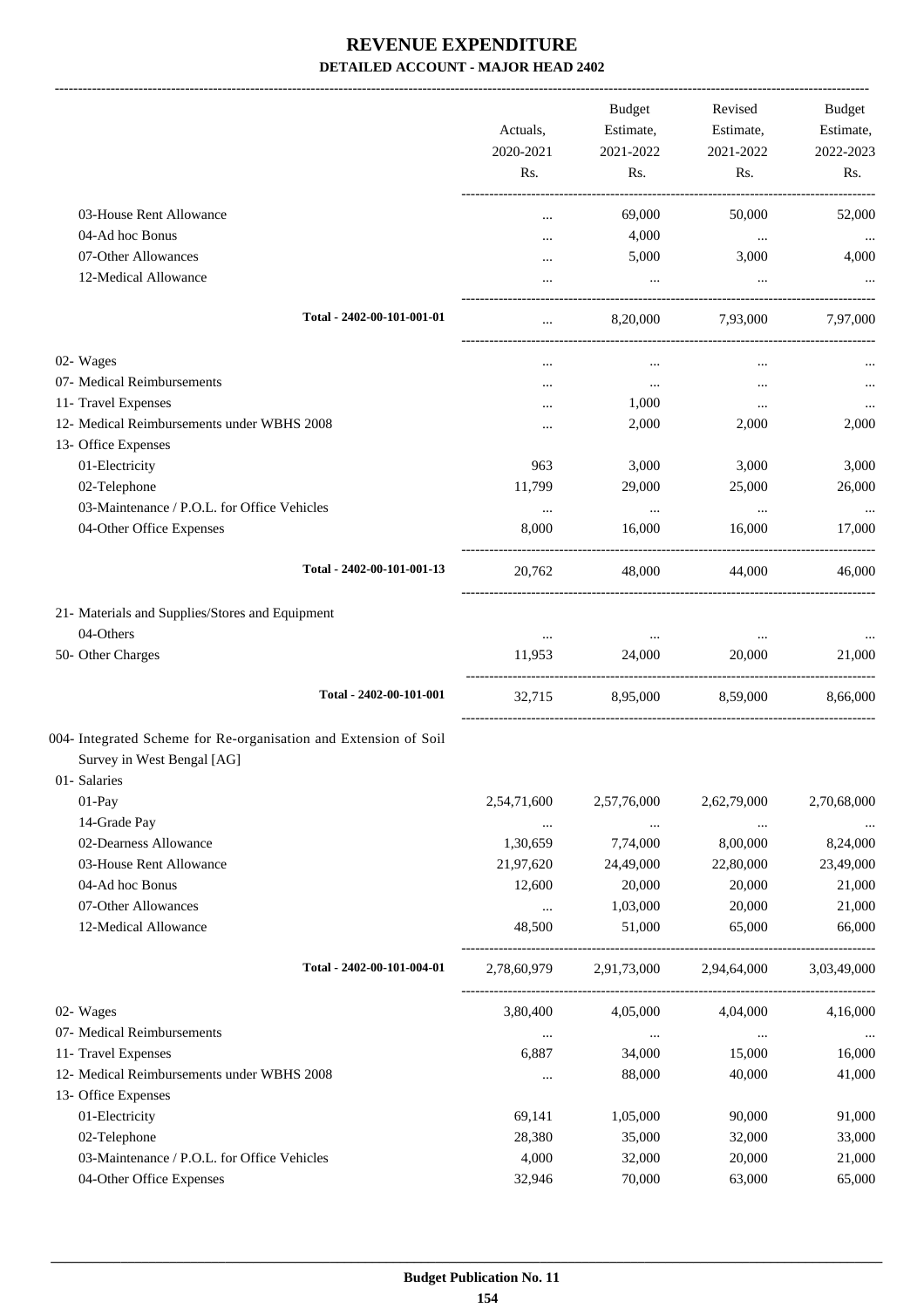|                                                                                           | Actuals,<br>2020-2021<br>Rs. | <b>Budget</b><br>Estimate,<br>2021-2022<br>Rs. | Revised<br>Estimate,<br>2021-2022<br>Rs.        | Budget<br>Estimate,<br>2022-2023<br>Rs. |
|-------------------------------------------------------------------------------------------|------------------------------|------------------------------------------------|-------------------------------------------------|-----------------------------------------|
| Total - 2402-00-101-004-13                                                                |                              | 1,34,467 2,42,000 2,05,000                     |                                                 | 2,10,000                                |
| 14- Rents, Rates and Taxes                                                                |                              | 86,772 1,70,000                                | 1,50,000                                        | 1,53,000                                |
| 19- Maintenance                                                                           | 24,747                       | 43,000                                         | 40,000                                          | 41,000                                  |
| 50- Other Charges                                                                         | 22,000                       | 47,000                                         | 40,000                                          | 41,000                                  |
| Total - 2402-00-101-004                                                                   |                              |                                                | 2,85,16,252 3,02,02,000 3,03,58,000 3,12,67,000 |                                         |
| 005- Survey and Categorisation of Waste Lands [AG]                                        |                              |                                                |                                                 |                                         |
| 01- Salaries                                                                              |                              |                                                |                                                 |                                         |
| 01-Pay                                                                                    | 12,49,000                    | 23,19,000                                      | 12,74,000                                       | 13,12,000                               |
| 14-Grade Pay                                                                              | $\cdots$                     | $\ldots$                                       | $\cdots$                                        |                                         |
| 02-Dearness Allowance                                                                     | 5,322                        | 70,000                                         | 26,000                                          | 27,000                                  |
| 03-House Rent Allowance                                                                   | 1,49,880                     | 2,21,000                                       | 1,05,000                                        | 1,09,000                                |
| 04-Ad hoc Bonus                                                                           | 8,400                        | 12,000                                         | 12,000                                          | 13,000                                  |
| 07-Other Allowances                                                                       | $\cdots$                     | $\cdots$                                       | $\cdots$                                        | $\cdots$                                |
| 12-Medical Allowance                                                                      | 11,500                       | 15,000                                         | 12,000                                          | 13,000                                  |
| Total - 2402-00-101-005-01                                                                | 14,24,102                    |                                                | 26,37,000 14,29,000 14,74,000                   |                                         |
| 02- Wages                                                                                 | $\cdots$                     | $\cdots$                                       | $\cdots$                                        |                                         |
| 11- Travel Expenses                                                                       | $\cdots$                     | 6,000                                          | $\ldots$                                        | $\cdots$                                |
| 12- Medical Reimbursements under WBHS 2008                                                | $\cdots$                     | 7,000                                          | 40,000                                          | 41,000                                  |
| 13- Office Expenses                                                                       |                              |                                                |                                                 |                                         |
| 01-Electricity                                                                            | 1,731                        | 15,000                                         | 15,000                                          | 15,000                                  |
| 02-Telephone                                                                              | 5,569                        | 13,000                                         | 10,000                                          | 11,000                                  |
| 03-Maintenance / P.O.L. for Office Vehicles                                               |                              |                                                |                                                 | $\cdots$                                |
| 04-Other Office Expenses                                                                  | 2,300                        | 15,000                                         | 14,000                                          | 15,000                                  |
| Total - 2402-00-101-005-13                                                                | 9,600                        | 43,000                                         | 39,000                                          | 41,000                                  |
| 14- Rents, Rates and Taxes                                                                | 8,682                        | 21,000                                         | 18,000                                          | 19,000                                  |
| 19- Maintenance                                                                           | $\cdots$                     | 1,000                                          | $\ldots$                                        | $\ldots$                                |
| 50- Other Charges                                                                         | 6,093                        | 15,000                                         | 14,000                                          | 15,000                                  |
| Total - 2402-00-101-005                                                                   | 14,48,477                    | 27,30,000                                      | 15,40,000                                       | 15,90,000                               |
| 012- Setting up and strengthening of soil conservation & soil survey<br>organisation [AG] |                              |                                                |                                                 |                                         |
| 01- Salaries                                                                              |                              |                                                |                                                 |                                         |
| $01-Pay$                                                                                  | 26,42,600                    | 34,99,000                                      | 35,00,000                                       | 36,05,000                               |
| 14-Grade Pay                                                                              |                              |                                                |                                                 |                                         |
| 02-Dearness Allowance                                                                     | $\cdots$<br>17,184           | $\sim 100$ and $\sim 100$<br>1,05,000          | $\ldots$<br>1,08,000                            | $\sim$ $\sim$<br>1,12,000               |
| 03-House Rent Allowance                                                                   | 2,38,104                     |                                                |                                                 |                                         |
| 04-Ad hoc Bonus                                                                           |                              | 3,33,000                                       | 3,30,000                                        | 3,40,000                                |
|                                                                                           | $\ldots$                     | $\ldots$                                       | $\ldots$                                        | $\ldots$                                |
| 07-Other Allowances                                                                       | 71,719                       | 20,000                                         | 20,000                                          | 21,000                                  |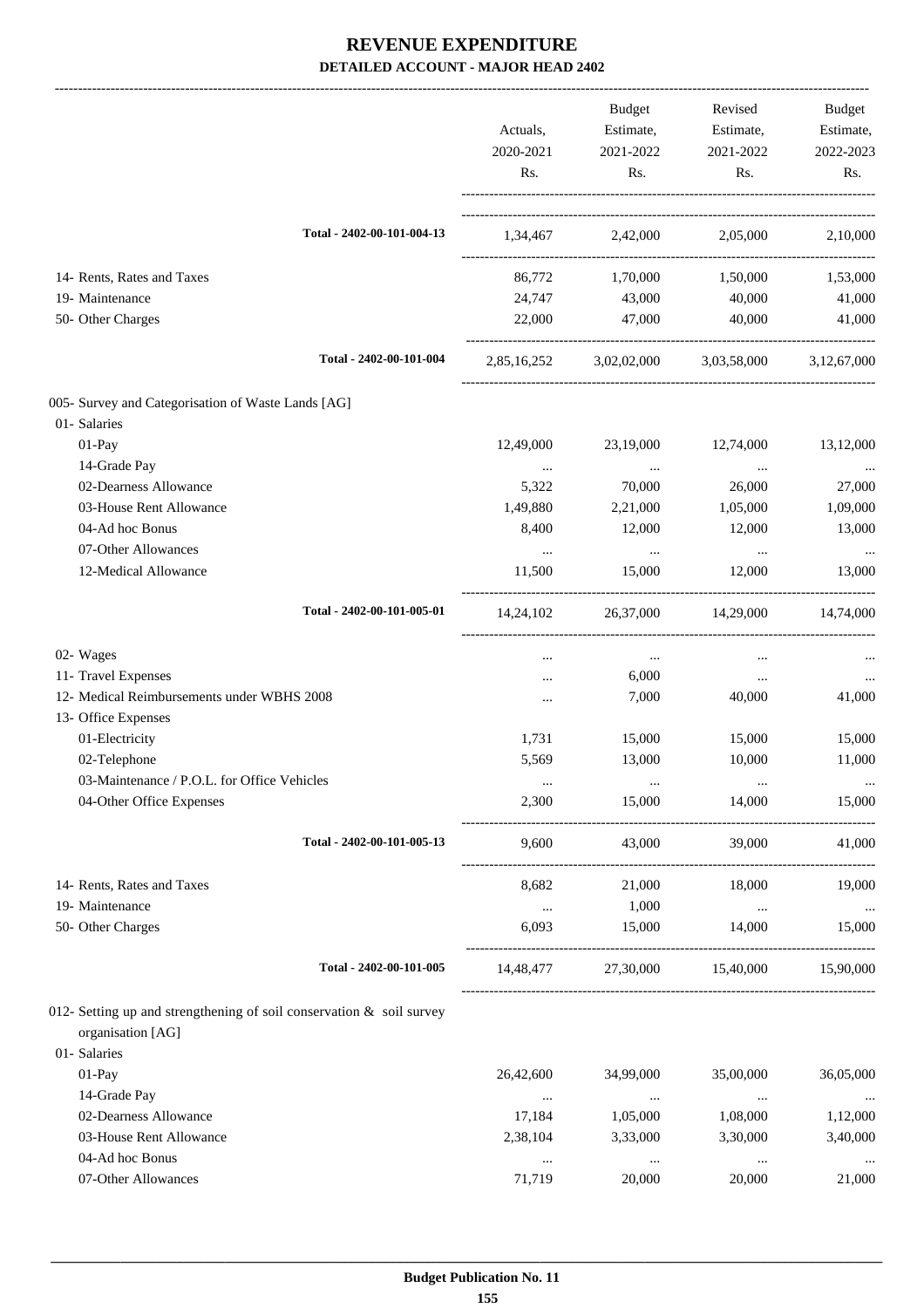| 12-Medical Allowance<br>$\ldots$<br>Total - 2402-00-101-012-01<br>39,57,000 39,58,000<br>29,69,607<br>02- Wages<br>07- Medical Reimbursements<br>$\mathbf{z}$ and $\mathbf{z}$<br>$\cdots$<br>$\cdots$<br>11- Travel Expenses<br>6,082<br>16,000<br>10,000<br>12- Medical Reimbursements under WBHS 2008<br>15,000<br>15,000<br>$\cdots$<br>13- Office Expenses<br>01-Electricity<br>$\ldots$<br>$\sim$ $\sim$<br>$\ldots$<br>02-Telephone<br>1,115<br>6,000<br>6,000<br>6,000<br>04-Other Office Expenses<br>6,700<br>14,000<br>14,000<br>13,000<br>Total - 2402-00-101-012-13<br>20,000 19,000<br>7,815<br>34,000 31,000 32,000<br>50- Other Charges<br>16,000<br>Total - 2402-00-101-012<br>29,99,504 40,42,000 40,33,000 41,56,000<br><b>Agricultural Purposes</b> [AG]<br>01- Salaries<br>01-Pay<br>1,47,67,000<br>1,84,53,000<br>1,49,10,000<br>14-Grade Pay<br>$\ldots$<br>$\cdots$<br>$\cdots$<br>02-Dearness Allowance<br>72,282<br>5,54,000<br>4,63,000<br>03-House Rent Allowance<br>16,29,336<br>17,54,000<br>16,07,000<br>04-Ad hoc Bonus<br>42,000<br>48,000<br>43,000<br>9,450<br>27,000<br>25,000<br>07-Other Allowances<br>16,000<br>20,000<br>17,000<br>12-Medical Allowance<br>Total - 2402-00-101-014-01<br>1,65,36,068 2,08,56,000 1,70,65,000 1,75,79,000<br>02- Wages<br>1,86,474<br>1,97,000<br>1,98,000<br>07- Medical Reimbursements<br>$\cdots$<br>$\cdots$<br>$\ldots$<br>11- Travel Expenses<br>17,038<br>53,000<br>20,000<br>12- Medical Reimbursements under WBHS 2008<br>23,948<br>1,40,000<br>50,000<br>13- Office Expenses<br>01-Electricity<br>41,269<br>42,000<br>42,000<br>02-Telephone<br>34,776<br>48,000<br>39,000<br>03-Maintenance / P.O.L. for Office Vehicles<br>2,300<br>11,000<br>2,000<br>04-Other Office Expenses<br>44,490<br>86,000<br>70,000<br>Total - 2402-00-101-014-13<br>1,87,000<br>1,22,835<br>1,53,000<br>14- Rents, Rates and Taxes<br>75,168<br>1,62,000<br>1,50,000<br>16- Publications<br>1,100<br>6,000<br>6,000 |                 | Actuals,<br>2020-2021<br>Rs. | <b>Budget</b><br>Estimate,<br>2021-2022<br>Rs. | Revised<br>Estimate,<br>2021-2022<br>Rs. | Budget<br>Estimate,<br>2022-2023<br>Rs. |
|----------------------------------------------------------------------------------------------------------------------------------------------------------------------------------------------------------------------------------------------------------------------------------------------------------------------------------------------------------------------------------------------------------------------------------------------------------------------------------------------------------------------------------------------------------------------------------------------------------------------------------------------------------------------------------------------------------------------------------------------------------------------------------------------------------------------------------------------------------------------------------------------------------------------------------------------------------------------------------------------------------------------------------------------------------------------------------------------------------------------------------------------------------------------------------------------------------------------------------------------------------------------------------------------------------------------------------------------------------------------------------------------------------------------------------------------------------------------------------------------------------------------------------------------------------------------------------------------------------------------------------------------------------------------------------------------------------------------------------------------------------------------------------------------------------------------------------------------------------------------------------------------------------------------------------------------------------------------------------|-----------------|------------------------------|------------------------------------------------|------------------------------------------|-----------------------------------------|
|                                                                                                                                                                                                                                                                                                                                                                                                                                                                                                                                                                                                                                                                                                                                                                                                                                                                                                                                                                                                                                                                                                                                                                                                                                                                                                                                                                                                                                                                                                                                                                                                                                                                                                                                                                                                                                                                                                                                                                                  |                 |                              |                                                |                                          |                                         |
|                                                                                                                                                                                                                                                                                                                                                                                                                                                                                                                                                                                                                                                                                                                                                                                                                                                                                                                                                                                                                                                                                                                                                                                                                                                                                                                                                                                                                                                                                                                                                                                                                                                                                                                                                                                                                                                                                                                                                                                  |                 |                              |                                                |                                          | 40,78,000                               |
|                                                                                                                                                                                                                                                                                                                                                                                                                                                                                                                                                                                                                                                                                                                                                                                                                                                                                                                                                                                                                                                                                                                                                                                                                                                                                                                                                                                                                                                                                                                                                                                                                                                                                                                                                                                                                                                                                                                                                                                  |                 |                              |                                                |                                          |                                         |
|                                                                                                                                                                                                                                                                                                                                                                                                                                                                                                                                                                                                                                                                                                                                                                                                                                                                                                                                                                                                                                                                                                                                                                                                                                                                                                                                                                                                                                                                                                                                                                                                                                                                                                                                                                                                                                                                                                                                                                                  |                 |                              |                                                |                                          | $\ldots$                                |
|                                                                                                                                                                                                                                                                                                                                                                                                                                                                                                                                                                                                                                                                                                                                                                                                                                                                                                                                                                                                                                                                                                                                                                                                                                                                                                                                                                                                                                                                                                                                                                                                                                                                                                                                                                                                                                                                                                                                                                                  |                 |                              |                                                |                                          | 11,000                                  |
|                                                                                                                                                                                                                                                                                                                                                                                                                                                                                                                                                                                                                                                                                                                                                                                                                                                                                                                                                                                                                                                                                                                                                                                                                                                                                                                                                                                                                                                                                                                                                                                                                                                                                                                                                                                                                                                                                                                                                                                  |                 |                              |                                                |                                          | 15,000                                  |
|                                                                                                                                                                                                                                                                                                                                                                                                                                                                                                                                                                                                                                                                                                                                                                                                                                                                                                                                                                                                                                                                                                                                                                                                                                                                                                                                                                                                                                                                                                                                                                                                                                                                                                                                                                                                                                                                                                                                                                                  |                 |                              |                                                |                                          |                                         |
|                                                                                                                                                                                                                                                                                                                                                                                                                                                                                                                                                                                                                                                                                                                                                                                                                                                                                                                                                                                                                                                                                                                                                                                                                                                                                                                                                                                                                                                                                                                                                                                                                                                                                                                                                                                                                                                                                                                                                                                  |                 |                              |                                                |                                          |                                         |
|                                                                                                                                                                                                                                                                                                                                                                                                                                                                                                                                                                                                                                                                                                                                                                                                                                                                                                                                                                                                                                                                                                                                                                                                                                                                                                                                                                                                                                                                                                                                                                                                                                                                                                                                                                                                                                                                                                                                                                                  |                 |                              |                                                |                                          | $\cdots$                                |
|                                                                                                                                                                                                                                                                                                                                                                                                                                                                                                                                                                                                                                                                                                                                                                                                                                                                                                                                                                                                                                                                                                                                                                                                                                                                                                                                                                                                                                                                                                                                                                                                                                                                                                                                                                                                                                                                                                                                                                                  |                 |                              |                                                |                                          |                                         |
|                                                                                                                                                                                                                                                                                                                                                                                                                                                                                                                                                                                                                                                                                                                                                                                                                                                                                                                                                                                                                                                                                                                                                                                                                                                                                                                                                                                                                                                                                                                                                                                                                                                                                                                                                                                                                                                                                                                                                                                  |                 |                              |                                                |                                          |                                         |
|                                                                                                                                                                                                                                                                                                                                                                                                                                                                                                                                                                                                                                                                                                                                                                                                                                                                                                                                                                                                                                                                                                                                                                                                                                                                                                                                                                                                                                                                                                                                                                                                                                                                                                                                                                                                                                                                                                                                                                                  |                 |                              |                                                |                                          | 20,000                                  |
|                                                                                                                                                                                                                                                                                                                                                                                                                                                                                                                                                                                                                                                                                                                                                                                                                                                                                                                                                                                                                                                                                                                                                                                                                                                                                                                                                                                                                                                                                                                                                                                                                                                                                                                                                                                                                                                                                                                                                                                  |                 |                              |                                                |                                          |                                         |
| 014- Soil Conservation Survey and Land use Planning for                                                                                                                                                                                                                                                                                                                                                                                                                                                                                                                                                                                                                                                                                                                                                                                                                                                                                                                                                                                                                                                                                                                                                                                                                                                                                                                                                                                                                                                                                                                                                                                                                                                                                                                                                                                                                                                                                                                          |                 |                              |                                                |                                          |                                         |
|                                                                                                                                                                                                                                                                                                                                                                                                                                                                                                                                                                                                                                                                                                                                                                                                                                                                                                                                                                                                                                                                                                                                                                                                                                                                                                                                                                                                                                                                                                                                                                                                                                                                                                                                                                                                                                                                                                                                                                                  |                 |                              |                                                |                                          | 1,53,58,000                             |
|                                                                                                                                                                                                                                                                                                                                                                                                                                                                                                                                                                                                                                                                                                                                                                                                                                                                                                                                                                                                                                                                                                                                                                                                                                                                                                                                                                                                                                                                                                                                                                                                                                                                                                                                                                                                                                                                                                                                                                                  |                 |                              |                                                |                                          | $\cdots$                                |
|                                                                                                                                                                                                                                                                                                                                                                                                                                                                                                                                                                                                                                                                                                                                                                                                                                                                                                                                                                                                                                                                                                                                                                                                                                                                                                                                                                                                                                                                                                                                                                                                                                                                                                                                                                                                                                                                                                                                                                                  |                 |                              |                                                |                                          | 4,77,000                                |
|                                                                                                                                                                                                                                                                                                                                                                                                                                                                                                                                                                                                                                                                                                                                                                                                                                                                                                                                                                                                                                                                                                                                                                                                                                                                                                                                                                                                                                                                                                                                                                                                                                                                                                                                                                                                                                                                                                                                                                                  |                 |                              |                                                |                                          | 16,56,000                               |
|                                                                                                                                                                                                                                                                                                                                                                                                                                                                                                                                                                                                                                                                                                                                                                                                                                                                                                                                                                                                                                                                                                                                                                                                                                                                                                                                                                                                                                                                                                                                                                                                                                                                                                                                                                                                                                                                                                                                                                                  |                 |                              |                                                |                                          | 44,000                                  |
|                                                                                                                                                                                                                                                                                                                                                                                                                                                                                                                                                                                                                                                                                                                                                                                                                                                                                                                                                                                                                                                                                                                                                                                                                                                                                                                                                                                                                                                                                                                                                                                                                                                                                                                                                                                                                                                                                                                                                                                  |                 |                              |                                                |                                          | 26,000                                  |
|                                                                                                                                                                                                                                                                                                                                                                                                                                                                                                                                                                                                                                                                                                                                                                                                                                                                                                                                                                                                                                                                                                                                                                                                                                                                                                                                                                                                                                                                                                                                                                                                                                                                                                                                                                                                                                                                                                                                                                                  |                 |                              |                                                |                                          | 18,000                                  |
|                                                                                                                                                                                                                                                                                                                                                                                                                                                                                                                                                                                                                                                                                                                                                                                                                                                                                                                                                                                                                                                                                                                                                                                                                                                                                                                                                                                                                                                                                                                                                                                                                                                                                                                                                                                                                                                                                                                                                                                  |                 |                              |                                                |                                          |                                         |
|                                                                                                                                                                                                                                                                                                                                                                                                                                                                                                                                                                                                                                                                                                                                                                                                                                                                                                                                                                                                                                                                                                                                                                                                                                                                                                                                                                                                                                                                                                                                                                                                                                                                                                                                                                                                                                                                                                                                                                                  |                 |                              |                                                |                                          | 2,04,000                                |
|                                                                                                                                                                                                                                                                                                                                                                                                                                                                                                                                                                                                                                                                                                                                                                                                                                                                                                                                                                                                                                                                                                                                                                                                                                                                                                                                                                                                                                                                                                                                                                                                                                                                                                                                                                                                                                                                                                                                                                                  |                 |                              |                                                |                                          |                                         |
|                                                                                                                                                                                                                                                                                                                                                                                                                                                                                                                                                                                                                                                                                                                                                                                                                                                                                                                                                                                                                                                                                                                                                                                                                                                                                                                                                                                                                                                                                                                                                                                                                                                                                                                                                                                                                                                                                                                                                                                  |                 |                              |                                                |                                          | 21,000                                  |
|                                                                                                                                                                                                                                                                                                                                                                                                                                                                                                                                                                                                                                                                                                                                                                                                                                                                                                                                                                                                                                                                                                                                                                                                                                                                                                                                                                                                                                                                                                                                                                                                                                                                                                                                                                                                                                                                                                                                                                                  |                 |                              |                                                |                                          | 51,000                                  |
|                                                                                                                                                                                                                                                                                                                                                                                                                                                                                                                                                                                                                                                                                                                                                                                                                                                                                                                                                                                                                                                                                                                                                                                                                                                                                                                                                                                                                                                                                                                                                                                                                                                                                                                                                                                                                                                                                                                                                                                  |                 |                              |                                                |                                          |                                         |
|                                                                                                                                                                                                                                                                                                                                                                                                                                                                                                                                                                                                                                                                                                                                                                                                                                                                                                                                                                                                                                                                                                                                                                                                                                                                                                                                                                                                                                                                                                                                                                                                                                                                                                                                                                                                                                                                                                                                                                                  |                 |                              |                                                |                                          | 43,000                                  |
|                                                                                                                                                                                                                                                                                                                                                                                                                                                                                                                                                                                                                                                                                                                                                                                                                                                                                                                                                                                                                                                                                                                                                                                                                                                                                                                                                                                                                                                                                                                                                                                                                                                                                                                                                                                                                                                                                                                                                                                  |                 |                              |                                                |                                          | 40,000                                  |
|                                                                                                                                                                                                                                                                                                                                                                                                                                                                                                                                                                                                                                                                                                                                                                                                                                                                                                                                                                                                                                                                                                                                                                                                                                                                                                                                                                                                                                                                                                                                                                                                                                                                                                                                                                                                                                                                                                                                                                                  |                 |                              |                                                |                                          | 2,000                                   |
|                                                                                                                                                                                                                                                                                                                                                                                                                                                                                                                                                                                                                                                                                                                                                                                                                                                                                                                                                                                                                                                                                                                                                                                                                                                                                                                                                                                                                                                                                                                                                                                                                                                                                                                                                                                                                                                                                                                                                                                  |                 |                              |                                                |                                          | 72,000                                  |
|                                                                                                                                                                                                                                                                                                                                                                                                                                                                                                                                                                                                                                                                                                                                                                                                                                                                                                                                                                                                                                                                                                                                                                                                                                                                                                                                                                                                                                                                                                                                                                                                                                                                                                                                                                                                                                                                                                                                                                                  |                 |                              |                                                |                                          | 1,57,000                                |
|                                                                                                                                                                                                                                                                                                                                                                                                                                                                                                                                                                                                                                                                                                                                                                                                                                                                                                                                                                                                                                                                                                                                                                                                                                                                                                                                                                                                                                                                                                                                                                                                                                                                                                                                                                                                                                                                                                                                                                                  |                 |                              |                                                |                                          | 1,53,000                                |
|                                                                                                                                                                                                                                                                                                                                                                                                                                                                                                                                                                                                                                                                                                                                                                                                                                                                                                                                                                                                                                                                                                                                                                                                                                                                                                                                                                                                                                                                                                                                                                                                                                                                                                                                                                                                                                                                                                                                                                                  |                 |                              |                                                |                                          | 7,000                                   |
|                                                                                                                                                                                                                                                                                                                                                                                                                                                                                                                                                                                                                                                                                                                                                                                                                                                                                                                                                                                                                                                                                                                                                                                                                                                                                                                                                                                                                                                                                                                                                                                                                                                                                                                                                                                                                                                                                                                                                                                  | 19- Maintenance | 14,000                       | 42,000                                         | 30,000                                   | 31,000                                  |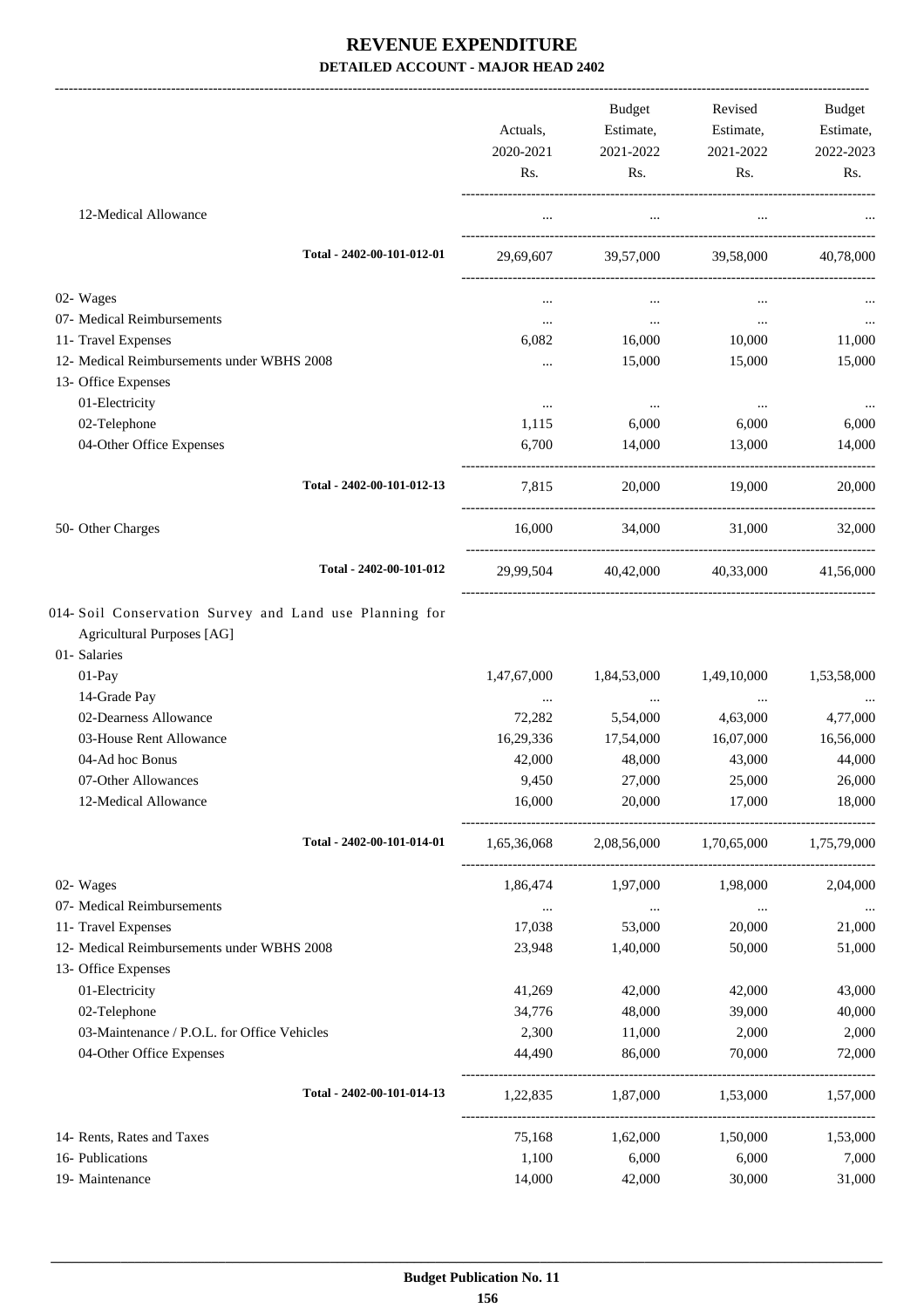|                                                                                                                                  |                                                       | <b>Budget</b>                                           | Revised                                             | Budget    |
|----------------------------------------------------------------------------------------------------------------------------------|-------------------------------------------------------|---------------------------------------------------------|-----------------------------------------------------|-----------|
|                                                                                                                                  | Actuals,                                              | Estimate,                                               | Estimate,                                           | Estimate, |
|                                                                                                                                  | 2020-2021                                             | 2021-2022                                               | 2021-2022                                           | 2022-2023 |
|                                                                                                                                  | Rs.                                                   | Rs.                                                     | Rs.                                                 | Rs.       |
| 21- Materials and Supplies/Stores and Equipment                                                                                  |                                                       |                                                         |                                                     |           |
| 04-Others                                                                                                                        | 1,000                                                 |                                                         | the contract of the contract of the contract of the | $\cdots$  |
| 50- Other Charges                                                                                                                |                                                       | 23,000 50,000 45,000                                    |                                                     | 46,000    |
| Total - 2402-00-101-014                                                                                                          |                                                       | $1,70,00,631$ $2,16,93,000$ $1,77,17,000$ $1,82,49,000$ |                                                     |           |
| <b>Total - Administrative Expenditure</b>                                                                                        |                                                       | 4,99,97,579 5,95,62,000 5,45,07,000 5,61,28,000         |                                                     |           |
| <b>State Development Schemes</b>                                                                                                 |                                                       |                                                         |                                                     |           |
| 003- Establishment of Central Remote Sensing Laboratory for<br>Introducing Remote Sensing Technique in Soil Conservation<br>[AG] |                                                       |                                                         |                                                     |           |
| 50- Other Charges                                                                                                                |                                                       | 70,86,474 2,40,00,000 80,00,000 2,52,00,000             |                                                     |           |
| <b>Total - State Development Schemes</b>                                                                                         |                                                       | 70,86,474 2,40,00,000 80,00,000 2,52,00,000             |                                                     |           |
| Total - 2402-00-101                                                                                                              |                                                       | 5,70,84,053 8,35,62,000 6,25,07,000 8,13,28,000         |                                                     |           |
|                                                                                                                                  | Voted 5,70,84,053 8,35,62,000 6,25,07,000 8,13,28,000 |                                                         |                                                     |           |
| Charged                                                                                                                          | $\ddots$                                              | $\cdots$                                                | $\ddots$                                            |           |
| DETAILED ACCOUNT NO. 2402-00-102 - SOIL CONSERVATION                                                                             |                                                       |                                                         |                                                     |           |

# **102- Soil Conservation**

#### **Administrative Expenditure**

#### 001- Soil and Water Conservation on Watershed Basis [AG]

| 01- Salaries                                |             |             |             |             |
|---------------------------------------------|-------------|-------------|-------------|-------------|
| $01-Pay$                                    | 80, 34, 100 | 93,72,000   | 92,50,000   | 95,28,000   |
| 14-Grade Pay                                | $\cdots$    | $\cdots$    | $\cdots$    |             |
| 02-Dearness Allowance                       | 45,084      | 2,82,000    | 2,90,000    | 2,99,000    |
| 03-House Rent Allowance                     | 6,87,312    | 8,91,000    | 7,90,000    | 8,14,000    |
| 04-Ad hoc Bonus                             | 12,600      | 24,000      | 20,000      | 21,000      |
| 07-Other Allowances                         | $\cdots$    | 62,000      | 30,000      | 31,000      |
| 12-Medical Allowance                        | 12,000      | 14,000      | 15,000      | 16,000      |
| Total - 2402-00-102-001-01                  | 87,91,096   | 1,06,45,000 | 1,03,95,000 | 1,07,09,000 |
| 02- Wages                                   | 2,98,580    | 3,41,000    | 2,00,000    | 2,06,000    |
| 07- Medical Reimbursements                  | $\cdots$    | $\cdots$    | $\cdots$    |             |
| 11- Travel Expenses                         | 6,710       | 28,000      | 12,000      | 13,000      |
| 12- Medical Reimbursements under WBHS 2008  | $\cdots$    | 56,000      | 20,000      | 21,000      |
| 13- Office Expenses                         |             |             |             |             |
| 01-Electricity                              | 12,581      | 52,000      | 25,000      | 26,000      |
| 02-Telephone                                | 14,259      | 18,000      | 18,000      | 18,000      |
| 03-Maintenance / P.O.L. for Office Vehicles | $\cdots$    | $\cdots$    | $\cdots$    | $\cdots$    |
| 04-Other Office Expenses                    | 7,984       | 20,000      | 17,000      | 18,000      |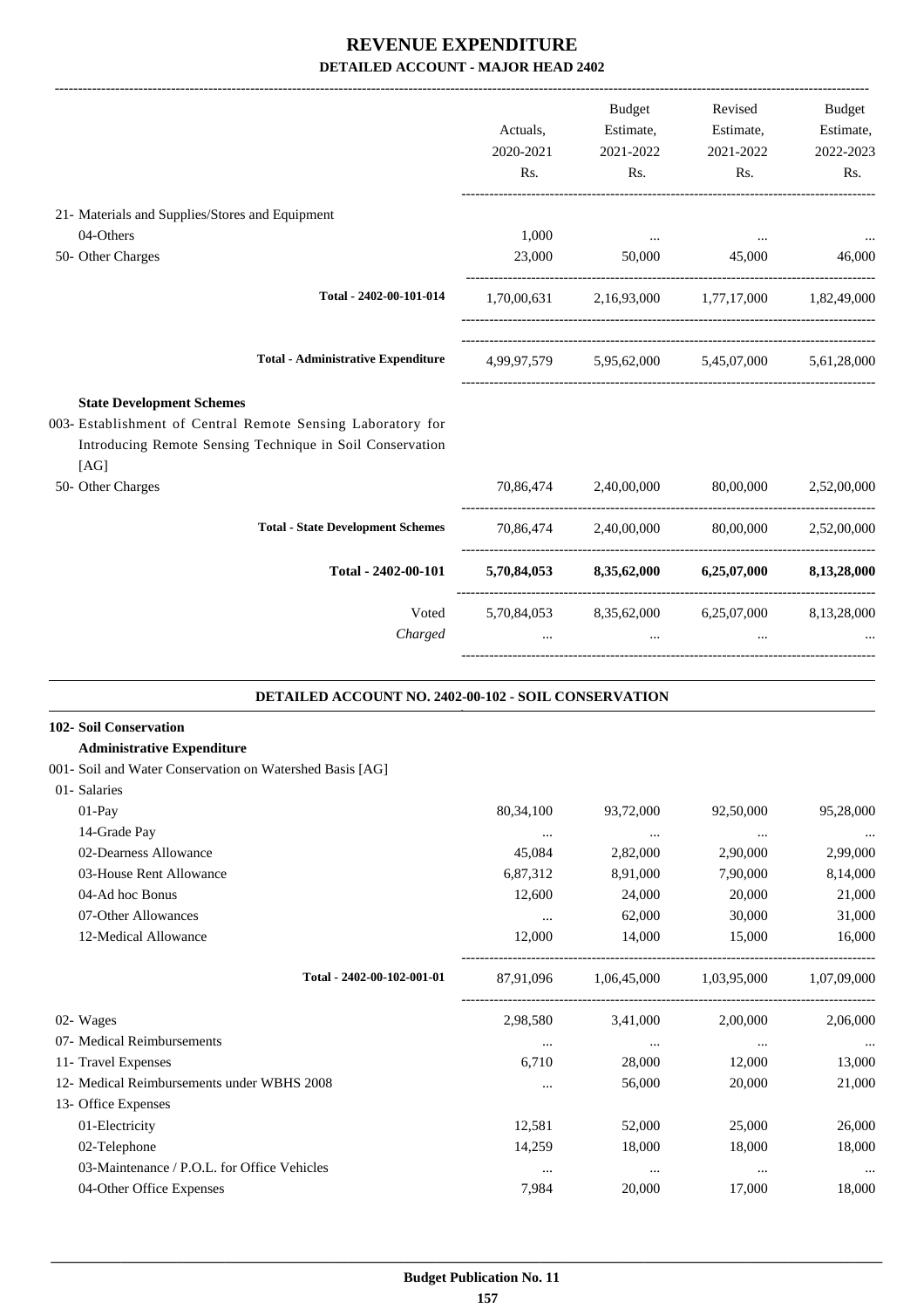|                                                                                                                                        | Actuals,         | Budget<br>Estimate,                 | Revised<br>Estimate, | Budget<br>Estimate, |
|----------------------------------------------------------------------------------------------------------------------------------------|------------------|-------------------------------------|----------------------|---------------------|
|                                                                                                                                        | 2020-2021<br>Rs. | 2021-2022<br>Rs.                    | 2021-2022<br>Rs.     | 2022-2023<br>Rs.    |
| Total - 2402-00-102-001-13                                                                                                             | 34,824           | 90,000                              | 60,000               | 62,000              |
| 14- Rents, Rates and Taxes                                                                                                             | 4,800            | 22,000                              | 20,000               | 21,000              |
| 19- Maintenance                                                                                                                        | 2,834            | 9,000                               | 5,000                | 6,000               |
| 50- Other Charges                                                                                                                      | 28,161           | 59,000                              | 48,000               | 49,000              |
| Total - 2402-00-102-001                                                                                                                |                  | 91,67,005 1,12,50,000 1,07,60,000   |                      | 1,10,87,000         |
| 003- Soil Conservation Works on Waste Lands and Agricultural                                                                           |                  |                                     |                      |                     |
| Lands on Watershed Basis [AG]                                                                                                          |                  |                                     |                      |                     |
| 01- Salaries                                                                                                                           |                  |                                     |                      |                     |
| 01-Pay                                                                                                                                 | 5,94,16,465      | 6,49,62,000                         | 6,10,00,000          | 6,28,30,000         |
| 14-Grade Pay                                                                                                                           | $\cdots$         | $\cdots$                            | $\cdots$             |                     |
| 02-Dearness Allowance                                                                                                                  | 2,85,507         | 19,49,000                           | 19,00,000            | 19,57,000           |
| 03-House Rent Allowance                                                                                                                | 58,87,599        | 61,72,000                           | 60,50,000            | 62,32,000           |
| 04-Ad hoc Bonus                                                                                                                        | 96,600           | 1,32,000                            | 1,12,000             | 1,14,000            |
| 07-Other Allowances                                                                                                                    | 42,800           | 64,000                              | 64,000               | 66,000              |
| 12-Medical Allowance                                                                                                                   | 1,46,080         | 1,55,000                            | 1,55,000             | 1,57,000            |
| Total - 2402-00-102-003-01                                                                                                             |                  | 6,58,75,051 7,34,34,000 6,92,81,000 |                      | 7,13,56,000         |
| 02- Wages                                                                                                                              | 50,38,647        | 53,14,000                           | 54,74,000            | 56,39,000           |
| 07- Medical Reimbursements                                                                                                             | $\cdots$         | $\cdots$                            | $\cdots$             |                     |
| 11- Travel Expenses                                                                                                                    | 24,381           | 1,23,000                            | 35,000               | 36,000              |
| 12- Medical Reimbursements under WBHS 2008<br>13- Office Expenses                                                                      | 42,988           | 1,60,000                            | 2,31,000             | 2,36,000            |
| 01-Electricity                                                                                                                         | 93,360           | 1,48,000                            | 1,00,000             | 1,01,000            |
| 02-Telephone                                                                                                                           | 83,298           | 1,09,000                            | 1,00,000             | 1,02,000            |
| 03-Maintenance / P.O.L. for Office Vehicles                                                                                            | 4,637            | 43,000                              | 11,000               | 12,000              |
| 04-Other Office Expenses                                                                                                               | 50,300           | 86,000                              | 70,000               | 72,000              |
| Total - 2402-00-102-003-13                                                                                                             | 2,31,595         | 3,86,000                            | 2,81,000             | 2,87,000            |
| 14- Rents, Rates and Taxes                                                                                                             | 4,14,207         | 4,27,000                            | 4,24,000             | 4,33,000            |
| 19- Maintenance                                                                                                                        | 21,550           | 55,000                              | 30,000               | 31,000              |
| 27- Minor Works/ Maintenance                                                                                                           | 3,99,614         | 7,45,000                            | 3,00,000             | 3,06,000            |
| 50- Other Charges                                                                                                                      | 28,599           | 69,000                              | 50,000               | 51,000              |
| Total - 2402-00-102-003                                                                                                                | 7, 20, 76, 632   | 8,07,13,000                         | 7,61,06,000          | 7,83,75,000         |
| 010- Scheme for Extension for Soil Conservation Work as Waste<br>Lands and Agricultural on Watershed Basis in Plants and Hills<br>[AG] |                  |                                     |                      |                     |
| 01- Salaries                                                                                                                           |                  |                                     |                      |                     |
| $01-Pay$                                                                                                                               | 6,49,68,638      | 6,77,97,000                         | 6,45,00,000          | 6,64,35,000         |
| 14-Grade Pay                                                                                                                           | $\cdots$         | $\cdots$                            | $\cdots$             |                     |
|                                                                                                                                        |                  |                                     |                      |                     |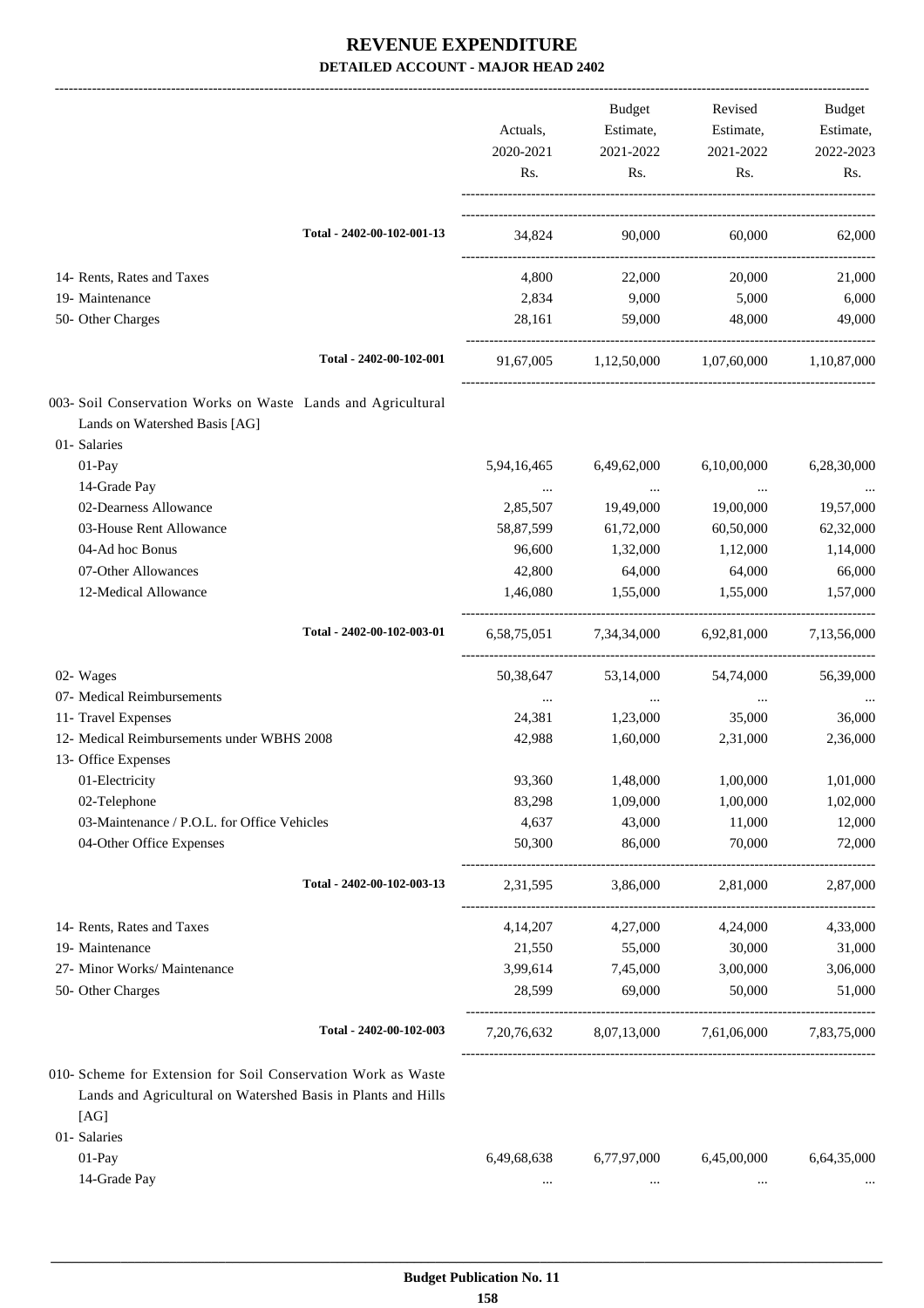|                                                                                      |                    | Budget               | Revised                                         | <b>Budget</b>    |
|--------------------------------------------------------------------------------------|--------------------|----------------------|-------------------------------------------------|------------------|
|                                                                                      | Actuals,           | Estimate,            | Estimate,                                       | Estimate,        |
|                                                                                      | 2020-2021<br>Rs.   | 2021-2022<br>Rs.     | 2021-2022<br>Rs.                                | 2022-2023<br>Rs. |
| 02-Dearness Allowance                                                                | 3,28,554           | 20,34,000            | 19,50,000                                       | 20,09,000        |
| 03-House Rent Allowance                                                              | 68,05,049          | 64,41,000            | 67,50,000                                       | 69,53,000        |
| 04-Ad hoc Bonus                                                                      | 79,800             | 88,000               | 88,000                                          | 89,000           |
| 07-Other Allowances                                                                  | 44,155             | 1,08,000             | 80,000                                          | 82,000           |
| 12-Medical Allowance                                                                 | 1,07,935           | 1,10,000             | 1,10,000                                        | 1,12,000         |
| Total - 2402-00-102-010-01                                                           |                    |                      | 7,23,34,131 7,65,78,000 7,34,78,000             | 7,56,80,000      |
| 02- Wages                                                                            | 43,94,796          | 46,37,000            | 45,50,000                                       | 46,87,000        |
| 07- Medical Reimbursements                                                           |                    |                      |                                                 |                  |
| 11- Travel Expenses                                                                  | 21,626             | 80,000               | 40,000                                          | 41,000           |
| 12- Medical Reimbursements under WBHS 2008                                           | 37,264             | 4,40,000             | 2,20,000                                        | 2,25,000         |
| 13- Office Expenses                                                                  |                    |                      |                                                 |                  |
| 01-Electricity                                                                       | 1,20,737           | 1,80,000             | 1,30,000                                        | 1,32,000         |
| 02-Telephone                                                                         | 1,20,369           | 1,35,000             | 1,25,000                                        | 1,28,000         |
| 03-Maintenance / P.O.L. for Office Vehicles                                          | 11,924             | 58,000               | 12,000                                          | 12,000           |
| 04-Other Office Expenses                                                             | 41,041             | 80,000               | 70,000                                          | 72,000           |
| Total - 2402-00-102-010-13                                                           | 2,94,071           | 4,53,000             | 3,37,000                                        | 3,44,000         |
| 14- Rents, Rates and Taxes                                                           | 2,03,381           | 3,95,000             | 3,00,000                                        | 3,06,000         |
| 19- Maintenance                                                                      | 7,509              | 39,000               | 30,000                                          | 31,000           |
| 27- Minor Works/ Maintenance                                                         | 4,56,120           | 6,82,000             | 3,50,000                                        | 3,57,000         |
| 50- Other Charges                                                                    | 48,496             | 95,000               | 80,000                                          | 82,000           |
| Total - 2402-00-102-010                                                              |                    |                      | 7,77,97,394 8,33,99,000 7,93,85,000             | 8,17,53,000      |
| 033- Soil conservation works in the upper catchment area of<br>Kangsabati River [AG] |                    |                      |                                                 |                  |
| 01- Salaries                                                                         |                    |                      |                                                 |                  |
| 01-Pay                                                                               | 1,10,80,276        | 1,12,36,000          | 1,14,72,000                                     | 1,18,17,000      |
| 14-Grade Pay                                                                         |                    |                      |                                                 |                  |
| 02-Dearness Allowance                                                                | $\ldots$<br>59,226 | $\cdots$<br>3,38,000 | $\cdots$<br>3,62,000                            | 3,73,000         |
| 03-House Rent Allowance                                                              | 10,54,594          | 10,68,000            | 10,15,000                                       | 10,46,000        |
| 04-Ad hoc Bonus                                                                      | 21,000             | 24,000               | 24,000                                          | 25,000           |
| 07-Other Allowances                                                                  | $\cdots$           | $\ldots$             | $\ldots$                                        | $\cdots$         |
| 12-Medical Allowance                                                                 | 26,435             | 30,000               | 31,000                                          | 32,000           |
| Total - 2402-00-102-033-01                                                           |                    |                      | 1,22,41,531 1,26,96,000 1,29,04,000 1,32,93,000 |                  |
| 02- Wages                                                                            | 14,02,398          | 14,62,000            | 14,62,000                                       | 15,06,000        |
| 07- Medical Reimbursements                                                           | $\cdots$           | $\ldots$             | $\cdots$                                        |                  |
| 11- Travel Expenses                                                                  | $\cdots$           | $\cdots$             | $\cdots$                                        | $\cdots$         |
| 12- Medical Reimbursements under WBHS 2008                                           | 21,240             | 30,000               | 30,000                                          | 31,000           |
| 13- Office Expenses                                                                  |                    |                      |                                                 |                  |
| 01-Electricity                                                                       | 9,598              | 35,000               | 35,000                                          | 36,000           |
| 02-Telephone                                                                         | $\cdots$           | $\cdots$             | $\cdots$                                        |                  |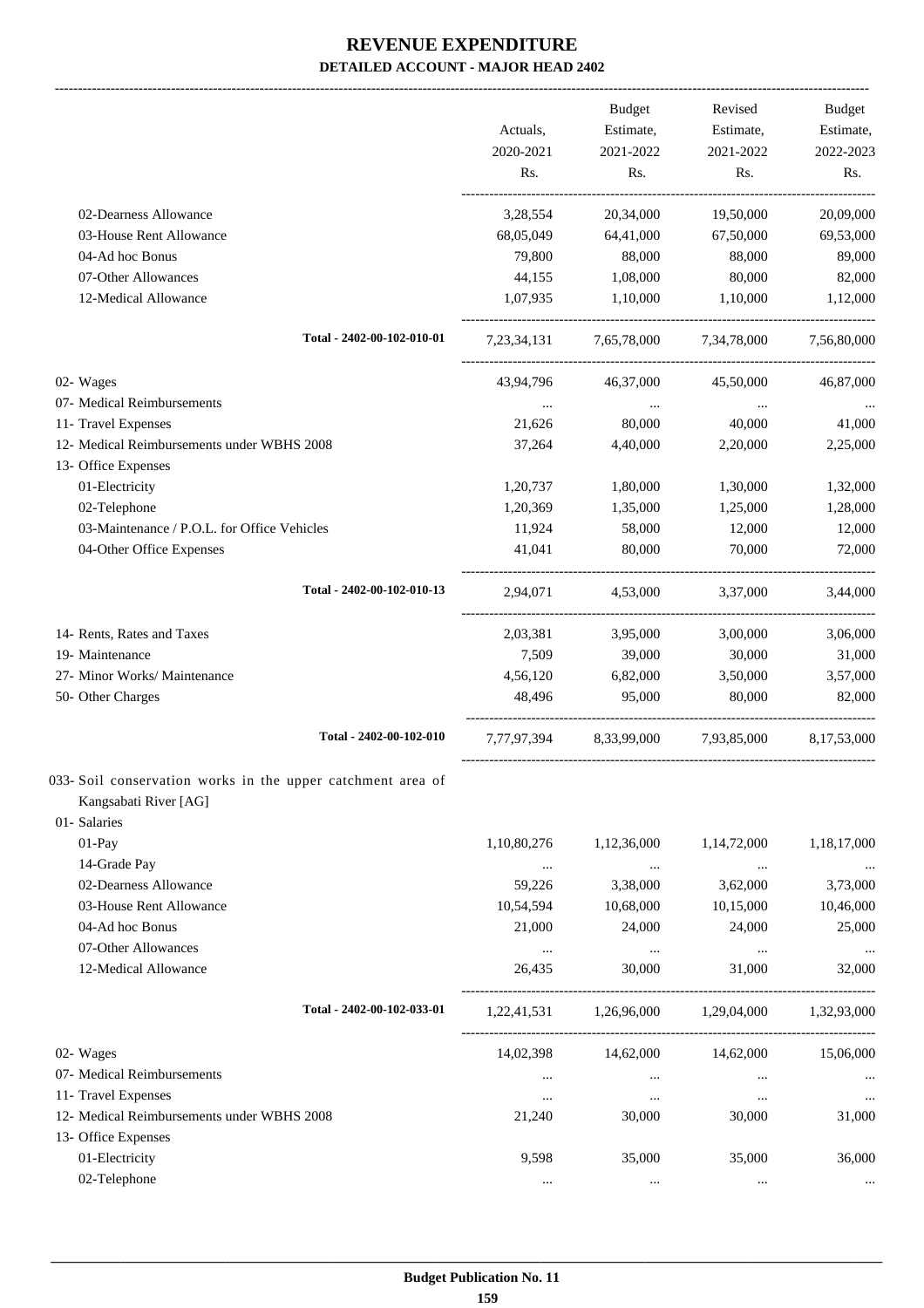|                                                                                                                                              |                      | Budget       | Revised                                                               | Budget       |
|----------------------------------------------------------------------------------------------------------------------------------------------|----------------------|--------------|-----------------------------------------------------------------------|--------------|
|                                                                                                                                              | Actuals,             | Estimate,    | Estimate,                                                             | Estimate,    |
|                                                                                                                                              | 2020-2021            | 2021-2022    | 2021-2022                                                             | 2022-2023    |
|                                                                                                                                              | Rs.                  | Rs.          | Rs.                                                                   | Rs.          |
| 03-Maintenance / P.O.L. for Office Vehicles                                                                                                  | $\cdots$             | 21,000       | 18,000                                                                | 19,000       |
| 04-Other Office Expenses                                                                                                                     | 19,419               | 40,000       | 29,000                                                                | 30,000       |
| Total - 2402-00-102-033-13                                                                                                                   | 29,017               | 96,000       | 82,000                                                                | 85,000       |
| 14- Rents, Rates and Taxes                                                                                                                   | $\cdots$             | 25,000       | 25,000                                                                | 25,000       |
| 19- Maintenance                                                                                                                              | 18,000               | 51,000       | 30,000                                                                | 31,000       |
| 27- Minor Works/ Maintenance                                                                                                                 | 41,632               | 65,000       | 30,000                                                                | 31,000       |
| 50- Other Charges                                                                                                                            | 69,338               | 1,42,000     | 1,20,000                                                              | 1,23,000     |
| Total - 2402-00-102-033                                                                                                                      |                      |              | 1,38,23,156 1,45,67,000 1,46,83,000 1,51,25,000                       |              |
| 035- Assistance to West Bengal State Watershed Development<br>Authority [AG]                                                                 |                      |              |                                                                       |              |
| 31- Grants-in-aid-GENERAL                                                                                                                    |                      |              |                                                                       |              |
| 02-Other Grants                                                                                                                              |                      |              | 85,00,000 56,00,000 56,00,000 57,12,000                               |              |
| Total - 2402-00-102-035                                                                                                                      |                      |              | 85,00,000 56,00,000 56,00,000 57,12,000                               |              |
| <b>Total - Administrative Expenditure</b>                                                                                                    |                      |              | 18, 13, 64, 187   19, 55, 29, 000   18, 65, 34, 000   19, 20, 52, 000 |              |
| <b>State Development Schemes</b>                                                                                                             |                      |              |                                                                       |              |
| 028- Scheme for Extension of Soil Conservation Work on Waste<br>Lands and Agricultural Lands on watershed basis in plains and<br>hills. [AG] |                      |              |                                                                       |              |
| 27- Minor Works/ Maintenance                                                                                                                 | 2,49,98,729          | 12,00,00,000 | 6,47,77,000                                                           | 12,60,00,000 |
| <b>Total - State Development Schemes</b>                                                                                                     |                      |              | 2,49,98,729 12,00,00,000 6,47,77,000                                  | 12,60,00,000 |
| <b>State Development Schemes</b>                                                                                                             |                      |              |                                                                       |              |
| 014- Implementation of Integrated Watershed Management<br>Programme (IWMP) (State Share) (OCASPS) [AG]<br>31- Grants-in-aid-GENERAL          |                      |              |                                                                       |              |
| 02-Other Grants                                                                                                                              |                      | 4,00,00,000  |                                                                       | 10,00,00,000 |
| 36- Grants-in-aid-Salaries                                                                                                                   | $\cdots$<br>$\cdots$ | 1,00,00,000  | $\cdots$<br>$\dddotsc$                                                | 5,00,00,000  |
| Total - 2402-00-102-014                                                                                                                      | $\cdots$             | 5,00,00,000  | $\ldots$ 15,00,00,000                                                 |              |
| 037- National Project on Soil Health and Fertility (State Share)                                                                             |                      |              |                                                                       |              |
| (OCASPS) [AG]                                                                                                                                |                      |              |                                                                       |              |
| 31- Grants-in-aid-GENERAL                                                                                                                    |                      |              |                                                                       |              |
| 02-Other Grants                                                                                                                              | $\cdots$             |              | the contract of the contract of the<br>$\cdots$                       | 40,00,000    |
| 50- Other Charges                                                                                                                            | $\cdots$             | $\cdots$     | $\cdots$                                                              | 10,00,000    |
| Total - 2402-00-102-037                                                                                                                      | $\cdots$             | $\cdots$     | $\cdots$                                                              | 50,00,000    |
|                                                                                                                                              |                      |              |                                                                       |              |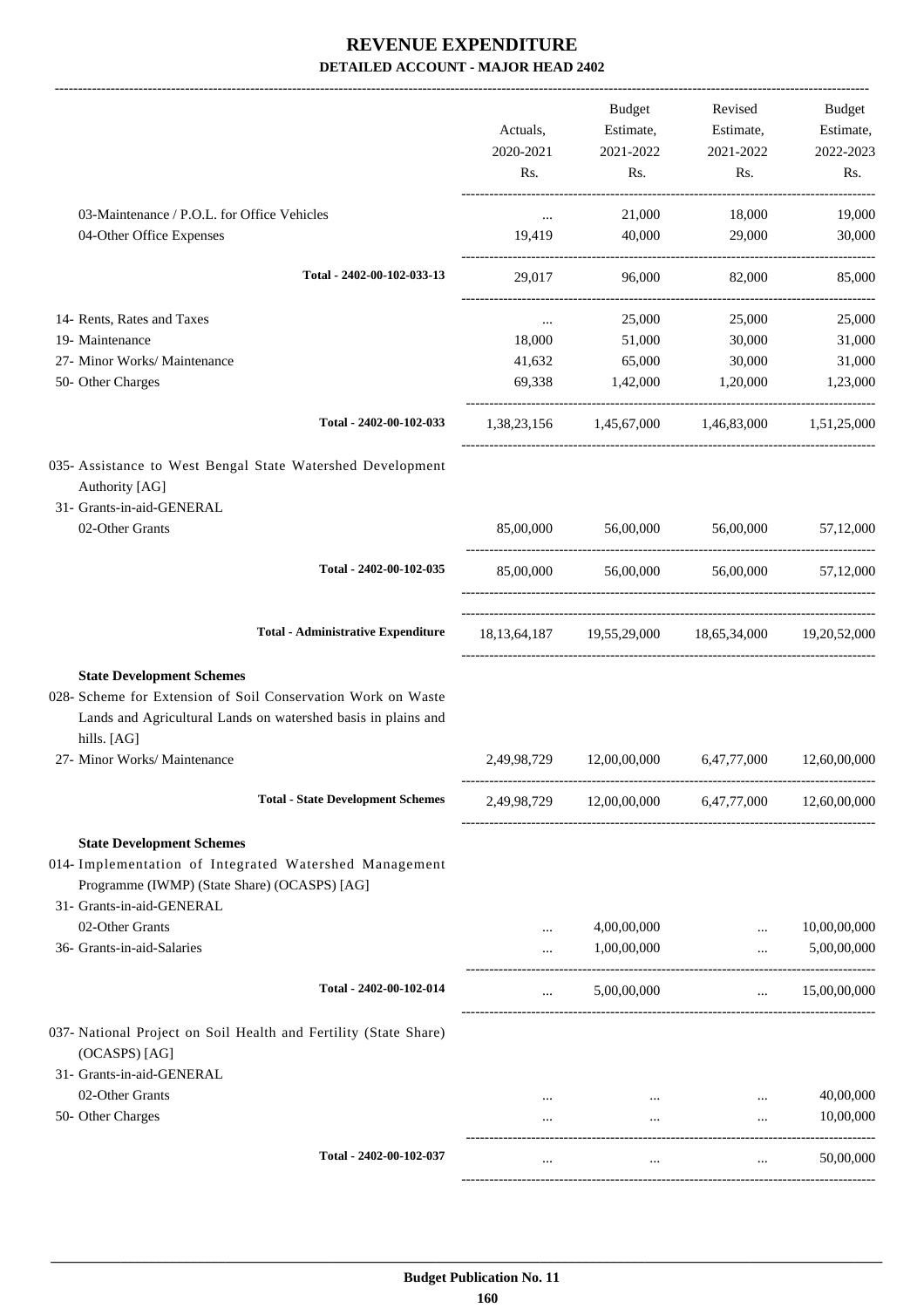|                                                                                                                                                                             | Actuals,<br>2020-2021<br>Rs.    | Budget<br>Estimate,<br>2021-2022<br>Rs.            | Revised<br>Estimate,<br>2021-2022<br>Rs.                                  | Budget<br>Estimate,<br>2022-2023<br>Rs. |
|-----------------------------------------------------------------------------------------------------------------------------------------------------------------------------|---------------------------------|----------------------------------------------------|---------------------------------------------------------------------------|-----------------------------------------|
| <b>Total - State Development Schemes</b>                                                                                                                                    | <b>Second Contract</b>          | 5,00,00,000                                        |                                                                           | $\ldots$ 15,50,00,000                   |
| <b>State Development Schemes (Central Assistance)</b><br>023- Integrated Watershed Management Programme (IWMP)(Central<br>Share) (OCASPS) [AG]<br>31- Grants-in-aid-GENERAL |                                 |                                                    |                                                                           |                                         |
| 02-Other Grants                                                                                                                                                             | $\cdots$                        | 8,80,00,000                                        | $\ddotsc$                                                                 | 50,00,00,000                            |
| Total - 2402-00-102-023                                                                                                                                                     | $\cdots$                        | 8,80,00,000                                        | --------------------------------------<br>$\mathbf{r}$ , and $\mathbf{r}$ | 50,00,00,000                            |
| 036- National Project on Soil Health and Fertility (Central Share)<br>(OCASPS) [AG]                                                                                         |                                 |                                                    |                                                                           |                                         |
| 31- Grants-in-aid-GENERAL<br>02-Other Grants                                                                                                                                |                                 |                                                    |                                                                           | 70,00,000                               |
| 50- Other Charges                                                                                                                                                           | $\cdots$                        | $\cdots$<br>$\cdots$                               | $\cdots$<br>$\cdots$                                                      | 30,00,000                               |
| Total - 2402-00-102-036                                                                                                                                                     | $\cdots$                        | $\cdots$                                           | $\mathbf{r}_{\text{max}}$ and $\mathbf{r}_{\text{max}}$                   | 1,00,00,000                             |
| <b>Total - State Development Schemes (Central Assistance)</b>                                                                                                               | $\cdots$ . The same of $\cdots$ | 8,80,00,000                                        | <b>Contract Contract Contract</b>                                         | 51,00,00,000                            |
| Total - 2402-00-102                                                                                                                                                         |                                 | 20,63,62,916 45,35,29,000 25,13,11,000             |                                                                           | 98, 30, 52, 000                         |
| Voted<br>Charged                                                                                                                                                            |                                 | 20,63,62,916 45,35,29,000 25,13,11,000<br>$\cdots$ |                                                                           | 98, 30, 52, 000                         |
| DETAILED ACCOUNT NO. 2402-00-109 - EXTENSION AND TRAINING                                                                                                                   |                                 |                                                    |                                                                           |                                         |
| 109- Extension and Training<br><b>Administrative Expenditure</b><br>001- Training in Soil Conservation [AG]                                                                 |                                 |                                                    |                                                                           |                                         |
| 01- Salaries<br>01-Pay<br>14-Grade Pay                                                                                                                                      | 34,62,000<br>$\cdots$           | 44,87,000<br>$\cdots$                              | 36,00,000<br>$\cdots$                                                     | 37,08,000<br>$\cdots$                   |

| 1 . <b>0. uu v 1 u</b>                     |                            |           |           |           |           |
|--------------------------------------------|----------------------------|-----------|-----------|-----------|-----------|
| 02-Dearness Allowance                      |                            | 17,502    | 1,35,000  | 1,20,000  | 1,24,000  |
| 03-House Rent Allowance                    |                            | 1,77,696  | 4,27,000  | 2,00,000  | 2,06,000  |
| 04-Ad hoc Bonus                            |                            | 12,600    | 16,000    | 16,000    | 16.000    |
| 07-Other Allowances                        |                            | $\cdots$  | $\cdots$  | $\cdots$  | $\cdots$  |
| 12-Medical Allowance                       |                            | $\cdots$  | $\cdots$  | $\cdots$  | $\cdots$  |
|                                            | Total - 2402-00-109-001-01 | 36,69,798 | 50.65,000 | 39,36,000 | 40,54,000 |
| 07- Medical Reimbursements                 |                            |           |           |           | $\ddotsc$ |
| 11- Travel Expenses                        |                            | $\cdots$  | 9,000     | $\cdots$  | $\cdots$  |
| 12- Medical Reimbursements under WBHS 2008 |                            |           |           |           |           |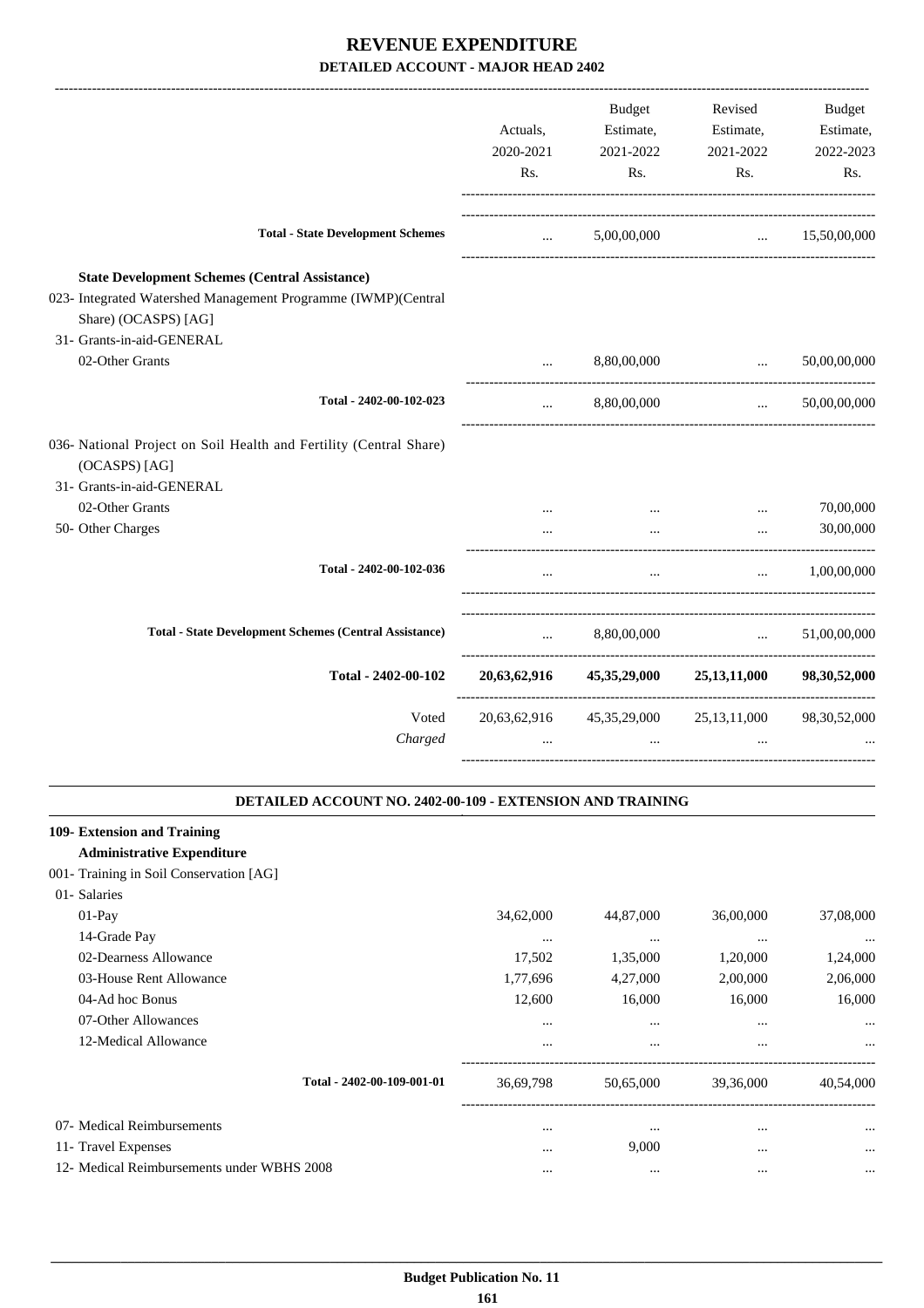| Actuals,<br>2020-2021<br>Rs. | Budget<br>Estimate,<br>2021-2022<br>Rs.                                                        | Revised<br>Estimate,<br>2021-2022<br>Rs.                                                                                             | Budget<br>Estimate,<br>2022-2023<br>Rs.                                                                                                                                              |
|------------------------------|------------------------------------------------------------------------------------------------|--------------------------------------------------------------------------------------------------------------------------------------|--------------------------------------------------------------------------------------------------------------------------------------------------------------------------------------|
|                              |                                                                                                |                                                                                                                                      |                                                                                                                                                                                      |
|                              |                                                                                                |                                                                                                                                      | 59,000                                                                                                                                                                               |
|                              |                                                                                                |                                                                                                                                      | 19,000                                                                                                                                                                               |
|                              |                                                                                                |                                                                                                                                      | $\ldots$                                                                                                                                                                             |
| 12,000                       | 27,000                                                                                         | 24,000                                                                                                                               | 25,000                                                                                                                                                                               |
| 79,387                       | 1,11,000                                                                                       | 1,00,000                                                                                                                             | 1,03,000                                                                                                                                                                             |
| $\cdots$                     | $\ldots$                                                                                       | $\cdots$                                                                                                                             |                                                                                                                                                                                      |
| 21,000                       | 32,000                                                                                         | 32,000                                                                                                                               | 33,000                                                                                                                                                                               |
| 15,000                       | 31,000                                                                                         | 25,000                                                                                                                               | 26,000                                                                                                                                                                               |
|                              |                                                                                                |                                                                                                                                      | 42,16,000                                                                                                                                                                            |
|                              |                                                                                                |                                                                                                                                      |                                                                                                                                                                                      |
|                              |                                                                                                |                                                                                                                                      |                                                                                                                                                                                      |
|                              |                                                                                                |                                                                                                                                      | 46,35,000                                                                                                                                                                            |
|                              |                                                                                                |                                                                                                                                      | 1,24,000                                                                                                                                                                             |
|                              |                                                                                                |                                                                                                                                      | 3,92,000                                                                                                                                                                             |
|                              |                                                                                                |                                                                                                                                      | 21,000                                                                                                                                                                               |
|                              |                                                                                                |                                                                                                                                      | 16,000                                                                                                                                                                               |
| 18,000                       | 20,000                                                                                         | 25,000                                                                                                                               | 26,000                                                                                                                                                                               |
| 53,10,682                    |                                                                                                | 50,60,000                                                                                                                            | 52,14,000                                                                                                                                                                            |
| $\cdots$                     |                                                                                                |                                                                                                                                      |                                                                                                                                                                                      |
| $\cdots$                     |                                                                                                |                                                                                                                                      | $\cdots$                                                                                                                                                                             |
| $\cdots$                     | $\cdots$                                                                                       | $\cdots$                                                                                                                             | $\cdots$                                                                                                                                                                             |
| 7,021                        | 25,000                                                                                         | 25,000                                                                                                                               | 26,000                                                                                                                                                                               |
|                              |                                                                                                |                                                                                                                                      |                                                                                                                                                                                      |
| 8,441                        | 23,000                                                                                         | 23,000                                                                                                                               | 23,000                                                                                                                                                                               |
| 5,930                        | 21,000                                                                                         | 8,000                                                                                                                                | 9,000                                                                                                                                                                                |
| 10,000                       | 27,000                                                                                         | 15,000                                                                                                                               | 16,000                                                                                                                                                                               |
| 29,347                       | 66,000                                                                                         | 60,000                                                                                                                               | 62,000                                                                                                                                                                               |
| 53,718                       |                                                                                                |                                                                                                                                      | 1,10,000                                                                                                                                                                             |
| 8,210                        | 22,000                                                                                         | 15,000                                                                                                                               | 16,000                                                                                                                                                                               |
| 11,000                       | 24,000                                                                                         | 20,000                                                                                                                               | 21,000                                                                                                                                                                               |
| 27,886                       | 60,000                                                                                         | 55,000                                                                                                                               | 57,000                                                                                                                                                                               |
| 54, 18, 517                  |                                                                                                |                                                                                                                                      | 54,44,000                                                                                                                                                                            |
|                              | 52,983<br>14,404<br>$\ldots$<br>48,46,800<br>$\cdots$<br>24,498<br>3,98,784<br>16,800<br>5,800 | 63,000<br>21,000<br>$\sim 100$ and $\sim 100$<br>37,85,185<br>53,84,000<br>$\sim$ $\sim$<br>1,62,000<br>5,12,000<br>20,000<br>34,000 | 58,000<br>18,000<br>$\ldots$<br>52,48,000 40,93,000<br>45,00,000<br>$\ldots$<br>1,20,000<br>3,80,000<br>20,000<br>15,000<br>61,32,000<br>1,37,000 1,06,000<br>64,00,000<br>52,81,000 |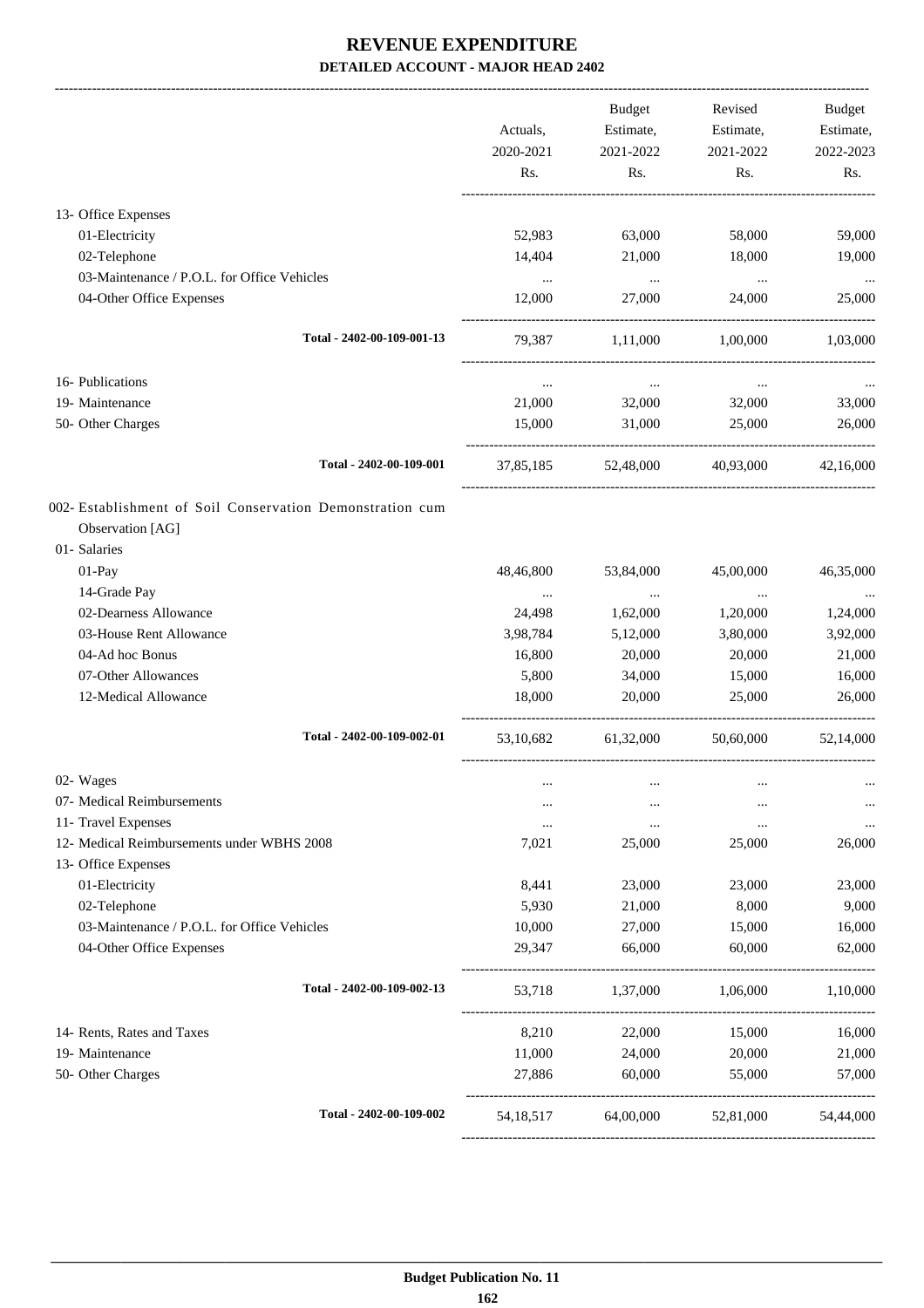|                                           | Actuals.<br>2020-2021<br>Rs. | <b>Budget</b><br>Estimate,<br>2021-2022<br>Rs. | Revised<br>Estimate,<br>2021-2022<br>Rs. | <b>Budget</b><br>Estimate,<br>2022-2023<br>Rs. |
|-------------------------------------------|------------------------------|------------------------------------------------|------------------------------------------|------------------------------------------------|
| <b>Total - Administrative Expenditure</b> | 92,03,702                    | 1,16,48,000                                    | 93,74,000                                | 96,60,000                                      |
| Total - 2402-00-109                       | 92,03,702                    | 1,16,48,000                                    | 93,74,000                                | 96,60,000                                      |
| Voted<br>Charged                          | 92,03,702<br>$\cdots$        | 1,16,48,000<br>$\cdots$                        | 93,74,000<br>$\cdots$                    | 96,60,000<br>$\cdots$                          |

.

-------------------------------------------------------------------------------------------------------------------------------------------------------------------------------

#### **DETAILED ACCOUNT NO. 2402-00-789 - SPECIAL COMPONENT PLAN FOR SCHEDULED CASTES**

| 789- Special Component Plan for Scheduled Castes                                  |             |                      |                                                |                                                             |
|-----------------------------------------------------------------------------------|-------------|----------------------|------------------------------------------------|-------------------------------------------------------------|
| <b>State Development Schemes</b>                                                  |             |                      |                                                |                                                             |
| 001- Scheme for extension of soil conservation work on wasteland                  |             |                      |                                                |                                                             |
| and agricultural land on watershed basis in plains and hills [AG]                 |             |                      |                                                |                                                             |
| 27- Minor Works/ Maintenance                                                      | 7,48,78,229 | 36,00,00,000         | 12,00,00,000                                   | 37,80,00,000                                                |
| <b>Total - State Development Schemes</b>                                          | 7,48,78,229 |                      | 36,00,00,000 12,00,00,000 37,80,00,000         |                                                             |
| <b>State Development Schemes</b>                                                  |             |                      |                                                |                                                             |
| 006- Integrated Watershed Management Programme (IWMP) (State                      |             |                      |                                                |                                                             |
| Share) (OCASPS) (OCASPS) [AG]                                                     |             |                      |                                                |                                                             |
| 31- Grants-in-aid-GENERAL                                                         |             |                      |                                                |                                                             |
| 02-Other Grants                                                                   | $\cdots$    | 1,00,00,000          | $\ddots$                                       | 8,00,00,000                                                 |
| Total - 2402-00-789-006                                                           |             | $\ldots$ 1,00,00,000 | $\mathbf{r}$ and $\mathbf{r}$ and $\mathbf{r}$ | 8,00,00,000                                                 |
| 009- National Project on Soil Health and Fertility (State Share)<br>(OCASPS) [AG] |             |                      |                                                |                                                             |
| 31- Grants-in-aid-GENERAL                                                         |             |                      |                                                |                                                             |
| 02-Other Grants                                                                   |             |                      | $\cdots$                                       | 40,00,000                                                   |
| 50- Other Charges                                                                 |             |                      | $\ddots$<br>and the state of the state of the  | 10,00,000                                                   |
| Total - 2402-00-789-009                                                           | $\cdots$    |                      | <b>Contract Contract Contract Contract</b>     | 50,00,000<br>$\mathbf{r}$ and $\mathbf{r}$ and $\mathbf{r}$ |
| <b>Total - State Development Schemes</b>                                          |             | $1,00,00,000$        |                                                | 8,50,00,000                                                 |
| <b>State Development Schemes (Central Assistance)</b>                             |             |                      |                                                |                                                             |
| 005- Implementation of Integrated Watershed Management                            |             |                      |                                                |                                                             |
| Programme (IWMP) (Central Share) (OCASPS) (OCASPS)<br>[AG]                        |             |                      |                                                |                                                             |
| 31- Grants-in-aid-GENERAL                                                         |             |                      |                                                |                                                             |
| 02-Other Grants                                                                   | $\cdots$    | 2,60,00,000          | $\mathbf{r}$ , and $\mathbf{r}$                | 26,00,00,000                                                |
| Total - 2402-00-789-005                                                           | $\ddots$    | 2,60,00,000          | $\sim 10^{-10}$ km s $^{-1}$                   | 26,00,00,000                                                |
|                                                                                   |             |                      |                                                |                                                             |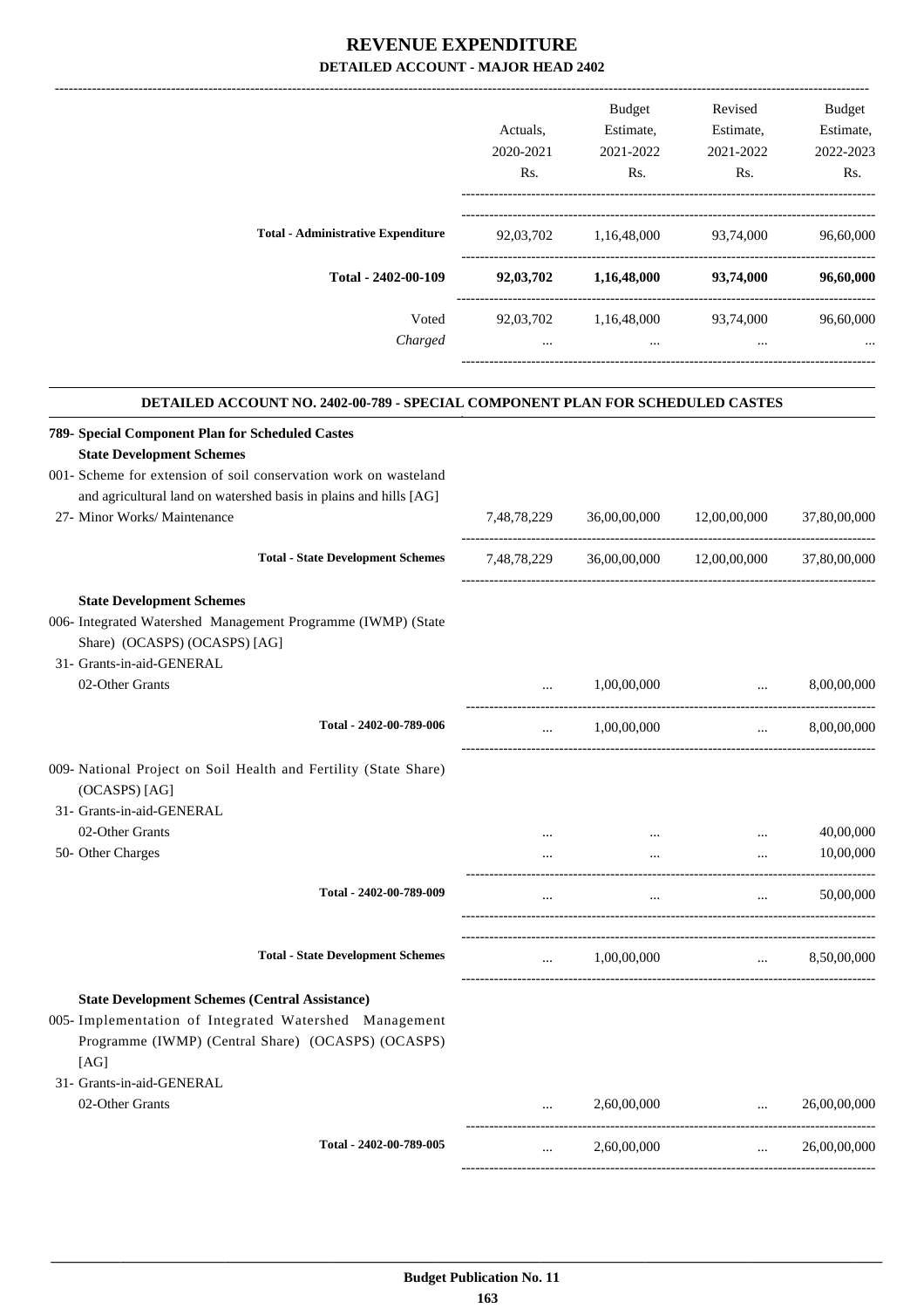|                                                                                                                                                                                  | Actuals,<br>2020-2021<br>Rs. | Budget<br>Estimate,<br>2021-2022<br>Rs.           | Revised<br>Estimate,<br>2021-2022<br>Rs.                          | Budget<br>Estimate,<br>2022-2023<br>Rs. |
|----------------------------------------------------------------------------------------------------------------------------------------------------------------------------------|------------------------------|---------------------------------------------------|-------------------------------------------------------------------|-----------------------------------------|
| 008- National Project on Soil Health and Fertility (Central Share)                                                                                                               |                              |                                                   |                                                                   |                                         |
| (OCASPS) [AG]                                                                                                                                                                    |                              |                                                   |                                                                   |                                         |
| 31- Grants-in-aid-GENERAL                                                                                                                                                        |                              |                                                   |                                                                   |                                         |
| 02-Other Grants                                                                                                                                                                  | $\cdots$                     |                                                   | $\cdots$                                                          | 70,00,000                               |
| 50- Other Charges                                                                                                                                                                |                              |                                                   | -----------------------                                           | 30,00,000                               |
| Total - 2402-00-789-008                                                                                                                                                          | $\cdots$                     | $\cdots$                                          | $\cdots$                                                          | 1,00,00,000                             |
| <b>Total - State Development Schemes (Central Assistance)</b>                                                                                                                    | $\cdots$                     | 2,60,00,000                                       | <b>Contract Contract</b>                                          | 27,00,00,000                            |
| Total - 2402-00-789                                                                                                                                                              | 7,48,78,229                  |                                                   | ------------------------------------<br>39,60,00,000 12,00,00,000 | 73,30,00,000                            |
| Voted<br>Charged                                                                                                                                                                 | $\cdots$                     | 7,48,78,229 39,60,00,000 12,00,00,000<br>$\cdots$ | $\cdots$                                                          | 73,30,00,000                            |
| DETAILED ACCOUNT NO. 2402-00-796 - TRIBAL AREAS SUB-PLAN                                                                                                                         |                              |                                                   |                                                                   |                                         |
| 796- Tribal Areas Sub-Plan<br><b>State Development Schemes</b><br>006- National Project on Soil Health and Fertility (State Share)<br>(OCASPS) [AG]<br>31- Grants-in-aid-GENERAL |                              |                                                   |                                                                   |                                         |
| 02-Other Grants                                                                                                                                                                  |                              |                                                   | $\cdots$                                                          | 40,00,000                               |
| 50- Other Charges                                                                                                                                                                |                              |                                                   |                                                                   | 10,00,000                               |
| <b>Total - State Development Schemes</b>                                                                                                                                         | $\cdots$                     | $\cdots$                                          | $\cdots$                                                          | 50,00,000                               |
| <b>State Development Schemes (Central Assistance)</b>                                                                                                                            |                              |                                                   |                                                                   |                                         |
| 005- National Project on Soil Health and Fertility (Central Share)<br>(OCASPS) [AG]                                                                                              |                              |                                                   |                                                                   |                                         |
| 31- Grants-in-aid-GENERAL                                                                                                                                                        |                              |                                                   |                                                                   |                                         |
| 02-Other Grants                                                                                                                                                                  | $\cdots$                     | $\cdots$                                          |                                                                   | 70,00,000                               |
| 50- Other Charges                                                                                                                                                                | $\cdots$                     | $\cdots$                                          | $\cdots$                                                          | 30,00,000                               |
| <b>Total - State Development Schemes (Central Assistance)</b>                                                                                                                    |                              | $\cdots$                                          | $\cdots$                                                          | 1,00,00,000                             |
| Total - 2402-00-796                                                                                                                                                              | $\cdots$                     | $\cdots$                                          | $\cdots$                                                          | 1,50,00,000                             |
| Voted                                                                                                                                                                            | $\cdots$                     | $\cdots$                                          | $\cdots$                                                          | 1,50,00,000                             |
| Charged                                                                                                                                                                          | $\cdots$                     | $\cdots$                                          | $\ldots$                                                          |                                         |
|                                                                                                                                                                                  |                              |                                                   |                                                                   |                                         |
| <b>DETAILED ACCOUNT NO. 2402 - DEDUCT RECOVERIES IN REDUCTION OF EXPENDITURE</b>                                                                                                 |                              |                                                   |                                                                   |                                         |

**001- Direction and Administration**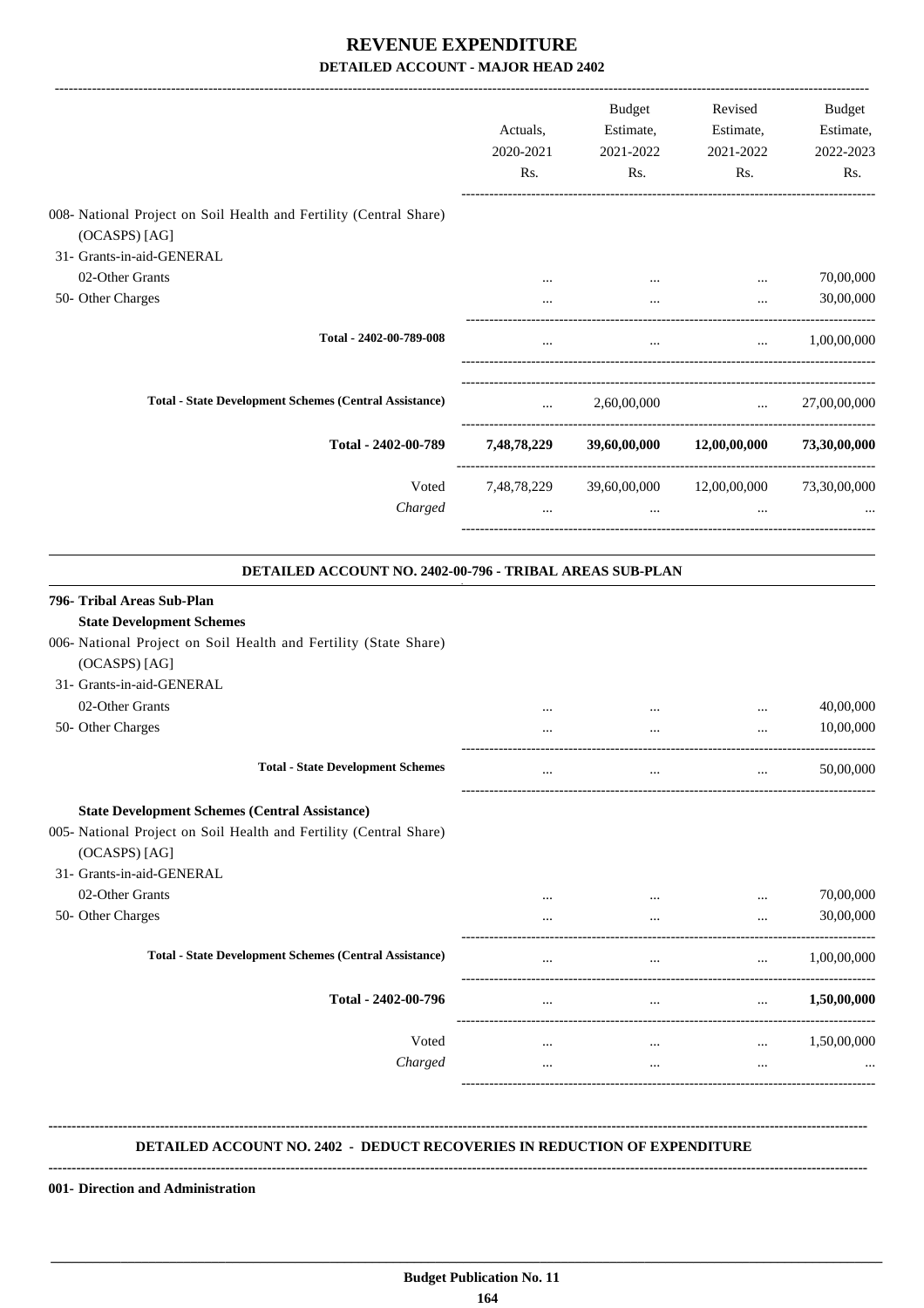|                                                                        | Actuals,<br>2020-2021<br>Rs. | <b>Budget</b><br>Estimate,<br>2021-2022<br>Rs. | Revised<br>Estimate,<br>2021-2022<br>Rs. | Budget<br>Estimate,<br>2022-2023<br>Rs. |
|------------------------------------------------------------------------|------------------------------|------------------------------------------------|------------------------------------------|-----------------------------------------|
| Administrative Expenditure                                             |                              |                                                |                                          |                                         |
| 001-Strengthening of Soil Conservation Organisation [AG]               |                              |                                                |                                          |                                         |
| 70-Deduct Recoveries                                                   |                              |                                                |                                          |                                         |
| 01-Others                                                              |                              | $-1,000$                                       | $-1,000$                                 | $-1,000$                                |
| 02-W.B.H.S. 2008                                                       |                              | $-1,000$                                       | $\cdots$                                 |                                         |
| <b>State Development Schemes</b>                                       |                              |                                                |                                          |                                         |
| 002-Strengthening of Soil Conservation Organisation [AG]               |                              |                                                |                                          |                                         |
| 70-Deduct Recoveries                                                   |                              |                                                |                                          |                                         |
| 01-Others                                                              |                              |                                                |                                          |                                         |
| 02-W.B.H.S. 2008                                                       |                              | $\cdots$                                       | $\cdots$                                 |                                         |
|                                                                        |                              |                                                |                                          |                                         |
| Total - 001 - Deduct - Recoveries                                      | $\cdots$                     | $-2,000$                                       | $-1,000$                                 | $-1,000$                                |
| 101- Soil Survey and Testing                                           |                              |                                                |                                          |                                         |
| Administrative Expenditure                                             |                              |                                                |                                          |                                         |
| 001-Detailed Soil Survey of West Bengal [AG]                           |                              |                                                |                                          |                                         |
| 70-Deduct Recoveries                                                   |                              |                                                |                                          |                                         |
| 01-Others                                                              | $\cdots$                     | $-1,000$                                       | $-1,000$                                 | $-1,000$                                |
| 02-W.B.H.S. 2008                                                       | .                            | $\cdots$                                       | $\cdots$                                 |                                         |
| 004-Integrated Scheme for Re-organisation and Extension of Soil        |                              |                                                |                                          |                                         |
| Survey in West Bengal [AG]                                             |                              |                                                |                                          |                                         |
| 70-Deduct Recoveries                                                   |                              |                                                |                                          |                                         |
| 01-Others                                                              | $\cdots$                     | $-1,000$                                       | $-1,000$                                 | $-1,000$                                |
| 02-W.B.H.S. 2008                                                       | $\cdots$                     | $-1,000$                                       | $\cdots$                                 |                                         |
| 005-Survey and Categorisation of Waste Lands [AG]                      |                              |                                                |                                          |                                         |
| 70-Deduct Recoveries                                                   |                              |                                                |                                          |                                         |
| 01-Others                                                              |                              | $-1,000$                                       | $-1,000$                                 | $-1,000$                                |
| 02-W.B.H.S. 2008                                                       | $\cdots$                     | $\cdots$                                       | $\cdots$                                 | $\cdots$                                |
| 012-Setting up and strengthening of soil conservation $\&$ soil survey |                              |                                                |                                          |                                         |
| organisation [AG]                                                      |                              |                                                |                                          |                                         |
| 70-Deduct Recoveries                                                   |                              |                                                |                                          |                                         |
| 01-Others                                                              | $\cdots$                     | $-1,000$                                       | $-1,000$                                 | $-1,000$                                |
| 02-W.B.H.S. 2008                                                       |                              | $\ldots$                                       | $\cdots$                                 |                                         |
| 014-Soil Conservation Survey and Land use Planning for                 |                              |                                                |                                          |                                         |
| <b>Agricultural Purposes</b> [AG]                                      |                              |                                                |                                          |                                         |
| 70-Deduct Recoveries                                                   |                              |                                                |                                          |                                         |
| 01-Others                                                              | $\cdots$                     | $-1,000$                                       | $-1,000$                                 | $-1,000$                                |
| 02-W.B.H.S. 2008                                                       | <br>---------------          | $-1,000$                                       | $\cdots$<br>------------------------     |                                         |
| Total - 101 - Deduct - Recoveries                                      | $\ddotsc$                    | $-7,000$                                       | $-5,000$                                 | $-5,000$                                |
| 102- Soil Conservation                                                 |                              |                                                |                                          |                                         |
| Administrative Expenditure                                             |                              |                                                |                                          |                                         |
| 001-Soil and Water Conservation on Watershed Basis [AG]                |                              |                                                |                                          |                                         |
| 70-Deduct Recoveries                                                   |                              |                                                |                                          |                                         |
| 01-Others                                                              | $\cdots$                     | $-1,000$                                       | $-1,000$                                 | $-1,000$                                |
| 02-W.B.H.S. 2008                                                       | $\cdots$                     | $-1,000$                                       | $\cdots$                                 |                                         |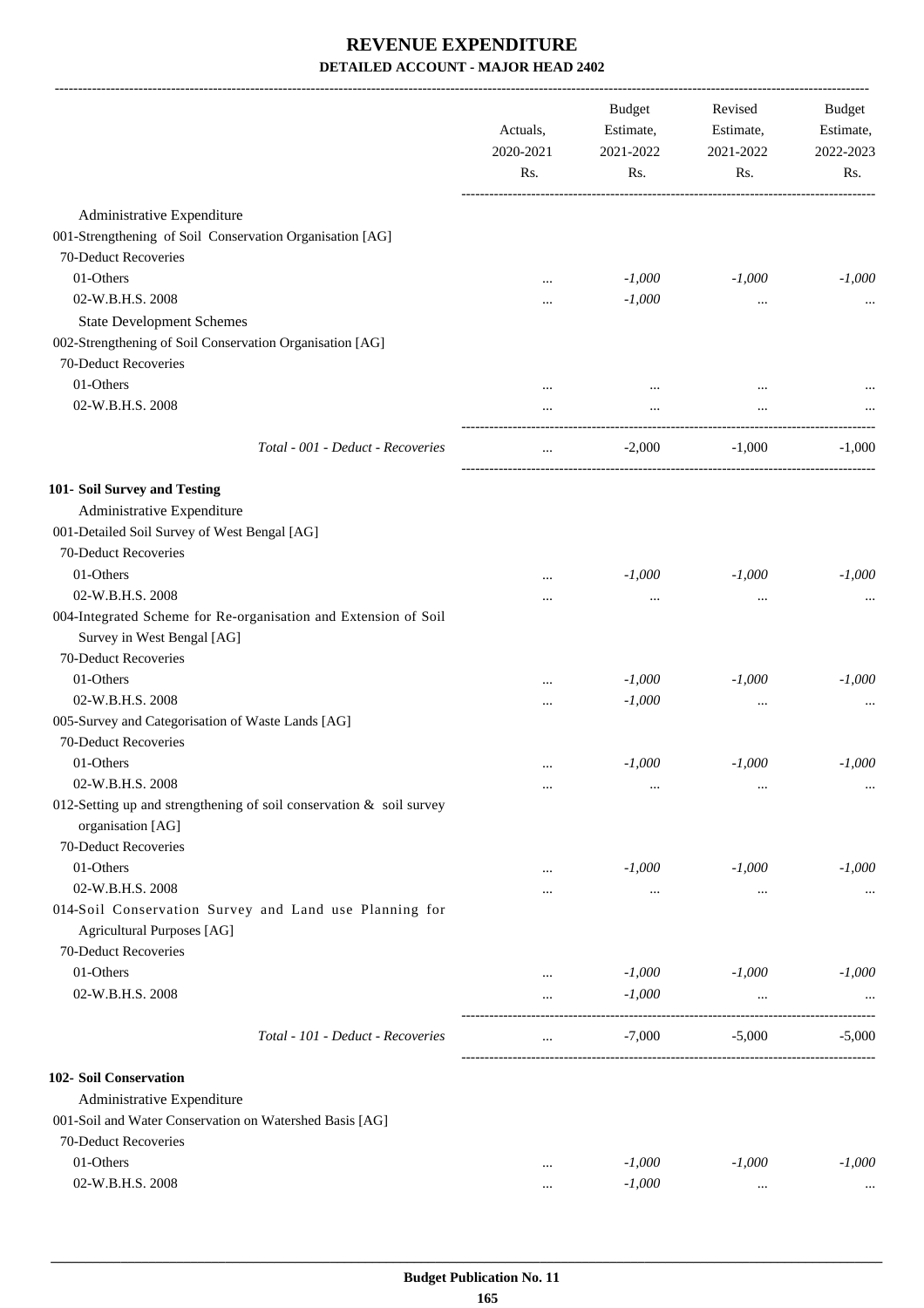|                                                                                                                                        | Actuals,<br>2020-2021<br>Rs. | <b>Budget</b><br>Estimate,<br>2021-2022<br>Rs. | Revised<br>Estimate,<br>2021-2022<br>Rs. | Budget<br>Estimate,<br>2022-2023<br>Rs. |
|----------------------------------------------------------------------------------------------------------------------------------------|------------------------------|------------------------------------------------|------------------------------------------|-----------------------------------------|
| 002-Protective Afforestation and Erosin Control on<br>Landslides, Slips, Steam Banks etc. in Forest Areas [AG]<br>70-Deduct Recoveries |                              |                                                |                                          |                                         |
| 01-Others                                                                                                                              |                              |                                                |                                          |                                         |
| 02-W.B.H.S. 2008                                                                                                                       |                              |                                                | $\cdots$                                 |                                         |
| 003-Soil Conservation Works on Waste Lands and Agricultural<br>Lands on Watershed Basis [AG]<br>70-Deduct Recoveries                   |                              |                                                |                                          |                                         |
| 01-Others                                                                                                                              | $-4,931$                     | $-1,000$                                       | $-10,000$                                | $-10,000$                               |
| 02-W.B.H.S. 2008                                                                                                                       |                              | $-1,000$                                       |                                          |                                         |
| 010-Scheme for Extension for Soil Conservation Work as Waste<br>Lands and Agricultural on Watershed Basis in Plants and Hills<br>[AG]  |                              |                                                | $\ddotsc$                                |                                         |
| 70-Deduct Recoveries                                                                                                                   |                              |                                                |                                          |                                         |
| 01-Others                                                                                                                              |                              | $-1,000$                                       | $-1,000$                                 | $-1,000$                                |
| 02-W.B.H.S. 2008                                                                                                                       |                              | $-1,000$                                       |                                          |                                         |
| 030-Soil Conservation Works in the Upper Catchment Area of the<br>Kangsabati River [AG]<br>70-Deduct Recoveries                        |                              |                                                |                                          |                                         |
| 01-Others                                                                                                                              |                              |                                                |                                          |                                         |
| 02-W.B.H.S. 2008                                                                                                                       |                              |                                                |                                          |                                         |
| 033-Soil conservation works in the upper catchment area of<br>Kangsabati River [AG]<br>70-Deduct Recoveries                            |                              |                                                |                                          |                                         |
| 01-Others                                                                                                                              |                              | $-1,000$                                       | $-1,000$                                 | $-1,000$                                |
| 02-W.B.H.S. 2008                                                                                                                       |                              | $-1,000$                                       |                                          |                                         |
| Total - 102 - Deduct - Recoveries                                                                                                      | $-4,931$                     | $-8,000$                                       | $-13,000$                                | $-13,000$                               |
| 109- Extension and Training                                                                                                            |                              |                                                |                                          |                                         |
| Administrative Expenditure                                                                                                             |                              |                                                |                                          |                                         |
| 001-Training in Soil Conservation [AG]                                                                                                 |                              |                                                |                                          |                                         |
| 70-Deduct Recoveries                                                                                                                   |                              |                                                |                                          |                                         |
| 01-Others                                                                                                                              |                              | $-1,000$                                       | $-1,000$                                 | $-1,000$                                |
| 02-W.B.H.S. 2008                                                                                                                       | $\cdots$                     | $-1,000$                                       | $\cdots$                                 |                                         |
| 002-Establishment of Soil Conservation Demonstration cum<br>Observation [AG]                                                           |                              |                                                |                                          |                                         |
| 70-Deduct Recoveries                                                                                                                   |                              |                                                |                                          |                                         |
| 01-Others                                                                                                                              | $\cdots$                     | $-1,000$                                       | $-1,000$                                 | $-1,000$                                |
| 02-W.B.H.S. 2008                                                                                                                       | $\cdots$                     | $-1,000$                                       | $\cdots$                                 |                                         |
| Total - 109 - Deduct - Recoveries                                                                                                      | $\cdots$                     | $-4,000$                                       | $-2,000$                                 | $-2,000$                                |

#### **911- Deduct Recoveries of Overpayments**

Administrative Expenditure

003-Scheme for extension of soil conversion work on waste lands

and Agriculture land on watershed basis [AG]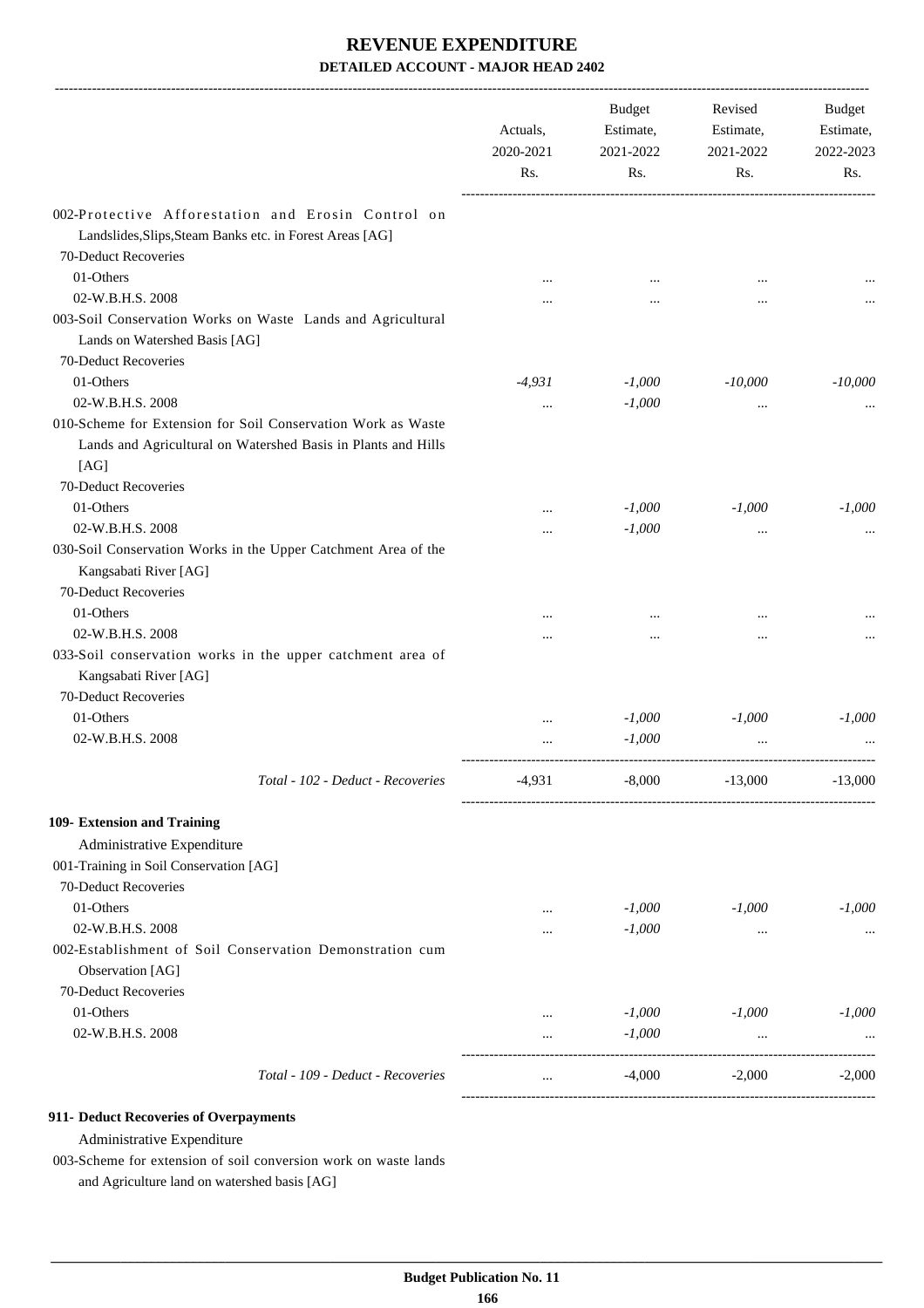|                                                                  | Actuals.<br>2020-2021<br>R <sub>s</sub> . | <b>Budget</b><br>Estimate,<br>2021-2022<br>Rs. | Revised<br>Estimate,<br>2021-2022<br>Rs. | <b>Budget</b><br>Estimate,<br>2022-2023<br>Rs. |
|------------------------------------------------------------------|-------------------------------------------|------------------------------------------------|------------------------------------------|------------------------------------------------|
| 70-Deduct Recoveries                                             |                                           |                                                |                                          |                                                |
| 01-Others                                                        | $-1,51,048$                               | -1.000                                         | $-2,00,000$                              | $-2,00,000$                                    |
| 004-Integrated Scheme for Re-oorganisation and Extension of Soil |                                           |                                                |                                          |                                                |
| Survey in West Bengaal [AG] [AG]                                 |                                           |                                                |                                          |                                                |
| 70-Deduct Recoveries                                             |                                           |                                                |                                          |                                                |
| 01-Others                                                        | $\cdots$                                  | $\cdots$                                       | $\cdots$                                 | $\cdots$                                       |
| Total - 911 - Deduct - Recoveries                                | $-1,51,048$                               | $-1,000$                                       | $-2.00,000$                              | $-2,00,000$                                    |
| Total - 2402 - Deduct - Recoveries                               | $-1,55,979$                               | $-22,000$                                      | $-2,21,000$                              | $-2,21,000$                                    |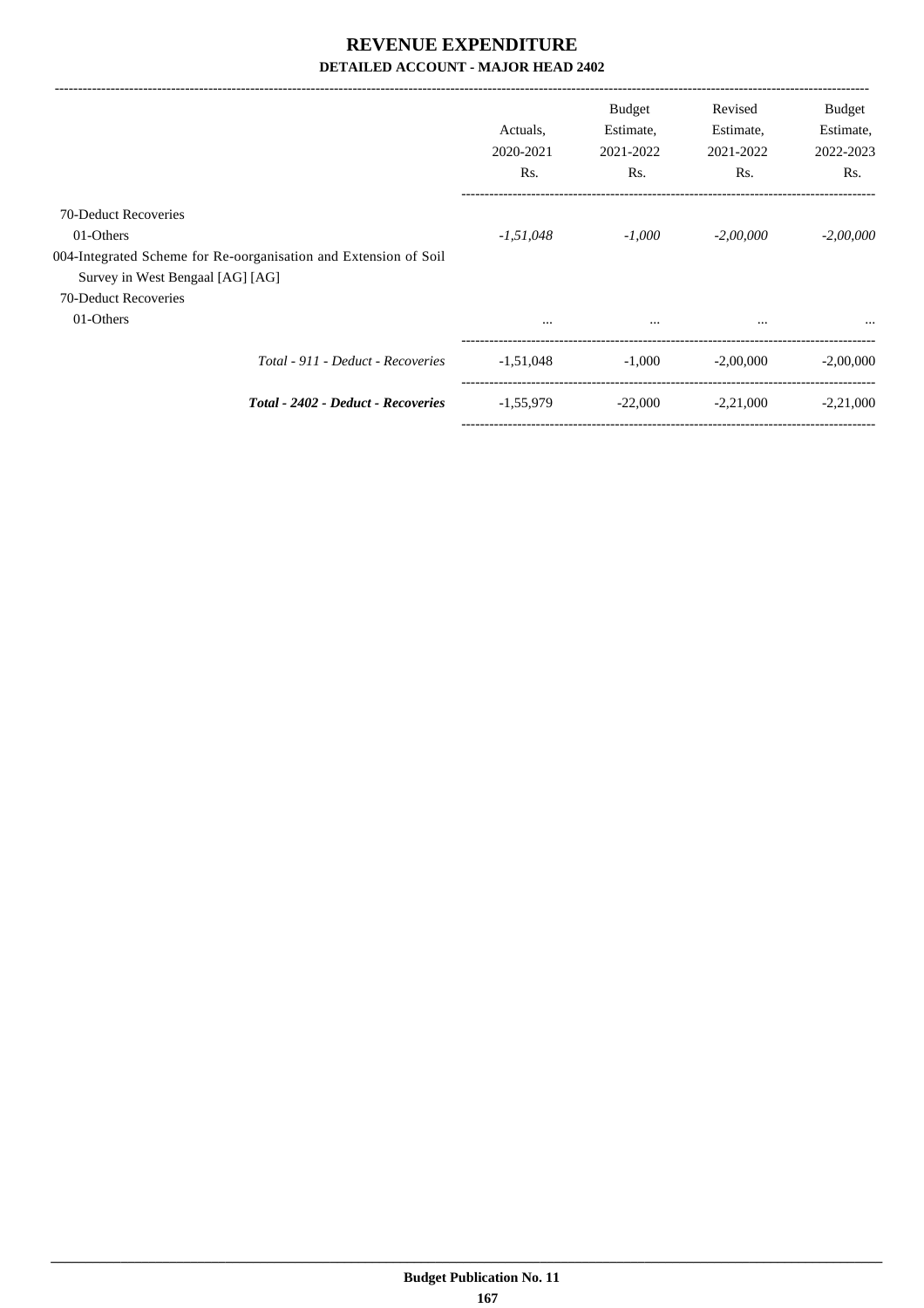## **REVENUE EXPENDITURE**

#### **DEMAND No. 05**

#### **Agriculture Department**

#### **C - Economic Services - (a) Agriculture and Allied Activities**

# **Head of Account : 2415 - Agricultural Research and Education**

| Voted Rs. 236, 19, 95, 000                                     | <b>Charged Rs. Nil</b>                                |                                                                     |                                                                     |                                                                                                                       | Total Rs. 236,19,95,000     |
|----------------------------------------------------------------|-------------------------------------------------------|---------------------------------------------------------------------|---------------------------------------------------------------------|-----------------------------------------------------------------------------------------------------------------------|-----------------------------|
|                                                                |                                                       |                                                                     | Voted Rs.                                                           | <b>Charged Rs.</b>                                                                                                    | <b>Total Rs.</b>            |
| <b>Gross Expenditure</b>                                       |                                                       |                                                                     | 236,19,95,000                                                       | $\ldots$ 236,19,95,000                                                                                                |                             |
| <b>Deduct - Recoveries</b>                                     |                                                       |                                                                     | $-27,61,000$                                                        | <u>and the state of the state of the state of the state of the state of the state of the state of the state of th</u> | $-27,61,000$                |
| <b>Net Expenditure</b>                                         |                                                       |                                                                     |                                                                     | 235,92,34,000  235,92,34,000                                                                                          |                             |
|                                                                | <b>REVENUE EXPENDITURE</b><br><b>ABSTRACT ACCOUNT</b> |                                                                     |                                                                     |                                                                                                                       |                             |
|                                                                |                                                       |                                                                     |                                                                     | Budget Revised                                                                                                        | Budget                      |
|                                                                |                                                       |                                                                     | Actuals, Estimate, Estimate,                                        |                                                                                                                       | Estimate,                   |
|                                                                |                                                       |                                                                     | 2020-2021 2021-2022                                                 | 2021-2022                                                                                                             | 2022-2023                   |
|                                                                |                                                       | Rs.                                                                 | Rs.                                                                 | Rs.                                                                                                                   | Rs.                         |
| 01 - CROP HUSBANDRY                                            |                                                       |                                                                     |                                                                     |                                                                                                                       |                             |
| 004- Research                                                  |                                                       |                                                                     |                                                                     |                                                                                                                       |                             |
| Administrative Expenditure<br><b>State Development Schemes</b> |                                                       |                                                                     | 16,97,89,149 19,19,64,000<br>$\ldots$ 2,10,00,000                   | 16,98,28,000<br>70,00,000                                                                                             | 17,48,85,000<br>2,60,50,000 |
|                                                                | <b>Total - 004</b>                                    |                                                                     | 16,97,89,149 21,29,64,000 17,68,28,000                              |                                                                                                                       | 20,09,35,000                |
| 277- Education                                                 |                                                       |                                                                     |                                                                     |                                                                                                                       |                             |
| Administrative Expenditure                                     |                                                       |                                                                     | 179, 23, 78, 648 209, 61, 66, 000 196, 37, 45, 000 201, 20, 37, 000 |                                                                                                                       |                             |
| <b>State Development Schemes</b>                               |                                                       | 47, 33, 723                                                         | 4,30,00,000                                                         | 1,43,34,000                                                                                                           | 4,51,50,000                 |
|                                                                |                                                       | Total - 277 179,71,12,371 213,91,66,000 197,80,79,000 205,71,87,000 |                                                                     |                                                                                                                       |                             |
| 789- Special Component Plan for Scheduled Castes               |                                                       |                                                                     |                                                                     |                                                                                                                       |                             |
| <b>State Development Schemes</b>                               |                                                       |                                                                     | 47, 33, 725 4, 30, 00, 000 1, 43, 34, 000                           |                                                                                                                       | 4,51,50,000                 |
|                                                                | <b>Total - 789</b>                                    |                                                                     | 47,33,725 4,30,00,000 1,43,34,000 4,51,50,000                       |                                                                                                                       |                             |
|                                                                |                                                       |                                                                     |                                                                     |                                                                                                                       |                             |

#### **796- Tribal Areas Sub-Plan**

| <b>Tribal Areas Sub-Plan</b>     |                    |               |               |               |               |
|----------------------------------|--------------------|---------------|---------------|---------------|---------------|
| <b>State Development Schemes</b> |                    | 47, 33, 725   | 4.38.00.000   | 1.46.00.000   | 4,59,90,000   |
|                                  | <b>Total - 796</b> | 47.33.725     | 4.38.00.000   | 1,46,00,000   | 4,59,90,000   |
|                                  | Total - 01         | 197,63,68,970 | 243,89,30,000 | 218,38,41,000 | 234,92,62,000 |
|                                  |                    |               |               |               |               |

#### **02 - SOIL AND WATER CONSERVATION**

| 004- Research                    |             |             |             |             |
|----------------------------------|-------------|-------------|-------------|-------------|
| Administrative Expenditure       | 1,34,07,048 | 1,74,97,000 | 1.23.67.000 | 1,27,33,000 |
| <b>State Development Schemes</b> | $\cdots$    | $\cdots$    | $\cdots$    | $\cdots$    |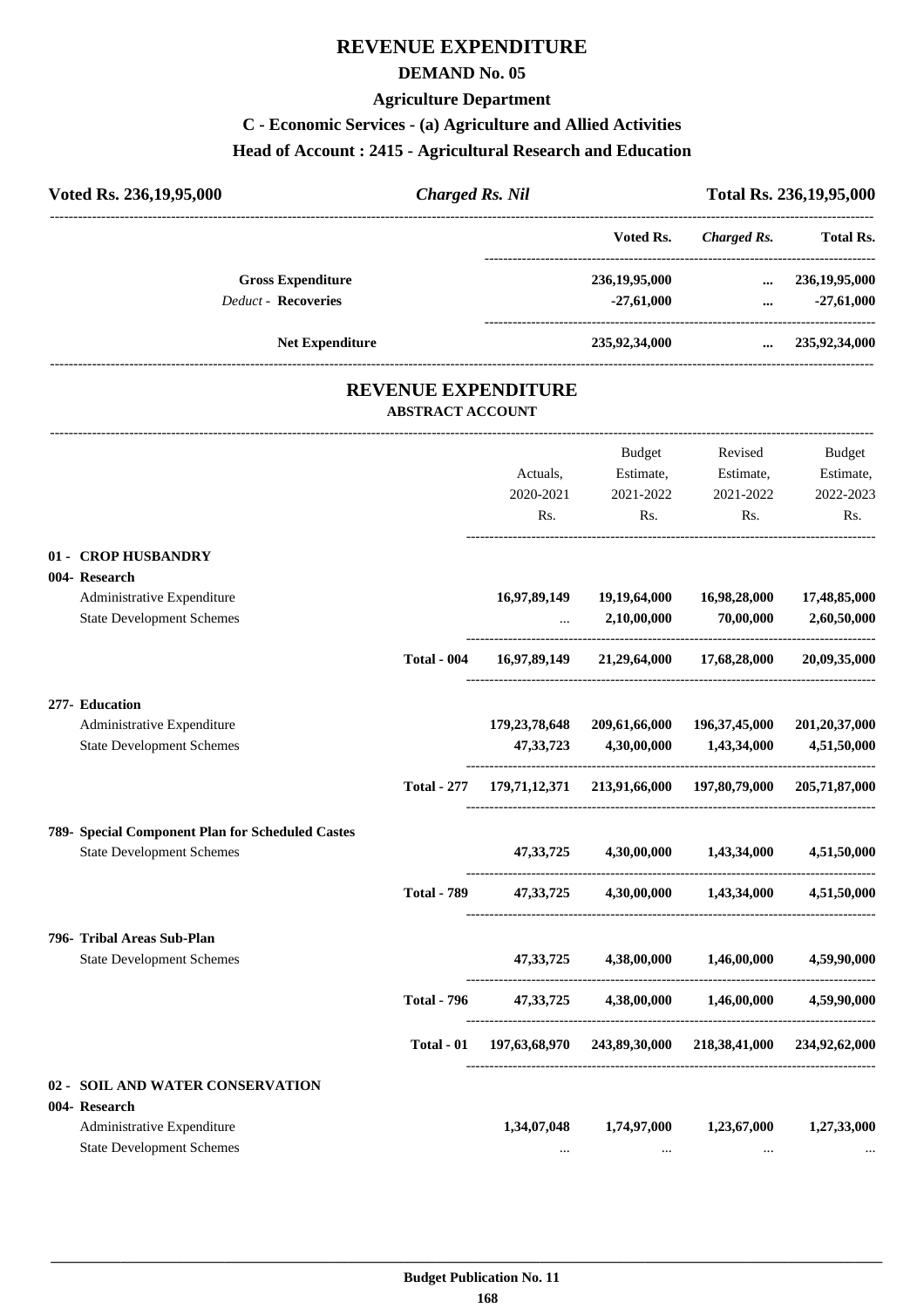#### REVENUE EXPENDITURE **ABSTRACT ACCOUNT**

|                                                                                    | Rs. | <b>Budget</b><br>Actuals, Estimate, Estimate, Estimate,<br>2020-2021 2021-2022 2021-2022 2022-2023<br>$\mathbf{R}$ s. | Rs. | Revised Budget<br>Rs. |
|------------------------------------------------------------------------------------|-----|-----------------------------------------------------------------------------------------------------------------------|-----|-----------------------|
|                                                                                    |     | Total - 004 1,34,07,048 1,74,97,000 1,23,67,000 1,27,33,000                                                           |     |                       |
|                                                                                    |     | Total - 02 1,34,07,048 1,74,97,000 1,23,67,000 1,27,33,000                                                            |     |                       |
| Grand Total - Gross 198,97,76,018 245,64,27,000 219,62,08,000 236,19,95,000        |     |                                                                                                                       |     |                       |
| Charged                                                                            |     | Voted 198,97,76,018 245,64,27,000 219,62,08,000 236,19,95,000                                                         |     |                       |
| Administrative Expenditure 197,55,74,845 230,56,27,000 214,59,40,000 219,96,55,000 |     |                                                                                                                       |     |                       |
| State Development Schemes 1,42,01,173 15,08,00,000 5,02,68,000 16,23,40,000        |     |                                                                                                                       |     |                       |
| Deduct Recoveries   43,29,601 $-22,000$ $-22,61,000$ $-27,61,000$                  |     |                                                                                                                       |     |                       |
| Grand Total - Net 198,54,46,417 245,64,05,000 219,39,47,000 235,92,34,000          |     |                                                                                                                       |     |                       |
| Charged                                                                            |     | Voted 198,54,46,417 245,64,05,000 219,39,47,000 235,92,34,000                                                         |     |                       |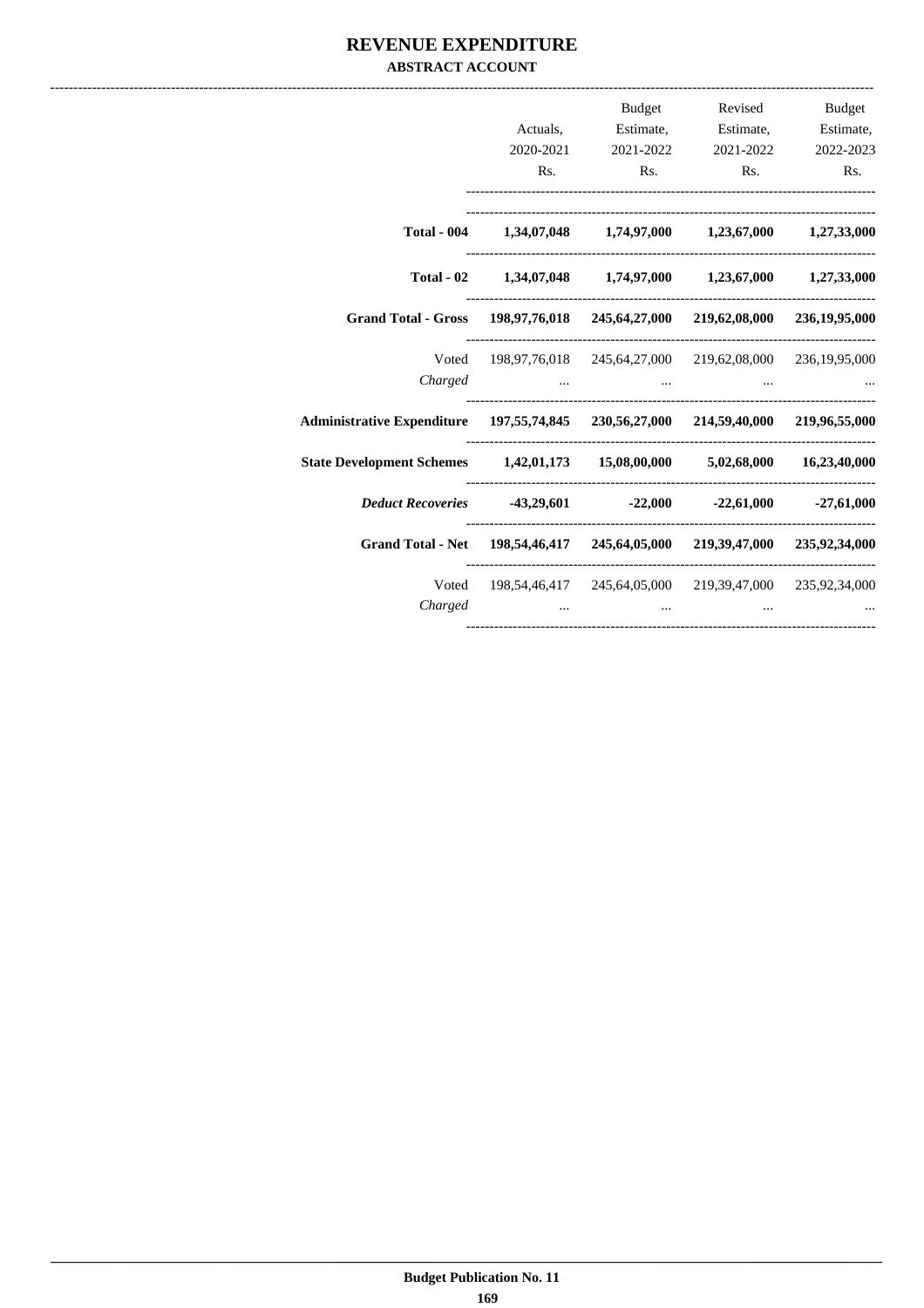|                                                               | Actuals,<br>2020-2021<br>Rs. | <b>Budget</b><br>Estimate,<br>2021-2022<br>Rs.      | Revised<br>Estimate,<br>2021-2022<br>Rs. | <b>Budget</b><br>Estimate,<br>2022-2023<br>Rs. |
|---------------------------------------------------------------|------------------------------|-----------------------------------------------------|------------------------------------------|------------------------------------------------|
| DETAILED ACCOUNT NO. 2415-01-004 - RESEARCH                   |                              |                                                     |                                          |                                                |
| 01 - CROP HUSBANDRY                                           |                              |                                                     |                                          |                                                |
| 004-Research                                                  |                              |                                                     |                                          |                                                |
| <b>Administrative Expenditure</b>                             |                              |                                                     |                                          |                                                |
| 001- Agricultural Experiments and Research [AG]               |                              |                                                     |                                          |                                                |
| 01- Salaries                                                  |                              |                                                     |                                          |                                                |
| 01-Pay                                                        | 8,82,87,099                  | 9,58,03,000                                         | 8,50,00,000                              | 8,75,50,000                                    |
| 14-Grade Pay                                                  | $\cdots$                     | $\cdots$                                            |                                          |                                                |
| 02-Dearness Allowance                                         | 4,95,414                     | 28,75,000                                           | 25,50,000                                | 26,27,000                                      |
| 03-House Rent Allowance                                       | 83, 39, 797                  | 91,02,000                                           | 80,00,000                                | 82,40,000                                      |
| 04-Ad hoc Bonus                                               | 3,86,400                     | 4,12,000                                            | 4,00,000                                 | 4,04,000                                       |
| 07-Other Allowances                                           | 13,370                       | 80,000                                              | 40,000                                   | 41,000                                         |
| 12-Medical Allowance                                          | 2,85,300                     | 3,10,000                                            | 2,86,000                                 | 2,89,000                                       |
| Total - 2415-01-004-001-01                                    | 9,78,07,380                  | 10,85,82,000                                        | 9,62,76,000                              | 9,91,51,000                                    |
| 02- Wages                                                     | 53,64,147                    | 54,11,000                                           | 61,00,000                                | 62,83,000                                      |
| 07- Medical Reimbursements                                    | $\cdots$                     | $\cdots$                                            | $\cdots$                                 |                                                |
| 11- Travel Expenses                                           | 58,160                       | 1,05,000                                            | 50,000                                   | 51,000                                         |
| 12- Medical Reimbursements under WBHS 2008                    | 6,38,973                     | 6,10,000                                            | 6,00,000                                 | 6,12,000                                       |
| 13- Office Expenses                                           |                              |                                                     |                                          |                                                |
| 01-Electricity                                                | 5,50,381                     | 6,70,000                                            | 5,60,000                                 | 5,66,000                                       |
| 02-Telephone                                                  | 96,317                       | 1,15,000                                            | 90,000                                   | 92,000                                         |
| 03-Maintenance / P.O.L. for Office Vehicles                   | 96,980                       | 2,02,000                                            | 1,50,000                                 | 1,53,000                                       |
| 04-Other Office Expenses                                      | 2,57,600                     | 2,63,000                                            | 2,50,000                                 | 2,55,000                                       |
| Total - 2415-01-004-001-13                                    | 10,01,278                    | 12,50,000                                           | 10,50,000                                | 10,66,000                                      |
| 14- Rents, Rates and Taxes                                    |                              | 5,24,516 5,90,000                                   | 5,60,000                                 | 5,72,000                                       |
| 19- Maintenance                                               |                              | 66,295 1,25,000                                     | 1,00,000                                 | 1,02,000                                       |
| 21- Materials and Supplies/Stores and Equipment               |                              |                                                     |                                          |                                                |
| 03-Other Hospital Consumables                                 | $\cdots$                     | $\sim 100$ and $\sim 100$                           | $\cdots$                                 |                                                |
| 04-Others                                                     | 1,03,382                     | 1,80,000                                            | 1,20,000                                 | 1,23,000                                       |
| Total - 2415-01-004-001-21                                    |                              | 1,03,382 1,80,000 1,20,000 1,23,000                 |                                          |                                                |
| 27- Minor Works/ Maintenance                                  |                              | 24,350 53,000 30,000                                |                                          | 31,000                                         |
| 50- Other Charges                                             |                              | 8,22,851 8,18,000 8,00,000 8,30,000                 |                                          |                                                |
| 99- Employees Provident Fund                                  | $\sim 10^{-10}$ m $^{-1}$    | and the contract of the                             | and the contract of the                  |                                                |
| Total - 2415-01-004-001                                       |                              | 10,64,11,332 11,77,24,000 10,56,86,000 10,88,21,000 |                                          |                                                |
| 002- All India Co-ordinated Research projects on Oilseed [AG] |                              |                                                     |                                          |                                                |
| 01- Salaries                                                  |                              |                                                     |                                          |                                                |
| 01-Pay                                                        | 76,66,000                    | 78,71,000                                           | 79,00,000                                | 81,37,000                                      |
| 14-Grade Pay                                                  | $\cdots$                     | $\ldots$                                            | $\ldots$                                 |                                                |
| 02-Dearness Allowance                                         | 38,706                       | 2,37,000                                            | 2,40,000                                 | 2,48,000                                       |
|                                                               |                              |                                                     |                                          |                                                |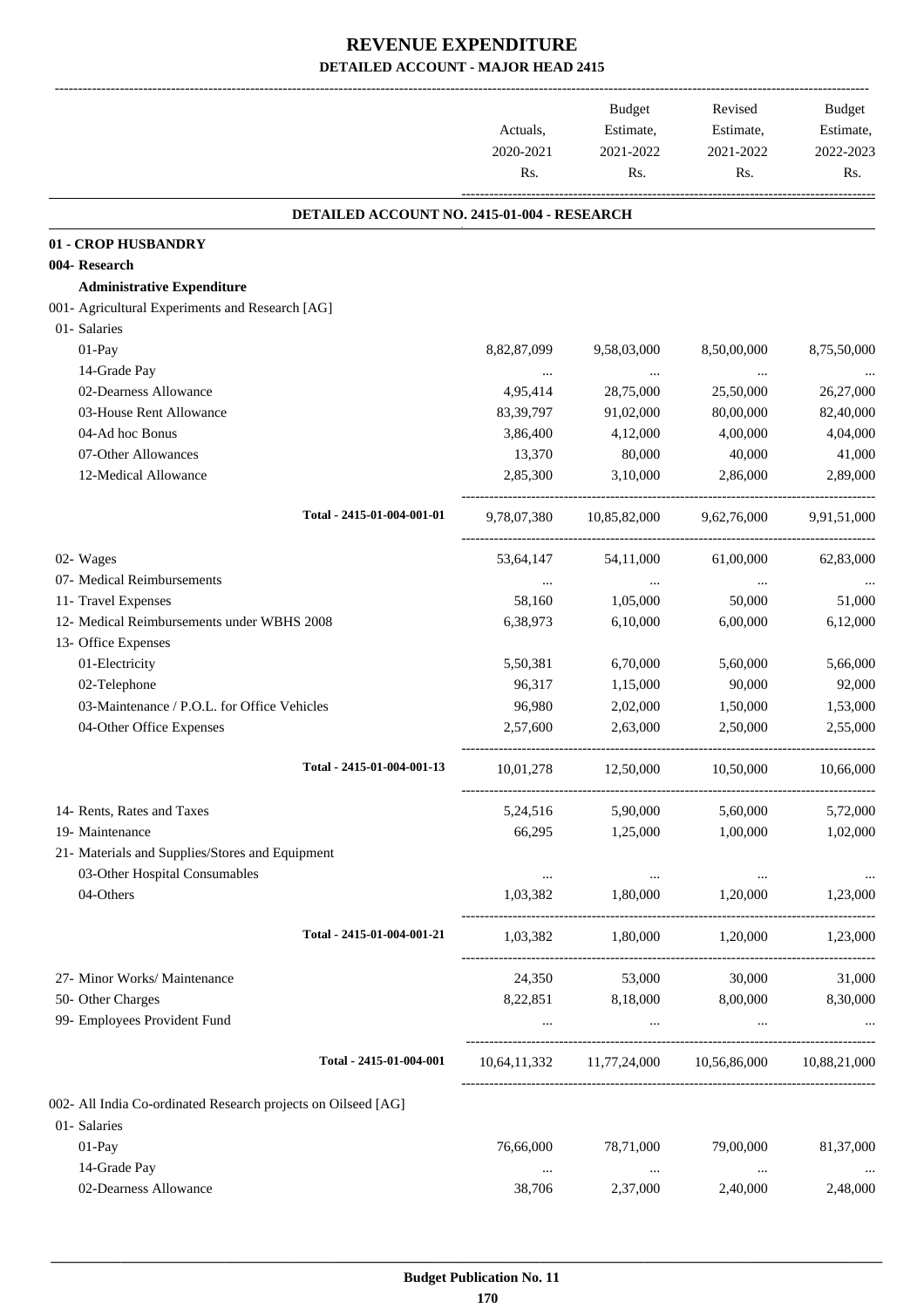|                                              | Actuals,<br>2020-2021<br>Rs. | <b>Budget</b><br>Estimate,<br>2021-2022<br>Rs. | Revised<br>Estimate,<br>2021-2022<br>Rs. | Budget<br>Estimate,<br>2022-2023<br>Rs. |
|----------------------------------------------|------------------------------|------------------------------------------------|------------------------------------------|-----------------------------------------|
| 03-House Rent Allowance                      | 5,24,016                     | 7,48,000                                       | 5,50,000                                 | 5,67,000                                |
| 04-Ad hoc Bonus                              | 21,000                       | 24,000                                         | 24,000                                   | 25,000                                  |
| 05-Interim Relief                            | $\cdots$                     | $\cdots$                                       | $\cdots$                                 |                                         |
| 07-Other Allowances                          | $\cdots$                     | $\cdots$                                       | $\ddotsc$                                | $\ddotsc$                               |
| 12-Medical Allowance                         | 6,000                        | 9,000                                          | 8,000                                    | 9,000                                   |
| Total - 2415-01-004-002-01                   | 82,55,722                    | 88,89,000                                      | 87,22,000                                | 89,86,000                               |
| 07- Medical Reimbursements                   | $\ldots$                     | $\cdots$                                       | $\cdots$                                 |                                         |
| 11- Travel Expenses                          | 7,778                        | 16,000                                         | 12,000                                   | 13,000                                  |
| 12- Medical Reimbursements under WBHS 2008   | 4,930                        | 79,000                                         | 79,000                                   | 81,000                                  |
| 13- Office Expenses<br>01-Electricity        | 84,183                       | 78,000                                         | 78,000                                   | 80,000                                  |
| 02-Telephone                                 | 475                          | 10,000                                         | 5,000                                    | 6,000                                   |
| 03-Maintenance / P.O.L. for Office Vehicles  | 12,958                       | 29,000                                         | 25,000                                   | 26,000                                  |
| 04-Other Office Expenses                     | 11,000                       | 23,000                                         | 22,000                                   | 23,000                                  |
| Total - 2415-01-004-002-13                   | 1,08,616                     | 1,40,000 1,30,000                              |                                          | 1,35,000                                |
| 50- Other Charges                            |                              | 28,978 59,000                                  | 50.000                                   | 51,000                                  |
| Total - 2415-01-004-002                      |                              | 84,06,024 91,83,000 89,93,000                  |                                          | 92,66,000                               |
| 003- Study of Water Management of Crops [AG] |                              |                                                |                                          |                                         |
| 01- Salaries                                 |                              |                                                |                                          |                                         |
| 01-Pay                                       | 1,02,13,036                  | 1,22,92,000                                    | 99,00,000                                | 1,01,97,000                             |
| 14-Grade Pay                                 | $\cdots$                     |                                                |                                          |                                         |
| 02-Dearness Allowance                        | 42,168                       | 3,69,000                                       | 4,00,000                                 | 4,12,000                                |
| 03-House Rent Allowance<br>04-Ad hoc Bonus   | 10,49,552                    | 11,68,000                                      | 10,70,000                                | 11,03,000                               |
| 07-Other Allowances                          | 29,400                       | 36,000                                         | 36,000                                   | 37,000                                  |
| 12-Medical Allowance                         | $\cdots$<br>18,000           | $\cdots$<br>26,000                             | $\cdots$<br>22,000                       | $\cdots$<br>23,000                      |
| Total - 2415-01-004-003-01                   | 1,13,52,156                  | 1,38,91,000 1,14,28,000 1,17,72,000            |                                          |                                         |
| 02- Wages                                    | $\cdots$                     | $\ldots$                                       | $\cdots$                                 |                                         |
| 07- Medical Reimbursements                   | $\cdots$                     | $\cdots$                                       | $\ldots$                                 | $\cdots$                                |
| 11- Travel Expenses                          | 4,618                        | 25,000                                         | 10,000                                   | 11,000                                  |
| 12- Medical Reimbursements under WBHS 2008   | 6,500                        | 33,000                                         | 33,000                                   | 34,000                                  |
| 13- Office Expenses                          |                              |                                                |                                          |                                         |
| 01-Electricity                               | 37,887                       | 70,000                                         | 65,000                                   | 66,000                                  |
| 02-Telephone                                 | $\ldots$                     | 22,000                                         | $\cdots$                                 | $\cdots$                                |
| 03-Maintenance / P.O.L. for Office Vehicles  | 10,087                       | 22,000                                         | 15,000                                   | 16,000                                  |
| 04-Other Office Expenses                     | 10,954                       | 22,000                                         | 20,000                                   | 21,000                                  |
| Total - 2415-01-004-003-13                   | 58,928                       | 1,36,000                                       | 1,00,000                                 | 1,03,000                                |
|                                              |                              |                                                |                                          |                                         |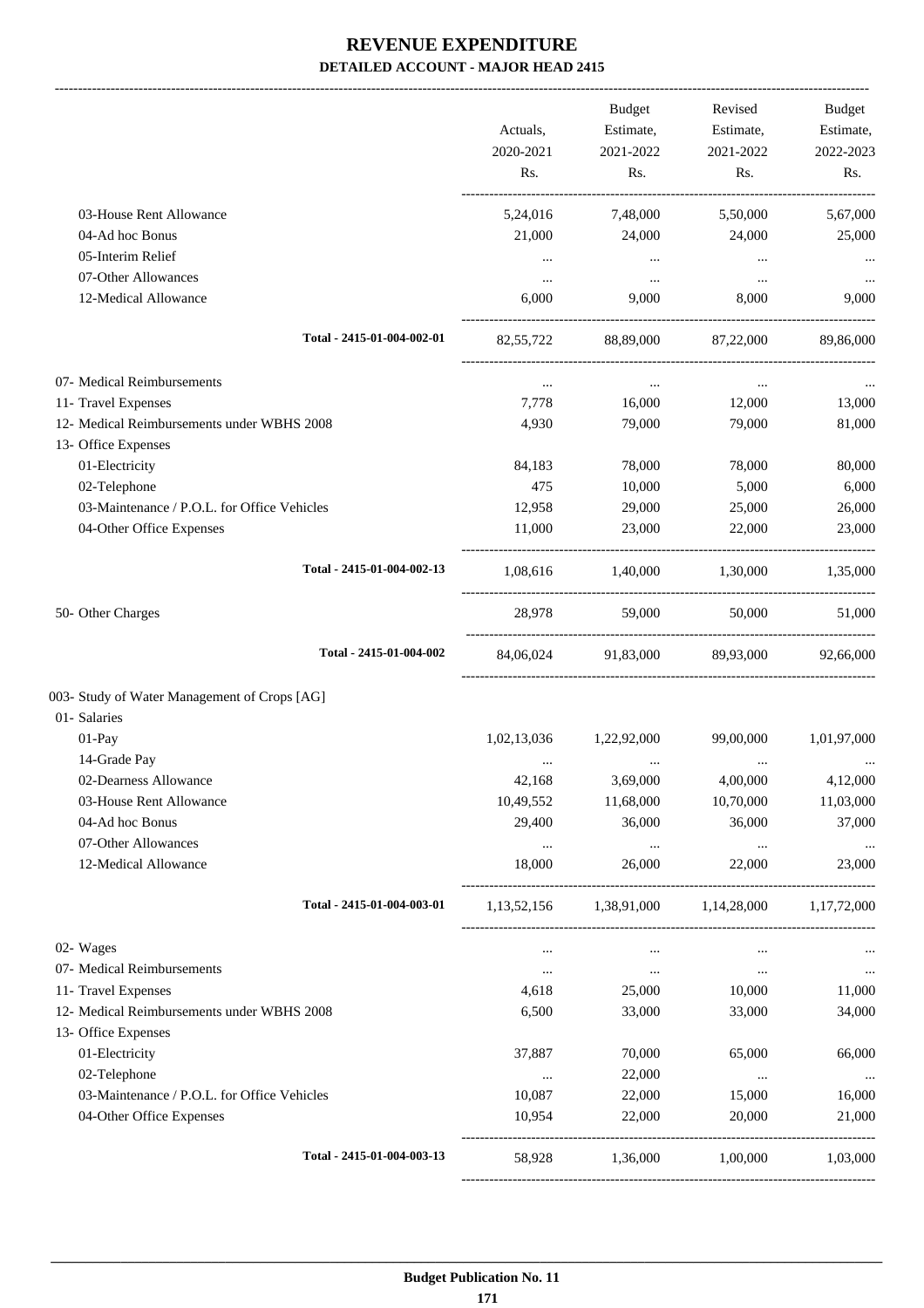|                                                                                  | Actuals,<br>2020-2021<br>Rs. | <b>Budget</b><br>Estimate,<br>2021-2022<br>Rs. | Revised<br>Estimate,<br>2021-2022<br>Rs.        | <b>Budget</b><br>Estimate,<br>2022-2023<br>Rs. |
|----------------------------------------------------------------------------------|------------------------------|------------------------------------------------|-------------------------------------------------|------------------------------------------------|
| 21- Materials and Supplies/Stores and Equipment                                  |                              |                                                |                                                 |                                                |
| 04-Others                                                                        | 16,607                       | 35,000                                         | 20,000                                          | 21,000                                         |
| 50- Other Charges                                                                | 1,04,883                     | 2,16,000                                       | 1,90,000                                        | 1,94,000                                       |
| Total - 2415-01-004-003                                                          |                              |                                                | 1,15,43,692 1,43,36,000 1,17,81,000 1,21,35,000 |                                                |
| 004- All India Co-ordinated Research Projects on Sugarcane in West               |                              |                                                |                                                 |                                                |
| Bengal-[AG]                                                                      |                              |                                                |                                                 |                                                |
| 07- Medical Reimbursements                                                       |                              |                                                |                                                 |                                                |
| 11- Travel Expenses                                                              |                              |                                                |                                                 |                                                |
| 12- Medical Reimbursements under WBHS 2008                                       |                              |                                                |                                                 |                                                |
| 21- Materials and Supplies/Stores and Equipment                                  |                              |                                                |                                                 |                                                |
| 04-Others                                                                        |                              |                                                |                                                 |                                                |
| 005- Scheme for Breeding of Salt and Flood Resistance Varieties of<br>Paddy [AG] |                              |                                                |                                                 |                                                |
| 01- Salaries                                                                     |                              |                                                |                                                 |                                                |
| 01-Pay                                                                           | 60,97,200                    | 62,67,000                                      | 59,90,000                                       | 61,70,000                                      |
| 14-Grade Pay                                                                     | $\cdots$                     | $\ldots$                                       | $\cdots$                                        |                                                |
| 02-Dearness Allowance                                                            | 29,226                       | 1,89,000                                       | 1,84,000                                        | 1,90,000                                       |
| 03-House Rent Allowance                                                          | 7,29,684                     | 5,96,000                                       | 7,14,000                                        | 7,36,000                                       |
| 04-Ad hoc Bonus                                                                  | 54,600                       | 64,000                                         | 60,000                                          | 61,000                                         |
| 07-Other Allowances                                                              | 1,200                        | 2,000                                          | 2,000                                           | 3,000                                          |
| 12-Medical Allowance                                                             | 6,000                        | 10,000                                         | 8,000                                           | 9,000                                          |
| Total - 2415-01-004-005-01                                                       | 69,17,910                    | 71,28,000                                      | 69,58,000                                       | 71,69,000                                      |
| 07- Medical Reimbursements                                                       | $\cdots$                     | $\cdots$                                       |                                                 |                                                |
| 11- Travel Expenses                                                              |                              | 7,000                                          | 5,000                                           | 6,000                                          |
| 12- Medical Reimbursements under WBHS 2008                                       | 17,726                       | 40,000                                         | 50,000                                          | 51,000                                         |
| 13- Office Expenses                                                              |                              |                                                |                                                 |                                                |
| 01-Electricity                                                                   | 1,08,583                     | 1,68,000                                       | 1,55,000                                        | 1,57,000                                       |
| 02-Telephone                                                                     | $\cdots$                     | 10,000                                         | $\cdots$                                        |                                                |
| 03-Maintenance / P.O.L. for Office Vehicles                                      | 6,955                        | 15,000                                         | 15,000                                          | 16,000                                         |
| 04-Other Office Expenses                                                         | 15,654                       | 29,000                                         | 25,000                                          | 26,000                                         |
| Total - 2415-01-004-005-13                                                       | 1,31,192                     | 2,22,000                                       | 1,95,000                                        | 1,99,000                                       |
| 50- Other Charges                                                                | 54,930                       | 1,05,000                                       | 80,000                                          | 82,000                                         |
| 99- Employees Provident Fund                                                     | $\cdots$                     | $\sim$                                         | $\cdots$                                        |                                                |
|                                                                                  |                              |                                                |                                                 |                                                |
| Total - 2415-01-004-005                                                          |                              |                                                | 71,21,758 75,02,000 72,88,000 75,07,000         |                                                |
| 007- Assistance to Research Projects adopted by Adaptive Research                |                              |                                                |                                                 |                                                |
| Council [AG]                                                                     |                              |                                                |                                                 |                                                |
| 01- Salaries                                                                     |                              |                                                |                                                 |                                                |
| 01-Pay                                                                           | $\ddotsc$                    | $\cdots$                                       | $\ddotsc$                                       |                                                |
| 14-Grade Pay                                                                     | $\cdots$                     | $\cdots$                                       | $\cdots$                                        |                                                |
|                                                                                  |                              |                                                |                                                 |                                                |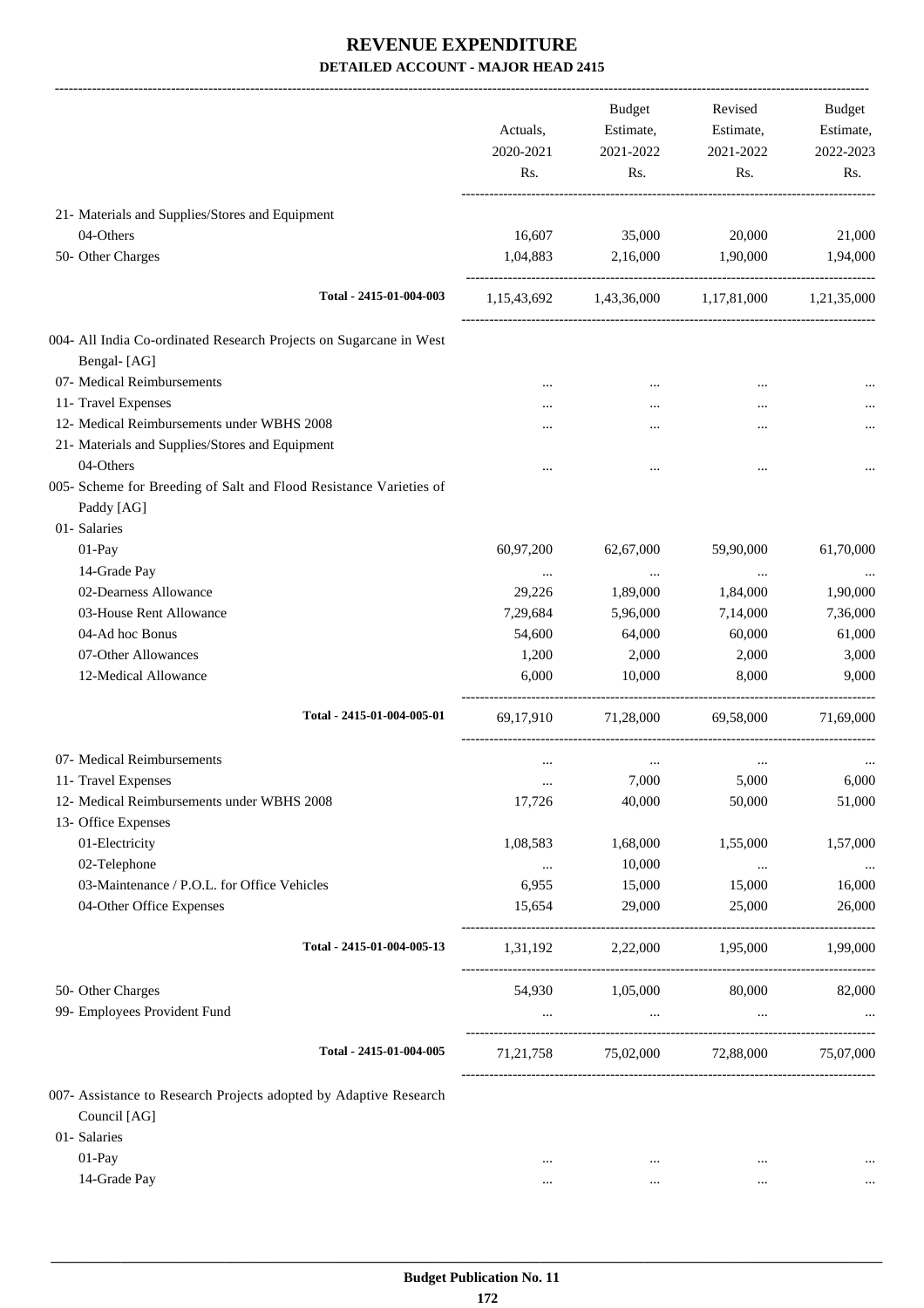-------------------------------------------------------------------------------------------------------------------------------------------------------------------------------

|                                                 | Actuals,<br>2020-2021<br>Rs. | <b>Budget</b><br>Estimate,<br>2021-2022<br>Rs. | Revised<br>Estimate,<br>2021-2022<br>Rs. | <b>Budget</b><br>Estimate,<br>2022-2023<br>Rs. |
|-------------------------------------------------|------------------------------|------------------------------------------------|------------------------------------------|------------------------------------------------|
| 02-Dearness Allowance                           |                              |                                                |                                          |                                                |
| 03-House Rent Allowance                         | $\cdots$                     |                                                |                                          |                                                |
| 04-Ad hoc Bonus                                 | $\cdots$                     |                                                |                                          |                                                |
| 07-Other Allowances                             |                              |                                                |                                          |                                                |
| 12-Medical Allowance                            |                              | $\cdots$                                       |                                          |                                                |
| 02- Wages                                       | $\cdots$                     | $\cdots$                                       |                                          |                                                |
| 11- Travel Expenses                             | $\cdots$                     | $\cdots$                                       | $\cdots$                                 |                                                |
| 12- Medical Reimbursements under WBHS 2008      | $\cdots$                     | $\cdots$                                       |                                          |                                                |
| 13- Office Expenses                             |                              |                                                |                                          |                                                |
| 01-Electricity                                  |                              |                                                |                                          |                                                |
| 02-Telephone                                    |                              |                                                |                                          |                                                |
| 03-Maintenance / P.O.L. for Office Vehicles     | $\cdots$                     |                                                |                                          |                                                |
| 04-Other Office Expenses                        |                              | $\cdots$                                       | $\ddotsc$                                |                                                |
| 21- Materials and Supplies/Stores and Equipment |                              |                                                |                                          |                                                |
| 04-Others                                       | $\cdots$                     | $\cdots$                                       | $\cdots$                                 |                                                |
| 36- Grants-in-aid-Salaries                      | $\cdots$                     |                                                | $\cdots$                                 |                                                |
| 50- Other Charges                               | $\cdots$                     |                                                |                                          |                                                |
| 99- Employees Provident Fund                    |                              |                                                |                                          |                                                |
| 008- Potato Research and Development [AG]       |                              |                                                |                                          |                                                |
| 01- Salaries                                    |                              |                                                |                                          |                                                |
| 01-Pay                                          | 94,81,900                    | 1,20,68,000                                    | 90,00,000                                | 92,70,000                                      |
| 14-Grade Pay                                    |                              |                                                | $\cdots$                                 |                                                |
| 02-Dearness Allowance                           | 45,162                       | 3,63,000                                       | 2,70,000                                 | 2,79,000                                       |
| 03-House Rent Allowance                         | 9,07,704                     | 11,47,000                                      | 8,90,000                                 | 9,17,000                                       |
| 04-Ad hoc Bonus                                 | 84,000                       | 1,15,000                                       | 90,000                                   | 91,000                                         |
| 07-Other Allowances                             | $\cdots$                     | $\cdots$                                       | $\cdots$                                 |                                                |
| 12-Medical Allowance                            | 89,000                       | 1,10,000                                       | 70,000                                   | 71,000                                         |
| Total - 2415-01-004-008-01                      | 1,06,07,766                  | 1,38,03,000                                    | 1,03,20,000                              | 1,06,28,000                                    |
| 02- Wages                                       | 3,40,369                     | 5,27,000                                       | 3,61,000                                 | 3,72,000                                       |
| 07- Medical Reimbursements                      | $\ldots$                     | $\ldots$                                       | $\ldots$                                 | $\cdots$                                       |
| 11- Travel Expenses                             | 27,496                       | 60,000                                         | 34,000                                   | 35,000                                         |
| 12- Medical Reimbursements under WBHS 2008      | 59,220                       | 18,000                                         | 39,000                                   | 40,000                                         |
| 13- Office Expenses                             |                              |                                                |                                          |                                                |
| 01-Electricity                                  | 4,76,408                     | 5,70,000                                       | 5,00,000                                 | 5,05,000                                       |
| 02-Telephone                                    | $\cdots$                     | $\cdots$                                       | $\cdots$                                 |                                                |
| 03-Maintenance / P.O.L. for Office Vehicles     | 4,129                        | 15,000                                         | 6,000                                    | 7,000                                          |
| 04-Other Office Expenses                        |                              | 10,000                                         | 10,000                                   | 11,000                                         |
| Total - 2415-01-004-008-13                      | 4,80,537                     | 5,95,000                                       | 5,16,000                                 | 5,23,000                                       |
| 21- Materials and Supplies/Stores and Equipment |                              |                                                |                                          |                                                |
| 04-Others                                       | 10,926                       | 21,000                                         | 15,000                                   | 16,000                                         |
| 50- Other Charges                               | 38,118                       | 82,000                                         | 65,000                                   | 67,000                                         |
| 99- Employees Provident Fund                    | 6,534                        | 20,000                                         | 20,000                                   | 20,000                                         |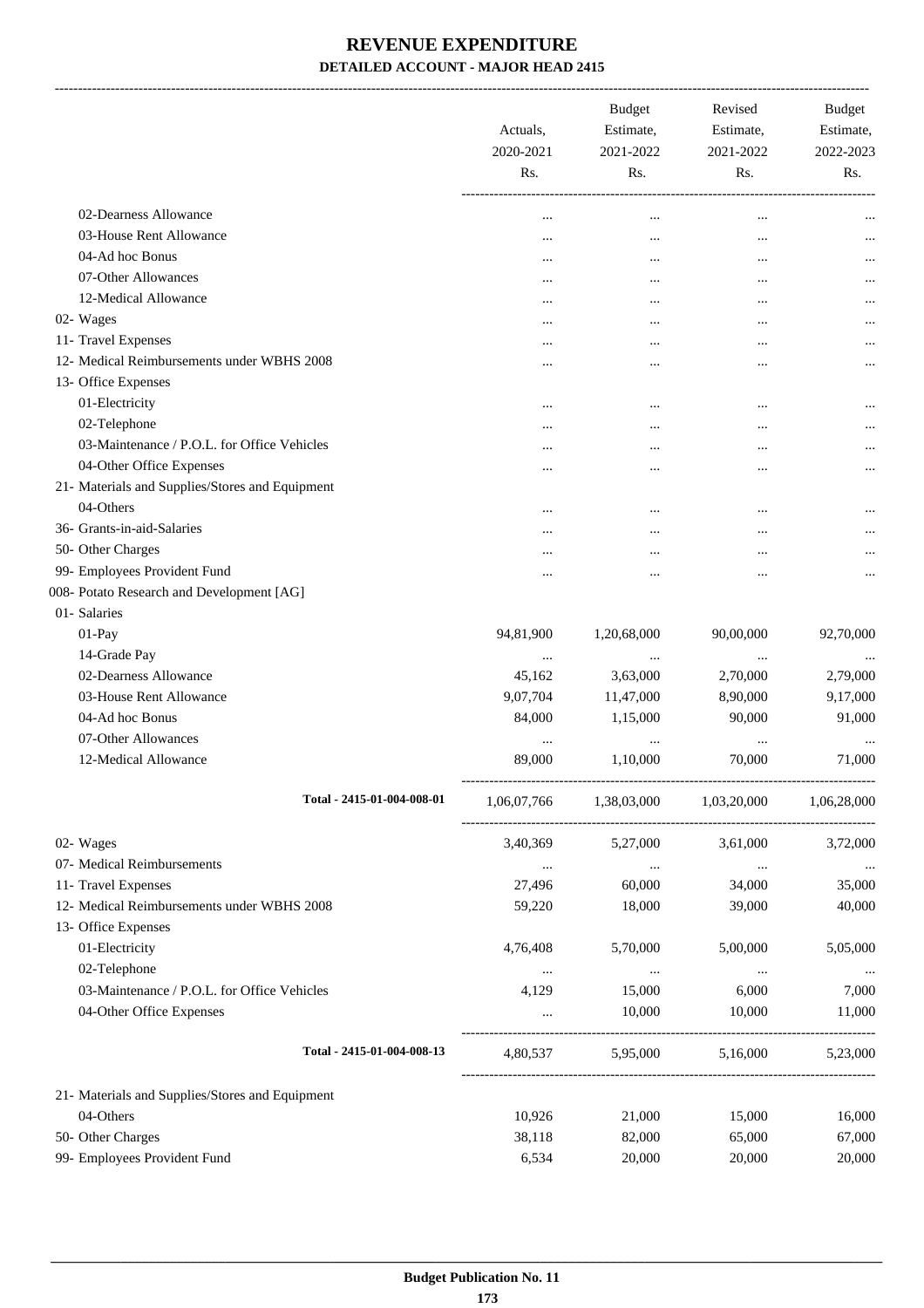|                                                               | Actuals,<br>2020-2021<br>Rs. | Budget<br>Estimate,<br>2021-2022<br>Rs. | Revised<br>Estimate,<br>2021-2022<br>Rs.        | Budget<br>Estimate,<br>2022-2023<br>Rs. |
|---------------------------------------------------------------|------------------------------|-----------------------------------------|-------------------------------------------------|-----------------------------------------|
| Total - 2415-01-004-008                                       |                              |                                         | 1,15,70,966 1,51,26,000 1,13,70,000 1,17,01,000 |                                         |
| 009- All India Co-ordinated Research Project on Chickpea [AG] |                              |                                         |                                                 |                                         |
| 01- Salaries                                                  |                              |                                         |                                                 |                                         |
| $01-Pay$                                                      | 4,86,400                     | 5,85,000                                | 1,00,000                                        | 1,03,000                                |
| 14-Grade Pay                                                  | $\ldots$                     | $\cdots$                                | $\cdots$                                        |                                         |
| 02-Dearness Allowance                                         | $\cdots$                     | 18,000                                  | $\cdots$                                        |                                         |
| 03-House Rent Allowance                                       | $\cdots$                     | 56,000                                  | 47,000                                          | 49,000                                  |
| 04-Ad hoc Bonus                                               |                              | $\cdots$                                |                                                 |                                         |
| 05-Interim Relief                                             |                              | $\cdots$                                | $\cdots$                                        |                                         |
| 07-Other Allowances                                           |                              | $\cdots$                                |                                                 |                                         |
| 12-Medical Allowance                                          |                              | $\cdots$                                |                                                 |                                         |
| Total - 2415-01-004-009-01                                    |                              |                                         | 4,86,400 6,59,000 1,47,000 1,52,000             |                                         |
| 07- Medical Reimbursements                                    | $\cdots$                     | $\cdots$                                | $\cdots$                                        |                                         |
| 11- Travel Expenses                                           | $\cdots$                     | $\cdots$                                | $\cdots$                                        |                                         |
| 12- Medical Reimbursements under WBHS 2008                    | $\cdots$                     | $\cdots$                                | $\cdots$                                        |                                         |
| 13- Office Expenses                                           |                              |                                         |                                                 |                                         |
| 01-Electricity                                                | 25,952                       | 1,25,000                                | 52,000                                          | 53,000                                  |
| 02-Telephone                                                  | $\cdots$                     | 6,000                                   | $\ddots$                                        | $\cdots$                                |
| 03-Maintenance / P.O.L. for Office Vehicles                   | 2,992                        | 15,000                                  | 12,000                                          | 13,000                                  |
| 04-Other Office Expenses                                      | 3,000                        | 15,000                                  | 13,000                                          | 14,000                                  |
| Total - 2415-01-004-009-13                                    | 31,944                       | 1,61,000                                | 77,000                                          | 80,000                                  |
| 21- Materials and Supplies/Stores and Equipment               |                              |                                         |                                                 |                                         |
| 04-Others                                                     | $\cdots$                     |                                         |                                                 |                                         |
| 50- Other Charges                                             | 3,000                        | 15,000                                  | 12,000                                          | 13,000                                  |
| Total - 2415-01-004-009                                       |                              |                                         | 5,21,344 8,35,000 2,36,000                      | 2,45,000                                |
| 010- All India co-ordinated Rice Improvement Project [AG]     |                              |                                         |                                                 |                                         |
| 01- Salaries                                                  |                              |                                         |                                                 |                                         |
| 01-Pay                                                        | 1,53,56,936                  | 1,67,33,000                             | 1,52,26,000                                     | 1,56,83,000                             |
| 14-Grade Pay                                                  | $\cdots$                     | $\cdots$                                | $\cdots$                                        | $\cdots$                                |
| 02-Dearness Allowance                                         | 77,929                       | 5,02,000                                | 4,90,000                                        | 5,05,000                                |
| 03-House Rent Allowance                                       | 15,93,676                    | 15,90,000                               | 15,60,000                                       | 16,07,000                               |
| 04-Ad hoc Bonus                                               | $\cdots$                     | 10,000                                  | 24,000                                          | 25,000                                  |
| 05-Interim Relief                                             | $\cdots$                     | $\cdots$                                | $\ldots$                                        | $\cdots$                                |
| 07-Other Allowances                                           | $\cdots$                     | $\cdots$                                | $\cdots$                                        | $\cdots$                                |
| 12-Medical Allowance                                          | 9,400                        | 5,000                                   | 10,000                                          | 11,000                                  |
| Total - 2415-01-004-010-01                                    | 1,70,37,941                  |                                         | 1,88,40,000 1,73,10,000 1,78,31,000             |                                         |
| 07- Medical Reimbursements                                    | $\cdots$                     | $\cdots$                                | $\ldots$                                        |                                         |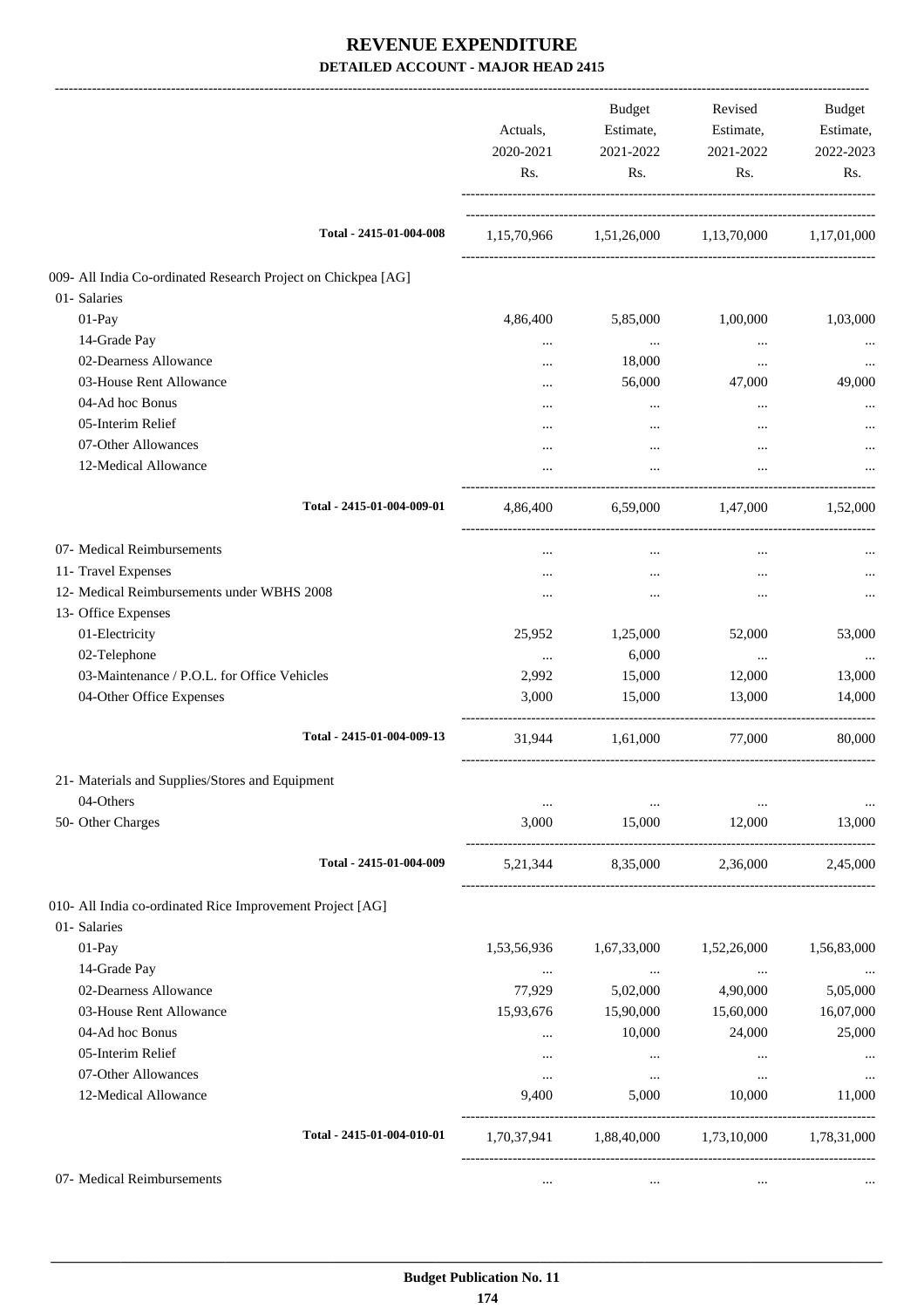-------------------------------------------------------------------------------------------------------------------------------------------------------------------------------

|                                                                 | Actuals,<br>2020-2021<br>Rs. | <b>Budget</b><br>Estimate,<br>2021-2022<br>Rs. | Revised<br>Estimate,<br>2021-2022<br>Rs.        | <b>Budget</b><br>Estimate,<br>2022-2023<br>Rs. |
|-----------------------------------------------------------------|------------------------------|------------------------------------------------|-------------------------------------------------|------------------------------------------------|
|                                                                 |                              |                                                |                                                 |                                                |
| 11- Travel Expenses                                             | 2,224                        | 43,000                                         | 12,000                                          | 13,000                                         |
| 12- Medical Reimbursements under WBHS 2008                      | 27,356                       | 59,000                                         | 2,50,000                                        | 2,55,000                                       |
| 13- Office Expenses                                             |                              |                                                |                                                 |                                                |
| 01-Electricity                                                  | 1,16,213                     | 1,45,000                                       | 1,30,000                                        | 1,32,000                                       |
| 02-Telephone                                                    | 39,877                       | 55,000                                         | 40,000                                          | 41,000                                         |
| 03-Maintenance / P.O.L. for Office Vehicles                     | 12,133                       | 43,000                                         | 20,000                                          | 21,000                                         |
| 04-Other Office Expenses                                        | 31,876                       | 64,000                                         | 53,000                                          | 55,000                                         |
| Total - 2415-01-004-010-13                                      | 2,00,099                     |                                                | 3,07,000 2,43,000                               | 2,49,000                                       |
| 50- Other Charges                                               | 1,885                        | 3,000                                          | 3,000                                           | 4,000                                          |
| Total - 2415-01-004-010                                         |                              |                                                | 1,72,69,505 1,92,52,000 1,78,18,000 1,83,52,000 |                                                |
| 016- Scheme for Study of Post-Harvest Physiology of Fruits [AG] |                              |                                                |                                                 |                                                |
| 01- Salaries                                                    |                              |                                                |                                                 |                                                |
| $01-Pay$                                                        |                              | $\cdots$                                       | $\cdots$                                        |                                                |
| 03-House Rent Allowance                                         | .                            | $\cdots$                                       |                                                 |                                                |
| 04-Ad hoc Bonus                                                 |                              | $\cdots$                                       | $\ddotsc$                                       | $\cdots$                                       |
| 12-Medical Allowance                                            |                              | $\cdots$                                       |                                                 | $\cdots$                                       |
| 11- Travel Expenses                                             | .                            |                                                |                                                 | $\cdots$                                       |
| 12- Medical Reimbursements under WBHS 2008                      |                              |                                                |                                                 |                                                |
| 50- Other Charges                                               |                              |                                                |                                                 | $\cdots$                                       |
| 024- Development to Adaptive Research (including Dryland        |                              |                                                |                                                 |                                                |
| Research) [AG]                                                  |                              |                                                |                                                 |                                                |
| 01-Salaries                                                     |                              |                                                |                                                 |                                                |
| 01-Pay                                                          | 61,81,978                    | 68,52,000                                      | 56,15,000                                       | 57,84,000                                      |
| 14-Grade Pay                                                    | $\ddotsc$                    | $\cdots$                                       | $\ddotsc$                                       |                                                |
| 02-Dearness Allowance                                           | 30,228                       | 2,06,000                                       | 2,00,000                                        | 2,06,000                                       |
| 03-House Rent Allowance                                         | 5,85,646                     | 6,51,000                                       | 5,80,000                                        | 5,98,000                                       |
| 04-Ad hoc Bonus                                                 | 25,200                       | 28,000                                         | 28,000                                          | 29,000                                         |
| 07-Other Allowances                                             | $\cdots$                     | $\ldots$                                       | $\cdots$                                        | $\cdots$                                       |
| 12-Medical Allowance                                            | 30,000                       | 34,000                                         | 40,000                                          | 41,000                                         |
| Total - 2415-01-004-024-01                                      | 68,53,052                    | 77,71,000                                      | 64,63,000                                       | 66,58,000                                      |
| 07- Medical Reimbursements                                      | $\cdots$                     | $\ldots$                                       | $\cdots$                                        |                                                |
| 11- Travel Expenses                                             | $\cdots$                     | 31,000                                         | 20,000                                          | 21,000                                         |
| 12- Medical Reimbursements under WBHS 2008                      |                              | 31,000                                         | 31,000                                          | 32,000                                         |
| 13- Office Expenses                                             |                              |                                                |                                                 |                                                |
| 01-Electricity                                                  | 6,212                        | 23,000                                         | 20,000                                          | 21,000                                         |
| 02-Telephone                                                    | 13,403                       | 23,000                                         | 15,000                                          | 16,000                                         |
| 03-Maintenance / P.O.L. for Office Vehicles                     | $\cdots$                     | $\cdots$                                       | $\cdots$                                        | $\ldots$                                       |
| 04-Other Office Expenses                                        | 8,964                        | 19,000                                         | 19,000                                          | 20,000                                         |
| Total - 2415-01-004-024-13                                      | 28,579                       | 65,000                                         | 54,000                                          | 57,000                                         |
|                                                                 |                              |                                                |                                                 |                                                |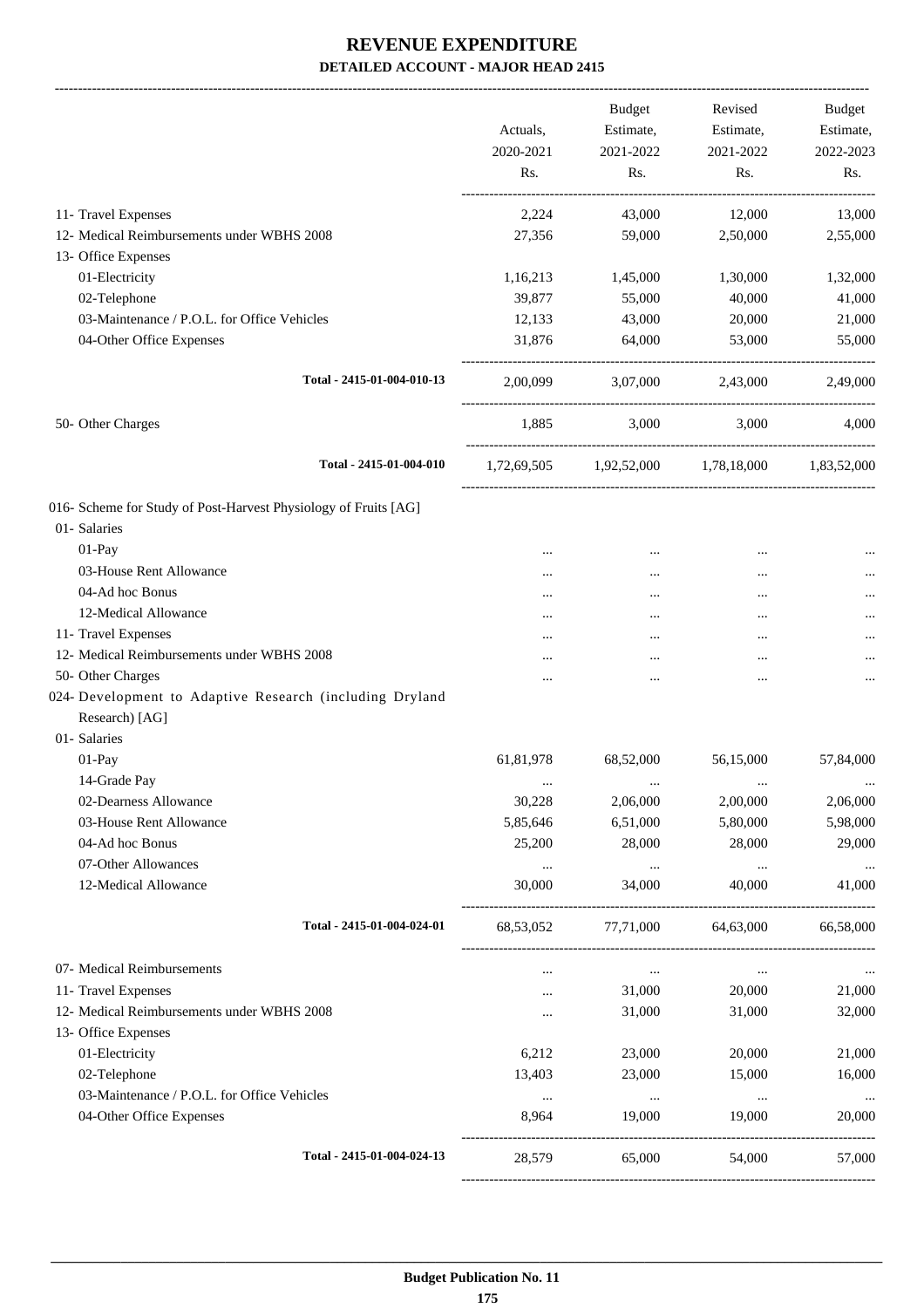|                                                                   | Actuals,<br>2020-2021<br>Rs. | <b>Budget</b><br>Estimate,<br>2021-2022<br>Rs. | Revised<br>Estimate,<br>2021-2022<br>Rs.            | Budget<br>Estimate,<br>2022-2023<br>Rs. |
|-------------------------------------------------------------------|------------------------------|------------------------------------------------|-----------------------------------------------------|-----------------------------------------|
| 21- Materials and Supplies/Stores and Equipment                   |                              |                                                |                                                     |                                         |
| 04-Others                                                         | 33,963                       | 50,000                                         | 40,000                                              | 41,000                                  |
| 36- Grants-in-aid-Salaries                                        | $\ddots$                     | $\cdots$                                       | $\ldots$                                            | $\cdots$                                |
| 50- Other Charges                                                 | 28,934                       | 58,000<br>------------------------------------ | 48,000                                              | 49,000                                  |
| Total - 2415-01-004-024                                           | 69,44,528                    | 80,06,000                                      | 66,56,000                                           | 68,58,000                               |
| 026- All India Co-ordinated Research Project on MULLARP [AG]      |                              |                                                |                                                     |                                         |
| 01- Salaries                                                      |                              |                                                |                                                     |                                         |
| 01-Pay                                                            | $\ddotsc$                    | $\cdots$                                       |                                                     |                                         |
| 14-Grade Pay                                                      | $\cdots$                     | $\cdots$                                       |                                                     |                                         |
| 02-Dearness Allowance                                             | $\cdots$                     | $\cdots$                                       | $\cdots$                                            |                                         |
| 03-House Rent Allowance                                           | $\cdots$                     | $\cdots$                                       |                                                     |                                         |
| 04-Ad hoc Bonus                                                   | $\ddotsc$                    | $\cdots$                                       |                                                     |                                         |
| 07-Other Allowances                                               | $\cdots$                     |                                                | $\ddotsc$                                           |                                         |
| 12-Medical Allowance                                              | $\cdots$                     |                                                | $\ddotsc$                                           |                                         |
| 07- Medical Reimbursements                                        | $\cdots$                     | $\cdots$                                       | $\ddotsc$                                           |                                         |
| 11- Travel Expenses                                               | $\cdots$                     | $\cdots$                                       | $\cdots$                                            |                                         |
| 12- Medical Reimbursements under WBHS 2008                        | $\cdots$                     |                                                | $\ddotsc$                                           |                                         |
| 13- Office Expenses                                               |                              |                                                |                                                     |                                         |
| 01-Electricity                                                    | $\ddotsc$                    | $\cdots$                                       |                                                     |                                         |
| 02-Telephone                                                      | $\cdots$                     | $\cdots$                                       | $\ddotsc$                                           |                                         |
| 03-Maintenance / P.O.L. for Office Vehicles                       | $\cdots$                     |                                                | $\ddotsc$                                           |                                         |
| 04-Other Office Expenses                                          | $\cdots$                     | $\cdots$                                       | $\ddotsc$                                           |                                         |
| 14- Rents, Rates and Taxes                                        | $\cdots$                     | $\cdots$                                       | $\ddotsc$                                           |                                         |
| 21- Materials and Supplies/Stores and Equipment                   |                              |                                                |                                                     |                                         |
| 04-Others                                                         | $\ddotsc$                    | $\cdots$                                       | $\cdots$                                            |                                         |
| 50- Other Charges                                                 |                              |                                                |                                                     |                                         |
| <b>Total - Administrative Expenditure</b>                         |                              |                                                | 16,97,89,149 19,19,64,000 16,98,28,000 17,48,85,000 |                                         |
|                                                                   |                              |                                                |                                                     |                                         |
| <b>State Development Schemes</b>                                  |                              |                                                |                                                     |                                         |
| 006- Assistance to Research Projects adopted by Adaptive Research |                              |                                                |                                                     |                                         |
| Council [AG]                                                      |                              |                                                |                                                     |                                         |
| 31- Grants-in-aid-GENERAL                                         |                              |                                                |                                                     |                                         |
| 02-Other Grants                                                   | $\cdots$                     | 2,00,00,000                                    | 66,67,000                                           | 2,50,00,000                             |
| Total - 2415-01-004-006                                           | $\cdots$                     | 2,00,00,000                                    | 66,67,000                                           | 2,50,00,000                             |
| 012- Scheme for Survey of Micro-Nutrient Studies [AG]             |                              |                                                |                                                     |                                         |
| 12- Medical Reimbursements under WBHS 2008                        | $\cdots$                     |                                                | 10,00,000 3,33,000                                  | 10,50,000                               |
| 19- Maintenance                                                   | $\cdots$                     | $\cdots$                                       | $\cdots$                                            | $\cdots$                                |
| 21- Materials and Supplies/Stores and Equipment                   |                              |                                                |                                                     |                                         |
| 04-Others                                                         | $\cdots$                     | $\cdots$                                       | $\cdots$                                            |                                         |
| 50- Other Charges                                                 | $\cdots$                     | $\cdots$                                       | $\cdots$                                            | $\cdots$                                |
|                                                                   |                              |                                                |                                                     |                                         |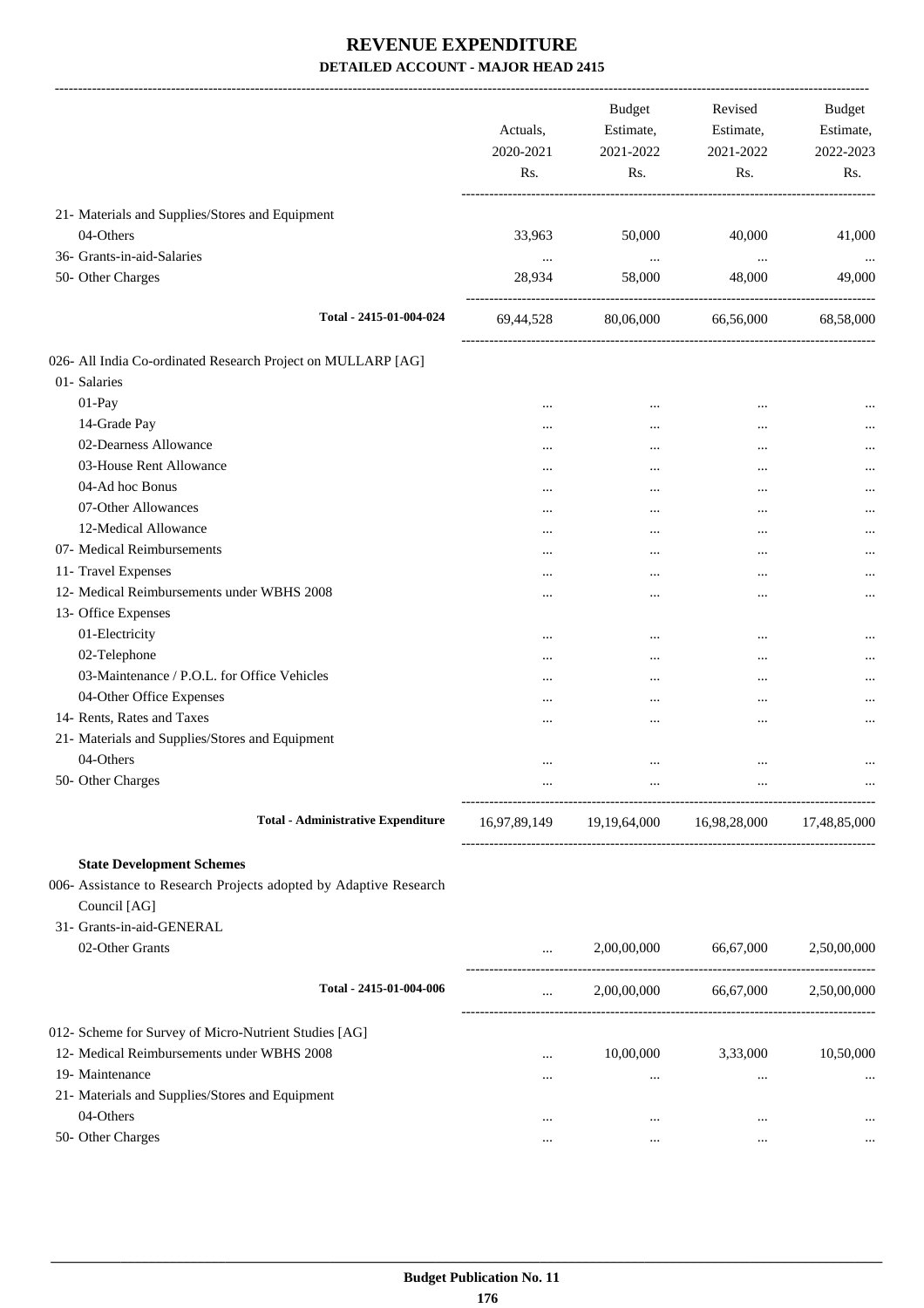|                                          | Actuals.<br>2020-2021    | <b>Budget</b><br>Estimate,<br>2021-2022 | Revised<br>Estimate,<br>2021-2022 | Budget<br>Estimate,<br>2022-2023 |
|------------------------------------------|--------------------------|-----------------------------------------|-----------------------------------|----------------------------------|
|                                          | Rs.                      | Rs.                                     | Rs.                               | Rs.                              |
| Total - 2415-01-004-012                  | $\cdots$                 | 10,00,000                               | 3,33,000                          | 10,50,000                        |
| <b>Total - State Development Schemes</b> | $\cdots$                 | 2,10,00,000                             | 70,00,000                         | 2,60,50,000                      |
| Total - 2415-01-004                      | 16,97,89,149             | 21,29,64,000                            | 17,68,28,000                      | 20,09,35,000                     |
| Voted<br>Charged                         | 16,97,89,149<br>$\cdots$ | 21,29,64,000<br>$\cdots$                | 17,68,28,000<br>$\cdots$          | 20,09,35,000<br>$\cdots$         |
|                                          |                          |                                         |                                   |                                  |

#### **DETAILED ACCOUNT NO. 2415-01-277 - EDUCATION .**

#### **01 - CROP HUSBANDRY 277- Education**

#### **Administrative Expenditure**

#### 001- Bidhan Chandra Krishi Viswa Vidyalaya [AG]

| 01- Salaries                                |                  |               |              |              |
|---------------------------------------------|------------------|---------------|--------------|--------------|
| $01-Pay$                                    | $\cdots$         | $\cdots$      | $\cdots$     | $\cdots$     |
| 14-Grade Pay                                | $\cdots$         | $\cdots$      | $\cdots$     | $\cdots$     |
| 02-Dearness Allowance                       | $\cdots$         | $\cdots$      | $\cdots$     | $\cdots$     |
| 03-House Rent Allowance                     | $\cdots$         | $\cdots$      | $\cdots$     | $\cdots$     |
| 04-Ad hoc Bonus                             | $\cdots$         | $\cdots$      | $\cdots$     | $\cdots$     |
| 07-Other Allowances                         | $\cdots$         | $\cdots$      | $\cdots$     | $\cdots$     |
| 12-Medical Allowance                        | $\cdots$         | $\cdots$      | $\cdots$     | $\cdots$     |
| 11- Travel Expenses                         | $\cdots$         | $\cdots$      | $\cdots$     | $\cdots$     |
| 13- Office Expenses                         |                  |               |              |              |
| 01-Electricity                              | $\cdots$         | $\cdots$      | $\cdots$     | $\cdots$     |
| 02-Telephone                                | $\cdots$         | $\cdots$      | $\cdots$     | $\cdots$     |
| 03-Maintenance / P.O.L. for Office Vehicles | $\cdots$         | $\cdots$      | $\cdots$     | $\cdots$     |
| 04-Other Office Expenses                    | $\cdots$         | $\cdots$      |              | $\cdots$     |
| 31- Grants-in-aid-GENERAL                   |                  |               |              |              |
| 02-Other Grants                             | 2,70,32,998      | 4,42,00,000   | 43,40,39,000 | 44,27,20,000 |
| 36- Grants-in-aid-Salaries                  | 126, 39, 37, 882 | 142,33,98,000 | 90,11,70,000 | 92,82,06,000 |
|                                             |                  |               |              |              |

002- Small Workshop Scheme in Development Blocks [AG]

| 002- Small Workshop Scheme in Development Blocks [AG] |          |      |           |
|-------------------------------------------------------|----------|------|-----------|
| 01- Salaries                                          |          |      |           |
| $01-Pay$                                              | $\cdots$ | <br> | $\ddotsc$ |
| 14-Grade Pay                                          | $\cdots$ | <br> | $\ddotsc$ |
| 02-Dearness Allowance                                 | $\cdots$ | <br> | $\ddotsc$ |
| 03-House Rent Allowance                               | $\cdots$ | <br> | $\ddotsc$ |
| 04-Ad hoc Bonus                                       | $\cdots$ | <br> | $\ddotsc$ |
| 07-Other Allowances                                   | $\cdots$ | <br> | $\ddotsc$ |
| 12-Medical Allowance                                  | $\cdots$ | <br> | $\ddotsc$ |
| 02- Wages                                             |          | <br> | $\cdots$  |

**Total - 2415-01-277-001** 129,09,70,880 146,75,98,000 133,52,09,000 137,09,26,000

-----------------------------------------------------------------------------------------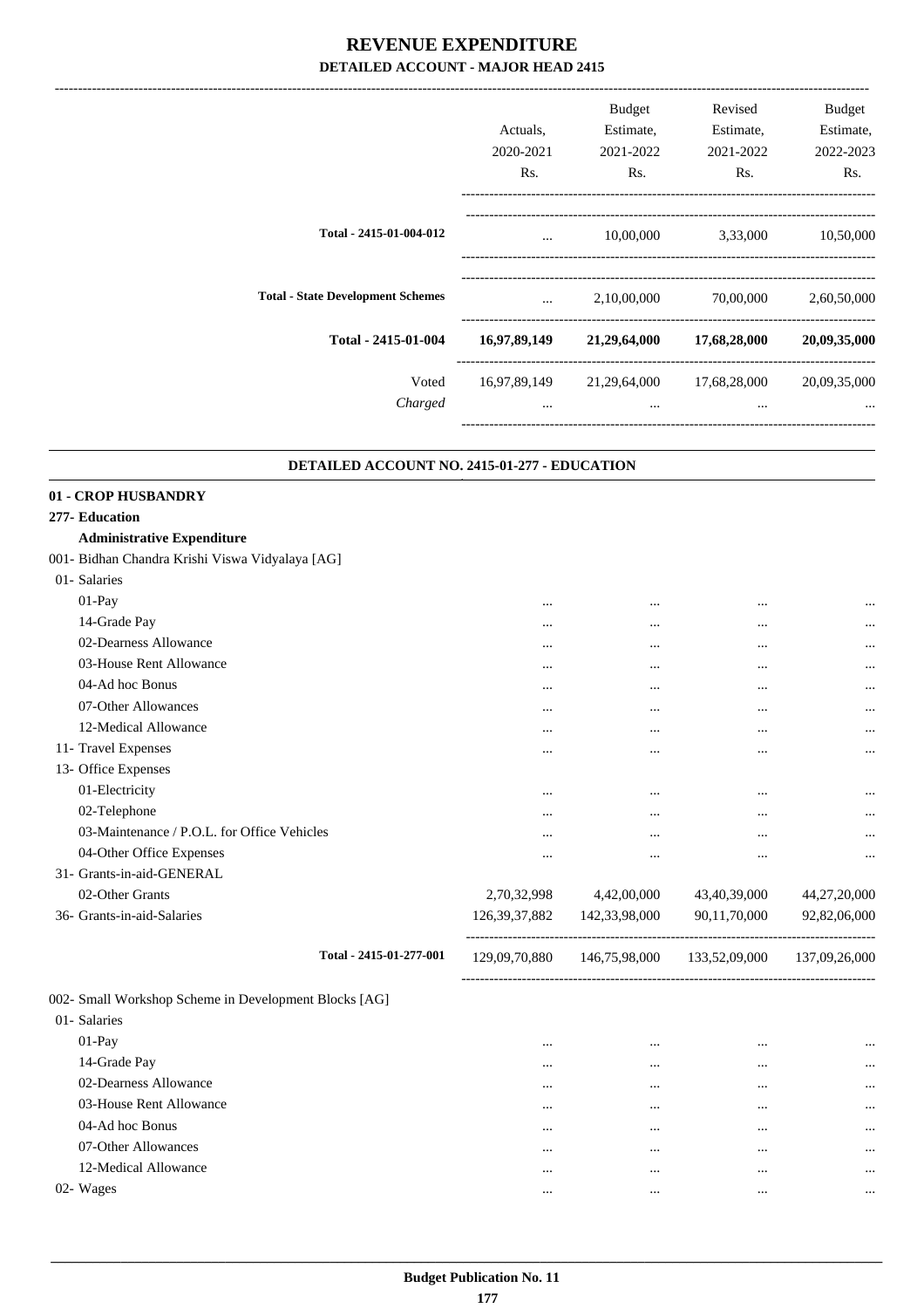|                                                                                                                                                  | Actuals,<br>2020-2021<br>Rs. | <b>Budget</b><br>Estimate,<br>2021-2022<br>Rs.                      | Revised<br>Estimate,<br>2021-2022<br>Rs. | Budget<br>Estimate,<br>2022-2023<br>Rs. |
|--------------------------------------------------------------------------------------------------------------------------------------------------|------------------------------|---------------------------------------------------------------------|------------------------------------------|-----------------------------------------|
| 07- Medical Reimbursements                                                                                                                       |                              | $\cdots$                                                            | $\cdots$                                 |                                         |
| 11- Travel Expenses                                                                                                                              |                              |                                                                     |                                          |                                         |
| 12- Medical Reimbursements under WBHS 2008                                                                                                       |                              |                                                                     |                                          |                                         |
| 13- Office Expenses                                                                                                                              |                              |                                                                     |                                          |                                         |
| 01-Electricity                                                                                                                                   |                              |                                                                     |                                          |                                         |
| 02-Telephone                                                                                                                                     | $\cdots$                     | $\cdots$                                                            | $\ddotsc$                                |                                         |
| 03-Maintenance / P.O.L. for Office Vehicles                                                                                                      | 15,587                       | 30,000                                                              | 28,000                                   | 31,000                                  |
| 04-Other Office Expenses                                                                                                                         | 45,965                       | 82,000                                                              | 70,000                                   | 72,000                                  |
| Total - 2415-01-277-002-13                                                                                                                       | 61,552                       | 1,12,000                                                            | 98,000                                   | 1,03,000                                |
| 14- Rents, Rates and Taxes                                                                                                                       | 41,000                       | 72,000                                                              | 65,000                                   | 67,000                                  |
| 21- Materials and Supplies/Stores and Equipment                                                                                                  |                              |                                                                     |                                          |                                         |
| 04-Others                                                                                                                                        | 19,258                       | 28,000                                                              | 28,000                                   | 29,000                                  |
| 50- Other Charges                                                                                                                                | 74,919                       | 1,56,000                                                            | 1,45,000                                 | 1,48,000                                |
| Total - 2415-01-277-002                                                                                                                          | 1,96,729                     | 3,68,000                                                            | 3,36,000                                 | 3,47,000                                |
| 005- Uttar Banga Krishi Vishwa Vidyalaya [AG]<br>31- Grants-in-aid-GENERAL<br>02-Other Grants<br>36- Grants-in-aid-Salaries                      | 1,00,23,000<br>49,11,88,039  | 2,05,21,000<br>60,76,79,000                                         | 10,40,00,000<br>52,42,00,000             | 10,60,80,000<br>53,46,84,000            |
| Total - 2415-01-277-005                                                                                                                          | 50, 12, 11, 039              | 62,82,00,000                                                        | 62,82,00,000                             | 64,07,64,000                            |
| 010- Medical Reimbursement for State Aided University Teachers &<br>Officials [AG]<br>31- Grants-in-aid-GENERAL<br>02-Other Grants               |                              | $\cdots$                                                            |                                          |                                         |
| <b>Total - Administrative Expenditure</b>                                                                                                        |                              | 179, 23, 78, 648 209, 61, 66, 000 196, 37, 45, 000 201, 20, 37, 000 |                                          |                                         |
| <b>State Development Schemes</b><br>003- Uttar Banga Krishi Viswavidyalaya [AG]<br>31- Grants-in-aid-GENERAL<br>02-Other Grants                  |                              | 22,95,767 2,00,00,000 66,67,000 2,10,00,000                         |                                          |                                         |
| Total - 2415-01-277-003                                                                                                                          | 22,95,767                    |                                                                     | 2,00,00,000 66,67,000 2,10,00,000        |                                         |
| 007- Developemnt of Agricultural Education at Bidhan Chandra<br>Krishi Viswa Vidyalaya and Other Universities- [AG]<br>31- Grants-in-aid-GENERAL |                              |                                                                     |                                          |                                         |
| 02-Other Grants                                                                                                                                  |                              | 24,37,956 2,30,00,000 76,67,000 2,41,50,000                         |                                          |                                         |
| Total - 2415-01-277-007                                                                                                                          | 24,37,956                    | 2,30,00,000                                                         | 76,67,000 2,41,50,000                    |                                         |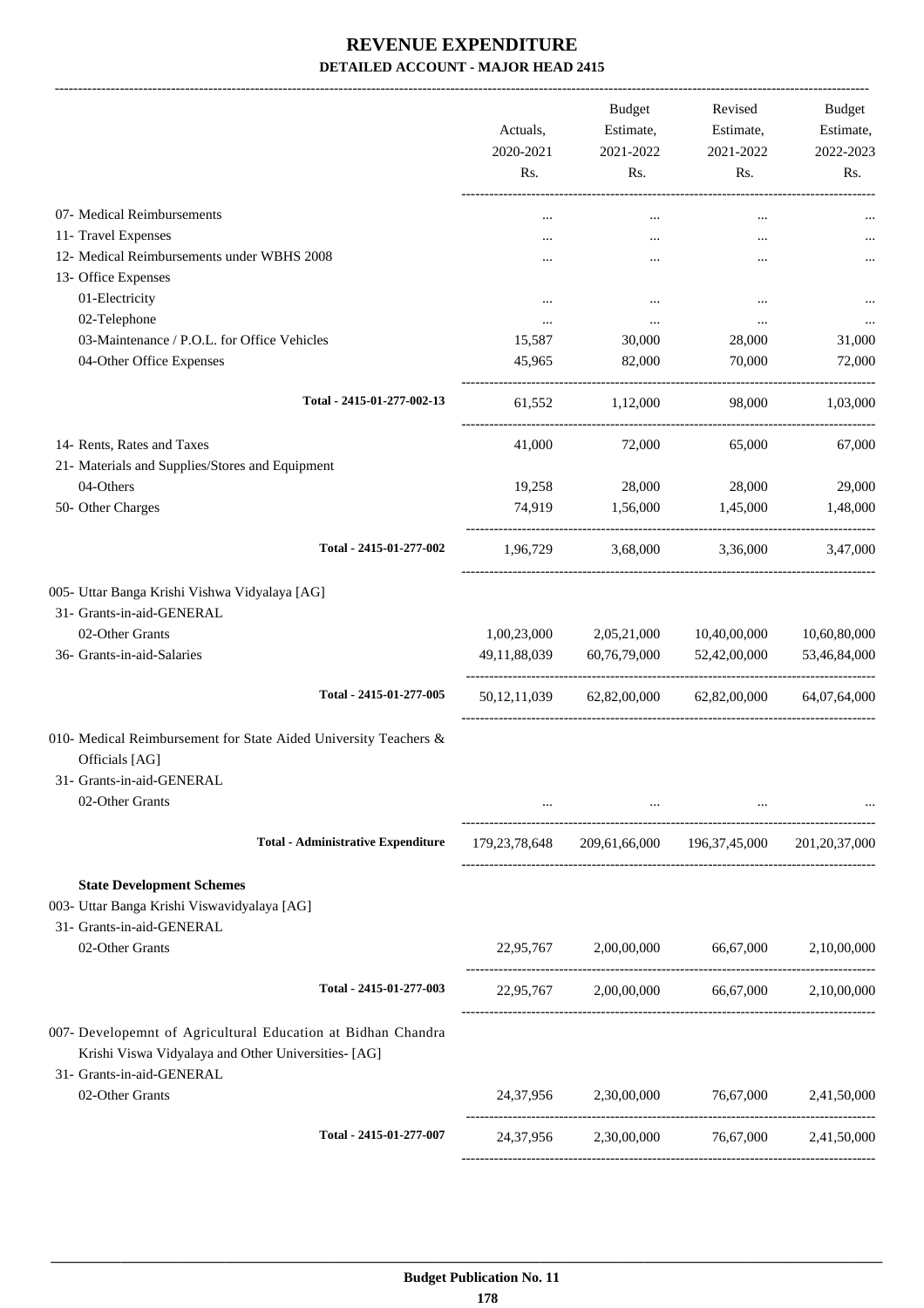|                                          |                     | Actuals.                      | <b>Budget</b><br>Estimate,    | Revised<br>Estimate, | <b>Budget</b><br>Estimate, |
|------------------------------------------|---------------------|-------------------------------|-------------------------------|----------------------|----------------------------|
|                                          |                     | 2020-2021<br>R <sub>s</sub> . | 2021-2022<br>R <sub>s</sub> . | 2021-2022            | 2022-2023<br>Rs.           |
|                                          |                     |                               |                               | Rs.                  |                            |
|                                          |                     |                               |                               |                      |                            |
| <b>Total - State Development Schemes</b> |                     | 47.33.723                     | 4.30.00.000                   | 1,43,34,000          | 4,51,50,000                |
|                                          | Total - 2415-01-277 | 179,71,12,371                 | 213,91,66,000                 | 197,80,79,000        | 205,71,87,000              |
|                                          | Voted               | 179,71,12,371                 | 213,91,66,000                 | 197,80,79,000        | 205,71,87,000              |
|                                          | Charged             | $\cdots$                      | $\cdots$                      | $\cdots$             | $\cdots$                   |
|                                          |                     |                               |                               |                      |                            |

.

#### **DETAILED ACCOUNT NO. 2415-01-789 - SPECIAL COMPONENT PLAN FOR SCHEDULED CASTES .**

| 01 - CROP HUSBANDRY                                          |          |                                                                                                                     |  |
|--------------------------------------------------------------|----------|---------------------------------------------------------------------------------------------------------------------|--|
| 789- Special Component Plan for Scheduled Castes             |          |                                                                                                                     |  |
| <b>State Development Schemes</b>                             |          |                                                                                                                     |  |
| 001- Development of Agricultural Education at Bidhan Chandra |          |                                                                                                                     |  |
| Krishi ViswaVidyalaya and other Universities [AG]            |          |                                                                                                                     |  |
| 31- Grants-in-aid-GENERAL                                    |          |                                                                                                                     |  |
| 02-Other Grants                                              |          | 24,37,957 2,30,00,000 76,67,000 2,41,50,000                                                                         |  |
| Total - 2415-01-789-001                                      |          | 24,37,957 2,30,00,000 76,67,000 2,41,50,000                                                                         |  |
| 002- Uttar Banga Krishi ViswaVidyalaya [AG]                  |          |                                                                                                                     |  |
| 31- Grants-in-aid-GENERAL                                    |          |                                                                                                                     |  |
| 02-Other Grants                                              |          | 22,95,768 2,00,00,000 66,67,000 2,10,00,000                                                                         |  |
| Total - 2415-01-789-002                                      |          | 22,95,768 2,00,00,000 66,67,000 2,10,00,000                                                                         |  |
|                                                              |          |                                                                                                                     |  |
| <b>Total - State Development Schemes</b>                     |          | 47,33,725 4,30,00,000 1,43,34,000 4,51,50,000                                                                       |  |
| Total - 2415-01-789                                          |          | 47,33,725 4,30,00,000 1,43,34,000 4,51,50,000                                                                       |  |
| Voted                                                        |          | 47,33,725 4,30,00,000 1,43,34,000 4,51,50,000                                                                       |  |
| Charged                                                      | $\cdots$ | and the contract of the contract of the contract of the contract of the contract of the contract of the contract of |  |
|                                                              |          |                                                                                                                     |  |
|                                                              |          |                                                                                                                     |  |

#### **DETAILED ACCOUNT NO. 2415-01-796 - TRIBAL AREAS SUB-PLAN .**

|  | 01 - CROP HUSBANDRY |
|--|---------------------|
|  |                     |

# **796- Tribal Areas Sub-Plan**

### **State Development Schemes**

- 001- Development of Agricultural Education at Bidhan Chandra
- Krishi ViswaVidyalaya and other Universities [AG]  $31-$

| 24.37.957<br>2.38.00.000 |           |                          |
|--------------------------|-----------|--------------------------|
|                          | 79.33.000 | 2,49,90,000              |
| 24.37.957                |           | 2,49,90,000              |
|                          |           | 79.33.000<br>2.38.00.000 |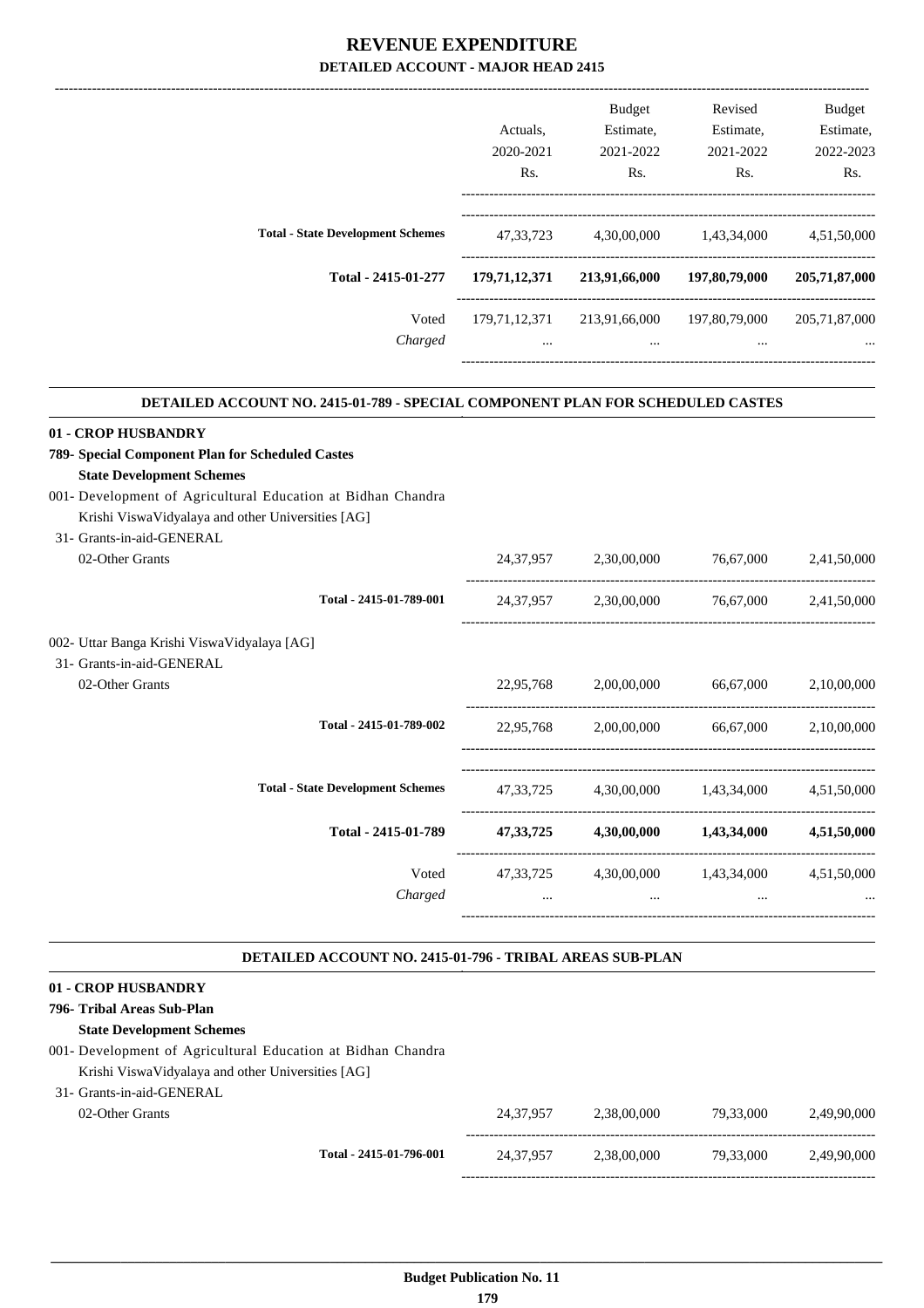|                                               | Actuals,<br>2020-2021<br>Rs. | Budget<br>Estimate,<br>2021-2022<br>Rs. | Revised<br>Estimate,<br>2021-2022<br>Rs.        | Budget<br>Estimate,<br>2022-2023<br>Rs. |
|-----------------------------------------------|------------------------------|-----------------------------------------|-------------------------------------------------|-----------------------------------------|
| 002- Uttar Banga Krishi ViswaVidyalaya [AG]   |                              |                                         |                                                 |                                         |
| 31- Grants-in-aid-GENERAL                     |                              |                                         |                                                 |                                         |
| 02-Other Grants                               |                              | 22,95,768 2,00,00,000                   | 66,67,000                                       | 2,10,00,000                             |
| Total - 2415-01-796-002                       |                              |                                         | 22,95,768 2,00,00,000 66,67,000 2,10,00,000     |                                         |
| <b>Total - State Development Schemes</b>      |                              |                                         | 47,33,725 4,38,00,000 1,46,00,000 4,59,90,000   |                                         |
| Total - 2415-01-796                           |                              |                                         | 47,33,725 4,38,00,000 1,46,00,000 4,59,90,000   |                                         |
| Voted                                         |                              |                                         | 47,33,725 4,38,00,000 1,46,00,000 4,59,90,000   |                                         |
| Charged                                       |                              | $\cdots$                                |                                                 |                                         |
| DETAILED ACCOUNT NO. 2415-02-004 - RESEARCH   |                              |                                         |                                                 |                                         |
| 02 - SOIL AND WATER CONSERVATION              |                              |                                         |                                                 |                                         |
| 004- Research                                 |                              |                                         |                                                 |                                         |
| <b>Administrative Expenditure</b>             |                              |                                         |                                                 |                                         |
| 001- Soil Conservation Research Station- [AG] |                              |                                         |                                                 |                                         |
| 01- Salaries                                  |                              |                                         |                                                 |                                         |
| 01-Pay                                        | 1,07,02,100                  | 1,40,64,000                             | 95,00,000                                       | 97,85,000                               |
| 14-Grade Pay                                  | $\cdots$                     | $\ddots$                                | $\ldots$                                        |                                         |
| 02-Dearness Allowance                         | 45,906                       | 4,22,000                                | 2,70,000                                        | 2,79,000                                |
| 03-House Rent Allowance                       | 12,71,364                    | 13,37,000                               | 10,20,000                                       | 10,51,000                               |
| 04-Ad hoc Bonus                               | 1,09,200                     | 1,20,000                                | 1,10,000                                        | 1,12,000                                |
| 07-Other Allowances                           | 2,600                        | 10,000                                  | 6,000                                           | 7,000                                   |
| 12-Medical Allowance                          |                              |                                         | 1,41,000 1,52,000 1,52,000 1,54,000             |                                         |
| Total - 2415-02-004-001-01                    |                              |                                         | 1,22,72,170 1,61,05,000 1,10,58,000 1,13,88,000 |                                         |
| 02- Wages                                     |                              |                                         | 8,38,644 7,80,000 8,00,000                      | 8,24,000                                |
| 11- Travel Expenses                           |                              | and the control of the control of the   | $\mathbf{1}$ and $\mathbf{1}$ and $\mathbf{1}$  | $\cdots$                                |
| 12- Medical Reimbursements under WBHS 2008    | 2,616                        | 23,000                                  | 23,000                                          | 23,000                                  |
| 13- Office Expenses                           |                              |                                         |                                                 |                                         |
| 01-Electricity                                | 30,038                       | 75,000                                  | 36,000                                          | 37,000                                  |
| 02-Telephone                                  | 17,947                       | 22,000                                  | 20,000                                          | 21,000                                  |
| 03-Maintenance / P.O.L. for Office Vehicles   | 25,662                       | 71,000                                  | 40,000                                          | 41,000                                  |
| 04-Other Office Expenses                      | 1,26,991                     | 2,41,000                                | 2,20,000                                        | 2,25,000                                |
| Total - 2415-02-004-001-13                    |                              |                                         | $2,00,638$ $4,09,000$ $3,16,000$ $3,24,000$     |                                         |
| 50- Other Charges                             |                              |                                         | 92,980 1,80,000 1,70,000 1,74,000               |                                         |
| <b>Total - Administrative Expenditure</b>     |                              |                                         | 1,34,07,048 1,74,97,000 1,23,67,000 1,27,33,000 |                                         |
|                                               |                              |                                         |                                                 |                                         |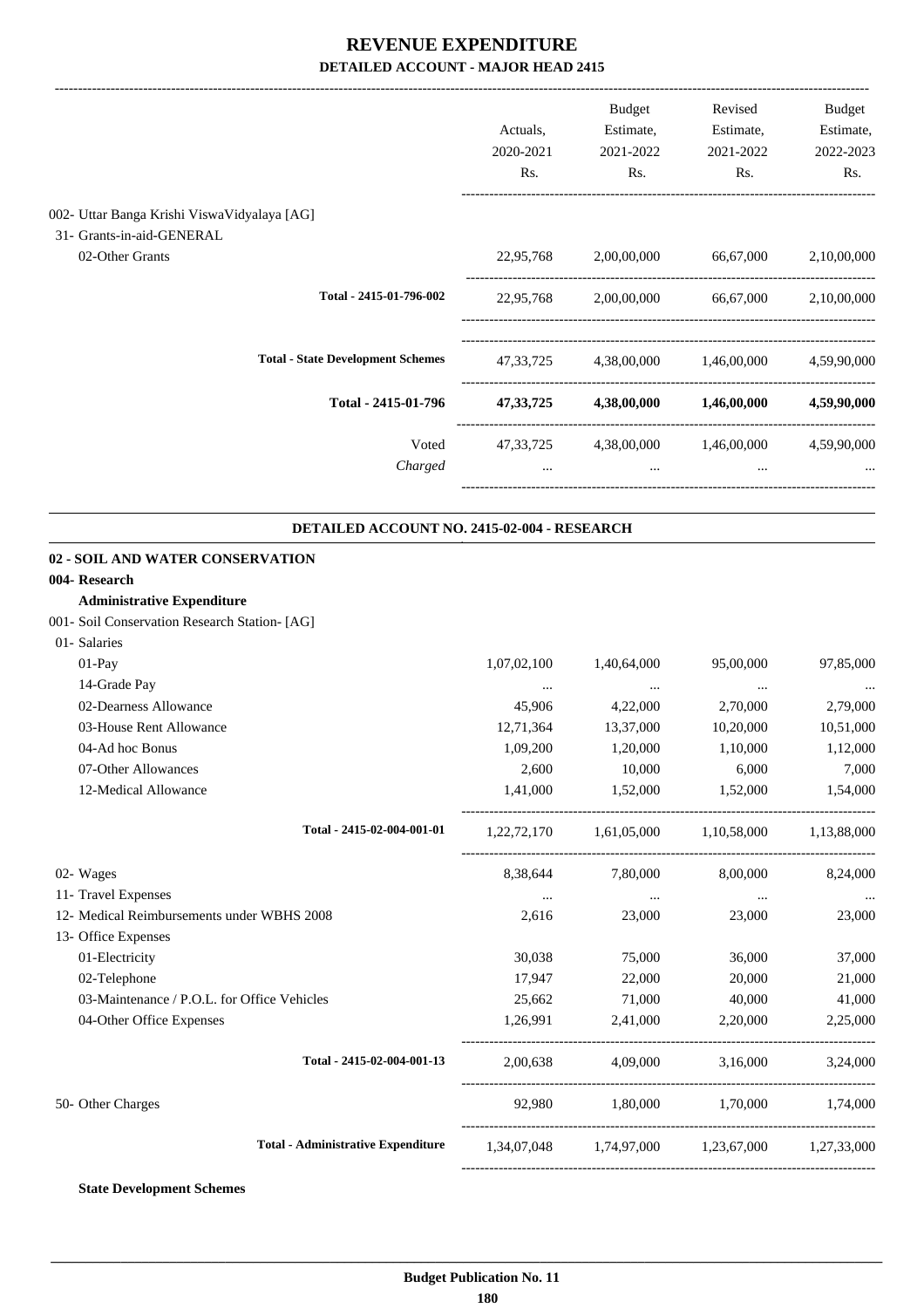|                                                                                  | Actuals,<br>2020-2021<br>Rs. | Budget<br>Estimate,<br>2021-2022<br>Rs. | Revised<br>Estimate,<br>2021-2022<br>Rs.        | Budget<br>Estimate,<br>2022-2023<br>Rs. |
|----------------------------------------------------------------------------------|------------------------------|-----------------------------------------|-------------------------------------------------|-----------------------------------------|
| 003- Scheme for Establishment of Soil Conservation Research Station              |                              |                                         |                                                 |                                         |
| [AG]                                                                             |                              |                                         |                                                 |                                         |
| 36- Grants-in-aid-Salaries                                                       |                              |                                         |                                                 |                                         |
| Total - 2415-02-004                                                              | 1,34,07,048                  |                                         | $1,74,97,000$ $1,23,67,000$                     | 1,27,33,000                             |
| Voted                                                                            |                              |                                         | 1,34,07,048 1,74,97,000 1,23,67,000 1,27,33,000 |                                         |
| Charged                                                                          | $\ddots$                     | $\ddots$                                | $\cdots$                                        |                                         |
| <b>DETAILED ACCOUNT NO. 2415 - DEDUCT RECOVERIES IN REDUCTION OF EXPENDITURE</b> |                              |                                         |                                                 |                                         |
| 01 - CROP HUSBANDRY                                                              |                              |                                         |                                                 |                                         |
| 004- Research                                                                    |                              |                                         |                                                 |                                         |
| Administrative Expenditure                                                       |                              |                                         |                                                 |                                         |
| 001-Agricultural Experiments and Research [AG]                                   |                              |                                         |                                                 |                                         |
| 70-Deduct Recoveries                                                             |                              |                                         |                                                 |                                         |
| 01-Others                                                                        |                              | $-1,000$                                | $-1,000$                                        | $-1,000$                                |
| 02-W.B.H.S. 2008                                                                 | $\cdots$                     | $-1,000$                                |                                                 |                                         |
| 002-All India Co-ordinated Research projects on Oilseed [AG]                     | $\cdots$                     |                                         | $\cdots$                                        |                                         |
| 70-Deduct Recoveries                                                             |                              |                                         |                                                 |                                         |
| 01-Others                                                                        |                              | $-1,000$                                | $-1,000$                                        | $-1,000$                                |
| 02-W.B.H.S. 2008                                                                 | .                            | $-1,000$                                |                                                 |                                         |
| 003-Study of Water Management of Crops [AG]                                      | $\cdots$                     |                                         | $\cdots$                                        | $\cdots$                                |
| 70-Deduct Recoveries                                                             |                              |                                         |                                                 |                                         |
| 01-Others                                                                        |                              | $-1,000$                                | $-1,000$                                        | $-1,000$                                |
| 02-W.B.H.S. 2008                                                                 |                              | $-1,000$                                |                                                 |                                         |
| 004-All India Co-ordinated Research Projects on Sugarcane in West                | $\cdots$                     |                                         | $\cdots$                                        |                                         |
| Bengal-[AG]                                                                      |                              |                                         |                                                 |                                         |
| 70-Deduct Recoveries                                                             |                              |                                         |                                                 |                                         |
| 01-Others                                                                        | $\cdots$                     | $\cdots$                                | $\cdots$                                        | $\cdots$                                |
| 02-W.B.H.S. 2008                                                                 |                              |                                         |                                                 | $\cdots$                                |
| 005-Scheme for Breeding of Salt and Flood Resistance Varieties of                |                              |                                         |                                                 |                                         |
| Paddy [AG]                                                                       |                              |                                         |                                                 |                                         |
| 70-Deduct Recoveries                                                             |                              |                                         |                                                 |                                         |
| 01-Others                                                                        |                              | $-1,000$                                | $-1,000$                                        | $-1,000$                                |
| 02-W.B.H.S. 2008                                                                 |                              | $-1,000$                                | $\cdots$                                        | $\cdots$                                |
| 007-Assistance to Research Projects adopted by Adaptive Research<br>Council [AG] |                              |                                         |                                                 |                                         |
| 70-Deduct Recoveries                                                             |                              |                                         |                                                 |                                         |
| 01-Others                                                                        |                              |                                         |                                                 |                                         |
| 02-W.B.H.S. 2008                                                                 | $\ddotsc$                    | $\ddotsc$                               | $\ddotsc$                                       |                                         |
| 008-Potato Research and Development [AG]                                         | $\ddotsc$                    | $\cdots$                                | $\ddotsc$                                       | $\cdots$                                |
| 70-Deduct Recoveries                                                             |                              |                                         |                                                 |                                         |
| 01-Others                                                                        |                              | $-1,000$                                | $-1,000$                                        | $-1,000$                                |
| 02-W.B.H.S. 2008                                                                 | $\ddotsc$                    | $-1,000$                                |                                                 |                                         |
| 009-All India Co-ordinated Research Project on Chickpea [AG]                     | $\cdots$                     |                                         | $\cdots$                                        |                                         |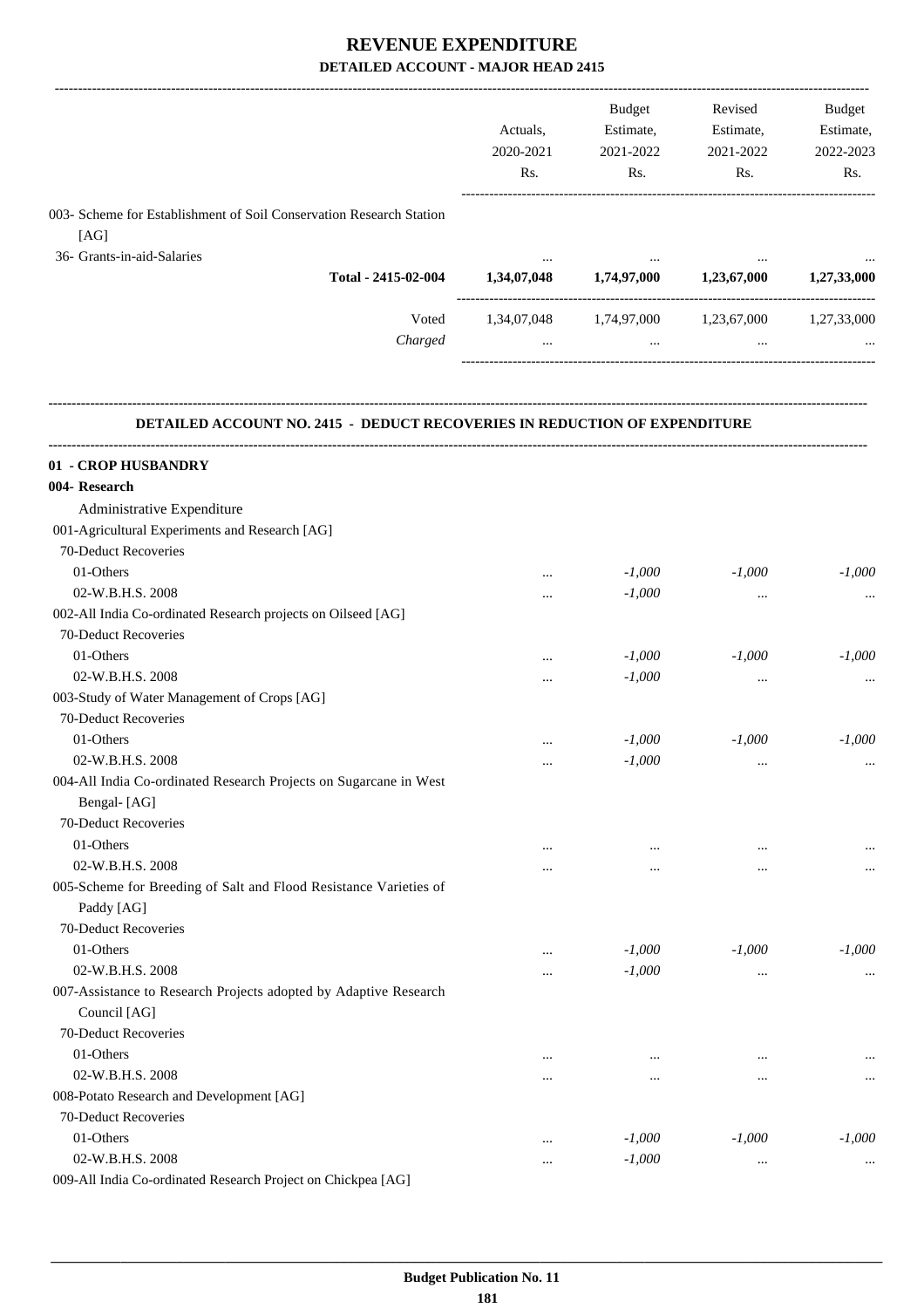-------------------------------------------------------------------------------------------------------------------------------------------------------------------------------

|                                                                  | Actuals,<br>2020-2021 | <b>Budget</b><br>Estimate,<br>2021-2022 | Revised<br>Estimate,<br>2021-2022 | <b>Budget</b><br>Estimate,<br>2022-2023 |  |
|------------------------------------------------------------------|-----------------------|-----------------------------------------|-----------------------------------|-----------------------------------------|--|
|                                                                  | Rs.<br>Rs.            |                                         | Rs.                               | Rs.                                     |  |
| 70-Deduct Recoveries                                             |                       |                                         |                                   |                                         |  |
| 01-Others                                                        | $\cdots$              | $-1,000$                                | $-1,000$                          | $-1,000$                                |  |
| 02-W.B.H.S. 2008                                                 | $\ddotsc$             | $-1,000$                                |                                   |                                         |  |
| 010-All India co-ordinated Rice Improvement Project [AG]         |                       |                                         |                                   |                                         |  |
| 70-Deduct Recoveries                                             |                       |                                         |                                   |                                         |  |
| 01-Others                                                        | $\ddotsc$             | $-1,000$                                | $-1,000$                          | $-1,000$                                |  |
| 02-W.B.H.S. 2008                                                 | $\ddotsc$             | $-1,000$                                |                                   |                                         |  |
| 016-Scheme for Study of Post-Harvest Physiology of Fruits [AG]   |                       |                                         |                                   |                                         |  |
| 70-Deduct Recoveries                                             |                       |                                         |                                   |                                         |  |
| 01-Others                                                        | $\ddotsc$             | $\cdots$                                |                                   |                                         |  |
| 02-W.B.H.S. 2008                                                 | $\cdots$              |                                         |                                   | $\cdots$                                |  |
| 017-All India Co-ordinated Pulses Improvement Project [AG]       |                       |                                         |                                   |                                         |  |
| 70-Deduct Recoveries                                             |                       |                                         |                                   |                                         |  |
| 01-Others                                                        | $\cdots$              | $\cdots$                                |                                   |                                         |  |
| 02-W.B.H.S. 2008                                                 |                       |                                         |                                   | $\cdots$                                |  |
| 020-Agricultural Intensification Project Fram Implements Burdwan |                       |                                         |                                   |                                         |  |
| Research Centre [AG]                                             |                       |                                         |                                   |                                         |  |
| 70-Deduct Recoveries                                             |                       |                                         |                                   |                                         |  |
| 01-Others                                                        |                       |                                         |                                   |                                         |  |
| 02-W.B.H.S. 2008                                                 |                       | $\cdots$                                |                                   | $\cdots$                                |  |
| 021-Operational Research Project on Integrated Control of Rice   |                       |                                         |                                   |                                         |  |
| Pests-[AG]                                                       |                       |                                         |                                   |                                         |  |
| 70-Deduct Recoveries                                             |                       |                                         |                                   |                                         |  |
| 01-Others                                                        | $\ddotsc$             | $\cdots$                                | $\cdots$                          |                                         |  |
| 02-W.B.H.S. 2008                                                 |                       |                                         |                                   | $\cdots$                                |  |
| 023-Co-ordinated Research Projects on Sugarcane Foundation Seeds |                       |                                         |                                   |                                         |  |
| Production Programme- [AG]                                       |                       |                                         |                                   |                                         |  |
| 70-Deduct Recoveries                                             |                       |                                         |                                   |                                         |  |
| 01-Others                                                        | $\cdots$              |                                         |                                   |                                         |  |
| 02-W.B.H.S. 2008                                                 | $\cdots$              | $\cdots$                                |                                   | $\cdots$                                |  |
| 024-Development to Adaptive Research (including Dryland          |                       |                                         |                                   |                                         |  |
| Research) [AG]                                                   |                       |                                         |                                   |                                         |  |
| 70-Deduct Recoveries                                             |                       |                                         |                                   |                                         |  |
| 01-Others                                                        | $\ddotsc$             | $-1,000$                                | $-1,000$                          | $-1,000$                                |  |
| 02-W.B.H.S. 2008                                                 | $\ddotsc$             | $-1,000$                                |                                   | $\cdots$                                |  |
| 025-Co-ordinated Scheme for co-relation of Soil Test with Crop   |                       |                                         |                                   |                                         |  |
| Responses-[AG]                                                   |                       |                                         |                                   |                                         |  |
| 70-Deduct Recoveries                                             |                       |                                         |                                   |                                         |  |
| 01-Others                                                        | $\cdots$              | $\cdots$                                |                                   | $\cdots$                                |  |
| 02-W.B.H.S. 2008                                                 |                       |                                         | $\cdots$                          | $\cdots$                                |  |
| 026-All India Co-ordinated Research Project on MULLARP [AG]      |                       |                                         |                                   |                                         |  |
| 70-Deduct Recoveries                                             |                       |                                         |                                   |                                         |  |
| 01-Others                                                        | $\cdots$              |                                         |                                   |                                         |  |
| 02-W.B.H.S. 2008                                                 | $\cdots$              |                                         |                                   | $\cdots$                                |  |
| <b>State Development Schemes</b>                                 |                       |                                         |                                   |                                         |  |
| 006-Assistance to Research Projects adopted by Adaptive Research |                       |                                         |                                   |                                         |  |
| Council [AG]                                                     |                       |                                         |                                   |                                         |  |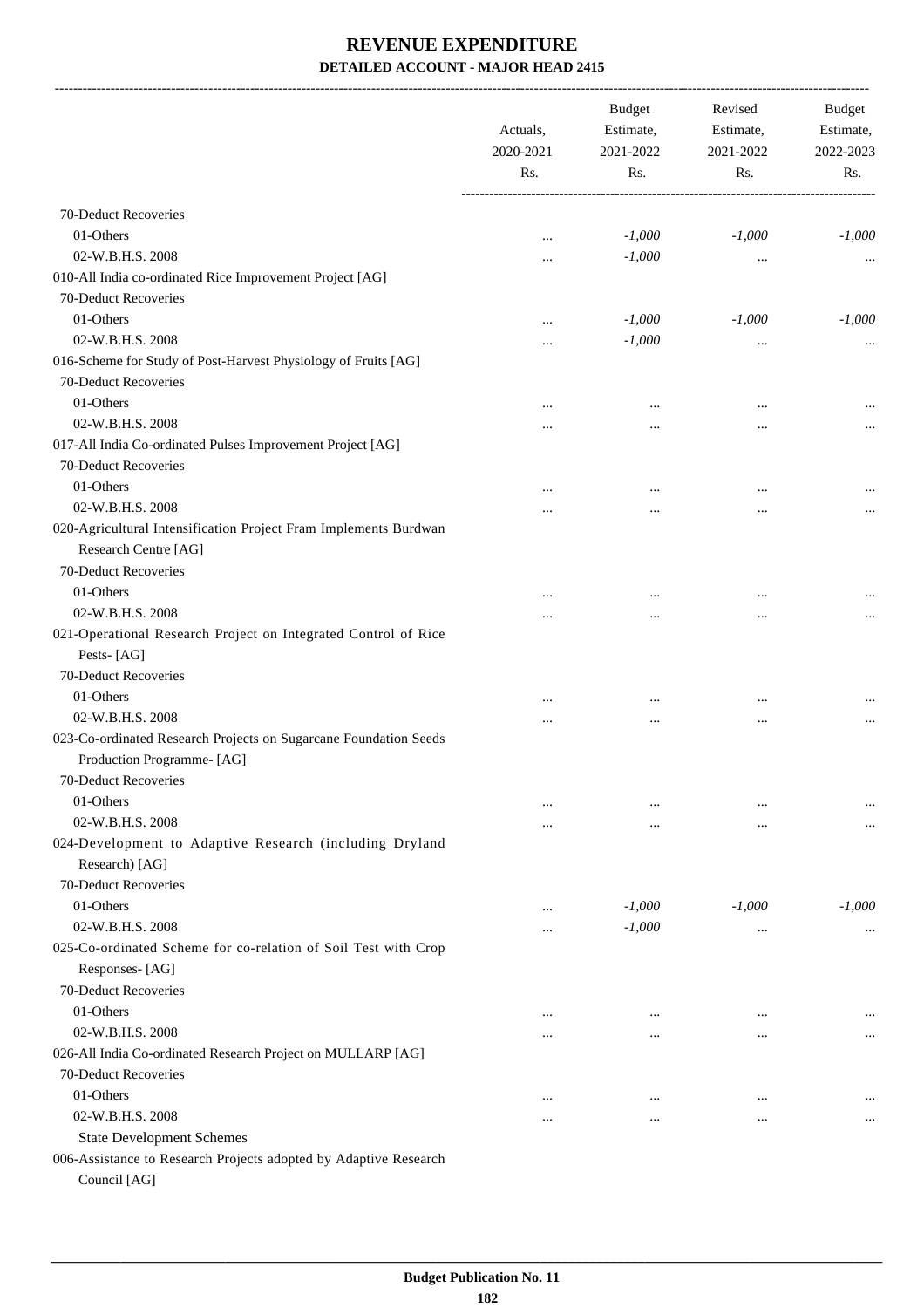-------------------------------------------------------------------------------------------------------------------------------------------------------------------------------

|                                                                                  | Actuals,<br>2020-2021<br>Rs. | <b>Budget</b><br>Estimate,<br>2021-2022<br>Rs. | Revised<br>Estimate,<br>2021-2022<br>Rs. | <b>Budget</b><br>Estimate,<br>2022-2023<br>Rs. |
|----------------------------------------------------------------------------------|------------------------------|------------------------------------------------|------------------------------------------|------------------------------------------------|
| 70-Deduct Recoveries                                                             |                              |                                                |                                          |                                                |
| 01-Others                                                                        | $\ddotsc$                    | $\ddotsc$                                      | $\ddotsc$                                |                                                |
| 012-Scheme for Survey of Micro-Nutrient Studies [AG]                             |                              |                                                |                                          |                                                |
| 70-Deduct Recoveries                                                             |                              |                                                |                                          |                                                |
| 01-Others                                                                        |                              |                                                |                                          |                                                |
| 02-W.B.H.S. 2008                                                                 |                              | .                                              | $\cdots$                                 |                                                |
| 018-Development for Adaptive Research including Dryland Research<br>Station-[AG] |                              |                                                |                                          |                                                |
| 70-Deduct Recoveries                                                             |                              |                                                |                                          |                                                |
| 01-Others                                                                        | $\cdots$                     |                                                |                                          |                                                |
| 02-W.B.H.S. 2008                                                                 |                              |                                                |                                          |                                                |
| 019-Adaptive Research on Water Management [AG]                                   |                              |                                                |                                          |                                                |
| 70-Deduct Recoveries                                                             |                              |                                                |                                          |                                                |
| 01-Others                                                                        |                              | $\cdots$                                       |                                          |                                                |
| 02-W.B.H.S. 2008                                                                 | .                            |                                                |                                          |                                                |
| 022-Potato Research and Development [AG]                                         |                              |                                                |                                          |                                                |
| 70-Deduct Recoveries                                                             |                              |                                                |                                          |                                                |
| 01-Others                                                                        |                              | $\cdots$                                       |                                          |                                                |
| 02-W.B.H.S. 2008                                                                 | $\cdots$                     | $\cdots$                                       | $\cdots$                                 |                                                |
| Total - 004 - Deduct - Recoveries                                                | $\cdots$                     | $-16,000$                                      | $-8,000$                                 | $-8,000$                                       |
| 277- Education                                                                   |                              |                                                |                                          |                                                |
| Administrative Expenditure                                                       |                              |                                                |                                          |                                                |
| 001-Bidhan Chandra Krishi Viswa Vidyalaya [AG]                                   |                              |                                                |                                          |                                                |
| 70-Deduct Recoveries                                                             |                              |                                                |                                          |                                                |
| 01-Others                                                                        | $-33,86,171$                 | $-1,000$                                       | $-20,00,000$                             | $-25,00,000$                                   |
| 02-W.B.H.S. 2008                                                                 | $\cdots$                     | $\cdots$                                       | $\cdots$                                 |                                                |
| 002-Small Workshop Scheme in Development Blocks [AG]                             |                              |                                                |                                          |                                                |
| 70-Deduct Recoveries                                                             |                              |                                                |                                          |                                                |
| 01-Others                                                                        | $-1,96,729$                  | $-1,000$                                       | $-2,00,000$                              | $-2,00,000$                                    |
| 02-W.B.H.S. 2008                                                                 | $\cdots$                     | $\cdots$                                       | $\cdots$                                 | $\cdots$                                       |
| 005-Uttar Banga Krishi Vishwa Vidyalaya [AG]                                     |                              |                                                |                                          |                                                |
| 70-Deduct Recoveries                                                             |                              |                                                |                                          |                                                |
| 01-Others                                                                        | $\cdots$                     | $-1,000$                                       | $-1,000$                                 | $-1,000$                                       |
| 02-W.B.H.S. 2008                                                                 |                              | $\cdots$                                       | $\cdots$                                 |                                                |
| 009-Workshop under Directorate of Agricultural Engineering [AG]                  |                              |                                                |                                          |                                                |
| 70-Deduct Recoveries                                                             |                              |                                                |                                          |                                                |
| 01-Others                                                                        | $\cdots$                     | $\cdots$                                       | $\cdots$                                 |                                                |
| 02-W.B.H.S. 2008                                                                 | $\cdots$                     | $\cdots$                                       | $\cdots$                                 |                                                |
| <b>State Development Schemes</b>                                                 |                              |                                                |                                          |                                                |
| 003-Uttar Banga Krishi Viswavidyalaya [AG]                                       |                              |                                                |                                          |                                                |
| 70-Deduct Recoveries                                                             |                              |                                                |                                          |                                                |
| 01-Others                                                                        |                              | $\cdots$                                       | $\cdots$                                 |                                                |
| Total - 277 - Deduct - Recoveries                                                | $-35,82,900$                 | $-3,000$                                       | $-22,01,000$                             | $-27,01,000$                                   |
|                                                                                  |                              |                                                |                                          |                                                |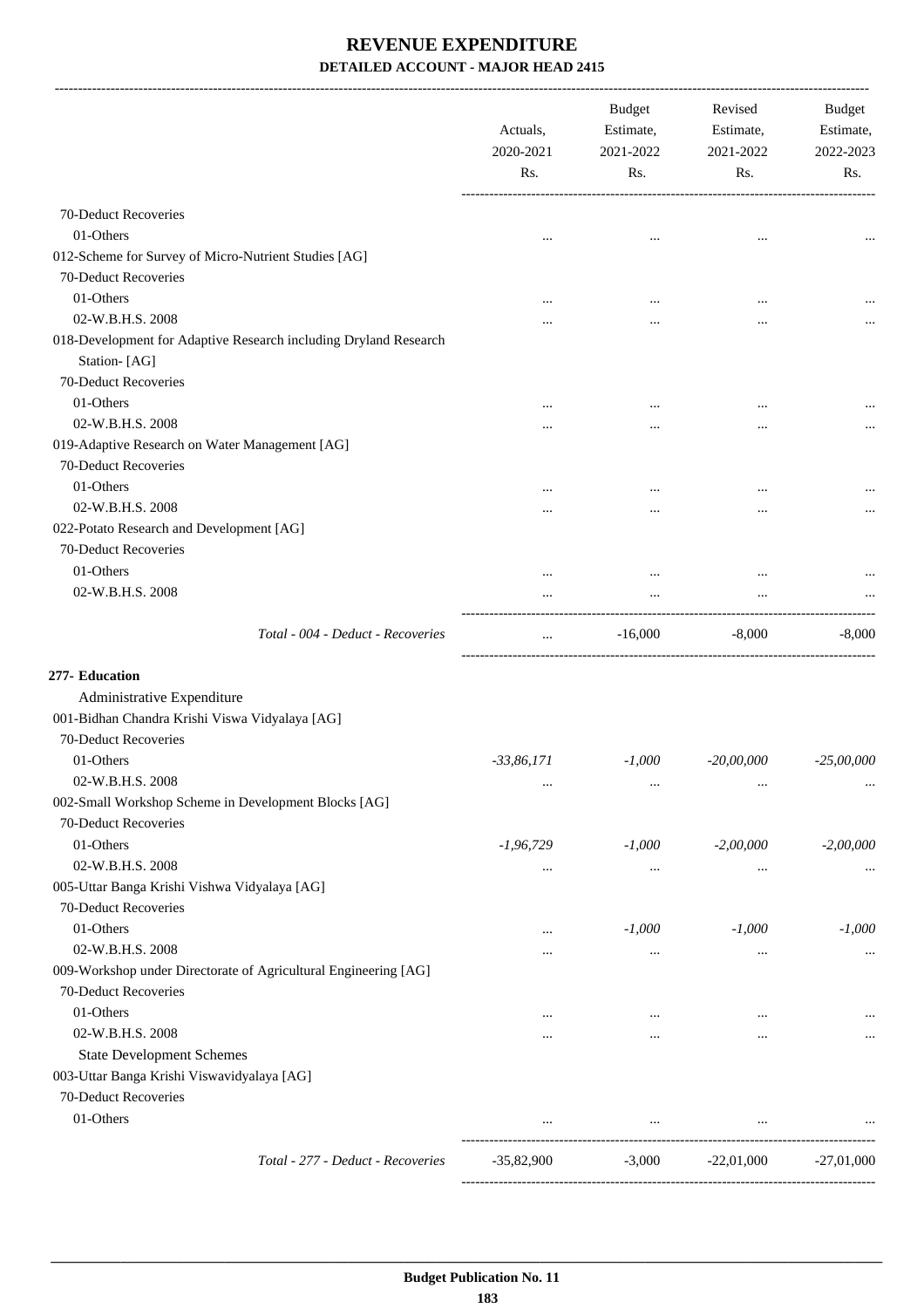-------------------------------------------------------------------------------------------------------------------------------------------------------------------------------

|                                                                                                                                          | Actuals,<br>2020-2021<br>Rs. | <b>Budget</b><br>Estimate,<br>2021-2022<br>Rs.                                  | Revised<br>Estimate,<br>2021-2022<br>Rs. | <b>Budget</b><br>Estimate,<br>2022-2023<br>Rs. |
|------------------------------------------------------------------------------------------------------------------------------------------|------------------------------|---------------------------------------------------------------------------------|------------------------------------------|------------------------------------------------|
| 796- Tribal Areas Sub-Plan                                                                                                               |                              |                                                                                 |                                          |                                                |
| <b>State Development Schemes</b>                                                                                                         |                              |                                                                                 |                                          |                                                |
| 001-Development of Agricultural Education at Bidhan Chandra<br>Krishi ViswaVidyalaya and other Universities [AG]<br>70-Deduct Recoveries |                              |                                                                                 |                                          |                                                |
| 01-Others                                                                                                                                | -7,03,370                    | the contract of the contract of the contract of the contract of the contract of | $\cdots$                                 |                                                |
| Total - 796 - Deduct - Recoveries                                                                                                        | -7,03,370                    | $\cdots$                                                                        | $\cdots$                                 |                                                |
|                                                                                                                                          |                              |                                                                                 |                                          |                                                |
| 911- Deduct Recoveries of Overpayments<br>Administrative Expenditure                                                                     |                              |                                                                                 |                                          |                                                |
| 001-All India Co-ordinated Rice Improvement Project [AG]                                                                                 |                              |                                                                                 |                                          |                                                |
| 70-Deduct Recoveries                                                                                                                     |                              |                                                                                 |                                          |                                                |
| 01-Others                                                                                                                                | $-43,331$                    | $\cdots$                                                                        | $-50,000$                                | $-50,000$                                      |
| 003-Educational Institutions/Vishwa Vidyalays [AG]<br>70-Deduct Recoveries                                                               |                              |                                                                                 |                                          |                                                |
| 01-Others                                                                                                                                | $\ddotsc$                    | $\cdots$                                                                        |                                          | $\cdots$                                       |
| 004-Agricultural Experiments and Research [AG] [AG]<br>70-Deduct Recoveries                                                              |                              |                                                                                 |                                          |                                                |
| 01-Others                                                                                                                                |                              | $-1,000$                                                                        | $-1,000$                                 | $-1,000$                                       |
| 02-W.B.H.S. 2008                                                                                                                         | $\cdots$                     | $\cdots$                                                                        |                                          |                                                |
| 005-Small workshop Schemein Development blocks(AG) [AG]<br>70-Deduct Recoveries                                                          | $\cdots$                     |                                                                                 |                                          | $\cdots$                                       |
| 01-Others                                                                                                                                | $\cdots$                     | $\cdots$                                                                        |                                          |                                                |
| 02-W.B.H.S. 2008                                                                                                                         |                              | $\cdots$                                                                        | $\cdots$                                 |                                                |
| Total - 911 - Deduct - Recoveries                                                                                                        | $-43,331$                    | $-1,000$                                                                        | $-51,000$                                | $-51,000$                                      |
| 02- SOIL AND WATER CONSERVATION                                                                                                          |                              |                                                                                 |                                          |                                                |
| 004- Research                                                                                                                            |                              |                                                                                 |                                          |                                                |
| Administrative Expenditure                                                                                                               |                              |                                                                                 |                                          |                                                |
| 001-Soil Conservation Research Station- [AG]                                                                                             |                              |                                                                                 |                                          |                                                |
| 70-Deduct Recoveries                                                                                                                     |                              |                                                                                 |                                          |                                                |
| 01-Others                                                                                                                                |                              | $-1,000$                                                                        | $-1,000$                                 | $-1,000$                                       |
| 02-W.B.H.S. 2008                                                                                                                         | $\cdots$                     | $-1,000$                                                                        |                                          |                                                |
| Total - 004 - Deduct - Recoveries                                                                                                        | $\cdots$                     | $-2,000$                                                                        | $-1,000$                                 | $-1,000$<br>------------------                 |
| Total - 2415 - Deduct - Recoveries                                                                                                       | $-43,29,601$                 | $-22,000$                                                                       | $-22,61,000$                             | $-27,61,000$                                   |
|                                                                                                                                          |                              |                                                                                 |                                          |                                                |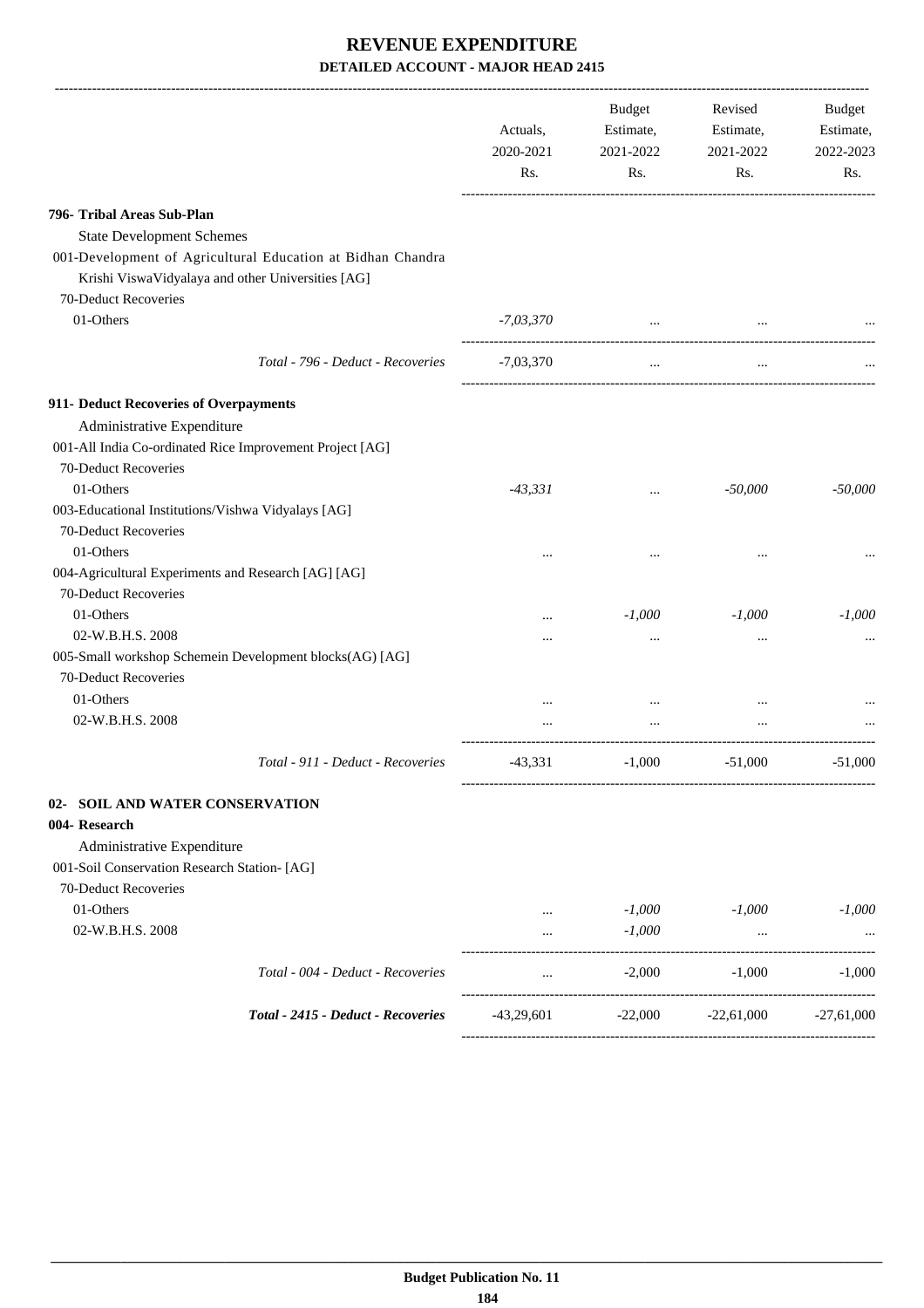### **REVENUE EXPENDITURE**

#### **DEMAND No. 05**

#### **Agriculture Department**

## C - Economic Services - (a) Agriculture and Allied Activities

## Head of Account: 2435 - Other Agricultural Programmes

| <b>Voted Rs. Nil</b>       |                          | <b>Charged Rs. Nil</b> |                       | <b>Total Rs. Nil</b> |
|----------------------------|--------------------------|------------------------|-----------------------|----------------------|
|                            |                          |                        | Voted Rs. Charged Rs. | <b>Total Rs.</b>     |
|                            | <b>Gross Expenditure</b> |                        | <br>$\cdots$          | $\cdots$             |
| <b>Deduct - Recoveries</b> |                          |                        | <br>$\cdots$          | $\cdots$             |
|                            |                          |                        |                       |                      |
|                            | <b>Net Expenditure</b>   |                        | <br>$\cdots$          |                      |

### REVENUE EXPENDITURE **ABSTRACT ACCOUNT**

------------------------------

---------------------------------

|                            | Actuals,<br>2020-2021<br>R <sub>s</sub> . | <b>Budget</b><br>Estimate,<br>2021-2022<br>R <sub>s</sub> . | Revised<br>Estimate,<br>2021-2022<br>Rs. | <b>Budget</b><br>Estimate,<br>2022-2023<br>Rs. |
|----------------------------|-------------------------------------------|-------------------------------------------------------------|------------------------------------------|------------------------------------------------|
| <b>Grand Total - Gross</b> | $\cdots$                                  | $\cdots$                                                    | $\cdots$                                 | $\cdots$                                       |
| Voted<br>Charged           | $\cdots$<br>$\cdots$                      | $\cdots$<br>$\cdots$                                        | $\cdots$<br>$\cdots$                     | $\cdots$<br>$\cdots$                           |
| <b>Deduct Recoveries</b>   | $\ddotsc$                                 | $\cdots$                                                    |                                          | $\cdots$                                       |
| <b>Grand Total - Net</b>   | $\cdots$                                  | $\cdots$                                                    | $\cdots$                                 | $\cdots$                                       |
| Voted<br>Charged           | $\cdots$<br>                              | <br>$\cdots$                                                | $\cdots$<br>                             | $\ddotsc$                                      |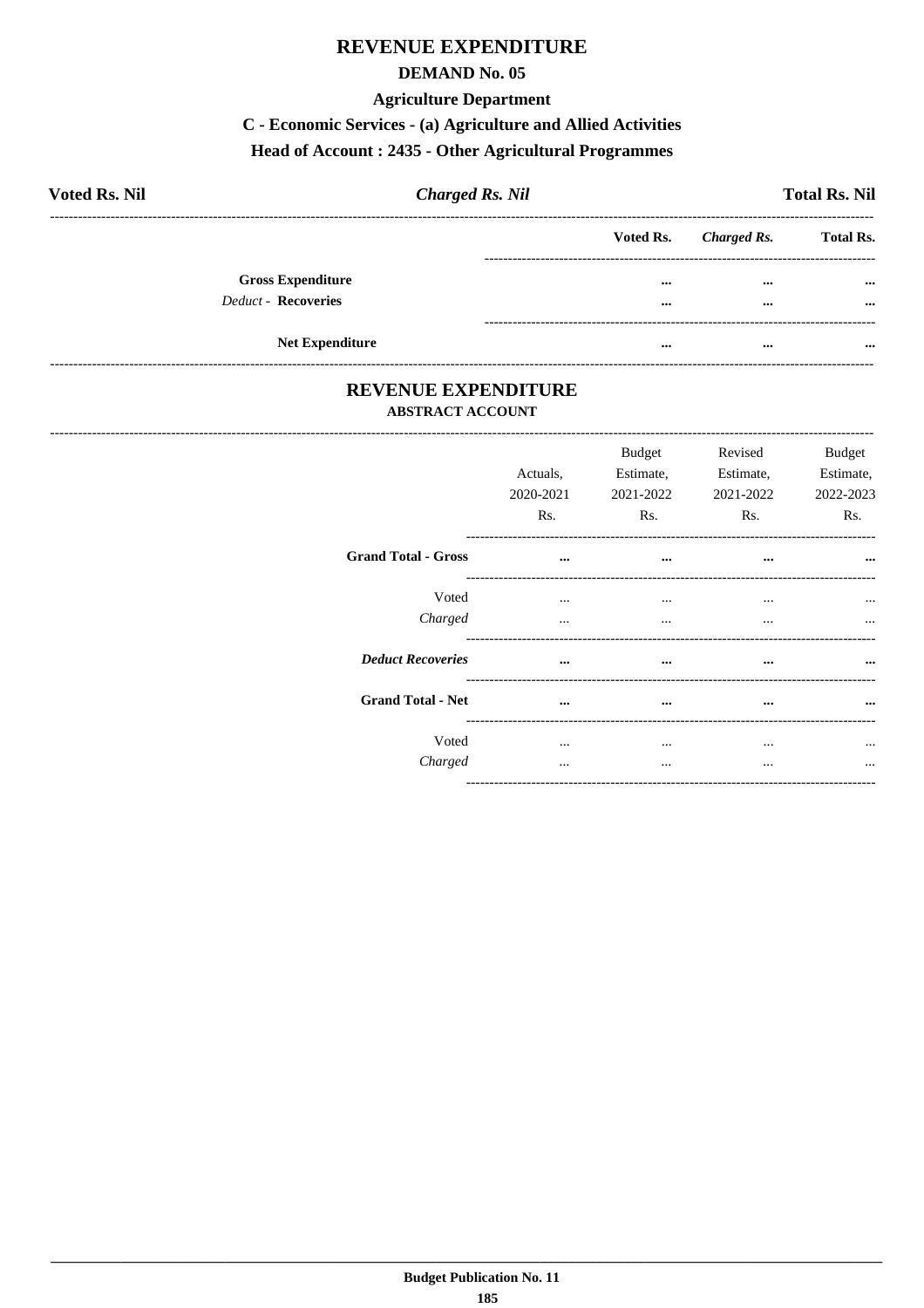|                                                                                  |           | Budget    | Revised   | Budget    |
|----------------------------------------------------------------------------------|-----------|-----------|-----------|-----------|
|                                                                                  | Actuals,  | Estimate, | Estimate, | Estimate, |
|                                                                                  | 2020-2021 | 2021-2022 | 2021-2022 | 2022-2023 |
|                                                                                  | Rs.       | Rs.       | Rs.       | Rs.       |
| <b>DETAILED ACCOUNT NO. 2435 - DEDUCT RECOVERIES IN REDUCTION OF EXPENDITURE</b> |           |           |           |           |
| 01 - MARKETING AND QUALITY CONTROL                                               |           |           |           |           |
| 911- Deduct Recoveries of Overpayments                                           |           |           |           |           |
| <b>State Development Schemes</b>                                                 |           |           |           |           |
| 018-Marketing of Vegetables produced in West Bengal [AG]                         |           |           |           |           |
| 70-Deduct Recoveries                                                             |           |           |           |           |
| 01-Others                                                                        |           |           |           |           |
| 019-Subsidy for Marketing of Potatos produced in West Bengal [AG]                |           |           |           |           |
| 70-Deduct Recoveries                                                             |           |           |           |           |
| 01-Others                                                                        |           |           | $\cdots$  |           |
| Total - 911 - Deduct - Recoveries                                                | $\cdots$  |           | $\cdots$  |           |
| Total - 2435 - Deduct - Recoveries                                               | $\cdots$  | $\cdots$  | $\cdots$  | $\cdots$  |

-----------------------------------------------------------------------------------------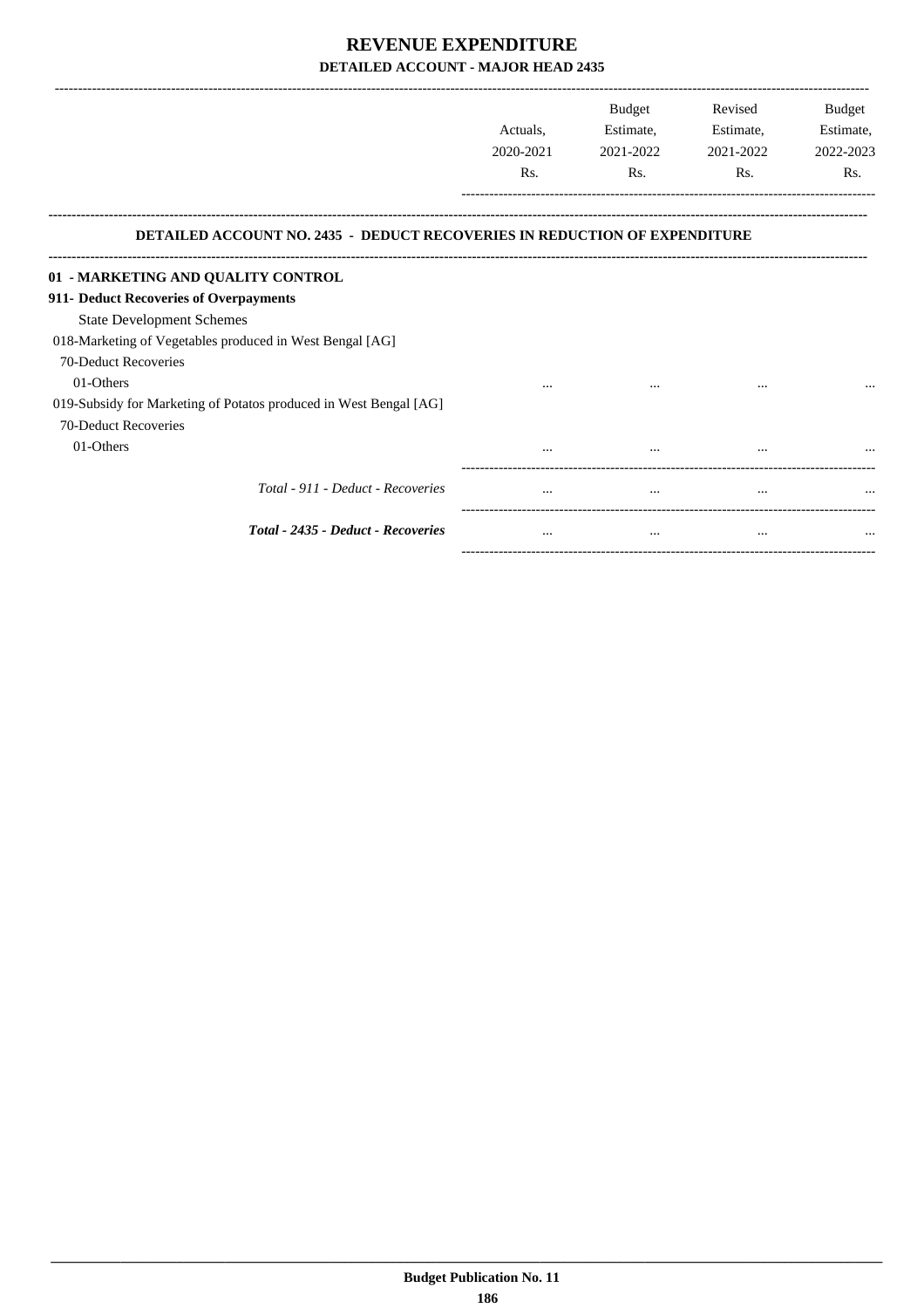### **REVENUE EXPENDITURE**

#### **DEMAND No. 05**

#### **Agriculture Department**

#### **C - Economic Services - (b) Rural Development**

#### **Head of Account : 2515 - Other Rural Development Programmes**

| Voted Rs. 6,10,00,000      | <b>Charged Rs. Nil</b> |             |             | <b>Total Rs. 6,10,00,000</b> |  |
|----------------------------|------------------------|-------------|-------------|------------------------------|--|
|                            |                        | Voted Rs.   | Charged Rs. | <b>Total Rs.</b>             |  |
| <b>Gross Expenditure</b>   |                        | 6,10,00,000 | $\cdots$    | 6,10,00,000                  |  |
| <b>Deduct - Recoveries</b> |                        | $\cdots$    | $\cdots$    | $\cdots$                     |  |
|                            | <b>Net Expenditure</b> | 6,10,00,000 | $\cdots$    | 6,10,00,000                  |  |

# **REVENUE EXPENDITURE**

#### **ABSTRACT ACCOUNT** ---------------------------------------------------------------------------------------------------------------------------------------------------------------------------------

|                                                       | Actuals,<br>2020-2021<br>Rs. | <b>Budget</b><br>Estimate,<br>2021-2022<br>Rs. | Revised<br>Estimate,<br>2021-2022<br>Rs. | <b>Budget</b><br>Estimate,<br>2022-2023<br>Rs. |
|-------------------------------------------------------|------------------------------|------------------------------------------------|------------------------------------------|------------------------------------------------|
| 103- Dry land Development Programme                   |                              |                                                |                                          |                                                |
| <b>State Development Schemes</b>                      | $\cdots$                     | $\ddots$                                       | $\cdots$                                 | 50,00,000                                      |
| State Development Schemes (Central Assistance)        |                              | $\ddotsc$                                      | $\cdots$                                 | 1,60,00,000                                    |
| <b>Total - 103</b>                                    | $\cdots$                     | $\cdots$                                       | $\ddotsc$                                | 2,10,00,000                                    |
| 789- Special Component Plan for Scheduled Castes      |                              |                                                |                                          |                                                |
| <b>State Development Schemes</b>                      | $\ddotsc$                    | $\cdots$                                       | $\cdots$                                 | 50,00,000                                      |
| State Development Schemes (Central Assistance)        | $\ddotsc$                    | $\cdots$                                       | $\ddotsc$                                | 1,50,00,000                                    |
| <b>Total - 789</b>                                    | $\cdots$                     | $\ddots$                                       | $\ddots$                                 | 2,00,00,000                                    |
| 796- Tribal Areas Sub-Plan                            |                              |                                                |                                          |                                                |
| <b>State Development Schemes</b>                      | $\cdots$                     | $\cdots$                                       | $\cdots$                                 | 50,00,000                                      |
| State Development Schemes (Central Assistance)        |                              | $\cdots$                                       | $\cdots$                                 | 1,50,00,000                                    |
| <b>Total - 796</b>                                    | $\cdots$                     | $\ddotsc$                                      | $\ddotsc$                                | 2,00,00,000                                    |
| <b>Grand Total - Gross</b>                            | $\cdots$                     | $\cdots$                                       | $\cdots$                                 | 6,10,00,000                                    |
| Voted                                                 | $\overline{\phantom{a}}$     | $\cdots$                                       | $\cdots$                                 | 6,10,00,000                                    |
| Charged                                               | $\ddotsc$                    | $\cdots$                                       | $\ddotsc$                                |                                                |
| <b>State Development Schemes</b>                      | $\ddotsc$                    | $\ddotsc$                                      |                                          | 1,50,00,000                                    |
| <b>State Development Schemes (Central Assistance)</b> | $\cdots$                     | $\cdots$                                       | $\ddotsc$                                | 4,60,00,000                                    |
| <b>Deduct Recoveries</b>                              | $\cdots$                     | $\cdots$                                       | $\cdots$                                 |                                                |
|                                                       |                              |                                                |                                          |                                                |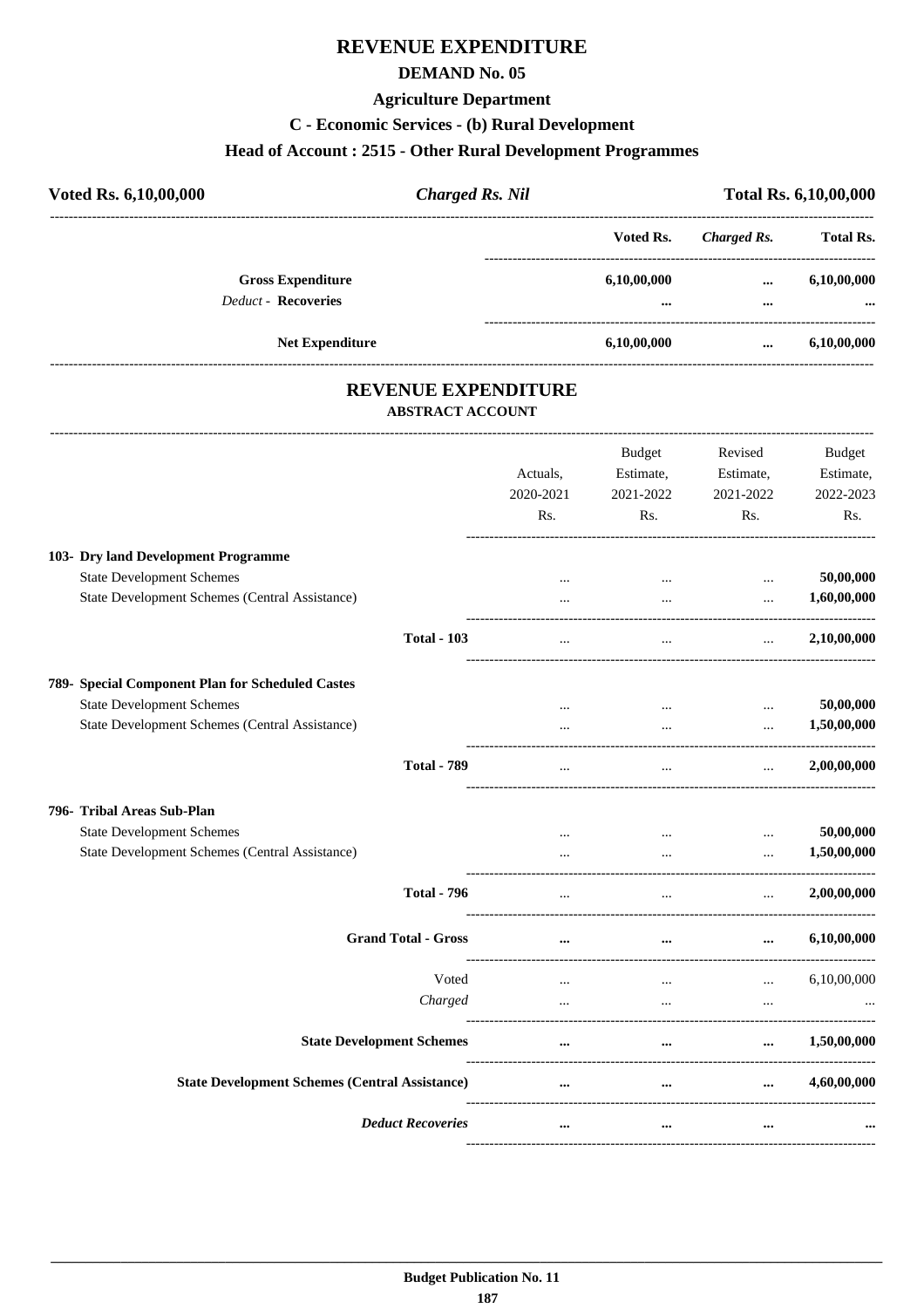### **REVENUE EXPENDITURE ABSTRACT ACCOUNT**

|                          | Actuals,<br>2020-2021<br>Rs. | <b>Budget</b><br>Estimate,<br>2021-2022<br>Rs. | Revised<br>Estimate,<br>2021-2022<br>Rs. | <b>Budget</b><br>Estimate,<br>2022-2023<br>Rs. |
|--------------------------|------------------------------|------------------------------------------------|------------------------------------------|------------------------------------------------|
| <b>Grand Total - Net</b> | $\cdots$                     | $\cdots$                                       |                                          | 6,10,00,000                                    |
| Voted                    | $\cdots$                     | $\cdots$                                       | $\cdots$                                 | 6,10,00,000                                    |
| Charged                  | $\cdots$                     |                                                | $\cdots$                                 | $\cdots$                                       |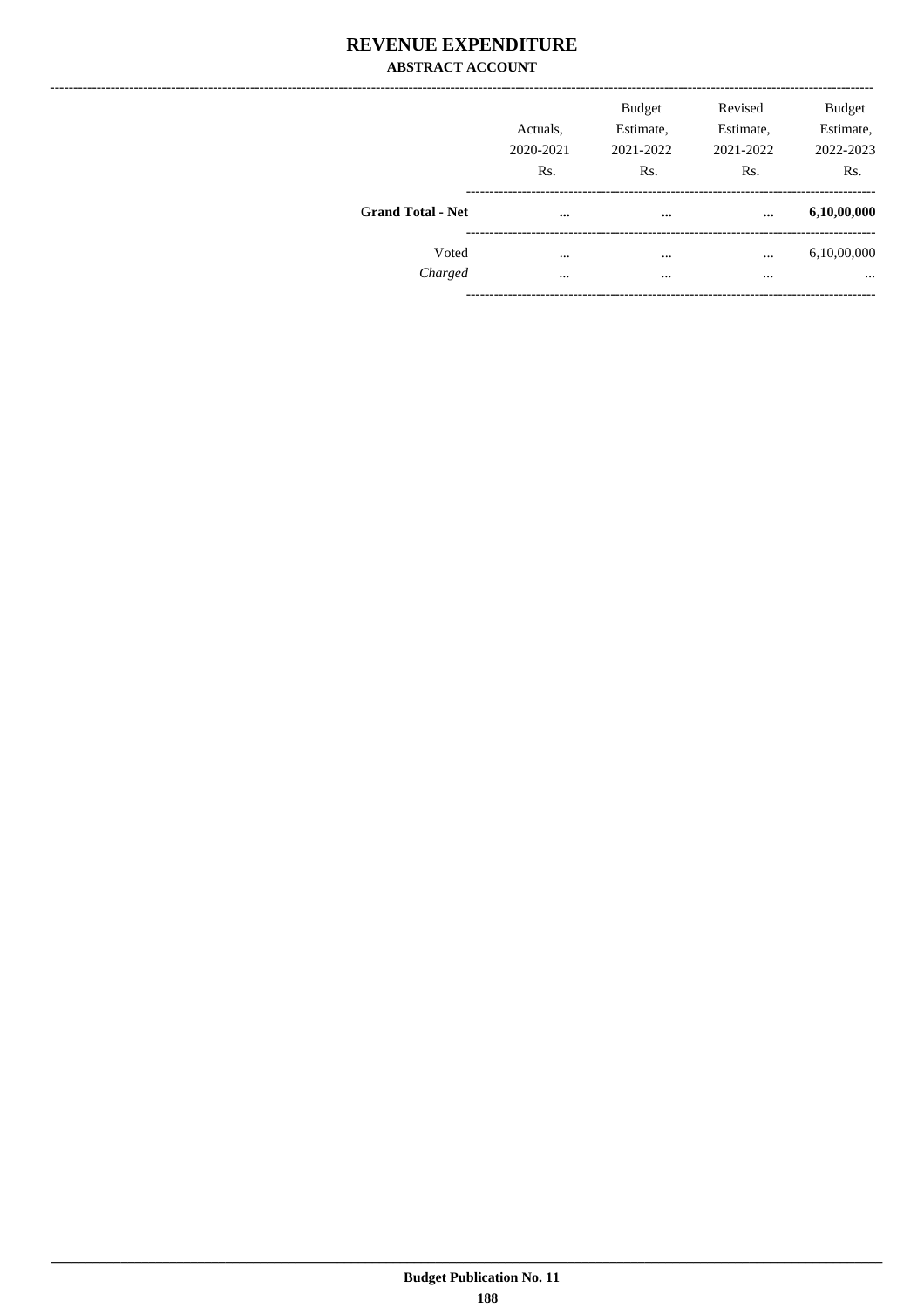|                                                                                | Actuals,<br>2020-2021<br>Rs. | <b>Budget</b><br>Estimate,<br>2021-2022<br>Rs. | Revised<br>Estimate,<br>2021-2022<br>Rs. | <b>Budget</b><br>Estimate,<br>2022-2023<br>Rs. |
|--------------------------------------------------------------------------------|------------------------------|------------------------------------------------|------------------------------------------|------------------------------------------------|
| DETAILED ACCOUNT NO. 2515-00-103 - DRY LAND DEVELOPMENT PROGRAMME              |                              |                                                |                                          |                                                |
| 103- Dry land Development Programme                                            |                              |                                                |                                          |                                                |
| <b>State Development Schemes</b>                                               |                              |                                                |                                          |                                                |
| 002- Rainfed Area Development (State Share) (OCASPS) [AG]                      |                              |                                                |                                          |                                                |
| 31- Grants-in-aid-GENERAL                                                      |                              |                                                |                                          |                                                |
| 02-Other Grants                                                                | $\cdots$                     | $\cdots$                                       | $\cdots$                                 | 30,00,000                                      |
| 50- Other Charges                                                              | $\ddotsc$                    | $\ddotsc$                                      | $\dddotsc$                               | 20,00,000                                      |
| <b>Total - State Development Schemes</b>                                       | $\ddotsc$                    | $\ddotsc$                                      | $\cdots$                                 | 50,00,000                                      |
| <b>State Development Schemes (Central Assistance)</b>                          |                              |                                                |                                          |                                                |
| 001- Rainfed Area Development (Central Share) (OCASPS) [AG]                    |                              |                                                |                                          |                                                |
| 31- Grants-in-aid-GENERAL                                                      |                              |                                                |                                          |                                                |
| 02-Other Grants                                                                | $\ddotsc$                    | $\ddotsc$                                      | $\cdots$                                 | 1,00,00,000                                    |
| 50- Other Charges                                                              | $\cdots$                     | $\ddotsc$                                      | $\dddot{\phantom{0}}$                    | 60,00,000                                      |
| <b>Total - State Development Schemes (Central Assistance)</b>                  | $\cdots$                     | $\cdots$                                       | $\ddots$                                 | 1,60,00,000                                    |
| Total - 2515-00-103                                                            | $\ddotsc$                    | $\ddotsc$                                      | $\cdots$                                 | 2,10,00,000                                    |
| Voted                                                                          | $\cdots$                     | $\cdots$                                       | $\cdots$                                 | 2,10,00,000                                    |
| Charged                                                                        | $\ddotsc$                    | $\cdots$                                       | $\dddotsc$                               |                                                |
| DETAILED ACCOUNT NO. 2515-00-789 - SPECIAL COMPONENT PLAN FOR SCHEDULED CASTES |                              |                                                |                                          |                                                |
| 789- Special Component Plan for Scheduled Castes                               |                              |                                                |                                          |                                                |
| <b>State Development Schemes</b>                                               |                              |                                                |                                          |                                                |
| 020- Rainfed Area Development (State Share) (OCASPS) [AG]                      |                              |                                                |                                          |                                                |
| 31- Grants-in-aid-GENERAL                                                      |                              |                                                |                                          |                                                |
| 02-Other Grants                                                                | $\cdots$                     |                                                | $\cdots$                                 | 30,00,000                                      |
| 50- Other Charges                                                              | $\cdots$                     | $\ddotsc$                                      | $\ddotsc$                                | 20,00,000                                      |

| <b>Total - State Development Schemes</b>                      | $\cdots$ | $\cdots$ | $\cdots$ | 50,00,000   |
|---------------------------------------------------------------|----------|----------|----------|-------------|
| <b>State Development Schemes (Central Assistance)</b>         |          |          |          |             |
| 019- Rainfed Area Development (Central Share) (OCASPS) [AG]   |          |          |          |             |
| 31- Grants-in-aid-GENERAL                                     |          |          |          |             |
| 02-Other Grants                                               | $\cdots$ |          | $\cdots$ | 1,00,00,000 |
| 50- Other Charges                                             |          | $\cdots$ | $\cdots$ | 50,00,000   |
| <b>Total - State Development Schemes (Central Assistance)</b> | $\cdots$ | $\cdots$ | $\cdots$ | 1.50.00.000 |
| Total - 2515-00-789                                           | $\cdots$ |          |          | 2,00,00,000 |

------------------------------------------------------------------------------------------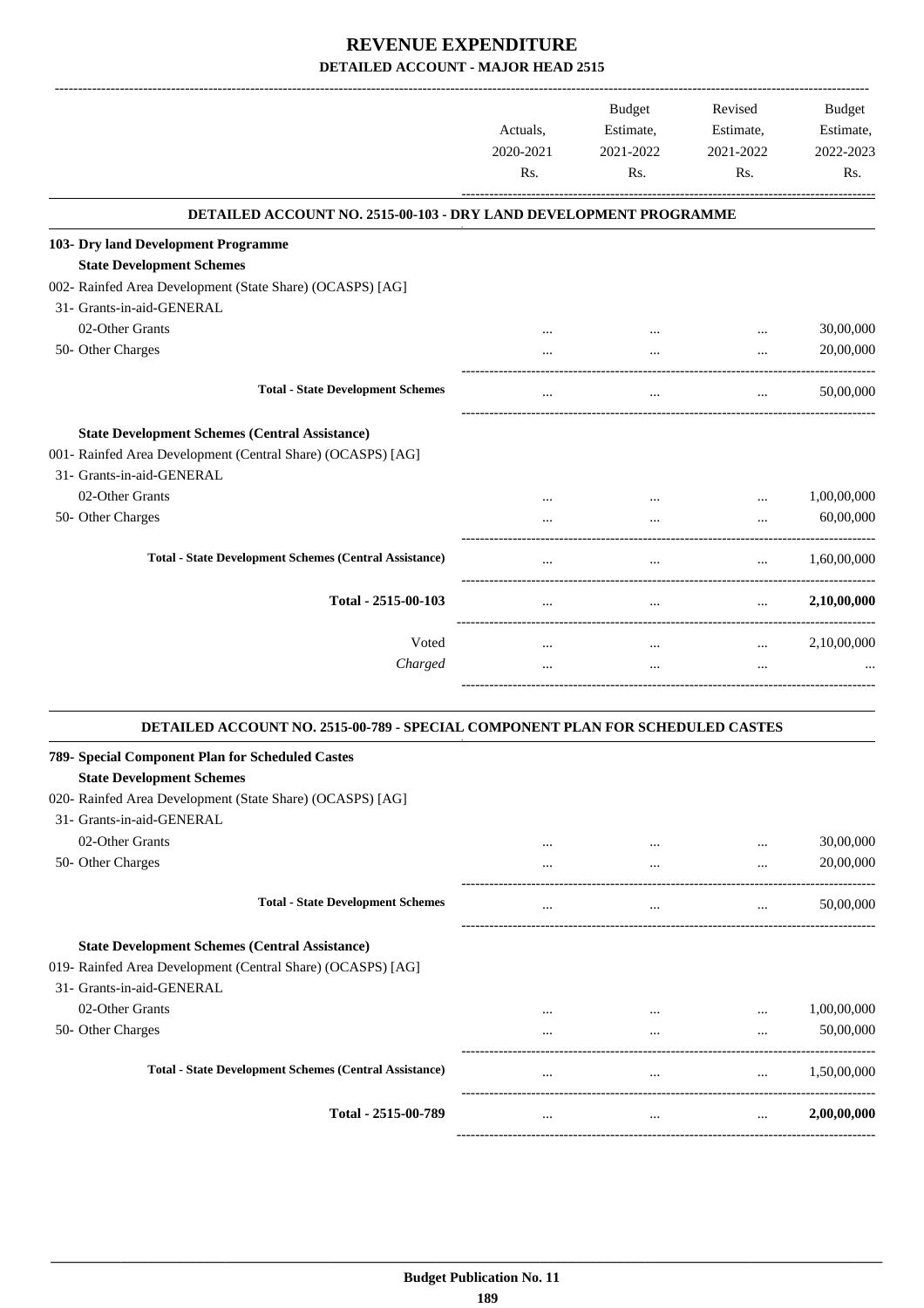|                                                               | Actuals,<br>2020-2021<br>Rs. | <b>Budget</b><br>Estimate,<br>2021-2022<br>Rs. | Revised<br>Estimate,<br>2021-2022<br>Rs. | <b>Budget</b><br>Estimate,<br>2022-2023<br>Rs. |
|---------------------------------------------------------------|------------------------------|------------------------------------------------|------------------------------------------|------------------------------------------------|
| Voted                                                         |                              | $\cdots$                                       | $\cdots$                                 | 2,00,00,000                                    |
| Charged                                                       |                              | $\ddotsc$                                      | $\ddotsc$                                |                                                |
| DETAILED ACCOUNT NO. 2515-00-796 - TRIBAL AREAS SUB-PLAN      |                              |                                                |                                          |                                                |
| 796- Tribal Areas Sub-Plan                                    |                              |                                                |                                          |                                                |
| <b>State Development Schemes</b>                              |                              |                                                |                                          |                                                |
| 018- Rainfed Area Development Change (State Share) (OCASPS)   |                              |                                                |                                          |                                                |
| [AG]                                                          |                              |                                                |                                          |                                                |
| 31- Grants-in-aid-GENERAL                                     |                              |                                                |                                          |                                                |
| 02-Other Grants                                               |                              |                                                | $\ddotsc$                                | 30,00,000                                      |
| 50- Other Charges                                             |                              |                                                | $\ddotsc$                                | 20,00,000                                      |
| <b>Total - State Development Schemes</b>                      |                              | $\cdots$                                       | $\cdots$                                 | 50,00,000                                      |
| <b>State Development Schemes (Central Assistance)</b>         |                              |                                                |                                          |                                                |
| 017- Rainfed Area Development (Central Share) (OCASPS) [AG]   |                              |                                                |                                          |                                                |
| 31- Grants-in-aid-GENERAL                                     |                              |                                                |                                          |                                                |
| 02-Other Grants                                               |                              | $\ddotsc$                                      | $\cdots$                                 | 1,00,00,000                                    |
| 50- Other Charges                                             |                              | $\overline{\phantom{a}}$                       | $\ddotsc$                                | 50,00,000                                      |
| <b>Total - State Development Schemes (Central Assistance)</b> |                              | $\cdots$                                       | $\ddotsc$                                | 1,50,00,000                                    |
| Total - 2515-00-796                                           |                              | $\cdots$                                       | $\cdots$                                 | 2,00,00,000                                    |
| Voted                                                         | $\cdots$                     | $\cdots$                                       | $\cdots$                                 | 2,00,00,000                                    |
| Charged                                                       | $\cdots$                     | $\cdots$                                       | $\cdots$                                 |                                                |
|                                                               |                              |                                                |                                          |                                                |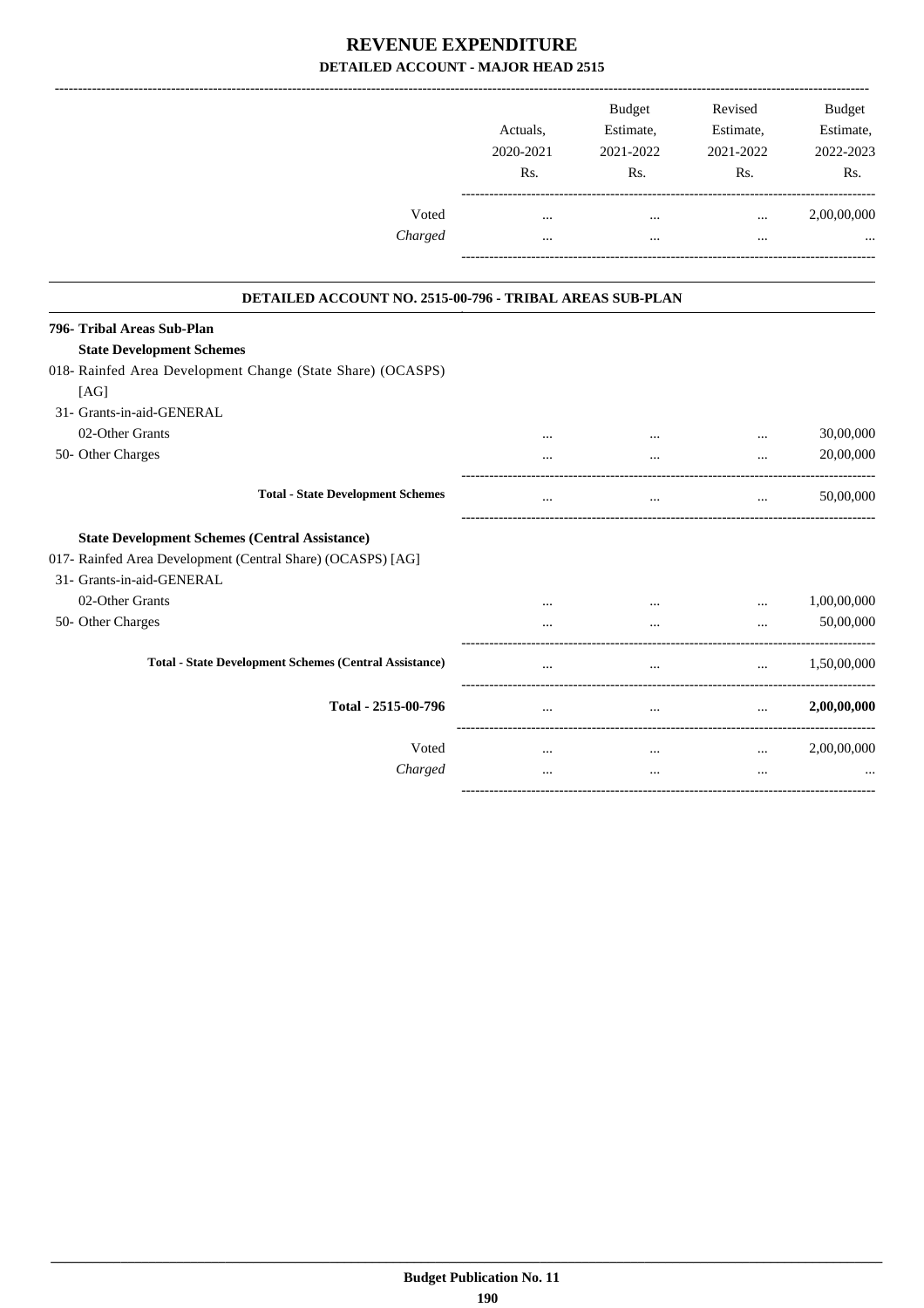## **REVENUE EXPENDITURE**

#### **DEMAND No. 05**

#### **Agriculture Department**

#### **C - Economic Services - (c) Special Areas Programmes**

**Head of Account : 2551 - Hill Areas**

| Voted Rs. 5,35,50,000<br><b>Charged Rs. Nil</b>                                                      |                                   |                           |                                         | Total Rs. 5,35,50,000 |
|------------------------------------------------------------------------------------------------------|-----------------------------------|---------------------------|-----------------------------------------|-----------------------|
|                                                                                                      |                                   | Voted Rs.                 | <b>Charged Rs.</b>                      | <b>Total Rs.</b>      |
| <b>Gross Expenditure</b><br><b>Deduct - Recoveries</b>                                               |                                   | 5,35,50,000               | $\cdots$                                | 5,35,50,000           |
|                                                                                                      |                                   |                           | $\cdots$                                |                       |
| Net Expenditure                                                                                      |                                   | 5,35,50,000               | $\cdots$                                | 5,35,50,000           |
| <b>REVENUE EXPENDITURE</b><br><b>ABSTRACT ACCOUNT</b>                                                |                                   |                           |                                         |                       |
|                                                                                                      |                                   | Budget                    | Revised                                 | Budget                |
|                                                                                                      | Actuals,                          | Estimate,                 | Estimate,                               | Estimate,             |
|                                                                                                      | 2020-2021                         | 2021-2022                 | 2021-2022                               | 2022-2023             |
|                                                                                                      | Rs.                               | Rs.                       | Rs.                                     | Rs.                   |
| <b>60 - OTHER HILL AREAS</b>                                                                         |                                   |                           |                                         |                       |
| 191- Assistance to the Darjeeling Gorkha Autonomous Hill Council<br><b>State Development Schemes</b> | $\cdots$                          | $1,20,00,000$ $40,00,000$ |                                         | 1,26,00,000           |
| <b>Total - 191</b>                                                                                   | $\ddotsc$                         |                           | $1,20,00,000$ $40,00,000$               | 1,26,00,000           |
| 199- Assistance to Non-Government Institute                                                          |                                   |                           |                                         |                       |
| <b>State Development Schemes</b>                                                                     | ---------------------------       | 1,30,00,000               | 43,33,000                               | 1,36,50,000           |
| <b>Total - 199</b>                                                                                   |                                   |                           | $1,30,00,000$ $43,33,000$ $1,36,50,000$ |                       |
| 789- Special Component Plan for Scheduled Castes                                                     |                                   |                           |                                         |                       |
| <b>State Development Schemes</b>                                                                     | $\cdots$                          | 1,30,00,000               | 43,33,000                               | 1,36,50,000           |
| <b>Total - 789</b>                                                                                   |                                   | 1,30,00,000               | 43,33,000                               | 1.36.50.000           |
| 796- Tribal Areas Sub-Plan                                                                           |                                   |                           |                                         |                       |
| <b>State Development Schemes</b>                                                                     | $\cdots$                          | 1,30,00,000               | 43,33,000                               | 1,36,50,000           |
| <b>Total - 796</b>                                                                                   | $\mathbf{r}$ , and $\mathbf{r}$   | 1,30,00,000               | 43,33,000                               | 1,36,50,000           |
| <b>Grand Total - Gross</b>                                                                           | $\cdots$                          | 5,10,00,000               | 1,69,99,000                             | 5,35,50,000           |
| Voted                                                                                                | $\mathbf{1}$ , and $\mathbf{1}$   | 5,10,00,000               | 1,69,99,000                             | 5,35,50,000           |
| Charged                                                                                              | $\mathbf{1.1}$ and $\mathbf{1.1}$ | $\cdots$                  | $\cdots$                                |                       |
| <b>State Development Schemes</b>                                                                     | $\cdots$                          |                           | $5,10,00,000$ $1,69,99,000$             | 5,35,50,000           |
| <b>Deduct Recoveries</b>                                                                             | $\cdots$                          |                           |                                         |                       |

----------------------------------------------------------------------------------------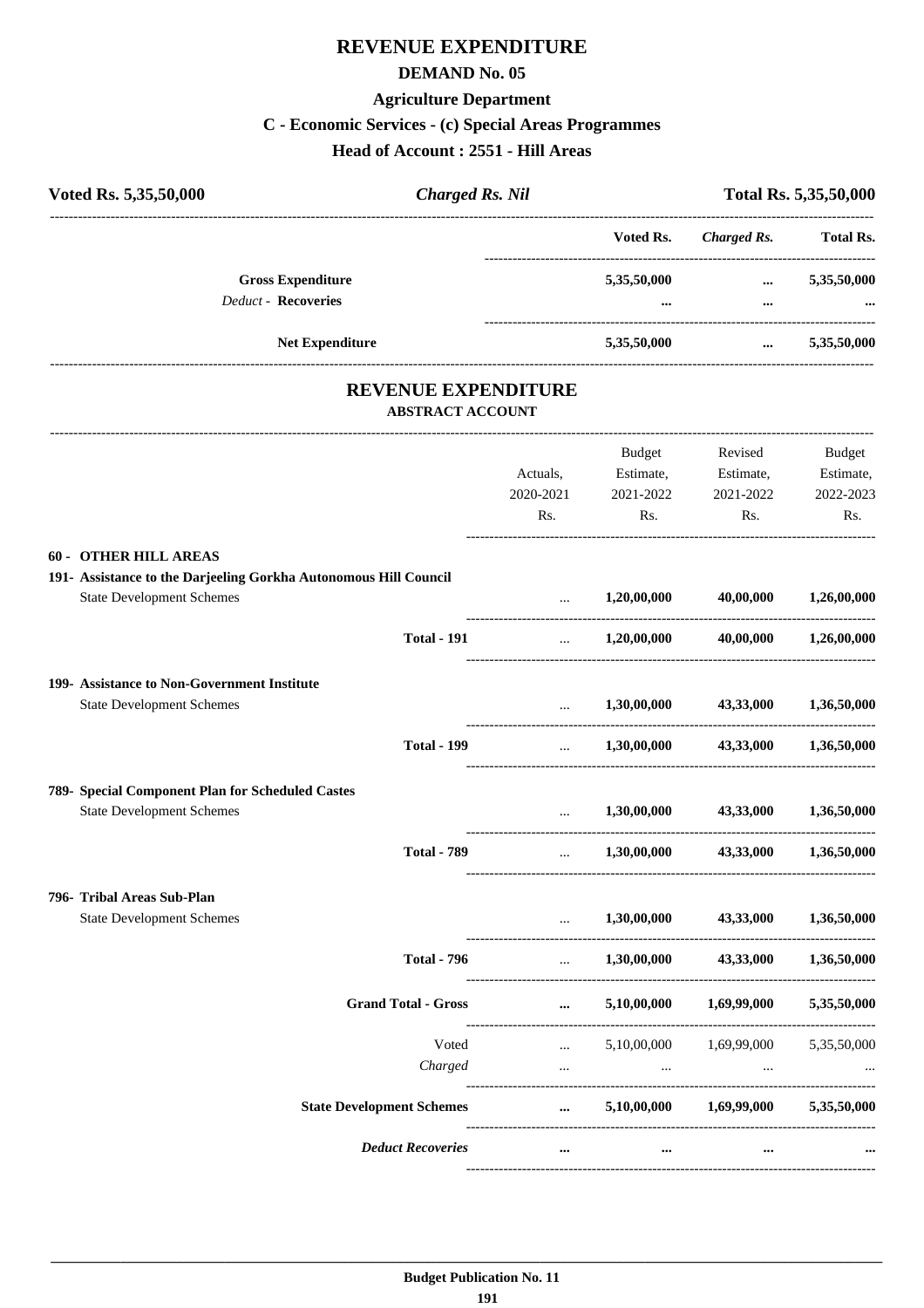### **REVENUE EXPENDITURE ABSTRACT ACCOUNT**

|                          | Actuals,<br>2020-2021<br>Rs. | <b>Budget</b><br>Estimate,<br>2021-2022<br>Rs. | Revised<br>Estimate,<br>2021-2022<br>Rs. | <b>Budget</b><br>Estimate,<br>2022-2023<br>Rs. |
|--------------------------|------------------------------|------------------------------------------------|------------------------------------------|------------------------------------------------|
| <b>Grand Total - Net</b> | $\ddotsc$                    | 5,10,00,000                                    | 1,69,99,000                              | 5,35,50,000                                    |
| Voted                    |                              | 5,10,00,000                                    | 1,69,99,000                              | 5,35,50,000                                    |
| Charged                  | $\cdots$                     | $\cdots$                                       | $\cdots$                                 | $\cdots$                                       |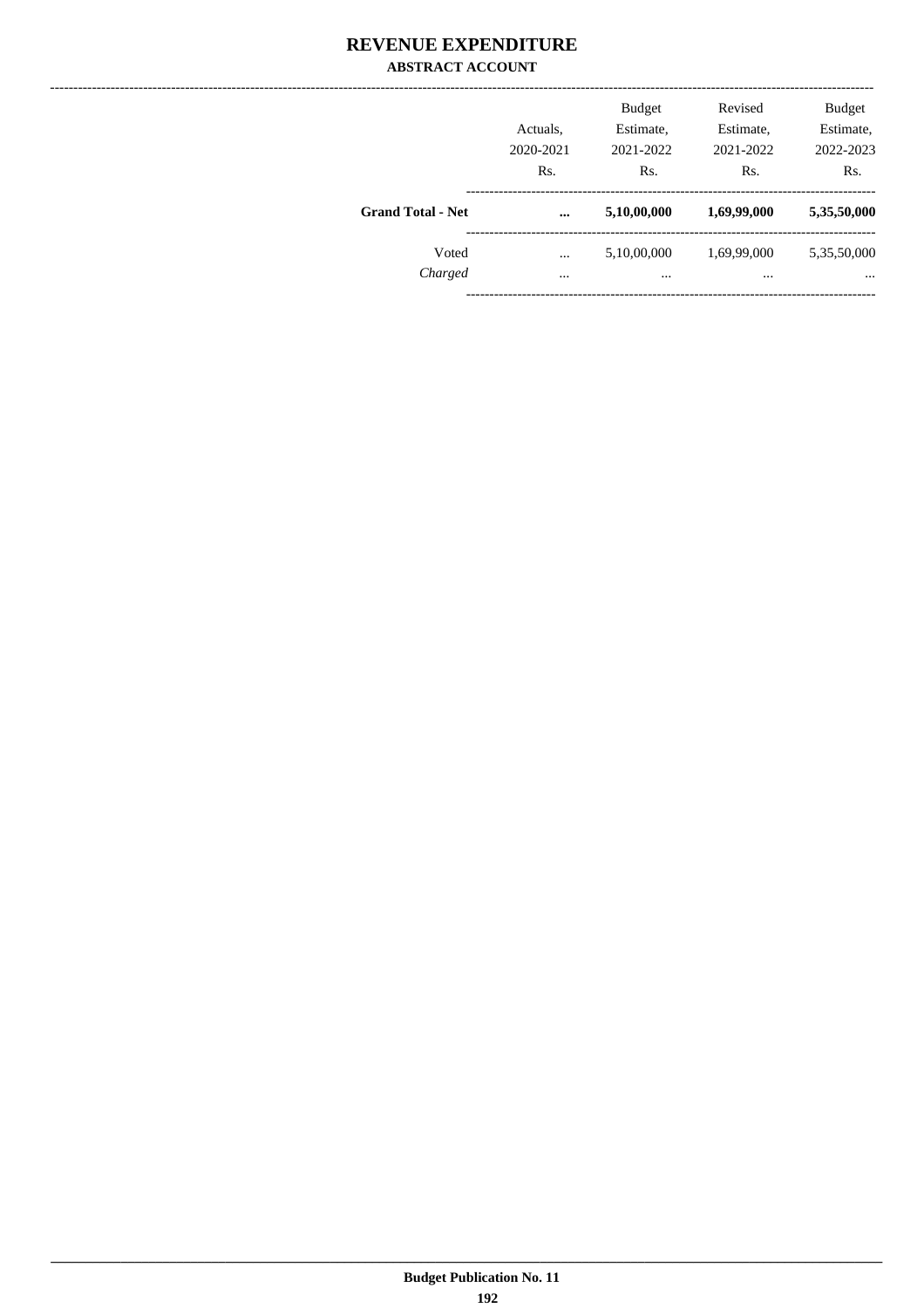|                                                          |                                                                                                | Actuals,<br>2020-2021<br>Rs.    | Budget<br>Estimate,<br>2021-2022<br>Rs. | Revised<br>Estimate,<br>2021-2022<br>Rs. | Budget<br>Estimate,<br>2022-2023<br>Rs. |
|----------------------------------------------------------|------------------------------------------------------------------------------------------------|---------------------------------|-----------------------------------------|------------------------------------------|-----------------------------------------|
|                                                          | DETAILED ACCOUNT NO. 2551-60-191 - ASSISTANCE TO THE DARJEELING GORKHA AUTONOMOUS HILL COUNCIL |                                 |                                         |                                          |                                         |
| <b>60 - OTHER HILL AREAS</b>                             |                                                                                                |                                 |                                         |                                          |                                         |
| 191- Assistance to the Darjeeling Gorkha Autonomous Hill |                                                                                                |                                 |                                         |                                          |                                         |
| Council                                                  |                                                                                                |                                 |                                         |                                          |                                         |
| <b>State Development Schemes</b>                         |                                                                                                |                                 |                                         |                                          |                                         |
| 040- Agriculture Sector [AG]                             |                                                                                                |                                 |                                         |                                          |                                         |
| 31- Grants-in-aid-GENERAL                                |                                                                                                |                                 |                                         |                                          |                                         |
| 02-Other Grants                                          |                                                                                                | $\cdots$                        | 1,20,00,000                             | 40,00,000                                | 1,26,00,000                             |
|                                                          | <b>Total - State Development Schemes</b>                                                       | $\cdots$ . The same of $\cdots$ |                                         | 1,20,00,000 40,00,000 1,26,00,000        |                                         |
|                                                          | Total - 2551-60-191                                                                            | $\cdots$                        | 1,20,00,000                             | 40,00,000                                | 1,26,00,000                             |
|                                                          | Voted                                                                                          | $\cdots$                        | 1,20,00,000                             |                                          | 40,00,000 1,26,00,000                   |
|                                                          | Charged                                                                                        |                                 | and the state of the state<br>$\cdots$  | $\ddotsc$                                |                                         |
|                                                          |                                                                                                |                                 |                                         |                                          |                                         |
|                                                          | DETAILED ACCOUNT NO. 2551-60-199 - ASSISTANCE TO NON-GOVERNMENT INSTITUTE                      |                                 |                                         |                                          |                                         |
| <b>60 - OTHER HILL AREAS</b>                             |                                                                                                |                                 |                                         |                                          |                                         |
| 199- Assistance to Non-Government Institute              |                                                                                                |                                 |                                         |                                          |                                         |
| <b>State Development Schemes</b>                         |                                                                                                |                                 |                                         |                                          |                                         |
| 040- Agricultural Sector [AG]                            |                                                                                                |                                 |                                         |                                          |                                         |
| 31- Grants-in-aid-GENERAL                                |                                                                                                |                                 |                                         |                                          |                                         |
| 02-Other Grants                                          |                                                                                                | $\cdots$                        | 1,20,00,000                             | 40,00,000                                | 1,26,00,000                             |
|                                                          | Total - 2551-60-199-040                                                                        | $\cdots$                        | 1,20,00,000                             | 40,00,000                                | 1,26,00,000                             |
|                                                          |                                                                                                |                                 |                                         |                                          |                                         |
| 061- Annual Macro Management Work Plan on Agricultural   |                                                                                                |                                 |                                         |                                          |                                         |
| Development Works [AG]                                   |                                                                                                |                                 |                                         |                                          |                                         |
| 31- Grants-in-aid-GENERAL                                |                                                                                                |                                 |                                         |                                          |                                         |
| 02-Other Grants                                          |                                                                                                | $\cdots$                        |                                         | 10,00,000 3,33,000                       | 10,50,000                               |
|                                                          | Total - 2551-60-199-061                                                                        | $\cdots$                        | 10,00,000 3,33,000 10,50,000            |                                          |                                         |
|                                                          | <b>Total - State Development Schemes</b>                                                       |                                 |                                         |                                          |                                         |
|                                                          |                                                                                                | <b>Sales Control</b>            | 1,30,00,000                             |                                          | 43,33,000 1,36,50,000                   |
|                                                          | Total - 2551-60-199                                                                            | $\mathbf{m}$ and $\mathbf{m}$   |                                         | $1,30,00,000$ $43,33,000$ $1,36,50,000$  |                                         |
|                                                          | Voted                                                                                          |                                 | $1,30,00,000$ $43,33,000$ $1,36,50,000$ |                                          |                                         |
|                                                          | Charged                                                                                        | $\cdots$                        | $\cdots$                                | $\cdots$                                 |                                         |
|                                                          |                                                                                                |                                 |                                         |                                          |                                         |

#### **DETAILED ACCOUNT NO. 2551-60-789 - SPECIAL COMPONENT PLAN FOR SCHEDULED CASTES .**

.

#### **60 - OTHER HILL AREAS**

**789- Special Component Plan for Scheduled Castes**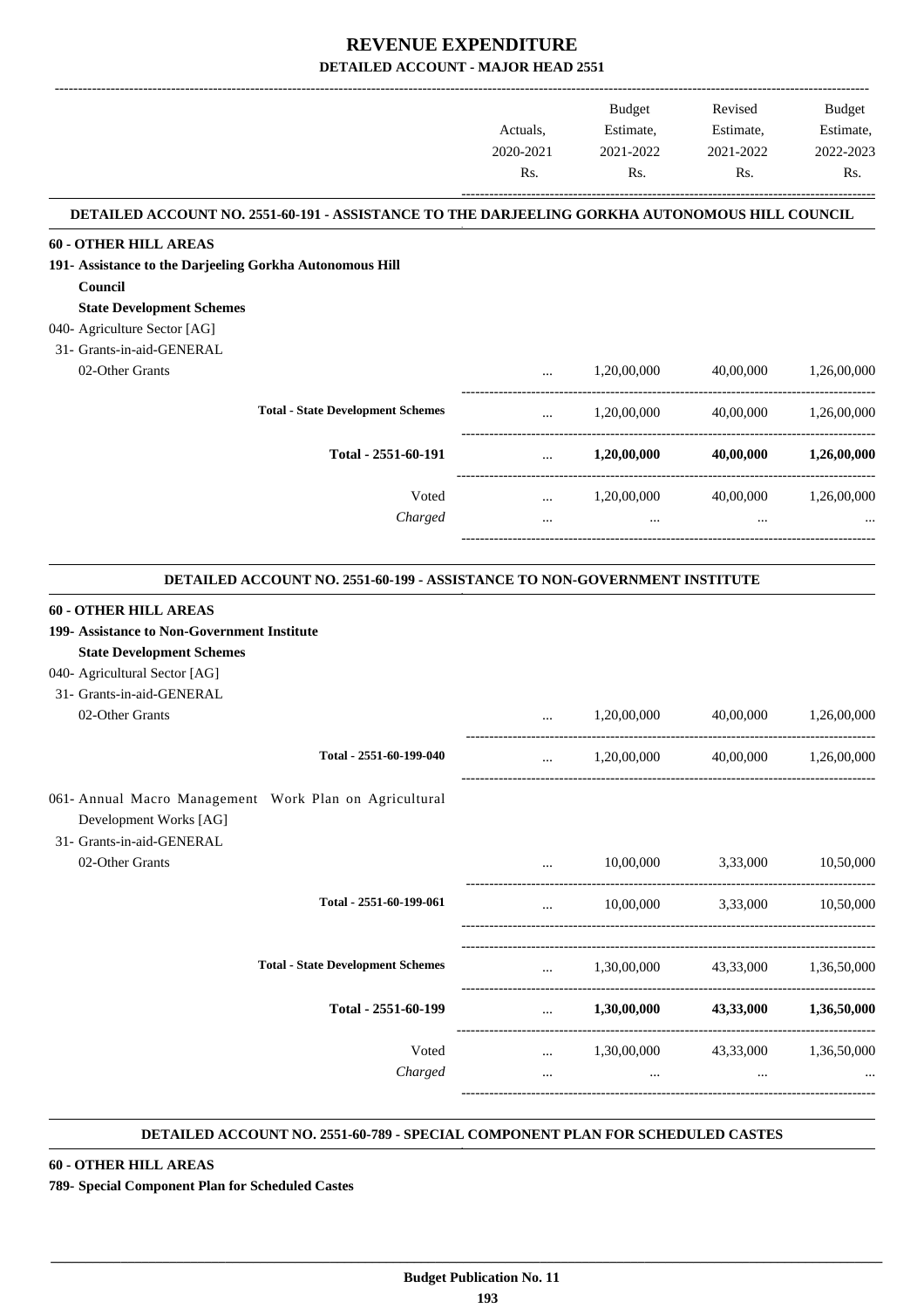|                                                             |                          | Budget                                  | Revised                                 | <b>Budget</b> |
|-------------------------------------------------------------|--------------------------|-----------------------------------------|-----------------------------------------|---------------|
|                                                             | Actuals,                 | Estimate,                               | Estimate,                               | Estimate,     |
|                                                             | 2020-2021                | 2021-2022                               | 2021-2022                               | 2022-2023     |
|                                                             | Rs.                      | Rs.                                     | Rs.                                     | Rs.           |
| <b>State Development Schemes</b>                            |                          |                                         |                                         |               |
| 006- Agriculture Sector [AG]                                |                          |                                         |                                         |               |
| 31- Grants-in-aid-GENERAL                                   |                          |                                         |                                         |               |
| 02-Other Grants                                             | $\cdots$                 | 1,20,00,000                             | 40,00,000                               | 1,26,00,000   |
| Total - 2551-60-789-006                                     | $\cdots$                 |                                         | 1,20,00,000 40,00,000 1,26,00,000       |               |
| 011- Annual Macro Management Mode Work Plan on Agricultural |                          |                                         |                                         |               |
| Development Work [AG]                                       |                          |                                         |                                         |               |
| 31- Grants-in-aid-GENERAL                                   |                          |                                         |                                         |               |
| 02-Other Grants                                             | $\cdots$                 | 10,00,000                               | 3,33,000                                | 10,50,000     |
| Total - 2551-60-789-011                                     | $\cdots$                 |                                         | 10,00,000 3,33,000 10,50,000            |               |
| <b>Total - State Development Schemes</b>                    |                          | $1,30,00,000$ $43,33,000$ $1,36,50,000$ |                                         |               |
| Total - 2551-60-789                                         | <b>Contract Contract</b> |                                         | $1,30,00,000$ $43,33,000$ $1,36,50,000$ |               |
| Voted                                                       |                          | $1,30,00,000$ $43,33,000$ $1,36,50,000$ |                                         |               |
| Charged                                                     | $\cdots$                 | $\mathbf{r}$                            | $\cdots$                                |               |
| DETAILED ACCOUNT NO. 2551-60-796 - TRIBAL AREAS SUB-PLAN    |                          |                                         |                                         |               |
| <b>60 - OTHER HILL AREAS</b><br>796- Tribal Areas Sub-Plan  |                          |                                         |                                         |               |

#### **State Development Schemes**

001- Agriculture Sector [AG]

| $\cdots$<br>$\cdots$ | 10,00,000<br>1,30,00,000 | 3,33,000<br>43,33,000 | 1,36,50,000 |
|----------------------|--------------------------|-----------------------|-------------|
|                      |                          |                       | 10,50,000   |
|                      |                          |                       |             |
| $\cdots$             | 10,00,000                | 3,33,000              | 10,50,000   |
|                      |                          |                       |             |
|                      |                          |                       |             |
|                      |                          |                       |             |
| $\cdots$             | 1,20,00,000              | 40,00,000             | 1,26,00,000 |
| $\cdots$             | 1,20,00,000              | 40,00,000             | 1,26,00,000 |
|                      |                          |                       |             |
|                      |                          |                       |             |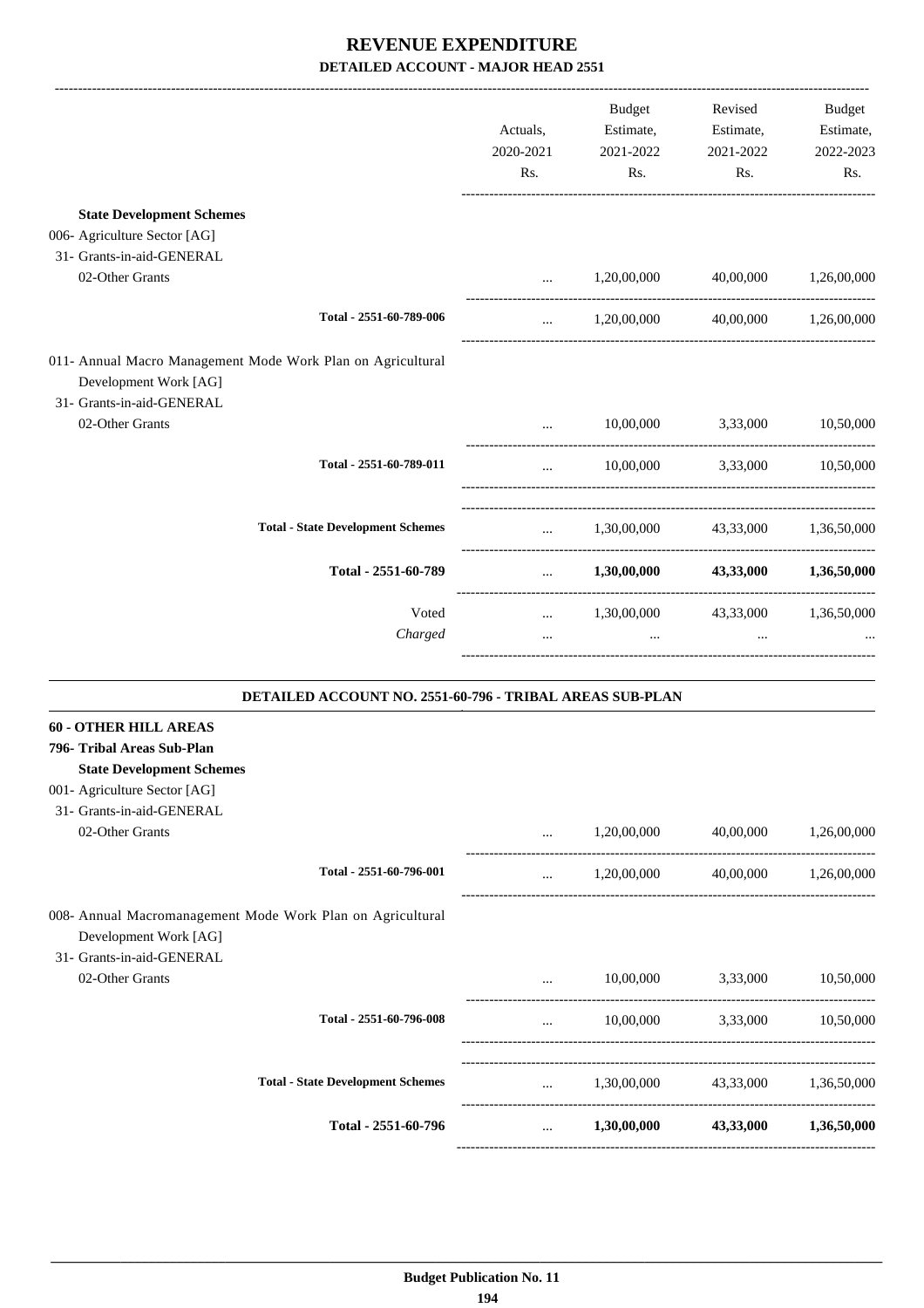|         | Actuals,<br>2020-2021<br>R <sub>s</sub> . | <b>Budget</b><br>Estimate,<br>2021-2022<br>Rs. | Revised<br>Estimate,<br>2021-2022<br>Rs. | <b>Budget</b><br>Estimate,<br>2022-2023<br>Rs. |
|---------|-------------------------------------------|------------------------------------------------|------------------------------------------|------------------------------------------------|
| Voted   | $\cdots$                                  | 1,30,00,000                                    | 43,33,000                                | 1,36,50,000                                    |
| Charged | $\cdots$                                  | $\cdots$                                       | $\cdots$                                 | $\cdots$                                       |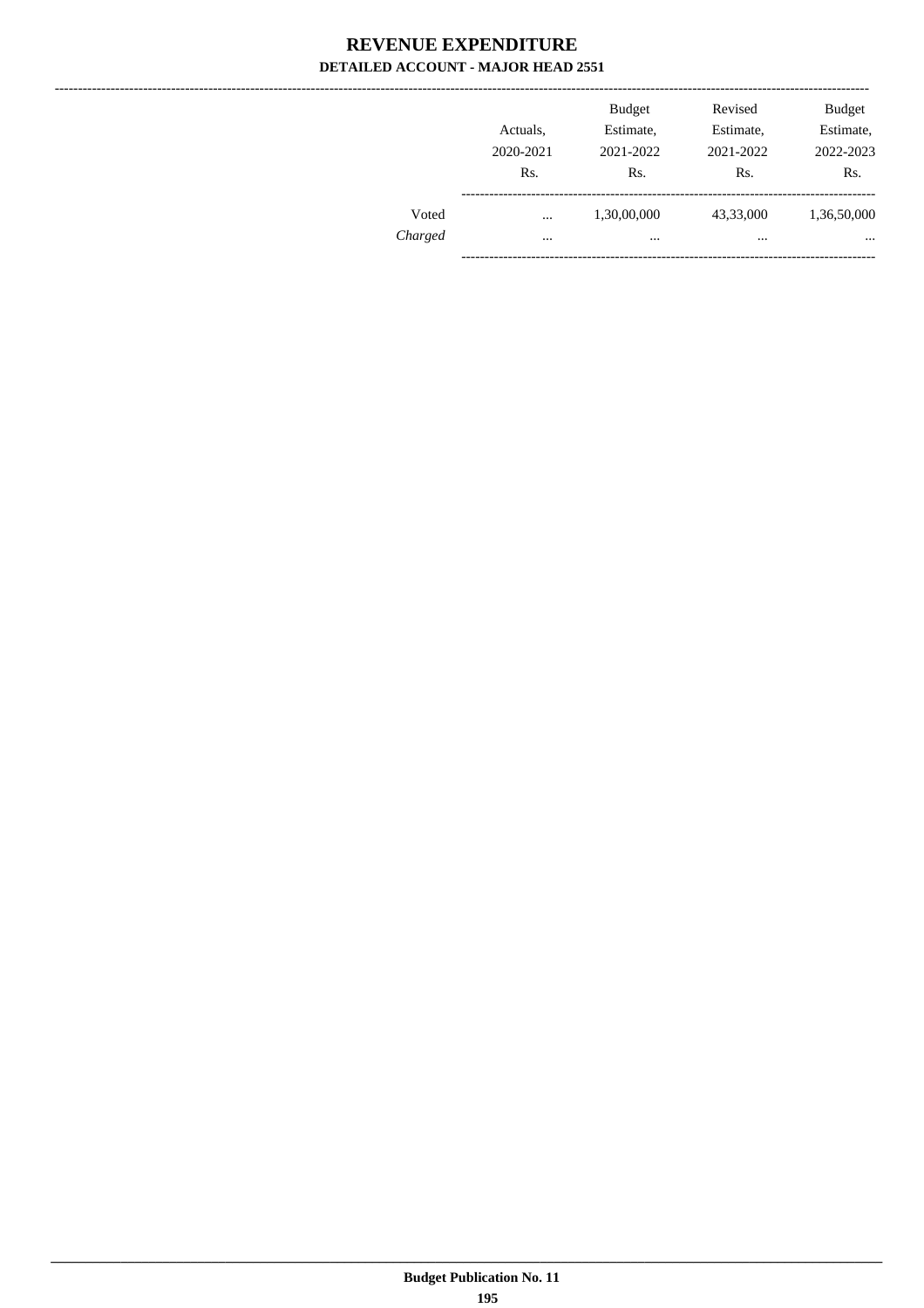### **REVENUE EXPENDITURE**

#### **DEMAND No. 05**

#### **Agriculture Department**

C - Economic Services - (c) Special Areas Programmes

#### Head of Account: 2575 - Other Special Areas Programmes

| <b>Voted Rs. Nil</b>       | <b>Charged Rs. Nil</b> |                         |             | <b>Total Rs. Nil</b> |
|----------------------------|------------------------|-------------------------|-------------|----------------------|
|                            |                        | Voted Rs.               | Charged Rs. | <b>Total Rs.</b>     |
| <b>Gross Expenditure</b>   |                        | $\cdots$                | $\cdots$    | $\cdots$             |
| <b>Deduct - Recoveries</b> |                        | $\cdots$                | $\cdots$    | $\cdots$             |
|                            |                        |                         |             |                      |
| <b>Net Expenditure</b>     |                        | $\bullet\bullet\bullet$ | $\cdots$    | $\cdots$             |

### REVENUE EXPENDITURE **ABSTRACT ACCOUNT**

------------------------------------

|                            | Actuals,<br>2020-2021<br>R <sub>s</sub> . | <b>Budget</b><br>Estimate,<br>2021-2022<br>R <sub>s</sub> . | Revised<br>Estimate,<br>2021-2022<br>Rs. | <b>Budget</b><br>Estimate.<br>2022-2023<br>Rs. |
|----------------------------|-------------------------------------------|-------------------------------------------------------------|------------------------------------------|------------------------------------------------|
| <b>Grand Total - Gross</b> | $\cdots$                                  | $\cdots$                                                    | $\cdots$                                 | $\cdots$                                       |
| Voted                      | $\cdots$                                  | $\cdots$                                                    | $\cdots$                                 |                                                |
| Charged                    | $\cdots$                                  | $\cdots$                                                    | $\cdots$                                 | $\cdots$                                       |
| <b>Deduct Recoveries</b>   | $\ddotsc$                                 | $\cdots$                                                    | $\cdots$                                 |                                                |
| <b>Grand Total - Net</b>   | $\cdots$                                  | $\cdots$                                                    | $\cdots$                                 |                                                |
| Voted                      | $\cdots$                                  | $\cdots$                                                    | $\cdots$                                 |                                                |
| Charged                    |                                           | $\cdots$                                                    | $\cdots$                                 |                                                |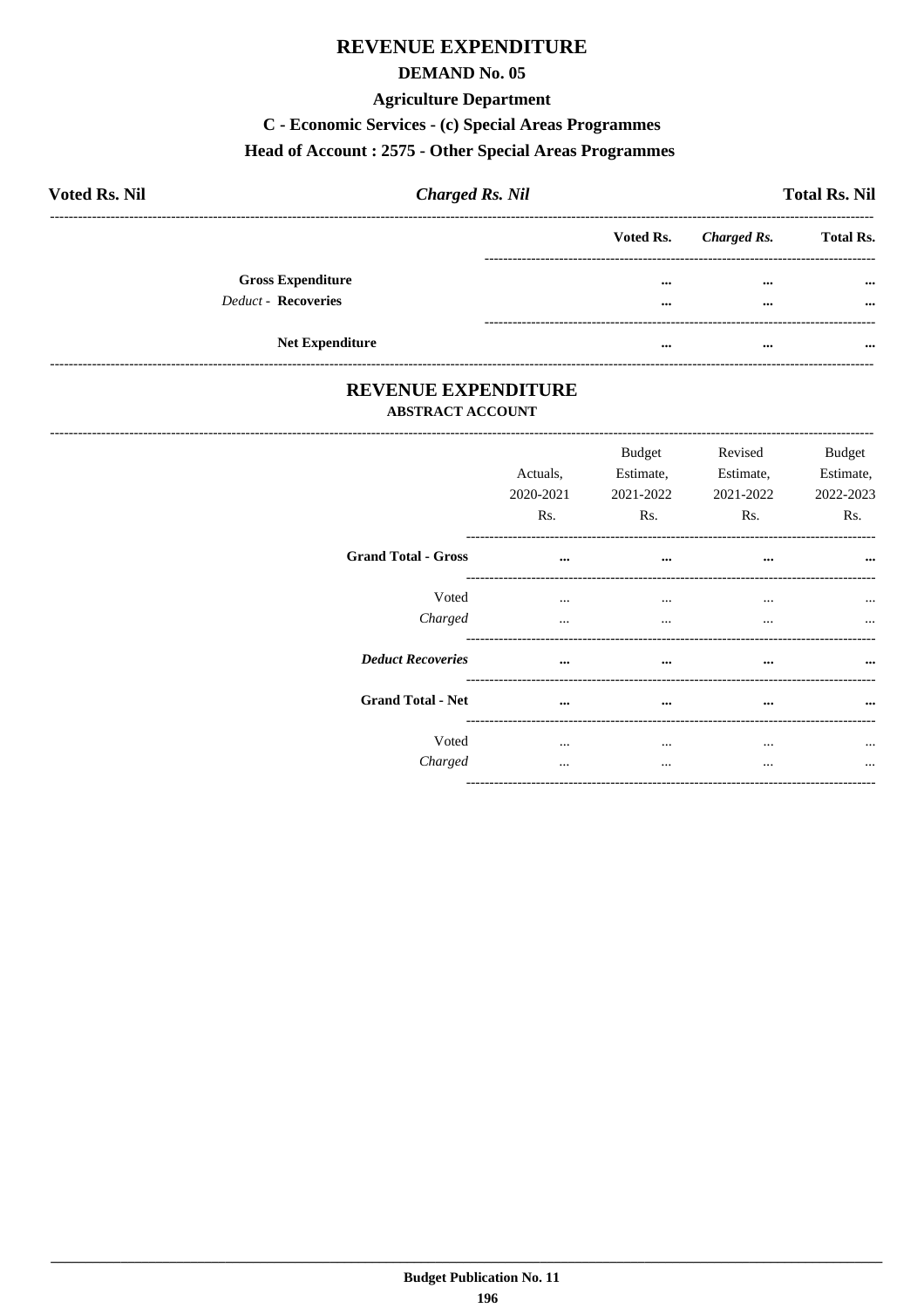|                                                                                                         | Actuals,<br>2020-2021<br>Rs. | Budget<br>Estimate,<br>2021-2022<br>Rs. | Revised<br>Estimate,<br>2021-2022<br>Rs. | <b>Budget</b><br>Estimate,<br>2022-2023<br>Rs. |
|---------------------------------------------------------------------------------------------------------|------------------------------|-----------------------------------------|------------------------------------------|------------------------------------------------|
| <b>DETAILED ACCOUNT NO. 2575 - DEDUCT RECOVERIES IN REDUCTION OF EXPENDITURE</b><br>02 - BACKWARD AREAS |                              |                                         |                                          |                                                |
| 101- Area Development                                                                                   |                              |                                         |                                          |                                                |
| <b>State Development Schemes</b>                                                                        |                              |                                         |                                          |                                                |
| 011-Agricultural Development of North Bengal Dutch Assisted                                             |                              |                                         |                                          |                                                |
| Project (EAP) [AG]                                                                                      |                              |                                         |                                          |                                                |
| 70-Deduct Recoveries                                                                                    |                              |                                         |                                          |                                                |
| 01-Others                                                                                               |                              | $\cdots$                                | $\cdots$                                 |                                                |
| 02-W.B.H.S. 2008                                                                                        | .                            |                                         | $\ddotsc$                                |                                                |
| Total - 101 - Deduct - Recoveries                                                                       | $\cdots$                     | $\cdots$                                | $\cdots$                                 | $\ddotsc$                                      |
| Total - 2575 - Deduct - Recoveries                                                                      | $\cdots$                     | $\cdots$                                | $\cdots$                                 | $\cdots$                                       |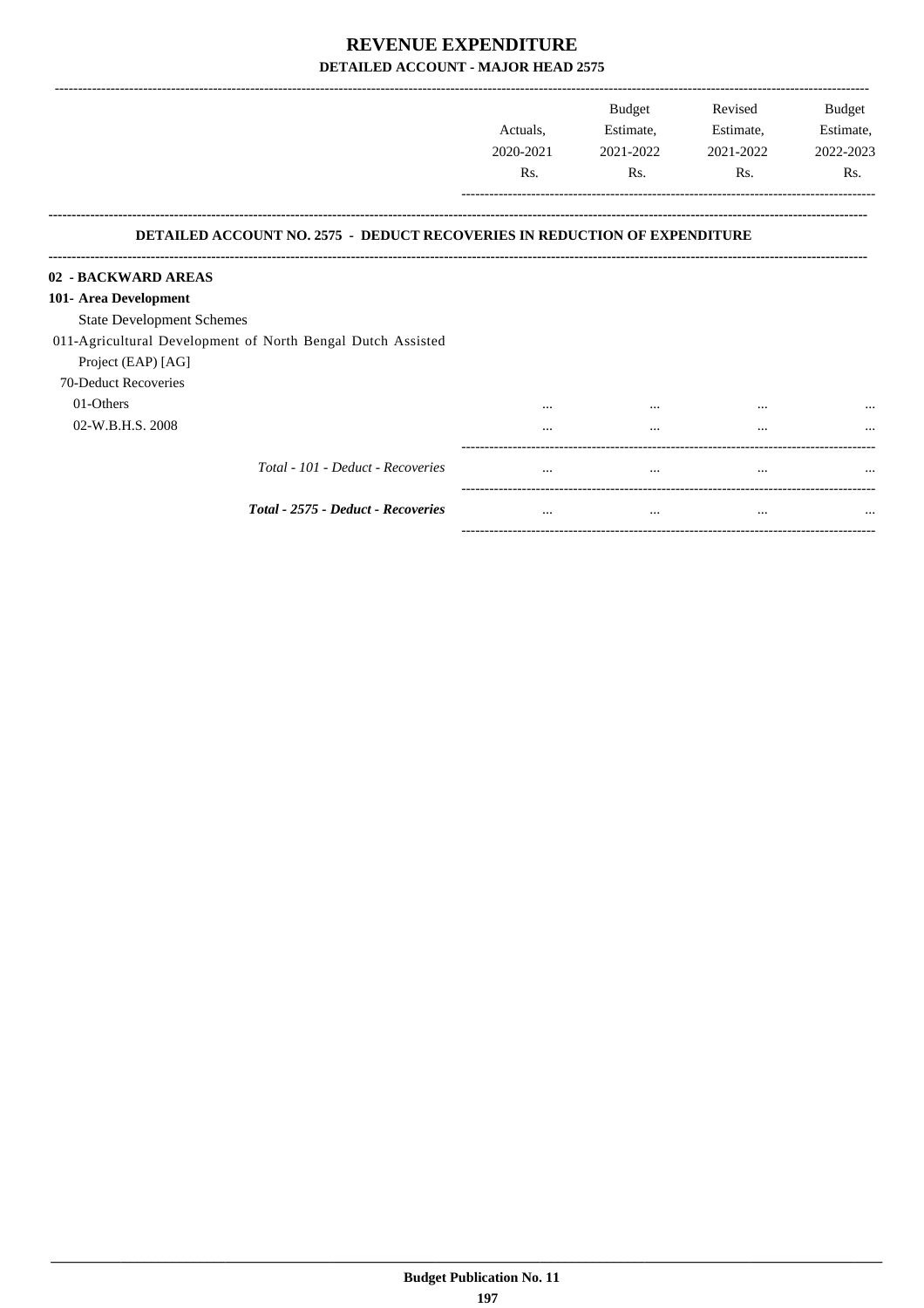## **REVENUE EXPENDITURE**

#### **DEMAND No. 05**

#### **Agriculture Department**

### **C - Economic Services - (f) Industry and Minerals**

#### **Head of Account : 2851 - Village and Small Industries**

| Voted Rs. 95,74,21,000     | <b>Charged Rs. Nil</b> |              |             | Total Rs. 95,74,21,000 |
|----------------------------|------------------------|--------------|-------------|------------------------|
|                            |                        | Voted Rs.    | Charged Rs. | <b>Total Rs.</b>       |
| <b>Gross Expenditure</b>   |                        | 95,74,21,000 | $\cdots$    | 95,74,21,000           |
| <b>Deduct - Recoveries</b> |                        | $-1,11,000$  | $\cdots$    | $-1,11,000$            |
| <b>Net Expenditure</b>     |                        | 95,73,10,000 |             | 95,73,10,000           |
|                            |                        |              |             |                        |

### **REVENUE EXPENDITURE ABSTRACT ACCOUNT**

---------------------------------------------------------------------------------------------------------------------------------------------------------------------------------

|                                                                                                                                                    |                    | Actuals,<br>2020-2021<br>R <sub>s</sub> . | <b>Budget</b><br>Estimate,<br>2021-2022<br>Rs.                     | Revised<br>Estimate,<br>2021-2022<br>Rs.   | <b>Budget</b><br>Estimate,<br>2022-2023<br>Rs. |
|----------------------------------------------------------------------------------------------------------------------------------------------------|--------------------|-------------------------------------------|--------------------------------------------------------------------|--------------------------------------------|------------------------------------------------|
| 107- Sericulture Industries<br>Administrative Expenditure<br><b>State Development Schemes</b><br><b>Central Sector Scheme</b>                      |                    | 57,61,07,296<br>5,88,47,136<br>$\ddotsc$  | 88, 63, 23, 000<br>27,32,00,000<br>10,00,000                       | 55,42,48,000<br>8,30,00,000                | 57,08,81,000<br>23,30,10,000                   |
|                                                                                                                                                    | <b>Total - 107</b> |                                           | 63,49,54,432 116,05,23,000 63,72,48,000                            |                                            | 80,38,91,000                                   |
| 789- Special Component Plan for Scheduled Castes<br>Administrative Expenditure<br><b>State Development Schemes</b><br><b>Central Sector Scheme</b> |                    | 1,14,43,666                               | 9,28,00,000<br>10,00,000                                           | 3,33,39,000                                | 9,74,40,000                                    |
|                                                                                                                                                    | <b>Total - 789</b> |                                           | $1,14,43,666$ $9,38,00,000$ $3,33,39,000$                          |                                            | 9,74,40,000                                    |
| 796- Tribal Areas Sub-Plan<br>Administrative Expenditure<br><b>State Development Schemes</b><br><b>Central Sector Scheme</b>                       | <b>Total - 796</b> | 45,54,658<br>45,54,658                    | --------------------------------------<br>5,38,00,000<br>10,00,000 | 1,60,00,000<br>$5,48,00,000$ $1,60,00,000$ | 5,60,90,000<br>5.60.90.000                     |
| 797- Transfer to Reserve Fund/Deposit Account<br><b>State Development Schemes</b>                                                                  |                    |                                           | $\sim$ $\sim$                                                      |                                            |                                                |
|                                                                                                                                                    | <b>Total - 797</b> | <b>Second Contract</b>                    | $\sim$ $\sim$ $\sim$                                               |                                            |                                                |
| <b>Grand Total - Gross</b>                                                                                                                         |                    |                                           | 65,09,52,756 130,91,23,000                                         | 68,65,87,000                               | 95,74,21,000                                   |
|                                                                                                                                                    | Voted<br>Charged   | $\cdots$                                  | 65,09,52,756 130,91,23,000                                         | 68,65,87,000                               | 95,74,21,000                                   |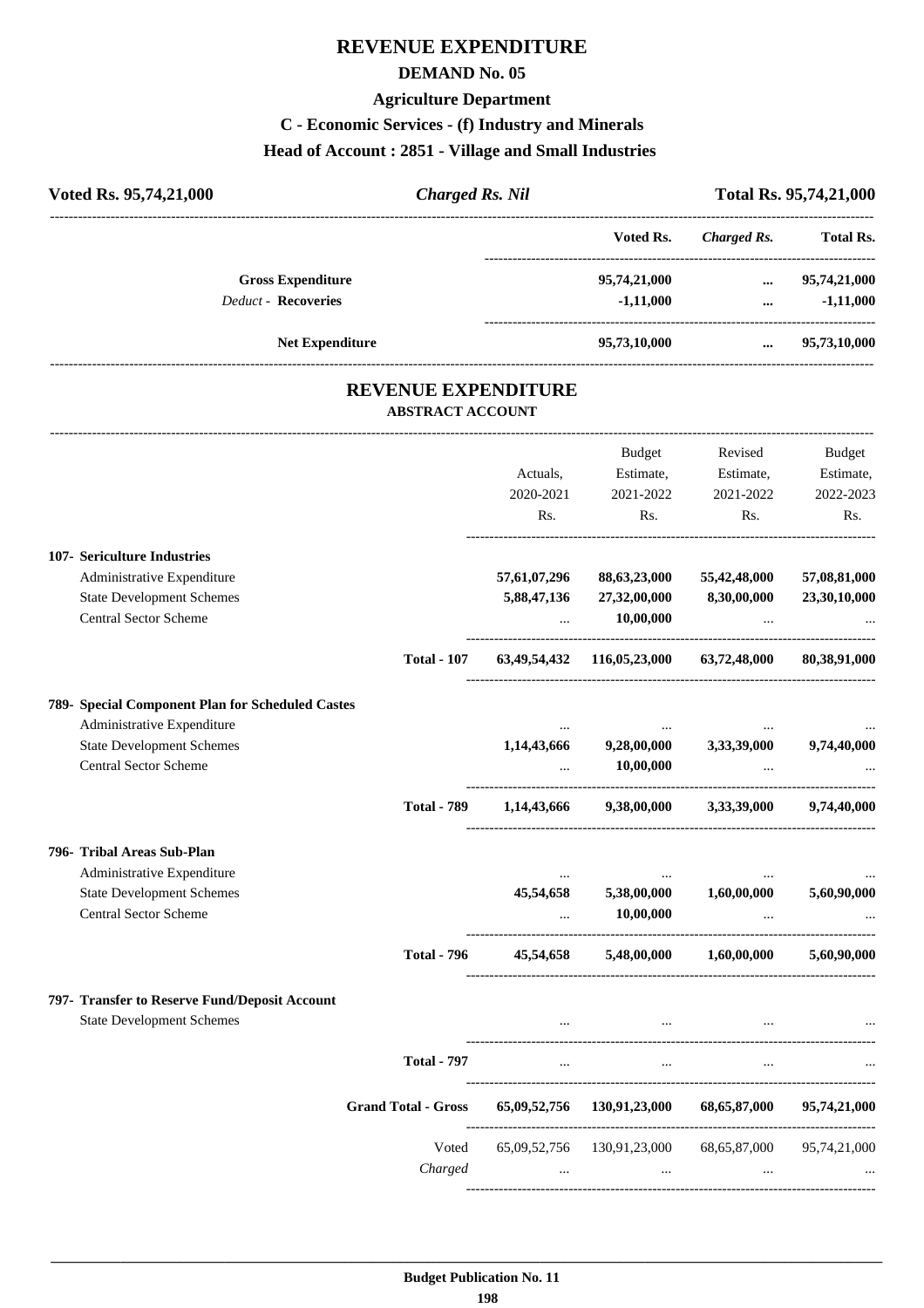### REVENUE EXPENDITURE **ABSTRACT ACCOUNT**

|                                   | Actuals.<br>2020-2021<br>Rs. | <b>Budget</b><br>Estimate.<br>2021-2022<br>Rs. | Revised<br>Estimate,<br>2021-2022<br>Rs. | <b>Budget</b><br>Estimate,<br>2022-2023<br>Rs. |
|-----------------------------------|------------------------------|------------------------------------------------|------------------------------------------|------------------------------------------------|
| <b>Administrative Expenditure</b> | 57,61,07,296                 | 88,63,23,000                                   | 55,42,48,000                             | 57,08,81,000                                   |
| <b>State Development Schemes</b>  | 7,48,45,460                  | 41,98,00,000                                   | 13,23,39,000                             | 38,65,40,000                                   |
| <b>Central Sector Scheme</b>      | $\ddotsc$                    | 30,00,000                                      | $\cdots$                                 |                                                |
| <b>Deduct Recoveries</b>          | $-1,06,664$                  | $-2,000$                                       | $-1,11,000$                              | $-1,11,000$                                    |
|                                   |                              |                                                |                                          |                                                |
| <b>Grand Total - Net</b>          | 65,08,46,092                 | 130,91,21,000                                  | 68,64,76,000                             | 95,73,10,000                                   |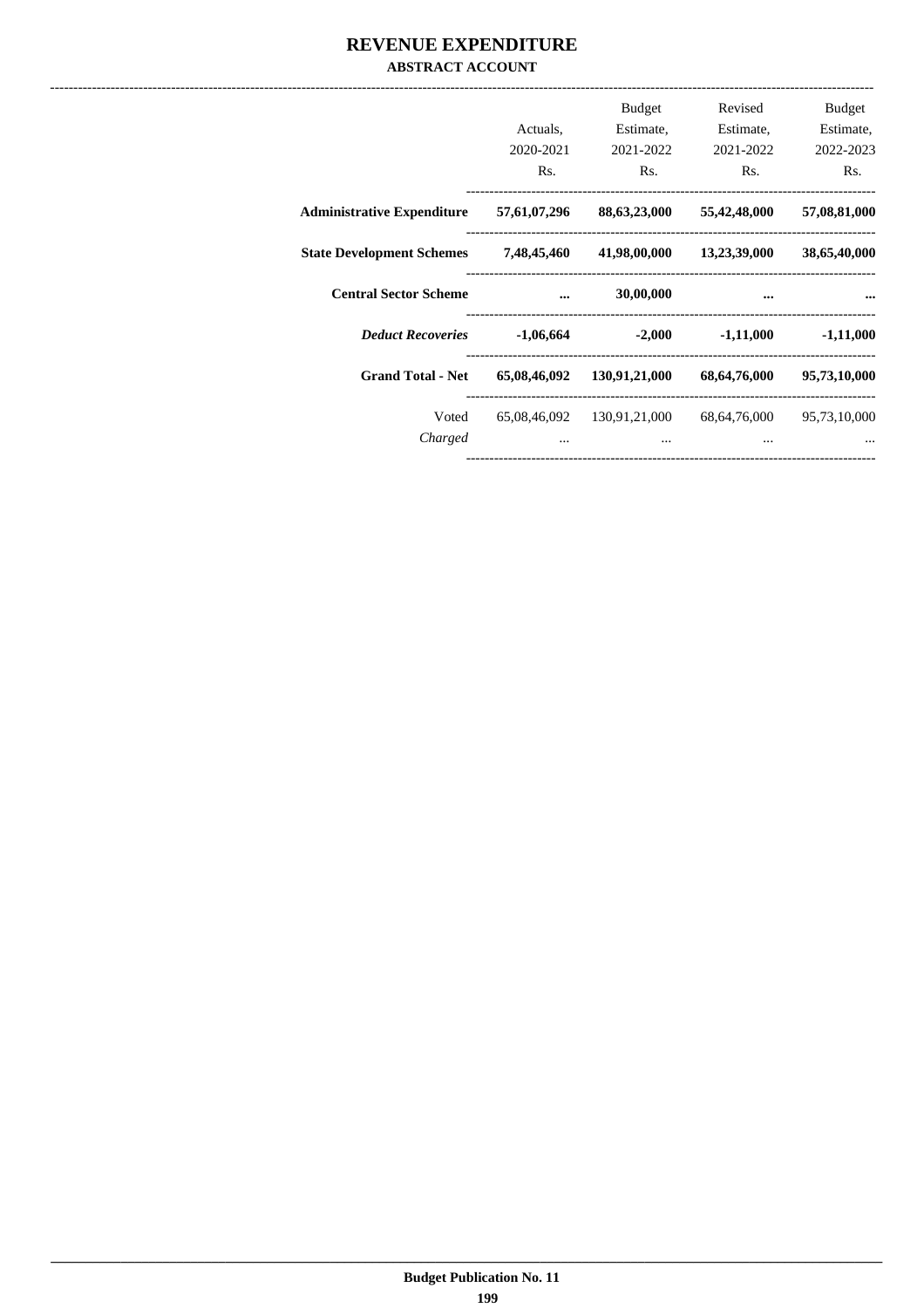|                                                                                                                | Actuals,<br>2020-2021<br>Rs. | Budget<br>Estimate,<br>2021-2022<br>Rs. | Revised<br>Estimate,<br>2021-2022<br>Rs.            | Budget<br>Estimate,<br>2022-2023<br>Rs. |
|----------------------------------------------------------------------------------------------------------------|------------------------------|-----------------------------------------|-----------------------------------------------------|-----------------------------------------|
| DETAILED ACCOUNT NO. 2851-00-107 - SERICULTURE INDUSTRIES                                                      |                              |                                         |                                                     |                                         |
| 107- Sericulture Industries                                                                                    |                              |                                         |                                                     |                                         |
| <b>Administrative Expenditure</b>                                                                              |                              |                                         |                                                     |                                         |
| 038- Scheme for Sericulture Industries [AG]                                                                    |                              |                                         |                                                     |                                         |
| 01- Salaries                                                                                                   |                              |                                         |                                                     |                                         |
| 01-Pay                                                                                                         | 33, 35, 65, 402              | 54,63,33,000                            | 30,00,00,000                                        | 30,90,00,000                            |
| 14-Grade Pay                                                                                                   | $\cdots$                     |                                         |                                                     |                                         |
| 02-Dearness Allowance                                                                                          | 18,29,527                    | 1,33,90,000                             | 95,00,000                                           | 97,85,000                               |
| 03-House Rent Allowance                                                                                        | 3,65,47,404                  | 4,24,02,000                             | 3,26,00,000                                         | 3,35,78,000                             |
| 04-Ad hoc Bonus                                                                                                | 22,97,400                    | 29,00,000                               | 25,00,000                                           | 25,25,000                               |
| 07-Other Allowances                                                                                            | 2,18,528                     | 3,20,000                                | 1,70,000                                            | 1,74,000                                |
| 11-Compensatory Allowance                                                                                      | 1,54,000                     | 2,60,000                                | 1,80,000                                            | 1,84,000                                |
| 12-Medical Allowance                                                                                           | 25,91,371                    | 29,32,000                               | 26,55,000                                           | 26,82,000                               |
| Total - 2851-00-107-038-01                                                                                     |                              | 37,72,03,632 60,85,37,000               | 34,76,05,000                                        | 35,79,28,000                            |
| 02- Wages                                                                                                      | 89,40,673                    | 99,85,000                               | 91,50,000                                           | 94,25,000                               |
| 04- Pension/Gratuities                                                                                         | $\cdots$                     |                                         |                                                     |                                         |
| 07- Medical Reimbursements                                                                                     | $\cdots$                     | $\cdots$                                | $\cdots$                                            |                                         |
| 11- Travel Expenses                                                                                            | 1,59,820                     | 5,22,000                                | 2,10,000                                            | 2,13,000                                |
| 12- Medical Reimbursements under WBHS 2008                                                                     | 8,19,345                     | 10,75,000                               | 10,50,000                                           | 10,71,000                               |
| 13- Office Expenses                                                                                            |                              |                                         |                                                     |                                         |
| 01-Electricity                                                                                                 | 32,37,808                    | 41,62,000                               | 33,00,000                                           | 33,33,000                               |
| 02-Telephone                                                                                                   | 2,77,567                     | 3,25,000                                | 2,80,000                                            | 2,86,000                                |
| 03-Maintenance / P.O.L. for Office Vehicles                                                                    | 4,14,599                     | 11,30,000                               | 7,70,000                                            | 7,86,000                                |
| 04-Other Office Expenses                                                                                       | 2,52,848                     | 6,25,000                                | 4,50,000                                            | 4,59,000                                |
| Total - 2851-00-107-038-13                                                                                     | 41,82,822                    | 62,42,000                               | 48,00,000                                           | 48,64,000                               |
| 14- Rents, Rates and Taxes                                                                                     | 4,59,540                     | 9,25,000                                | 8,60,000                                            | 8,78,000                                |
| 19- Maintenance                                                                                                | $\cdots$                     | 11,000                                  | $\ddotsc$                                           |                                         |
| 50- Other Charges<br>Voted                                                                                     | 16,22,213                    | 34,16,000                               | 32,00,000                                           | 32,64,000                               |
| Charged                                                                                                        | $\cdots$                     | $\ldots$                                | $\cdots$                                            |                                         |
| 77- Computerisation                                                                                            | $\cdots$                     | 31,000                                  | 31,000                                              | 25,000                                  |
| Total - 2851-00-107-038                                                                                        |                              |                                         | 39,33,88,045 63,07,44,000 36,69,06,000 37,76,68,000 |                                         |
| 039- Assistance to Paschim Banga Resham Shilpi Samabaya<br>Mahasangha L.T.D. [AG]<br>31- Grants-in-aid-GENERAL |                              |                                         |                                                     |                                         |
| 02-Other Grants                                                                                                |                              |                                         |                                                     |                                         |
| 50- Other Charges                                                                                              |                              | $\cdots$                                |                                                     |                                         |
| 040- Intensive Sericulture Developmental Scheme [AG]                                                           |                              |                                         |                                                     |                                         |
| 01- Salaries                                                                                                   |                              |                                         |                                                     |                                         |
| 01-Pay                                                                                                         | 1,71,69,200                  | 1,78,56,000                             | 1,73,00,000                                         | 1,78,19,000                             |
| 14-Grade Pay                                                                                                   | $\cdots$                     | $\cdots$                                | $\cdots$                                            |                                         |
| 02-Dearness Allowance                                                                                          | 83,916                       | 5,36,000                                | 5,50,000                                            | 5,67,000                                |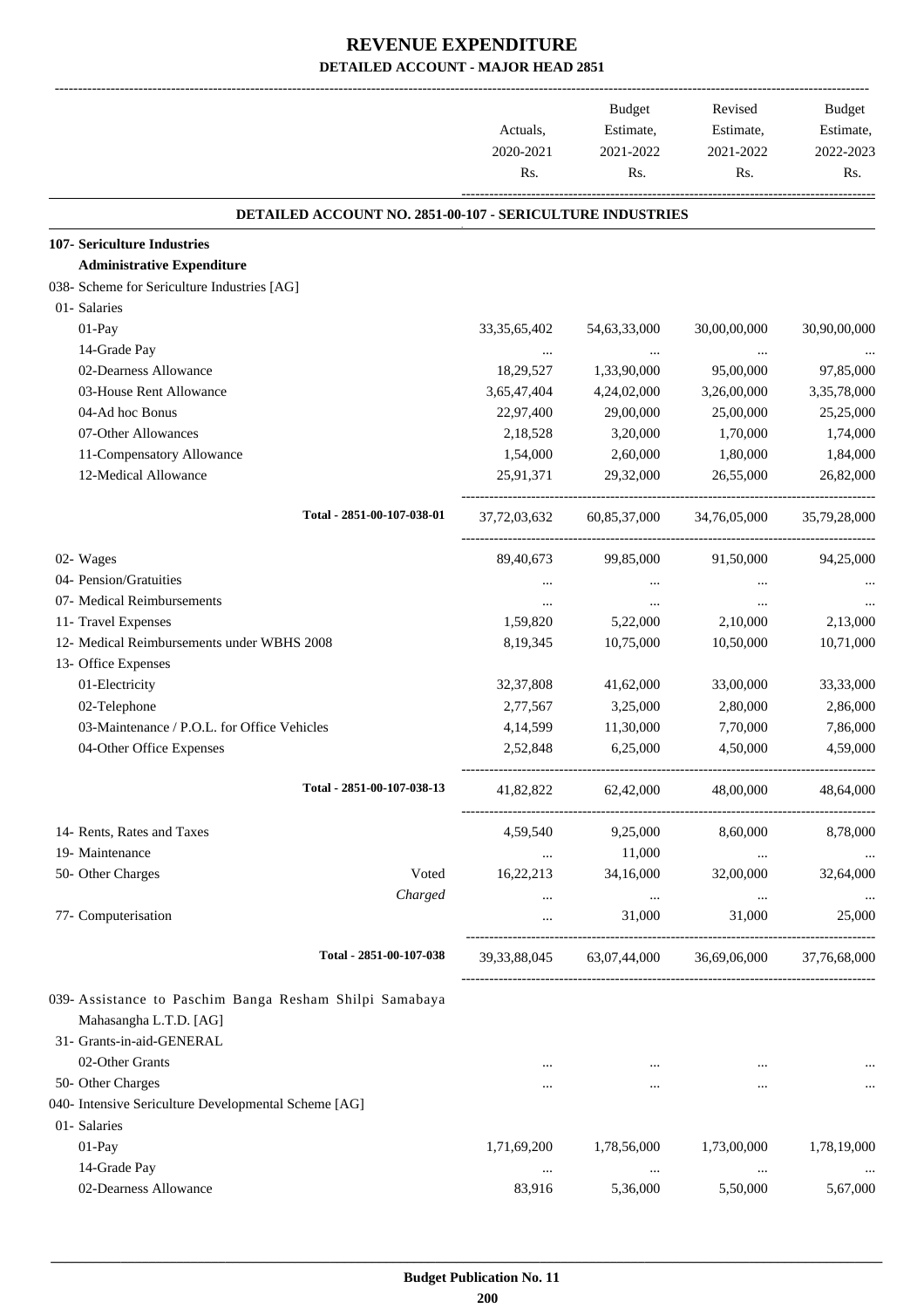|                                                                                                   | Actuals,<br>2020-2021<br>Rs. | <b>Budget</b><br>Estimate,<br>2021-2022<br>Rs. | Revised<br>Estimate,<br>2021-2022<br>Rs. | Budget<br>Estimate,<br>2022-2023<br>Rs. |
|---------------------------------------------------------------------------------------------------|------------------------------|------------------------------------------------|------------------------------------------|-----------------------------------------|
| 03-House Rent Allowance                                                                           | 18,38,012                    | 16,97,000                                      | 19,00,000                                | 19,57,000                               |
| 04-Ad hoc Bonus                                                                                   | 21,000                       | 24,000                                         | 24,000                                   | 25,000                                  |
| 06-Constituency Allowance                                                                         | $\ddots$                     | $\sim$ $\sim$                                  | $\ldots$                                 |                                         |
| 07-Other Allowances                                                                               | 5,000                        | 29,000                                         | 15,000                                   | 16,000                                  |
| 12-Medical Allowance                                                                              | 48,000                       | 52,000                                         | 65,000                                   | 66,000                                  |
| Total - 2851-00-107-040-01                                                                        |                              |                                                | 1,91,65,128 2,01,94,000 1,98,54,000      | 2,04,50,000                             |
| 07- Medical Reimbursements                                                                        | $\cdots$                     | $\ldots$                                       | $\ldots$                                 |                                         |
| 11- Travel Expenses                                                                               | 15,592                       | 54,000                                         | 20,000                                   | 21,000                                  |
| 12- Medical Reimbursements under WBHS 2008                                                        | 18,166                       | 1,60,000                                       | 80,000                                   | 82,000                                  |
| 50- Other Charges                                                                                 | 3,900                        | 21,000                                         | 20,000                                   | 21,000                                  |
| Total - 2851-00-107-040                                                                           | 1,92,02,786                  |                                                | 2,04,29,000 1,99,74,000                  | 2,05,74,000                             |
| 041- Old Age Pension Scheme for Silk Weavers [AG]<br>31- Grants-in-aid-GENERAL<br>02-Other Grants |                              |                                                |                                          |                                         |
| 042- Directorate of Sericulture Industries [AG]                                                   |                              |                                                |                                          |                                         |
| 01- Salaries                                                                                      |                              |                                                |                                          |                                         |
| 01-Pay                                                                                            | 13,68,41,680                 | 19,43,31,000                                   | 13,50,00,000                             | 13,90,50,000                            |
| 14-Grade Pay                                                                                      | $\cdots$                     | $\cdots$                                       | $\cdots$                                 |                                         |
| 02-Dearness Allowance                                                                             | 9,91,662                     | 58,30,000                                      | 42,00,000                                | 43,26,000                               |
| 03-House Rent Allowance                                                                           | 1,47,11,036                  | 1,84,62,000                                    | 1,35,00,000                              | 1,39,05,000                             |
| 04-Ad hoc Bonus                                                                                   | 6,17,400                     | 7,59,000                                       | 6,50,000                                 | 6,57,000                                |
| 07-Other Allowances                                                                               | 1,10,137                     | 3,80,000                                       | 1,80,000                                 | 1,84,000                                |
| 11-Compensatory Allowance                                                                         | 3,02,355                     | 4,10,000                                       | 3,20,000                                 | 3,27,000                                |
| 12-Medical Allowance                                                                              | 7,82,287                     | 8,50,000                                       | 8,40,000                                 | 8,49,000                                |
| Total - 2851-00-107-042-01                                                                        | 15,43,56,557                 |                                                | 22, 10, 22, 000 15, 46, 90, 000          | 15,92,98,000                            |
| 02- Wages                                                                                         | 31,89,038                    | 32,95,000                                      | 32,00,000                                | 32,96,000                               |
| 04- Pension/Gratuities                                                                            | $\cdots$                     | $\cdots$                                       | $\cdots$                                 |                                         |
| 07- Medical Reimbursements                                                                        | $\cdots$                     | $\cdots$                                       | $\cdots$                                 | $\cdots$                                |
| 11- Travel Expenses                                                                               | 1,44,377                     | 4,50,000                                       | 2,50,000                                 | 2,53,000                                |
| 12- Medical Reimbursements under WBHS 2008<br>13- Office Expenses                                 | 3,20,364                     | 6,00,000                                       | 11,00,000                                | 11,22,000                               |
| 01-Electricity                                                                                    | 21, 21, 937                  | 23,00,000                                      | 21,80,000                                | 22,02,000                               |
| 02-Telephone                                                                                      | 84,528                       | 1,71,000                                       | 1,03,000                                 | 1,06,000                                |
| 03-Maintenance / P.O.L. for Office Vehicles                                                       | 1,69,123                     | 4,55,000                                       | 3,50,000                                 | 3,57,000                                |
| 04-Other Office Expenses                                                                          | 79,066                       | 2,05,000                                       | 1,90,000                                 | 1,94,000                                |
| Total - 2851-00-107-042-13                                                                        | 24,54,654                    | 31,31,000                                      | 28,23,000                                | 28,59,000                               |
| 14- Rents, Rates and Taxes                                                                        | 1,71,799                     | 3,34,000                                       | 3,00,000                                 | 3,06,000                                |
| 50- Other Charges                                                                                 | 28,74,686                    | 62,97,000                                      | 50,00,000                                | 55,00,000                               |
| 77- Computerisation                                                                               | 4,990                        | 21,000                                         | 5,000                                    | 5,000                                   |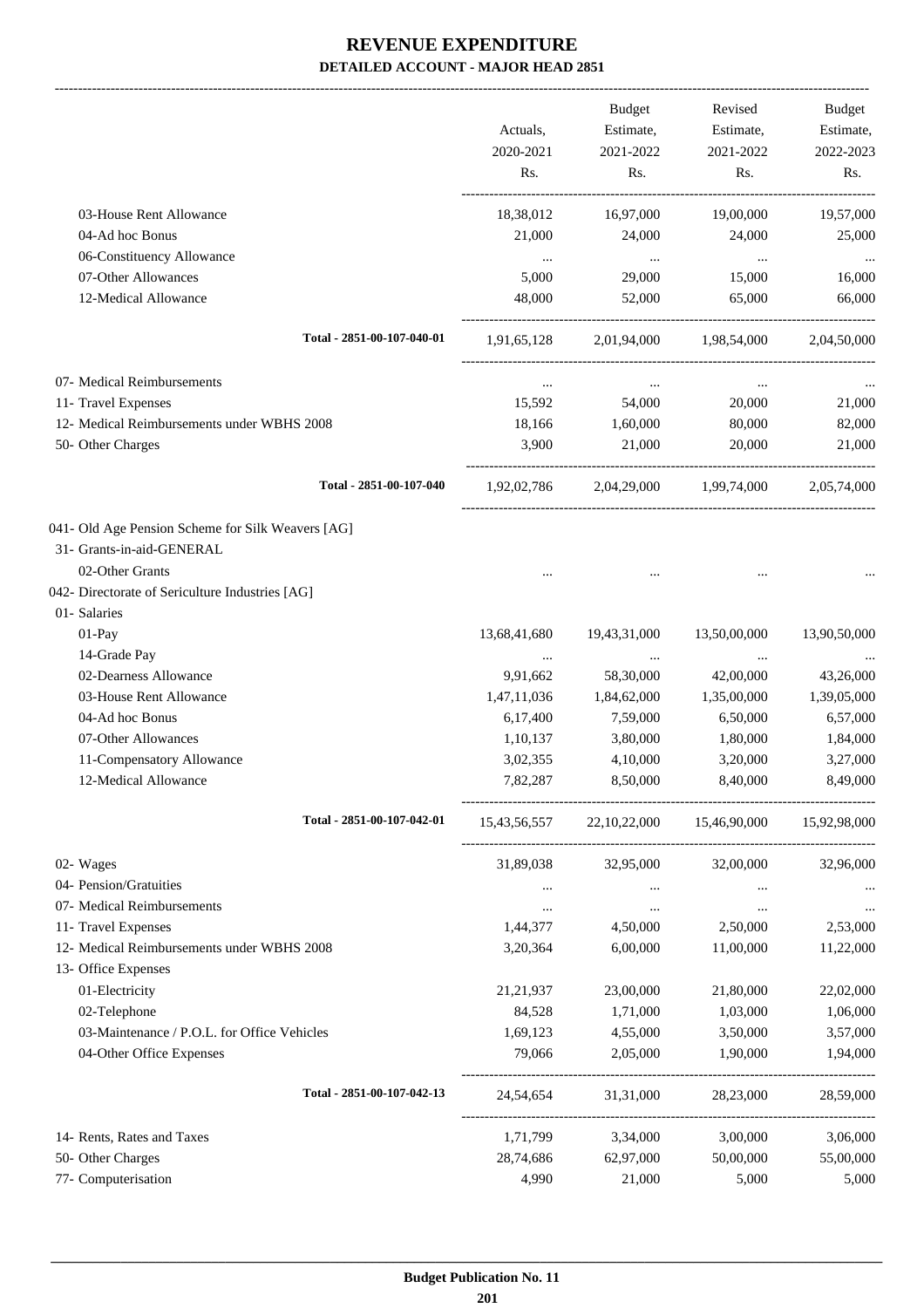|                                                                                                                                                                           | Actuals,<br>2020-2021<br>Rs.                                                                                                      | Budget<br>Estimate,<br>2021-2022<br>Rs. | Revised<br>Estimate,<br>2021-2022<br>Rs.            | Budget<br>Estimate,<br>2022-2023<br>Rs. |
|---------------------------------------------------------------------------------------------------------------------------------------------------------------------------|-----------------------------------------------------------------------------------------------------------------------------------|-----------------------------------------|-----------------------------------------------------|-----------------------------------------|
| Total - 2851-00-107-042                                                                                                                                                   |                                                                                                                                   |                                         | 16,35,16,465 23,51,50,000 16,73,68,000 17,26,39,000 |                                         |
| <b>Total - Administrative Expenditure</b>                                                                                                                                 |                                                                                                                                   |                                         | 57,61,07,296 88,63,23,000 55,42,48,000 57,08,81,000 |                                         |
| <b>State Development Schemes</b><br>043- Other Development Scheme for Sericulture Industries [AG]<br>27- Minor Works/ Maintenance<br>31- Grants-in-aid-GENERAL            | 30,97,300                                                                                                                         | 1,50,00,000                             | 50,00,000                                           | 1,57,50,000                             |
| 02-Other Grants<br>50- Other Charges                                                                                                                                      |                                                                                                                                   |                                         | 3,30,59,847 17,40,00,000 5,80,00,000 14,29,00,000   |                                         |
| Total - 2851-00-107-043                                                                                                                                                   |                                                                                                                                   |                                         | 3,61,57,147 18,90,00,000 6,30,00,000 15,86,50,000   |                                         |
| 056- Sustainable Sericulture Development Project [AG]<br>50- Other Charges                                                                                                | $\mathbf{1}_{\mathbf{1}_{\mathbf{2}}\mathbf{1}_{\mathbf{3}}\mathbf{2}_{\mathbf{4}}\mathbf{3}_{\mathbf{5}}\mathbf{4}_{\mathbf{6}}$ |                                         | $6,00,00,000$ $2,00,00,000$ $5,00,00,000$           |                                         |
| Total - 2851-00-107-056                                                                                                                                                   | $\cdots$ . The same of $\cdots$                                                                                                   |                                         | $6,00,00,000$ $2,00,00,000$ $5,00,00,000$           |                                         |
| <b>Total - State Development Schemes</b>                                                                                                                                  |                                                                                                                                   |                                         | 3,61,57,147 24,90,00,000 8,30,00,000 20,86,50,000   |                                         |
| <b>State Development Schemes</b><br>045- Catalytic Development Programme under West Bengal<br>Compensatory Entry Tax Fund(WBETF (WBETF) [AG]<br>31- Grants-in-aid-GENERAL |                                                                                                                                   |                                         |                                                     |                                         |
| 02-Other Grants                                                                                                                                                           |                                                                                                                                   | 10,00,000                               |                                                     |                                         |
| <b>Total - State Development Schemes</b>                                                                                                                                  | $\cdots$                                                                                                                          | 10,00,000                               | $\cdots$                                            |                                         |
| <b>State Development Schemes</b><br>057- Integrated Scheme for Development of Sericulture Industry (Silk<br>Samagra) (State Share) (OTHER) [AG]<br>33- Subsidies          |                                                                                                                                   |                                         |                                                     |                                         |
| 05-Other Subsidies                                                                                                                                                        |                                                                                                                                   | 2,26,89,989 2,32,00,000                 | $\cdots$                                            | 2,43,60,000                             |
| <b>Total - State Development Schemes</b>                                                                                                                                  |                                                                                                                                   | 2,26,89,989 2,32,00,000                 | $\mathbf{r}$ and $\mathbf{r}$ and $\mathbf{r}$      | 2,43,60,000                             |
| <b>Central Sector Scheme</b><br>044- Catalytic Development Program under Sericulture (State Share)<br>(OCASPS) [AG]                                                       |                                                                                                                                   |                                         |                                                     |                                         |
| 50- Other Charges                                                                                                                                                         | $\cdots$                                                                                                                          | 10,00,000                               |                                                     |                                         |
| <b>Total - Central Sector Scheme</b>                                                                                                                                      | $\cdots$                                                                                                                          | 10,00,000                               | $\cdots$                                            |                                         |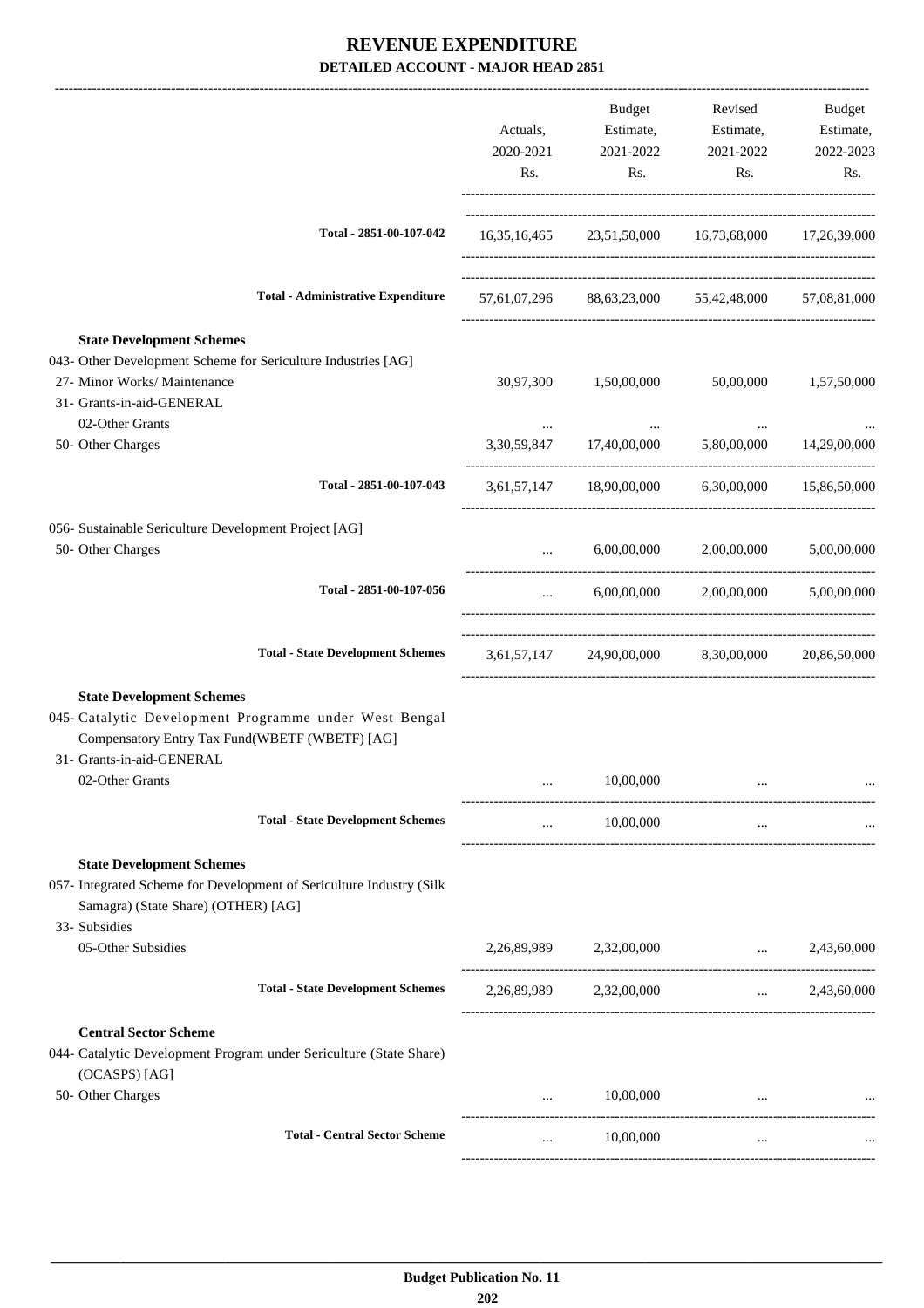|                                                                                                                                                 | Actuals,<br>2020-2021<br>Rs. | Budget<br>Estimate,<br>2021-2022<br>Rs.                     | Revised<br>Estimate,<br>2021-2022<br>Rs.                                                                 | Budget<br>Estimate,<br>2022-2023<br>Rs.        |
|-------------------------------------------------------------------------------------------------------------------------------------------------|------------------------------|-------------------------------------------------------------|----------------------------------------------------------------------------------------------------------|------------------------------------------------|
| Total - 2851-00-107                                                                                                                             |                              | 63,49,54,432 116,05,23,000 63,72,48,000 80,38,91,000        |                                                                                                          |                                                |
| Voted                                                                                                                                           |                              | 63,49,54,432 116,05,23,000 63,72,48,000 80,38,91,000        |                                                                                                          |                                                |
| Charged                                                                                                                                         | $\cdots$                     |                                                             | and the company of the company of the<br>$\sim$ $\sim$ $\sim$                                            |                                                |
| DETAILED ACCOUNT NO. 2851-00-789 - SPECIAL COMPONENT PLAN FOR SCHEDULED CASTES                                                                  |                              |                                                             |                                                                                                          |                                                |
| 789- Special Component Plan for Scheduled Castes                                                                                                |                              |                                                             |                                                                                                          |                                                |
| <b>Administrative Expenditure</b>                                                                                                               |                              |                                                             |                                                                                                          |                                                |
| 057- Old Age Pension Scheme for Silk Weavers [AG]<br>31- Grants-in-aid-GENERAL                                                                  |                              |                                                             |                                                                                                          |                                                |
| 02-Other Grants                                                                                                                                 |                              |                                                             |                                                                                                          |                                                |
| <b>State Development Schemes</b>                                                                                                                | $\cdots$                     |                                                             |                                                                                                          |                                                |
| 058- Other Development Schemes for Sericulture [AG]                                                                                             |                              |                                                             |                                                                                                          |                                                |
| 27- Minor Works/ Maintenance                                                                                                                    |                              | 24,97,192 1,20,00,000 40,00,000 1,26,00,000                 |                                                                                                          |                                                |
| 50- Other Charges                                                                                                                               |                              | 89,46,474 4,50,00,000 1,93,39,000 4,72,50,000               |                                                                                                          |                                                |
|                                                                                                                                                 |                              |                                                             |                                                                                                          |                                                |
| Total - 2851-00-789-058                                                                                                                         |                              | 1,14,43,666 5,70,00,000 2,33,39,000 5,98,50,000             |                                                                                                          |                                                |
| 063- Sustainable Sericulture Development Project [AG]                                                                                           |                              |                                                             |                                                                                                          |                                                |
| 50- Other Charges                                                                                                                               |                              | $\mathbf{m}^{\mathrm{max}}$ and $\mathbf{m}^{\mathrm{max}}$ | 3,00,00,000 1,00,00,000 3,15,00,000                                                                      |                                                |
| Total - 2851-00-789-063                                                                                                                         | --------------------------   | $3,00,00,000$ $1,00,00,000$ $3,15,00,000$                   |                                                                                                          |                                                |
| <b>Total - State Development Schemes</b>                                                                                                        |                              | 1,14,43,666 8,70,00,000 3,33,39,000 9,13,50,000             |                                                                                                          |                                                |
|                                                                                                                                                 |                              |                                                             |                                                                                                          |                                                |
| <b>State Development Schemes</b><br>064- Integrated Scheme for Development of Sericulture Industry (Silk<br>Samagra) (State Share) (OTHER) [AG] |                              |                                                             |                                                                                                          |                                                |
| 33- Subsidies<br>05-Other Subsidies                                                                                                             | $\cdots$                     | 58,00,000                                                   | $\mathbf{r}$ and $\mathbf{r}$ and $\mathbf{r}$ and $\mathbf{r}$<br>------------------------------------- | 60,90,000                                      |
| <b>Total - State Development Schemes</b>                                                                                                        | $\cdots$                     | 58,00,000                                                   |                                                                                                          | 60,90,000<br><b>Contract Contract Contract</b> |
| <b>Central Sector Scheme</b>                                                                                                                    |                              |                                                             |                                                                                                          |                                                |
| 056- Catalytic Development Projects (State Share) (OCASPS)<br>(OCASPS) [AG]                                                                     |                              |                                                             |                                                                                                          |                                                |
| 50- Other Charges                                                                                                                               | $\cdots$                     | 10,00,000                                                   | the contract of the contract of the contract of                                                          |                                                |
| <b>Total - Central Sector Scheme</b>                                                                                                            | $\cdots$                     | 10,00,000                                                   | $\cdots$                                                                                                 |                                                |
| Total - 2851-00-789                                                                                                                             |                              | $1,14,43,666$ $9,38,00,000$ $3,33,39,000$ $9,74,40,000$     |                                                                                                          |                                                |
| Voted                                                                                                                                           |                              | 1,14,43,666 9,38,00,000 3,33,39,000 9,74,40,000             |                                                                                                          |                                                |
| Charged                                                                                                                                         | $\cdots$                     | $\cdots$                                                    | $\cdots$                                                                                                 |                                                |
|                                                                                                                                                 |                              |                                                             |                                                                                                          |                                                |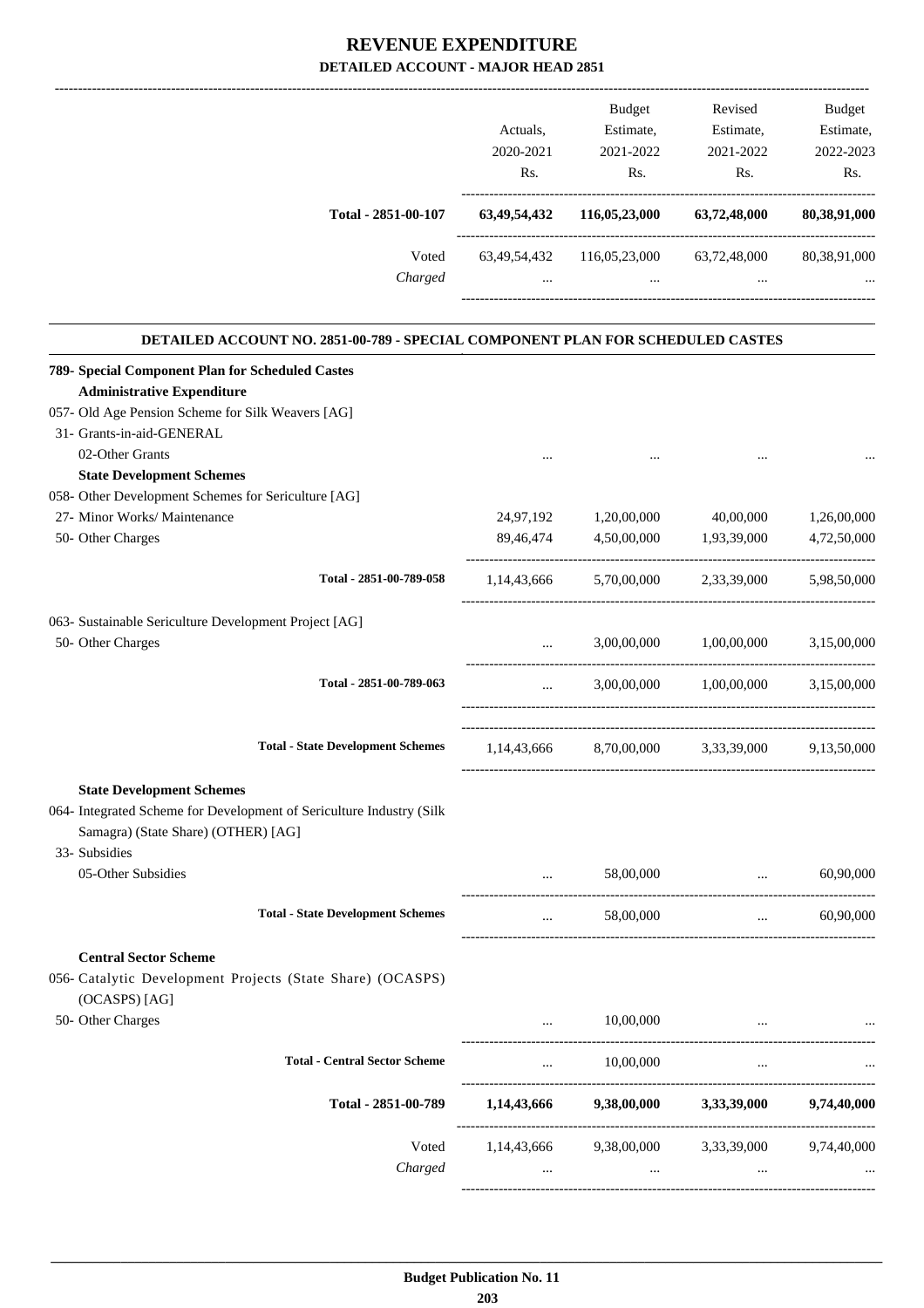|                                                                                        | Actuals,<br>2020-2021<br>Rs. | Budget<br>Estimate,<br>2021-2022<br>Rs. | Revised<br>Estimate,<br>2021-2022<br>Rs.      | Budget<br>Estimate,<br>2022-2023<br>Rs. |
|----------------------------------------------------------------------------------------|------------------------------|-----------------------------------------|-----------------------------------------------|-----------------------------------------|
|                                                                                        |                              |                                         |                                               |                                         |
| DETAILED ACCOUNT NO. 2851-00-796 - TRIBAL AREAS SUB-PLAN                               |                              |                                         |                                               |                                         |
| 796- Tribal Areas Sub-Plan                                                             |                              |                                         |                                               |                                         |
| <b>Administrative Expenditure</b><br>049- Old Age Pension Scheme for Silk Weavers [AG] |                              |                                         |                                               |                                         |
| 31- Grants-in-aid-GENERAL                                                              |                              |                                         |                                               |                                         |
| 02-Other Grants                                                                        |                              |                                         |                                               |                                         |
| <b>State Development Schemes</b>                                                       |                              |                                         |                                               |                                         |
| 048- Other Development Scheme for Sericulture [AG]                                     |                              |                                         |                                               |                                         |
| 27- Minor Works/ Maintenance                                                           |                              | 18,74,955 90,00,000                     | 30,00,000                                     | 94,50,000                               |
| 50- Other Charges                                                                      |                              | 25,92,837 2,10,00,000                   | 70,00,000                                     | 2,20,50,000                             |
|                                                                                        |                              |                                         |                                               |                                         |
| Total - 2851-00-796-048                                                                |                              |                                         | 44,67,792 3,00,00,000 1,00,00,000             | 3,15,00,000                             |
| 057- Sustainable Sericulture Development Project [AG]                                  |                              |                                         |                                               |                                         |
| 50- Other Charges                                                                      |                              |                                         | $1,80,00,000$ $60,00,000$ $1,85,00,000$       |                                         |
|                                                                                        | $\mathbf{1}$                 |                                         |                                               |                                         |
| Total - 2851-00-796-057                                                                |                              |                                         | $1,80,00,000$ $60,00,000$ $1,85,00,000$       |                                         |
|                                                                                        |                              |                                         |                                               |                                         |
|                                                                                        |                              |                                         |                                               |                                         |
| <b>Total - State Development Schemes</b>                                               |                              |                                         | 44,67,792 4,80,00,000 1,60,00,000 5,00,00,000 |                                         |
| <b>State Development Schemes</b>                                                       |                              |                                         |                                               |                                         |
| 058- Integrated Scheme for Development of Sericulture Industry (Silk                   |                              |                                         |                                               |                                         |
| Samagra) (State Share) (OTHER) [AG]                                                    |                              |                                         |                                               |                                         |
| 33- Subsidies                                                                          |                              |                                         |                                               |                                         |
| 05-Other Subsidies                                                                     | 86.866                       | 58,00,000                               |                                               | 60,90,000                               |
|                                                                                        |                              |                                         |                                               |                                         |
| <b>Total - State Development Schemes</b>                                               | 86,866                       | 58,00,000                               | <b>Second Committee</b>                       | 60,90,000                               |
|                                                                                        |                              |                                         |                                               |                                         |
| <b>Central Sector Scheme</b>                                                           |                              |                                         |                                               |                                         |
| 050- Catalytic Development Scheme(State Share) (OCASPS) [AG]<br>50- Other Charges      |                              | 10,00,000                               |                                               |                                         |
|                                                                                        | $\cdots$                     |                                         |                                               |                                         |
| <b>Total - Central Sector Scheme</b>                                                   | $\cdots$                     | 10,00,000                               | $\cdots$                                      |                                         |
|                                                                                        |                              |                                         |                                               |                                         |
| Total - 2851-00-796                                                                    |                              |                                         | 45,54,658 5,48,00,000 1,60,00,000 5,60,90,000 |                                         |
|                                                                                        |                              |                                         |                                               |                                         |
| Voted                                                                                  |                              |                                         | 45,54,658 5,48,00,000 1,60,00,000 5,60,90,000 |                                         |
| Charged                                                                                | $\cdots$                     | $\cdots$                                | $\cdots$                                      |                                         |
|                                                                                        |                              |                                         |                                               |                                         |

#### **DETAILED ACCOUNT NO. 2851-00-797 - TRANSFER TO RESERVE FUND/DEPOSIT ACCOUNT .**

**797- Transfer to Reserve Fund/Deposit Account State Development Schemes**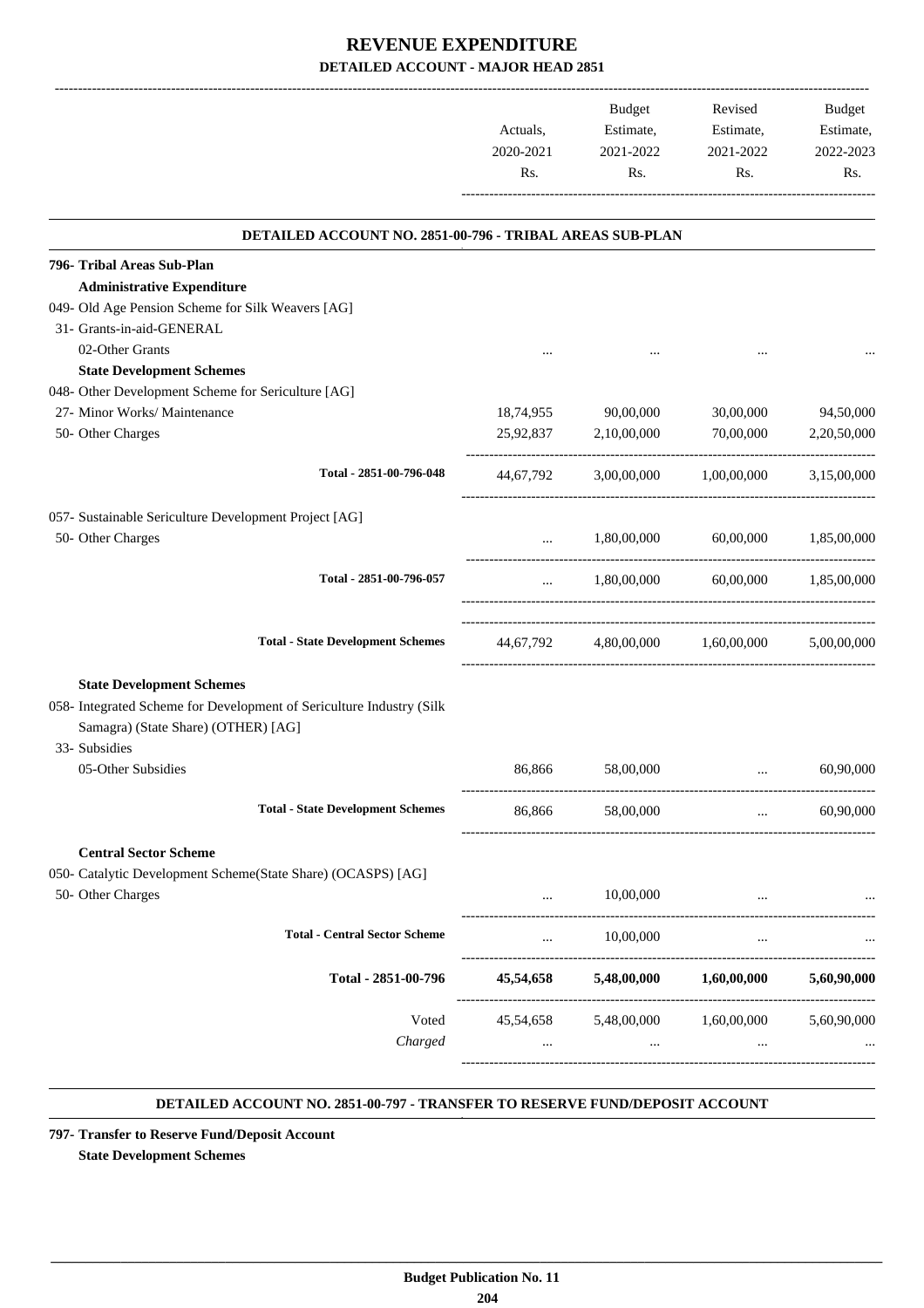|                                                                                  | Actuals,<br>2020-2021<br>Rs. | Budget<br>Estimate,<br>2021-2022<br>Rs. | Revised<br>Estimate,<br>2021-2022<br>Rs.                                    | Budget<br>Estimate,<br>2022-2023<br>Rs. |
|----------------------------------------------------------------------------------|------------------------------|-----------------------------------------|-----------------------------------------------------------------------------|-----------------------------------------|
| 003- West Bengal Compensatory Entry Tax Fund (WBCETF)                            |                              |                                         |                                                                             |                                         |
| (WBETF) [AG]                                                                     |                              |                                         |                                                                             |                                         |
| 63- Inter-Account Transfer                                                       | $\cdots$                     | $\cdots$                                | $\cdots$                                                                    |                                         |
| Total - 2851-00-797                                                              | $\cdots$                     | $\cdots$                                |                                                                             |                                         |
| Voted                                                                            |                              |                                         |                                                                             |                                         |
| Charged                                                                          | $\cdots$                     | $\cdots$                                | $\cdots$                                                                    |                                         |
| <b>DETAILED ACCOUNT NO. 2851 - DEDUCT RECOVERIES IN REDUCTION OF EXPENDITURE</b> |                              |                                         |                                                                             |                                         |
| 107- Sericulture Industries                                                      |                              |                                         |                                                                             |                                         |
| Administrative Expenditure                                                       |                              |                                         |                                                                             |                                         |
| 038-Scheme for Sericulture Industries [AG]                                       |                              |                                         |                                                                             |                                         |
| 70-Deduct Recoveries                                                             |                              |                                         |                                                                             |                                         |
| 01-Others                                                                        | $-54,940$                    | $-1,000$                                | $-50,000$                                                                   | $-50,000$                               |
| 040-Intensive Sericulture Developmental Scheme [AG]                              |                              |                                         |                                                                             |                                         |
| 70-Deduct Recoveries                                                             |                              |                                         |                                                                             |                                         |
| 01-Others                                                                        | $\cdots$                     | $-1,000$                                | $-1,000$                                                                    | $-1,000$                                |
| Total - 107 - Deduct - Recoveries                                                | -54,940                      |                                         | ----------------------<br>-----------------<br>$-2,000$ $-51,000$ $-51,000$ |                                         |
| 797- Transfer to Reserve Fund/Deposit Account                                    |                              |                                         |                                                                             |                                         |
| <b>State Development Schemes</b>                                                 |                              |                                         |                                                                             |                                         |
| 003-West Bengal Compensatory Entry Tax Fund (WBCETF)<br>(WBETF) [AG]             |                              |                                         |                                                                             |                                         |
| 70-Deduct Recoveries                                                             |                              |                                         |                                                                             |                                         |
| 01-Others                                                                        |                              | $\cdots$                                | $\cdots$                                                                    |                                         |
| Total - 797 - Deduct - Recoveries                                                |                              | $\cdots$                                | $\cdots$                                                                    |                                         |
| 902- Deduct - Amount met from the Reserve Fund / Deposit<br>Account              |                              |                                         |                                                                             |                                         |
| <b>State Development Schemes</b>                                                 |                              |                                         |                                                                             |                                         |
| 003-West Bengal Compensatory Entry Tax Fund (WBCETF)<br>(WBETF) [AG]             |                              |                                         |                                                                             |                                         |
| 70-Deduct Recoveries                                                             |                              |                                         |                                                                             |                                         |
| 01-Others                                                                        |                              | $\cdots$                                | $\cdots$                                                                    |                                         |
| Total - 902 - Deduct - Recoveries                                                | $\cdots$                     | $\cdots$                                | $\cdots$                                                                    |                                         |
| 911- Deduct Recoveries of Overpayments                                           |                              |                                         |                                                                             |                                         |
| Administrative Expenditure                                                       |                              |                                         |                                                                             |                                         |
| 042-Directorate of Sericulture Industries [AG]                                   |                              |                                         |                                                                             |                                         |
| 70-Deduct Recoveries                                                             |                              |                                         |                                                                             |                                         |
| 01-Others                                                                        | $-51,724$                    | $\cdots$                                | $-60,000$                                                                   | $-60,000$                               |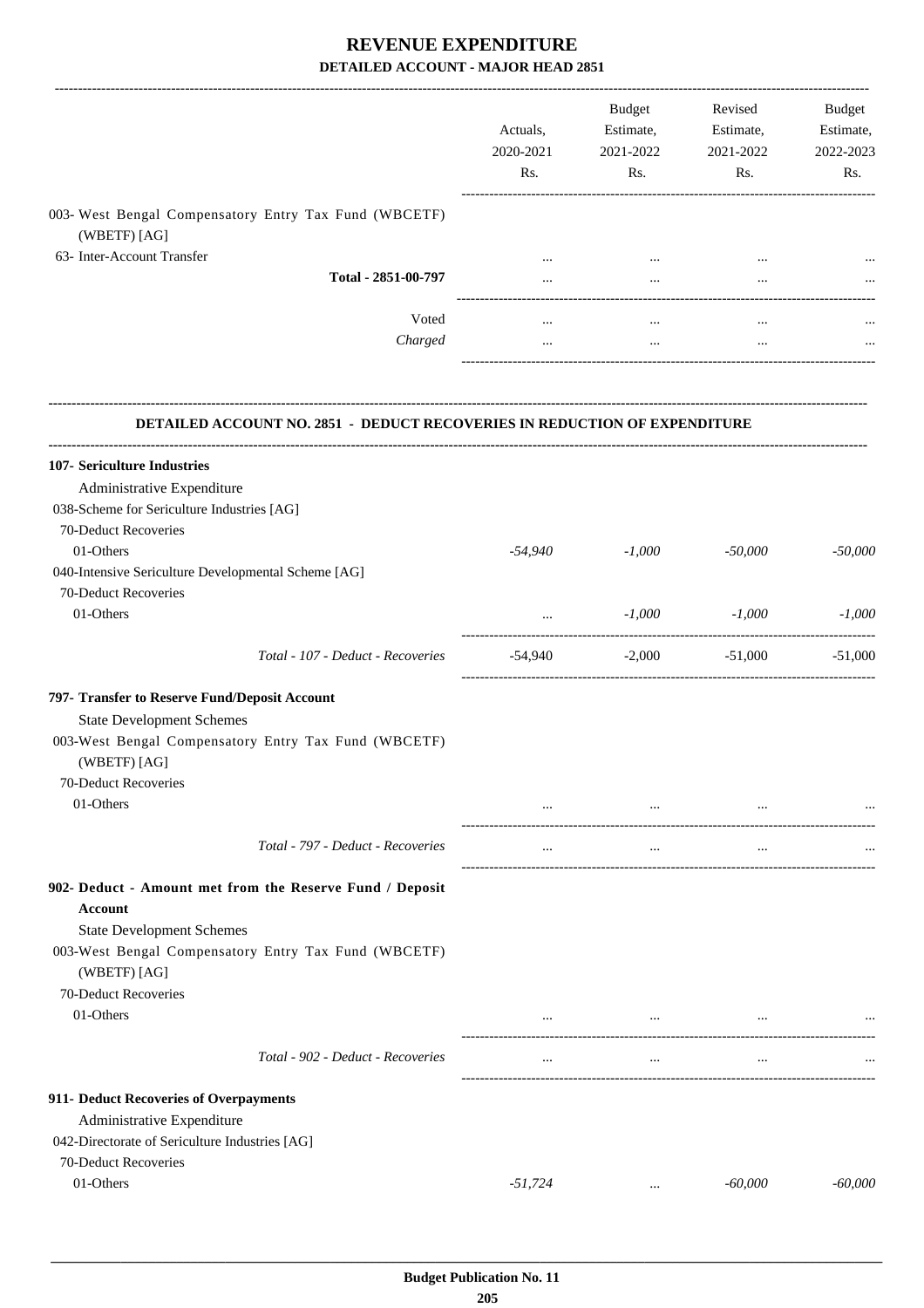$---$ 

|                                                                 |                                    | Actuals.<br>2020-2021<br>R <sub>s</sub> . | <b>Budget</b><br>Estimate,<br>2021-2022<br>Rs. | Revised<br>Estimate,<br>2021-2022<br>Rs. | <b>Budget</b><br>Estimate,<br>2022-2023<br>Rs. |
|-----------------------------------------------------------------|------------------------------------|-------------------------------------------|------------------------------------------------|------------------------------------------|------------------------------------------------|
| 067-Deduct Recoveries [AG]<br>70-Deduct Recoveries<br>01-Others |                                    | $\cdots$                                  | $\cdots$                                       | $\cdots$                                 | $\cdots$                                       |
|                                                                 | Total - 911 - Deduct - Recoveries  | $-51.724$                                 | $\cdots$                                       | $-60,000$                                | $-60,000$                                      |
|                                                                 | Total - 2851 - Deduct - Recoveries | $-1,06,664$                               | $-2,000$                                       | $-1.11,000$                              | $-1.11,000$                                    |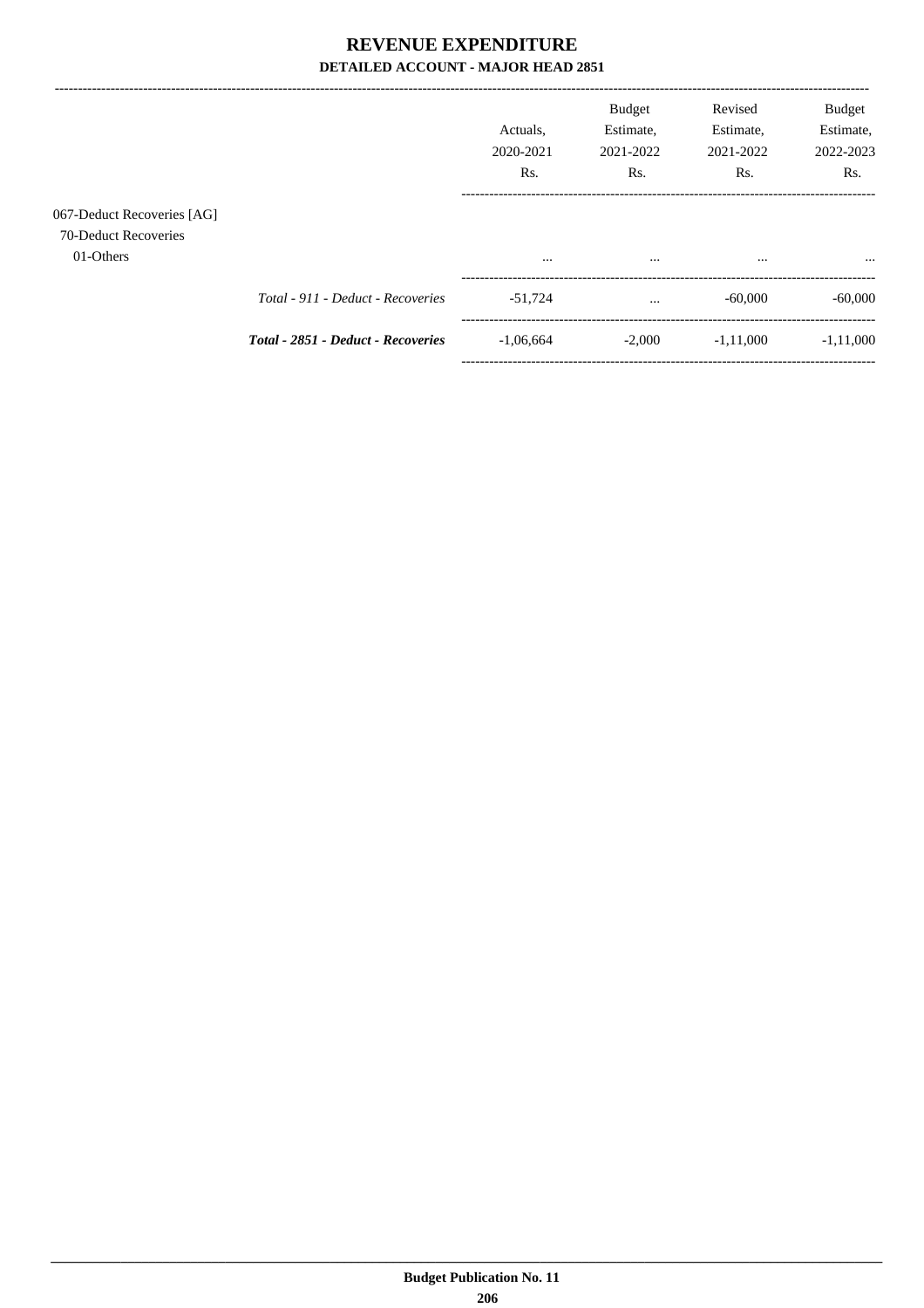### **REVENUE EXPENDITURE**

#### **DEMAND No. 05**

#### **Agriculture Department**

**C - Economic Services - (j) General Economic Services**

#### **Head of Account : 3451 - Secretariat-Economic Services**

| Voted Rs. 11,74,99,000     | <b>Charged Rs. Nil</b> |              | <b>Total Rs. 11,74,99,000</b> |                  |
|----------------------------|------------------------|--------------|-------------------------------|------------------|
|                            |                        | Voted Rs.    | Charged Rs.                   | <b>Total Rs.</b> |
| <b>Gross Expenditure</b>   |                        | 11,74,99,000 | $\cdots$                      | 11,74,99,000     |
| <b>Deduct - Recoveries</b> |                        | $-1,50,000$  | $\cdots$                      | $-1,50,000$      |
| <b>Net Expenditure</b>     |                        | 11,73,49,000 | $\cdots$                      | 11,73,49,000     |

### **REVENUE EXPENDITURE ABSTRACT ACCOUNT**

---------------------------------------------------------------------------------------------------------------------------------------------------------------------------------

|                                                 |                                                                               | Actuals,<br>2020-2021<br>Rs. | <b>Budget</b><br>Estimate,<br>2021-2022<br>$\mathbf{Rs.}$ | Revised<br>Estimate,<br>2021-2022<br>$\mathbf{Rs.}$            | <b>Budget</b><br>Estimate,<br>2022-2023<br>Rs. |
|-------------------------------------------------|-------------------------------------------------------------------------------|------------------------------|-----------------------------------------------------------|----------------------------------------------------------------|------------------------------------------------|
| 090- Secretariate<br>Administrative Expenditure |                                                                               |                              |                                                           | 9,81,84,490 11,60,48,000 11,41,43,000 11,74,99,000             |                                                |
|                                                 |                                                                               |                              |                                                           | Total - 090 9,81,84,490 11,60,48,000 11,41,43,000 11,74,99,000 |                                                |
|                                                 | Grand Total - Gross 9,81,84,490 11,60,48,000 11,41,43,000 11,74,99,000        |                              |                                                           |                                                                |                                                |
|                                                 | Voted                                                                         |                              |                                                           | 9,81,84,490 11,60,48,000 11,41,43,000 11,74,99,000             |                                                |
|                                                 | Administrative Expenditure 9,81,84,490 11,60,48,000 11,41,43,000 11,74,99,000 |                              |                                                           |                                                                |                                                |
|                                                 | Deduct Recoveries 1,29,681 -2,000 -1,50,000                                   |                              |                                                           |                                                                | $-1,50,000$                                    |
|                                                 | Grand Total - Net 9,80,54,809 11,60,46,000 11,39,93,000 11,73,49,000          |                              |                                                           |                                                                |                                                |
|                                                 | Voted<br>Charged                                                              |                              | $\cdots$                                                  | 9,80,54,809 11,60,46,000 11,39,93,000 11,73,49,000<br>$\cdots$ |                                                |
|                                                 |                                                                               |                              |                                                           |                                                                |                                                |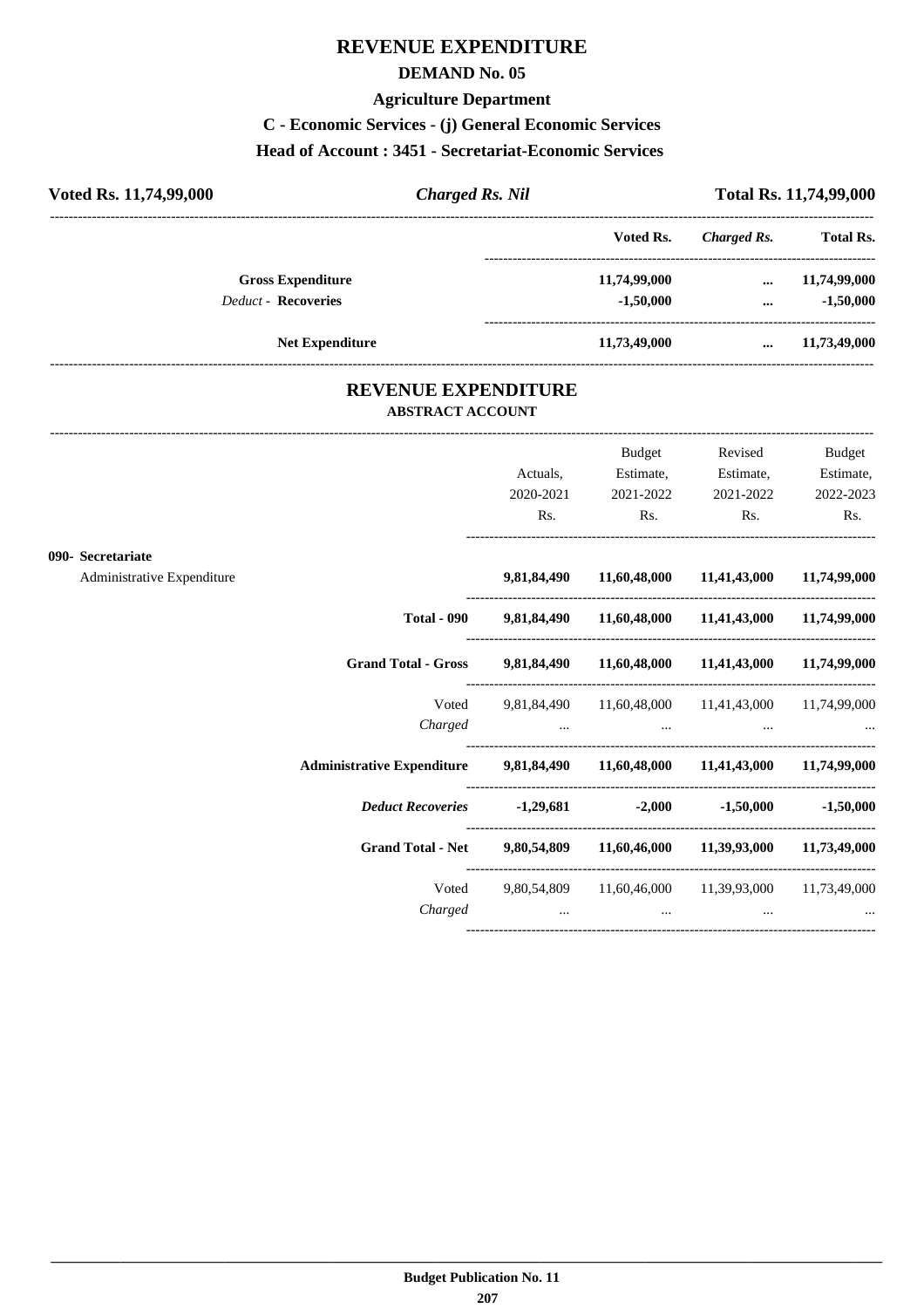|                                                     | Actuals,<br>2020-2021<br>Rs. | <b>Budget</b><br>Estimate,<br>2021-2022<br>Rs.           | Revised<br>Estimate,<br>2021-2022<br>Rs. | <b>Budget</b><br>Estimate,<br>2022-2023<br>Rs. |
|-----------------------------------------------------|------------------------------|----------------------------------------------------------|------------------------------------------|------------------------------------------------|
| DETAILED ACCOUNT NO. 3451-00-090 - SECRETARIATE     |                              |                                                          |                                          |                                                |
| 090- Secretariate                                   |                              |                                                          |                                          |                                                |
| <b>Administrative Expenditure</b>                   |                              |                                                          |                                          |                                                |
| 003- Agriculture Wing [AG]                          |                              |                                                          |                                          |                                                |
| 01- Salaries                                        |                              |                                                          |                                          |                                                |
| 01-Pay                                              | 8,21,55,030                  | 9,60,68,000                                              | 9,00,00,000                              | 9,27,00,000                                    |
| 14-Grade Pay                                        | 9,876                        | $\cdots$                                                 | 2,000                                    | 2,000                                          |
| 02-Dearness Allowance                               | 17,02,211                    | 28,83,000                                                | 50,00,000                                | 51,50,000                                      |
| 03-House Rent Allowance                             | 90,79,820                    | 91,27,000                                                | 89,30,000                                | 91,98,000                                      |
| 04-Ad hoc Bonus                                     | 3,23,400                     | 3,42,000                                                 | 3,42,000                                 | 3,46,000                                       |
| 05-Interim Relief                                   | 2,464                        | $\ldots$                                                 | 2,000                                    | 2,000                                          |
| 07-Other Allowances                                 | 92,857                       | 12,00,000                                                | 6,00,000                                 | 6,12,000                                       |
| 12-Medical Allowance                                | 1,01,008                     | 1,15,000                                                 | 1,10,000                                 | 1,12,000                                       |
| Total - 3451-00-090-003-01                          | 9,34,66,666                  | 10,97,35,000                                             | 10,49,86,000                             | 10,81,22,000                                   |
| 02- Wages                                           | 36,84,434                    | 46,89,000                                                | 40,00,000                                | 41,20,000                                      |
| 07- Medical Reimbursements                          | 1,02,519                     | 1,42,000                                                 | 2,30,000                                 | 2,33,000                                       |
| 11- Travel Expenses                                 | 63,868                       | 3,10,000                                                 | 2,90,000                                 | 2,93,000                                       |
| 12- Medical Reimbursements under WBHS 2008          | 2,20,515                     | 5,60,000                                                 | 8,35,000                                 | 8,52,000                                       |
| 13- Office Expenses                                 |                              |                                                          |                                          |                                                |
| 01-Electricity                                      |                              |                                                          |                                          |                                                |
| 02-Telephone                                        | 1,09,026                     | 1,39,000                                                 | 1,29,000                                 | 1,32,000                                       |
| 03-Maintenance / P.O.L. for Office Vehicles         |                              | $\ldots$                                                 | 32,00,000                                | 32,64,000                                      |
| 04-Other Office Expenses                            | 5.37.462                     | 4,73,000                                                 | 4,73,000                                 | 4,83,000                                       |
| Total - 3451-00-090-003-13                          | 6,46,488                     | 6,12,000                                                 | 38,02,000                                | 38,79,000                                      |
| 28- Payment of Professional and Special Services    |                              |                                                          |                                          |                                                |
| 02-Other charges                                    | $\cdots$                     | $\ldots$                                                 | $\ldots$                                 |                                                |
| 98- Training                                        | $\cdots$                     | $\sim 10^{-10}$                                          | $\cdots$                                 | $\ldots$                                       |
| Total - 3451-00-090-003                             |                              | 9,81,84,490   11,60,48,000   11,41,43,000   11,74,99,000 |                                          |                                                |
|                                                     |                              |                                                          |                                          |                                                |
| 027- Agriculture Marketing Department [AG]          |                              |                                                          |                                          |                                                |
| 28- Payment of Professional and Special Services    |                              |                                                          |                                          |                                                |
| 02-Other charges                                    | $\cdots$                     | $\cdots$                                                 | $\cdots$                                 | $\cdots$                                       |
| 030- West Bengal State Agricultural Commission [AG] |                              |                                                          |                                          |                                                |
| 01- Salaries                                        |                              |                                                          |                                          |                                                |
| 01-Pay                                              |                              | $\cdots$                                                 | $\cdots$                                 | $\cdots$                                       |
| 14-Grade Pay                                        | $\cdots$                     | $\cdots$                                                 | $\cdots$                                 | $\cdots$                                       |
| 02-Dearness Allowance                               | $\cdots$                     | $\cdots$                                                 | $\cdots$                                 |                                                |
| 03-House Rent Allowance                             | $\cdots$                     | $\cdots$                                                 | $\cdots$                                 | $\cdots$                                       |
| 04-Ad hoc Bonus                                     | $\cdots$                     | $\cdots$                                                 |                                          | $\cdots$                                       |
| 07-Other Allowances                                 | $\cdots$                     | $\cdots$                                                 | $\cdots$                                 |                                                |
| 12-Medical Allowance                                | $\cdots$                     | $\cdots$                                                 | $\cdots$                                 |                                                |
| 02- Wages                                           |                              | $\cdots$                                                 | $\cdots$                                 | $\cdots$                                       |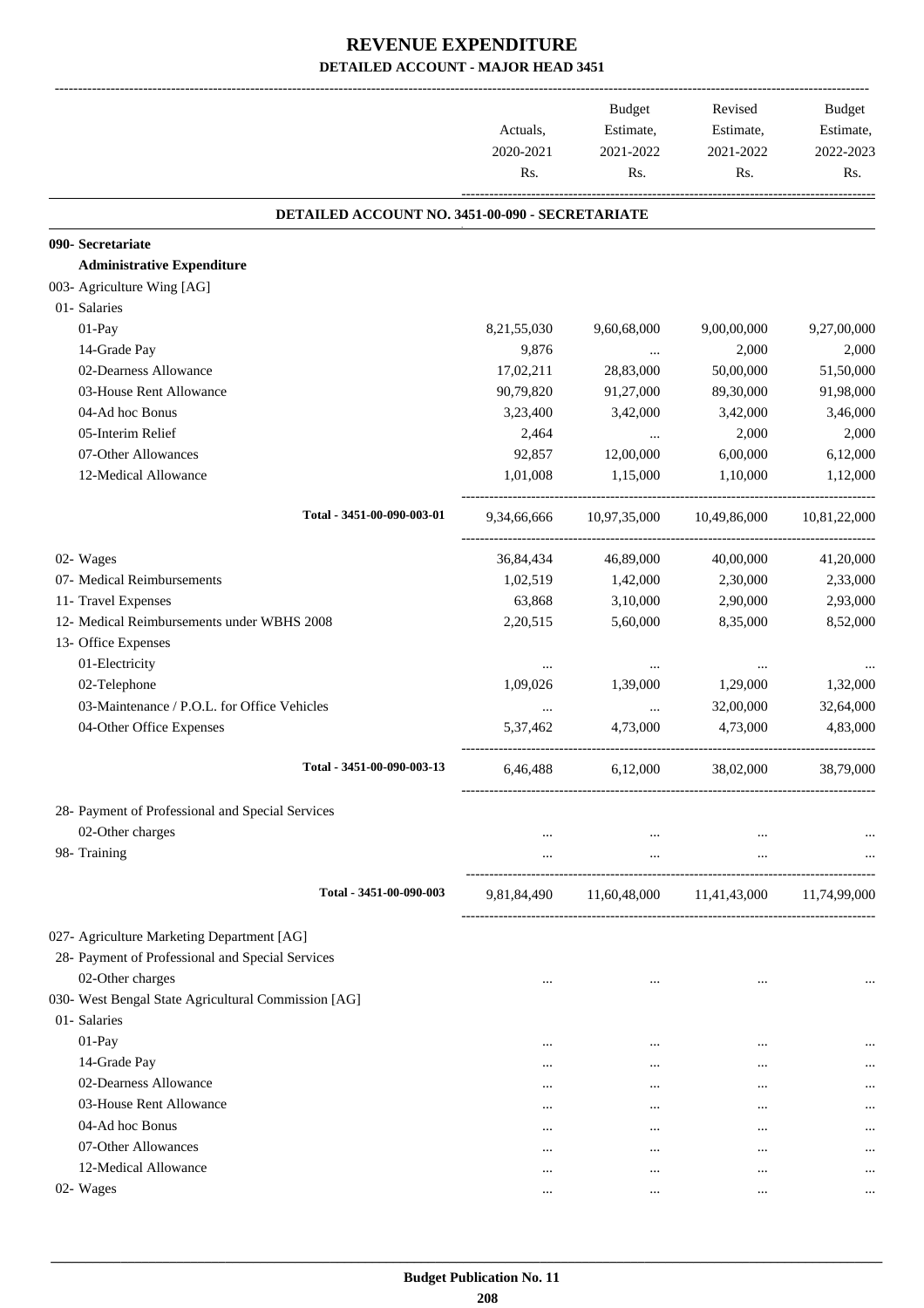-------------------------------------------------------------------------------------------------------------------------------------------------------------------------------

|                                                  | Actuals,<br>2020-2021<br>Rs. | <b>Budget</b><br>Estimate,<br>2021-2022<br>Rs.     | Revised<br>Estimate,<br>2021-2022<br>Rs. | <b>Budget</b><br>Estimate,<br>2022-2023<br>Rs. |
|--------------------------------------------------|------------------------------|----------------------------------------------------|------------------------------------------|------------------------------------------------|
| 07- Medical Reimbursements                       | $\ddotsc$                    | $\cdots$                                           | $\cdots$                                 |                                                |
| 11- Travel Expenses                              | $\ddotsc$                    | $\ddotsc$                                          | $\ddotsc$                                |                                                |
| 12- Medical Reimbursements under WBHS 2008       | $\ddotsc$                    |                                                    | $\ddotsc$                                |                                                |
| 13- Office Expenses                              |                              |                                                    |                                          |                                                |
| 01-Electricity                                   | $\cdots$                     | $\ddotsc$                                          | $\ddotsc$                                |                                                |
| 02-Telephone                                     | $\cdots$                     | $\ddotsc$                                          | $\ddotsc$                                |                                                |
| 03-Maintenance / P.O.L. for Office Vehicles      | $\ddotsc$                    |                                                    |                                          |                                                |
| 04-Other Office Expenses                         |                              | $\ddotsc$                                          |                                          |                                                |
| 046- Department of Sericulture [AG]              |                              |                                                    |                                          |                                                |
| 01- Salaries                                     |                              |                                                    |                                          |                                                |
| 01-Pay                                           | $\ddotsc$                    | $\ddotsc$                                          | $\ddotsc$                                |                                                |
| 14-Grade Pay                                     | $\ddotsc$                    | $\ddotsc$                                          | $\ddotsc$                                |                                                |
| 02-Dearness Allowance                            | $\cdots$                     | $\ddotsc$                                          | $\ddotsc$                                |                                                |
| 03-House Rent Allowance                          | $\ddotsc$                    | $\ddotsc$                                          | $\ddotsc$                                |                                                |
| 04-Ad hoc Bonus                                  | $\ddotsc$                    |                                                    | $\ddotsc$                                |                                                |
| 07-Other Allowances                              | $\ddotsc$                    | $\ddotsc$                                          | $\ddotsc$                                |                                                |
| 12-Medical Allowance                             | $\cdots$                     | $\ddotsc$                                          | $\ddotsc$                                |                                                |
| 02- Wages                                        | $\ddotsc$                    |                                                    | $\ddotsc$                                |                                                |
| 07- Medical Reimbursements                       | $\ddotsc$                    |                                                    | $\ddotsc$                                |                                                |
| 11- Travel Expenses                              | $\ddotsc$                    | $\ddotsc$                                          | $\ddotsc$                                |                                                |
| 12- Medical Reimbursements under WBHS 2008       | $\ddotsc$                    | $\ddotsc$                                          | $\ddotsc$                                |                                                |
| 13- Office Expenses                              |                              |                                                    |                                          |                                                |
| 01-Electricity                                   | $\ddotsc$                    |                                                    | $\ddotsc$                                |                                                |
| 02-Telephone                                     | $\ddotsc$                    | $\ddotsc$                                          | $\ddotsc$                                |                                                |
| 03-Maintenance / P.O.L. for Office Vehicles      | $\ddotsc$                    |                                                    | $\ddotsc$                                |                                                |
| 04-Other Office Expenses                         | $\ddotsc$                    |                                                    | $\ddotsc$                                |                                                |
| 14- Rents, Rates and Taxes                       | $\cdots$                     | $\ddotsc$                                          | $\ddotsc$                                |                                                |
| 20- Other Administrative Expenses                | $\ddotsc$                    | $\ddotsc$                                          | $\ddotsc$                                |                                                |
| 28- Payment of Professional and Special Services |                              |                                                    |                                          |                                                |
| 02-Other charges                                 | $\cdots$                     | $\cdots$                                           |                                          |                                                |
| 77- Computerisation                              | $\cdots$                     | $\ldots$                                           | $\cdots$                                 |                                                |
| <b>Total - Administrative Expenditure</b>        | 9,81,84,490                  | 11,60,48,000                                       | 11,41,43,000                             | 11,74,99,000                                   |
| Total - 3451-00-090                              | 9,81,84,490                  | 11,60,48,000                                       | 11,41,43,000                             | 11,74,99,000                                   |
| Voted<br>Charged                                 | 9,81,84,490<br>$\cdots$      | 11,60,48,000 11,41,43,000 11,74,99,000<br>$\cdots$ | $\cdots$                                 |                                                |
|                                                  |                              |                                                    |                                          |                                                |

#### **DETAILED ACCOUNT NO. 3451 - DEDUCT RECOVERIES IN REDUCTION OF EXPENDITURE**

**--------------------------------------------------------------------------------------------------------------------------------------------------------------------------------**

**--------------------------------------------------------------------------------------------------------------------------------------------------------------------------------**

 **\_\_\_\_\_\_\_\_\_\_\_\_\_\_\_\_\_\_\_\_\_\_\_\_\_\_\_\_\_\_\_\_\_\_\_\_\_\_\_\_\_\_\_\_\_\_\_\_\_\_\_\_\_\_\_\_\_\_\_\_\_\_\_\_\_\_\_\_\_\_\_\_\_\_\_\_\_\_\_\_\_\_\_\_\_\_\_\_\_\_\_\_\_\_\_\_\_\_\_\_\_\_\_\_\_\_\_\_\_\_\_\_\_\_\_\_\_\_\_**

#### **090- Secretariate**

Administrative Expenditure 003-Agriculture Wing [AG] 70-Deduct Recoveries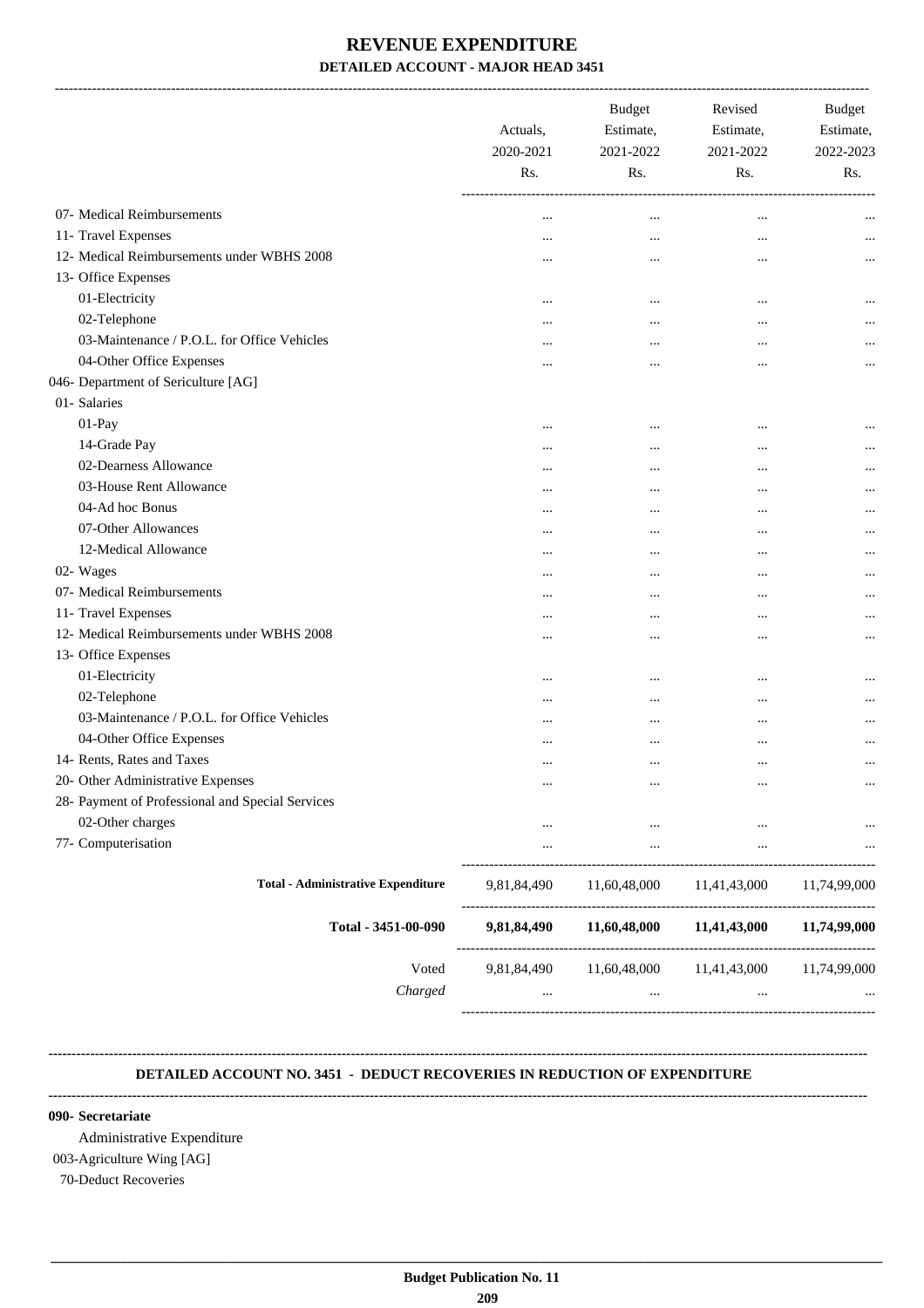-------------------------------------------------------------------------------------------------------------------------------------------------------------------------------

|                                                    |                                                                 | Actuals,<br>2020-2021<br>Rs. | <b>Budget</b><br>Estimate,<br>2021-2022<br>Rs. | Revised<br>Estimate,<br>2021-2022<br>Rs. | <b>Budget</b><br>Estimate,<br>2022-2023<br>Rs. |
|----------------------------------------------------|-----------------------------------------------------------------|------------------------------|------------------------------------------------|------------------------------------------|------------------------------------------------|
| 01-Others                                          |                                                                 | $-1,29,681$                  | $-1,000$                                       | $-1,50,000$                              | $-1,50,000$                                    |
| 02-W.B.H.S. 2008                                   |                                                                 | $\ddotsc$                    | $-1,000$                                       | $\cdots$                                 |                                                |
| 027-Agriculture Marketing Department [AG]          |                                                                 |                              |                                                |                                          |                                                |
| 70-Deduct Recoveries                               |                                                                 |                              |                                                |                                          |                                                |
| 01-Others                                          |                                                                 | $\ddotsc$                    | $\cdots$                                       | $\ddotsc$                                |                                                |
| 02-W.B.H.S. 2008                                   |                                                                 | $\cdots$                     | $\cdots$                                       | $\cdots$                                 |                                                |
| 030-West Bengal State Agricultural Commission [AG] |                                                                 |                              |                                                |                                          |                                                |
| 70-Deduct Recoveries                               |                                                                 |                              |                                                |                                          |                                                |
| 01-Others                                          |                                                                 | $\cdots$                     | $\ldots$                                       | $\ddotsc$                                |                                                |
| 02-W.B.H.S. 2008                                   |                                                                 | $\ddotsc$                    | $\ldots$                                       | $\ddotsc$                                |                                                |
|                                                    | Total - 090 - Deduct - Recoveries                               | $-1,29,681$                  | $-2,000$                                       | $-1,50,000$                              | $-1,50,000$                                    |
| 091- Attached Offices                              |                                                                 |                              |                                                |                                          |                                                |
| Administrative Expenditure                         |                                                                 |                              |                                                |                                          |                                                |
|                                                    | 003-Development and Planning Department Rural Construction Cell |                              |                                                |                                          |                                                |
| [AG]                                               |                                                                 |                              |                                                |                                          |                                                |
| 70-Deduct Recoveries                               |                                                                 |                              |                                                |                                          |                                                |
| 01-Others                                          |                                                                 | $\cdots$                     | $\cdots$                                       | $\cdots$                                 |                                                |
| 02-W.B.H.S. 2008                                   |                                                                 | $\ddotsc$                    | $\cdots$                                       | $\cdots$                                 |                                                |
|                                                    | Total - 091 - Deduct - Recoveries                               | $\ddotsc$                    | $\cdots$                                       | $\dddotsc$                               |                                                |
| 911- Deduct Recoveries of Overpayments             |                                                                 |                              |                                                |                                          |                                                |
| Administrative Expenditure                         |                                                                 |                              |                                                |                                          |                                                |
| 003-Agricculture Wing[AG] [AG]                     |                                                                 |                              |                                                |                                          |                                                |
| 70-Deduct Recoveries                               |                                                                 |                              |                                                |                                          |                                                |
| 01-Others                                          |                                                                 |                              | $\cdots$                                       | $\cdots$                                 |                                                |
|                                                    | Total - 911 - Deduct - Recoveries                               | $\ddotsc$                    | $\cdots$                                       | $\ddotsc$                                |                                                |
|                                                    | Total - 3451 - Deduct - Recoveries                              | $-1,29,681$                  | $-2,000$                                       | $-1,50,000$                              | $-1,50,000$                                    |
|                                                    |                                                                 |                              |                                                |                                          |                                                |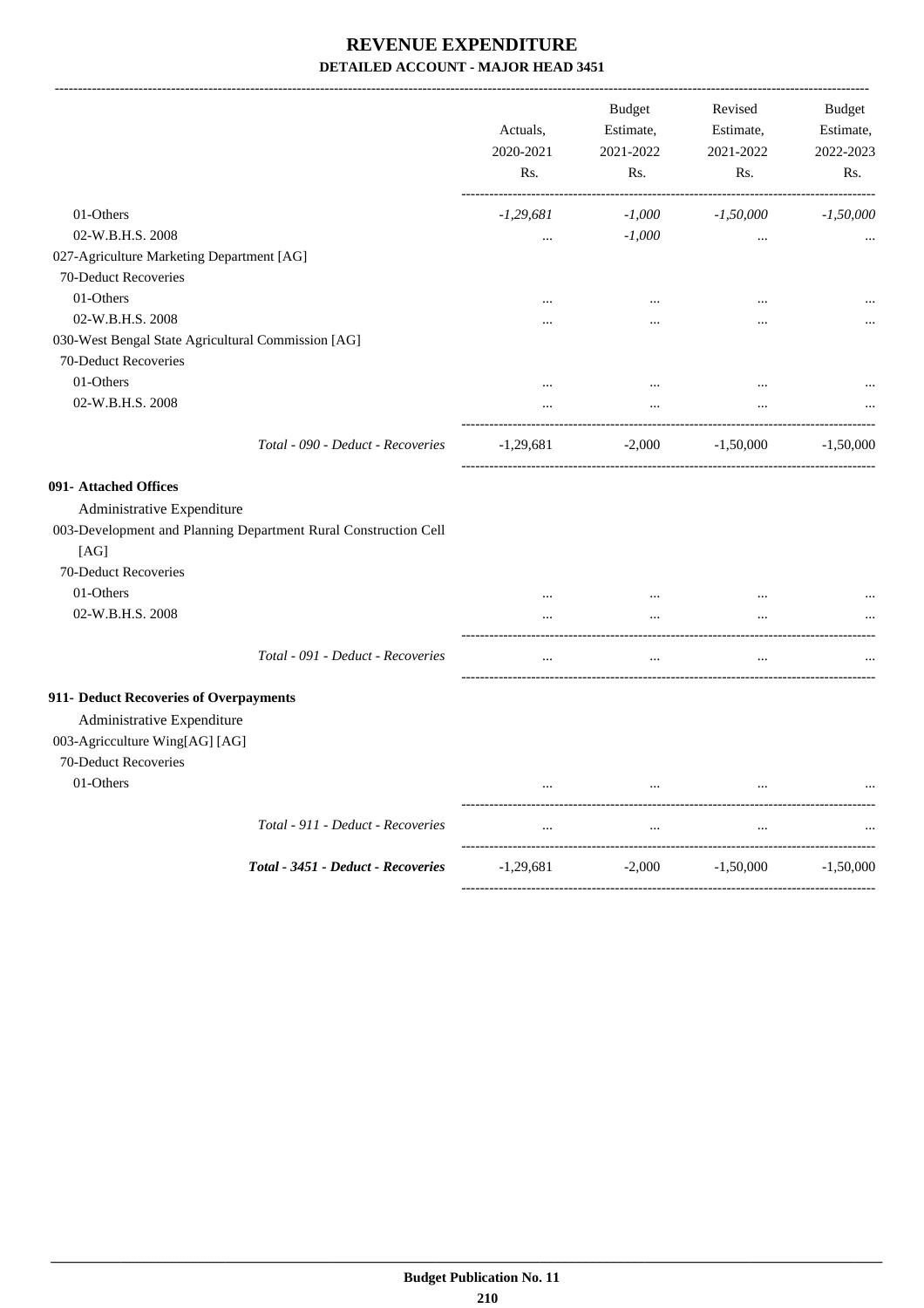### **CAPITAL EXPENDITURE**

#### **DEMAND No. 05**

#### **Agriculture Department**

#### **C. Capital Accounts of Economic Services - (a) Capital Account of Agriculture and Allied Activities Head of Account : 4401 - Capital Outlay on Crop Husbandry**

| <b>Head of Account: 4401 - Capital Outlay on Crop Husbandry</b> |                        |               |             |                         |  |
|-----------------------------------------------------------------|------------------------|---------------|-------------|-------------------------|--|
| Voted Rs. 299,96,00,000                                         | <b>Charged Rs. Nil</b> |               |             | Total Rs. 299,96,00,000 |  |
|                                                                 |                        | Voted Rs.     | Charged Rs. | <b>Total Rs.</b>        |  |
| <b>Gross Expenditure</b>                                        |                        | 299,96,00,000 | $\cdots$    | 299,96,00,000           |  |
| <b>Deduct - Recoveries</b>                                      |                        | $\cdots$      |             | $\bullet\bullet\bullet$ |  |
| <b>Net Expenditure</b>                                          |                        | 299,96,00,000 | $\cdots$    | 299,96,00,000           |  |

### **CAPITAL EXPENDITURE ABSTRACT ACCOUNT**

---------------------------------------------------------------------------------------------------------------------------------------------------------------------------------

|                                                                                                                                        |                    | Actuals,<br>2020-2021<br>Rs. | <b>Budget</b><br>Estimate,<br>2021-2022<br>Rs. | Revised<br>Estimate,<br>2021-2022<br>Rs. | <b>Budget</b><br>Estimate,<br>2022-2023<br>Rs. |
|----------------------------------------------------------------------------------------------------------------------------------------|--------------------|------------------------------|------------------------------------------------|------------------------------------------|------------------------------------------------|
| 001- Direction and Administration<br>Administrative Expenditure                                                                        |                    | $\ddotsc$                    |                                                |                                          |                                                |
|                                                                                                                                        | <b>Total - 001</b> | $\ddotsc$                    |                                                |                                          |                                                |
| 103- Seeds<br>State Development Schemes (Central Assistance)                                                                           |                    | $\ldots$                     | 10,00,000                                      | $\ddotsc$                                | 10,50,000                                      |
|                                                                                                                                        | <b>Total - 103</b> | $\ddotsc$                    | 10,00,000                                      | $\ddotsc$                                | 10,50,000                                      |
| 104- Agricultural Farms<br><b>State Development Schemes</b><br>State Development Schemes (Central Assistance)                          |                    | 9,04,74,601<br>13,96,51,316  | 60,00,00,000<br>60,00,00,000                   | 14,38,15,000<br>7,93,43,000              | 48,00,00,000<br>60,00,00,000                   |
|                                                                                                                                        | <b>Total - 104</b> | 23,01,25,917                 | 120,00,00,000                                  | 22,31,58,000                             | 108,00,00,000                                  |
| 789- Special Component Plan for Scheduled Castes<br><b>State Development Schemes</b><br>State Development Schemes (Central Assistance) |                    | 9,88,08,270<br>63,67,636     | 55,50,00,000<br>35,00,00,000                   | 15,68,21,000<br>4,66,56,000              | 39,33,50,000<br>36,20,00,000                   |
|                                                                                                                                        | <b>Total - 789</b> | 10,51,75,906                 | 90,50,00,000                                   | 20,34,77,000                             | 75,53,50,000                                   |
| 796- Tribal Areas Sub-Plan<br><b>State Development Schemes</b><br>State Development Schemes (Central Assistance)                       |                    | 4,49,19,227<br>1,32,336      | 35,90,00,000<br>5,00,00,000                    | 13,07,78,000<br>1,75,95,000              | 21,07,00,000<br>5,25,00,000                    |
|                                                                                                                                        | <b>Total - 796</b> | 4,50,51,563                  | 40,90,00,000                                   | 14,83,73,000                             | 26,32,00,000                                   |
| 800- Other Expenditure<br>Administrative Expenditure<br><b>State Development Schemes</b>                                               |                    | 15,45,45,181                 | 105,00,00,000                                  | 35,00,00,000                             | 90,00,00,000                                   |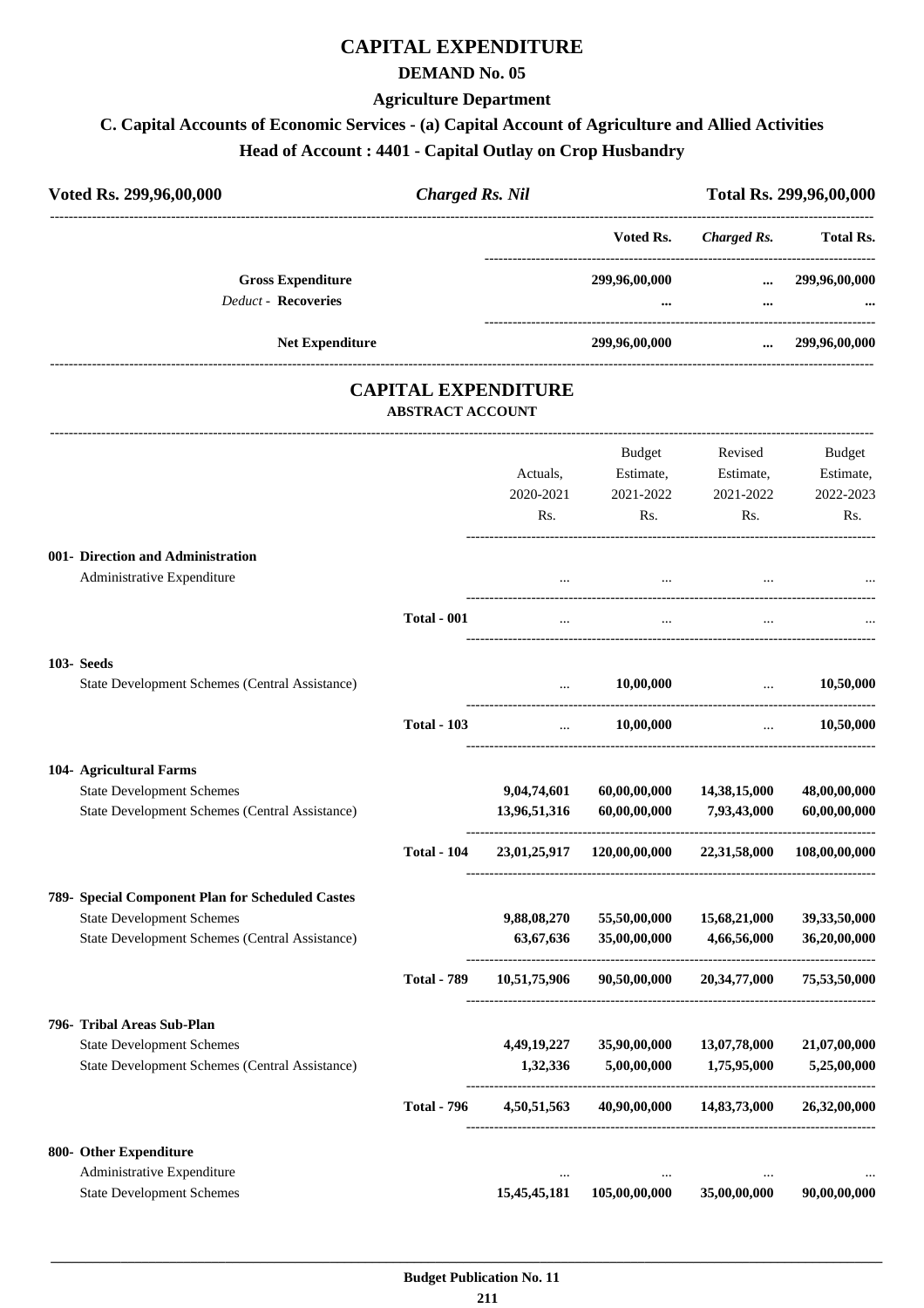### **CAPITAL EXPENDITURE ABSTRACT ACCOUNT**

|                                                                                                      | Actuals,<br>2020-2021<br>Rs. | Budget<br>2021-2022<br>Rs.                                               | Revised<br>Estimate, Estimate, Estimate,<br>2021-2022<br>Rs. | <b>Budget</b><br>2022-2023<br>Rs. |
|------------------------------------------------------------------------------------------------------|------------------------------|--------------------------------------------------------------------------|--------------------------------------------------------------|-----------------------------------|
|                                                                                                      |                              |                                                                          |                                                              |                                   |
|                                                                                                      |                              | Total - 800 $15,45,45,181$ $105,00,00,000$ $35,00,00,000$ $90,00,00,000$ |                                                              |                                   |
| Grand Total - Gross 53,48,98,567 356,50,00,000 92,50,08,000 299,96,00,000                            |                              |                                                                          |                                                              |                                   |
| Charged                                                                                              |                              | Voted 53,48,98,567 356,50,00,000 92,50,08,000 299,96,00,000              |                                                              |                                   |
| <b>Administrative Expenditure</b>                                                                    | $\cdots$                     | the contract of the contract of the contract of the                      | $\cdots$                                                     |                                   |
| State Development Schemes 38, 87, 47, 279 256, 40, 00, 000 78, 14, 14, 000 198, 40, 50, 000          |                              |                                                                          |                                                              |                                   |
| State Development Schemes (Central Assistance) 14,61,51,288 100,10,00,000 14,35,94,000 101,55,50,000 |                              |                                                                          |                                                              |                                   |
| Deduct Recoveries -3,17,80,476                                                                       |                              |                                                                          | $\cdots$                                                     |                                   |
| Grand Total - Net 50,31,18,091 356,50,00,000 92,50,08,000 299,96,00,000                              |                              |                                                                          |                                                              |                                   |
| Voted<br>Charged                                                                                     |                              | 50,31,18,091  356,50,00,000  92,50,08,000  299,96,00,000                 |                                                              |                                   |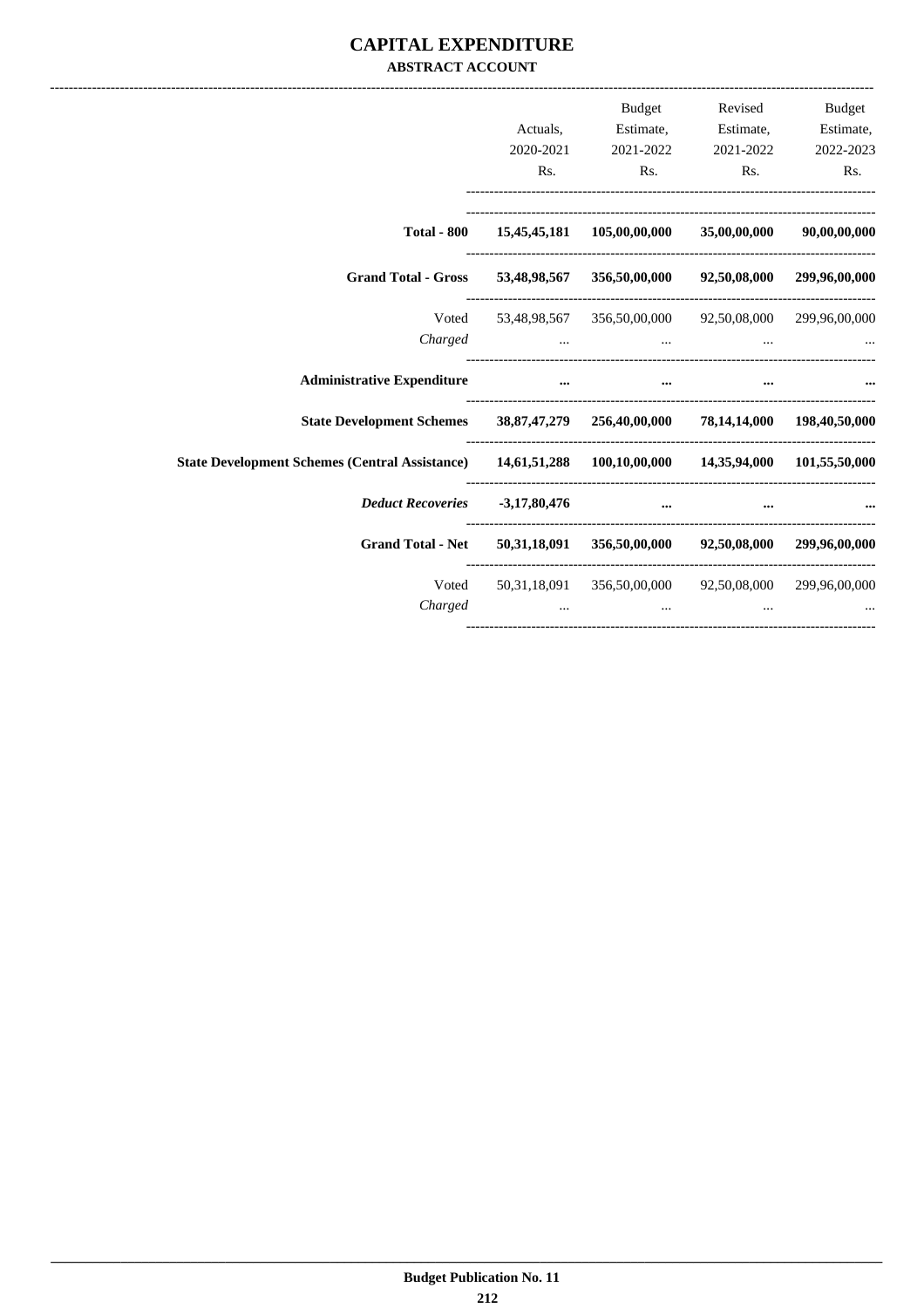### **CAPITAL EXPENDITURE DETAILED ACCOUNT - MAJOR HEAD 4401**

|                                                                                                                                           | Actuals,<br>2020-2021<br>Rs. | <b>Budget</b><br>Estimate,<br>2021-2022<br>Rs.    | Revised<br>Estimate,<br>2021-2022<br>Rs. | Budget<br>Estimate,<br>2022-2023<br>Rs. |
|-------------------------------------------------------------------------------------------------------------------------------------------|------------------------------|---------------------------------------------------|------------------------------------------|-----------------------------------------|
| <b>DETAILED ACCOUNT NO. 4401-00-001 - DIRECTION AND ADMINISTRATION</b>                                                                    |                              |                                                   |                                          |                                         |
| 001- Direction and Administration                                                                                                         |                              |                                                   |                                          |                                         |
| <b>Administrative Expenditure</b>                                                                                                         |                              |                                                   |                                          |                                         |
| 002- Procurement of Machinery, Equipment etc. [AG]                                                                                        |                              |                                                   |                                          |                                         |
| 52- Machinery and Equipment/Tools and Plants                                                                                              |                              |                                                   |                                          |                                         |
| Total - 4401-00-001                                                                                                                       |                              |                                                   |                                          |                                         |
| Voted                                                                                                                                     |                              |                                                   | $\ddotsc$                                |                                         |
| Charged                                                                                                                                   |                              | $\cdots$                                          |                                          |                                         |
| DETAILED ACCOUNT NO. 4401-00-103 - SEEDS                                                                                                  |                              |                                                   |                                          |                                         |
| <b>103-Seeds</b>                                                                                                                          |                              |                                                   |                                          |                                         |
| <b>State Development Schemes (Central Assistance)</b>                                                                                     |                              |                                                   |                                          |                                         |
| 001- Development and Strengthening of Seed Infrastructure Facilities<br>for Production and Distribution of Quality Seeds (OCASPS)<br>[AG] |                              |                                                   |                                          |                                         |
| 53- Major Works / Land and Buildings                                                                                                      |                              | 10,00,000                                         | $\cdots$                                 | 10,50,000                               |
| <b>Total - State Development Schemes (Central Assistance)</b>                                                                             |                              | 10,00,000                                         | $\cdots$                                 | 10,50,000                               |
| Total - 4401-00-103                                                                                                                       | $\cdots$                     | 10,00,000                                         | $\cdots$                                 | 10,50,000                               |
| Voted                                                                                                                                     | $\cdots$                     | 10,00,000                                         | $\cdots$                                 | 10,50,000                               |
| Charged                                                                                                                                   |                              | $\cdots$                                          | $\ddotsc$                                |                                         |
| DETAILED ACCOUNT NO. 4401-00-104 - AGRICULTURAL FARMS                                                                                     |                              |                                                   |                                          |                                         |
| 104- Agricultural Farms                                                                                                                   |                              |                                                   |                                          |                                         |
| <b>State Development Schemes</b>                                                                                                          |                              |                                                   |                                          |                                         |
| 002- Modernisation and Development of Agricultural Seed Farms                                                                             |                              |                                                   |                                          |                                         |
| [AG]                                                                                                                                      |                              |                                                   |                                          |                                         |
| 53- Major Works / Land and Buildings                                                                                                      | 1,42,39,201                  | 20,00,00,000 9,24,51,000                          |                                          | 16,00,00,000                            |
| <b>Total - State Development Schemes</b>                                                                                                  |                              | 1,42,39,201 20,00,00,000 9,24,51,000 16,00,00,000 |                                          |                                         |
| <b>State Development Schemes</b>                                                                                                          |                              |                                                   |                                          |                                         |
| 014- Rastriya Krishi Vikash Yojana (RKVY) (State Share) (RKVY)<br>[AG]                                                                    |                              |                                                   |                                          |                                         |
| 53- Major Works / Land and Buildings                                                                                                      | 7,62,35,400                  | 40,00,00,000 5,13,64,000                          |                                          | 32,00,00,000                            |
| <b>Total - State Development Schemes</b>                                                                                                  |                              | 7,62,35,400 40,00,00,000 5,13,64,000 32,00,00,000 |                                          |                                         |
| <b>State Development Schemes (Central Assistance)</b>                                                                                     |                              |                                                   |                                          |                                         |
| 004- Rastriya Krishi Vikash Yojana (RKVY) (Central Share) (RKVY)<br>[AG]                                                                  |                              |                                                   |                                          |                                         |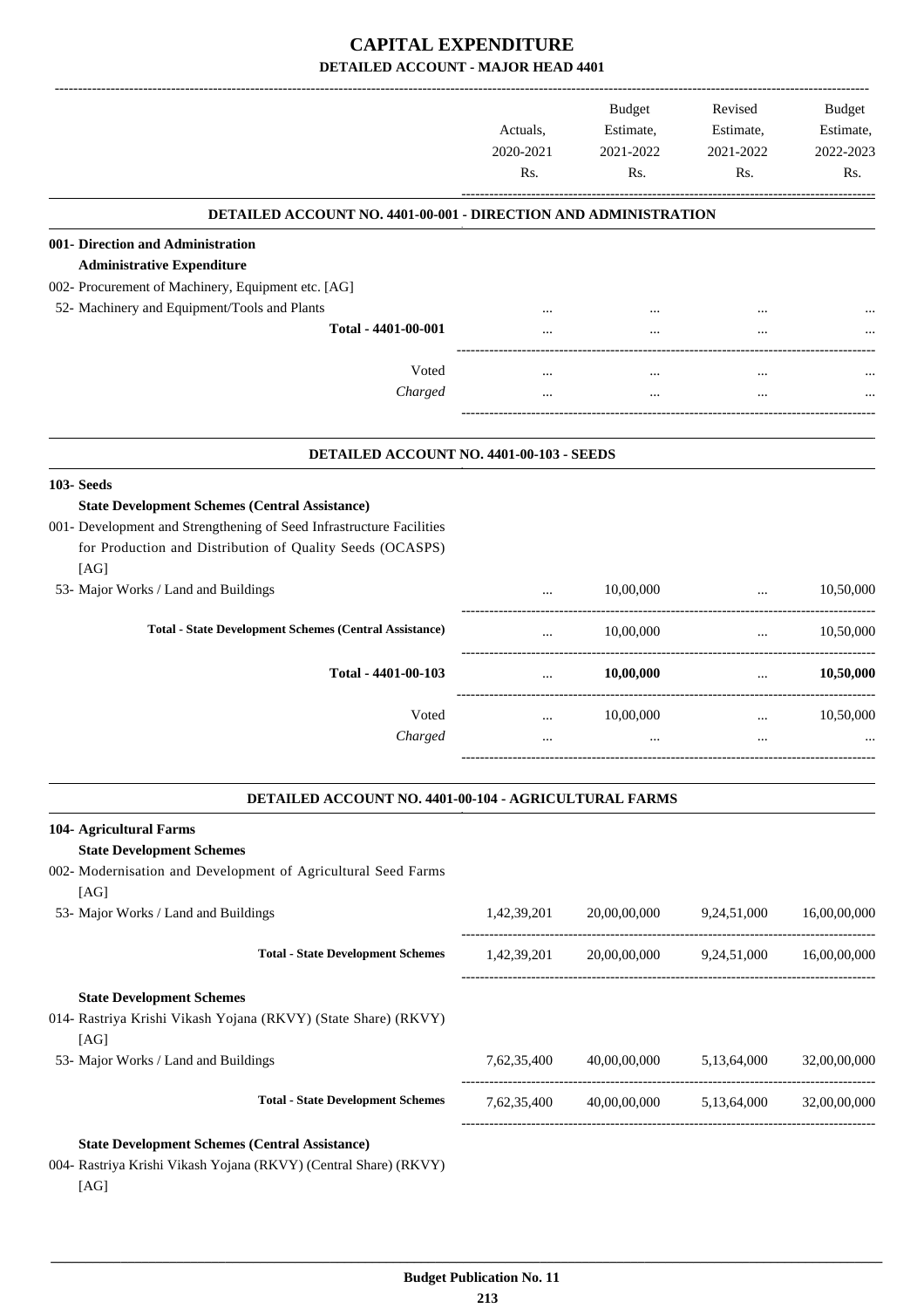|                                                                                          |              | <b>Budget</b>                          | Revised                               | <b>Budget</b> |
|------------------------------------------------------------------------------------------|--------------|----------------------------------------|---------------------------------------|---------------|
|                                                                                          | Actuals,     | Estimate,                              | Estimate,                             | Estimate,     |
|                                                                                          | 2020-2021    | 2021-2022                              | 2021-2022                             | 2022-2023     |
|                                                                                          | Rs.          | Rs.                                    | Rs.                                   | Rs.           |
| 53- Major Works / Land and Buildings                                                     | 13,96,51,316 |                                        | 60,00,00,000 7,93,43,000              | 60,00,00,000  |
| <b>Total - State Development Schemes (Central Assistance)</b>                            | 13,96,51,316 |                                        | 60,00,00,000 7,93,43,000              | 60,00,00,000  |
| Total - 4401-00-104                                                                      |              | 23,01,25,917 120,00,00,000             | 22,31,58,000                          | 108,00,00,000 |
| Voted                                                                                    | 23,01,25,917 |                                        | 120,00,00,000 22,31,58,000            | 108,00,00,000 |
| Charged                                                                                  |              |                                        |                                       |               |
| DETAILED ACCOUNT NO. 4401-00-789 - SPECIAL COMPONENT PLAN FOR SCHEDULED CASTES           |              |                                        |                                       |               |
| 789- Special Component Plan for Scheduled Castes<br><b>State Development Schemes</b>     |              |                                        |                                       |               |
| 002- Modernisation and Development of Agricultural Seed Farms<br>[AG]                    |              |                                        |                                       |               |
| 53- Major Works / Land and Buildings                                                     | 65,60,333    | 10,00,00,000                           | 4,64,94,000                           | 10,50,00,000  |
| <b>Total - State Development Schemes</b>                                                 |              | 65,60,333 10,00,00,000 4,64,94,000     |                                       | 10,50,00,000  |
| <b>State Development Schemes</b>                                                         |              |                                        |                                       |               |
| 001- Infrastructural facilities on Agricultural Programmes under<br>R.I.D.F. (RIDF) [AG] |              |                                        |                                       |               |
| 53- Major Works / Land and Buildings                                                     | 8,60,84,630  | 22,50,00,000                           | 7,50,00,000                           | 10.00.00.000  |
| <b>Total - State Development Schemes</b>                                                 | 8,60,84,630  | 22,50,00,000                           | 7,50,00,000                           | 10,00,00,000  |
| <b>State Development Schemes</b>                                                         |              |                                        |                                       |               |
| 004- Rastriya Krishi Vikash Yojana (RKVY) (State Share) (RKVY)<br>[AG]                   |              |                                        |                                       |               |
| 53- Major Works / Land and Buildings                                                     | 61, 63, 307  | 23,00,00,000 3,53,27,000 18,83,50,000  |                                       |               |
| <b>Total - State Development Schemes</b>                                                 | 61,63,307    |                                        | 23,00,00,000 3,53,27,000 18,83,50,000 |               |
| <b>State Development Schemes (Central Assistance)</b>                                    |              |                                        |                                       |               |
| 003- Rastriya Krishi Vikash Yojana (RKVY) (Central Share) (RKVY)<br>[AG]                 |              |                                        |                                       |               |
| 53- Major Works / Land and Buildings                                                     | 63,67,636    | 35,00,00,000                           | 4,66,56,000                           | 36,20,00,000  |
| <b>Total - State Development Schemes (Central Assistance)</b>                            |              | 63,67,636 35,00,00,000 4,66,56,000     |                                       | 36,20,00,000  |
| Total - 4401-00-789                                                                      | 10,51,75,906 | 90,50,00,000                           | 20,34,77,000                          | 75,53,50,000  |
| Voted                                                                                    |              | 10,51,75,906 90,50,00,000 20,34,77,000 |                                       | 75,53,50,000  |
| Charged                                                                                  |              |                                        |                                       |               |
|                                                                                          |              |                                        |                                       |               |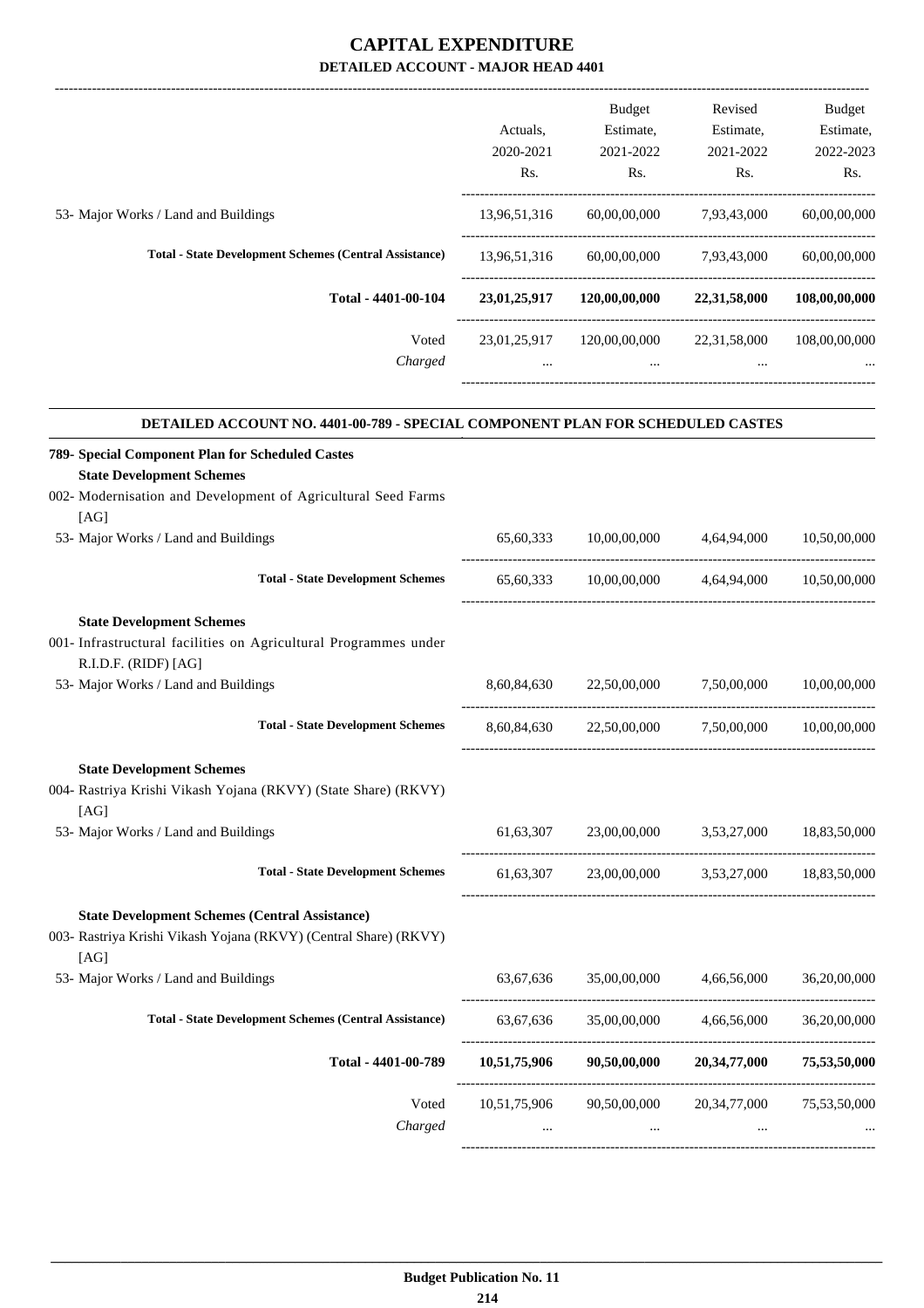|                                                                                                                                         |                       | Budget                               | Revised                                        | Budget                 |
|-----------------------------------------------------------------------------------------------------------------------------------------|-----------------------|--------------------------------------|------------------------------------------------|------------------------|
|                                                                                                                                         | Actuals,<br>2020-2021 | Estimate,<br>2021-2022               | Estimate,<br>2021-2022                         | Estimate,<br>2022-2023 |
|                                                                                                                                         | Rs.                   | Rs.                                  | Rs.                                            | Rs.                    |
| <b>DETAILED ACCOUNT NO. 4401-00-796 - TRIBAL AREAS SUB-PLAN</b>                                                                         |                       |                                      |                                                |                        |
| 796- Tribal Areas Sub-Plan                                                                                                              |                       |                                      |                                                |                        |
| <b>State Development Schemes</b><br>002- Modernisation and Development of Agricultural Seed Farms<br>[AG]                               |                       |                                      |                                                |                        |
| 53- Major Works / Land and Buildings                                                                                                    |                       |                                      | 65,60,515 10,00,00,000 4,64,94,000 7,50,00,000 |                        |
| <b>Total - State Development Schemes</b>                                                                                                |                       |                                      | 65,60,515 10,00,00,000 4,64,94,000             | 7,50,00,000            |
| <b>State Development Schemes</b><br>001- Infrastructural facilities on Agricultural Programmes under<br>R.I.D.F. (RIDF) [AG]            |                       |                                      |                                                |                        |
| 53- Major Works / Land and Buildings                                                                                                    |                       | 3,74,48,979 22,50,00,000 7,50,00,000 |                                                | 10,00,00,000           |
| <b>Total - State Development Schemes</b>                                                                                                | 3,74,48,979           |                                      | 22,50,00,000 7,50,00,000                       | 10,00,00,000           |
| <b>State Development Schemes</b><br>004- Rastriya Krishi Vikash Yojana (RKVY) (State Share) (RKVY)<br>[AG]                              |                       |                                      |                                                |                        |
| 53- Major Works / Land and Buildings                                                                                                    |                       |                                      | 9,09,733 3,40,00,000 92,84,000                 | 3,57,00,000            |
| <b>Total - State Development Schemes</b>                                                                                                |                       |                                      | 9,09,733 3,40,00,000 92,84,000 3,57,00,000     |                        |
| <b>State Development Schemes (Central Assistance)</b><br>003- Rastriya Krishi Vikash Yojana (RKVY) (Central Share) (RKVY)<br>[AG]       |                       |                                      |                                                |                        |
| 53- Major Works / Land and Buildings                                                                                                    | 1,32,336              | 5,00,00,000                          | 1,75,95,000                                    | 5,25,00,000            |
| <b>Total - State Development Schemes (Central Assistance)</b>                                                                           | 1,32,336              |                                      | 5,00,00,000 1,75,95,000 5,25,00,000            |                        |
| Total - 4401-00-796                                                                                                                     | 4,50,51,563           | 40,90,00,000                         | 14,83,73,000                                   | 26,32,00,000           |
| Voted<br>Charged                                                                                                                        | 4,50,51,563           | 40,90,00,000<br>$\cdots$             | 14,83,73,000                                   | 26,32,00,000           |
| DETAILED ACCOUNT NO. 4401-00-800 - OTHER EXPENDITURE                                                                                    |                       |                                      |                                                |                        |
| 800- Other Expenditure                                                                                                                  |                       |                                      |                                                |                        |
| <b>State Development Schemes</b><br>005- Construction of Office Buildings in the Districts [AG]<br>53- Major Works / Land and Buildings | 2,40,27,123           | 50,00,00,000                         | 16,66,67,000                                   | 60,00,00,000           |
|                                                                                                                                         |                       |                                      |                                                |                        |
| <b>Total - State Development Schemes</b>                                                                                                | 2,40,27,123           | 50,00,00,000                         | 16,66,67,000                                   | 60,00,00,000           |

**State Development Schemes**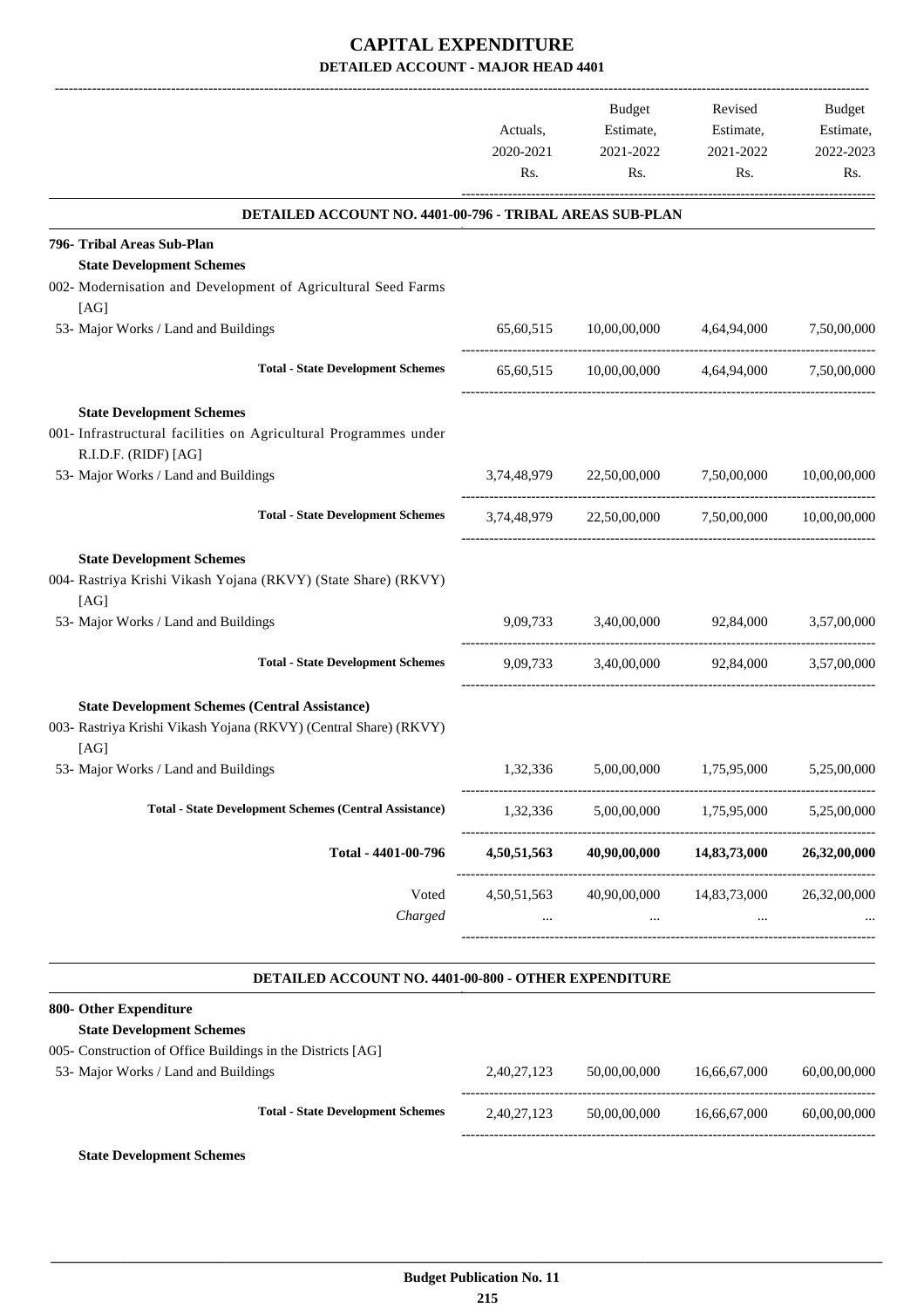|                                                                                          | Actuals,<br>2020-2021<br>Rs. | Budget<br>Estimate,<br>2021-2022<br>Rs.             | Revised<br>Estimate,<br>2021-2022<br>Rs. | Budget<br>Estimate,<br>2022-2023<br>Rs. |
|------------------------------------------------------------------------------------------|------------------------------|-----------------------------------------------------|------------------------------------------|-----------------------------------------|
| 007- Infrastructural facilities on Agricultural Programmes under<br>R.I.D.F. (RIDF) [AG] |                              |                                                     |                                          |                                         |
| 53- Major Works / Land and Buildings                                                     |                              | 13,05,18,058 55,00,00,000 18,33,33,000              |                                          | 30,00,00,000                            |
| <b>Total - State Development Schemes</b>                                                 |                              | 13,05,18,058 55,00,00,000 18,33,33,000              |                                          | 30,00,00,000                            |
| Total - 4401-00-800                                                                      |                              | $15,45,45,181$ $105,00,00,000$ $35,00,00,000$       |                                          | 90,00,00,000                            |
| Voted<br>Charged                                                                         | $\cdots$                     | 15,45,45,181 105,00,00,000 35,00,00,000<br>$\cdots$ | $\cdots$                                 | 90,00,00,000                            |
| <b>DETAILED ACCOUNT NO. 4401 - DEDUCT RECOVERIES IN REDUCTION OF EXPENDITURE</b>         |                              |                                                     |                                          |                                         |
| 104- Agricultural Farms                                                                  |                              |                                                     |                                          |                                         |
| <b>State Development Schemes</b>                                                         |                              |                                                     |                                          |                                         |
| 002-Modernisation and Development of Agricultural Seed Farms                             |                              |                                                     |                                          |                                         |
| [AG]                                                                                     |                              |                                                     |                                          |                                         |
| 70-Deduct Recoveries                                                                     |                              |                                                     |                                          |                                         |
| 01-Others                                                                                |                              |                                                     |                                          |                                         |
| 02-W.B.H.S. 2008                                                                         |                              |                                                     |                                          |                                         |
| 901-Deduct-Receipts and Recoveries on Capital Account [AG]                               |                              |                                                     |                                          |                                         |
| 70-Deduct Recoveries                                                                     |                              |                                                     |                                          |                                         |
| 01-Others                                                                                |                              |                                                     |                                          |                                         |
| <b>State Development Schemes</b>                                                         |                              |                                                     |                                          |                                         |
| 014-Rastriya Krishi Vikash Yojana (RKVY) (State Share) (RKVY)                            |                              |                                                     |                                          |                                         |
| [AG]                                                                                     |                              |                                                     |                                          |                                         |
|                                                                                          |                              |                                                     |                                          |                                         |
| 70-Deduct Recoveries                                                                     |                              |                                                     |                                          |                                         |
| 01-Others                                                                                | $\cdots$                     | $\cdots$                                            | $\cdots$                                 |                                         |
| State Development Schemes (Central Assistance)                                           |                              |                                                     |                                          |                                         |
| 004-Rastriya Krishi Vikash Yojana (RKVY) (Central Share) (RKVY)                          |                              |                                                     |                                          |                                         |
| [AG]                                                                                     |                              |                                                     |                                          |                                         |
| 70-Deduct Recoveries<br>01-Others                                                        |                              |                                                     |                                          |                                         |
|                                                                                          | $\cdots$                     | $\cdots$                                            | $\cdots$                                 |                                         |
| Total - 104 - Deduct - Recoveries                                                        | $\cdots$                     | $\cdots$                                            | $\cdots$                                 |                                         |
| 789- Special Component Plan for Scheduled Castes                                         |                              |                                                     |                                          |                                         |
| <b>State Development Schemes</b>                                                         |                              |                                                     |                                          |                                         |
| 900-Infrastructural facilities on Agricultural Programmes under<br>R.I.D.F. (RIDF) [AG]  |                              |                                                     |                                          |                                         |
| 70-Deduct Recoveries<br>01-Others                                                        |                              |                                                     |                                          |                                         |
| 901-Infrastructural facilities on Agricultural Programmes under<br>R.I.D.F. (RIDF) [AG]  | $\cdots$                     | $\cdots$                                            | $\cdots$                                 |                                         |
| 70-Deduct Recoveries                                                                     |                              |                                                     |                                          |                                         |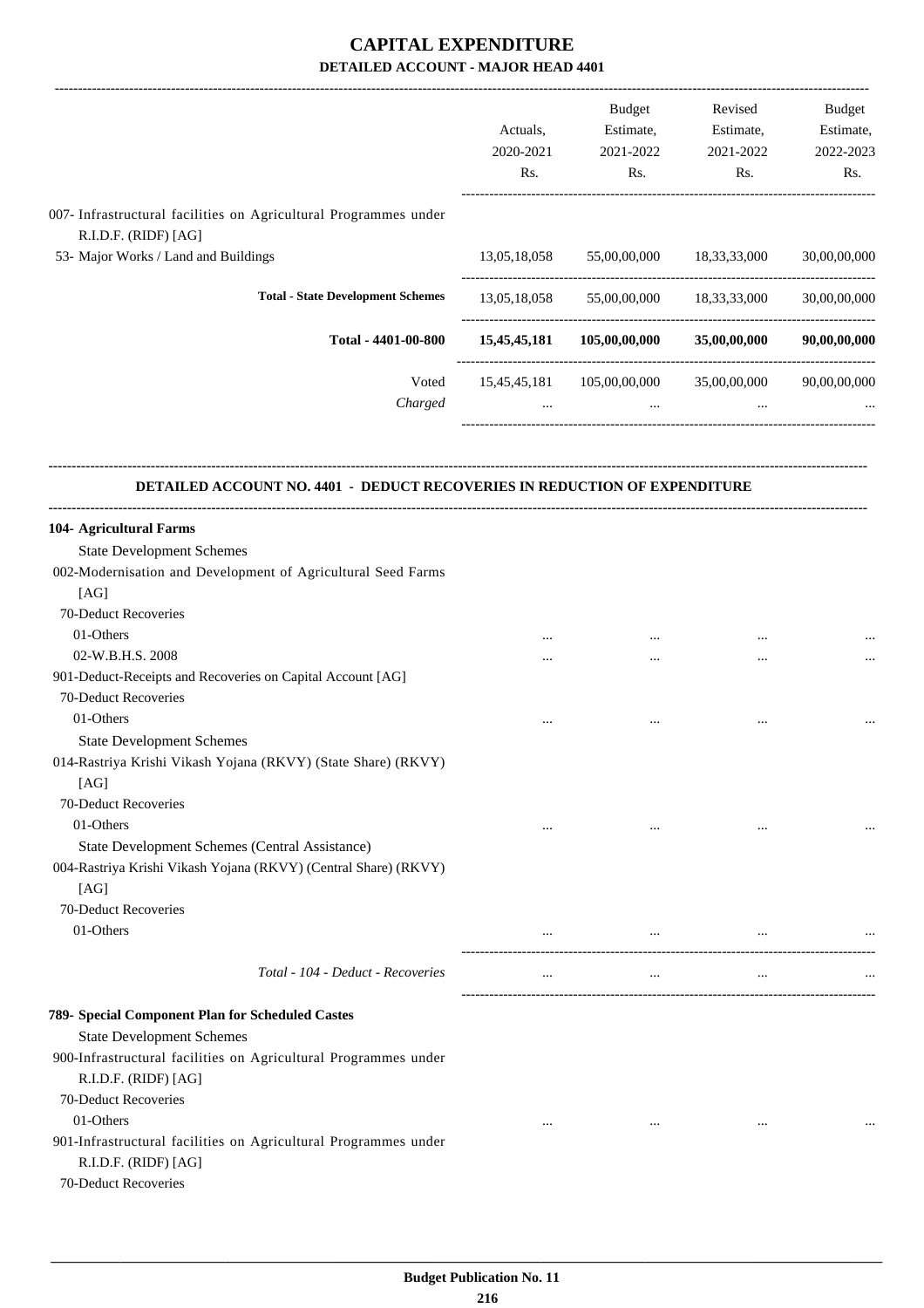|                                                                                                                              | Actuals,<br>2020-2021<br>Rs. | Budget<br>Estimate,<br>2021-2022<br>Rs. | Revised<br>Estimate,<br>2021-2022<br>Rs. | Budget<br>Estimate,<br>2022-2023<br>Rs. |
|------------------------------------------------------------------------------------------------------------------------------|------------------------------|-----------------------------------------|------------------------------------------|-----------------------------------------|
| 01-Others                                                                                                                    |                              | $\cdots$                                | $\cdots$                                 |                                         |
| State Development Schemes (Central Assistance)                                                                               |                              |                                         |                                          |                                         |
| 003-Rastriya Krishi Vikash Yojana (RKVY) (Central Share) (RKVY)<br>[AG]                                                      |                              |                                         |                                          |                                         |
| 70-Deduct Recoveries                                                                                                         |                              |                                         |                                          |                                         |
| 01-Others                                                                                                                    |                              | $\cdots$                                |                                          |                                         |
| Total - 789 - Deduct - Recoveries                                                                                            | $\cdots$                     | $\ldots$                                | $\cdots$                                 |                                         |
| 796- Tribal Areas Sub-Plan                                                                                                   |                              |                                         |                                          |                                         |
| <b>State Development Schemes</b>                                                                                             |                              |                                         |                                          |                                         |
| 900-Infrastructural facilities on Agricultural Programmes under<br>R.I.D.F. (RIDF) [AG]                                      |                              |                                         |                                          |                                         |
| 70-Deduct Recoveries                                                                                                         |                              |                                         |                                          |                                         |
| 01-Others<br>901-Infrastructural facilities on Agricultural Programmes under<br>R.I.D.F. (RIDF) [AG]<br>70-Deduct Recoveries | $-95,60,872$                 |                                         |                                          |                                         |
| 01-Others                                                                                                                    |                              |                                         |                                          |                                         |
|                                                                                                                              |                              | $\cdots$                                |                                          |                                         |
| Total - 796 - Deduct - Recoveries                                                                                            | $-95,60,872$                 | $\cdots$                                | $\cdots$                                 |                                         |
| 800- Other Expenditure                                                                                                       |                              |                                         |                                          |                                         |
| <b>State Development Schemes</b>                                                                                             |                              |                                         |                                          |                                         |
| 005-Construction of Office Buildings in the Districts [AG]                                                                   |                              |                                         |                                          |                                         |
| 70-Deduct Recoveries                                                                                                         |                              |                                         |                                          |                                         |
| 01-Others                                                                                                                    |                              | $\cdots$                                | $\cdots$                                 |                                         |
| <b>State Development Schemes</b>                                                                                             |                              |                                         |                                          |                                         |
| 900-Infrastructural facilities on Agricultural Programmes under<br>R.I.D.F (RIDF) [AG]                                       |                              |                                         |                                          |                                         |
| 70-Deduct Recoveries                                                                                                         |                              |                                         |                                          |                                         |
| 01-Others                                                                                                                    | $-2,22,19,604$               | $\cdots$                                | $\ddotsc$                                | $\cdots$                                |
| 901-Infrastructural facilities on Agricultural Programmes under<br>R.I.D.F. (RIDF) [AG]                                      |                              |                                         |                                          |                                         |
| 70-Deduct Recoveries                                                                                                         |                              |                                         |                                          |                                         |
| 01-Others                                                                                                                    | $\cdots$                     | $\cdots$                                | $\ddotsc$                                |                                         |
| <b>State Development Schemes</b>                                                                                             |                              |                                         |                                          |                                         |
| 014-Refund of Unutilized Fund of CSS Schemes (State Share)                                                                   |                              |                                         |                                          |                                         |
| (CSSREFUND) [AG]                                                                                                             |                              |                                         |                                          |                                         |
| 70-Deduct Recoveries                                                                                                         |                              |                                         |                                          |                                         |
| 01-Others                                                                                                                    | $\cdots$                     | $\ddotsc$                               | $\ddotsc$                                |                                         |
| State Development Schemes (Central Assistance)                                                                               |                              |                                         |                                          |                                         |
| 013-Refund of Unutilized Fund of CSS Schemes (Central Share)<br>(CSSREFUND) [AG]                                             |                              |                                         |                                          |                                         |
| 70-Deduct Recoveries                                                                                                         |                              |                                         |                                          |                                         |
| 01-Others                                                                                                                    | $\cdots$                     | $\cdots$                                | $\ldots$                                 |                                         |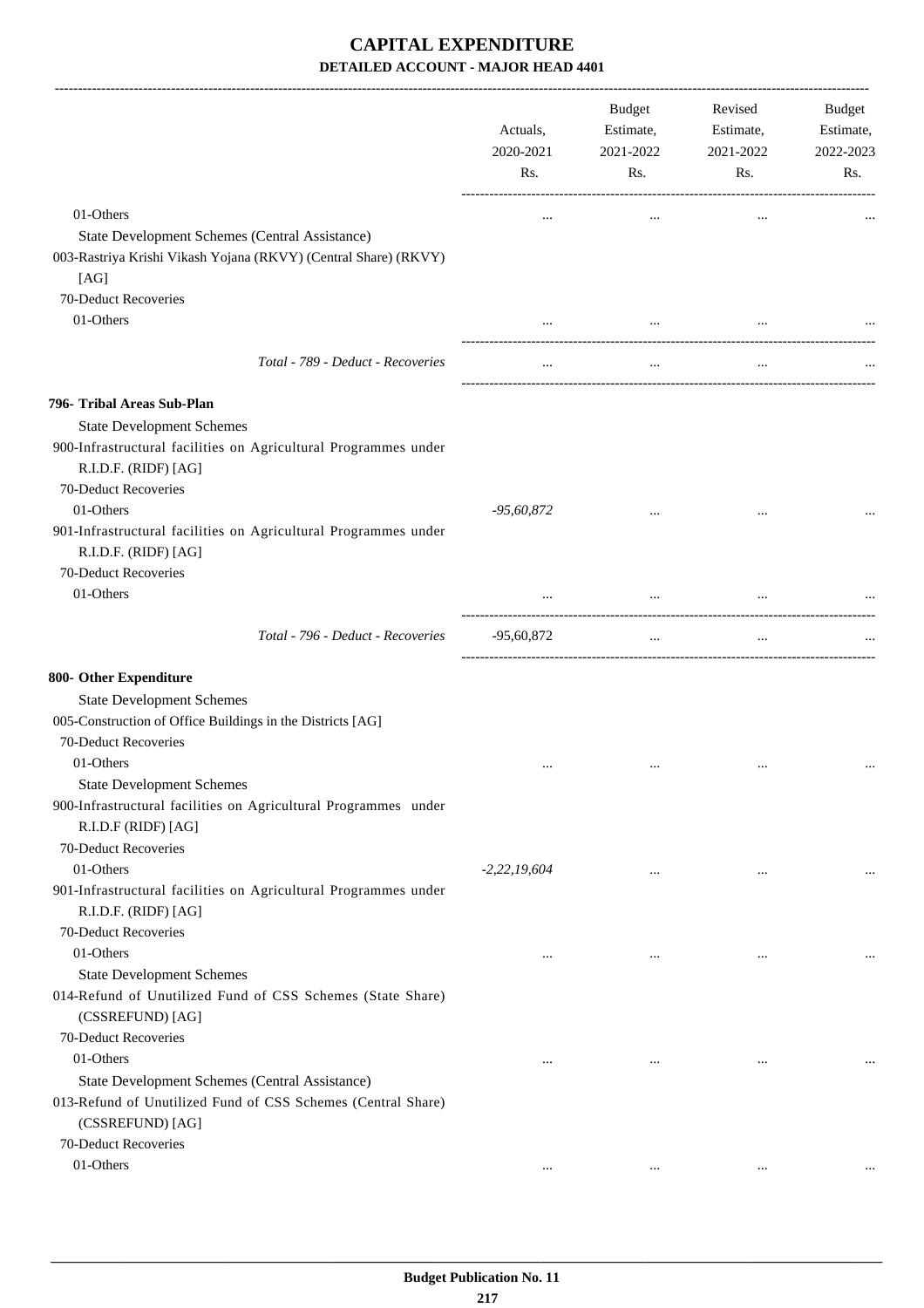|                                    | Actuals,<br>2020-2021<br>Rs. | <b>Budget</b><br>Estimate,<br>2021-2022<br>Rs. | Revised<br>Estimate,<br>2021-2022<br>Rs. | Budget<br>Estimate,<br>2022-2023<br>Rs. |
|------------------------------------|------------------------------|------------------------------------------------|------------------------------------------|-----------------------------------------|
| Total - 800 - Deduct - Recoveries  | $-2,22,19,604$               | $\cdots$                                       | $\cdots$                                 | $\cdots$                                |
| Total - 4401 - Deduct - Recoveries | $-3,17,80,476$               | $\cdots$                                       | $\cdots$                                 | $\cdots$                                |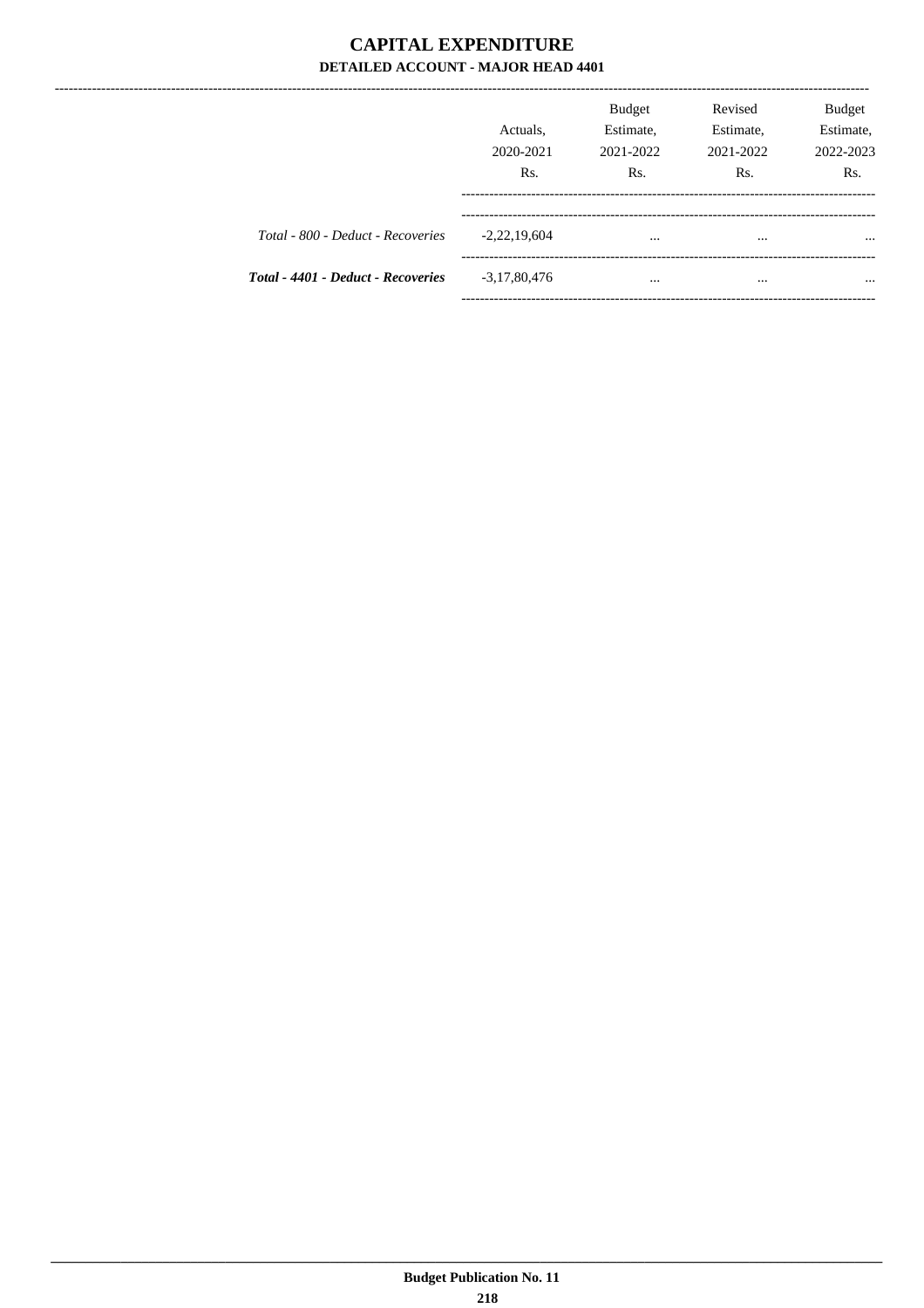# **CAPITAL EXPENDITURE**

#### **DEMAND No. 05**

#### **Agriculture Department**

# **C. Capital Accounts of Economic Services - (a) Capital Account of Agriculture and Allied Activities Head of Account : 4415 - Capital Outlay on Agricultural Research and Education**

| Voted Rs. 55,39,80,000                                 | <b>Charged Rs. Nil</b>                                |                          |                                                    |                       | Total Rs. 55,39,80,000 |
|--------------------------------------------------------|-------------------------------------------------------|--------------------------|----------------------------------------------------|-----------------------|------------------------|
|                                                        |                                                       |                          | Voted Rs.                                          | Charged Rs. Total Rs. |                        |
| <b>Gross Expenditure</b><br><b>Deduct - Recoveries</b> |                                                       |                          | 55,39,80,000                                       | $\cdots$              | 55,39,80,000           |
| Net Expenditure                                        |                                                       |                          | 55,39,80,000                                       | $\cdots$              | 55,39,80,000           |
|                                                        |                                                       |                          |                                                    |                       |                        |
|                                                        | <b>CAPITAL EXPENDITURE</b><br><b>ABSTRACT ACCOUNT</b> |                          |                                                    |                       |                        |
|                                                        |                                                       |                          | Budget                                             | Revised               | Budget                 |
|                                                        |                                                       | Actuals,                 |                                                    | Estimate, Estimate,   | Estimate,              |
|                                                        |                                                       | 2020-2021                | 2021-2022                                          | 2021-2022             | 2022-2023              |
|                                                        |                                                       | Rs.                      | Rs.                                                | Rs.                   | Rs.                    |
| 01 - CROP HUSBANDRY                                    |                                                       |                          |                                                    |                       |                        |
| 004- Research                                          |                                                       |                          |                                                    |                       |                        |
| <b>State Development Schemes</b>                       |                                                       | 44,80,026                | 7,40,00,000 2,46,67,000                            |                       | 7,77,00,000            |
|                                                        | <b>Total - 004</b>                                    | 44,80,026                | 7,40,00,000 2,46,67,000 7,77,00,000                |                       |                        |
| 277- Education                                         |                                                       |                          |                                                    |                       |                        |
| <b>State Development Schemes</b>                       |                                                       | 25,63,253                | 18,00,00,000                                       | 6,00,00,000           | 18,90,00,000           |
|                                                        | <b>Total - 277</b>                                    | 25,63,253                | 18,00,00,000                                       | 6,00,00,000           | 18,90,00,000           |
| 789- Special Component Plan for Scheduled Castes       |                                                       |                          |                                                    |                       |                        |
| <b>State Development Schemes</b>                       |                                                       | 20,00,000                | 13,68,00,000                                       | 4,56,00,000           | 14,36,40,000           |
|                                                        | <b>Total - 789</b>                                    | 20,00,000                | 13,68,00,000                                       | 4,56,00,000           | 14,36,40,000           |
| 796- Tribal Areas Sub-Plan                             |                                                       |                          |                                                    |                       |                        |
| <b>State Development Schemes</b>                       |                                                       | 20,00,000                | 13,68,00,000                                       | 4,56,00,000           | 14,36,40,000           |
|                                                        | <b>Total - 796</b>                                    | 20,00,000                | 13,68,00,000                                       | 4,56,00,000           | 14,36,40,000           |
|                                                        | <b>Grand Total - Gross</b>                            | 1,10,43,279              | 52,76,00,000                                       | 17,58,67,000          | 55,39,80,000           |
|                                                        | Voted                                                 | 1,10,43,279              | 52,76,00,000                                       | 17,58,67,000          | 55,39,80,000           |
|                                                        | Charged                                               | <b>Contract Contract</b> | $\cdots$                                           | $\cdots$              |                        |
| <b>State Development Schemes</b>                       |                                                       |                          | 1,10,43,279 52,76,00,000 17,58,67,000 55,39,80,000 |                       |                        |
|                                                        | <b>Deduct Recoveries</b>                              | $-56,83,139$             | $\cdots$                                           |                       |                        |
|                                                        |                                                       |                          |                                                    |                       |                        |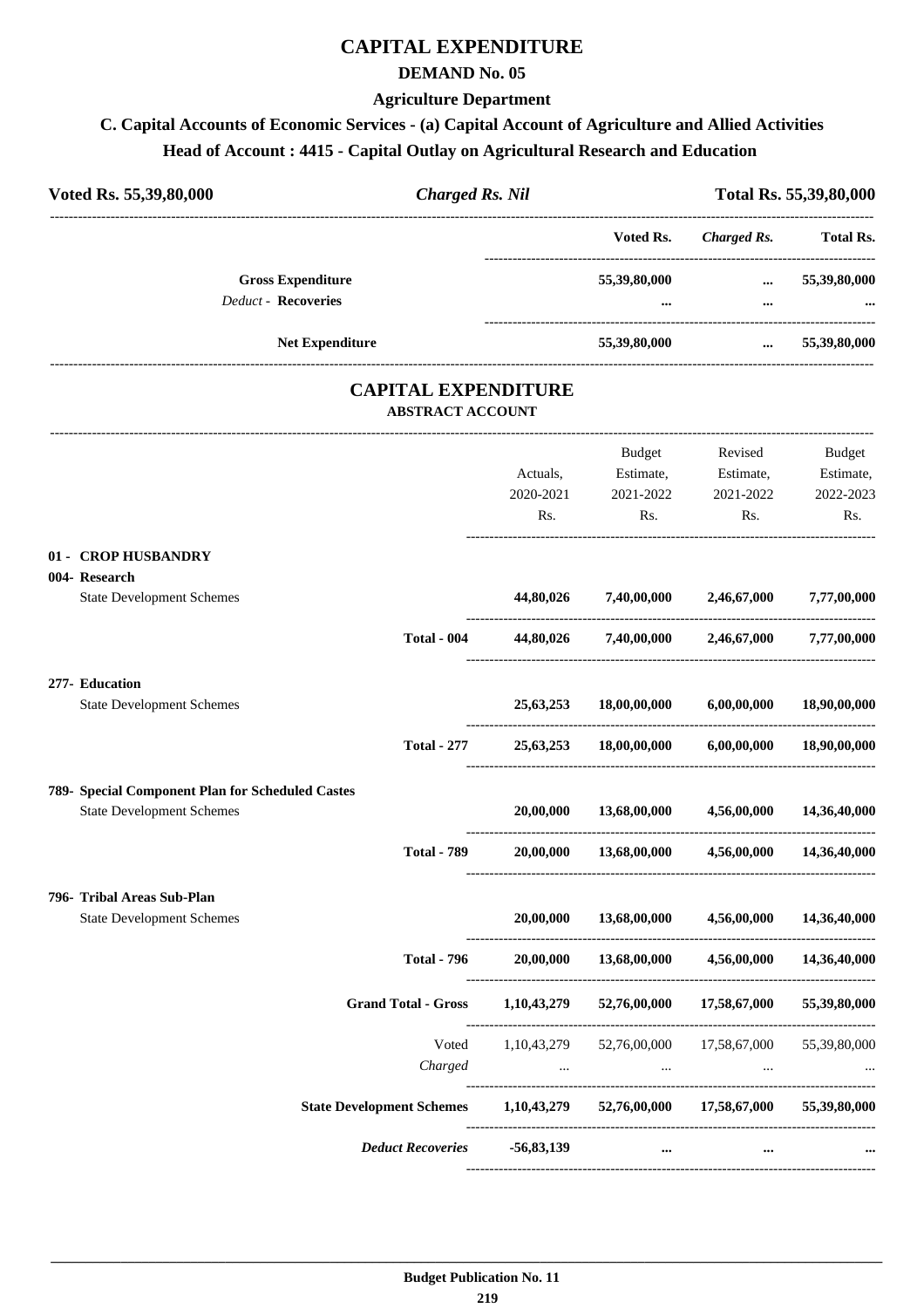#### **CAPITAL EXPENDITURE ABSTRACT ACCOUNT**

|                          | Actuals,<br>2020-2021<br>Rs. | <b>Budget</b><br>Estimate,<br>2021-2022<br>Rs. | Revised<br>Estimate,<br>2021-2022<br>Rs. | <b>Budget</b><br>Estimate,<br>2022-2023<br>Rs. |
|--------------------------|------------------------------|------------------------------------------------|------------------------------------------|------------------------------------------------|
| <b>Grand Total - Net</b> | 53,60,140                    | 52,76,00,000                                   | 17,58,67,000                             | 55,39,80,000                                   |
| Voted<br>Charged         | 53,60,140<br>$\cdots$        | 52,76,00,000<br>$\cdots$                       | 17,58,67,000<br>                         | 55,39,80,000<br>$\cdots$                       |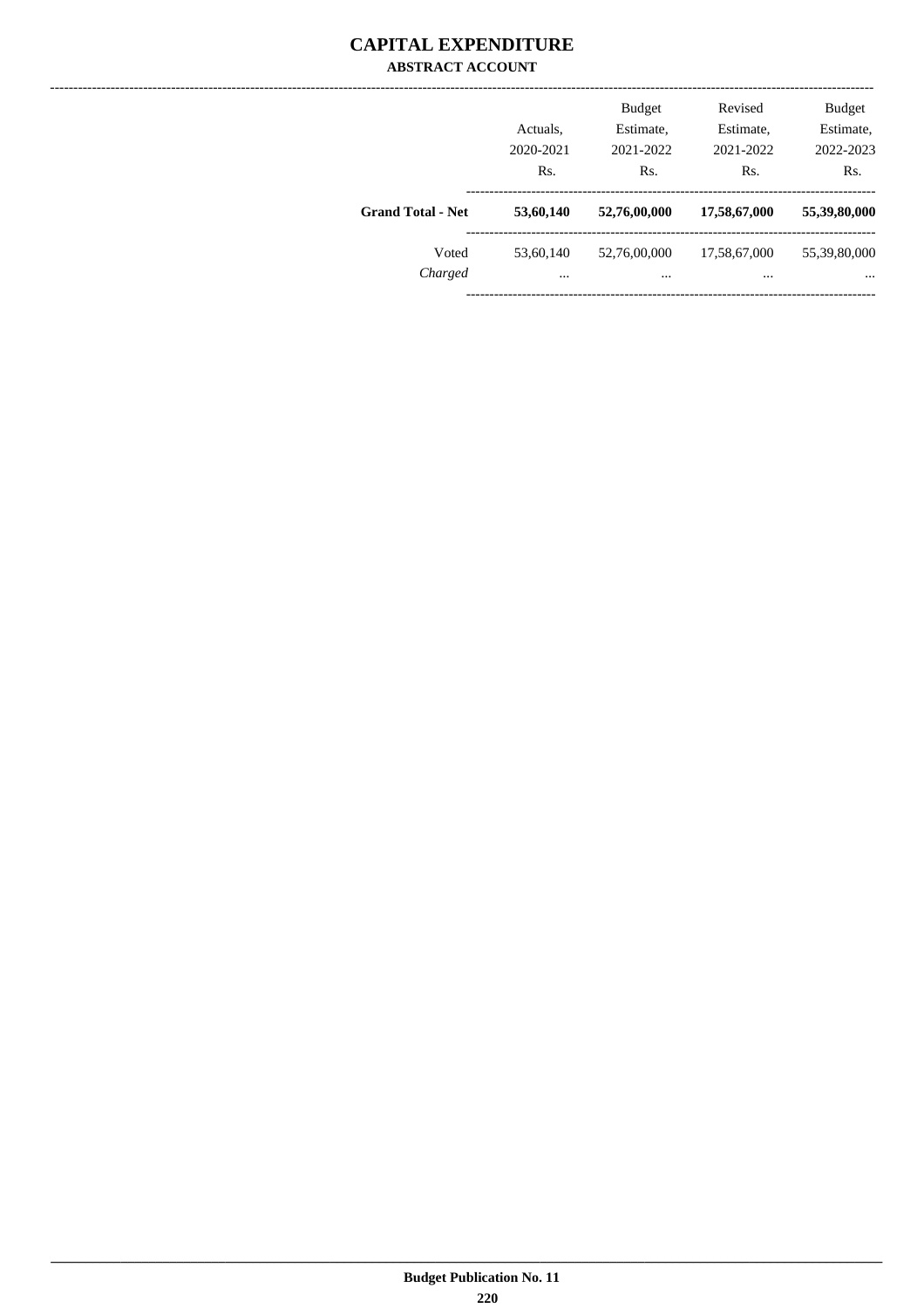| Actuals,<br>2020-2021<br>Rs.<br>DETAILED ACCOUNT NO. 4415-01-004 - RESEARCH<br><b>01 - CROP HUSBANDRY</b><br>004-Research | Estimate,<br>2021-2022<br>Rs.<br>7,40,00,000 | Estimate,<br>2021-2022<br>Rs.<br>2,46,67,000 | Estimate,<br>2022-2023<br>Rs. |
|---------------------------------------------------------------------------------------------------------------------------|----------------------------------------------|----------------------------------------------|-------------------------------|
|                                                                                                                           |                                              |                                              |                               |
|                                                                                                                           |                                              |                                              |                               |
|                                                                                                                           |                                              |                                              |                               |
|                                                                                                                           |                                              |                                              |                               |
|                                                                                                                           |                                              |                                              |                               |
| <b>State Development Schemes</b>                                                                                          |                                              |                                              |                               |
| 002- Development of Commodity Research Station [AG]                                                                       |                                              |                                              |                               |
| 60- Other Capital Expenditure<br>44,80,026                                                                                |                                              |                                              | 7,77,00,000                   |
| <b>Total - State Development Schemes</b><br>44,80,026                                                                     | 7,40,00,000                                  | 2,46,67,000                                  | 7,77,00,000                   |
| Total - 4415-01-004<br>44,80,026                                                                                          | 7,40,00,000                                  | 2,46,67,000                                  | 7,77,00,000                   |
| Voted<br>44,80,026                                                                                                        | 7,40,00,000                                  | 2,46,67,000                                  | 7,77,00,000                   |
| Charged<br>$\cdots$                                                                                                       | $\ldots$                                     |                                              |                               |
| DETAILED ACCOUNT NO. 4415-01-277 - EDUCATION                                                                              |                                              |                                              |                               |
| 01 - CROP HUSBANDRY<br>277- Education                                                                                     |                                              |                                              |                               |
| <b>State Development Schemes</b>                                                                                          |                                              |                                              |                               |
| 001- Agricultural College [AG]                                                                                            |                                              |                                              |                               |
| 53- Major Works / Land and Buildings                                                                                      | 6,00,00,000                                  | 2,00,00,000                                  | 6,30,00,000                   |
|                                                                                                                           |                                              |                                              |                               |
| Total - 4415-01-277-001<br>$\cdots$                                                                                       | 6,00,00,000                                  | 2,00,00,000                                  | 6,30,00,000                   |
| 002- Uttar Banga Krishi Viswavidyalaya [AG]                                                                               |                                              |                                              |                               |
| 53- Major Works / Land and Buildings<br>25,63,253                                                                         | 12,00,00,000                                 | 4,00,00,000                                  | 12,60,00,000                  |
| Total - 4415-01-277-002<br>25,63,253                                                                                      | 12,00,00,000                                 | 4,00,00,000                                  | 12,60,00,000                  |
|                                                                                                                           |                                              |                                              |                               |
| <b>Total - State Development Schemes</b><br>25,63,253                                                                     | 18,00,00,000                                 | 6,00,00,000                                  | 18,90,00,000                  |
| Total - 4415-01-277<br>25,63,253                                                                                          | 18,00,00,000                                 | 6,00,00,000                                  | 18,90,00,000                  |
| Voted<br>25,63,253                                                                                                        | 18,00,00,000                                 | 6,00,00,000                                  | 18,90,00,000                  |
| Charged<br>$\cdots$                                                                                                       | $\cdots$                                     | $\cdots$                                     |                               |
|                                                                                                                           |                                              |                                              |                               |

#### **DETAILED ACCOUNT NO. 4415-01-789 - SPECIAL COMPONENT PLAN FOR SCHEDULED CASTES**

| 01 - CROP HUSBANDRY                                    |          |             |             |             |
|--------------------------------------------------------|----------|-------------|-------------|-------------|
| 789- Special Component Plan for Scheduled Castes       |          |             |             |             |
| <b>State Development Schemes</b>                       |          |             |             |             |
| 001 - Bidhan Chandra Krishi Viswavidyalaya (BCKV) [AG] |          |             |             |             |
| 53- Major Works / Land and Buildings                   | $\cdots$ | 6,00,00,000 | 2,00,00,000 | 6.30.00.000 |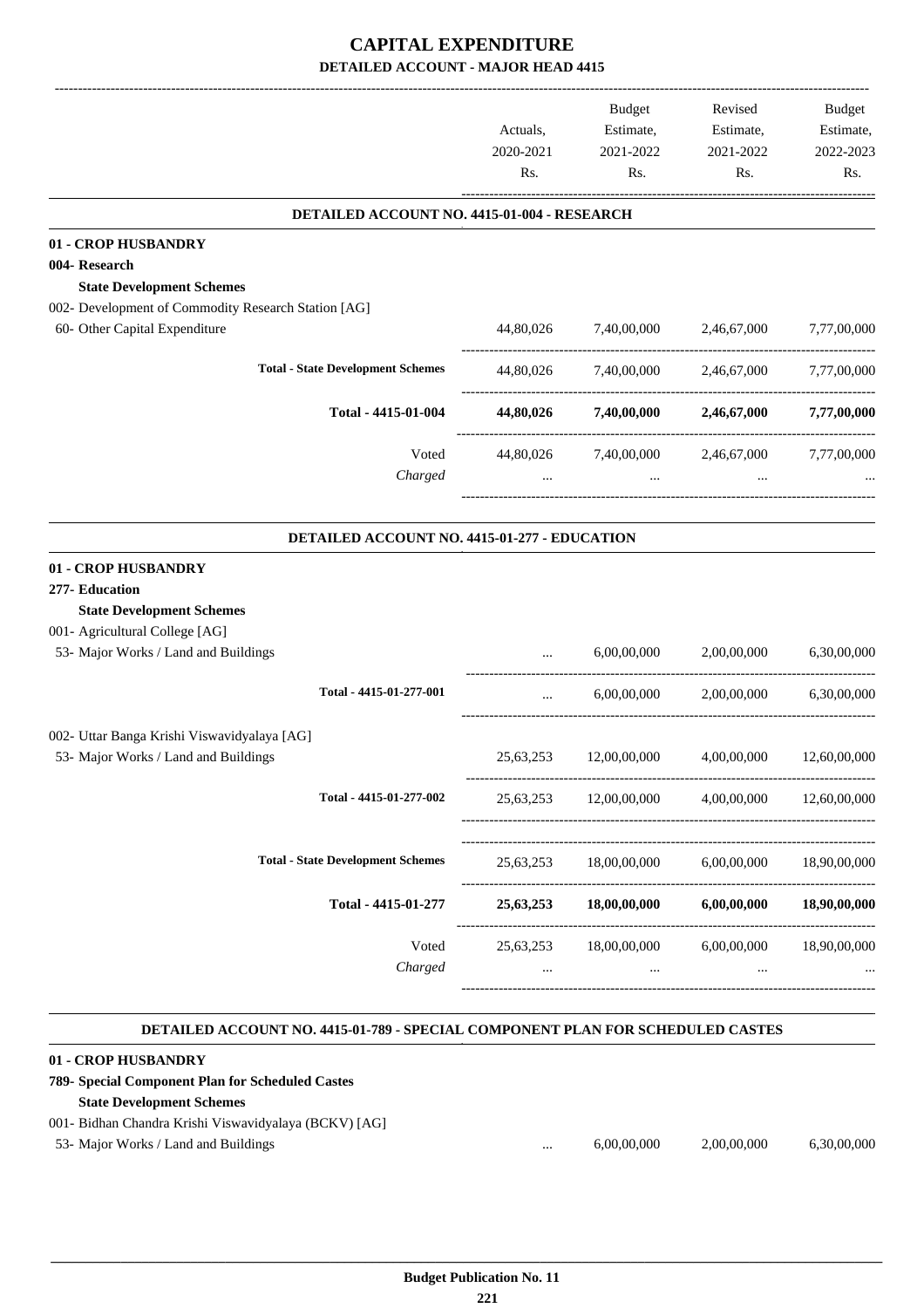|                                                                                                                                                                                        |                  | Actuals,<br>2020-2021<br>Rs. | <b>Budget</b><br>Estimate,<br>2021-2022<br>Rs. | Revised<br>Estimate,<br>2021-2022<br>Rs. | Budget<br>Estimate,<br>2022-2023<br>Rs. |
|----------------------------------------------------------------------------------------------------------------------------------------------------------------------------------------|------------------|------------------------------|------------------------------------------------|------------------------------------------|-----------------------------------------|
| Total - 4415-01-789-001                                                                                                                                                                |                  | $\cdots$                     | 6,00,00,000                                    | 2,00,00,000                              | 6,30,00,000                             |
| 002- Uttar Banga Krishi Viswavidyalaya [AG]<br>53- Major Works / Land and Buildings                                                                                                    |                  | 20,00,000                    | 7,68,00,000                                    | 2,56,00,000                              | 8,06,40,000                             |
| Total - 4415-01-789-002                                                                                                                                                                |                  | 20,00,000                    | 7,68,00,000                                    | 2,56,00,000                              | 8,06,40,000                             |
| <b>Total - State Development Schemes</b>                                                                                                                                               |                  | 20,00,000                    | 13,68,00,000                                   | 4,56,00,000                              | 14,36,40,000                            |
| Total - 4415-01-789                                                                                                                                                                    |                  | 20,00,000                    | 13,68,00,000                                   | 4,56,00,000                              | 14,36,40,000                            |
|                                                                                                                                                                                        | Voted<br>Charged | 20,00,000<br>$\cdots$        | 13,68,00,000<br>$\cdots$                       | 4,56,00,000                              | 14,36,40,000                            |
| DETAILED ACCOUNT NO. 4415-01-796 - TRIBAL AREAS SUB-PLAN                                                                                                                               |                  |                              |                                                |                                          |                                         |
| 01 - CROP HUSBANDRY<br>796- Tribal Areas Sub-Plan<br><b>State Development Schemes</b><br>001- Bidhan Chandra Krishi Viswavidyalaya (BCKV) [AG]<br>53- Major Works / Land and Buildings |                  |                              | 6,00,00,000                                    | 2,00,00,000                              | 6,30,00,000                             |
| Total - 4415-01-796-001                                                                                                                                                                |                  |                              | 6,00,00,000                                    | 2,00,00,000                              | 6,30,00,000                             |
| 002- Uttar Banga Krishi Viswavidyalaya [AG]<br>53- Major Works / Land and Buildings                                                                                                    |                  | 20,00,000                    | 7,68,00,000                                    | 2,56,00,000                              | 8,06,40,000                             |
| Total - 4415-01-796-002                                                                                                                                                                |                  | 20,00,000                    | 7,68,00,000                                    | 2,56,00,000                              | 8,06,40,000                             |
| <b>Total - State Development Schemes</b>                                                                                                                                               |                  | 20,00,000                    | ________________________<br>13,68,00,000       | 4,56,00,000                              | 14,36,40,000                            |
| Total - 4415-01-796                                                                                                                                                                    |                  | 20,00,000                    | 13,68,00,000                                   | 4,56,00,000                              | 14,36,40,000                            |

Voted 20,00,000 13,68,00,000 4,56,00,000 14,36,40,000 harved ... ... *Charged* ... ... ... ... -----------------------------------------------------------------------------------------

------------------------------------------------------------------------------------------

**--------------------------------------------------------------------------------------------------------------------------------------------------------------------------------**

#### **DETAILED ACCOUNT NO. 4415 - DEDUCT RECOVERIES IN REDUCTION OF EXPENDITURE**

#### **--------------------------------------------------------------------------------------------------------------------------------------------------------------------------------**

#### **01 - CROP HUSBANDRY**

#### **796- Tribal Areas Sub-Plan**

State Development Schemes

901-Deduct-Receipts and Recoveries on Capital Account [AG]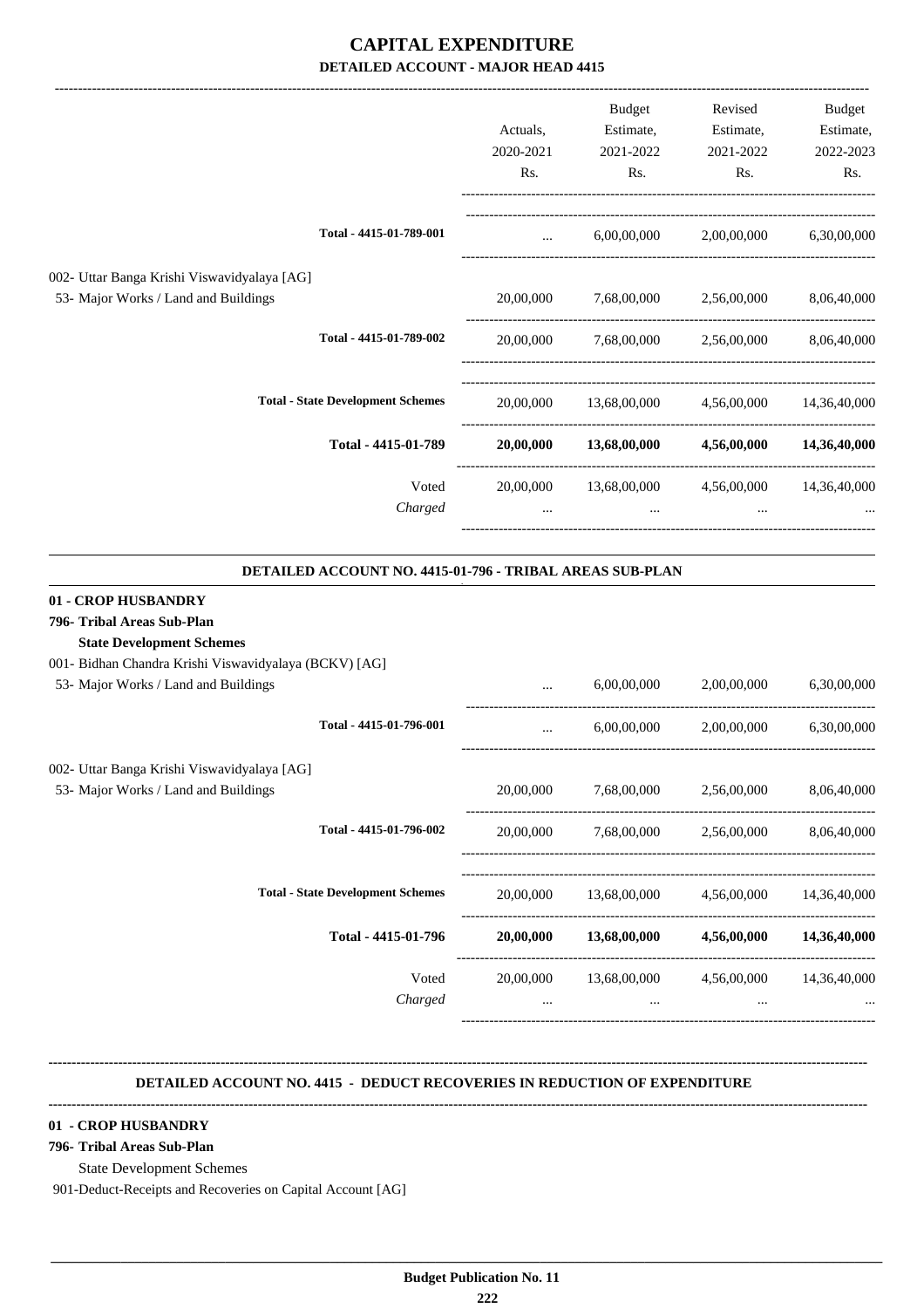-----------------------------------

|                                          |                                    | Actuals.<br>2020-2021<br>R <sub>s</sub> . | <b>Budget</b><br>Estimate,<br>2021-2022<br>R <sub>s</sub> . | Revised<br>Estimate,<br>2021-2022<br>Rs. | <b>Budget</b><br>Estimate,<br>2022-2023<br>Rs. |
|------------------------------------------|------------------------------------|-------------------------------------------|-------------------------------------------------------------|------------------------------------------|------------------------------------------------|
| <b>70-Deduct Recoveries</b><br>01-Others |                                    | -56,83,139                                | $\cdots$                                                    | $\cdots$                                 | $\cdots$                                       |
|                                          | Total - 796 - Deduct - Recoveries  | $-56,83,139$                              | $\cdots$                                                    | $\cdots$                                 | $\cdots$                                       |
|                                          | Total - 4415 - Deduct - Recoveries | $-56,83,139$                              | $\cdots$                                                    | $\cdots$                                 | $\cdots$                                       |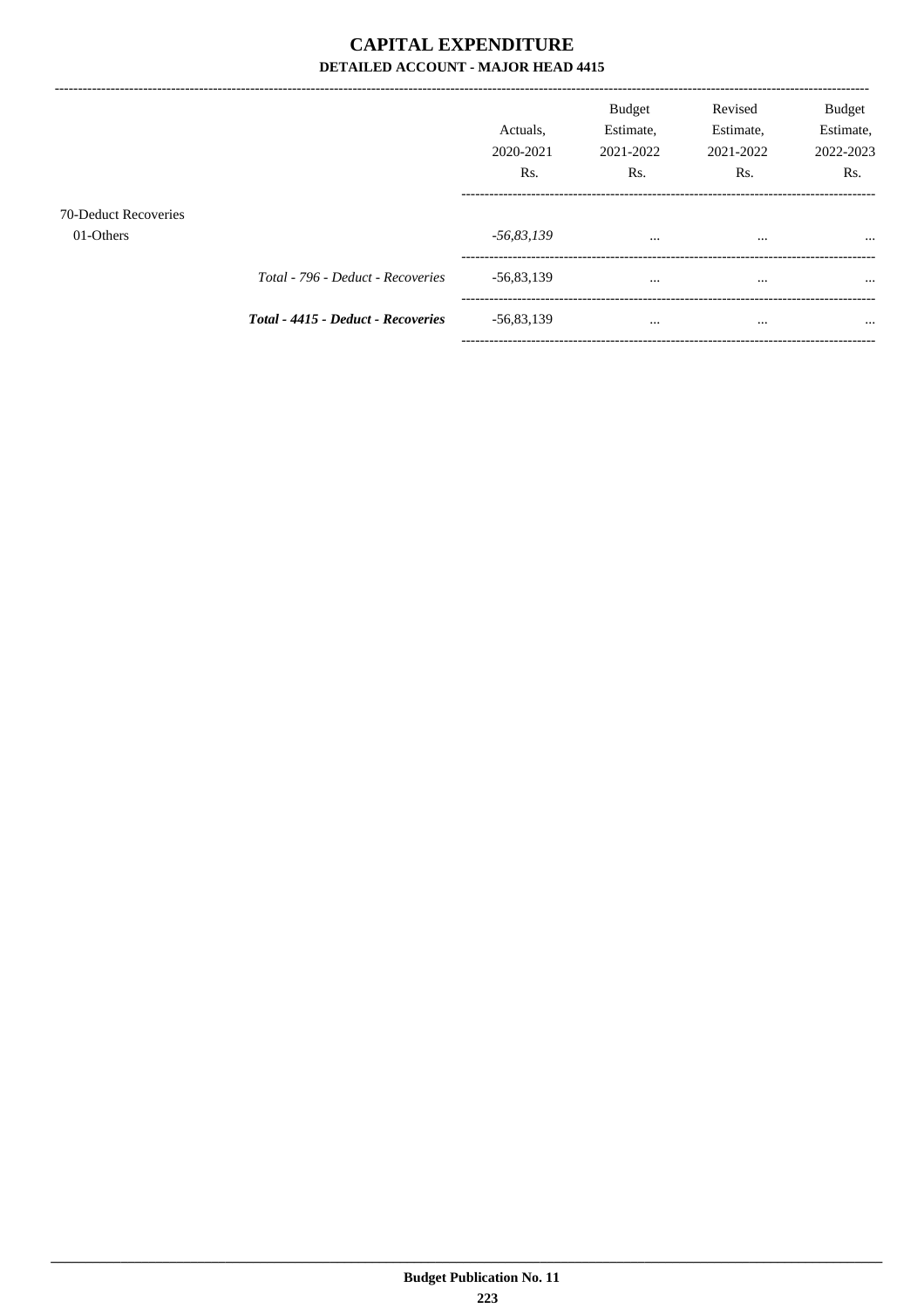# **CAPITAL EXPENDITURE**

#### **DEMAND No. 05**

#### **Agriculture Department**

# C. Capital Accounts of Economic Services - (f) Capital Account of Industry and Minerals

# Head of Account: 4851 - Capital Outlay on Village and Small Industries

| Voted Rs. 10,50,000                                                                           | <b>Charged Rs. Nil</b> |           | <b>Total Rs. 10,50,000</b>         |                  |
|-----------------------------------------------------------------------------------------------|------------------------|-----------|------------------------------------|------------------|
|                                                                                               |                        | Voted Rs. | <b>Charged Rs.</b>                 | <b>Total Rs.</b> |
| <b>Gross Expenditure</b>                                                                      |                        | 10,50,000 | $\cdots$                           | 10,50,000        |
| Deduct - Recoveries                                                                           |                        | $\cdots$  | $\cdots$                           |                  |
| Net Expenditure                                                                               |                        | 10,50,000 | $\cdots$                           | 10,50,000        |
| <b>CAPITAL EXPENDITURE</b><br><b>ABSTRACT ACCOUNT</b>                                         |                        |           |                                    |                  |
|                                                                                               |                        | Budget    | Revised                            | <b>Budget</b>    |
|                                                                                               | Actuals,               | Estimate, | Estimate,                          | Estimate,        |
|                                                                                               | 2020-2021              | 2021-2022 | 2021-2022                          | 2022-2023        |
|                                                                                               | Rs.                    | Rs.       | Rs.                                | Rs.              |
| 107- Sericulture Industries<br><b>State Development Schemes</b>                               |                        | $\cdots$  |                                    |                  |
| <b>Total - 107</b>                                                                            | $\cdots$               | $\cdots$  |                                    |                  |
|                                                                                               |                        |           |                                    |                  |
| 109- Composite Village And Small Industries Co-Operatives<br><b>State Development Schemes</b> | and the state          | 10,00,000 | $\ldots$ 10,50,000                 |                  |
| <b>Total - 109</b>                                                                            | $\cdots$               | 10,00,000 | $\cdots$ . The same state $\cdots$ | 10,50,000        |
| 789- Special Component Plan for Scheduled Castes                                              |                        |           |                                    |                  |
| <b>State Development Schemes</b>                                                              |                        | $\cdots$  |                                    |                  |
| <b>Total - 789</b>                                                                            | $\cdots$               | $\cdots$  | $\cdots$                           |                  |
| 796- Tribal Areas Sub-Plan                                                                    |                        |           |                                    |                  |
| <b>State Development Schemes</b>                                                              |                        | $\cdots$  |                                    |                  |
| <b>Total - 796</b>                                                                            | $\cdots$               | $\cdots$  | $\cdots$                           |                  |
| <b>Grand Total - Gross</b>                                                                    | $\cdots$               | 10,00,000 | $\cdots$                           | 10,50,000        |
| Voted                                                                                         | $\cdots$               | 10,00,000 | $\cdots$                           | 10,50,000        |
| Charged                                                                                       | $\cdots$               | $\cdots$  | $\cdots$                           |                  |
| <b>State Development Schemes</b>                                                              | $\cdots$               | 10,00,000 | $\cdots$                           | 10,50,000        |
| <b>Deduct Recoveries</b>                                                                      |                        |           |                                    |                  |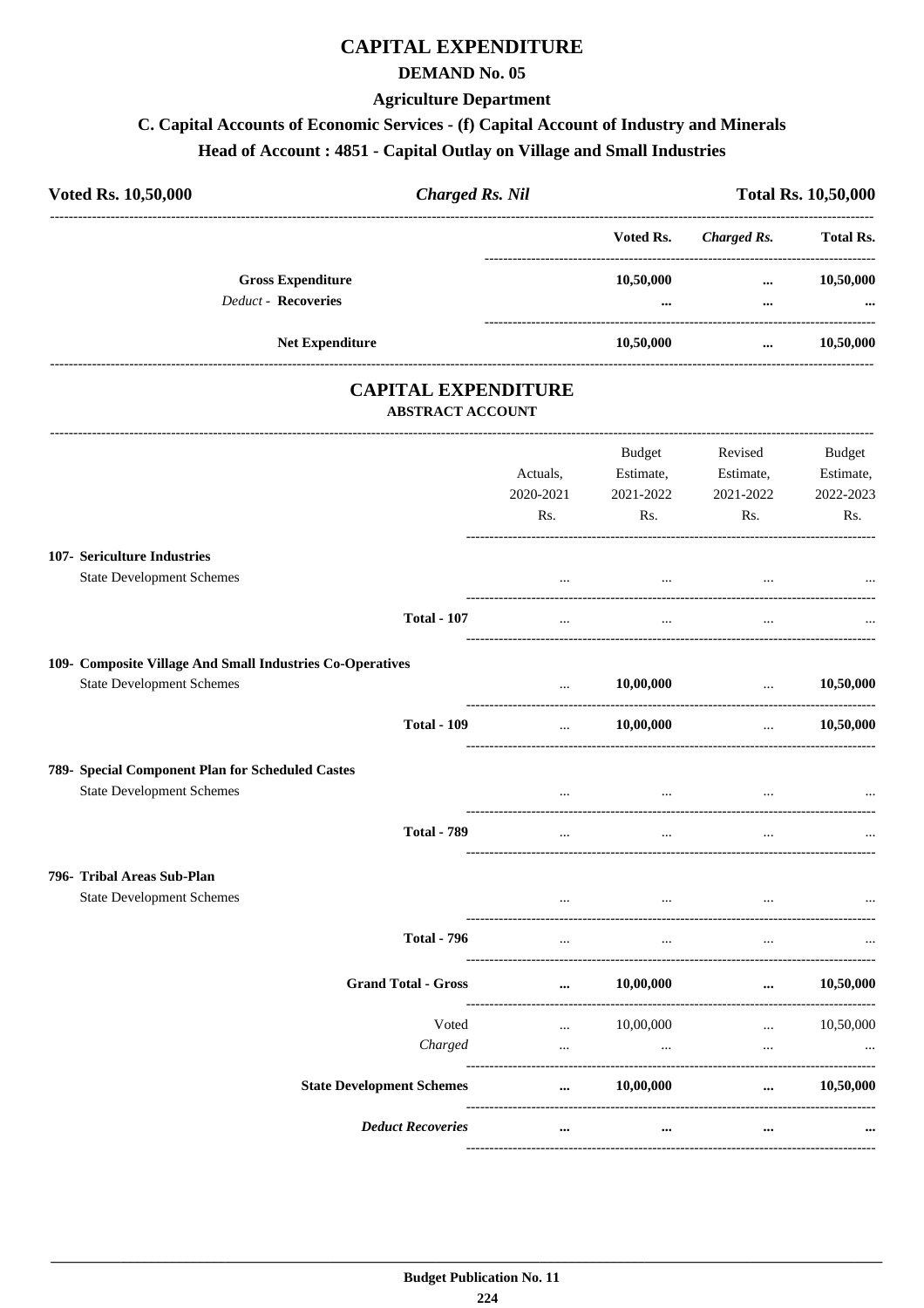#### **CAPITAL EXPENDITURE ABSTRACT ACCOUNT**

|                          | Actuals,<br>2020-2021<br>Rs. | <b>Budget</b><br>Estimate,<br>2021-2022<br>Rs. | Revised<br>Estimate,<br>2021-2022<br>Rs. | <b>Budget</b><br>Estimate,<br>2022-2023<br>Rs. |
|--------------------------|------------------------------|------------------------------------------------|------------------------------------------|------------------------------------------------|
| <b>Grand Total - Net</b> | $\cdots$                     | 10,00,000                                      |                                          | 10,50,000                                      |
| Voted                    |                              | 10,00,000                                      | $\cdots$                                 | 10,50,000                                      |
| Charged                  | $\ddotsc$                    | $\cdots$                                       | $\cdots$                                 | $\cdots$                                       |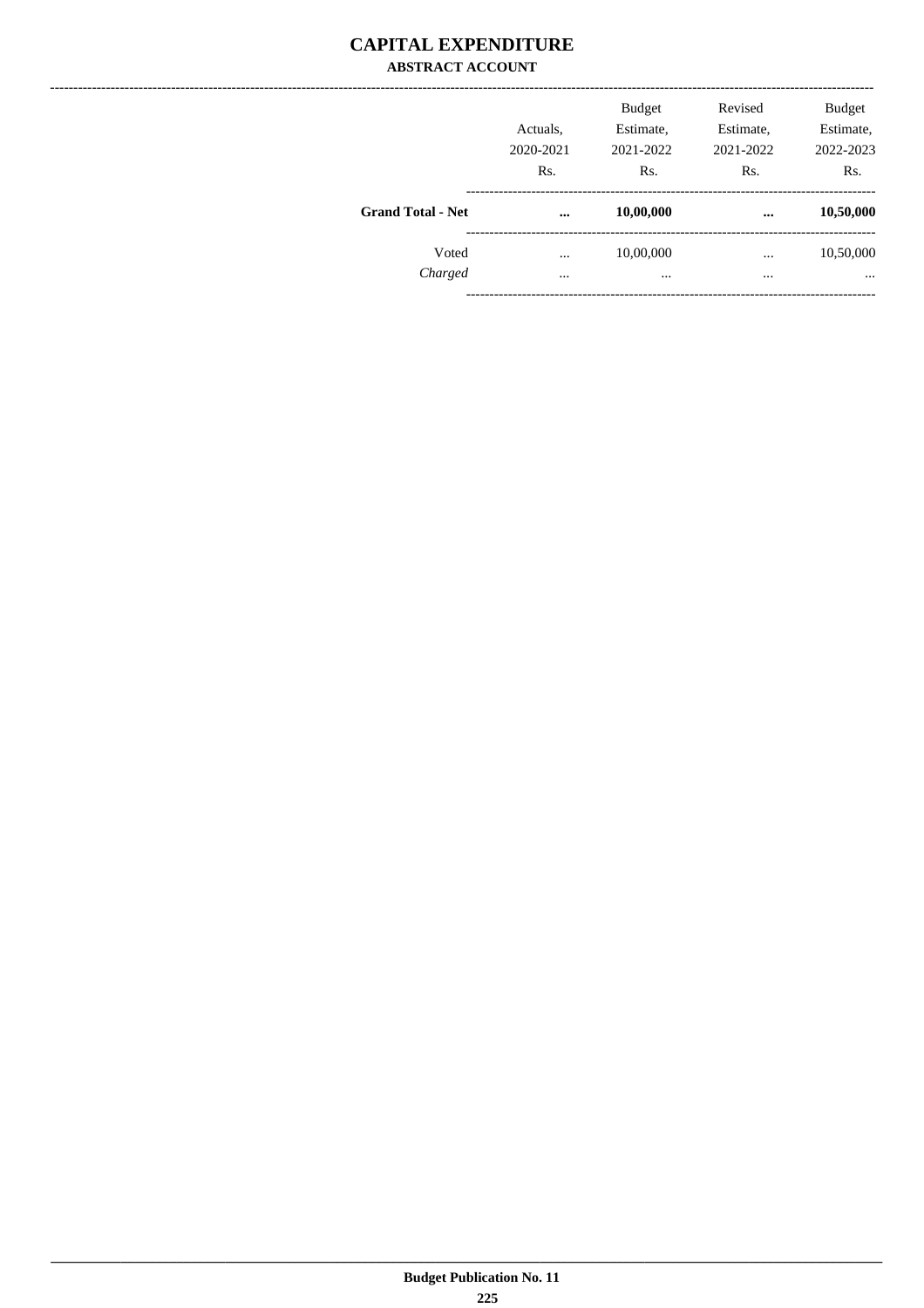| DETAILED ACCOUNT NO. 4851-00-107 - SERICULTURE INDUSTRIES<br>107- Sericulture Industries<br><b>State Development Schemes</b><br>001- Sustainable Sericulture Development Project [AG]<br>53- Major Works / Land and Buildings<br>Total - 4851-00-107<br>$\ddotsc$<br>Voted<br><br>$\cdots$<br>$\ddotsc$<br>Charged<br><br>$\cdots$<br>DETAILED ACCOUNT NO. 4851-00-109 - COMPOSITE VILLAGE AND SMALL INDUSTRIES CO-OPERATIVES<br>109- Composite Village And Small Industries Co-Operatives<br><b>State Development Schemes</b><br>074- Share Participation in Paschimbanga Resham Silpi Samabaya<br>Mahasangha [AG]<br>54- Investment<br>10,00,000<br>$\cdots$<br>$\cdots$<br>-----------------------------------<br><b>Total - State Development Schemes</b><br>10,00,000<br>$\cdots$<br>$\cdots$<br>----------------------------------<br>Total - 4851-00-109<br>10,00,000<br>$\cdots$<br>$\cdots$<br>Voted<br>10,00,000<br>$\cdots$<br>$\cdots$<br>Charged<br>$\cdots$<br>$\cdots$<br>$\cdots$<br>DETAILED ACCOUNT NO. 4851-00-789 - SPECIAL COMPONENT PLAN FOR SCHEDULED CASTES<br>789- Special Component Plan for Scheduled Castes<br><b>State Development Schemes</b><br>024- Sustainable Sericulture Development Project [AG]<br>53- Major Works / Land and Buildings<br><br>$\cdots$<br>$\ddotsc$<br>Total - 4851-00-789<br><br>$\ddotsc$<br>Voted<br><br>$\cdots$<br>$\ddotsc$<br>Charged<br>$\cdots$<br><br>$\cdots$<br>DETAILED ACCOUNT NO. 4851-00-796 - TRIBAL AREAS SUB-PLAN<br>796- Tribal Areas Sub-Plan<br><b>State Development Schemes</b><br>028- Sustainable Sericulture Development Project [AG]<br>53- Major Works / Land and Buildings<br>Total - 4851-00-796<br>$\cdots$<br><br>$\cdots$ | Actuals,<br>2020-2021<br>Rs. | <b>Budget</b><br>Estimate,<br>2021-2022<br>Rs. | Revised<br>Estimate,<br>2021-2022<br>Rs. | Budget<br>Estimate,<br>2022-2023<br>Rs. |
|------------------------------------------------------------------------------------------------------------------------------------------------------------------------------------------------------------------------------------------------------------------------------------------------------------------------------------------------------------------------------------------------------------------------------------------------------------------------------------------------------------------------------------------------------------------------------------------------------------------------------------------------------------------------------------------------------------------------------------------------------------------------------------------------------------------------------------------------------------------------------------------------------------------------------------------------------------------------------------------------------------------------------------------------------------------------------------------------------------------------------------------------------------------------------------------------------------------------------------------------------------------------------------------------------------------------------------------------------------------------------------------------------------------------------------------------------------------------------------------------------------------------------------------------------------------------------------------------------------------------------------------------------------------------------------------------------------------|------------------------------|------------------------------------------------|------------------------------------------|-----------------------------------------|
|                                                                                                                                                                                                                                                                                                                                                                                                                                                                                                                                                                                                                                                                                                                                                                                                                                                                                                                                                                                                                                                                                                                                                                                                                                                                                                                                                                                                                                                                                                                                                                                                                                                                                                                  |                              |                                                |                                          |                                         |
|                                                                                                                                                                                                                                                                                                                                                                                                                                                                                                                                                                                                                                                                                                                                                                                                                                                                                                                                                                                                                                                                                                                                                                                                                                                                                                                                                                                                                                                                                                                                                                                                                                                                                                                  |                              |                                                |                                          |                                         |
|                                                                                                                                                                                                                                                                                                                                                                                                                                                                                                                                                                                                                                                                                                                                                                                                                                                                                                                                                                                                                                                                                                                                                                                                                                                                                                                                                                                                                                                                                                                                                                                                                                                                                                                  |                              |                                                |                                          |                                         |
|                                                                                                                                                                                                                                                                                                                                                                                                                                                                                                                                                                                                                                                                                                                                                                                                                                                                                                                                                                                                                                                                                                                                                                                                                                                                                                                                                                                                                                                                                                                                                                                                                                                                                                                  |                              |                                                |                                          |                                         |
|                                                                                                                                                                                                                                                                                                                                                                                                                                                                                                                                                                                                                                                                                                                                                                                                                                                                                                                                                                                                                                                                                                                                                                                                                                                                                                                                                                                                                                                                                                                                                                                                                                                                                                                  |                              |                                                |                                          |                                         |
|                                                                                                                                                                                                                                                                                                                                                                                                                                                                                                                                                                                                                                                                                                                                                                                                                                                                                                                                                                                                                                                                                                                                                                                                                                                                                                                                                                                                                                                                                                                                                                                                                                                                                                                  |                              |                                                |                                          |                                         |
|                                                                                                                                                                                                                                                                                                                                                                                                                                                                                                                                                                                                                                                                                                                                                                                                                                                                                                                                                                                                                                                                                                                                                                                                                                                                                                                                                                                                                                                                                                                                                                                                                                                                                                                  |                              |                                                |                                          |                                         |
|                                                                                                                                                                                                                                                                                                                                                                                                                                                                                                                                                                                                                                                                                                                                                                                                                                                                                                                                                                                                                                                                                                                                                                                                                                                                                                                                                                                                                                                                                                                                                                                                                                                                                                                  |                              |                                                |                                          |                                         |
|                                                                                                                                                                                                                                                                                                                                                                                                                                                                                                                                                                                                                                                                                                                                                                                                                                                                                                                                                                                                                                                                                                                                                                                                                                                                                                                                                                                                                                                                                                                                                                                                                                                                                                                  |                              |                                                |                                          |                                         |
|                                                                                                                                                                                                                                                                                                                                                                                                                                                                                                                                                                                                                                                                                                                                                                                                                                                                                                                                                                                                                                                                                                                                                                                                                                                                                                                                                                                                                                                                                                                                                                                                                                                                                                                  |                              |                                                |                                          |                                         |
|                                                                                                                                                                                                                                                                                                                                                                                                                                                                                                                                                                                                                                                                                                                                                                                                                                                                                                                                                                                                                                                                                                                                                                                                                                                                                                                                                                                                                                                                                                                                                                                                                                                                                                                  |                              |                                                |                                          |                                         |
|                                                                                                                                                                                                                                                                                                                                                                                                                                                                                                                                                                                                                                                                                                                                                                                                                                                                                                                                                                                                                                                                                                                                                                                                                                                                                                                                                                                                                                                                                                                                                                                                                                                                                                                  |                              |                                                |                                          |                                         |
|                                                                                                                                                                                                                                                                                                                                                                                                                                                                                                                                                                                                                                                                                                                                                                                                                                                                                                                                                                                                                                                                                                                                                                                                                                                                                                                                                                                                                                                                                                                                                                                                                                                                                                                  |                              |                                                |                                          |                                         |
|                                                                                                                                                                                                                                                                                                                                                                                                                                                                                                                                                                                                                                                                                                                                                                                                                                                                                                                                                                                                                                                                                                                                                                                                                                                                                                                                                                                                                                                                                                                                                                                                                                                                                                                  |                              |                                                |                                          |                                         |
|                                                                                                                                                                                                                                                                                                                                                                                                                                                                                                                                                                                                                                                                                                                                                                                                                                                                                                                                                                                                                                                                                                                                                                                                                                                                                                                                                                                                                                                                                                                                                                                                                                                                                                                  |                              |                                                |                                          | 10,50,000                               |
|                                                                                                                                                                                                                                                                                                                                                                                                                                                                                                                                                                                                                                                                                                                                                                                                                                                                                                                                                                                                                                                                                                                                                                                                                                                                                                                                                                                                                                                                                                                                                                                                                                                                                                                  |                              |                                                |                                          | 10,50,000                               |
|                                                                                                                                                                                                                                                                                                                                                                                                                                                                                                                                                                                                                                                                                                                                                                                                                                                                                                                                                                                                                                                                                                                                                                                                                                                                                                                                                                                                                                                                                                                                                                                                                                                                                                                  |                              |                                                |                                          |                                         |
|                                                                                                                                                                                                                                                                                                                                                                                                                                                                                                                                                                                                                                                                                                                                                                                                                                                                                                                                                                                                                                                                                                                                                                                                                                                                                                                                                                                                                                                                                                                                                                                                                                                                                                                  |                              |                                                |                                          | 10,50,000                               |
|                                                                                                                                                                                                                                                                                                                                                                                                                                                                                                                                                                                                                                                                                                                                                                                                                                                                                                                                                                                                                                                                                                                                                                                                                                                                                                                                                                                                                                                                                                                                                                                                                                                                                                                  |                              |                                                |                                          | 10,50,000                               |
|                                                                                                                                                                                                                                                                                                                                                                                                                                                                                                                                                                                                                                                                                                                                                                                                                                                                                                                                                                                                                                                                                                                                                                                                                                                                                                                                                                                                                                                                                                                                                                                                                                                                                                                  |                              |                                                |                                          |                                         |
|                                                                                                                                                                                                                                                                                                                                                                                                                                                                                                                                                                                                                                                                                                                                                                                                                                                                                                                                                                                                                                                                                                                                                                                                                                                                                                                                                                                                                                                                                                                                                                                                                                                                                                                  |                              |                                                |                                          |                                         |
|                                                                                                                                                                                                                                                                                                                                                                                                                                                                                                                                                                                                                                                                                                                                                                                                                                                                                                                                                                                                                                                                                                                                                                                                                                                                                                                                                                                                                                                                                                                                                                                                                                                                                                                  |                              |                                                |                                          |                                         |
|                                                                                                                                                                                                                                                                                                                                                                                                                                                                                                                                                                                                                                                                                                                                                                                                                                                                                                                                                                                                                                                                                                                                                                                                                                                                                                                                                                                                                                                                                                                                                                                                                                                                                                                  |                              |                                                |                                          |                                         |
|                                                                                                                                                                                                                                                                                                                                                                                                                                                                                                                                                                                                                                                                                                                                                                                                                                                                                                                                                                                                                                                                                                                                                                                                                                                                                                                                                                                                                                                                                                                                                                                                                                                                                                                  |                              |                                                |                                          |                                         |
|                                                                                                                                                                                                                                                                                                                                                                                                                                                                                                                                                                                                                                                                                                                                                                                                                                                                                                                                                                                                                                                                                                                                                                                                                                                                                                                                                                                                                                                                                                                                                                                                                                                                                                                  |                              |                                                |                                          |                                         |
|                                                                                                                                                                                                                                                                                                                                                                                                                                                                                                                                                                                                                                                                                                                                                                                                                                                                                                                                                                                                                                                                                                                                                                                                                                                                                                                                                                                                                                                                                                                                                                                                                                                                                                                  |                              |                                                |                                          |                                         |
|                                                                                                                                                                                                                                                                                                                                                                                                                                                                                                                                                                                                                                                                                                                                                                                                                                                                                                                                                                                                                                                                                                                                                                                                                                                                                                                                                                                                                                                                                                                                                                                                                                                                                                                  |                              |                                                |                                          |                                         |
|                                                                                                                                                                                                                                                                                                                                                                                                                                                                                                                                                                                                                                                                                                                                                                                                                                                                                                                                                                                                                                                                                                                                                                                                                                                                                                                                                                                                                                                                                                                                                                                                                                                                                                                  |                              |                                                |                                          |                                         |
|                                                                                                                                                                                                                                                                                                                                                                                                                                                                                                                                                                                                                                                                                                                                                                                                                                                                                                                                                                                                                                                                                                                                                                                                                                                                                                                                                                                                                                                                                                                                                                                                                                                                                                                  |                              |                                                |                                          |                                         |
|                                                                                                                                                                                                                                                                                                                                                                                                                                                                                                                                                                                                                                                                                                                                                                                                                                                                                                                                                                                                                                                                                                                                                                                                                                                                                                                                                                                                                                                                                                                                                                                                                                                                                                                  |                              |                                                |                                          |                                         |
|                                                                                                                                                                                                                                                                                                                                                                                                                                                                                                                                                                                                                                                                                                                                                                                                                                                                                                                                                                                                                                                                                                                                                                                                                                                                                                                                                                                                                                                                                                                                                                                                                                                                                                                  |                              |                                                |                                          |                                         |
|                                                                                                                                                                                                                                                                                                                                                                                                                                                                                                                                                                                                                                                                                                                                                                                                                                                                                                                                                                                                                                                                                                                                                                                                                                                                                                                                                                                                                                                                                                                                                                                                                                                                                                                  |                              |                                                |                                          |                                         |
|                                                                                                                                                                                                                                                                                                                                                                                                                                                                                                                                                                                                                                                                                                                                                                                                                                                                                                                                                                                                                                                                                                                                                                                                                                                                                                                                                                                                                                                                                                                                                                                                                                                                                                                  |                              |                                                |                                          |                                         |
|                                                                                                                                                                                                                                                                                                                                                                                                                                                                                                                                                                                                                                                                                                                                                                                                                                                                                                                                                                                                                                                                                                                                                                                                                                                                                                                                                                                                                                                                                                                                                                                                                                                                                                                  |                              |                                                |                                          |                                         |
|                                                                                                                                                                                                                                                                                                                                                                                                                                                                                                                                                                                                                                                                                                                                                                                                                                                                                                                                                                                                                                                                                                                                                                                                                                                                                                                                                                                                                                                                                                                                                                                                                                                                                                                  |                              |                                                |                                          |                                         |
|                                                                                                                                                                                                                                                                                                                                                                                                                                                                                                                                                                                                                                                                                                                                                                                                                                                                                                                                                                                                                                                                                                                                                                                                                                                                                                                                                                                                                                                                                                                                                                                                                                                                                                                  |                              |                                                |                                          |                                         |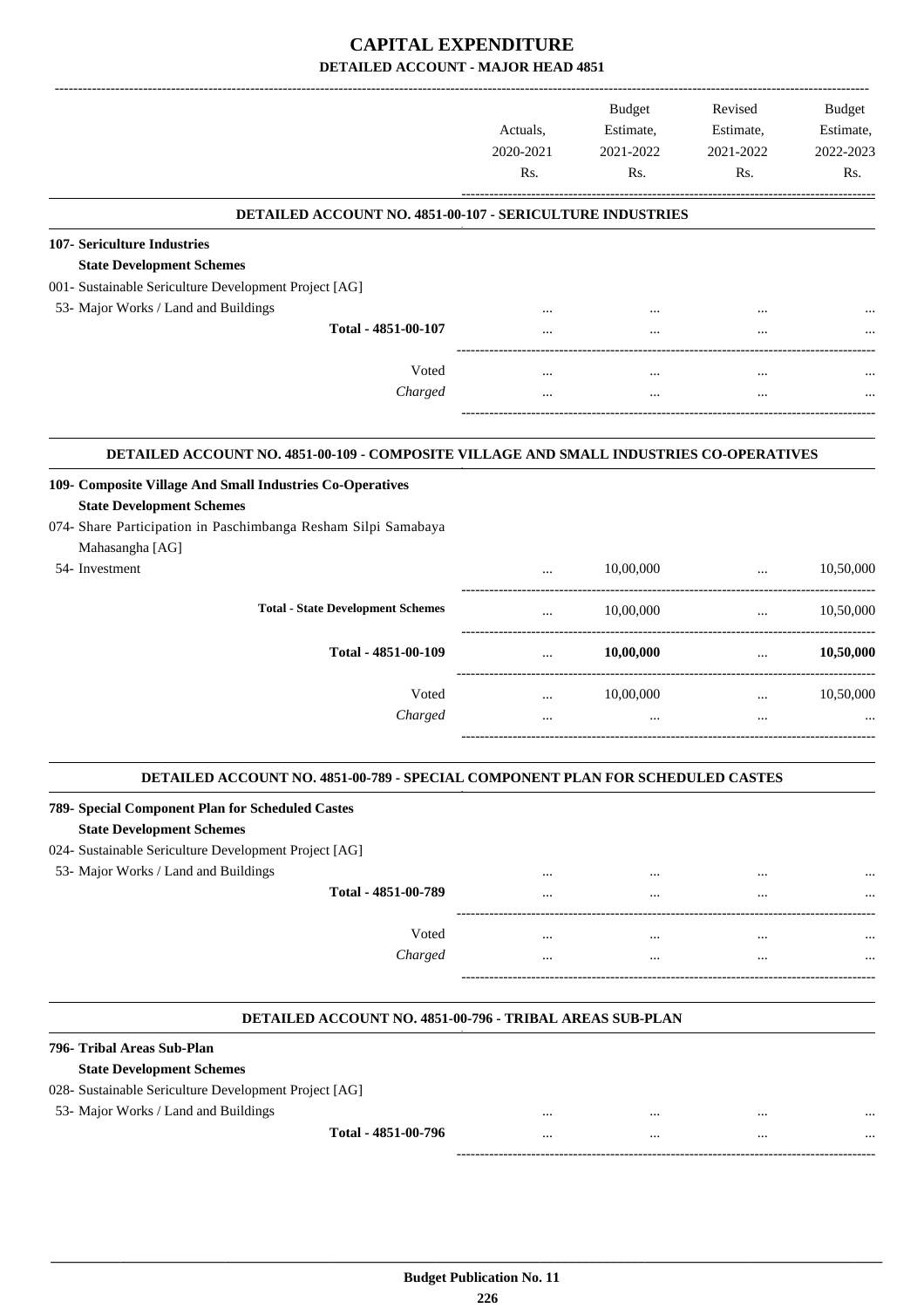|         | Actuals.<br>2020-2021<br>Rs. | <b>Budget</b><br>Estimate,<br>2021-2022<br>Rs. | Revised<br>Estimate,<br>2021-2022<br>Rs. | <b>Budget</b><br>Estimate,<br>2022-2023<br>Rs. |
|---------|------------------------------|------------------------------------------------|------------------------------------------|------------------------------------------------|
| Voted   |                              | $\cdots$                                       | $\cdots$                                 | $\cdots$                                       |
| Charged |                              |                                                | $\cdots$                                 | $\cdots$                                       |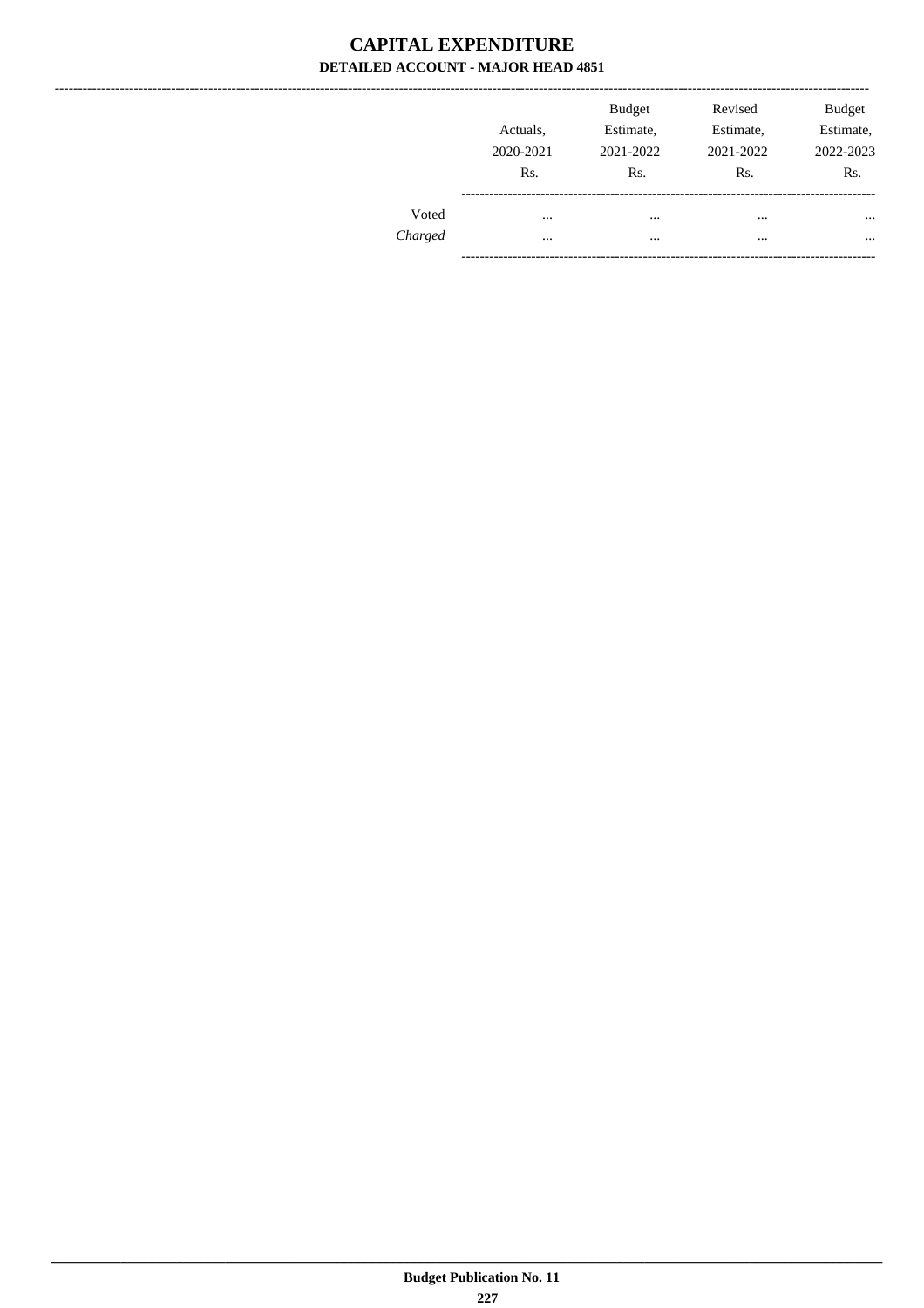# **LOAN EXPENDITURE**

#### **DEMAND No. 05**

#### **Agriculture Department**

F. Loans and Advances -

#### Head of Account: 6401 - Loans for Crop Husbandry

| <b>Voted Rs. Nil</b>     | <b>Charged Rs. Nil</b> |          |                       | <b>Total Rs. Nil</b> |
|--------------------------|------------------------|----------|-----------------------|----------------------|
|                          |                        |          | Voted Rs. Charged Rs. | <b>Total Rs.</b>     |
| <b>Gross Expenditure</b> |                        | $\cdots$ | $\cdots$              | $\cdots$             |
| Deduct - Recoveries      |                        |          | $\cdots$              | $\cdots$             |
| <b>Net Expenditure</b>   |                        |          | $\cdots$              |                      |

# **LOAN EXPENDITURE**

--------------------------

#### ABSTRACT ACCOUNT

|                                                    | Actuals,<br>2020-2021<br>Rs. | <b>Budget</b><br>Estimate,<br>2021-2022<br>Rs. | Revised<br>Estimate,<br>2021-2022<br>Rs. | <b>Budget</b><br>Estimate,<br>2022-2023<br>Rs. |
|----------------------------------------------------|------------------------------|------------------------------------------------|------------------------------------------|------------------------------------------------|
| 190- Loans to Public Sector and Other Undertakings |                              |                                                |                                          |                                                |
| Administrative Expenditure                         | $\cdots$                     | $\ddotsc$                                      |                                          | $\cdots$                                       |
| <b>State Development Schemes</b>                   | $\cdots$                     | $\cdots$                                       |                                          | $\cdots$                                       |
| <b>Total - 190</b>                                 |                              | $\cdots$                                       | $\cdots$                                 | $\ddotsc$                                      |
| <b>Grand Total - Gross</b>                         | $\cdots$                     | $\cdots$                                       | $\cdots$                                 | $\cdots$                                       |
| Voted                                              | $\cdots$                     |                                                | $\cdots$                                 | $\cdots$                                       |
| Charged                                            | $\ddotsc$                    | $\cdots$                                       |                                          | $\cdots$                                       |
| <b>State Development Schemes</b>                   |                              | $\cdots$                                       |                                          | $\cdots$                                       |
| <b>Deduct Recoveries</b>                           |                              | $\cdots$                                       | $\cdots$                                 | $\cdots$                                       |
| <b>Grand Total - Net</b>                           |                              | $\cdots$                                       | $\cdots$                                 | $\cdots$                                       |
| Voted                                              | $\cdots$                     | $\cdots$                                       | $\cdots$                                 | $\cdots$                                       |
| Charged                                            | $\cdots$                     | $\cdots$                                       | $\cdots$                                 | $\cdots$                                       |